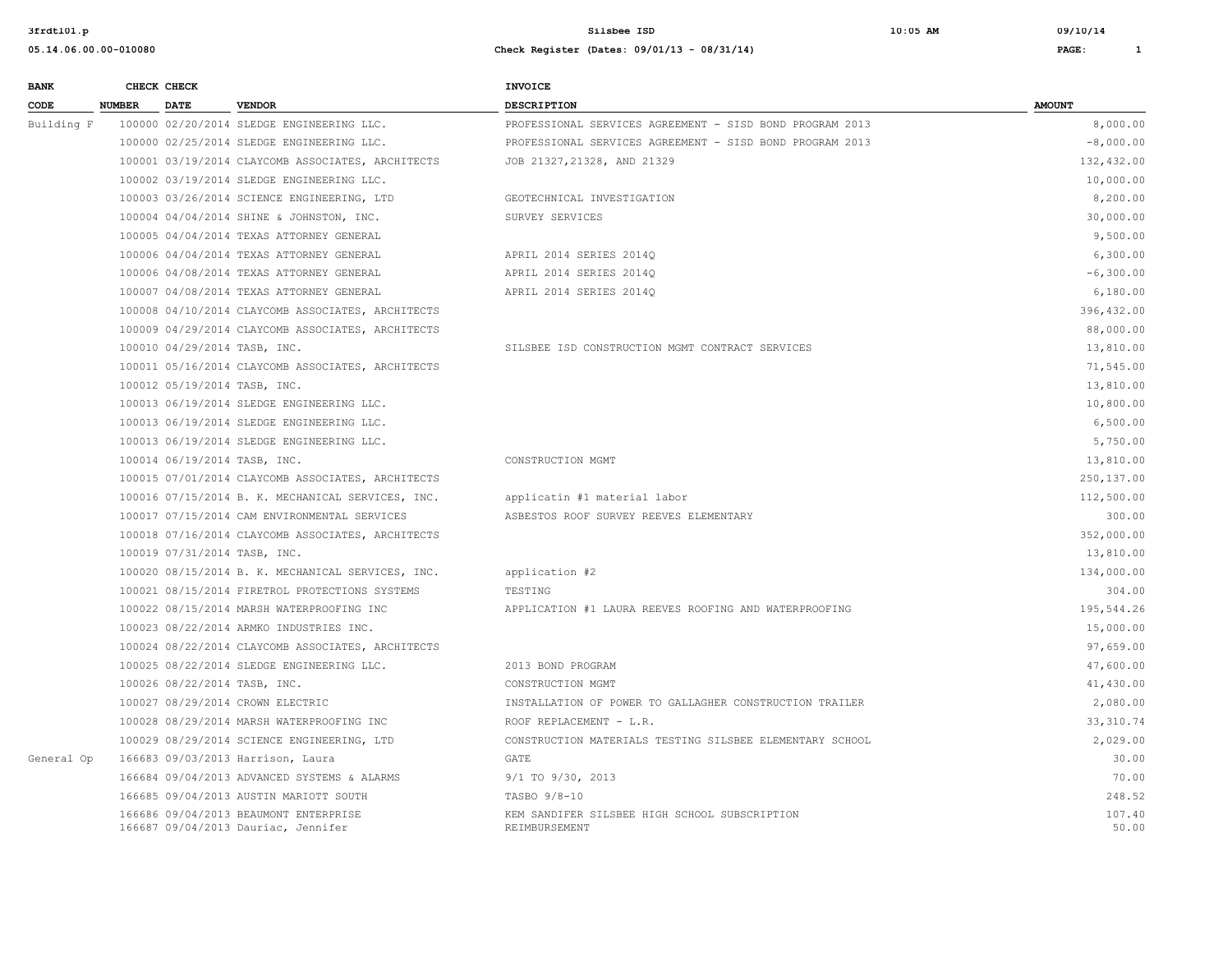| <b>BANK</b> |                    | CHECK CHECK                 |                                                                               | INVOICE                                                                        |                 |
|-------------|--------------------|-----------------------------|-------------------------------------------------------------------------------|--------------------------------------------------------------------------------|-----------------|
| CODE        | <b>NUMBER DATE</b> |                             | <b>VENDOR</b>                                                                 | <b>DESCRIPTION</b>                                                             | <b>AMOUNT</b>   |
| General Op  |                    |                             | 166688 09/04/2013 DE LAGE LANDEN PUBLIC FINANCE                               | 8/28 TO 9/27                                                                   | 491.00          |
|             |                    |                             | 166688 09/04/2013 DE LAGE LANDEN PUBLIC FINANCE                               | $9/1$ TO $9.30$                                                                | 440.00          |
|             |                    |                             | 166689 09/04/2013 EQUITY CENTER                                               |                                                                                | 2,740.00        |
|             |                    | 166690 09/04/2013 esped     |                                                                               | eSTAR SPECIAL EDUCATIN STUDENT INFORMATION MANAGEMENT SUBSCRIPTION SERVICE     | 8,850.00        |
|             |                    |                             | 166691 09/04/2013 FIDELITY SECURITY LIFE INSURANCE CO.                        | ATHLETIC & ACTIVITIES INCLUDING FOOTBALL                                       | 53,425.00       |
|             |                    |                             | 166692 09/04/2013 GILLEY, WILLIAM                                             | VOLLEYBALL GAME TOTAL 5.5 HOURS                                                | 137.50          |
|             |                    |                             | 166693 09/04/2013 INTERFACE SECURITY SYSTEMS                                  | $9/1$ TO $9/30$                                                                | 25.17           |
|             |                    |                             | 166694 09/04/2013 LCM VOLLEYBALL                                              | VOLLEYBALL                                                                     | 300.00          |
|             |                    |                             | 166695 09/04/2013 LEGAL DIGEST                                                | SUBSCRIPTION                                                                   | 140.00          |
|             |                    |                             | 166696 09/04/2013 LEGEND INSURANCE AGENCY                                     | CLASS 2 ATHLETICS & EXTRACURRICULAR ACTIVITIES INCLUDING FOOTBALL              | 2,268.00        |
|             |                    |                             | 166697 09/04/2013 MID COUNTY NOON OPTIMIST CLUB                               | CROSS COUNTRY MEET                                                             | 100.00          |
|             |                    |                             | 166698 09/04/2013 ORANGEFIELD ISD                                             | AND DUES FOR 2013-2014 YEAR                                                    | 9,000.00        |
|             |                    |                             | 166699 09/04/2013 PNG HIGH SCHOOL                                             | VOLLEYBALL                                                                     | 400.00          |
|             |                    |                             | 166700 09/04/2013 RANK ONE SPORT, L.P.                                        | SOFTWARE                                                                       | 900.00          |
|             |                    |                             | 166701 09/04/2013 SCHNEIDER ELECTRIC                                          | BOBBY MCGALLION                                                                | 3,185.00        |
|             |                    |                             | 166702 09/04/2013 SOUTHWEST FOODSERVICE EXCELLENCE, LLC                       |                                                                                | 101,399.51      |
|             |                    |                             | 166703 09/04/2013 SPEECH CORNER                                               |                                                                                | 123.80          |
|             |                    |                             | 166704 09/04/2013 SSC SERVICE SOLUTIONS                                       | SEPTEMBER 1, TO SEPTEMBER 30                                                   | 51,755.71       |
|             |                    |                             | 166705 09/04/2013 TASB, INC.                                                  | SEPT 1, 2013 TO AUGUST 31, 2014 ENVIRONMENTAL SERVICE MEMBERSHIP               | 1,825.00        |
|             |                    | 166706 09/04/2013 TASBO     |                                                                               | SHARON DICKARD MEMBERSHIP                                                      | 110.00          |
|             |                    | 166707 09/04/2013 TASBO     |                                                                               | 2013 INTERNAL AUDIT ACADEMY 9/9 -9/10                                          | 260.00          |
|             |                    | 166708 09/04/2013 TASSP     |                                                                               | STEWART, STEPHENS, LINTHICUM                                                   | 585.00          |
|             |                    |                             | 166709 09/04/2013 TEXAS ASSN. OF COMMUNITY SCHOOLS                            | RICHARD BAIN                                                                   | 575.00          |
|             |                    |                             | 166710 09/04/2013 TEXAS ASSOCIATION OF MID-SIZE SCHOOLS                       |                                                                                | 300.00          |
|             |                    |                             | 166711 09/04/2013 TEXAS SKYWARD USERS GROUP                                   | REGISTRATION                                                                   | 265.00          |
|             |                    |                             | 166712 09/04/2013 TEXAS SKYWARD USERS GROUP                                   | REGISTRATION                                                                   | 265.00          |
|             |                    |                             | 166713 09/04/2013 TEXAS SKYWARD USERS GROUP                                   | REGISTRATION                                                                   | 265.00          |
|             |                    |                             | 166714 09/04/2013 TEXAS SKYWARD USERS GROUP                                   | REGISTRATION                                                                   | 265.00          |
|             |                    |                             | 166715 09/04/2013 TIME WARNER CABLE                                           | 8/30 TO 9/29                                                                   | 653.51          |
|             |                    |                             | 166716 09/04/2013 TYLER TECHNOLOGIES                                          | OCT 1, 2013 TO SEPT 30, 2014 MAINTENANCE & SUPPORT SOFTWARE                    | 850.00          |
|             |                    |                             | 166717 09/04/2013 UNT CENTER FOR PUBLIC MANAGEMENT                            |                                                                                | 240.00          |
|             |                    |                             | 166718 09/04/2013 BUILDING SPECIALTIES                                        | USG CEILING TILES \$355.20 ARMSTRONG CEILING TILES (LR) \$223.24 (SEE ATTACHED | 234.43          |
|             |                    |                             |                                                                               | QUOTE)                                                                         |                 |
|             |                    |                             | 166719 09/04/2013 BURGERS OF BEAUMONT                                         | FOOTBALL                                                                       | 544.71          |
|             |                    | 166720 09/04/2013 CED, INC. |                                                                               | OPEN P.O. FOR AUGUST                                                           | 165.00          |
|             |                    |                             | 166721 09/04/2013 CENTERPOINT ENERGY                                          | 7/30/2013 TO 8/27/2013                                                         | 54.02           |
|             |                    |                             | 166722 09/04/2013 CHATTERBOX SPEECH THERAPY                                   | SUPERVISING SPEECH THERAPIST                                                   | 735.00          |
|             |                    |                             | 166723 09/04/2013 GILLEY, WILLIAM<br>166724 09/04/2013 LIVINGSTON SAW SERVICE | FOOTBALL GAME TOTAL 7 HOURS<br>OPEN P.O. FOR AUGUST                            | 175.00<br>10.04 |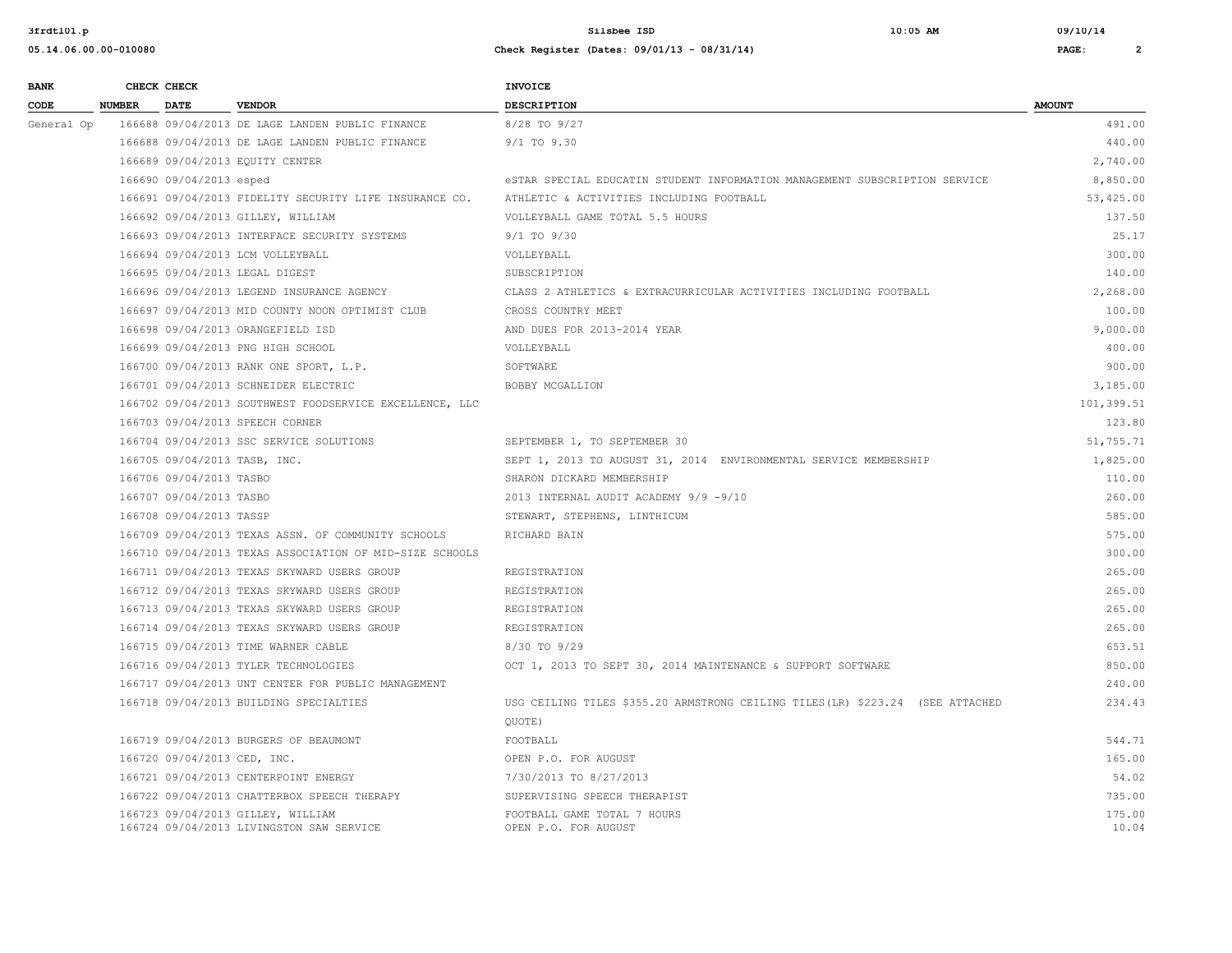| <b>BANK</b> |               | CHECK CHECK                  |                                                  | INVOICE                                                                        |               |
|-------------|---------------|------------------------------|--------------------------------------------------|--------------------------------------------------------------------------------|---------------|
| CODE        | <b>NUMBER</b> | <b>DATE</b>                  | <b>VENDOR</b>                                    | <b>DESCRIPTION</b>                                                             | <b>AMOUNT</b> |
| General Op  |               |                              | 166725 09/04/2013 M & D SUPPLY, INC.             | OPEN P.O. FOR AUGUST                                                           | 681.21        |
|             |               |                              | 166726 09/04/2013 MCDONALD'S                     | CROSS COUNTRY                                                                  | 68.18         |
|             |               |                              | 166727 09/04/2013 O'REILLY AUTOMOTIVE            | OPEN PO FOR THE MONTH OF AUGUST 2013                                           | 1,140.21      |
|             |               |                              | 166727 09/04/2013 O'REILLY AUTOMOTIVE            | OPEN P.O. FOR AUGUST                                                           | 65.26         |
|             |               |                              | 166728 09/04/2013 SILSBEE ISD                    | LABOR HOURS                                                                    | 107.60        |
|             |               |                              | 166729 09/04/2013 SISD FOOD SERV./ILA JAY        | TEACHERS                                                                       | 81.20         |
|             |               |                              | 166729 09/04/2013 SISD FOOD SERV./ILA JAY        | MEALS                                                                          | 107.60        |
|             |               |                              | 166730 09/04/2013 SPARKLETTS AND SIERRA SPRINGS  | MIDDLE SCHOOL                                                                  | 7.03          |
|             |               | 166731 09/04/2013 TASB, INC. |                                                  |                                                                                | 382.99        |
|             |               |                              | 166732 09/04/2013 TURTLE & HUGHES, INC.          | OPEN P.O. FOR AUGUST                                                           | 28.40         |
|             |               |                              | 166733 09/04/2013 WATSON, KATHY                  | THERAPY                                                                        | 912.50        |
|             |               |                              | 166734 09/05/2013 KIM'S PEACE                    | SHIRTS                                                                         | 718.20        |
|             |               |                              | 166735 09/05/2013 KINGWOOD PARK BASKETBALL       | IRA BROOKS AND JAMES COLLINS                                                   | 100.00        |
|             |               |                              | 166736 09/11/2013 806 TECHNOLOGIES, INC          | DO NOT DELIVER OR INVOICE UNTIL SEPTEMBER 1, 2013 806 Technologies plan        | 2,500.00      |
|             |               |                              |                                                  | 4Learning Campus Improvement Planning software for SISD each campus            |               |
|             |               |                              | 166737 09/11/2013 Albers, Kimberly               | EXTRA CASH FOR GATES                                                           | 4,000.00      |
|             |               |                              | 166738 09/11/2013 ALLEN, MIKE                    | SILSBEE VS LCM CANCELLED DUE TO WEATHER                                        | 47.00         |
|             |               |                              | 166739 09/11/2013 ARD, MELISHA                   | TRANSPORTATION                                                                 | 34.00         |
|             |               | 166740 09/11/2013 AT &T      |                                                  | AUGUST 25 THRU SEPT 24                                                         | 92.34         |
|             |               | 166740 09/11/2013 AT &T      |                                                  | AUGUST 25 THRU SEPT 24                                                         | 82.74         |
|             |               | 166740 09/11/2013 AT &T      |                                                  | AUGUST 25 THRU SEPT 24                                                         | 37.49         |
|             |               | 166740 09/11/2013 AT &T      |                                                  | AUGUST 25 THRU SEPT 24                                                         | 92.34         |
|             |               | 166740 09/11/2013 AT &T      |                                                  | AUGUST 27 THRU SEPT 26                                                         | 74.98         |
|             |               | 166740 09/11/2013 AT &T      |                                                  | AUGUST 27 THRU SEPT 26                                                         | 4,395.34      |
|             |               |                              | 166741 09/11/2013 ATHLETIC SUPPLY INC.           | MS FOOTBALL SUPPLIES                                                           | 4,125.95      |
|             |               | 166742 09/11/2013 ATSSB      |                                                  | 9/24/2013 HARDIN JEFFERSON                                                     | 121.00        |
|             |               | 166743 09/11/2013 BOYS TOWN  |                                                  | SUPPLIES                                                                       | 74.40         |
|             |               |                              | 166744 09/11/2013 BROOKSHIRE BROS. PHARMACY      | Glucometer test strips to replace expired ones at SHS and Read-Turrentine.     | 136.00        |
|             |               |                              | 166745 09/11/2013 BURGERS OF BEAUMONT            | VARSITY VOLLEYBALL                                                             | 89.91         |
|             |               |                              | 166746 09/11/2013 CANON FINANCIAL SERVICES, INC. | 9/1 to 9/30/2013                                                               | 391.00        |
|             |               |                              | 166747 09/11/2013 CHICK-FIL-A AT MID-COUNTY      | CROSS COUNTRY MEAL 9/7                                                         | 79.98         |
|             |               |                              | 166748 09/11/2013 CHICKEN EXPRESS                | VARSITY VOLLEYBALL                                                             | 101.33        |
|             |               |                              | 166749 09/11/2013 COASTAL WELDING                | AG CLASS SUPPLIES                                                              | 213.92        |
|             |               |                              | 166750 09/11/2013 Collins, James                 | KINGWOOD HS BASKETBALL CLINIC                                                  | 93.62         |
|             |               |                              | 166751 09/11/2013 COMMUNITY COFFEE               | MIDDLE SCHOOL                                                                  | 194.10        |
|             |               |                              | 166751 09/11/2013 COMMUNITY COFFEE               | HIGH SCHOOL                                                                    | 51.00         |
|             |               |                              | 166752 09/11/2013 CREATIVE EDUCATION, INC.       | DO NOT DELIVER OR INVOICE UNTIL SEPTEMBER 1, 2013 CEI Annual Support Agreement | 3,500.00      |
|             |               |                              |                                                  | for Read Turrentine Reading ELS                                                |               |
|             |               |                              | 166753 09/11/2013 DRAKE, KALYNN                  | CLOCK                                                                          | 15.00         |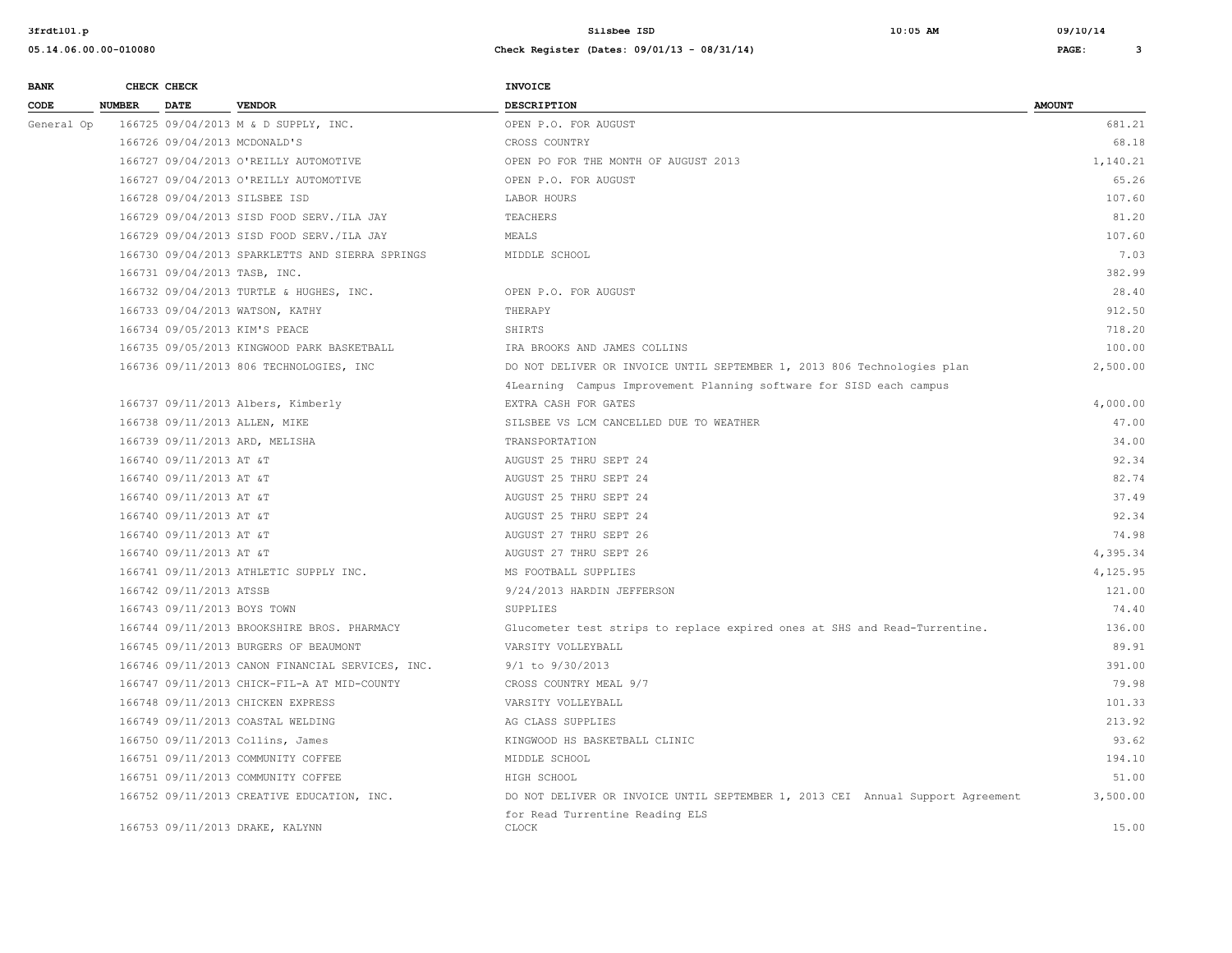| <b>BANK</b> |               | CHECK CHECK                                              |                                                   | <b>INVOICE</b>                                                                                      |                  |
|-------------|---------------|----------------------------------------------------------|---------------------------------------------------|-----------------------------------------------------------------------------------------------------|------------------|
| CODE        | <b>NUMBER</b> | <b>DATE</b>                                              | <b>VENDOR</b>                                     | <b>DESCRIPTION</b>                                                                                  | <b>AMOUNT</b>    |
| General Op  |               | 166754 09/11/2013 ETEX                                   |                                                   | DO NOT DELIVER OR INVOICE PRIOR TO SEPTEMBER 1, 2013 Etex for the Academy G.                        | 840.77           |
|             |               |                                                          |                                                   | Boyett                                                                                              |                  |
|             |               | 166754 09/11/2013 ETEX                                   |                                                   | Etex Office Supply labels for Curriculum Dept.                                                      | 55.98            |
|             |               | 166754 09/11/2013 ETEX                                   |                                                   | Colored paper and folders for ARD files                                                             | 199.63           |
|             |               | 166754 09/11/2013 ETEX                                   |                                                   | Ink Cartridge for printer                                                                           | 68.99            |
|             |               | 166754 09/11/2013 ETEX                                   |                                                   | Innovera AAA batteries - 24 per pack                                                                | 299.70           |
|             |               | 166754 09/11/2013 ETEX                                   |                                                   | HP LaserJet Printer Cartridge                                                                       | 79.99            |
|             |               | 166754 09/11/2013 ETEX                                   |                                                   | Laser Jet 1100 Toner Cartridge                                                                      | 41.99            |
|             |               | 166754 09/11/2013 ETEX                                   |                                                   | Headphones & Alcohol wipes for Riley's room                                                         | 112.58           |
|             |               | 166754 09/11/2013 ETEX                                   |                                                   | OPEN P.O. FOR SEPT.                                                                                 | 119.45           |
|             |               | 166754 09/11/2013 ETEX                                   |                                                   | paper                                                                                               | 42.30            |
|             |               | 166754 09/11/2013 ETEX                                   |                                                   | INK                                                                                                 | 128.99           |
|             |               | 166754 09/11/2013 ETEX                                   |                                                   | INK                                                                                                 | 128.99           |
|             |               |                                                          | 166755 09/11/2013 F&F SPORTS, INC.                | HS FOOTBALL UNIFORMS                                                                                | 4,607.00         |
|             |               |                                                          | 166756 09/11/2013 GILLEY, WILLIAM                 | FOOTBALL GAMES TOTAL 7/5 HOURS                                                                      | 262.50           |
|             |               |                                                          | 166757 09/11/2013 GORE, JERRY                     | VOLLEYBALL                                                                                          | 125.00           |
|             |               |                                                          | 166758 09/11/2013 Harrison, Laura                 | SILSBEE VS LCM GAME CANCELLED TO WEATHER                                                            | 25.00            |
|             |               |                                                          | 166759 09/11/2013 HODGES, STEPHEN                 | FOOTBALL GAMES TOTAL 2 HOURS                                                                        | 50.00            |
|             |               | 166760 09/11/2013 Hoke, Amy                              |                                                   | SAMS FOR CONCESSION                                                                                 | 26.56            |
|             |               |                                                          | 166761 09/11/2013 HOUSTON TRANE                   | FAN BLADES FOR CHILLERS \$340.26 FAN BLADES FOR CHILLERS \$340.62 APPROX.                           | 745.72           |
|             |               |                                                          |                                                   | SHIPPING \$25.00                                                                                    |                  |
|             |               |                                                          |                                                   | 166762 09/11/2013 HOUSTON AREA BASKETBALL COACHES ASSOCIAT JOE SIGLER, IRA BROOKS AND JAMES COLLINS | 120.00           |
|             |               |                                                          | 166763 09/11/2013 JHS CROSS COUNTRY               |                                                                                                     | 150.00           |
|             |               |                                                          | 166764 09/11/2013 KELLY, BRANDON CHASE            | GUARD SHACK TOTAL 8 HOURS                                                                           | 200.00           |
|             |               |                                                          | 166765 09/11/2013 KRAMLICK, PAUL                  | SILSBEE VS LCM CANCELLED DUE TO WEATHER                                                             | 47.00            |
|             |               |                                                          | 166766 09/11/2013 KRET, GEOFFREY                  | SILSBEE VS LCM CANCELLED DUE TO WEATHER                                                             | 47.00            |
|             |               |                                                          | 166767 09/11/2013 LAURA REEVES ACTIVITY FUND      | WALMART HOSTING OF TOURNAMENT                                                                       | 83.49            |
|             |               |                                                          | 166768 09/11/2013 Liles, Suzanne                  | HOMEBOUND                                                                                           | 16.71            |
|             |               |                                                          | 166769 09/11/2013 MONTALVO, CARLOS                | FOOTBALL GAME TOTAL 2 HOURS                                                                         | 50.00            |
|             |               | 166770 09/11/2013 NASSP                                  |                                                   | GWEN BOYETT MEMBERSHIP                                                                              | 85.00            |
|             |               |                                                          | 166771 09/11/2013 NATIONAL BENEFIT SERVICES, LLC  | NEW BENEFIT HSA                                                                                     | 150.00           |
|             |               |                                                          | 166772 09/11/2013 NOVROZSKY'S                     | VOLLEYBALL MIDDLE SCHOOL                                                                            | 382.52           |
|             |               |                                                          | 166772 09/11/2013 NOVROZSKY'S                     | FRESHMAN VOLLEYBALL                                                                                 | 70.00            |
|             |               |                                                          | 166773 09/11/2013 OLMSTED-KIRK COMPANY OF HOUSTON | card stock                                                                                          | 234.48           |
|             |               |                                                          | 166774 09/11/2013 PARCO PRINTING                  | PARCO Printing for the Academy Banner for G. Boyett                                                 | 89.70            |
|             |               |                                                          | 166775 09/11/2013 Patterson, Todd                 | TMEA AND ATSSB DUES                                                                                 | 95.00            |
|             |               |                                                          | 166776 09/11/2013 PHILLIPS, BILL                  | WAREHOUSE LEASE                                                                                     | 300.00           |
|             |               | 166777 09/11/2013 PNG BAC<br>166778 09/11/2013 RED ALERT |                                                   | MARCHING FESTIVAL<br>STICK'EM RODENT GLUE TRAPS \$150.00 CATCH MASTER MICE TRAPS \$20.00            | 300.00<br>170.00 |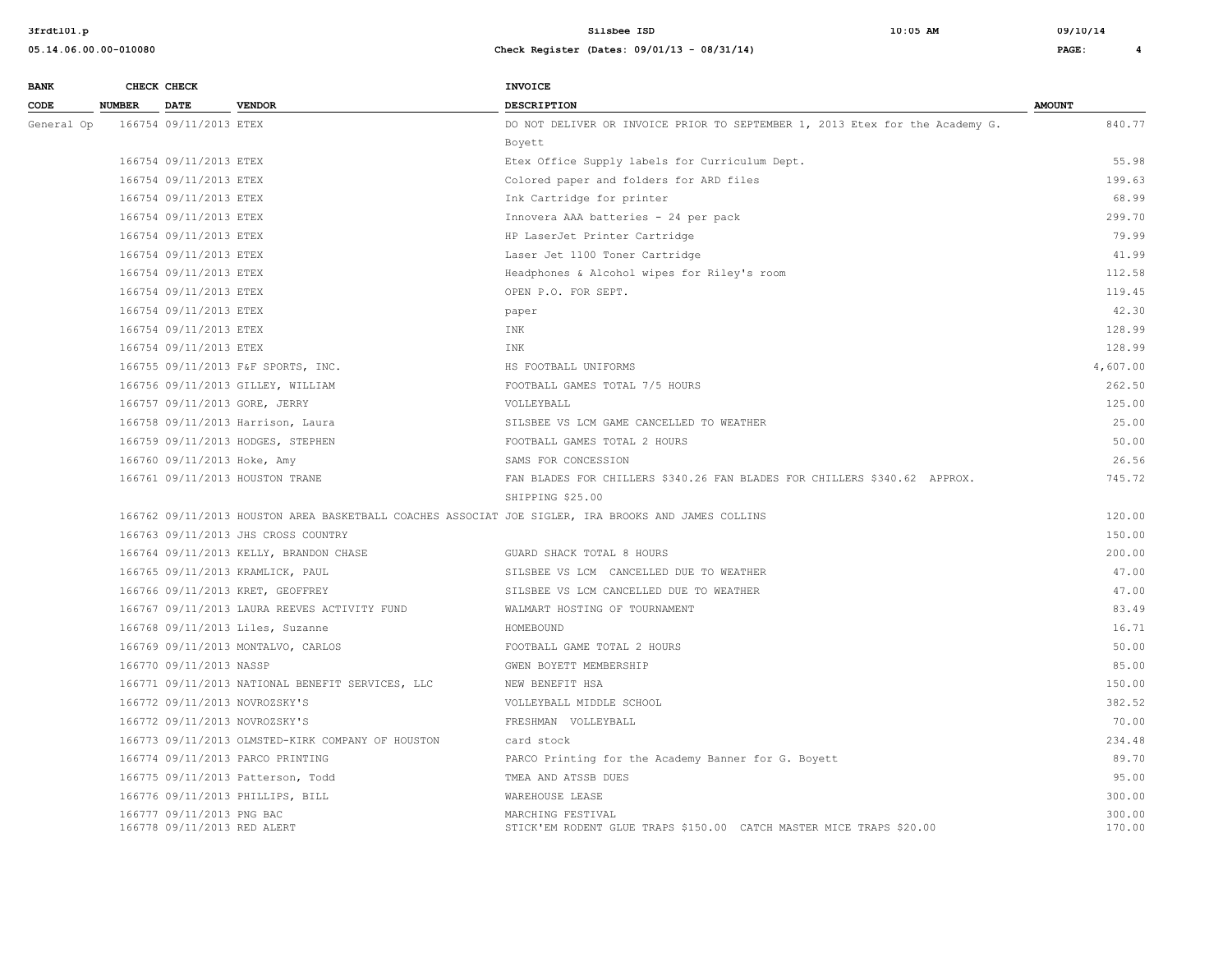| <b>BANK</b> |               | CHECK CHECK             |                                                                                     | <b>INVOICE</b>                                                                  |                  |
|-------------|---------------|-------------------------|-------------------------------------------------------------------------------------|---------------------------------------------------------------------------------|------------------|
| CODE        | <b>NUMBER</b> | <b>DATE</b>             | <b>VENDOR</b>                                                                       | <b>DESCRIPTION</b>                                                              | <b>AMOUNT</b>    |
| General Op  |               |                         | 166779 09/11/2013 RENAISSANCE LEARNING, INC.                                        | AR SUBSCRIPTION RENEWAL                                                         | 3,966.75         |
|             |               |                         | 166780 09/11/2013 RILEY, MATTHEW                                                    | GUARD SHACK TOTAL 8 HOURS                                                       | 200.00           |
|             |               |                         | 166781 09/11/2013 ROGERS, BRANDON                                                   | GUARD SHACK TOTAL 8 HOURS                                                       | 200.00           |
|             |               |                         | 166782 09/11/2013 SANDERS, LAUREN                                                   | LIBERO TRACKER                                                                  | 30.00            |
|             |               |                         | 166783 09/11/2013 SCROGGINS, TIM                                                    | GUARD SHACK TOTAL 8 HOURS                                                       | 200.00           |
|             |               |                         | 166784 09/11/2013 SILSBEE BEE                                                       | ADMINISTRATION OFFICE                                                           | 23.00            |
|             |               |                         | 166785 09/11/2013 SOUTHWEST BUILDING SYSTEMS                                        | MATERIALS AND LABOR TO REPAIR SOUND SYSTEM @ TIGER STADIUM \$ 1821.00 (SEE      | 1,694.00         |
|             |               |                         |                                                                                     | ATTACHED QUOTE)                                                                 |                  |
|             |               |                         | 166786 09/11/2013 Spears, Lynette                                                   | 3 WORKSHOPS REGION V                                                            | 175.00           |
|             |               |                         | 166787 09/11/2013 SUBWAY STORE #5224                                                | FRESHMAN VOLLEYBALL                                                             | 112.50           |
|             |               | 166788 09/11/2013 TASA  |                                                                                     | DO NOT DEIVER OR INVOICE UNTIL SEPTEMBER 1, 2013 TASA Membership 2013-14 Active | 225.00           |
|             |               |                         |                                                                                     | for S. Thornhill                                                                |                  |
|             |               | 166789 09/11/2013 TASA  |                                                                                     | TASB CONVENTION                                                                 | 1,180.00         |
|             |               | 166790 09/11/2013 TASSP |                                                                                     | ALEXANDER AND SAPP MEMBERSHIP                                                   | 780.00           |
|             |               |                         | 166791 09/11/2013 TATE, TRAY                                                        | VOLLEYBALL                                                                      | 125.00           |
|             |               |                         | 166792 09/11/2013 TEXAS LIBRARY ASSOCIATION                                         | MEMBERSHIP 2013-2014                                                            | 125.00           |
|             |               |                         | 166793 09/11/2013 TEXAS SKYWARD USERS GROUP                                         | REGISTRATION                                                                    | 265.00           |
|             |               |                         | 166794 09/11/2013 TEXAS SKYWARD USERS GROUP                                         | REGISTRATION                                                                    | 265.00           |
|             |               |                         | 166795 09/11/2013 TEXAS SKYWARD USERS GROUP                                         | REGISTRATION                                                                    | 265.00           |
|             |               |                         | 166796 09/11/2013 TMEA REGION 10 VOCAL DIVISION                                     | NEDERLAND HS 9/29                                                               | 650.00           |
|             |               |                         | 166797 09/11/2013 UIL MUSIC REGION 10                                               | MARCHING CONTEST                                                                | 375.00           |
|             |               |                         | 166798 09/11/2013 UNIVERSITY INTERSCHOLASTIC LEAGUE                                 | CONFERENCE 3A                                                                   | 1,225.00         |
|             |               |                         | 166799 09/11/2013 BETTY'S BLOOMERS NURSERY                                          | KATHY LOGGIN'S HUSBAND, DR FERRELL, BREAKFAST BEGINNING SCHOOL                  | 145.00           |
|             |               |                         | 166800 09/11/2013 CARTER'S EDUCATIONAL TRAINING                                     |                                                                                 | 1,007.50         |
|             |               |                         | 166801 09/11/2013 CENTERPOINT ENERGY                                                | $8/1$ to $9/3$                                                                  | 51.13            |
|             |               |                         | 166801 09/11/2013 CENTERPOINT ENERGY                                                | $8/2$ TO $9/3$                                                                  | 33.13            |
|             |               |                         | 166801 09/11/2013 CENTERPOINT ENERGY                                                | 8/2 TO 9/3/2013                                                                 | 41.06            |
|             |               |                         | 166801 09/11/2013 CENTERPOINT ENERGY                                                | 8/2 TO 9/3/2013                                                                 | 91.35            |
|             |               |                         | 166801 09/11/2013 CENTERPOINT ENERGY                                                | $8/2$ TO $9/3$                                                                  | 69.30            |
|             |               |                         | 166802 09/11/2013 CITY OF SILSBEE                                                   | 7/30 TO 8/28/2013                                                               | 589.96           |
|             |               |                         | 166802 09/11/2013 CITY OF SILSBEE                                                   | 07/30 TO 8/28                                                                   | 106.09           |
|             |               |                         | 166802 09/11/2013 CITY OF SILSBEE                                                   | 7/30 TO 8/28/2013                                                               | 119.01           |
|             |               |                         | 166802 09/11/2013 CITY OF SILSBEE                                                   | 07/30/2013 TO 8/28/2013                                                         | 103.09           |
|             |               |                         | 166803 09/11/2013 COASTAL WELDING SUPPLY INC                                        | OPEN PO FOR THE MONTH OF AUGUST 2013                                            | 15.50            |
|             |               |                         | 166803 09/11/2013 COASTAL WELDING SUPPLY INC                                        | HVAC RENTAL AUGUST                                                              | 7.75             |
|             |               |                         | 166804 09/11/2013 Dauriac, Jennifer                                                 |                                                                                 | 9.85             |
|             |               |                         | 166805 09/11/2013 FLOWERS, JOHN                                                     | FOOTBALL SILSBEE VS PNG                                                         | 92.00            |
|             |               |                         | 166806 09/11/2013 GOLDEN TRIANGLE TASO<br>166807 09/11/2013 HARDIN COUNTY TREASURER | $FEE -$                                                                         | 200.00<br>264.52 |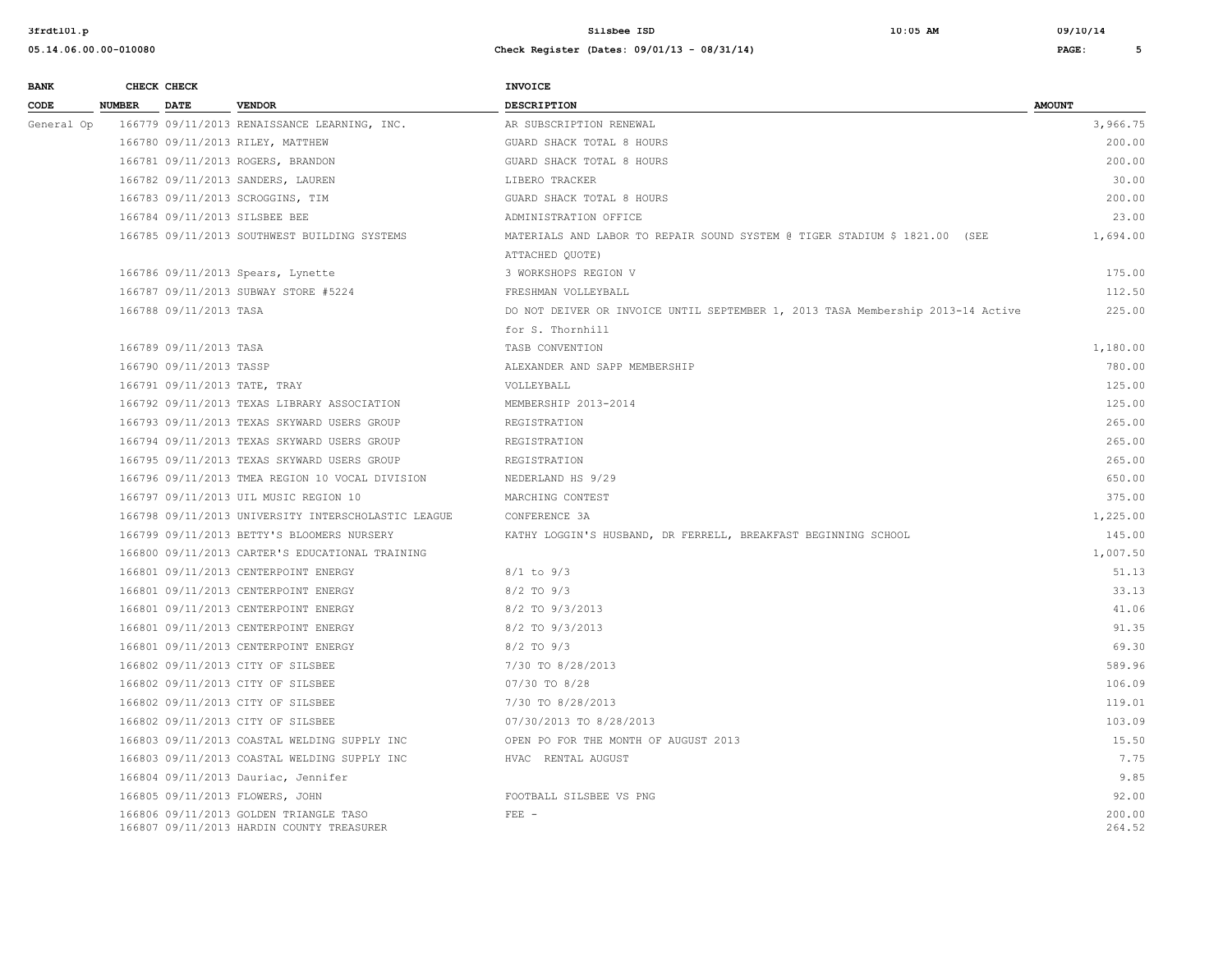| <b>BANK</b> |               | CHECK CHECK                 |                                                                              | <b>INVOICE</b>                                              |                  |
|-------------|---------------|-----------------------------|------------------------------------------------------------------------------|-------------------------------------------------------------|------------------|
| CODE        | <b>NUMBER</b> | <b>DATE</b>                 | <b>VENDOR</b>                                                                | <b>DESCRIPTION</b>                                          | <b>AMOUNT</b>    |
| General Op  |               |                             | 166808 09/11/2013 Harrell-Bodle, Mona                                        |                                                             | 47.29            |
|             |               |                             | 166809 09/11/2013 HODGE, JAMES                                               | FOOTBALL SILSBEE VS PNG                                     | 92.00            |
|             |               |                             | 166810 09/11/2013 JOHNSTONE SUPPLY                                           | OPEN P.O. FOR JULY                                          | 267.83           |
|             |               |                             | 166810 09/11/2013 JOHNSTONE SUPPLY                                           | OPEN P.O. FOR AUGUST                                        | 15.00            |
|             |               |                             | 166811 09/11/2013 Liles, Suzanne                                             |                                                             | 16.63            |
|             |               |                             | 166812 09/11/2013 PARKER LUMBER - SILSBEE                                    | OPEN P.O. FOR AUGUST 2013                                   | 1,845.25         |
|             |               |                             | 166813 09/11/2013 REALLY GOOD STUFF, INC.                                    | SUPPLIES                                                    | 135.46           |
|             |               |                             | 166814 09/11/2013 SCARBOROUGH, BARRY                                         | FOOTBALL SILSBEE VS PNG                                     | 92.00            |
|             |               |                             | 166815 09/11/2013 Scott, Shelley                                             | AUGUST 15TH WORKSHOP                                        | 74.09            |
|             |               |                             | 166816 09/11/2013 SILSBEE MOTOR COMPANY                                      | INSPECTIONS                                                 | 29.00            |
|             |               |                             | 166817 09/11/2013 SOUTHERN COMPUTER WAREHOUSE                                | FOOD SERVICE P O S SYSTEM                                   | 127.63           |
|             |               |                             | 166818 09/11/2013 Spears, Jan                                                |                                                             | 4.91             |
|             |               |                             | 166819 09/11/2013 Spears, Lynette                                            |                                                             | 41.95            |
|             |               |                             | 166820 09/11/2013 SPINDLETOP CENTER                                          | 100 lbs. of rags for shop                                   | 81.00            |
|             |               |                             | 166821 09/11/2013 SUN COAST RESOURCES, INC.                                  | OPEN P.O. FOR AUGUST                                        | 2,033.75         |
|             |               |                             | 166822 09/11/2013 TRIANGLE WATER CO.                                         | PACES                                                       | 40.00            |
|             |               |                             | 166822 09/11/2013 TRIANGLE WATER CO.                                         | ACADEMY                                                     | 16.00            |
|             |               |                             | 166823 09/11/2013 WALLACE, ERIC                                              | SCRIMMAGE EAST CHAMBERS                                     | 20.00            |
|             |               |                             | 166824 09/11/2013 WELLS, PEYTON, GREENBURG AND HUNT, L.L.P RE: RETAINER      |                                                             | 1,000.00         |
|             |               |                             | 166824 09/11/2013 WELLS, PEYTON, GREENBURG AND HUNT, L.L.P RE: BOND ISSUE    |                                                             | 360.00           |
|             |               |                             | 166825 09/18/2013 ALLEN, DENNIS                                              | FOOTBALL GAME TOTAL 5 HOURS                                 | 125.00           |
|             |               | 166826 09/18/2013 AT &T     |                                                                              | SEPT 7 THRU OCT 6                                           | 3,693.25         |
|             |               |                             | 166827 09/18/2013 ATHLETIC SUPPLY INC.                                       | SETH DURANT MIDDLE SCHOOL FOOTBALL                          | 1,660.00         |
|             |               |                             | 166827 09/18/2013 ATHLETIC SUPPLY INC.                                       | HS FOOTBALL SUPPLIES                                        | 5,190.55         |
|             |               |                             | 166828 09/18/2013 BAKER BEAUMONT #702                                        | K903766, K878365 air filters for SHS                        | 1,431.32         |
|             |               |                             | 166829 09/18/2013 BEAUMONT ISD                                               | QUARTERLY BILLING FOR 2013-2014 YEAR                        | 2,112.50         |
|             |               |                             | 166830 09/18/2013 BLACKWELL, JAMES                                           | FOOTBALL TOTAL 5 HOURS                                      | 125.00           |
|             |               |                             | 166831 09/18/2013 BROOKS, TRICIA                                             | 9/8-10 TASBO INTERNAL AUDIT                                 | 357.96           |
|             |               |                             | 166832 09/18/2013 BROWN, DAVID GRANT                                         | FOOTBALL GAME TOTAL 5 HOURS                                 | 125.00           |
|             |               | 166833 09/18/2013 CAIN, ED  |                                                                              | FOOTBALL GAME TOTAL 5 HOURS                                 | 125.00           |
|             |               | 166833 09/18/2013 CAIN, ED  |                                                                              | VOLLEYBALL GAME TOTAL 5 HOURS                               | 125.00           |
|             |               | 166834 09/18/2013 CED, INC. |                                                                              | OPEN P.O. FOR SEPT.                                         | 411.11           |
|             |               |                             | 166835 09/18/2013 Chandler, Jenny                                            | FOOTBALL GAME LIVINGSTON DRILL TEAM AND ESCORTS AND SPONSOR | 246.00           |
|             |               |                             | 166836 09/18/2013 COASTAL WELDING SUPPLY INC                                 | OPEN P.O. FOR SEPT.                                         | 26.18            |
|             |               |                             | 166837 09/18/2013 COASTAL WELDING                                            | Ag Supplies                                                 | 967.03           |
|             |               |                             | 166838 09/18/2013 COBURN SUPPLY COMPANY, INC.                                | OPEN P.O. FOR SEPT.                                         | 286.68           |
|             |               |                             | 166839 09/18/2013 COCA-COLA REFRESHMENTS                                     | MIDDLE SCHOOL FOOD SERVICE                                  | 324.00           |
|             |               |                             | 166840 09/18/2013 COGBILL, BENSON<br>166841 09/18/2013 DAIRY QUEEN - SILSBEE | FOOTBALL GAME TOTAL 5 HOURS<br>VARSITY FOOTBALL             | 125.00<br>675.00 |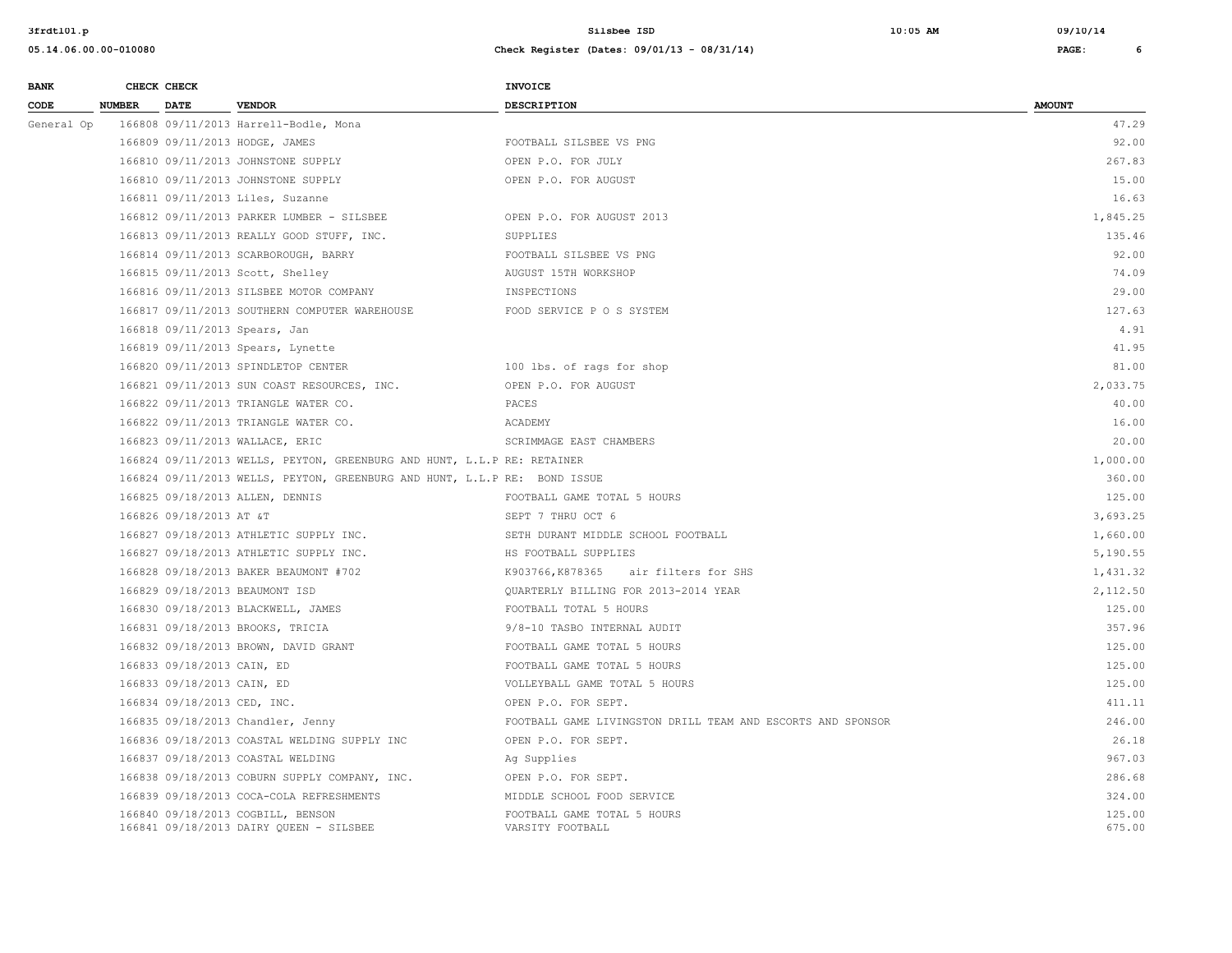| <b>BANK</b> |               | CHECK CHECK                |                                                                              | <b>INVOICE</b>                                                    |                |
|-------------|---------------|----------------------------|------------------------------------------------------------------------------|-------------------------------------------------------------------|----------------|
| CODE        | <b>NUMBER</b> | <b>DATE</b>                | <b>VENDOR</b>                                                                | <b>DESCRIPTION</b>                                                | <b>AMOUNT</b>  |
| General Op  |               |                            | 166842 09/18/2013 DAIRY QUEEN                                                | VOLLEYBALL                                                        | 91.25          |
|             |               |                            | 166843 09/18/2013 DAVIS, MELINDA                                             | SILSBEE VS LUMBERTON FOOTBALL                                     | 45.00          |
|             |               |                            | 166844 09/18/2013 DE LAGE LANDEN PUBLIC FINANCE                              | 8/21 TO 9/20/2013                                                 | 1,112.00       |
|             |               |                            | 166844 09/18/2013 DE LAGE LANDEN PUBLIC FINANCE                              | 8/28 TO 9/27                                                      | 2,022.00       |
|             |               |                            | 166844 09/18/2013 DE LAGE LANDEN PUBLIC FINANCE                              | 8/29 TO 9/28                                                      | 1,299.00       |
|             |               |                            | 166844 09/18/2013 DE LAGE LANDEN PUBLIC FINANCE                              | 9/28 TO 10/27                                                     | 491.00         |
|             |               |                            | 166845 09/18/2013 DELACERDA, SCOTT                                           | GUARD SHACK TOTAL 8 HOURS                                         | 200.00         |
|             |               |                            | 166846 09/18/2013 DOMINO'S PIZZA                                             | CROSS COUNTRY                                                     | 44.43          |
|             |               |                            | 166847 09/18/2013 ESC REGION 20                                              | Online Database Subscription Renewal                              | 4,351.00       |
|             |               | 166848 09/18/2013 ETEX     |                                                                              | SUPPLIES                                                          | 117.94         |
|             |               | 166848 09/18/2013 ETEX     |                                                                              | TONER                                                             | 169.99         |
|             |               | 166848 09/18/2013 ETEX     |                                                                              | SUPPLIES                                                          | 117.94         |
|             |               | 166848 09/18/2013 ETEX     |                                                                              | SUPPLIES                                                          | 358.56         |
|             |               | 166848 09/18/2013 ETEX     |                                                                              | OFFICE SUPPLIES                                                   | 137.43         |
|             |               | 166848 09/18/2013 ETEX     |                                                                              | teacher supplies                                                  | 386.03         |
|             |               | 166848 09/18/2013 ETEX     |                                                                              | OFFICE SUPPLIES BINDERS                                           | 73.10          |
|             |               | 166848 09/18/2013 ETEX     |                                                                              | Teachers, Counselors & Office Supplies                            | 610.46         |
|             |               | 166848 09/18/2013 ETEX     |                                                                              | OFFICE SUPPLIES                                                   | 55.73          |
|             |               | 166848 09/18/2013 ETEX     |                                                                              | OFFICE SUPPLIES TONER                                             | 212.80         |
|             |               | 166848 09/18/2013 ETEX     |                                                                              | supplies                                                          | 352.70         |
|             |               | 166848 09/18/2013 ETEX     |                                                                              | office supplies                                                   | 146.78         |
|             |               | 166848 09/18/2013 ETEX     |                                                                              | teacher supplies                                                  | 22.99          |
|             |               | 166848 09/18/2013 ETEX     |                                                                              | teacher supplies                                                  | 1,028.96       |
|             |               | 166848 09/18/2013 ETEX     |                                                                              | instructional materials                                           | 31.36          |
|             |               | 166848 09/18/2013 ETEX     |                                                                              | OPEN P.O. FOR SEPT.                                               | 11.21          |
|             |               |                            | 166849 09/18/2013 F&F SPORTS, INC.                                           |                                                                   | 299.95         |
|             |               |                            | 166849 09/18/2013 F&F SPORTS, INC.                                           | MS FOOTBALL SUPPLIES                                              | 382.75         |
|             |               |                            | 166850 09/18/2013 Ferguson, Jennifer                                         |                                                                   | 33.94          |
|             |               |                            | 166851 09/18/2013 FLOWER, ANTHONY                                            | GUARD SHACK TOTAL 8 HOURS                                         | 200.00         |
|             |               |                            | 166852 09/18/2013 Foster, Tonya                                              | HOMEBOUND                                                         | 31.54          |
|             |               |                            | 166853 09/18/2013 GORDON, RYAN                                               | SILSBEE VS LUMBERTON FOOTBALL                                     | 50.00          |
|             |               | 166854 09/18/2013 GRAINGER |                                                                              | 4FT. T8 LIGHT BULBS (%ALL SCHOOLS) \$541.44 360 WATT METAL HALIDE | 841.44         |
|             |               |                            |                                                                              | BULBS (LR.GYM) \$300.00 (SEE ATTACHED QUOTE)                      |                |
|             |               |                            | 166855 09/18/2013 GRIFFIN, JASON                                             | FOOTBALL GAME TOTAL 5 HOURS                                       | 125.00         |
|             |               |                            | 166856 09/18/2013 HAMPTON INN & SUITES COLLEGE STATION                       | $9/23 - 24$                                                       | 130.72         |
|             |               |                            | 166857 09/18/2013 Harrell-Bodle, Mona                                        | HOMEBOUND                                                         | 31.53          |
|             |               |                            | 166857 09/18/2013 Harrell-Bodle, Mona                                        | MILEAGE                                                           | 47.29          |
|             |               |                            | 166858 09/18/2013 Harrison, Laura<br>166859 09/18/2013 HARRIS RATINGS WEEKLY | FOOTBALL GAME SILSBEE VS LUMBERTON<br>2013-2014 SUBSCRIPTION      | 45.00<br>99.00 |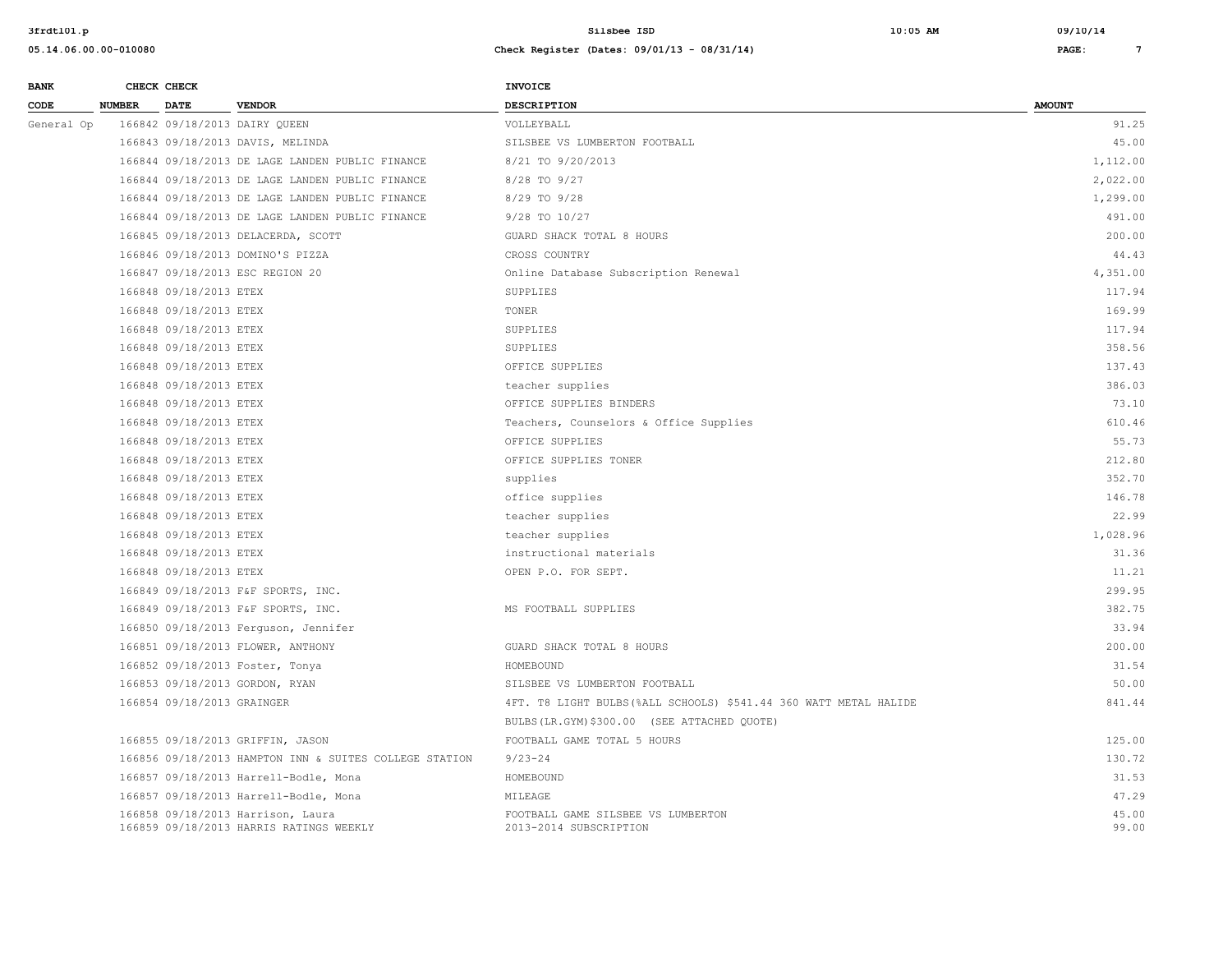| <b>BANK</b> |               | CHECK CHECK                                             |                                                                                   | <b>INVOICE</b>                                                               |                    |
|-------------|---------------|---------------------------------------------------------|-----------------------------------------------------------------------------------|------------------------------------------------------------------------------|--------------------|
| CODE        | <b>NUMBER</b> | <b>DATE</b>                                             | <b>VENDOR</b>                                                                     | <b>DESCRIPTION</b>                                                           | <b>AMOUNT</b>      |
| General Op  |               |                                                         | 166860 09/18/2013 HART INTERCIVIC                                                 | ELECTION SUPPLIES                                                            | 105.00             |
|             |               |                                                         | 166861 09/18/2013 HARTLESS, TRAVIS                                                | GUARD SHACK TOTAL 8 HOURS                                                    | 200.00             |
|             |               |                                                         | 166862 09/18/2013 Hendrix, Nancy                                                  | SILSBEE VS LUMBERTON FOOTBALL                                                | 45.00              |
|             |               |                                                         | 166863 09/18/2013 HINKIE, JAY                                                     | SILSBEE VS LUMBERTON FOOTBALL                                                | 35.00              |
|             |               |                                                         | 166863 03/18/2014 HINKIE, JAY                                                     | SILSBEE VS LUMBERTON FOOTBALL                                                | $-35.00$           |
|             |               |                                                         | 166864 09/18/2013 HODGE PRODUCTS, INC                                             | MASTER LOCKS                                                                 | 279.00             |
|             |               |                                                         | 166865 09/18/2013 Honeycutt, Judy                                                 | HOMEBOUND                                                                    | 9.76               |
|             |               |                                                         | 166866 09/18/2013 INTERNATIONAL READING ASSOCIATION                               | DO NOT INVOICE OR SHIP BEFORE SEPTEMBER 1, 2013 International Reading        | 99.00              |
|             |               |                                                         |                                                                                   | Association membership renewal for T. McDuff MEMBERSHIP #1005357             |                    |
|             |               |                                                         | 166867 09/18/2013 JOHNSTONE SUPPLY                                                | OPEN P.O. FOR SEPT.                                                          | 535.66             |
|             |               |                                                         | 166868 09/18/2013 JUST PAINTING AND THEN SOME                                     | PAINTING@SCHOOL CAFETERIAS:READ-TURRENTINE, SHS, KIRBY, LAURA REEVES, EJSMMS | 3,325.00           |
|             |               |                                                         |                                                                                   | (SEE ATTACHED QUOTE)                                                         |                    |
|             |               |                                                         | 166869 09/18/2013 KELLY, BRANDON CHASE                                            | FOOTBALL GAME TOTAL 5 HOUR                                                   | 125.00             |
|             |               |                                                         | 166870 09/18/2013 LEADERSHIP SOUTHEAST TEXAS                                      | LSET CLASS 2014 JUDY HONEYCUTT                                               | 750.00             |
|             |               |                                                         | 166871 09/18/2013 Liles, Suzanne                                                  | HOMEBOUND                                                                    | 13.24              |
|             |               |                                                         | 166872 09/18/2013 Linder-Hall, Louise                                             | HOMEBOUND                                                                    | 22.83              |
|             |               |                                                         | 166872 09/18/2013 Linder-Hall, Louise                                             | HOMEBOUND                                                                    | 17.12              |
|             |               |                                                         | 166873 09/18/2013 MCDONALD'S                                                      | VOLLEYBALL                                                                   | 219.01             |
|             |               |                                                         | 166874 09/18/2013 MOTION PICTURE LICENSING CORPORATION                            | RENEWAL                                                                      | 821.23             |
|             |               |                                                         | 166875 09/18/2013 MUSIC IN MOTION                                                 | UIL MATERIALS STOUT                                                          | 143.00             |
|             |               |                                                         | 166876 09/18/2013 NIMCO, INC.                                                     | PBSI Stout                                                                   | 450.12             |
|             |               |                                                         | 166877 09/18/2013 NORTON, DAVID                                                   | FOOTBALL GAME TOTAL 5 HOURS                                                  | 125.00             |
|             |               |                                                         | 166878 09/18/2013 NOVROZSKY'S                                                     | VOLLEYBALL                                                                   | 93.94              |
|             |               |                                                         | 166878 09/18/2013 NOVROZSKY'S                                                     | VOLLEYBALL                                                                   | 159.80             |
|             |               |                                                         | 166879 09/18/2013 PITNEY BOWES INC                                                | SEPTEMBER 2013                                                               | 316.50             |
|             |               | 166880 09/18/2013 RED ALERT                             |                                                                                   | OPEN P.O. FOR SEPT.                                                          | 260.00             |
|             |               |                                                         | 166881 09/18/2013 RILEY, MATTHEW                                                  | GUARD SHACK TOTAL 8 HOURS                                                    | 200.00             |
|             |               |                                                         | 166882 09/18/2013 ROGERS, BRANDON                                                 | FOOTBALL GAME TOTAL 5 HOURS                                                  | 125.00             |
|             |               |                                                         | 166883 09/18/2013 RUBY MCMAHON DBA RUBY D'S                                       |                                                                              | 1,208.00           |
|             |               |                                                         | 166883 09/18/2013 RUBY MCMAHON DBA RUBY D'S                                       |                                                                              | 786.05             |
|             |               |                                                         | 166884 09/18/2013 SANITARY SUPPLY COMPANY, INC.                                   | coach mcgallion/detergent                                                    | 111.73             |
|             |               |                                                         | 166885 09/18/2013 SHS ACTIVITY                                                    | 9/6 BEFORE OUT OF TOWN GAME                                                  | 36.00              |
|             |               |                                                         | 166886 09/18/2013 SHSU LIBRARY CONFERENCE-J PARIS BOOKFST Library Book conference |                                                                              | 100.00             |
|             |               |                                                         | 166887 09/18/2013 SOUTHERN LAWN & LANDSCAPES LLC                                  | MOWING COMPLETE 9/12                                                         | 4,506.00           |
|             |               |                                                         | 166888 09/18/2013 SUPER DUPER PUBLICATIONS                                        | Speech, Social Skills, and Autism materials.                                 | 44.69              |
|             |               | 166889 09/18/2013 TASB, INC.                            |                                                                                   | SERVICE MEMBERSHIP RENEWAL                                                   | 650.00             |
|             |               | 166890 09/18/2013 TASB, INC.                            |                                                                                   | BOARDBOOK ANNUAL MAINTENANCE                                                 | 800.00             |
|             |               | 166891 09/18/2013 TASB, INC.<br>166892 09/18/2013 TASBO |                                                                                   | HR SERVICES ANNUAL SUBSCRIPTION<br>MEMBERSHIP                                | 1,100.00<br>110.00 |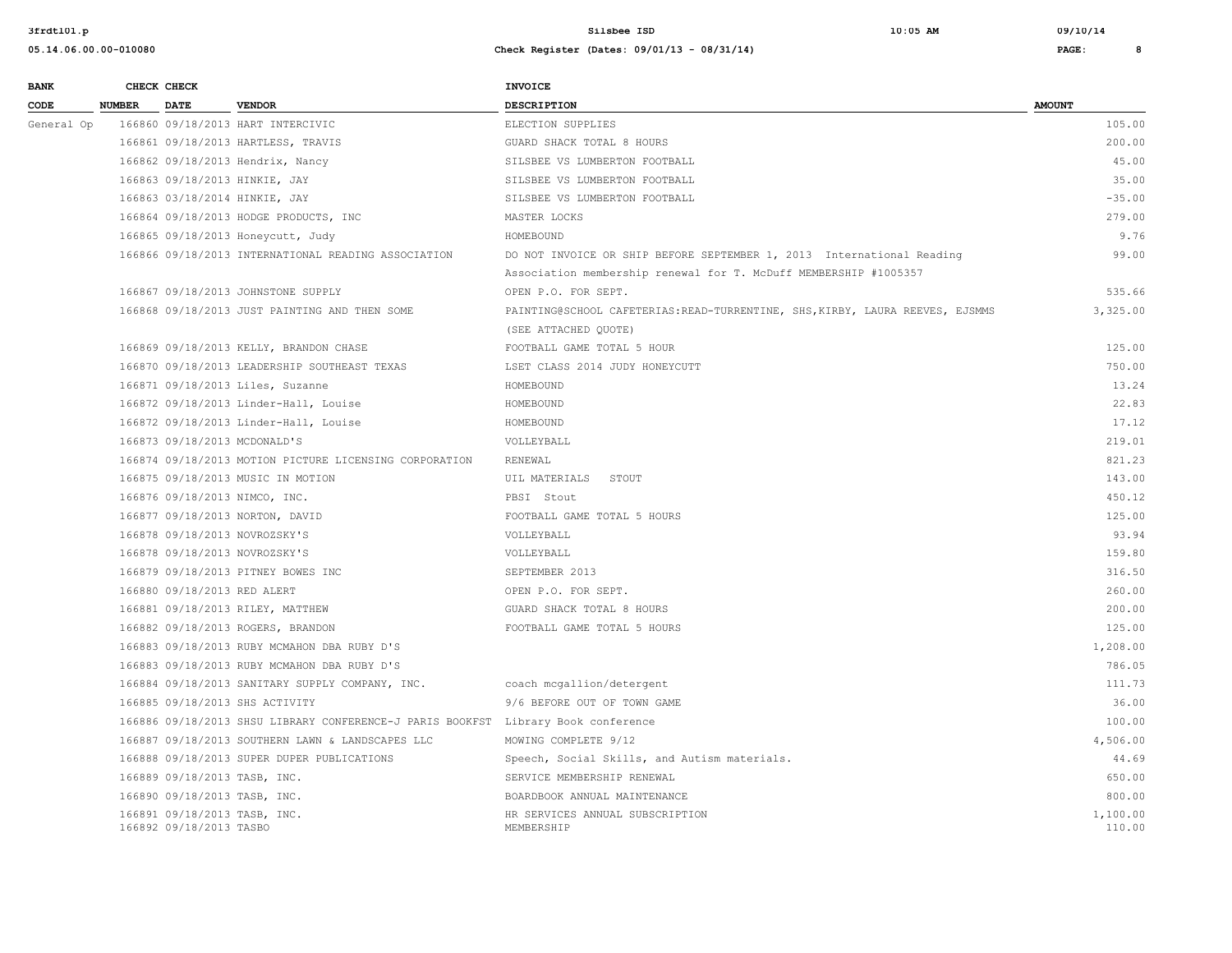| <b>BANK</b> |               | CHECK CHECK             |                                                     | <b>INVOICE</b>                                                                                                                                                           |                  |
|-------------|---------------|-------------------------|-----------------------------------------------------|--------------------------------------------------------------------------------------------------------------------------------------------------------------------------|------------------|
| CODE        | <b>NUMBER</b> | <b>DATE</b>             | <b>VENDOR</b>                                       | <b>DESCRIPTION</b>                                                                                                                                                       | <b>AMOUNT</b>    |
| General Op  |               | 166893 09/18/2013 TASBO |                                                     | MEMBERSHIP                                                                                                                                                               | 110.00           |
|             |               | 166894 09/18/2013 TEDA  |                                                     | MEMBERSHIP                                                                                                                                                               | 75.00            |
|             |               |                         | 166895 09/18/2013 TEXAS LIBRARY ASSOCIATION         | <b>DUES</b>                                                                                                                                                              | 50.00            |
|             |               |                         | 166896 09/18/2013 TEXAS SKYWARD USERS GROUP         | REGISTRATION                                                                                                                                                             | 265.00           |
|             |               |                         | 166897 09/18/2013 TEXAS SKYWARD USERS GROUP         | REGISTRATION FEE                                                                                                                                                         | 265.00           |
|             |               |                         | 166898 09/18/2013 TIME WARNER CABLE                 | 9/18 TO 10/17                                                                                                                                                            | 954.01           |
|             |               |                         | 166899 09/18/2013 TIME WARNER CABLE                 | $9/15$ to $10/14$                                                                                                                                                        | 3,375.00         |
|             |               |                         | 166900 09/18/2013 TIME WARNER CABLE                 | 9/18 TO 10/17                                                                                                                                                            | 954.01           |
|             |               |                         | 166901 09/18/2013 TIME WARNER CABLE                 | 9/18 TO 10/17                                                                                                                                                            | 954.01           |
|             |               |                         | 166902 09/18/2013 TIME WARNER CABLE                 | 9/17 TO 10/16                                                                                                                                                            | 954.01           |
|             |               |                         | 166903 09/18/2013 Willis, Pamela                    | OCT. 1                                                                                                                                                                   | 120.00           |
|             |               |                         | 166904 09/18/2013 WRIGHT, BILL                      | SILSBEE VS LUMBERTON FOOTBALL                                                                                                                                            | 35.00            |
|             |               |                         | 166905 09/18/2013 B. K. MECHANICAL SERVICES, INC.   | A C REPAIR                                                                                                                                                               | 9,268.00         |
|             |               |                         | 166906 09/18/2013 CANON SOLUTIONS AMERICIA          | 6/13 TO 9/1 COLOR COPIES                                                                                                                                                 | 222.85           |
|             |               |                         | 166907 09/18/2013 CENTERPOINT ENERGY                | 8/6 TO 9/6                                                                                                                                                               | 84.28            |
|             |               |                         | 166907 09/18/2013 CENTERPOINT ENERGY                | 08/06/2013 TO 9/5/2013                                                                                                                                                   | 45.48            |
|             |               |                         | 166907 09/18/2013 CENTERPOINT ENERGY                | 8/8 TO 9/10                                                                                                                                                              | 38.73            |
|             |               |                         | 166908 09/18/2013 CITY OF SILSBEE                   | $8/5$ TO $9/6$                                                                                                                                                           | 242.28           |
|             |               |                         | 166908 09/18/2013 CITY OF SILSBEE                   | $8/5$ TO $9/6$                                                                                                                                                           | 608.97           |
|             |               |                         | 166908 09/18/2013 CITY OF SILSBEE                   | 8/5 TO 9/6                                                                                                                                                               | 695.78           |
|             |               |                         | 166908 09/18/2013 CITY OF SILSBEE                   | 8/12 to 9/9                                                                                                                                                              | 125.89           |
|             |               |                         | 166908 09/18/2013 CITY OF SILSBEE                   | $8/12$ to $9/9$                                                                                                                                                          | 114.76           |
|             |               |                         | 166909 09/18/2013 COASTAL WELDING SUPPLY INC        | AUGUST AG                                                                                                                                                                | 62.00            |
|             |               |                         | 166910 09/18/2013 PINNACLE MEDICAL MANAGEMENT CORP. | AUGUST STATEMENT                                                                                                                                                         | 455.00           |
|             |               |                         | 166911 09/18/2013 PITNEY BOWES INC                  | LEASE 2196161-SP13                                                                                                                                                       | 949.50           |
|             |               |                         | 166912 09/18/2013 TEXAS DEPARTMENT OF PUBLIC SAFETY |                                                                                                                                                                          | 80.00            |
|             |               |                         | 166913 09/18/2013 WOOD, JESSE PHD                   | PSYCHOLOGICAL EVALUATIONS                                                                                                                                                | 1,950.00         |
|             |               |                         | 166914 09/20/2013 TEAM GO FIGURE                    |                                                                                                                                                                          | 548.00           |
|             |               |                         | 166915 09/25/2013 ACME ARCHITECTURAL HARDWARE       | OPEN P.O. FOR SEPT.                                                                                                                                                      | 334.38           |
|             |               |                         | 166916 09/25/2013 ADVANCED GRAPHICS                 | I D SUPPLIES                                                                                                                                                             | 4,000.00         |
|             |               |                         | 166917 09/25/2013 ARTS EDUCATION IDEAS              | UIL Materials                                                                                                                                                            | 95.00            |
|             |               |                         | 166918 09/25/2013 AT&T LONG DISTANCE                |                                                                                                                                                                          | 279.64           |
|             |               |                         | 166919 09/25/2013 ATHLETIC SUPPLY INC.              | VOLLEYBALL NET HAND PURCHASE ORDER 47857                                                                                                                                 | 386.95           |
|             |               |                         | 166920 09/25/2013 BAND SHOPPE                       | Band Supplies                                                                                                                                                            | 77.58            |
|             |               |                         | 166921 09/25/2013 BEST WESTERN PLUS                 | 9/27 JAN PARIS BOOKFEST                                                                                                                                                  | 102.46           |
|             |               |                         | 166922 09/25/2013 BROWN, DAVID GRANT                | GUARD SHACK TOTAL 5 HOURS                                                                                                                                                | 125.00           |
|             |               |                         | 166923 09/25/2013 CARD SERVICES                     | AUGUST 21 TO SEPTEMBER 19, 2013                                                                                                                                          | 2,188.21         |
|             |               |                         | 166924 09/25/2013 CARD SERVICES                     | AUGUST 19 TO SEPTEMBER 17, 2013<br>166925 09/25/2013 CAST- CONF. FOR THE ADVANCEMENT OF SCI. CANDACE GALLOWAY, MICHAEL BARNES, AMY HOKE, JENA CAMERON, STEPHANIE HUKILL, | 558.40<br>730.00 |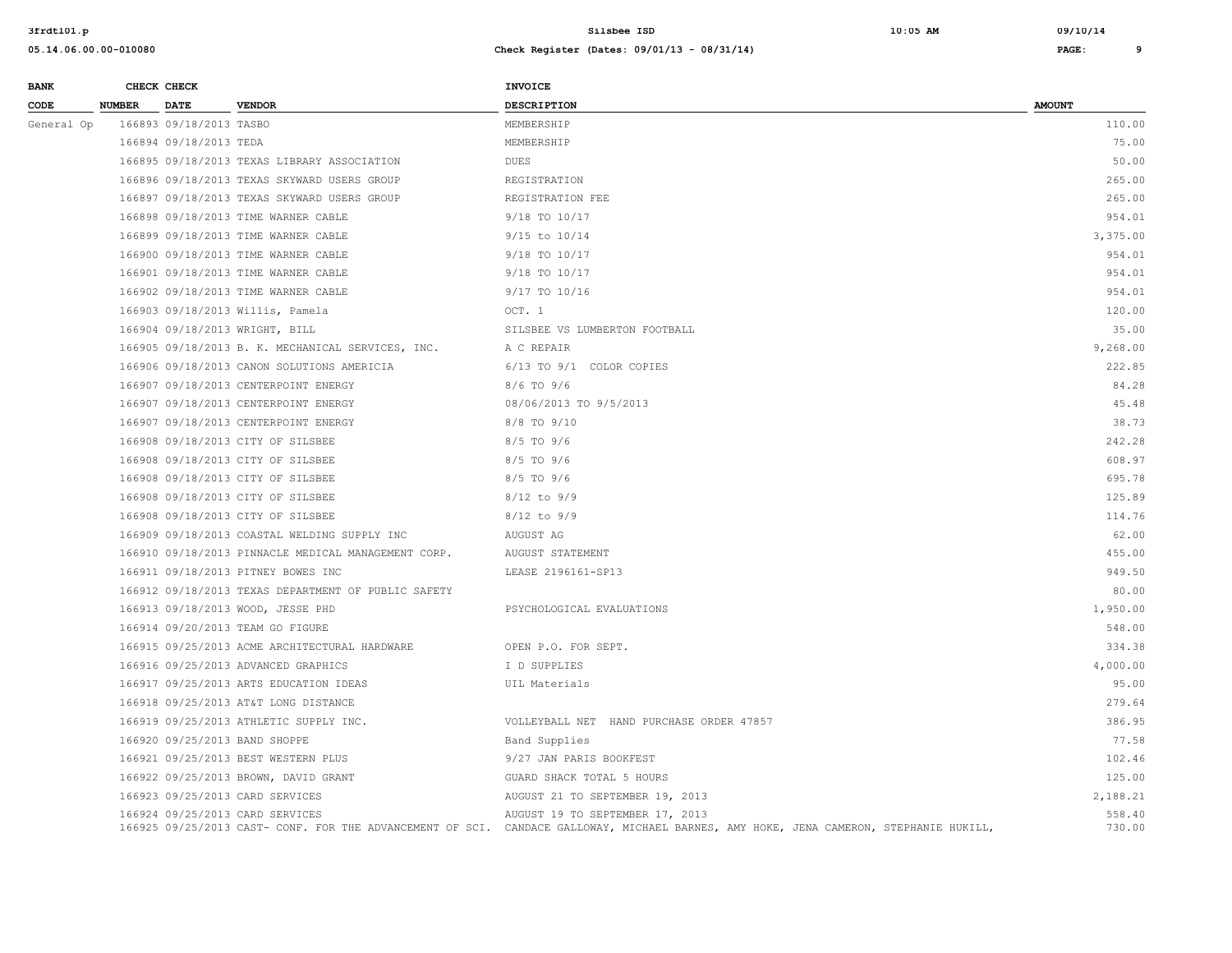| <b>BANK</b> |               | CHECK CHECK                                      |                                                 | <b>INVOICE</b>                                                               |                  |
|-------------|---------------|--------------------------------------------------|-------------------------------------------------|------------------------------------------------------------------------------|------------------|
| CODE        | <b>NUMBER</b> | <b>DATE</b>                                      | <b>VENDOR</b>                                   | <b>DESCRIPTION</b>                                                           | <b>AMOUNT</b>    |
|             |               |                                                  |                                                 | AMANDA LOVE,                                                                 |                  |
|             |               |                                                  | 166926 09/25/2013 CDW GOVERNMENT, INC.          | xerox printer and cartridge for LR Cafeteria Office                          | 351.25           |
|             |               |                                                  | 166927 09/25/2013 CENTER FOR BEHAVIORAL STUDIES |                                                                              | 840.00           |
|             |               |                                                  | 166928 09/25/2013 CENTERPOINT ENERGY            | 8/16 TO 9/14 SEPTEMBER PORTION                                               | 1,597.86         |
|             |               |                                                  | 166928 09/25/2013 CENTERPOINT ENERGY            | 8/16 TO 9/14                                                                 | 326.85           |
|             |               |                                                  | 166929 09/25/2013 CERTIFIED LABORATORIES        | 3 gallons of ground assault \$687.00 shipping Included                       | 687.00           |
|             |               |                                                  | 166929 09/25/2013 CERTIFIED LABORATORIES        | Green Advantage Glass Cleaner \$185.24 Electrosol \$149.28 Swat Pro \$189.28 | 752.80           |
|             |               |                                                  |                                                 | Ground Assualt \$229.00                                                      |                  |
|             |               |                                                  | 166930 09/25/2013 CEV MULTIMEDIA, LTD.          | Ag Science Instructor Annual License Renewal                                 | 1,650.00         |
|             |               |                                                  | 166931 09/25/2013 CHANCE, JOANNE                | SILSBEE VS BUNA VOLLEYBALL                                                   | 125.00           |
|             |               |                                                  | 166932 09/25/2013 CHICKEN EXPRESS               | FOOTBALL FRESHMAN AND JV                                                     | 889.58           |
|             |               |                                                  | 166933 09/25/2013 COCA-COLA REFRESHMENTS        | POWERADE MIX AND CUPS                                                        | 273.06           |
|             |               |                                                  | 166933 09/25/2013 COCA-COLA REFRESHMENTS        | POWERADE MIX AND CUPS                                                        | 350.00           |
|             |               |                                                  | 166934 09/25/2013 Colvin, Gay                   | C-SCOPE SUPPLES                                                              | 12.17            |
|             |               |                                                  | 166935 09/25/2013 COMMUNITY COFFEE              | ADMINISTRATION OFFICE                                                        | 34.00            |
|             |               |                                                  | 166935 09/25/2013 COMMUNITY COFFEE              | MAINTENANCE                                                                  | 37.00            |
|             |               |                                                  | 166935 09/25/2013 COMMUNITY COFFEE              | READ                                                                         | 93.00            |
|             |               |                                                  | 166936 09/25/2013 Cooper, Myreta                |                                                                              | 13.67            |
|             |               |                                                  | 166937 09/25/2013 DE LAGE LANDEN PUBLIC FINANCE | $9/1$ TO $9/30$                                                              | 630.00           |
|             |               |                                                  | 166937 09/25/2013 DE LAGE LANDEN PUBLIC FINANCE | 9/1 TO 9/30                                                                  | 89.00            |
|             |               |                                                  | 166937 09/25/2013 DE LAGE LANDEN PUBLIC FINANCE | $9/1$ TO $9/30$                                                              | 3,708.00         |
|             |               |                                                  | 166937 09/25/2013 DE LAGE LANDEN PUBLIC FINANCE | $9/1$ TO $9/30$                                                              | 422.07           |
|             |               |                                                  | 166937 09/25/2013 DE LAGE LANDEN PUBLIC FINANCE | 9/1 TO 9/30                                                                  | 422.07           |
|             |               |                                                  | 166937 09/25/2013 DE LAGE LANDEN PUBLIC FINANCE | 9/1 TO 9/30                                                                  | 541.72           |
|             |               |                                                  | 166937 09/25/2013 DE LAGE LANDEN PUBLIC FINANCE | 9/1 TO 9/30                                                                  | 541.72           |
|             |               |                                                  | 166937 09/25/2013 DE LAGE LANDEN PUBLIC FINANCE | $9/1$ TO $9/30$                                                              | 541.72           |
|             |               |                                                  | 166937 09/25/2013 DE LAGE LANDEN PUBLIC FINANCE | 9/1 TO 9/30                                                                  | 544.31           |
|             |               |                                                  | 166937 09/25/2013 DE LAGE LANDEN PUBLIC FINANCE | 9/1 TO 9/30                                                                  | 541.72           |
|             |               |                                                  | 166937 09/25/2013 DE LAGE LANDEN PUBLIC FINANCE | 9/1 TO 9/30                                                                  | 198.00           |
|             |               |                                                  | 166937 09/25/2013 DE LAGE LANDEN PUBLIC FINANCE | 10/1 TO 10/31                                                                | 440.00           |
|             |               |                                                  | 166938 09/25/2013 DELACERDA, SCOTT              | GUARD SHACK TOTAL 8 HOURS                                                    | 200.00           |
|             |               | 166939 09/25/2013 DEMCO                          |                                                 | HEADPHONES                                                                   | 369.24           |
|             |               | 166940 09/25/2013 ETEX                           |                                                 | instructional materials                                                      | 808.31           |
|             |               | 166940 09/25/2013 ETEX                           |                                                 | OFFICE SUPPLIES                                                              | 170.01           |
|             |               | 166940 09/25/2013 ETEX                           |                                                 | PRINT CARTRIDGE/TONER                                                        | 93.99            |
|             |               | 166940 09/25/2013 ETEX                           |                                                 | TEACHER SUPPLIES                                                             | 51.93            |
|             |               | 166940 09/25/2013 ETEX                           |                                                 | TONER                                                                        | 162.99           |
|             |               | 166940 09/25/2013 ETEX<br>166940 09/25/2013 ETEX |                                                 | OFFICE SUPPLIES<br>teacher supplies                                          | 224.48<br>177.77 |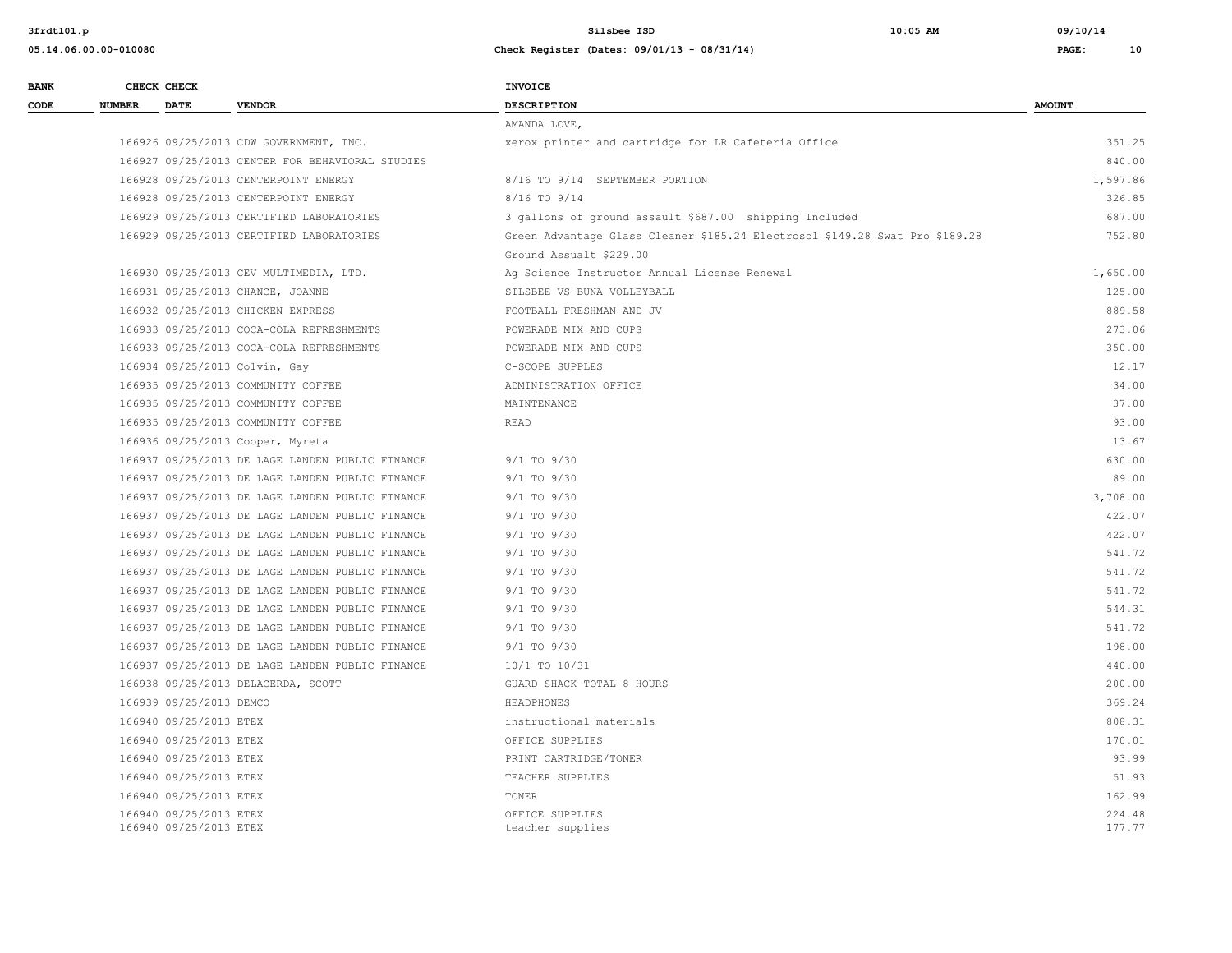|            |               | CHECK CHECK                |                                                       | <b>INVOICE</b>                                                                             |               |
|------------|---------------|----------------------------|-------------------------------------------------------|--------------------------------------------------------------------------------------------|---------------|
| CODE       | <b>NUMBER</b> | <b>DATE</b>                | <b>VENDOR</b>                                         | DESCRIPTION                                                                                | <b>AMOUNT</b> |
| General Op |               | 166940 09/25/2013 ETEX     |                                                       | office supplies                                                                            | 43.97         |
|            |               | 166940 09/25/2013 ETEX     |                                                       | OPEN P.O. FOR SEPT.                                                                        | 42.43         |
|            |               | 166940 09/25/2013 ETEX     |                                                       | <b>ENVELOPES</b>                                                                           | 91.98         |
|            |               | 166940 09/25/2013 ETEX     |                                                       | 3 Digital Voice Recorders                                                                  | 507.00        |
|            |               | 166940 09/25/2013 ETEX     |                                                       | Signature stamp                                                                            | 16.50         |
|            |               |                            | 166941 09/25/2013 FASTENAL COMPANY                    | OPEN P.O. FOR SEPT.                                                                        | 49.51         |
|            |               |                            | 166941 09/25/2013 FASTENAL COMPANY                    | Blue Nitrile Gloves                                                                        | 22.70         |
|            |               |                            | 166941 09/25/2013 FASTENAL COMPANY                    | Safety Glasses                                                                             | 18.36         |
|            |               |                            | 166942 09/25/2013 FIRETROL PROTECTIONS SYSTEMS        | MATERIALS AND LABOR TO INSPECT AND TEST VENT HOOD FIRE SUPPRESSION SYSTEMS IN              | 555.00        |
|            |               |                            |                                                       | ALL CAFETERIAS<br>(2X PER YEAR) \$555.00                                                   |               |
|            |               | 166943 09/25/2013 GRAINGER |                                                       | OPEN P.O. FOR SEPT.                                                                        | 148.22        |
|            |               |                            | 166944 09/25/2013 GRIFFIN, JASON                      | TOTAL 1 HOUR 45 MINUTES                                                                    | 43.75         |
|            |               |                            | 166945 09/25/2013 HARDIN COUNTY APPRAISAL DISTRICT    |                                                                                            | 68,168.52     |
|            |               |                            | 166946 09/25/2013 Harrell-Bodle, Mona                 | HOMEBOUND                                                                                  | 31.53         |
|            |               |                            | 166947 09/25/2013 HARTLESS, TRAVIS                    | GUARD SHACK TOTAL 8 HOURS                                                                  | 200.00        |
|            |               |                            | 166948 09/25/2013 HAWTHORNE EDUCATIONAL SERVICES INC  | SUPPLIES                                                                                   | 134.00        |
|            |               |                            | 166949 09/25/2013 Honeycutt, Judy                     | MILEAGE HOMEBOUND                                                                          | 21.85         |
|            |               |                            | 166950 09/25/2013 ICM MECHANICAL                      | OPEN P.O. FOR SEPT.                                                                        | 301.52        |
|            |               |                            | 166951 09/25/2013 Jacks, Evelle                       | REGION V WORKSHOPS                                                                         | 23.77         |
|            |               |                            | 166952 09/25/2013 JAM D.J. PRODUCTIONS                | D.J.                                                                                       | 350.00        |
|            |               |                            | 166953 09/25/2013 JENNY'S FRIED CHICKEN               | MS FOOTBALL                                                                                | 828.75        |
|            |               |                            | 166954 09/25/2013 JOHNSTONE SUPPLY                    | OPEN P.O. FOR SEPT.                                                                        | 56.44         |
|            |               |                            | 166955 09/25/2013 JONES SCHOOL SUPPLY CO., INC.       | awards                                                                                     | 401.10        |
|            |               |                            | 166956 09/25/2013 KELLY, BRANDON CHASE                | GUARD SHACK TOTAL 8 HOURS                                                                  | 200.00        |
|            |               |                            | 166957 09/25/2013 LEE, CLAUDIA                        | VOLLEYBALL SILSBEE VS BUNA                                                                 | 125.00        |
|            |               |                            | 166958 09/25/2013 Leleux, Judith                      | HOMEBOUND                                                                                  | 38.92         |
|            |               |                            | 166958 09/25/2013 Leleux, Judith                      | HOMEBOUND                                                                                  | 29.62         |
|            |               |                            | 166958 09/25/2013 Leleux, Judith                      | HOMEBOUND                                                                                  | 18.53         |
|            |               |                            | 166959 09/25/2013 Liles, Suzanne                      | HOMEBOUND                                                                                  | 20.93         |
|            |               |                            | 166960 09/25/2013 LIVINGSTON SAW SERVICE              | OPEN P.O. FOR SEPT.                                                                        | 22.30         |
|            |               |                            | 166961 09/25/2013 MAGAZINE SUBSCRIPTIONS - PTP AUSTIN | Magazine Subscription Renewal                                                              | 438.14        |
|            |               |                            | 166963 09/25/2013 NCS PEARSON, INC.                   | DO NOT DELIVER OR INVOICE UNTIL SEPTEMBER 1, 2013 Pearson Austin Operations                | 184.65        |
|            |               |                            |                                                       | Center 2013 Optional Reports Order Form Images of Grades 4 & 7 essays -                    |               |
|            |               |                            |                                                       | 2013 April STAAR 3- 8 Images of English I Essays & Short Answers for 001 -                 |               |
|            |               |                            |                                                       | 2013 May EOC                                                                               |               |
|            |               |                            | 166963 09/25/2013 NCS PEARSON, INC.                   | DO NOT DELIVER OR INVOICE UNTIL SEPTEMBER 1, 2013 Pearson Austin Operations                | 190.50        |
|            |               |                            |                                                       | Center 2013 Optional Reports Order Form Images of Grades 4 & 7 essays -                    |               |
|            |               |                            |                                                       | 2013 April STAAR 3- 8 Images of English I Essays & Short Answers for 001 -<br>2013 May EOC |               |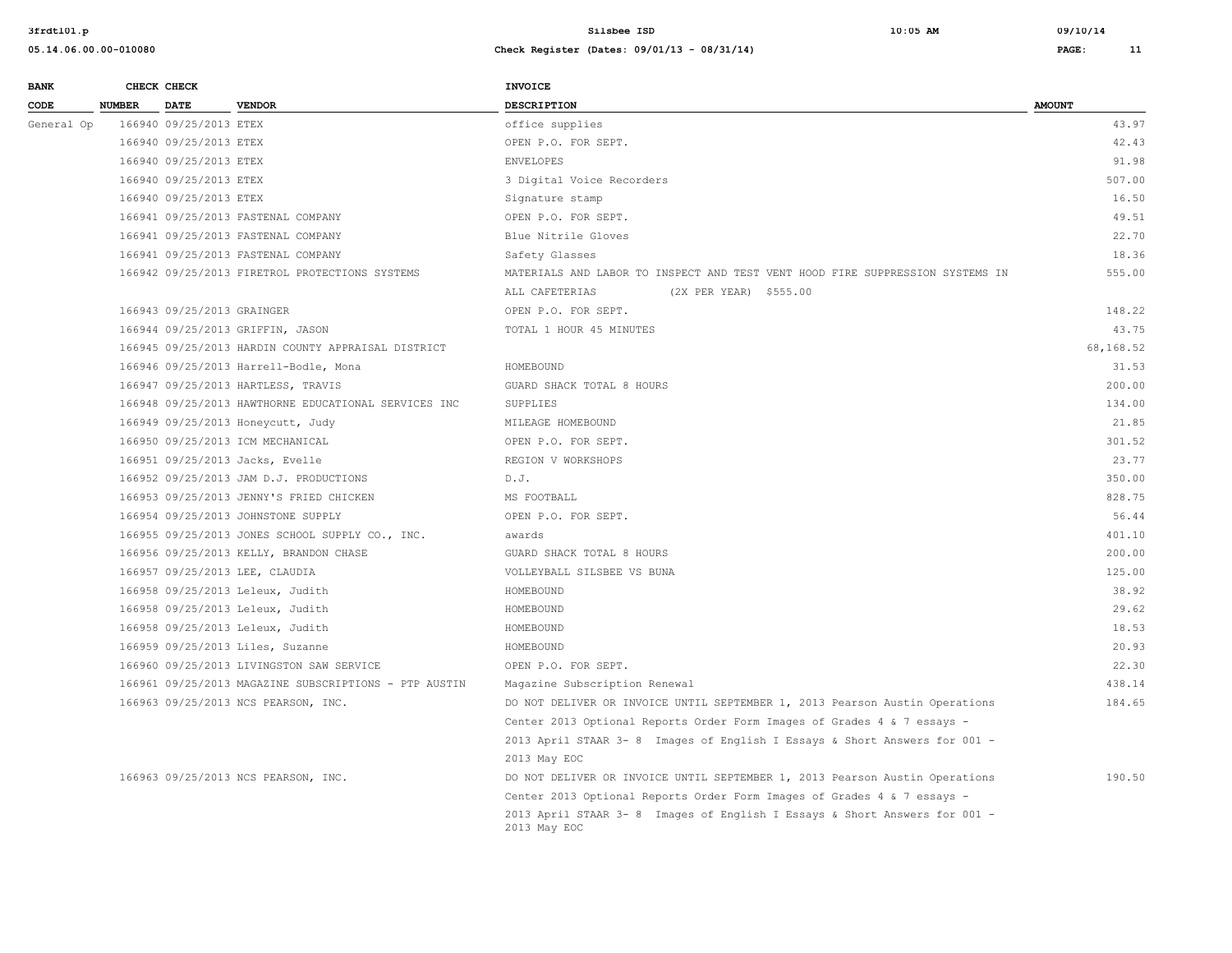| <b>BANK</b> |               | CHECK CHECK             |                                                     | INVOICE                                                                         |                    |
|-------------|---------------|-------------------------|-----------------------------------------------------|---------------------------------------------------------------------------------|--------------------|
| CODE        | <b>NUMBER</b> | <b>DATE</b>             | <b>VENDOR</b>                                       | <b>DESCRIPTION</b>                                                              | <b>AMOUNT</b>      |
| General Op  |               |                         | 166964 09/25/2013 NOVROZSKY'S                       | MIDDLE SCHOOL VOLLEYBALL                                                        | 391.51             |
|             |               |                         | 166965 09/25/2013 OTIS ELEVATOR COMPANY             | SERVICE CONTRACT                                                                | 2,283.03           |
|             |               |                         | 166967 09/25/2013 THE PARENT INSTITUTE              | DO NOT SHIP OR INVOICE PRIOR TO SEPTEMBER 1, 2013 The Parent Institute -        | 1,536.00           |
|             |               |                         |                                                     | School Success Web Content Service English/Spanish Elementary & Secondary for   |                    |
|             |               |                         |                                                     | SMS, Reeves, Read & Kirby                                                       |                    |
|             |               |                         | 166967 09/25/2013 THE PARENT INSTITUTE              | DO NOT SHIP OR INVOICE PRIOR TO SEPTEMBER 1, 2013 The Parent Institute - Parent | 518.00             |
|             |               |                         |                                                     | Involvement Library E- Parent Guidelines: Family & Home Set                     |                    |
|             |               |                         |                                                     | E-Parent Guidelines                                                             |                    |
|             |               |                         |                                                     | Spanish: Family & Home Set for SMS, Reeves, Read & Kirby                        |                    |
|             |               |                         | 166968 09/25/2013 PEACOCK TAGS, INC.                | office supplies                                                                 | 17.75              |
|             |               |                         | 166969 09/25/2013 PINNACLE MEDICAL MANAGEMENT CORP. | DEVIN SMITH                                                                     | 40.00              |
|             |               |                         | 166970 09/25/2013 Porter, Joshua                    | SOFTWARE PROGRAM                                                                | 99.95              |
|             |               |                         | 166971 09/25/2013 PRATER, MELANIE                   | REGION V WORKSHOP DMAC                                                          | 12.67              |
|             |               |                         | 166972 09/25/2013 RABO BUSINESS FORMS, INC.         | 1000 Receipt Slips Beginning with #013000                                       | 199.60             |
|             |               |                         | 166973 09/25/2013 REALLY GOOD STUFF, INC.           | teacher supplies                                                                | 106.37             |
|             |               |                         | 166974 09/25/2013 RENAISSANCE LEARNING, INC.        | Library software                                                                | 2,337.50           |
|             |               | 166975 09/25/2013 REXEL |                                                     | 600 VOLT 400 AMP CUTLER HAMMER CIRCUIT BREAKER \$1900.00                        | 1,890.50           |
|             |               |                         | 166976 09/25/2013 RIDDELL/ALL AMERICAN SPORTS       | REVO SPEED HELMET                                                               | 285.95             |
|             |               |                         | 166977 09/25/2013 SALINGER, MAURY                   | <b>REPORTS</b>                                                                  | 125.00             |
|             |               |                         | 166978 09/25/2013 SAN JACINTO COLLEGE               |                                                                                 | 300.00             |
|             |               |                         | 166979 09/25/2013 SANDERS, LAUREN                   | SILSBEE VS BUNA VOLLEYBALL                                                      | 45.00              |
|             |               |                         | 166980 09/25/2013 SAUERWEIN, DREW                   | ENTRY FEE                                                                       | 140.00             |
|             |               |                         | 166981 09/25/2013 SCIENTIFIC MINDS, LLC             | Scientific Minds see attached Reeves - SMS - SHS                                | 3,300.00           |
|             |               | 166982 09/25/2013 SETCA |                                                     |                                                                                 | 200.00             |
|             |               |                         | 166983 09/25/2013 SILSBEE MUFFLER & CUSTOM SHOP     | OPEN P.O. FOR SEPT.                                                             | 12.00              |
|             |               |                         | 166984 09/25/2013 Smith, Cynthia                    | I TUNE CARDS FOR STUDENT APPS                                                   | 65.00              |
|             |               |                         | 166985 09/25/2013 SOUTHEAST M & O TASBO             |                                                                                 | 20.00              |
|             |               |                         | 166986 09/25/2013 Spears, Lynette                   | REGION V WORKSHOPS                                                              | 13.98              |
|             |               |                         | 166987 09/25/2013 STAR GRAPHICS INC                 | 9/1 TO 9/30                                                                     | 153.00             |
|             |               |                         | 166987 09/25/2013 STAR GRAPHICS INC                 | $9/1$ TO $9/30$                                                                 | 425.00             |
|             |               |                         | 166987 09/25/2013 STAR GRAPHICS INC                 | 9/1 TO 9/30                                                                     | 139.00             |
|             |               |                         | 166988 09/25/2013 STAR LOCKTECHS                    | OPEN P.O. FOR SEPT.                                                             | 46.75              |
|             |               | 166989 09/25/2013 STAT  |                                                     | CONFERENCE FEES 11/7-9/2013                                                     | 120.00             |
|             |               | 166990 09/25/2013 STAT  |                                                     | KAREN KEY AND CHERYL STONES CONFERENCE FEES NOVEMBER 7-9                        | 360.00             |
|             |               |                         | 166991 09/25/2013 Stout, Tammy                      | DMAC ACADEMY                                                                    | 99.36              |
|             |               |                         | 166992 09/25/2013 STUDIES WEEKLY                    | Teacher Supplies                                                                | 2,052.16           |
|             |               |                         | 166993 09/25/2013 SUMMIT PROFESSIONAL EDUCATION     | DEBORAH WHARTON AND KELI DAY                                                    | 636.00             |
|             |               | 166995 09/25/2013 TASBO | 166994 09/25/2013 SUN COAST RESOURCES, INC.         | OPEN P.O. FOR SEPT.<br>DUFNER MEMBERSHIPS                                       | 2,186.48<br>240.00 |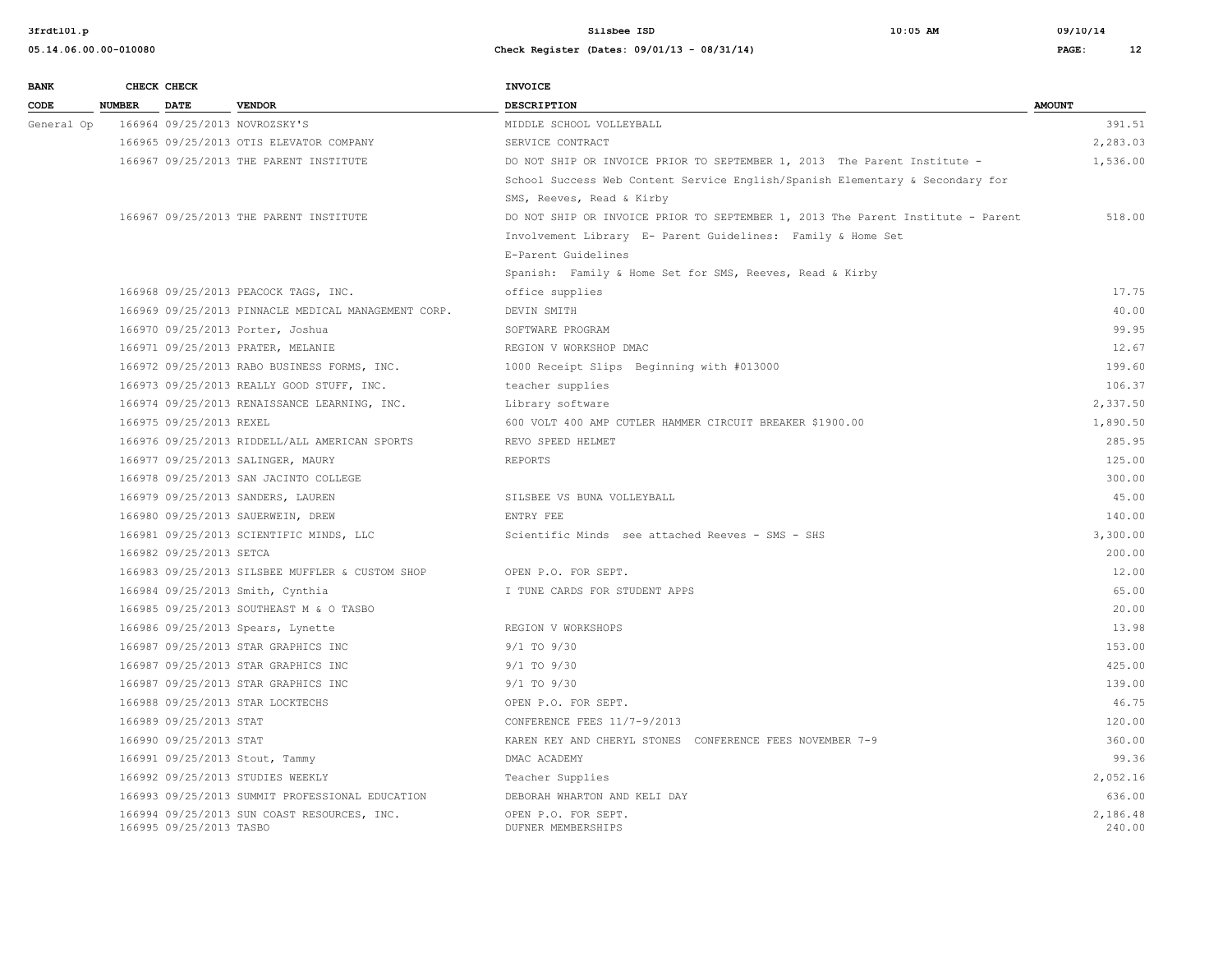| <b>BANK</b> |               | CHECK CHECK                |                                                                                  | <b>INVOICE</b>                                                                 |                  |
|-------------|---------------|----------------------------|----------------------------------------------------------------------------------|--------------------------------------------------------------------------------|------------------|
| CODE        | <b>NUMBER</b> | <b>DATE</b>                | <b>VENDOR</b>                                                                    | <b>DESCRIPTION</b>                                                             | <b>AMOUNT</b>    |
| General Op  |               |                            | 166996 09/25/2013 TEXAS SCOREBOARD SERVICES LLC                                  | BASKETBALL SCOREBOARD INSPECTIONS                                              | 340.00           |
|             |               | 166997 09/25/2013 TUNE IN  |                                                                                  | uil materials                                                                  | 249.25           |
|             |               | 166998 09/25/2013 WAL-MART |                                                                                  | PAINT                                                                          | 24.82            |
|             |               | 166998 09/25/2013 WAL-MART |                                                                                  | SUPPLIES                                                                       | 147.96           |
|             |               | 166998 09/25/2013 WAL-MART |                                                                                  | NATURAL BURLAP                                                                 | 11.88            |
|             |               | 166998 09/25/2013 WAL-MART |                                                                                  | BOARD MEETING                                                                  | 37.66            |
|             |               | 166998 09/25/2013 WAL-MART |                                                                                  | SUPPLY FOR NURSES OFFICES                                                      | 120.85           |
|             |               | 166998 09/25/2013 WAL-MART |                                                                                  | supplies for floral design class                                               | 54.67            |
|             |               |                            | 166999 09/25/2013 WASTE MANAGEMENT OF TEXAS, INC.                                | SEPTEMBER SERVICE                                                              | 128.36           |
|             |               |                            | 167000 09/25/2013 CENTERPOINT ENERGY                                             | AUGUST PORTION 8/16 TO 9/14                                                    | 1,597.85         |
|             |               |                            | 167001 09/25/2013 GILLEY, WILLIAM                                                | FOOTBALL GAME TOTAL 2.5 HOURS                                                  | 62.50            |
|             |               |                            | 167002 09/25/2013 NORTON, DAVID                                                  | FOOTBALL TOTAL 2.5 HOURS                                                       | 62.50            |
|             |               |                            | 167003 10/01/2013 SOUTHWEST FOODSERVICE EXCELLENCE, LLC                          | NUTRITIONAL SERVICES JULY 2013                                                 | 45,674.61        |
|             |               |                            | 167003 10/01/2013 SOUTHWEST FOODSERVICE EXCELLENCE, LLC                          | NUTRITIONAL SERVICES AUGUST 2013                                               | 86,587.91        |
|             |               | 167004 10/02/2013 3M       |                                                                                  | Service Agreement Renewal                                                      | 1,566.00         |
|             |               |                            | 167005 10/02/2013 A-1 GLASS CO.                                                  | WINDSHIELD FOR SUBURBAN #20                                                    | 223.35           |
|             |               |                            | 167006 10/02/2013 ADVANCED SYSTEMS & ALARMS                                      | HIGH SCHOOL                                                                    | 70.00            |
|             |               |                            | 167007 10/02/2013 ALLEN, DENNIS                                                  | FOOTBALL GAME TOTAL 5 HOURS                                                    | 125.00           |
|             |               |                            | 167008 10/02/2013 ANDERSEN, KYLE                                                 | VOLLEYBALL SILSBEE VS ORANGEFIELD                                              | 125.00           |
|             |               |                            | 167009 10/02/2013 ANTHONY, DONNA                                                 | VOLLEYBALL SILSBEE VS OF                                                       | 125.00           |
|             |               |                            | 167010 10/02/2013 APPLE COMPUTER, INC.                                           | IPAD <sub>2</sub>                                                              | 383.00           |
|             |               |                            | 167011 10/02/2013 ATTERBERY TRUCK SALES, INC.                                    | OPEN PO FOR THE MONTH OF SEPTEMBER 2013                                        | 20.85            |
|             |               |                            | 167012 10/02/2013 Bain, Richard JR                                               | TASA/TASB CONVENTION DALLAS 9/26-29                                            | 352.71           |
|             |               |                            | 167013 10/02/2013 BAKER DISTRIBUTING                                             | OPEN P.O. FOR SEPT.                                                            | 14.55            |
|             |               |                            | 167013 10/02/2013 BAKER DISTRIBUTING                                             | 10 TON R-22 COND. UNIT 460 VOLT 3 PHASE \$2275.00 1/2" SWEAT LIQUID LINE DRIER | 2,435.02         |
|             |               |                            |                                                                                  | \$20.59 13/8" SUCTION LINE DRIER \$100.13                                      |                  |
|             |               |                            | 167014 10/02/2013 BAND SHOPPE                                                    | Band Supplies                                                                  | 77.58            |
|             |               |                            | 167015 10/02/2013 BEST MPRESSIONS                                                | office supplies                                                                | 190.00           |
|             |               |                            | 167016 10/02/2013 BLACKWELL, JAMES                                               | FOOTBALL GAME TOTAL 5 HOURS                                                    | 125.00           |
|             |               |                            | 167017 10/02/2013 BROWN, DAVID GRANT                                             | BONFIRE AND FOOTBALL GAME TOTAL 7 HOURS                                        | 175.00           |
|             |               | 167018 10/02/2013 CAIN, ED |                                                                                  | FOOTBALL GAME TOTAL 5 HOURS                                                    | 125.00           |
|             |               |                            | 167019 10/02/2013 CANON SOLUTIONS AMERICIA                                       | COLOR COPIES COUNSELOR'S OFFICE                                                | 75.35            |
|             |               |                            | 167019 10/02/2013 CANON SOLUTIONS AMERICIA                                       | COLOR COPIES PRINT SHOP 6/12 TO 9/9/13                                         | 161.90           |
|             |               |                            | 167020 10/02/2013 CDW GOVERNMENT, INC.                                           | Inventory Tech Equipment                                                       | 103.49           |
|             |               |                            | 167020 10/02/2013 CDW GOVERNMENT, INC.                                           | WALKIE TALKIE                                                                  | 595.60           |
|             |               |                            | 167020 10/02/2013 CDW GOVERNMENT, INC.                                           | WALKIE TALKIE                                                                  | 297.80           |
|             |               |                            | 167020 10/02/2013 CDW GOVERNMENT, INC.                                           | Inventory Tech Equipment                                                       | 247.76           |
|             |               |                            | 167020 10/02/2013 CDW GOVERNMENT, INC.<br>167020 10/02/2013 CDW GOVERNMENT, INC. | Xerox Printer & cartridge<br>WALKIE TALKIE                                     | 441.00<br>297.80 |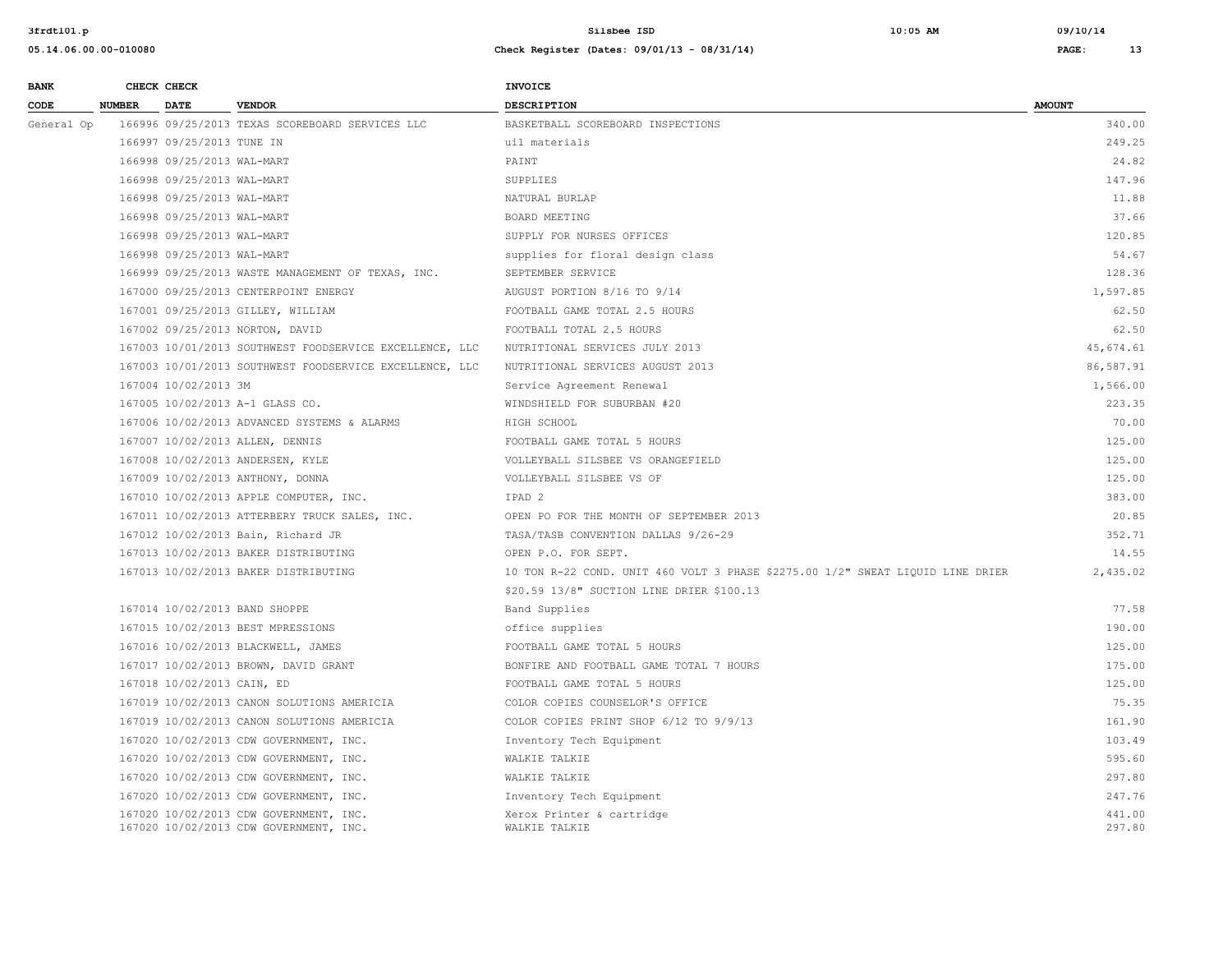| <b>BANK</b> |               | CHECK CHECK                 |                                                                            | INVOICE                                                                        |               |
|-------------|---------------|-----------------------------|----------------------------------------------------------------------------|--------------------------------------------------------------------------------|---------------|
| CODE        | <b>NUMBER</b> | <b>DATE</b>                 | <b>VENDOR</b>                                                              | <b>DESCRIPTION</b>                                                             | <b>AMOUNT</b> |
| General Op  |               | 167021 10/02/2013 CED, INC. |                                                                            | OPEN P.O. FOR SEPT.                                                            | 151.21        |
|             |               |                             | 167022 10/02/2013 CHALK'S TRUCK PARTS, INC.                                | OPEN PO FOR THE MONTH OF SEPTEMBER 2013                                        | 765.60        |
|             |               |                             | 167023 10/02/2013 CHATTERBOX SPEECH THERAPY                                | SUPERVISE SPEECH THERAPISTS                                                    | 4,830.00      |
|             |               |                             | 167024 10/02/2013 CITY OF SILSBEE                                          | 8/21 TO 9/18                                                                   | 333.65        |
|             |               |                             | 167024 10/02/2013 CITY OF SILSBEE                                          | 8/29 TO 9/17                                                                   | 1,505.58      |
|             |               |                             | 167024 10/02/2013 CITY OF SILSBEE                                          | 8/21 TO 9/18                                                                   | 2,604.96      |
|             |               |                             | 167024 10/02/2013 CITY OF SILSBEE                                          | 8/21 TO 9/18                                                                   | 115.90        |
|             |               |                             | 167025 10/02/2013 COBURN SUPPLY COMPANY, INC.                              | 5 TON A/C EVAPORATOR COIL FOR RUUD PACKAGE A/C SYSTEM (FACTORY ORDER) \$675.00 | 704.60        |
|             |               |                             |                                                                            | APPROX.FREIGHT \$100.00                                                        |               |
|             |               |                             | 167026 10/02/2013 COCKRELL, ED                                             | SILSBEE VS LUMBERTON                                                           | 102.00        |
|             |               |                             | 167027 10/02/2013 Coleman, Theresa                                         | VOLLEYBALL                                                                     | 139.19        |
|             |               |                             | 167028 10/02/2013 COMMUNITY COFFEE                                         | HIGH SCHOOL                                                                    | 60.00         |
|             |               |                             | 167028 10/02/2013 COMMUNITY COFFEE                                         | MIDDLE SCHOOL                                                                  | 57.80         |
|             |               |                             | 167029 10/02/2013 CROFT & HICKS INVESTIGATIONS AND SECURIT 9/18 INSPECTION |                                                                                | 400.00        |
|             |               |                             | 167030 10/02/2013 CROWNE PLAZA                                             | damage to door baseball playoffs rom 243                                       | 100.00        |
|             |               |                             | 167031 10/02/2013 DAIRY QUEEN                                              | VOLLEYBALL                                                                     | 81.74         |
|             |               |                             | 167032 10/02/2013 Dauriac, Jennifer                                        |                                                                                | 11.63         |
|             |               |                             | 167033 10/02/2013 DAVIS, MELINDA                                           | SILSBEE VS ORANGEFIELD                                                         | 55.00         |
|             |               |                             | 167034 10/02/2013 DELACERDA, SCOTT                                         | GUARD SHACK TOTAL 7 HOURS                                                      | 175.00        |
|             |               |                             | 167035 10/02/2013 DELL MARKETING L.P.                                      | Xenith Computer, Monitor & Software Maintenance                                | 131.39        |
|             |               |                             | 167035 10/02/2013 DELL MARKETING L.P.                                      | 19" Monitors for testing room                                                  | 525.56        |
|             |               |                             | 167036 10/02/2013 DIES, GERARD                                             | SILSBEE VS LUMBERTON FOOTBALL                                                  | 102.00        |
|             |               |                             | 167037 10/02/2013 DRAMATISTS PLAY SERVICE, INC.                            | Scripts for One Act Play                                                       | 45.98         |
|             |               |                             | 167037 10/02/2013 DRAMATISTS PLAY SERVICE, INC.                            | Scripts for One Act Play                                                       | 12.53         |
|             |               |                             | 167038 10/02/2013 EMBASSY SUITES DALLAS-FRISCO HOTEL                       | TSUG CONF OCT 7-9                                                              | 276.06        |
|             |               |                             | 167039 10/02/2013 EMBASSY SUITES DALLAS-FRISCO HOTEL                       | TSUG CONF OCT 7-9                                                              | 276.06        |
|             |               |                             | 167040 10/02/2013 EMBASSY SUITES DALLAS-FRISCO HOTEL                       | TSUG CONF OCT. 7-9                                                             | 276.06        |
|             |               | 167041 10/02/2013 ENTERGY   |                                                                            |                                                                                | 68,089.59     |
|             |               | 167042 10/02/2013 ETEX      |                                                                            | OFFICE SUPPLIES                                                                | 108.30        |
|             |               | 167042 10/02/2013 ETEX      |                                                                            | Etex for The Academy G. Boyett standard self adhesivie fastners 100 to a box   | 41.37         |
|             |               |                             |                                                                            | (3)                                                                            |               |
|             |               | 167042 10/02/2013 ETEX      |                                                                            | TABLES                                                                         | 1,188.00      |
|             |               | 167042 10/02/2013 ETEX      |                                                                            | OFFICE SUPPLIES                                                                | 245.09        |
|             |               | 167042 10/02/2013 ETEX      |                                                                            | Etex for G. Boyett @ The Academy                                               | 209.00        |
|             |               | 167042 10/02/2013 ETEX      |                                                                            | FILE CABINET                                                                   | 249.00        |
|             |               | 167042 10/02/2013 ETEX      |                                                                            | PRINTER CARTRIDGES                                                             | 234.00        |
|             |               | 167042 10/02/2013 ETEX      |                                                                            | Library Supplies                                                               | 196.18        |
|             |               | 167042 10/02/2013 ETEX      |                                                                            | Teacher Supplies                                                               | 141.26        |
|             |               | 167042 10/02/2013 ETEX      |                                                                            | Toner Cartridges                                                               | 1,739.92      |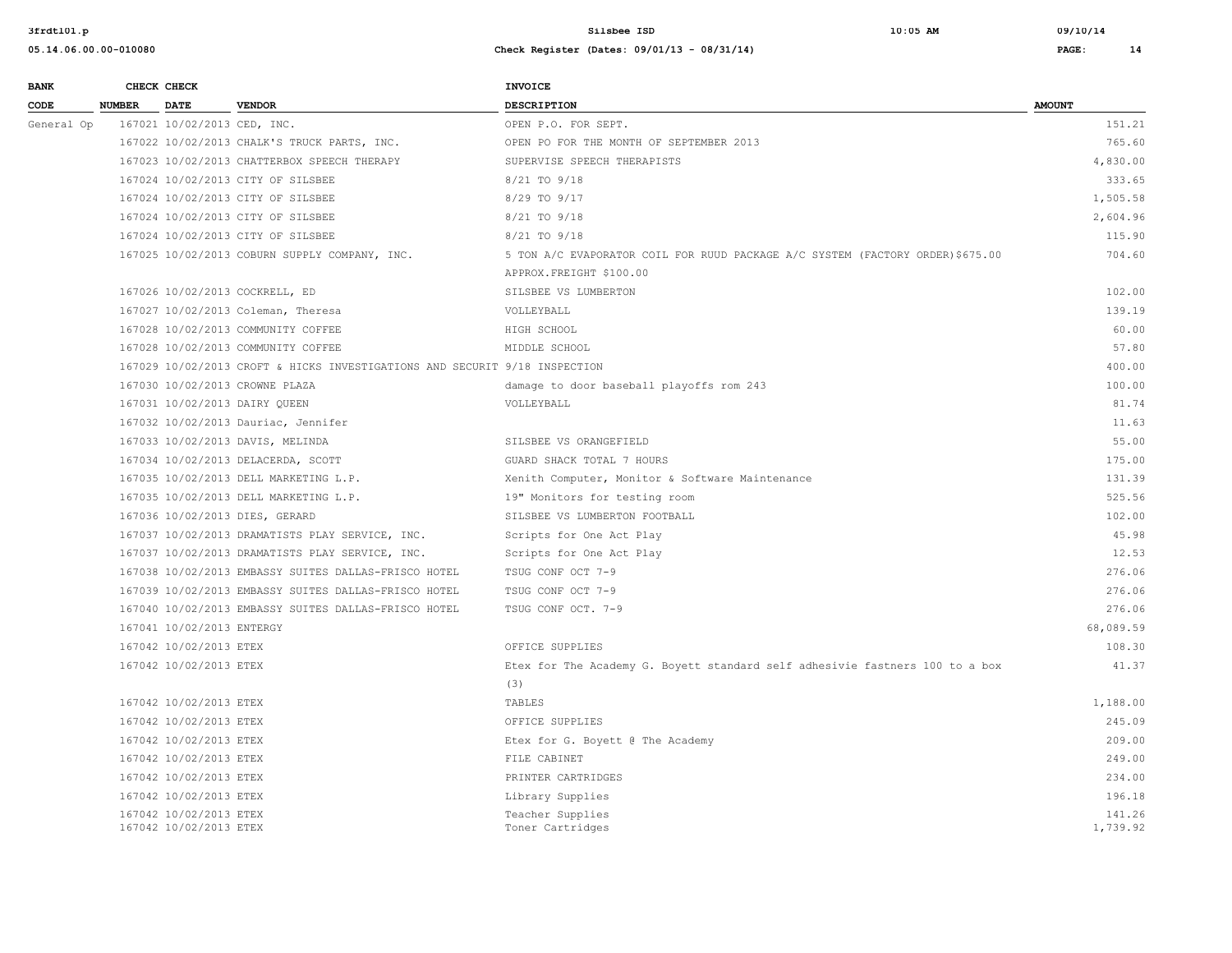| <b>BANK</b> |               | CHECK CHECK                |                                                                          | <b>INVOICE</b>                                                                        |                  |
|-------------|---------------|----------------------------|--------------------------------------------------------------------------|---------------------------------------------------------------------------------------|------------------|
| CODE        | <b>NUMBER</b> | <b>DATE</b>                | <b>VENDOR</b>                                                            | <b>DESCRIPTION</b>                                                                    | <b>AMOUNT</b>    |
| General Op  |               | 167042 10/02/2013 ETEX     |                                                                          | Painting Supplies for FCCLA                                                           | 90.34            |
|             |               | 167042 10/02/2013 ETEX     |                                                                          | Maroon Chairs                                                                         | 359.96           |
|             |               |                            | 167043 10/02/2013 F&F SPORTS, INC.                                       | football SUPPLIES                                                                     | 6,990.29         |
|             |               |                            | 167044 10/02/2013 FLOWER, ANTHONY                                        | GUARD SHACK TOTAL 8 HOURS                                                             | 200.00           |
|             |               |                            | 167045 10/02/2013 FORD, CHRIS                                            | SILSBEE VS LUMBERTON FOOTBALL                                                         | 102.00           |
|             |               |                            | 167046 10/02/2013 FORD, RONNIE                                           | SILSBEE VS LUMBERTON FOOTBALL                                                         | 102.00           |
|             |               |                            | 167047 10/02/2013 GILLEY, WILLIAM                                        | SEPT 25,26,27,28, OCT 1 CHURCH GROUP, FOOTBALL, DANCE, VOLLEYBALL TOTAL 23,5<br>HOURS | 587.50           |
|             |               |                            | 167048 10/02/2013 Golden, Hannah                                         | HOMEBOUND                                                                             | 15.76            |
|             |               |                            | 167049 10/02/2013 GORDON, RYAN                                           | SILSBEE VS ORANGEFIELD                                                                | 65.00            |
|             |               | 167050 10/02/2013 GRAINGER |                                                                          | OPEN P.O. FOR SEPT.                                                                   | 95.86            |
|             |               |                            | 167051 10/02/2013 GRIFFIN, JASON                                         | FOOTBALL GAME TOTAL 5 HOURS                                                           | 125.00           |
|             |               |                            | 167052 10/02/2013 GUIDRY, HOWARD                                         | FOOTBALL SILSBEE VS BRIDGE CITY 8TH GRADE                                             | 47.00            |
|             |               |                            | 167053 10/02/2013 HAMPTON INN & SUITES LEGACY PARK                       | TSUG CONF OCT. 7-9                                                                    | 276.06           |
|             |               |                            | 167054 10/02/2013 HARRIS, JENNIFER                                       |                                                                                       | 29.35            |
|             |               |                            | 167055 10/02/2013 Harrison, Laura                                        | FOOTBALL SILSBEE VS BRIDGE CITY 8TH GRADE                                             | 20.00            |
|             |               |                            | 167055 10/02/2013 Harrison, Laura                                        | FOOTBALL SILSBEE VS LIVINGSTON                                                        | 20.00            |
|             |               |                            | 167055 10/02/2013 Harrison, Laura                                        | SILSBEE VS ORANGEFIELD                                                                | 55.00            |
|             |               |                            | 167056 10/02/2013 HARTLESS, TRAVIS                                       | 27 TOTAL 12 HOURS GUARD SHACK                                                         | 300.00           |
|             |               |                            | 167056 10/02/2013 HARTLESS, TRAVIS                                       | VOLLEYBALL GAME TOTAL 5 HOURS                                                         | 125.00           |
|             |               |                            | 167057 10/02/2013 HAWTHORNE, J.                                          | SILSBEE VS ORANGEFIELD                                                                | 35.00            |
|             |               |                            | 167058 10/02/2013 Hendrix, Nancy                                         | SILSBEE VS ORANGEFIELD                                                                | 55.00            |
|             |               |                            | 167059 10/02/2013 HILTON GARDEN INN FRISCO                               | TSUG CONF OCT 7-9                                                                     | 468.66           |
|             |               |                            | 167060 10/02/2013 HINKIE, JAY                                            | SILSBEE VS ORANGEFIELD                                                                | 35.00            |
|             |               |                            | 167061 10/02/2013 Honeycutt, Judy                                        | HOMEBOUND                                                                             | 9.76             |
|             |               |                            | 167062 10/02/2013 HORTON, MAURICE                                        | SILSBEE VS BRIDGE CITY 8TH GRADE                                                      | 47.00            |
|             |               |                            | 167063 10/02/2013 Hurst, Michele                                         |                                                                                       | 38.05            |
|             |               |                            | 167064 10/02/2013 HYGEIA ENVIRO-CLEAN, INC.                              | NAPKINS                                                                               | 78.80            |
|             |               |                            | 167065 10/02/2013 INKSPOT PRINTS & GRAPHICS                              | SAFETY VEST - ATHLETICS                                                               | 225.00           |
|             |               |                            | 167066 10/02/2013 INTERFACE SECURITY SYSTEMS                             | 10/1 to 10/31/13                                                                      | 25.17            |
|             |               |                            | 167067 10/02/2013 Jacks, Evelle                                          |                                                                                       | 216.78           |
|             |               |                            | 167068 10/02/2013 JACKSON, SHARON                                        | OCCUPATIONAL THERAPY FOR STUDENTS                                                     | 5,850.00         |
|             |               |                            | 167068 10/02/2013 JACKSON, SHARON                                        | OCCUPATIONAL THERAPY                                                                  | 695.00           |
|             |               | 167069 10/02/2013 JANPAK   |                                                                          | custodial supplies                                                                    | 525.14           |
|             |               |                            | 167070 10/02/2013 JOHNSON'S PETALS & STEMS                               | SERVICE                                                                               | 75.00            |
|             |               |                            | 167071 10/02/2013 JONES SCHOOL SUPPLY CO., INC.                          | awards - Stout                                                                        | 393.75           |
|             |               |                            | 167072 10/02/2013 JUST DO THE RIGHT THING                                | FLASHCARDS                                                                            | 69.98            |
|             |               |                            | 167073 10/02/2013 KEM'S EMBROIDERY<br>167073 10/02/2013 KEM'S EMBROIDERY | EMBROIDERY<br>EMBROIDERY                                                              | 120.00<br>202.00 |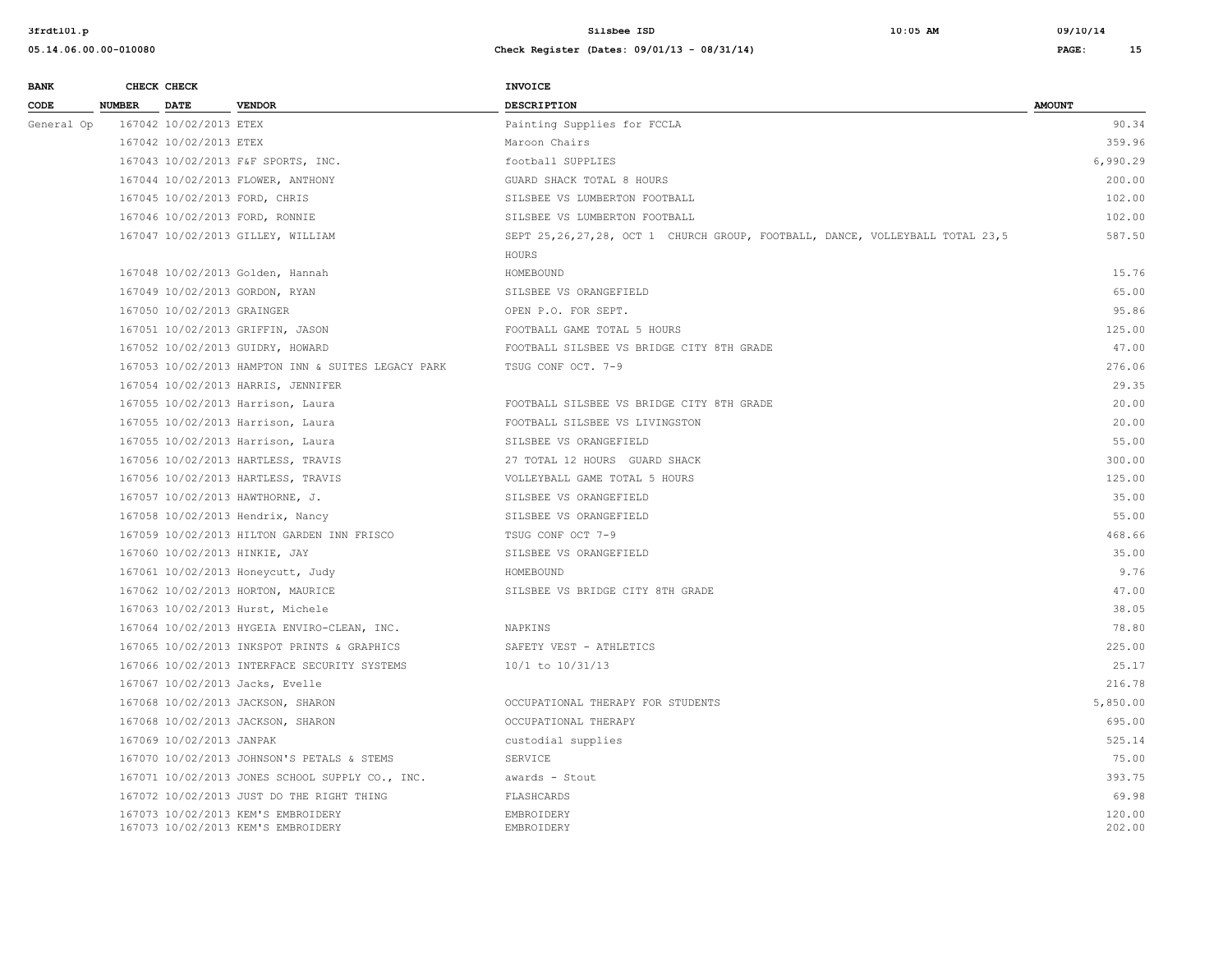| <b>BANK</b> |               | CHECK CHECK                 |                                                     | INVOICE                                                                                                                                           |               |
|-------------|---------------|-----------------------------|-----------------------------------------------------|---------------------------------------------------------------------------------------------------------------------------------------------------|---------------|
| CODE        | <b>NUMBER</b> | <b>DATE</b>                 | <b>VENDOR</b>                                       | <b>DESCRIPTION</b>                                                                                                                                | <b>AMOUNT</b> |
| General Op  |               |                             | 167074 10/02/2013 Leach, Lindsay                    | TEXAS GIRLS COACHES ASSOCIATION                                                                                                                   | 50.00         |
|             |               |                             | 167075 10/02/2013 Leleux, Judith                    | HOMEBOUND                                                                                                                                         | 18.53         |
|             |               |                             | 167076 10/02/2013 LIBERTY ISD                       | CROSS COUNTRY                                                                                                                                     | 150.00        |
|             |               |                             | 167077 10/02/2013 Liles, Suzanne                    |                                                                                                                                                   | 16.63         |
|             |               |                             | 167078 10/02/2013 Linder-Hall, Louise               | $9/16 - 18$ , $9/23 - 25$                                                                                                                         | 34.24         |
|             |               |                             | 167079 10/02/2013 MAC PIZZA MANAGEMENT, INC.        | 9/26 MEAL FOOTBALL                                                                                                                                | 396.00        |
|             |               |                             | 167079 10/02/2013 MAC PIZZA MANAGEMENT, INC.        | 9/26 MEAL FOOTBALL                                                                                                                                | 406.50        |
|             |               |                             | 167080 10/02/2013 MALONE, WILLIAM G.                | FOOTBALL GAME TOTAL 5 HOURS                                                                                                                       | 125.00        |
|             |               | 167081 10/02/2013 MANNING'S |                                                     | MATH DEPT SUPPLIES                                                                                                                                | 317.12        |
|             |               |                             | 167082 10/02/2013 MASTER AUDIO VISUALS, INC.        | FACEPLATE                                                                                                                                         | 26.43         |
|             |               |                             | 167083 10/02/2013 MCDONALD'S                        | CROSS COUNTRY PLEASURE ISLAND                                                                                                                     | 142.40        |
|             |               |                             | 167083 10/02/2013 MCDONALD'S                        | CROSS COUNTRY PLEASURE ISLAND                                                                                                                     | $-142.40$     |
|             |               |                             | 167084 10/02/2013 MITCHELL 1                        | PD Teamworks Plus SE/MU                                                                                                                           | 1,249.00      |
|             |               |                             | 167085 10/02/2013 MODICA BROTHERS TIRE CENTER       | WILD TRAC TOURING 265/70 R17 TIRES SUBURBAN #20                                                                                                   | 294.58        |
|             |               |                             | 167086 10/02/2013 MONTALVO, CARLOS                  | BONFIRE, MIDDLE SCHOOL FOOTBALL, AND HOMECOMING FOOTBALL TOTAL 9 HOURS                                                                            | 225.00        |
|             |               |                             | 167087 10/02/2013 Murray, Megan                     |                                                                                                                                                   | 45.51         |
|             |               |                             | 167088 10/02/2013 NORTH HARDIN WATER SUPPLY CORP.   | $8/6$ to $9/9$                                                                                                                                    | 33.27         |
|             |               |                             | 167089 10/02/2013 NORTON, DAVID                     | FOOTBALL GAME TOTAL 5 HOURS                                                                                                                       | 125.00        |
|             |               |                             | 167090 10/02/2013 Parks, Diane                      | FCCLA PEER EDUCATION LEADERSHIP IN DALLAS                                                                                                         | 125.00        |
|             |               |                             | 167091 10/02/2013 PHILLIPS, BILL                    | OCTOBER 2013                                                                                                                                      | 300.00        |
|             |               |                             | 167092 10/02/2013 Phillips, Kirsten                 | 24TH INVESTMENT OFFICER TRAINING COLLEGE STATION                                                                                                  | 180.40        |
|             |               |                             | 167092 10/02/2013 Phillips, Kirsten                 | THRU 9/28 TASA/TASB CONVENTION DALLAS                                                                                                             | 334.70        |
|             |               |                             | 167093 10/02/2013 PRATT, JUSTIN                     | SILSBEE VS LIVINGSTON                                                                                                                             | 47.00         |
|             |               |                             | 167093 10/02/2013 PRATT, JUSTIN                     | SILSBEE VS ORANGEFIELD                                                                                                                            | 117.00        |
|             |               |                             | 167094 10/02/2013 RAY, DAVID                        | SILSBEE VS LIVINGSTON                                                                                                                             | 47.00         |
|             |               |                             | 167095 10/02/2013 REALLY GOOD STUFF, INC.           | Teacher Supplies                                                                                                                                  | 187.92        |
|             |               | 167096 10/02/2013 RED ALERT |                                                     | HERBICIDES AND PESTICIDES FOR ATHLETICS                                                                                                           | 370.00        |
|             |               |                             | 167099 10/02/2013 REGION V EDUCATION SERVICE CENTER | REG V WORKSHOP 6784 TAMMY STOUT                                                                                                                   | 50.00         |
|             |               |                             | 167099 10/02/2013 REGION V EDUCATION SERVICE CENTER | REG V WORKSHOP TAMMY STOUT                                                                                                                        | 50.00         |
|             |               |                             | 167099 10/02/2013 REGION V EDUCATION SERVICE CENTER | REGION V WORKSHOP TAMMY STOUT                                                                                                                     | 50.00         |
|             |               |                             | 167099 10/02/2013 REGION V EDUCATION SERVICE CENTER | REG V WORKSHOP MULLIN GONZALES                                                                                                                    | 100.00        |
|             |               |                             | 167099 10/02/2013 REGION V EDUCATION SERVICE CENTER | REGION V WORKSHOP GONZALES MULLIN                                                                                                                 | 100.00        |
|             |               |                             | 167099 10/02/2013 REGION V EDUCATION SERVICE CENTER | REGION V WORKSHOP 6783 KIM GONZALES HEATHER MULLIN                                                                                                | 100.00        |
|             |               |                             | 167099 10/02/2013 REGION V EDUCATION SERVICE CENTER | Workshop 7252) VI Teachers Meeting                                                                                                                | 40.00         |
|             |               |                             | 167099 10/02/2013 REGION V EDUCATION SERVICE CENTER | Workshop #6982 - Journaling in the Science Classroom for Joe Rasnick & Casey<br>Powell                                                            | 240.00        |
|             |               |                             | 167099 10/02/2013 REGION V EDUCATION SERVICE CENTER | Region 5esc ws#6782 DMAC Academy day 1 for: Sherrie Thornhill, Dawn Helton,                                                                       | 200.00        |
|             |               |                             | 167099 10/02/2013 REGION V EDUCATION SERVICE CENTER | Tammy McDuff & Jamie Parker September 16, 2013 9:00 am to 4:00 pm<br>DO NOT DELIVER OR INVOICE UNTIL SEPTEMBER 1, 2013 Region 5esc ws# 7395 STAAR | 75.00         |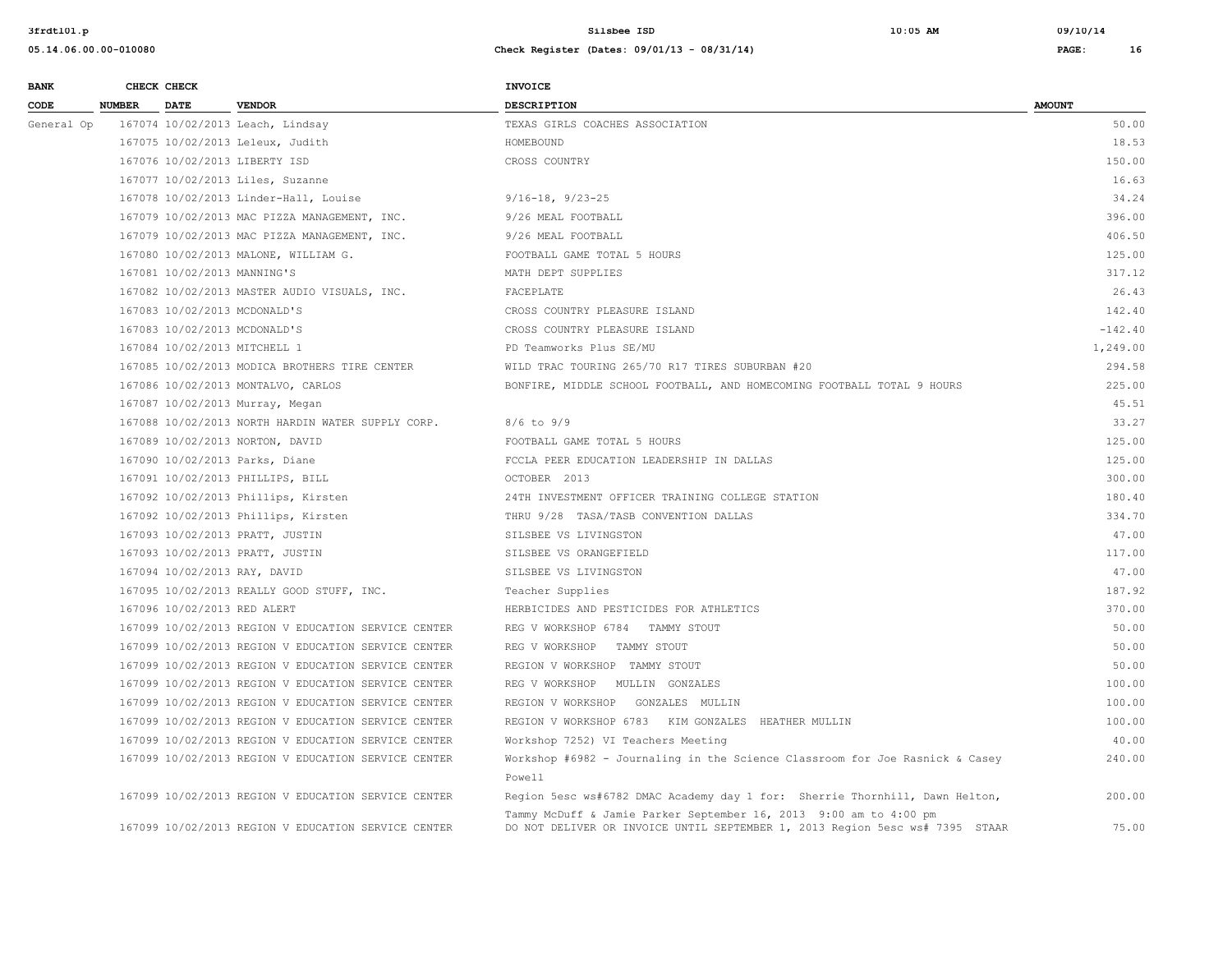| <b>BANK</b> |               | CHECK CHECK             |                                                     | <b>INVOICE</b>                                                                                              |               |
|-------------|---------------|-------------------------|-----------------------------------------------------|-------------------------------------------------------------------------------------------------------------|---------------|
| CODE        | <b>NUMBER</b> | <b>DATE</b>             | <b>VENDOR</b>                                       | <b>DESCRIPTION</b>                                                                                          | <b>AMOUNT</b> |
|             |               |                         |                                                     | 3DX: Assessment Accountability and Action September 17, 2013 8:30 am for                                    |               |
|             |               |                         |                                                     | Thornhill, Helton, McDuff & Parker Dogwood Room                                                             |               |
|             |               |                         | 167099 10/02/2013 REGION V EDUCATION SERVICE CENTER | Region 5esc Discovery Education Ed. Tech. Cooperative Subscription Agreement                                | 4,262.40      |
|             |               |                         |                                                     | September 1, 2013 thru August 31, 2014 for Kirby, Read, Reeves, SMS & SHS                                   |               |
|             |               |                         | 167099 10/02/2013 REGION V EDUCATION SERVICE CENTER | DO NOT DELIVER OR INVOICE PRIOR TO SEPTEMBER 1, 2013 Region5esc Brain Pop- SMS                              | 3,379.90      |
|             |               |                         |                                                     | (637) Reeves (210) Brain Pop Jr. - Reeves (212) Read (401) Kirby (502)                                      |               |
|             |               |                         |                                                     | on-line per D. Helton                                                                                       |               |
|             |               |                         | 167099 10/02/2013 REGION V EDUCATION SERVICE CENTER | DO NOT DELIVER OR INVOICE UNTIL SEPTEMBER 1, 2013 Region 5esc ws# 7133 for S.                               | 75.00         |
|             |               |                         |                                                     | Thornhill Professional Learning Communities for Administrators September 9,                                 |               |
|             |               |                         |                                                     | 2013 @ 8:30am in the Magnolia Room                                                                          |               |
|             |               |                         | 167100 10/02/2013 RILEY, MATTHEW                    | SMS FOOTBALL GAME TOTAL 4.5 HOURS                                                                           | 112.50        |
|             |               |                         | 167100 10/02/2013 RILEY, MATTHEW                    | HOMECOMING DANCE TOTAL 5 HOURS                                                                              | 125.00        |
|             |               |                         | 167101 10/02/2013 ROBERTS, MICHAEL RAY              | SILSBEE VS LUMBERTON FOOTBALL                                                                               | 52.00         |
|             |               |                         | 167102 10/02/2013 ROGERS, BRANDON                   | TOTAL 4 HOURS                                                                                               | 100.00        |
|             |               |                         | 167103 10/02/2013 ROSS BUS & EQUIPMENT SALES, INC.  | PARTS FOR BUSES                                                                                             | 355.62        |
|             |               |                         | 167104 10/02/2013 SABINE NECHES TASCD               | MEMBERSHIP                                                                                                  | 15.00         |
|             |               |                         | 167105 10/02/2013 SANDERS, LAUREN                   | SILSBEE VS ORANGEFIELD VOLLEYBALL                                                                           | 45.00         |
|             |               |                         | 167106 10/02/2013 SCOGGINS, JIM                     | SILSBEE VS LUMBERTON FOOTBALL                                                                               | 52.00         |
|             |               |                         | 167107 10/02/2013 SCROGGINS, TIM                    | GUARD SHACK TOTAL 8 HOURS                                                                                   | 200.00        |
|             |               |                         | 167108 10/02/2013 SHAFFER, SCOT                     | SILSBEE VS LUMBERTON FOOTBALL                                                                               | 102.00        |
|             |               |                         | 167109 10/02/2013 SILSBEE BEE                       | Ad in Bee for Subs                                                                                          | 23.00         |
|             |               |                         | 167109 10/02/2013 SILSBEE BEE                       | NEWSPAPER NOTICE                                                                                            | 54.00         |
|             |               |                         | 167110 10/17/2013 SILSBEE CHAMBER OF COMMERCE       | COLUMBUS DAY GOLF                                                                                           | $-280.00$     |
|             |               |                         | 167110 10/02/2013 SILSBEE CHAMBER OF COMMERCE       | COLUMBUS DAY GOLF                                                                                           | 280.00        |
|             |               |                         | 167111 10/02/2013 SONGE, LEONARD                    | FOOTBALL SILSBEE VS BRIDGE CITY 8TH GRADE                                                                   | 47.00         |
|             |               |                         | 167112 10/02/2013 SOUTHERN COMPUTER WAREHOUSE       | projector bulbs                                                                                             | 1,010.96      |
|             |               |                         | 167112 10/02/2013 SOUTHERN COMPUTER WAREHOUSE       | OTTEBOX                                                                                                     | 59.20         |
|             |               |                         | 167113 10/02/2013 SPARKLETTS AND SIERRA SPRINGS     | ADMINISTRATION, WAREHOUSE AND TECHNOLOGY                                                                    | 102.00        |
|             |               |                         | 167113 10/02/2013 SPARKLETTS AND SIERRA SPRINGS     | MIDDLE SCHOOL                                                                                               | 15.05         |
|             |               |                         | 167114 10/02/2013 Spears, Lynette                   |                                                                                                             | 104.18        |
|             |               |                         | 167115 10/02/2013 SSC SERVICE SOLUTIONS             | OCTOBER 1 TO OCTOBER 31, 2013                                                                               | 51,755.71     |
|             |               |                         | 167116 10/02/2013 SUBWAY STORE #5224                | $9/20$ AND $9/27$                                                                                           | 124.50        |
|             |               |                         | 167117 10/02/2013 SUN COAST RESOURCES, INC.         | OPEN PO FOR THE MONTH OF SEPTEMBER 2013                                                                     | 1,359.00      |
|             |               |                         | 167117 10/02/2013 SUN COAST RESOURCES, INC.         | OPEN PO FOR THE MONTH OF SEPTEMBER 2013                                                                     | 22,076.55     |
|             |               | 167118 10/02/2013 TASBO |                                                     | ACADEMY                                                                                                     | 260.00        |
|             |               | 167119 10/02/2013 TASBO |                                                     | 2013-14 MEMBERSHIP                                                                                          | 110.00        |
|             |               |                         | 167120 10/02/2013 TEXAS 2-WAY L.L.C.                | RADIOS                                                                                                      | 1,083.00      |
|             |               |                         | 167120 10/02/2013 TEXAS 2-WAY L.L.C.                | Texas 2 Way LLC 2 portable radios F4011 42 RC 512 MHZ 16CH with rapid charger<br>in the box for Gwen Boyett | 486.00        |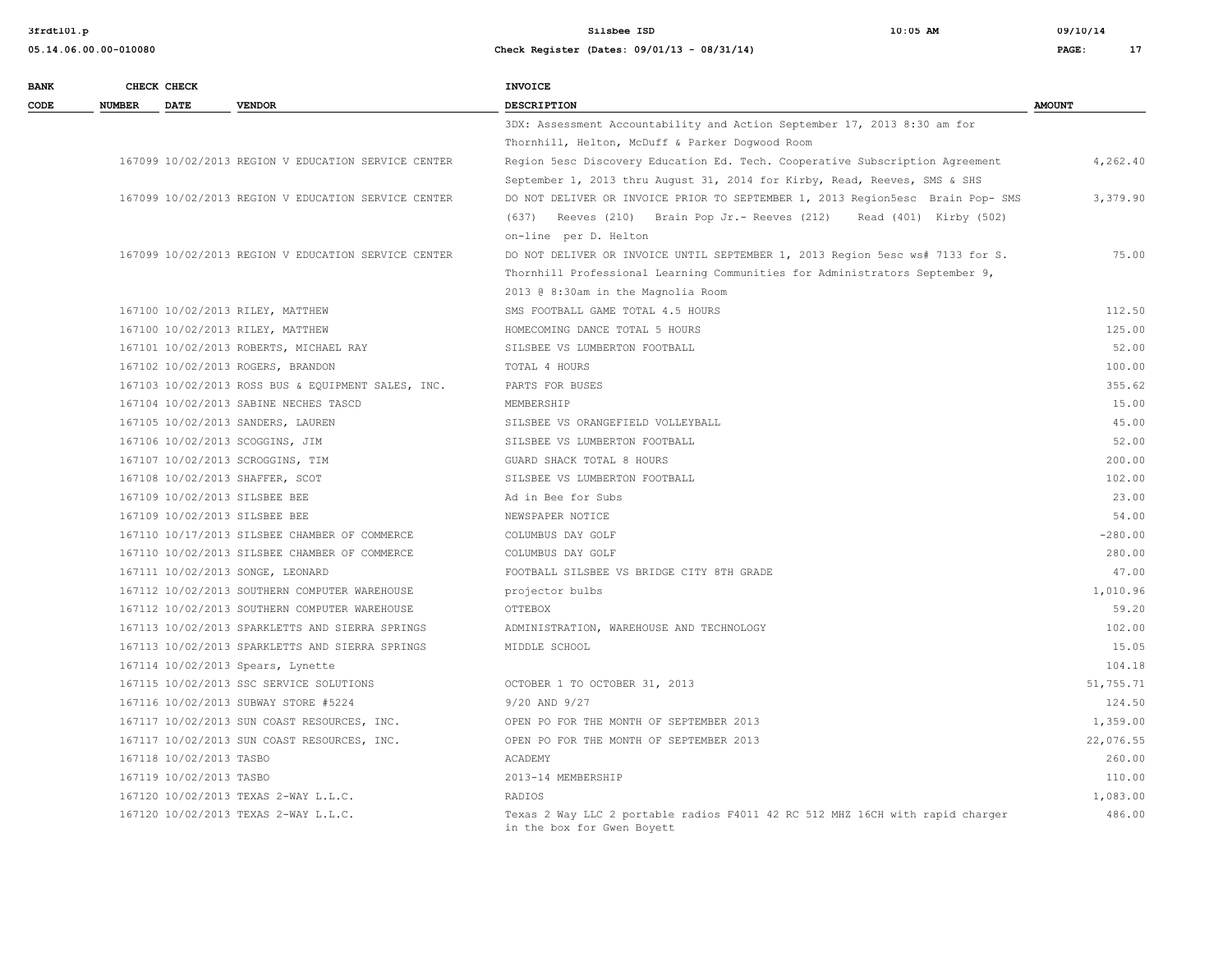| <b>BANK</b> |               | CHECK CHECK                 |                                                                                              | INVOICE                                                                      |                 |
|-------------|---------------|-----------------------------|----------------------------------------------------------------------------------------------|------------------------------------------------------------------------------|-----------------|
| CODE        | <b>NUMBER</b> | <b>DATE</b>                 | <b>VENDOR</b>                                                                                | <b>DESCRIPTION</b>                                                           | <b>AMOUNT</b>   |
| General Op  |               |                             | 167121 10/02/2013 TEXAS SCHOOL NURSES ORGANIZATION                                           | REGISTRATION NOV. 1-3                                                        | 250.00          |
|             |               |                             | 167122 10/02/2013 THOMAS, ERIC K.                                                            | SILSBEE VS ORANGEFIELD 7TH AND 8TH FOOTBALL                                  | 117.00          |
|             |               |                             | 167123 10/02/2013 THOMAS BUS GULF COAST                                                      | OPEN PO FOR THE MONTH OF SEPTEMBER 2013 "Buy Board Pricing."                 | 2,734.60        |
|             |               |                             | 167124 10/02/2013 TIBBITTS, CHRIS                                                            | SILSBEE VS LIVINGSTON                                                        | 47.00           |
|             |               |                             | 167125 10/02/2013 TIME WARNER CABLE                                                          | 9/30 TO 10/29                                                                | 653.51          |
|             |               |                             | 167126 10/02/2013 TMEA REGION 10 VOCAL                                                       |                                                                              | 808.00          |
|             |               |                             | 167127 10/02/2013 Tramel, Dawn                                                               | 9/18                                                                         | 2.45            |
|             |               |                             | 167128 10/02/2013 TROXELL COMMUNICATIONS                                                     | projector bulbs                                                              | 1,156.00        |
|             |               |                             | 167129 10/02/2013 TUCK, JR., ROBERT                                                          | FOOTBALL SILSBEE VS LIVINGSTON                                               | 45.00           |
|             |               |                             | 167130 10/02/2013 TWEEDEL, MICHAEL                                                           | SISLBEE VS ORANGEFIELD 7TH & 8TH GRADE FOOTBALL                              | 117.00          |
|             |               |                             | 167131 10/02/2013 UNIVERSITY INTERSCHOLASTIC LEAGUE                                          | UIL MATERIALS<br>STOUT                                                       | 87.50           |
|             |               |                             | 167132 10/02/2013 WATSON, KATHY                                                              | MUSIC THERAPY                                                                | 4,387.50        |
|             |               |                             | 167132 10/02/2013 WATSON, KATHY                                                              | MUSIC THERAPY                                                                | 112.50          |
|             |               |                             | 167133 10/02/2013 WILLIAM V MACGILL & CO.                                                    | Medical supplies for Special Services and Health Services.                   | 163.39          |
|             |               |                             | 167134 10/02/2013 WOOD, JESSE PHD                                                            | PSYCHOLOGICAL EVALUATION                                                     | 975.00          |
|             |               |                             | 167135 10/02/2013 WRIGHT, BILL                                                               | SILSBEE VS ORANGEFIELD                                                       | 35.00           |
|             |               |                             | 167136 10/02/2013 WYCOFF, STEPHEN                                                            | SILSBEE VS PNG FOOTBALL 9TH GRADE/JV                                         | 92.00           |
|             |               | 167137 10/04/2013 ACET      |                                                                                              | REGISTRATION OCT 29                                                          | 350.00          |
|             |               |                             | 167138 10/04/2013 APPLE COMPUTER, INC.                                                       | ADAPTERS                                                                     | 270.00          |
|             |               | 167139 10/04/2013 AT &T     |                                                                                              | SEPT 27 THRU OCT 26                                                          | 4,344.72        |
|             |               | 167139 10/04/2013 AT &T     |                                                                                              | SEPT 25 THRU OCT 24                                                          | 80.93           |
|             |               | 167139 10/04/2013 AT &T     |                                                                                              | SEPT 25 THRU OCT 24                                                          | 90.53           |
|             |               | 167139 10/04/2013 AT &T     |                                                                                              | SEPT 25 THRU OCT 24                                                          | 43.88           |
|             |               | 167139 10/04/2013 AT &T     |                                                                                              | SEPT 25 THRU OCT 24                                                          | 90.53           |
|             |               |                             | 167140 10/04/2013 BAKER DISTRIBUTING                                                         | OPEN P.O. FOR SEPT.                                                          | 50.00           |
|             |               |                             | 167140 10/04/2013 BAKER DISTRIBUTING                                                         | OPEN P.O. FOR SEPT.                                                          | 53.35           |
|             |               |                             | 167141 10/04/2013 BROWN, DAVID GRANT                                                         | GUARD SHACK TOTAL 8 HOURS                                                    | 200.00          |
|             |               |                             | 167142 10/04/2013 C & R SEATING                                                              | MATERIALS AND LABOR TO REPAIR DRIVE CHAINS ON GYM I BLEACHERS 9SEE ATTACHED  | 1,125.00        |
|             |               |                             |                                                                                              | QUOTE) NOTE: IF DRUM DAMAGE IS DETECTED AN ADDITIONAL P.O. # WILL NEED TO BE |                 |
|             |               |                             |                                                                                              | ISSUED.                                                                      |                 |
|             |               |                             | 167143 10/04/2013 CARTER, ELLA                                                               | SILSBEE VS BUNA VOLLEYBALL                                                   | 115.00          |
|             |               |                             | 167143 10/04/2013 CARTER, ELLA                                                               | SILSBEE VS BUNA VOLLEYBALL                                                   | $-115.00$       |
|             |               |                             | 167144 10/04/2013 CARTER'S EDUCATIONAL TRAINING                                              | SEPTEMBER SERVICES                                                           | 1,280.00        |
|             |               | 167145 10/04/2013 CED, INC. |                                                                                              | OPEN P.O. FOR SEPT.                                                          | 17.00           |
|             |               | 167145 10/04/2013 CED, INC. |                                                                                              | OPEN P.O. FOR SEPT.                                                          | $-17.00$        |
|             |               |                             | 167146 10/04/2013 CENTERPOINT ENERGY                                                         | 8/27 TO 9/27                                                                 | 35.63           |
|             |               |                             | 167147 10/04/2013 CERTIFIED LABORATORIES                                                     | GRRR SOAP                                                                    | 195.00          |
|             |               |                             | 167148 10/04/2013 COASTAL WELDING SUPPLY INC<br>167148 10/04/2013 COASTAL WELDING SUPPLY INC | Lincoln Welder MIG Gun<br>Monthly Open PO for Ag classes for Sept 2013       | 169.00<br>89.34 |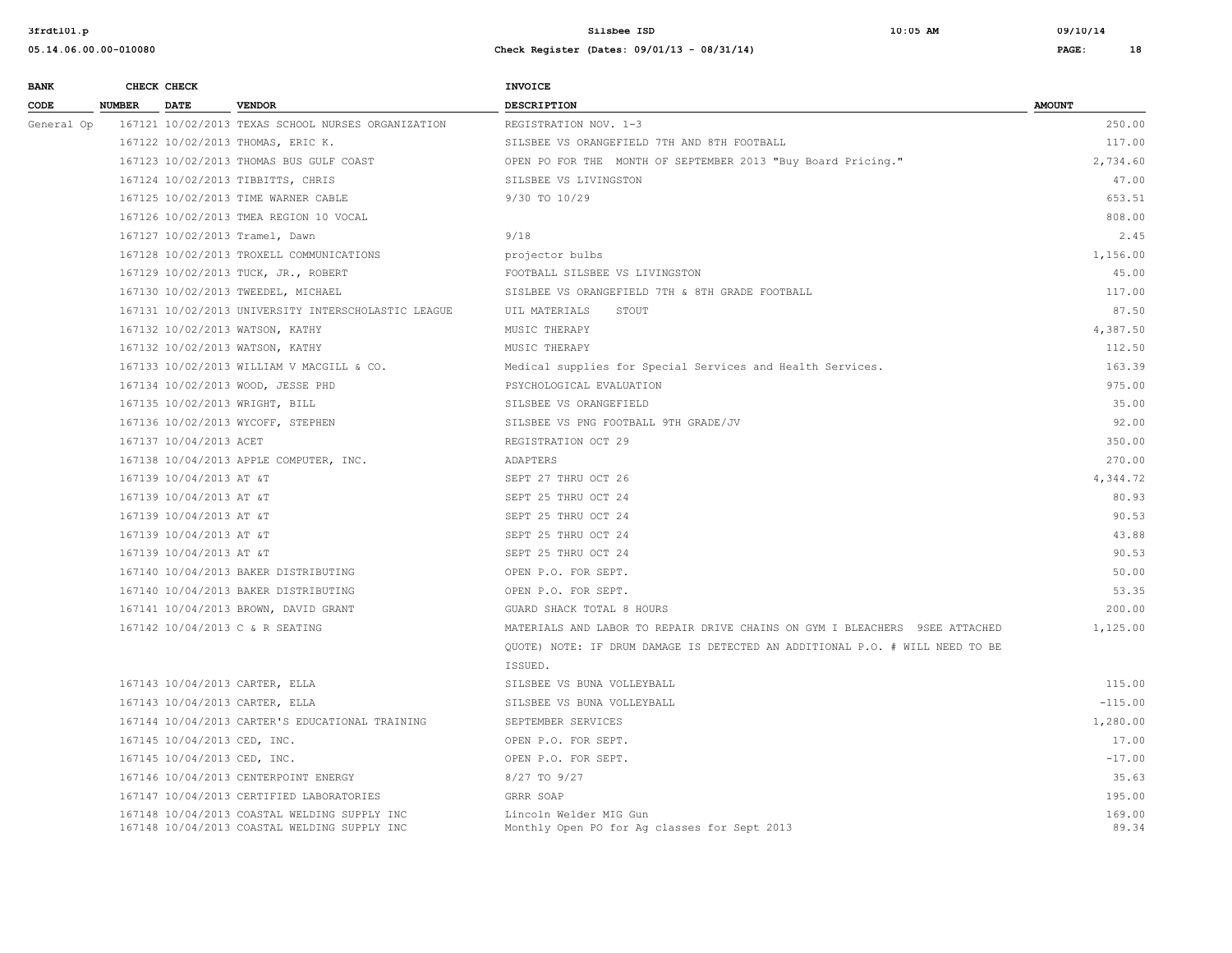| <b>BANK</b> |        | CHECK CHECK                 |                                                                                        | INVOICE                                                                  |                 |
|-------------|--------|-----------------------------|----------------------------------------------------------------------------------------|--------------------------------------------------------------------------|-----------------|
| CODE        | NUMBER | <b>DATE</b>                 | <b>VENDOR</b>                                                                          | <b>DESCRIPTION</b>                                                       | <b>AMOUNT</b>   |
| General Op  |        |                             | 167148 10/04/2013 COASTAL WELDING SUPPLY INC                                           | Monthly Open PO for Ag classes for Sept 2013                             | 184.70          |
|             |        |                             | 167149 10/04/2013 Colvin, Gay                                                          | REIMBURSEMENT                                                            | 8.90            |
|             |        | 167150 10/04/2013 Day, Keli |                                                                                        | 8/30, 31, SEPT AND OCT 1 & 2                                             | 67.38           |
|             |        |                             | 167151 10/04/2013 DELL MARKETING L.P.                                                  | MONITER                                                                  | 131.39          |
|             |        |                             | 167151 10/04/2013 DELL MARKETING L.P.                                                  | Xenith Computer, Monitor & Software Maintenance                          | 270.30          |
|             |        |                             | 167152 10/04/2013 Dufner, Donna                                                        | HS CHOIR TO NEDERLAND                                                    | 8.99            |
|             |        |                             | 167153 10/04/2013 FLOWER, ANTHONY                                                      | GUARD SHACK TOTAL 8 HOURS                                                | 200.00          |
|             |        |                             | 167154 10/04/2013 FOLLETT LIBRARY RESOURCES                                            | <b>BOOKS</b>                                                             | 31.90           |
|             |        |                             | 167155 10/04/2013 FOREMAN, MELISSA                                                     | SILSBEE VS WOS VOLLEYBALL                                                | 125.00          |
|             |        |                             | 167156 10/04/2013 Harrell-Bodle, Mona                                                  | HOMEBOUND                                                                | 31.53           |
|             |        |                             | 167157 10/04/2013 ICM MECHANICAL                                                       | Materials and labor to repair chillers (3 ea) @ SHS (see attached quote) | 1,801.78        |
|             |        |                             | 167158 10/04/2013 KELLY, BRANDON CHASE                                                 | GUARD SHACK TOTAL 8 HOURS                                                | 200.00          |
|             |        |                             | 167159 10/04/2013 LAURA REEVES ELEMENTARY                                              | REIMBURSEMENT                                                            | 37.82           |
|             |        |                             | 167160 10/04/2013 M & D SUPPLY, INC.                                                   | OPEN P.O. FOR SEPT.                                                      | 176.92          |
|             |        |                             | 167161 10/04/2013 MCDONALD'S                                                           | CROSS COUNTRY PLEASURE ISLAND                                            | 142.40          |
|             |        |                             | 167162 10/04/2013 PARKER LUMBER - SILSBEE                                              | OPEN PO FOR THE MONTH OF SEPTEMBER 2013                                  | 63.43           |
|             |        |                             | 167162 10/04/2013 PARKER LUMBER - SILSBEE                                              | OPEN P.O. FOR SEPT.                                                      | 1,577.20        |
|             |        |                             | 167163 10/04/2013 RABO BUSINESS FORMS, INC.                                            | AP CHECKS BEGIN WITH 167500                                              | 395.00          |
|             |        |                             | 167164 10/04/2013 READ-TURRENTINE ELEMENTARY                                           | FOR MEETING                                                              | 89.30           |
|             |        |                             | 167164 10/04/2013 READ-TURRENTINE ELEMENTARY                                           |                                                                          | 35.11           |
|             |        |                             | 167165 10/04/2013 REGION V EDUCATION SERVICE CENTER                                    | esl/bilingual                                                            | 15.00           |
|             |        |                             | 167165 10/04/2013 REGION V EDUCATION SERVICE CENTER                                    |                                                                          | 50.00           |
|             |        |                             | 167165 10/04/2013 REGION V EDUCATION SERVICE CENTER                                    | Workshop 7072) Section 504 Legal Update                                  | 40.00           |
|             |        |                             | 167166 10/04/2013 ROACH, JEANETTE                                                      | REBECCA ROACH - HS                                                       | 6.10            |
|             |        |                             | 167167 10/04/2013 ROBERTS, NORRIS                                                      | SILSBEE VS BUNA VOLLEYBALL                                               | 115.00          |
|             |        |                             | 167168 10/04/2013 ROGERS, BRANDON                                                      | GUARD SHACK TOTAL 7.75                                                   | 193.75          |
|             |        |                             | 167169 10/04/2013 SANDERS, LAUREN                                                      | SILSBEE VS WOS 10/1                                                      | 45.00           |
|             |        |                             | 167170 10/04/2013 Sandifer, Frances                                                    | JAN PARIS BOOKFEST 9/27-28                                               | 171.11          |
|             |        |                             | 167171 10/04/2013 SCOGGINS, JIM                                                        | SILSBEE VS ORANGEFIELD FOOTBALL                                          | 52.00           |
|             |        |                             | 167172 10/04/2013 SCROGGINS, TIM                                                       | GUARD SHACK TOTAL 8 HOURS                                                | 200.00          |
|             |        |                             | 167173 10/04/2013 Shannon, Donna                                                       | FCCLA STAR EVENT PLANNING MEETING SEPT. 22-23                            | 121.89          |
|             |        |                             | 167174 10/04/2013 Shannon, Donna                                                       | FCCLA PEER LEADERSHIP DALLAS                                             | 125.00          |
|             |        |                             | 167175 10/04/2013 SILSBEE MOTOR COMPANY                                                | VEHICLE INSPECTION                                                       | 14.50           |
|             |        |                             | 167176 10/04/2013 SOUTHWEST BUILDING SYSTEMS                                           | Labor to readjust sound system @ Tiger Stadium \$89.00                   | 89.00           |
|             |        |                             | 167177 10/04/2013 STAR LOCKTECHS                                                       | OPEN P.O. FOR OCTOBER                                                    | 17.00           |
|             |        |                             | 167178 10/04/2013 SWICEGOOD MUSIC COMPANY                                              | BAND DRUM MALLET                                                         | 39.48           |
|             |        |                             | 167178 10/04/2013 SWICEGOOD MUSIC COMPANY                                              | L309 BASS DRUM ROLLING MALLETS                                           | 51.24           |
|             |        |                             | 167178 10/04/2013 SWICEGOOD MUSIC COMPANY<br>167178 10/04/2013 SWICEGOOD MUSIC COMPANY | 5RV LYRE CLARINET MOUTHPIECE<br>ROUSSEAU SAX MOUTHPIECE                  | 134.40<br>99.36 |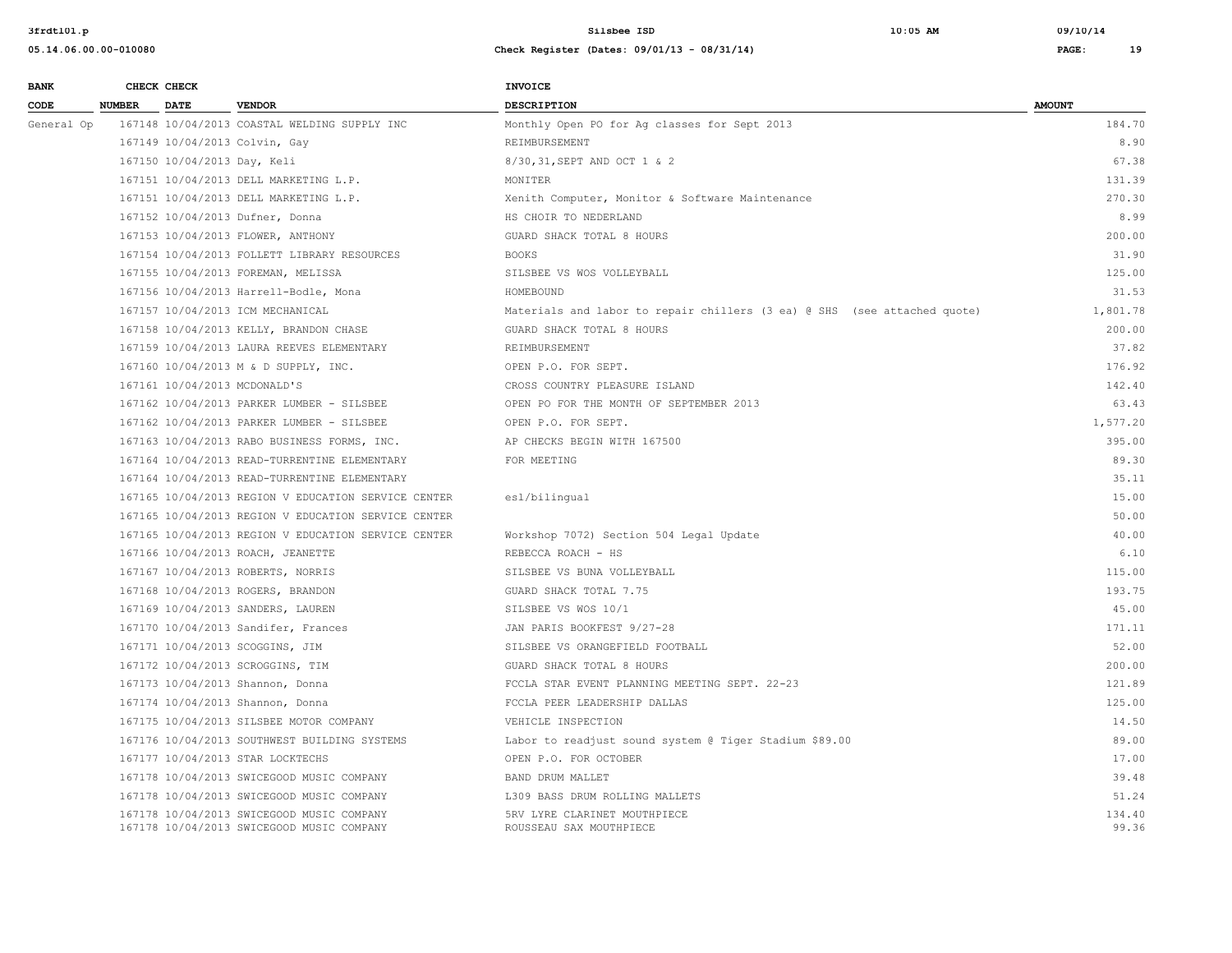| <b>BANK</b> |               | CHECK CHECK                 |                                                                                 | INVOICE                                                                       |                 |
|-------------|---------------|-----------------------------|---------------------------------------------------------------------------------|-------------------------------------------------------------------------------|-----------------|
| CODE        | <b>NUMBER</b> | <b>DATE</b>                 | <b>VENDOR</b>                                                                   | <b>DESCRIPTION</b>                                                            | <b>AMOUNT</b>   |
| General Op  |               |                             | 167178 10/04/2013 SWICEGOOD MUSIC COMPANY                                       | MUSIC FOR BAND                                                                | 38.00           |
|             |               |                             | 167178 10/04/2013 SWICEGOOD MUSIC COMPANY                                       | BAND INSTRUMENTS                                                              | 1,829.00        |
|             |               |                             | 167178 10/04/2013 SWICEGOOD MUSIC COMPANY                                       | <b>BAND SUPPLIES</b>                                                          | 33.60           |
|             |               |                             | 167178 10/04/2013 SWICEGOOD MUSIC COMPANY                                       | trumpet repair                                                                | 110.00          |
|             |               |                             | 167178 10/04/2013 SWICEGOOD MUSIC COMPANY                                       | BAND MUSIC                                                                    | 74.95           |
|             |               |                             | 167178 10/04/2013 SWICEGOOD MUSIC COMPANY                                       | BAND MUSIC                                                                    | 159.00          |
|             |               |                             | 167178 10/04/2013 SWICEGOOD MUSIC COMPANY                                       | <b>BAND SUPPLIES</b>                                                          | 262.68          |
|             |               |                             | 167178 10/04/2013 SWICEGOOD MUSIC COMPANY                                       | HORNS AND CHIMES                                                              | 4,265.00        |
|             |               | 167179 10/04/2013 TASC      |                                                                                 |                                                                               | 80.00           |
|             |               | 167180 10/04/2013 TASM      |                                                                                 | MEMBERSHIP 2013-2014                                                          | 30.00           |
|             |               | 167181 10/04/2013 TCTM      |                                                                                 | 2013-2014 MEMBERSHIP                                                          | 13.00           |
|             |               | 167182 10/04/2013 TEP, INC. |                                                                                 | C-SCOPE                                                                       | 1,461.02        |
|             |               |                             | 167183 10/04/2013 THOMAS A/C SUPPLY, INC.                                       | OPEN P.O. FOR SEPT.                                                           | 491.28          |
|             |               |                             | 167183 10/04/2013 THOMAS A/C SUPPLY, INC.                                       | 5 TON 460 VOLT COMPRESSOR \$685.00 7/8" SUCTION LINE DRIER\$36.00 3/8" LIQUID | 741.25          |
|             |               |                             |                                                                                 | LINE DRIER \$20.25 (SEE ATTACHED OUOTE)                                       |                 |
|             |               |                             | 167184 10/04/2013 TMEA REGION 10 VOCAL DIVISION                                 | CHOIR                                                                         | 325.00          |
|             |               | 167185 10/04/2013 TSELA     |                                                                                 | MEMBERSHIP 2013-2014                                                          | 20.00           |
|             |               |                             | 167186 10/04/2013 WALKER, KAREN                                                 | SILSBEE VS WOS VOLLEYBALL                                                     | 125.00          |
|             |               |                             | 167187 10/04/2013 WESTERN PSYCHOLOGICAL SERVICES                                | Autism Diagnostic Testing Kit                                                 | 2,576.75        |
|             |               |                             | 167188 10/04/2013 CARTER, ROBIN                                                 | SILSBEE VS BUNA VOLLEYBALL                                                    | 115.00          |
|             |               |                             | 167189 10/04/2013 MYERS, JAMARCUS                                               | AUDITORIUM 3 HOURS @ 7.25                                                     | 21.75           |
|             |               |                             | 167190 10/04/2013 WEAVER, TALON                                                 | AUDITORIUM 3 HOURS @ 7.25                                                     | 21.75           |
|             |               |                             | 167191 10/10/2013 Boudreaux, Brian                                              | WEST HARDIN DEBATE MEET                                                       | 60.00           |
|             |               |                             | 167192 10/10/2013 Bowen, Barbara                                                | TSUG CONFERENCE                                                               | 48.41           |
|             |               |                             | 167193 10/10/2013 CENTER FOR BEHAVIORAL STUDIES                                 | NEUROPSYCHOLOGIVAL EVALUATION                                                 | 840.00          |
|             |               |                             | 167194 10/10/2013 COMMUNITY COFFEE                                              | HIGH SCHOOL                                                                   | 105.00          |
|             |               |                             | 167195 10/10/2013 CONWAY, BILL JR                                               | MILEAGE, MEALS                                                                | 389.87          |
|             |               |                             | 167196 10/10/2013 Cooper, Myreta                                                |                                                                               | 86.02           |
|             |               |                             | 167197 10/10/2013 Dauriac, Jennifer                                             | ESPED MEETING IN BUNA                                                         | 8.68            |
|             |               |                             | 167198 10/10/2013 FAIRCHILD, RICK                                               | SILSBEE VS BUNA JV & 9TH FOOTBALL                                             | 55.00           |
|             |               |                             | 167199 10/10/2013 FALGOUT, TERRY M.                                             | SILSBEE VS BUNA FOOTBALL 9TH & JV                                             | 52.00           |
|             |               |                             | 167200 10/10/2013 FLORES, JOE JR                                                | SILSBEE VS BUNA 9TH & JV FOOTBALL                                             | 52.00           |
|             |               |                             | 167201 10/10/2013 Foster, Tonya                                                 | HOMEBOUND                                                                     | 23.17           |
|             |               |                             | 167202 10/10/2013 Franco, Carrie                                                | WORKSHOPS                                                                     | 43.89           |
|             |               |                             | 167203 10/10/2013 GARCIA, ERIC                                                  | SILSBEE VS ORANGEFIELD FOOTBALL                                               | 110.00          |
|             |               |                             | 167204 10/10/2013 GILCHRIEST, ROSS                                              |                                                                               | 1,000.00        |
|             |               |                             | 167205 10/10/2013 GILLEY, WILLIAM                                               | FOOTBALL AND VOLLEYBALL GAMES TOTAL 15 HOURS                                  | 375.00          |
|             |               |                             | 167206 10/10/2013 GREGORY, CRYSTAL<br>167207 10/10/2013 HARDIN COUNTY TREASURER | HELLENIA GREGORY KIRBY                                                        | 32.00<br>209.58 |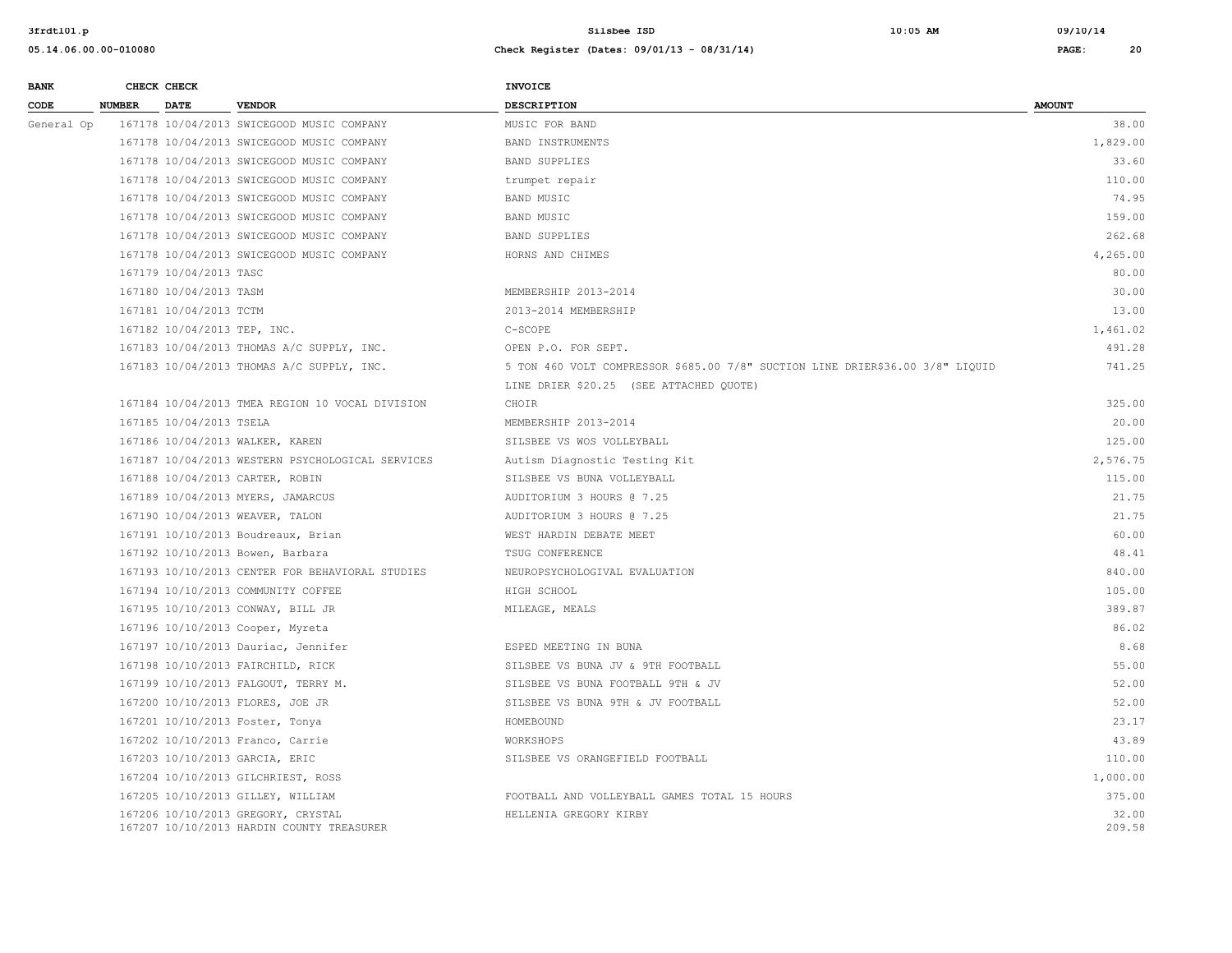**3frdtl01.p Silsbee ISD 10:05 AM 09/10/14**

# **BANK** CHECK CHECK **CHECK CODE NUMBER DATE VENDOR DESCRIPTION AMOUNT**  General Op  $167208$  10/10/2013 Harrell-Bodle, Mona  $163200000$  HOMEBOUND 167209 10/10/2013 Harrison, Laura SILSBEE VS BUNA JV 25.00 167210 10/10/2013 Jay, Ila 21.73 167211 10/10/2013 KIM'S PEACE T-SHIRTS 718.20 167212 10/10/2013 KIWANIS CLUB OF SILSBEE OCT-DEC QUARTERLY DUES 100.00 167213 10/10/2013 LAURA REEVES ACTIVITY FUND SCIENCE BOARDS 45.32 167214 10/10/2013 LEE, CLAUDIA VOLLEYBALL SILSBEE VS HF 125.00 167215 10/10/2013 Leleux, Judith 18.53 167216 10/10/2013 Liles, Suzanne AND 4 HOMEBOUND 31.07 167217 10/10/2013 Linder-Hall, Louise 10/1,2 17.12 17:12 17:12 167218 10/10/2013 LOUKAS, PATRICE GABRIEL LOUKAS READ TURRENTINE 2.70 167219 10/10/2013 LUFKIN CROSS COUNTRY CROSS COUNTRY 150.00 167220 10/10/2013 LUMBERTON ISD 50% GATE RECEIPTS FOR FOOTBALL 4,110.00 167221 10/10/2013 LUMBERTON ISD WRITING WORKSHOP 65.00 167222 10/10/2013 MAXSON, BRANDALE SILSBEE VS BUNA 9TH AND JV FOOTBALL 52.00 167223 10/10/2013 MCINNIS, COLTON SILSBEE VS BUNA JV 15.00 167224 10/10/2013 McKeehan, Kathryn TMEA ROUND 2 AUDITIONS 130.00 167225 10/10/2013 McKinney, Raymond HOMEBOUND 104.41 167226 10/10/2013 MITCHAM, MONICA MIKAYLA MITCHAM KIRBY 16.95 167227 10/10/2013 MOLINA, VICTOR SILSBEE VS ORANGEFIELD FOOTBALL 110.00 167228 10/10/2013 Ousley, Theresa 37.62 TSUG CONFERENCE 47.62 167229 10/10/2013 PRATT, JUSTIN SILSBEE VS ORANGEFIELD FOOTBALL 105.00 167230 10/10/2013 PRATT, WAYNE SILSBEE VS ORANGEFIELD FOOTBALL 95.00 167231 10/10/2013 ROWINSKY, MELODY MCKINLEY ROWINSKY KIRBY 20.00 167232 10/10/2013 SANDERS, LAUREN SILSBEE VS HF 45.00 167233 10/10/2013 SCOTT PAULINO PHYSICAL THERAPIST PHYSICAL THERAPY 1,890.00 167233 10/10/2013 SCOTT PAULINO PHYSICAL THERAPIST PHYSICAL THERAPY 5,287.50 167234 10/10/2013 SILSBEE ISD MAINTENANCE MEALS 214.50 167235 10/10/2013 SISD FOOD SERV./ILA JAY MAINTENANCE MEALS 214.50 167236 10/10/2013 SOUTHERN LAWN & LANDSCAPES LLC MOWING COMPLETED 9/30 5,750.00 167237 10/10/2013 SOUTHWEST FOODSERVICE EXCELLENCE, LLC SEPTEMBER 2013 SERVICE 125,833.94 167238 10/10/2013 Spears, Jan ESPED MEETING IN BUNA 8.68 167239 10/10/2013 Spears, Lynette The ESPED MEEING IN BUNA 27.35 167240 10/10/2013 TASBO 110.00 NEMBERSHIP 2013-14 110.00 NEMBERSHIP 2013-14 167241 10/10/2013 TFLA AMBER HAWK, BRIAN BOUDREAUX REGISTRATION AND MEMBERSHIP FEES 405.00 167242 10/10/2013 THREATS, JOSEPH SILSBEE VS ORANGEFIELD FOOTBALL 202.35 167243 10/10/2013 WALKER, KAREN SILSBEE VS HF VOLLEYBALL 95.00 167244 10/10/2013 WELLS, PEYTON, GREENBURG AND HUNT, L.L.P RE; RETAINER 1,028.25 167245 10/10/2013 WEST HARDIN HIGH SCHOOL DEBATE MEET 240.00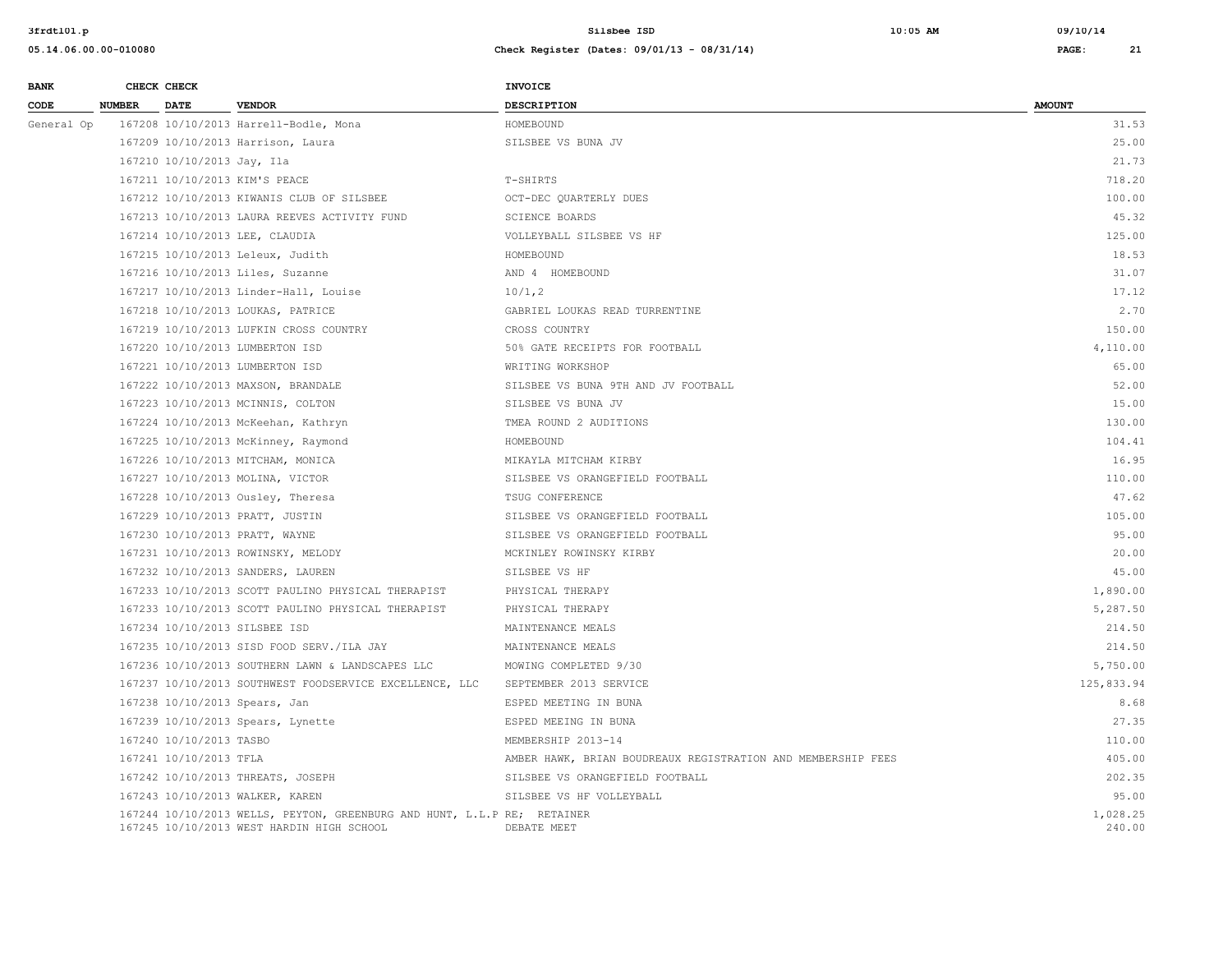| <b>BANK</b> |               | CHECK CHECK                 |                                                                                                    | <b>INVOICE</b>                                                       |                                                                      |                     |
|-------------|---------------|-----------------------------|----------------------------------------------------------------------------------------------------|----------------------------------------------------------------------|----------------------------------------------------------------------|---------------------|
| CODE        | <b>NUMBER</b> | <b>DATE</b>                 | <b>VENDOR</b>                                                                                      | <b>DESCRIPTION</b>                                                   |                                                                      | <b>AMOUNT</b>       |
| General Op  |               | 167246 10/11/2013 AT &T     |                                                                                                    | SEPT 27 THRU OCT 26                                                  |                                                                      | 88.24               |
|             |               |                             | 167247 10/11/2013 BLACKWELL, JAMES                                                                 | FOOTBALL GAME TOTAL 4 HOURS                                          |                                                                      | 100.00              |
|             |               |                             | 167248 10/11/2013 BURGERS OF BEAUMONT                                                              | FOOTBALL VS BUNA                                                     |                                                                      | 536.13              |
|             |               |                             | 167249 10/11/2013 BURGERWORKS, INC.                                                                | CROSS COUNTRY                                                        |                                                                      | 89.96               |
|             |               |                             | 167250 10/11/2013 CDW GOVERNMENT, INC.                                                             | Inventory Tech Equipment                                             |                                                                      | 206.98              |
|             |               |                             | 167250 10/11/2013 CDW GOVERNMENT, INC.                                                             | Inventory Tech Equipment                                             |                                                                      | 495.52              |
|             |               |                             | 167250 10/11/2013 CDW GOVERNMENT, INC.                                                             |                                                                      | QUOTE 1BD 1257 LUMEN DC190 DOCUMENT CAMERA                           | 557.31              |
|             |               |                             | 167251 10/11/2013 CENTERPOINT ENERGY                                                               | $9/3$ TO $10/1$                                                      |                                                                      | 147.81              |
|             |               |                             | 167251 10/11/2013 CENTERPOINT ENERGY                                                               | 9/3 TO 10/1                                                          |                                                                      | 39.30               |
|             |               |                             | 167251 10/11/2013 CENTERPOINT ENERGY                                                               | $9/3$ TO $10/1$                                                      |                                                                      | 32.24               |
|             |               |                             | 167251 10/11/2013 CENTERPOINT ENERGY                                                               | $9/3$ TO $9/30$                                                      |                                                                      | 47.32               |
|             |               |                             | 167251 10/11/2013 CENTERPOINT ENERGY                                                               | $9/3$ TO $10/1$                                                      |                                                                      | 131.05              |
|             |               |                             | 167252 10/11/2013 COASTAL WELDING SUPPLY INC                                                       | Dewalt Bench Grinder                                                 |                                                                      | 115.19              |
|             |               |                             | 167253 10/11/2013 DATA PROJECTIONS                                                                 | Smart Board Supplies                                                 |                                                                      | 166.00              |
|             |               |                             | 167254 10/11/2013 DE LAGE LANDEN PUBLIC FINANCE                                                    | 9/21 TO 10/20/2013                                                   |                                                                      | 1,112.00            |
|             |               |                             | 167255 10/11/2013 DELACERDA, SCOTT                                                                 | GUARD SHACK TOTAL 8 HOURS                                            |                                                                      | 200.00              |
|             |               |                             | 167256 10/11/2013 DELL MARKETING L.P.                                                              |                                                                      | Dell Wyse Xenith 2 Zero Client & Software Maintenance                | 1,351.50            |
|             |               | 167257 10/11/2013 DEMCO     |                                                                                                    | Library Supplies                                                     |                                                                      | 710.82              |
|             |               | 167258 10/11/2013 ETEX      |                                                                                                    | TEACHER SUPPLIES                                                     |                                                                      | 131.77              |
|             |               | 167258 10/11/2013 ETEX      |                                                                                                    | office supplies                                                      |                                                                      | 72.73               |
|             |               | 167258 10/11/2013 ETEX      |                                                                                                    | SUPPLIES                                                             |                                                                      | 85.57               |
|             |               | 167258 10/11/2013 ETEX      |                                                                                                    | ink                                                                  |                                                                      | 243.99              |
|             |               | 167258 10/11/2013 ETEX      |                                                                                                    | Instructional materials                                              |                                                                      | 24.84               |
|             |               | 167258 10/11/2013 ETEX      |                                                                                                    | Etex                                                                 | office supplies manilla folders letter size for curiculum            | 12.99               |
|             |               | 167258 10/11/2013 ETEX      |                                                                                                    | HP Ink Cartridges                                                    |                                                                      | 81.01               |
|             |               | 167258 10/11/2013 ETEX      |                                                                                                    |                                                                      | Fan Apart Padding Compound for NCR paper                             | 43.98               |
|             |               | 167258 10/11/2013 ETEX      |                                                                                                    | Instructional Materials                                              |                                                                      | 74.99               |
|             |               | 167258 10/11/2013 ETEX      |                                                                                                    | admin supplies                                                       |                                                                      | 25.55               |
|             |               | 167258 10/11/2013 ETEX      |                                                                                                    | Aministrative Supplies                                               |                                                                      | 5.97                |
|             |               | 167258 10/11/2013 ETEX      |                                                                                                    |                                                                      | Fax cartridge, office supplies, carts                                | 476.10              |
|             |               |                             | 167259 10/11/2013 FASTENAL COMPANY                                                                 | OPEN P.O. FOR SEPT.                                                  |                                                                      | 40.10               |
|             |               |                             | 167260 10/11/2013 FIRETROL PROTECTIONS SYSTEMS                                                     |                                                                      | MATERIALS AND LABOR TO CHECK OUT FIRE ALARM SYSTEM AT KIRBY \$300.00 | 152.00              |
|             |               |                             | 167261 10/11/2013 FITNESS FIRST                                                                    | P E SUPPLIES                                                         |                                                                      | 143.66              |
|             |               | 167262 10/11/2013 FLAGHOUSE |                                                                                                    | PE SUPPLIES                                                          |                                                                      | 492.39              |
|             |               |                             | 167263 10/11/2013 FOLLETT LIBRARY RESOURCES                                                        | Library Books                                                        |                                                                      | 175.14              |
|             |               | 167264 10/11/2013 GRAINGER  |                                                                                                    | Oxy/Ace Hose reel                                                    |                                                                      | 500.07              |
|             |               | 167264 10/11/2013 GRAINGER  |                                                                                                    | Bench Grinder Stand                                                  |                                                                      | 140.49              |
|             |               |                             | 167265 10/11/2013 HILTON GARDIN AUSTIN DOWNTOWN<br>167265 10/22/2013 HILTON GARDIN AUSTIN DOWNTOWN | ODESSYWARE LEARNING SUMMIT 10/16<br>ODESSYWARE LEARNING SUMMIT 10/16 |                                                                      | 136.25<br>$-136.25$ |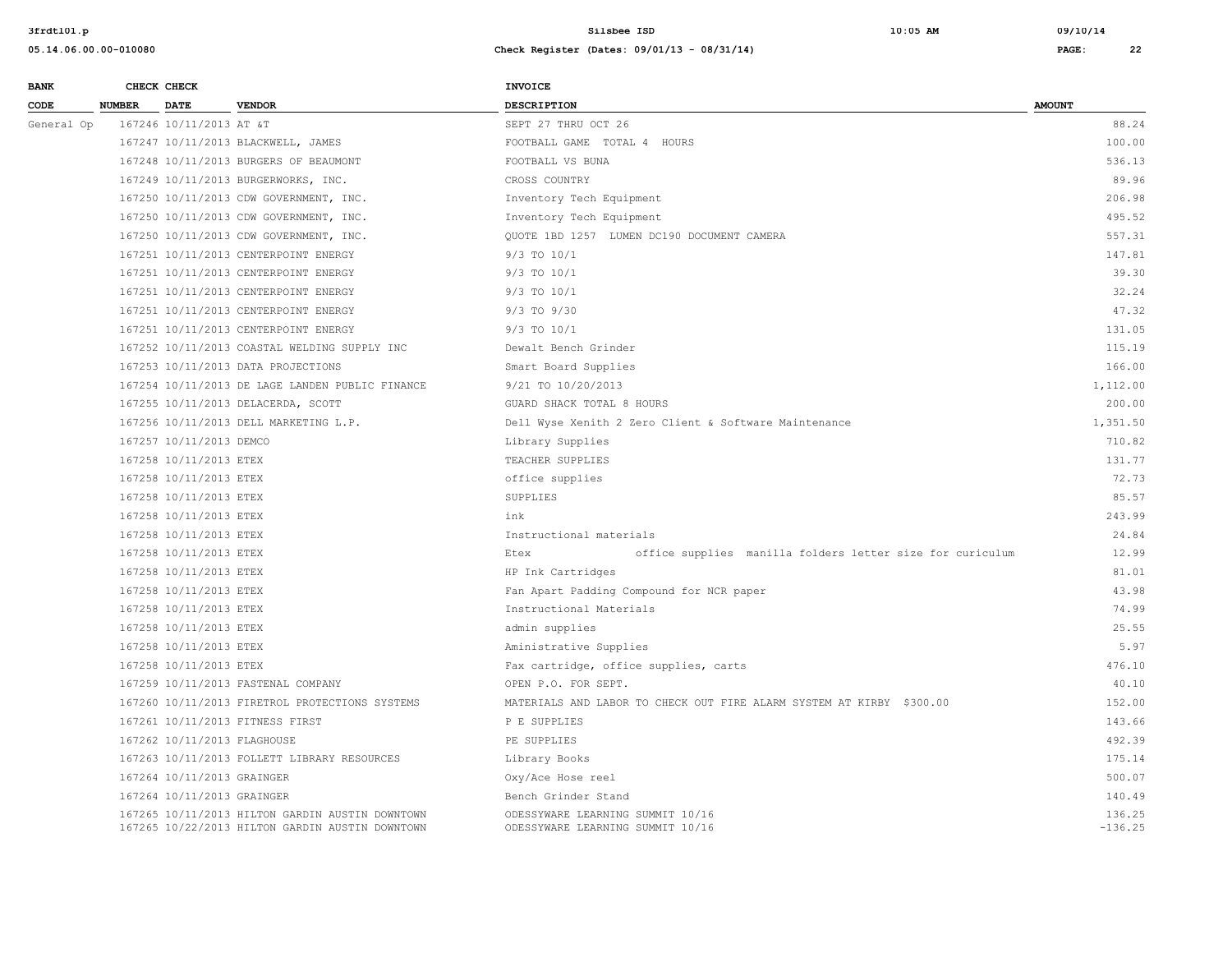| <b>BANK</b> |               | CHECK CHECK                 |                                                                                                      | INVOICE                                                                      |                 |
|-------------|---------------|-----------------------------|------------------------------------------------------------------------------------------------------|------------------------------------------------------------------------------|-----------------|
| CODE        | <b>NUMBER</b> | <b>DATE</b>                 | <b>VENDOR</b>                                                                                        | <b>DESCRIPTION</b>                                                           | <b>AMOUNT</b>   |
| General Op  |               |                             | 167266 10/11/2013 INKSPOT PRINTS & GRAPHICS                                                          | 12x18 aluminum sign (No Public Entry During School Hours)                    | 25.00           |
|             |               |                             | 167267 10/11/2013 LIVINGSTON SAW SERVICE                                                             | OPEN P.O. FOR OCTOBER                                                        | 2.18            |
|             |               |                             | 167268 10/11/2013 MUNRO'S UNIFORM SERVICE                                                            | SEPTEMBER 2013                                                               | 298.88          |
|             |               |                             | 167268 10/11/2013 MUNRO'S UNIFORM SERVICE                                                            |                                                                              | 1,249.75        |
|             |               | 167269 10/11/2013 NASN      |                                                                                                      | Annual membership dues for Carrie Franco for National Association of School  | 154.50          |
|             |               |                             |                                                                                                      | Nurses/Texas School Nurses Organization                                      |                 |
|             |               |                             | 167270 10/11/2013 NOVROZSKY'S                                                                        | FRESHMAN FOOTBALL                                                            | 520.00          |
|             |               |                             | 167271 10/11/2013 O'REILLY AUTOMOTIVE                                                                | TRANSPORTATION OPEN PO FOR THE MONTH OF SEPTEMBER 2013                       | 794.00          |
|             |               |                             | 167271 10/11/2013 O'REILLY AUTOMOTIVE                                                                | OPEN P.O. FOR SEPT.                                                          | 118.46          |
|             |               |                             | 167272 10/11/2013 PARKER LUMBER - SILSBEE                                                            | Monthly Open PO for Ag Classes for Sept 2013                                 | 73.65           |
|             |               |                             | 167272 10/11/2013 PARKER LUMBER - SILSBEE                                                            | HVAC Monthly PO for Sept. 2013                                               | 164.33          |
|             |               |                             | 167273 10/11/2013 PPG ARCHITECTURAL FINISHES                                                         | FIELD MARKING PAINT \$597.15                                                 | 583.65          |
|             |               |                             | 167273 10/11/2013 PPG ARCHITECTURAL FINISHES                                                         | OPEN P.O. FOR SEPT.                                                          | 597.15          |
|             |               |                             | 167274 10/11/2013 REALLY GOOD STUFF, INC.                                                            | CHAIR POCKETS                                                                | 255.88          |
|             |               | 167275 10/11/2013 RED ALERT |                                                                                                      | MATERIALS AND LABOR TO TREAT ANTS @ KIRBY MEMORIAL COMPLEX. (CRUSIN SILSBEE) | 325.00          |
|             |               |                             | 167276 10/11/2013 REGION V EDUCATION SERVICE CENTER                                                  | travel/workshops/counselor                                                   | 40.00           |
|             |               |                             | 167277 10/11/2013 SAMPSON STEEL CORPORATION                                                          | Metal for Aq Classes                                                         | 329.39          |
|             |               |                             | 167278 10/11/2013 SCHOOL OUTFITTERS                                                                  | Eye Wash Station & Germicidal Cabinet for Glasses                            | 687.82          |
|             |               |                             | 167279 10/11/2013 SCHOOL SPECIALTY                                                                   | Desk for visually impaired student                                           | 223.21          |
|             |               |                             | 167280 10/11/2013 SCROGGINS, TIM                                                                     | GUARD SHACK TOTAL 8 HOURS                                                    | 200.00          |
|             |               |                             | 167281 10/11/2013 SILSBEE FARM & RANCH                                                               | OPEN P.O. FOR SEPT.                                                          | 46.03           |
|             |               |                             | 167282 10/11/2013 SMART'S TRUCK & TRAILER                                                            | OPEN PO FOR THE MONTH OF SEPTEMBER 2013                                      | 1,459.69        |
|             |               | 167283 10/11/2013 TASBO     |                                                                                                      | 2013-2014 MEMBERSHIP                                                         | 90.00           |
|             |               |                             | 167284 10/11/2013 TRIANGLE WATER CO.                                                                 | PACES                                                                        | 140.00          |
|             |               |                             | 167284 10/11/2013 TRIANGLE WATER CO.                                                                 |                                                                              | 40.00           |
|             |               |                             | 167285 10/11/2013 TURTLE & HUGHES, INC.                                                              | OPEN P.O. FOR SEPT.                                                          | 1,287.88        |
|             |               |                             | 167286 10/11/2013 WALSH, ANDERSON, GALLEGOS, GREEN & TREVINO, WEBINAR                                |                                                                              | 250.00          |
|             |               |                             | 167286 10/11/2013 WALSH, ANDERSON, GALLEGOS, GREEN & TREVINO, WEBINAR                                |                                                                              | 250.00          |
|             |               |                             | 167287 10/16/2013 ACADIAN HARDWOODS                                                                  | German & Cherry Beech Wood for Aq Classes                                    | 544.45          |
|             |               |                             | 167287 10/16/2013 ACADIAN HARDWOODS                                                                  | Mahogany & German Beech Wood                                                 | 413.62          |
|             |               |                             | 167288 10/16/2013 ALLEN, DENNIS                                                                      | SILSBEE VS BRIDGE CITY 10/11 TOTAL 4.5 HOURS                                 | 112.50          |
|             |               |                             | 167289 10/16/2013 APPLE COMPUTER, INC.                                                               | Apple 2 IPADS for Gwen boyett                                                | 766.00          |
|             |               |                             | 167290 10/16/2013 Armstrong, Sheila                                                                  | TSUG CONFERENCE                                                              | 57.72           |
|             |               |                             | 167291 10/16/2013 AWARDS OF DISTINCTION                                                              | WALL OF FAME PLAQUES                                                         | 48.00           |
|             |               |                             | 167292 10/16/2013 BAKER DISTRIBUTING                                                                 | 30 LBS CYCLINDERS R-22 REFRIGERANT \$4464.00                                 | 4,464.00        |
|             |               |                             | 167292 10/16/2013 BAKER DISTRIBUTING                                                                 | ac parts for issue with technology HVAC HAND PURCHASE ORDER #47859           | 538.99          |
|             |               |                             | 167293 10/16/2013 BARCELONA SPORTING GOODS                                                           | girls basketball supplies                                                    | 21.50           |
|             |               |                             | 167293 10/16/2013 BARCELONA SPORTING GOODS<br>167294 10/16/2013 BELL, MA LPC COUNSELING SERV., TRACY | girls basketball supplies<br>SP. ED AND 504                                  | 25.50<br>246.29 |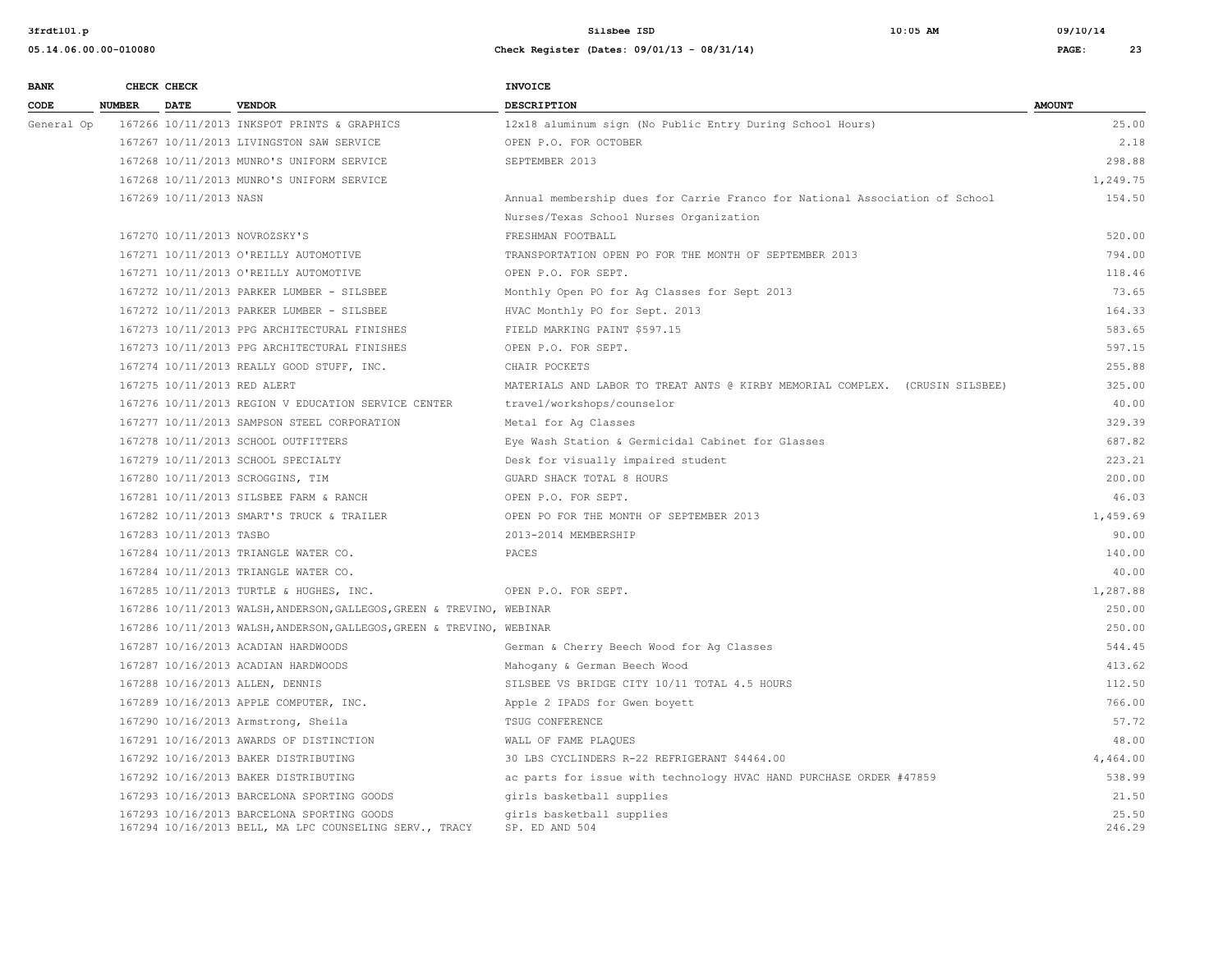| <b>BANK</b> |               | CHECK CHECK                |                                                                               | INVOICE                                                                         |                    |
|-------------|---------------|----------------------------|-------------------------------------------------------------------------------|---------------------------------------------------------------------------------|--------------------|
| CODE        | <b>NUMBER</b> | <b>DATE</b>                | <b>VENDOR</b>                                                                 | <b>DESCRIPTION</b>                                                              | <b>AMOUNT</b>      |
| General Op  |               |                            | 167295 10/16/2013 BRIGGS EQUIPMENT                                            | OUTRIGGER SAFETY SWITCH \$200.20 CONTACT ASSEMBLY \$51.12                       | 280.81             |
|             |               |                            | 167296 10/16/2013 BROOKS, TRICIA                                              | TSUG CONFERENCE                                                                 | 46.82              |
|             |               |                            | 167297 10/16/2013 BURGER KING                                                 | VOLLEYBALL                                                                      | 75.78              |
|             |               | 167298 10/16/2013 CAIN, ED |                                                                               | SILSBEE VS BRIDGE CITY TOTAL 4.5 HOURS                                          | 112.50             |
|             |               |                            | 167299 10/16/2013 CANON SOLUTIONS AMERICIA                                    | $9/1$ TO $10/1$                                                                 | 3,200.00           |
|             |               |                            | 167300 10/16/2013 CENTERPOINT ENERGY                                          | 9/5 TO 10/3                                                                     | 45.48              |
|             |               |                            | 167300 10/16/2013 CENTERPOINT ENERGY                                          | $9/6$ TO $10/3$                                                                 | 114.28             |
|             |               |                            | 167301 10/16/2013 COASTAL WELDING SUPPLY INC                                  | OPEN P.O. FOR OCTOBER                                                           | 105.93             |
|             |               |                            | 167301 10/16/2013 COASTAL WELDING SUPPLY INC                                  | Monthly Open PO for Ag classes for Sept 2013                                    | 35.00              |
|             |               |                            | 167301 10/16/2013 COASTAL WELDING SUPPLY INC                                  | Monthly PO for Ag Classes - Oct 2013                                            | 76.20              |
|             |               |                            | 167301 10/16/2013 COASTAL WELDING SUPPLY INC                                  | RETURNED STB2513 (WRONG GUN) Lincoln Welder MIG Gun WE PAID FOR IT ON CHECK     | 5.84               |
|             |               |                            |                                                                               | 167148 THIS IS FOR THE DIFFERENCE                                               |                    |
|             |               |                            | 167301 10/16/2013 COASTAL WELDING SUPPLY INC                                  | OPEN P.O. FOR OCTOBER                                                           | 28.05              |
|             |               |                            | 167301 10/16/2013 COASTAL WELDING SUPPLY INC                                  | HVAC Monthly Open PO for Sept 2013                                              | 73.24              |
|             |               |                            | 167301 10/16/2013 COASTAL WELDING SUPPLY INC                                  | OPEN PO FOR THE MONTH OF SEPTEMBER 2013                                         | 15.00              |
|             |               |                            | 167302 10/16/2013 COFFEY, BILL                                                | SILSBEE VS BRIDGE CITY FOOTBALL                                                 | 82.00              |
|             |               |                            | 167303 10/16/2013 COOPER, BOB                                                 | SILSBEE VS BRIDGE CITY FOOTBALL                                                 | 82.00              |
|             |               |                            | 167304 10/16/2013 DELL MARKETING L.P.                                         | OUOTE # 651205895                                                               | 824.24             |
|             |               |                            | 167304 10/16/2013 DELL MARKETING L.P.                                         | CAMERA SERVERS                                                                  | 6,843.86           |
|             |               | 167305 10/16/2013 DEMCO    |                                                                               | LIBRARY SUPPLIES                                                                | 615.49             |
|             |               |                            | 167306 10/16/2013 Dickard, Sharon                                             | TSUG CONF                                                                       | 49.25              |
|             |               |                            | 167307 10/16/2013 EAI EDUCATION                                               | teacher supplies Pooler                                                         | 145.32             |
|             |               | 167308 10/16/2013 ETEX     |                                                                               | Etex for G. Boyett @ the Academy 3 shelf presentation cart for laptop projector | 329.99             |
|             |               | 167308 10/16/2013 ETEX     |                                                                               | OFFICE SUPPLIES                                                                 | 94.42              |
|             |               | 167308 10/16/2013 ETEX     |                                                                               | Administrative Supplies                                                         | 72.99              |
|             |               | 167308 10/16/2013 ETEX     |                                                                               | Instructional Materials                                                         | 291.96             |
|             |               | 167308 10/16/2013 ETEX     |                                                                               | TONER FOR OFFICE                                                                | 514.96             |
|             |               | 167308 10/16/2013 ETEX     |                                                                               | MATH SUPPLIES                                                                   | 94.29              |
|             |               | 167308 10/16/2013 ETEX     |                                                                               | File dividers                                                                   | 45.00              |
|             |               |                            | 167309 10/16/2013 FIRST SOUTHWEST ASSET MGMT, INC.                            | COMPUTATIONAL FEE INCURRED IN CONNECTION WITH THE ARBITRAGE CALCULATIONS        | 2,400.00           |
|             |               |                            | 167310 10/16/2013 FOLLETT SOFTWARE COMPANY                                    | FOLLETT WIRELESS SCANNER                                                        | 1,109.60           |
|             |               |                            | 167311 10/16/2013 Foster, Tonya                                               | HOMEBOUND                                                                       | 16.84              |
|             |               |                            | 167312 10/16/2013 GILLEY, WILLIAM                                             | AND 15 FOOTBALL AND VOLLEYBALL TOTAL 18 HOURS                                   | 450.00             |
|             |               |                            | 167313 10/16/2013 Golden, Juli                                                | AND MILEAGE TSUG CONF                                                           | 409.69             |
|             |               | 167314 10/16/2013 GRAINGER |                                                                               | OPEN P.O. FOR SEPT.                                                             | 69.04              |
|             |               |                            | 167315 10/16/2013 GRIFFIN, JASON                                              | SILSBEE VS BRIDGE CITY TOTAL 4.5 HOURS                                          | 112.50             |
|             |               |                            | 167316 10/16/2013 Harrell-Bodle, Mona                                         | HOMEBOUND                                                                       | 31.53              |
|             |               |                            | 167317 10/16/2013 HART INTERCIVIC, INC.<br>167318 10/16/2013 HARTLESS, TRAVIS | ELECTION SUPPLIES<br>SILSBEE VS BRIDGE CITY FOOTBALL 4.5 HOURS                  | 1,933.23<br>112.50 |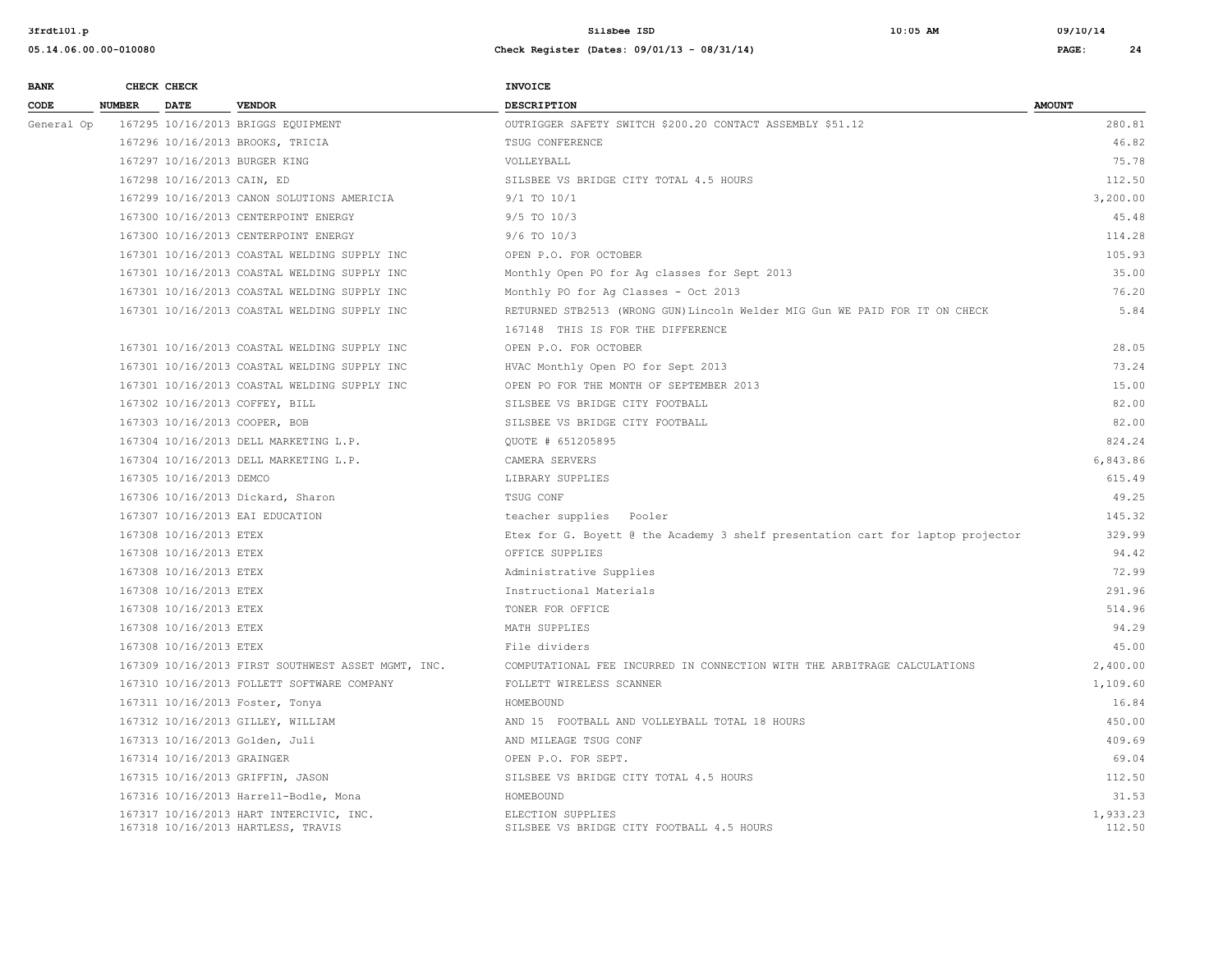| <b>BANK</b> | CHECK CHECK   |                          |                                                                                            | <b>INVOICE</b>                                                                                   |                 |
|-------------|---------------|--------------------------|--------------------------------------------------------------------------------------------|--------------------------------------------------------------------------------------------------|-----------------|
| <b>CODE</b> | <b>NUMBER</b> | <b>DATE</b>              | <b>VENDOR</b>                                                                              | <b>DESCRIPTION</b>                                                                               | <b>AMOUNT</b>   |
| General Op  |               |                          | 167319 10/16/2013 HARTMAN, CHRIS                                                           | SILSBEE VS BRIDGE CITY FOOTBALL TOTAL 4.5 HOURS                                                  | 112.50          |
|             |               |                          | 167320 10/16/2013 HAWTHORNE, JERRY                                                         | SILSBEE VS ORANGEFIELD                                                                           | 35.00           |
|             |               |                          | 167321 10/16/2013 Hogan, Melissa                                                           | TSUG CONF                                                                                        | 52.77           |
|             |               |                          | 167322 10/16/2013 Honeycutt, Judy                                                          | HOMEBOUND                                                                                        | 16.97           |
|             |               |                          | 167322 10/16/2013 Honeycutt, Judy                                                          | HOMEBOUND                                                                                        | 9.81            |
|             |               |                          | 167323 10/16/2013 J. W. PEPPER & SON, INC.                                                 | 05777898<br>Choir Music                                                                          | 453.90          |
|             |               |                          | 167323 10/16/2013 J. W. PEPPER & SON, INC.                                                 | CHOIR MUSIC                                                                                      | 643.14          |
|             |               |                          | 167324 10/16/2013 JOHNSTONE SUPPLY                                                         | OPEN P.O. FOR SEPT.                                                                              | 82.50           |
|             |               |                          | 167324 10/16/2013 JOHNSTONE SUPPLY                                                         | OPEN P.O. FOR SEPT.                                                                              | 37.85           |
|             |               |                          | 167325 10/16/2013 Leleux, Judith                                                           | HOMEBOUND                                                                                        | 18.53           |
|             |               |                          | 167326 10/16/2013 Lewis, Sophia                                                            | REGION V WORKSHOP                                                                                | 9.48            |
|             |               |                          | 167327 10/16/2013 LUMBERTON ISD                                                            | WORKSHOP SADIE BRECHTEL, SKYLAR HOWARD, PAM CROZIER AND DEANNA TALLY                             | 260.00          |
|             |               |                          | 167328 10/16/2013 MAC PIZZA MANAGEMENT, INC.                                               | 10/7 MEAL MIDDLE SCHOOL FOOTBALL                                                                 | 615.40          |
|             |               |                          | 167328 10/16/2013 MAC PIZZA MANAGEMENT, INC.                                               | FRESHMAN FOOTBALL                                                                                | 371.61          |
|             |               |                          | 167329 10/16/2013 MACKIN EDUCATIONAL RESOURCES                                             | library books                                                                                    | 2,934.13        |
|             |               |                          | 167330 10/16/2013 MARRIOTT SOUTH @ HOBBY AIRPORT                                           | EARLY INTERVENTION FOR AUTISM                                                                    | 392.94          |
|             |               |                          | 167331 10/16/2013 MARSH WATERPROOFING INC                                                  | MATERIALS AND LABOR TO CHECK OUT AND REOPAIR SEVERAL ROOF LEAKS @GYM/TEACHERS                    | 300.00          |
|             |               |                          |                                                                                            | LOUNGE/ENTRY                                                                                     |                 |
|             |               |                          | 167332 10/16/2013 MAXSON, BRANDALE                                                         | SILSBEE VS BRIDGE CITY FOOTBALL                                                                  | 82.00           |
|             |               |                          | 167333 10/16/2013 MCDONALD'S                                                               | VOLLEYBALL                                                                                       | 69.79           |
|             |               |                          | 167334 10/16/2013 MCMILLAN GLASS AND DOOR                                                  | OPEN P.O. FOR OCTOBER                                                                            | 187.82          |
|             |               |                          | 167335 10/16/2013 MIGHTY OF SOUTHEAST TEXAS                                                | OPEN PO FOR THE MONTH OF OCTOBER 2013                                                            | 171.34          |
|             |               |                          | 167336 10/16/2013 MLA-MODERN LANGUAGE ASSOCIATION                                          | MLA for G. Boyett 5 MLA 2009 ed handbooks for Academy                                            | 119.41          |
|             |               |                          | 167337 10/16/2013 MONTALVO, CARLOS                                                         | SILSBEE VS BRIDGE CITY FOOTBALL TOTAL 4.5 HOURS                                                  | 112.50          |
|             |               |                          | 167338 10/16/2013 NCS PEARSON, INC.                                                        | DO NOT SHIP OR INVOICE PRIOR TO SEPTEMBER 1, 2013 Aimsweb - NCS Pearson                          | 12,000.00       |
|             |               |                          |                                                                                            | Pro-Complete for SMS, Reeves, Read & Kirby                                                       |                 |
|             |               |                          | 167339 10/16/2013 NORTON, DAVID                                                            | SILSBEE VS BRIDGE CITY FOOTBALL TOTAL 4.5 HOURS                                                  | 112.50          |
|             |               |                          | 167340 10/16/2013 NOVROZSKY'S                                                              | VOLLEYBALL MS                                                                                    | 383.52          |
|             |               | 167341 10/16/2013 ONSTAR |                                                                                            | ANNUAL COST SAFE & SOUND PLAN                                                                    | 215.42          |
|             |               |                          | 167342 10/16/2013 PAYNE & SONS                                                             | TOW BUS #43 TO BUS BARN                                                                          | 250.00          |
|             |               | 167343 10/16/2013 PCAT   |                                                                                            | SEPTEMBER 1, 2014                                                                                | 344,150.00      |
|             |               |                          | 167344 10/16/2013 REGION 13                                                                | ECP REFERRAL APPLICATION                                                                         | 75.00           |
|             |               |                          | 167345 10/16/2013 REGION V EDUCATION SERVICE CENTER                                        | SETEN SEPTEMBER & OCTOBER 2013                                                                   | 2,592.78        |
|             |               | 167346 10/16/2013 REXEL  |                                                                                            | OPEN P.O. FOR SEPT.                                                                              | 457.70          |
|             |               |                          | 167347 10/16/2013 RIDDELL/ALL AMERICAN SPORTS                                              | custom pad                                                                                       | 565.83          |
|             |               |                          | 167347 10/16/2013 RIDDELL/ALL AMERICAN SPORTS                                              | shoulder pads                                                                                    | 247.27          |
|             |               |                          | 167347 10/16/2013 RIDDELL/ALL AMERICAN SPORTS                                              | shoulder pads                                                                                    | 565.83          |
|             |               |                          | 167348 10/16/2013 SAMPSON STEEL CORPORATION<br>167348 10/16/2013 SAMPSON STEEL CORPORATION | Monthly PO on metal for Ag Classes - Oct. 2013<br>Monthly PO on metal for Ag Classes - Oct. 2013 | 133.60<br>63.47 |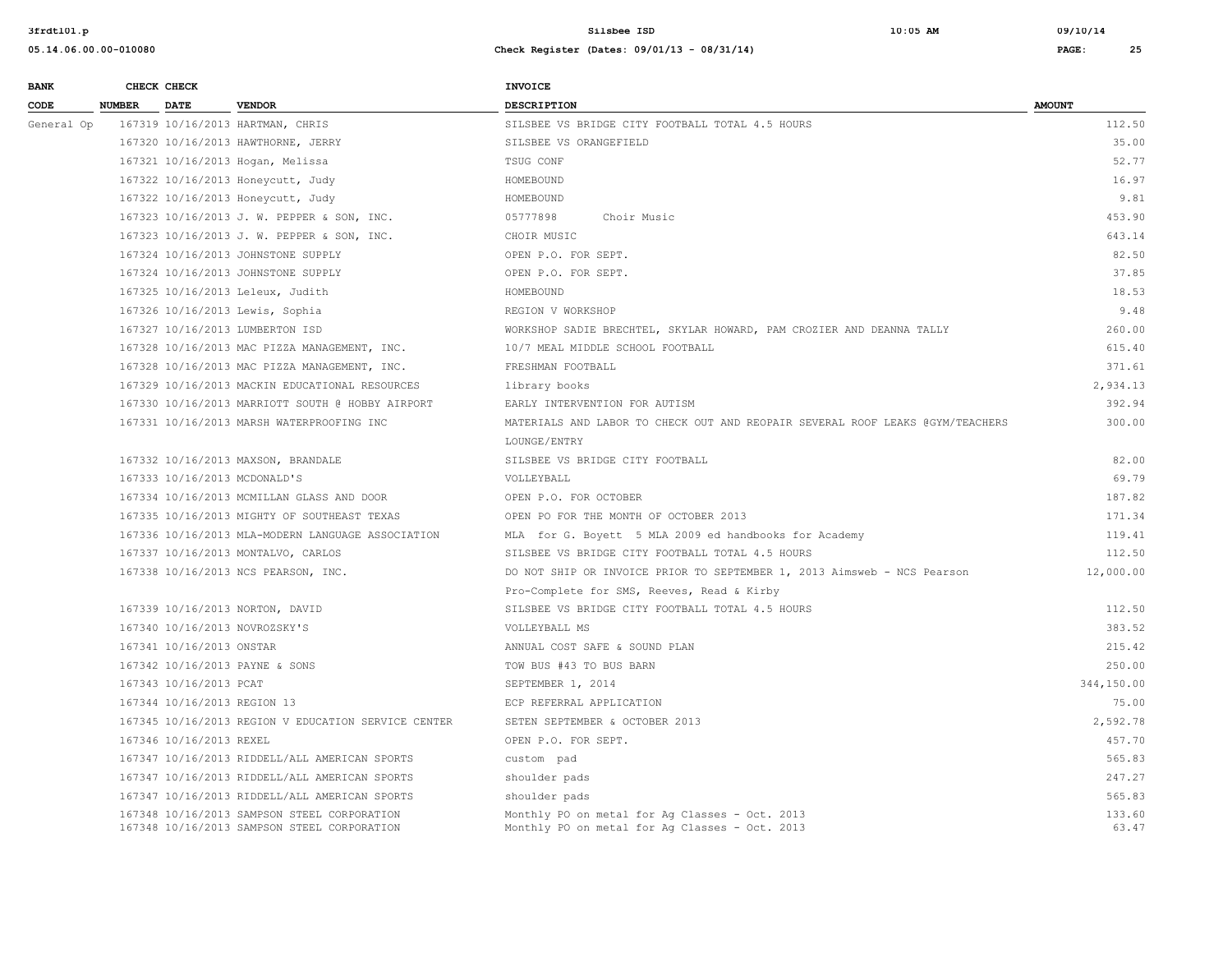| <b>BANK</b> |               | CHECK CHECK               |                                                                                 | <b>INVOICE</b>                                                            |                 |
|-------------|---------------|---------------------------|---------------------------------------------------------------------------------|---------------------------------------------------------------------------|-----------------|
| CODE        | <b>NUMBER</b> | <b>DATE</b>               | <b>VENDOR</b>                                                                   | <b>DESCRIPTION</b>                                                        | <b>AMOUNT</b>   |
| General Op  |               |                           | 167349 10/16/2013 SCHOLASTIC, INC.                                              | Instructional materials                                                   | 2,049.69        |
|             |               |                           | 167350 10/16/2013 SHORKEY CENTER                                                |                                                                           | 3,080.00        |
|             |               |                           | 167351 10/16/2013 SISD FOOD SERV./ILA JAY                                       | <b>TEACHERS</b>                                                           | 302.54          |
|             |               |                           | 167352 10/16/2013 Smith, Cynthia                                                | 10/10/13                                                                  | 31.49           |
|             |               |                           | 167352 10/16/2013 Smith, Cynthia                                                | REGION V WORKSHOP                                                         | 8.99            |
|             |               |                           | 167353 10/16/2013 SOUTHEAST M & O TASBO                                         | DUES FOR SOUTHEAST M&O TASBO FOR 2013-2014 SCHOOL YEAR SEE ATTACHED QUOTE | 20.00           |
|             |               |                           | 167354 10/16/2013 SOUTHERN LAWN & LANDSCAPES LLC                                | MOWING COMPLETED ON 10/10/13                                              | 4,356.00        |
|             |               |                           | 167355 10/16/2013 SOUTHERN COMPUTER WAREHOUSE                                   | Texas Instruments-TI84 Plus School Pack                                   | 3,378.78        |
|             |               |                           | 167355 10/16/2013 SOUTHERN COMPUTER WAREHOUSE                                   | Seagate External Hard Drive                                               | 78.73           |
|             |               |                           | 167355 10/16/2013 SOUTHERN COMPUTER WAREHOUSE                                   | PRINTER                                                                   | 564.95          |
|             |               |                           | 167355 10/16/2013 SOUTHERN COMPUTER WAREHOUSE                                   | PRINTER                                                                   | 285.78          |
|             |               |                           | 167356 10/16/2013 SOUTHWEST BUILDING SYSTEMS                                    | 2013 4TH OUARTER MONITORING FEES ADM. BUILDING SECURITY                   | 75.00           |
|             |               |                           | 167356 10/16/2013 SOUTHWEST BUILDING SYSTEMS                                    | 4TH QUARTER MONITORING FEES SHS                                           | 75.00           |
|             |               |                           | 167357 10/16/2013 Stanley, Katherine                                            | REGION V WORKSHOP                                                         | 34.15           |
|             |               |                           | 167358 10/16/2013 Stephens, Sunee                                               | OCTOBER 14 VOLLEYBALL AND FOOTBALL GAMES                                  | 208.40          |
|             |               |                           | 167359 10/16/2013 SUBWAY STORE #5224                                            | JV CHEERLEADERS                                                           | 29.00           |
|             |               |                           | 167360 10/16/2013 SUN COAST RESOURCES, INC.                                     | OPEN P.O. FOR OCTOBER                                                     | 2,153.19        |
|             |               |                           | 167361 10/16/2013 TEXAS DEPARTMENT OF PUBLIC SAFETY                             | SEPTEMBER 2013 STATEMENT                                                  | 324.00          |
|             |               |                           | 167362 10/16/2013 TEXAS EDUCATIONAL PAPERBACKS                                  | UIL Books                                                                 | 51.60           |
|             |               |                           | 167363 10/16/2013 TEXAS TAXPAYER & STUDENT FAIRNESS COALIT LITIGATION 2013-2014 |                                                                           | 1,778.00        |
|             |               |                           | 167364 10/16/2013 THE MONARCH DIAGNOSTIC CLINIC                                 |                                                                           | 1,325.00        |
|             |               | 167365 10/16/2013 TUNE IN |                                                                                 | SEE REQUISITION. PRINTS                                                   | 208.95          |
|             |               |                           | 167366 10/16/2013 WARREN EQUIPMENT COMPANY                                      | WATER PUMP FOR HOSHIZAKI ICE MACHINE (SHS TRAINING ROOM) \$725.00 APPROX. | 740.50          |
|             |               |                           |                                                                                 | SHIPPING \$20.00                                                          |                 |
|             |               |                           | 167367 10/18/2013 STATE COMPTROLLER                                             | 2013 3rd Quarter Sales Tax                                                | 2,363.87        |
|             |               |                           | 167368 10/23/2013 ACME ARCHITECTURAL HARDWARE                                   | OPEN P.O. FOR SEPT.                                                       | 107.13          |
|             |               |                           | 167368 10/23/2013 ACME ARCHITECTURAL HARDWARE                                   | OPEN P.O. FOR SEPT.                                                       | 71.31           |
|             |               |                           | 167369 10/23/2013 ADVANCED GRAPHICS                                             | Vertical Rigid Plastic Card Dispensers                                    | 74.38           |
|             |               |                           | 167370 10/23/2013 APPLE COMPUTER, INC.                                          | I PAD                                                                     | 383.00          |
|             |               |                           | 167371 10/23/2013 ARCENEAUX, REGINA                                             | SILSBEE VS BRIDGE CITY VOLLEYBALL                                         | 125.00          |
|             |               |                           | 167371 10/23/2013 ARCENEAUX, REGINA                                             | VOLLEYBALL SILSBEE VS HARDIN JEFFERSON                                    | 125.00          |
|             |               | 167372 10/23/2013 AT &T   |                                                                                 | OCT 7 THRU NOV 6                                                          | 3,693.03        |
|             |               |                           | 167373 10/23/2013 BARCELONA SPORTING GOODS                                      | girls basketball supplies                                                 | 16.20           |
|             |               |                           | 167373 10/23/2013 BARCELONA SPORTING GOODS                                      | girls basketball supplies                                                 | 21.50           |
|             |               | 167374 10/23/2013 BCABC   |                                                                                 | BOOSTER CLUB CARDINAL CLASSIC                                             | 300.00          |
|             |               |                           | 167375 10/23/2013 BELL, MA LPC COUNSELING SERV., TRACY                          | COUNSELING SERVICES                                                       | 400.00          |
|             |               |                           | 167375 10/23/2013 BELL, MA LPC COUNSELING SERV., TRACY                          | SEPTEMBER 2013                                                            | 481.76          |
|             |               |                           | 167376 10/23/2013 BEST MPRESSIONS<br>167377 10/23/2013 Boudreaux, Brian         | K REPORT CARDS<br>LCM DEBATE MEET                                         | 300.00<br>80.00 |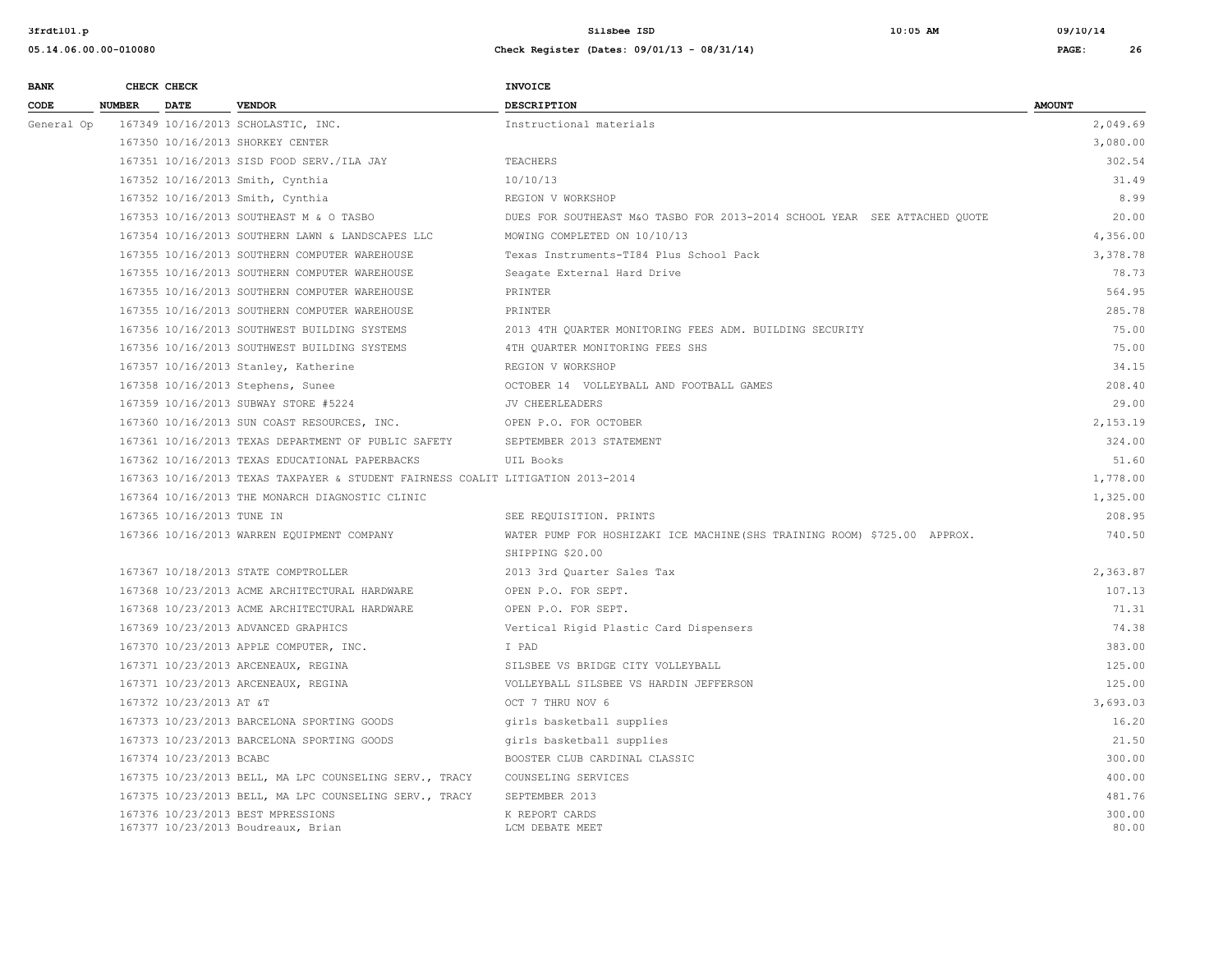| <b>BANK</b> |               | CHECK CHECK                |                                                    | <b>INVOICE</b>                       |                    |  |
|-------------|---------------|----------------------------|----------------------------------------------------|--------------------------------------|--------------------|--|
| CODE        | <b>NUMBER</b> | <b>DATE</b>                | <b>VENDOR</b>                                      | DESCRIPTION                          | <b>AMOUNT</b>      |  |
| General Op  |               | 167378 10/23/2013 CAPSTONE |                                                    | library books                        | 1,096.42           |  |
|             |               |                            | 167379 10/23/2013 CARROT-TOP INDUSTRIES            | FLAGS                                | 193.86             |  |
|             |               |                            | 167380 10/23/2013 CENTER FOR BEHAVIORAL STUDIES    |                                      | 840.00             |  |
|             |               |                            | 167381 10/23/2013 CENTERPOINT ENERGY               | 9/10 TO 10/7                         | 35.86              |  |
|             |               |                            | 167382 10/23/2013 Chandler, Jenny                  | FOOTBALL GAME AT HAMSHIRE FANNETT    | 240.00             |  |
|             |               |                            | 167383 10/23/2013 CITY OF SILSBEE                  | $8/28$ to $10/2$                     | 1,043.56           |  |
|             |               |                            | 167383 10/23/2013 CITY OF SILSBEE                  | $8/28$ to $10/2$                     | 111.49             |  |
|             |               |                            | 167383 10/23/2013 CITY OF SILSBEE                  | $8/28$ to $10/2$                     | 180.81             |  |
|             |               |                            | 167383 10/23/2013 CITY OF SILSBEE                  | $8/28$ to $10/2$                     | 103.09             |  |
|             |               |                            | 167384 10/23/2013 CLEVELAND HIGH SCHOOL BASKETBALL | SUB VARSITY DEC. 5-7                 | 125.00             |  |
|             |               |                            | 167385 10/23/2013 Clowers, Belinda                 | ESPED TRAINING IN BUNA               | 8.68               |  |
|             |               |                            | 167386 10/23/2013 COASTAL WELDING                  | Lincoln 225 Engine Drive Welder      | 3,511.60           |  |
|             |               |                            | 167386 10/23/2013 COASTAL WELDING                  | Monthly PO for Ag Classes - Oct 2013 | 104.10             |  |
|             |               |                            | 167386 10/23/2013 COASTAL WELDING                  | Monthly PO for Ag Classes - Oct 2013 | 32.50              |  |
|             |               |                            | 167386 10/23/2013 COASTAL WELDING                  | Small & Large Victor Torch Repair    | 478.37             |  |
|             |               |                            | 167386 10/23/2013 COASTAL WELDING                  | OPEN P.O. FOR OCTOBER                | 23.27              |  |
|             |               |                            | 167387 10/23/2013 COBURN SUPPLY COMPANY, INC.      | OPEN P.O. FOR OCTOBER                | 33.96              |  |
|             |               |                            | 167388 10/23/2013 COMMUNITY COFFEE                 | maintenance                          | 46.00              |  |
|             |               |                            | 167388 10/23/2013 COMMUNITY COFFEE                 | HIGH SCHOOL                          | 251.50             |  |
|             |               |                            | 167388 10/23/2013 COMMUNITY COFFEE                 | READ                                 | 99.00              |  |
|             |               |                            | 167389 10/23/2013 Crozier, Pamela                  | OCTOBER 2-16                         | 59.46              |  |
|             |               |                            | 167390 10/23/2013 Dauriac, Jennifer                | TEXAS AUTISM CONFERENCE              | 19.62              |  |
|             |               |                            | 167391 10/23/2013 DAVIS, MELINDA                   | SILSBEE VS BRIDGE CITY               | 45.00              |  |
|             |               |                            | 167392 10/23/2013 DE LAGE LANDEN PUBLIC FINANCE    | $10/1$ to $10/31$                    | 422.07             |  |
|             |               |                            | 167392 10/23/2013 DE LAGE LANDEN PUBLIC FINANCE    | $10/1$ to $10/31$                    | 422.07             |  |
|             |               |                            | 167392 10/23/2013 DE LAGE LANDEN PUBLIC FINANCE    | 10/1 TO 10/31                        | 541.72             |  |
|             |               |                            | 167392 10/23/2013 DE LAGE LANDEN PUBLIC FINANCE    | 10/1 TO 10/31                        | 541.72             |  |
|             |               |                            | 167392 10/23/2013 DE LAGE LANDEN PUBLIC FINANCE    | 10/1 TO 10/31                        | 541.72             |  |
|             |               |                            | 167392 10/23/2013 DE LAGE LANDEN PUBLIC FINANCE    | 10/1 TO 10/31                        | 541.72             |  |
|             |               |                            | 167392 10/23/2013 DE LAGE LANDEN PUBLIC FINANCE    | 10/1 TO 10/31                        | 544.31             |  |
|             |               |                            | 167392 10/23/2013 DE LAGE LANDEN PUBLIC FINANCE    | 11/1 TO 11/30                        | 440.00             |  |
|             |               |                            | 167392 10/23/2013 DE LAGE LANDEN PUBLIC FINANCE    | 10/1 TO 10/31                        | 198.00             |  |
|             |               |                            | 167392 10/23/2013 DE LAGE LANDEN PUBLIC FINANCE    | 9/29 TO 10/28                        | 1,299.00           |  |
|             |               |                            | 167392 10/23/2013 DE LAGE LANDEN PUBLIC FINANCE    | 10/28 TO 11/27                       | 491.00             |  |
|             |               |                            | 167392 10/23/2013 DE LAGE LANDEN PUBLIC FINANCE    | 9/28 TO 10/27                        | 2,022.00           |  |
|             |               |                            | 167392 10/23/2013 DE LAGE LANDEN PUBLIC FINANCE    | 10/1 TO 10/31                        | 89.00              |  |
|             |               |                            | 167392 10/23/2013 DE LAGE LANDEN PUBLIC FINANCE    | 10/1 TO 10/31                        | 630.00             |  |
|             |               | 167393 10/23/2013 DEMCO    | 167392 10/23/2013 DE LAGE LANDEN PUBLIC FINANCE    | 10/1 TO 10/31<br>library supplies    | 3,708.00<br>122.66 |  |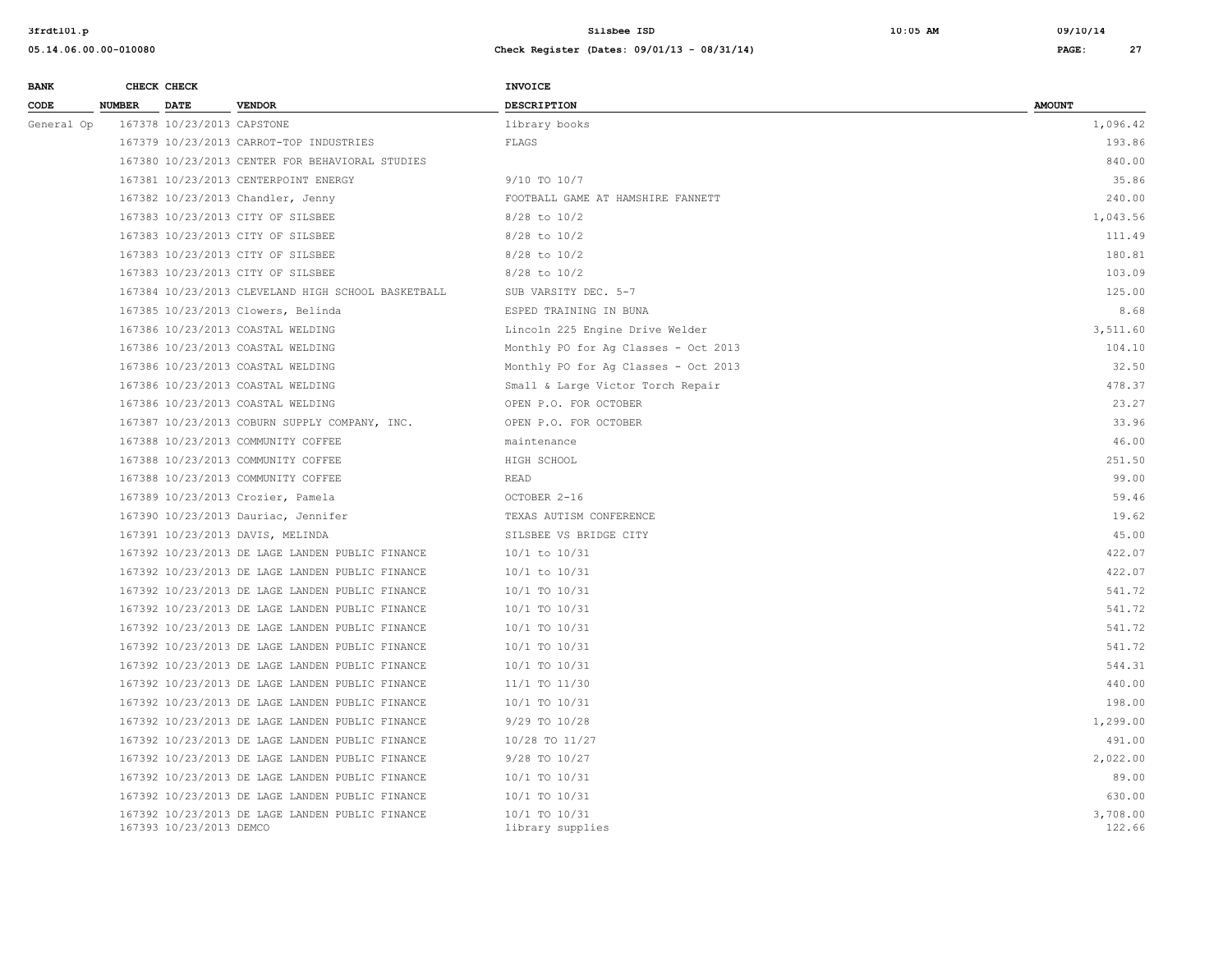| <b>BANK</b> |               | CHECK CHECK                |                                                                                  | <b>INVOICE</b>                                                                   |                 |
|-------------|---------------|----------------------------|----------------------------------------------------------------------------------|----------------------------------------------------------------------------------|-----------------|
| CODE        | <b>NUMBER</b> | <b>DATE</b>                | <b>VENDOR</b>                                                                    | <b>DESCRIPTION</b>                                                               | <b>AMOUNT</b>   |
| General Op  |               |                            | 167394 10/23/2013 Dufner, Donna                                                  | REGION 4 WORKSHOP                                                                | 15.28           |
|             |               | 167395 10/23/2013 ETEX     |                                                                                  | PAPER                                                                            | 119.80          |
|             |               | 167395 10/23/2013 ETEX     |                                                                                  | teacher supplies toners                                                          | 286.14          |
|             |               | 167395 10/23/2013 ETEX     |                                                                                  | <b>BATTERIES</b>                                                                 | 100.03          |
|             |               | 167395 10/23/2013 ETEX     |                                                                                  | Teachers, Counselors & Office Supplies                                           | 533.09          |
|             |               | 167395 10/23/2013 ETEX     |                                                                                  | PRINT CARTRIDGE                                                                  | 179.99          |
|             |               | 167395 10/23/2013 ETEX     |                                                                                  | FILE FOLDERS                                                                     | 90.96           |
|             |               | 167395 10/23/2013 ETEX     |                                                                                  | COLORED PAPER ROLLS                                                              | 435.78          |
|             |               | 167395 10/23/2013 ETEX     |                                                                                  | Colored paper for students                                                       | 55.93           |
|             |               | 167395 10/23/2013 ETEX     |                                                                                  | Supplies for Veteran's Day Program                                               | 34.08           |
|             |               |                            | 167396 10/23/2013 EXXON MOBIL                                                    |                                                                                  | 150.96          |
|             |               |                            | 167397 10/23/2013 FINGERPRINT APPLICANT SERVICES OF TEXAS                        | PRACTICUM OF ED & TRAINING STUDENTS                                              | 176.80          |
|             |               |                            | 167398 10/23/2013 Ferguson, Jennifer                                             | TAKING STUDENTS TO DOCTOR                                                        | 20.06           |
|             |               |                            | 167399 10/23/2013 FIRETROL PROTECTIONS SYSTEMS                                   | MATERIALS AND LABOR TO REPLACE FIRE ALARM PULL STATION DAMAGED BY A STUDENT. (AG | 210.00          |
|             |               |                            |                                                                                  | BLD.) \$210.00                                                                   |                 |
|             |               |                            | 167399 10/23/2013 FIRETROL PROTECTIONS SYSTEMS                                   | Labor and materials required to troubleshoot/test/and replace necessary parts    | 2,870.00        |
|             |               |                            |                                                                                  | on fire allarm syatem @SHS. (See attached paper work) Note: Purchase             |                 |
|             |               |                            |                                                                                  | order#9391400110(300.00) will need to be voided and replaced with this.          |                 |
|             |               |                            | 167399 10/23/2013 FIRETROL PROTECTIONS SYSTEMS                                   | MATERIALS AND LABOR TO REPLACE DEFECTIVE FIRE ALARM PANEL. (5 ZONE PANEL WITH    | 1,094.00        |
|             |               |                            |                                                                                  | COMMUNICATOR) (SEE ATTACHED QUOTE)                                               |                 |
|             |               |                            | 167400 10/23/2013 GILLEY, WILLIAM                                                | VOLLEYBALL GAME TOTAL 5.5 HOURS                                                  | 137.50          |
|             |               | 167401 10/23/2013 GRAINGER |                                                                                  | OPEN P.O. FOR OCTOBER                                                            | 312.91          |
|             |               | 167401 10/23/2013 GRAINGER |                                                                                  | OPEN P.O. FOR OCTOBER                                                            | 54.08           |
|             |               | 167401 10/23/2013 GRAINGER |                                                                                  | OPEN P.O. FOR OCTOBER                                                            | 61.68           |
|             |               | 167401 10/23/2013 GRAINGER |                                                                                  | 2HP 3PHASE FAN MOTOR, 208-203/460 VOLT \$414.09                                  | 414.09          |
|             |               |                            | 167402 10/23/2013 HARDIN COUNTY                                                  | SEPTEMBER 2013                                                                   | 5,255.07        |
|             |               |                            | 167402 10/23/2013 HARDIN COUNTY                                                  | SEPTEMBER 2013                                                                   | 3,338.11        |
|             |               |                            | 167403 10/23/2013 HARRIS, JENNIFER                                               | REGION V WORKSHOP                                                                | 25.31           |
|             |               |                            | 167404 10/23/2013 Harrison, Laura                                                | SILSBEE VS BRIDGE CITY                                                           | 45.00           |
|             |               |                            | 167405 10/23/2013 HAWTHORNE, J.                                                  | SILSBEE VS BRIDGE CITY 10/11                                                     | 35.00           |
|             |               |                            | 167406 10/23/2013 HAWTHORNE, JERRY                                               | SILSBEE VS BRIDGE CITY                                                           | 35.00           |
|             |               |                            | 167407 10/23/2013 HAWTHORNE EDUCATIONAL SERVICES INC                             | <b>FORMS</b>                                                                     | 176.00          |
|             |               |                            | 167408 10/23/2013 Hendrix, Nancy                                                 | SILSBEE VS BRIDGE CITY FOOTBALL                                                  | 45.00           |
|             |               |                            | 167409 10/23/2013 HEXCO, INC. - ACADEMIC                                         | UIL supplies                                                                     | 72.00           |
|             |               |                            | 167410 10/23/2013 HINKIE, JAY                                                    | SILSBEE VS BRIDGE CITY                                                           | 35.00           |
|             |               |                            | 167411 10/23/2013 HUNTINGTON ATHLETICS                                           | COCA-COLA CLASSIC                                                                | 150.00          |
|             |               |                            | 167412 10/23/2013 ICM MECHANICAL                                                 | OPEN P.O. FOR SEPT.                                                              | 660.00          |
|             |               |                            | 167413 10/23/2013 INTERSTATE BATTERY CENTER<br>167414 10/23/2013 IRLEN INSTITUTE | OPEN P.O. FOR OCTOBER<br><b>SUPPLIES</b>                                         | 59.75<br>187.95 |
|             |               |                            |                                                                                  |                                                                                  |                 |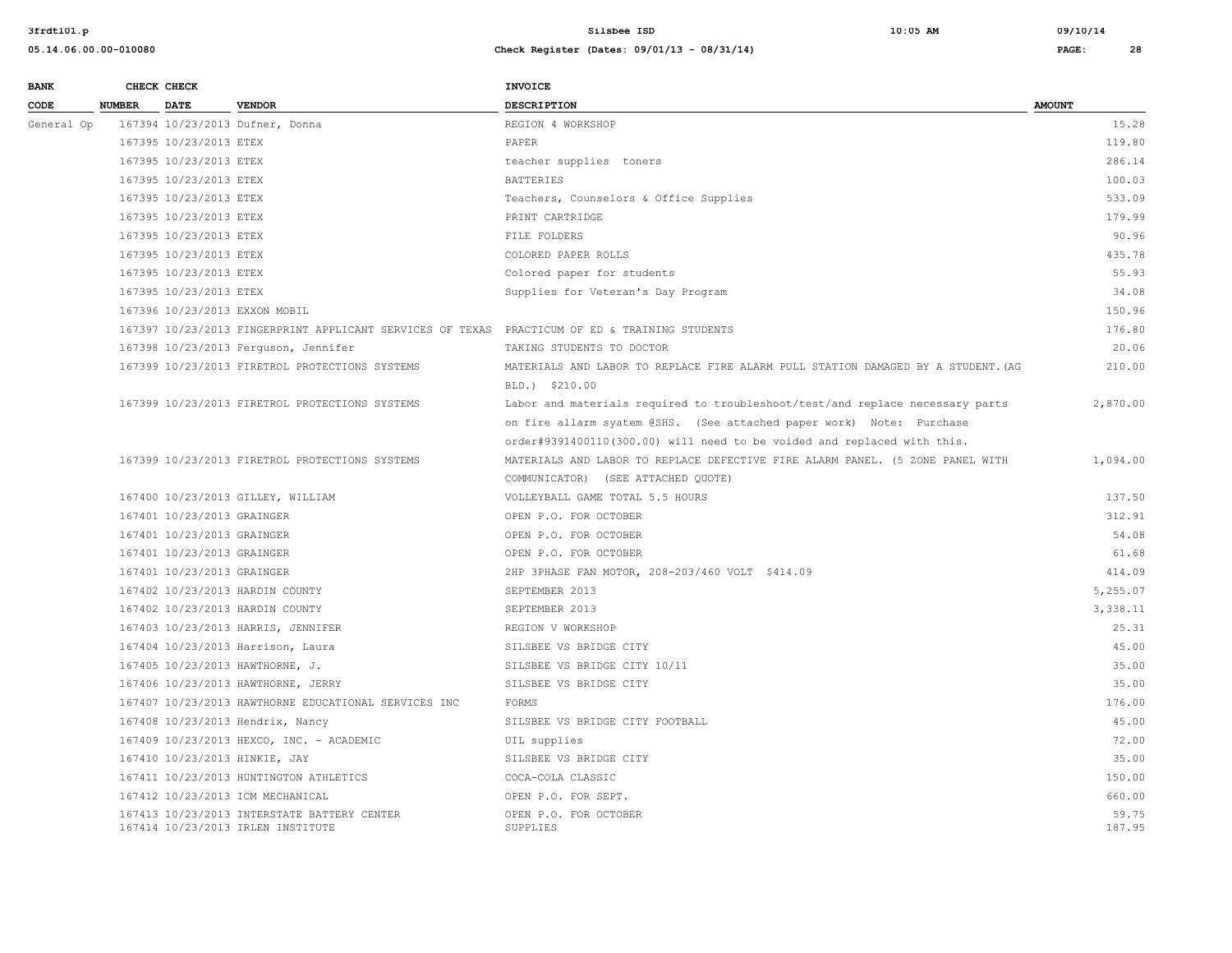| <b>BANK</b><br>CHECK CHECK |               |                             |                                                          | <b>INVOICE</b>                                                               |                 |
|----------------------------|---------------|-----------------------------|----------------------------------------------------------|------------------------------------------------------------------------------|-----------------|
| CODE                       | <b>NUMBER</b> | <b>DATE</b>                 | <b>VENDOR</b>                                            | <b>DESCRIPTION</b>                                                           | <b>AMOUNT</b>   |
| General Op                 |               |                             | 167415 10/23/2013 Jacks, Evelle                          | AUTISM                                                                       | 45.95           |
|                            |               |                             | 167415 10/23/2013 Jacks, Evelle                          | TEXAS AUTISM CONFERENCE CORPUS CHRISTI                                       | 78.60           |
|                            |               |                             | 167416 10/23/2013 JEFFERSON COUNTY AGRICULTURE COMMITTEE | RECERTIFICATION TRAINING- JARED FRASHER AND MARK LEE                         | 100.00          |
|                            |               |                             | 167417 10/23/2013 JOHNSTONE SUPPLY                       | OPEN P.O. FOR OCTOBER                                                        | 491.17          |
|                            |               |                             | 167418 10/23/2013 KIBODEAUX, DAWANNA                     | VOLLEYBALL SILSBEE VS HARDIN JEFFERSON                                       | 125.00          |
|                            |               |                             | 167419 10/23/2013 LAKESHORE LEARNING MATERIALS           | SUPPLIES                                                                     | 868.63          |
|                            |               |                             | 167420 10/23/2013 LCM HIGH SCHOOL ATHLETICS              | DEBATE MEET                                                                  | 110.00          |
|                            |               | 167421 10/23/2013 Lee, Mark |                                                          | REGION 4 WORKSHOP IN HOUSTON                                                 | 129.60          |
|                            |               | 167421 10/23/2013 Lee, Mark |                                                          | REGION 4 WORKSHOP                                                            | 13.79           |
|                            |               |                             | 167422 10/23/2013 LEGO EDUCATION                         | teacher supplies                                                             | 746.65          |
|                            |               |                             | 167422 10/23/2013 LEGO EDUCATION                         | teacher supplies                                                             | 1,268.20        |
|                            |               |                             | 167423 10/23/2013 Leleux, Judith                         | HOMEBOUND                                                                    | 38.84           |
|                            |               |                             | 167424 10/23/2013 Liles, Suzanne                         | HOMEBOUND                                                                    | 18.78           |
|                            |               |                             | 167424 10/23/2013 Liles, Suzanne                         | AND 19 HOMEBOUND                                                             | 18.78           |
|                            |               |                             | 167425 10/23/2013 LOVELY, UIRANNAH                       | SILSBEE VS BRIDGE CITY VOLLEYBALL                                            | 125.00          |
|                            |               |                             | 167426 10/23/2013 MACKIN EDUCATIONAL RESOURCES           | BOOK TITLES                                                                  | 2,026.92        |
|                            |               |                             | 167427 10/23/2013 MARK'S PLUMBING                        | OPEN P.O. FOR SEPT.                                                          | 299.95          |
|                            |               |                             | 167428 10/23/2013 MASTER AUDIO VISUALS, INC.             | Master Audio visual for G. Boyett @ The Academy *see attachment              | 665.00          |
|                            |               |                             | 167429 10/23/2013 McKinney, Raymond                      | HOMEBOUND                                                                    | 31.18           |
|                            |               |                             | 167430 10/23/2013 MCMILLAN GLASS AND DOOR                | OPEN P.O. FOR OCTOBER                                                        | 208.19          |
|                            |               |                             | 167431 10/23/2013 MICRO INTEGRATION                      | Computer Switch for Room 236                                                 | 2,684.80        |
|                            |               |                             | 167432 10/23/2013 NEDERLAND HIGH SCHOOL                  | NEDERLAND BULLDOG CLASSIC                                                    | 125.00          |
|                            |               |                             | 167433 10/23/2013 NEWTON'S TOOL & HARDWARE, INC.         | OPEN P.O. FOR OCTOBER                                                        | 40.00           |
|                            |               |                             | 167434 10/23/2013 NORTH TEXAS TOLLWAY AUTHORITY          | 10/7 TO 10/9                                                                 | 10.53           |
|                            |               | 167435 10/23/2013 NSTA      |                                                          | NSTA National Science Teachers Association for Jamie Parker membership.      | 144.00          |
|                            |               |                             | 167436 10/23/2013 PARCO PRINTING                         | SIGNS                                                                        | 71.88           |
|                            |               |                             | 167437 10/23/2013 Parks, Diane                           | FCCLA FALL LEADERSHIP WORKSHOP                                               | 8.23            |
|                            |               |                             | 167438 10/23/2013 PPG ARCHITECTURAL FINISHES             | OPEN P.O. FOR OCTOBER                                                        | 37.44           |
|                            |               |                             | 167439 10/23/2013 RABO BUSINESS FORMS, INC.              | office supllies                                                              | 207.00          |
|                            |               |                             | 167440 10/23/2013 RAPTOR ACCOUNTS RECEIVABLE             | LAURA REEVES RENEWAL ONE YEAR ANNUAL SOFTWARE ACCESS FEE                     | 480.00          |
|                            |               |                             | 167440 10/23/2013 RAPTOR ACCOUNTS RECEIVABLE             | KIRBY ONE YEAR ANNUAL SOFTWARE                                               | 480.00          |
|                            |               |                             | 167440 10/23/2013 RAPTOR ACCOUNTS RECEIVABLE             | READ ONE YEAR ANNUAL SOFTWARE ACCESS                                         | 480.00          |
|                            |               |                             | 167441 10/23/2013 RAPTOR ACCOUNTS RECEIVABLE             | RAPTOR TURBO 450 BADGE PRINTER                                               | 139.00          |
|                            |               |                             | 167442 10/23/2013 REALLY GOOD STUFF, INC.                | Instructional Materials                                                      | 187.92          |
|                            |               |                             | 167442 10/23/2013 REALLY GOOD STUFF, INC.                | SUPPLIES                                                                     | 591.51          |
|                            |               | 167443 10/23/2013 RED ALERT |                                                          | 1 gallon Liquid Bipen \$65.00 (h.S. and M.S.) 1 gallon Liquid Biphen \$65.00 | 130.00          |
|                            |               |                             |                                                          | (Kirby, R.T. L.R.)                                                           |                 |
|                            |               | 167444 10/23/2013 REXEL     | 167445 10/23/2013 RILEY, MATTHEW                         | OPEN P.O. FOR OCTOBER<br>GUARD SHACK TOTAL 2.75 HOURS                        | 199.00<br>68.75 |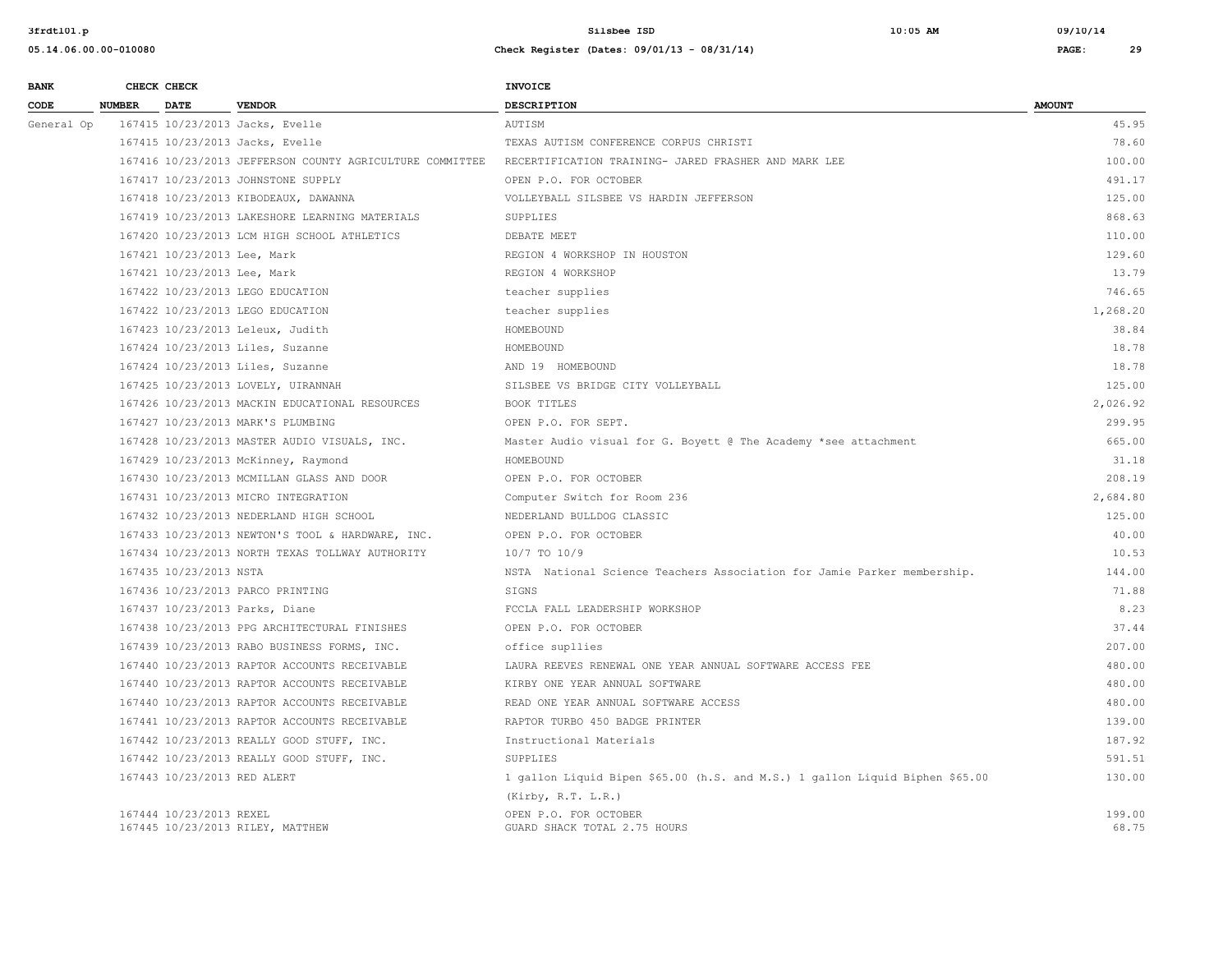| <b>BANK</b> |               | CHECK CHECK                                              |                                                   | <b>INVOICE</b>                                                           |                |
|-------------|---------------|----------------------------------------------------------|---------------------------------------------------|--------------------------------------------------------------------------|----------------|
| CODE        | <b>NUMBER</b> | <b>DATE</b>                                              | <b>VENDOR</b>                                     | DESCRIPTION                                                              | <b>AMOUNT</b>  |
| General Op  |               |                                                          | 167446 10/23/2013 SANDERS, LAUREN                 | SILSBEE VS HARDIN JEFFERSON VOLLEYBALL                                   | 45.00          |
|             |               |                                                          | 167446 10/23/2013 SANDERS, LAUREN                 | VOLLEYBALL SILSBEE VS BRIDGE CITY                                        | 45.00          |
|             |               |                                                          | 167447 10/23/2013 SCHOOL NURSE SUPPLY INC.        | Pediatric defibrillator pads for several AEDs in the district to replace | 607.20         |
|             |               |                                                          |                                                   | expired ones.                                                            |                |
|             |               |                                                          | 167448 10/23/2013 SCROGGINS, TIM                  | GUARD SHACK TOTAL 8 HOURS                                                | 200.00         |
|             |               | 167449 10/23/2013 SETCTAA                                |                                                   | JENNIFER FEATHER MEMBERSHIP DUES 2013-2014                               | 150.00         |
|             |               |                                                          | 167450 10/23/2013 Sheppard, Lee                   | 10/7 TO 10/9 TSUG CONFERENCE                                             | 396.34         |
|             |               |                                                          | 167451 10/23/2013 SHERATON DALLAS HOTEL           | ACET CONF. OCT. 28-20                                                    | 268.78         |
|             |               |                                                          | 167452 10/23/2013 Smith, Cynthia                  | STUDENT                                                                  | 39.95          |
|             |               |                                                          | 167453 10/23/2013 SOUTHERN COMPUTER WAREHOUSE     | DVI SPLITTER                                                             | 56.48          |
|             |               |                                                          | 167454 10/23/2013 Stanley, Katherine              | 10/17 REGION V WORKSHOP                                                  | 34.67          |
|             |               |                                                          | 167455 10/23/2013 STAR GRAPHICS INC               | 10/1 TO 10/31                                                            | 139.00         |
|             |               |                                                          | 167455 10/23/2013 STAR GRAPHICS INC               | 10/1 TO 10/31                                                            | 153.00         |
|             |               |                                                          | 167455 10/23/2013 STAR GRAPHICS INC               | 10/1 TO 10/31                                                            | 425.00         |
|             |               |                                                          | 167456 10/23/2013 SUBWAY #13696                   | CROSS COUNTRY                                                            | 129.50         |
|             |               |                                                          | 167457 10/23/2013 TEXAS GIRLS COACHES ASSOCIATION | 2013-2014 MEMBERSHIP                                                     | 50.00          |
|             |               |                                                          | 167458 10/23/2013 TEXAS THESPIANS/ DENISON HS     | HOTEL, MEALS, PARKING, SECURITY AND REGISTRATION                         | 750.00         |
|             |               |                                                          | 167458 10/30/2013 TEXAS THESPIANS/ DENISON HS     | HOTEL, MEALS, PARKING, SECURITY AND REGISTRATION                         | $-750.00$      |
|             |               |                                                          | 167459 10/23/2013 TIME WARNER CABLE               | 10/18 TO 11/17                                                           | 954.01         |
|             |               |                                                          | 167460 10/23/2013 TIME WARNER CABLE               | 10/15 TO 11/14                                                           | 3,375.00       |
|             |               |                                                          | 167461 10/23/2013 TIME WARNER CABLE               | 10/18 TO 11/17                                                           | 954.01         |
|             |               |                                                          | 167462 10/23/2013 TIME WARNER CABLE               | 11/169/17 TO 10/16                                                       | 954.01         |
|             |               |                                                          | 167463 10/23/2013 TIME WARNER CABLE               | 10/18 TO 11/17                                                           | 954.01         |
|             |               | 167464 10/23/2013 VIDOR ISD                              |                                                   | DEC 5-7 VIDOR PIRATE CLASSIC                                             | 185.00         |
|             |               | 167465 10/23/2013 WAL-MART                               |                                                   | SUPPLIES                                                                 | 147.15         |
|             |               | 167465 10/23/2013 WAL-MART                               |                                                   | SUPPLIES RETURNED                                                        | 3.14           |
|             |               | 167465 10/23/2013 WAL-MART                               |                                                   | supplies                                                                 | 516.97         |
|             |               | 167465 10/23/2013 WAL-MART                               |                                                   | SUPPLIES                                                                 | 306.60         |
|             |               | 167465 10/23/2013 WAL-MART                               |                                                   | SUPPLIES                                                                 | 176.20         |
|             |               | 167465 10/23/2013 WAL-MART                               |                                                   | SUPPLIES                                                                 | 117.87         |
|             |               | 167465 10/23/2013 WAL-MART                               |                                                   | SUPPLIES                                                                 | 247.92         |
|             |               | 167465 10/23/2013 WAL-MART                               |                                                   | SUPPLIES                                                                 | $-99.88$       |
|             |               | 167465 10/23/2013 WAL-MART                               |                                                   | SUPPLIES                                                                 | 58.61          |
|             |               | 167465 10/23/2013 WAL-MART                               |                                                   | <b>RETURN</b>                                                            | $-3.88$        |
|             |               | 167465 10/23/2013 WAL-MART                               |                                                   | SUPPLIES                                                                 | 23.70          |
|             |               | 167465 10/23/2013 WAL-MART                               |                                                   | GENERAL SUPPLIES AND PLATES FOR BOARD                                    | 24.31          |
|             |               | 167465 10/23/2013 WAL-MART                               |                                                   | SUPPLIES ACADEMY                                                         | 70.62          |
|             |               | 167465 10/23/2013 WAL-MART<br>167465 10/23/2013 WAL-MART |                                                   | <b>DRINKS</b><br>supplies                                                | 32.82<br>62.85 |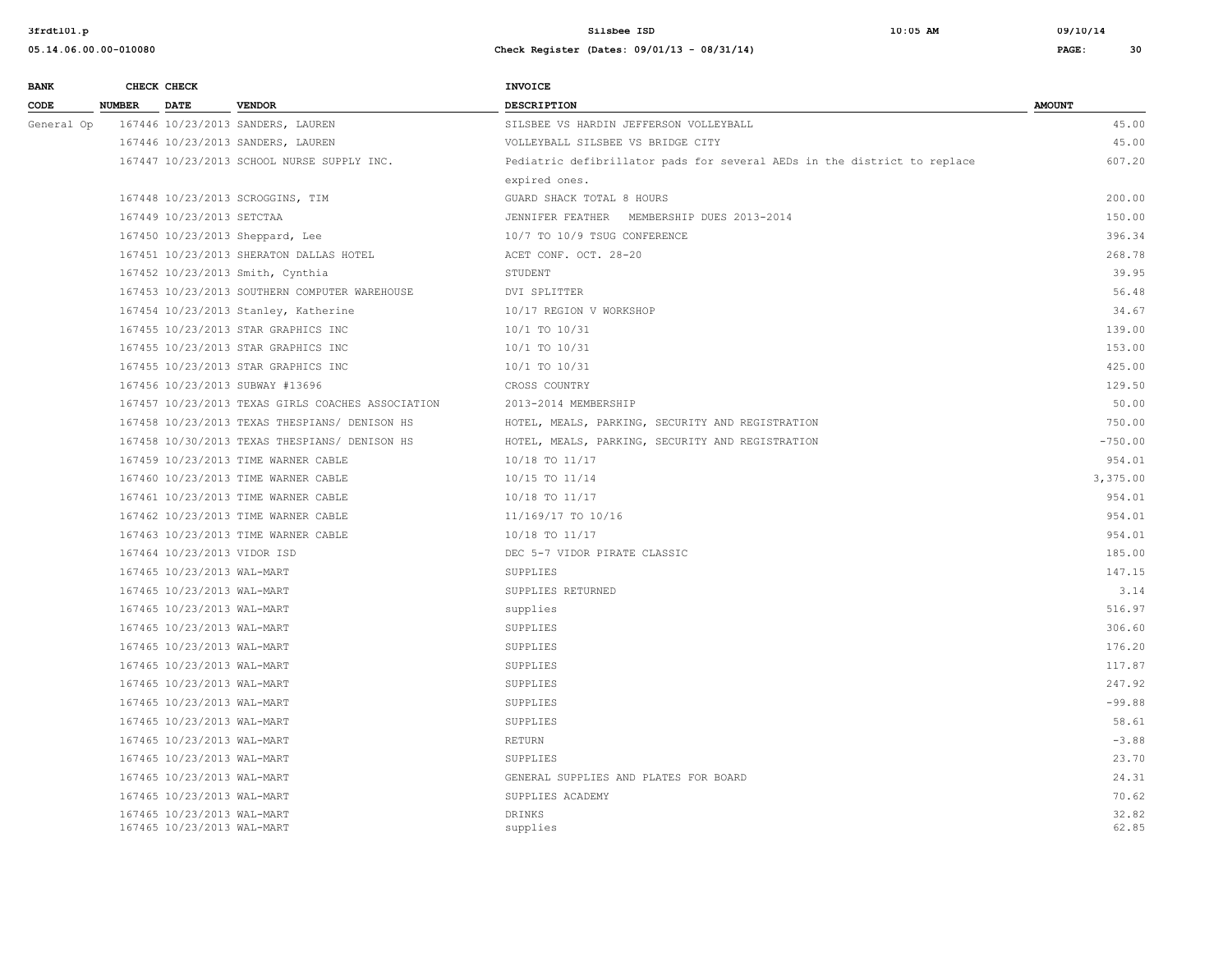| <b>BANK</b> |               | CHECK CHECK                |                                                                           | INVOICE                                     |                  |
|-------------|---------------|----------------------------|---------------------------------------------------------------------------|---------------------------------------------|------------------|
| <b>CODE</b> | <b>NUMBER</b> | <b>DATE</b>                | <b>VENDOR</b>                                                             | <b>DESCRIPTION</b>                          | <b>AMOUNT</b>    |
| General Op  |               | 167465 10/23/2013 WAL-MART |                                                                           | SUPPLIES                                    | 227.18           |
|             |               | 167465 10/23/2013 WAL-MART |                                                                           | BOARD MEETING                               | 12.76            |
|             |               | 167465 10/23/2013 WAL-MART |                                                                           | BATTERY FOR CUB CADAET ATV                  | 102.97           |
|             |               | 167465 10/23/2013 WAL-MART |                                                                           | sandwich tray for SHAC                      | 26.84            |
|             |               | 167465 10/23/2013 WAL-MART |                                                                           | water                                       | 44.82            |
|             |               | 167465 10/23/2013 WAL-MART |                                                                           | TOOLS                                       | 46.47            |
|             |               | 167465 10/23/2013 WAL-MART |                                                                           | metal shelves                               | 299.94           |
|             |               | 167465 10/23/2013 WAL-MART |                                                                           | hand sanitizer                              | 558.40           |
|             |               |                            | 167466 10/23/2013 WOODWORKERS PARADISE, INC.                              | OPEN P.O. FOR OCTOBER                       | 73.95            |
|             |               |                            | 167467 10/23/2013 WRIGHT, BILL                                            | SILSBEE VS BRIDGE CITY                      | 35.00            |
|             |               |                            | 167468 10/23/2013 ADVANCED SYSTEMS & ALARMS                               | 11/1 TO 11/30                               | 70.00            |
|             |               |                            | 167469 10/23/2013 CIRCLE J FABRICATION INC.                               | SUPPLIES                                    | 1,234.46         |
|             |               |                            | 167470 10/23/2013 COASTAL WELDING                                         | Monthly PO for Ag Classes - Oct 2013        | 393.45           |
|             |               |                            | 167471 10/23/2013 Galloway, Candace                                       | CHARGED PERSONAL DEBIT CARD FOR ENTIRE STAY | 582.75           |
|             |               | 167472 10/23/2013 GRAINGER |                                                                           | Tools for Ag Classes                        | 508.91           |
|             |               |                            | 167473 10/23/2013 Harrell-Bodle, Mona                                     | HOMEBOUND                                   | 47.29            |
|             |               |                            | 167474 10/23/2013 Honeycutt, Judy                                         | HOMEBOUND                                   | 16.97            |
|             |               |                            | 167475 10/23/2013 Hurst, Michele                                          | REIMBURSEMENT                               | 41.12            |
|             |               |                            | 167476 10/23/2013 Parker, Jamie                                           | REGION 6 STARR                              | 145.40           |
|             |               |                            | 167477 10/24/2013 Bush, Demetrius                                         | PARKING 10/16, 17 ODYSSEY LEARNING SUMMIT   | 431.16           |
|             |               |                            | 167478 10/30/2013 ALLEN, DENNIS                                           | FOOTBALL GAME TOTAL 4/5 HOURS               | 112.50           |
|             |               |                            | 167479 10/30/2013 ARMSTRONG, DESMOND                                      | SILSBEE VS HF FOOTBALL                      | 15.00            |
|             |               |                            | 167480 10/30/2013 ARTS EDUCATION IDEAS                                    | UIL                                         | 118.00           |
|             |               |                            | 167481 10/30/2013 ATHLETIC SUPPLY INC.                                    | volleyball cart                             | 129.75           |
|             |               |                            | 167482 10/30/2013 BAND SHOPPE                                             | Drum Major Podium                           | 1,548.65         |
|             |               |                            | 167483 10/30/2013 BARBER'S HILL ATHLETICS                                 | 7TH AND 8TH GRADE BASKETBALL TOURNAMENT     | 150.00           |
|             |               |                            | 167484 10/30/2013 BARCELONA SPORTING GOODS                                | girls basketball supplies                   | 12.75            |
|             |               |                            | 167485 10/30/2013 BEAUMONT BASKET CHAPTER OF OFFICIALS                    | GIRLS SCRIMMAGE 10/26                       | 175.00           |
|             |               |                            | 167486 10/30/2013 Bell, Jennifer                                          | TEXAS AUTISM CONFERENCE CORPUS CHRISTI      | 76.99            |
|             |               |                            | 167486 10/30/2013 Bell, Jennifer                                          | REIMBURSEMENT                               | 18.70            |
|             |               |                            | 167487 10/30/2013 BELL, MA LPC COUNSELING SERV., TRACY                    | COUNSELING SERVICES                         | 226.59           |
|             |               | 167488 10/30/2013 CAIN, ED |                                                                           | FOOTBALL TOTAL 4.5 HOURS                    | 112.50           |
|             |               |                            | 167489 10/30/2013 CALHOUN, TRISTON                                        | SILSBEE VS HF FOOTBALL                      | 15.00            |
|             |               |                            | 167490 10/30/2013 CARD SERVICES                                           | SEPTEMBER 20 TO OCTOBER 20                  | 657.82           |
|             |               |                            | 167491 10/30/2013 CARD SERVICES                                           | SEPTEMBER 18 TO OCTOBER 18                  | 3.132.21         |
|             |               |                            | 167492 10/30/2013 CART, NICHOLAS J.                                       | SILSBEE VS HF 9TH & JV FOOTBALL             | 87.00            |
|             |               |                            | 167493 10/30/2013 CENTERPOINT ENERGY                                      | 9/14 TO 10/14                               | 3,426.16         |
|             |               |                            | 167493 10/30/2013 CENTERPOINT ENERGY<br>167494 10/30/2013 CITY OF SILSBEE | 9/14 TO 10/14<br>9/6 TO 10/7                | 517.58<br>932.97 |
|             |               |                            |                                                                           |                                             |                  |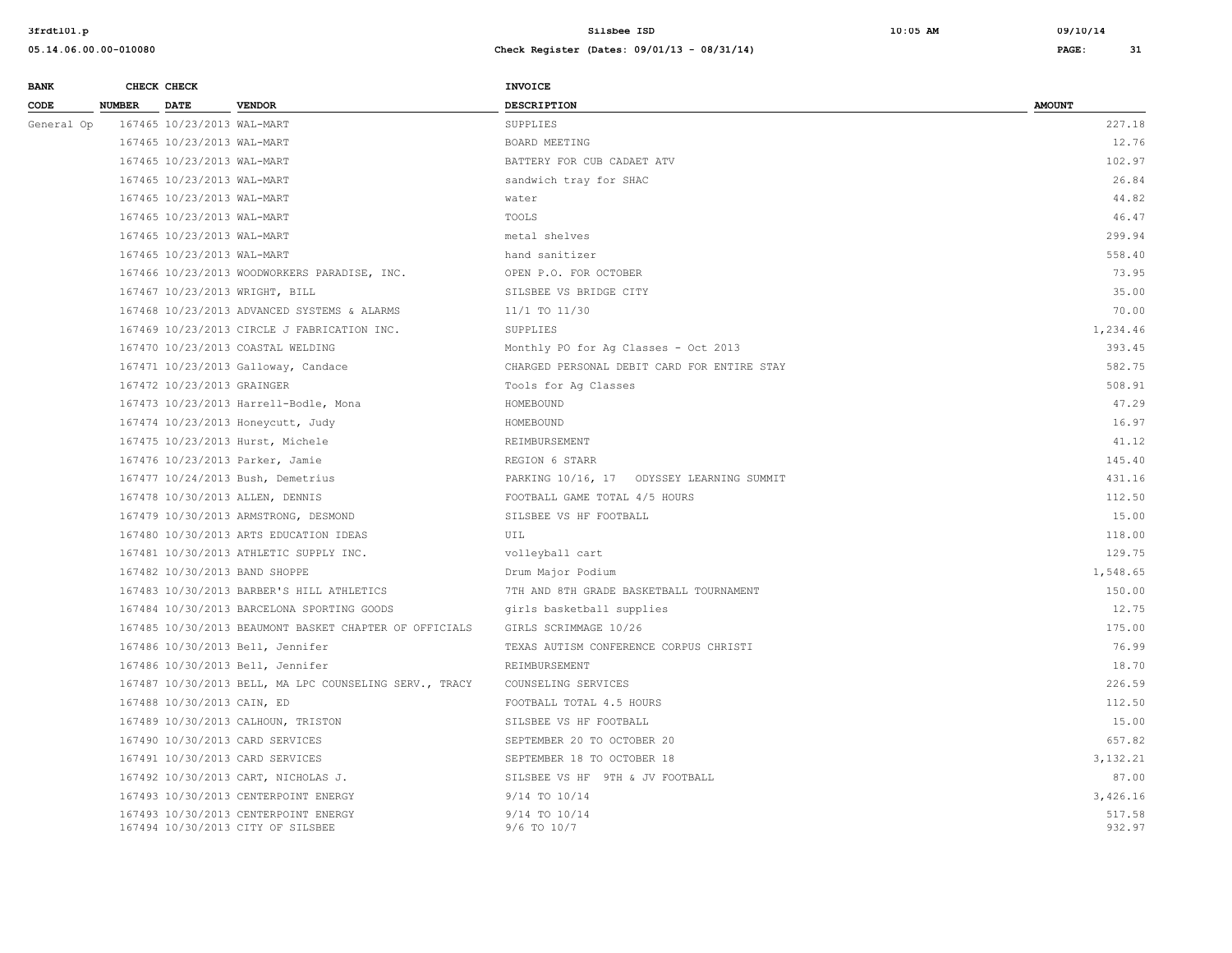| <b>BANK</b> |               | CHECK CHECK                |                                                                                      | <b>INVOICE</b>                                                   |                 |
|-------------|---------------|----------------------------|--------------------------------------------------------------------------------------|------------------------------------------------------------------|-----------------|
| <b>CODE</b> | <b>NUMBER</b> | <b>DATE</b>                | <b>VENDOR</b>                                                                        | <b>DESCRIPTION</b>                                               | <b>AMOUNT</b>   |
| General Op  |               |                            | 167494 10/30/2013 CITY OF SILSBEE                                                    | $9/6$ TO $10/7$                                                  | 240.48          |
|             |               |                            | 167494 10/30/2013 CITY OF SILSBEE                                                    | 9/6 TO 10/7                                                      | 1,031.18        |
|             |               |                            | 167495 10/30/2013 COMMUNITY COFFEE                                                   | MIDDLE SCHOOL                                                    | 90.90           |
|             |               |                            | 167496 10/30/2013 CROFT & HICKS INVESTIGATIONS AND SECURIT 10/15 INSPECTION          |                                                                  | 400.00          |
|             |               |                            | 167497 10/30/2013 DELACERDA, SCOTT                                                   | GUARD SHACK TOTAL 8 HOURS                                        | 200.00          |
|             |               |                            | 167498 10/30/2013 DELL MARKETING L.P.                                                | Latitude E6530 Laptop                                            | 1,603.20        |
|             |               |                            | 167499 10/30/2013 DISCOVER WRITING                                                   | WRITING WORKSHOP                                                 | 390.00          |
|             |               |                            | 167500 10/30/2013 EMBASSY SUITES DALLAS-FRISCO HOTEL                                 | 11/7-8 TEXAS FOREIGN LANGUAGE ASSOCIATIN FALL CONVENTION         | 637.72          |
|             |               | 167501 10/30/2013 ENTERGY  |                                                                                      | OCTOBER 2013                                                     | 63, 944.41      |
|             |               | 167503 10/30/2013 ETEX     |                                                                                      | Teacher & Office supplies                                        | 150.73          |
|             |               | 167503 10/30/2013 ETEX     |                                                                                      | Wireless Presenter w/Pointer for Room 148                        | 45.96           |
|             |               | 167503 10/30/2013 ETEX     |                                                                                      | Black Printer Cartridge                                          | 68.99           |
|             |               | 167503 10/30/2013 ETEX     |                                                                                      | 2" White Ring Binders                                            | 45.48           |
|             |               | 167503 10/30/2013 ETEX     |                                                                                      | Teacher Chair for Room 141                                       | 119.00          |
|             |               | 167503 10/30/2013 ETEX     |                                                                                      | Library Supplies                                                 | 172.95          |
|             |               | 167503 10/30/2013 ETEX     |                                                                                      | Instructional Materials                                          | 34.26           |
|             |               | 167503 10/30/2013 ETEX     |                                                                                      | instructional materials                                          | 571.06          |
|             |               | 167503 10/30/2013 ETEX     |                                                                                      | administrative supplies                                          | 22.79           |
|             |               | 167503 10/30/2013 ETEX     |                                                                                      | c-scope                                                          | 54.95           |
|             |               | 167503 10/30/2013 ETEX     |                                                                                      | office supplies toner Stout                                      | 135.00          |
|             |               | 167503 10/30/2013 ETEX     |                                                                                      | Batteries for Science Dept                                       | 69.93           |
|             |               | 167503 10/30/2013 ETEX     |                                                                                      | SUPPLIES                                                         | 48.02           |
|             |               | 167503 10/30/2013 ETEX     |                                                                                      | SUPPLIES                                                         | 117.52          |
|             |               | 167503 10/30/2013 ETEX     |                                                                                      | Wireless Presenter w/Laser Point                                 | 45.96           |
|             |               | 167503 10/30/2013 ETEX     |                                                                                      | Xerox toner cartridge for Printer shared between Parks & Shannon | 234.00          |
|             |               | 167503 10/30/2013 ETEX     |                                                                                      | COUNSELOR SUPPLIES                                               | 329.26          |
|             |               | 167503 10/30/2013 ETEX     |                                                                                      | ELA SUPPLIES                                                     | 71.62           |
|             |               | 167503 10/30/2013 ETEX     |                                                                                      | PAPER FOR AWARDS                                                 | 173.52          |
|             |               | 167503 10/30/2013 ETEX     |                                                                                      | ELECTRIC PENCIL SHARPENER                                        | 33.49           |
|             |               |                            | 167504 10/30/2013 EVERBIND/MARCO BOOK CO.                                            | ELA MATERIALS                                                    | 318.60          |
|             |               |                            | 167505 10/30/2013 FALGOUT, TERRY M.                                                  | SILSBEE VS BRIDGE CITY                                           | 97.00           |
|             |               | 167506 10/30/2013 FEDEX    |                                                                                      |                                                                  | 23.36           |
|             |               |                            | 167507 10/30/2013 Ferguson, Jennifer                                                 | STUDENTS TO DOCTOR                                               | 16.54           |
|             |               |                            | 167507 10/30/2013 Ferguson, Jennifer                                                 | TEXAS AUTISM CONFERENCE CORPUS CHRISTI                           | 71.08           |
|             |               |                            | 167508 10/30/2013 FOLLETT LIBRARY RESOURCES                                          | <b>BOOKS</b>                                                     | 1,075.34        |
|             |               |                            | 167509 10/30/2013 GILLEY, WILLIAM                                                    | AND 26 FOOTBALL AND BASKETBALL GAMES TOTAL 17 HOURS              | 425.00          |
|             |               | 167510 10/30/2013 GRAINGER |                                                                                      | OPEN P.O. FOR OCTOBER                                            | 138.08          |
|             |               |                            | 167511 10/30/2013 GRIFFIN, JASON<br>167512 10/30/2013 HAMSHIRE FANNETT MIDDLE SCHOOL | SECURITY TOTAL 4 HOURS<br>10/12/13                               | 100.00<br>75.00 |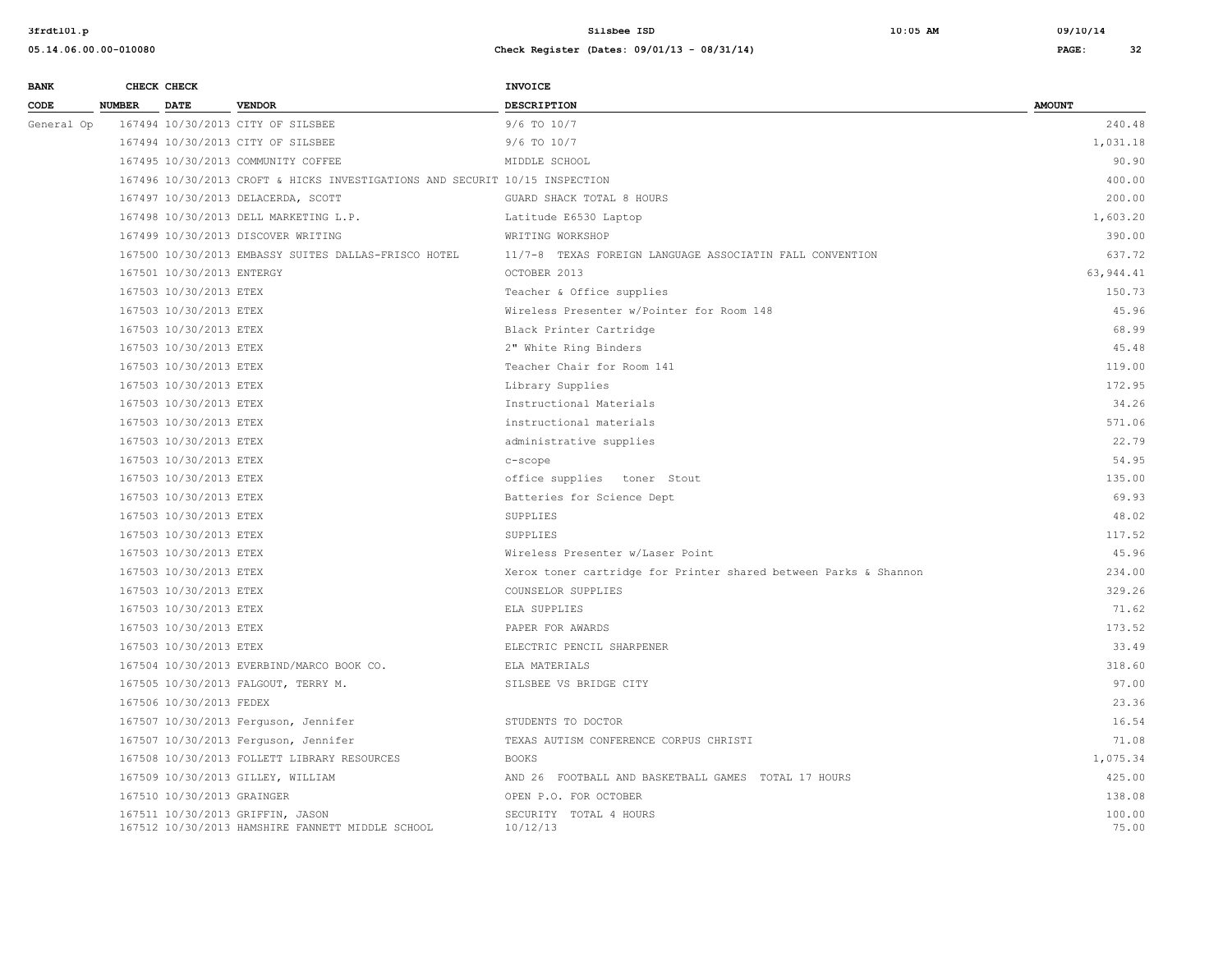|               |             |               | <b>INVOICE</b>                                                                                                                                                                                                                                                                                                                                                                                                                                                                                                                                                                                                                                                                                                                                                                                                                                                                                                                                                                                                                                                                                                                                                                                                                                                                                                                                                                                                                                                                                                                         |                  |
|---------------|-------------|---------------|----------------------------------------------------------------------------------------------------------------------------------------------------------------------------------------------------------------------------------------------------------------------------------------------------------------------------------------------------------------------------------------------------------------------------------------------------------------------------------------------------------------------------------------------------------------------------------------------------------------------------------------------------------------------------------------------------------------------------------------------------------------------------------------------------------------------------------------------------------------------------------------------------------------------------------------------------------------------------------------------------------------------------------------------------------------------------------------------------------------------------------------------------------------------------------------------------------------------------------------------------------------------------------------------------------------------------------------------------------------------------------------------------------------------------------------------------------------------------------------------------------------------------------------|------------------|
| <b>NUMBER</b> | <b>DATE</b> | <b>VENDOR</b> | <b>DESCRIPTION</b>                                                                                                                                                                                                                                                                                                                                                                                                                                                                                                                                                                                                                                                                                                                                                                                                                                                                                                                                                                                                                                                                                                                                                                                                                                                                                                                                                                                                                                                                                                                     | <b>AMOUNT</b>    |
| General Op    |             |               | mileage homebound                                                                                                                                                                                                                                                                                                                                                                                                                                                                                                                                                                                                                                                                                                                                                                                                                                                                                                                                                                                                                                                                                                                                                                                                                                                                                                                                                                                                                                                                                                                      | 23.90            |
|               |             |               | <b>BALLOTS</b>                                                                                                                                                                                                                                                                                                                                                                                                                                                                                                                                                                                                                                                                                                                                                                                                                                                                                                                                                                                                                                                                                                                                                                                                                                                                                                                                                                                                                                                                                                                         | 410.30           |
|               |             |               | GUARD SHACK TOTAL 8 HOURS                                                                                                                                                                                                                                                                                                                                                                                                                                                                                                                                                                                                                                                                                                                                                                                                                                                                                                                                                                                                                                                                                                                                                                                                                                                                                                                                                                                                                                                                                                              | 200.00           |
|               |             |               | TO SAMS FOR CONCESSION                                                                                                                                                                                                                                                                                                                                                                                                                                                                                                                                                                                                                                                                                                                                                                                                                                                                                                                                                                                                                                                                                                                                                                                                                                                                                                                                                                                                                                                                                                                 | 26.56            |
|               |             |               | Colored overlays                                                                                                                                                                                                                                                                                                                                                                                                                                                                                                                                                                                                                                                                                                                                                                                                                                                                                                                                                                                                                                                                                                                                                                                                                                                                                                                                                                                                                                                                                                                       | 413.70           |
|               |             |               | Soap for Athletic Dept. @ SHS                                                                                                                                                                                                                                                                                                                                                                                                                                                                                                                                                                                                                                                                                                                                                                                                                                                                                                                                                                                                                                                                                                                                                                                                                                                                                                                                                                                                                                                                                                          | 298.60           |
|               |             |               | Athletic Soap for MS                                                                                                                                                                                                                                                                                                                                                                                                                                                                                                                                                                                                                                                                                                                                                                                                                                                                                                                                                                                                                                                                                                                                                                                                                                                                                                                                                                                                                                                                                                                   | 68.85            |
|               |             |               | 11/2 HP 460 VOLT CONDENSER FAN MOTORS 40267.87 FOR: CHILLERS (H.S. AND M.S.)                                                                                                                                                                                                                                                                                                                                                                                                                                                                                                                                                                                                                                                                                                                                                                                                                                                                                                                                                                                                                                                                                                                                                                                                                                                                                                                                                                                                                                                           | 1,071.32         |
|               |             |               | OPEN P.O. FOR SEPT.                                                                                                                                                                                                                                                                                                                                                                                                                                                                                                                                                                                                                                                                                                                                                                                                                                                                                                                                                                                                                                                                                                                                                                                                                                                                                                                                                                                                                                                                                                                    | 134.96           |
|               |             |               | PNEUMATIC ROOM THERMOSTATS \$536.94                                                                                                                                                                                                                                                                                                                                                                                                                                                                                                                                                                                                                                                                                                                                                                                                                                                                                                                                                                                                                                                                                                                                                                                                                                                                                                                                                                                                                                                                                                    | 551.94           |
|               |             |               | SILSBEE VS BRIDGE CITY                                                                                                                                                                                                                                                                                                                                                                                                                                                                                                                                                                                                                                                                                                                                                                                                                                                                                                                                                                                                                                                                                                                                                                                                                                                                                                                                                                                                                                                                                                                 | 52.00            |
|               |             |               | NAME TAG                                                                                                                                                                                                                                                                                                                                                                                                                                                                                                                                                                                                                                                                                                                                                                                                                                                                                                                                                                                                                                                                                                                                                                                                                                                                                                                                                                                                                                                                                                                               | 1,849.50         |
|               |             |               | REIMBURSEMENT                                                                                                                                                                                                                                                                                                                                                                                                                                                                                                                                                                                                                                                                                                                                                                                                                                                                                                                                                                                                                                                                                                                                                                                                                                                                                                                                                                                                                                                                                                                          | 61.75            |
|               |             |               | REGION V WORKSHOP                                                                                                                                                                                                                                                                                                                                                                                                                                                                                                                                                                                                                                                                                                                                                                                                                                                                                                                                                                                                                                                                                                                                                                                                                                                                                                                                                                                                                                                                                                                      | 10.00            |
|               |             |               | HOMEBOUND                                                                                                                                                                                                                                                                                                                                                                                                                                                                                                                                                                                                                                                                                                                                                                                                                                                                                                                                                                                                                                                                                                                                                                                                                                                                                                                                                                                                                                                                                                                              | 18.78            |
|               |             |               | HOMEBOUND                                                                                                                                                                                                                                                                                                                                                                                                                                                                                                                                                                                                                                                                                                                                                                                                                                                                                                                                                                                                                                                                                                                                                                                                                                                                                                                                                                                                                                                                                                                              | 17.12            |
|               |             |               | MIDDLE SCHOOL                                                                                                                                                                                                                                                                                                                                                                                                                                                                                                                                                                                                                                                                                                                                                                                                                                                                                                                                                                                                                                                                                                                                                                                                                                                                                                                                                                                                                                                                                                                          | 568.50           |
|               |             |               | JV FOOTBALL @ BRIDGE CITY                                                                                                                                                                                                                                                                                                                                                                                                                                                                                                                                                                                                                                                                                                                                                                                                                                                                                                                                                                                                                                                                                                                                                                                                                                                                                                                                                                                                                                                                                                              | 507.57           |
|               |             |               | MIDDLE SCHOOL CHEERLEADERS                                                                                                                                                                                                                                                                                                                                                                                                                                                                                                                                                                                                                                                                                                                                                                                                                                                                                                                                                                                                                                                                                                                                                                                                                                                                                                                                                                                                                                                                                                             | 122.64           |
|               |             |               | TEACHER SUPPLIES MIMIO                                                                                                                                                                                                                                                                                                                                                                                                                                                                                                                                                                                                                                                                                                                                                                                                                                                                                                                                                                                                                                                                                                                                                                                                                                                                                                                                                                                                                                                                                                                 | 809.00           |
|               |             |               | SILSBEE VS BRIDGE CITY                                                                                                                                                                                                                                                                                                                                                                                                                                                                                                                                                                                                                                                                                                                                                                                                                                                                                                                                                                                                                                                                                                                                                                                                                                                                                                                                                                                                                                                                                                                 | 97.00            |
|               |             |               | DISTRICT CROSS COUNTRY MEET MIDDLE SCHOOL                                                                                                                                                                                                                                                                                                                                                                                                                                                                                                                                                                                                                                                                                                                                                                                                                                                                                                                                                                                                                                                                                                                                                                                                                                                                                                                                                                                                                                                                                              | 29.16            |
|               |             |               | TMEA REGION CHOIR REHEARSAL                                                                                                                                                                                                                                                                                                                                                                                                                                                                                                                                                                                                                                                                                                                                                                                                                                                                                                                                                                                                                                                                                                                                                                                                                                                                                                                                                                                                                                                                                                            | 130.00           |
|               |             |               | MS VOLLEYBALL @ HJ                                                                                                                                                                                                                                                                                                                                                                                                                                                                                                                                                                                                                                                                                                                                                                                                                                                                                                                                                                                                                                                                                                                                                                                                                                                                                                                                                                                                                                                                                                                     | 383.52           |
|               |             |               | MIDDLE SCHOOL FOOTBALL                                                                                                                                                                                                                                                                                                                                                                                                                                                                                                                                                                                                                                                                                                                                                                                                                                                                                                                                                                                                                                                                                                                                                                                                                                                                                                                                                                                                                                                                                                                 | 1,381.90         |
|               |             |               | MS VOLLEYBALL @ HJ                                                                                                                                                                                                                                                                                                                                                                                                                                                                                                                                                                                                                                                                                                                                                                                                                                                                                                                                                                                                                                                                                                                                                                                                                                                                                                                                                                                                                                                                                                                     | $-383.52$        |
|               |             |               | MIDDLE SCHOOL FOOTBALL                                                                                                                                                                                                                                                                                                                                                                                                                                                                                                                                                                                                                                                                                                                                                                                                                                                                                                                                                                                                                                                                                                                                                                                                                                                                                                                                                                                                                                                                                                                 | $-1, 381.90$     |
|               |             |               | Paper for Veteran's Day Program                                                                                                                                                                                                                                                                                                                                                                                                                                                                                                                                                                                                                                                                                                                                                                                                                                                                                                                                                                                                                                                                                                                                                                                                                                                                                                                                                                                                                                                                                                        | 22.70            |
|               |             |               | FCCLA FALL ECECUTIVE COUNCIL MEETING IN GALVESTON                                                                                                                                                                                                                                                                                                                                                                                                                                                                                                                                                                                                                                                                                                                                                                                                                                                                                                                                                                                                                                                                                                                                                                                                                                                                                                                                                                                                                                                                                      | 13.00            |
|               |             |               | OPEN P.O. FOR OCTOBER                                                                                                                                                                                                                                                                                                                                                                                                                                                                                                                                                                                                                                                                                                                                                                                                                                                                                                                                                                                                                                                                                                                                                                                                                                                                                                                                                                                                                                                                                                                  | 597.15           |
|               |             |               | PEIMS FALL SUBMISSION 1                                                                                                                                                                                                                                                                                                                                                                                                                                                                                                                                                                                                                                                                                                                                                                                                                                                                                                                                                                                                                                                                                                                                                                                                                                                                                                                                                                                                                                                                                                                | 25.47            |
|               |             |               | SILSBEE VS BRIDGE CITY                                                                                                                                                                                                                                                                                                                                                                                                                                                                                                                                                                                                                                                                                                                                                                                                                                                                                                                                                                                                                                                                                                                                                                                                                                                                                                                                                                                                                                                                                                                 | 97.00            |
|               |             |               | SILSBEE VS HF 9TH, JV FOOTBALL                                                                                                                                                                                                                                                                                                                                                                                                                                                                                                                                                                                                                                                                                                                                                                                                                                                                                                                                                                                                                                                                                                                                                                                                                                                                                                                                                                                                                                                                                                         | 87.00            |
|               |             |               | OPEN P.O. FOR OCTOBER                                                                                                                                                                                                                                                                                                                                                                                                                                                                                                                                                                                                                                                                                                                                                                                                                                                                                                                                                                                                                                                                                                                                                                                                                                                                                                                                                                                                                                                                                                                  | 260.00           |
|               |             |               | SILSBEE VS BRIDGE CITY                                                                                                                                                                                                                                                                                                                                                                                                                                                                                                                                                                                                                                                                                                                                                                                                                                                                                                                                                                                                                                                                                                                                                                                                                                                                                                                                                                                                                                                                                                                 | 52.00            |
|               |             |               | SILSBEE VS HF 9TH, JV FOOTBALL                                                                                                                                                                                                                                                                                                                                                                                                                                                                                                                                                                                                                                                                                                                                                                                                                                                                                                                                                                                                                                                                                                                                                                                                                                                                                                                                                                                                                                                                                                         | 87.00            |
|               |             |               | GUARD SHACK TOTAL 7 HOURS                                                                                                                                                                                                                                                                                                                                                                                                                                                                                                                                                                                                                                                                                                                                                                                                                                                                                                                                                                                                                                                                                                                                                                                                                                                                                                                                                                                                                                                                                                              | 175.00           |
|               |             |               | SHORTS<br>GUARD SHACK TOTAL 7 HOURS                                                                                                                                                                                                                                                                                                                                                                                                                                                                                                                                                                                                                                                                                                                                                                                                                                                                                                                                                                                                                                                                                                                                                                                                                                                                                                                                                                                                                                                                                                    | 120.00<br>175.00 |
|               |             | CHECK CHECK   | 167513 10/30/2013 HARRIS, JENNIFER<br>167514 10/30/2013 HART INTERCIVIC, INC.<br>167515 10/30/2013 HARTLESS, TRAVIS<br>167516 10/30/2013 Hoke, Amy<br>167517 10/30/2013 IRLEN INSTITUTE<br>167518 10/30/2013 JANPAK<br>167518 10/30/2013 JANPAK<br>167519 10/30/2013 JOHNSTONE SUPPLY<br>167519 10/30/2013 JOHNSTONE SUPPLY<br>167519 10/30/2013 JOHNSTONE SUPPLY<br>167520 10/30/2013 KRAMLICK, PAUL<br>167521 10/30/2013 LAKESHORE LEARNING MATERIALS<br>167522 10/30/2013 LAURA REEVES ACTIVITY FUND<br>167523 10/30/2013 Lewis, Sophia<br>167524 10/30/2013 Liles, Suzanne<br>167525 10/30/2013 Linder-Hall, Louise<br>167526 10/30/2013 MAC PIZZA MANAGEMENT, INC.<br>167526 10/30/2013 MAC PIZZA MANAGEMENT, INC.<br>167526 10/30/2013 MAC PIZZA MANAGEMENT, INC.<br>167527 10/30/2013 MASTER AUDIO VISUALS, INC.<br>167528 10/30/2013 MATTHEWS, JESS (JAY)<br>167529 10/30/2013 MCDONALD'S<br>167530 10/30/2013 McKeehan, Kathryn<br>167531 10/30/2013 NOVROZSKY'S<br>167531 10/30/2013 NOVROZSKY'S<br>167531 10/31/2013 NOVROZSKY'S<br>167531 10/31/2013 NOVROZSKY'S<br>167532 10/30/2013 O K PAPER CENTER<br>167533 10/30/2013 Parks, Diane<br>167534 10/30/2013 PPG ARCHITECTURAL FINISHES<br>167535 10/30/2013 Rawson, Tonya<br>167536 10/30/2013 RAY, DAVID<br>167536 10/30/2013 RAY, DAVID<br>167537 10/30/2013 RED ALERT<br>167538 10/30/2013 RHODES, DONALD JR<br>167539 10/30/2013 ROBERSON, J<br>167540 10/30/2013 ROGERS, BRANDON<br>167541 10/30/2013 RUBY MCMAHON DBA RUBY D'S<br>167542 10/30/2013 SCROGGINS, TIM |                  |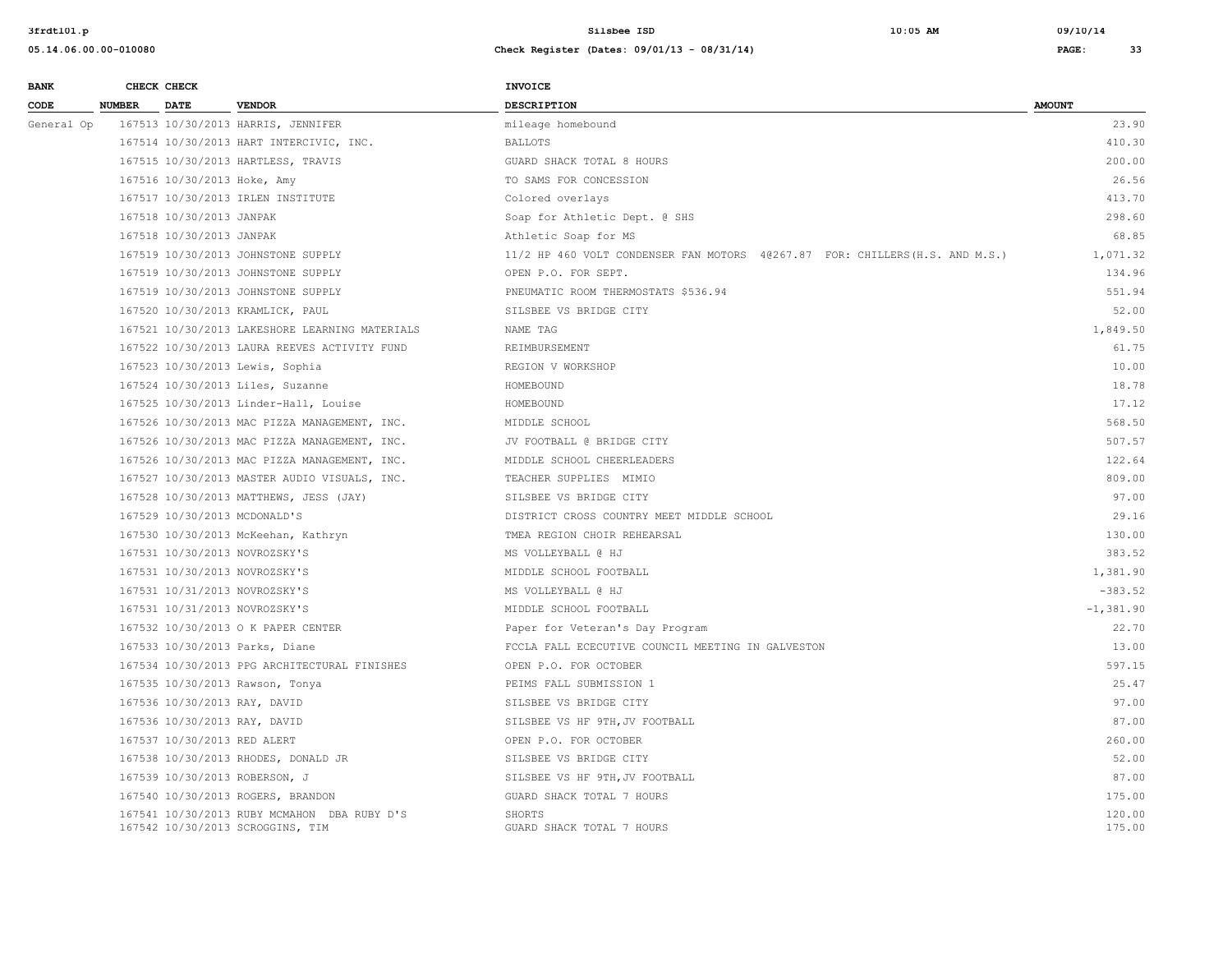| <b>BANK</b> |               | CHECK CHECK                  |                                                                      | <b>INVOICE</b>                                |                    |
|-------------|---------------|------------------------------|----------------------------------------------------------------------|-----------------------------------------------|--------------------|
| CODE        | <b>NUMBER</b> | <b>DATE</b>                  | <b>VENDOR</b>                                                        | <b>DESCRIPTION</b>                            | <b>AMOUNT</b>      |
| General Op  |               |                              | 167543 10/30/2013 Shannon, Donna                                     | FCCLA REGIN IV EXECUTIVE COUNCIL MEETING      | 33.00              |
|             |               |                              | 167544 10/30/2013 SHILO, RONNIE                                      | SILSBEE VS BRIDGE CITY                        | 97.00              |
|             |               |                              | 167545 10/30/2013 SILSBEE HIGH SCHOOL - FCCLA                        | REIMBURSEMENT FCCLA PEER LEADERSHIP IN DALLAS | 81.00              |
|             |               |                              | 167546 10/30/2013 Smith, Cynthia                                     | TEXAS AUTISM CONFERENCE 10/17 & 18            | 1,267.44           |
|             |               |                              | 167547 10/30/2013 SOUTHERN COMPUTER WAREHOUSE                        | Printer for campus                            | 224.36             |
|             |               |                              | 167547 10/30/2013 SOUTHERN COMPUTER WAREHOUSE                        | SCW *see attached quote Academy - G. Boyett   | 118.40             |
|             |               |                              | 167547 10/30/2013 SOUTHERN COMPUTER WAREHOUSE                        | HARD DRIVES                                   | 215.91             |
|             |               |                              | 167547 10/30/2013 SOUTHERN COMPUTER WAREHOUSE                        | <b>DVD</b>                                    | 31.39              |
|             |               |                              | 167547 10/30/2013 SOUTHERN COMPUTER WAREHOUSE                        | Printer for campus                            | 32.94              |
|             |               |                              | 167547 10/30/2013 SOUTHERN COMPUTER WAREHOUSE                        | Printer for campus                            | 16.47              |
|             |               |                              | 167547 10/30/2013 SOUTHERN COMPUTER WAREHOUSE                        | Printer/cartridge for campus                  | 110.93             |
|             |               |                              | 167548 10/30/2013 SPARKLETTS AND SIERRA SPRINGS                      | ADMINISTRATION, WAREHOUSE, TECHNOLOGY         | 115.01             |
|             |               |                              | 167548 10/30/2013 SPARKLETTS AND SIERRA SPRINGS                      | MIDDLE SCHOOL                                 | 71.01              |
|             |               |                              | 167549 10/30/2013 STAR LOCKTECHS                                     | OPEN P.O. FOR OCTOBER                         | 21.00              |
|             |               |                              | 167550 10/30/2013 SUTHERLAND, TODD                                   | SILSBEE VS BRIDGE CITY                        | 97.00              |
|             |               |                              | 167550 10/30/2013 SUTHERLAND, TODD                                   | SILSBEE VS HF 9TH, JV FOOTBALL                | 87.00              |
|             |               | 167551 10/30/2013 TASB, INC. |                                                                      |                                               | 270.37             |
|             |               |                              | 167552 10/30/2013 TEXAS EDUCATION AGENCY                             | ALI STEADHAM                                  | 57.00              |
|             |               |                              | 167553 10/30/2013 TEXAS EDUCATONAL CONSULTATIVE SERVICES             | CONSULTING SERVICES SEPTEMBER 2013            | 14,136.00          |
|             |               |                              | 167554 10/30/2013 TEXAS RENAISSANCE FESTIVAL                         |                                               | 126.00             |
|             |               |                              | 167555 10/30/2013 TIME WARNER CABLE                                  | 10/30 TO 11/29                                | 653.51             |
|             |               |                              | 167556 10/30/2013 TROXELL COMMUNICATIONS, INC.                       | PROJECTOR BULB                                | 1,156.00           |
|             |               |                              | 167557 10/30/2013 VIRCO MFG CORPORATION                              | TABLE/CHAIRS                                  | 7,164.40           |
|             |               |                              | 167558 10/30/2013 Wager, Sandra                                      | PEIMS FALL SUBMISSION 1 REGION V              | 24.89              |
|             |               |                              | 167559 10/30/2013 Wallace, Mark                                      | FIELD TRIP TO GOODMAN HOUSTON                 | 180.00             |
|             |               |                              | 167560 10/30/2013 Williamson, Lisa                                   | OCTOBER 23, 2013 REGION V WORKSHOP            | 31.77              |
|             |               |                              | 167561 10/30/2013 WOODWIND & BRASSWIND                               | BAND SUPPLIES, REEDS                          | 201.41             |
|             |               |                              | 167562 10/30/2013 WOODWORKERS PARADISE, INC.                         | OPEN P.O. FOR OCTOBER                         | 79.95              |
|             |               |                              | 167563 10/30/2013 Young, Karen                                       | OCTOBER 7-9, 2013                             | 400.51             |
|             |               |                              | 167564 10/30/2013 Boudreaux, Brian                                   | HF DEBATE MEET                                | 40.00              |
|             |               |                              | 167565 10/30/2013 HAMSHIE-FANNETT ISD                                |                                               | 100.00             |
|             |               |                              | 167565 01/14/2014 HAMSHIE-FANNETT ISD                                |                                               | $-100.00$          |
|             |               |                              | 167566 10/30/2013 Harrison, Palma                                    | <b>SCIENCE SUPPLIES</b>                       | 43.26              |
|             |               |                              | 167567 10/30/2013 SUBWAY STORE #5224                                 | CHEERLEADERS, TUNNEL TEAM, TIGER KEEPERS      | 87.00              |
|             |               |                              | 167568 11/06/2013 A-1 GLASS CO.                                      | WIDOWS FOR BUS 35 AND BUS 44                  | 230.20             |
|             |               |                              | 167569 11/06/2013 ACADIAN HARDWOODS                                  | SUPPLIES                                      | 278.31             |
|             |               |                              | 167570 11/06/2013 ALERT SERVICES                                     | supplies                                      | 4,199.83           |
|             |               |                              | 167570 11/06/2013 ALERT SERVICES<br>167570 11/06/2013 ALERT SERVICES | supplies<br>SUPPLIES                          | 237.27<br>1,285.77 |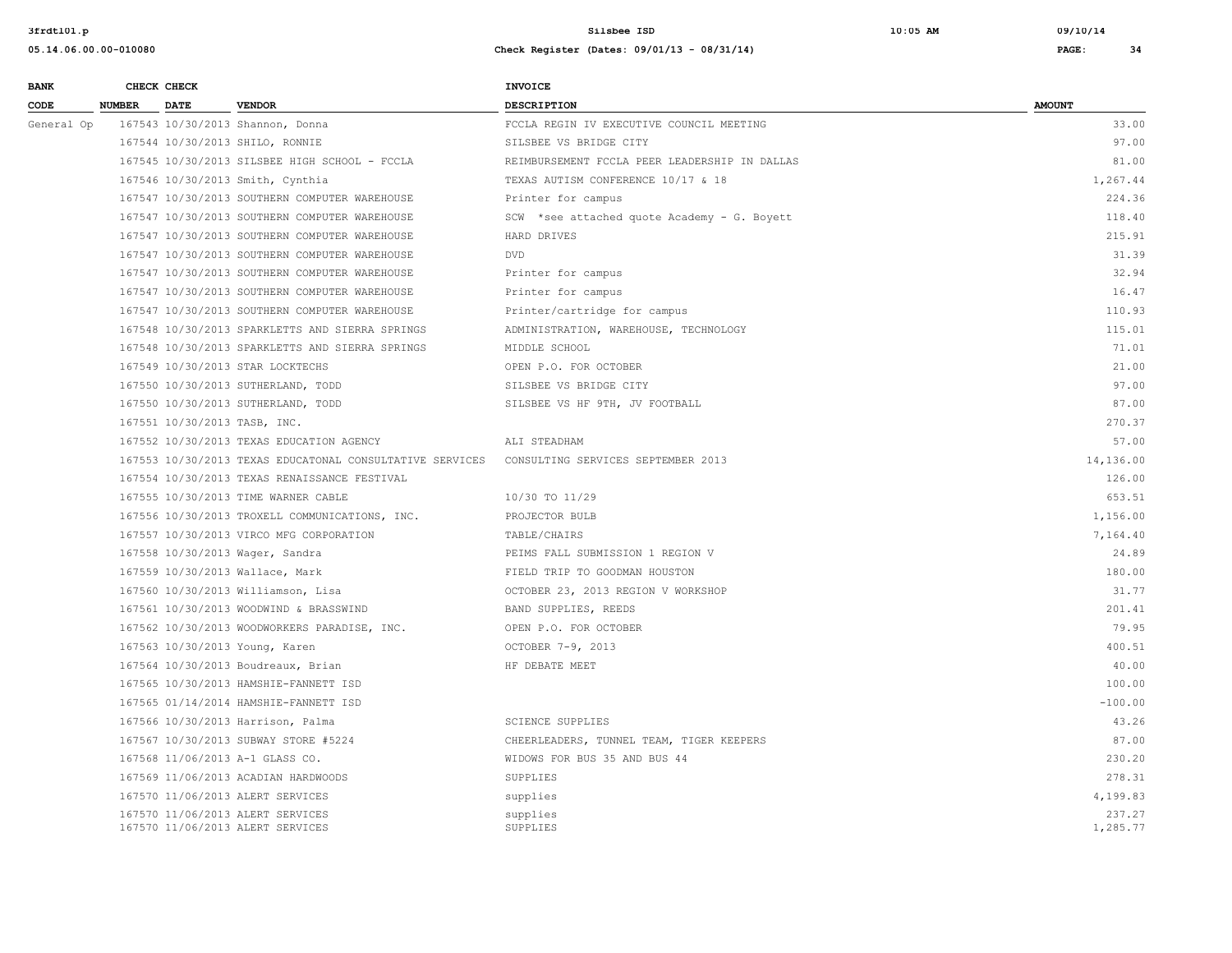| <b>BANK</b> |               | CHECK CHECK                 |                                                                       | <b>INVOICE</b>                                                                 |                 |
|-------------|---------------|-----------------------------|-----------------------------------------------------------------------|--------------------------------------------------------------------------------|-----------------|
| CODE        | <b>NUMBER</b> | <b>DATE</b>                 | <b>VENDOR</b>                                                         | <b>DESCRIPTION</b>                                                             | <b>AMOUNT</b>   |
| General Op  |               |                             | 167570 11/06/2013 ALERT SERVICES                                      | SUPPLIES                                                                       | 619.52          |
|             |               |                             | 167571 11/06/2013 ALLEN, DENNIS                                       | SILSBEE VS HJ FOOTBALL TOTAL 4.5 HOURS                                         | 112.50          |
|             |               |                             | 167572 11/06/2013 ARCENEAUX, REGINA                                   | MS BASKETBALL                                                                  | 115.00          |
|             |               | 167573 11/06/2013 AT &T     |                                                                       | OCT 25 THRU NOV. 24                                                            | 90.36           |
|             |               | 167573 11/06/2013 AT &T     |                                                                       | OCT. 25 THRU NOV 24                                                            | 80.76           |
|             |               | 167573 11/06/2013 AT &T     |                                                                       | OCTOBER 25 THRU NOV. 24                                                        | 90.36           |
|             |               | 167573 11/06/2013 AT &T     |                                                                       | OCTOBER 25 THRU NOV 24                                                         | 40.95           |
|             |               |                             | 167574 11/06/2013 ATHLETIC SUPPLY INC.                                | BASKETBALL SUPPLIES                                                            | 659.95          |
|             |               | 167575 11/06/2013 ATSSB     |                                                                       |                                                                                | 152.50          |
|             |               |                             | 167576 11/06/2013 ATTERBERY TRUCK SALES, INC.                         | OPEN PO FOR THE MONTH OF OCTOBER 2013                                          | 2,038.25        |
|             |               |                             | 167577 11/06/2013 AUSTIN MARIOTT SOUTH                                | TASBO 11/10 TO 11/12                                                           | 248.52          |
|             |               |                             | 167578 11/06/2013 BAKER DISTRIBUTING                                  | 5 TON A/C EVAPORATOR COIL \$452.70 APPROX. SHIPPING \$75.00                    | 552.70          |
|             |               |                             | 167578 11/06/2013 BAKER DISTRIBUTING                                  | OPEN P.O. FOR OCTOBER                                                          | 366.07          |
|             |               |                             | 167579 11/06/2013 BEAUMONT BASKET CHAPTER OF OFFICIALS                | BOYS BB SCRIMMAGE                                                              | 50.00           |
|             |               |                             | 167580 11/06/2013 BETTY'S BLOOMERS NURSERY                            | DANNY WILLIAMS SERVICE                                                         | 42.50           |
|             |               |                             | 167581 11/06/2013 BROOCKS, SHERRI                                     | SILSBEE VS HF                                                                  | 115.00          |
|             |               |                             | 167582 11/06/2013 BURGERS OF BEAUMONT                                 | FOOTBALL                                                                       | 526.68          |
|             |               |                             | 167583 11/06/2013 CANON SOLUTIONS AMERICIA                            | $8/1$ TO $9/1$                                                                 | 3,200.00        |
|             |               |                             | 167583 11/06/2013 CANON SOLUTIONS AMERICIA                            | COLOR COPIES                                                                   | 1.20            |
|             |               |                             | 167583 11/06/2013 CANON SOLUTIONS AMERICIA                            | COLOR COPIES                                                                   | 235.10          |
|             |               |                             | 167584 11/06/2013 CENTERPOINT ENERGY                                  | 9/27 TO 10/25                                                                  | 41.50           |
|             |               |                             | 167585 11/06/2013 CHALK'S TRUCK PARTS, INC.                           | OPEN PO FOR THE MONTH OF OCTOBER 2013                                          | 525.10          |
|             |               |                             | 167586 11/06/2013 Chandler, Jenny                                     | WOS FOOTBALL                                                                   | 230.00          |
|             |               |                             | 167587 11/06/2013 CHATTERBOX SPEECH THERAPY                           | SUPERVISE SPEECH ASSISTANTS                                                    | 5,740.00        |
|             |               |                             | 167588 11/06/2013 CHICKEN EXPRESS                                     | BASKETBALL GIRLS PNG SCRIMMAGE                                                 | 106.97          |
|             |               |                             | 167589 11/06/2013 CHILDREN'S PLUS, INC.                               | Library Book order                                                             | 2,999.46        |
|             |               |                             | 167590 11/06/2013 CICI'S PIZZA #160                                   | CROSS COUNTRY 10/25                                                            | 132.00          |
|             |               |                             | 167591 11/06/2013 CITY OF SILSBEE                                     | 9/9 TO 10/15                                                                   | 122.56          |
|             |               |                             | 167591 11/06/2013 CITY OF SILSBEE                                     | 9/9 TO 10/15                                                                   | 158.89          |
|             |               |                             | 167592 11/06/2013 COASTAL WELDING SUPPLY INC                          | regulator for paint sprayer                                                    | 56.25           |
|             |               |                             | 167593 11/06/2013 COBURN SUPPLY COMPANY, INC.                         | 5 TON A/C EVAPORATOR COIL FOR RUDD PACKAGE A/C SYSTEM \$675.00 APPROX. FREIGHT | 675.74          |
|             |               |                             |                                                                       | \$100.00                                                                       |                 |
|             |               |                             | 167594 11/06/2013 Crowell, Janis                                      |                                                                                | 37.48           |
|             |               |                             | 167594 11/06/2013 Crowell, Janis                                      | TEXAS AUTISM CONFERENCE CORPUS CHRISTI                                         | 65.10           |
|             |               |                             | 167595 11/06/2013 Dauriac, Jennifer                                   | CORPUS CHRISTI                                                                 | 74.72           |
|             |               |                             | 167596 11/06/2013 DAVIS, MELINDA                                      | SILSBEE VS HJ FOOTBALL                                                         | 45.00           |
|             |               | 167597 11/06/2013 Day, Keli |                                                                       | EARLY INTERVENTION FOR AUTISM                                                  | 108.41          |
|             |               |                             | 167598 11/06/2013 Deaver, Terry<br>167599 11/06/2013 DELACERDA, SCOTT | REGION V, WALMART, AND SAM'S<br>10/28 TOTAL 8 HOURS, 10/31 TOTAL 8 HOURS       | 68.79<br>400.00 |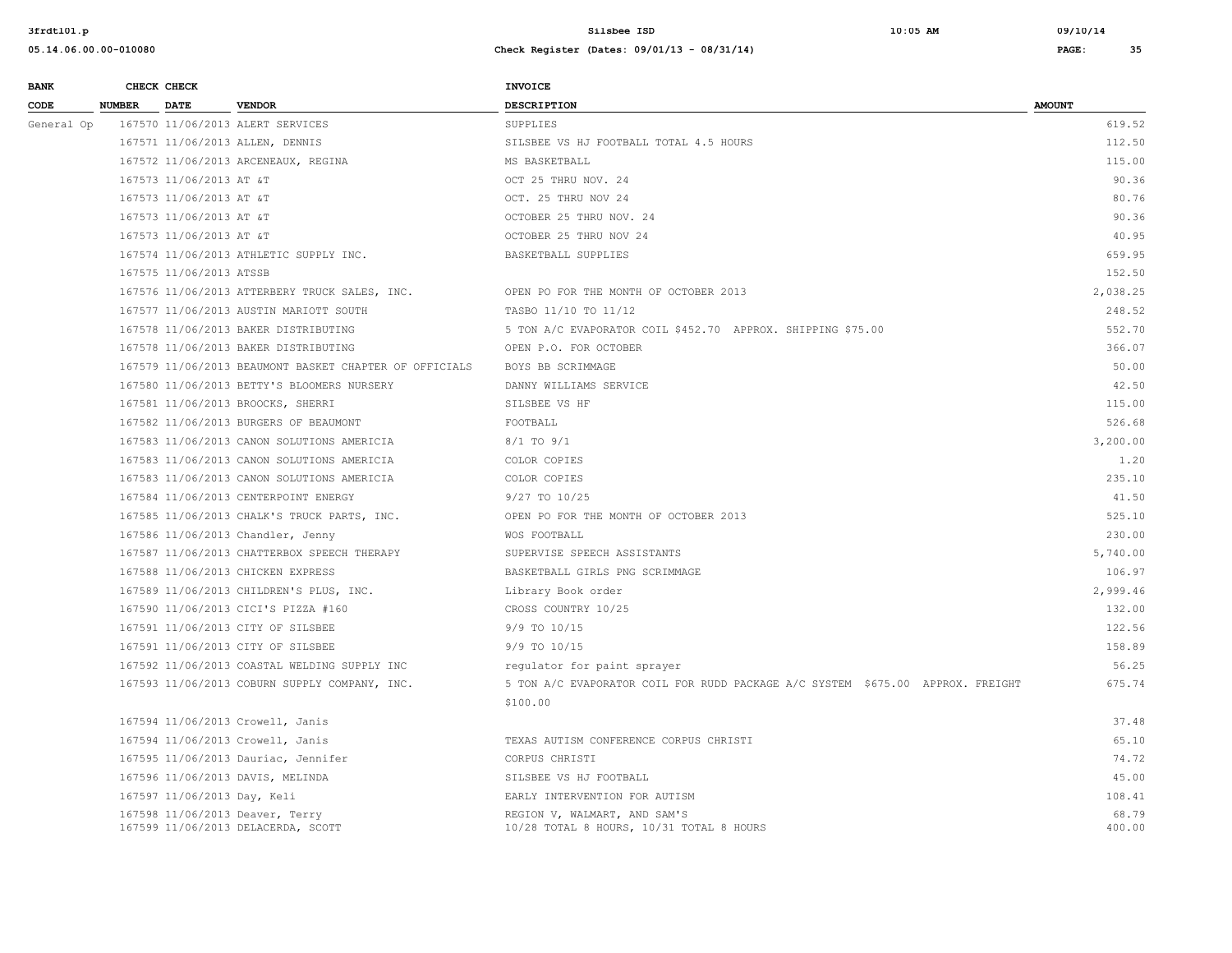| <b>BANK</b> |               | CHECK CHECK                |                                                                             | INVOICE                                                      |                 |
|-------------|---------------|----------------------------|-----------------------------------------------------------------------------|--------------------------------------------------------------|-----------------|
| CODE        | <b>NUMBER</b> | <b>DATE</b>                | <b>VENDOR</b>                                                               | <b>DESCRIPTION</b>                                           | <b>AMOUNT</b>   |
| General Op  |               |                            | 167599 11/06/2013 DELACERDA, SCOTT                                          | GUARD SHACK TOTAL 8 HOURS                                    | 200.00          |
|             |               |                            | 167600 11/06/2013 DELL MARKETING L.P.                                       | CAMERA SERVERS                                               | 6,843.86        |
|             |               | 167601 11/06/2013 DEMCO    |                                                                             | SUPPLIES                                                     | 1,178.73        |
|             |               | 167602 11/06/2013 EDGEWAVE |                                                                             | LICENSE                                                      | 7,000.00        |
|             |               |                            | 167603 11/06/2013 EDUCATION SERVICE CENTER REGION 2                         | Registration fee for State Autism Conference                 | 900.00          |
|             |               |                            | 167604 11/06/2013 EDUCATION 311                                             | HAND BOOKS                                                   | 215.00          |
|             |               | 167606 11/06/2013 ETEX     |                                                                             | SUPPLIES                                                     | 167.98          |
|             |               | 167606 11/06/2013 ETEX     |                                                                             | OFFICE SUPPLIES TONER & ENVELOPES                            | 172.53          |
|             |               | 167606 11/06/2013 ETEX     |                                                                             | TEACHER SUPPLIES PENCIL SHARPENERS                           | 138.56          |
|             |               | 167606 11/06/2013 ETEX     |                                                                             | INK CARTRIDGE                                                | 154.99          |
|             |               | 167606 11/06/2013 ETEX     |                                                                             | TONER                                                        | 279.99          |
|             |               | 167606 11/06/2013 ETEX     |                                                                             | Office & Teacher Supplies                                    | 125.34          |
|             |               | 167606 11/06/2013 ETEX     |                                                                             | Printer Cartridges for Art Classes                           | 241.92          |
|             |               | 167606 11/06/2013 ETEX     |                                                                             | swingline premium staples                                    | 16.45           |
|             |               | 167606 11/06/2013 ETEX     |                                                                             | toners and imaging drums                                     | 632.00          |
|             |               | 167606 11/06/2013 ETEX     |                                                                             | SUPPLIES                                                     | 125.79          |
|             |               | 167606 11/06/2013 ETEX     |                                                                             | TWO TIER ROLLING FILE CART                                   | 67.99           |
|             |               | 167606 11/06/2013 ETEX     |                                                                             | Etex Office Supply for G. Boyett @ the Academy *see attached | 159.56          |
|             |               | 167606 11/06/2013 ETEX     |                                                                             | Badges for Veteran's Day Program                             | 51.99           |
|             |               | 167606 11/06/2013 ETEX     |                                                                             | Printer Cartridges for Sp Ed Department                      | 620.56          |
|             |               | 167606 11/06/2013 ETEX     |                                                                             | Supplies for the English Dept                                | 344.42          |
|             |               |                            | 167607 11/06/2013 F&F SPORTS, INC.                                          | GIRLS BASKETBALL SUPPLIES                                    | 3,030.18        |
|             |               |                            | 167608 11/06/2013 FLINN SCIENTIFIC INC.                                     | Supplies for Science                                         | 272.38          |
|             |               |                            | 167609 11/06/2013 Foster, Tonya                                             |                                                              | 23.17           |
|             |               |                            | 167610 11/06/2013 GILLEY, WILLIAM                                           | FOOTBALL AND BASKETBALL GAMES TOTAL 12/5 HOURS               | 312.50          |
|             |               |                            | 167611 11/06/2013 Golden, Hannah                                            | HOMEBOUND                                                    | 14.28           |
|             |               |                            | 167611 11/06/2013 Golden, Hannah                                            | HOMEBOUND                                                    | 63.06           |
|             |               | 167612 11/06/2013 GRAINGER |                                                                             | 250 watt core/coil ballast kit \$674.48                      | 674.48          |
|             |               | 167612 11/06/2013 GRAINGER |                                                                             | OPEN P.O. FOR OCTOBER                                        | 202.36          |
|             |               |                            | 167613 11/06/2013 GRIFFIN, JASON                                            | TOTAL 4 HOURS SILSBEE VS HJ FOOTBALL                         | 100.00          |
|             |               |                            | 167614 11/06/2013 GULLEY, DONNIE                                            | TOTAL 8 HOURS                                                | 200.00          |
|             |               |                            | 167615 11/06/2013 Harrell-Bodle, Mona                                       | HOMEBOUND                                                    | 47.29           |
|             |               |                            | 167616 11/06/2013 Harrison, Laura                                           | SILSBEE VS HJ FOOTBALL                                       | 45.00           |
|             |               |                            | 167617 11/06/2013 HART INTERCIVIC, INC.                                     | <b>BALLOTS</b>                                               | 75.00           |
|             |               |                            | 167618 11/06/2013 HARTLESS, TRAVIS                                          | GUARD SHACK TOTAL 8 HOURS                                    | 200.00          |
|             |               |                            | 167619 11/06/2013 Hendrix, Nancy                                            | SILSBEE VS HJ FOOTBALL                                       | 45.00           |
|             |               |                            | 167620 11/06/2013 Hill, Mary                                                | TEXAS STATE SUTISM CONFERENCE CORPUS CHRISTI                 | 70.92           |
|             |               |                            | 167621 11/06/2013 HILTON AMERICAS -HOUSTON<br>167622 11/06/2013 HINKIE, JAY | KAREN KEY AND CHERYL STONE<br>SILSBEE VS HJ FOOTBALL         | 410.70<br>35.00 |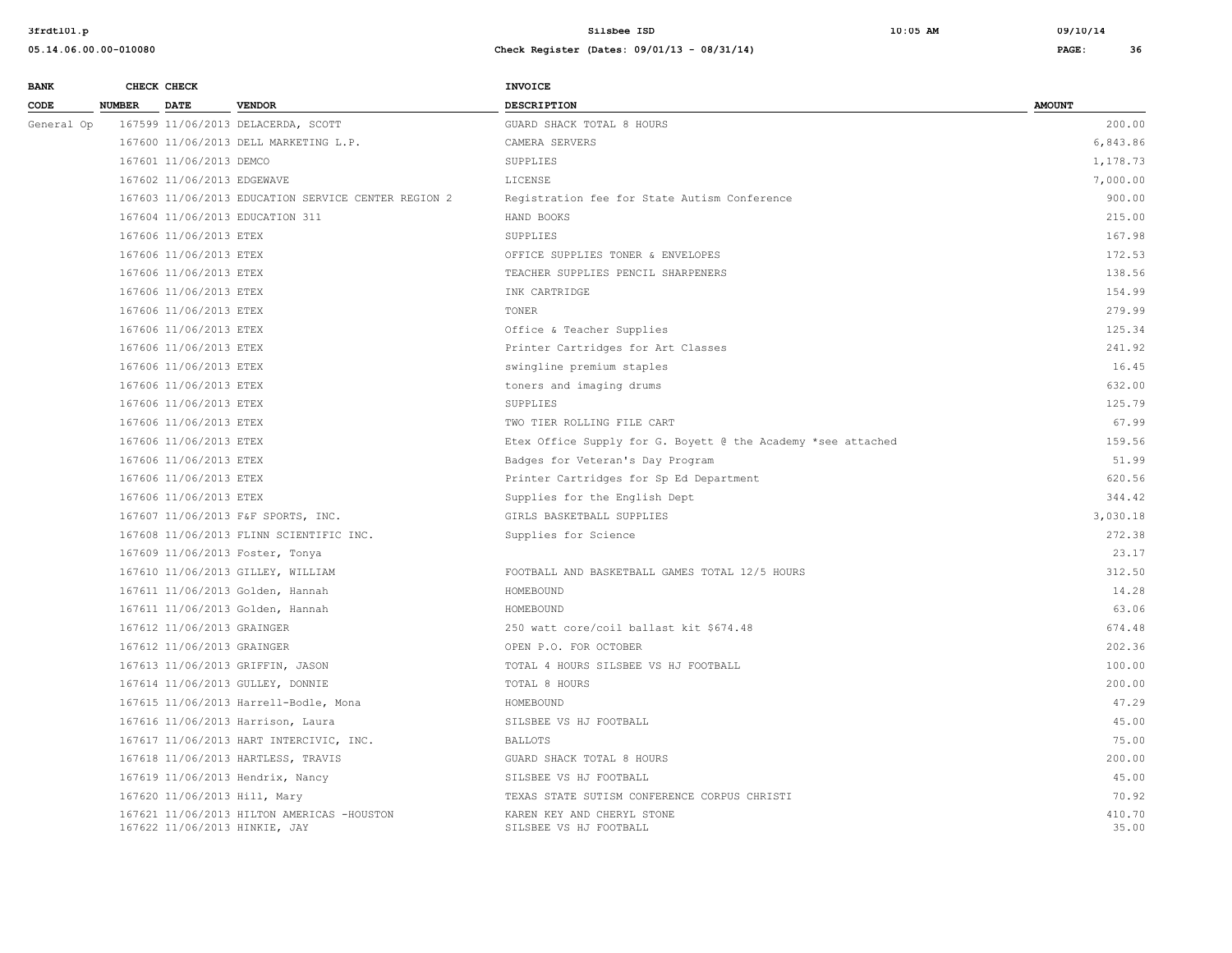| <b>BANK</b> |               | CHECK CHECK                 |                                                       | <b>INVOICE</b>                                                                |                 |
|-------------|---------------|-----------------------------|-------------------------------------------------------|-------------------------------------------------------------------------------|-----------------|
| CODE        | <b>NUMBER</b> | <b>DATE</b>                 | <b>VENDOR</b>                                         | DESCRIPTION                                                                   | <b>AMOUNT</b>   |
| General Op  |               |                             | 167623 11/06/2013 Honeycutt, Judy                     | HOMEBOUND                                                                     | 16.97           |
|             |               |                             | 167623 11/06/2013 Honeycutt, Judy                     | HOMEBOUND                                                                     | 16.97           |
|             |               | 167624 11/06/2013 HUDL      |                                                       | REMOTES                                                                       | 390.00          |
|             |               |                             | 167625 11/06/2013 ICM MECHANICAL                      | OPEN P.O. FOR OCTOBER                                                         | 982.50          |
|             |               |                             | 167626 11/06/2013 INKSPOT PRINTS & GRAPHICS           | EMBROIDERY SOCCER BAGS                                                        | 105.00          |
|             |               |                             | 167627 11/06/2013 INTERFACE SECURITY SYSTEMS          | 11/1 TO 11/30                                                                 | 25.17           |
|             |               |                             | 167628 11/06/2013 J. W. PEPPER & SON, INC.            | Choir Music                                                                   | 103.09          |
|             |               |                             | 167628 11/06/2013 J. W. PEPPER & SON, INC.            | ALL REGION CHOIR MUSIC                                                        | 99.54           |
|             |               |                             | 167629 11/06/2013 Jacks, Evelle                       |                                                                               | 96.41           |
|             |               | 167630 11/06/2013 JANPAK    |                                                       | Soap for Athletic Dept. @ SHS                                                 | 82.51           |
|             |               | 167630 11/06/2013 JANPAK    |                                                       | X-Treme Bleach                                                                | 76.01           |
|             |               |                             | 167631 11/06/2013 JONES, MAYRE                        | DESHENA FORD                                                                  | 97.85           |
|             |               |                             | 167632 11/06/2013 JORDAN, TARA                        | SILSBEE VS WOS MS BASKETBALL                                                  | 115.00          |
|             |               |                             | 167633 11/06/2013 KAMICO INSTRUCTIONAL MEDIA, INC.    | STAAR CAMP SUPPLIES                                                           | 207.60          |
|             |               |                             | 167634 11/06/2013 LAKESHORE LEARNING MATERIALS        | SUPPLIES                                                                      | 131.06          |
|             |               |                             | 167634 11/06/2013 LAKESHORE LEARNING MATERIALS        | Instructional Materials for Reading Centers                                   | 183.92          |
|             |               |                             | 167635 11/06/2013 LASTING IMAGES PHOTOGRAPHY          | GOLF PHOTO                                                                    | 175.00          |
|             |               |                             | 167636 11/06/2013 LAURA REEVES ACTIVITY FUND          |                                                                               | 59.76           |
|             |               |                             | 167637 11/06/2013 LEARNING A - Z                      | Learning A-Z lyear renewal, 18 classrooms Kirby-RT-LR-SMS *see attached quote | 1,529.10        |
|             |               |                             | 167638 11/06/2013 Leleux, Judith                      | HOMEBOUND                                                                     | 34.60           |
|             |               |                             | 167638 11/06/2013 Leleux, Judith                      | HOMEBOUND                                                                     | 18.53           |
|             |               |                             | 167639 11/06/2013 Liles, Suzanne                      | 11/1 AND 11/2 HOMEBOUND                                                       | 18.78           |
|             |               |                             | 167640 11/06/2013 Linder-Hall, Louise                 |                                                                               | 17.12           |
|             |               |                             | 167641 11/06/2013 LIVINGSTON SAW SERVICE              | OPEN P.O. FOR OCTOBER                                                         | 16.95           |
|             |               |                             | 167641 11/06/2013 LIVINGSTON SAW SERVICE              | OPEN P.O. FOR OCTOBER                                                         | 31.72           |
|             |               |                             | 167642 11/06/2013 Love, Amanda                        | IPAD IN MIDDLE SCHOOL SCIENCE                                                 | 148.67          |
|             |               |                             | 167643 11/06/2013 M & D SUPPLY, INC.                  | LOCKS AND KEYS                                                                | 46.20           |
|             |               |                             | 167643 11/06/2013 M & D SUPPLY, INC.                  | OPEN P.O. FOR OCTOBER                                                         | 54.69           |
|             |               |                             | 167644 11/06/2013 MACKIN EDUCATIONAL RESOURCES        | library books                                                                 | 364.39          |
|             |               |                             | 167645 11/06/2013 MAGAZINE SUBSCRIPTIONS - PTP AUSTIN | MAGAZINES                                                                     | 271.60          |
|             |               |                             | 167646 11/06/2013 MALONE, WILLIAM G.                  | SILSBEE VS HJ FOOTBALL TOTAL 4.5 HOURS                                        | 112.50          |
|             |               | 167647 11/06/2013 MANNING'S |                                                       | MATH DEPT SUPPLIES                                                            | 6.15            |
|             |               |                             | 167648 11/06/2013 MCINNIS, DWAYNE                     | MS STUDENT COUNCIL TO BEAUMONT                                                | 6.88            |
|             |               |                             | 167649 11/06/2013 MUNRO'S UNIFORM SERVICE             | MAINTENANCE                                                                   | 1,048.07        |
|             |               |                             | 167650 11/06/2013 MUNRO'S UNIFORM SERVICE             | OCTOBER 2013 STATEMENT                                                        | 373.60          |
|             |               |                             | 167651 11/06/2013 Murray, Megan                       |                                                                               | 76.01           |
|             |               |                             | 167652 11/06/2013 MYERS, JAMARCUS                     | SILSBEE VS HF JV GAME                                                         | 15.00           |
|             |               | 167653 11/06/2013 NASCO     | 167654 11/06/2013 NORTH HARDIN WATER SUPPLY CORP.     | Supplies for PE Classes<br>9/9 TO 10/8                                        | 378.78<br>34.07 |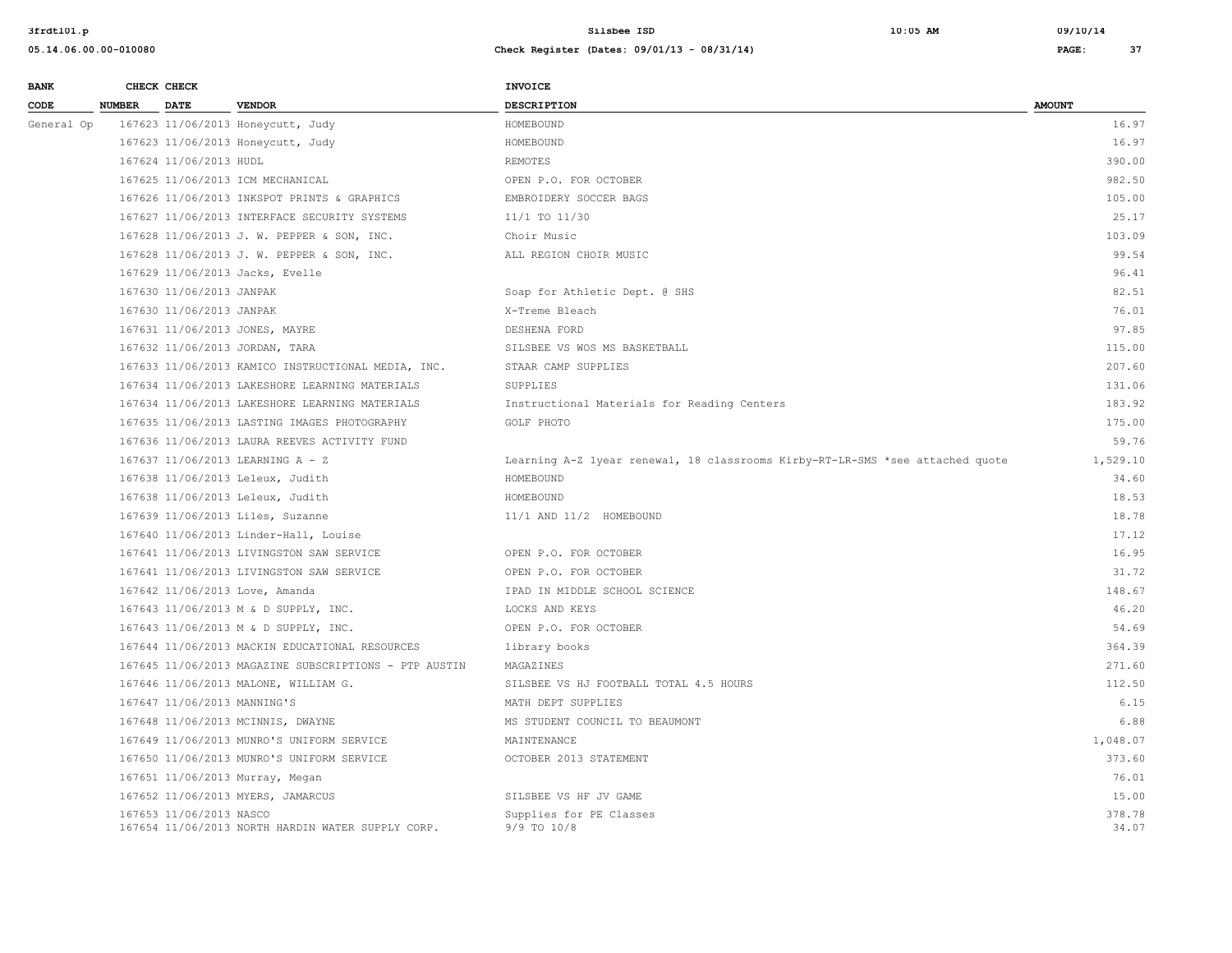| <b>BANK</b> |               | CHECK CHECK |                                                                                        | <b>INVOICE</b>                                                                 |                 |
|-------------|---------------|-------------|----------------------------------------------------------------------------------------|--------------------------------------------------------------------------------|-----------------|
| CODE        | <b>NUMBER</b> | DATE        | <b>VENDOR</b>                                                                          | DESCRIPTION                                                                    | <b>AMOUNT</b>   |
| General Op  |               |             | 167655 11/06/2013 NOVROZSKY'S                                                          | MIDDLE SCHOOL FOOTBALL                                                         | 1,381.90        |
|             |               |             | 167656 11/06/2013 O'REILLY AUTOMOTIVE                                                  | OPEN P.O. FOR OCTOBER                                                          | 174.48          |
|             |               |             | 167657 11/06/2013 O'REILLY AUTOMOTIVE                                                  | OPEN PO FOR THE MONTH OF OCTOBER 2013                                          | 478.03          |
|             |               |             | 167658 11/06/2013 ODYSSEY WARE                                                         | ODYSSEYWARE Regional Learning Summit for Demetrius Bush at the Academy per G.  | 129.00          |
|             |               |             |                                                                                        | Boyett registration                                                            |                 |
|             |               |             | 167659 11/06/2013 ORIENTAL TRADING COMPANY                                             | teacher supplies burk                                                          | 45.61           |
|             |               |             | 167660 11/06/2013 PARKER LUMBER - SILSBEE                                              | OPEN PO FOR THE MONTH OF OCTOBER 2013                                          | 16.66           |
|             |               |             | 167661 11/06/2013 PARKER LUMBER - SILSBEE                                              | OPEN P.O. FOR OCTOBER                                                          | 1,122.35        |
|             |               |             | 167662 11/06/2013 PATTERSON CONCRETE                                                   | MATERIALS AND LABOR TO TEAR OUT EXISTING RUNWAYS AND REPOUR CONCRETE FOR TRACK | 7,095.00        |
|             |               |             |                                                                                        | MATERIAL INSTALLATION. (SEE ATTACHED QUOTE)                                    |                 |
|             |               |             | 167663 11/06/2013 PHILLIPS, BILL                                                       | WAREHOUSE LEASE                                                                | 300.00          |
|             |               |             | 167664 11/06/2013 Phillips, Kirsten                                                    | REGION V WORKSHOP SOPHIA LEWIS AND KIRSTEN PHILLIPS                            | 20.00           |
|             |               |             | 167665 11/06/2013 PINNACLE MEDICAL MANAGEMENT CORP.                                    |                                                                                | 40.00           |
|             |               |             | 167666 11/06/2013 RAPTOR ACCOUNTS RECEIVABLE                                           | RAPTOR VISITOR BADGES                                                          | 200.00          |
|             |               |             | 167666 11/06/2013 RAPTOR ACCOUNTS RECEIVABLE                                           | Inventory Tech Equipment                                                       | 495.00          |
|             |               |             | 167667 11/06/2013 REALLY GOOD STUFF, INC.                                              | Instructional Materials                                                        | 35.92           |
|             |               |             | 167668 11/06/2013 REGION IV ESC                                                        | TRANSPORTATION ADMINISTRATOR WORKSHOP                                          | 200.00          |
|             |               |             | 167669 11/06/2013 REGION V EDUCATION SERVICE CENTER                                    |                                                                                | 32,122.00       |
|             |               |             | 167669 12/11/2013 REGION V EDUCATION SERVICE CENTER                                    |                                                                                | $-32, 122.00$   |
|             |               |             | 167670 11/06/2013 RENFRO, ARCHIE                                                       | VOLLEYBALL                                                                     | 100.00          |
|             |               |             | 167671 11/06/2013 RILEY, MATTHEW                                                       | GUARD SHACK TOTAL 8 HOURS                                                      | 200.00          |
|             |               |             | 167671 11/06/2013 RILEY, MATTHEW                                                       | TOTAL 8 HOURS                                                                  | 200.00          |
|             |               |             | 167671 11/06/2013 RILEY, MATTHEW                                                       | SILSBEE VS HJ FOOTBALL TOTAL 4.5 HOURS                                         | 112.50          |
|             |               |             | 167672 11/06/2013 RUBY MCMAHON DBA RUBY D'S                                            | EMBROIDERY                                                                     | 10.00           |
|             |               |             | 167673 11/06/2013 Sanders, Jason                                                       | CHILI'S CROSS COUNTRY                                                          | 80.00           |
|             |               |             | 167674 11/06/2013 SILSBEE BEE                                                          | NEWSPAPER NOTICE                                                               | 54.00           |
|             |               |             | 167674 11/06/2013 SILSBEE BEE                                                          | NEWSPAPER NOTICE - used oil for sale                                           | 33.93           |
|             |               |             | 167674 11/06/2013 SILSBEE BEE                                                          | BOND ELECTION AD                                                               | 841.40          |
|             |               |             | 167674 11/06/2013 SILSBEE BEE                                                          | PUBLIC NOTICE                                                                  | 35.00           |
|             |               |             | 167675 11/06/2013 SILSBEE FARM & RANCH                                                 | 50 LB BAGS OF RYE GRASS SEED FOR ATHLETIC FIELDS \$1,100.00                    | 1,078.00        |
|             |               |             | 167676 11/06/2013 SILSBEE HIGH SCHOOL DRAMA CLUB                                       | REIMBURSE ACTIVITY                                                             | 750.00          |
|             |               |             | 167677 11/06/2013 SILSBEE ISD FOOD SERVICES                                            |                                                                                | 175.00          |
|             |               |             | 167677 11/06/2013 SILSBEE ISD FOOD SERVICES                                            | <b>DINNER</b>                                                                  | 120.00          |
|             |               |             | 167677 11/06/2013 SILSBEE ISD FOOD SERVICES                                            | OCTOBER 2013                                                                   | 294.60          |
|             |               |             | 167677 11/06/2013 SILSBEE ISD FOOD SERVICES                                            | OCTOBER 2013                                                                   | 366.08          |
|             |               |             | 167678 11/06/2013 SILSBEE PROPANE FUELS                                                | PROPANE                                                                        | 1,607.50        |
|             |               |             | 167679 11/06/2013 SMART'S TRUCK & TRAILER                                              | OPEN PO FOR THE MONTH OF OCTOBER 2013                                          | 3,628.21        |
|             |               |             | 167679 11/06/2013 SMART'S TRUCK & TRAILER<br>167679 11/06/2013 SMART'S TRUCK & TRAILER | PARTS<br>PARTS                                                                 | 30.38<br>575.85 |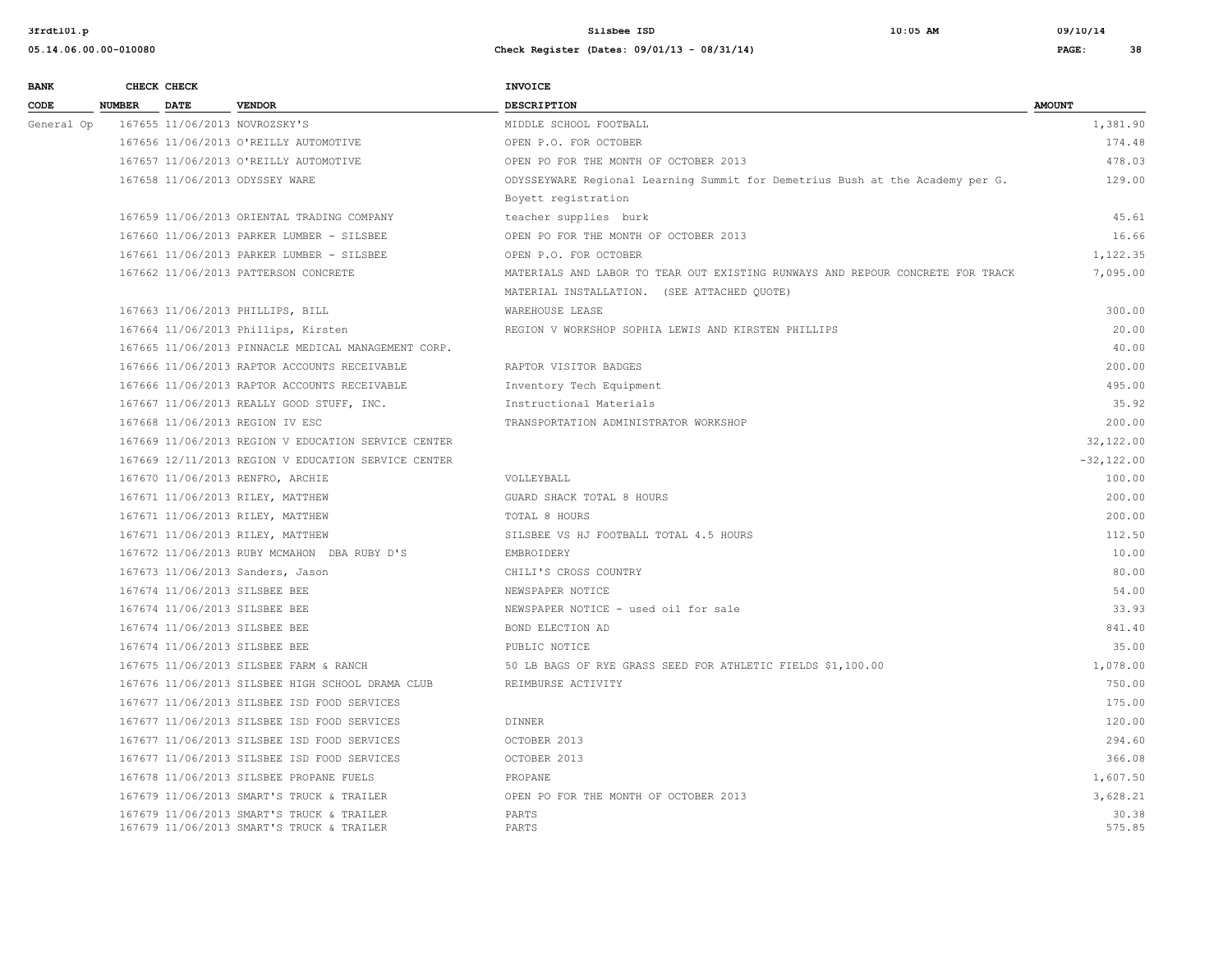| <b>BANK</b> | CHECK CHECK   |                           |                                                                                    | <b>INVOICE</b>                                                                         |                  |  |
|-------------|---------------|---------------------------|------------------------------------------------------------------------------------|----------------------------------------------------------------------------------------|------------------|--|
| CODE        | <b>NUMBER</b> | <b>DATE</b>               | <b>VENDOR</b>                                                                      | DESCRIPTION                                                                            | <b>AMOUNT</b>    |  |
| General Op  |               |                           | 167680 11/06/2013 SOUTHERN LAWN & LANDSCAPES LLC                                   | MOWING COMPLETED 10/26                                                                 | 4,356.00         |  |
|             |               |                           | 167681 11/06/2013 SOUTHERN COMPUTER WAREHOUSE                                      | Printer for the library                                                                | 202.78           |  |
|             |               |                           | 167681 11/06/2013 SOUTHERN COMPUTER WAREHOUSE                                      | Printer for campus                                                                     | 27.26            |  |
|             |               |                           | 167681 11/06/2013 SOUTHERN COMPUTER WAREHOUSE                                      | Printer/cartridge for campus                                                           | 229.21           |  |
|             |               |                           | 167681 11/06/2013 SOUTHERN COMPUTER WAREHOUSE                                      | SCW *see attached for curriculum                                                       | 28.71            |  |
|             |               |                           | 167681 11/06/2013 SOUTHERN COMPUTER WAREHOUSE                                      | SCW *see attached for curriculum                                                       | 149.74           |  |
|             |               |                           | 167681 11/06/2013 SOUTHERN COMPUTER WAREHOUSE                                      | SCW *see attached for curriculum                                                       | 72.08            |  |
|             |               |                           | 167681 11/06/2013 SOUTHERN COMPUTER WAREHOUSE                                      | Printer for the library                                                                | 602.58           |  |
|             |               |                           | 167681 11/06/2013 SOUTHERN COMPUTER WAREHOUSE                                      | High Yield Toner Cartridge for Xerox Printer                                           | 408.72           |  |
|             |               |                           | 167682 11/06/2013 SSC SERVICE SOLUTIONS                                            | MASTER'S MEN GOSPEL REUNION CONCERT                                                    | 234.00           |  |
|             |               |                           | 167682 11/06/2013 SSC SERVICE SOLUTIONS                                            | JUNIOR FOOTBALL CHEERLEADING COMPETITION 10/27                                         | 126.00           |  |
|             |               |                           | 167683 11/06/2013 STERLING ATHLETICS                                               | SOCCER BALLS                                                                           | 290.15           |  |
|             |               |                           | 167684 11/06/2013 STUDENT SUPPLY                                                   | teacher supplies pencils & lanyards                                                    | 116.16           |  |
|             |               |                           | 167685 11/06/2013 SUN COAST RESOURCES, INC.                                        | OPEN PO FOR THE MONTH OF OCTOBER 2013                                                  | 223.73           |  |
|             |               |                           | 167685 11/06/2013 SUN COAST RESOURCES, INC.                                        | OPEN PO FOR THE MONTH OF OCTOBER 2013                                                  | $-22.74$         |  |
|             |               |                           | 167685 11/06/2013 SUN COAST RESOURCES, INC.                                        | OPEN PO FOR THE MONTH OF OCTOBER 2013                                                  | 1,857.01         |  |
|             |               |                           | 167685 11/06/2013 SUN COAST RESOURCES, INC.                                        | OPEN P.O. FOR OCTOBER                                                                  | 2,025.77         |  |
|             |               |                           | 167686 11/06/2013 SWICEGOOD MUSIC COMPANY                                          | Black Chaval folders                                                                   | 90.87            |  |
|             |               |                           | 167687 11/06/2013 SWICEGOOD MUSIC COMPANY                                          | TUBAS                                                                                  | 10,450.00        |  |
|             |               |                           | 167687 11/06/2013 SWICEGOOD MUSIC COMPANY                                          | PERCUSSION BOOK                                                                        | 14.99            |  |
|             |               |                           | 167687 11/06/2013 SWICEGOOD MUSIC COMPANY                                          | <b>BAND SUPPLIES</b>                                                                   | 39.99            |  |
|             |               |                           | 167687 11/06/2013 SWICEGOOD MUSIC COMPANY                                          | BAND INSTRUMENT REPAIRS                                                                | 274.50           |  |
|             |               |                           | 167687 11/06/2013 SWICEGOOD MUSIC COMPANY                                          | BAND INSTRUMENT REPAIR                                                                 | 130.00           |  |
|             |               |                           | 167687 11/06/2013 SWICEGOOD MUSIC COMPANY                                          | BAND MUSIC                                                                             | 35.90            |  |
|             |               |                           | 167687 11/06/2013 SWICEGOOD MUSIC COMPANY                                          | <b>BAND REPAIR</b>                                                                     | 55.00            |  |
|             |               |                           | 167687 11/06/2013 SWICEGOOD MUSIC COMPANY                                          | TRUMPET REPAIR                                                                         | 25.00            |  |
|             |               |                           | 167687 11/06/2013 SWICEGOOD MUSIC COMPANY                                          | TENOR DRUM STICKS                                                                      | 17.00            |  |
|             |               |                           | 167687 11/06/2013 SWICEGOOD MUSIC COMPANY                                          | SHEET MUSIC                                                                            | 60.00            |  |
|             |               |                           | 167687 11/06/2013 SWICEGOOD MUSIC COMPANY                                          | BAND MUSIC                                                                             | 38.00            |  |
|             |               |                           | 167687 11/06/2013 SWICEGOOD MUSIC COMPANY                                          | ALTO SAX NECK STRAP                                                                    | 15.96            |  |
|             |               |                           | 167687 11/06/2013 SWICEGOOD MUSIC COMPANY                                          | "JAPANESE PICTURES" SCORES                                                             | 30.00            |  |
|             |               |                           | 167687 11/06/2013 SWICEGOOD MUSIC COMPANY                                          | HORNS AND CHIMES                                                                       | 5,294.00         |  |
|             |               | 167688 11/06/2013 TAHPERD |                                                                                    | registration                                                                           | 245.00           |  |
|             |               |                           | 167689 11/06/2013 TAYLOR, RENETHA                                                  | JOHN TAYLOR                                                                            | 12.55            |  |
|             |               |                           | 167690 11/06/2013 TEAM EXPRESS                                                     | BASKETBALL UNIFORMS                                                                    | 1,440.00         |  |
|             |               |                           | 167691 11/06/2013 TEXAS EDUCATONAL CONSULTATIVE SERVICES                           | ESEA TITLA 1, TITLE II, VOCATIONAL ED                                                  | 17,833.00        |  |
|             |               |                           | 167692 11/06/2013 THOMAS A/C SUPPLY, INC.                                          | OPEN P.O. FOR OCTOBER                                                                  | 469.79           |  |
|             |               |                           | 167693 11/06/2013 THOMAS BUS GULF COAST<br>167693 11/06/2013 THOMAS BUS GULF COAST | OPEN PO FOR THE MONTH OF OCTOBER 2013 "BUY BOARD PRICING"<br>PARTS "BUY BOARD PRICING" | 719.05<br>613.20 |  |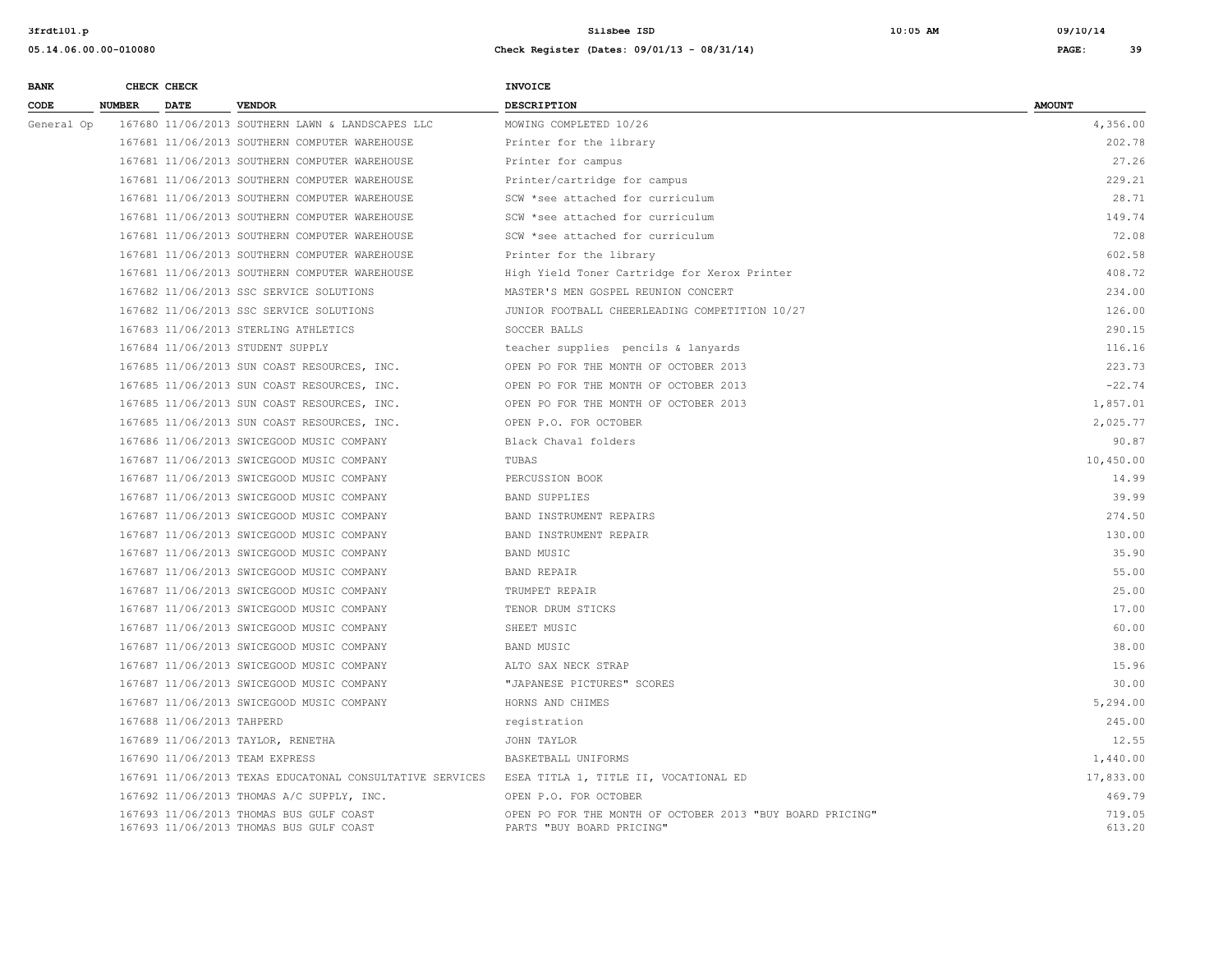| <b>BANK</b> |               | CHECK CHECK                 |                                                                              | <b>INVOICE</b>                                                             |                 |
|-------------|---------------|-----------------------------|------------------------------------------------------------------------------|----------------------------------------------------------------------------|-----------------|
| CODE        | <b>NUMBER</b> | <b>DATE</b>                 | <b>VENDOR</b>                                                                | <b>DESCRIPTION</b>                                                         | <b>AMOUNT</b>   |
| General Op  |               |                             | 167693 11/06/2013 THOMAS BUS GULF COAST                                      | "BUY BOARD PRICING" AIRHAMMER                                              | 159.95          |
|             |               |                             | 167694 11/06/2013 Thornhill, Sherrie                                         | 10/28 TO 10/30 ACET 2013 FALL CONFERENCE                                   | 73.68           |
|             |               |                             | 167695 11/06/2013 Tramel, Dawn                                               |                                                                            | 24.43           |
|             |               |                             | 167696 11/06/2013 TRIANGLE WATER CO.                                         |                                                                            | 62.00           |
|             |               |                             | 167697 11/06/2013 TURTLE & HUGHES, INC.                                      | OPEN P.O. FOR OCTOBER                                                      | 1,184.32        |
|             |               | 167698 11/06/2013 U S GAMES |                                                                              | PE SUPPLIES                                                                | 501.41          |
|             |               |                             | 167699 11/06/2013 URENDA, PATRICIA                                           | NAOMI BENTON                                                               | 200.00          |
|             |               |                             | 167700 11/06/2013 WARD'S SCIENCE                                             | SCIENCE SUPPLIES, SLIDES, SEE ATTACHMENT                                   | 126.88          |
|             |               |                             | 167701 11/06/2013 WASTE MANAGEMENT OF TEXAS, INC.                            |                                                                            | 128.36          |
|             |               |                             | 167702 11/06/2013 WATSON, KATHY                                              | MUSIC THERAPY                                                              | 100.00          |
|             |               |                             | 167702 11/06/2013 WATSON, KATHY                                              | MUSIC THERAPY                                                              | 4,850.00        |
|             |               |                             | 167703 11/06/2013 WESTERN PSYCHOLOGICAL SERVICES                             | Pragmatic speech testing kit                                               | 580.20          |
|             |               |                             | 167704 11/06/2013 Wharton, Deborah                                           | OCT 21, 22, 23 AUTISM FOR EARLY CHILDHOOD                                  | 266.10          |
|             |               |                             | 167705 11/06/2013 WILLIAMS, JOHN                                             | TOTAL HOURS 8                                                              | 200.00          |
|             |               |                             | 167706 11/06/2013 WRIGHT, BILL                                               | SILSBEE VS HJ FOOTBALL                                                     | 35.00           |
|             |               |                             | 167707 11/13/2013 A-1 GET-ER DONE TREE SERVICE                               | TREE SERVICE                                                               | 2,500.00        |
|             |               |                             | 167708 11/13/2013 ACADIAN HARDWOODS                                          | Hardwood for Aq Classes                                                    | 511.50          |
|             |               |                             | 167709 11/13/2013 ADVANCED GRAPHICS                                          | Paper for Testing Posters                                                  | 789.70          |
|             |               |                             | 167710 11/13/2013 AIMS EDUCATION FOUNDATION                                  | teachers supplies Hurst                                                    | 86.44           |
|             |               |                             | 167711 11/13/2013 ALFRED, DEVONTHIA                                          |                                                                            | 20.00           |
|             |               |                             | 167712 11/13/2013 ARMSTRONG, DESMOND                                         |                                                                            | 20.00           |
|             |               | 167713 11/13/2013 ASCD      |                                                                              | MEMBERSHIP 2013-14                                                         | 189.00          |
|             |               | 167714 11/13/2013 AT &T     |                                                                              | OCT 27 THRU NOV 26                                                         | 81.90           |
|             |               | 167714 11/13/2013 AT &T     |                                                                              | OCT 27 THRU NOV. 26                                                        | 4,345.20        |
|             |               |                             | 167715 11/13/2013 AT&T LONG DISTANCE                                         |                                                                            | 447.76          |
|             |               | 167716 11/13/2013 ATSSB     |                                                                              | ALL REGION TRYOUTS                                                         | 169.50          |
|             |               |                             | 167717 11/13/2013 BAKER, HAROLD                                              | SILSBEE VS WOS JV                                                          | 87.00           |
|             |               |                             | 167718 11/13/2013 BERRY, ALICE                                               |                                                                            | 121.50          |
|             |               |                             | 167719 11/13/2013 BLACKWELL, JAMES                                           | SILSBEE VS WOS                                                             | 100.00          |
|             |               |                             | 167720 11/13/2013 BRIGGS EQUIPMENT                                           | MATERIALS AND LABOR TO REPAIR AND CHECKOUT MAN LIFT NOTE: THIS IS A SAFETY | 1,151.46        |
|             |               |                             |                                                                              | ISSUE AND NEEDS IMMEDIATE ATTETION (SEE ATTACHED QUOTE)                    |                 |
|             |               |                             | 167721 11/13/2013 BROOKSHIRE BROS                                            | Monthly PO for Groc & Supplies for Oct. 2013                               | 267.69          |
|             |               |                             | 167722 11/13/2013 BUECHLER & ASSOCIATES, P.C.                                |                                                                            | 10, 117.47      |
|             |               |                             | 167723 11/13/2013 CALHOUN, TRISTON                                           |                                                                            | 20.00           |
|             |               |                             | 167724 11/13/2013 CANON SOLUTIONS AMERICIA                                   | $10/1$ TO $11/1$                                                           | 3,200.00        |
|             |               |                             | 167725 11/13/2013 CARTER'S EDUCATIONAL TRAINING                              | OCTOBER 2013                                                               | 780.00          |
|             |               |                             | 167726 11/13/2013 CENTERPOINT ENERGY                                         | $10/1$ to $11/2$                                                           | 34.89           |
|             |               |                             | 167726 11/13/2013 CENTERPOINT ENERGY<br>167726 11/13/2013 CENTERPOINT ENERGY | $10/1$ to $11/2$<br>$10/1$ to $11/2$                                       | 160.16<br>79.00 |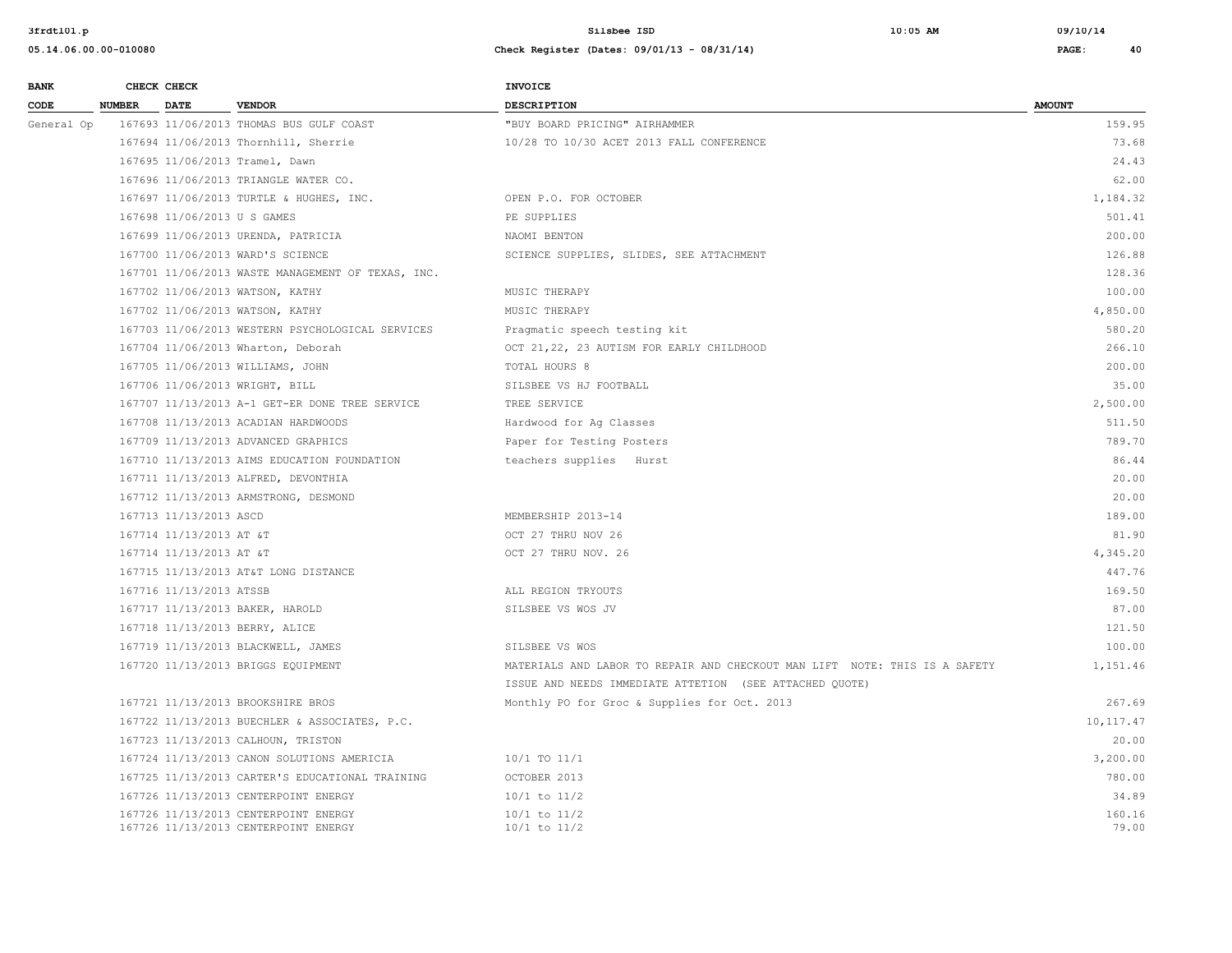| <b>BANK</b> |               | CHECK CHECK                 |                                                 | <b>INVOICE</b>                                                                      |                  |
|-------------|---------------|-----------------------------|-------------------------------------------------|-------------------------------------------------------------------------------------|------------------|
| CODE        | <b>NUMBER</b> | <b>DATE</b>                 | <b>VENDOR</b>                                   | <b>DESCRIPTION</b>                                                                  | <b>AMOUNT</b>    |
| General Op  |               |                             | 167726 11/13/2013 CENTERPOINT ENERGY            | $10/1$ TO $11/2$                                                                    | 140.75           |
|             |               |                             | 167727 11/13/2013 CHAMPINE II, FREDDIE          | SILSBEE VS HARDIN JEFFERSON                                                         | 97.00            |
|             |               |                             | 167728 11/13/2013 Chandler, Jenny               | PLAYOFF GAME FOOTBALL                                                               | 230.00           |
|             |               |                             | 167729 11/13/2013 CHICK-FIL-A                   | MIDDLE SCHOOL FOOTBALL                                                              | 1,029.60         |
|             |               |                             | 167730 11/13/2013 CICI'S PIZZA #160             | BASKETBALL SCRIMMAGE- BOYS 11/15                                                    | 138.98           |
|             |               |                             | 167730 11/13/2013 CICI'S PIZZA #160             | VOLLEYBALL 10/25 MEAL                                                               | 132.94           |
|             |               |                             | 167731 11/13/2013 CITY OF SILSBEE               | 9/18 TO 10/23                                                                       | 130.25           |
|             |               |                             | 167731 11/13/2013 CITY OF SILSBEE               | 9/18 TO 10/23                                                                       | 167.50           |
|             |               |                             | 167731 11/13/2013 CITY OF SILSBEE               | 9/17 TO 10/23                                                                       | 1,645.98         |
|             |               |                             | 167731 11/13/2013 CITY OF SILSBEE               | $9/18$ TO $10/23$                                                                   | 1,648.56         |
|             |               |                             | 167732 11/13/2013 COFFEY, BILL                  | SILSBEE VS WOS JV                                                                   | 87.00            |
|             |               |                             | 167733 11/13/2013 COGBILL, BENSON               | SILSBEE VS WOS FOOTBALL GAME TOTAL 4 HOURS                                          | 100.00           |
|             |               |                             | 167734 11/13/2013 COOPER, CHAD                  | SILSBEE VS HARDIN JEFFERSON FOOTBALL                                                | 97.00            |
|             |               |                             | 167735 11/13/2013 Dauriac, Jennifer             |                                                                                     | 29.06            |
|             |               |                             | 167736 11/13/2013 DAVENPORT, KENNY              | FOOTBALL AND BASKETBALL GAMES TOTAL 11.5 HOURS                                      | 287.50           |
|             |               |                             | 167737 11/13/2013 DE LAGE LANDEN PUBLIC FINANCE | 10/21 TO 11/20                                                                      | 1,112.00         |
|             |               |                             | 167738 11/13/2013 DEHART, PAULA                 |                                                                                     | 135.00           |
|             |               |                             | 167739 11/13/2013 DELACERDA, SCOTT              | TOTAL 16 HOURS                                                                      | 400.00           |
|             |               |                             | 167740 11/13/2013 DELL MARKETING L.P.           | LAPTOPS                                                                             | 2,658.54         |
|             |               |                             | 167740 11/13/2013 DELL MARKETING L.P.           | LAPTOP                                                                              | 1,796.46         |
|             |               |                             | 167741 11/13/2013 Drake, Kelly                  | VOLLEYBALL @ WENDY'S ON WOS GAME                                                    | 94.24            |
|             |               |                             | 167741 11/13/2013 Drake, Kelly                  | VOLLEYBALL FROM DOMINOS FOR BRIDGE CITY GAME                                        | 186.70           |
|             |               |                             | 167742 11/13/2013 Drake, Michele                | HOMEBOUND                                                                           | 18.68            |
|             |               | 167743 11/13/2013 ETEX      |                                                 | c-scope                                                                             | 6.76             |
|             |               | 167743 11/13/2013 ETEX      |                                                 | TEACHER SUPPLIES FILE FOLDERS AND LABELS                                            | 54.51            |
|             |               | 167743 11/13/2013 ETEX      |                                                 | OFFICE SUPPLIES - RECEPTIONIST                                                      | 55.72            |
|             |               | 167743 11/13/2013 ETEX      |                                                 | MATH SUPPLIES                                                                       | 80.58            |
|             |               | 167743 11/13/2013 ETEX      |                                                 | OFFICE SUPPLIES                                                                     | 335.40           |
|             |               |                             | 167744 11/13/2013 FASTENAL COMPANY              | Open PO for monthly supplies for Auto Shop classes                                  | 17.56            |
|             |               |                             | 167745 11/13/2013 FIRETROL PROTECTIONS SYSTEMS  | MATERIALS AND LABOR TO CHECK AND REPAIR FIRE ALARM SYTEM, DOOR MAGNETS, AND         | 1,650.00         |
|             |               |                             |                                                 | WORK AS STATED IN ATTACHED QUOTE (SEE ATTACHED)                                     |                  |
|             |               |                             | 167746 11/13/2013 FLORES, JOE JR                | SILSBEE VS HARDIN JEFFERSON                                                         | 97.00            |
|             |               |                             | 167747 11/13/2013 FOLLETT LIBRARY RESOURCES     | <b>BOOKS</b>                                                                        | 304.06           |
|             |               |                             | 167748 11/13/2013 Franco, Carrie                | HOTEL TEXAS SCHOOL NURSES ORGANIZATION ANNUAL CONFERENCE 10/31 TO 11/3              | 904.44           |
|             |               |                             | 167749 11/13/2013 Galloway, Candace             | CAST CONF.                                                                          | 92.28            |
|             |               | 167750 11/13/2013 GANDY INK |                                                 | PLAYOFF SHIRTS FOR THE FOOTBALL TEAM                                                | 728.00           |
|             |               |                             | 167751 11/13/2013 GARRETT, G                    | SILSBEE VS ORANGEFIELD                                                              | 60.00            |
|             |               | 167753 11/13/2013 GRAINGER  | 167752 11/13/2013 GILLEY, WILLIAM               | FOOTBALL AND BASKETBALL GAMES TOTAL 11.5 HOURS<br>EMERGENCY LIGHT FIXTURES \$364.60 | 287.50<br>364.60 |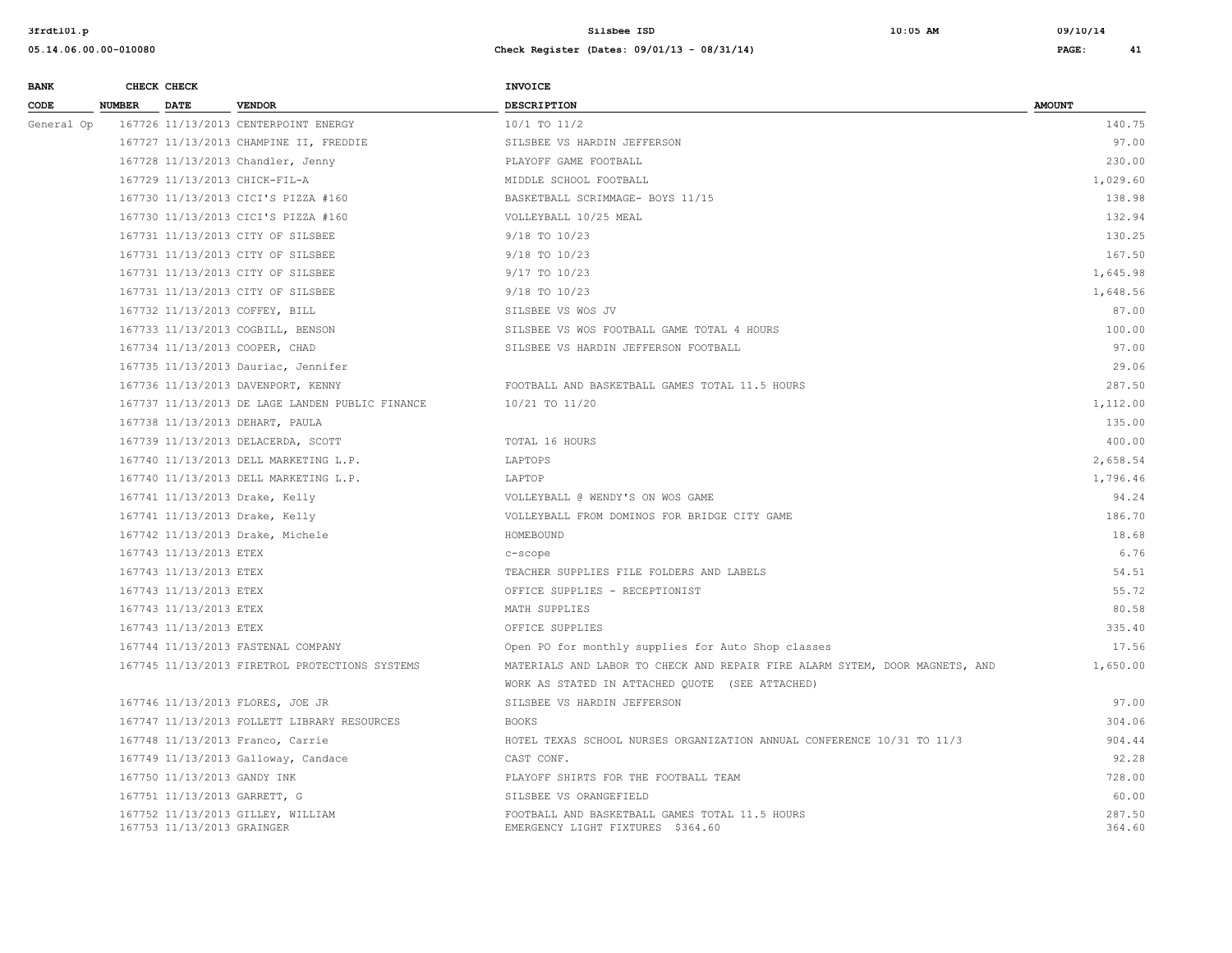| <b>BANK</b> |               | CHECK CHECK                 |                                                     | <b>INVOICE</b>                                                               |                  |
|-------------|---------------|-----------------------------|-----------------------------------------------------|------------------------------------------------------------------------------|------------------|
| CODE        | <b>NUMBER</b> | <b>DATE</b>                 | <b>VENDOR</b>                                       | <b>DESCRIPTION</b>                                                           | <b>AMOUNT</b>    |
| General Op  |               |                             | 167754 11/13/2013 GREEN, JESSIE                     | SILSBEE VS HARDIN JEFFERSON                                                  | 97.00            |
|             |               |                             | 167755 11/13/2013 GULLEY, DONNIE                    | TOTAL 8 HOURS                                                                | 200.00           |
|             |               |                             | 167756 11/13/2013 HARDIN COUNTY TREASURER           | COMMISSIONS                                                                  | 716.30           |
|             |               |                             | 167757 11/13/2013 HARPER, DELTON                    | SILSBEE VS ORANGEFIELD                                                       | 120.00           |
|             |               |                             | 167758 11/13/2013 Harrell-Bodle, Mona               |                                                                              | 31.53            |
|             |               |                             | 167758 11/13/2013 Harrell-Bodle, Mona               | REGION V                                                                     | 47.29            |
|             |               |                             | 167759 11/13/2013 HARRIS, JENNIFER                  |                                                                              | 8.33             |
|             |               |                             | 167760 11/13/2013 Harrison, Laura                   | SILSBEE VS WOS FOOTBALL JV                                                   | 40.00            |
|             |               | 167761 11/13/2013 Hoke, Amy |                                                     | CAST CONFERENCE                                                              | 83.98            |
|             |               |                             | 167762 11/13/2013 Honeycutt, Judy                   |                                                                              | 16.97            |
|             |               |                             | 167763 11/13/2013 HUGHES, ROBERT                    | SILSBEE VS WOS JV                                                            | 87.00            |
|             |               | 167764 11/13/2013 IMP       |                                                     | Region16 for Terry Deaver & Tammy Stout Title I Statewide School Support and | 250.00           |
|             |               |                             |                                                     | Family & Community Engagement Initiative February 10-11, 2014                |                  |
|             |               |                             | 167765 11/13/2013 JACKSON, SHARON                   | OCCUPATIONAL THERAPY                                                         | 5,610.00         |
|             |               |                             | 167765 11/13/2013 JACKSON, SHARON                   | OCCUPATIONAL THERAPY                                                         | 1,215.00         |
|             |               | 167766 11/13/2013 Jay, Ila  |                                                     |                                                                              | 15.02            |
|             |               |                             | 167767 11/13/2013 LCM HIGH SCHOOL ATHLETICS         | MATH/SCIENCE MEET                                                            | 125.00           |
|             |               |                             | 167768 11/13/2013 Liles, Suzanne                    |                                                                              | 16.63            |
|             |               |                             | 167769 11/13/2013 MAC PIZZA MANAGEMENT, INC.        | 11 7 MEAL                                                                    | 443.50           |
|             |               |                             | 167770 11/13/2013 MACKIN EDUCATIONAL RESOURCES      | BOOK TITLES                                                                  | 1,473.08         |
|             |               |                             | 167771 11/13/2013 MASTER AUDIO VISUALS, INC.        | Instructional Materials                                                      | 46.57            |
|             |               |                             | 167772 11/13/2013 MATKIN, KAYLON                    | CHOREOGRAPYY                                                                 | 300.00           |
|             |               |                             | 167772 11/13/2013 MATKIN, KAYLON                    | COLOR GUARD SPONSOR 2013 YEAR                                                | 900.00           |
|             |               |                             | 167773 11/13/2013 MAXSON, BRANDALE                  | SILSBEE VS HARDIN JEFFERSON                                                  | 52.00            |
|             |               |                             | 167774 11/13/2013 MCDONALD, STEVEN                  | SILSBEE VS HARDIN JEFFERSON                                                  | 52.00            |
|             |               |                             | 167775 11/13/2013 McKeehan, Kathryn                 |                                                                              | 130.00           |
|             |               |                             | 167776 11/13/2013 MONTALVO, CARLOS                  | FOOTBALL GAME WOS                                                            | 100.00           |
|             |               |                             | 167777 11/13/2013 NEEL, NANCY                       |                                                                              | 123.75           |
|             |               | 167778 11/13/2013 NETCHEMIA |                                                     | YEARLY LICENSE FOR TALENT RECRUIT & HIRE ESSENTIALS                          | 2,940.00         |
|             |               |                             | 167779 11/13/2013 Parker, Jamie                     | PARKING CAST CONFERENCE 11/7 & 8                                             | 259.96           |
|             |               |                             | 167780 11/13/2013 PARKER LUMBER - SILSBEE           | Monthly PO for D Drake Ag Classes - Oct 2013                                 | 321.44           |
|             |               |                             | 167780 11/13/2013 PARKER LUMBER - SILSBEE           | Monthly PO for HVAC Supplies - Oct 2013                                      | 199.12           |
|             |               |                             | 167780 11/13/2013 PARKER LUMBER - SILSBEE           | OPEN P.O. FOR OCTOBER                                                        | 159.86           |
|             |               |                             | 167780 11/13/2013 PARKER LUMBER - SILSBEE           | Monthly PO for AG Classes - Oct 2013                                         | 35.85            |
|             |               |                             | 167781 11/13/2013 PARKER, STEPHEN                   | SILSBEE VS HARDIN JEFFERSON                                                  | 97.00            |
|             |               | 167782 11/13/2013 RALPH'S   |                                                     | OPEN P.O. FOR OCTOBER                                                        | 13.87            |
|             |               |                             | 167783 11/13/2013 READ-TURRENTINE ELEMENTARY        |                                                                              | 296.36           |
|             |               | 167784 11/13/2013 RED ALERT | 167785 11/13/2013 REGION V EDUCATION SERVICE CENTER | OPEN P.O. FOR NOVEMBER<br>REGISTRATION                                       | 260.00<br>160.00 |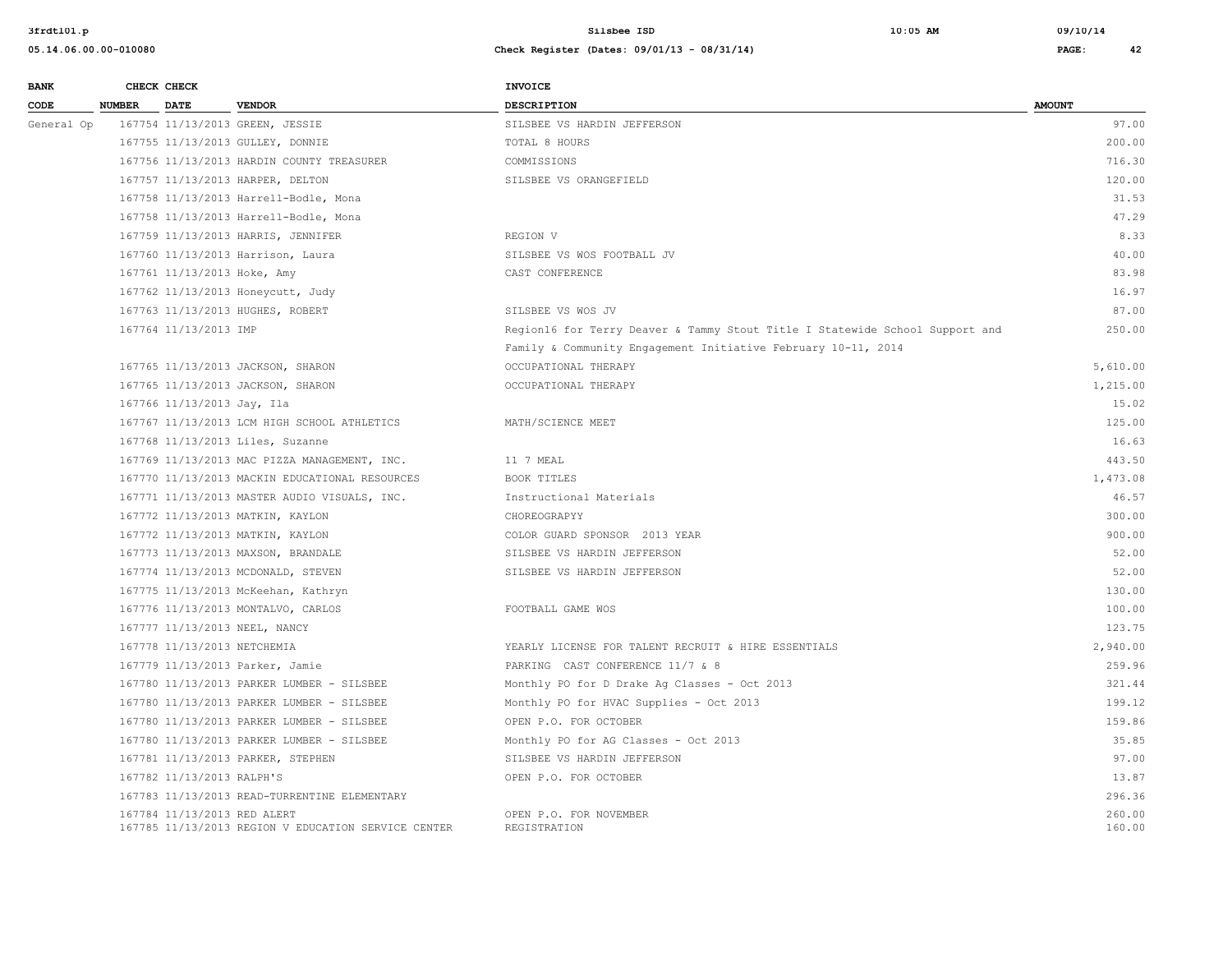| <b>BANK</b> |               | CHECK CHECK                 |                                                                                                                                                      | <b>INVOICE</b>                                                            |                    |
|-------------|---------------|-----------------------------|------------------------------------------------------------------------------------------------------------------------------------------------------|---------------------------------------------------------------------------|--------------------|
| CODE        | <b>NUMBER</b> | <b>DATE</b>                 | <b>VENDOR</b>                                                                                                                                        | <b>DESCRIPTION</b>                                                        | <b>AMOUNT</b>      |
| General Op  |               |                             | 167785 11/13/2013 REGION V EDUCATION SERVICE CENTER                                                                                                  |                                                                           | 1,500.00           |
|             |               |                             | 167785 11/13/2013 REGION V EDUCATION SERVICE CENTER                                                                                                  |                                                                           | 400.00             |
|             |               |                             | 167786 11/13/2013 RILEY, MATTHEW                                                                                                                     | TOTAL 8 HOURS                                                             | 200.00             |
|             |               |                             | 167787 11/13/2013 SAPP, HERBERT                                                                                                                      | SILSBEE VS ORANGEFIELD                                                    | 60.00              |
|             |               | 167788 11/13/2013 SCANTRON  |                                                                                                                                                      | STAAR Scontron Forms                                                      | 247.33             |
|             |               |                             | 167789 11/13/2013 SCHOOL AIDS                                                                                                                        | Instructional materials                                                   | 81.31              |
|             |               |                             | 167790 11/13/2013 SCOTT PAULINO PHYSICAL THERAPIST                                                                                                   | PHYSICAL THERAPY                                                          | 1,777.50           |
|             |               |                             | 167790 11/13/2013 SCOTT PAULINO PHYSICAL THERAPIST                                                                                                   | PHYSICAL THERAPIST                                                        | 5,062.50           |
|             |               |                             | 167791 11/13/2013 SILSBEE MUFFLER & CUSTOM SHOP                                                                                                      | OPEN P.O. FOR OCTOBER                                                     | 7.00               |
|             |               |                             | 167792 11/13/2013 SILSBEE PROPANE FUELS                                                                                                              | PROPANE FOR FORKLIFT HAND PURCHASE ORDER 47861                            | 25.00              |
|             |               |                             | 167793 11/13/2013 SIMMONS, WILLIAM                                                                                                                   | SILSBEE VS WOS JV                                                         | 87.00              |
|             |               |                             | 167794 11/13/2013 SISD FOOD SERV./ILA JAY                                                                                                            | CHANGE NOVEMBER 19,20 AND 21ST                                            | 300.00             |
|             |               |                             | 167795 11/13/2013 Smith, Anjenette                                                                                                                   | CHEERLEADERS/TUNNEL TEAM                                                  | 140.00             |
|             |               |                             | 167796 11/13/2013 SOUTHERN COMPUTER WAREHOUSE                                                                                                        | USB 3.0 4-port Hub                                                        | 30.32              |
|             |               |                             | 167796 11/13/2013 SOUTHERN COMPUTER WAREHOUSE                                                                                                        | AMPLIFIER                                                                 | 418.50             |
|             |               |                             | 167797 11/13/2013 Spears, Lynette                                                                                                                    |                                                                           | 64.74              |
|             |               |                             | 167798 11/13/2013 SUBWAY STORE #5224                                                                                                                 | CHEERLEADERS/TUNNERL TEAM                                                 | 94.00              |
|             |               | 167799 11/13/2013 TAGT      |                                                                                                                                                      | SHORT AND HELTON<br>CONVENTION                                            | 1,540.00           |
|             |               | 167799 11/13/2013 TAGT      |                                                                                                                                                      | TX ASSOCIATION FOR GIFTED/TALENTED MEMBERSHIPS 14 X \$50.00 PER D. Helton | 700.00             |
|             |               | 167799 11/13/2013 TAGT      |                                                                                                                                                      | REGISTRATION                                                              | 385.00             |
|             |               | 167800 11/13/2013 TASBO     |                                                                                                                                                      | TASBO 2014 Annual Conference 02/26-02/27/2014                             | 310.00             |
|             |               |                             | 167801 11/13/2013 Taylor, Lana                                                                                                                       | 11/1                                                                      | 11.90              |
|             |               | 167802 11/13/2013 TEPSA     |                                                                                                                                                      | administrative dues DARLENE WATSON                                        | 318.00             |
|             |               | 167802 11/13/2013 TEPSA     |                                                                                                                                                      | MEMBERSHIP                                                                | 318.00             |
|             |               | 167802 11/13/2013 TEPSA     |                                                                                                                                                      | MEMBERSHIP                                                                | 367.00             |
|             |               |                             | 167803 11/13/2013 TEXAS COUNCIL ON ECONOMIC EDUCATION                                                                                                | STOCK MARKET GAME                                                         | 220.00             |
|             |               |                             | 167804 11/13/2013 TEXAS EDUCATONAL CONSULTATIVE SERVICES                                                                                             | SCE                                                                       | 16,727.00          |
|             |               |                             | 167805 11/13/2013 TEXAS HIGH SCHOOL POWERLIFTING ASSN                                                                                                |                                                                           | 75.00              |
|             |               | 167806 11/13/2013 THSWPA    |                                                                                                                                                      |                                                                           | 75.00              |
|             |               |                             | 167807 11/13/2013 TINSLEY, DALE                                                                                                                      | TOTAL 8 HOURS                                                             | 200.00             |
|             |               |                             | 167808 11/13/2013 TRIANGLE WATER CO.                                                                                                                 | OCTOBER STATEMENT                                                         | 27.00              |
|             |               | 167809 11/13/2013 U S GAMES |                                                                                                                                                      | PE SUPPLIES                                                               | 112.02             |
|             |               |                             | 167810 11/13/2013 U.S. SCHOOL SUPPLY                                                                                                                 | Counselor Supplies-Red Ribbon Week                                        | 105.70             |
|             |               |                             | 167811 11/13/2013 UNIVERSITY INTERSCHOLASTIC LEAGUE                                                                                                  | UIL Materials                                                             | 35.25              |
|             |               |                             | 167812 11/13/2013 VAN PELT, JUDY                                                                                                                     |                                                                           | 650.00             |
|             |               |                             | 167813 11/13/2013 Waldrep, Lola                                                                                                                      |                                                                           | 235.22             |
|             |               |                             | 167814 11/13/2013 WALSH, ANDERSON, GALLEGOS, GREEN & TREVINO, CONFERENCE                                                                             |                                                                           | 250.00             |
|             |               |                             | 167815 11/13/2013 WELLS, PEYTON, GREENBURG AND HUNT, L.L.P RE: BOND ISSUE<br>167815 11/13/2013 WELLS, PEYTON, GREENBURG AND HUNT, L.L.P RE: RETAINER |                                                                           | 600.00<br>1,028.25 |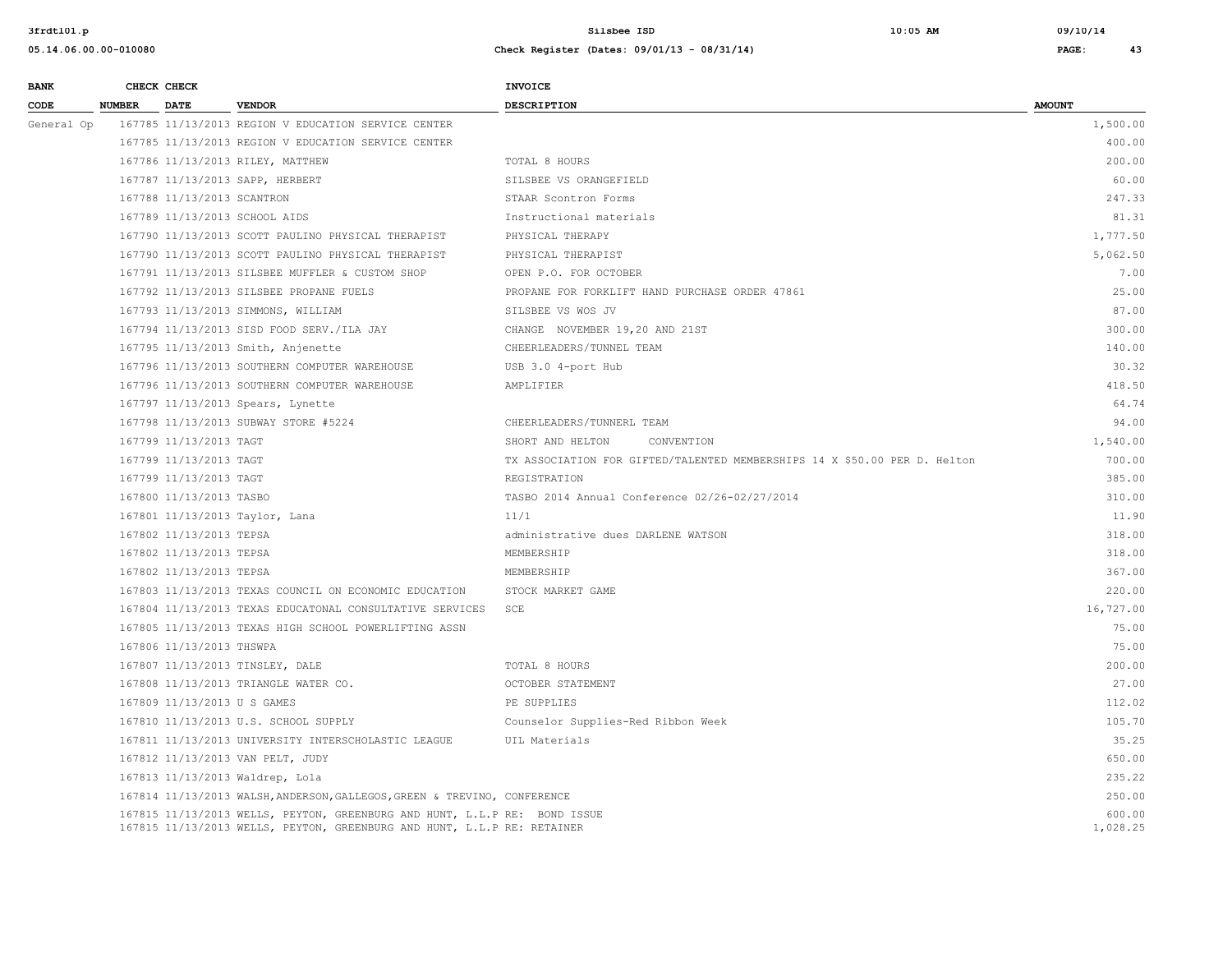| <b>BANK</b> |               | CHECK CHECK             |                                                                                    | <b>INVOICE</b>                            |                |
|-------------|---------------|-------------------------|------------------------------------------------------------------------------------|-------------------------------------------|----------------|
| CODE        | <b>NUMBER</b> | <b>DATE</b>             | <b>VENDOR</b>                                                                      | DESCRIPTION                               | <b>AMOUNT</b>  |
| General Op  |               |                         | 167816 11/13/2013 WILLIAMS, JOHN                                                   | TOTAL HOURS 8                             | 200.00         |
|             |               |                         | 167817 11/13/2013 Willis, Pamela                                                   | MATH SCIENCE MEET LCM                     | 160.00         |
|             |               |                         | 167818 11/13/2013 WOOD, JESSE PHD                                                  |                                           | 2,925.00       |
|             |               |                         | 167819 11/19/2013 CHUCK'S BAR B OUE                                                |                                           | 65.10          |
|             |               |                         | 167820 11/20/2013 A 2 Z EDUCATIONAL SUPPLIES                                       | Laminating Film                           | 2,499.00       |
|             |               |                         | 167821 11/20/2013 ABERNATHY, KEVIN                                                 | SILSBEE VS PNG BASKETALL SUBVARSITY       | 67.00          |
|             |               |                         | 167822 11/20/2013 ACME ARCHITECTURAL HARDWARE                                      | OPEN P.O. FOR OCTOBER                     | 99.94          |
|             |               |                         | 167823 11/20/2013 ADVANCED GRAPHICS                                                | Hemmed & Grommeted Banner                 | 28.93          |
|             |               |                         | 167824 11/20/2013 ALERT SERVICES                                                   | supplies                                  | 487.48         |
|             |               |                         | 167825 11/20/2013 AMERICAN FOOTBALL COACHES ASSN.                                  |                                           | 60.00          |
|             |               |                         | 167826 11/20/2013 APPLIED MAINTENANCE SPECIALTIES                                  | OPEN P.O. FOR NOVEMBER                    | 209.85         |
|             |               | 167827 11/20/2013 ASCD  |                                                                                    | 2013-2014 MEMBERSHIP                      | 189.00         |
|             |               | 167828 11/20/2013 AT &T |                                                                                    | NOV 7 THRU DEC 6                          | 3,693.07       |
|             |               |                         | 167829 11/20/2013 B & B ARCH MANAGEMENT CO., INC.                                  | 11/4 DATE BASKETBALL GAME SPLENDORA GIRLS | 173.96         |
|             |               |                         | 167830 11/20/2013 Barnes, Michael                                                  | CAST CONFERENCE                           | 47.41          |
|             |               |                         | 167831 11/20/2013 BELL, MA LPC COUNSELING SERV., TRACY                             |                                           | 341.53         |
|             |               |                         | 167831 11/20/2013 BELL, MA LPC COUNSELING SERV., TRACY                             |                                           | 549.78         |
|             |               |                         | 167832 11/20/2013 Boudreaux, Brian                                                 | TFLA CONFERENCE                           | 64.48          |
|             |               |                         | 167833 11/20/2013 BURGERWORKS, INC.                                                | GIRLS BASKETBALL                          | 217.21         |
|             |               |                         | 167834 11/20/2013 Cameron, Jena                                                    | CAST CONFERENCE                           | 80.03          |
|             |               |                         | 167835 11/20/2013 CENTER FOR BEHAVIORAL STUDIES                                    | NEUROPSYCHOLOGICAL SERVICES               | 840.00         |
|             |               |                         | 167835 11/20/2013 CENTER FOR BEHAVIORAL STUDIES                                    | NEUROPSYCHOLOGICAL EVALUATION             | 840.00         |
|             |               |                         | 167836 11/20/2013 CENTERPOINT ENERGY                                               | 9/30 TO 10/31                             | 72.15          |
|             |               |                         | 167836 11/20/2013 CENTERPOINT ENERGY                                               | $10/3$ TO $11/4$                          | 146.03         |
|             |               |                         | 167836 11/20/2013 CENTERPOINT ENERGY                                               | 10/3/13 TO 11/5/13                        | 45.48          |
|             |               |                         | 167836 11/20/2013 CENTERPOINT ENERGY                                               | 10/22 TO 10/31                            | 3,259.28       |
|             |               |                         | 167836 11/20/2013 CENTERPOINT ENERGY                                               | $10/7$ TO $11/8$                          | 37.77          |
|             |               |                         | 167837 11/20/2013 CITY OF SILSBEE                                                  | 10/7 TO 11/5                              | 975.98         |
|             |               |                         | 167837 11/20/2013 CITY OF SILSBEE                                                  | $10/7$ TO $11/5$                          | 851.37         |
|             |               |                         | 167837 11/20/2013 CITY OF SILSBEE                                                  | $10/7$ TO $11/5$                          | 246.48         |
|             |               |                         | 167837 11/20/2013 CITY OF SILSBEE                                                  | 10/2 TO 10/30                             | 89.01          |
|             |               |                         | 167837 11/20/2013 CITY OF SILSBEE                                                  | 10/2 TO 10/30                             | 103.09         |
|             |               |                         | 167837 11/20/2013 CITY OF SILSBEE                                                  | 10/2 TO 10/30                             | 115.69         |
|             |               |                         | 167837 11/20/2013 CITY OF SILSBEE                                                  | 10/2 TO 10/30                             | 904.36         |
|             |               |                         | 167838 11/20/2013 CLASSROOM DIRECT                                                 | c-scope                                   | 88.89          |
|             |               |                         | 167839 11/20/2013 COASTAL WELDING SUPPLY INC                                       | Monthly PO for HVAC Classes - Oct. 2013   | 95.74          |
|             |               |                         | 167839 11/20/2013 COASTAL WELDING SUPPLY INC                                       | Monthly PO for HVAC Classes - Oct. 2013   | 7.75           |
|             |               |                         | 167839 11/20/2013 COASTAL WELDING SUPPLY INC<br>167840 11/20/2013 COMMUNITY COFFEE | HIGH SCHOOL                               | 53.25<br>66.00 |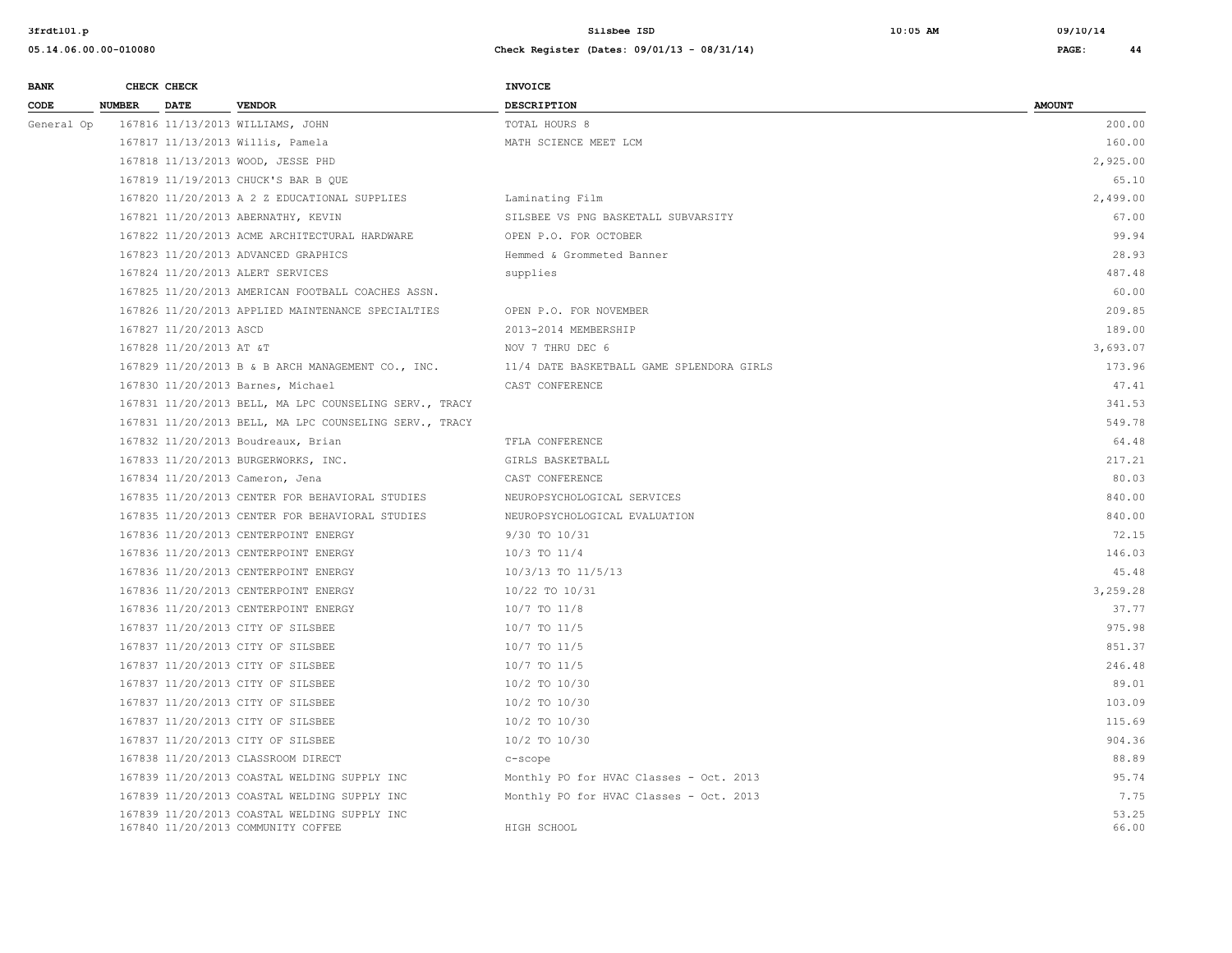| <b>BANK</b> |               | CHECK CHECK                 |                                                                     | <b>INVOICE</b>                                                               |                |
|-------------|---------------|-----------------------------|---------------------------------------------------------------------|------------------------------------------------------------------------------|----------------|
| CODE        | <b>NUMBER</b> | <b>DATE</b>                 | <b>VENDOR</b>                                                       | <b>DESCRIPTION</b>                                                           | <b>AMOUNT</b>  |
| General Op  |               |                             | 167840 11/20/2013 COMMUNITY COFFEE                                  | ADMINISTRATION OFFICE                                                        | 23.20          |
|             |               |                             | 167840 11/20/2013 COMMUNITY COFFEE                                  | READ                                                                         | 127.50         |
|             |               |                             | 167840 11/20/2013 COMMUNITY COFFEE                                  | MIDDLE SCHOOL                                                                | 164.90         |
|             |               |                             | 167841 11/20/2013 DAVENPORT, KENNY                                  | BASKETBALL GAME TOTAL 4.5 HOURS                                              | 112.50         |
|             |               | 167842 11/20/2013 Day, Keli |                                                                     | 10/7 THRU 11/14                                                              | 82.35          |
|             |               |                             | 167843 11/20/2013 DE LAGE LANDEN PUBLIC FINANCE                     | 10/28 to 11/27                                                               | 2,022.00       |
|             |               |                             | 167843 11/20/2013 DE LAGE LANDEN PUBLIC FINANCE                     | 11/28 TO 12/27                                                               | 491.00         |
|             |               |                             | 167843 11/20/2013 DE LAGE LANDEN PUBLIC FINANCE                     | 10/29 TO 11/28/2013                                                          | 1,299.00       |
|             |               |                             | 167843 11/20/2013 DE LAGE LANDEN PUBLIC FINANCE                     | 11/01 TO 11/30                                                               | 541.72         |
|             |               |                             | 167843 11/20/2013 DE LAGE LANDEN PUBLIC FINANCE                     | 11/1 TO 11/30                                                                | 541.72         |
|             |               |                             | 167843 11/20/2013 DE LAGE LANDEN PUBLIC FINANCE                     | 11/1 TO 11/30                                                                | 422.07         |
|             |               |                             | 167843 11/20/2013 DE LAGE LANDEN PUBLIC FINANCE                     | 11/1 TO 11/30                                                                | 541.72         |
|             |               |                             | 167843 11/20/2013 DE LAGE LANDEN PUBLIC FINANCE                     | 11/1 TO 11/30                                                                | 541.72         |
|             |               |                             | 167843 11/20/2013 DE LAGE LANDEN PUBLIC FINANCE                     | 11/1 TO 11/30                                                                | 422.07         |
|             |               |                             | 167843 11/20/2013 DE LAGE LANDEN PUBLIC FINANCE                     | 11/1 TO 11/30                                                                | 3,708.00       |
|             |               |                             | 167843 11/20/2013 DE LAGE LANDEN PUBLIC FINANCE                     | 11/1 TO 11/30                                                                | 544.31         |
|             |               |                             | 167843 11/20/2013 DE LAGE LANDEN PUBLIC FINANCE                     | 12/1 TO 12/31                                                                | 440.00         |
|             |               |                             | 167843 11/20/2013 DE LAGE LANDEN PUBLIC FINANCE                     | 11/1 TO 11/30                                                                | 198.00         |
|             |               |                             | 167843 11/20/2013 DE LAGE LANDEN PUBLIC FINANCE                     | 11/1 TO 11/30                                                                | 89.00          |
|             |               |                             | 167843 11/20/2013 DE LAGE LANDEN PUBLIC FINANCE                     | 11/1 TO 11/30                                                                | 630.00         |
|             |               |                             | 167844 11/20/2013 DELL MARKETING L.P.                               | DELL WYSE CLIENT AND DELL MONITOR                                            | 254.15         |
|             |               |                             | 167844 11/20/2013 DELL MARKETING L.P.                               | DELL WYSE CLIENT AND DELL MONITOR                                            | 131.39         |
|             |               |                             | 167845 11/20/2013 DOUBLE TREE HOTEL BY HILTON                       | 12/4 TO 12/6 ATAC                                                            | 455.62         |
|             |               | 167846 11/20/2013 ETEX      |                                                                     | Instructional Materials                                                      | 59.84          |
|             |               | 167846 11/20/2013 ETEX      |                                                                     | Printer Cartridge Ink                                                        | 123.99         |
|             |               | 167846 11/20/2013 ETEX      |                                                                     | Office and campus needs                                                      | 98.41          |
|             |               | 167846 11/20/2013 ETEX      |                                                                     | Batteries for Science Dept                                                   | 59.97          |
|             |               | 167846 11/20/2013 ETEX      |                                                                     | Burgundy pad-folios for the Debate Team                                      | 52.14          |
|             |               | 167846 11/20/2013 ETEX      |                                                                     | Office & Teacher Supplies                                                    | 123.56         |
|             |               |                             | 167847 11/20/2013 EXXON MOBIL                                       |                                                                              | 63.59          |
|             |               |                             | 167848 11/20/2013 F&F SPORTS, INC.                                  | FOOTBALL SUPPLIES, TRAVEL SHIRTS, TOWELS ADIDAS KICKER SHOE, AND KICKOFF TEE | 147.70         |
|             |               |                             | 167848 11/20/2013 F&F SPORTS, INC.                                  | FOOTBALL SUPPLIES, TRAVEL SHIRTS, TOWELS ADIDAS KICKER SHOE, AND KICKOFF TEE | 59.97          |
|             |               |                             | 167848 11/20/2013 F&F SPORTS, INC.                                  | track supplies middle school                                                 | 448.81         |
|             |               |                             | 167849 11/20/2013 FASTENAL COMPANY                                  | Open PO for monthly supplies for Auto Shop classes                           | 35.06          |
|             |               |                             | 167850 11/20/2013 Ferguson, Jennifer                                | TAKING STUDENTS TO DOCTOR                                                    | 24.16          |
|             |               |                             | 167851 11/20/2013 FLINN SCIENTIFIC INC.                             | Science Supplies                                                             | 1,874.00       |
|             |               |                             | 167852 11/20/2013 FOLLETT LIBRARY RESOURCES                         | Library books                                                                | 27.98          |
|             |               |                             | 167853 11/20/2013 FOSTER, RONNIE<br>167854 11/20/2013 Foster, Tonya | SILSBEE VS PNG SUBVARSITY BASKETBALL                                         | 52.00<br>25.99 |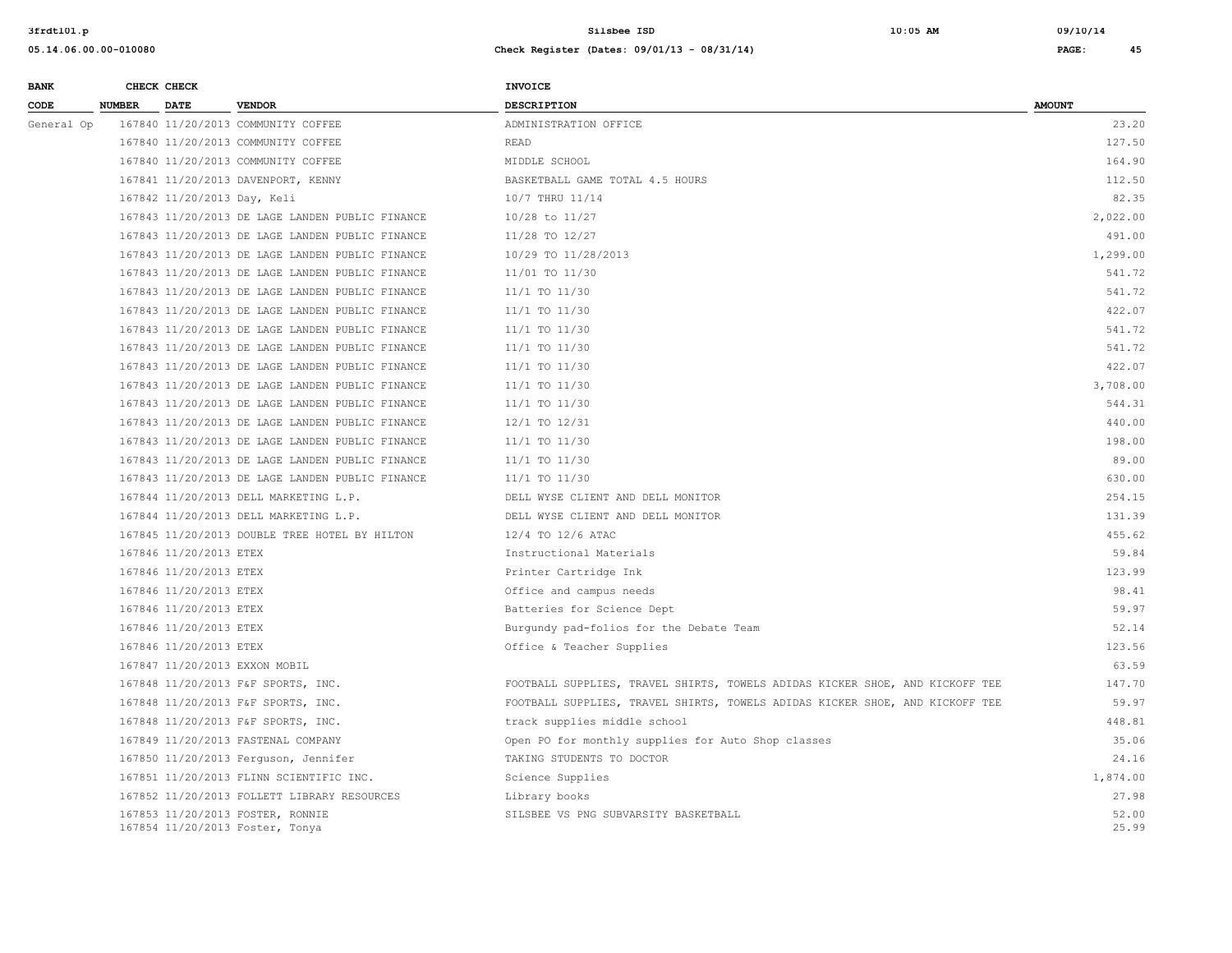| <b>BANK</b> |               | CHECK CHECK |                                                                                        | <b>INVOICE</b>                            |                  |
|-------------|---------------|-------------|----------------------------------------------------------------------------------------|-------------------------------------------|------------------|
| CODE        | <b>NUMBER</b> | <b>DATE</b> | <b>VENDOR</b>                                                                          | <b>DESCRIPTION</b>                        | <b>AMOUNT</b>    |
| General Op  |               |             | 167855 11/20/2013 FOUR POINTS BY SHERATON GALVESTON                                    | 2013 STATEWIDE PARENTAL INVOLVEMENT CONF. | 198.38           |
|             |               |             | 167856 11/20/2013 Franco, Carrie                                                       | REGION 5                                  | 25.92            |
|             |               |             | 167857 11/20/2013 GILLEY, WILLIAM                                                      | AND 19TH FOOTBALL AND BASKETBALL GAMES    | 512.50           |
|             |               |             | 167858 11/20/2013 GRIFFIN, JASON                                                       | TOTAL 8 HOURS                             | 200.00           |
|             |               |             | 167859 11/20/2013 GRIMES, KENNETH                                                      | SILSBEE VS PNG BASKETBALL SUBVARSITY      | 52.00            |
|             |               |             | 167860 11/20/2013 HARDIN COUNTY                                                        | OCTOBER 2013                              | 7,606.47         |
|             |               |             | 167860 11/20/2013 HARDIN COUNTY                                                        | OCTOBER 2013                              | 5,074.83         |
|             |               |             | 167861 11/20/2013 HARRIS, JENNIFER                                                     | 11/2/2013                                 | 27.13            |
|             |               |             | 167862 11/20/2013 Hatton, Amanda                                                       | 11/14 WRITING WORKSHOP                    | 141.99           |
|             |               |             | 167863 11/20/2013 Hawk, Amber                                                          | TFLA CONFERENCE                           | 87.41            |
|             |               |             | 167864 11/20/2013 Hukill, Stephanie                                                    | CAST                                      | 77.29            |
|             |               |             | 167865 11/20/2013 Hurst, Michele                                                       | CAST CONFERENCE                           | 272.83           |
|             |               |             | 167866 11/20/2013 IXL LEARNING                                                         | PROGRAM LICENSE                           | 1,300.00         |
|             |               |             | 167867 11/20/2013 J. W. PEPPER & SON, INC.                                             | ALL REGION CHOIR MUSIC                    | 9.50             |
|             |               |             | 167868 11/20/2013 LAKESHORE LEARNING MATERIALS                                         | C-scope materials                         | 132.22           |
|             |               |             | 167868 11/20/2013 LAKESHORE LEARNING MATERIALS                                         | SUPPLIES                                  | 507.15           |
|             |               |             | 167869 11/20/2013 LAURA REEVES ACTIVITY FUND                                           | LESSON IN READING LAB                     | 98.12            |
|             |               |             | 167869 11/20/2013 LAURA REEVES ACTIVITY FUND                                           |                                           | 127.73           |
|             |               |             | 167869 11/20/2013 LAURA REEVES ACTIVITY FUND                                           |                                           | 366.65           |
|             |               |             | 167869 11/20/2013 LAURA REEVES ACTIVITY FUND                                           |                                           | 128.45           |
|             |               |             | 167870 11/20/2013 Lewis, Sophia                                                        | REGION V WEBINAR                          | 18.90            |
|             |               |             | 167871 11/20/2013 Liles, Suzanne                                                       |                                           | 20.93            |
|             |               |             | 167872 11/20/2013 Love, Amanda                                                         | CAST                                      | 70.84            |
|             |               |             | 167873 11/20/2013 M & M EMBROIDERY & GIFTS                                             | MIDDLE SCHOOL CAMPUS SHIRTS               | 464.00           |
|             |               |             | 167874 11/20/2013 M & M RESTURANT GROUP LLC                                            | MEALS FOOTBALL 11/15 PLAYOFF CHANNELVIEW  | 719.20           |
|             |               |             | 167875 11/20/2013 MCDONALD'S                                                           | GIRLS BASKETBALL TOURNEY @ WARREN         | 95.68            |
|             |               |             | 167876 11/20/2013 McKeehan, Kathryn                                                    | TMEA PRE AREA                             | 30.00            |
|             |               |             | 167877 11/20/2013 McKeehan, Kathryn                                                    | $11/21 - 24$                              | 1,388.00         |
|             |               |             | 167878 11/20/2013 MICRO INTEGRATION                                                    | SECURITY CAMERAS                          | 1,899.00         |
|             |               |             | 167879 11/20/2013 NUNN, DAVID                                                          | 11/13, 14, 15<br>TOTAL 24 HOURS           | 600.00           |
|             |               |             | 167880 11/20/2013 ORANGEFIELD HIGH SCHOOL                                              | JV & VARSITY GIRLS BASKETBALL             | 250.00           |
|             |               |             | 167881 11/20/2013 PAPA JOHN'S PIZZA                                                    | 11/22                                     | 708.90           |
|             |               |             | 167882 11/20/2013 POCKET NURSE                                                         | supplies for HOSA                         | 235.50           |
|             |               |             | 167883 11/20/2013 QUAD G, INC.                                                         | VOLLEYBALL @ BUNA                         | 75.78            |
|             |               |             | 167884 11/20/2013 RAINBOW RESOURCE CENTER                                              | VOCABULARY CARTOONS                       | 23.65            |
|             |               |             | 167885 11/20/2013 RAPTOR TECHNOLOGIES, INC.                                            | RAPTOR RENEWAL                            | 480.00           |
|             |               |             | 167886 11/20/2013 REALLY GOOD STUFF, INC.                                              | Instrucional Materials                    | 121.96           |
|             |               |             | 167887 11/20/2013 REGION IV ESC<br>167888 11/20/2013 REGION V EDUCATION SERVICE CENTER | REGION IV WORKSHOP<br>WORKSHOP #7491      | 100.00<br>240.00 |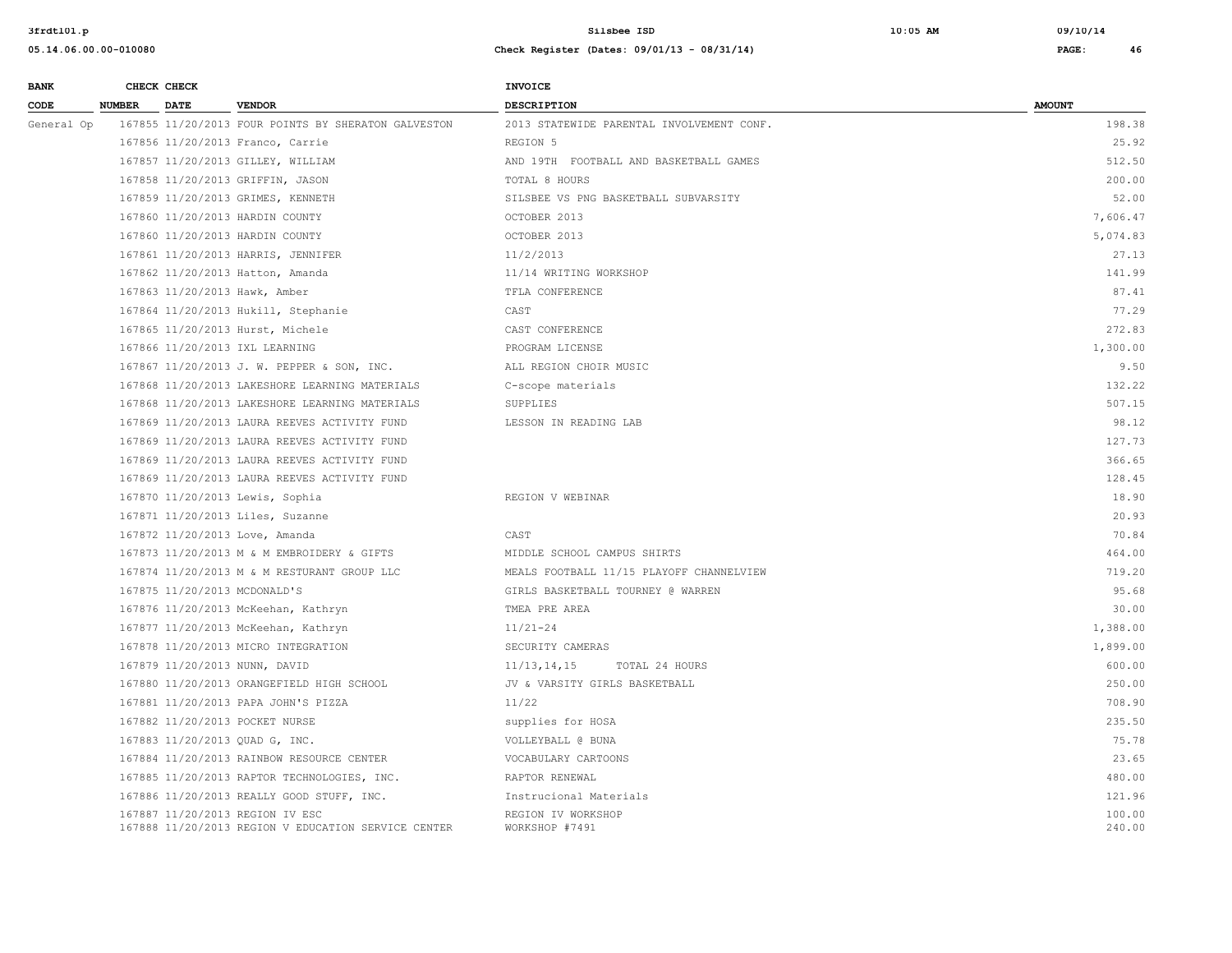| <b>BANK</b> | CHECK CHECK                  |                                                         | <b>INVOICE</b>                                 |                  |
|-------------|------------------------------|---------------------------------------------------------|------------------------------------------------|------------------|
| CODE        | <b>NUMBER</b><br><b>DATE</b> | <b>VENDOR</b>                                           | <b>DESCRIPTION</b>                             | <b>AMOUNT</b>    |
| General Op  |                              | 167888 11/20/2013 REGION V EDUCATION SERVICE CENTER     | Workshop 7292) STAAR Alternate Training        | 45.00            |
|             |                              | 167888 11/20/2013 REGION V EDUCATION SERVICE CENTER     | Workshop 7292) STAAR Alternate Training        | 495.00           |
|             |                              | 167888 11/20/2013 REGION V EDUCATION SERVICE CENTER     | Workshop 7257- Regional VI Teachers Meeting    | 40.00            |
|             |                              | 167888 11/20/2013 REGION V EDUCATION SERVICE CENTER     | Admin Travel/Workshops                         | 80.00            |
|             |                              | 167888 11/20/2013 REGION V EDUCATION SERVICE CENTER     |                                                | 75.00            |
|             |                              | 167888 11/20/2013 REGION V EDUCATION SERVICE CENTER     |                                                | 75.00            |
|             |                              | 167888 11/20/2013 REGION V EDUCATION SERVICE CENTER     | PEIMS Discipline Training for Wilt Alexander   | 80.00            |
|             |                              | 167888 11/20/2013 REGION V EDUCATION SERVICE CENTER     | REGIATRATION                                   | 160.00           |
|             |                              | 167888 11/20/2013 REGION V EDUCATION SERVICE CENTER     | REGISTRATION                                   | 160.00           |
|             |                              | 167888 11/20/2013 REGION V EDUCATION SERVICE CENTER     | WORKSHOP #7372                                 | 230.00           |
|             |                              | 167889 11/20/2013 Reline, Leslie                        | WRITING WORKSHOP 11/14                         | 14.19            |
|             |                              | 167890 11/20/2013 SAMPSON STEEL CORPORATION             | Monthly PO on metal for Ag Classes - Oct. 2013 | 84.58            |
|             | 167891 11/20/2013 SCANTRON   |                                                         | Scantrons                                      | 580.45           |
|             | 167891 11/20/2013 SCANTRON   |                                                         | teacher supplies scantrons (SHIPPING ONLY)     | 19.69            |
|             |                              | 167892 11/20/2013 SCHOOL AIDS                           | TEACHER SUPPLIES 5TH GRADE SCIENCE TEACHERS    | 60.94            |
|             |                              | 167893 11/20/2013 SCHOOL SPECIALTY                      | instructional materials                        | 129.33           |
|             |                              | 167893 11/20/2013 SCHOOL SPECIALTY                      | Sensory Diet accessories                       | 26.33            |
|             |                              | 167893 11/20/2013 SCHOOL SPECIALTY                      | SUPPLIES                                       | 44.81            |
|             |                              | 167893 11/20/2013 SCHOOL SPECIALTY                      | SUPPLIES                                       | 43.76            |
|             |                              | 167893 11/20/2013 SCHOOL SPECIALTY                      | SUPPLIES                                       | 397.98           |
|             |                              | 167893 11/20/2013 SCHOOL SPECIALTY                      | supplies                                       | 49.18            |
|             |                              | 167893 11/20/2013 SCHOOL SPECIALTY                      | COMBO BIND                                     | 637.49           |
|             |                              | 167894 11/20/2013 SHARP, CARLTON                        | SILSBEE VS PNG SUBVARSITY BASKETBALL           | 67.00            |
|             |                              | 167895 11/20/2013 SHERATON DALLAS HOTEL                 | TAHPERD CONVENTION DEC 4-7                     | 370.40           |
|             |                              | 167896 11/20/2013 SHORKEY CENTER                        |                                                | 2,520.00         |
|             |                              | 167897 11/20/2013 Smith, Cynthia                        |                                                | 160.16           |
|             |                              | 167897 11/20/2013 Smith, Cynthia                        | TALKING CALCULATOR FOR STUDENT                 | 26.97            |
|             |                              | 167898 11/20/2013 SOUTHERN COMPUTER WAREHOUSE           | DISTRIBUTION AMPLIFIER AND CABLE               | 12.81            |
|             |                              | 167898 11/20/2013 SOUTHERN COMPUTER WAREHOUSE           | BARCODE SCANNER                                | 132.02           |
|             |                              | 167898 11/20/2013 SOUTHERN COMPUTER WAREHOUSE           | TECHNOLOGY SUPPLIES                            | 413.96           |
|             |                              | 167898 11/20/2013 SOUTHERN COMPUTER WAREHOUSE           | D-Link Wireless Router for Auditorium          | 36.53            |
|             |                              | 167898 11/20/2013 SOUTHERN COMPUTER WAREHOUSE           | projector bulb                                 | 172.76           |
|             |                              | 167899 11/20/2013 SOUTHWEST FOODSERVICE EXCELLENCE, LLC | OCTOBER 2013                                   | 152,795.91       |
|             |                              | 167900 11/20/2013 STAR GRAPHICS INC                     | 11/1 TO 11/30                                  | 139.00           |
|             |                              | 167900 11/20/2013 STAR GRAPHICS INC                     | 11/1 TO 11/30                                  | 425.00           |
|             |                              | 167900 11/20/2013 STAR GRAPHICS INC                     | 11/1 TO 11/30                                  | 153.00           |
|             |                              | 167901 11/20/2013 Stone, Cheryl                         | CAST HOUSTON                                   | 81.95            |
|             | 167903 11/20/2013 TAHPERD    | 167902 11/20/2013 SUBWAY #48400                         | GIRLS BASKETBALL<br>CONFERENCE                 | 155.30<br>165.00 |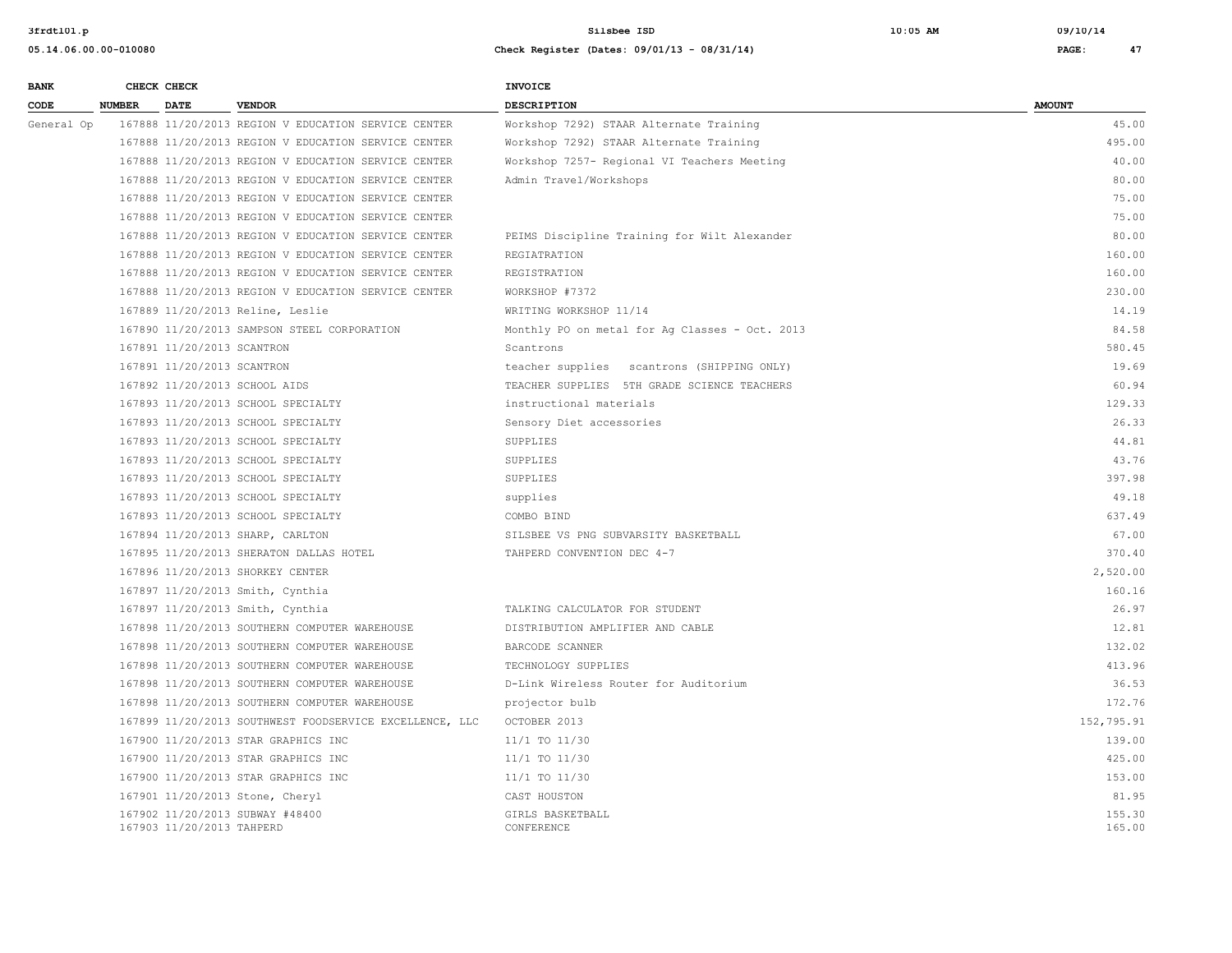| <b>BANK</b> |               | CHECK CHECK               |                                                                                | <b>INVOICE</b>                                                            |               |
|-------------|---------------|---------------------------|--------------------------------------------------------------------------------|---------------------------------------------------------------------------|---------------|
| CODE        | <b>NUMBER</b> | <b>DATE</b>               | <b>VENDOR</b>                                                                  | <b>DESCRIPTION</b>                                                        | <b>AMOUNT</b> |
| General Op  |               |                           | 167904 11/20/2013 TASO BEAUMONT CHAPTER                                        | EAST CHAMBERS FOOTBALL SCRIMMAGE                                          | 100.00        |
|             |               | 167905 11/20/2013 TCEA    |                                                                                | TCEA Premium 2014 Convention Exposition for Cassie Balla, Michele Drake & | 277.00        |
|             |               |                           |                                                                                | Regina McGallion                                                          |               |
|             |               | 167905 11/20/2013 TCEA    |                                                                                | TCEA Premium 2014 Convention Exposition for Cassie Balla, Michele Drake & | 277.00        |
|             |               |                           |                                                                                | Regina McGallion                                                          |               |
|             |               | 167905 11/20/2013 TCEA    |                                                                                | TCEA Premium 2014 Convention Exposition for Cassie Balla, Michele Drake & | 277.00        |
|             |               |                           |                                                                                | Regina McGallion                                                          |               |
|             |               |                           | 167906 11/20/2013 TEXAS DEPARTMENT OF PUBLIC SAFETY                            | 10/1 TO 10/31/2013                                                        | 368.00        |
|             |               |                           | 167907 11/20/2013 THE WESTIN AUSTIN AT THE DOMAIN                              | DEC 4-6 NATIONAL EDUCATORS LAW INSTITUTE                                  | 353.16        |
|             |               |                           | 167908 11/20/2013 THOMAS, RYAN                                                 | TOTAL 8 HOURS                                                             | 200.00        |
|             |               |                           | 167909 11/20/2013 TIME WARNER CABLE                                            | 11/17 TO 12/16                                                            | 954.01        |
|             |               |                           | 167909 11/20/2013 TIME WARNER CABLE                                            | 11/15 TO 12/14                                                            | 3,375.00      |
|             |               |                           | 167909 11/20/2013 TIME WARNER CABLE                                            | 11/18 TO 12/17                                                            | 954.01        |
|             |               |                           | 167909 11/20/2013 TIME WARNER CABLE                                            | 11/18 TO 12/17                                                            | 954.01        |
|             |               |                           | 167909 11/20/2013 TIME WARNER CABLE                                            | 11/18 TO 12/17                                                            | 954.01        |
|             |               | 167910 11/20/2013 UPSTART |                                                                                | Library Supplies                                                          | 49.40         |
|             |               |                           | 167911 11/20/2013 WARREN HIGH SCHOOL - ATHLETIC DEPT.                          | JV BASKETBALL TOURNAMENT                                                  | 150.00        |
|             |               |                           | 167912 11/20/2013 WATSON, KATHY                                                | MUSIC THERAPY                                                             | 2,600.00      |
|             |               |                           | 167912 11/20/2013 WATSON, KATHY                                                | MUSIC THERAPY                                                             | 75.00         |
|             |               |                           | 167913 11/20/2013 WOOD, JESSE PHD                                              | DIAGNOSTIC EVALUATION                                                     | 975.00        |
|             |               |                           | 167914 11/22/2013 ADVANCED SYSTEMS & ALARMS                                    | Repair Alarm system                                                       | 112.50        |
|             |               | 167915 11/22/2013 ASCD    |                                                                                | ASCD Select Membership for S. Thornhill                                   | 89.00         |
|             |               |                           | 167916 11/22/2013 BAKER BEAUMONT #702                                          | air filters                                                               | 1,889.60      |
|             |               |                           | 167917 11/22/2013 BROOKS, TRICIA                                               | TASBO LL/10 TO 11/12                                                      | 344.41        |
|             |               |                           | 167918 11/22/2013 CENTERPOINT ENERGY                                           | 10/14 TO 11/15                                                            | 2,663.26      |
|             |               |                           | 167919 11/22/2013 COMMUNITY COFFEE                                             | MAINTENANCE                                                               | 111.00        |
|             |               |                           | 167920 11/22/2013 Cooper, Myreta                                               |                                                                           | 85.49         |
|             |               |                           | 167921 11/22/2013 CROFT & HICKS INVESTIGATIONS AND SECURIT 11/13 K9 INSPECTION |                                                                           | 400.00        |
|             |               |                           | 167922 11/22/2013 DELACERDA, SCOTT                                             | TOTAL 4 HOURS                                                             | 100.00        |
|             |               |                           | 167923 11/22/2013 DOMINOS PIZZA                                                |                                                                           | 66.00         |
|             |               |                           | 167924 11/22/2013 ELDER, CODY                                                  |                                                                           | 20.00         |
|             |               | 167925 11/22/2013 ETEX    |                                                                                | PENCIL SHARPENERS                                                         | 134.32        |
|             |               | 167925 11/22/2013 ETEX    |                                                                                | PENCIL SHARPENER                                                          | 33.58         |
|             |               | 167925 11/22/2013 ETEX    |                                                                                | Instructional Materials                                                   | 12.00         |
|             |               | 167925 11/22/2013 ETEX    |                                                                                | Instructional Materials                                                   | 244.94        |
|             |               | 167925 11/22/2013 ETEX    |                                                                                | Instructional Materials Paper                                             | 304.00        |
|             |               | 167925 11/22/2013 ETEX    |                                                                                | office supplies - labels                                                  | 22.92         |
|             |               | 167925 11/22/2013 ETEX    | 167926 11/22/2013 FASTENAL COMPANY                                             | UIL SUPPLIES<br>OPEN P.O. FOR NOVEMBER                                    | 72.33<br>9.04 |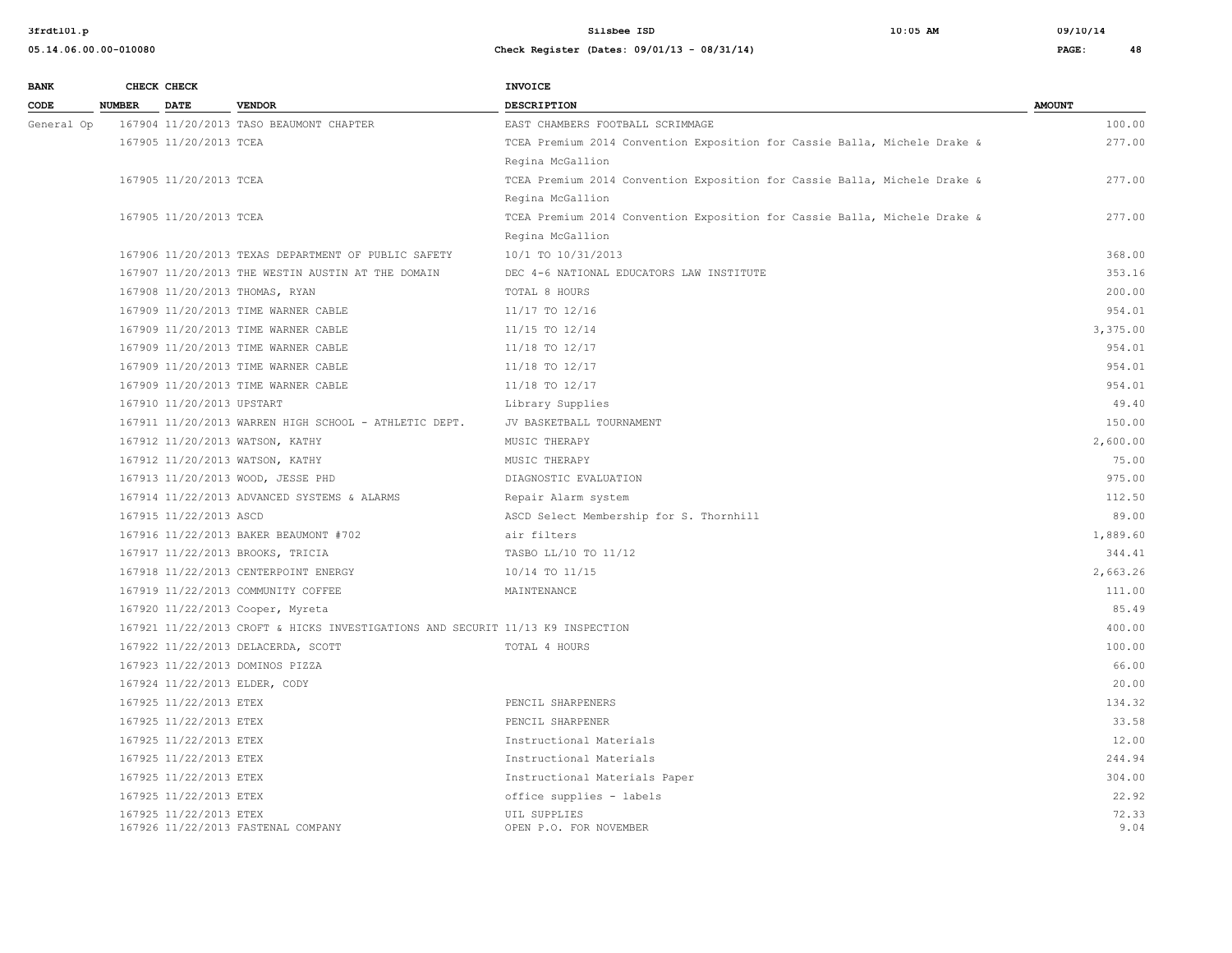| <b>BANK</b> |               | CHECK CHECK              |                                                                                    | <b>INVOICE</b>                                                          |                  |
|-------------|---------------|--------------------------|------------------------------------------------------------------------------------|-------------------------------------------------------------------------|------------------|
| CODE        | <b>NUMBER</b> | <b>DATE</b>              | <b>VENDOR</b>                                                                      | <b>DESCRIPTION</b>                                                      | <b>AMOUNT</b>    |
| General Op  |               |                          | 167927 11/22/2013 HARDIN COUNTY                                                    | SRO 2013 FORD TAURUS                                                    | 25,949.79        |
|             |               |                          | 167928 11/22/2013 JOHNSTONE SUPPLY                                                 | OPEN P.O. FOR NOVEMBER                                                  | 700.93           |
|             |               |                          | 167929 11/22/2013 Leleux, Judith                                                   |                                                                         | 29.58            |
|             |               |                          | 167930 11/22/2013 LONE STAR LEARNING                                               | Lone Star Learning for Read Turrentine                                  | 419.93           |
|             |               |                          | 167931 11/22/2013 Mayeaux, Sara                                                    | UIL DECORATIONS                                                         | 101.97           |
|             |               |                          | 167932 11/22/2013 Murray, Megan                                                    |                                                                         | 16.29            |
|             |               |                          | 167933 11/22/2013 NEVCO, INC.                                                      | SCOREBOARD                                                              | 37,778.00        |
|             |               |                          | 167933 11/22/2013 NEVCO, INC.                                                      | SCOREBOARD                                                              | 2,963.99         |
|             |               | 167934 11/22/2013 PRO ED |                                                                                    | Edmark Reading Program Kit                                              | 900.90           |
|             |               |                          | 167935 11/22/2013 REGION V EDUCATION SERVICE CENTER                                | region v workshop Sandy Wager                                           | 80.00            |
|             |               |                          | 167935 11/22/2013 REGION V EDUCATION SERVICE CENTER                                | HARDIN COUNTY AEP                                                       | 24,250.00        |
|             |               |                          | 167935 11/22/2013 REGION V EDUCATION SERVICE CENTER                                | $CO-OP$                                                                 | 3,500.00         |
|             |               |                          | 167935 11/22/2013 REGION V EDUCATION SERVICE CENTER                                | SOUTHEAST TEXAS PURCHASING CO-OP                                        | 300.00           |
|             |               |                          | 167935 11/22/2013 REGION V EDUCATION SERVICE CENTER                                | SETTEN CONNECTION NOVEMBER 2013                                         | 1,296.39         |
|             |               | 167936 11/22/2013 REXEL  |                                                                                    | OPEN P.O. FOR NOVEMBER                                                  | 23.88            |
|             |               | 167936 11/22/2013 REXEL  |                                                                                    | OPEN P.O. FOR NOVEMBER                                                  | 50.74            |
|             |               |                          | 167937 11/22/2013 SKYWARD ACCOUNTING DEPT                                          | WEBEX TRAINING                                                          | 585.00           |
|             |               |                          | 167938 11/22/2013 Smith, Cynthia                                                   | MEASURING SETS FOR STUDENTS                                             | 44.97            |
|             |               |                          | 167939 11/22/2013 SOUTHERN COMPUTER WAREHOUSE                                      | OTTERBOX                                                                | 59.20            |
|             |               |                          | 167939 11/22/2013 SOUTHERN COMPUTER WAREHOUSE                                      | MultiFunction Xerox WorkCentre 3315DN                                   | 289.19           |
|             |               |                          | 167939 11/22/2013 SOUTHERN COMPUTER WAREHOUSE                                      | MultiFunction Xerox WorkCentre 3315DN                                   | 143.91           |
|             |               |                          | 167939 11/22/2013 SOUTHERN COMPUTER WAREHOUSE                                      | Xerox Phaser 3250 DN printer for High School Cafeteria Office and toner | 231.52           |
|             |               |                          |                                                                                    | cartridge.                                                              |                  |
|             |               |                          | 167939 11/22/2013 SOUTHERN COMPUTER WAREHOUSE                                      | Xerox Phaser 3250 DN printer for High School Cafeteria Office and toner | 110.93           |
|             |               |                          |                                                                                    | cartridge.                                                              |                  |
|             |               |                          | 167940 11/22/2013 SOUTHWEST BUILDING SYSTEMS                                       | MATERIALS AND LABOR TO CHECK FIRE ALARM SYSTEM                          | 78.00            |
|             |               |                          | 167941 11/22/2013 SPARKLETTS AND SIERRA SPRINGS                                    | ADMINISTRATION, WAREHOUSE AND TECHNOLOGY                                | 88.04            |
|             |               |                          | 167942 11/22/2013 SSC SERVICE SOLUTIONS                                            | 11/1 TO 11/30                                                           | 51,755.71        |
|             |               |                          | 167943 11/22/2013 SUBWAY STORE #5224                                               | 11/8 MEAL FOOTBALL                                                      | 205.00           |
|             |               |                          | 167944 11/22/2013 SUN COAST RESOURCES, INC.                                        | OPEN P.O. FOR NOVEMBER                                                  | 2,080.36         |
|             |               |                          | 167945 11/22/2013 TASB, INC.                                                       |                                                                         | 337.54           |
|             |               |                          | 167946 11/22/2013 TINSLEY, DALE                                                    | TOTAL 4 HOURS                                                           | 100.00           |
|             |               |                          | 167947 11/22/2013 BELL, MA LPC COUNSELING SERV., TRACY                             |                                                                         | 575.00           |
|             |               |                          | 167948 11/22/2013 JUNIOR LIBRARY GUILD                                             | library books                                                           | 612.00           |
|             |               |                          | 167949 11/22/2013 LOFTON SECURITY SERVICES, INC.                                   | WEEK OF 11/11 TO 11/17                                                  | 492.80           |
|             |               |                          | 167949 11/22/2013 LOFTON SECURITY SERVICES, INC.                                   | WEEK OF 11/4 TO 11/10                                                   | 492.80           |
|             |               |                          | 167950 12/02/2013 HYATT REGENCY HOUSTON                                            | TAGT CONFERENCE DEC 4-6                                                 | 317.46           |
|             |               |                          | 167951 12/02/2013 HYATT REGENCY HOUSTON<br>167952 12/02/2013 HYATT REGENCY HOUSTON | TAGT CONFERENCE DEC 4 & 5<br>TAGT CONFERENCE DEC 4-6                    | 317.46<br>317.46 |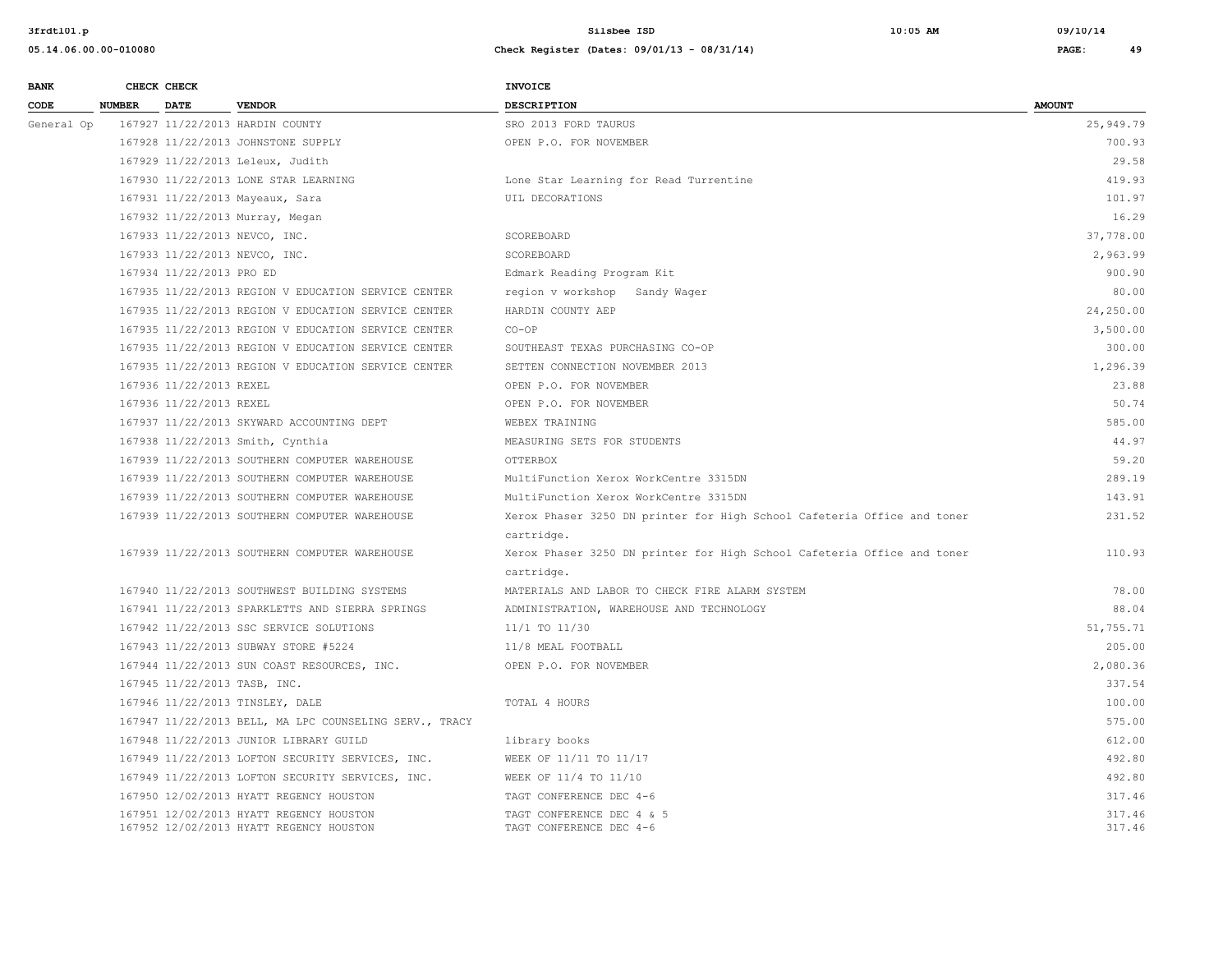| <b>BANK</b> |               | CHECK CHECK               |                                                | <b>INVOICE</b>                                                                                              |                 |
|-------------|---------------|---------------------------|------------------------------------------------|-------------------------------------------------------------------------------------------------------------|-----------------|
| CODE        | <b>NUMBER</b> | <b>DATE</b>               | <b>VENDOR</b>                                  | <b>DESCRIPTION</b>                                                                                          | <b>AMOUNT</b>   |
| General Op  |               |                           | 167953 12/02/2013 HYATT REGENCY HOUSTON        | TAGT CONFERENCE DEC 4-6                                                                                     | 317.46          |
|             |               |                           | 167954 12/04/2013 A-1 GLASS CO.                | REPAIR BROKEN WINDOW ON BUS                                                                                 | 220.41          |
|             |               |                           | 167955 12/04/2013 ALLEN, KENNETH               | SILSBEE VS WARREN                                                                                           | 107.00          |
|             |               |                           | 167956 12/04/2013 APPLE COMPUTER, INC.         | IPAD                                                                                                        | 383.00          |
|             |               |                           | 167957 12/04/2013 AUDILET TRACTOR SALES, INC.  | Parts for Show trailer                                                                                      | 1,227.20        |
|             |               |                           | 167958 12/04/2013 Banks, Janis                 | KIRBY TO JULIE ROGERS                                                                                       | 9.24            |
|             |               |                           | 167958 12/04/2013 Banks, Janis                 | MIDDLE SCHOOL TO HOUSTON                                                                                    | 17.99           |
|             |               |                           | 167959 12/04/2013 BOBCAT OF BEAUMONT           | PARTS AND LABOR TO CHECK OUT ELECTRICAL SYSTEM AND PERFORM COMPLETE SERVICE ON<br>S250 SKID STEER. \$600.00 | 357.86          |
|             |               |                           | 167960 12/04/2013 Bossette, Offer              | MIDDLE SCHOOL TO LAMAR ORANGE                                                                               | 6.49            |
|             |               |                           | 167960 12/04/2013 Bossette, Offer              | HIGH SCHOOL TIGERETTES TO HUMBLE                                                                            | 7.79            |
|             |               |                           | 167961 12/04/2013 BROUCHET, THERMAN            | SILSBEE VS TARKINGTON                                                                                       | 107.00          |
|             |               |                           | 167962 12/04/2013 BUCK'S WHEEL & EQUIPMENT CO. | SCHOOL BUS PRE-TRIP INSPECTION REPORT BOOKS.                                                                | 746.12          |
|             |               |                           | 167963 12/04/2013 BURGERS OF BEAUMONT          | 11/21 MEAL                                                                                                  | 111.40          |
|             |               |                           | 167964 12/04/2013 BURGERWORKS, INC.            | GIRLS BASKETBALL ORANGEFIELD TOURNEY                                                                        | 187.44          |
|             |               |                           | 167964 12/04/2013 BURGERWORKS, INC.            | GIRLS BASKETBALL                                                                                            | 210.68          |
|             |               |                           | 167965 12/04/2013 CARD SERVICES                | OCTOBER 21 TO NOVEMBER 19                                                                                   | 2,265.78        |
|             |               |                           | 167966 12/04/2013 CARD SERVICES                | OCTOBER 19 TO NOVEMBER 17                                                                                   | 739.51          |
|             |               |                           | 167967 12/04/2013 CHALK'S TRUCK PARTS, INC.    | OPEN PO FOR THE MONTH OF NOVEMBER 2013                                                                      | 466.85          |
|             |               |                           | 167968 12/04/2013 CHAMBERS, DONNIE             | SILSBEE VS HULL DAISETTA                                                                                    | 107.00          |
|             |               |                           | 167969 12/04/2013 CHATTERBOX SPEECH THERAPY    |                                                                                                             | 3,045.00        |
|             |               |                           | 167970 12/04/2013 Cheek, Betty                 | HIGH SCHOOL BAND TO HAMSHIRE                                                                                | 9.50            |
|             |               |                           | 167970 12/04/2013 Cheek, Betty                 | HIGH SCHOOL CHEERLEADERS TO WEST ORANGE                                                                     | 11.00           |
|             |               |                           | 167971 12/04/2013 CITY OF SILSBEE              | 10/15 TO 11/13                                                                                              | 180.49          |
|             |               |                           | 167972 12/04/2013 CITY OF SILSBEE              | 10/15 TO 11/13                                                                                              | 117.16          |
|             |               |                           | 167973 12/04/2013 COASTAL WELDING SUPPLY INC   | OPEN PO FOR THE MONTH OF OCTOBER 2013                                                                       | 15.50           |
|             |               |                           | 167974 12/04/2013 COBURN SUPPLY COMPANY, INC.  | OPEN P.O. FOR NOVEMBER                                                                                      | 28.92           |
|             |               |                           | 167975 12/04/2013 Colvin, Gay                  | UIL SUPPLIES                                                                                                | 156.53          |
|             |               |                           | 167976 12/04/2013 Dauriac, Jennifer            |                                                                                                             | 19.38           |
|             |               |                           | 167977 12/04/2013 DAVENPORT, KENNY             | FOOTBALL GAME TOTAL 8 HOURS                                                                                 | 200.00          |
|             |               | 167978 12/04/2013 ENTERGY |                                                | NOVEMBER 2013                                                                                               | 53,755.87       |
|             |               | 167979 12/04/2013 ETEX    |                                                | CALENDARS                                                                                                   | 74.13           |
|             |               | 167979 12/04/2013 ETEX    |                                                | OFFICE SUPPLIES                                                                                             | 122.38          |
|             |               | 167979 12/04/2013 ETEX    |                                                | Office Supplies                                                                                             | 101.73          |
|             |               | 167979 12/04/2013 ETEX    |                                                | OFFICE SUPPLIES                                                                                             | 30.54           |
|             |               | 167979 12/04/2013 ETEX    |                                                | STAMPS                                                                                                      | 12.98           |
|             |               | 167979 12/04/2013 ETEX    |                                                | ROLLING CRATES                                                                                              | 530.40          |
|             |               | 167979 12/04/2013 ETEX    | 167980 12/04/2013 EVADALE ISD                  | ROLLINGS CARTS<br>BASKETBALL TOURNAMENT GIRLS                                                               | 81.60<br>200.00 |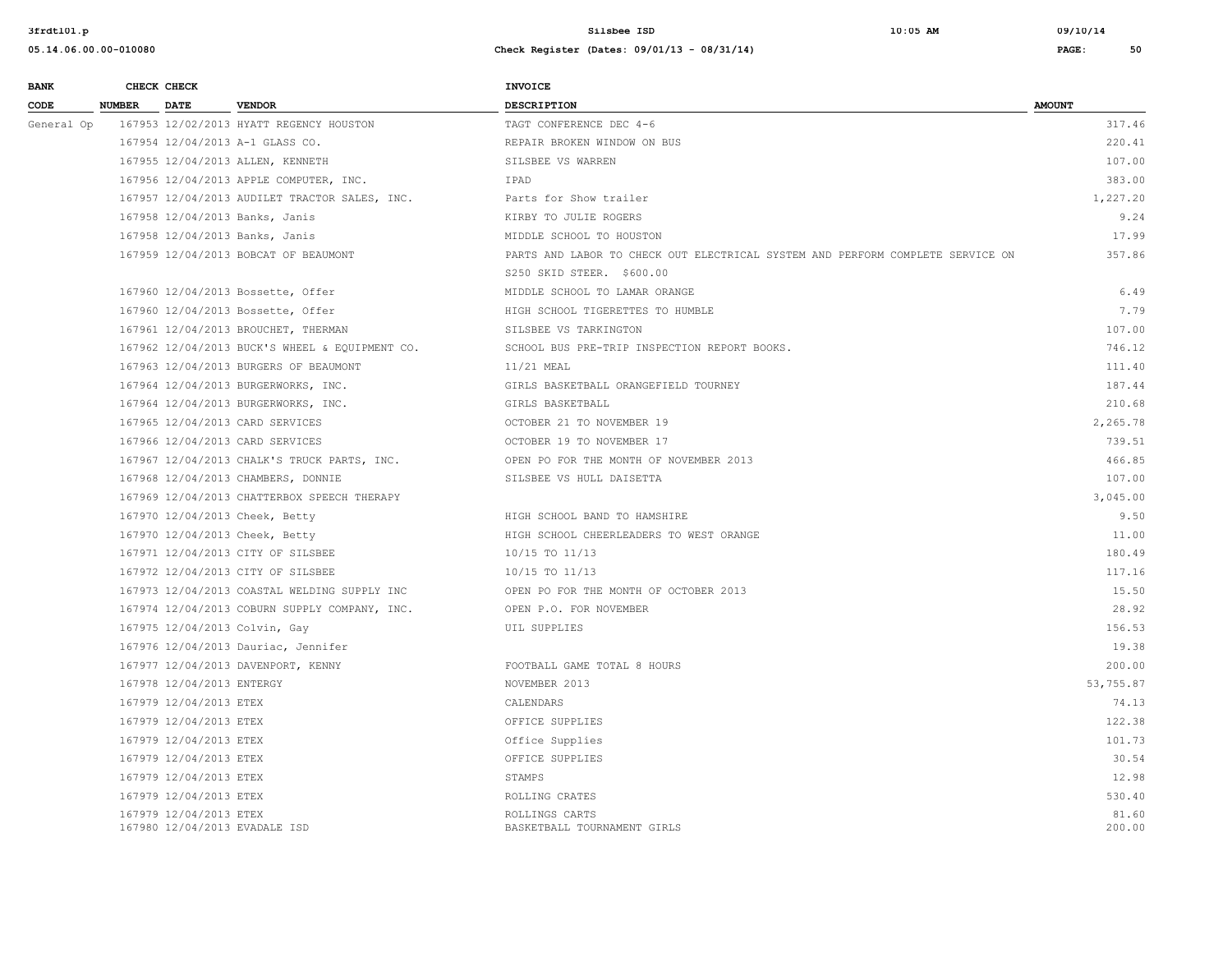| <b>BANK</b> |               | CHECK CHECK                 |                                                                                    | <b>INVOICE</b>                                                                   |                 |
|-------------|---------------|-----------------------------|------------------------------------------------------------------------------------|----------------------------------------------------------------------------------|-----------------|
| CODE        | <b>NUMBER</b> | <b>DATE</b>                 | <b>VENDOR</b>                                                                      | DESCRIPTION                                                                      | <b>AMOUNT</b>   |
| General Op  |               |                             | 167981 12/04/2013 FIRST ASSEMBLY OF GOD CHURCH                                     | USE OF FAMILY LIFE CENTER FOR VOTING PURPOSES                                    | 75.00           |
|             |               |                             | 167982 12/04/2013 FLOOR CARE & INTERIOR                                            | KEY METAL TRAC 28 FT. RUBBER TMOLD                                               | 75.00           |
|             |               |                             | 167983 12/04/2013 GARRETT, G                                                       | SILSBEE VS BRIDGE CITY                                                           | 60.00           |
|             |               |                             | 167983 12/04/2013 GARRETT, G                                                       | SILSBEE VS BUNA                                                                  | 60.00           |
|             |               |                             | 167984 12/04/2013 GILLEY, WILLIAM                                                  | 11/25, 11/26, AND 12/3 FOOTBALL AND BASKETBALL GAMES TOTAL 30.5 HOURS            | 762.50          |
|             |               | 167985 12/04/2013 GOPHER    |                                                                                    | SUPPLIES                                                                         | 968.33          |
|             |               |                             | 167986 12/04/2013 Grounds, Tammy                                                   |                                                                                  | 32.00           |
|             |               |                             | 167987 12/04/2013 GUIDRY, MICKEY                                                   | SILSBEE VS BAYTOWN R.E.LEE                                                       | 67.00           |
|             |               |                             | 167988 12/04/2013 HARPER, DELTON                                                   | SILSBEE VS BRIDGE CITY                                                           | 60.00           |
|             |               |                             | 167989 12/04/2013 HARRIS, JENNIFER                                                 | LAMAR UNIVERSITY                                                                 | 32.58           |
|             |               |                             | 167990 12/04/2013 HAWTHORNE, BEN                                                   | TOTAL 5.5 HOURS                                                                  | 137.50          |
|             |               |                             | 167991 12/04/2013 HEAVY DUTY BUS PARTS, INC.                                       | OPEN PO FOR THE MONTH OF OCTOBER 2013                                            | 475.73          |
|             |               |                             | 167991 12/04/2013 HEAVY DUTY BUS PARTS, INC.                                       | OPEN PO FOR THE MONTH OF OCTOBER 2013                                            | 24.27           |
|             |               |                             | 167991 12/04/2013 HEAVY DUTY BUS PARTS, INC.                                       | OPEN PO FOR THE MONTH OF NOVEMBER 2013                                           | 500.00          |
|             |               |                             | 167992 12/04/2013 HODGES, STEPHEN                                                  | BASKETBALL GAMES TOTAL 5.5 HOURS                                                 | 137.50          |
|             |               | 167993 12/04/2013 Hoke, Amy |                                                                                    |                                                                                  | 26.56           |
|             |               |                             | 167994 12/04/2013 HUGH O'BRIAN YOUTH LEADERSHIP                                    | KAITLYN GUIDRY AND SANDRA GONZALES JUNE 6-8                                      | 500.00          |
|             |               |                             | 167995 12/04/2013 INTERFACE SECURITY SYSTEMS                                       | 12/1 TO 12/31                                                                    | 26.43           |
|             |               |                             | 167996 12/04/2013 Jacks, Evelle                                                    |                                                                                  | 116.33          |
|             |               |                             | 167997 12/04/2013 JACKSON, SHARON                                                  | OCCUPATIONAL THERAPY                                                             | 725.00          |
|             |               |                             | 167997 12/04/2013 JACKSON, SHARON                                                  | OCCUAPATIONAL THERAPY                                                            | 4,050.00        |
|             |               |                             | 167998 12/04/2013 JUST PAINTING AND THEN SOME                                      | materials and labor to scrape, prime, and repaint the east and west walls of     | 1,600.00        |
|             |               |                             |                                                                                    | cafeteria dining room. (bottom (7) courses of block (see attached quote)         |                 |
|             |               |                             | 167999 12/04/2013 KIMBALL MIDWEST                                                  | Parts to outfit shop                                                             | 3,496.67        |
|             |               |                             | 167999 12/04/2013 KIMBALL MIDWEST                                                  | OPEN PO FOR THE MONTH OF NOVEMBER 2013                                           | 1,201.23        |
|             |               |                             | 168000 12/04/2013 KING, TREVENCE                                                   | SILSBEE VS BAYTOWN R E LEE                                                       | 92.00           |
|             |               |                             | 168001 12/04/2013 LAKESHORE LEARNING MATERIALS                                     | SUPPLIES                                                                         | 185.79          |
|             |               |                             | 168002 12/04/2013 Liles, Suzanne                                                   | 11/18 TO 11/21                                                                   | 18.78           |
|             |               |                             | 168003 12/04/2013 LOVELY, UIRANNAH                                                 | SILSBEE VS TARKINGTON                                                            | 107.00          |
|             |               |                             | 168004 12/04/2013 MAC PIZZA MANAGEMENT, INC.                                       |                                                                                  | 270.50          |
|             |               |                             | 168005 12/04/2013 MALCOLITE CORPORATION                                            | CUSTOM LIGHT DIFFUSERS \$332.00APPROX. SHIPPING \$ \$40.00 (SEE ATTTACHED OUOTE) | 447.67          |
|             |               |                             | 168006 12/04/2013 MARTIN, TERRY                                                    | SILSBEE VS HULL DAISETTA                                                         | 107.00          |
|             |               |                             | 168007 12/04/2013 MCDONALD'S                                                       | GIRLS BASKETBALL TOURNAMENT                                                      | 164.46          |
|             |               |                             | 168007 12/04/2013 MCDONALD'S                                                       | GIRLS BASKETBALL                                                                 | 160.45          |
|             |               |                             | 168008 12/04/2013 MIGHTY OF SOUTHEAST TEXAS                                        | OPEN PO FOR THE MONTH OF NOVEMBER 2013                                           | 239.85          |
|             |               |                             | 168009 12/04/2013 MODICA BROTHERS TIRE CENTER                                      | ALIGNMENT                                                                        | 94.90           |
|             |               |                             | 168009 12/04/2013 MODICA BROTHERS TIRE CENTER                                      | ALIGNMENT ON EXCURSION #26                                                       | 69.95           |
|             |               |                             | 168010 12/04/2013 MUNRO'S UNIFORM SERVICE<br>168011 12/04/2013 MUNRO'S DRYCLEANERS | <b>NOVEMBER</b>                                                                  | 298.88<br>30.00 |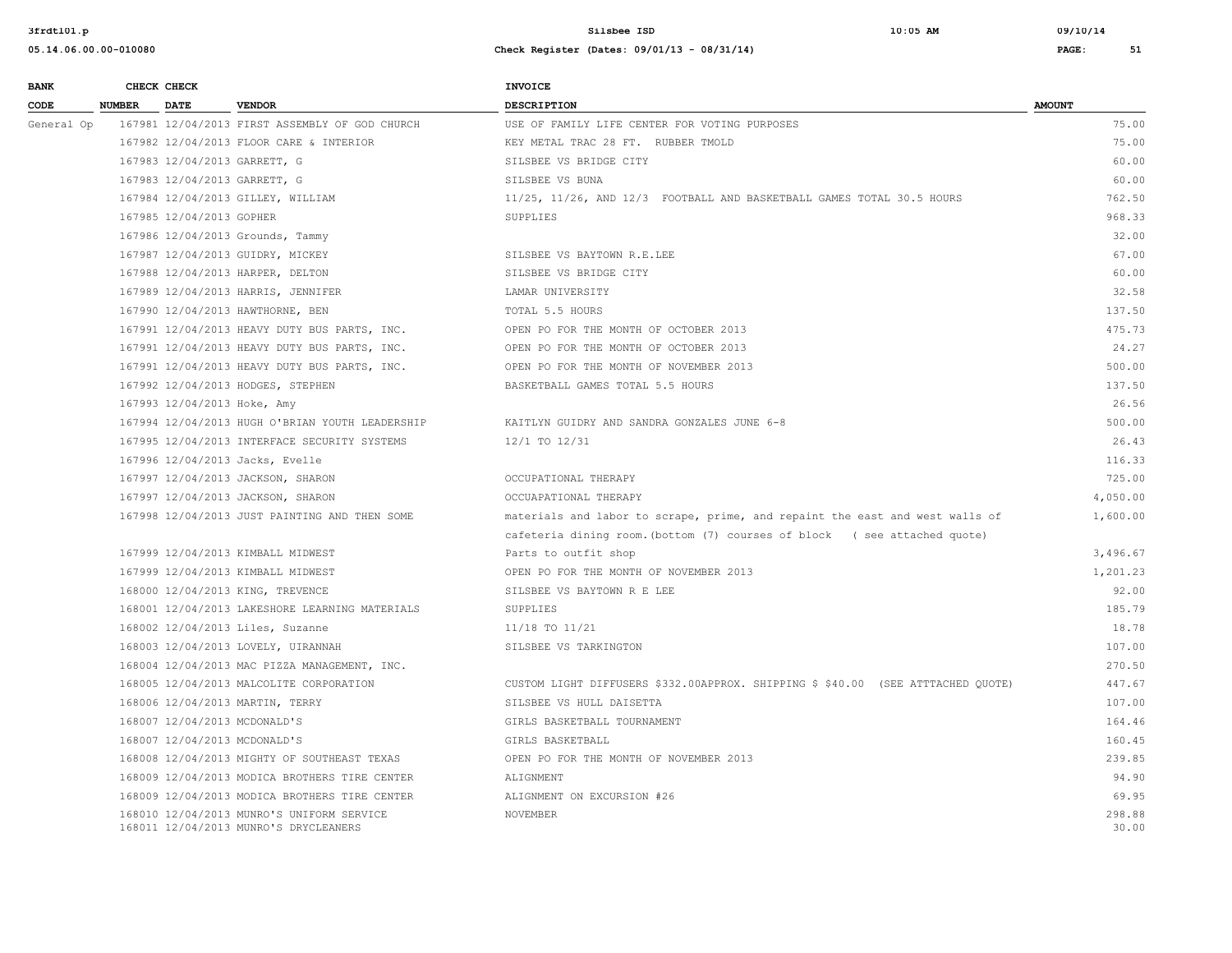| <b>BANK</b> |        | CHECK CHECK                 |                                                                            | <b>INVOICE</b>                                                                 |                  |
|-------------|--------|-----------------------------|----------------------------------------------------------------------------|--------------------------------------------------------------------------------|------------------|
| CODE        | NUMBER | <b>DATE</b>                 | <b>VENDOR</b>                                                              | <b>DESCRIPTION</b>                                                             | <b>AMOUNT</b>    |
| General Op  |        | 168012 12/04/2013 N2Y, INC. |                                                                            | Renew subscription                                                             | 149.00           |
|             |        |                             | 168013 12/04/2013 NORTH HARDIN WATER SUPPLY CORP.                          | 10/8 TO 11/6                                                                   | 33.67            |
|             |        |                             | 168014 12/04/2013 NOVROZSKY'S                                              | GIRLS BASKETBALL @BUNA                                                         | 215.18           |
|             |        |                             | 168014 12/04/2013 NOVROZSKY'S                                              | BOYS BASKETBALL                                                                | 360.00           |
|             |        |                             | 168015 12/04/2013 PHILLIPS, BILL                                           | WAREHOUSE lease                                                                | 300.00           |
|             |        |                             | 168016 12/04/2013 PINNACLE MEDICAL MANAGEMENT CORP.                        |                                                                                | 15.00            |
|             |        |                             | 168016 12/04/2013 PINNACLE MEDICAL MANAGEMENT CORP.                        |                                                                                | 200.00           |
|             |        |                             | 168017 12/04/2013 PITNEY BOWES GLOBAL FIN SERVICES LLC                     | RED INK                                                                        | 113.00           |
|             |        |                             | 168018 12/04/2013 REALLY GOOD STUFF, INC.                                  | SUPPLIES                                                                       | 88.87            |
|             |        | 168019 12/04/2013 RED ALERT |                                                                            | Materials & Labor to perform Quarterly Pest Management. note: \$50.00 includes | 1,330.00         |
|             |        |                             |                                                                            | transportation                                                                 |                  |
|             |        | 168019 12/04/2013 RED ALERT |                                                                            | SPRAY BUS #58 FOR ROACHES                                                      | 15.00            |
|             |        |                             | 168020 12/04/2013 REGION V EDUCATION SERVICE CENTER                        | REGISTRATION                                                                   | 160.00           |
|             |        |                             | 168020 12/04/2013 REGION V EDUCATION SERVICE CENTER                        | region v workshop Sandy Wager                                                  | 80.00            |
|             |        |                             | 168021 12/04/2013 RELIABLE TRANSMISSION SERVICE TEXAS                      | TRANSMISSION DIAG. - TRAINING                                                  | 150.00           |
|             |        |                             | 168022 12/04/2013 ROSS BUS & EQUIPMENT SALES, INC.                         | Parts                                                                          | 288.49           |
|             |        |                             | 168023 12/04/2013 RUBEN, RHONDA                                            | SILSBEE VS WARREN                                                              | 107.00           |
|             |        |                             | 168024 12/04/2013 Sanders, Jason                                           | GIRLS BASKETBALL                                                               | 38.79            |
|             |        |                             | 168025 12/04/2013 SAPP, HERBERT                                            | SILSBEE VS BRIDGE CITY                                                         | 120.00           |
|             |        |                             | 168025 12/04/2013 SAPP, HERBERT                                            | SILSBEE VS BAYTOWN R E LEE                                                     | 92.00            |
|             |        |                             | 168025 12/04/2013 SAPP, HERBERT                                            | SILSBEE VS BUNA                                                                | 60.00            |
|             |        |                             | 168026 12/04/2013 SCHOOL SPECIALTY                                         | SUPPLIES                                                                       | 431.17           |
|             |        |                             | 168027 12/04/2013 Scott, Ruby                                              | HIGH SCHOOL TO HUMBLE                                                          | 14.48            |
|             |        |                             | 168027 12/04/2013 Scott, Ruby                                              | MIDDLE SCHOOL CHOIR TO HOUSTON                                                 | 24.53            |
|             |        |                             | 168027 12/04/2013 Scott, Ruby                                              | LAURA REEVES TO BEAUMONT                                                       | 10.00            |
|             |        |                             | 168027 12/04/2013 Scott, Ruby                                              | MIDDLE SCHOOL CHOIR TO VIDOR                                                   | 10.00            |
|             |        |                             | 168027 12/04/2013 Scott, Ruby                                              | KIRBY TO BEAUMONT                                                              | 9.24             |
|             |        |                             | 168028 12/04/2013 SHARP, CARLTON                                           | SILSBEE VS BAYTOWN R.E.LEE                                                     | 67.00            |
|             |        |                             | 168029 12/04/2013 SILSBEE MUFFLER & CUSTOM SHOP                            | 12 ply trailer tire for heavy load Mounted/balanced/on the road                | 157.32           |
|             |        |                             | 168030 12/04/2013 SILSBEE PROPANE FUELS                                    | PROPANE                                                                        | 1,692.50         |
|             |        |                             | 168031 12/04/2013 Smith, Deborah                                           | HIGH SCHOOL TO LAMAR ORANGE                                                    | 6.63             |
|             |        |                             | 168032 12/04/2013 SOUTHERN LAWN & LANDSCAPES LLC                           | HIGH SCHOOL VETERNS DAY EVENT                                                  | 985.00           |
|             |        |                             | 168033 12/04/2013 SOUTHERN COMPUTER WAREHOUSE                              | DISTRIBUTION AMPLIFIER AND CABLE                                               | 251.10           |
|             |        |                             | 168033 12/04/2013 SOUTHERN COMPUTER WAREHOUSE                              | Library Equipment Repair                                                       | 81.05            |
|             |        |                             | 168034 12/04/2013 SPARKLETTS AND SIERRA SPRINGS                            | MIDDLE SCHOOL                                                                  | 29.07            |
|             |        |                             | 168035 12/04/2013 Spears, Lynette                                          |                                                                                | 44.72            |
|             |        |                             | 168036 12/04/2013 SSC SERVICE SOLUTIONS                                    | 12/1 TO 12/31                                                                  | 51,755.71        |
|             |        |                             | 168037 12/04/2013 SSC SERVICE SOLUTIONS<br>168038 12/04/2013 SUBWAY #12477 | HARDIN COUNTY BASKETBALL GAMES NOV. 30<br>GIRLS BASKETBALL                     | 108.00<br>141.75 |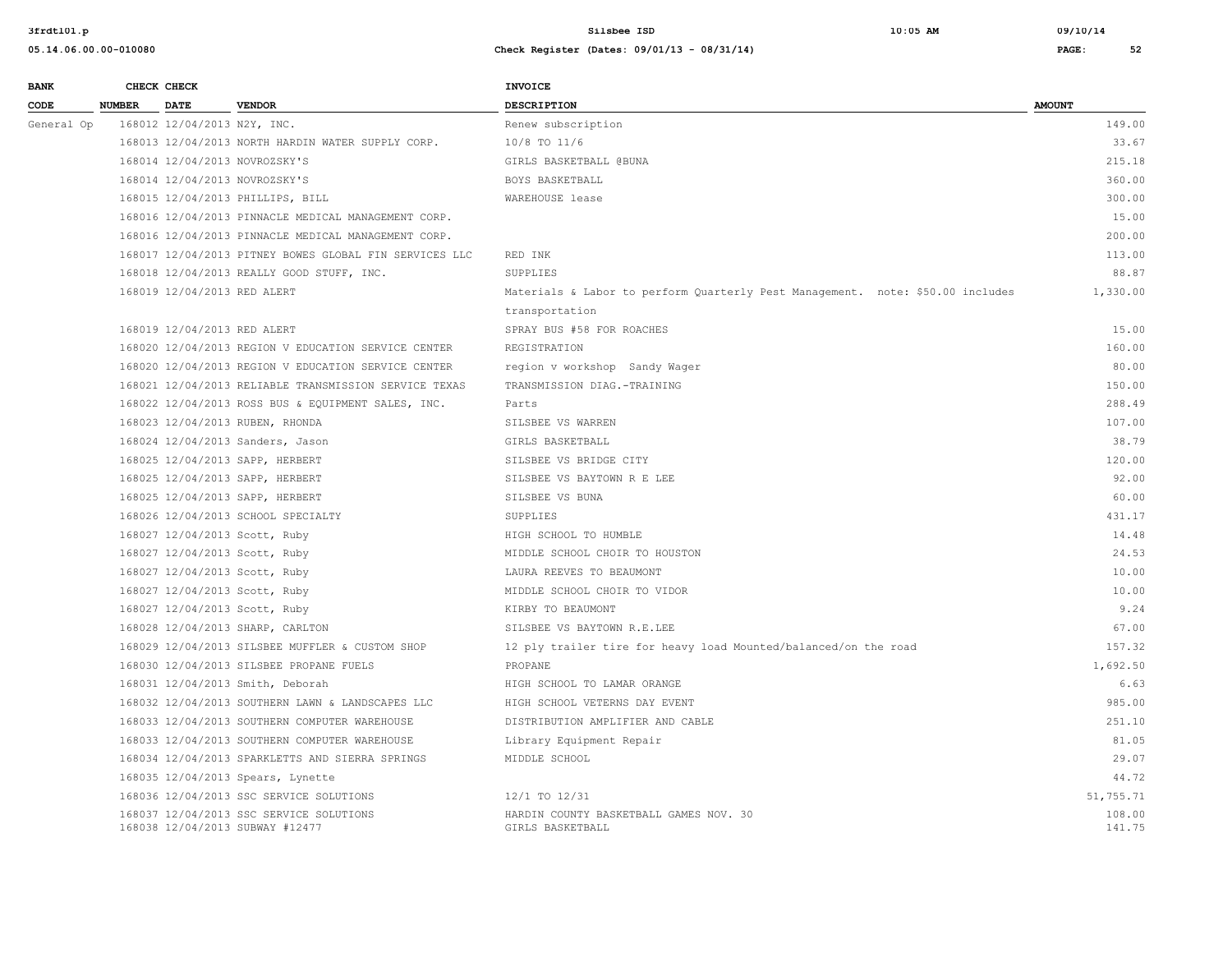| <b>BANK</b> |               | CHECK CHECK                  |                                                                                 | <b>INVOICE</b>                                                             |                |
|-------------|---------------|------------------------------|---------------------------------------------------------------------------------|----------------------------------------------------------------------------|----------------|
| CODE        | <b>NUMBER</b> | <b>DATE</b>                  | <b>VENDOR</b>                                                                   | <b>DESCRIPTION</b>                                                         | <b>AMOUNT</b>  |
| General Op  |               |                              | 168039 12/04/2013 SUN COAST RESOURCES, INC.                                     | OPEN PO FOR THE MONTH OF NOVEMBER 2013                                     | 21,988.18      |
|             |               | 168040 12/04/2013 TAGT       |                                                                                 | CONFERENCE                                                                 | 385.00         |
|             |               | 168041 12/04/2013 TASA       |                                                                                 | CONFERENCE REGISTRATIONS                                                   | 675.00         |
|             |               | 168042 12/04/2013 TASB, INC. |                                                                                 | LEGAL ASSISTANCE FUND 2014                                                 | 350.00         |
|             |               | 168043 12/04/2013 TASB, INC. |                                                                                 | 2014 TASB MEMBERSHIP FEE                                                   | 4,999.42       |
|             |               | 168044 12/04/2013 TASBO      |                                                                                 | WORKSHOP                                                                   | 190.00         |
|             |               | 168044 12/04/2013 TASBO      |                                                                                 | WEBINAR                                                                    | 120.00         |
|             |               |                              | 168045 12/04/2013 TAYLOR, FREDERICK                                             | SILSBEE VS BAYTOWN R.E.LEE                                                 | 67.00          |
|             |               |                              | 168046 12/04/2013 TEXAS ATTORNEY GENERAL                                        |                                                                            | 9,800.00       |
|             |               |                              | 168046 12/12/2013 TEXAS ATTORNEY GENERAL                                        |                                                                            | $-9,800.00$    |
|             |               | 168047 12/04/2013 THSBCA     |                                                                                 | MICHAEL NELSON, DUSTIN WESTBROOK AND JOSHUA PORTER                         | 195.00         |
|             |               |                              | 168048 12/04/2013 THOMAS, RYAN                                                  | TOTAL 8 HOURS                                                              | 200.00         |
|             |               |                              | 168049 12/04/2013 THOMAS BUS GULF COAST                                         | OPEN PO FOR THE MONTH OF NOVEMBER 2013 "BUY BOARD PRICING"                 | 1,232.95       |
|             |               |                              | 168050 12/04/2013 TIME WARNER CABLE                                             | 11/30 TO 12/29                                                             | 653.51         |
|             |               |                              | 168051 12/04/2013 TRACY BELL, MA, LPC                                           |                                                                            | 407.86         |
|             |               |                              | 168051 12/04/2013 TRACY BELL, MA, LPC                                           |                                                                            | 317.04         |
|             |               |                              | 168052 12/04/2013 Tramel, Dawn                                                  |                                                                            | 36.65          |
|             |               |                              | 168053 12/04/2013 TRIANGLE EQUIPMENT, INC.                                      | PRESSURE WASHER HOSE                                                       | 99.15          |
|             |               |                              | 168054 12/04/2013 Turk, Teshauna                                                | UIL ACTIVITY SUPPLIES                                                      | 62.72          |
|             |               |                              | 168055 12/04/2013 UNITED SCHOOL BUS SEAT SERVICE, INC                           | 48 PV-5 CARPENTER 30" HIGH BACK COVER-VELCRO 48 PV-5 CARPENTER 39" CUSHION | 1,832.06       |
|             |               |                              |                                                                                 | COVER                                                                      |                |
|             |               |                              | 168056 12/04/2013 VERIZON WIRELESS                                              | OCT 14 - NOV 13                                                            | 208.56         |
|             |               | 168057 12/04/2013 WAL-MART   |                                                                                 | tie down straps for van                                                    | 33.87          |
|             |               | 168057 12/04/2013 WAL-MART   |                                                                                 | battery for portable generator                                             | 64.47          |
|             |               | 168057 12/04/2013 WAL-MART   |                                                                                 | MEETING 10/17                                                              | 12.50          |
|             |               | 168057 12/04/2013 WAL-MART   |                                                                                 | PAINT CRACKERS AND GLUE STICKS                                             | 92.36          |
|             |               | 168057 12/04/2013 WAL-MART   |                                                                                 | SUPPLIES                                                                   | 298.15         |
|             |               | 168057 12/04/2013 WAL-MART   |                                                                                 | SUPPLIES                                                                   | 50.08          |
|             |               | 168057 12/04/2013 WAL-MART   |                                                                                 | SUPPLIES                                                                   | 75.34          |
|             |               | 168057 12/04/2013 WAL-MART   |                                                                                 | DVD PLAYER                                                                 | 29.88          |
|             |               | 168057 12/04/2013 WAL-MART   |                                                                                 | MOUSE TRAPS, GLUE STICKS, WOOD DOWELS ETC,                                 | 114.77         |
|             |               | 168057 12/04/2013 WAL-MART   |                                                                                 | floral design supplies                                                     | 185.57         |
|             |               | 168057 12/04/2013 WAL-MART   |                                                                                 | scissors, ironing board, irons                                             | 100.64         |
|             |               | 168057 12/04/2013 WAL-MART   |                                                                                 | SHAC MTG SANDWICH TRAY                                                     | 18.00          |
|             |               |                              | 168058 12/04/2013 WILLIAMS, JOHN                                                | AND 11/20 TOTAL 16 HOURS                                                   | 400.00         |
|             |               |                              | 168059 12/04/2013 WOODWORKERS PARADISE, INC.                                    | OPEN P.O. FOR NOVEMBER                                                     | 18.20          |
|             |               |                              | 168060 12/04/2013 WORTH HYDROCHEM OF THE GULF COAST                             | CONTRACT                                                                   | 321.00         |
|             |               |                              | 168061 12/11/2013 ADVANCED SYSTEMS & ALARMS<br>168062 12/11/2013 ALERT SERVICES | 12/1 TO 12/31<br>knee brace and back support                               | 70.00<br>84.14 |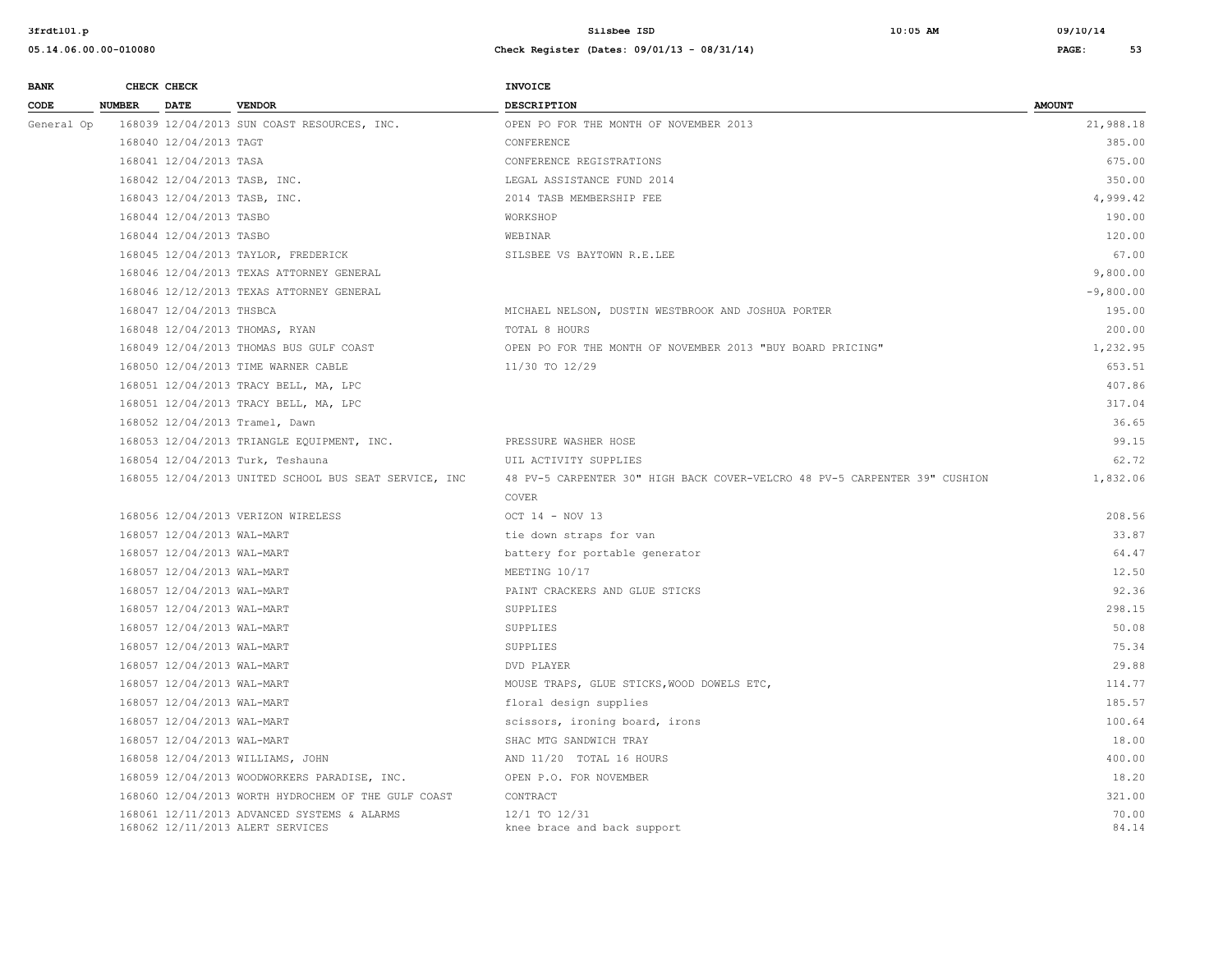| <b>BANK</b> |               | CHECK CHECK                |                                                                              | <b>INVOICE</b>                             |                  |
|-------------|---------------|----------------------------|------------------------------------------------------------------------------|--------------------------------------------|------------------|
| <b>CODE</b> | <b>NUMBER</b> | <b>DATE</b>                | <b>VENDOR</b>                                                                | <b>DESCRIPTION</b>                         | <b>AMOUNT</b>    |
| General Op  |               |                            | 168063 12/11/2013 AT&T LONG DISTANCE                                         |                                            | 14.22            |
|             |               |                            | 168063 12/11/2013 AT&T LONG DISTANCE                                         |                                            | 480.84           |
|             |               |                            | 168064 12/11/2013 BAKER DISTRIBUTING                                         | OPEN P.O. FOR NOVEMBER                     | 30.55            |
|             |               |                            | 168065 12/11/2013 BAND SHOPPE                                                | Band Supplies                              | 264.78           |
|             |               |                            | 168066 12/11/2013 BARCELONA SPORTING GOODS                                   | girls basketball supplies                  | 174.00           |
|             |               | 168067 12/11/2013 BEARCOM  |                                                                              | Other Equipment-walkies for staff          | 338.00           |
|             |               |                            | 168068 12/11/2013 BEAUMONT BASKET CHAPTER OF OFFICIALS                       | KIM ALBERS TOURNAMENT                      | 3,520.00         |
|             |               |                            | 168069 12/11/2013 Bell, Jennifer                                             |                                            | 13.50            |
|             |               |                            | 168070 12/11/2013 BROOKSHIRE BROTHERS                                        | Monthly Open PO for Nov 2013 - FCCLA Class | 263.60           |
|             |               |                            | 168071 12/11/2013 BURGERS OF BEAUMONT                                        | 11/18 meals boys basketball                | 568.00           |
|             |               |                            | 168071 12/11/2013 BURGERS OF BEAUMONT                                        | 11/22 MEALS BOYS BASKETBALL                | 128.70           |
|             |               |                            | 168071 12/11/2013 BURGERS OF BEAUMONT                                        | BOYS BASKETBALL                            | 84.92            |
|             |               |                            | 168071 12/11/2013 BURGERS OF BEAUMONT                                        | BOYS BASKETBALLL                           | 110.25           |
|             |               |                            | 168071 12/11/2013 BURGERS OF BEAUMONT                                        | BOY BASKETBALL                             | 108.21           |
|             |               |                            | 168072 12/11/2013 Burk, Dan Anne                                             | NATIVE AMERICAN DAY                        | 80.60            |
|             |               |                            | 168073 12/11/2013 CAFE' VENTURE COMPANY-DBA FUDDRUCKERS                      | BOYS BASKETBALL                            | 84.00            |
|             |               | 168074 12/11/2013 CAIN, ED |                                                                              | BASKETBALL GAME TOTAL 5.5 HOURS            | 137.50           |
|             |               |                            | 168075 12/11/2013 CANON SOLUTIONS AMERICIA                                   | $11/1$ TO $12/1$                           | 3,200.00         |
|             |               |                            | 168076 12/11/2013 CARSON-DELLOSA PUBLISHING CO INC                           | c-scope materials                          | 55.68            |
|             |               |                            | 168077 12/11/2013 CENTERPOINT ENERGY                                         | 10/25 to 11/27                             | 121.89           |
|             |               |                            | 168078 12/11/2013 CHUCK'S BAR B QUE                                          |                                            | 813.75           |
|             |               |                            | 168079 12/11/2013 CICI'S PIZZA #160                                          | BOYS BASKETBALL                            | 72.00            |
|             |               |                            | 168080 12/11/2013 CITY OF SILSBEE                                            | 10/23 TO 11/19                             | 133.30           |
|             |               |                            | 168080 12/11/2013 CITY OF SILSBEE                                            | 10/23 TO 11/19                             | 1,404.96         |
|             |               |                            | 168080 12/11/2013 CITY OF SILSBEE                                            | 10/23 TO 11/19                             | 193.25           |
|             |               |                            | 168080 12/11/2013 CITY OF SILSBEE                                            | 10/23 TO 11/21                             | 1,596.78         |
|             |               |                            | 168081 12/11/2013 CLASSROOM DIRECT                                           | UIL Meet Expenses                          | 99.84            |
|             |               |                            | 168081 12/11/2013 CLASSROOM DIRECT                                           | Instructional Materials                    | 2,083.63         |
|             |               |                            | 168082 12/11/2013 COBURN SUPPLY COMPANY, INC.                                | OPEN P.O. FOR NOVEMBER                     | 91.60            |
|             |               |                            | 168082 12/11/2013 COBURN SUPPLY COMPANY, INC.                                | OPEN P.O. FOR NOVEMBER                     | 114.13           |
|             |               |                            | 168083 12/11/2013 Colvin, Gay                                                |                                            | 270.11           |
|             |               |                            | 168084 12/11/2013 Crozier, Pamela                                            | AND 29TH HOMEBOUND                         | 39.64            |
|             |               |                            | 168084 12/11/2013 Crozier, Pamela                                            | HOMEBOUND                                  | 59.46            |
|             |               |                            | 168085 12/11/2013 DAVIS, MARK                                                | HS BASKETBALL GAME TOTAL 5.5 HOURS         | 137.50           |
|             |               |                            | 168086 12/11/2013 DE LAGE LANDEN PUBLIC FINANCE                              | 11/21 TO 12/20                             | 1,112.00         |
|             |               |                            | 168087 12/11/2013 DELACERDA, SCOTT                                           | TOTAL 8 HOURS                              | 200.00           |
|             |               |                            | 168087 12/11/2013 DELACERDA, SCOTT                                           | TOTAL 8 HOURS                              | 200.00           |
|             |               |                            | 168088 12/11/2013 DELEGARD TOOL COMPANY<br>168089 12/11/2013 DELTA EDUCATION | Jumpstart Box<br><b>SCIENCE SUPPLIES</b>   | 201.03<br>290.40 |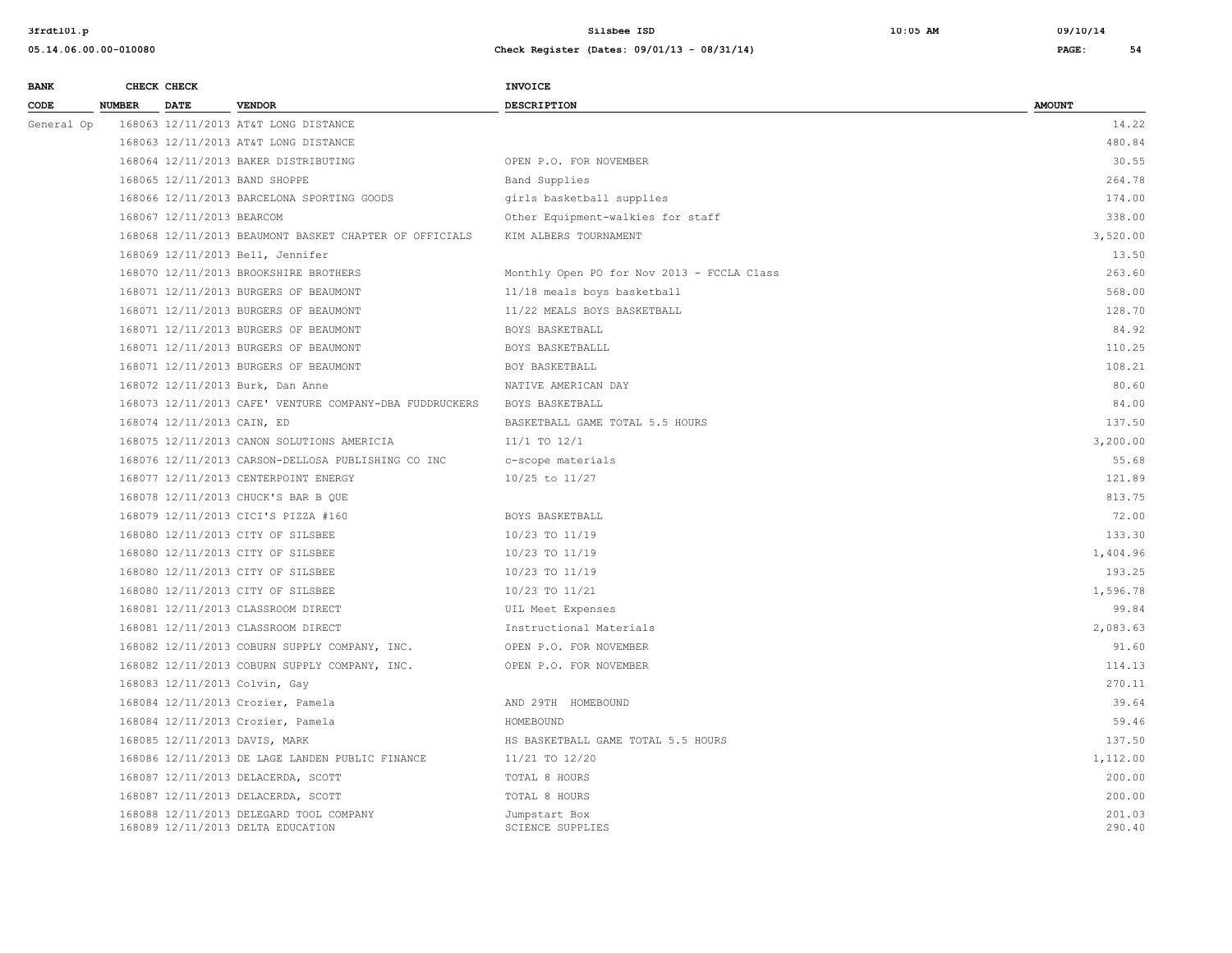| <b>BANK</b> |               | CHECK CHECK                 |                                                                          | <b>INVOICE</b>                                               |                |
|-------------|---------------|-----------------------------|--------------------------------------------------------------------------|--------------------------------------------------------------|----------------|
| CODE        | <b>NUMBER</b> | <b>DATE</b>                 | <b>VENDOR</b>                                                            | <b>DESCRIPTION</b>                                           | <b>AMOUNT</b>  |
| General Op  |               |                             | 168090 12/11/2013 DEVILLE, JOSH                                          | MIDDLE SCHOOL                                                | 200.00         |
|             |               |                             | 168091 12/11/2013 Drake, Michele                                         | HOMEBOUND                                                    | 12.45          |
|             |               |                             | 168091 12/11/2013 Drake, Michele                                         |                                                              | 18.68          |
|             |               |                             | 168091 12/11/2013 Drake, Michele                                         | HOMEBOUND                                                    | 18.68          |
|             |               | 168092 12/11/2013 Edmentum  |                                                                          | STUDY ISLAND                                                 | 300.00         |
|             |               |                             | 168093 12/11/2013 EDWARDS-JOHNSON MEMORIAL SILSBEE MIDDLE                | DEPOSITED BY MISTAKE TO GENERAL OPERATING                    | 662.29         |
|             |               | 168094 12/11/2013 ETEX      |                                                                          | Instructional Materials                                      | 49.95          |
|             |               | 168094 12/11/2013 ETEX      |                                                                          | Instructional Materials                                      | 357.00         |
|             |               | 168094 12/11/2013 ETEX      |                                                                          | Supplies and Materials Administrative                        | 33.56          |
|             |               | 168094 12/11/2013 ETEX      |                                                                          | XEROX TONER                                                  | 729.97         |
|             |               | 168094 12/11/2013 ETEX      |                                                                          | uil supplies                                                 | 216.55         |
|             |               | 168094 12/11/2013 ETEX      |                                                                          | Instructional Materials                                      | 102.53         |
|             |               |                             | 168095 12/11/2013 FASTENAL COMPANY                                       | Open PO for monthly supplies for Auto Shop classes           | 30.98          |
|             |               |                             | 168095 12/11/2013 FASTENAL COMPANY                                       | Safety Glasses & Gloves                                      | 30.32          |
|             |               | 168096 12/11/2013 FEDEX     |                                                                          |                                                              | 43.46          |
|             |               |                             | 168097 12/11/2013 FOLLETT LIBRARY RESOURCES                              | Library Book order                                           | 2,064.87       |
|             |               |                             | 168098 12/11/2013 GALLIEN, HAROLD                                        | SILSBEE VS WESTBROOK                                         | 90.00          |
|             |               |                             | 168099 12/11/2013 GILLEY, WILLIAM                                        | 9 AND 10 TOTAL 38.5 HOURS                                    | 962.50         |
|             |               |                             | 168100 12/11/2013 Golden, Hannah                                         | 11/13 HOMEBOUND                                              | 11.12          |
|             |               |                             | 168101 12/11/2013 GUIDRY, MICKEY                                         | SILSBEE VS BEAUMONT CENTRAL                                  | 67.00          |
|             |               |                             | 168102 12/11/2013 HARDIN COUNTY TREASURER                                |                                                              | 4,391.88       |
|             |               |                             | 168103 12/11/2013 HARPER, DELTON                                         | SILSBEE VS BEAUMONT CENTRAL BASKETBALL                       | 80.00          |
|             |               |                             | 168104 12/11/2013 Harrell-Bodle, Mona                                    | HOMEBOUND                                                    | 31.53          |
|             |               |                             | 168104 12/11/2013 Harrell-Bodle, Mona                                    | HOMEBOUND                                                    | 31.53          |
|             |               |                             | 168104 12/11/2013 Harrell-Bodle, Mona                                    | HOMEBOUND                                                    | 63.06          |
|             |               |                             | 168105 12/11/2013 HARRELL, SAM                                           | TASA/TASB CONFERENCE 9/27, 28 AND 29TH                       | 379.49         |
|             |               |                             | 168106 12/11/2013 HATTON, MICHAEL                                        | DEC 4-7 TAHPERD CONFERENCE                                   | 397.53         |
|             |               |                             | 168107 12/11/2013 HAWTHORNE, BEN                                         | TOTAL 8 HOURS                                                | 200.00         |
|             |               |                             | 168108 12/11/2013 HEXCO, INC. - ACADEMIC                                 | UIL Study Materials                                          | 1,020.20       |
|             |               | 168109 12/11/2013 Hill, Amy |                                                                          |                                                              | 58.39          |
|             |               | 168109 12/11/2013 Hill, Amy |                                                                          | UIL MEET                                                     | 133.89         |
|             |               |                             | 168110 12/11/2013 Hillin, Leslie                                         | THROUGH 12/6 NATIONAL EDUCATORS LAW INSTITUTE IN AUSTIN      | 384.06         |
|             |               |                             | 168111 12/11/2013 Honeycutt, Judy                                        | CAREER PREP CLASS                                            | 82.18          |
|             |               |                             | 168111 12/11/2013 Honeycutt, Judy                                        | HOMEBOUND                                                    | 21.85          |
|             |               |                             | 168111 12/11/2013 Honeycutt, Judy                                        | HOMEBOUND                                                    | 16.97          |
|             |               |                             | 168111 12/11/2013 Honeycutt, Judy                                        | HOMEBOUND                                                    | 24.18          |
|             |               |                             | 168112 12/11/2013 J & R SERVICES                                         | MATERIALS AND LABOR TO PUMP TRAPS @ ALL CAFETERIAS \$2825.00 | 2,825.00       |
|             |               |                             | 168113 12/11/2013 JOHNSTONE SUPPLY<br>168114 12/11/2013 KEM'S EMBROIDERY | OPEN P.O. FOR NOVEMBER<br>EMBROIDERY                         | 20.70<br>75.00 |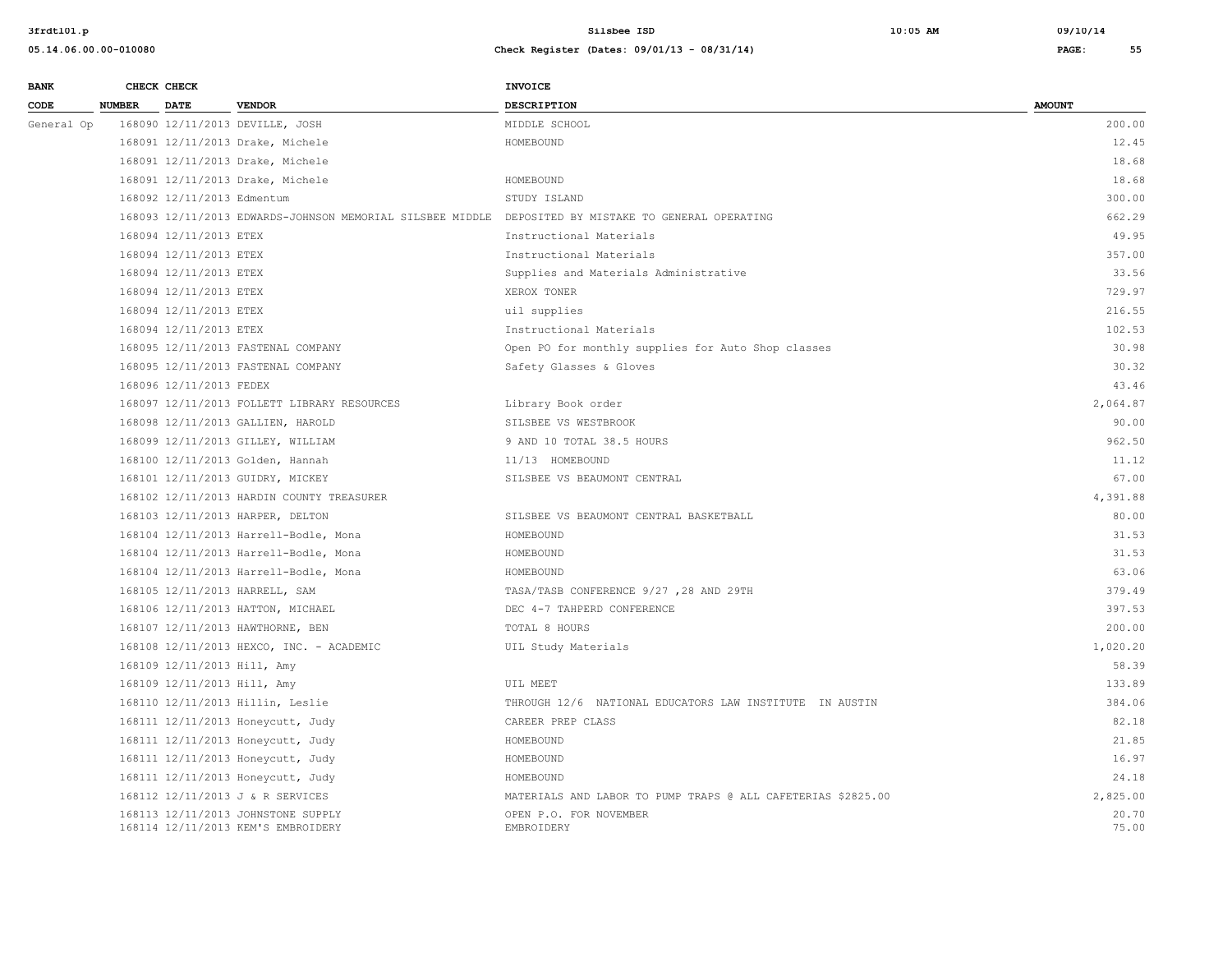| <b>BANK</b> | CHECK CHECK                  |                                                                                                            | <b>INVOICE</b>                                           |                |  |
|-------------|------------------------------|------------------------------------------------------------------------------------------------------------|----------------------------------------------------------|----------------|--|
| <b>CODE</b> | <b>NUMBER</b><br><b>DATE</b> | <b>VENDOR</b>                                                                                              | <b>DESCRIPTION</b>                                       | <b>AMOUNT</b>  |  |
| General Op  |                              | 168115 12/11/2013 KIMBALL MIDWEST                                                                          | Tools for Princ of Arch Classes                          | 216.36         |  |
|             |                              | 168116 12/11/2013 KOCH, ERNIE                                                                              | BOYS BASKETBALL GAME                                     | 112.50         |  |
|             |                              | 168117 12/11/2013 KUDOSPORTS                                                                               | BASKETBALL UNIFORMS MS                                   | 1,302.00       |  |
|             |                              | 168118 12/11/2013 LAKESHORE LEARNING MATERIALS                                                             | C-Scope Materials                                        | 1,431.69       |  |
|             |                              | 168119 12/11/2013 LAURA REEVES ACTIVITY FUND                                                               | SAM'S                                                    | 170.23         |  |
|             |                              | 168120 12/11/2013 Leleux, Judith                                                                           | HOMEBOUND                                                | 18.53          |  |
|             |                              | 168120 12/11/2013 Leleux, Judith                                                                           | HOMEBOUND                                                | 18.53          |  |
|             |                              | 168121 12/11/2013 THE LIBRARY STORE, INC.                                                                  | Library Supplies                                         | 236.80         |  |
|             |                              | 168122 12/11/2013 LOFTON SECURITY SERVICES, INC.                                                           | WEEK OF NOV. 18-22                                       | 468.16         |  |
|             |                              | 168123 12/11/2013 M & D SUPPLY, INC.                                                                       | OPEN P.O. FOR NOVEMBER                                   | 207.53         |  |
|             |                              | 168124 12/11/2013 M & M EMBROIDERY & GIFTS                                                                 | MIDDLE SCHOOL                                            | 103.00         |  |
|             |                              | 168125 12/11/2013 M & M RESTURANT GROUP LLC                                                                | BOYS BASKETBALL 12/5                                     | 139.80         |  |
|             |                              | 168125 12/11/2013 M & M RESTURANT GROUP LLC                                                                | 12/6 MEAL BOYS BASKETBALL                                | 139.80         |  |
|             |                              | 168126 12/11/2013 MCDONALD'S                                                                               | GIRLS BASKETBALL GAME                                    | 125.65         |  |
|             |                              | 168127 12/11/2013 McKinney, Raymond                                                                        | <b>NOVEMBER</b>                                          | 121.97         |  |
|             |                              | 168127 12/11/2013 McKinney, Raymond                                                                        | HOMEBOUND                                                | 33.22          |  |
|             |                              | 168128 12/11/2013 MICRO INTEGRATION                                                                        | CAMERA REPAIR                                            | 500.00         |  |
|             |                              | 168129 12/11/2013 MUNRO'S UNIFORM SERVICE                                                                  | NOVEMBER 2013                                            | 993.87         |  |
|             |                              | 168130 12/11/2013 NOVROZSKY'S                                                                              | GIRLS BASKETALL GAMES                                    | 280.00         |  |
|             |                              | 168131 12/11/2013 O'REILLY AUTOMOTIVE                                                                      | OPEN PO FOR THE MONTH OF NOVEMBER 2013                   | 540.09         |  |
|             |                              | 168131 12/11/2013 O'REILLY AUTOMOTIVE                                                                      | OPEN P.O. FOR NOVEMBER                                   | 304.64         |  |
|             |                              | 168132 12/11/2013 ORIENTAL TRADING COMPANY                                                                 | UIL Meet Expenses                                        | 46.55          |  |
|             |                              | 168133 12/11/2013 PARKER LUMBER - SILSBEE                                                                  | Monthly Open PO for Nov 2013 - Ag Class                  | 298.71         |  |
|             |                              | 168133 12/11/2013 PARKER LUMBER - SILSBEE                                                                  | LADDER                                                   | 199.99         |  |
|             |                              | 168133 12/11/2013 PARKER LUMBER - SILSBEE                                                                  | OPEN P.O. FOR NOVEMBER                                   | 878.15         |  |
|             |                              | 168134 12/11/2013 PAYNE, SHIRLEY                                                                           | CHAD PAYNE HIGH SCHOOL                                   | 4.20           |  |
|             |                              | 168135 12/11/2013 PEOPLES PUBLISHING GROUP                                                                 | teacher supplies reading STAAR worksbooks                | 453.60         |  |
|             |                              | 168136 12/11/2013 PERMA BOUND BOOKS                                                                        | Library Books                                            | 1,664.23       |  |
|             |                              | 168137 12/11/2013 POLLOCK, STEVEN                                                                          | SILSBEE VS BEAUMONT CENTRAL BASKETBALL                   | 67.00          |  |
|             |                              | 168138 12/11/2013 Porter, Joshua                                                                           | TAHPERD CONFERENCE                                       | 101.16         |  |
|             |                              | 168139 12/11/2013 Powell, Karen                                                                            |                                                          | 10.50          |  |
|             |                              | 168140 12/11/2013 PPG ARCHITECTURAL FINISHES                                                               | OPEN P.O. FOR NOVEMBER                                   | 61.64          |  |
|             |                              | 168141 03/21/2014 PRESTWICK HOUSE, INC.                                                                    | Books for English Dept                                   | $-75.60$       |  |
|             |                              | 168141 12/11/2013 PRESTWICK HOUSE, INC.                                                                    | Books for English Dept                                   | 75.60          |  |
|             |                              | 168142 12/11/2013 QEP, INC.                                                                                | ELA SUPPLIES                                             | 210.80         |  |
|             |                              | 168143 12/11/2013 RAY, DAVID                                                                               | SILSBEE VS WESTBROOK BASKETBALL                          | 67.00          |  |
|             |                              | 168144 12/11/2013 READ-TURRENTINE ELEMENTARY                                                               |                                                          | 480.25         |  |
|             |                              | 168146 12/11/2013 REGION V EDUCATION SERVICE CENTER<br>168146 12/11/2013 REGION V EDUCATION SERVICE CENTER | Admin Travel/Workshops<br>Law Conference- Workshop #6920 | 80.00<br>65.00 |  |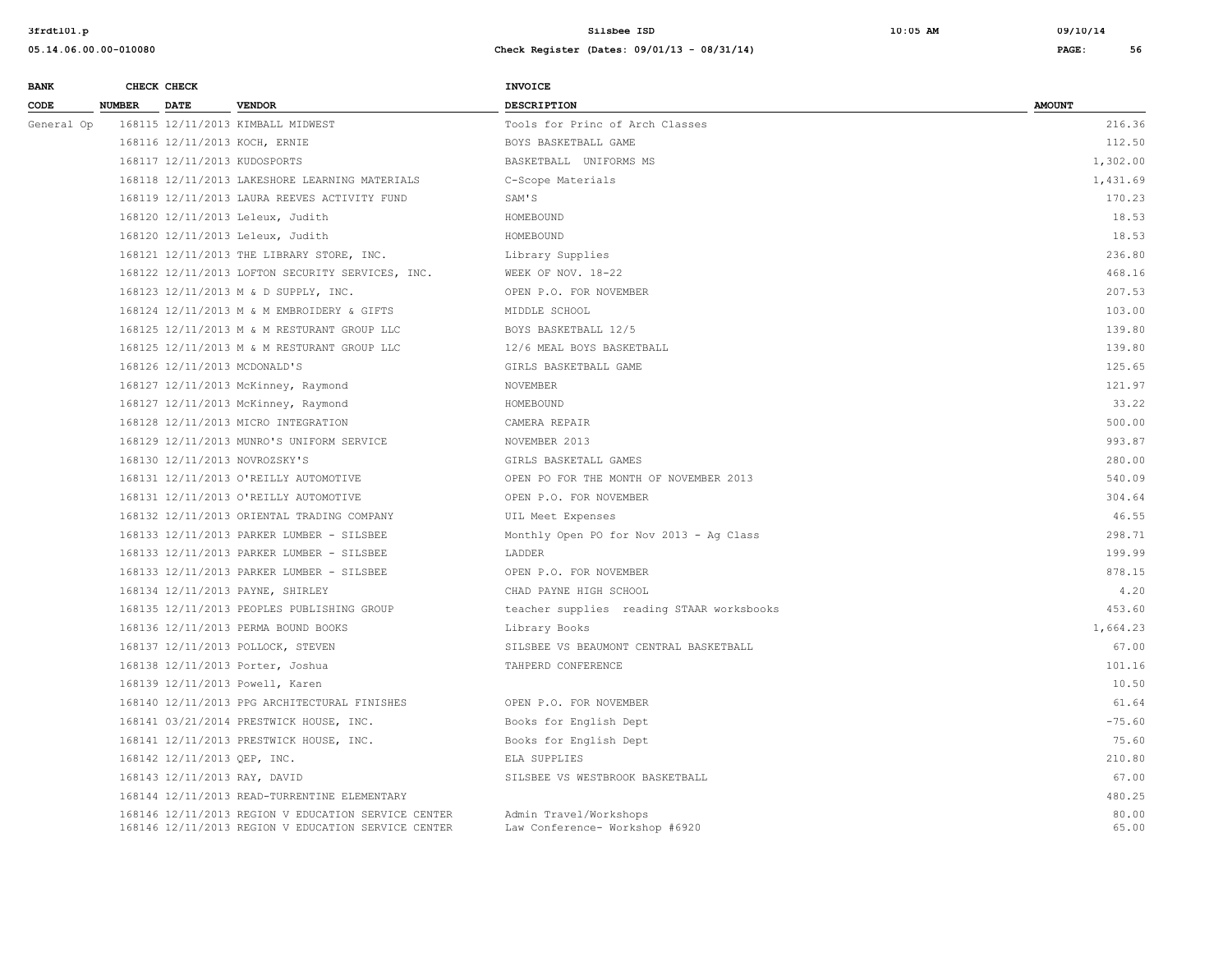| <b>BANK</b> |               | CHECK CHECK                                         | <b>INVOICE</b>                                                                |               |
|-------------|---------------|-----------------------------------------------------|-------------------------------------------------------------------------------|---------------|
| CODE        | <b>NUMBER</b> | <b>DATE</b><br><b>VENDOR</b>                        | <b>DESCRIPTION</b>                                                            | <b>AMOUNT</b> |
| General Op  |               | 168146 12/11/2013 REGION V EDUCATION SERVICE CENTER | Workshop #7049 & 7050 for Pam Willis                                          | 450.00        |
|             |               | 168146 12/11/2013 REGION V EDUCATION SERVICE CENTER | Region 5esc G/T Update: Raising Expectations ws#7236 for C. Holmes @ SMS      | 75.00         |
|             |               |                                                     | November 14, 2013 per D. Helton                                               |               |
|             |               | 168146 12/11/2013 REGION V EDUCATION SERVICE CENTER | Region 5esc G/T Update: Raising Expectations November 14, 2013 for B.         | 75.00         |
|             |               |                                                     | Delacerda per D. Helton                                                       |               |
|             |               | 168146 12/11/2013 REGION V EDUCATION SERVICE CENTER | DO NOT DELIVER OR INVOICE UNTIL SEPTEMBER 1, 2013 Region 5esc ws# 6920 for S. | 65.00         |
|             |               |                                                     | Thornhill October 16, 2013 9:00 am Dogwood Room                               |               |
|             |               | 168146 12/11/2013 REGION V EDUCATION SERVICE CENTER | Region 5esc for L. Morrison @ Reeves online GT #7485 "Desinging Curriculum"   | 75.00         |
|             |               |                                                     | November 1-15, 2013                                                           |               |
|             |               | 168146 12/11/2013 REGION V EDUCATION SERVICE CENTER | Region 5esc G/T online #7483 "Nature & Needs" #1 October 1-15, 2013 for L.    | 75.00         |
|             |               |                                                     | Morrison @ Reeves                                                             |               |
|             |               | 168146 12/11/2013 REGION V EDUCATION SERVICE CENTER | Region 6esc for Jamie Parker October 21, 2013 9am to 3pm ws# 158369           | 125.00        |
|             |               |                                                     | Schoolhouse 2.0: Math grades 6-12, 2013                                       |               |
|             |               | 168146 12/11/2013 REGION V EDUCATION SERVICE CENTER |                                                                               | 32,122.00     |
|             |               | 168147 12/11/2013 RILEY, MATTHEW                    | 4 HOURS                                                                       | 100.00        |
|             |               | 168148 12/11/2013 ROGERS, BRANDON                   | MS BOYS BASKETBALL GAME TOTAL 4/5 HOURS                                       | 112.50        |
|             |               | 168149 12/11/2013 SAMPSON STEEL CORPORATION         | Metal For welding trailer for Show Project                                    | 1,560.70      |
|             |               | 168149 12/11/2013 SAMPSON STEEL CORPORATION         | Monthly PO on metal for Ag Classes - Oct. 2013                                | 32.31         |
|             |               | 168149 12/11/2013 SAMPSON STEEL CORPORATION         | Monthly Open PO for Ag Class - Nov 2013                                       | 72.65         |
|             |               | 168150 12/11/2013 SCANTRON CORPORATION              | scantron forms                                                                | 155.08        |
|             |               | 168151 12/11/2013 SCHOOL OUTFITTERS                 | Eye Wash Station & Germicidal Cabinet for Glasses                             | 281.28        |
|             |               | 168152 12/11/2013 SHARP, CARLTON                    | BASKETBALL GAMES SILSBEE VS BEAUMONT CENTRAL                                  | 52.00         |
|             |               | 168152 12/11/2013 SHARP, CARLTON                    | SILSBEE VS WESTBROOK                                                          | 67.00         |
|             |               | 168153 12/11/2013 SILSBEE ISD FOOD SERVICES         | Tea FOR TEACHERS                                                              | 266.24        |
|             |               | 168153 12/11/2013 SILSBEE ISD FOOD SERVICES         | MEALS                                                                         | 237.60        |
|             |               | 168153 12/11/2013 SILSBEE ISD FOOD SERVICES         |                                                                               | 185.00        |
|             |               | 168154 12/11/2013 SMART'S TRUCK & TRAILER           | OPEN PO FOR THE MONTH OF NOVEMBER 2013                                        | 812.52        |
|             |               | 168155 12/11/2013 SOUTHERN LAWN & LANDSCAPES LLC    | MOWING COMPLETED 11/12 WITH ADDITIONAL MOWING AROUND STADIUM                  | 4,356.00      |
|             |               | 168156 12/11/2013 SUBWAY STORE #5224                | FOOTBALL MEALS 11/15 AND 11/22                                                | 1,136.00      |
|             |               | 168157 12/11/2013 SWICEGOOD MUSIC COMPANY           | MARIMBA MALLETS                                                               | 37.40         |
|             |               | 168157 12/11/2013 SWICEGOOD MUSIC COMPANY           | <b>BAND REPAIR</b>                                                            | 50.00         |
|             |               | 168157 12/11/2013 SWICEGOOD MUSIC COMPANY           | MICROPHONES                                                                   | 537.00        |
|             |               | 168157 12/11/2013 SWICEGOOD MUSIC COMPANY           | SELMER HS CLARINET MPC                                                        | 155.96        |
|             |               | 168158 12/11/2013 TAGT                              | TAGT Conference Registration                                                  | 385.00        |
|             |               | 168159 12/11/2013 TASB, INC.                        | update 98                                                                     | 633.48        |
|             |               | 168160 12/11/2013 Taylor, Lana                      | HOMEBOUND                                                                     | 7.93          |
|             |               | 168160 12/11/2013 Taylor, Lana                      | HOMEBOUND                                                                     | 3.97          |
|             |               | 168160 12/11/2013 Taylor, Lana                      | HOMEBOUND                                                                     | 6.74          |
|             |               | 168160 12/11/2013 Taylor, Lana                      | HOMEBOUND                                                                     | 6.74          |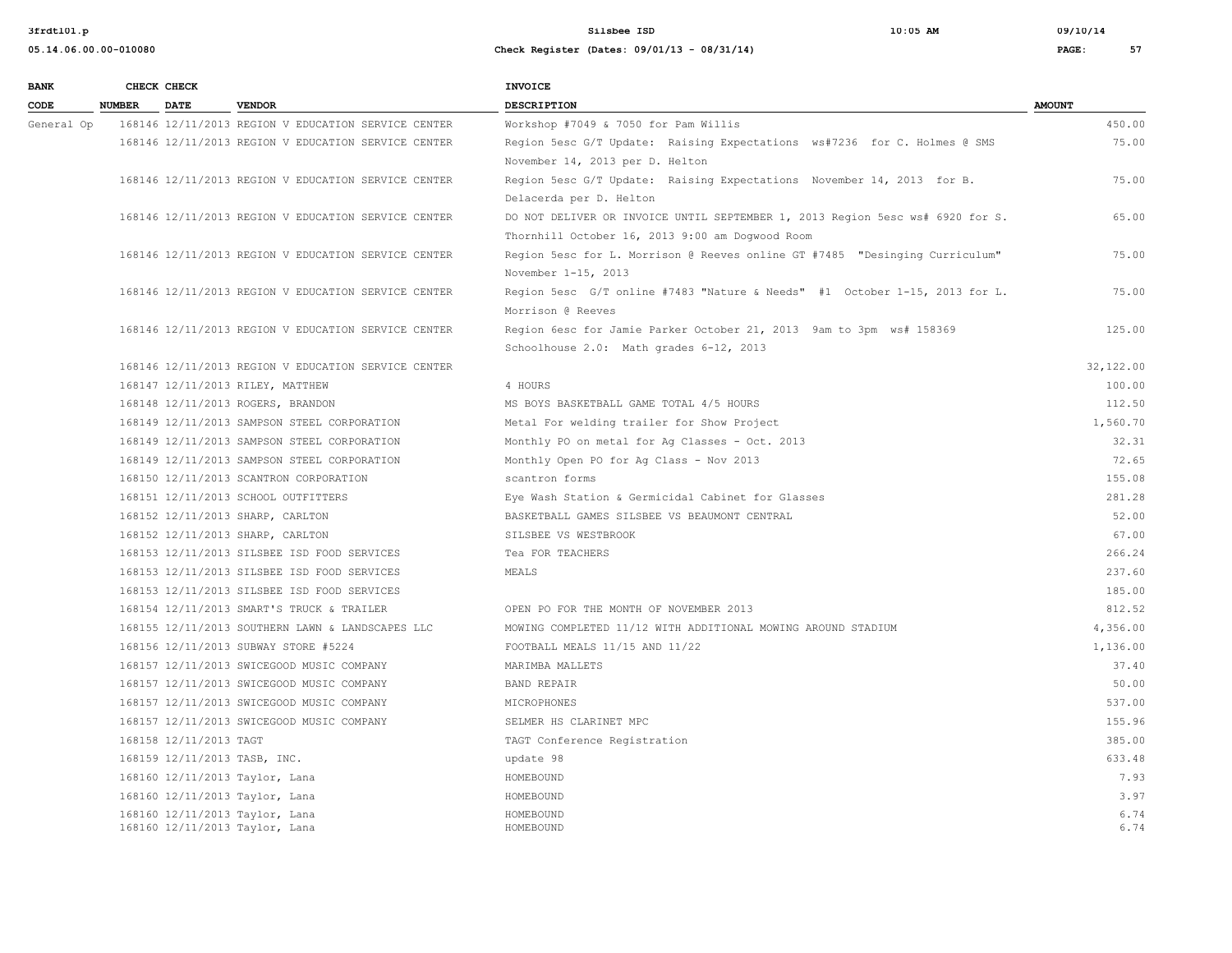| 05.14.06.00.00-010080 |               |                                                    | Check Register (Dates: 09/01/13 - 08/31/14)                               | 58<br>PAGE:                                                                                          |                   |
|-----------------------|---------------|----------------------------------------------------|---------------------------------------------------------------------------|------------------------------------------------------------------------------------------------------|-------------------|
| <b>BANK</b>           |               | CHECK CHECK                                        |                                                                           | <b>INVOICE</b>                                                                                       |                   |
| CODE                  | <b>NUMBER</b> | <b>DATE</b>                                        | <b>VENDOR</b>                                                             | <b>DESCRIPTION</b>                                                                                   | <b>AMOUNT</b>     |
| General Op            |               |                                                    | 168161 12/11/2013 TEXAS ASCD                                              | 2013 Tx ASCD Memberships - 2 for S. Thronhill & J. Parker & Sabine-Neches                            | 240.00            |
|                       |               |                                                    |                                                                           | Regional Affiliate dues                                                                              |                   |
|                       |               |                                                    | 168162 12/11/2013 THOMAS, KERRY                                           | SILSBEE VS BEAUMONT CENTRAL BASKETBALL                                                               | 67.00             |
|                       |               |                                                    | 168162 12/11/2013 THOMAS, KERRY                                           | SILSBEE VS WESTBROOK                                                                                 | 67.00             |
|                       |               |                                                    | 168163 12/11/2013 THOMAS A/C SUPPLY, INC.                                 | OPEN P.O. FOR NOVEMBER                                                                               | 148.25            |
|                       |               |                                                    | 168164 12/11/2013 Thornhill, Sherrie                                      | THROUGH 12/6 ATAC AUSTIN                                                                             | 412.60            |
|                       |               |                                                    | 168165 12/11/2013 TINSLEY, DALE                                           | TOTAL 8 HOURS                                                                                        | 200.00            |
|                       |               | 168166 12/11/2013 TMEA                             |                                                                           | MEMBERSHIP 2013-2014                                                                                 | 60.00             |
|                       |               |                                                    | 168167 12/11/2013 TRIANGLE WATER CO.                                      | NOVEMBER STATEMENT                                                                                   | 32.00             |
|                       |               |                                                    | 168167 12/11/2013 TRIANGLE WATER CO.                                      | NOVEMBER 2013 STATEMENT                                                                              | 58.00             |
|                       |               |                                                    | 168168 12/11/2013 TURNER, ALBERT                                          | SILSBEE VS WB BOYS BASKETBALL                                                                        | 90.00             |
|                       |               |                                                    | 168169 12/11/2013 TURTLE & HUGHES, INC.                                   | OPEN P.O. FOR NOVEMBER                                                                               | 100.53            |
|                       |               |                                                    | 168169 12/11/2013 TURTLE & HUGHES, INC.                                   | OPEN P.O. FOR NOVEMBER                                                                               | 706.65            |
|                       |               |                                                    | 168169 12/11/2013 TURTLE & HUGHES, INC.                                   | OPEN P.O. FOR NOVEMBER                                                                               | 181.41            |
|                       |               |                                                    | 168170 12/11/2013 U S POSTAL SERVICE                                      |                                                                                                      | 5,000.00          |
|                       |               |                                                    | 168171 12/11/2013 WARREN EQUIPMENT COMPANY                                | WARMER DOOR GASKET (MASTER BULT)                                                                     | 57.70             |
|                       |               |                                                    | 168172 12/11/2013 WASTE MANAGEMENT OF TEXAS, INC.                         | NOVEMBER SERVICE                                                                                     | 128.36            |
|                       |               |                                                    | 168173 12/11/2013 WATHEN, DESHONG & JUNCKER, L.L.P.                       | AUGUST 31, 2013 AUDIT                                                                                | 23,500.00         |
|                       |               |                                                    |                                                                           | 168174 12/11/2013 WELLS, PEYTON, GREENBURG AND HUNT, L.L.P RE: MISC. LITIGATIONS/SPECIAL ASSIGNMENTS | 900.00            |
|                       |               |                                                    | 168174 12/11/2013 WELLS, PEYTON, GREENBURG AND HUNT, L.L.P RE: BOND ISSUE |                                                                                                      | 720.00            |
|                       |               |                                                    | 168174 12/11/2013 WELLS, PEYTON, GREENBURG AND HUNT, L.L.P RE: RETAINER   |                                                                                                      | 1,000.00          |
|                       |               |                                                    | 168175 12/11/2013 WILLIAMS, JOHN                                          | AND 12/5 TOTAL 16 HOURS                                                                              | 400.00            |
|                       |               |                                                    | 168176 12/11/2013 WOODWORKERS PARADISE, INC.                              | Supplies for Princ of Arch Classes                                                                   | 398.20            |
|                       |               |                                                    | 168176 12/11/2013 WOODWORKERS PARADISE, INC.                              | Equipment for Princ of Arch Classes                                                                  | 1,617.80          |
|                       |               |                                                    | 168177 12/11/2013 FRANK'S JEWELRY                                         | SERVICE AWARD                                                                                        | 152.40            |
|                       |               |                                                    | 168178 12/12/2013 CREIGHTON, FOX, JOHNSON & MILLS, PLLC                   | FILE NO. 13-2971                                                                                     | 9,500.00          |
|                       |               |                                                    | 168179 12/12/2013 DELACERDA, SCOTT                                        | 12/10 AND 12/11 TOTAL 20 HOURS                                                                       | 500.00            |
|                       |               |                                                    | 168180 12/12/2013 Partain, Sabrina                                        |                                                                                                      | 23.98             |
|                       |               | 168181 12/12/2013 ETEX                             |                                                                           | teacher supplies                                                                                     | 153.04            |
|                       |               | 168181 12/12/2013 ETEX                             |                                                                           | uil supplies                                                                                         | 13.98             |
|                       |               | 168181 12/12/2013 ETEX                             |                                                                           | OFFICE SUPPLIES                                                                                      | 86.74             |
|                       |               | 168181 12/12/2013 ETEX                             |                                                                           | SUPPLIES                                                                                             | 102.00            |
|                       |               | 168181 12/12/2013 ETEX                             |                                                                           | Etex                                                                                                 | 239.97            |
|                       |               |                                                    | 168182 12/12/2013 Helton, Dawn                                            | BOARD LUNCHEON                                                                                       | 77.93             |
|                       |               |                                                    | 168182 12/12/2013 Helton, Dawn                                            | $12/4-6$                                                                                             | 143.00            |
|                       |               |                                                    | 168182 12/12/2013 Helton, Dawn                                            | USING CHROMEBOOKS K-12                                                                               | 10.00             |
|                       |               |                                                    | 168183 12/18/2013 ACCU-TECH CORPORATION                                   | CABLE                                                                                                | 684.00            |
|                       |               | 168184 12/18/2013 AT &T<br>168184 12/18/2013 AT &T |                                                                           | NOV 27 THRU DEC 26<br>NOV 27 THRU DEC 26                                                             | 4,348.93<br>81.90 |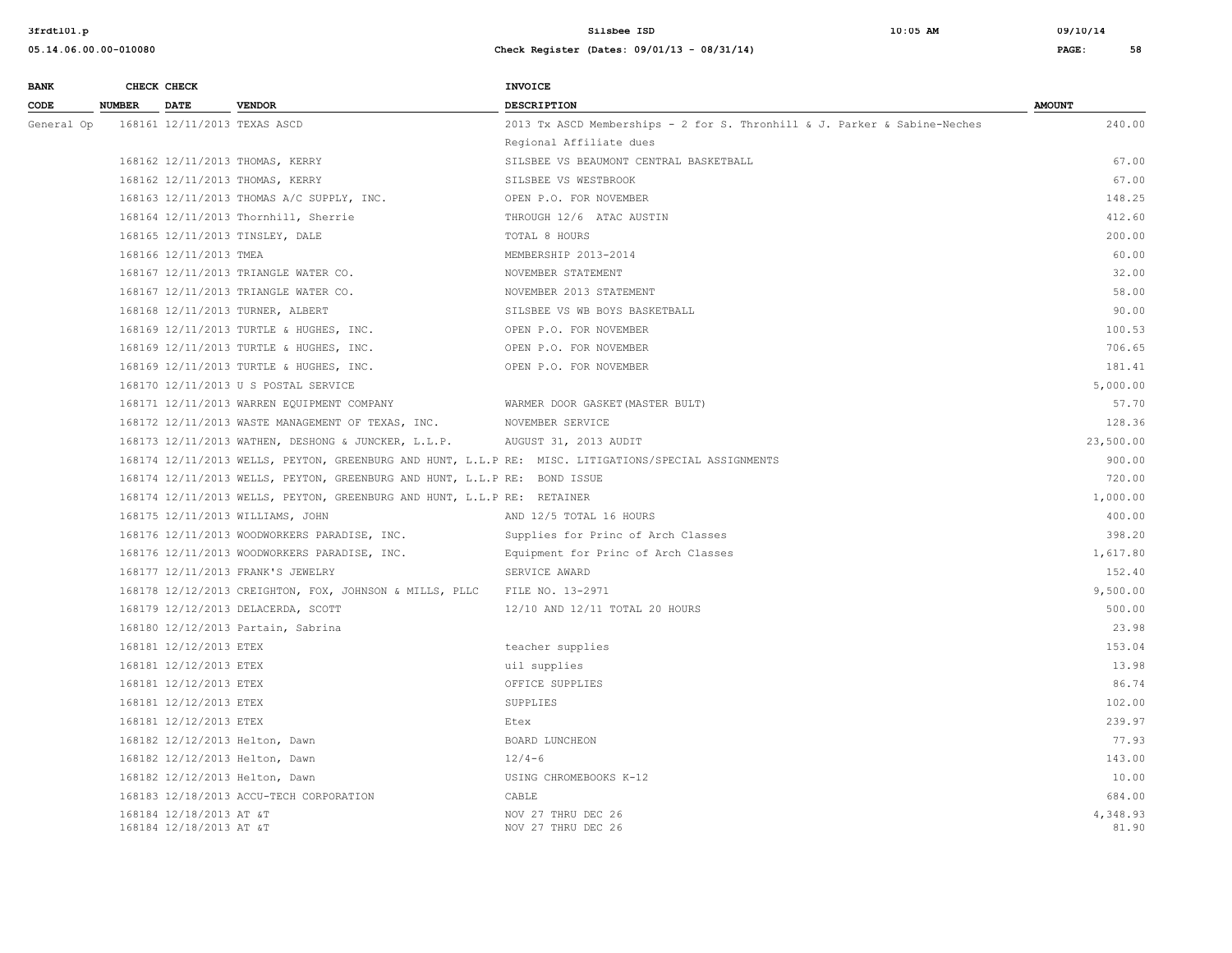| <b>BANK</b> |               | CHECK CHECK                |                                                         | <b>INVOICE</b>                                                                                                                                                |               |
|-------------|---------------|----------------------------|---------------------------------------------------------|---------------------------------------------------------------------------------------------------------------------------------------------------------------|---------------|
| CODE        | <b>NUMBER</b> | <b>DATE</b>                | <b>VENDOR</b>                                           | <b>DESCRIPTION</b>                                                                                                                                            | <b>AMOUNT</b> |
| General Op  |               | 168184 12/18/2013 AT &T    |                                                         | NOV 25 THRU DEC 24                                                                                                                                            | 40.95         |
|             |               | 168184 12/18/2013 AT &T    |                                                         | NOV 25 THRU DEC 24                                                                                                                                            | 90.41         |
|             |               | 168184 12/18/2013 AT &T    |                                                         | NOV 25 THRU DEC 24                                                                                                                                            | 92.40         |
|             |               | 168184 12/18/2013 AT &T    |                                                         | NOV 25 THRU DEC 24                                                                                                                                            | 80.81         |
|             |               | 168184 12/18/2013 AT &T    |                                                         | DEC 7 THRU JAN 6                                                                                                                                              | 61.64         |
|             |               |                            | 168185 12/18/2013 ATTERBERY TRUCK SALES, INC.           | OPEN PO FOR THE MONTH OF NOVEMBER 2013                                                                                                                        | 130.61        |
|             |               |                            | 168186 12/18/2013 BEAUMONT ISD                          | DEC. 1 QUARTERLY BILLING                                                                                                                                      | 2,112.50      |
|             |               |                            | 168187 12/18/2013 Blacksher, Pamela                     | REIMBURSEMENT                                                                                                                                                 | 32.50         |
|             |               |                            | 168188 12/18/2013 Bossette, Offer                       | HS FCCLA TO BEAUMONT CIVIC CENTER                                                                                                                             | 5.69          |
|             |               |                            | 168189 12/18/2013 BUCK'S PIZZA                          | BOYS BASKETBALL MS                                                                                                                                            | 112.00        |
|             |               |                            | 168190 12/18/2013 BURGERS OF BEAUMONT                   | BOYS BASKETALL 12/6                                                                                                                                           | 95.50         |
|             |               |                            | 168190 12/18/2013 BURGERS OF BEAUMONT                   | BOYS BASKETBALL                                                                                                                                               | 100.38        |
|             |               |                            | 168190 12/18/2013 BURGERS OF BEAUMONT                   | BOYS BASKETBALL                                                                                                                                               | 154.44        |
|             |               |                            | 168191 12/18/2013 CAFE' VENTURE COMPANY-DBA FUDDRUCKERS | BOYS BASKETBALL                                                                                                                                               | 66.00         |
|             |               | 168192 12/18/2013 CAIN, ED |                                                         | BASKETBALL GAME TOTAL 4 HOURS                                                                                                                                 | 100.00        |
|             |               |                            | 168193 12/18/2013 CANON FINANCIAL SERVICES, INC.        | 12/1 TO 12/31                                                                                                                                                 | 391.00        |
|             |               |                            | 168193 12/18/2013 CANON FINANCIAL SERVICES, INC.        | 11/1 TO 11/30                                                                                                                                                 | 391.00        |
|             |               |                            | 168193 12/18/2013 CANON FINANCIAL SERVICES, INC.        | 10/1 TO 10/31                                                                                                                                                 | 391.00        |
|             |               |                            | 168194 12/18/2013 CANON SOLUTIONS AMERICIA              | $9/1$ TO $12/1$                                                                                                                                               | 503.50        |
|             |               |                            | 168194 12/18/2013 CANON SOLUTIONS AMERICIA              | $9/1$ TO $12/1$                                                                                                                                               | 5.51          |
|             |               |                            | 168194 12/18/2013 CANON SOLUTIONS AMERICIA              | OVERAGE                                                                                                                                                       | 3, 411.75     |
|             |               |                            | 168195 12/18/2013 CARSON-DELLOSA PUBLISHING CO INC      | c scope supplies                                                                                                                                              | 186.98        |
|             |               |                            | 168196 12/18/2013 CARTER'S EDUCATIONAL TRAINING         | NOVEMBER SERVICES                                                                                                                                             | 780.00        |
|             |               |                            | 168197 12/18/2013 CENTER FOR BEHAVIORAL STUDIES         |                                                                                                                                                               | 840.00        |
|             |               |                            | 168197 12/18/2013 CENTER FOR BEHAVIORAL STUDIES         |                                                                                                                                                               | 840.00        |
|             |               |                            | 168198 12/18/2013 CENTERPOINT ENERGY                    | 10/31 TO 12/2                                                                                                                                                 | 391.10        |
|             |               |                            | 168198 12/18/2013 CENTERPOINT ENERGY                    | $11/2$ TO $12/3$                                                                                                                                              | 49.00         |
|             |               |                            | 168198 12/18/2013 CENTERPOINT ENERGY                    | $11/2$ TO $12/3$                                                                                                                                              | 354.23        |
|             |               |                            | 168198 12/18/2013 CENTERPOINT ENERGY                    | $11/2$ TO $12/3$                                                                                                                                              | 126.64        |
|             |               |                            | 168198 12/18/2013 CENTERPOINT ENERGY                    | $11/2$ TO $12/4$                                                                                                                                              | 194.56        |
|             |               |                            | 168198 12/18/2013 CENTERPOINT ENERGY                    | $11/4$ TO $12/4$                                                                                                                                              | 396.57        |
|             |               |                            | 168198 12/18/2013 CENTERPOINT ENERGY                    | 11/8 TO 12/6                                                                                                                                                  | 87.43         |
|             |               |                            | 168198 12/18/2013 CENTERPOINT ENERGY                    | $11/5$ TO $12/4$                                                                                                                                              | 535.08        |
|             |               |                            | 168199 12/18/2013 CENTERPOINT ENERGY SERVICES, INC.     | 11/1 TO 11/30                                                                                                                                                 | 4,358.10      |
|             |               |                            | 168200 12/18/2013 CHANNELVIEW ISD                       | CLEVELAND                                                                                                                                                     | 1,178.63      |
|             |               |                            | 168201 12/18/2013 CHICK-FIL-A AT MID-COUNTY             | PNG TOURNEY 9/13 VOLLEYBALL                                                                                                                                   | 95.69         |
|             |               |                            | 168202 12/18/2013 CHIEF ARCHITECT, INC.                 | Software & Support                                                                                                                                            | 495.00        |
|             |               |                            | 168202 12/18/2013 CHIEF ARCHITECT, INC.                 | Additional Seats for Chief Architect Software - Reference PO 0011400106 for<br>\$495.00. Additional money needed to complete order. Total for 20 Stations was | 200.00        |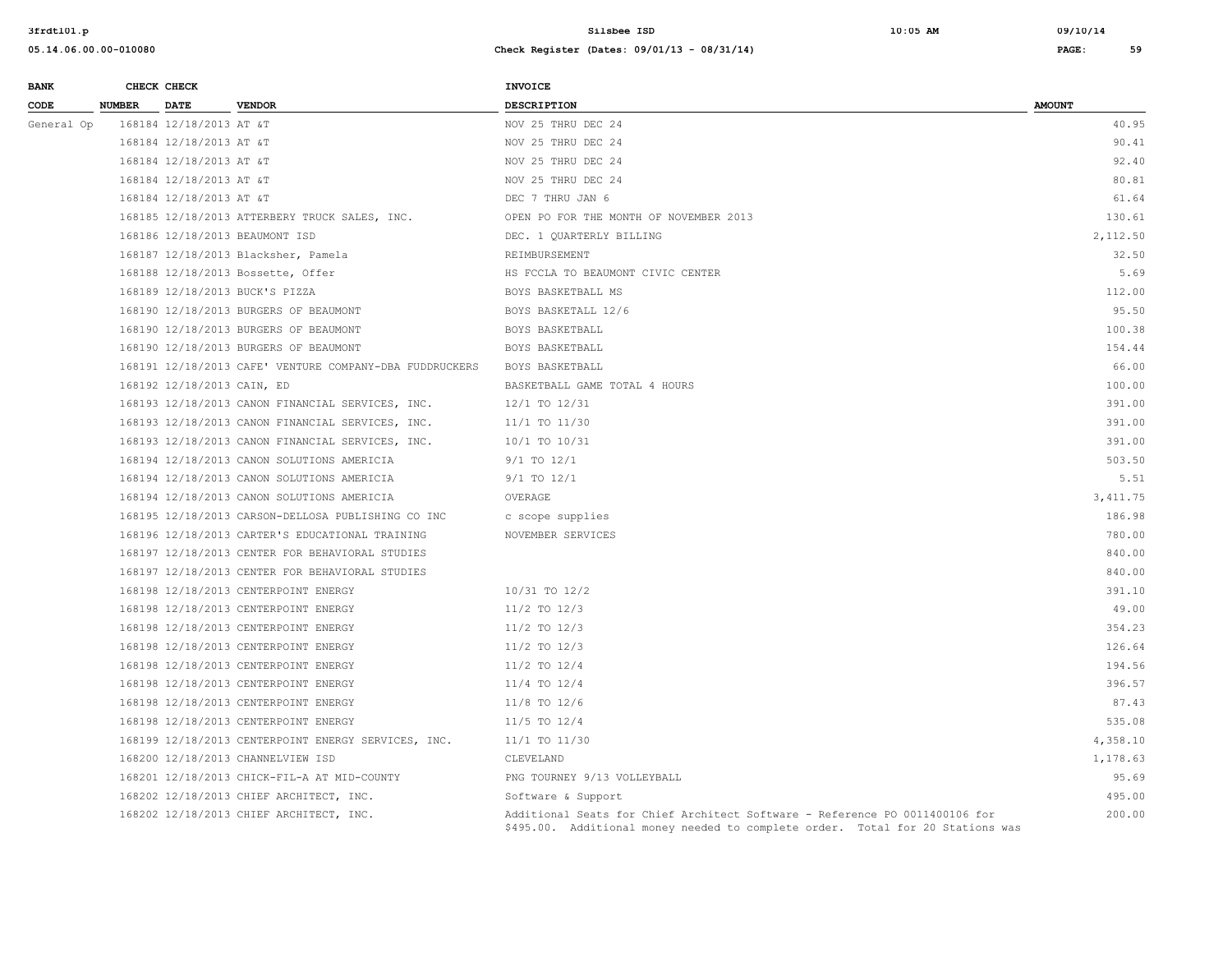| <b>BANK</b> |               | CHECK CHECK |                                                                                | INVOICE                                   |                    |
|-------------|---------------|-------------|--------------------------------------------------------------------------------|-------------------------------------------|--------------------|
| CODE        | <b>NUMBER</b> | <b>DATE</b> | <b>VENDOR</b>                                                                  | <b>DESCRIPTION</b>                        | <b>AMOUNT</b>      |
|             |               |             |                                                                                | \$695.00                                  |                    |
|             |               |             | 168203 12/18/2013 CHILTON, EMMA N.                                             | CHOREOGRAPHY TIGERETTES                   | 1,035.00           |
|             |               |             | 168204 12/18/2013 CICI'S PIZZA #160                                            | MS BASKETBALL                             | 114.00             |
|             |               |             | 168205 12/18/2013 CICI'S PIZZA #59                                             | BOYS BASKETBALL                           | 90.00              |
|             |               |             | 168206 12/18/2013 CITY OF SILSBEE                                              | 10/30 TO 11/27                            | 135.81             |
|             |               |             | 168206 12/18/2013 CITY OF SILSBEE                                              | 11/5 TO 12/3                              | 1,004.18           |
|             |               |             | 168206 12/18/2013 CITY OF SILSBEE                                              | 11/5 TO 12/3                              | 236.88             |
|             |               |             | 168206 12/18/2013 CITY OF SILSBEE                                              | $11/5$ TO $12/3$                          | 767.37             |
|             |               |             | 168206 12/18/2013 CITY OF SILSBEE                                              | 10/30 TO 11/27                            | 888.76             |
|             |               |             | 168206 12/18/2013 CITY OF SILSBEE                                              | 10/30 TO 11/27                            | 103.09             |
|             |               |             | 168206 12/18/2013 CITY OF SILSBEE                                              | 10/30 TO 11/27                            | 110.89             |
|             |               |             | 168207 12/18/2013 COASTAL WELDING SUPPLY INC                                   | Monthly Open PO for Nov 2013 - HVAC Class | 7.50               |
|             |               |             | 168207 12/18/2013 COASTAL WELDING SUPPLY INC                                   | TRANSPORTATION RENTAL                     | 15.00              |
|             |               |             | 168208 12/18/2013 COCA-COLA REFRESHMENTS                                       | STATEMENT OF ACCOUNT                      | 2,795.52           |
|             |               |             | 168209 12/18/2013 COMMUNITY COFFEE                                             | ADMINISTRATION OFFICE                     | 43.50              |
|             |               |             | 168209 12/18/2013 COMMUNITY COFFEE                                             | READ                                      | 60.25              |
|             |               |             | 168209 12/18/2013 COMMUNITY COFFEE                                             |                                           | 98.50              |
|             |               |             | 168209 12/18/2013 COMMUNITY COFFEE                                             | MAINTENANCE                               | 48.00              |
|             |               |             | 168210 12/18/2013 Cooper, Myreta                                               |                                           | 56.65              |
|             |               |             | 168211 12/18/2013 DAVENPORT, KENNY                                             | BASKETBALL GAME TOTAL 4 HOURS             | 100.00             |
|             |               |             | 168212 12/18/2013 DE LAGE LANDEN PUBLIC FINANCE                                | 11/28 TO 12/27                            | 2,022.00           |
|             |               |             | 168212 12/18/2013 DE LAGE LANDEN PUBLIC FINANCE                                | 12/28 TO 1/27                             | 491.00             |
|             |               |             | 168212 12/18/2013 DE LAGE LANDEN PUBLIC FINANCE                                | 11/29 TO 12/28                            | 1,299.00           |
|             |               |             | 168212 12/18/2013 DE LAGE LANDEN PUBLIC FINANCE                                | $1/1$ TO $1/31$                           | 440.00             |
|             |               |             | 168212 12/18/2013 DE LAGE LANDEN PUBLIC FINANCE                                | 12/1 TO 12/31                             | 198.00             |
|             |               |             | 168212 12/18/2013 DE LAGE LANDEN PUBLIC FINANCE                                | 12/1 TO 12/31                             | 541.72             |
|             |               |             | 168212 12/18/2013 DE LAGE LANDEN PUBLIC FINANCE                                | 12/1 TO 12/31                             | 544.31             |
|             |               |             | 168212 12/18/2013 DE LAGE LANDEN PUBLIC FINANCE                                | 12/1 TO 12/31                             | 541.72             |
|             |               |             | 168212 12/18/2013 DE LAGE LANDEN PUBLIC FINANCE                                | 12/1 TO 12/31                             | 422.07             |
|             |               |             | 168212 12/18/2013 DE LAGE LANDEN PUBLIC FINANCE                                | 12/1 TO 12/31                             | 541.72             |
|             |               |             | 168212 12/18/2013 DE LAGE LANDEN PUBLIC FINANCE                                | 12/1 TO 12/31                             | 422.07             |
|             |               |             | 168212 12/18/2013 DE LAGE LANDEN PUBLIC FINANCE                                | 12/1 TO 12/31                             | 541.72             |
|             |               |             | 168212 12/18/2013 DE LAGE LANDEN PUBLIC FINANCE                                | 12/1 TO 12/31                             | 3,708.00           |
|             |               |             | 168212 12/18/2013 DE LAGE LANDEN PUBLIC FINANCE                                | 12/1 TO 12/31                             | 89.00              |
|             |               |             | 168212 12/18/2013 DE LAGE LANDEN PUBLIC FINANCE                                | 12/1 TO 12/31                             | 630.00             |
|             |               |             | 168213 12/18/2013 DELL MARKETING L.P.                                          | Dell 2 - 19inch monitors                  | 295.18             |
|             |               |             | 168213 12/18/2013 DELL MARKETING L.P.                                          | Computer System                           | 131.39             |
|             |               |             | 168213 12/18/2013 DELL MARKETING L.P.<br>168213 12/18/2013 DELL MARKETING L.P. | Computer System<br><b>SERVER</b>          | 254.15<br>3,947.60 |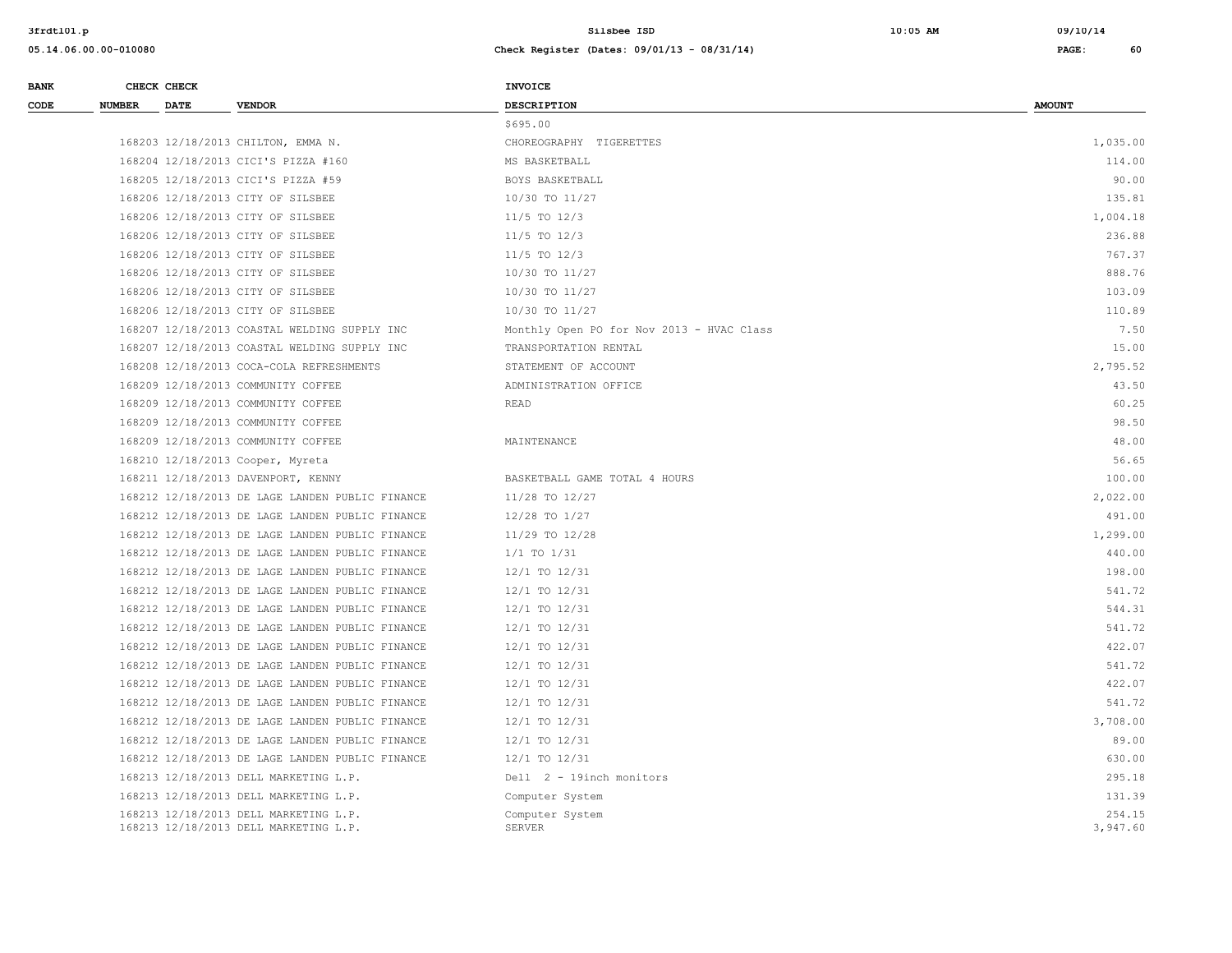| <b>BANK</b> |               | CHECK CHECK                 |                                                                                                                            | <b>INVOICE</b>                                                           |                    |
|-------------|---------------|-----------------------------|----------------------------------------------------------------------------------------------------------------------------|--------------------------------------------------------------------------|--------------------|
| CODE        | <b>NUMBER</b> | <b>DATE</b>                 | <b>VENDOR</b>                                                                                                              | <b>DESCRIPTION</b>                                                       | <b>AMOUNT</b>      |
| General Op  |               |                             | 168214 12/18/2013 Drake, Michele                                                                                           |                                                                          | 18.68              |
|             |               |                             | 168215 12/18/2013 DRAMATISTS PLAY SERVICE, INC.                                                                            |                                                                          | 16.00              |
|             |               |                             | 168216 12/18/2013 Ekvall, Rebecca                                                                                          | TAGT CONFERENCE                                                          | 90.20              |
|             |               | 168217 12/18/2013 ETEX      |                                                                                                                            | Aministrative Supplies                                                   | 50.40              |
|             |               | 168217 12/18/2013 ETEX      |                                                                                                                            | 36" Duo finish Kraft Paper - White                                       | 119.82             |
|             |               | 168217 12/18/2013 ETEX      |                                                                                                                            | SUPPLIES                                                                 | 1,409.10           |
|             |               | 168217 12/18/2013 ETEX      |                                                                                                                            | CONST PAPER                                                              | 47.70              |
|             |               | 168217 12/18/2013 ETEX      |                                                                                                                            | CONSTRUCTION PAPER                                                       | 15.90              |
|             |               | 168217 12/18/2013 ETEX      |                                                                                                                            | Instructional Materials                                                  | 6.76               |
|             |               | 168217 12/18/2013 ETEX      |                                                                                                                            | Black Ink Cartridge for Criminal Justice class                           | 68.99              |
|             |               |                             | 168218 12/18/2013 EXXON MOBIL                                                                                              |                                                                          | 208.00             |
|             |               |                             | 168219 12/18/2013 FASTENAL COMPANY                                                                                         | Monthly Open PO for Dec 2013 - Auto Shop                                 | 5.50               |
|             |               |                             | 168219 12/18/2013 FASTENAL COMPANY                                                                                         | Monthly Open PO for Dec 2013 - Auto Shop                                 | 16.09              |
|             |               |                             | 168220 12/18/2013 Ferguson, Jennifer                                                                                       | DR APPT FOR STUDENT IN HOUSTON                                           | 132.50             |
|             |               |                             | 168221 12/18/2013 FIRETROL PROTECTIONS SYSTEMS                                                                             | CIRCUIT BOARD DOOR MAGNET PARTS DOOR MAGNET PARTS MATERIALS AND LABOR TO | 1,653.00           |
|             |               |                             |                                                                                                                            | COMPLETE NEEDED FIRE ALARM REPAIRS (SEE ATTACHED QUOTE)                  |                    |
|             |               |                             | 168222 12/18/2013 FLATT STATIONERS INC                                                                                     | Copy paper to restock the whse                                           | 15,515.00          |
|             |               |                             | 168223 12/18/2013 Foster, Tonya                                                                                            | AND 12/4 AND 5                                                           | 22.49              |
|             |               |                             | 168223 12/18/2013 Foster, Tonya                                                                                            |                                                                          | 8.06               |
|             |               |                             | 168224 12/18/2013 GILLEY, WILLIAM                                                                                          | 14 AND 12/17 TOTAL HOURS 27 BASKETBALL GAMES AND DANCE (4 HOURS)         | 675.00             |
|             |               |                             | 168225 12/18/2013 HARDIN COUNTY                                                                                            | NOVEMBER 2013                                                            | 5,348.58           |
|             |               |                             | 168225 12/18/2013 HARDIN COUNTY                                                                                            | NOVEMBER 2013                                                            | 3,389.97           |
|             |               |                             | 168226 12/18/2013 HARRIS, JENNIFER                                                                                         | NELI CONF IN AUSTIN                                                      | 66.12              |
|             |               |                             | 168227 12/18/2013 HAWTHORNE, BEN                                                                                           | TOTAL 10 HOURS EXTENDED DUE TO UIL                                       | 250.00             |
|             |               |                             | 168228 12/18/2013 HODGES, STEPHEN                                                                                          | DANCE TOTAL 5 HOURS                                                      | 125.00             |
|             |               |                             | 168229 12/18/2013 Honeycutt, Judy                                                                                          | HOMEBOUND                                                                | 16.97              |
|             |               |                             | 168230 12/18/2013 J. W. PEPPER & SON, INC.                                                                                 | CHOIR MUSIC                                                              | 100.97             |
|             |               |                             | 168230 12/18/2013 J. W. PEPPER & SON, INC.                                                                                 | Singers Library q Arias Choir Music                                      | 58.89              |
|             |               |                             | 168230 12/18/2013 J. W. PEPPER & SON, INC.                                                                                 | Choir Music                                                              | 44.93              |
|             |               |                             | 168231 12/18/2013 JOHNSTONE SUPPLY                                                                                         | Monthly Open PO for Nov 2013 - HVAC Class                                | 192.00             |
|             |               |                             | 168232 12/18/2013 KOCH, ERNIE                                                                                              | TOTAL 8 HOURS                                                            | 200.00             |
|             |               | 168233 12/18/2013 KROSSOVER |                                                                                                                            | BASKETBALL BREAKDOWN PACKAGE                                             | 1,259.10           |
|             |               |                             | 168234 12/18/2013 Liles, Suzanne                                                                                           |                                                                          | 18.78              |
|             |               |                             | 168234 12/18/2013 Liles, Suzanne                                                                                           | AND 12/14                                                                | 18.78              |
|             |               |                             | 168235 12/18/2013 LOFTON SECURITY SERVICES, INC.                                                                           |                                                                          | 492.80             |
|             |               |                             | 168236 12/18/2013 MAC PIZZA MANAGEMENT, INC.                                                                               | BOYS BASKETBALL 12/12 IRA BROOKS                                         | 122.50             |
|             |               |                             | 168236 12/18/2013 MAC PIZZA MANAGEMENT, INC.                                                                               | 12/12 BASKETBALL JOE SIGLER                                              | 122.50             |
|             |               |                             | 168237 12/18/2013 MARY ELLEN LEDBETTER DBA MEL'S PEN, LLC English supplies<br>168238 12/18/2013 MASTER AUDIO VISUALS, INC. | LUMENS                                                                   | 524.96<br>3,175.00 |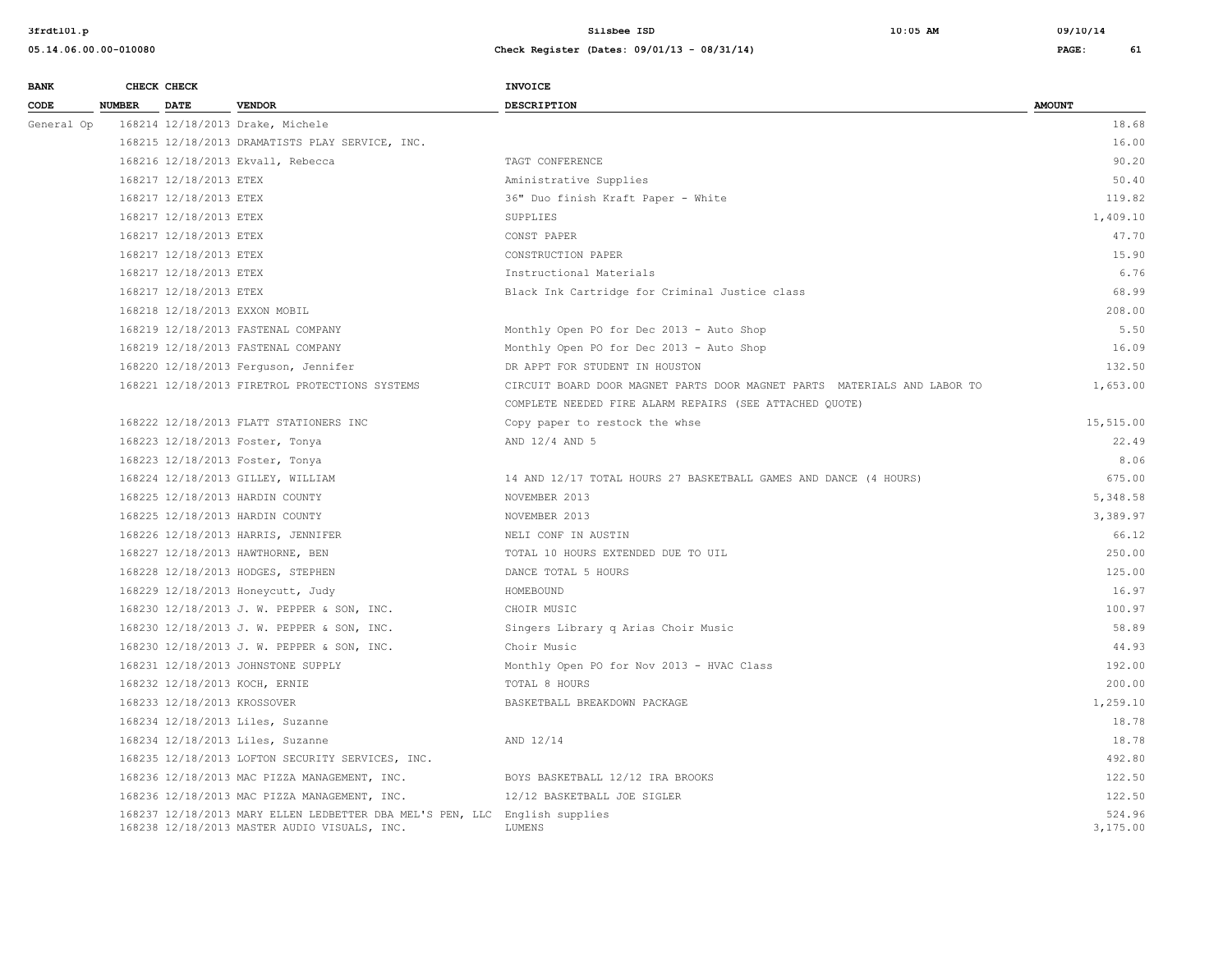| <b>BANK</b> |               | CHECK CHECK |                                                                                     | <b>INVOICE</b>                                                    |                   |
|-------------|---------------|-------------|-------------------------------------------------------------------------------------|-------------------------------------------------------------------|-------------------|
| CODE        | <b>NUMBER</b> | <b>DATE</b> | <b>VENDOR</b>                                                                       | <b>DESCRIPTION</b>                                                | <b>AMOUNT</b>     |
| General Op  |               |             | 168239 12/18/2013 MCDONALD'S                                                        | BASKETBALL MEAL BOYS                                              | 53.17             |
|             |               |             | 168239 12/18/2013 MCDONALD'S                                                        | BOYS BASKETBALL                                                   | 102.36            |
|             |               |             | 168240 12/18/2013 Moore, Samuel                                                     | 12/10 CHROMEBOOKS IN EDUCATION                                    | 144.83            |
|             |               |             | 168241 12/18/2013 MORRISON, LAUREN                                                  | ESSENTIAL GUIDES TO WRITING                                       | 267.00            |
|             |               |             | 168241 12/18/2013 MORRISON, LAUREN                                                  | TAGT IN HOUSTON                                                   | 78.40             |
|             |               |             | 168242 12/18/2013 Myers, Travis                                                     | CHROMEBOOKS IN EDUCATION                                          | 10.00             |
|             |               |             | 168243 12/18/2013 NOVROZSKY'S                                                       | BASKETBALL BOYS                                                   | 101.66            |
|             |               |             | 168244 12/18/2013 O K PAPER CENTER                                                  | Paper for teachers & testing                                      | 335.10            |
|             |               |             | 168244 12/18/2013 O K PAPER CENTER                                                  | Paper for Social Studies department                               | 37.95             |
|             |               |             | 168245 12/18/2013 P. F. PETTIBONE & COMPANY                                         | OFFICE SUPPLIES                                                   | 309.85            |
|             |               |             | 168246 12/18/2013 Parks, Diane                                                      | FCCLA FALL LEADERSHIP MEETING                                     | 8.50              |
|             |               |             | 168246 12/18/2013 Parks, Diane                                                      | ROCKETS CAREER DAY                                                | 13.75             |
|             |               |             | 168246 12/18/2013 Parks, Diane                                                      |                                                                   | 20.00             |
|             |               |             | 168247 12/18/2013 PEARSON DIGITAL                                                   | ABAS II Testing forms                                             | 243.27            |
|             |               |             | 168248 12/18/2013 PITNEY BOWES INC                                                  | SEPT 30 TO DEC 30, 2013 KEASE                                     | 1,266.00          |
|             |               |             | 168249 12/18/2013 PNG HIGH SCHOOL                                                   | MEN'S SOCCER                                                      | 275.00            |
|             |               |             | 168251 12/18/2013 REGION V EDUCATION SERVICE CENTER                                 | 6835 KARISSA ELLIS                                                | 75.00             |
|             |               |             | 168251 12/18/2013 REGION V EDUCATION SERVICE CENTER                                 | KARISSA ELLIS 6832                                                | 75.00             |
|             |               |             | 168251 12/18/2013 REGION V EDUCATION SERVICE CENTER                                 | SKYLAR HOWARD 6832                                                | 75.00             |
|             |               |             | 168251 12/18/2013 REGION V EDUCATION SERVICE CENTER                                 | 6833 SKYLAR HOWARD                                                | 75.00             |
|             |               |             | 168251 12/18/2013 REGION V EDUCATION SERVICE CENTER                                 | 6835 SKYLAR HOWARD                                                | 75.00             |
|             |               |             | 168251 12/18/2013 REGION V EDUCATION SERVICE CENTER                                 | VALERIE MOORE 7483                                                | 85.00             |
|             |               |             | 168251 12/18/2013 REGION V EDUCATION SERVICE CENTER                                 | Law Conference                                                    | 65.00             |
|             |               |             | 168251 12/18/2013 REGION V EDUCATION SERVICE CENTER                                 | Workshop 7264) Speech Webinar Series: Ethical Decision Making     | 25.00             |
|             |               |             | 168251 12/18/2013 REGION V EDUCATION SERVICE CENTER                                 | Workshop 7755) In Home and Community Based Training               | 50.00             |
|             |               |             | 168251 12/18/2013 REGION V EDUCATION SERVICE CENTER                                 | Workshop 7755) In Home and Community Based Training               | 50.00             |
|             |               |             | 168251 12/18/2013 REGION V EDUCATION SERVICE CENTER                                 | Workshop 7755) In Home and Community Based Training               | 200.00            |
|             |               |             | 168251 12/18/2013 REGION V EDUCATION SERVICE CENTER                                 | Workshop 7352) Early Childhood Outcomes                           | 40.00             |
|             |               |             | 168251 12/18/2013 REGION V EDUCATION SERVICE CENTER                                 | 20 HOUR CERTIFICATION COURSES FOR RICAHARD BETH AND TAMMY GROUNDS | 200.00            |
|             |               |             | 168252 12/18/2013 RELIBLE TRANSMISSION SERVICE- TEXAS, LLC TRANSMISSION FOR BUS #75 |                                                                   | 1,095.00          |
|             |               |             | 168253 12/18/2013 ROGERS, BRANDON                                                   | UIL READ TOTAL 5 HOURS SMS DANCE TOTAL 3/75 HOURS                 | 218.75            |
|             |               |             | 168254 12/18/2013 ROSS BUS & EQUIPMENT SALES, INC.                                  | BUS PARTS                                                         | 277.50            |
|             |               |             | 168255 12/18/2013 Sanders, Jason                                                    | CHUCKS/ EVADALE TOURNEY                                           | 127.75            |
|             |               |             | 168256 12/18/2013 SCOTT PAULINO PHYSICAL THERAPIST                                  |                                                                   | 2,992.50          |
|             |               |             | 168256 12/18/2013 SCOTT PAULINO PHYSICAL THERAPIST                                  |                                                                   | 922.50            |
|             |               |             | 168257 12/18/2013 Shannon, Donna                                                    |                                                                   | 20.00             |
|             |               |             | 168257 12/18/2013 Shannon, Donna                                                    |                                                                   | 6.38              |
|             |               |             | 168257 12/18/2013 Shannon, Donna<br>168258 12/18/2013 SHORKEY CENTER                |                                                                   | 13.47<br>1,400.00 |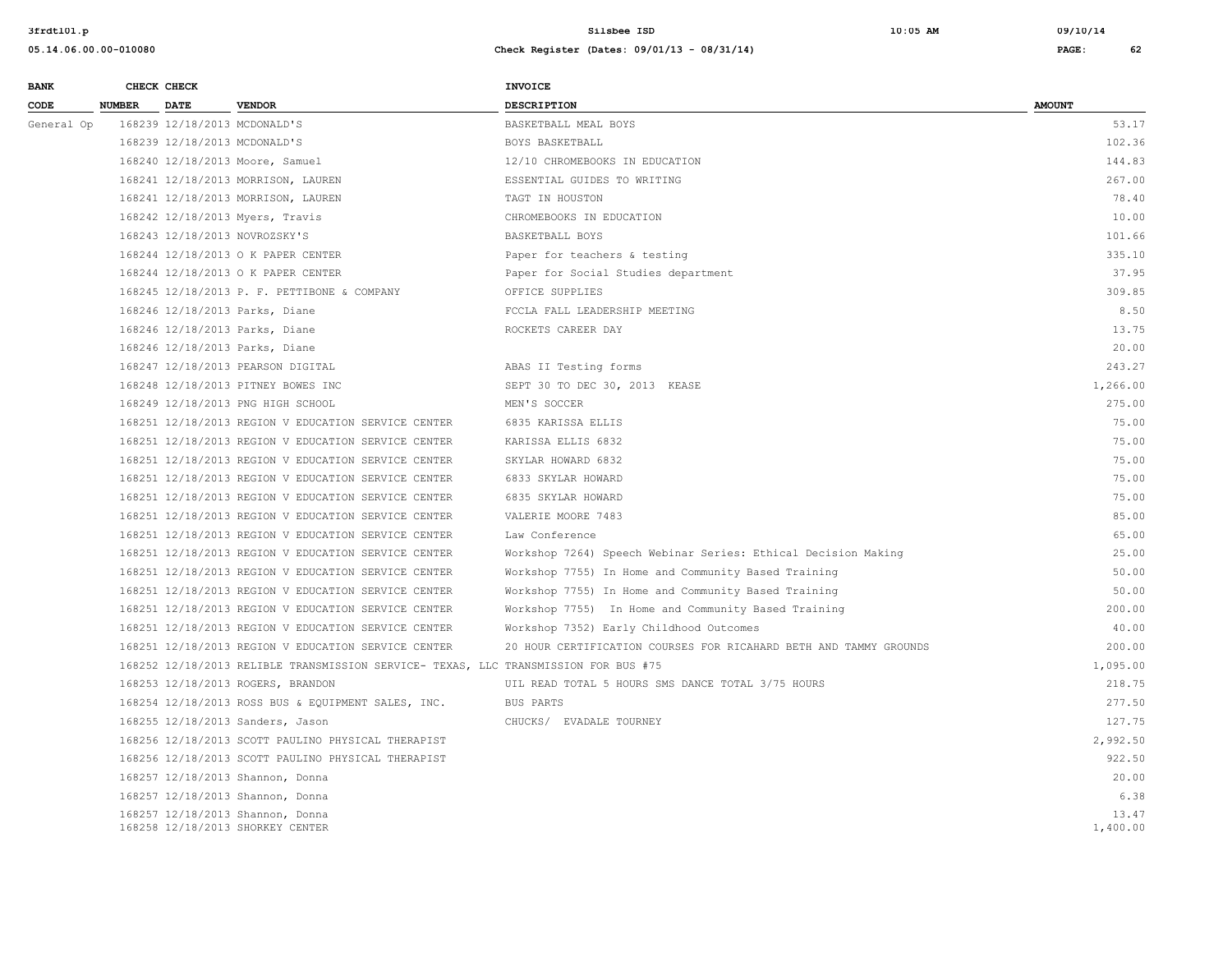| <b>BANK</b> |               | CHECK CHECK             |                                                                                | <b>INVOICE</b>                                                    |                 |
|-------------|---------------|-------------------------|--------------------------------------------------------------------------------|-------------------------------------------------------------------|-----------------|
| CODE        | <b>NUMBER</b> | <b>DATE</b>             | <b>VENDOR</b>                                                                  | <b>DESCRIPTION</b>                                                | <b>AMOUNT</b>   |
| General Op  |               |                         | 168259 12/18/2013 SILSBEE HIGH SCHOOL - FCCLA                                  | REIMBURSEMENT FOR CONFERENCE FEES                                 | 45.00           |
|             |               |                         | 168260 12/18/2013 SILSBEE ISD FOOD SERVICES                                    | FOR THANKSGIVING SPECIAL SERVICES                                 | 23.10           |
|             |               |                         | 168260 12/18/2013 SILSBEE ISD FOOD SERVICES                                    | BOARD MEETING                                                     | 325.00          |
|             |               |                         | 168261 12/18/2013 SILSBEE MOTOR COMPANY                                        | INSPECTION STICKER FOR EXCURSION # 27 AND AG TRUCK                | 29.00           |
|             |               |                         | 168261 12/18/2013 SILSBEE MOTOR COMPANY                                        | INSPECTION STICKER FOR SUB #21 & VAN #25                          | 14.50           |
|             |               |                         | 168262 12/18/2013 SILSBEE RADIATOR SERVICE                                     | REPAIRS ON HEATER CORE FOR BUS #47                                | 40.00           |
|             |               |                         | 168263 12/18/2013 Smith, Cynthia                                               | NELI CONFERENCE AUSTIN                                            | 67.45           |
|             |               |                         | 168264 12/18/2013 SOUTHERN COMPUTER WAREHOUSE                                  | Wireless Remotes for all teachers in Ag Building                  | 144.16          |
|             |               |                         | 168264 12/18/2013 SOUTHERN COMPUTER WAREHOUSE                                  | Belkin Monitor Replacement Cable & Stereo Audio Cable             | 8.76            |
|             |               |                         | 168264 12/18/2013 SOUTHERN COMPUTER WAREHOUSE                                  | SECURITY CAMERAS                                                  | 2,142.60        |
|             |               |                         | 168264 12/18/2013 SOUTHERN COMPUTER WAREHOUSE                                  | POWER ADAPTER                                                     | 73.40           |
|             |               |                         | 168264 12/18/2013 SOUTHERN COMPUTER WAREHOUSE                                  | XEROX PHASER AND TONER CARTRIDGE                                  | 979.35          |
|             |               |                         | 168264 12/18/2013 SOUTHERN COMPUTER WAREHOUSE                                  | SCW - DVI Splitter                                                | 38.51           |
|             |               |                         | 168264 12/18/2013 SOUTHERN COMPUTER WAREHOUSE                                  | projector lamps                                                   | 1,010.96        |
|             |               |                         | 168264 12/18/2013 SOUTHERN COMPUTER WAREHOUSE                                  | LICENSE                                                           | 43,545.92       |
|             |               |                         | 168265 12/18/2013 SOUTHWEST BUILDING SYSTEMS                                   | Change bell schedules for Early Release & Early Release/Pep Rally | 117.00          |
|             |               |                         | 168265 12/18/2013 SOUTHWEST BUILDING SYSTEMS                                   | SOUND SYSTEM UPGRADE                                              | 4,322.00        |
|             |               |                         | 168266 12/18/2013 SOUTHWEST FOODSERVICE EXCELLENCE, LLC                        | NOVEMBER 2013                                                     | 135,527.42      |
|             |               |                         | 168267 12/18/2013 STAR GRAPHICS INC                                            | 12/1 TO 12/31                                                     | 153.00          |
|             |               |                         | 168267 12/18/2013 STAR GRAPHICS INC                                            | 12/1 TO 12/31                                                     | 139.00          |
|             |               |                         | 168267 12/18/2013 STAR GRAPHICS INC                                            | 12/1 TO 12/31                                                     | 425.00          |
|             |               |                         | 168268 12/18/2013 SUN COAST RESOURCES, INC.                                    | OPEN PO FOR THE MONTH OF DECEMBER 2013                            | 21,937.50       |
|             |               |                         | 168268 12/18/2013 SUN COAST RESOURCES, INC.                                    | OPEN PO FOR THE MONTH OF DECEMBER 2013                            | 149.15          |
|             |               | 168269 12/18/2013 TASA  |                                                                                | REGISTRATION SHERRIE THORNHILL                                    | 145.00          |
|             |               |                         | 168270 12/18/2013 Taylor, Lana                                                 |                                                                   | 6.74            |
|             |               |                         | 168271 12/18/2013 TIME WARNER CABLE                                            | 12/15 TO 1/14                                                     | 3,375.00        |
|             |               |                         | 168271 12/18/2013 TIME WARNER CABLE                                            | 12/18 TO 1/17                                                     | 954.01          |
|             |               |                         | 168271 12/18/2013 TIME WARNER CABLE                                            | 12/18 TO 1/17                                                     | 954.01          |
|             |               |                         | 168271 12/18/2013 TIME WARNER CABLE                                            | 12/17 TO 1/16                                                     | 954.01          |
|             |               |                         | 168271 12/18/2013 TIME WARNER CABLE                                            | 12/18 TO 1/17                                                     | 954.01          |
|             |               |                         | 168272 12/18/2013 TINSLEY, DALE                                                | TOTAL 8 HOURS                                                     | 200.00          |
|             |               |                         | 168273 12/18/2013 TRACY BELL, MA, LPC                                          | PRIMARY                                                           | 75.00           |
|             |               |                         | 168273 12/18/2013 TRACY BELL, MA, LPC                                          | SECONDARY                                                         | 850.00          |
|             |               | 168274 12/18/2013 TSNAP |                                                                                | MEMBERSHIP 2013-2014                                              | 25.00           |
|             |               |                         | 168275 12/18/2013 Turk, Teshauna                                               |                                                                   | 87.18           |
|             |               |                         | 168276 12/18/2013 TURTLE & HUGHES, INC.                                        | OPEN P.O. FOR NOVEMBER                                            | 115.04          |
|             |               |                         | 168277 12/18/2013 UIL MUSIC REGION 10                                          | UIL SOLO & ENSEMBLES                                              | 220.00          |
|             |               |                         | 168278 12/18/2013 VINCENT MIDDLE SCHOOL<br>168279 12/18/2013 Woodard, Gretchen | MS BOYS BASKETBALL<br>TAGT CONFERENCE HOUSTON, TX.                | 200.00<br>43.90 |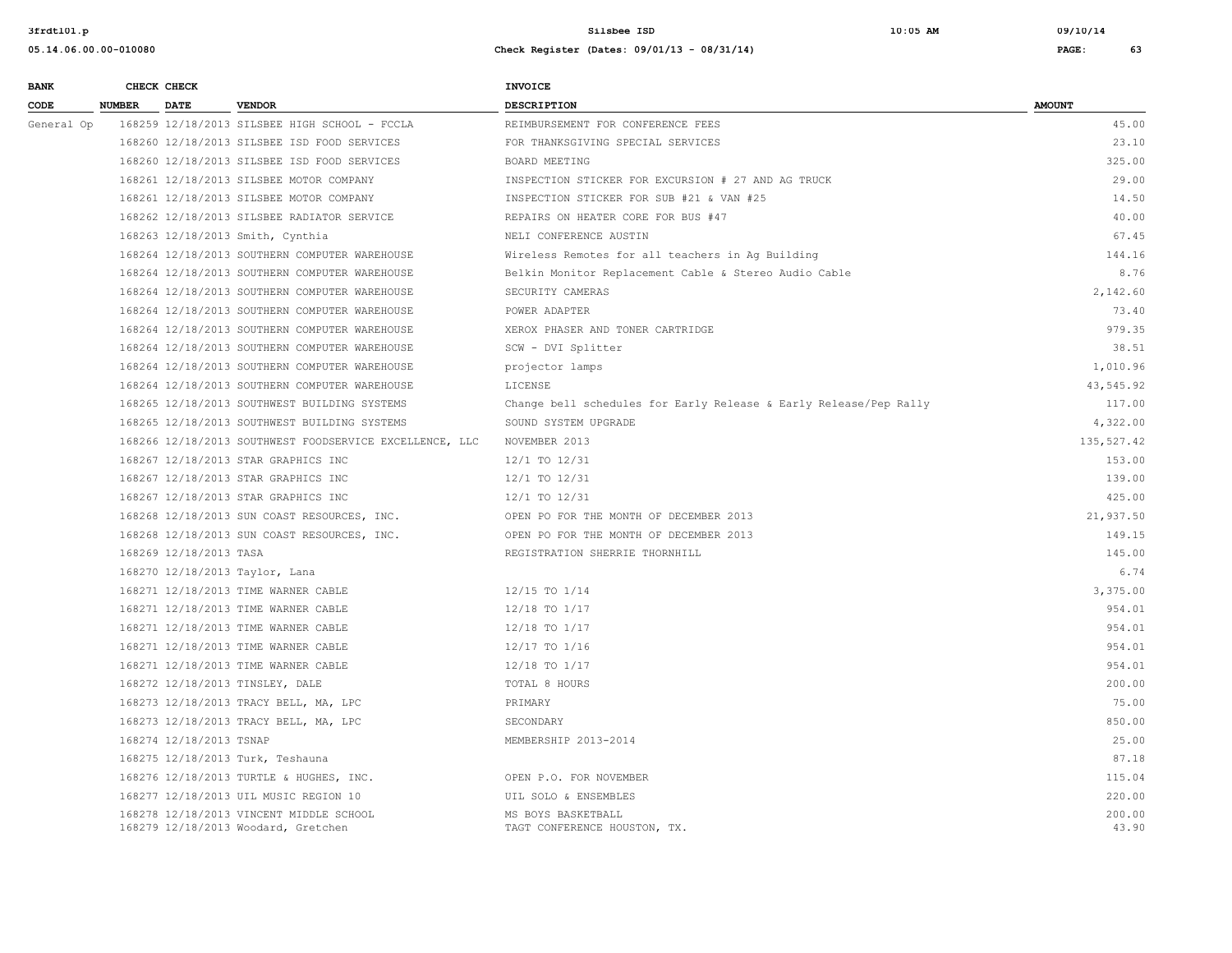| <b>BANK</b> |               | CHECK CHECK                |                                                                              | <b>INVOICE</b>                                                                  |                  |
|-------------|---------------|----------------------------|------------------------------------------------------------------------------|---------------------------------------------------------------------------------|------------------|
| CODE        | <b>NUMBER</b> | <b>DATE</b>                | <b>VENDOR</b>                                                                | <b>DESCRIPTION</b>                                                              | <b>AMOUNT</b>    |
| General Op  |               |                            | 168280 12/18/2013 ADVANCED GRAPHICS                                          | POSTER PAPER                                                                    | 144.95           |
|             |               |                            | 168281 12/18/2013 AUTHENTIC COSTUMES LLC                                     | COSTUME RENTAL                                                                  | 75.00            |
|             |               |                            | 168282 12/18/2013 BLUEFORD, JOE                                              | SILSBEE VS PNG BASKETBALL                                                       | 67.00            |
|             |               |                            | 168283 12/18/2013 Campbell, Mara                                             | UIL                                                                             | 41.23            |
|             |               |                            | 168284 12/18/2013 FLATT STATIONERS INC                                       | White Card Stock to restock the Warehouse                                       | 225.00           |
|             |               |                            | 168285 12/18/2013 GILDER, HAILEY                                             |                                                                                 | 500.00           |
|             |               | 168286 12/18/2013 GRAINGER |                                                                              | OPEN P.O. FOR DEC.                                                              | 17.42            |
|             |               | 168286 12/18/2013 GRAINGER |                                                                              | OPEN P.O. FOR DEC.                                                              | 114.40           |
|             |               | 168286 12/18/2013 GRAINGER |                                                                              | OPEN P.O. FOR DEC.                                                              | 174.76           |
|             |               |                            | 168287 12/18/2013 Harrell-Bodle, Mona                                        |                                                                                 | 31.53            |
|             |               |                            | 168288 12/18/2013 INKSPOT PRINTS & GRAPHICS                                  | SIGNS FOR HIGH SCHOOL CAMPUS \$310.00                                           | 310.00           |
|             |               |                            | 168289 12/18/2013 Linthicum, Rachel                                          |                                                                                 | 236.84           |
|             |               |                            | 168290 12/18/2013 NATIONAL EDUCATORS' LAW INSTITUTE                          | REGISTRATION FOR BEHAVIOR/LAW CONFERENCE                                        | 340.00           |
|             |               |                            | 168291 12/18/2013 ORIENTAL TRADING COMPANY                                   | UIL Supplies                                                                    | 63.29            |
|             |               |                            | 168292 12/18/2013 Penry, Sue                                                 | UIL MEET                                                                        | 82.58            |
|             |               |                            | 168293 12/18/2013 OUALITY MAINTENANCE AND SERVICE                            | FORKLIFT REPAIR                                                                 | 392.00           |
|             |               |                            | 168294 12/18/2013 REGION VI ESC                                              | Region 6esc for Jamie Parker October 21, 2013 9am to 3pm ws# 158369             | 125.00           |
|             |               |                            |                                                                              | Schoolhouse 2.0: Math grades 6-12, 2013                                         |                  |
|             |               |                            | 168295 12/18/2013 Short, Jill                                                | TAGT CONFERENCE                                                                 | 94.89            |
|             |               |                            | 168296 12/18/2013 WARD'S NATURAL SCIENCE                                     | teacher supplies Burk                                                           | 78.21            |
|             |               |                            | 168297 12/19/2013 COBURN'S JASPER                                            | OPEN P.O. FOR DEC.                                                              | 80.00            |
|             |               |                            | 168298 12/19/2013 Copley, Kimberly                                           |                                                                                 | 18.93            |
|             |               |                            | 168299 12/19/2013 CROFT & HICKS INVESTIGATIONS AND SECURIT INSPECTIONS 12/10 |                                                                                 | 400.00           |
|             |               |                            | 168300 12/19/2013 FITNESS FINDERS                                            | library supplies                                                                | 207.10           |
|             |               |                            | 168301 12/19/2013 MAC PIZZA MANAGEMENT, INC.                                 | BOYS BASKETBALL 12/17                                                           | 242.45           |
|             |               |                            | 168302 12/19/2013 PALESTINE HIGH SCHOOL SOCCER                               |                                                                                 | 300.00           |
|             |               |                            | 168303 12/19/2013 PNG HIGH SCHOOL                                            | INDIAN KICKOFF SOCCER                                                           | 300.00           |
|             |               |                            | 168304 12/19/2013 SPARKLETTS AND SIERRA SPRINGS                              | ADMINISTRATION, WAREHOUSE, TECHNOLOGY                                           | 84.02            |
|             |               |                            | 168305 12/19/2013 Waters, Sharon                                             | PALESTINE SOCCER TOURNAMENT                                                     | 1,360.00         |
|             |               |                            | 168306 12/20/2013 BARCELONA SPORTING GOODS                                   | girls basketball supplies                                                       | 732.75           |
|             |               |                            | 168307 12/20/2013 BROOKSHIRE BROS. PHARMACY                                  | Glucometer test strips to replace expired ones at Kirby, Laura Reeves, SMS, and | 300.00           |
|             |               |                            |                                                                              | SHS.                                                                            |                  |
|             |               |                            | 168308 12/20/2013 COMMUNITY COFFEE                                           | MIDDLE SCHOOL                                                                   | 20.80            |
|             |               | 168309 12/20/2013 ETEX     |                                                                              | Office & Teacher supplies                                                       | 104.22           |
|             |               |                            | 168310 12/20/2013 GARRETT, G                                                 | BOYS BASKETBALL SILSBEE VS HF                                                   | 80.00            |
|             |               |                            | 168311 12/20/2013 GRIMES, KENNETH                                            | SILSBEE VS WOS                                                                  | 107.00           |
|             |               |                            | 168312 12/20/2013 HARPER, DELTON                                             | SILSBEE VS HF                                                                   | 80.00            |
|             |               |                            | 168313 12/20/2013 JONES, TONEY K.<br>168314 12/20/2013 MCCLUSKEY, GORDON     | SILSBEE VS WOS<br>SISLBEE VS ORANGEFIELD                                        | 107.00<br>107.00 |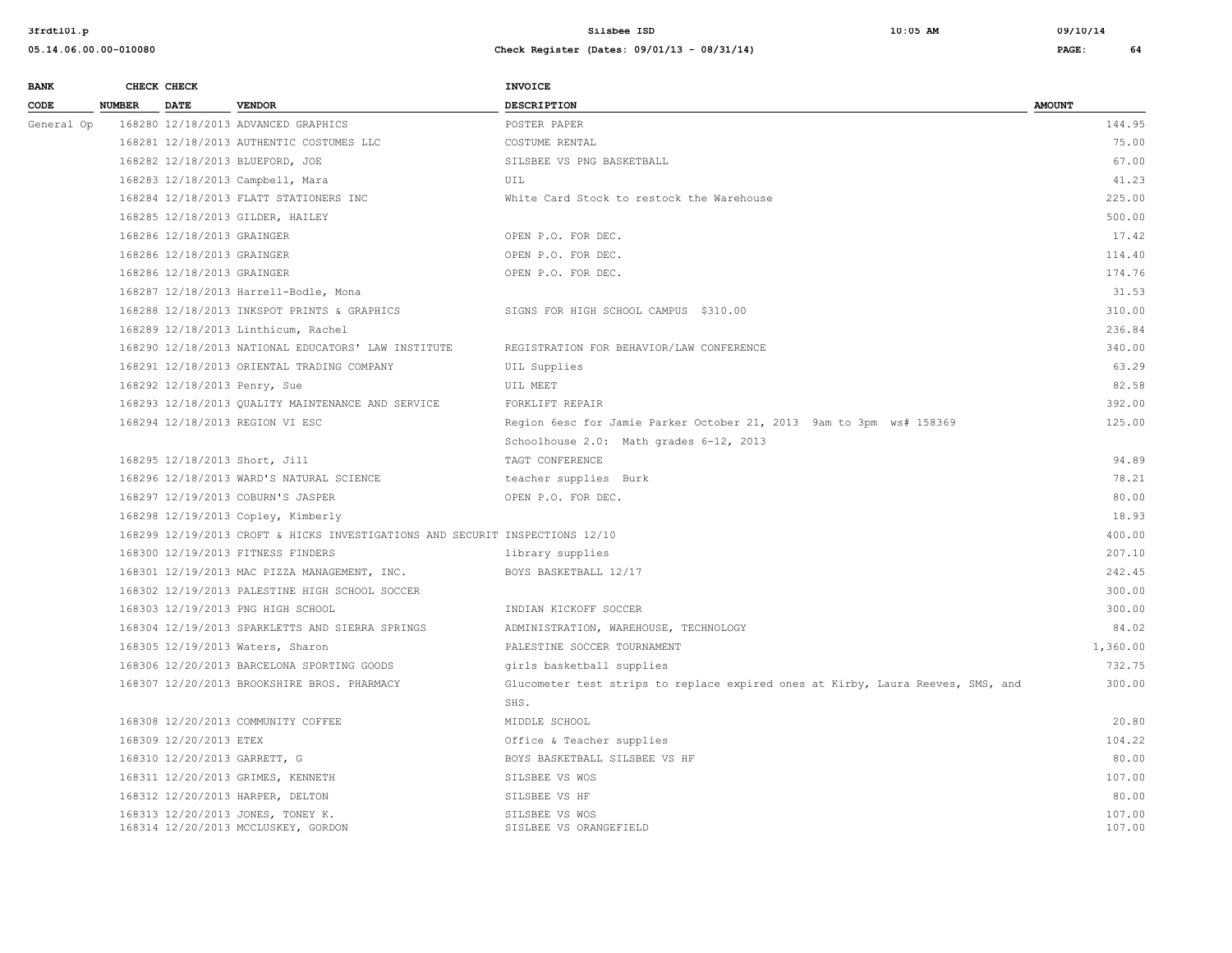| 3frdt101.p            |               |                            |                                                                        | $10:05$ AM<br>Silsbee ISD                                              | 09/10/14           |
|-----------------------|---------------|----------------------------|------------------------------------------------------------------------|------------------------------------------------------------------------|--------------------|
| 05.14.06.00.00-010080 |               |                            |                                                                        | Check Register (Dates: 09/01/13 - 08/31/14)                            | PAGE:<br>65        |
| <b>BANK</b>           |               | CHECK CHECK                |                                                                        | <b>INVOICE</b>                                                         |                    |
| CODE                  | <b>NUMBER</b> | <b>DATE</b>                | <b>VENDOR</b>                                                          | <b>DESCRIPTION</b>                                                     | <b>AMOUNT</b>      |
| General Op            |               |                            | 168315 12/20/2013 Q C LABORATORIES, INC.                               | SOIL SAMPLE SERVICES                                                   | 3,250.00           |
|                       |               |                            | 168316 12/20/2013 RAPTOR TECHNOLOGIES, INC.                            | VISISTOR BADGES                                                        | 200.00             |
|                       |               |                            | 168317 12/20/2013 SAPP, HERBERT                                        | SILSBEE VS HF                                                          | 80.00              |
|                       |               |                            | 168318 12/20/2013 SPARKLETTS AND SIERRA SPRINGS                        | MIDDLE SCHOOL                                                          | 39.10              |
|                       |               |                            | 168319 12/20/2013 TAYLOR, FREDERICK                                    | BOYS BASKETBALL                                                        | 80.00              |
|                       |               |                            | 168319 12/20/2013 TAYLOR, FREDERICK                                    | SILSBEE VS ORANGEFIELD                                                 | 107.00             |
|                       |               |                            | 168320 12/20/2013 TUPPER, AARON                                        | TOTAL 8 HOURS                                                          | 200.00             |
|                       |               |                            | 168321 01/08/2014 ADVANCED SYSTEMS & ALARMS                            | JANUARY 2014                                                           | 70.00              |
|                       |               |                            | 168322 01/08/2014 ALLEN, ZACH                                          |                                                                        | 149.00             |
|                       |               | 168323 01/08/2014 ASCD     |                                                                        | MEMBERSHIP RENEWAL                                                     | 89.00              |
|                       |               |                            | 168324 01/08/2014 AT&T LONG DISTANCE                                   |                                                                        | 20.03              |
|                       |               |                            | 168325 01/08/2014 ATTERBERY TRUCK SALES, INC.                          | OPEN PO FOR THE MONTH OF DECEMBER 2013                                 | 2,468.28           |
|                       |               |                            | 168326 01/08/2014 AVILA, IRMA ALEJANDRA                                |                                                                        | 636.00             |
|                       |               |                            | 168327 01/08/2014 AYRES, MICAH                                         |                                                                        | 149.00             |
|                       |               |                            | 168328 01/08/2014 Barnes, Aaron                                        | HS ATSSB AREA AUDITIONS                                                | 66.00              |
|                       |               |                            | 168329 01/08/2014 BARNETT, JESSICA                                     |                                                                        | 636.00             |
|                       |               |                            | 168330 01/08/2014 BARNES, KRISTI                                       |                                                                        | 636.00             |
|                       |               |                            | 168331 01/08/2014 BURGERS OF BEAUMONT                                  | 12/28 MEAL BASKETBALL                                                  | 51.80              |
|                       |               |                            | 168332 01/08/2014 BURNETT, THOMAS                                      |                                                                        | 124.00             |
|                       |               |                            | 168333 01/08/2014 C & S iNDUSTRIES                                     | FABRICATION OF GAS VENT FLUE LAURA REEVES CAFETERIA HVAC UNIT \$250.00 | 250.00             |
|                       |               |                            |                                                                        | EMERGENCY HAND P.O.# 47863                                             |                    |
|                       |               | 168334 01/08/2014 CAIN, ED |                                                                        | BASKETBALL GAME TOTAL 5 HOURS                                          | 125.00             |
|                       |               | 168334 01/08/2014 CAIN, ED |                                                                        | BASKETBALL GAME TOTAL 4 HOURS                                          | 100.00             |
|                       |               |                            | 168335 01/08/2014 CANON SOLUTIONS AMERICIA                             | color copies                                                           | 22.41              |
|                       |               |                            | 168336 01/08/2014 CARD SERVICES                                        | NOV. 20 THRU DEC. 20                                                   | 633.89             |
|                       |               |                            | 168337 01/08/2014 CASCIO, RACHEL                                       |                                                                        | 298.00             |
|                       |               |                            | 168338 01/08/2014 CDW GOVERNMENT, INC.                                 | HEADPHONES                                                             | 169.50             |
|                       |               |                            | 168339 01/08/2014 CENTER FOR BEHAVIORAL STUDIES                        |                                                                        | 840.00             |
|                       |               |                            | 168340 01/08/2014 CENTERPOINT ENERGY                                   | 11/27 TO 12/27/2013                                                    | 305.28             |
|                       |               |                            | 168340 01/08/2014 CENTERPOINT ENERGY                                   | 11/15 TO 12/14/2013                                                    | 3,163.92           |
|                       |               |                            | 168341 01/08/2014 CHALK'S TRUCK PARTS, INC.                            | OPEN PO FOR THE MONTH OF DECEMBER 2013                                 | 80.40              |
|                       |               |                            | 168342 01/08/2014 CHATTERBOX SPEECH THERAPY                            | SUPERVISE SPEECH ASSISTANTS                                            | 2,975.00           |
|                       |               |                            | 168343 01/08/2014 Cheek, Betty                                         | HS CHEERLEADERS TO ORANGEFIELD                                         | 14.25              |
|                       |               |                            | 168344 01/08/2014 CICI'S PIZZA #160                                    | 12/9 MEAL                                                              | 148.97             |
|                       |               |                            | 168345 01/08/2014 CITY OF SILSBEE                                      | 11/19 TO 12/16                                                         | 1,392.96           |
|                       |               |                            | 168345 01/08/2014 CITY OF SILSBEE                                      | 11/19 TO 12/16                                                         | 72.70              |
|                       |               |                            | 168345 01/08/2014 CITY OF SILSBEE                                      | 11/19 TO 12/16                                                         | 280.85             |
|                       |               |                            | 168345 01/08/2014 CITY OF SILSBEE<br>168345 01/08/2014 CITY OF SILSBEE | 11/21 TO 12/19<br>11/13 TO 12/9                                        | 1,553.58<br>125.89 |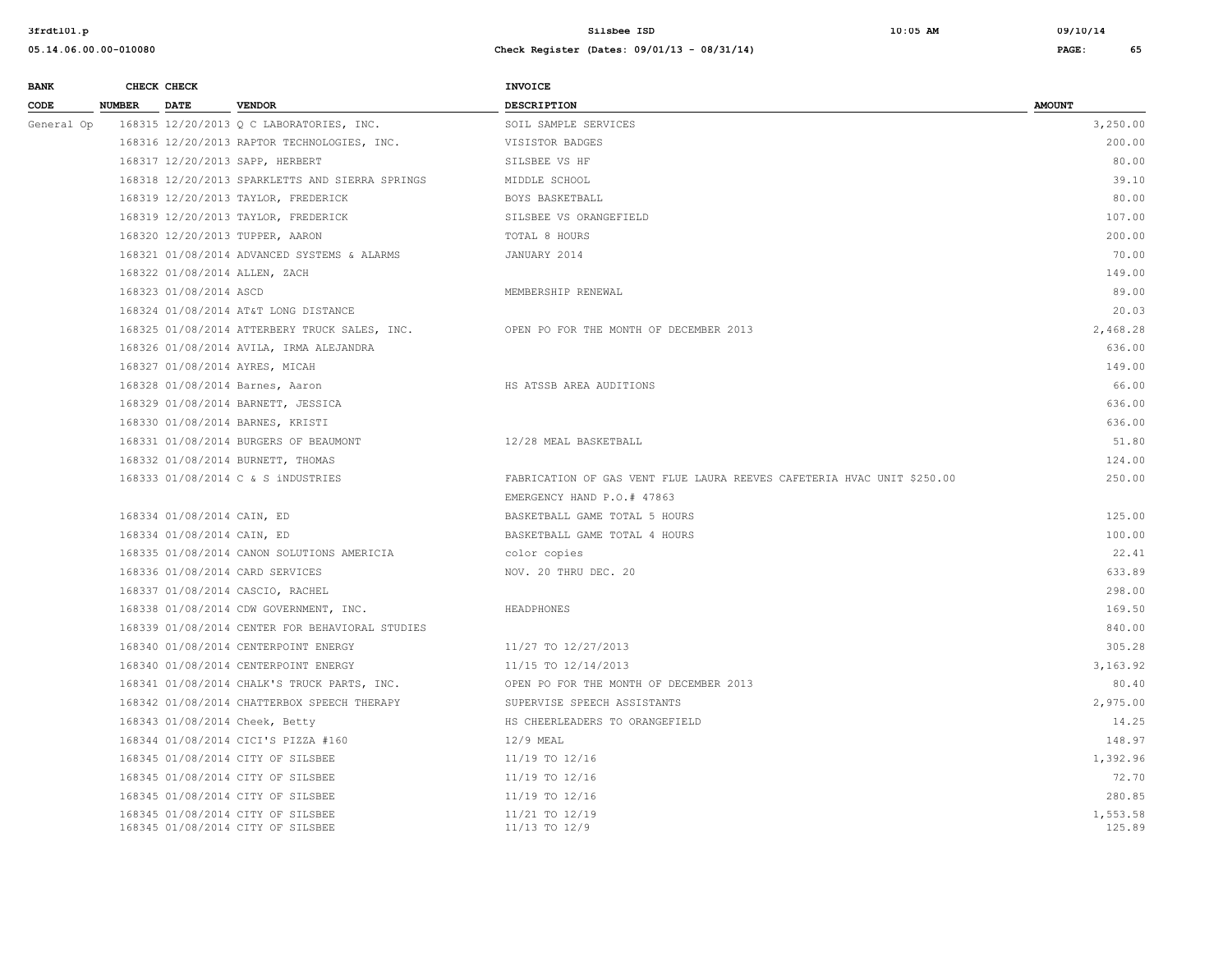| <b>BANK</b><br>CODE |               | CHECK CHECK                | <b>VENDOR</b>                                                           | <b>INVOICE</b>                               |                  |
|---------------------|---------------|----------------------------|-------------------------------------------------------------------------|----------------------------------------------|------------------|
|                     | <b>NUMBER</b> | <b>DATE</b>                |                                                                         | <b>DESCRIPTION</b>                           | <b>AMOUNT</b>    |
| General Op          |               |                            | 168345 01/08/2014 CITY OF SILSBEE                                       | 11/13 TO 12/9                                | 115.36           |
|                     |               |                            | 168346 01/08/2014 COASTAL WELDING                                       | OPEN PO FOR THE MONTH OF DECEMBER 2013       | 15.50            |
|                     |               |                            | 168347 01/08/2014 COMFORT SUITES                                        | TMEA AREA AUDITIONS 1/10                     | 309.66           |
|                     |               |                            | 168348 01/08/2014 COMPASS BANK                                          | RENTAL BOX NO: 21-0537-7000860-5             | 100.00           |
|                     |               |                            | 168349 01/08/2014 CRAFT, EVAN                                           |                                              | 124.00           |
|                     |               |                            | 168350 01/08/2014 Crozier, Pamela                                       | HITCHCOCK                                    | 59.46            |
|                     |               |                            | 168351 01/08/2014 DAVENPORT, KENNY                                      | BASKETBALL TOTAL 5 HOURS                     | 125.00           |
|                     |               |                            | 168351 01/08/2014 DAVENPORT, KENNY                                      | TOTAL 5.5 HOURS                              | 137.50           |
|                     |               |                            | 168352 01/08/2014 DEER PARK STRENGTH & CONDITIONING CLINIC REGISTRATION |                                              | 65.00            |
|                     |               |                            | 168353 01/08/2014 DELL MARKETING L.P.                                   | THIN CLIENTS                                 | 18,416.80        |
|                     |               |                            | 168354 05/19/2014 DONALSON, ERIN                                        |                                              | $-248.00$        |
|                     |               |                            | 168354 01/08/2014 DONALSON, ERIN                                        |                                              | 248.00           |
|                     |               |                            | 168355 01/08/2014 Drake, Michele                                        | PONDEROSA                                    | 18.68            |
|                     |               | 168356 01/08/2014 ENTERGY  |                                                                         | DECEMBER 2013                                | 48,582.74        |
|                     |               | 168357 01/08/2014 ETEX     |                                                                         | C-scope materials                            | 765.70           |
|                     |               | 168357 01/08/2014 ETEX     |                                                                         | Instructional Materials                      | 366.95           |
|                     |               | 168357 01/08/2014 ETEX     |                                                                         | SUPPLIES                                     | 109.99           |
|                     |               |                            | 168358 01/08/2014 EWELL EDUCATIONAL SERVICES                            | AET Subscription                             | 370.00           |
|                     |               |                            | 168359 01/08/2014 FAIRFIELD INN WACO SOUTH                              | THSBCA CLINIC 1-8 THRUN 1-10                 | 385.17           |
|                     |               | 168360 01/08/2014 FEDEX    |                                                                         | SAM MOORE SENT TO DROBO INC                  | 8.52             |
|                     |               |                            | 168361 01/08/2014 FEW, NICOLE                                           |                                              | 298.00           |
|                     |               |                            | 168362 01/08/2014 FISHER, JONATHAN                                      |                                              | 636.00           |
|                     |               |                            | 168363 01/08/2014 FOLLETT LIBRARY RESOURCES                             | Library Book order                           | 3,187.07         |
|                     |               |                            | 168364 01/08/2014 GILLEY, WILLIAM                                       | BASKETBALL GAME TOTA 5 HOURS                 | 125.00           |
|                     |               |                            | 168364 01/08/2014 GILLEY, WILLIAM                                       | BASKETBALL AND SOCCER GAMES TOTAL 14.5 HOURS | 362.50           |
|                     |               |                            | 168365 01/08/2014 Golden, Hannah                                        | BEN D SMITH                                  | 77.12            |
|                     |               |                            | 168365 01/08/2014 Golden, Hannah                                        | HWY 327                                      | 7.41             |
|                     |               | 168366 01/08/2014 GRAINGER |                                                                         | OPEN P.O. FOR DEC.                           | 251.08           |
|                     |               | 168366 01/08/2014 GRAINGER |                                                                         | <b>SUPPLIES</b>                              | 612.16           |
|                     |               |                            | 168367 01/08/2014 GRIFFIN, BRAYDEN                                      |                                              | 477.00           |
|                     |               |                            | 168368 01/08/2014 GRIFFIN, BRAYLI                                       |                                              | 636.00           |
|                     |               |                            | 168369 01/08/2014 HAMSHIRE FANNETT HIGH SCHOOL                          |                                              | 540.00           |
|                     |               |                            | 168369 01/08/2014 HAMSHIRE FANNETT HIGH SCHOOL                          |                                              | $-540.00$        |
|                     |               |                            | 168370 01/08/2014 HANCOCK, MICHAELA                                     |                                              | 636.00           |
|                     |               |                            | 168371 01/08/2014 HARDIN COUNTY APPRAISAL DISTRICT                      | 1ST QUARTER PAYMENT                          | 62,562.01        |
|                     |               |                            | 168372 01/08/2014 HARDIN COUNTY TREASURER                               |                                              | 11,530.72        |
|                     |               |                            | 168373 01/08/2014 Harrell-Bodle, Mona                                   | FM 2937                                      | 31.53            |
|                     |               |                            | 168374 01/08/2014 HART, RYAN<br>168375 01/08/2014 HAYES, WHITNEY        |                                              | 318.00<br>636.00 |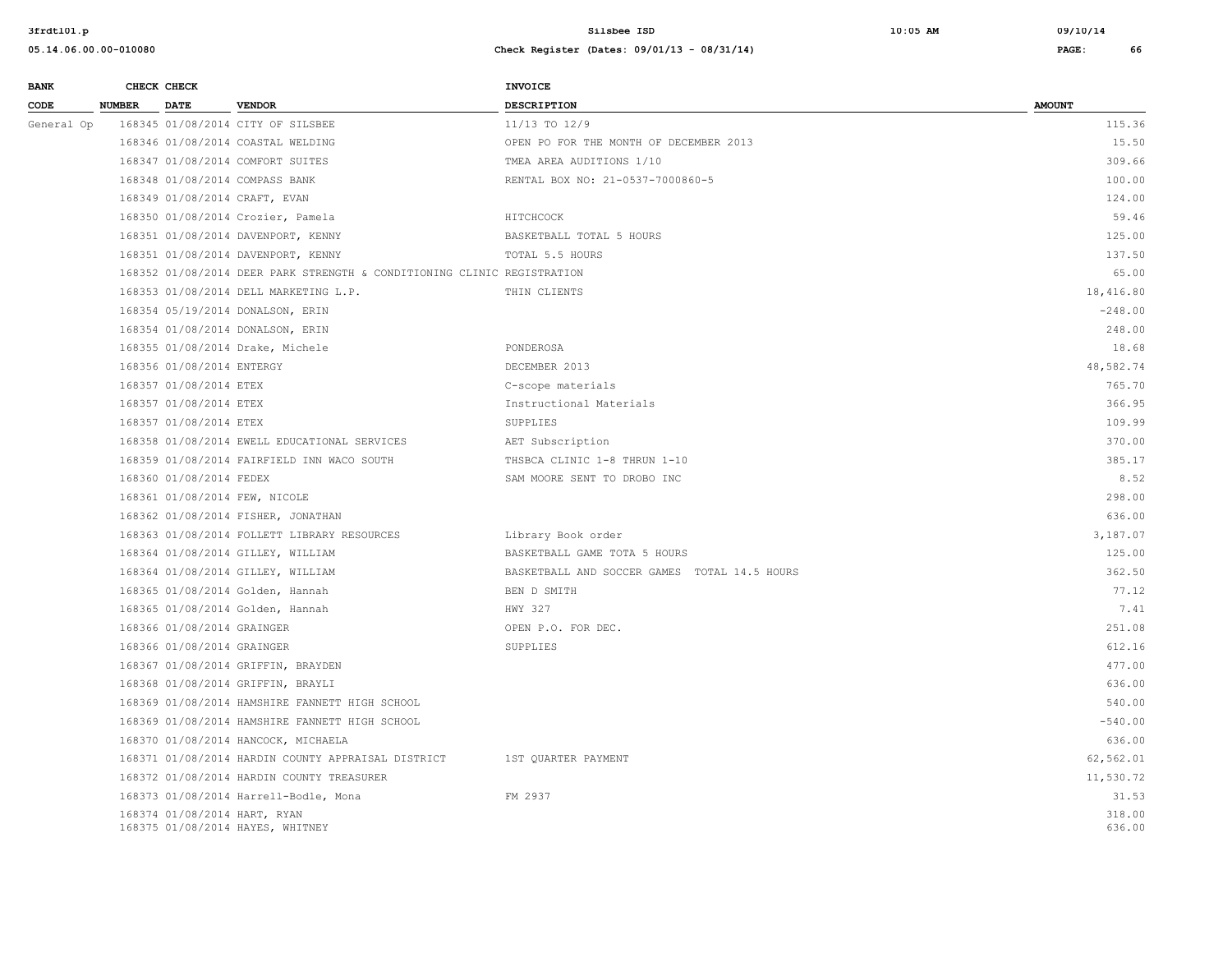| <b>BANK</b> |               | CHECK CHECK              |                                                                    | <b>INVOICE</b>                |                  |
|-------------|---------------|--------------------------|--------------------------------------------------------------------|-------------------------------|------------------|
| <b>CODE</b> | <b>NUMBER</b> | <b>DATE</b>              | <b>VENDOR</b>                                                      | <b>DESCRIPTION</b>            | <b>AMOUNT</b>    |
| General Op  |               |                          | 168376 01/08/2014 HICKS, MATTHEW                                   |                               | 124.00           |
|             |               |                          | 168377 01/08/2014 HODGES, STEPHEN                                  | BASKETBALL GAME TOTAL 5 HOURS | 125.00           |
|             |               |                          | 168378 01/08/2014 HOLIDAY INN TYLER-SOUTH BROADWAY                 | ATSSB AREA TRYOUTS JAN. 10-11 | 431.64           |
|             |               |                          | 168379 01/08/2014 Honeycutt, Judy                                  |                               | 16.97            |
|             |               |                          | 168379 01/08/2014 Honeycutt, Judy                                  | CAREER PREP CLASS             | 69.57            |
|             |               |                          | 168380 01/08/2014 HOUSTON MARRIOTT WESTCHASE                       | TDEA 1/8-11                   | 462.87           |
|             |               |                          | 168381 01/08/2014 HUNTER, TONI                                     |                               | 636.00           |
|             |               |                          | 168382 01/08/2014 JOHNSON'S PETALS & STEMS                         | CORATTI SERVICE               | 59.95            |
|             |               |                          | 168383 01/08/2014 JOHNSTONE SUPPLY                                 | OPEN P.O. FOR DEC.            | 149.84           |
|             |               |                          | 168384 01/08/2014 JONES, BRANT                                     |                               | 124.00           |
|             |               |                          | 168385 01/08/2014 Key, Karen                                       |                               | 636.00           |
|             |               |                          | 168385 01/08/2014 Key, Karen                                       |                               | $-636.00$        |
|             |               |                          | 168386 01/08/2014 KIRKPATRICK CONSTRCTION                          | DIRT                          | 600.00           |
|             |               |                          | 168387 01/08/2014 KORPAL, RAJ                                      |                               | 636.00           |
|             |               |                          | 168388 01/08/2014 LAURA REEVES ACTIVITY FUND                       |                               | 143.64           |
|             |               |                          | 168388 01/08/2014 LAURA REEVES ACTIVITY FUND                       |                               | 65.06            |
|             |               |                          | 168389 01/08/2014 LAURENT, KAMBRIE                                 |                               | 149.00           |
|             |               |                          | 168390 01/08/2014 Leleux, Judith                                   |                               | 18.53            |
|             |               |                          | 168390 01/08/2014 Leleux, Judith                                   |                               | 18.53            |
|             |               |                          | 168390 01/08/2014 Leleux, Judith                                   |                               | 29.58            |
|             |               |                          | 168391 01/08/2014 LOFTON SECURITY SERVICES, INC.                   | HIGH SCHOOL SECURITY          | 492.80           |
|             |               |                          | 168392 01/08/2014 LOUVIERE, AUTAUM                                 |                               | 298.00           |
|             |               | 168393 01/08/2014 LUBY'S |                                                                    | BASKETBALL                    | 149.85           |
|             |               | 168393 01/08/2014 LUBY'S |                                                                    | BASKETBALL GIRLS              | 159.84           |
|             |               |                          | 168394 01/08/2014 MAC PIZZA MANAGEMENT, INC.                       | GIRLS BASKETBALL              | 82.37            |
|             |               |                          | 168395 01/08/2014 MACKEY, KANON                                    |                               | 636.00           |
|             |               |                          | 168396 01/08/2014 MACKIN EDUCATIONAL RESOURCES                     | 188 TITLES (ONLINE ORDERING)  | 488.57           |
|             |               |                          | 168396 01/08/2014 MACKIN EDUCATIONAL RESOURCES                     | 188 TITLES (ONLINE ORDERING)  | 2,626.68         |
|             |               |                          | 168397 01/08/2014 MAGAZINE SUBSCRIPTIONS - PTP AUSTIN              | MAGAZINE SUBSCRIPTION RENEWAL | 557.21           |
|             |               |                          | 168398 01/08/2014 MARTINEZ, RAY                                    |                               | 124.00           |
|             |               |                          | 168399 01/08/2014 MCDONALD'S                                       | BASKETBALL MEAL               | 130.30           |
|             |               |                          | 168400 01/08/2014 MCINTYRE, EMILY                                  |                               | 298.00           |
|             |               |                          | 168401 01/08/2014 McKeehan, Kathryn                                | TMEA AREA AUDITIONS           | 45.00            |
|             |               |                          | 168401 01/08/2014 McKeehan, Kathryn                                | TMEA AREA AUDITIONS           | 86.00            |
|             |               |                          | 168402 01/08/2014 MCNEIL, TRACIN                                   | 2 DRAWS1 OF 2 DRAWS           | 250.00           |
|             |               |                          | 168403 01/08/2014 Middleton, Rheala                                | APEA NURSING CONFERENCE       | 450.00           |
|             |               |                          | 168404 01/08/2014 MONTY & PAT ROBERTS, INC.                        | DVD'S                         | 144.05           |
|             |               |                          | 168405 01/08/2014 MORGAN, TRENT<br>168406 01/08/2014 MORGAN, TYLER |                               | 298.00<br>298.00 |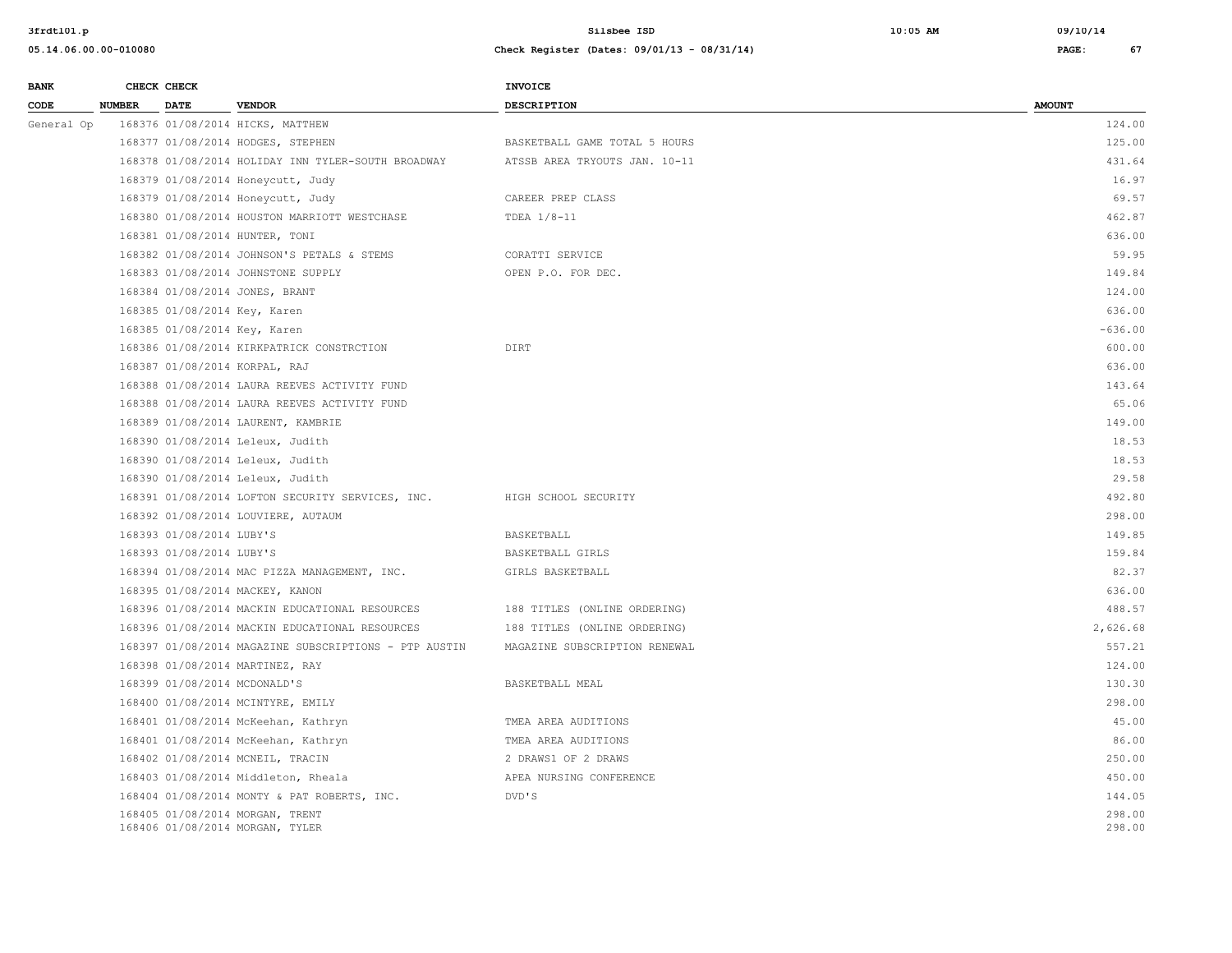| <b>BANK</b> | CHECK CHECK   |                        |                                                                                  | <b>INVOICE</b>                                                               |                  |
|-------------|---------------|------------------------|----------------------------------------------------------------------------------|------------------------------------------------------------------------------|------------------|
| CODE        | <b>NUMBER</b> | <b>DATE</b>            | <b>VENDOR</b>                                                                    | <b>DESCRIPTION</b>                                                           | <b>AMOUNT</b>    |
| General Op  |               |                        | 168407 01/08/2014 MUNRO'S UNIFORM SERVICE                                        |                                                                              | 373.60           |
|             |               |                        | 168408 01/08/2014 Murray, Megan                                                  |                                                                              | 14.12            |
|             |               |                        | 168409 01/08/2014 MYERS, BETHANY                                                 |                                                                              | 149.00           |
|             |               |                        | 168410 01/08/2014 NATIONAL EDUCATORS' LAW INSTITUTE                              | 21st Annual Disabilities Law Conference                                      | 340.00           |
|             |               |                        | 168410 01/08/2014 NATIONAL EDUCATORS' LAW INSTITUTE                              | 21st Annual Disabilities Law Conference                                      | 1,020.00         |
|             |               | 168411 01/08/2014 NCTM |                                                                                  | NCTM National Council of Teachers of Mathematics membership for Jamie Parker | 239.00           |
|             |               |                        | 168412 01/08/2014 NORTH HARDIN WATER SUPPLY CORP.                                | FROM 11/6 TO 12/10                                                           | 36.48            |
|             |               |                        | 168413 01/08/2014 NOVROZSKY'S                                                    | BASKETBALL                                                                   | 136.29           |
|             |               |                        | 168413 01/08/2014 NOVROZSKY'S                                                    | BASKETBALL                                                                   | 340.17           |
|             |               |                        | 168413 01/08/2014 NOVROZSKY'S                                                    | JR HIGH BASKETBALL                                                           | 267.60           |
|             |               |                        | 168414 01/08/2014 O'REILLY AUTOMOTIVE                                            | OPEN PO FOR THE MONTH OF DECEMBER 2013                                       | 586.57           |
|             |               |                        | 168415 01/08/2014 OSTER, JUSTIN                                                  |                                                                              | 477.00           |
|             |               |                        | 168416 01/08/2014 PARKER LUMBER - SILSBEE                                        | Monthly Open PO for Dec 2013 for Ag Classes                                  | 256.11           |
|             |               |                        | 168416 01/08/2014 PARKER LUMBER - SILSBEE                                        | Monthly Open PO for Dec 2013 for Vocational Ag                               | 235.83           |
|             |               |                        | 168416 01/08/2014 PARKER LUMBER - SILSBEE                                        | OPEN PO FOR THE MONTH OF DECEMBER 2013                                       | 46.20            |
|             |               |                        | 168417 01/08/2014 Patterson, Todd                                                | 2 STUDENTS ATSSB AREA TRYOUTS                                                | 80.00            |
|             |               |                        | 168417 01/08/2014 Patterson, Todd                                                | $1 - 10 - 11$                                                                | 66.00            |
|             |               |                        | 168418 01/08/2014 PEDEN, ROBERT                                                  | BASKETBALL GAME SMS                                                          | 87.50            |
|             |               |                        | 168419 01/08/2014 PENA, ZACKARY                                                  |                                                                              | 149.00           |
|             |               |                        | 168420 01/08/2014 RAPTOR ACCOUNTS RECEIVABLE                                     | RAPTOR LABELS                                                                | 100.00           |
|             |               |                        | 168421 01/08/2014 RED ALERT                                                      | PEST TREATMENT OF PLAYGROUNDS                                                | 800.00           |
|             |               |                        | 168421 01/08/2014 RED ALERT                                                      | OUARTERLY PEST TREATMENT                                                     | 1,330.00         |
|             |               |                        | 168421 01/08/2014 RED ALERT                                                      | OPEN P.O. FOR DEC.                                                           | 260.00           |
|             |               |                        | 168421 01/08/2014 RED ALERT                                                      | OPEN P.O. FOR JANUARY                                                        | 260.00           |
|             |               |                        | 168422 01/08/2014 REGION V EDUCATION SERVICE CENTER                              | Admin Travel/Workshops                                                       | 80.00            |
|             |               |                        | 168422 01/08/2014 REGION V EDUCATION SERVICE CENTER                              | STUDENT OVERVIEW                                                             | 80.00            |
|             |               |                        | 168422 01/08/2014 REGION V EDUCATION SERVICE CENTER                              | REGISTRATION                                                                 | 160.00           |
|             |               |                        | 168422 01/08/2014 REGION V EDUCATION SERVICE CENTER                              | Workshop #7223 - Mega Mobile Mania Conf for Wilt Alexander                   | 65.00            |
|             |               |                        | 168422 01/08/2014 REGION V EDUCATION SERVICE CENTER                              | Weeding the Garden #7350 for Eldon Franco & Mary Sapp                        | 110.00           |
|             |               |                        | 168422 01/08/2014 REGION V EDUCATION SERVICE CENTER                              | Workshop 7943) STAAR Alternate Support                                       | 75.00            |
|             |               |                        | 168422 01/08/2014 REGION V EDUCATION SERVICE CENTER                              | Workshop 7256                                                                | 40.00            |
|             |               |                        | 168422 01/08/2014 REGION V EDUCATION SERVICE CENTER                              | region v workshop Sandy Wager                                                | 80.00            |
|             |               |                        | 168422 01/08/2014 REGION V EDUCATION SERVICE CENTER                              | REG V WORKSHOP POOLER                                                        | 115.00           |
|             |               |                        | 168422 01/08/2014 REGION V EDUCATION SERVICE CENTER                              | REGION V WORKSHOP                                                            | 160.00           |
|             |               |                        | 168422 01/08/2014 REGION V EDUCATION SERVICE CENTER                              | REGION 5 WORKSHOP # 7476                                                     | 870.00           |
|             |               |                        | 168422 01/08/2014 REGION V EDUCATION SERVICE CENTER                              | DECEMBER SETTEN                                                              | 1,296.39         |
|             |               |                        | 168423 01/08/2014 RILEY, MATTHEW                                                 | 12/17 TOTAL 8 HOURS                                                          | 200.00           |
|             |               |                        | 168424 01/08/2014 ROBERT BROOKE & ASSOCIATES<br>168425 01/08/2014 RUGGLES, KEITH | TOP LATCH KIT (VON DUPRIN) \$636.00                                          | 651.00<br>318.00 |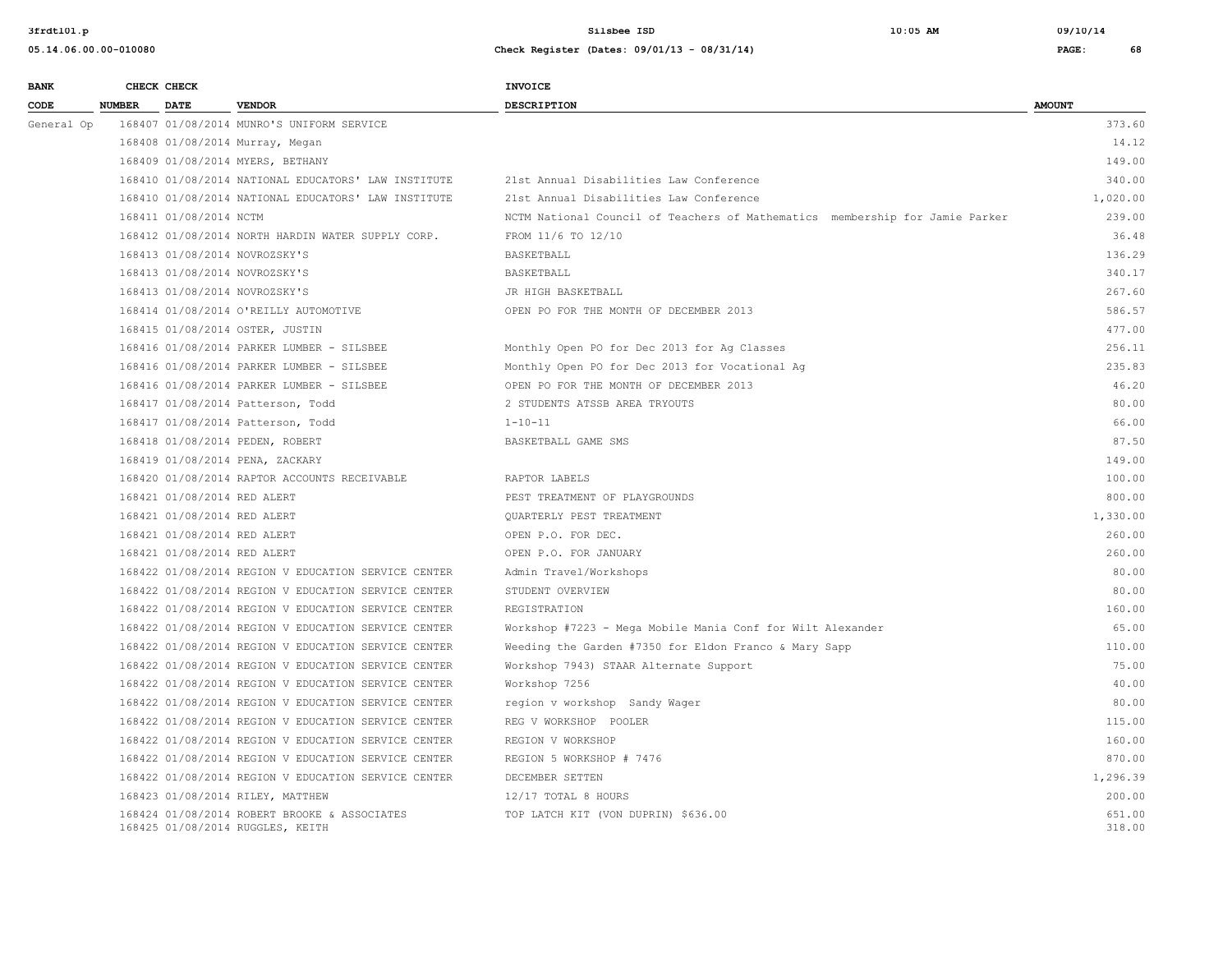| <b>BANK</b> |             | CHECK CHECK                 |                                                         | INVOICE                                                                   |                 |
|-------------|-------------|-----------------------------|---------------------------------------------------------|---------------------------------------------------------------------------|-----------------|
| CODE        | NUMBER DATE |                             | <b>VENDOR</b>                                           | <b>DESCRIPTION</b>                                                        | <b>AMOUNT</b>   |
| General Op  |             |                             | 168426 01/08/2014 RUIZ, ZAYRA                           |                                                                           | 124.00          |
|             |             |                             | 168427 01/08/2014 SANITARY SUPPLY COMPANY, INC.         | MATERIALS TO REFINISH WOODEN FLOORS IN COMPETITION AND PRACTICE GYMS (SEE | 2,764.93        |
|             |             |                             |                                                         | ATTACHED LIST AND QUOTE)                                                  |                 |
|             |             |                             | 168428 01/08/2014 Schexnider, Ashley                    |                                                                           | 15.00           |
|             |             |                             | 168429 01/08/2014 SCHOOL SPECIALTY                      | ELA SUPPLIES                                                              | 137.30          |
|             |             |                             | 168430 01/08/2014 SCHOOLHOUSE TECHNOLOGIES INC.         | Instructional Materials                                                   | 99.00           |
|             |             |                             | 168431 01/08/2014 SCOTT, COLIN                          |                                                                           | 318.00          |
|             |             |                             | 168432 01/08/2014 SILSBEE BEE                           | ANNUAL FINANCIAL AUDIT - SILSBEE BEE                                      | 462.08          |
|             |             |                             | 168433 01/08/2014 SILSBEE CHAMBER OF COMMERCE           | MEMBERSHIP DUES RICHARD BAIN                                              | 25.00           |
|             |             |                             | 168434 01/08/2014 SILSBEE COUNTRY CLUB                  | GOLF TEAM PRACTICE                                                        | 800.00          |
|             |             |                             | 168435 01/08/2014 SILSBEE HIGH SCHOOL - FCCLA           |                                                                           | 189.00          |
|             |             |                             | 168436 01/08/2014 SILSBEE ISD FOOD SERVICES             | DECEMBER                                                                  | 215.08          |
|             |             |                             | 168436 01/08/2014 SILSBEE ISD FOOD SERVICES             | DECEMBER                                                                  | 207.90          |
|             |             |                             | 168437 01/08/2014 SMART'S TRUCK & TRAILER               | OPEN PO FOR THE MONTH OF DECEMBER 2013                                    | 1,953.59        |
|             |             |                             | 168438 01/08/2014 SMITH, ARDEN                          |                                                                           | 477.00          |
|             |             |                             | 168439 01/08/2014 SOUTHERN LAWN & LANDSCAPES LLC        | MOWING COMPLETED 12/23                                                    | 4,356.00        |
|             |             |                             | 168440 01/08/2014 SOUTHWEST FOODSERVICE EXCELLENCE, LLC | DECEMBER 2013                                                             | 103,361.60      |
|             |             |                             | 168441 01/08/2014 SSC SERVICE SOLUTIONS                 | JANUARY 2013 JANITORIAL SERVICE                                           | 51,755.71       |
|             |             |                             | 168442 01/08/2014 SUN COAST RESOURCES, INC.             | OPEN P.O. FOR DEC.                                                        | 2,106.98        |
|             |             |                             | 168443 01/08/2014 SUY, PHOEBE                           |                                                                           | 636.00          |
|             |             |                             | 168444 01/08/2014 SWICEGOOD MUSIC COMPANY               | YAMAHA YBB TUBA                                                           | 2,730.00        |
|             |             |                             | 168444 01/08/2014 SWICEGOOD MUSIC COMPANY               | BAND REPAIR                                                               | 12.00           |
|             |             |                             | 168444 01/08/2014 SWICEGOOD MUSIC COMPANY               | <b>BAND REPAIR</b>                                                        | 28.00           |
|             |             |                             | 168445 01/08/2014 TASB, INC.                            |                                                                           | 1,217.32        |
|             |             |                             | 168446 01/08/2014 TAYLOR, ELI                           |                                                                           | 149.00          |
|             |             |                             | 168447 01/08/2014 Taylor, Lana                          | NORTH 4TH STREET                                                          | 6.74            |
|             |             |                             | 168448 01/08/2014 TEXAS DANCE EDUCATORS ASSOCIATION     |                                                                           | 520.00          |
|             |             |                             | 168449 01/08/2014 TEXAS DEPARTMENT OF PUBLIC SAFETY     |                                                                           | 43.00           |
|             |             |                             | 168450 01/08/2014 THERIOT, TAYLOR                       |                                                                           | 636.00          |
|             |             |                             | 168451 01/08/2014 THORNTON, CLINTON                     |                                                                           | 477.00          |
|             |             |                             | 168452 01/08/2014 TIME WARNER CABLE                     | 12/30 TO 1/29                                                             | 653.51          |
|             |             |                             | 168453 01/08/2014 Tramel, Dawn                          |                                                                           | 34.05           |
|             |             |                             | 168454 01/08/2014 TRIANGLE WATER CO.                    |                                                                           | 40.00           |
|             |             | 168455 01/08/2014 U S GAMES |                                                         | PE Supplies                                                               | 20.39           |
|             |             |                             | 168456 01/08/2014 UIL MUSIC REGION 10                   | CHOIR CONCERT/SIGHTREADING                                                | 375.00          |
|             |             |                             | 168457 01/08/2014 VERIZON WIRELESS                      | NOV $14$ - DEC. 13                                                        | 734.67          |
|             |             |                             | 168458 01/08/2014 VINCENT MIDDLE SCHOOL                 | BASKETBALL TOURNAMENT                                                     | 65.00           |
|             |             | 168461 01/08/2014 WAL-MART  | 168459 01/08/2014 VONNER, ASHLEY                        | SUPPLIES FOR PEIMS WEBINAR                                                | 318.00<br>28.06 |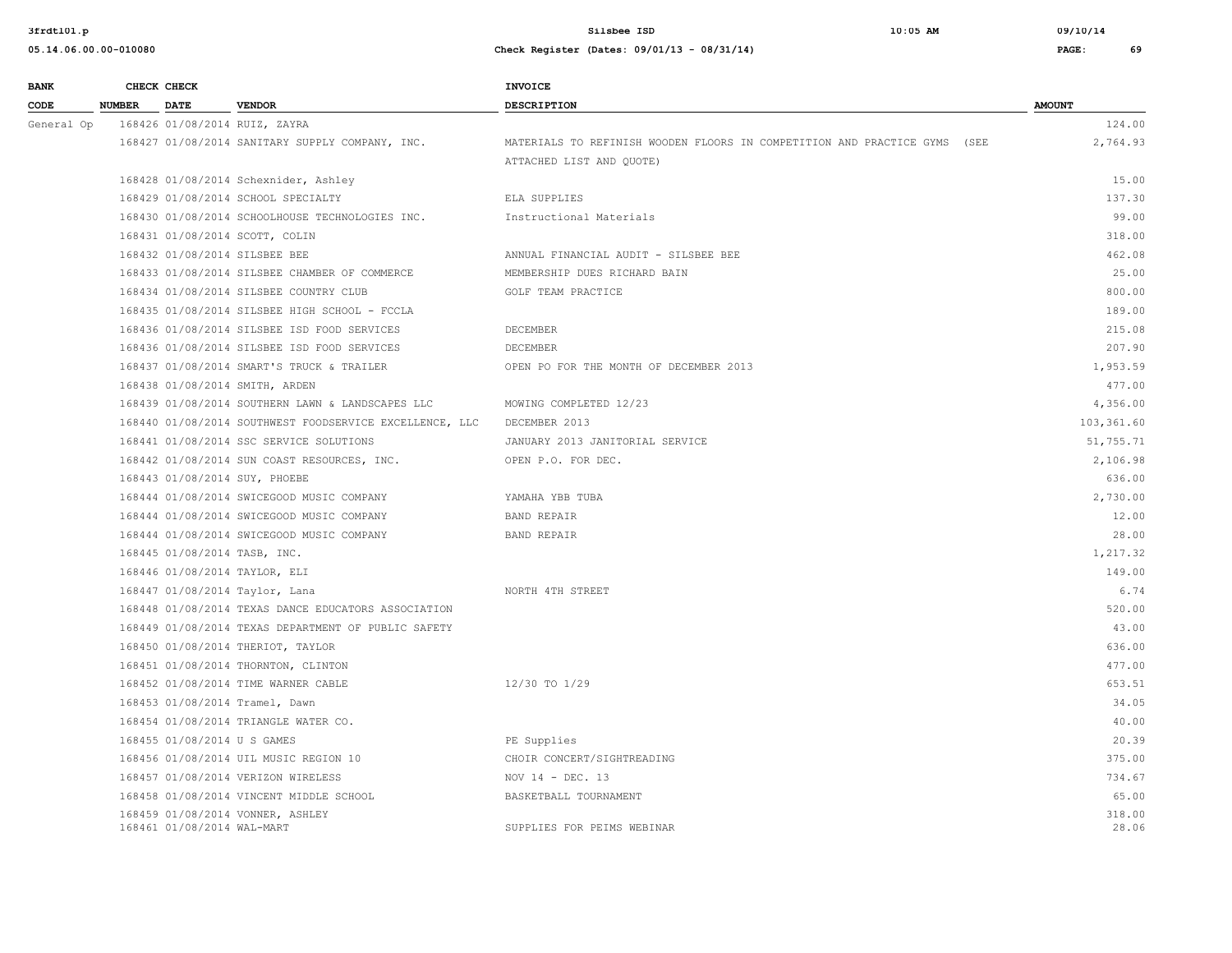| <b>BANK</b> |               | CHECK CHECK                                        |                                                   | INVOICE                                            |                |
|-------------|---------------|----------------------------------------------------|---------------------------------------------------|----------------------------------------------------|----------------|
| <b>CODE</b> | <b>NUMBER</b> | <b>DATE</b>                                        | <b>VENDOR</b>                                     | <b>DESCRIPTION</b>                                 | <b>AMOUNT</b>  |
| General Op  |               | 168461 01/08/2014 WAL-MART                         |                                                   | IPOD SHUFFLE, I TUNE GIFT CARDS HEADPHONES         | 110.88         |
|             |               | 168461 01/08/2014 WAL-MART                         |                                                   | board workshop                                     | 44.92          |
|             |               | 168461 01/08/2014 WAL-MART                         |                                                   | COOKIES FOR PARENTAL INVOLVEMENT                   | 45.01          |
|             |               | 168461 01/08/2014 WAL-MART                         |                                                   | board meeting supplies, committee meeting          | 69.78          |
|             |               | 168461 01/08/2014 WAL-MART                         |                                                   | FOOD FOR THANKSGIVING LABS                         | 132.41         |
|             |               | 168461 01/08/2014 WAL-MART                         |                                                   | craft supplies                                     | 64.37          |
|             |               | 168461 01/08/2014 WAL-MART                         |                                                   | CHRISTMAS FROM WALMART                             | 51.42          |
|             |               | 168461 01/08/2014 WAL-MART                         |                                                   | MATERIAL FOR ROOM AT READ                          | 44.73          |
|             |               | 168461 01/08/2014 WAL-MART                         |                                                   | DVD/VCR RECORDER                                   | 168.00         |
|             |               | 168461 01/08/2014 WAL-MART                         |                                                   | supplies                                           | 65.28          |
|             |               | 168461 01/08/2014 WAL-MART                         |                                                   | <b>DOORBELL</b>                                    | 15.97          |
|             |               | 168461 01/08/2014 WAL-MART                         |                                                   | board meeting 12/3                                 | 29.50          |
|             |               | 168461 01/08/2014 WAL-MART                         |                                                   | DECORATIONS FOR BOARD ROOM, BOARD MEETING SUPPLIES | 229.24         |
|             |               | 168461 01/08/2014 WAL-MART                         |                                                   | board meeting                                      | 54.70          |
|             |               | 168461 01/08/2014 WAL-MART                         |                                                   | LARGE SANDWICH TRAYS UIL                           | 84.00          |
|             |               |                                                    | 168462 01/08/2014 WARD'S SCIENCE                  | SCIENCE SUPPLIES, FROGS                            | 546.97         |
|             |               |                                                    | 168463 01/08/2014 WASTE MANAGEMENT OF TEXAS, INC. | DECEMBER SERVICE                                   | 128.36         |
|             |               |                                                    | 168464 01/08/2014 WATSON, KATHY                   | MUSIC THERAPY                                      | 3,999.95       |
|             |               |                                                    | 168464 01/08/2014 WATSON, KATHY                   | DECEMBER 2013                                      | 75.00          |
|             |               |                                                    | 168465 01/08/2014 WATTERS, JENNIFER               |                                                    | 298.00         |
|             |               |                                                    | 168466 01/08/2014 Wharton, Dinah                  |                                                    | 477.00         |
|             |               |                                                    | 168467 01/08/2014 WHITE, AUTUMN                   |                                                    | 298.00         |
|             |               |                                                    | 168468 01/08/2014 WIESER EDUCATIONAL, INC.        | Books for Life Skills class                        | 738.06         |
|             |               |                                                    | 168469 01/08/2014 WILLIAMS, JOHN                  | TOTAL 8 HOURS                                      | 200.00         |
|             |               |                                                    | 168470 01/08/2014 Willis, Pamela                  | HAMSHIRE FANNETT UIL MEET                          | 380.00         |
|             |               |                                                    | 168471 01/08/2014 WILLIFORD, STEVEN               |                                                    | 149.00         |
|             |               |                                                    | 168472 01/08/2014 WOODWIND & BRASSWIND            | BAND REEDS                                         | 84.47          |
|             |               |                                                    | 168473 01/08/2014 HAMSHIRE FANNETT HIGH SCHOOL    |                                                    | 531.00         |
|             |               |                                                    | 168474 01/08/2014 KEY, KRISTEN                    |                                                    | 636.00         |
|             |               |                                                    | 168475 01/13/2014 STATE COMPTROLLER               | 2014 4th Quarter Sales Tax                         | 846.56         |
|             |               |                                                    | 168476 01/15/2014 ALLEN, KENNETH                  | SILSBEE VS BUNA                                    | 147.00         |
|             |               |                                                    | 168477 01/15/2014 ANAHUAC BOOSTER CLUB            | GOLF                                               | 150.00         |
|             |               |                                                    | 168478 01/15/2014 ANAHUAC BOOSTER CLUB            |                                                    | 150.00         |
|             |               |                                                    | 168479 01/15/2014 ANAHUAC BOOSTER CLUB            |                                                    | 150.00         |
|             |               | 168480 01/15/2014 AT &T                            |                                                   | DEC 27 THRU JAN 26                                 | 3,964.55       |
|             |               | 168480 01/15/2014 AT &T                            |                                                   | DEC 27 THRU JAN 26                                 | 81.90          |
|             |               | 168480 01/15/2014 AT &T                            |                                                   | DEC 25 THRU JAN 24                                 | 25.63          |
|             |               | 168480 01/15/2014 AT &T<br>168480 01/15/2014 AT &T |                                                   | DEC 25 THRU JAN 24<br>DEC 25 THRU JAN 24           | 16.03<br>40.95 |
|             |               |                                                    |                                                   |                                                    |                |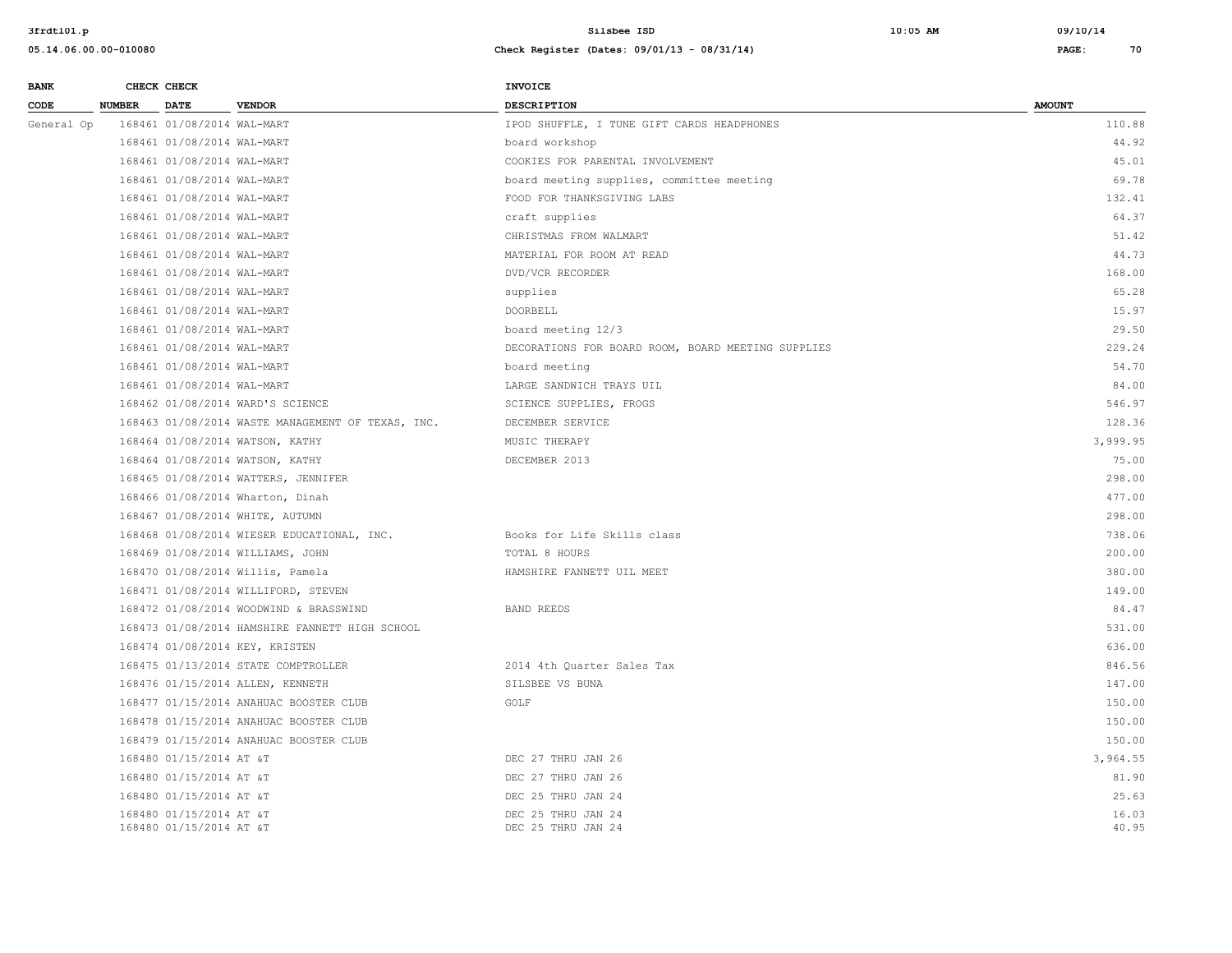| <b>BANK</b> |               | CHECK CHECK                |                                                                        | INVOICE                                                                       |                |
|-------------|---------------|----------------------------|------------------------------------------------------------------------|-------------------------------------------------------------------------------|----------------|
| CODE        | <b>NUMBER</b> | <b>DATE</b>                | <b>VENDOR</b>                                                          | <b>DESCRIPTION</b>                                                            | <b>AMOUNT</b>  |
| General Op  |               | 168480 01/15/2014 AT &T    |                                                                        | DEC 25 THRU JAN 24                                                            | 25.63          |
|             |               |                            | 168481 01/15/2014 ATHLETIC SUPPLY INC.                                 | BASKETBALL SUPPLIES                                                           | 2,736.00       |
|             |               |                            | 168481 01/15/2014 ATHLETIC SUPPLY INC.                                 | NIKE SHIRTS                                                                   | 105.00         |
|             |               |                            | 168481 01/15/2014 ATHLETIC SUPPLY INC.                                 | tennis shoes                                                                  | 440.00         |
|             |               |                            | 168481 01/15/2014 ATHLETIC SUPPLY INC.                                 | BASEBALL UNIFORMS                                                             | 1,616.25       |
|             |               |                            | 168481 01/15/2014 ATHLETIC SUPPLY INC.                                 | BASKETBALL UNIFORMS FOR PRACTICE                                              | 1,275.60       |
|             |               |                            | 168482 01/15/2014 BRIDGE CITY HIGH SCHOOL                              | GIRLS GOLF                                                                    | 150.00         |
|             |               |                            | 168483 01/15/2014 BROOKSHIRE BROS                                      | Monthly PO for Groc & supplies for Dec 2013.                                  | 237.77         |
|             |               |                            | 168484 01/15/2014 BROWN, DAVID GRANT                                   | TOTAL 2.5 HOURS SOCCER GAME                                                   | 62.50          |
|             |               |                            | 168485 01/15/2014 Burrell, Andra                                       | 2013 STATEWIDE PARENTAL INVOLVEMENT                                           | 177.81         |
|             |               | 168486 01/15/2014 CAIN, ED |                                                                        | 7.5 HOURS BASKETBALL                                                          | 187.50         |
|             |               |                            | 168487 01/15/2014 CANON SOLUTIONS AMERICIA                             | COLOR COPIES LYNDA CONWAY                                                     | 32.19          |
|             |               |                            | 168488 01/15/2014 CENTERPOINT ENERGY                                   | $12/4$ TO $1/2$                                                               | 581.05         |
|             |               |                            | 168488 01/15/2014 CENTERPOINT ENERGY                                   | $12/3$ TO $1/2$                                                               | 592.56         |
|             |               |                            | 168488 01/15/2014 CENTERPOINT ENERGY                                   | $12/3$ TO $1/2$                                                               | 118.13         |
|             |               |                            | 168488 01/15/2014 CENTERPOINT ENERGY                                   | $12/3$ TO $1/2$                                                               | 84.48          |
|             |               |                            | 168488 01/15/2014 CENTERPOINT ENERGY                                   | $12/2$ TO $1/2$                                                               | 519.76         |
|             |               |                            | 168489 01/15/2014 CHICK-FIL-A                                          |                                                                               | 155.88         |
|             |               |                            | 168490 01/15/2014 CICI'S PIZZA #160                                    | 1/9 MEAL SOCCER                                                               | 114.00         |
|             |               |                            | 168491 01/15/2014 CITY OF SILSBEE                                      | 11/27 TO 1/2/14                                                               | 105.49         |
|             |               |                            | 168491 01/15/2014 CITY OF SILSBEE                                      | $11/27$ TO $1/2$                                                              | 103.09         |
|             |               |                            | 168493 01/15/2014 COASTAL WELDING SUPPLY INC                           | MATERIALS AND LABOR TO TUNE-UP AND REPAIR MILLER BOBCAT 225 WELDING MACHINE   | 584.40         |
|             |               |                            |                                                                        | \$750.00                                                                      |                |
|             |               |                            | 168493 01/15/2014 COASTAL WELDING SUPPLY INC                           | Monthly Open PO for Nov 2013 - Ag Class                                       | 126.58         |
|             |               |                            | 168493 01/15/2014 COASTAL WELDING SUPPLY INC                           | Shop Parts for Aq Class                                                       | 345.82         |
|             |               |                            | 168493 01/15/2014 COASTAL WELDING SUPPLY INC                           | Welding Rods                                                                  | 468.00         |
|             |               |                            | 168493 01/15/2014 COASTAL WELDING SUPPLY INC                           | Monthly charge for all bottles & surcharge for delivery                       | 68.50          |
|             |               |                            | 168493 01/15/2014 COASTAL WELDING SUPPLY INC                           | Monthly PO for Ag supplies for Dec 2013.                                      | 40.10          |
|             |               |                            | 168493 01/15/2014 COASTAL WELDING SUPPLY INC                           | Monthly PO for Ag supplies for Dec 2013.                                      | 85.25          |
|             |               |                            | 168493 01/15/2014 COASTAL WELDING SUPPLY INC                           | Monthly PO for Aq Classes - Oct 2013                                          | 131.40         |
|             |               |                            | 168493 01/15/2014 COASTAL WELDING SUPPLY INC                           | Monthly Open PO for Nov 2013 - Ag Class                                       | 122.90         |
|             |               |                            | 168493 01/15/2014 COASTAL WELDING SUPPLY INC                           | 546, 548, 550, 551 AND APPLY CREDIT CM61121<br>Equipment Inspection on Plasma | 954.94         |
|             |               |                            |                                                                        | cutters & MIG welders                                                         |                |
|             |               |                            | 168493 01/15/2014 COASTAL WELDING SUPPLY INC                           | Monthly PO for Ag supplies for Dec 2013.                                      | 214.15         |
|             |               |                            | 168493 01/15/2014 COASTAL WELDING SUPPLY INC                           | OPEN P.O. FOR JANUARY                                                         | 69.00          |
|             |               |                            | 168494 01/15/2014 COBURN SUPPLY COMPANY, INC.                          | OPEN P.O. FOR JANUARY                                                         | 47.41          |
|             |               |                            | 168495 01/15/2014 COMMUNITY COFFEE                                     | <b>READ</b>                                                                   | 45.00          |
|             |               |                            | 168495 01/15/2014 COMMUNITY COFFEE<br>168496 01/15/2014 Cooper, Myreta | MAINTENANCE                                                                   | 48.00<br>47.04 |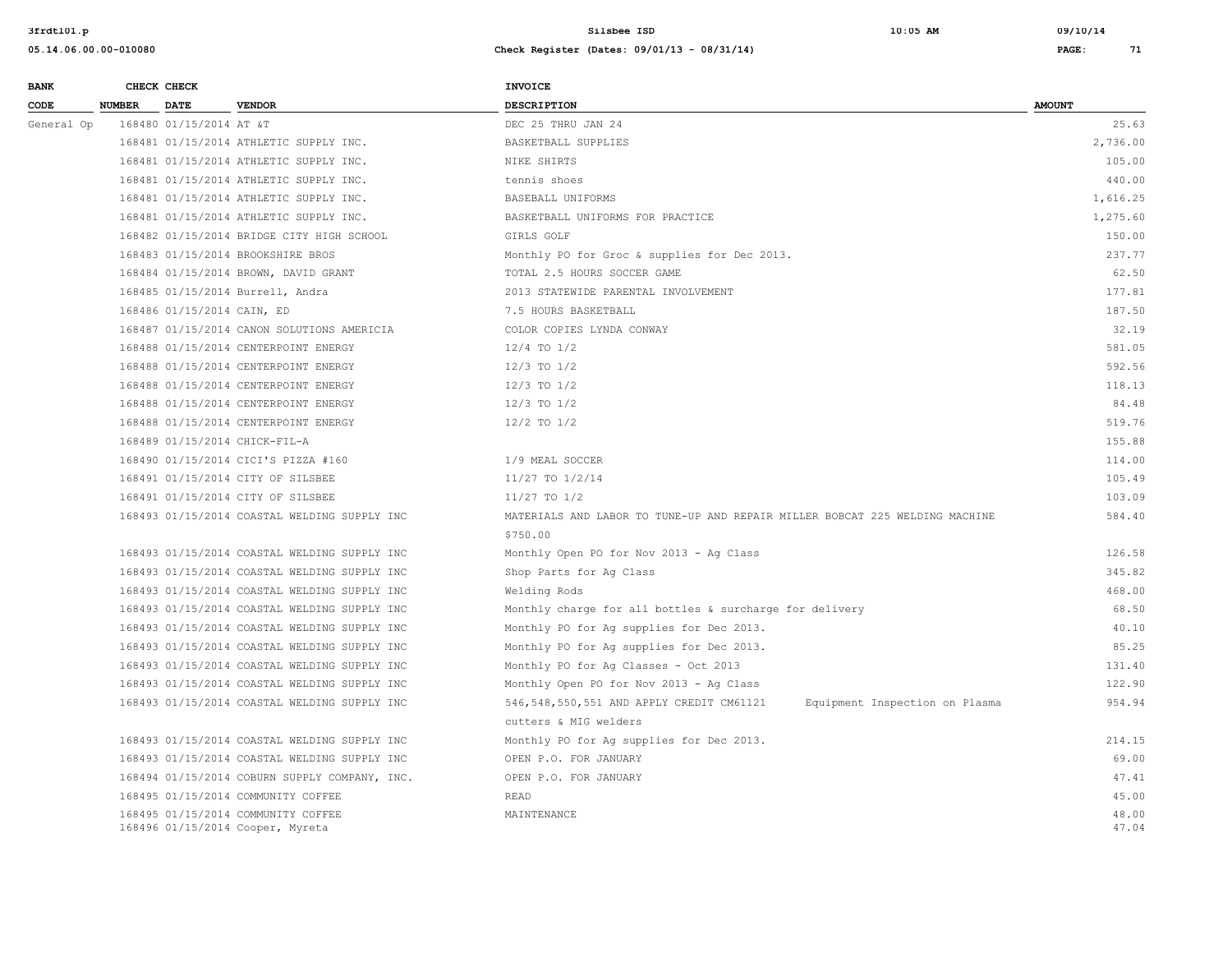| <b>BANK</b> |               | CHECK CHECK                |                                                                    | INVOICE                                    |                  |
|-------------|---------------|----------------------------|--------------------------------------------------------------------|--------------------------------------------|------------------|
| CODE        | <b>NUMBER</b> | <b>DATE</b>                | <b>VENDOR</b>                                                      | <b>DESCRIPTION</b>                         | <b>AMOUNT</b>    |
| General Op  |               |                            | 168497 01/15/2014 COUNCIL FOR PROFESSIONAL RECOGNITION             | <b>SUPPLIES</b>                            | 357.28           |
|             |               |                            | 168498 01/15/2014 DAVENPORT, KENNY                                 | TOTAL 5 HOURS BASKETBALL GAMES             | 125.00           |
|             |               |                            | 168499 01/15/2014 DE LAGE LANDEN PUBLIC FINANCE                    | 12/21 TO 1/20                              | 1,112.00         |
|             |               |                            | 168500 01/15/2014 DELACERDA, SCOTT                                 | TOTAL 8 HOURS                              | 200.00           |
|             |               |                            | 168501 01/15/2014 Drake, Michele                                   |                                            | 18.68            |
|             |               | 168502 01/15/2014 ETEX     |                                                                    | Supplies for Video Tech Class              | 197.09           |
|             |               | 168502 01/15/2014 ETEX     |                                                                    | Ink Cartridge for Xerox 3315               | 154.34           |
|             |               | 168502 01/15/2014 ETEX     |                                                                    | Teacher & Counselor Supplies               | 204.88           |
|             |               | 168502 01/15/2014 ETEX     |                                                                    | Instructional Materials                    | 14.49            |
|             |               | 168502 01/15/2014 ETEX     |                                                                    | teacher supplies                           | 104.45           |
|             |               |                            | 168503 01/15/2014 F&F SPORTS, INC.                                 | FB SHOES                                   | 123.90           |
|             |               |                            | 168504 01/15/2014 FIEDLER, RON                                     | SILSBEE VS LCM SOCCER                      | 115.00           |
|             |               |                            | 168505 01/15/2014 FIRETROL PROTECTIONS SYSTEMS                     | VENT INSPECTION                            | 555.00           |
|             |               |                            | 168506 01/15/2014 Foster, Tonya                                    |                                            | 9.15             |
|             |               |                            | 168507 01/15/2014 FRY, MADALYN                                     | SILSBEE VS HJ                              | 102.00           |
|             |               |                            | 168508 01/15/2014 GAMES PEOPLE PLAY                                | TAYLOR MADE GOLD BALLS                     | 1,600.00         |
|             |               |                            | 168509 01/15/2014 GARRETT, G                                       | SILSBEE VS HJ                              | 90.00            |
|             |               |                            | 168509 01/15/2014 GARRETT, G                                       | SILSBEE VS WOS                             | 60.00            |
|             |               |                            | 168510 01/15/2014 GILLEY, WILLIAM                                  | AND 14TH BASKETBALL GAMES TOTAL 17.5 HOURS | 437.50           |
|             |               |                            | 168511 01/15/2014 Golden, Hannah                                   | FM 2937                                    | 47.29            |
|             |               | 168512 01/15/2014 GRAINGER |                                                                    | OPEN P.O. FOR JANUARY                      | 208.80           |
|             |               |                            | 168513 01/15/2014 GRIMES, KENNETH                                  | SILSBEE VS BRIDGE CITY                     | 107.00           |
|             |               |                            | 168514 01/15/2014 HARDIN JEFFERSON HIGH SCHOOL                     | ENTRY FEE                                  | 150.00           |
|             |               |                            | 168515 01/15/2014 HARDIN JEFFERSON HIGH SCHOOL                     | GIRLS GOLF                                 | 150.00           |
|             |               |                            | 168516 01/15/2014 HARPER, DELTON                                   | SILSBEE VS WOS                             | 60.00            |
|             |               |                            | 168517 01/15/2014 Harrison, Laura                                  | SOCCER                                     | 35.00            |
|             |               |                            | 168518 01/15/2014 HAWTHORNE, BEN                                   | 8 HOURS                                    | 200.00           |
|             |               |                            | 168519 01/15/2014 HILTON AUSTIN AIRPORT                            | TASSP BOARD OF DIRECTORS MEETING 1/20-21   | 130.80           |
|             |               |                            | 168520 01/15/2014 Honeycutt, Judy                                  |                                            | 20.62            |
|             |               |                            | 168521 01/15/2014 INTERFACE SECURITY SYSTEMS                       | $1/1$ TO $1/31/14$                         | 26.43            |
|             |               |                            | 168522 01/15/2014 J. R. PARSLEY CO. INC.                           | REFINISHING PLAYING SURFACE -GYM           | 1,179.00         |
|             |               |                            | 168523 01/15/2014 J. W. PEPPER & SON, INC.                         | Choir Music                                | 11.99            |
|             |               |                            | 168524 01/15/2014 JACKSON, SHARON                                  | OCCUPATIONAL THERAPY                       | 3,550.00         |
|             |               |                            | 168524 01/15/2014 JACKSON, SHARON                                  | OCCUPATIONAL THERAPY                       | 810.00           |
|             |               |                            | 168525 01/15/2014 JASPER HIGH SCHOOL GOLF                          | BOYS GOLF                                  | 200.00           |
|             |               |                            | 168526 01/15/2014 JOHNSTONE SUPPLY                                 | OPEN P.O. FOR NOVEMBER                     | 126.15           |
|             |               |                            | 168526 01/15/2014 JOHNSTONE SUPPLY                                 | OPEN P.O. FOR NOVEMBER                     | 91.94            |
|             |               |                            | 168527 01/15/2014 JONES, BARRY<br>168528 01/15/2014 JONES, KENNETH | SILSBEE VS LCM SOCCER<br>SISLBEE VS BUNA   | 115.00<br>147.00 |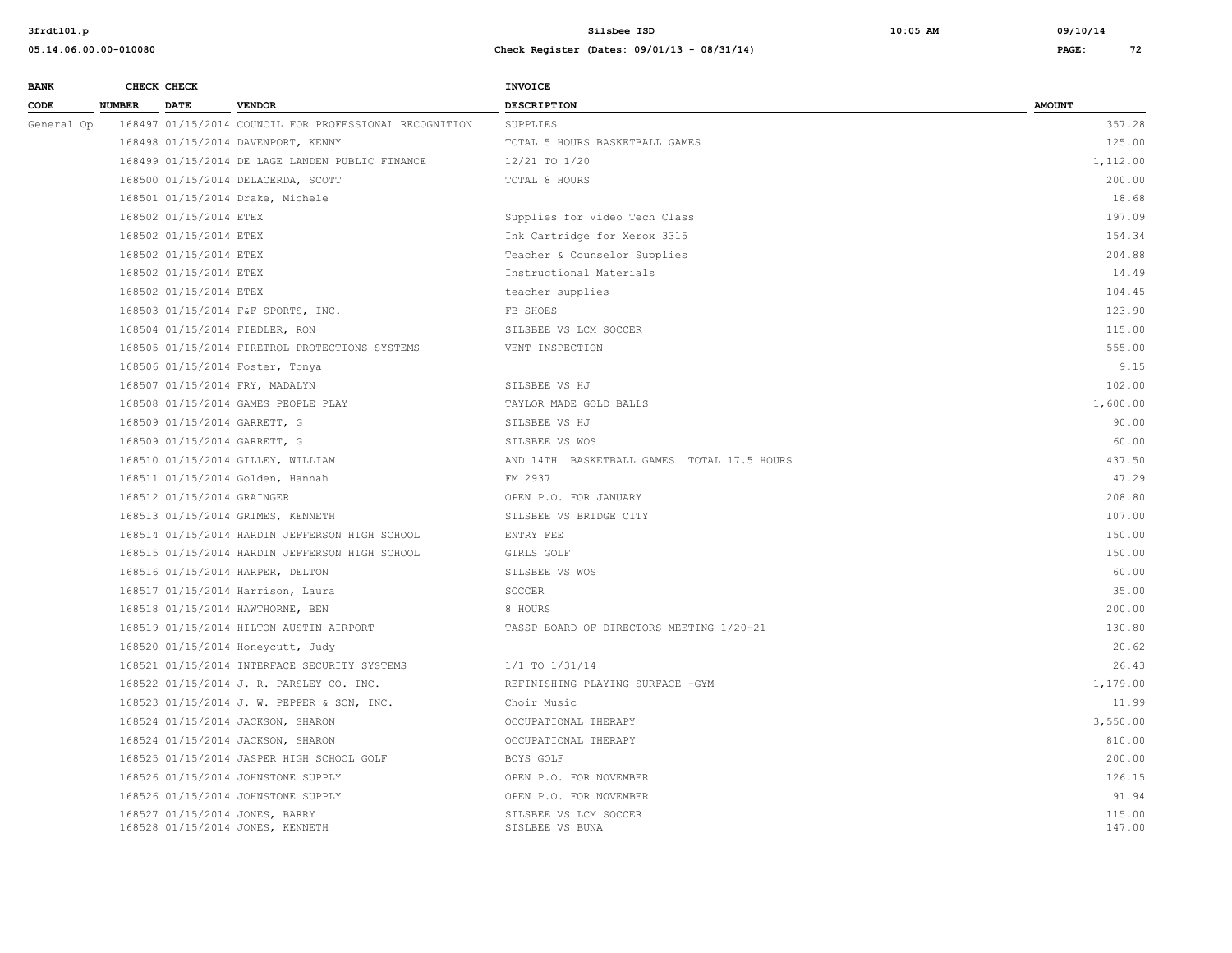| <b>BANK</b> |               | CHECK CHECK |                                                                                    | <b>INVOICE</b>                                                   |                |
|-------------|---------------|-------------|------------------------------------------------------------------------------------|------------------------------------------------------------------|----------------|
| CODE        | <b>NUMBER</b> | <b>DATE</b> | <b>VENDOR</b>                                                                      | <b>DESCRIPTION</b>                                               | <b>AMOUNT</b>  |
| General Op  |               |             | 168529 01/15/2014 KIRKPATRICK CONSTRCTION                                          | <b>DIRT</b>                                                      | 600.00         |
|             |               |             | 168530 01/15/2014 KUEBODEAUX, LAUREN                                               | 2 OF 2 DRAWS                                                     | 500.00         |
|             |               |             | 168531 01/15/2014 LAKESHORE LEARNING MATERIALS                                     | SUPPLIES                                                         | 562.69         |
|             |               |             | 168532 01/15/2014 LAURA REEVES ACTIVITY FUND                                       |                                                                  | 25.02          |
|             |               |             | 168532 01/15/2014 LAURA REEVES ACTIVITY FUND                                       |                                                                  | 45.17          |
|             |               |             | 168533 01/15/2014 LEWIS, TORI                                                      |                                                                  | 2,000.00       |
|             |               |             | 168534 01/15/2014 LIVINGSTON SAW SERVICE                                           | OPEN P.O. FOR JANUARY                                            | 5.78           |
|             |               |             | 168535 01/15/2014 LOFTON SECURITY SERVICES, INC.                                   | $12/16 - 12/22$                                                  | 492.80         |
|             |               |             | 168536 01/15/2014 MACKIN EDUCATIONAL RESOURCES                                     | LIBRARY TITLES AND E BOOKS                                       | 1,480.30       |
|             |               |             | 168536 01/15/2014 MACKIN EDUCATIONAL RESOURCES                                     | LIBRARY TITLES AND E BOOKS                                       | 722.04         |
|             |               |             | 168537 01/15/2014 MARANEM, INC.                                                    | POSTERS                                                          | 792.00         |
|             |               |             | 168538 01/15/2014 MCDONALD'S                                                       | GIRLS BASKETBALL                                                 | 140.65         |
|             |               |             | 168538 01/15/2014 MCDONALD'S                                                       | BOYS SOCCER                                                      | 107.47         |
|             |               |             | 168539 01/15/2014 MCINNIS CONSTRUCTION, INC.                                       | BASEBALL FIELD REPAIR                                            | 3,500.00       |
|             |               |             | 168540 01/15/2014 MIGHTY OF SOUTHEAST TEXAS                                        | OPEN PO FOR THE MONTH OF DECEMBER 2013                           | 140.65         |
|             |               |             | 168541 01/15/2014 MUNRO'S UNIFORM SERVICE                                          |                                                                  | 1,211.80       |
|             |               |             | 168542 01/15/2014 NEDERLAND GIRL'S GOLF                                            |                                                                  | 150.00         |
|             |               |             | 168543 01/15/2014 NOTARY PUBLIC UNDERWRITERS AGENCY INC.                           |                                                                  | 130.50         |
|             |               |             | 168544 01/15/2014 NOVROZSKY'S                                                      | GIRLS BASKETBALL                                                 | 200.00         |
|             |               |             | 168544 01/15/2014 NOVROZSKY'S                                                      | GIRLS BASKETBALL                                                 | 154.00         |
|             |               |             | 168545 01/15/2014 O'REILLY AUTOMOTIVE                                              | OPEN P.O. FOR DEC.                                               | 74.13          |
|             |               |             | 168546 01/15/2014 OZEN HIGH SCHOOL                                                 | LARRY DALE PAINE MEMORIAL GOLF TOURNEY                           | 160.00         |
|             |               |             | 168547 01/15/2014 OZEN HIGH SCHOOL                                                 | ENTRY FEE                                                        | 160.00         |
|             |               |             | 168548 01/15/2014 OZEN HIGH SCHOOL                                                 | GIRLS GOLF                                                       | 150.00         |
|             |               |             | 168548 02/26/2014 OZEN HIGH SCHOOL                                                 | GIRLS GOLF                                                       | $-150.00$      |
|             |               |             | 168549 01/15/2014 PARKER LUMBER - SILSBEE                                          | OPEN P.O. FOR DEC.                                               | 984.69         |
|             |               |             | 168550 01/15/2014 Patterson, Todd                                                  | ATSSB AREA BAND AUDITIONS                                        | 206.03         |
|             |               |             | 168551 01/15/2014 PELTS, LIZ                                                       | NAKONNA KELLY KIRBY                                              | 6.20           |
|             |               |             | 168552 01/15/2014 PPG ARCHITECTURAL FINISHES                                       | OPEN P.O. FOR DEC.                                               | 165.40         |
|             |               |             | 168553 01/15/2014 RAY, DAVID                                                       | SILSBEE VS BUNA                                                  | 147.00         |
|             |               |             | 168554 01/15/2014 REGION V EDUCATION SERVICE CENTER                                | WORKSHOP                                                         | 80.00          |
|             |               |             | 168554 01/15/2014 REGION V EDUCATION SERVICE CENTER                                | SETTEN JANUARY 2014                                              | 1,296.39       |
|             |               |             | 168555 01/15/2014 RENFRO, ARCHIE                                                   | SILSBEE VS WOS                                                   | 60.00          |
|             |               |             | 168556 01/15/2014 RILEY, MATTHEW                                                   | TOTAL 8 HOURS                                                    | 200.00         |
|             |               |             | 168557 01/15/2014 SAMPSON STEEL CORPORATION                                        | Monthly Open PO for Dec 2013 for Aq Classes                      | 94.23          |
|             |               |             | 168557 01/15/2014 SAMPSON STEEL CORPORATION                                        | Monthly Open PO for Dec 2013 for Ag Classes                      | 104.13         |
|             |               |             | 168558 01/15/2014 SANDERS, THAD                                                    | SILSBEE VS BRIDGE CITY                                           | 107.00         |
|             |               |             | 168559 01/15/2014 SANITARY SUPPLY COMPANY, INC.<br>168560 01/15/2014 SAPP, HERBERT | FLOOR SCRUBBER HUB EMERGENCY HAND P.O. # 47862<br>SILSBEE VS WOS | 30.88<br>60.00 |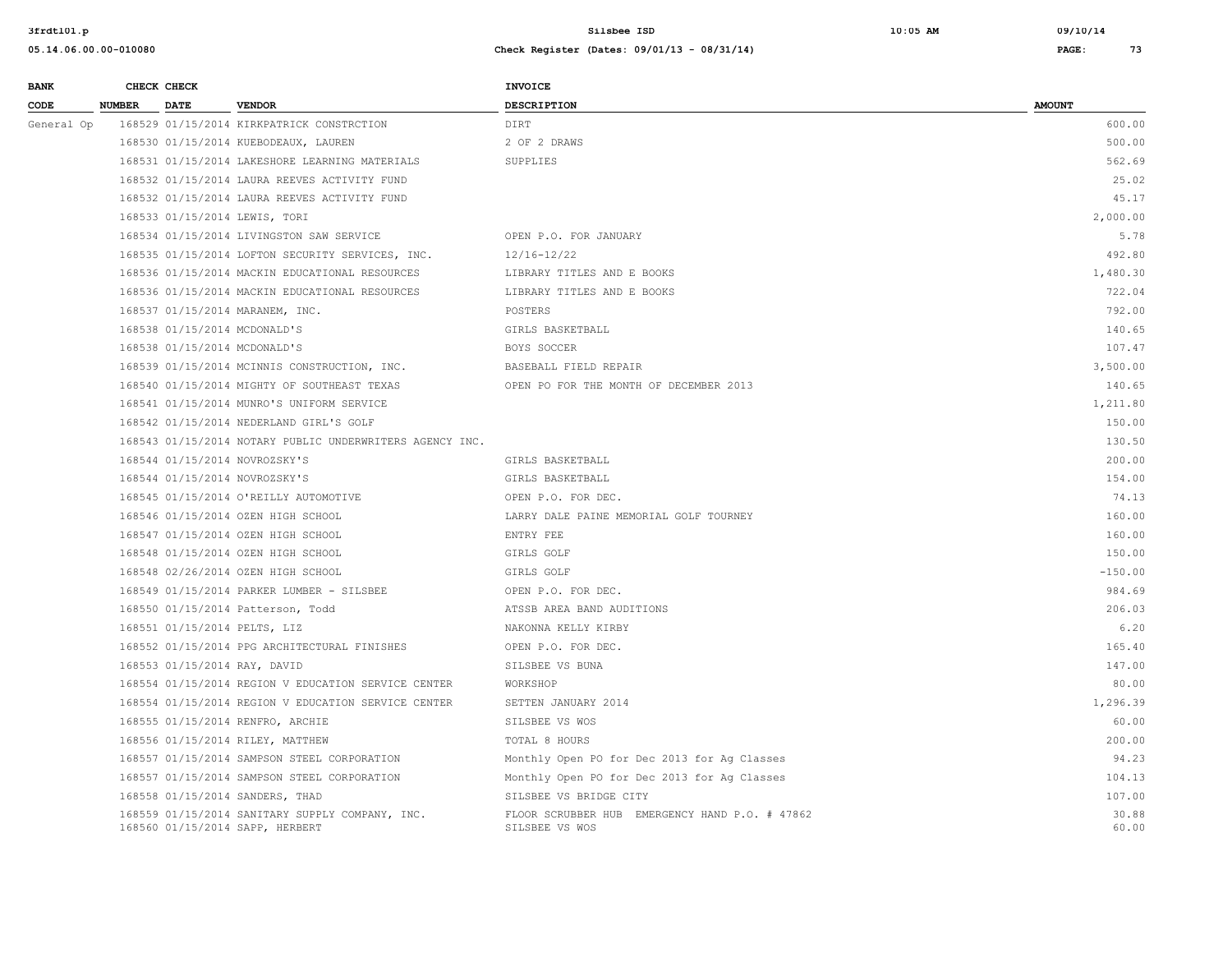| <b>BANK</b> |               | CHECK CHECK             |                                                                           | <b>INVOICE</b>                                            |                |
|-------------|---------------|-------------------------|---------------------------------------------------------------------------|-----------------------------------------------------------|----------------|
| CODE        | <b>NUMBER</b> | <b>DATE</b>             | <b>VENDOR</b>                                                             | <b>DESCRIPTION</b>                                        | <b>AMOUNT</b>  |
| General Op  |               |                         | 168561 01/15/2014 SCHOOL SPECIALTY                                        | Supplies for Art Classes                                  | 3,366.26       |
|             |               |                         | 168562 01/15/2014 SILSBEE ISD FOOD SERVICES                               | Tea FOR TEACHERS                                          | 34.52          |
|             |               |                         | 168563 01/15/2014 SLEDGE ENGINEERING LLC.                                 | 2013 BOND PROGRAM                                         | 2,000.00       |
|             |               |                         | 168564 01/15/2014 SMG/FORD PARK                                           | BASKETBALL GAME FEB. 7, 2014 HARDIN JEFFERSON             | 1,000.00       |
|             |               |                         | 168565 01/15/2014 SMITH, RYAN                                             | SYMPHONIC BAND                                            | 100.00         |
|             |               |                         | 168566 01/15/2014 SOUTHEAST TEXAS EAR, NOSE & THROAT                      | PATIENT 26056                                             | 320.00         |
|             |               |                         | 168567 01/15/2014 SOUTHWEST BUILDING SYSTEMS                              | SOUND SYSTEM UPGRADE                                      | 4,322.00       |
|             |               |                         | 168567 01/15/2014 SOUTHWEST BUILDING SYSTEMS                              | Professional Hypercardioid Condenser Microphone Capsule   | 256.00         |
|             |               |                         | 168568 01/15/2014 STAR GRAPHICS COPIERS, INC.                             | RISO BLACK INK MASTER ROLL                                | 496.24         |
|             |               |                         | 168569 01/15/2014 STARFALL PUBLICATIONS                                   | MEMBERSHIP                                                | 270.00         |
|             |               |                         | 168570 01/15/2014 Stewart, Murrell                                        | REIMBURSEMENT                                             | 229.86         |
|             |               |                         | 168571 01/15/2014 STROTHER, AMY                                           | SARAH STROTHER READ AND KATHRYN STROTHER KIRBY            | 31.50          |
|             |               |                         | 168572 01/15/2014 SUN COAST RESOURCES, INC.                               | OPEN P.O. FOR DEC.                                        | 2,068.86       |
|             |               | 168573 01/15/2014 TASBO |                                                                           | REGISTRATION                                              | 310.00         |
|             |               | 168573 01/15/2014 TASBO |                                                                           | REGISTRATION                                              | 310.00         |
|             |               |                         | 168574 01/15/2014 Taylor, Lana                                            |                                                           | 6.74           |
|             |               |                         | 168575 01/15/2014 TEXAS LIBRARY ASSOCIATION                               | MEMBERSHIP                                                | 125.00         |
|             |               |                         | 168576 01/15/2014 TEXAS LIBRARY ASSOCIATION                               | MEMBERSHIP                                                | 125.00         |
|             |               |                         | 168577 01/15/2014 TEXAS TOLLWAYS                                          |                                                           | 2.51           |
|             |               |                         | 168578 01/15/2014 TIME WARNER CABLE                                       | $1/17$ TO $2/16$                                          | 954.01         |
|             |               |                         | 168579 01/15/2014 TRACY BELL, MA, LPC                                     |                                                           | 258.52         |
|             |               |                         | 168579 01/15/2014 TRACY BELL, MA, LPC                                     |                                                           | 428.84         |
|             |               |                         | 168580 01/15/2014 TRIANGLE WATER CO.                                      | PACES                                                     | 75.00          |
|             |               |                         | 168581 01/15/2014 TURTLE & HUGHES, INC.                                   | OPEN P.O. FOR DEC.                                        | 1,184.32       |
|             |               |                         | 168582 01/15/2014 UIL MUSIC REGION 10                                     |                                                           | 375.00         |
|             |               |                         | 168583 01/15/2014 UIL MUSIC REGION 10                                     |                                                           | 700.00         |
|             |               |                         | 168584 01/15/2014 VIDOR HIGH SCHOOL                                       | 2/11/14                                                   | 150.00         |
|             |               |                         | 168585 01/15/2014 VIDOR HIGH SCHOOL                                       | 2/20/14                                                   | 150.00         |
|             |               |                         | 168586 01/15/2014 VIDOR HIGH SCHOOL                                       |                                                           | 150.00         |
|             |               |                         | 168587 01/15/2014 WALTERS, MATTHEW                                        | TOTAL 8 HOURS                                             | 200.00         |
|             |               |                         | 168588 01/15/2014 WARREN ISD ATHLETICS                                    | ENTRY FEE                                                 | 160.00         |
|             |               |                         | 168589 01/15/2014 WARREN ISD ATHLETICS                                    |                                                           | 160.00         |
|             |               |                         | 168590 01/15/2014 WARREN ISD ATHLETICS                                    |                                                           | 160.00         |
|             |               |                         | 168591 01/15/2014 WELLS, PEYTON, GREENBURG AND HUNT, L.L.P RE: RETAINER   |                                                           | 1,024.86       |
|             |               |                         | 168591 01/15/2014 WELLS, PEYTON, GREENBURG AND HUNT, L.L.P RE: BOND ISSUE |                                                           | 720.00         |
|             |               |                         | 168592 01/15/2014 WEST BROOK BOYS' GOLF                                   |                                                           | 210.00         |
|             |               |                         | 168593 01/15/2014 WOOD, JESSE PHD                                         |                                                           | 975.00         |
|             |               |                         | 168594 01/15/2014 YOAKUM, CANDACE<br>168595 01/22/2014 ABERNATHY, KEVIN   | SHANELL JONES READ AND KEVIN JONES READ<br>SILSBEE VS WOS | 17.45<br>67.00 |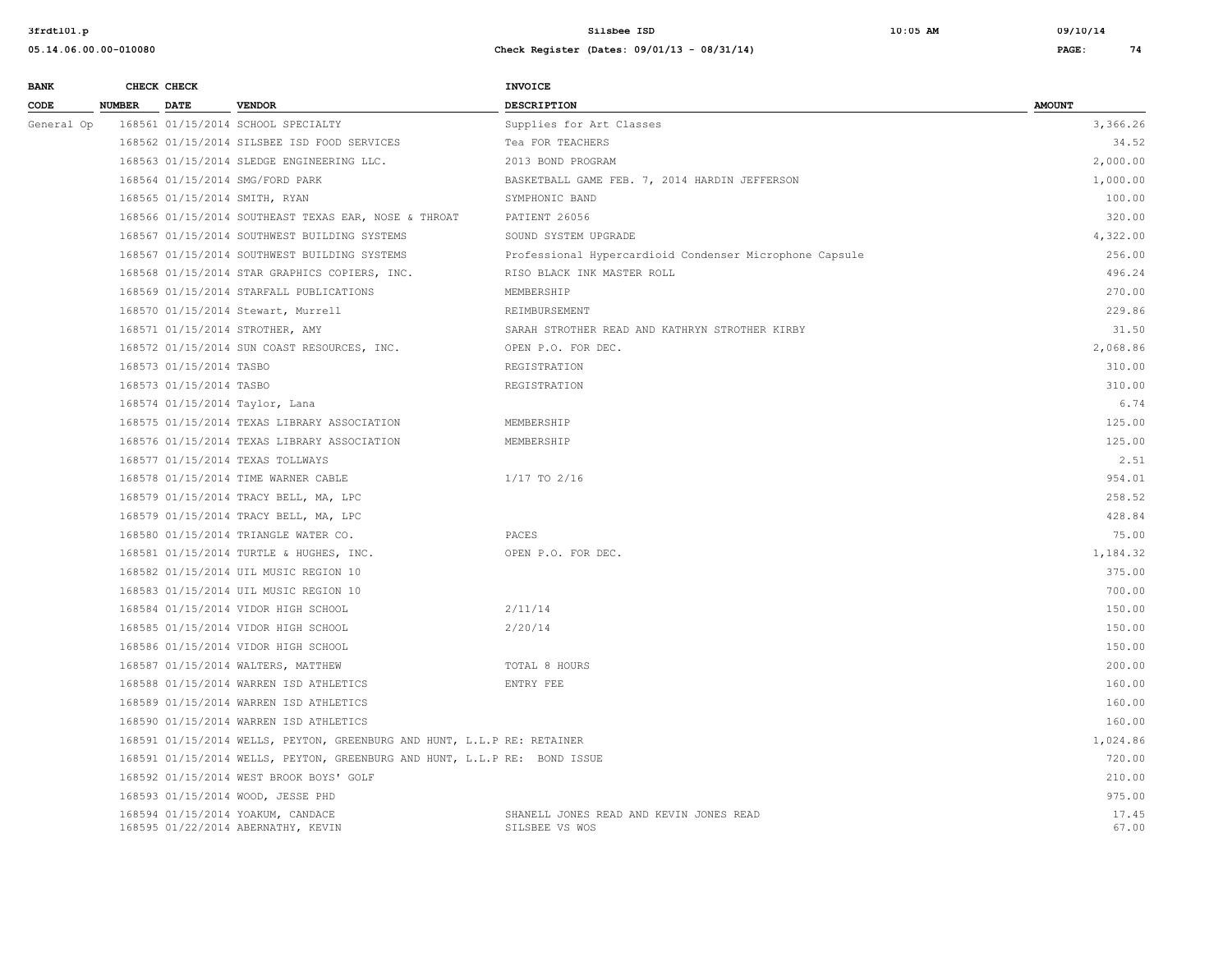| <b>BANK</b> |               | CHECK CHECK                 |                                                                        | <b>INVOICE</b>                               |                 |
|-------------|---------------|-----------------------------|------------------------------------------------------------------------|----------------------------------------------|-----------------|
| CODE        | <b>NUMBER</b> | <b>DATE</b>                 | <b>VENDOR</b>                                                          | <b>DESCRIPTION</b>                           | <b>AMOUNT</b>   |
| General Op  |               |                             | 168596 01/22/2014 ACME ARCHITECTURAL HARDWARE                          | OPEN P.O. FOR JANUARY                        | 344.46          |
|             |               | 168597 01/22/2014 AT &T     |                                                                        | JAN 7 - FEB 6                                | 703.76          |
|             |               |                             | 168598 01/22/2014 AT&T LONG DISTANCE                                   |                                              | 21.50           |
|             |               |                             | 168599 01/22/2014 ATHLETIC TRAINERS OF THE GOLDEN TRIANGLE JAN 29 & 30 |                                              | 60.00           |
|             |               |                             | 168599 01/30/2014 ATHLETIC TRAINERS OF THE GOLDEN TRIANGLE JAN 29 & 30 |                                              | $-60.00$        |
|             |               |                             | 168600 01/22/2014 BAKER DISTRIBUTING                                   | OPEN P.O. FOR JANUARY                        | 439.84          |
|             |               |                             | 168601 01/22/2014 BARCELONA SPORTING GOODS                             | K57872/1<br>ATHLETIC SUPPLIES                | 825.45          |
|             |               |                             | 168601 01/22/2014 BARCELONA SPORTING GOODS                             | GIRLS BASKETBALL                             | 519.00          |
|             |               |                             | 168602 01/22/2014 BECKMAN AUDIOLOGY CENTER                             | Audio Trainers                               | 2,820.00        |
|             |               |                             | 168603 01/22/2014 BEST MPRESSIONS                                      | BUSINESS CARDS                               | 120.00          |
|             |               |                             | 168604 01/22/2014 Bowen, Barbara                                       | REGION V                                     | 10.00           |
|             |               |                             | 168605 01/22/2014 BURGERS OF BEAUMONT                                  | BOYS BASKETBALL                              | 186.75          |
|             |               |                             | 168606 01/22/2014 CAFE' VENTURE COMPANY-DBA FUDDRUCKERS                | GIRLS BASKETBALL                             | 180.60          |
|             |               |                             | 168607 01/22/2014 CAREER CRUISING                                      | TEST PREP                                    | 1,694.00        |
|             |               |                             | 168608 01/22/2014 CARTER'S EDUCATIONAL TRAINING                        | DECEMBER SERVICE                             | 780.00          |
|             |               |                             | 168609 01/22/2014 CENTER FOR BEHAVIORAL STUDIES                        |                                              | 840.00          |
|             |               |                             | 168610 01/22/2014 CENTERPOINT ENERGY                                   | $12/6$ TO $1/8$                              | 273.51          |
|             |               |                             | 168610 01/22/2014 CENTERPOINT ENERGY                                   | $12/4$ TO $1/7$                              | 1,043.98        |
|             |               |                             | 168610 01/22/2014 CENTERPOINT ENERGY                                   | $12/4$ TO $1/7$                              | 1,654.72        |
|             |               |                             | 168611 01/22/2014 CENTERPOINT ENERGY SERVICES, INC.                    | 12/1 to 12/31/2013                           | 4,965.93        |
|             |               |                             | 168612 01/22/2014 CITY OF SILSBEE                                      | $12/3$ TO $1/8$                              | 797.18          |
|             |               |                             | 168612 01/22/2014 CITY OF SILSBEE                                      | $12/3$ TO $1/8$                              | 229.08          |
|             |               |                             | 168612 01/22/2014 CITY OF SILSBEE                                      | $12/3$ TO $1/8$                              | 716.37          |
|             |               |                             | 168612 01/22/2014 CITY OF SILSBEE                                      | $11/27$ TO $1/2$                             | 790.36          |
|             |               |                             | 168612 01/22/2014 CITY OF SILSBEE                                      | $11/27$ TO $1/2$                             | 132.81          |
|             |               |                             | 168613 01/22/2014 COASTAL WELDING SUPPLY INC                           | Monthly Supplies for Ag classes for Jan 2014 | 133.38          |
|             |               |                             | 168614 01/22/2014 Coleman, Tia                                         | REGION V                                     | 34.67           |
|             |               |                             | 168615 01/22/2014 COMMUNITY COFFEE                                     | HIGH SCHOOL                                  | 117.00          |
|             |               |                             | 168616 01/22/2014 COWARD, JUDY                                         | ACCOMPANIST                                  | 100.00          |
|             |               |                             | 168617 01/22/2014 Dauriac, Jennifer                                    |                                              | 18.94           |
|             |               |                             | 168617 01/22/2014 Dauriac, Jennifer                                    | NELI CONFERENCE                              | 68.84           |
|             |               | 168618 01/22/2014 Day, Keli |                                                                        | JAN 7,9                                      | 67.38           |
|             |               |                             | 168619 01/22/2014 DE LAGE LANDEN PUBLIC FINANCE                        | $1/1$ TO $1/13$                              | 198.00          |
|             |               |                             | 168619 01/22/2014 DE LAGE LANDEN PUBLIC FINANCE                        | $1/28 - 2/27$                                | 491.00          |
|             |               |                             | 168619 01/22/2014 DE LAGE LANDEN PUBLIC FINANCE                        | $12/28 - 1/27$                               | 2,022.00        |
|             |               |                             | 168619 01/22/2014 DE LAGE LANDEN PUBLIC FINANCE                        | 12/29 TO 1/28                                | 1,299.00        |
|             |               |                             | 168620 01/22/2014 DELACERDA, SCOTT                                     | TOTAL 8 HOURS                                | 200.00          |
|             |               |                             | 168621 01/22/2014 DEWS, MELVIN<br>168622 01/22/2014 Dickard, Sharon    | GIRLS TOURNEY<br>REGION V                    | 102.00<br>35.43 |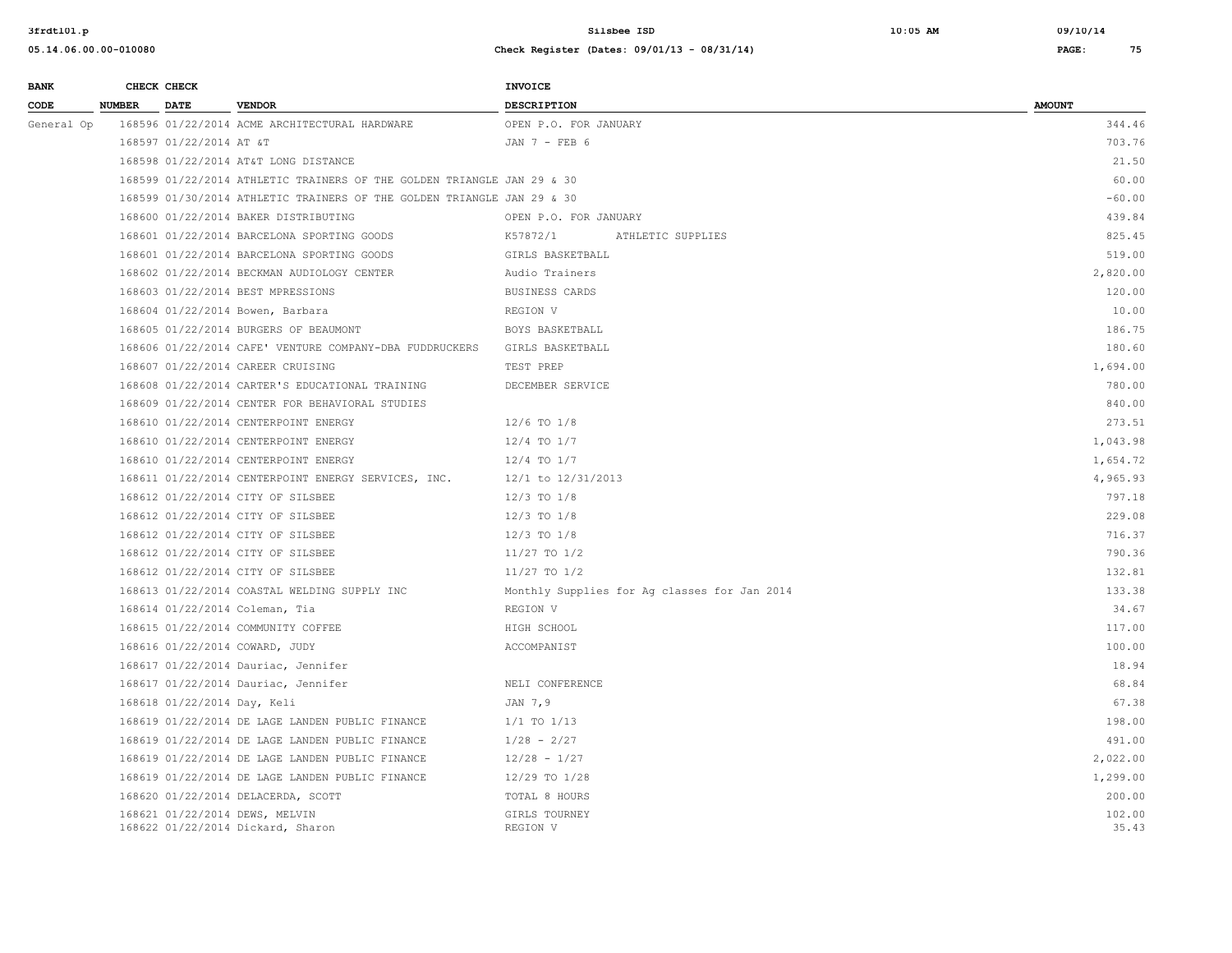| <b>BANK</b> |               | CHECK CHECK                 |                                                                     | <b>INVOICE</b>                                                                |                  |
|-------------|---------------|-----------------------------|---------------------------------------------------------------------|-------------------------------------------------------------------------------|------------------|
| CODE        | <b>NUMBER</b> | <b>DATE</b>                 | <b>VENDOR</b>                                                       | <b>DESCRIPTION</b>                                                            | <b>AMOUNT</b>    |
| General Op  |               |                             | 168623 01/22/2014 Drake, Kelly                                      |                                                                               | 29.98            |
|             |               | 168624 01/22/2014 ETEX      |                                                                     | Teacher Chair                                                                 | 179.00           |
|             |               | 168624 01/22/2014 ETEX      |                                                                     | SUPPLIES                                                                      | 144.45           |
|             |               | 168624 01/22/2014 ETEX      |                                                                     | SUPPLIES FOR TEACHERS                                                         | 208.43           |
|             |               | 168624 01/22/2014 ETEX      |                                                                     | calendar - desk                                                               | 5.03             |
|             |               | 168624 01/22/2014 ETEX      |                                                                     | uil supplies                                                                  | 112.31           |
|             |               | 168624 01/22/2014 ETEX      |                                                                     | TRANSPARENCIES                                                                | 57.98            |
|             |               | 168624 01/22/2014 ETEX      |                                                                     | teacher supplies                                                              | 158.34           |
|             |               | 168624 01/22/2014 ETEX      |                                                                     | Instructional Materials                                                       | 74.45            |
|             |               | 168624 01/22/2014 ETEX      |                                                                     | Instructional Materials                                                       | 43.06            |
|             |               | 168624 01/22/2014 ETEX      |                                                                     | LASER JET CARTRIDGE                                                           | 232.99           |
|             |               | 168624 01/22/2014 ETEX      |                                                                     | SCIENCE SUPPLIES FOR 6TH GRADE                                                | 92.98            |
|             |               |                             | 168625 01/22/2014 EXXON MOBIL                                       |                                                                               | 52.10            |
|             |               |                             | 168626 01/22/2014 FAUL, GINGER                                      | TRYOUTS 1/24                                                                  | 100.00           |
|             |               |                             | 168627 01/22/2014 Ferguson, Jennifer                                | 23rd ANNUAL SCHOOL SOCIAL WORKERS CONFERENCE AND MEAL FOR STUDENT TO DOCTOR   | 310.00           |
|             |               |                             | 168628 01/22/2014 Foster, Tonya                                     |                                                                               | 39.32            |
|             |               |                             | 168629 01/22/2014 GARRETT, GREG                                     | GIRLS TOURNEY                                                                 | 60.00            |
|             |               |                             | 168630 01/22/2014 GILLEY, WILLIAM                                   | BASKETBALL GAMES TOTAL 13 HOURS                                               | 325.00           |
|             |               | 168631 01/22/2014 GRAINGER  |                                                                     | OPEN P.O. FOR JANUARY                                                         | 46.40            |
|             |               |                             | 168632 01/22/2014 GUIDRY, MICKEY                                    | SILSBEE VS HF BASKETBALL                                                      | 67.00            |
|             |               |                             | 168633 01/22/2014 HAWTHORNE, BEN                                    | TOTAL 8 HOURS                                                                 | 200.00           |
|             |               |                             | 168634 01/22/2014 HINES, TERRELL                                    | SILSBEE VS HF BASKETBALL                                                      | 67.00            |
|             |               |                             | 168634 01/22/2014 HINES, TERRELL                                    | SILSBEE VS HJ                                                                 | 107.00           |
|             |               |                             | 168635 01/22/2014 HOOKS TITLE AND ABSTRACT COMPANY                  | SLEDGE ENGINEERING                                                            | 1,600.00         |
|             |               | 168636 01/22/2014 IMP       |                                                                     | 2013 Statewide Parent Involvement Conference Registration for Andra Burrell @ | 150.00           |
|             |               |                             |                                                                     | SMS International Meeting Planners December 5-7, 2013                         |                  |
|             |               |                             | 168637 01/22/2014 Jacks, Evelle                                     |                                                                               | 104.61           |
|             |               |                             | 168638 01/22/2014 JAMES, JOSHUA                                     | GIRLS TOURNEY                                                                 | 120.00           |
|             |               |                             | 168639 01/22/2014 KIMBALL MIDWEST                                   | MONTHLY P O FOR JAN. 2014                                                     | 49.29            |
|             |               |                             | 168639 01/22/2014 KIMBALL MIDWEST                                   | MONTHLY P O FOR JAN. 2014                                                     | 58.02            |
|             |               |                             | 168640 01/22/2014 LAURA REEVES ACTIVITY FUND                        |                                                                               | 24.53            |
|             |               |                             | 168640 01/22/2014 LAURA REEVES ACTIVITY FUND                        |                                                                               | 128.50           |
|             |               | 168641 01/22/2014 Lee, Gina |                                                                     | WORKING LUNCH WITH ATTORNEY                                                   | 38.48            |
|             |               |                             | 168642 01/22/2014 Liles, Suzanne                                    |                                                                               | 18.78            |
|             |               |                             | 168642 01/22/2014 Liles, Suzanne                                    |                                                                               | 13.24            |
|             |               |                             | 168643 01/22/2014 LOFTON SECURITY SERVICES, INC.                    | $1/6$ TO $1/12$                                                               | 394.24           |
|             |               |                             | 168644 01/22/2014 LONE STAR COACHING CLINIC                         | HIAWATHA HICKMAN, DAVID DRAKE, BLAKE SCHMIDT, BOBBY WOODARD, KYLE MACKEY      | 350.00           |
|             |               |                             | 168645 01/22/2014 LOVE, MEREDITH<br>168646 01/22/2014 McDuff, Tamra | 1/24<br>HOTEL EMPOWERING WRITERS                                              | 100.00<br>459.36 |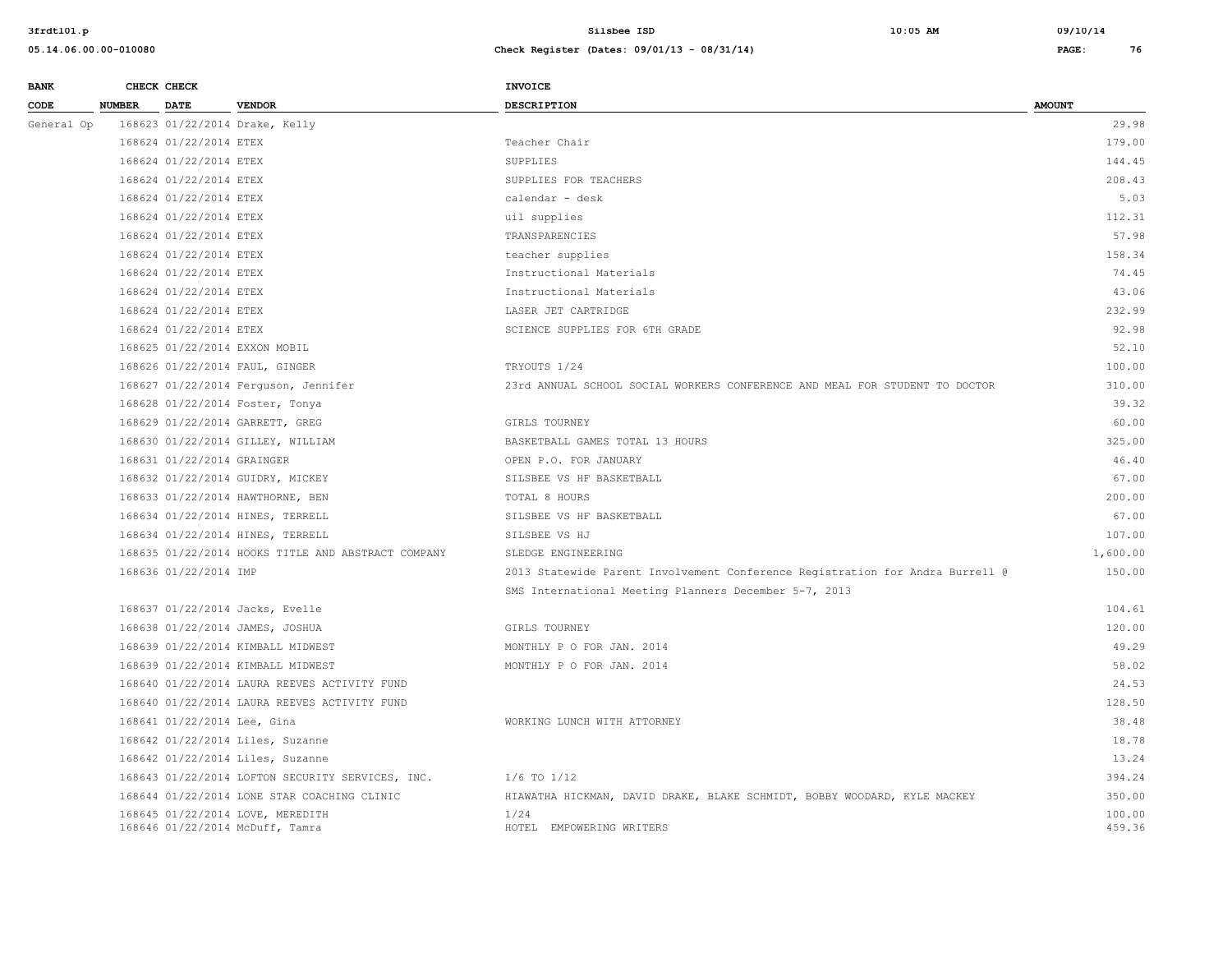| <b>BANK</b> |               | CHECK CHECK |                                               | <b>INVOICE</b>                                    |               |
|-------------|---------------|-------------|-----------------------------------------------|---------------------------------------------------|---------------|
| CODE        | <b>NUMBER</b> | <b>DATE</b> | <b>VENDOR</b>                                 | <b>DESCRIPTION</b>                                | <b>AMOUNT</b> |
| General Op  |               |             | 168647 01/22/2014 Middleton, Rheala           | HOTEL APEA LAFAYETTE LA. HOTEL APEA LAFAYETTE, LA | 425.12        |
|             |               |             | 168648 01/22/2014 MODICA BROTHERS TIRE CENTER | Tires for Ag Trailer                              | 566.35        |

| 168648 01/22/2014 MODICA BROTHERS TIRE CENTER       | Tires for Aq Trailer                                                        | 566.35    |
|-----------------------------------------------------|-----------------------------------------------------------------------------|-----------|
| 168649 01/22/2014 NEDERLAND HIGH SCHOOL             |                                                                             | 433.00    |
| 168650 01/22/2014 NORTON, DAVID                     | SOCCER TOTAL 4.5 HOURS                                                      | 112.50    |
| 168651 01/22/2014 NOVROZSKY'S                       | BASKETSBALL                                                                 | 194.73    |
| 168652 01/22/2014 POCKET NURSE                      | supplies for HOSA                                                           | 31.80     |
| 168653 01/22/2014 Porter, Joshua                    | BASEBALL CLINIC                                                             | 39.01     |
| 168654 01/22/2014 QUALITY MAINTENANCE AND SERVICE   | REPAIR OF FORKLIFT                                                          | 151.50    |
| 168655 01/22/2014 RAISING CANE'S                    | GIRLS BASKETBALL                                                            | 181.48    |
| 168656 01/22/2014 RAPTOR ACCOUNTS RECEIVABLE        | ONE YEAR VSOFT ANNUAL SOFTWARE RENEWAL                                      | 480.00    |
| 168657 01/22/2014 READ, DAVID                       | SILSBEE VS HF BASKETBALL                                                    | 67.00     |
| 168657 01/22/2014 READ, DAVID                       | GIRLS TOURNEY                                                               | 60.00     |
| 168658 01/22/2014 REGION 10 VOCAL SOLO/ENS CONTEST  | JAN 24 & 25                                                                 | 35.00     |
| 168659 01/22/2014 REGION V EDUCATION SERVICE CENTER | RICHARD BAIN                                                                | 250.00    |
| 168660 01/22/2014 REXEL                             | OPEN P.O. FOR DEC.                                                          | 298.50    |
| 168661 01/22/2014 RILEY, CATHY                      | 1/24                                                                        | 100.00    |
| 168661 01/30/2014 RILEY, CATHY                      | 1/24                                                                        | $-100.00$ |
| 168662 01/22/2014 Ringo, Jamie                      |                                                                             | 23.63     |
| 168663 01/22/2014 ROGERS, BRANDON                   | BASKETBALL TOTAL 5 HOURS                                                    | 125.00    |
| 168664 01/22/2014 RUBEN, RHONDA                     | SILSBEE VS HJ                                                               | 107.00    |
| 168665 01/22/2014 SALSBURY INDUSTRIES               | CABINETS FOR ATHLETICS                                                      | 685.59    |
| 168666 01/22/2014 SAPP, HERBERT                     | GIRLS TOURNEY                                                               | 60.00     |
| 168667 01/22/2014 SAPP, SHEA                        | GIRLS TOURNEY                                                               | 60.00     |
| 168668 01/22/2014 SCANTRON CORPORATION              | DMAC TEKSCORE SCANTRONS ONLINE ORDER                                        | 454.28    |
| 168669 01/22/2014 SCHOOL NURSE SUPPLY INC.          | Defibrillator pads (3 adult) to replace the ones expiring 1-31-14, for the  | 179.40    |
|                                                     | Philips HeartStart Onsite AEDs in various locations in the district.        |           |
| 168670 01/22/2014 SCOTT PAULINO PHYSICAL THERAPIST  | PHYSICAL THERAPY                                                            | 3,577.50  |
| 168670 01/22/2014 SCOTT PAULINO PHYSICAL THERAPIST  | PHYSICAL THERAPY                                                            | 1,035.00  |
| 168671 01/22/2014 SHARP, CARLTON                    | SILSBEE VS WOS                                                              | 67.00     |
| 168672 01/22/2014 SHORKEY CENTER                    | SPEECH THERAPY                                                              | 1,120.00  |
| 168673 01/22/2014 SIMON, WILLIE                     | SILSBEE VS HF                                                               | 92.00     |
| 168674 01/22/2014 SLOSSON EDUCATIONAL PUBL, INC.    | Slosson testing for GT Diagnosticians (SIT-R3-4) Scannable electronic score | 56.38     |
|                                                     | sheet (50)                                                                  |           |
| 168675 01/22/2014 SOUTHWEST BUILDING SYSTEMS        | 1ST QUARTER MONITORING FEES ADMINISTRATION OFFICE                           | 75.00     |
| 168675 01/22/2014 SOUTHWEST BUILDING SYSTEMS        | 1ST QUARTER MONITORING FEE SHS                                              | 75.00     |
| 168676 01/22/2014 SPARKLETTS AND SIERRA SPRINGS     | ADMINISTRATION, WAREHOUSE, FOOD SERVICE                                     | 74.99     |
| 168677 01/22/2014 Spears, Lynette                   |                                                                             | 32.37     |
| 168677 01/22/2014 Spears, Lynette                   | DEC 3-6 NELI FALL CONFERENCE                                                | 796.35    |
| 168678 01/22/2014 TASB, INC.                        |                                                                             | 7.14      |
|                                                     |                                                                             |           |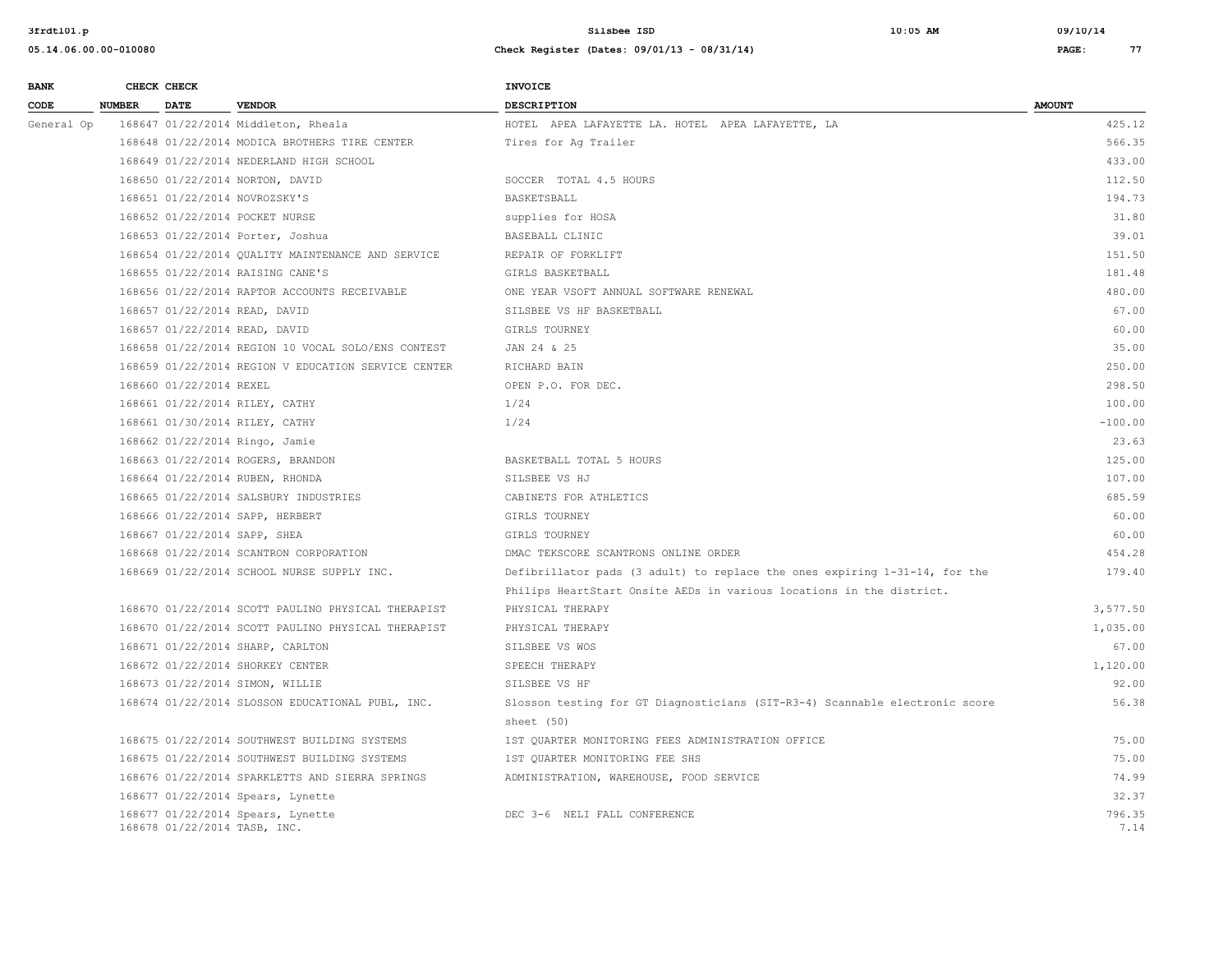| 05.14.06.00.00-010080 |               |                             | Check Register (Dates: 09/01/13 - 08/31/14)        | 78<br>PAGE:                                     |               |
|-----------------------|---------------|-----------------------------|----------------------------------------------------|-------------------------------------------------|---------------|
| <b>BANK</b>           |               | CHECK CHECK                 | <b>INVOICE</b>                                     |                                                 |               |
| CODE                  | <b>NUMBER</b> | <b>DATE</b>                 | <b>VENDOR</b>                                      | <b>DESCRIPTION</b>                              | <b>AMOUNT</b> |
| General Op            |               | 168679 01/22/2014 TASBO     |                                                    | DANY TERRELL MEMBERSHIP                         | 130.00        |
|                       |               | 168680 01/22/2014 TEP, INC. |                                                    | The Great Gatsby for English III classes        | 1,053.00      |
|                       |               |                             | 168681 01/22/2014 TEXAS ALTERNATOR STARTER SERVICE | REPLACEMENT STARTER FOR JOHN DEERE 4600 TRACTOR | 235.30        |
|                       |               |                             | 168682 01/22/2014 THOMAS, KIRK                     | SILSBEE VS HJ                                   | 107.00        |
|                       |               |                             | 168682 01/22/2014 THOMAS, KIRK                     | SILSBEE VS WOS                                  | 67.00         |
|                       |               |                             | 168683 01/22/2014 THOMAS, RYAN                     | TOTAL 8 HOURS                                   | 200.00        |
|                       |               |                             | 168684 01/22/2014 Thomas Bus Gulf Coast GP, INC    | SPECIAL NEEDS BUS                               | 93,687.00     |
|                       |               |                             | 168685 01/22/2014 TIME WARNER CABLE                | $1/18 - 2/17$                                   | 954.01        |
|                       |               |                             | 168685 01/22/2014 TIME WARNER CABLE                | $1/18$ TO $2/17$                                | 954.01        |
|                       |               |                             | 168685 01/22/2014 TIME WARNER CARLE                | $1/18$ TO $2/17$                                | 954 01        |

| 168681 01/22/2014 TEXAS ALTERNATOR STARTER SERVICE      | REPLACEMENT STARTER FOR JOHN DEERE 4600 TRACTOR | 235.30    |
|---------------------------------------------------------|-------------------------------------------------|-----------|
| 168682 01/22/2014 THOMAS, KIRK                          | SILSBEE VS HJ                                   | 107.00    |
| 168682 01/22/2014 THOMAS, KIRK                          | SILSBEE VS WOS                                  | 67.00     |
| 168683 01/22/2014 THOMAS, RYAN                          | TOTAL 8 HOURS                                   | 200.00    |
| 168684 01/22/2014 Thomas Bus Gulf Coast GP, INC         | SPECIAL NEEDS BUS                               | 93,687.00 |
| 168685 01/22/2014 TIME WARNER CABLE                     | $1/18 - 2/17$                                   | 954.01    |
| 168685 01/22/2014 TIME WARNER CABLE                     | $1/18$ TO $2/17$                                | 954.01    |
| 168685 01/22/2014 TIME WARNER CABLE                     | $1/18$ TO $2/17$                                | 954.01    |
| 168685 01/22/2014 TIME WARNER CABLE                     | $1/15$ TO $2/14$                                | 3,375.00  |
| 168686 01/22/2014 TRACY BELL, MA, LPC                   |                                                 | 625.00    |
| 168687 01/22/2014 TURNER, DERRICK                       | SISLBEE VS HF                                   | 92.00     |
| 168688 01/22/2014 TURNER, GREIG                         | GIRLS BASKETBALL TOURNEY                        | 102.00    |
| 168689 01/22/2014 VAN PELT, JUDY                        | BALANCE DUE                                     | 1,350.00  |
| 168690 01/22/2014 WILLIAMS, JOHN                        | AND 15TH TOTAL 16 HOURS                         | 400.00    |
| 168691 01/22/2014 Willis, Pamela                        |                                                 | 380.00    |
| 168692 01/29/2014 AT&T LONG DISTANCE                    |                                                 | 597.31    |
| 168693 01/29/2014 BROUCHET, THERMAN                     | SILSBEE VS ORANGEFIELD BASKETBALL               | 147.00    |
| 168693 05/22/2014 BROUCHET, THERMAN                     | SILSBEE VS ORANGEFIELD BASKETBALL               | $-147.00$ |
| 168694 01/29/2014 BURGERWORKS, INC.                     | GIRLS BASKETBALL                                | 186.52    |
| 168695 01/29/2014 CAFE' VENTURE COMPANY-DBA FUDDRUCKERS | BOYS BASKETBALL                                 | 266.00    |
| 168696 01/29/2014 CARD SERVICES                         | DECEMBER 21 TO JAN 20, 2014                     | 56.97     |
| 168697 01/29/2014 CARD SERVICES                         | DECEMBER 19 TO JAN 17, 2014                     | 610.00    |
| 168698 01/29/2014 CENTERPOINT ENERGY                    | 12/14 TO 1/17                                   | 4,427.24  |
| 168699 01/29/2014 CICI'S PIZZA #160                     | 1/10 MEAL MS BASKETBALL                         | 42.00     |
| 168700 01/29/2014 CIRCLE J FABRICATION INC.             | Material for Ag Classes                         | 590.38    |
| 168701 01/29/2014 DAVE RAMSEY - THE LAMPO GROUP         | <b>BOOKS</b>                                    | 809.77    |
| 168702 01/29/2014 DE LAGE LANDEN PUBLIC FINANCE         | $1/1$ TO $1/31$                                 | 541.72    |
| 168702 01/29/2014 DE LAGE LANDEN PUBLIC FINANCE         | $1/1$ TO $1/31$                                 | 422.07    |
| 168702 01/29/2014 DE LAGE LANDEN PUBLIC FINANCE         | $1/1$ TO $1/31$                                 | 541.72    |
| 168702 01/29/2014 DE LAGE LANDEN PUBLIC FINANCE         | $1/1$ TO $1/31$                                 | 422.07    |
| 168702 01/29/2014 DE LAGE LANDEN PUBLIC FINANCE         | $1/1$ TO $1/31$                                 | 541.72    |
| 168702 01/29/2014 DE LAGE LANDEN PUBLIC FINANCE         | $1/1$ TO $1/31$                                 | 544.31    |
| 168702 01/29/2014 DE LAGE LANDEN PUBLIC FINANCE         | $1/1$ TO $1/31$                                 | 89.00     |
| 168702 01/29/2014 DE LAGE LANDEN PUBLIC FINANCE         | $1/1$ TO $1/31$                                 | 630.00    |
| 168702 01/29/2014 DE LAGE LANDEN PUBLIC FINANCE         | $1/1$ TO $1/31$                                 | 541.72    |
| 168702 01/29/2014 DE LAGE LANDEN PUBLIC FINANCE         | $2/1$ TO $2/28$                                 | 440.00    |
| 168702 01/29/2014 DE LAGE LANDEN PUBLIC FINANCE         | $1/1$ TO $1/31$                                 | 3,708.00  |
|                                                         |                                                 |           |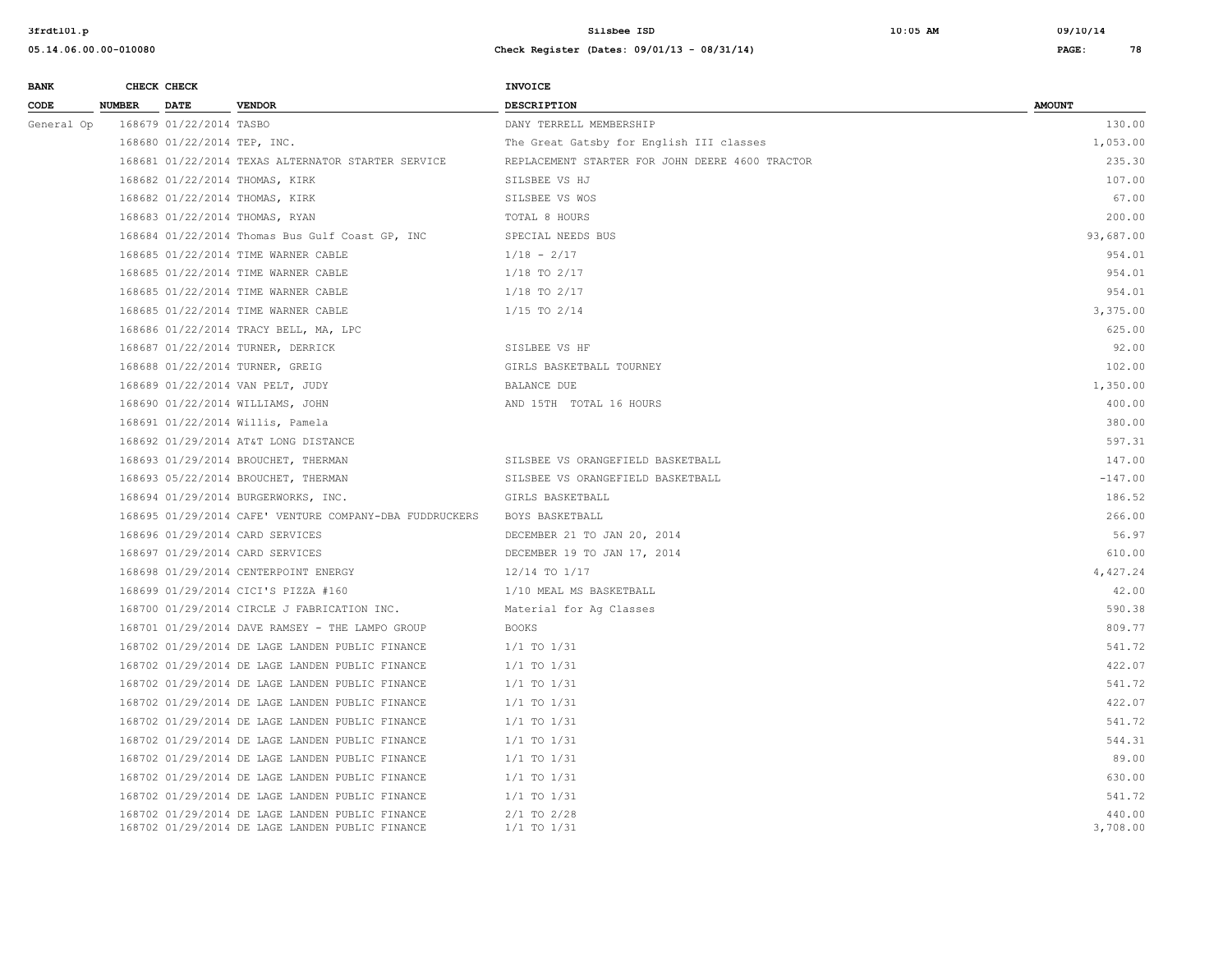| <b>BANK</b> |               | CHECK CHECK                  |                                                                           | <b>INVOICE</b>                                                                |                 |
|-------------|---------------|------------------------------|---------------------------------------------------------------------------|-------------------------------------------------------------------------------|-----------------|
| CODE        | <b>NUMBER</b> | <b>DATE</b>                  | <b>VENDOR</b>                                                             | <b>DESCRIPTION</b>                                                            | <b>AMOUNT</b>   |
| General Op  |               |                              | 168703 01/29/2014 DELACERDA, SCOTT                                        | TOTAL 8 HOURS                                                                 | 200.00          |
|             |               | 168704 01/29/2014 DEMCO      |                                                                           | DESKTOP LABELER, LABEL TAPE                                                   | 232.18          |
|             |               |                              | 168705 01/29/2014 DEPPE, DR. SCOTT                                        | SYMPHONIC BAND MS                                                             | 100.00          |
|             |               |                              | 168706 01/29/2014 Drake, Michele                                          |                                                                               | 18.68           |
|             |               |                              | 168707 01/29/2014 EMPOWERING WRITERS                                      | Empowering Writers for T. mcDuff January 14 & 15, 2014 workshop in Houston TX | 620.00          |
|             |               | 168708 01/29/2014 ETEX       |                                                                           | OFFICE SUPPLIES                                                               | 40.30           |
|             |               |                              | 168709 01/29/2014 F&F SPORTS, INC.                                        | VOLLEYBALL UNIFORMS                                                           | 1,021.62        |
|             |               |                              | 168709 01/29/2014 F&F SPORTS, INC.                                        | faux pullover jerseys                                                         | 1,019.15        |
|             |               |                              | 168710 01/29/2014 FLOWER, ANTHONY                                         | TOTAL 8 HOURS                                                                 | 200.00          |
|             |               |                              | 168711 01/29/2014 Franco, Eldon                                           | 1/20-21 TASSP BOARD OF DIRECTORS MEETING                                      | 303.45          |
|             |               |                              | 168712 01/29/2014 FRANKS, KERRY                                           | SILSBEE VS HAMSHIRE FANNETT AND DIBOLL SOCCER                                 | 115.00          |
|             |               |                              | 168713 01/29/2014 GILLEY, WILLIAM                                         | TOTAL 5 HOURS POW LIFT MEET AND BOYS BASKETBALL                               | 125.00          |
|             |               | 168714 01/29/2014 GRAINGER   |                                                                           | OPEN P.O. FOR JANUARY                                                         | 321.78          |
|             |               |                              | 168715 01/29/2014 GROUP VERTICAL                                          | I PAD TOUCH SCREEN                                                            | 37.26           |
|             |               |                              | 168716 01/29/2014 HARDIN COUNTY                                           | DECEMBER 2013                                                                 | 3,389.97        |
|             |               |                              | 168716 01/29/2014 HARDIN COUNTY                                           | DECEMBER 2013 DIANE PERKINS                                                   | 5,348.59        |
|             |               |                              | 168717 01/29/2014 Harrell-Bodle, Mona                                     |                                                                               | 31.53           |
|             |               |                              | 168717 01/29/2014 Harrell-Bodle, Mona                                     |                                                                               | 31.53           |
|             |               |                              | 168718 01/29/2014 Harrison, Laura                                         | SOCCER                                                                        | 30.00           |
|             |               |                              | 168719 01/29/2014 Honeycutt, Judy                                         |                                                                               | 21.94           |
|             |               |                              | 168719 01/29/2014 Honeycutt, Judy                                         |                                                                               | 16.97           |
|             |               |                              | 168720 01/29/2014 JONES, KENNETH                                          | SILSBEE VS ORANGEFIELD BASKETBALL                                             | 67.00           |
|             |               |                              | 168721 01/29/2014 KIMBALL MIDWEST                                         | MONTHLY P O FOR JAN. 2014                                                     | 42.90           |
|             |               |                              | 168722 01/29/2014 KING, TREVENCE                                          | SILSBEE VS ORANGEFIELD BASKETBALL                                             | 92.00           |
|             |               |                              | 168723 01/29/2014 Leleux, Judith                                          |                                                                               | 10.80           |
|             |               |                              | 168723 01/29/2014 Leleux, Judith                                          |                                                                               | 4.52            |
|             |               |                              | 168723 01/29/2014 Leleux, Judith                                          | TANNERY DRIVE                                                                 | 29.58           |
|             |               |                              | 168724 01/29/2014 Liles, Suzanne                                          |                                                                               | 16.63           |
|             |               |                              | 168725 01/29/2014 LOFTON SECURITY SERVICES, INC.                          | $1/13$ TO $1/19$                                                              | 474.32          |
|             |               | 168726 01/29/2014 MANNING'S  |                                                                           | SUPPLIES                                                                      | 820.50          |
|             |               |                              | 168727 01/29/2014 Martinez, Michelle                                      | TMEA REGISTRATION                                                             | 50.00           |
|             |               |                              | 168728 01/29/2014 MASTER AUDIO VISUALS, INC.                              | Other Equipment                                                               | 237.72          |
|             |               |                              | 168729 01/29/2014 MAZZIO'S PIZZA                                          | GIRLS BASKETBALL                                                              | 228.00          |
|             |               | 168730 01/29/2014 MCDONALD'S |                                                                           | GOLF                                                                          | 35.44           |
|             |               |                              | 168731 01/29/2014 McKinney, Raymond                                       | AND 24                                                                        | 10.85           |
|             |               |                              | 168731 01/29/2014 McKinney, Raymond                                       | 17, K18, 1/7, 8, 14, 15, 21, 22                                               | 127.46          |
|             |               |                              | 168731 01/29/2014 McKinney, Raymond                                       | 21,24                                                                         | 47.46           |
|             |               |                              | 168732 01/29/2014 MICRO INTEGRATION<br>168733 01/29/2014 MONTALVO, CARLOS | CAMER LACENSES<br>BASKETBALL GAMES TOTAL 3.5 HOURS                            | 456.00<br>87.50 |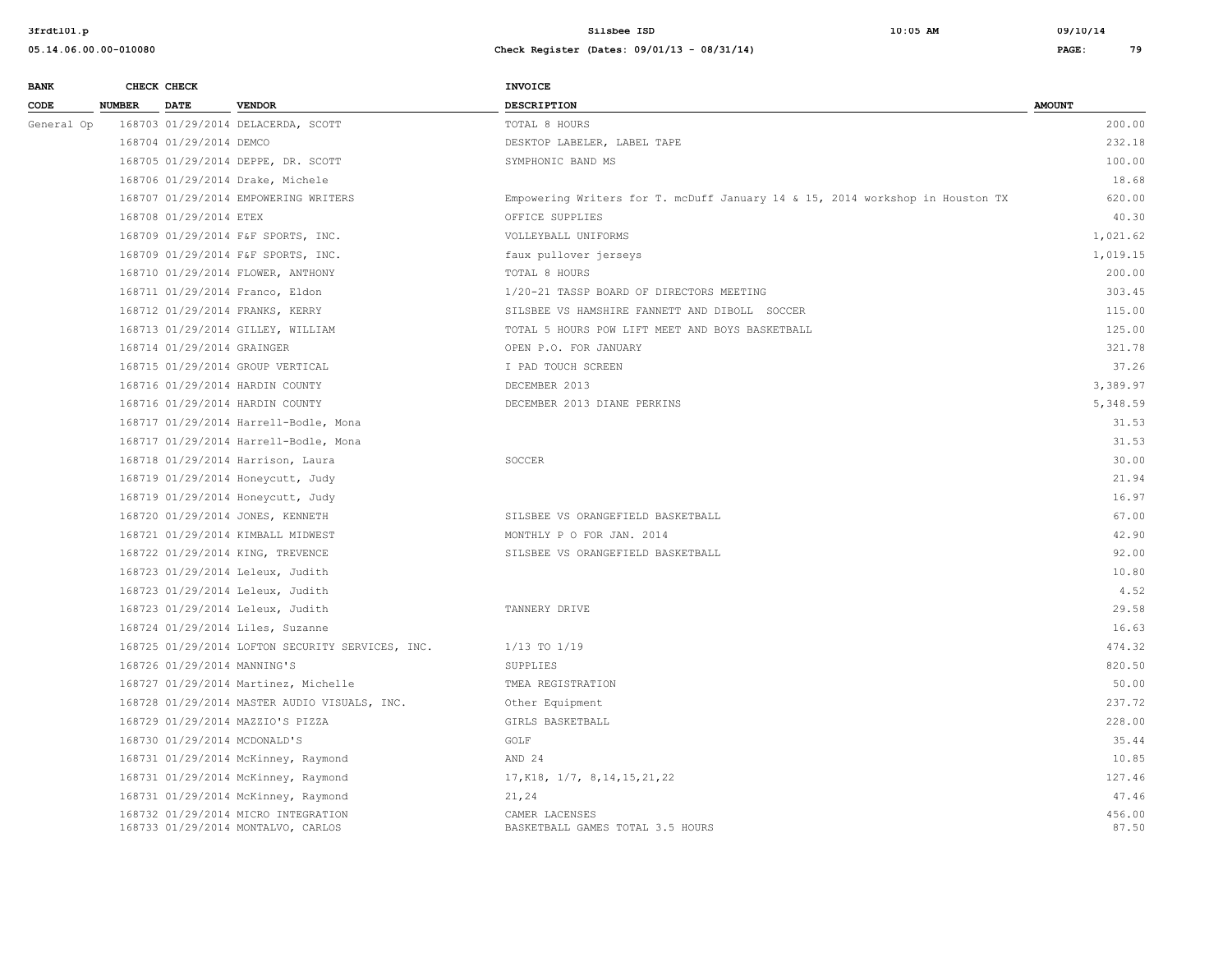| <b>BANK</b> |               | CHECK CHECK                |                                                                          | <b>INVOICE</b>                                                              |                 |
|-------------|---------------|----------------------------|--------------------------------------------------------------------------|-----------------------------------------------------------------------------|-----------------|
| CODE        | <b>NUMBER</b> | <b>DATE</b>                | <b>VENDOR</b>                                                            | DESCRIPTION                                                                 | <b>AMOUNT</b>   |
| General Op  |               |                            | 168734 01/29/2014 NOVROZSKY'S                                            | MEALS                                                                       | 281.95          |
|             |               |                            | 168734 01/29/2014 NOVROZSKY'S                                            | GIRLS BASKETBALL                                                            | 190.00          |
|             |               |                            | 168735 01/29/2014 PHILPOTT MOTORS, LTD.                                  | CROWN VIC 2008                                                              | 5,000.00        |
|             |               | 168736 01/29/2014 PRO ED   |                                                                          | Pro-Ed GT testing diagnosticians TONI - 3 Form B                            | 123.20          |
|             |               |                            | 168737 01/29/2014 PRUFROCK PRESS                                         | Pru frock GT testing for diags. SAGES 2 K-3 student books of 10 SAGES 2 K-3 | 1,155.00        |
|             |               |                            |                                                                          | LA/SS student books set of 10 SAGES 2 K-3 Reasoning set of 10               |                 |
|             |               |                            | 168738 01/29/2014 REGION V EDUCATION SERVICE CENTER                      | REGION V WORKSHOP MULLIN, MULLINS, POOLER                                   | 375.00          |
|             |               |                            | 168738 01/29/2014 REGION V EDUCATION SERVICE CENTER                      | Region 5esc GT ws# 6833 Assessing the Needs of Gifted Students course #2    | 85.00           |
|             |               |                            |                                                                          | October 10, 2013 for Dustin Westbrook SHS per D. Helton                     |                 |
|             |               |                            | 168739 01/29/2014 Ringo, Jamie                                           | FOX MEADOWS                                                                 | 15.75           |
|             |               |                            | 168740 01/29/2014 ROGERS, JUSTIN                                         | TOTAL 5.5 HOURS BASKETBALL GAMES                                            | 137.50          |
|             |               |                            | 168741 01/29/2014 SANDERS, THAD                                          | SILSBEE VS ORANGEFIELD                                                      | 67.00           |
|             |               |                            | 168742 01/29/2014 SCHOOL SPECIALTY                                       | Administrative Supplies                                                     | 32.12           |
|             |               |                            | 168743 01/29/2014 SHERATON DALLAS HOTEL                                  | NASSP CONFERENCE FEB 5-8                                                    | 588.60          |
|             |               |                            | 168744 01/29/2014 SOUTHERN COMPUTER WAREHOUSE                            | Classroom Projectors                                                        | 1,248.74        |
|             |               |                            | 168744 01/29/2014 SOUTHERN COMPUTER WAREHOUSE                            | Administrative Supplies                                                     | 87.33           |
|             |               |                            | 168744 01/29/2014 SOUTHERN COMPUTER WAREHOUSE                            | Administrative Supplies                                                     | 227.36          |
|             |               |                            | 168744 01/29/2014 SOUTHERN COMPUTER WAREHOUSE                            | printer                                                                     | 227.36          |
|             |               |                            | 168744 01/29/2014 SOUTHERN COMPUTER WAREHOUSE                            | printer                                                                     | 87.33           |
|             |               |                            | 168744 01/29/2014 SOUTHERN COMPUTER WAREHOUSE                            | CHROMEBOOK II                                                               | 277.30          |
|             |               |                            | 168745 01/29/2014 SPRINGHILL SUITES BY MARRIOTT                          | TCEA CONFERENCE FEB 4-7                                                     | 392.40          |
|             |               |                            | 168746 01/29/2014 SPRINGHILL SUITES BY MARRIOTT                          | TCEA CONFERENCE FEB 4-7 ALSO ROOM TRAVIS MYERS                              | 784.80          |
|             |               |                            | 168747 01/29/2014 STAR GRAPHICS INC                                      | $1/1$ TO $1/31$                                                             | 153.00          |
|             |               |                            | 168747 01/29/2014 STAR GRAPHICS INC                                      | $1/1$ TO $1/31$                                                             | 139.00          |
|             |               |                            | 168747 01/29/2014 STAR GRAPHICS INC                                      | $1/1$ TO $1/31$                                                             | 425.00          |
|             |               |                            | 168748 01/29/2014 Stewart, Murrell                                       | CHOIR PERFORMANCE AT HOUSTON ROCKETS GAME, TOYOTO CENTER                    | 107.39          |
|             |               | 168749 01/29/2014 TASBO    |                                                                          | Tasbo conference registration fee                                           | 310.00          |
|             |               | 168750 01/29/2014 TASBO    |                                                                          | KIRSTEN PHILLIPS MEMBERSHIP                                                 | 150.00          |
|             |               | 168751 01/29/2014 TCEA     |                                                                          | REGISTATION                                                                 | 195.00          |
|             |               | 168751 01/29/2014 TCEA     |                                                                          | REGISTRATION                                                                | 195.00          |
|             |               | 168751 01/29/2014 TCEA     |                                                                          | REGISTRATION                                                                | 195.00          |
|             |               |                            | 168752 01/29/2014 VERIZON WIRELESS                                       | DEC $14 - JAN$ 13                                                           | 683.72          |
|             |               | 168753 01/29/2014 WAL-MART |                                                                          | IN SERVICE MEETING SUPPLIES                                                 | 101.54          |
|             |               | 168753 01/29/2014 WAL-MART |                                                                          | SUPPLIES                                                                    | 107.61          |
|             |               | 168753 01/29/2014 WAL-MART |                                                                          | BOARD WORKSHOP                                                              | 46.90           |
|             |               |                            | 168754 01/29/2014 WALTERS, MATTHEW                                       | TOTAL 8 HOURS                                                               | 200.00          |
|             |               | 168755 01/29/2014 WENDY'S  |                                                                          | GIRLS BASKETBALL                                                            | 235.60          |
|             |               |                            | 168756 01/29/2014 Williamson, John<br>168757 01/29/2014 WILLIAMS, ROLAND | BASKETBALL GAMES<br>SILSBEE VS DIBOLL SOCCER                                | 59.02<br>115.00 |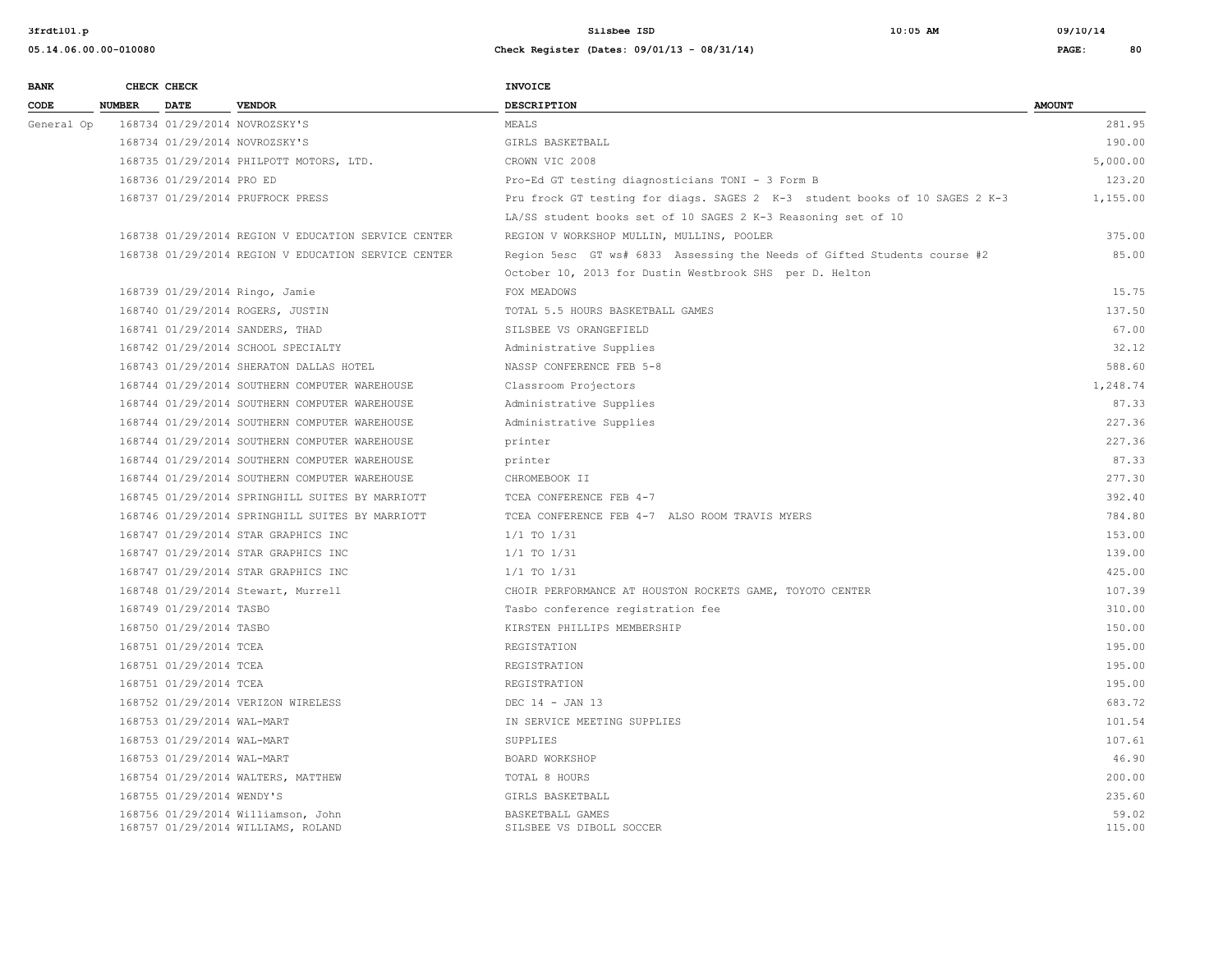| <b>BANK</b> |               | CHECK CHECK                 |                                                                      | <b>INVOICE</b>                                          |                |
|-------------|---------------|-----------------------------|----------------------------------------------------------------------|---------------------------------------------------------|----------------|
| CODE        | <b>NUMBER</b> | <b>DATE</b>                 | <b>VENDOR</b>                                                        | DESCRIPTION                                             | <b>AMOUNT</b>  |
| General Op  |               |                             | 168758 01/30/2014 BRIDGES, CHRISTI                                   | BASEBALL BANQUETTOTAL 6 HOURS                           | 60.00          |
|             |               |                             | 168758 01/30/2014 BRIDGES, CHRISTI                                   | TOTAL 3.75 HOURS                                        | 37.50          |
|             |               | 168759 01/30/2014 CTAT      |                                                                      | JENNIFER FEATHER 2/4-2/6                                | 755.00         |
|             |               |                             | 168760 01/30/2014 HYATT REGENCY AUSTIN                               | $2/4 - 2/7$ TCEA                                        | 699.78         |
|             |               |                             | 168761 01/30/2014 HYATT REGENCY AUSTIN                               | TCEA $2/4-7$                                            | 699.78         |
|             |               |                             | 168762 01/30/2014 PAYNE, REBECCA                                     | TOTAL 3.75 HOURS                                        | 37.50          |
|             |               |                             | 168763 01/30/2014 RENAISSANCE AUSTIN HOTEL                           | TCEC WINTER CONFERENCE                                  | 327.00         |
|             |               |                             | 168764 01/31/2014 AERIAL ACCESS EQUIPMENT                            | RENTAL                                                  | 410.00         |
|             |               |                             | 168765 01/31/2014 Bain, Richard JR                                   |                                                         | 288.85         |
|             |               |                             | 168766 01/31/2014 CAFE' VENTURE COMPANY-DBA FUDDRUCKERS              | BOYS SOCCER                                             | 140.00         |
|             |               |                             | 168767 01/31/2014 CHICK-FIL-A                                        | BOYS SOCCER                                             | 199.74         |
|             |               |                             | 168768 01/31/2014 CICI'S PIZZA #160                                  | 1/17 MEAL BOYS SOCCER                                   | 120.00         |
|             |               |                             | 168769 01/31/2014 CITY OF SILSBEE                                    | $12/9$ TO $1/14$                                        | 111.16         |
|             |               |                             | 168769 01/31/2014 CITY OF SILSBEE                                    | $12/9$ TO $1/14$                                        | 118.09         |
|             |               |                             | 168770 01/31/2014 COASTAL WELDING                                    | Monthly charge for all bottles & surcharge for delivery | 185.10         |
|             |               |                             | 168771 01/31/2014 Colvin, Gay                                        | <b>SCIENCE ITEMS</b>                                    | 13.77          |
|             |               |                             | 168772 01/31/2014 COWARD, JUDY                                       |                                                         | 390.00         |
|             |               |                             | 168773 01/31/2014 Dauriac, Jennifer                                  | WITH ATTORNEY                                           | 46.99          |
|             |               |                             | 168774 01/31/2014 DELL MARKETING L.P.                                | <b>SERVER</b>                                           | 20, 143. 41    |
|             |               |                             | 168775 01/31/2014 Drake, Michele                                     |                                                         | 12.35          |
|             |               |                             | 168776 01/31/2014 DRAMATISTS PLAY SERVICE, INC.                      |                                                         | 251.09         |
|             |               | 168777 01/31/2014 ENTERGY   |                                                                      | JANUARY 2014                                            | 47,720.83      |
|             |               | 168778 01/31/2014 ETEX      |                                                                      | Instructional Materials-teacher chair                   | 93.99          |
|             |               | 168778 01/31/2014 ETEX      |                                                                      | Xerox Toner Cartridge                                   | 199.98         |
|             |               | 168778 01/31/2014 ETEX      |                                                                      | FOR DEPOSIT ONLY stamps for cafeterias - and ink pads   | 35.58          |
|             |               | 168778 01/31/2014 ETEX      |                                                                      | OPEN P.O. FOR JANUARY                                   | 70.49          |
|             |               | 168778 01/31/2014 ETEX      |                                                                      | Instructional Materials                                 | 85.92          |
|             |               | 168778 01/31/2014 ETEX      |                                                                      | UNIVERSAL 3" BINDERS                                    | 30.54          |
|             |               |                             | 168779 01/31/2014 FIRETROL PROTECTIONS SYSTEMS                       | OPEN P.O. FOR JANUARY                                   | 154.40         |
|             |               |                             | 168780 01/31/2014 FLOWER, ANTHONY                                    | TOTAL 5/5 HOURS                                         | 137.50         |
|             |               |                             | 168781 01/31/2014 JASPER BASEBALL BOOSTER                            | 2/27,28 AND MARCH 1                                     | 125.00         |
|             |               |                             | 168782 01/31/2014 JASPER BASEBALL BOOSTER                            | BASEBALL                                                | 150.00         |
|             |               |                             | 168783 01/31/2014 JOHNSTONE SUPPLY                                   | Monthly PO for HVAC supplies for Dec 2013.              | 199.85         |
|             |               | 168784 01/31/2014 Lee, Gina |                                                                      | WITH ATTORNEY                                           | 14.97          |
|             |               |                             | 168785 01/31/2014 LEGACY CHRISTIAN SCHOOL TENNIS                     | TENNIS                                                  | 100.00         |
|             |               |                             | 168786 01/31/2014 Leleux, Judith                                     | TWIN TOWERS RD                                          | 27.02          |
|             |               |                             | 168786 01/31/2014 Leleux, Judith                                     | TWIN TOWERS                                             | 21.66          |
|             |               |                             | 168786 01/31/2014 Leleux, Judith<br>168786 01/31/2014 Leleux, Judith | TWIN TOWERS<br><b>BRIARWOOD</b>                         | 21.66<br>11.19 |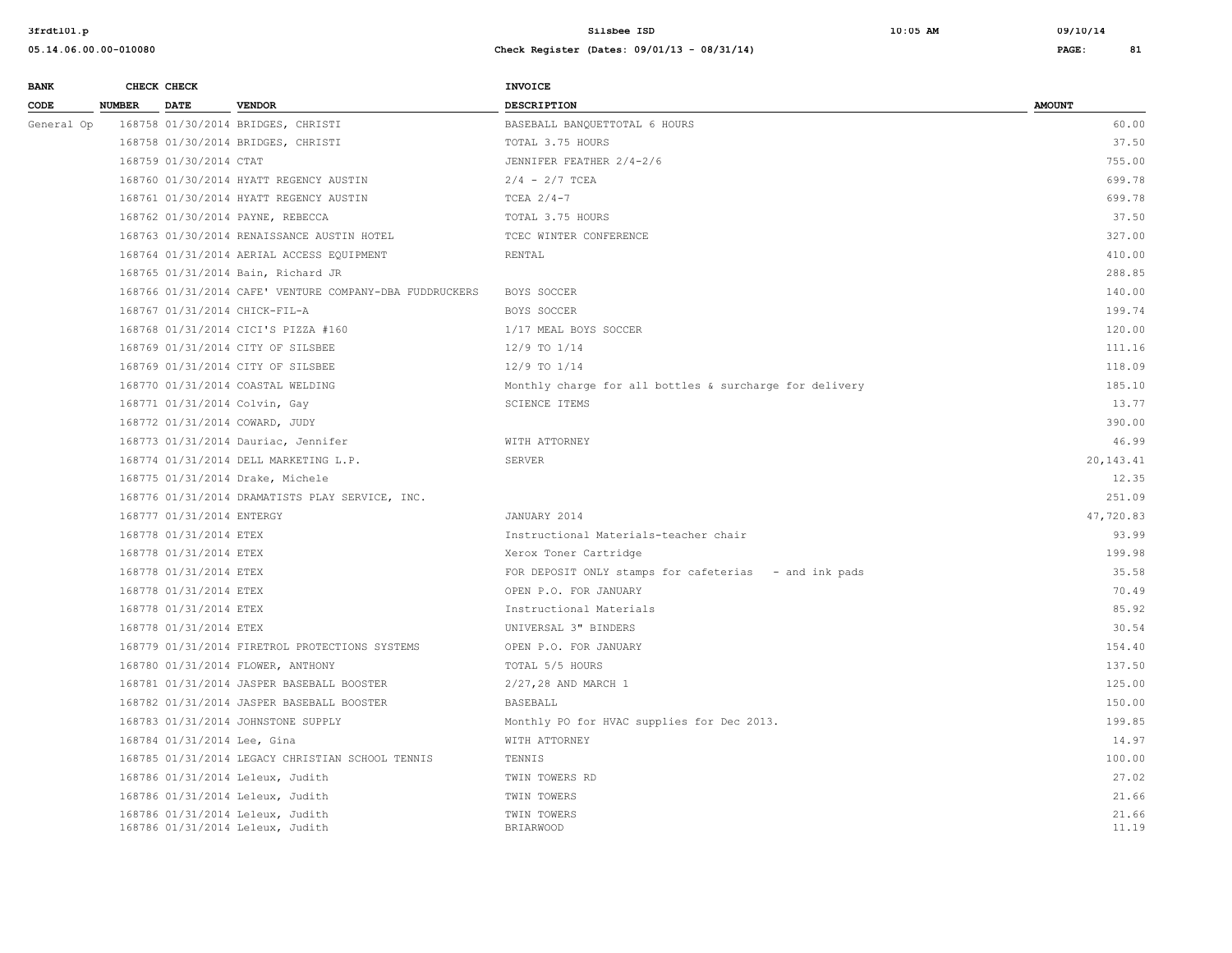| <b>BANK</b> |               | CHECK CHECK               |                                                                            | <b>INVOICE</b>                                                              |                   |
|-------------|---------------|---------------------------|----------------------------------------------------------------------------|-----------------------------------------------------------------------------|-------------------|
| CODE        | <b>NUMBER</b> | <b>DATE</b>               | <b>VENDOR</b>                                                              | <b>DESCRIPTION</b>                                                          | <b>AMOUNT</b>     |
| General Op  |               |                           | 168786 01/31/2014 Leleux, Judith                                           | AND 17 BRIARWOOD                                                            | 15.67             |
|             |               |                           | 168787 01/31/2014 Liles, Suzanne                                           |                                                                             | 18.62             |
|             |               |                           | 168788 01/31/2014 MCDONALD'S                                               | BOYS SOCCER                                                                 | 117.03            |
|             |               |                           | 168788 01/31/2014 MCDONALD'S                                               | BOYS SOCCER                                                                 | 117.27            |
|             |               |                           | 168789 01/31/2014 MCDONALD'S                                               | GOLF                                                                        | 20.95             |
|             |               |                           | 168790 01/31/2014 McGallion, Bradley                                       | DEER PARK STRENGTH CLINIC                                                   | 107.07            |
|             |               |                           | 168791 01/31/2014 MUNRO'S DRYCLEANERS                                      |                                                                             | 120.00            |
|             |               |                           | 168792 01/31/2014 NORTH HARDIN WATER SUPPLY CORP.                          | 12/10 TO 1/7                                                                | 32.86             |
|             |               |                           | 168793 08/25/2014 NOVROZSKY'S                                              | BOYS BASKETBALL                                                             | $-190.20$         |
|             |               |                           | 168793 01/31/2014 NOVROZSKY'S                                              | BOYS BASKETBALL                                                             | 190.20            |
|             |               |                           | 168794 01/31/2014 ORANGEFIELD ISD                                          | FEB 20, 21, 22                                                              | 150.00            |
|             |               |                           | 168795 01/31/2014 Phillips, Kirsten                                        | TASA MIDWINTER                                                              | 290.94            |
|             |               |                           | 168796 01/31/2014 REED, DAVID                                              | SILSBEE VS BRIDGE CITY BASKETBALL                                           | 107.00            |
|             |               |                           | 168797 01/31/2014 REGION V EDUCATION SERVICE CENTER                        | Region 5esc for t. McDuff ws# 7830 on january 21, 2014 8:30 to 3:30         | 100.00            |
|             |               |                           | 168797 01/31/2014 REGION V EDUCATION SERVICE CENTER                        | Workshop 7500) Using Early Childhood Outcomes to Construct Meaningful IEP's | 40.00             |
|             |               |                           | 168798 01/31/2014 Ringo, Jamie                                             |                                                                             | 23.42             |
|             |               |                           | 168799 01/31/2014 ROGERS ISD                                               | AND MARCH 1 BASEBALL                                                        | 150.00            |
|             |               |                           | 168800 01/31/2014 SILSBEE HIGH SCHOOL                                      | ELLIS AND BRECHTEL                                                          | 90.00             |
|             |               |                           | 168801 01/31/2014 SILSBEE MUFFLER & CUSTOM SHOP                            | 22X11X10 ATV TIRES FOR ATHLETICS MULE                                       | 199.38            |
|             |               |                           | 168802 01/31/2014 Smith, Cynthia                                           | WITH ATTORNEY                                                               | 62.01             |
|             |               |                           | 168803 01/31/2014 SOUTHERN COMPUTER WAREHOUSE                              | SCAN DISK                                                                   | 5,508.00          |
|             |               | 168804 01/31/2014 TASBO   |                                                                            | WEBINAR                                                                     | 280.00            |
|             |               |                           | 168805 01/31/2014 TAYLOR, FREDERICK                                        | SILSBEE VS BRIDGE CITY BASKETBALL                                           | 107.00            |
|             |               |                           | 168806 01/31/2014 Thornhill, Sherrie                                       | TASA MIDWINTER                                                              | 299.86            |
|             |               |                           | 168807 01/31/2014 TIME WARNER CABLE                                        | $1/30$ TO $2/28$                                                            | 653.51            |
|             |               |                           | 168808 01/31/2014 TURNER, ALBERT                                           | SILSBEE VS BRIDGE CITY BASKETBALL                                           | 107.00            |
|             |               |                           | 168809 01/31/2014 UIL MUSIC REGION 10                                      |                                                                             | 375.00            |
|             |               |                           | 168810 01/31/2014 VIDOR HIGH SCHOOL                                        | <b>BASEBALL</b>                                                             | 150.00            |
|             |               |                           | 168811 02/03/2014 HYATT REGENCY AUSTIN                                     | TCEA 2/4-2/7                                                                | 699.78            |
|             |               |                           | 168812 02/05/2014 A-1 GLASS CO.                                            | GLASS REPAIR ON BUSES 42, 44 AND 7                                          | 334.51            |
|             |               |                           | 168813 02/05/2014 ABBO, JOEL                                               | SILSBEE VS HJ SOCCER                                                        | 115.00            |
|             |               |                           | 168814 02/05/2014 ADVANCED SYSTEMS & ALARMS                                | $2/1$ TO $2/28$                                                             | 70.00             |
|             |               |                           | 168815 02/05/2014 BARRETT, RONALD                                          | SILSBEE VS BRIDGE CITY                                                      | 60.00             |
|             |               |                           | 168815 02/05/2014 BARRETT, RONALD                                          | SILSBEE VS ORANGEFIELD                                                      | 60.00             |
|             |               |                           | 168816 02/05/2014 BETTY'S BLOOMERS NURSERY                                 |                                                                             | 37.50             |
|             |               |                           | 168817 02/05/2014 BOONE, JENNIFER                                          | LUFKIN HUDSON TOURNEY SOFTBALL                                              | 108.00            |
|             |               | 168818 02/05/2014 BRODART |                                                                            | Library Supplies                                                            | 327.70            |
|             |               |                           | 168819 02/05/2014 BROUCHET, THERMAN<br>168819 05/22/2014 BROUCHET, THERMAN | SILSBEE VS BUNA<br>SILSBEE VS BUNA                                          | 67.00<br>$-67.00$ |
|             |               |                           |                                                                            |                                                                             |                   |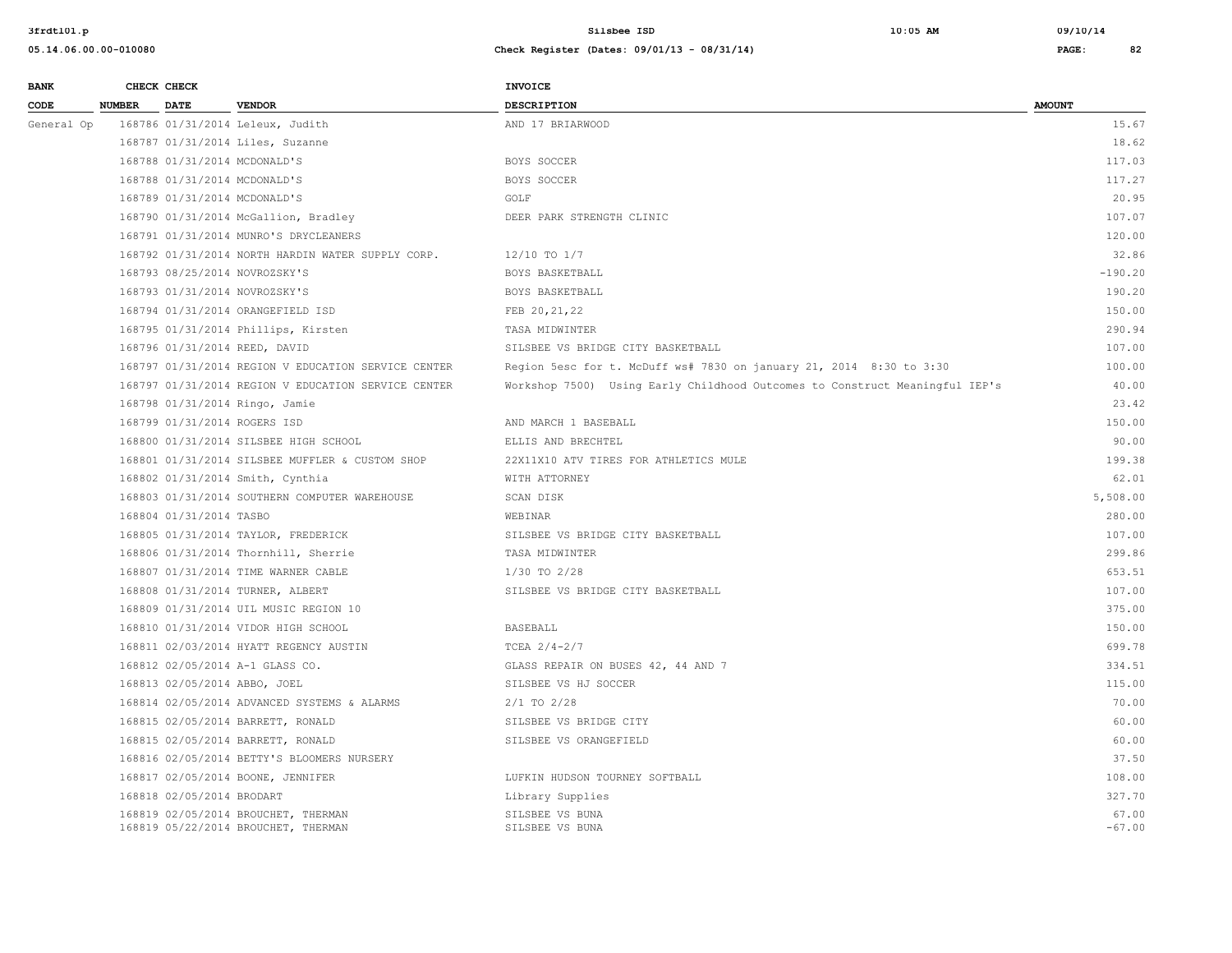| <b>BANK</b> |               | CHECK CHECK                 |                                                                                                 | <b>INVOICE</b>                                      |                 |
|-------------|---------------|-----------------------------|-------------------------------------------------------------------------------------------------|-----------------------------------------------------|-----------------|
| CODE        | <b>NUMBER</b> | <b>DATE</b>                 | <b>VENDOR</b>                                                                                   | DESCRIPTION                                         | <b>AMOUNT</b>   |
| General Op  |               | 168820 02/05/2014 CED, INC. |                                                                                                 | OPEN P.O. FOR DEC.                                  | 240.26          |
|             |               | 168820 02/05/2014 CED, INC. |                                                                                                 | OPEN P.O. FOR DEC.                                  | 136.00          |
|             |               |                             | 168821 02/05/2014 CENTER FOR BEHAVIORAL STUDIES                                                 |                                                     | 840.00          |
|             |               |                             | 168821 02/05/2014 CENTER FOR BEHAVIORAL STUDIES                                                 |                                                     | 840.00          |
|             |               |                             | 168822 02/05/2014 CHALK'S TRUCK PARTS, INC.                                                     | OPEN PO FOR THE MONTH OF JANUARY 2014               | 862.45          |
|             |               |                             | 168823 02/05/2014 CHATTERBOX SPEECH THERAPY                                                     | SUPERVISE SPEECH ASSISTANTS                         | 2,450.00        |
|             |               |                             | 168824 02/05/2014 CHILDREN'S PLUS, INC.                                                         | Library Book Order                                  | 981.27          |
|             |               |                             | 168825 02/05/2014 CICI'S PIZZA #160                                                             | SOFTBALL MEALS 1/31                                 | 90.00           |
|             |               |                             | 168826 02/05/2014 COASTAL WELDING                                                               | Monthly PO for HVAC supplies for Dec 2013.          | 214.15          |
|             |               |                             | 168827 02/05/2014 COMMUNITY COFFEE                                                              | HIGH SCHOOL                                         | 57.00           |
|             |               |                             | 168828 02/05/2014 DABNEY, JEFFREY                                                               | SILSBEE VS BRIDGE CITY                              | 72.00           |
|             |               |                             | 168829 02/05/2014 Deaver, Terry                                                                 |                                                     | 75.94           |
|             |               |                             | 168830 02/05/2014 DELL MARKETING L.P.                                                           | <b>SERVER</b>                                       | 3,961.80        |
|             |               |                             | 168831 02/05/2014 DOUBLE TREE HOTEL BY HILTON                                                   | 2/10-11 ATAC                                        | 368.42          |
|             |               |                             | 168832 02/05/2014 DRAMATISTS PLAY SERVICE, INC.                                                 | ROYALTIES FOR 4 PERFORMANCES                        | 160.00          |
|             |               |                             | 168833 02/05/2014 EMBASSY SUITES AUSTIN-CENTRAL                                                 | FEB 10-11 TITLE 1 STATEWIDE SCHOOL SUPPORT          | 261.60          |
|             |               |                             | 168834 02/05/2014 ESCAMILLA, LAURA                                                              | <b>ENSEMBLE</b>                                     | 200.00          |
|             |               | 168835 02/05/2014 ETEX      |                                                                                                 | OPEN P.O. FOR JANUARY                               | 14.91           |
|             |               | 168835 02/05/2014 ETEX      |                                                                                                 | CARTRIDGE                                           | 137.60          |
|             |               |                             | 168836 02/05/2014 FASTENAL COMPANY                                                              | Monthly Supplies for Auto Tech classes for Jan 2014 | 8.99            |
|             |               |                             | 168836 02/05/2014 FASTENAL COMPANY                                                              | Monthly Supplies for Auto Tech classes for Jan 2014 | 22.74           |
|             |               |                             | 168837 02/05/2014 FELDHAUSEN, SCOTT                                                             | <b>ENSEMBLE</b>                                     | 150.00          |
|             |               |                             | 168838 02/05/2014 FOLLETT LIBRARY RESOURCES                                                     | Book Order                                          | 1,909.89        |
|             |               |                             | 168839 02/05/2014 Foster, Tonya                                                                 |                                                     | 38.98           |
|             |               |                             | 168840 02/05/2014 Franco, Carrie                                                                | REGION V WORKSHOP                                   | 30.69           |
|             |               |                             | 168841 02/05/2014 GARRETT, G                                                                    | SILSBEE VS BRIDGE CITY                              | 60.00           |
|             |               |                             | 168841 02/05/2014 GARRETT, G                                                                    | SILSBEE VS ORANGEFIELD                              | 60.00           |
|             |               |                             | 168842 02/05/2014 GILLEY, WILLIAM                                                               | BASKETBALL GAMES TOTAL 10 HOURS                     | 250.00          |
|             |               |                             | 168843 02/05/2014 GOULDING PHD, PEGGY M.                                                        |                                                     | 3,500.00        |
|             |               | 168844 02/05/2014 GRAINGER  |                                                                                                 | OPEN P.O. FOR JANUARY                               | 150.30          |
|             |               | 168844 02/05/2014 GRAINGER  |                                                                                                 | IMPACT GUN                                          | 672.45          |
|             |               |                             | 168845 02/05/2014 GTM SPORTSWEAR                                                                | JACKETS AND PANTS                                   | 946.10          |
|             |               |                             | 168846 02/05/2014 HARPER, DELTON                                                                | SILSBEE VS BUNA                                     | 60.00           |
|             |               |                             | 168846 02/05/2014 HARPER, DELTON                                                                | SILSBEE VS ORANGEFIELD                              | 60.00           |
|             |               |                             | 168847 02/05/2014 Harrison, Laura                                                               | SILSBEE VS HJ SOCCER                                | 35.00           |
|             |               |                             | 168848 02/05/2014 HAWTHORNE, BEN                                                                | TOTAL 8 HOURS                                       | 200.00          |
|             |               |                             | 168849 02/05/2014 HEXCO, INC. - ACADEMIC                                                        | UIL Study Materials                                 | 254.00          |
|             |               |                             | 168850 02/05/2014 Honeycutt, Judy<br>168851 02/05/2014 HUDSON HIGH SCHOOL SOFTBALL BOOSTER CLUB | CAREER TECH JOB SITES                               | 49.00<br>260.00 |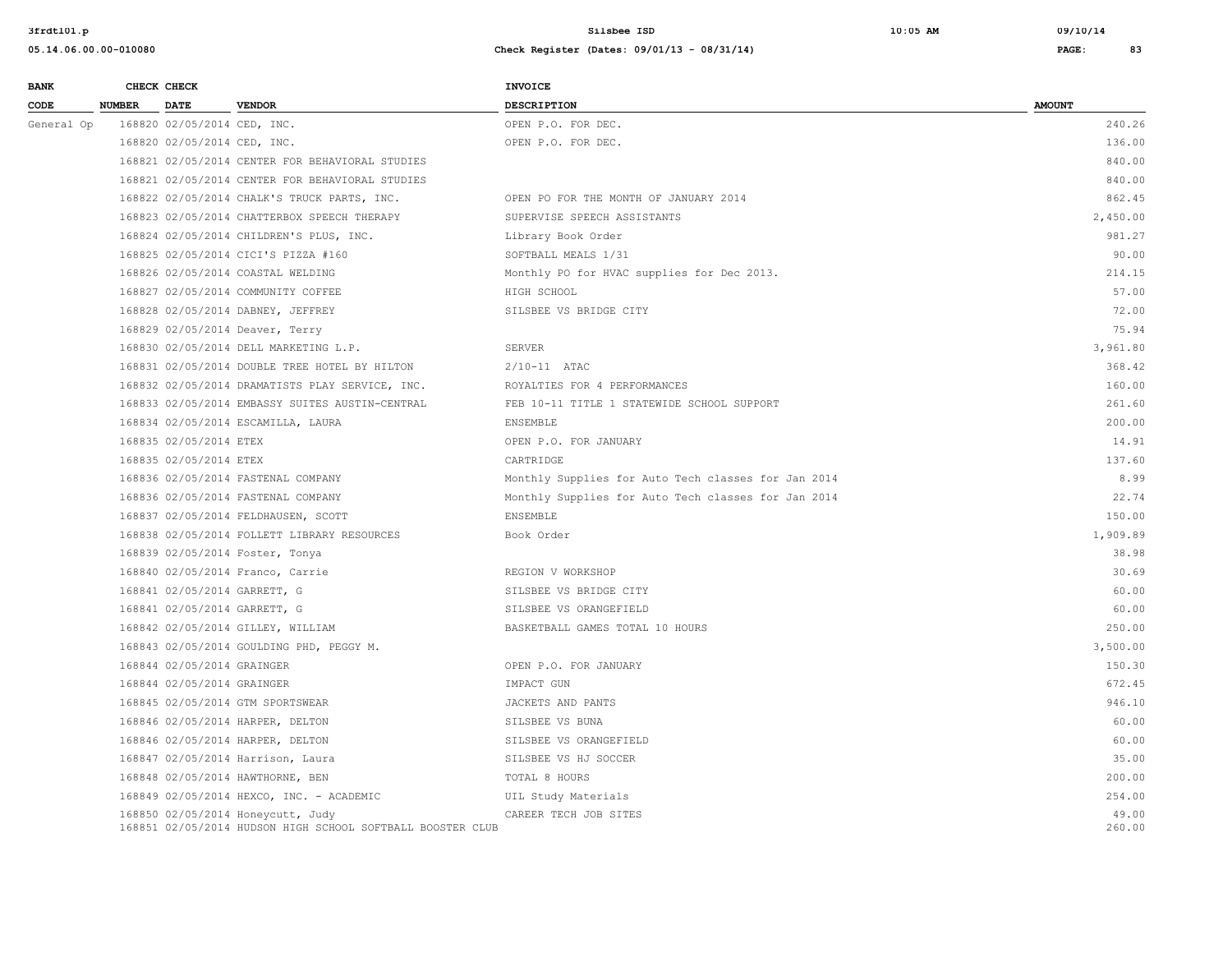| <b>BANK</b> |                    | CHECK CHECK |                                                                                | INVOICE                                        |                  |
|-------------|--------------------|-------------|--------------------------------------------------------------------------------|------------------------------------------------|------------------|
| CODE        | <b>NUMBER DATE</b> |             | <b>VENDOR</b>                                                                  | <b>DESCRIPTION</b>                             | <b>AMOUNT</b>    |
| General Op  |                    |             | 168852 02/05/2014 HYATT PLACE COLLEGE STATION                                  | FEB 7 & 8 LONE STAR CLINIC                     | 785.80           |
|             |                    |             | 168853 02/05/2014 HYATT REGENCY RIVERWALK                                      | TMEA FEB 12-16                                 | 699.94           |
|             |                    |             | 168854 02/05/2014 INTERFACE SECURITY SYSTEMS                                   | $2/1$ TO $2/28$                                | 26.43            |
|             |                    |             | 168855 02/05/2014 INTERSTATE BATTERY CENTER                                    | OPEN P.O. FOR DEC.                             | 72.00            |
|             |                    |             | 168856 02/05/2014 Jacks, Evelle                                                |                                                | 85.32            |
|             |                    |             | 168857 02/05/2014 JACKSON, SHARON                                              | OCCUPATIONAL THERAPY                           | 535.00           |
|             |                    |             | 168857 02/05/2014 JACKSON, SHARON                                              | OCCUPATIONAL THERAPY                           | 3,520.00         |
|             |                    |             | 168858 02/05/2014 JOHNSON'S PETALS & STEMS                                     | VALERIE BOUNDS MOTHER                          | 52.95            |
|             |                    |             | 168859 02/05/2014 JOHNSTONE SUPPLY                                             | Monthly Supplies for HVAC classes for Jan 2014 | 199.26           |
|             |                    |             | 168860 02/05/2014 JONES, KENNETH                                               |                                                | 67.00            |
|             |                    |             | 168861 02/05/2014 KIMBALL MIDWEST                                              | MONTHLY P O FOR JAN. 2014                      | 34.76            |
|             |                    |             | 168862 02/05/2014 LAURA REEVES ACTIVITY FUND                                   |                                                | 55.54            |
|             |                    |             | 168863 02/05/2014 Lightfoot, Veronica                                          | SOCCER TOURNAMENT PALESTINE                    | 200.39           |
|             |                    |             | 168864 02/05/2014 Linder-Hall, Louise                                          |                                                | 2.08             |
|             |                    |             | 168864 02/05/2014 Linder-Hall, Louise                                          |                                                | 2.08             |
|             |                    |             | 168865 02/05/2014 LOFTON SECURITY SERVICES, INC.                               | HS SECURITY                                    | 314.16           |
|             |                    |             | 168866 02/05/2014 M & D SUPPLY, INC.                                           | OPEN P.O. FOR DEC.                             | 22.60            |
|             |                    |             | 168866 02/05/2014 M & D SUPPLY, INC.                                           | SUPPLIES                                       | 45.90            |
|             |                    |             | 168867 02/05/2014 MAHFOUZ, MONICA                                              | UIL SOLO & ENSEMBLE                            | 225.00           |
|             |                    |             | 168868 02/05/2014 MARK'S PLUMBING                                              | OPEN P.O. FOR DEC.                             | 218.99           |
|             |                    |             | 168869 02/05/2014 MCCLUSKEY, GORDON                                            | SILSBEE VS BUNA                                | 67.00            |
|             |                    |             | 168870 02/05/2014 MCDONALD'S                                                   | GIRLS BASKETBALL                               | 121.84           |
|             |                    |             | 168871 02/05/2014 MOORE, SARA                                                  | ENSEMBLE                                       | 50.00            |
|             |                    |             | 168872 02/05/2014 Morgan, Jason                                                | TOURNAMENT 2/13-15                             | 108.00           |
|             |                    |             | 168873 02/05/2014 Morgan, Jason                                                | 2/13-15 HUDSON TOURNAMENT                      | 1,440.00         |
|             |                    |             | 168874 02/05/2014 MORRISEY, ANSHAWNIQUE                                        | 2 OF 2 DRAWS                                   | 500.00           |
|             |                    |             | 168875 02/05/2014 Murray, Megan                                                |                                                | 13.51            |
|             |                    |             | 168876 02/05/2014 MYERS, BETHANY                                               | GRADE CORRECTION                               | 159.00           |
|             |                    |             | 168877 02/05/2014 NOEL, BRIAN                                                  | SILSBEE VS HJ SOCCER                           | 115.00           |
|             |                    |             | 168878 02/05/2014 NORTON, DAVID                                                | TOTAL 4.5 HOURS                                | 112.50           |
|             |                    |             | 168879 02/05/2014 NOVROZSKY'S                                                  |                                                | 205.99           |
|             |                    |             | 168880 02/05/2014 O'REILLY AUTOMOTIVE                                          | OPEN PO FOR THE MONTH OF JANUARY 2014          | 165.04           |
|             |                    |             | 168881 02/05/2014 PALLONE, TIM                                                 | SYMPHONIC BAND                                 | 75.00            |
|             |                    |             | 168881 02/12/2014 PALLONE, TIM                                                 | SYMPHONIC BAND                                 | $-75.00$         |
|             |                    |             | 168882 02/05/2014 Parks, Diane                                                 |                                                | 105.00           |
|             |                    |             | 168883 02/05/2014 PNG HIGH SCHOOL                                              | UIL ACADEMIC MEET                              | 538.00           |
|             |                    |             | 168884 02/05/2014 Powell, Casey                                                | SOFTBALL TOURNEY LUFKIN HUDSON                 | 108.00           |
|             |                    |             | 168885 02/05/2014 RAPTOR ACCOUNTS RECEIVABLE<br>168886 02/05/2014 RED ROOF INN | Raptor Scanner<br>1/2 ROOM TMEA FEB 12-16      | 495.00<br>201.57 |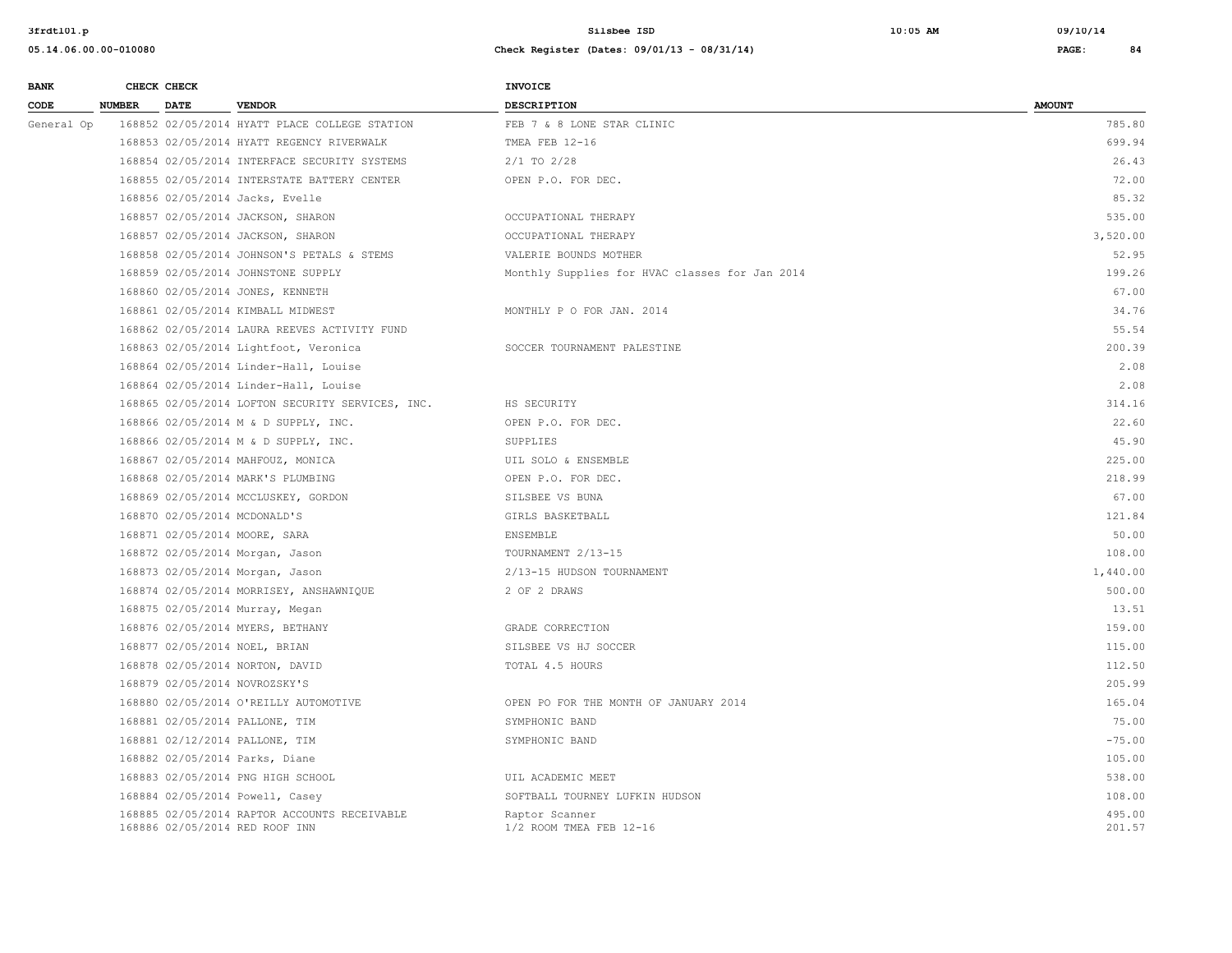| <b>BANK</b> |               | CHECK CHECK               |                                                                     | <b>INVOICE</b>                                   |                    |
|-------------|---------------|---------------------------|---------------------------------------------------------------------|--------------------------------------------------|--------------------|
| CODE        | <b>NUMBER</b> | <b>DATE</b>               | <b>VENDOR</b>                                                       | <b>DESCRIPTION</b>                               | <b>AMOUNT</b>      |
| General Op  |               |                           | 168886 02/05/2014 RED ROOF INN                                      | 1/2 ROOM TMEA 2/12-16                            | 201.57             |
|             |               |                           | 168887 02/05/2014 REGION V EDUCATION SERVICE CENTER                 | region v workshop scoggins, copley, thibodeaux   | 300.00             |
|             |               |                           | 168887 02/05/2014 REGION V EDUCATION SERVICE CENTER                 | VALERIE MOORE                                    | 85.00              |
|             |               |                           | 168887 02/05/2014 REGION V EDUCATION SERVICE CENTER                 | KARISSA ELLIS                                    | 75.00              |
|             |               |                           | 168887 02/05/2014 REGION V EDUCATION SERVICE CENTER                 | SKYLAR HOWARD                                    | 75.00              |
|             |               |                           | 168888 02/05/2014 Ringo, Jamie                                      | FOX MEADOWS                                      | 7.82               |
|             |               |                           | 168888 02/05/2014 Ringo, Jamie                                      |                                                  | 10.46              |
|             |               |                           | 168889 02/05/2014 SAPP, HERBERT                                     | SILSBEE VS BUNA                                  | 60.00              |
|             |               |                           | 168889 02/05/2014 SAPP, HERBERT                                     | SILSBEE VS ORANGEFIELD                           | 60.00              |
|             |               |                           | 168889 02/05/2014 SAPP, HERBERT                                     | SILSBEE VS BRIDGE CITY                           | 60.00              |
|             |               |                           | 168890 02/05/2014 Shannon, Donna                                    |                                                  | 105.00             |
|             |               |                           | 168891 02/05/2014 SHARP, CARLTON                                    |                                                  | 67.00              |
|             |               |                           | 168892 02/05/2014 SILSBEE BEE                                       | SILSBEE BEE RENEWAL                              | 23.00              |
|             |               |                           | 168892 02/05/2014 SILSBEE BEE                                       | LEGAL AD                                         | 54.02              |
|             |               |                           | 168892 02/05/2014 SILSBEE BEE                                       | CONSTRUCTION ADVERTISEMENT                       | 54.79              |
|             |               |                           | 168892 02/05/2014 SILSBEE BEE                                       | Ad in Bee for Substitutes - 1 week               | 23.00              |
|             |               |                           | 168893 02/05/2014 SILSBEE PROPANE FUELS                             | PROPANE                                          | 2,894.03           |
|             |               |                           | 168894 02/05/2014 Smith, Cynthia                                    |                                                  | 263.76             |
|             |               |                           | 168895 02/05/2014 SOUTHERN TIRE MART                                | TIRES                                            | 6,675.20           |
|             |               |                           | 168896 02/05/2014 SOUTHWEST BUILDING SYSTEMS                        | Repair 4 JBL Speakers                            | 427.20             |
|             |               |                           | 168896 02/05/2014 SOUTHWEST BUILDING SYSTEMS                        | Wireless Headset, CD/MP3 Player & Cable          | 3,182.00           |
|             |               |                           | 168897 02/05/2014 SPEECHGEEK                                        | UIL LD DEBATE FILE                               | 30.00              |
|             |               |                           | 168898 02/05/2014 SSC SERVICE SOLUTIONS                             | FEBRUARY 2014                                    | 51,755.71          |
|             |               |                           | 168899 02/05/2014 Steadham, Ali                                     |                                                  | 72.92              |
|             |               |                           | 168900 02/05/2014 SUN COAST RESOURCES, INC.                         | OPEN PO FOR THE MONTH OF JANUARY 2014            | 223.73             |
|             |               |                           | 168900 02/05/2014 SUN COAST RESOURCES, INC.                         | OPEN PO FOR THE MONTH OF JANUARY 2014            | 21,749.51          |
|             |               | 168901 02/05/2014 TASSP   |                                                                     | REGISTRATION FOR WILT ALEXANDER AND ELDON FRANCO | 440.00             |
|             |               |                           | 168902 02/05/2014 TEAM GO FIGURE                                    | COSTUMES                                         | 312.48             |
|             |               |                           | 168903 02/05/2014 TEXAS 2-WAY L.L.C.                                | New 2-way radios, batteries and ear-pieces       | 1,764.95           |
|             |               |                           | 168904 02/05/2014 TEXAS DEPARTMENT OF PUBLIC SAFETY                 | DECEMBER                                         | 52.00              |
|             |               |                           | 168905 02/05/2014 THOMAS, KIRK                                      |                                                  | 67.00              |
|             |               |                           | 168906 02/05/2014 TRACY BELL, MA, LPC                               |                                                  | 210.00             |
|             |               |                           | 168906 02/05/2014 TRACY BELL, MA, LPC                               |                                                  | 190.00             |
|             |               |                           | 168907 02/05/2014 Tramel, Dawn                                      |                                                  | 32.34              |
|             |               | 168908 02/05/2014 UPSTART |                                                                     | Library Supplies                                 | 248.00             |
|             |               |                           | 168909 02/05/2014 WARD'S NATURAL SCIENCE                            | teacher supplies Burk                            | 154.15             |
|             |               |                           | 168910 02/05/2014 WASTE MANAGEMENT-GOLDEN TRIANGLE                  | JANUARY SERVICE                                  | 128.36             |
|             |               |                           | 168911 02/05/2014 Waters, Sharon<br>168912 02/05/2014 WATSON, KATHY | SOCCER PALESTINE<br>MUSIC THERAPY                | 920.20<br>3,825.00 |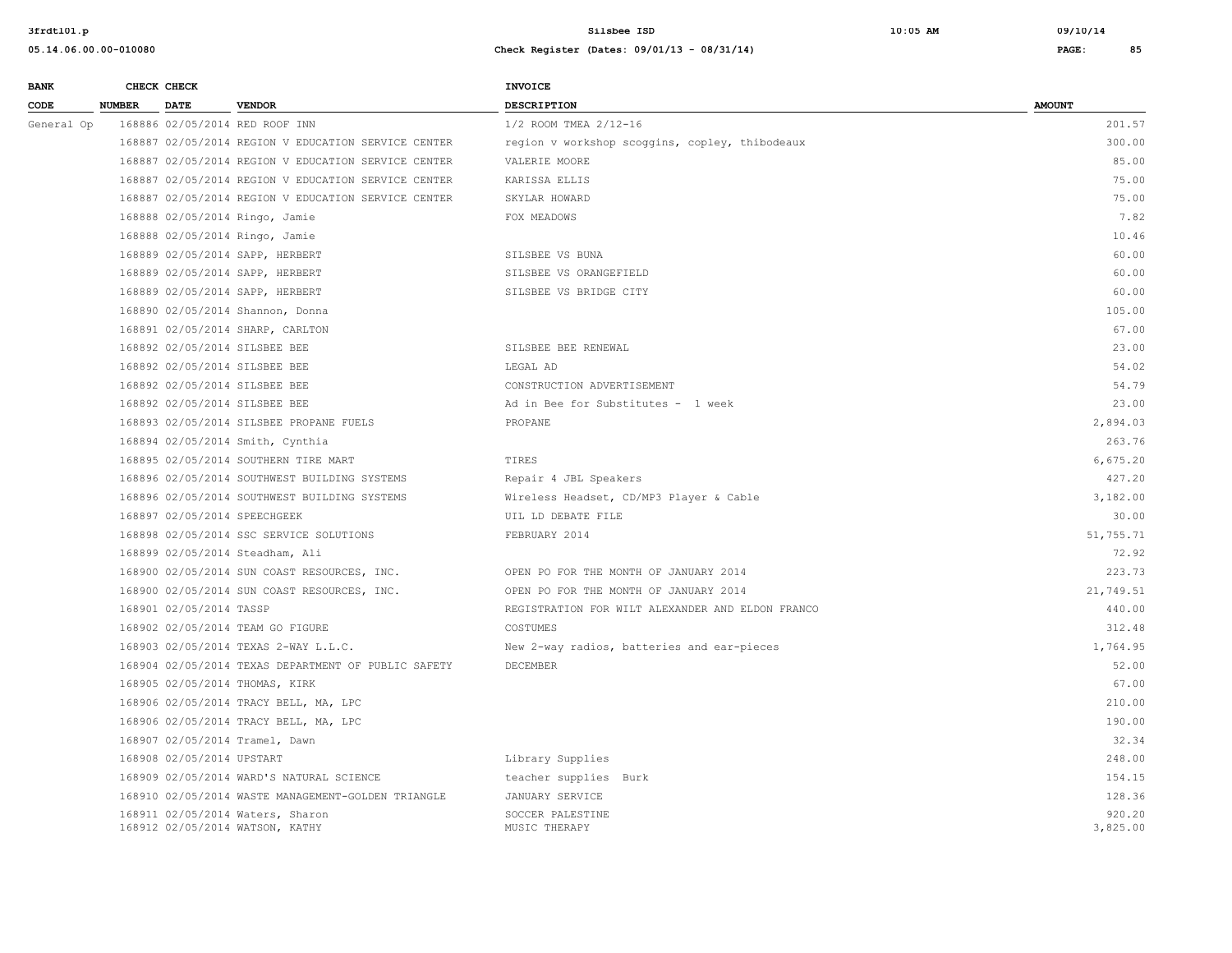| <b>BANK</b> |               | CHECK CHECK                |                                                                          | INVOICE                                        |                 |
|-------------|---------------|----------------------------|--------------------------------------------------------------------------|------------------------------------------------|-----------------|
| CODE        | <b>NUMBER</b> | <b>DATE</b>                | <b>VENDOR</b>                                                            | <b>DESCRIPTION</b>                             | <b>AMOUNT</b>   |
| General Op  |               |                            | 168912 02/05/2014 WATSON, KATHY                                          | MUSIC THERAPY                                  | 75.00           |
|             |               | 168913 02/05/2014 WENDY'S  |                                                                          | GIRLS BASKETBALL SMS                           | 265.05          |
|             |               |                            | 168914 02/05/2014 WILLIAMS, JOHN                                         | TOTAL 8 HOURS                                  | 200.00          |
|             |               |                            | 168915 02/05/2014 WINFIELD SOLUTIONS, LLC.                               | INFIELD CONDITIONER MOUND PROFESSIONAL BLUE    | 1,465.60        |
|             |               | 168916 02/12/2014 AT &T    |                                                                          | JAN 27 THRU FEB 26                             | 81.90           |
|             |               | 168916 02/12/2014 AT &T    |                                                                          | JAN 25 THRU FEB 24                             | 44.59           |
|             |               | 168916 02/12/2014 AT &T    |                                                                          | JAN 25 THRU FEB 24                             | 33.00           |
|             |               | 168916 02/12/2014 AT &T    |                                                                          | JAN 25 THRU FEB 24                             | 40.95           |
|             |               | 168916 02/12/2014 AT &T    |                                                                          | JAN 25 THRU FEB 24                             | 42.60           |
|             |               |                            | 168917 02/12/2014 AUDILET TRACTOR SALES, INC.                            | Jacks for Ag Class                             | 393.75          |
|             |               |                            | 168918 02/12/2014 BROWN, DARYL                                           | SILSBEE VS HAMSHIRE FANNETT                    | 107.00          |
|             |               |                            | 168919 02/12/2014 BUECHLER & ASSOCIATES, P.C.                            |                                                | 16,778.17       |
|             |               | 168920 02/12/2014 CAIN, ED |                                                                          | 2/11 BASKETBALL GAMES TOTAL 8 HOURS            | 200.00          |
|             |               |                            | 168921 02/12/2014 CANON SOLUTIONS AMERICIA                               | $1/1$ TO $2/1$                                 | 3,200.00        |
|             |               |                            | 168922 02/12/2014 Carrell, Sheila                                        | TAGT                                           | 53.00           |
|             |               |                            | 168923 02/12/2014 CARTER'S EDUCATIONAL TRAINING                          |                                                | 780.00          |
|             |               |                            | 168924 02/12/2014 CENTER FOR BEHAVIORAL STUDIES                          |                                                | 840.00          |
|             |               |                            | 168925 02/12/2014 CENTERPOINT ENERGY                                     | 12/27 TO 1/29                                  | 288.59          |
|             |               |                            | 168926 02/12/2014 Cheek, Betty                                           | CHEERLEADERS AND TIGERETTES TO FORD PARK       | 9.25            |
|             |               |                            | 168927 02/12/2014 CICI'S PIZZA #160                                      | 2/3 MEAL BASEBALL                              | 84.00           |
|             |               |                            | 168927 02/12/2014 CICI'S PIZZA #160                                      | JR HIGH BASKETBALL 1/31                        | 60.00           |
|             |               |                            | 168928 02/12/2014 CITY OF SILSBEE                                        | 12/19 TO 1/21                                  | 1,667.58        |
|             |               |                            | 168928 02/12/2014 CITY OF SILSBEE                                        | 12/16 TO 1/21                                  | 49.90           |
|             |               |                            | 168928 02/12/2014 CITY OF SILSBEE                                        | 12/16 TO 1/21                                  | 16.25           |
|             |               |                            | 168928 02/12/2014 CITY OF SILSBEE                                        | 12/16 TO 1/21                                  | 1,403.16        |
|             |               |                            | 168928 02/12/2014 CITY OF SILSBEE                                        | $1/2$ TO $1/29$                                | 103.09          |
|             |               |                            | 168928 02/12/2014 CITY OF SILSBEE                                        | $1/2$ TO $1/29$                                | 138.21          |
|             |               |                            | 168928 02/12/2014 CITY OF SILSBEE                                        | $1/2$ TO $1/29$                                | 118.69          |
|             |               |                            | 168928 02/12/2014 CITY OF SILSBEE                                        | $1/2$ TO $1/29$                                | 760.36          |
|             |               |                            | 168929 02/12/2014 COASTAL WELDING SUPPLY INC                             | Monthly Supplies for Ag classes for Jan 2014   | 38.24           |
|             |               |                            | 168929 02/12/2014 COASTAL WELDING SUPPLY INC                             | Requlator & Torch Repair                       | 369.60          |
|             |               |                            | 168929 02/12/2014 COASTAL WELDING SUPPLY INC                             | Monthly Supplies for Ag classes for Jan 2014   | 85.25           |
|             |               |                            | 168929 02/12/2014 COASTAL WELDING SUPPLY INC                             | Monthly Supplies for HVAC classes for Jan 2014 | 7.75            |
|             |               |                            | 168929 02/12/2014 COASTAL WELDING SUPPLY INC                             | Monthly Supplies for HVAC classes for Jan 2014 | 88.10           |
|             |               |                            | 168930 02/12/2014 COMMUNITY COFFEE                                       | MIDDLE SCHOOL                                  | 51.40           |
|             |               |                            | 168930 02/12/2014 COMMUNITY COFFEE                                       | ADMINISTRATION OFFICE                          | 60.00           |
|             |               |                            | 168930 02/12/2014 COMMUNITY COFFEE                                       |                                                | 102.00          |
|             |               |                            | 168930 02/12/2014 COMMUNITY COFFEE<br>168930 02/12/2014 COMMUNITY COFFEE | MAINTENANCE<br>MIDDLE SCHOOL                   | 74.00<br>135.40 |
|             |               |                            |                                                                          |                                                |                 |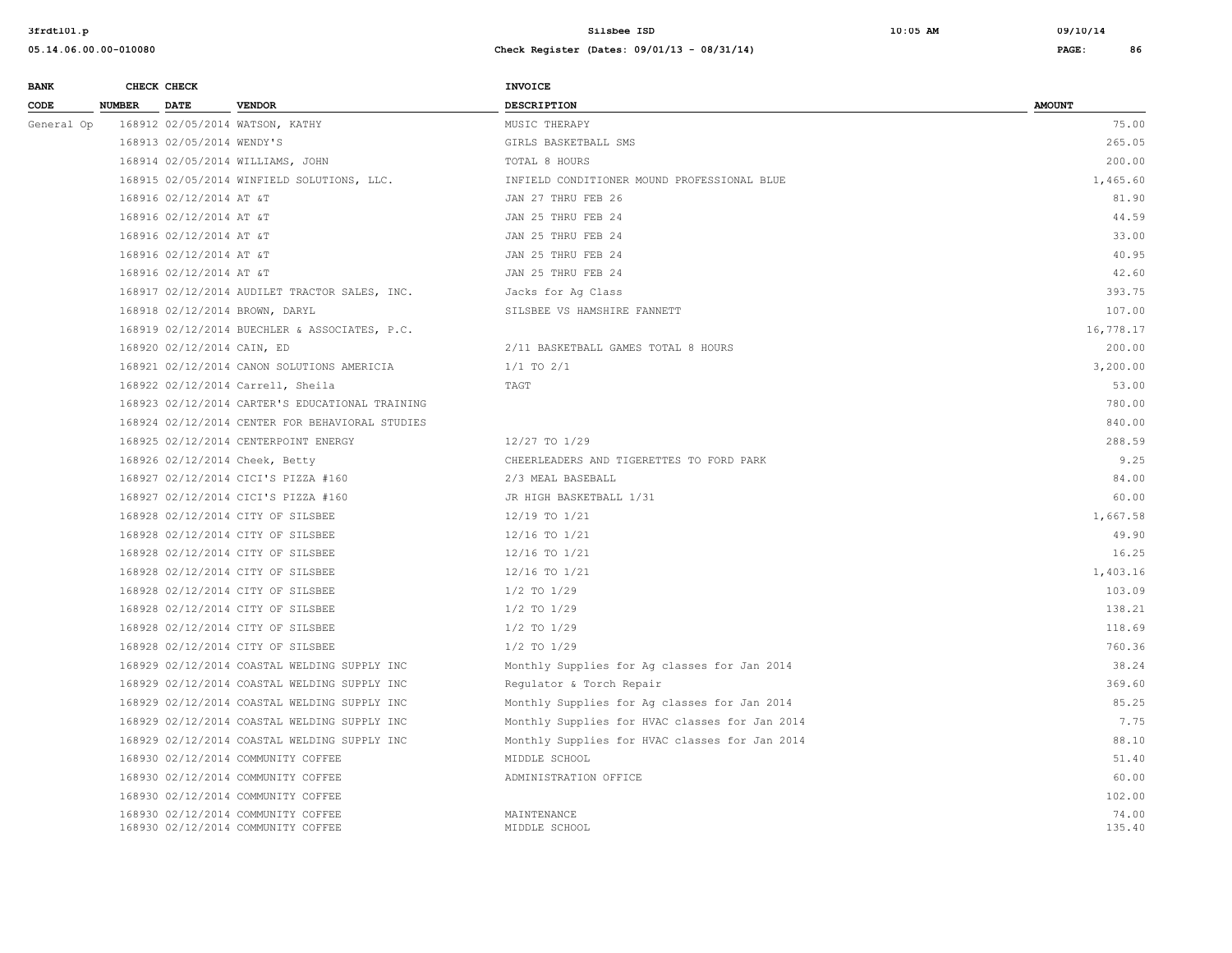| <b>BANK</b> |               | CHECK CHECK                 |                                                                                     | <b>INVOICE</b>                                                                |                  |
|-------------|---------------|-----------------------------|-------------------------------------------------------------------------------------|-------------------------------------------------------------------------------|------------------|
| CODE        | <b>NUMBER</b> | <b>DATE</b>                 | <b>VENDOR</b>                                                                       | <b>DESCRIPTION</b>                                                            | <b>AMOUNT</b>    |
| General Op  |               |                             | 168931 02/12/2014 COURTYARD MARRIOTT AUSTIN                                         | TEXAS ASSESSMENT CONFERENCE 2/16-19                                           | 519.93           |
|             |               |                             | 168932 02/12/2014 CROFT & HICKS INVESTIGATIONS AND SECURIT 1/31 INSPECTION          |                                                                               | 400.00           |
|             |               |                             | 168933 02/12/2014 Dauriac, Jennifer                                                 |                                                                               | 21.83            |
|             |               |                             | 168934 02/12/2014 DAVENPORT, KENNY                                                  | BASKETBALL GAMES TOTAL HOURS 14.5                                             | 362.50           |
|             |               |                             | 168935 02/12/2014 DAVIS, MARK                                                       | TOTAL 3.5 HOURS BASKETBALL PLAYOFF GAME                                       | 87.50            |
|             |               | 168936 02/12/2014 Day, Keli |                                                                                     |                                                                               | 66.33            |
|             |               |                             | 168937 02/12/2014 DE LAGE LANDEN PUBLIC FINANCE                                     | 1/21 TO 2/20                                                                  | 1,112.00         |
|             |               |                             | 168938 02/12/2014 DELACERDA, SCOTT                                                  | TOTAL 16 HOURS                                                                | 400.00           |
|             |               |                             | 168939 02/12/2014 DOBBINS, JACOB                                                    | 2 OF 2 DRAWS                                                                  | 250.00           |
|             |               |                             | 168940 02/12/2014 Donalson, Alyson                                                  | TGAT                                                                          | 79.00            |
|             |               |                             | 168941 02/12/2014 Drake, Michele                                                    |                                                                               | 18.51            |
|             |               |                             | 168941 02/12/2014 Drake, Michele                                                    | $2/4 - 2/7$ TCEA                                                              | 430.03           |
|             |               | 168942 02/12/2014 ETEX      |                                                                                     | Surge Protectors for lab                                                      | 110.94           |
|             |               | 168942 02/12/2014 ETEX      |                                                                                     | HEAVY DUTY STAPLE REMOVER SWINGLINE                                           | 10.36            |
|             |               | 168942 02/12/2014 ETEX      |                                                                                     | teacher supplies and iss supplies                                             | 206.36           |
|             |               | 168942 02/12/2014 ETEX      |                                                                                     | Stout UIL supplies                                                            | 63.92            |
|             |               | 168942 02/12/2014 ETEX      |                                                                                     | Ink cartridge and office supplies                                             | 80.28            |
|             |               | 168942 02/12/2014 ETEX      |                                                                                     | Office supplies                                                               | 302.94           |
|             |               | 168942 02/12/2014 ETEX      |                                                                                     | INK                                                                           | 737.97           |
|             |               | 168942 02/12/2014 ETEX      |                                                                                     | Instructional Materials                                                       | 701.38           |
|             |               | 168942 02/12/2014 ETEX      |                                                                                     | OPEN P.O. FOR FEBRUARY                                                        | 45.19            |
|             |               | 168942 02/12/2014 ETEX      |                                                                                     | OFFICE SUPPLIES TONER & PENCIL SHARPENER                                      | 164.99           |
|             |               | 168942 02/12/2014 ETEX      |                                                                                     | teacher supplies - forerunners                                                | 82.64            |
|             |               |                             | 168943 02/12/2014 F&F SPORTS, INC.                                                  | POWERLIFTING MEDALS                                                           | 434.50           |
|             |               |                             | 168944 02/12/2014 Feather, Jennifer                                                 | CTAT                                                                          | 46.47            |
|             |               |                             | 168945 02/12/2014 FIRETROL PROTECTIONS SYSTEMS                                      | SPRINKLER SYSTEM INSPECTION                                                   | 330.00           |
|             |               |                             | 168946 02/12/2014 FLOWER, ANTHONY                                                   | TOTAL 8 HOURS                                                                 | 200.00           |
|             |               |                             | 168947 02/12/2014 Franco, Eldon                                                     | $2/6 - 7$ TCEA                                                                | 400.79           |
|             |               |                             | 168948 02/12/2014 GFI SOFTWARE                                                      | RENEWAL                                                                       | 2,710.00         |
|             |               |                             | 168949 02/12/2014 GILLEY, WILLIAM                                                   | AND 11TH TOTAL 30 HOURS TWIRP DANCE & COURT AND BASKETBALL GAMES AND SOFTBALL | 750.00           |
|             |               |                             | 168950 02/12/2014 Golden, Hannah                                                    | FM 2937                                                                       | 46.88            |
|             |               |                             | 168950 02/12/2014 Golden, Hannah                                                    | HIGHWAY 327 AND SEAGULL DRIVE                                                 | 10.47            |
|             |               |                             | 168950 02/12/2014 Golden, Hannah                                                    | BEN D SMITH                                                                   | 64.84            |
|             |               |                             | 168950 02/12/2014 Golden, Hannah                                                    | TCEA                                                                          | 101.17           |
|             |               |                             | 168951 02/12/2014 GRAND HYATT                                                       | TMEA CONVENTION 2/13-18                                                       | 418.64           |
|             |               |                             | 168951 02/19/2014 GRAND HYATT                                                       | TMEA CONVENTION 2/13-18                                                       | $-418.64$        |
|             |               |                             | 168952 02/12/2014 HAMBURGER DEPOT                                                   | SOFTBALL                                                                      | 145.62           |
|             |               |                             | 168953 02/12/2014 HAMBURGER DEPOT<br>168954 02/12/2014 HAMSHIRE FANNETT HIGH SCHOOL | SOCCER<br>MEN'S VARSITY SOCCER TOURNAMENT                                     | 311.49<br>275.00 |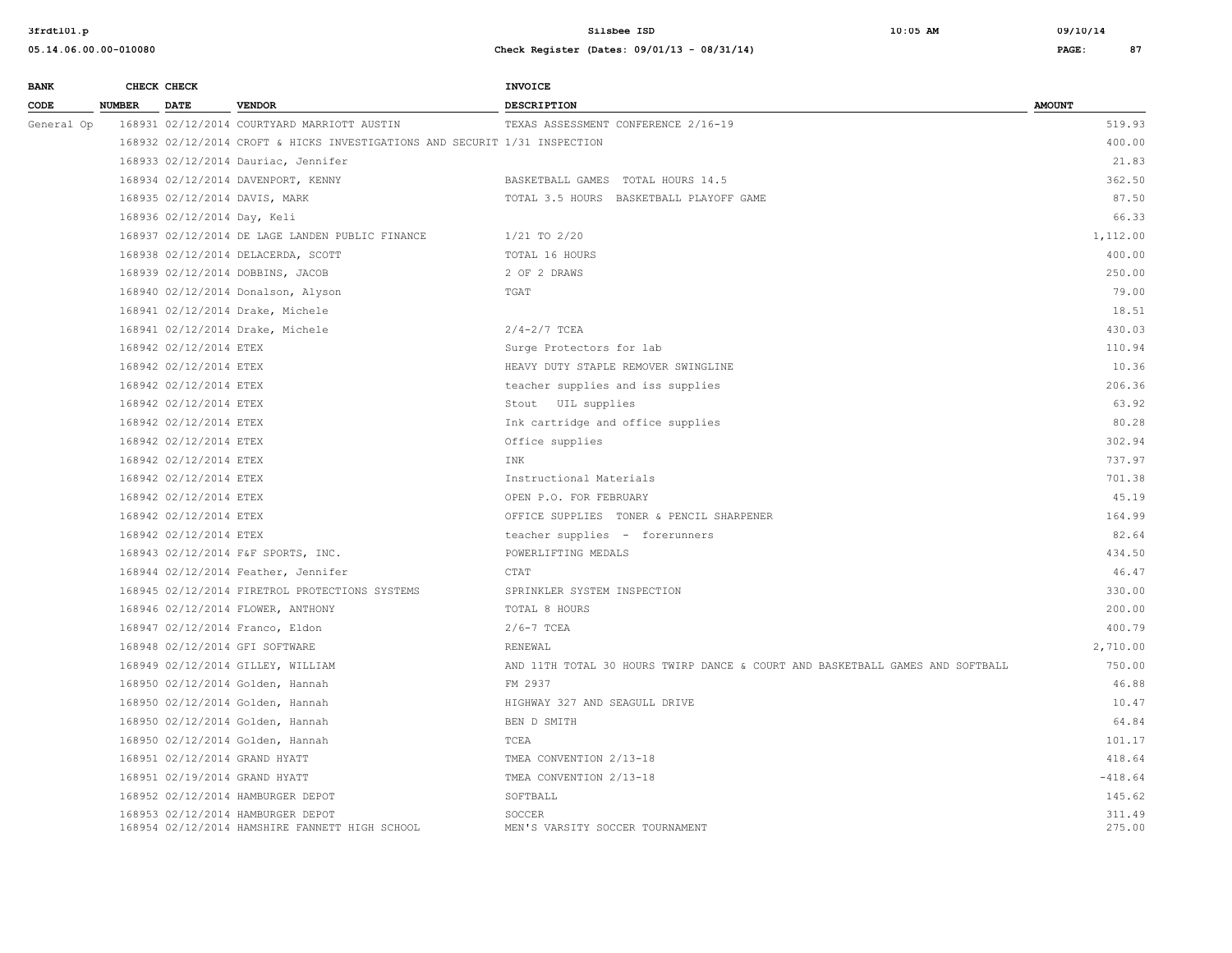| <b>BANK</b> |               | CHECK CHECK |                                                                                        | <b>INVOICE</b>                                                                    |                  |
|-------------|---------------|-------------|----------------------------------------------------------------------------------------|-----------------------------------------------------------------------------------|------------------|
| CODE        | <b>NUMBER</b> | <b>DATE</b> | <b>VENDOR</b>                                                                          | <b>DESCRIPTION</b>                                                                | <b>AMOUNT</b>    |
| General Op  |               |             | 168955 02/12/2014 Harrell-Bodle, Mona                                                  |                                                                                   | 31.25            |
|             |               |             | 168956 02/12/2014 HARRIS, JENNIFER                                                     | DEC, JAN AND FEB 4                                                                | 23.69            |
|             |               |             | 168957 02/12/2014 Harrison, Laura                                                      | SOCCER SILSBEE VS LIVINGSTON                                                      | 25.00            |
|             |               |             | 168958 02/12/2014 Honeycutt, Judy                                                      |                                                                                   | 13.29            |
|             |               |             | 168958 02/12/2014 Honeycutt, Judy                                                      | TCEC CONFERENCE                                                                   | 369.84           |
|             |               |             | 168959 02/12/2014 JENNY'S FRIED CHICKEN                                                |                                                                                   | 207.73           |
|             |               |             | 168960 02/12/2014 JOHNSON SUPPLY                                                       | OPEN P.O. FOR JANUARY                                                             | 150.04           |
|             |               |             | 168961 02/12/2014 LAKESHORE ELEMENTARY                                                 | CARPET                                                                            | 539.35           |
|             |               |             | 168962 02/12/2014 LAURA REEVES ACTIVITY FUND                                           |                                                                                   | 353.04           |
|             |               |             | 168963 02/12/2014 LEIFERMAN, JON                                                       | LIVINGSTON AT SILSBEE SOCCER                                                      | 65.00            |
|             |               |             | 168964 02/12/2014 Liles, Suzanne                                                       | AND $2/1$                                                                         | 18.61            |
|             |               |             | 168965 02/12/2014 Linder-Hall, Louise                                                  |                                                                                   | 2.08             |
|             |               |             | 168966 02/12/2014 LOFTON SECURITY SERVICES, INC.                                       | 1/27-2/2 HIGH SCHOOL SECURITY                                                     | 363.44           |
|             |               |             | 168967 02/12/2014 M & D SUPPLY, INC.                                                   | OPEN P.O. FOR JANUARY                                                             | 517.73           |
|             |               |             | 168968 02/12/2014 M-F ATHLETIC COMPANY, INC.                                           | POLE VAULT STANDARD AND CROSSBAR                                                  | 1,936.00         |
|             |               |             | 168969 02/12/2014 MAC PIZZA MANAGEMENT, INC.                                           | 2/6 MEALPOWERLIFTING TEAM MEALS                                                   | 196.89           |
|             |               |             | 168970 02/12/2014 MASTER AUDIO VISUALS, INC.                                           | PROJECTOR                                                                         | 910.00           |
|             |               |             | 168970 02/12/2014 MASTER AUDIO VISUALS, INC.                                           | MOUNTING SUPPLIES                                                                 | 1,870.39         |
|             |               |             | 168971 02/12/2014 MAYBERRY, DONTE                                                      | SILSBEE VS WOS MONTANGE CENTER                                                    | 92.00            |
|             |               |             | 168972 02/12/2014 MCCARTY, DEAN                                                        |                                                                                   | 2,600.00         |
|             |               |             | 168973 02/12/2014 MCDONALD'S                                                           | GOLF                                                                              | 28.98            |
|             |               |             | 168973 02/12/2014 MCDONALD'S                                                           | GOLF                                                                              | 22.95            |
|             |               |             | 168973 02/12/2014 MCDONALD'S                                                           | GOLF                                                                              | 26.13            |
|             |               |             | 168973 02/12/2014 MCDONALD'S                                                           | GOLF                                                                              | 22.68            |
|             |               |             | 168974 02/12/2014 McGallion, Regina                                                    | 2/4-7 TCEA CONVENTION                                                             | 419.14           |
|             |               |             | 168975 02/12/2014 MCNEESE FOUNDATION                                                   | REGISTRATIN JAZZ ENSEMBLE                                                         | 225.00           |
|             |               |             | 168976 02/12/2014 MCNEIL, TRACIN                                                       | 2 OF 2 DRAWS                                                                      | 250.00           |
|             |               |             | 168977 02/12/2014 MONTALVO, CARLOS                                                     | SOCCER TOTAL 3 HOURS                                                              | 75.00            |
|             |               |             | 168978 02/12/2014 Moore, Samuel                                                        | $2/4 - 7$                                                                         | 368.20           |
|             |               |             | 168979 02/12/2014 MORRIS, KATHLEEN JO                                                  | SERVICES DEC 10 AND JAN 17                                                        | 1,250.00         |
|             |               |             | 168980 02/12/2014 MUDD, RONNIE                                                         | LIVINGSTON AT SILSBEE SOCCER                                                      | 65.00            |
|             |               |             | 168981 02/12/2014 Myers, Travis                                                        | TCEA CONFERENCE                                                                   | 66.42            |
|             |               |             | 168982 02/12/2014 NORTH SHORE STEEL                                                    |                                                                                   | 853.00           |
|             |               |             | 168983 02/12/2014 NOVROZSKY'S                                                          | JR HIGH BASKETBALL                                                                | 97.26            |
|             |               |             | 168984 02/12/2014 O'REILLY AUTOMOTIVE                                                  | OPEN P.O. FOR JANUARY                                                             | 89.60            |
|             |               |             | 168985 02/12/2014 PARKER LUMBER - SILSBEE                                              | OPEN P.O. FOR JANAURY                                                             | 1,040.99         |
|             |               |             | 168985 02/12/2014 PARKER LUMBER - SILSBEE                                              | Monthly PO for Ag Classes for Jan. 2014                                           | 202.05           |
|             |               |             | 168985 02/12/2014 PARKER LUMBER - SILSBEE<br>168985 02/12/2014 PARKER LUMBER - SILSBEE | Lumber for Const Ag classes<br>Monthly Supplies for Ag Const Classes for Jan 2014 | 588.30<br>186.26 |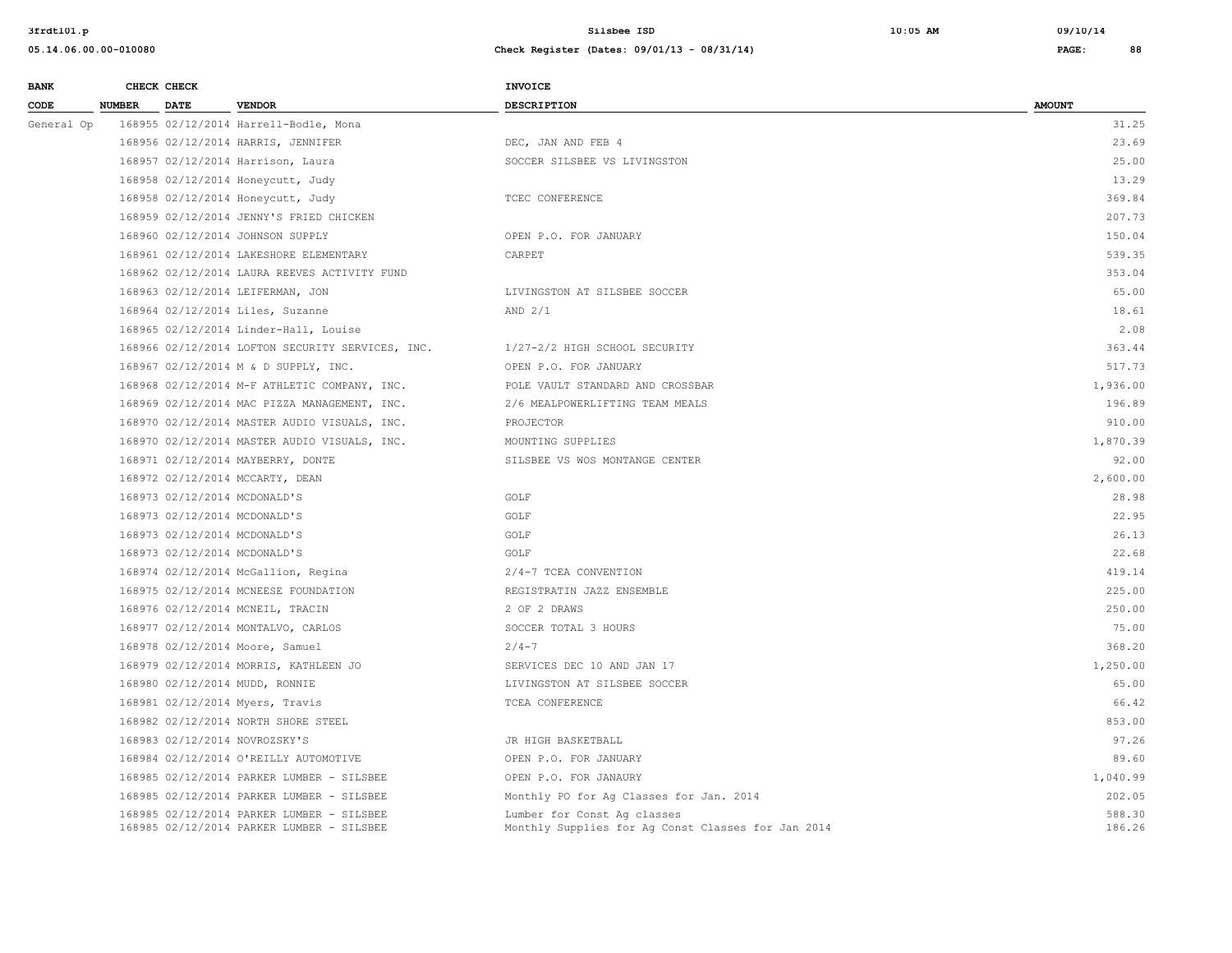| <b>BANK</b> |               | CHECK CHECK              |                                                                                            | <b>INVOICE</b>                                                                |                    |
|-------------|---------------|--------------------------|--------------------------------------------------------------------------------------------|-------------------------------------------------------------------------------|--------------------|
| CODE        | <b>NUMBER</b> | <b>DATE</b>              | <b>VENDOR</b>                                                                              | <b>DESCRIPTION</b>                                                            | <b>AMOUNT</b>      |
| General Op  |               |                          | 168986 02/12/2014 PEARSON EDUCATION                                                        | Video Order for Library                                                       | 204.02             |
|             |               |                          | 168987 02/12/2014 PERKINS, DIANE                                                           | PLAYOFF GIRLS BASKETBALL GAME TOTAL 3 HOURS                                   | 75.00              |
|             |               |                          | 168988 02/12/2014 PPG ARCHITECTURAL FINISHES                                               | OPEN P.O. FOR FEBRUARY                                                        | 12.93              |
|             |               |                          | 168989 02/12/2014 PROMAXIMA MANUFACTURING, LTD                                             | WEIGHT BELTS                                                                  | 430.70             |
|             |               |                          | 168990 02/12/2014 RABO BUSINESS FORMS, INC.                                                | BUILDING FUND CHECKS                                                          | 260.00             |
|             |               |                          | 168991 02/12/2014 REFLECTIONS CUSTOM FRAMING                                               |                                                                               | 25.00              |
|             |               |                          | 168992 02/12/2014 Ringo, Jamie                                                             |                                                                               | 17.90              |
|             |               |                          | 168993 02/12/2014 RUBEN, RHONDA                                                            | SILSBEE VS WOS                                                                | 92.00              |
|             |               |                          | 168994 02/12/2014 Scott, Ruby                                                              | HS TO HAMSHIRE                                                                | 10.00              |
|             |               |                          | 168994 02/12/2014 Scott, Ruby                                                              | HS UIL TO HAMSHIRE                                                            | 14.38              |
|             |               |                          | 168994 02/12/2014 Scott, Ruby                                                              | MS CHOIR TO HOUSTON                                                           | 23.59              |
|             |               |                          | 168994 02/12/2014 Scott, Ruby                                                              | HS BASKETBALL TO BRIDGE CITY                                                  | 10.00              |
|             |               |                          | 168995 02/12/2014 SHORKEY CENTER                                                           |                                                                               | 2,100.00           |
|             |               |                          | 168996 02/12/2014 SILSBEE FARM & RANCH                                                     | OPEN P.O. FOR DEC.                                                            | 531.05             |
|             |               |                          | 168997 02/12/2014 SILSBEE ISD FOOD SERVICES                                                | FOR TEACHERS                                                                  | 266.24             |
|             |               |                          | 168997 02/12/2014 SILSBEE ISD FOOD SERVICES                                                | MEALS                                                                         | 224.40             |
|             |               |                          | 168998 02/12/2014 SMART'S TRUCK & TRAILER                                                  | OPEN PO FOR THE MONTH OF JANUARY 2014                                         | 1,411.76           |
|             |               |                          | 168999 02/12/2014 Spears, Lynette                                                          |                                                                               | 44.12              |
|             |               |                          | 169000 02/12/2014 SSC SERVICE SOLUTIONS                                                    | LITTLE DRIBBLERS 1/25                                                         | 216.00             |
|             |               |                          | 169000 02/12/2014 SSC SERVICE SOLUTIONS                                                    | KIWANIS CHILI SUPPER JAN. 27, 2014                                            | 108.00             |
|             |               |                          | 169000 02/12/2014 SSC SERVICE SOLUTIONS                                                    | LIONS CLUB MAGIC SHOW 1/31                                                    | 54.00              |
|             |               |                          | 169001 02/12/2014 Stewart, Murrell                                                         | NASSP CONFERENCE IN DALLAS                                                    | 319.12             |
|             |               | 169002 08/25/2014 SUBWAY |                                                                                            | SOCCER                                                                        | $-67.00$           |
|             |               | 169002 02/12/2014 SUBWAY |                                                                                            | SOCCER                                                                        | 67.00              |
|             |               |                          | 169003 02/12/2014 SUN COAST RESOURCES, INC.                                                | OPEN P.O. FOR JANUARY                                                         | 2,077.57           |
|             |               |                          | 169003 02/12/2014 SUN COAST RESOURCES, INC.                                                | OPEN P.O. FOR FEBRUARY                                                        | 2,089.12           |
|             |               |                          | 169004 02/12/2014 SWICEGOOD MUSIC COMPANY                                                  | R159225, R158614, R159847, S363589, R160300, S366474 Repair Band Instruments  | 637.50             |
|             |               |                          | 169004 02/12/2014 SWICEGOOD MUSIC COMPANY                                                  | S367391, S362851, S362864, S362867, R159091, S367367, S362995 Band Instrument | 1,076.96           |
|             |               |                          |                                                                                            | Supplies                                                                      |                    |
|             |               |                          | 169004 02/12/2014 SWICEGOOD MUSIC COMPANY                                                  | TRUMPET STAND                                                                 | 19.99              |
|             |               |                          | 169004 02/12/2014 SWICEGOOD MUSIC COMPANY                                                  | SHEET MUSIC                                                                   | 17.50              |
|             |               | 169005 02/12/2014 TASBO  |                                                                                            | MARK LEE AND DONNA DUFNER T.A.S.B.O ANNUAL CONFERENCE                         | 620.00             |
|             |               |                          | 169006 02/12/2014 THOMAS A/C SUPPLY, INC.                                                  | OPEN P.O. FOR DEC.                                                            | 112.00             |
|             |               |                          | 169006 02/12/2014 THOMAS A/C SUPPLY, INC.                                                  | OPEN P.O. FOR JANUARY                                                         | 158.00             |
|             |               |                          | 169007 02/12/2014 TRIANGLE WATER CO.                                                       | JANUARY STATEMENT                                                             | 76.00              |
|             |               |                          | 169008 02/12/2014 TURNER, ALBERT                                                           | SILSBEE VS WOS                                                                | 92.00              |
|             |               |                          | 169008 02/12/2014 TURNER, ALBERT                                                           | SILSBEE VS HAMSHIRE FANNETT                                                   | 107.00             |
|             |               |                          | 169009 02/12/2014 TURTLE & HUGHES, INC.<br>169010 02/12/2014 UNIVERSITY OF TEXAS AT AUSTIN | OPEN P.O. FOR JANUARY<br>UIL materials                                        | 1,013.53<br>375.75 |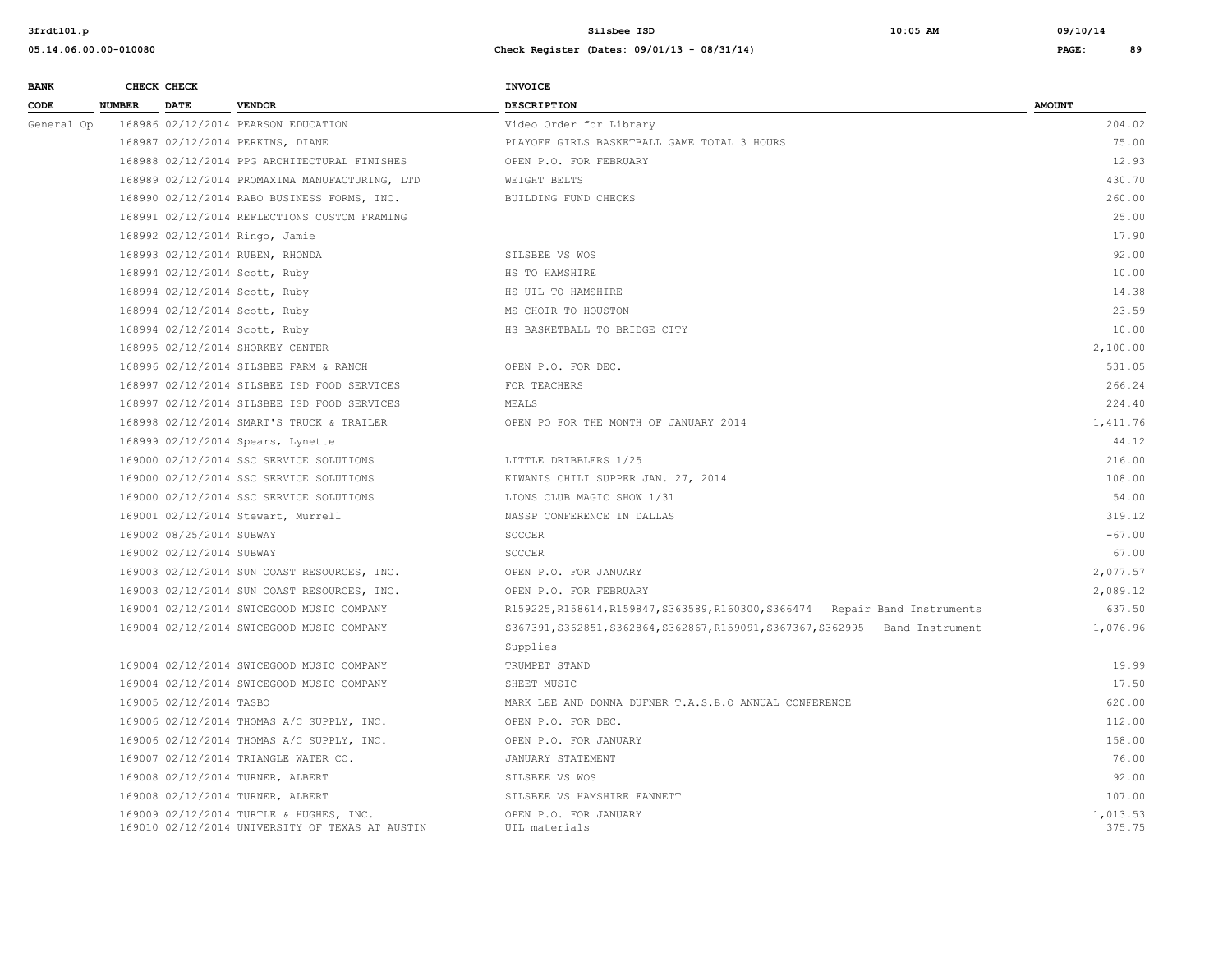| <b>BANK</b> |               | CHECK CHECK |                                                                         | INVOICE                                    |                 |
|-------------|---------------|-------------|-------------------------------------------------------------------------|--------------------------------------------|-----------------|
| CODE        | <b>NUMBER</b> | <b>DATE</b> | <b>VENDOR</b>                                                           | <b>DESCRIPTION</b>                         | <b>AMOUNT</b>   |
| General Op  |               |             | 169011 02/12/2014 WALTERS, MATTHEW                                      | TOTAL 8 HOURS                              | 200.00          |
|             |               |             | 169012 02/12/2014 WELLS, PEYTON, GREENBURG AND HUNT, L.L.P RE: RETAINER |                                            | 1,000.00        |
|             |               |             | 169013 02/12/2014 WILLIAMS, JOHN                                        | TOTAL 8 HOURS                              | 200.00          |
|             |               |             | 169014 02/12/2014 WOODWORKERS PARADISE, INC.                            | OPEN P.O. FOR FEBRUARY                     | 37.95           |
|             |               |             | 169015 02/19/2014 Alaniz, Cynthia                                       | MIDDLE SCHOOL TRACK MEET WOS               | 402.00          |
|             |               |             | 169016 02/19/2014 ATHLETIC SUPPLY INC.                                  | BOYS BASKETBALL SUPPLIES                   | 2,002.00        |
|             |               |             | 169016 02/19/2014 ATHLETIC SUPPLY INC.                                  | wrist coach triple play                    | 210.00          |
|             |               |             | 169016 02/19/2014 ATHLETIC SUPPLY INC.                                  | SOCCER SUPPLIES AND UNIFORMS               | 3,597.50        |
|             |               |             | 169017 02/19/2014 BAKER DISTRIBUTING                                    | OPEN P.O. FOR FEBRUARY                     | 383.70          |
|             |               |             | 169018 02/19/2014 Balla, Cassie                                         | TCEA                                       | 108.62          |
|             |               |             | 169019 02/19/2014 Barnes, Aaron                                         | MILEAGE, MEALS AND HOTEL                   | 826.43          |
|             |               |             | 169020 02/19/2014 BOONE, JENNIFER                                       | THSWPA REGIONAL MEET                       | 152.00          |
|             |               |             | 169021 02/19/2014 BROOKSHIRE BROS                                       | Monthly PO for Groc & Supplies             | 193.72          |
|             |               |             | 169022 02/19/2014 CAFE' VENTURE COMPANY-DBA FUDDRUCKERS                 | BOYS BASKETBALL                            | 266.00          |
|             |               |             | 169022 02/19/2014 CAFE' VENTURE COMPANY-DBA FUDDRUCKERS                 | 11/29 MEAL FOOTBALL PLAYOFF GAME @ LAMAR   | 900.00          |
|             |               |             | 169023 02/19/2014 CANON SOLUTIONS AMERICIA                              | $12/1$ TO $1/1$                            | 3,200.00        |
|             |               |             | 169023 02/19/2014 CANON SOLUTIONS AMERICIA                              | COLOR COPIES COUNSELORS OFFICE HIGH SCHOOL | 19.81           |
|             |               |             | 169024 02/19/2014 CENTERPOINT ENERGY                                    | $1/7$ TO $2/3$                             | 1,123.64        |
|             |               |             | 169024 02/19/2014 CENTERPOINT ENERGY                                    | $1/7$ TO $2/5$                             | 1,096.20        |
|             |               |             | 169024 02/19/2014 CENTERPOINT ENERGY                                    | $1/2$ TO $1/31$                            | 88.03           |
|             |               |             | 169024 02/19/2014 CENTERPOINT ENERGY                                    | $1/2$ TO $1/30$                            | 581.09          |
|             |               |             | 169024 02/19/2014 CENTERPOINT ENERGY                                    | $1/2$ TO $1/31$                            | 118.13          |
|             |               |             | 169024 02/19/2014 CENTERPOINT ENERGY                                    | $1/2$ TO $2/3$                             | 642.13          |
|             |               |             | 169024 02/19/2014 CENTERPOINT ENERGY                                    | $1/2$ TO $1/31$                            | 1,460.88        |
|             |               |             | 169025 02/19/2014 CICI'S PIZZA #160                                     | 2/4 MEAL BASKETBALL                        | 196.98          |
|             |               |             | 169025 02/19/2014 CICI'S PIZZA #160                                     | BOYS BASKETBALL                            | 192.99          |
|             |               |             | 169026 02/19/2014 CITY OF SILSBEE                                       | $1/8$ TO $2/5$                             | 797.97          |
|             |               |             | 169026 02/19/2014 CITY OF SILSBEE                                       | $1/8$ TO $2/5$                             | 1,049.78        |
|             |               |             | 169026 02/19/2014 CITY OF SILSBEE                                       | $1/8$ TO $2/5$                             | 244.68          |
|             |               |             | 169027 02/19/2014 COASTAL WELDING                                       | Ag Shop Monthly PO for Feb. 2014           | 27.40           |
|             |               |             | 169027 02/19/2014 COASTAL WELDING                                       | Ag Shop Monthly PO for Feb. 2014           | 47.50           |
|             |               |             | 169028 02/19/2014 COBURN SUPPLY COMPANY, INC.                           | OPEN P.O. FOR FEBRUARY                     | 49.00           |
|             |               |             | 169029 02/19/2014 Crozier, Pamela                                       |                                            | 19.64           |
|             |               |             | 169029 02/19/2014 Crozier, Pamela                                       | AND 31 HITCHCOCK DR.                       | 39.29           |
|             |               |             | 169030 02/19/2014 DAVENPORT, KENNY                                      | BASKETBALL GAMES TOTAL 14 HOURS            | 350.00          |
|             |               |             | 169031 02/19/2014 DE LAGE LANDEN PUBLIC FINANCE                         | 1/31 to 2/27                               | 2,022.00        |
|             |               |             | 169032 02/19/2014 Deaver, Terry                                         | 2/11 STATE TITLE I PARENTAL INVOLVEMENT    | 400.50          |
|             |               |             | 169033 02/19/2014 DELACERDA, SCOTT<br>169034 02/19/2014 Drake, Michele  | AND 12 TOTAL 16 HOURS<br>14 AND 15         | 400.00<br>18.52 |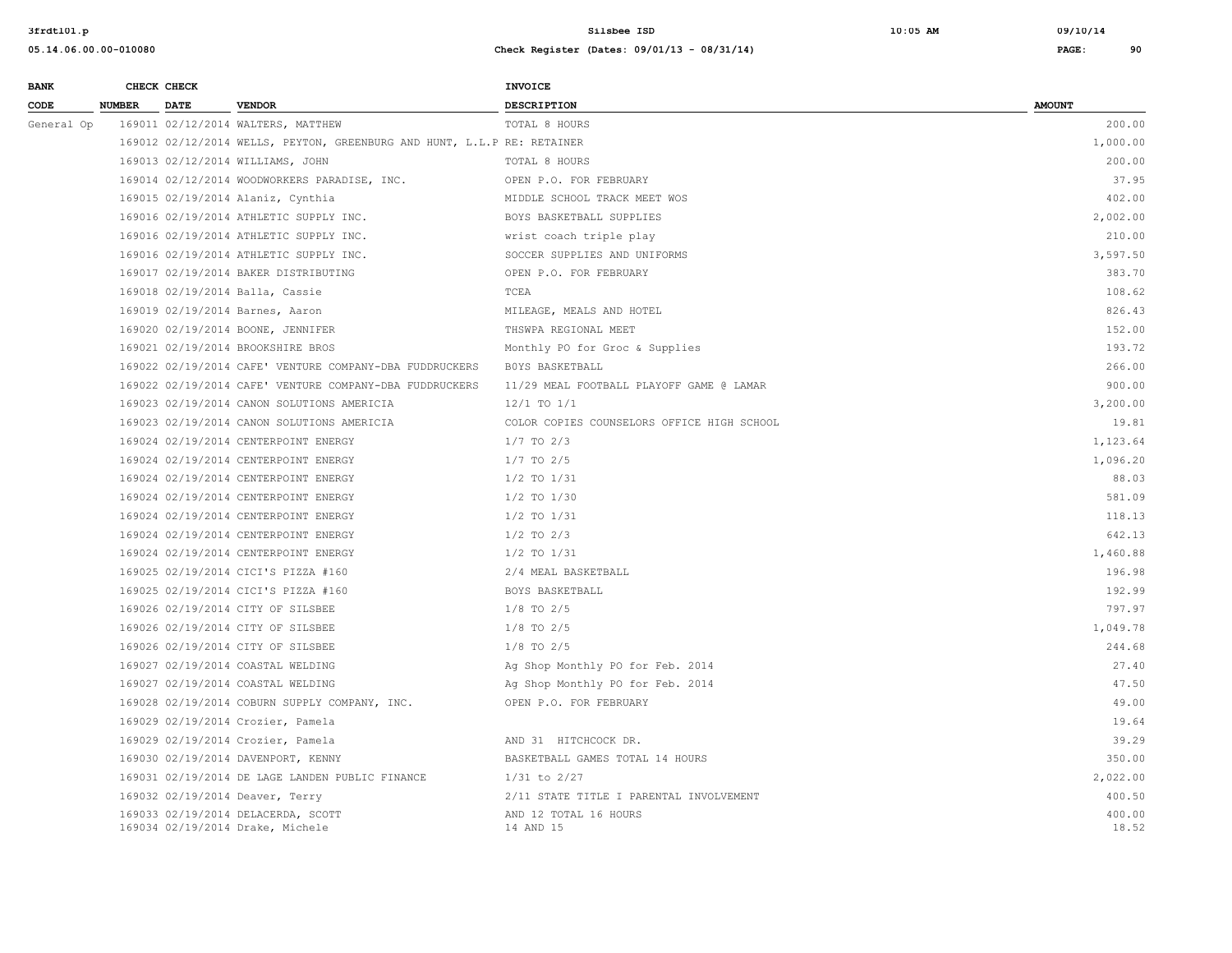| <b>BANK</b> |               | CHECK CHECK            |                                                                                          | <b>INVOICE</b>                      |                |
|-------------|---------------|------------------------|------------------------------------------------------------------------------------------|-------------------------------------|----------------|
| CODE        | <b>NUMBER</b> | <b>DATE</b>            | <b>VENDOR</b>                                                                            | <b>DESCRIPTION</b>                  | <b>AMOUNT</b>  |
| General Op  |               |                        | 169035 02/19/2014 Dufner, Donna                                                          | FCCLA TO GALVESTON                  | 10.00          |
|             |               |                        | 169035 02/19/2014 Dufner, Donna                                                          | MEDLINE SITZ BATH                   | 22.99          |
|             |               |                        | 169035 02/19/2014 Dufner, Donna                                                          | HOUSTON REGION V                    | 10.00          |
|             |               |                        | 169036 02/19/2014 EICHELBAUM WARDELL HANSEN POWELL & MEHL, Law Conference for Drill Team |                                     | 175.00         |
|             |               | 169037 02/19/2014 ETEX |                                                                                          | SUPPLIES                            | 190.37         |
|             |               | 169037 02/19/2014 ETEX |                                                                                          | TEACHER SUPPLIES                    | 284.86         |
|             |               | 169037 02/19/2014 ETEX |                                                                                          | MATH DEPT SUPPLIES                  | 231.63         |
|             |               | 169037 02/19/2014 ETEX |                                                                                          | RTI SUPPLIES                        | 65.16          |
|             |               | 169037 02/19/2014 ETEX |                                                                                          | TONER                               | 509.98         |
|             |               | 169037 02/19/2014 ETEX |                                                                                          | teacher supplies card stock         | 74.61          |
|             |               | 169037 02/19/2014 ETEX |                                                                                          | Supplies for English Dept           | 405.09         |
|             |               | 169037 02/19/2014 ETEX |                                                                                          | SUPPLIES                            | 152.49         |
|             |               |                        | 169038 02/19/2014 F&F SPORTS, INC.                                                       | GIRL TRACK SUPPLIES                 | 1,944.99       |
|             |               |                        | 169038 02/19/2014 F&F SPORTS, INC.                                                       | BOYS TRACK                          | 2,366.26       |
|             |               |                        | 169038 02/19/2014 F&F SPORTS, INC.                                                       | BOYS TRACK                          | 245.00         |
|             |               |                        | 169038 02/19/2014 F&F SPORTS, INC.                                                       | SOFTBALL SUPPLIES                   | 250.49         |
|             |               |                        | 169038 02/19/2014 F&F SPORTS, INC.                                                       | PANTS AND MAROON HOODIES            | 424.56         |
|             |               |                        | 169038 02/19/2014 F&F SPORTS, INC.                                                       | SOFTBALL SUPPLIES                   | 581.35         |
|             |               |                        | 169038 02/19/2014 F&F SPORTS, INC.                                                       | BASEBALL SUPPLIES                   | 737.86         |
|             |               |                        | 169038 02/19/2014 F&F SPORTS, INC.                                                       | PANTS AND MAROON HOODIES            | 346.35         |
|             |               |                        | 169038 02/19/2014 F&F SPORTS, INC.                                                       | BASEBALL SUPPLIES                   | 2,472.12       |
|             |               |                        | 169038 02/19/2014 F&F SPORTS, INC.                                                       | track supplies middle school        | 258.43         |
|             |               |                        | 169038 02/19/2014 F&F SPORTS, INC.                                                       | SOFTBALL SUPPLIES                   | 1,781.27       |
|             |               |                        | 169039 02/19/2014 FEWELL, FRANKLIN                                                       | SILSBEE VS HARDIN JEFFERSON         | 234.98         |
|             |               |                        | 169040 02/19/2014 FIFE, ROBERT                                                           | 2/21/14                             | 100.00         |
|             |               |                        | 169041 02/19/2014 Fletcher, Charles                                                      | TMEA 2/12-15                        | 50.00          |
|             |               |                        | 169041 02/19/2014 Fletcher, Charles                                                      | TMEA                                | 53.99          |
|             |               |                        | 169041 02/19/2014 Fletcher, Charles                                                      | TMEA                                | 330.78         |
|             |               |                        | 169042 02/19/2014 FOLLETT SOFTWARE                                                       | DESTINY RENEWAL ALL CAMPUSES        | 3,510.00       |
|             |               |                        | 169043 02/19/2014 Franco, Carrie                                                         | MEALS                               | 56.57          |
|             |               |                        | 169044 02/19/2014 Franco, Eldon                                                          | 2/17 BASKETBALL PLAYOFF IN BAYTOWN  | 114.50         |
|             |               |                        | 169045 02/19/2014 GILLEY, WILLIAM                                                        | AND 18 TOTAL 18.5 HOURS             | 462.50         |
|             |               |                        | 169046 02/19/2014 GRAND HYATT                                                            | $2/23 - 25$                         | 243.66         |
|             |               |                        | 169047 02/19/2014 GUIDRY, MICKEY                                                         | PLAYOFF GAME LIBERTY VS BRIDGE CITY | 77.00          |
|             |               |                        | 169048 02/19/2014 HAMPTON INN & SUITES AUSTIN                                            | TASBO CONFERENCE 2/25-27            | 693.24         |
|             |               |                        | 169049 02/19/2014 HARDIN COUNTY TREASURER                                                | COMMISSIONS                         | 16,711.94      |
|             |               |                        | 169050 02/19/2014 Harrell-Bodle, Mona                                                    |                                     | 31.25          |
|             |               |                        | 169050 02/19/2014 Harrell-Bodle, Mona<br>169050 02/19/2014 Harrell-Bodle, Mona           |                                     | 12.08<br>31.25 |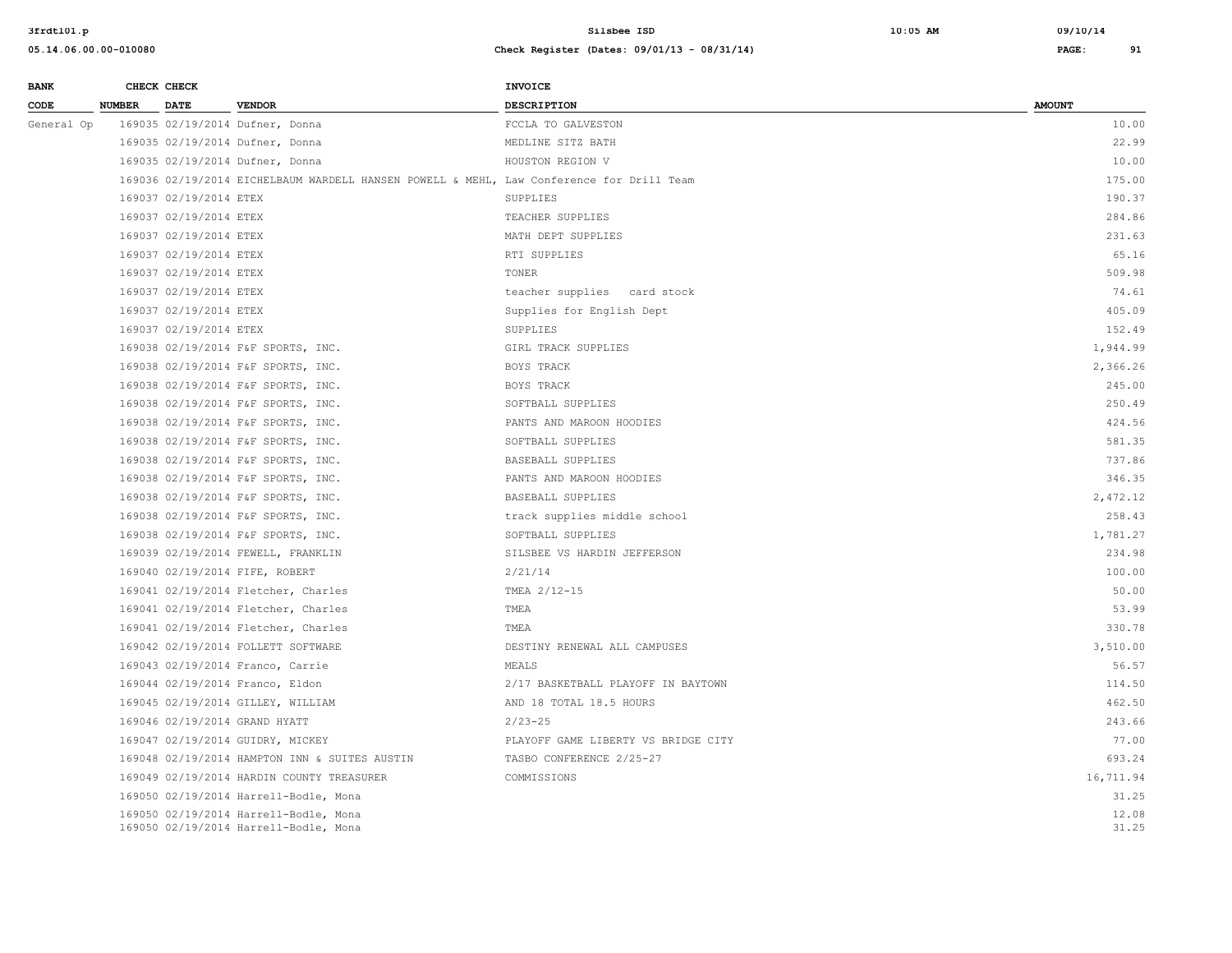| <b>BANK</b> |               | CHECK CHECK                 |                                                                                        | INVOICE                                     |                  |
|-------------|---------------|-----------------------------|----------------------------------------------------------------------------------------|---------------------------------------------|------------------|
| CODE        | <b>NUMBER</b> | <b>DATE</b>                 | <b>VENDOR</b>                                                                          | <b>DESCRIPTION</b>                          | <b>AMOUNT</b>    |
| General Op  |               |                             | 169050 02/19/2014 Harrell-Bodle, Mona                                                  |                                             | 12.08            |
|             |               |                             | 169051 02/19/2014 HAWTHORNE, BEN                                                       | AND 14TH TOTAL 16 HOURS                     | 400.00           |
|             |               |                             | 169052 02/19/2014 Helton, Dawn                                                         | REGION V VENDOR FAIR                        | 10.00            |
|             |               |                             | 169052 02/19/2014 Helton, Dawn                                                         | TCEA CONFERENCE                             | 62.20            |
|             |               |                             | 169053 02/19/2014 Honeycutt, Judy                                                      |                                             | 20.44            |
|             |               |                             | 169053 02/19/2014 Honeycutt, Judy                                                      |                                             | 25.28            |
|             |               |                             | 169053 02/19/2014 Honeycutt, Judy                                                      | FCCLA 2/13-17                               | 152.84           |
|             |               |                             | 169054 02/19/2014 INNOVATIVE LEARNING CONCEPTS, INC.                                   | Touch Math System Unit 2                    | 299.00           |
|             |               |                             | 169055 02/19/2014 IRLEN INSTITUTE                                                      | Colored overlays                            | 339.95           |
|             |               |                             | 169056 02/19/2014 J W PEPPER                                                           | MUSIC FOR CHOIR                             | 339.01           |
|             |               |                             | 169057 02/19/2014 JASON'S DELI                                                         | TENNIS MEALS 2/7/14                         | 145.15           |
|             |               |                             | 169058 02/19/2014 JASPER HIGH SCHOOL                                                   | J.V. AND VARSITY FEB 20-22                  | 550.00           |
|             |               |                             | 169059 02/19/2014 JASPER HIGH SCHOOL THEATRE                                           | ONE ACT PLAY CLINIC                         | 250.00           |
|             |               |                             | 169060 02/19/2014 JOHNSTONE SUPPLY                                                     | OPEN P.O. FOR FEBRUARY                      | 244.92           |
|             |               |                             | 169061 02/19/2014 KIMBALL MIDWEST                                                      | Ag & Ag Const Monthly PO for Feb. 2014      | 498.10           |
|             |               |                             | 169062 02/19/2014 LA QUINTA INN & SUITES                                               | THSWPA REGIONAL MEET                        | 181.90           |
|             |               |                             | 169063 02/19/2014 LEE, LADDIE                                                          | SILSBEE VS HARDIN JEFFERSON                 | 152.49           |
|             |               | 169064 02/19/2014 Lee, Mark |                                                                                        | WORKSHOP IN HOUSTON REGION V                | 7.99             |
|             |               |                             | 169065 02/19/2014 Leleux, Judith                                                       |                                             | 27.23            |
|             |               |                             | 169065 02/19/2014 Leleux, Judith                                                       |                                             | 27.01            |
|             |               |                             | 169065 02/19/2014 Leleux, Judith                                                       |                                             | 16.28            |
|             |               |                             | 169065 02/19/2014 Leleux, Judith                                                       |                                             | 27.23            |
|             |               |                             | 169066 02/19/2014 Liles, Suzanne                                                       |                                             | 7.63             |
|             |               |                             | 169067 02/19/2014 Linder-Hall, Louise                                                  |                                             | 2.13             |
|             |               |                             | 169068 02/19/2014 LOFTON SECURITY SERVICES, INC.                                       | HIGH SCHOOL SECURITY                        | 492.80           |
|             |               |                             | 169069 02/19/2014 MAC PIZZA MANAGEMENT, INC.                                           | $2/10$ MEAL                                 | 218.49           |
|             |               |                             | 169070 02/19/2014 MAMA JACK'S                                                          | <b>BASEBALL</b>                             | 260.00           |
|             |               |                             | 169071 02/19/2014 MCDONALD'S                                                           | TENNIS                                      | 98.78            |
|             |               |                             | 169071 02/19/2014 MCDONALD'S                                                           | GOLF                                        | 24.78            |
|             |               |                             | 169072 02/19/2014 McGallion, Bobby                                                     | BOYS BASKETBALL PLAYOFF IN BAYTOWN          | 108.51           |
|             |               |                             | 169073 02/19/2014 MCMILLAN GLASS AND DOOR                                              | OPEN P.O. FOR FEBRUARY                      | 140.50           |
|             |               |                             | 169074 02/19/2014 MONDRAGON, HENRY                                                     | SILSBEE VS HARDIN JEFFERSON                 | 152.49           |
|             |               |                             | 169075 02/19/2014 MONTALVO, CARLOS                                                     | LITTLE DRIBBLERS TOTAL 7.75 HOURS           | 193.75           |
|             |               |                             | 169076 02/19/2014 MYERS, JAMARCUS                                                      | TOTAL 3 HOURS                               | 21.75            |
|             |               |                             | 169077 02/19/2014 NOVROZSKY'S                                                          | BASEBALL VIDOR JV                           | 135.57           |
|             |               |                             | 169078 02/19/2014 PALACIOS POWERLIFTING                                                | REGIONAL MEET                               | 35.00            |
|             |               |                             | 169079 02/19/2014 Powell, Karen                                                        | GRASSROOTS TASB                             | 37.96            |
|             |               |                             | 169080 02/19/2014 RADISSON HOTEL & SUITES<br>169081 02/19/2014 RADISSON HOTEL & SUITES | TASBO CONFERENCE FEB 25-27<br>TASBO 2/25-27 | 390.22<br>324.82 |
|             |               |                             |                                                                                        |                                             |                  |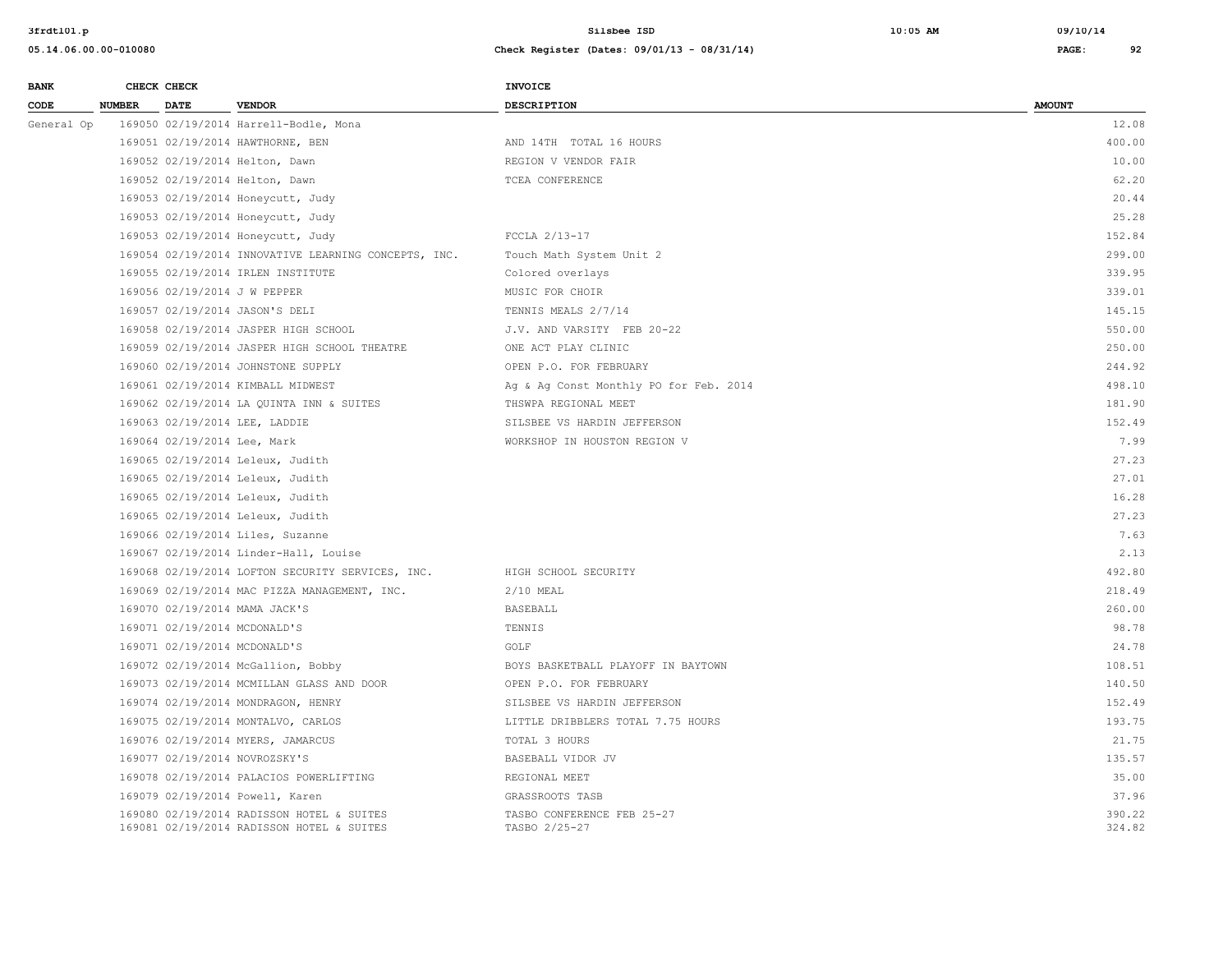| <b>BANK</b> |               | CHECK CHECK                 |                                                                    | <b>INVOICE</b>                                                               |               |
|-------------|---------------|-----------------------------|--------------------------------------------------------------------|------------------------------------------------------------------------------|---------------|
| CODE        | <b>NUMBER</b> | DATE                        | <b>VENDOR</b>                                                      | <b>DESCRIPTION</b>                                                           | <b>AMOUNT</b> |
| General Op  |               |                             | 169082 02/19/2014 Rawson, Tonya                                    | REGION V WORKSHOP                                                            | 25.25         |
|             |               | 169083 02/19/2014 RED ALERT |                                                                    | OPEN P.O. FOR FEBRUARY                                                       | 260.00        |
|             |               |                             | 169084 02/19/2014 REGION V EDUCATION SERVICE CENTER                | 7924) Regional VI Teachers Meeting & Planning January 16                     | 40.00         |
|             |               |                             | 169085 02/19/2014 ROSE, GREG                                       | UIL PRE CONCERT CLINIC                                                       | 100.00        |
|             |               |                             | 169086 02/19/2014 SABINE PASS HIGH SCHOOL                          | FEB. 28, 2014                                                                | 200.00        |
|             |               |                             | 169087 02/19/2014 SAN JACINTO COLLEGE                              | ONE ACT PLAY CLINIC                                                          | 200.00        |
|             |               |                             | 169088 02/19/2014 SCOTT PAULINO PHYSICAL THERAPIST                 | PHYSICAL THERAPY                                                             | 1,305.00      |
|             |               |                             | 169088 02/19/2014 SCOTT PAULINO PHYSICAL THERAPIST                 | PHYSICAL THERAPY                                                             | 5,220.00      |
|             |               |                             | 169089 02/19/2014 SHARP, CARLTON                                   | SILSBEE VS HARDIN JEFFERSON                                                  | 92.00         |
|             |               |                             | 169090 02/19/2014 SOUTHERN COMPUTER WAREHOUSE                      | Wireless Access Point                                                        | 361.69        |
|             |               |                             | 169090 02/19/2014 SOUTHERN COMPUTER WAREHOUSE                      | SCANNER                                                                      | 157.01        |
|             |               |                             | 169090 02/19/2014 SOUTHERN COMPUTER WAREHOUSE                      | WARRANTY UPGRADE                                                             | 60.27         |
|             |               |                             | 169090 02/19/2014 SOUTHERN COMPUTER WAREHOUSE                      | OTTERBOX                                                                     | 44.87         |
|             |               |                             | 169090 02/19/2014 SOUTHERN COMPUTER WAREHOUSE                      | printer for Burk & team                                                      | 87.33         |
|             |               |                             | 169090 02/19/2014 SOUTHERN COMPUTER WAREHOUSE                      | printer for Burk & team                                                      | 227.36        |
|             |               |                             | 169090 02/19/2014 SOUTHERN COMPUTER WAREHOUSE                      | PHONE CARDS                                                                  | 41.50         |
|             |               |                             | 169090 02/19/2014 SOUTHERN COMPUTER WAREHOUSE                      | MAINTENANCE RENEWAL                                                          | 5,330.10      |
|             |               |                             | 169091 02/19/2014 SOUTHWEST BUILDING SYSTEMS                       | Audio Supplies for Band                                                      | 154.80        |
|             |               |                             | 169092 02/19/2014 SOUTHWEST FOODSERVICE EXCELLENCE, LLC            | JANUARY 2014                                                                 | 112,021.75    |
|             |               |                             | 169093 02/19/2014 Stout, Tammy                                     |                                                                              | 97.54         |
|             |               |                             | 169094 02/19/2014 STRATTON INC.                                    | XCC BEARING LABOR TO REMOVE & PRESS IN NEW BEARING SHOP SUPPLY (SEE ATTACHED | 144.37        |
|             |               |                             |                                                                    | QUOTE)                                                                       |               |
|             |               |                             | 169095 02/19/2014 STREETER, JUSTIN                                 | CHOREGRAPHER                                                                 | 100.00        |
|             |               |                             | 169096 02/19/2014 SWICEGOOD MUSIC COMPANY                          | Choir Music                                                                  | 14.99         |
|             |               |                             | 169097 02/19/2014 TEXAS ALTERNATOR STARTER SERVICE                 | STARTER FOR BUS #45                                                          | 234.00        |
|             |               |                             | 169098 02/19/2014 TEXAS SCOREBOARD SERVICES LLC                    | BASEBALL AND SOFTBALL INSPECTION                                             | 261.75        |
|             |               |                             | 169099 02/19/2014 THOMAS, KERRY                                    | SILSBEE VS HARDIN JEFFERSON                                                  | 92.00         |
|             |               |                             | 169100 02/19/2014 THOMAS, KIRK                                     | PLAYOFF GAME LIBERTY VS BRIDGE CITY                                          | 77.00         |
|             |               |                             | 169101 02/19/2014 Thornhill, Sherrie                               | THRU 2/11 ATAC                                                               | 383.89        |
|             |               |                             | 169102 02/19/2014 TIME WARNER CABLE                                | $2/15 - 3/14$                                                                | 3,375.00      |
|             |               |                             | 169103 02/19/2014 TRACY BELL, MA, LPC                              | SECONDARY SPED                                                               | 425.00        |
|             |               |                             | 169104 02/19/2014 TRIANGLE WATER CO.                               |                                                                              | 55.00         |
|             |               |                             | 169105 02/19/2014 TYLER, SARAH                                     | CASSIDY, KIRBY \$104.00, CHLOE, LAURA REEVES \$18.85                         | 122.85        |
|             |               |                             | 169106 02/19/2014 U.S. SCHOOL SUPPLY                               | Instructional Materials                                                      | 86.05         |
|             |               |                             | 169107 02/19/2014 UNIVERSITY INTERSCHOLASTIC LEAGUE                | FINANCIAL REPORT LIBERTY VS BRIDGE CITY                                      | 38.08         |
|             |               |                             | 169108 02/19/2014 UNIVERSITY OF TEXAS AT AUSTIN                    | BASEBALL MEDALS STATE/BRONZE                                                 | 44.00         |
|             |               |                             | 169109 02/19/2014 Wallace, Mark                                    | TESTING FEES FOR HVAC STUDENTS                                               | 150.00        |
|             |               |                             | 169110 02/19/2014 WEAVER, TALON<br>169110 02/19/2014 WEAVER, TALON | AUDITORIUM AV TECH TOTAL 5/5 HOURS<br>TOTAL 1 HOUR                           | 39.88<br>7.25 |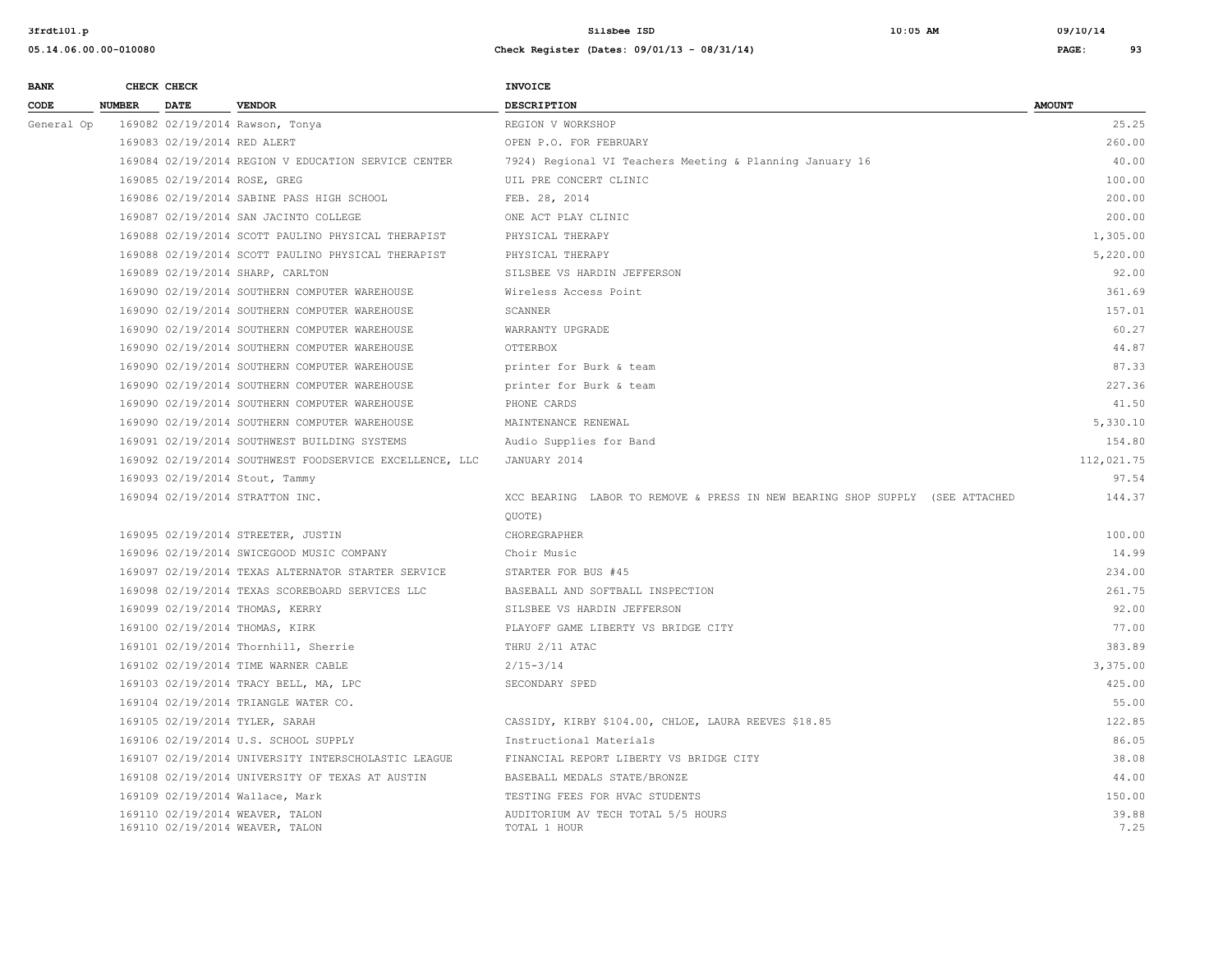| <b>BANK</b> |               | CHECK CHECK                |                                                                                                    | <b>INVOICE</b>                                                                |                    |
|-------------|---------------|----------------------------|----------------------------------------------------------------------------------------------------|-------------------------------------------------------------------------------|--------------------|
| CODE        | <b>NUMBER</b> | <b>DATE</b>                | <b>VENDOR</b>                                                                                      | <b>DESCRIPTION</b>                                                            | <b>AMOUNT</b>      |
| General Op  |               |                            | 169111 02/19/2014 Webb, Stacy                                                                      | UIL CLINIC ONE ACT PLAY                                                       | 280.00             |
|             |               |                            | 169112 02/19/2014 WILLIAM V MACGILL & CO.                                                          | Medical supplies for the nurses' offices throughout the district.             | 581.82             |
|             |               |                            | 169113 02/19/2014 WILLIS, CORINNA                                                                  | ASHLEY BOHLER                                                                 | 43.70              |
|             |               |                            | 169114 02/19/2014 WOODWORKERS PARADISE, INC.                                                       | OPEN P.O. FOR FEBRUARY                                                        | 39.51              |
|             |               |                            | 169115 02/21/2014 BRYDSON, SYLVIA                                                                  | BLACK HISTORY PROGRAM                                                         | 200.00             |
|             |               |                            | 169116 02/26/2014 ACADIAN AMBULANCE                                                                |                                                                               | 16.00              |
|             |               |                            | 169117 02/26/2014 ACME ARCHITECTURAL HARDWARE                                                      | OPEN P.O. FOR FEBRUARY                                                        | 257.40             |
|             |               |                            | 169118 02/26/2014 Alaniz, Cynthia                                                                  | BRIDGE CITY TRACK MEET                                                        | 330.00             |
|             |               | 169119 02/26/2014 AT &T    |                                                                                                    | FEB 7 THRU MAR 6                                                              | 912.73             |
|             |               |                            | 169120 02/26/2014 AT&T LONG DISTANCE                                                               |                                                                               | 24.63              |
|             |               |                            | 169121 02/26/2014 BAKER DISTRIBUTING                                                               | OPEN P.O. FOR FEBRUARY TOOK OFF CREDIT MEMO L754133 IN THE AMOUNT OF \$815.17 | 71.47              |
|             |               |                            | 169122 02/26/2014 Baker, Vicki                                                                     | PUZZLES FOR STUDENTS                                                          | 14.85              |
|             |               |                            | 169123 02/26/2014 BEST MPRESSIONS                                                                  | Envelopes                                                                     | 160.00             |
|             |               |                            | 169124 02/26/2014 BEST WESTERN ATRIUM NORTH                                                        | UIL GIRLS BASKETBALL STATE TOURNAMENT 2/27-3/1                                | 194.24             |
|             |               |                            | 169125 02/26/2014 Biddle, David SR                                                                 | BASKETBALL MONTAGNE                                                           | 31.30              |
|             |               |                            | 169126 02/26/2014 BILL BEATTY INSURANCE AGENCY, INC.                                               | LIABILITY INSURANCE FOR CMA PROGRAM                                           | 300.00             |
|             |               |                            | 169127 02/26/2014 Bossette, Offer                                                                  | HS UIL TO PNG                                                                 | 7.08               |
|             |               |                            | 169127 02/26/2014 Bossette, Offer                                                                  | HS TIGERETTES TO MAGNOLIA WEST                                                | 12.97              |
|             |               |                            | 169127 02/26/2014 Bossette, Offer                                                                  | MS BAND TO JULIE ROGERS                                                       | 7.38               |
|             |               |                            | 169128 02/26/2014 BURGERS OF BEAUMONT                                                              | BASKETBALL - GARTH ROAD BAYTOWN LOCATION                                      | 199.94             |
|             |               |                            | 169128 02/26/2014 BURGERS OF BEAUMONT                                                              | <b>BASEBALL</b>                                                               | 145.80             |
|             |               |                            | 169129 02/26/2014 CAFE' VENTURE COMPANY-DBA FUDDRUCKERS                                            | BASKETBALL                                                                    | 196.00             |
|             |               | 169130 02/26/2014 CAIN, ED |                                                                                                    | BASKETBALL GAMES TOTAL 18.5 HOURS                                             | 462.50             |
|             |               |                            | 169131 02/26/2014 CANON FINANCIAL SERVICES, INC.                                                   | $2/1$ TO $2/28$                                                               | 391.00             |
|             |               |                            | 169132 02/26/2014 CARD SERVICES                                                                    | JANUARY 21 TO FEBRUARY 17                                                     | 3,589.22           |
|             |               |                            | 169133 02/26/2014 CENTER FOR BEHAVIORAL STUDIES                                                    |                                                                               | 840.00             |
|             |               |                            | 169133 02/26/2014 CENTER FOR BEHAVIORAL STUDIES                                                    |                                                                               | 840.00             |
|             |               |                            | 169134 02/26/2014 CENTERPOINT ENERGY                                                               | $1/8$ TO $2/7$                                                                | 338.68             |
|             |               |                            | 169135 02/26/2014 CENTERPOINT ENERGY SERVICES, INC.                                                | 1/1 TO 1/31/2014                                                              | 5,818.98           |
|             |               |                            | 169136 02/26/2014 CHAVIS, ROMERO                                                                   | SILSBEE VS JASPER SOFTBALL                                                    | 133.60             |
|             |               |                            | 169137 02/26/2014 Cheek, Betty                                                                     | HS CHEERLEADER & TIGERETTES TO HUMBLE                                         | 6.19               |
|             |               |                            | 169137 02/26/2014 Cheek, Betty                                                                     | HS CHEERLEADERS TO FORD PARK                                                  | 10.00              |
|             |               |                            | 169138 02/26/2014 COASTAL WELDING                                                                  | Ag Shop Monthly PO for Feb. 2014                                              | 45.55              |
|             |               |                            | 169139 02/26/2014 COBURN SUPPLY COMPANY, INC.                                                      | OPEN P.O. FOR FEBRUARY                                                        | 300.84             |
|             |               |                            | 169140 02/26/2014 CURRICULUM ASSOCIATES, INC.                                                      | STAAR PRACTICE MATERIALS                                                      | 250.00             |
|             |               |                            | 169141 02/26/2014 DAVIS, MARK                                                                      | BASEBALL GAMES TOTAL 5 HOURS                                                  | 125.00             |
|             |               |                            | 169142 02/26/2014 DE LAGE LANDEN PUBLIC FINANCE                                                    | $2/28 - 3/30$                                                                 | 491.00             |
|             |               |                            | 169142 02/26/2014 DE LAGE LANDEN PUBLIC FINANCE<br>169142 02/26/2014 DE LAGE LANDEN PUBLIC FINANCE | 1/31 TO 2/27<br>3/1 TO 3/31                                                   | 1,299.00<br>440.00 |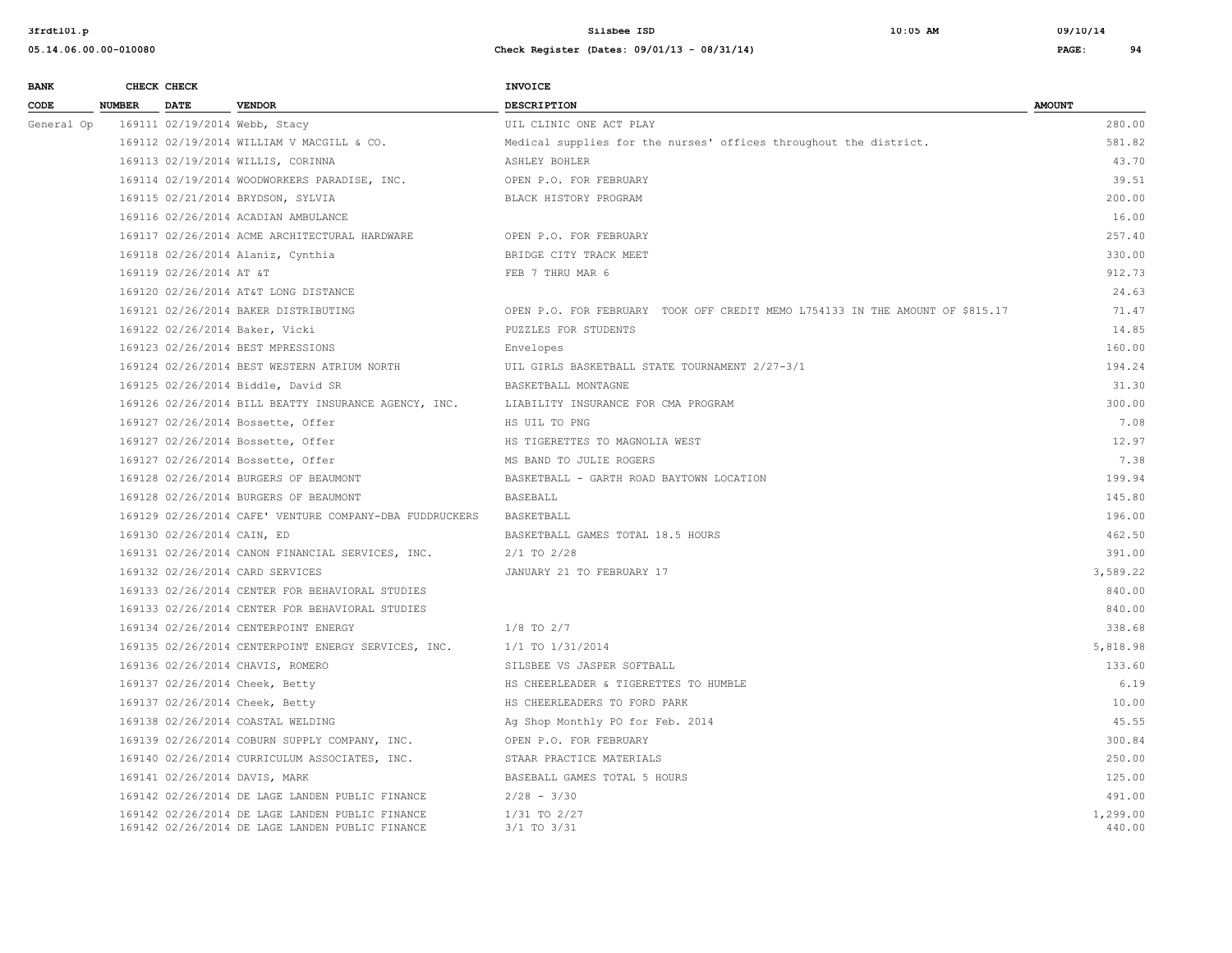| <b>BANK</b> |               | CHECK CHECK             |                                                                                     | <b>INVOICE</b>                                                    |                |  |
|-------------|---------------|-------------------------|-------------------------------------------------------------------------------------|-------------------------------------------------------------------|----------------|--|
| CODE        | <b>NUMBER</b> | <b>DATE</b>             | <b>VENDOR</b>                                                                       | <b>DESCRIPTION</b>                                                | <b>AMOUNT</b>  |  |
| General Op  |               |                         | 169142 02/26/2014 DE LAGE LANDEN PUBLIC FINANCE                                     | $2/1$ TO $2/28$                                                   | 3,708.00       |  |
|             |               |                         | 169142 02/26/2014 DE LAGE LANDEN PUBLIC FINANCE                                     | $2/1$ TO $2/28$                                                   | 541.72         |  |
|             |               |                         | 169142 02/26/2014 DE LAGE LANDEN PUBLIC FINANCE                                     | $2/1$ TO $2/28$                                                   | 422.07         |  |
|             |               |                         | 169142 02/26/2014 DE LAGE LANDEN PUBLIC FINANCE                                     | $2/1$ TO $2/28$                                                   | 422.07         |  |
|             |               |                         | 169142 02/26/2014 DE LAGE LANDEN PUBLIC FINANCE                                     | $2/1$ TO $2/28$                                                   | 541.72         |  |
|             |               |                         | 169142 02/26/2014 DE LAGE LANDEN PUBLIC FINANCE                                     | $2/1$ TO $2/28$                                                   | 541.72         |  |
|             |               |                         | 169142 02/26/2014 DE LAGE LANDEN PUBLIC FINANCE                                     | $2/1$ TO $2/28$                                                   | 544.31         |  |
|             |               |                         | 169142 02/26/2014 DE LAGE LANDEN PUBLIC FINANCE                                     | $2/1$ TO $2/28$                                                   | 541.72         |  |
|             |               |                         | 169142 02/26/2014 DE LAGE LANDEN PUBLIC FINANCE                                     | $2/1$ TO $2/28$                                                   | 198.00         |  |
|             |               |                         | 169142 02/26/2014 DE LAGE LANDEN PUBLIC FINANCE                                     | $2/1$ TO $2/28$                                                   | 89.00          |  |
|             |               |                         | 169142 02/26/2014 DE LAGE LANDEN PUBLIC FINANCE                                     | $2/1$ TO $2/28$                                                   | 630.00         |  |
|             |               |                         | 169143 02/26/2014 DEGARAVILLA, JAMES                                                | $2/1$ TO $2/4$ WASHINGTON D.C.                                    | 960.76         |  |
|             |               | 169144 02/26/2014 DEMCO |                                                                                     | LIBRARY SUPPLIES                                                  | 568.49         |  |
|             |               |                         | 169145 02/26/2014 DEPT. OF STATE HEALTH SERVICES                                    | APPLICATIN # 178149 EDWARD JOHNSON MEMORIAL MIDDLE SCHOOL         | 62.00          |  |
|             |               |                         | 169145 02/26/2014 DEPT. OF STATE HEALTH SERVICES                                    | APPLICATION # 177053 KIRBY GYM                                    | 62.00          |  |
|             |               |                         | 169145 02/26/2014 DEPT. OF STATE HEALTH SERVICES                                    | APPLICATION # 176464 LAURA REEVES                                 | 57.00          |  |
|             |               |                         | 169146 02/26/2014 DEWEYVILLE HIGH SCHOOL                                            | TRACK MEET                                                        | 200.00         |  |
|             |               |                         | 169147 02/26/2014 Drake, Michele                                                    |                                                                   | 12.34          |  |
|             |               |                         | 169148 02/26/2014 EDWARDS-JOHNSON MEMORIAL SILSBEE MIDDLE REIMBURSEMENT TIM PELLONE |                                                                   | 75.00          |  |
|             |               |                         | 169149 02/26/2014 ELIZONDO, TONY                                                    | MS CHOIR TO JULIE ROGERS                                          | 6.48           |  |
|             |               | 169150 02/26/2014 ETEX  |                                                                                     | SUPPLIES                                                          | 179.33         |  |
|             |               | 169150 02/26/2014 ETEX  |                                                                                     | OPEN P.O. FOR FEBRUARY                                            | 28.69          |  |
|             |               | 169150 02/26/2014 ETEX  |                                                                                     | OPEN P.O. FOR FEBRUARY                                            | 11.88          |  |
|             |               | 169150 02/26/2014 ETEX  |                                                                                     | Campus supplies                                                   | 213.30         |  |
|             |               |                         | 169151 02/26/2014 EXXON MOBIL                                                       |                                                                   | 63.73          |  |
|             |               |                         | 169152 02/26/2014 F&F SPORTS, INC.                                                  | ADMINISTRATION SHIRTS                                             | 1,353.77       |  |
|             |               |                         | 169152 02/26/2014 F&F SPORTS, INC.                                                  | BOYS TRACK                                                        | 938.49         |  |
|             |               |                         | 169152 02/26/2014 F&F SPORTS, INC.                                                  | PINK SOCKS, COMBAT GLOVE, UA COMPRESSION, US COMPRESSION OVERSIZE | 611.60         |  |
|             |               |                         | 169152 02/26/2014 F&F SPORTS, INC.                                                  | DISCUS, IRON SHOT AND HOT JACKET                                  | 148.39         |  |
|             |               |                         | 169152 02/26/2014 F&F SPORTS, INC.                                                  | tennis balls and tennis net center straps                         | 279.96         |  |
|             |               | 169153 02/26/2014 FEDEX |                                                                                     |                                                                   | 69.17          |  |
|             |               |                         | 169154 02/26/2014 Ferguson, Jennifer                                                | STUDENTS TO DOCTOR                                                | 33.46          |  |
|             |               |                         | 169155 02/26/2014 Foster, Tonya                                                     |                                                                   | 52.54          |  |
|             |               |                         | 169156 02/26/2014 Franco, Carrie                                                    | CHRISTUS EMPLOYER ADVISORY BOARD                                  | 23.28          |  |
|             |               |                         | 169157 02/26/2014 Franco, Eldon                                                     | BASKETBALL PLAYOFF HUMBLE                                         | 93.63          |  |
|             |               |                         | 169158 02/26/2014 GILLEY, WILLIAM                                                   | 22 AND 25 TOTAL 35 HOURS                                          | 875.00         |  |
|             |               |                         | 169159 02/26/2014 Golden, Hannah                                                    |                                                                   | 46.88          |  |
|             |               |                         | 169159 02/26/2014 Golden, Hannah<br>169159 02/26/2014 Golden, Hannah                | AND 20<br>AND 18                                                  | 27.47<br>46.32 |  |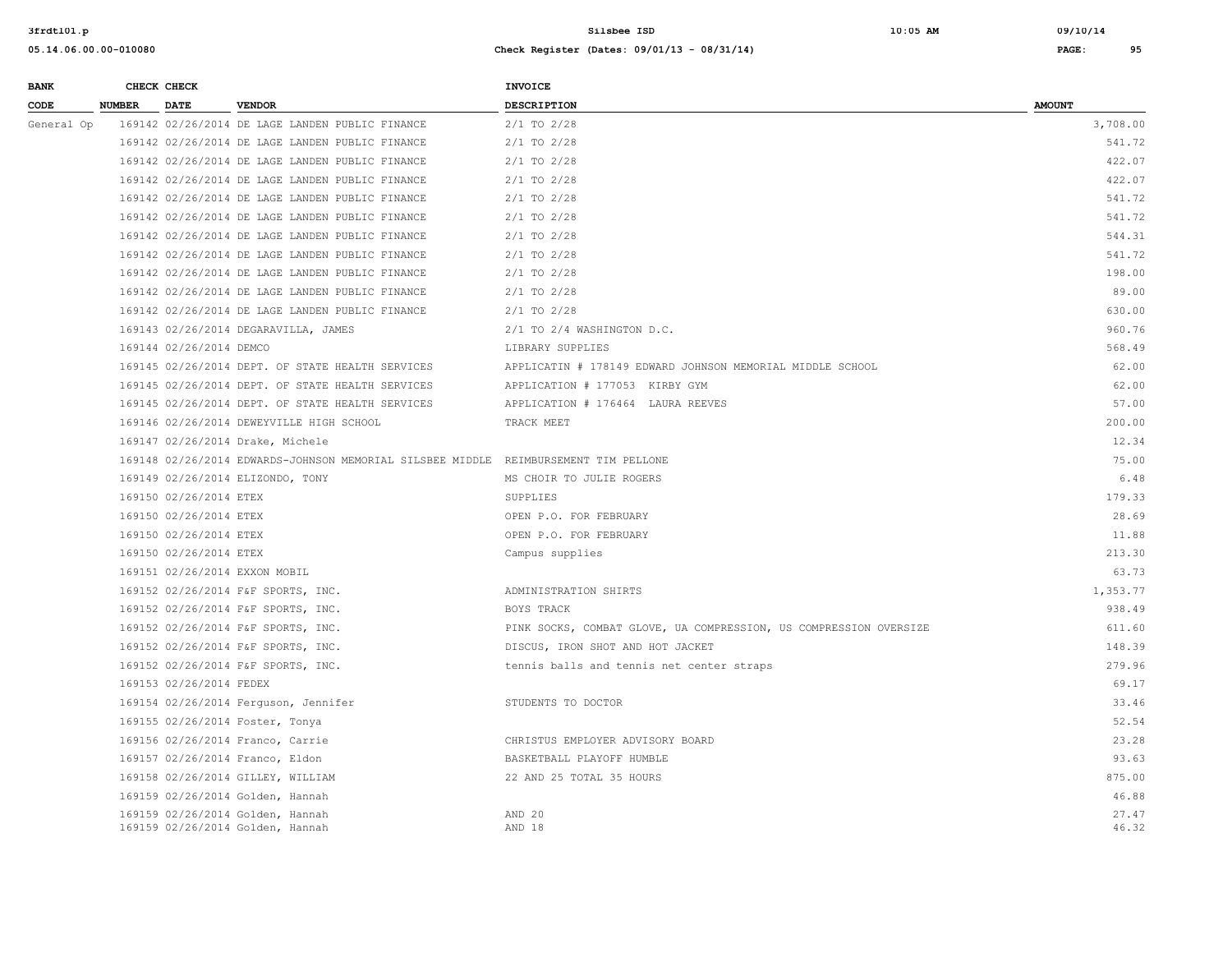| <b>BANK</b> |               | CHECK CHECK                 |                                                         | <b>INVOICE</b>                                                                                                         |               |
|-------------|---------------|-----------------------------|---------------------------------------------------------|------------------------------------------------------------------------------------------------------------------------|---------------|
| CODE        | <b>NUMBER</b> | <b>DATE</b>                 | <b>VENDOR</b>                                           | <b>DESCRIPTION</b>                                                                                                     | <b>AMOUNT</b> |
| General Op  |               | 169160 02/26/2014 GRAINGER  |                                                         | Tool Box                                                                                                               | 488.83        |
|             |               | 169160 02/26/2014 GRAINGER  |                                                         | OPEN P.O. FOR FEBRUARY                                                                                                 | 203.75        |
|             |               |                             | 169161 02/26/2014 Harrell-Bodle, Mona                   |                                                                                                                        | 12.08         |
|             |               |                             | 169161 02/26/2014 Harrell-Bodle, Mona                   |                                                                                                                        | 46.88         |
|             |               |                             | 169162 02/26/2014 HARRIS, JENNIFER                      |                                                                                                                        | 17.18         |
|             |               |                             | 169163 02/26/2014 Harrison, Laura                       | SOCCER GAMES                                                                                                           | 35.00         |
|             |               |                             | 169164 02/26/2014 HARTMAN, CHRIS                        | SOCCER GAME TOTAL 4.5 HOURS                                                                                            | 112.50        |
|             |               |                             | 169165 02/26/2014 HUMBLE ISD ATHLETIC DEPARTMENT        | 11/22 SILSBEE VS STAFFORD                                                                                              | 4,287.39      |
|             |               |                             | 169166 02/26/2014 J W PEPPER                            | MUSIC FOR CHOIR                                                                                                        | 52.50         |
|             |               |                             | 169167 02/26/2014 JOHNSTONE SUPPLY                      | OPEN P.O. FOR FEBRUARY                                                                                                 | 167.55        |
|             |               |                             | 169168 02/26/2014 JONES, BARRY                          | SILSBEE VS LIBERTY SOCCER                                                                                              | 115.00        |
|             |               | 169169 02/26/2014 Lee, Mark |                                                         | TEXAS SCHOOL BUS DRIVER EXAM                                                                                           | 128.63        |
|             |               |                             | 169170 02/26/2014 LEFFAGE, JOHN                         | SILSBEE VS LIBERTY SOCCER                                                                                              | 115.00        |
|             |               |                             | 169171 02/26/2014 LOFTON SECURITY SERVICES, INC.        | HIGH SCHOOL SECURITY 2/10-14                                                                                           | 492.80        |
|             |               |                             | 169172 02/26/2014 Mackey, Kyle                          | DEWEYVILLE TRACK MEET                                                                                                  | 430.00        |
|             |               |                             | 169173 02/26/2014 MACKIN EDUCATIONAL RESOURCES          | LIBRARY BOOKS                                                                                                          | 951.58        |
|             |               |                             | 169174 02/26/2014 Martinez, Michelle                    | TMEA                                                                                                                   | 71.07         |
|             |               |                             | 169175 02/26/2014 MCDONALD'S                            |                                                                                                                        | 188.73        |
|             |               |                             | 169175 02/26/2014 MCDONALD'S                            | GOLF                                                                                                                   | 20.95         |
|             |               |                             | 169175 02/26/2014 MCDONALD'S                            | GOLF - BOYS                                                                                                            | 42.23         |
|             |               |                             | 169175 02/26/2014 MCDONALD'S                            | JV GOLF                                                                                                                | 23.94         |
|             |               |                             | 169175 02/26/2014 MCDONALD'S                            | BASEBALL                                                                                                               | 125.47        |
|             |               |                             | 169176 02/26/2014 McGallion, Bobby                      | BASKETBALL PLAYOFF HUMBLE                                                                                              | 99.67         |
|             |               |                             | 169177 02/26/2014 McGallion, Bradley                    | REGIONAL POWERLIFTING MEET                                                                                             | 406.00        |
|             |               |                             | 169178 02/26/2014 McKeehan, Kathryn                     | AND PARKING<br>TMEA                                                                                                    | 105.07        |
|             |               |                             | 169179 02/26/2014 MERCHANT DBA MERCHANT BROTHERS, DAVID | Materials and Labor to repair neon sign in High School Cafeteria                                                       | 225.00        |
|             |               |                             | 169180 02/26/2014 NEDERLAND HIGH SCHOOL                 | TENNIS VARSITY                                                                                                         | 75.00         |
|             |               |                             | 169181 02/26/2014 NOTARY ASSOCIATION OF TEXAS, INC.     |                                                                                                                        | 90.00         |
|             |               |                             | 169182 02/26/2014 NOVROZSKY'S                           | POWERLIFTING                                                                                                           | 160.15        |
|             |               |                             | 169183 02/26/2014 ORR, JESSE                            | TOTAL 8 HOURS                                                                                                          | 200.00        |
|             |               |                             | 169184 02/26/2014 Parks, Diane                          | REGION II FCCLA STAR EVENT                                                                                             | 66.00         |
|             |               |                             | 169185 02/26/2014 PLANK ROAD PUBLISHING, INC.           | Instructional Materials                                                                                                | 107.25        |
|             |               |                             | 169186 02/26/2014 PNG HIGH SCHOOL                       | 2/21                                                                                                                   | 75.00         |
|             |               |                             | 169187 02/26/2014 Porter, Joshua                        | ROGERS BASEBALL TOURNAMENT                                                                                             | 1,716.00      |
|             |               |                             | 169188 02/26/2014 Powell, Karen                         | REGION V WORKSHOP                                                                                                      | 9.75          |
|             |               |                             | 169191 02/26/2014 REGION V EDUCATION SERVICE CENTER     | Region 5esc GT Courtney Holmes WS# 7993 Feb. 11, 2014 SMS Twice                                                        | 85.00         |
|             |               |                             |                                                         | Exceptional Students per D. Helton                                                                                     |               |
|             |               |                             | 169191 02/26/2014 REGION V EDUCATION SERVICE CENTER     | Region 5esc GT workshop #7993 "Twice Exceptional Students" on February 11, 2014<br>for Lana Taylor @ SHS per D. helton | 75.00         |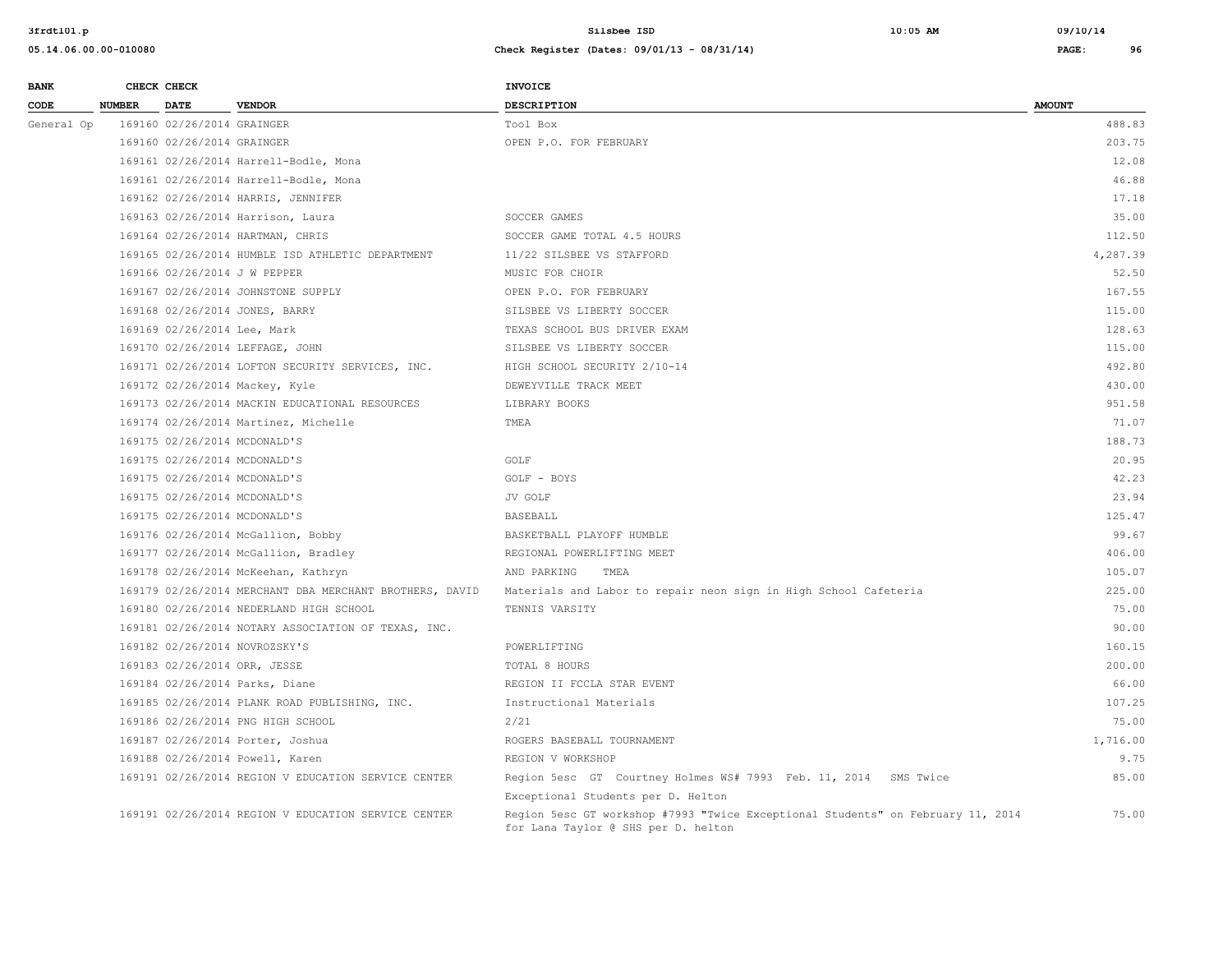| <b>BANK</b> | CHECK CHECK                    |                                                     | <b>INVOICE</b>                                                                  |                 |
|-------------|--------------------------------|-----------------------------------------------------|---------------------------------------------------------------------------------|-----------------|
| CODE        | <b>NUMBER</b><br><b>DATE</b>   | <b>VENDOR</b>                                       | <b>DESCRIPTION</b>                                                              | <b>AMOUNT</b>   |
| General Op  |                                | 169191 02/26/2014 REGION V EDUCATION SERVICE CENTER | Region 5esc ws# 7993 for Gabrielle Moore from SMS Twice Exceptional Students on | 75.00           |
|             |                                |                                                     | February 11, 2014 per D. Helton                                                 |                 |
|             |                                | 169191 02/26/2014 REGION V EDUCATION SERVICE CENTER | Region 5esc GT workshop #7993 Twice Exceptional Students for Lana Taylor at     | 75.00           |
|             |                                |                                                     | SHS February 11, 2014 per D. Helton                                             |                 |
|             |                                | 169191 02/26/2014 REGION V EDUCATION SERVICE CENTER | REGION V WORKSHOP                                                               | 75.00           |
|             |                                | 169191 02/26/2014 REGION V EDUCATION SERVICE CENTER | Workshop 7966) Evidence based practices for students with Autism Spectrum       | 105.00          |
|             |                                |                                                     | Disorder                                                                        |                 |
|             |                                | 169191 02/26/2014 REGION V EDUCATION SERVICE CENTER | Workshop 7966) Evidence Based practices for Students with Autism Spectrum       | 35.00           |
|             |                                |                                                     | Disorder                                                                        |                 |
|             |                                | 169191 02/26/2014 REGION V EDUCATION SERVICE CENTER | Workshop 7966) Evidence Based Practices for Students with Autism Spectrum       | 105.00          |
|             |                                |                                                     | Disorder                                                                        |                 |
|             |                                | 169191 02/26/2014 REGION V EDUCATION SERVICE CENTER | Workshop #7919 on Feb. 11, 2014                                                 | 75.00           |
|             |                                | 169191 02/26/2014 REGION V EDUCATION SERVICE CENTER | Workshop 7966 Evidence based practices for students with Autism Spectrum        | 35.00           |
|             |                                |                                                     | Disorders                                                                       |                 |
|             |                                | 169191 02/26/2014 REGION V EDUCATION SERVICE CENTER | Workshop 7973) A Proactive and Positive approach to Classroom Management        | 100.00          |
|             |                                | 169191 02/26/2014 REGION V EDUCATION SERVICE CENTER | Workshop 7355) Preschool Teachers Advisory Council                              | 20.00           |
|             | 169192 02/26/2014 Ringo, Jamie |                                                     | OVERPAID ON LAST PAYMENT \$7.81                                                 | 2.28            |
|             |                                | 169193 02/26/2014 SABINE PASS HIGH SCHOOL           | ACADEMIC MEET                                                                   | 558.00          |
|             | 169194 02/26/2014 Sapp, Mary   |                                                     | BASKETBALL GAME MEMORIAL HIGH SCHOOL                                            | 49.28           |
|             |                                | 169195 02/26/2014 Schmidt, Blake                    | LONE STAR COACHING CLINIC                                                       | 36.16           |
|             | 169196 02/26/2014 Scott, Ruby  |                                                     | HS TO BEAUMONT                                                                  | 9.79            |
|             | 169196 02/26/2014 Scott, Ruby  |                                                     | MS TRACK TO WOS                                                                 | 11.52           |
|             | 169196 02/26/2014 Scott, Ruby  |                                                     | MS CHOIR TO BEAUMONT                                                            | 10.00           |
|             | 169196 02/26/2014 Scott, Ruby  |                                                     | HS BAND TO LUMBERTON                                                            | 9.88            |
|             |                                | 169197 02/26/2014 Shannon, Donna                    | REGIN II FCCLA STAR EVENTS IRVING, TEXAS                                        | 66.00           |
|             |                                | 169198 02/26/2014 SILSBEE CHAMBER OF COMMERCE       | <b>ELEVEN</b>                                                                   | 275.00          |
|             |                                | 169199 02/26/2014 SLEDGE ENGINEERING LLC.           |                                                                                 | 8,000.00        |
|             |                                | 169200 02/26/2014 SMG/FORD PARK                     | FEB. 7 SETTLEMENT BASKETBALL GAMES                                              | 1,322.25        |
|             |                                | 169201 02/26/2014 Smith, Cynthia                    |                                                                                 | 53.62           |
|             |                                | 169202 02/26/2014 SOUTHERN COMPUTER WAREHOUSE       | CART                                                                            | 198.83          |
|             |                                | 169203 02/26/2014 SPARKLETTS AND SIERRA SPRINGS     | MIDDLE SCHOOL                                                                   | 63.04           |
|             |                                | 169203 02/26/2014 SPARKLETTS AND SIERRA SPRINGS     | ADMINISTRATION, WAREHOUSE, TECHNOLOGY                                           | 92.97           |
|             |                                | 169204 02/26/2014 STANLEY, RANDY                    | SILSBEE VS JASPER                                                               | 123.52          |
|             |                                | 169205 02/26/2014 STAR GRAPHICS INC                 | $2/1$ TO $2/28$                                                                 | 153.00          |
|             |                                | 169205 02/26/2014 STAR GRAPHICS INC                 | $2/1$ TO $2/28$                                                                 | 139.00          |
|             |                                | 169205 02/26/2014 STAR GRAPHICS INC                 | $2/1$ TO $2/28$                                                                 | 425.00          |
|             |                                | 169206 02/26/2014 SUBWAY STORE #5224                | <b>BASEBALL</b>                                                                 | 231.25          |
|             | 169207 02/26/2014 TASBO        | 169206 02/26/2014 SUBWAY STORE #5224                | FOOTBALL TEAM BEFORE LAMAR GAME<br>Construction Audting Webinar 03/25/2014      | 532.50<br>70.00 |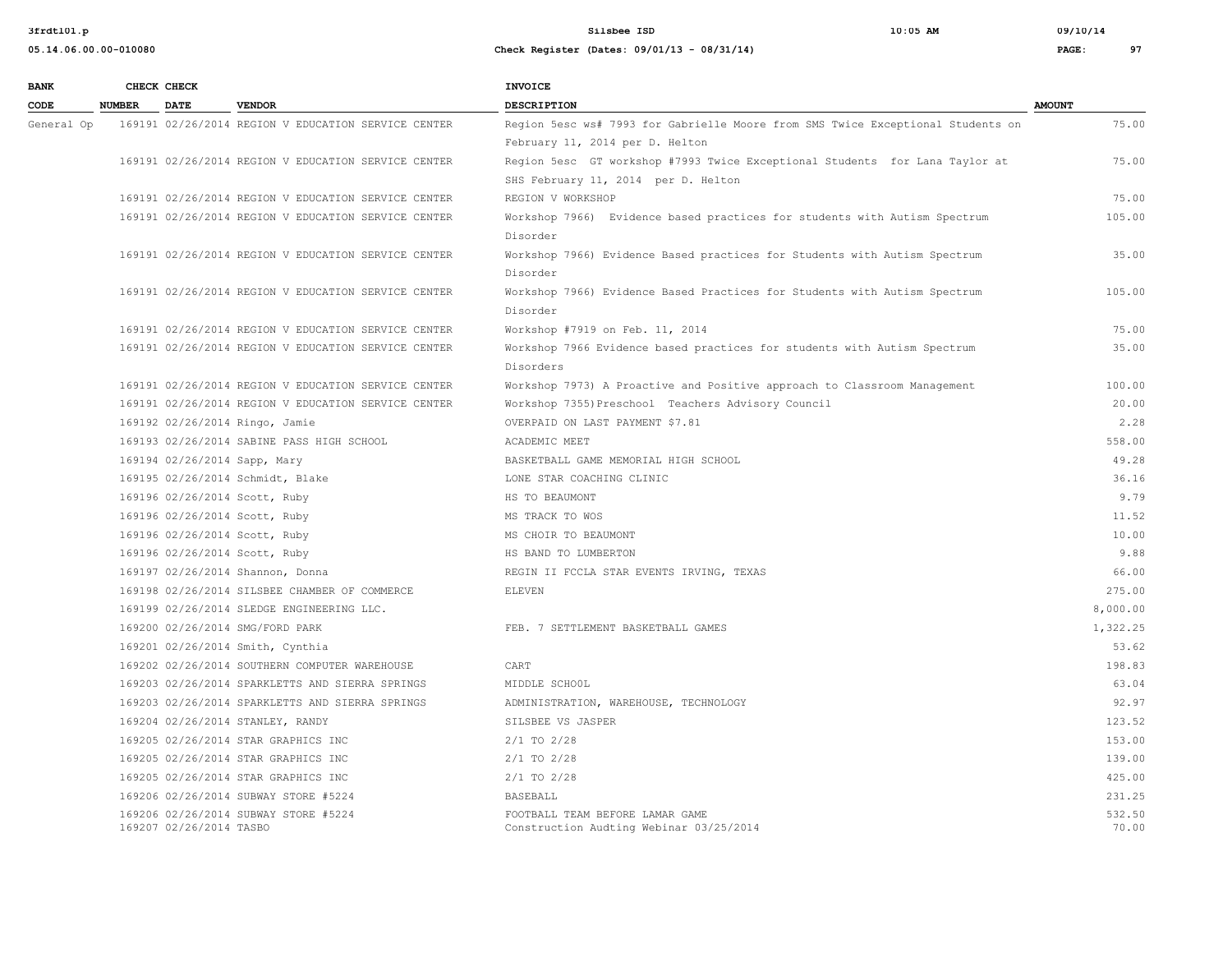**05.14.06.00.00-010080 Check Register (Dates: 09/01/13 - 08/31/14) PAGE: 98**

# **BANK** CHECK CHECK **CHECK CODE NUMBER DATE VENDOR DESCRIPTION AMOUNT**  General Op 169207 02/26/2014 TASBO 70.00 WEBINAR WEBINAR 70.00 WEBINAR 70.00 169208 02/26/2014 TASSP SUMMER CONFERENCE JUNE 11-13 220.00 169209 02/26/2014 TEMPLE FAIRFIELD INN ROGERS TOURNAMENT 2/27-3/1/14 1,179.90 169210 02/26/2014 TEXAS DEPARTMENT OF PUBLIC SAFETY 1/1 TO 1/31 112.00 169211 02/26/2014 Thornhill, Sherrie THRU FEB. 19 TX ASSESSMENT CONF. 364.88 169212 02/26/2014 T.H.S.P.A. REGIONAL POWERLIFTING MEET - CLEVELAND 210.00 169213 02/26/2014 TIME WARNER CABLE 2/17-3/16 954.01 169213 02/26/2014 TIME WARNER CABLE 2/18 TO 3/17 954.01 169213 02/26/2014 TIME WARNER CABLE 2/18 TO 3/17 954.01 169213 02/26/2014 TIME WARNER CABLE 2/18 TO 3/17 954.01 169214 02/26/2014 TUPPER, AARON TOTAL 8 HOURS 200.00 169215 02/26/2014 UIL MUSIC REGION 10 4/9/2014 1,125.00 169216 02/26/2014 UNIVERSITY INTERSCHOLASTIC LEAGUE UIL Study Materials 164.00 169217 02/26/2014 VERTZON WIRELESS **JAN 14 - FEB 13** 95 95 96 96 96 97 98 95 96 97 98 96 97 98 95 97 98 95 97 98 169218 02/26/2014 VIDOR TENNIS 100.00 169219 02/26/2014 WAL-MART 333.72 169219 02/26/2014 WAL-MART board meeting FEB 11, 2014 48.43 169219 02/26/2014 WAL-MART 25.46 Shac meeting shace the shace share in the shace share share and shace share share and the share share share share share share share share share share share share share share share share sha 169219 02/26/2014 WAL-MART committee meeting 1/16 9.48 169219 02/26/2014 WAL-MART scissors and sharpener 57.80 169219 02/26/2014 WAL-MART SUPPLIES 32 SUPPLIES 32 169220 02/26/2014 WATHEN, DESHONG & JUNCKER, L.L.P. 1,500.00 169221 02/26/2014 Webb, Stacy SABINE PASS UIL CLINIC 280.00 169222 02/26/2014 WILLIAM V MACGILL & CO. Fingertip pulse oximeters for three of the nurses' offices. 182.40 169223 02/26/2014 WILLIAMS, JOHN TOTAL 4 HOURS 100.00 169223 02/26/2014 WILLIAMS, JOHN TOTAL 8 HOURS 200.00 169224 02/26/2014 Williamson, John BASKETBALL GAMES @ FORD PARK AND LAMAR 58.50 169224 02/26/2014 Williamson, John BASKETBALL PLAYOFF GAME @ BAYTOWN LEE COLLEGE 94.11 169225 02/26/2014 Willis, Pamela SABINE PASS 360.00 169226 02/26/2014 WORTH HYDROCHEM OF THE GULF COAST SMS CHEMICAL TREATING SERVICE 321.00 169227 03/05/2014 ACET REGISTRATION FEE MAY 6-7 350.00 169228 03/05/2014 ACME ARCHITECTURAL HARDWARE OPEN P.O. FOR FEBRUARY 42.00 169229 03/05/2014 ADVANCED SYSTEMS & ALARMS 3/1 TO 3/31 70.00 169230 03/05/2014 Alaniz, Cynthia HAMSHIRE FANNETT TRACK MEET 332.00 169231 03/05/2014 Alexander, Gravis III VISIT CLASSROOM TEACHER HARDIN JEFFERSON 34.83 169232 03/05/2014 ALLEN, TINA BALANCE ON ACCT TRISTIAN FULLER 66.50 169233 03/05/2014 APPLE COMPUTER, INC. Cables for IPad 35.00 169234 03/05/2014 AT &T 47.60<br>169234 03/05/2014 AT &T 47.60 FEB 25 THRU MAR 24 FEB 25 THRU MAR 24 FEB 25 THRU MAR 24

169234 03/05/2014 AT &T 38.00 38.00 FEB 25 THRU MAR 24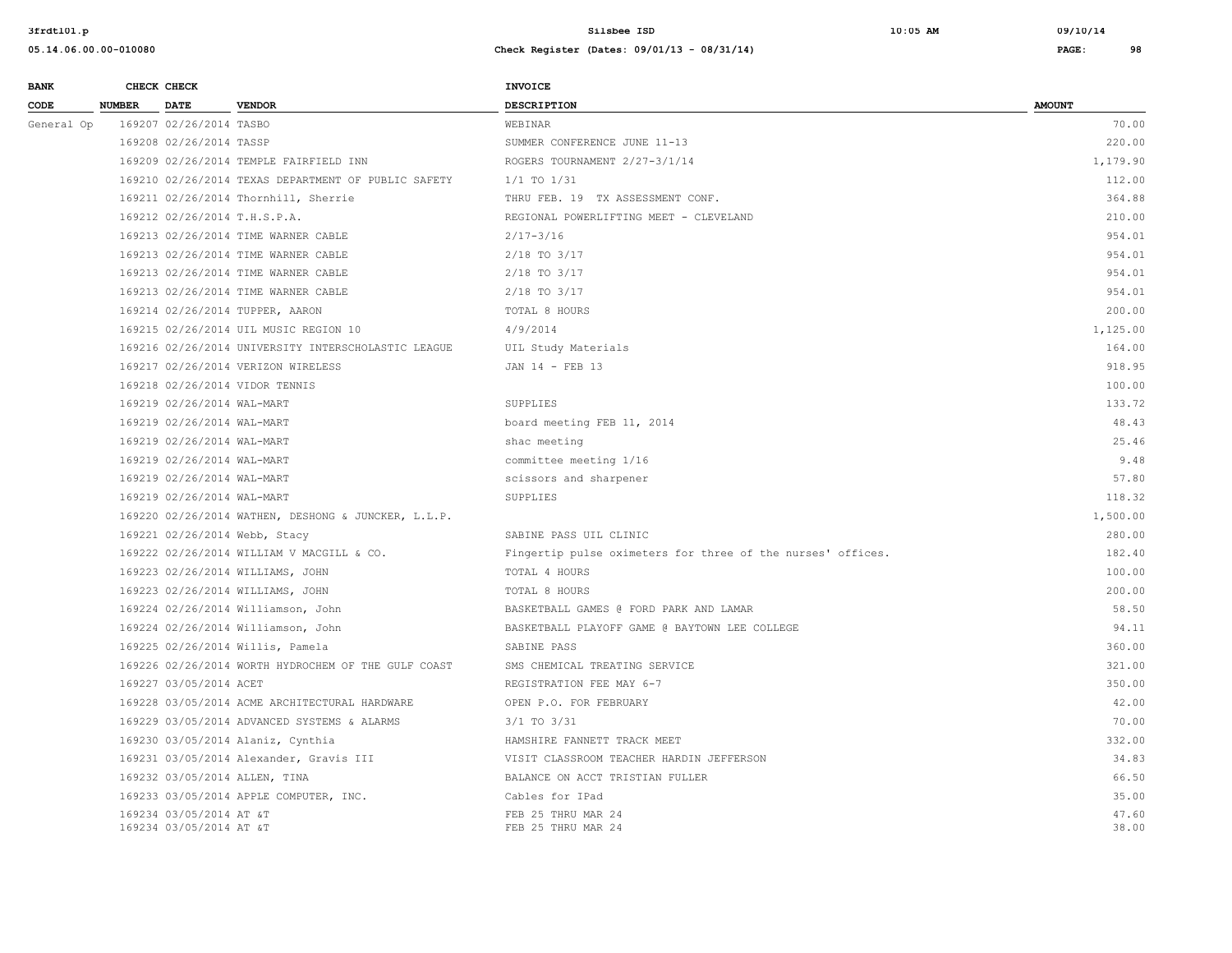| <b>BANK</b> |               | CHECK CHECK             |                                                                     | <b>INVOICE</b>                                                             |                |
|-------------|---------------|-------------------------|---------------------------------------------------------------------|----------------------------------------------------------------------------|----------------|
| CODE        | <b>NUMBER</b> | <b>DATE</b>             | <b>VENDOR</b>                                                       | DESCRIPTION                                                                | <b>AMOUNT</b>  |
| General Op  |               | 169234 03/05/2014 AT &T |                                                                     | FEB 25 THRU MAR 24                                                         | 47.60          |
|             |               | 169234 03/05/2014 AT &T |                                                                     | FEB 25 THRU MAR 24                                                         | 40.95          |
|             |               |                         | 169235 03/05/2014 Bain, Richard JR                                  | BB PLAYOFF SHSU HUNTSVILLE                                                 | 120.06         |
|             |               |                         | 169235 03/05/2014 Bain, Richard JR                                  | BASKETBALL PLAYOFF HUMBLE                                                  | 102.59         |
|             |               |                         | 169236 03/05/2014 BAKER DISTRIBUTING                                | OPEN P.O. FOR FEBRUARY                                                     | 192.00         |
|             |               |                         | 169237 03/05/2014 BARNES, JAMIE                                     | JOKEISHA HARVEY-COLBERT                                                    | 25.75          |
|             |               |                         | 169238 03/05/2014 BETTY'S BLOOMERS NURSERY                          |                                                                            | 42.00          |
|             |               |                         | 169239 03/05/2014 BOONE, JENNIFER                                   | COACH AND STUDENT                                                          | 152.00         |
|             |               |                         | 169240 03/05/2014 BRECHTEL, SADIE                                   | TAFE STATE CONVENTION                                                      | 51.38          |
|             |               |                         | 169241 03/05/2014 BROOKS, TRICIA                                    | TASBO                                                                      | 46.69          |
|             |               |                         | 169241 03/05/2014 BROOKS, TRICIA                                    | REGION V WORKSHOP                                                          | 9.75           |
|             |               |                         | 169242 03/05/2014 BURGERWORKS, INC.                                 | SOCCER BOYS & GIRLS                                                        | 292.13         |
|             |               |                         | 169243 03/05/2014 CARTER'S EDUCATIONAL TRAINING                     | IN HOME TRAINING                                                           | 942.50         |
|             |               |                         | 169244 03/05/2014 CDW GOVERNMENT, INC.                              | LICENSE RENEWAL                                                            | 476.58         |
|             |               |                         | 169245 03/05/2014 CENTERPOINT ENERGY                                | $1/27$ TO $2/13$                                                           | 3,821.09       |
|             |               |                         | 169245 03/05/2014 CENTERPOINT ENERGY                                | $1/29$ TO $2/26$                                                           | 189.45         |
|             |               |                         | 169246 03/05/2014 CERTIFIED LABORATORIES                            | REBOUND DURAHOLD (SEE ATTACHED QUOTE)                                      | 428.06         |
|             |               |                         | 169247 03/05/2014 CHALK'S TRUCK PARTS, INC.                         | OPEN PO FOR THE MONTH OF FEBRUARY 2014                                     | 467.25         |
|             |               |                         | 169248 03/05/2014 CHATTERBOX SPEECH THERAPY                         | SUPERVISE SPEECH ASSISTANTS                                                | 3,640.00       |
|             |               |                         | 169249 03/05/2014 CICI'S PIZZA #160                                 | SOCCER                                                                     | 84.00          |
|             |               |                         | 169250 03/05/2014 CITY OF SILSBEE                                   | 1/14 TO 2/10                                                               | 112.96         |
|             |               |                         | 169250 03/05/2014 CITY OF SILSBEE                                   | $1/14$ TO $2/10$                                                           | 113.89         |
|             |               |                         | 169250 03/05/2014 CITY OF SILSBEE                                   | $1/21$ TO $2/18$                                                           | 66.70          |
|             |               |                         | 169250 03/05/2014 CITY OF SILSBEE                                   | 1/21 TO 2/18                                                               | 1,529.76       |
|             |               |                         | 169250 03/05/2014 CITY OF SILSBEE                                   | 1/21 TO 2/19                                                               | 1,574.58       |
|             |               |                         | 169251 03/05/2014 COASTAL WELDING SUPPLY INC                        | ACCT 17689-01                                                              | 31.00          |
|             |               |                         | 169251 03/05/2014 COASTAL WELDING SUPPLY INC                        | OPEN P.O. FOR FEBRUARY                                                     | 14.19          |
|             |               |                         | 169251 03/05/2014 COASTAL WELDING SUPPLY INC                        | OPEN P.O. FOR FEBRUARY                                                     | 69.55          |
|             |               |                         | 169252 03/05/2014 COBURN SUPPLY COMPANY, INC.                       | 5 TON A/C EVAPORATOR COIL FOR RUUD PACKAGE A/C SYSTEM FREIGHT AND HANDLING | 676.38         |
|             |               |                         | 169253 03/05/2014 COMMUNITY COFFEE                                  | HIGH SCHOOL                                                                | 147.00         |
|             |               |                         | 169254 03/05/2014 Crozier, Pamela                                   |                                                                            | 58.93          |
|             |               |                         | 169255 03/05/2014 Dauriac, Jennifer                                 |                                                                            | 37.98          |
|             |               |                         | 169256 03/05/2014 DE LAGE LANDEN PUBLIC FINANCE                     | $2/21$ TO $3/20$                                                           | 1,112.00       |
|             |               |                         | 169257 03/05/2014 DELACERDA, SCOTT                                  | AND 27TH TOTAL 16 HOURS                                                    | 400.00         |
|             |               | 169258 03/05/2014 DEMCO |                                                                     | SUPPLIES                                                                   | 393.67         |
|             |               |                         | 169259 03/05/2014 Dickard, Sharon                                   | TASBO                                                                      | 99.92          |
|             |               |                         | 169260 03/05/2014 Drake, Michele                                    | 3/1                                                                        | 18.51          |
|             |               |                         | 169261 03/05/2014 Dufner, Donna<br>169262 03/05/2014 Ellis, Karissa | TASBO<br>TAFE                                                              | 53.85<br>83.75 |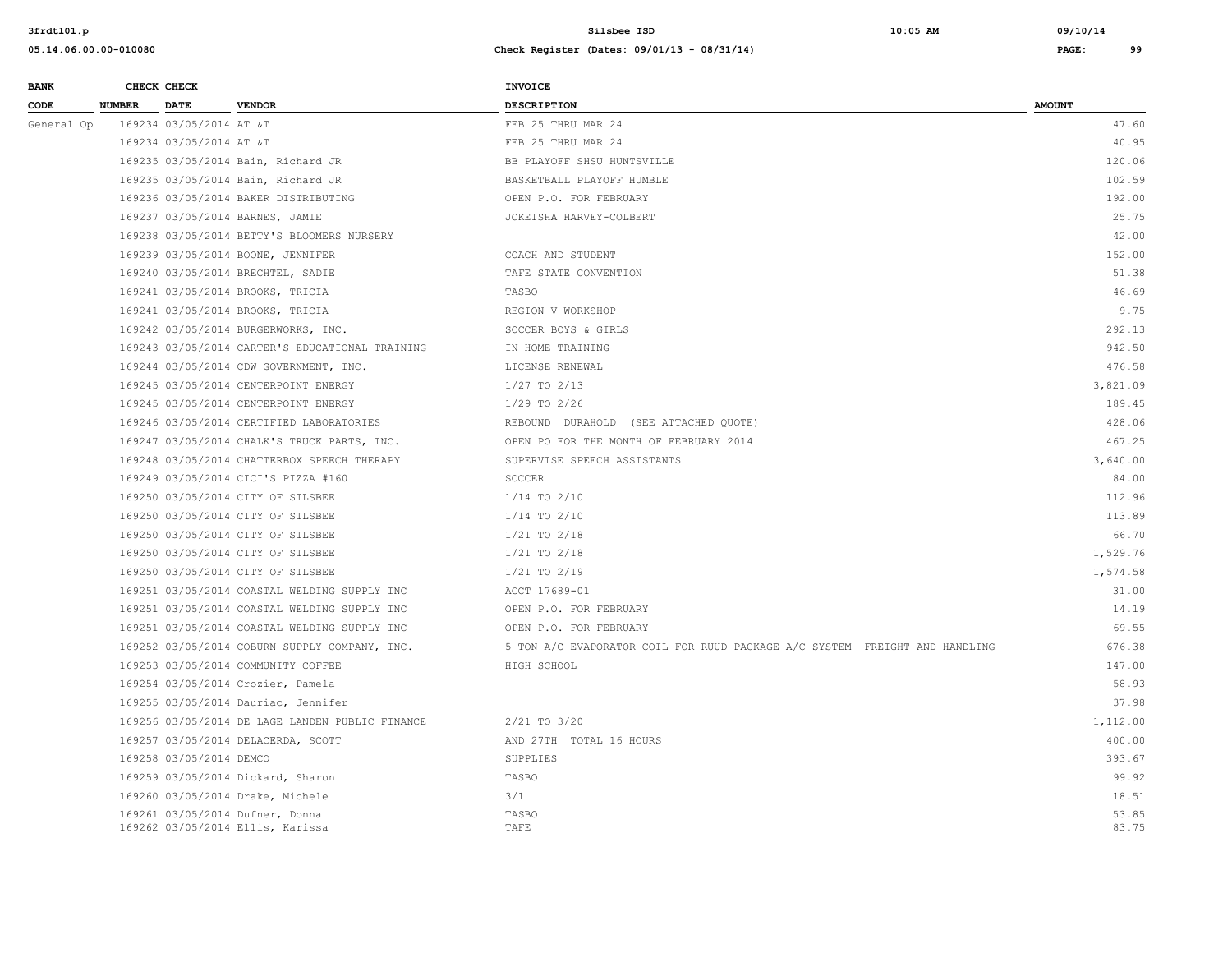| <b>BANK</b> | CHECK CHECK                  |                                                                        | <b>INVOICE</b>                                               |                    |
|-------------|------------------------------|------------------------------------------------------------------------|--------------------------------------------------------------|--------------------|
| CODE        | <b>NUMBER</b><br><b>DATE</b> | <b>VENDOR</b>                                                          | <b>DESCRIPTION</b>                                           | <b>AMOUNT</b>      |
| General Op  | 169263 03/05/2014 ENTERGY    |                                                                        | FEBRUARY 2014                                                | 51, 121.99         |
|             | 169264 03/05/2014 ETEX       |                                                                        | Ink Cartridges for Video Tech                                | 139.96             |
|             | 169264 03/05/2014 ETEX       |                                                                        | Teacher Supplies                                             | 469.86             |
|             | 169264 03/05/2014 ETEX       |                                                                        | Ink Cartridge                                                | 99.99              |
|             | 169264 03/05/2014 ETEX       |                                                                        | Instructional Materials                                      | 303.75             |
|             | 169264 03/05/2014 ETEX       |                                                                        | Instructional Materials                                      | 29.98              |
|             | 169264 03/05/2014 ETEX       |                                                                        | Etex Office Supply for Curriculum                            | 92.01              |
|             | 169264 03/05/2014 ETEX       |                                                                        | teacher supplies - 5th grade math team and pencil sharpeners | 170.93             |
|             | 169264 03/05/2014 ETEX       |                                                                        | teacher supplies                                             | 222.60             |
|             |                              | 169265 03/05/2014 F&F SPORTS, INC.                                     | SOFTBALL SUPPLIES                                            | 97.97              |
|             |                              | 169265 03/05/2014 F&F SPORTS, INC.                                     | GOLF POLO AND JACKET AND PANT                                | 77.50              |
|             |                              | 169265 03/05/2014 F&F SPORTS, INC.                                     | GIRL TRACK SUPPLIES                                          | 313.20             |
|             |                              | 169266 03/05/2014 FASTENAL COMPANY                                     | OPEN P.O. FOR FEBRUARY                                       | 10.99              |
|             |                              | 169267 03/05/2014 Ferguson, Jennifer                                   | HOTEL, PARKING SOCIAL WORKERS CONFERENCE                     | 751.20             |
|             |                              | 169268 03/05/2014 Foster, Tonya                                        |                                                              | 19.49              |
|             |                              | 169269 03/05/2014 Franco, Eldon                                        | BASKETBALL PLAYOFF SHSU                                      | 132.12             |
|             |                              | 169270 03/05/2014 Galloway, Candace                                    |                                                              | 43.56              |
|             |                              | 169271 03/05/2014 GILLEY, WILLIAM                                      | SOCCER GAME TOTAL 4.5 HOURS                                  | 112.50             |
|             | 169272 03/05/2014 GRAINGER   |                                                                        | Flush Mount Paddle Latch                                     | 34.28              |
|             | 169272 03/05/2014 GRAINGER   |                                                                        | Tool Box                                                     | 488.83             |
|             |                              | 169273 03/05/2014 HAMBURGER DEPOT                                      | JV BASEBALL @ JASPER                                         | 180.17             |
|             |                              | 169274 03/05/2014 HARDIN COUNTY                                        | JANUARY 2014                                                 | 5,364.30           |
|             |                              | 169274 03/05/2014 HARDIN COUNTY                                        | JANUARY 2014                                                 | 3,401.55           |
|             |                              | 169275 03/05/2014 Harrell-Bodle, Mona                                  |                                                              | 31.25              |
|             |                              | 169275 03/05/2014 Harrell-Bodle, Mona                                  |                                                              | 12.08              |
|             |                              | 169276 03/05/2014 HARRIS, JENNIFER                                     | REGION V                                                     | 50.74              |
|             |                              | 169277 03/05/2014 Harrison, Laura                                      | SOCCER                                                       | 35.00              |
|             |                              | 169278 03/05/2014 HAWTHORNE, BEN                                       | TOTAL 8 HOURS                                                | 200.00             |
|             |                              | 169279 03/05/2014 HOLIDAY INN                                          | THSWPA STATE MEET 3/14-15                                    | 211.46             |
|             |                              | 169280 03/05/2014 Honeycutt, Judy                                      |                                                              | 9.68               |
|             |                              | 169280 03/05/2014 Honeycutt, Judy                                      |                                                              | 21.66              |
|             |                              | 169281 03/05/2014 INKSPOT PRINTS & GRAPHICS                            | track t-shirts                                               | 480.00             |
|             |                              | 169282 03/05/2014 INTERFACE SECURITY SYSTEMS                           | $3/1$ TO $3/31$                                              | 26.43              |
|             |                              | 169283 03/05/2014 INTERSTATE BATTERY CENTER                            | OPEN P.O. FOR FEBRUARY                                       | 72.00              |
|             |                              | 169284 03/05/2014 INTERSTATE BILLING SERVICE, INC.                     | OPEN PO FOR THE MONTH OF JANUARY 2014                        | 560.80             |
|             |                              | 169285 03/05/2014 J W PEPPER                                           | MUSIC FOR CHOIR                                              | 11.70              |
|             |                              | 169286 03/05/2014 Jacks, Evelle                                        |                                                              | 119.45             |
|             |                              | 169287 03/05/2014 JACKSON, SHARON<br>169287 03/05/2014 JACKSON, SHARON | OCCUPATIONAL THERAPY<br>OCCUPATIONAL THERAPY                 | 935.00<br>5,115.00 |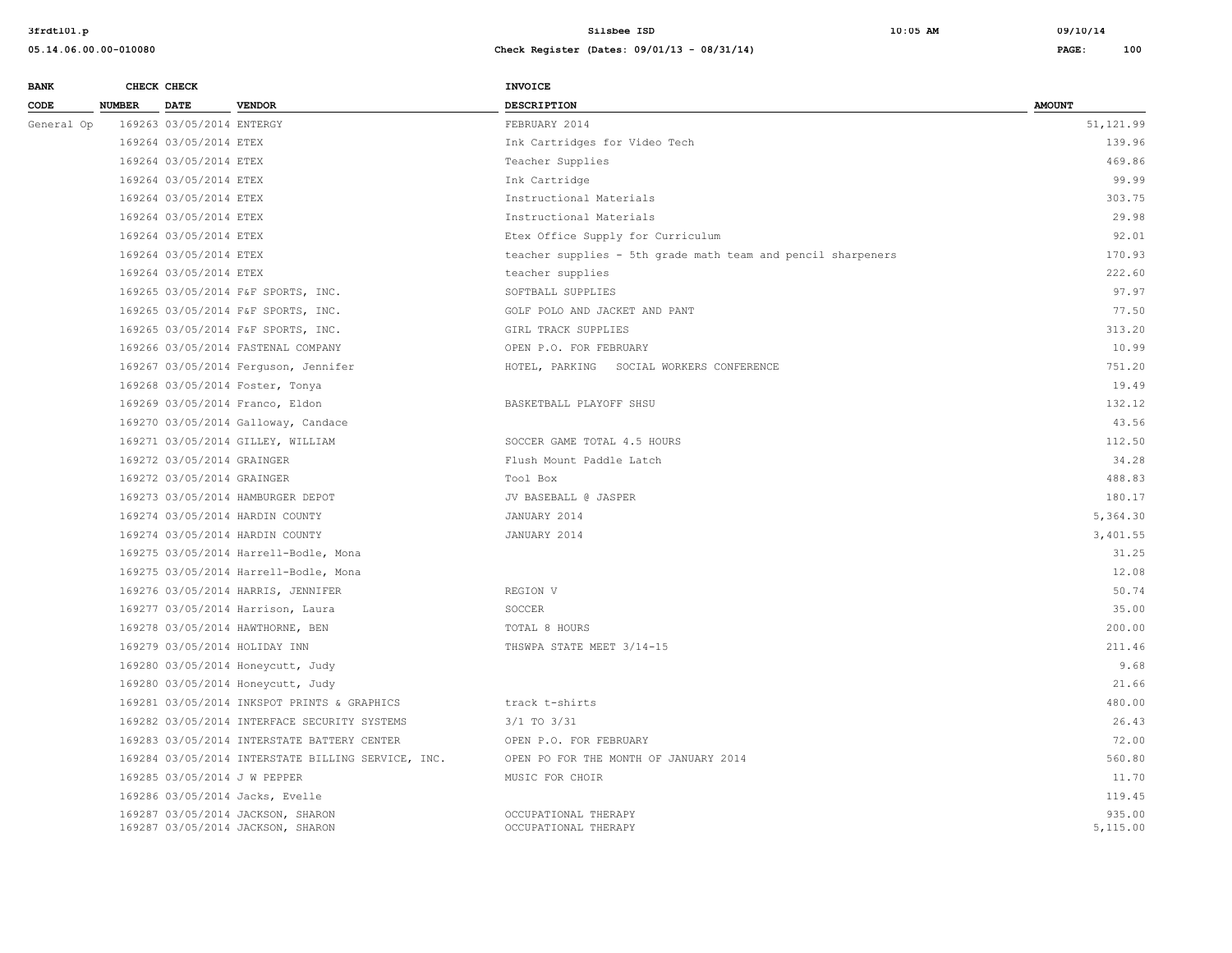| <b>BANK</b> |               | CHECK CHECK                 |                                                   | <b>INVOICE</b>                         |                  |
|-------------|---------------|-----------------------------|---------------------------------------------------|----------------------------------------|------------------|
| CODE        | <b>NUMBER</b> | <b>DATE</b>                 | <b>VENDOR</b>                                     | <b>DESCRIPTION</b>                     | <b>AMOUNT</b>    |
| General Op  |               |                             | 169288 03/05/2014 JEB SALES COMPANY, INC.         | 132 5-INCH NUMBERS                     | 134.83           |
|             |               |                             | 169289 03/05/2014 JEFFERSON COUNTY TASO           | SOFTBALL                               | 150.00           |
|             |               |                             | 169290 03/05/2014 JENNY'S FRIED CHICKEN           | SOFTBALL                               | 188.88           |
|             |               |                             | 169290 03/05/2014 JENNY'S FRIED CHICKEN           | JV BASEBALL                            | 103.32           |
|             |               |                             | 169290 03/05/2014 JENNY'S FRIED CHICKEN           | <b>JV BASEBALL</b>                     | 132.84           |
|             |               |                             | 169291 03/05/2014 JONES SCHOOL SUPPLY             | Materials for UIL                      | 58.45            |
|             |               |                             | 169292 03/05/2014 KOUNTZE ENTERPRISES, INC.       | DOT INSPECTION'S                       | 124.00           |
|             |               |                             | 169293 03/05/2014 LAMEY, M. ED., LPC, LISA        |                                        | 170.00           |
|             |               | 169294 03/05/2014 Lee, Gina |                                                   | TASBO CONFERENCE AUSTIN                | 66.90            |
|             |               | 169295 03/05/2014 Lee, Mark |                                                   | PARKING TASBO 2/25-27                  | 392.98           |
|             |               |                             | 169296 03/05/2014 THE LIBRARY STORE, INC.         | Supplies for Library                   | 349.01           |
|             |               |                             | 169297 03/05/2014 Liles, Suzanne                  | AND 22                                 | 18.61            |
|             |               |                             | 169298 03/05/2014 Linder-Hall, Louise             |                                        | 2.13             |
|             |               |                             | 169298 03/05/2014 Linder-Hall, Louise             |                                        | 2.13             |
|             |               |                             | 169299 03/05/2014 M & D SUPPLY, INC.              | PARTS                                  | 24.05            |
|             |               |                             | 169299 03/05/2014 M & D SUPPLY, INC.              | PARTS                                  | 39.25            |
|             |               |                             | 169300 03/05/2014 MAC PIZZA MANAGEMENT, INC.      | MS TRACH MEAL 2/20                     | 240.08           |
|             |               |                             | 169301 03/05/2014 Mackey, Kyle                    | VIDOR TRACK MEET                       | 440.00           |
|             |               |                             | 169302 03/05/2014 MCDONALD'S                      | GOLF BOYS                              | 25.74            |
|             |               |                             | 169302 03/05/2014 MCDONALD'S                      | GIRLS GOLF                             | 25.33            |
|             |               |                             | 169302 03/05/2014 MCDONALD'S                      | GOLF                                   | 26.38            |
|             |               |                             | 169302 03/05/2014 MCDONALD'S                      | GIRLS GOLF                             | 27.17            |
|             |               |                             | 169303 03/05/2014 MCDONALD'S                      | SOFTBALL                               | 131.46           |
|             |               |                             | 169303 03/05/2014 MCDONALD'S                      | SOFTBALL                               | 131.10           |
|             |               |                             | 169304 03/05/2014 MCMILLAN GLASS AND DOOR         | OPEN P.O. FOR FEBRUARY                 | 10.48            |
|             |               |                             | 169305 03/05/2014 MODICA BROTHERS TIRE CENTER     | TIRE REPAIR ON #20                     | 30.00            |
|             |               |                             | 169306 03/05/2014 MORRIS, KATHLEEN JO             |                                        | 1,250.00         |
|             |               |                             | 169307 03/05/2014 MOYERS, JAMES                   | SOCCER                                 | 115.00           |
|             |               |                             | 169308 03/05/2014 Murray, Megan                   | MILEAGE                                | 16.15            |
|             |               |                             | 169309 03/05/2014 NATIONAL GEOGRAPHIC KIDS        | National Geographic Burk               | 39.90            |
|             |               |                             | 169310 03/05/2014 NORTH HARDIN WATER SUPPLY CORP. | $1/7$ TO $2/6$                         | 57.56            |
|             |               |                             | 169311 03/05/2014 NOVROZSKY'S                     |                                        | 142.69           |
|             |               |                             | 169312 03/05/2014 PARCO PRINTING                  | ONE ACT PLAY PROP                      | 177.50           |
|             |               |                             | 169313 03/05/2014 PARKER LUMBER - SILSBEE         | OPEN PO FOR THE MONTH OF FEBRUARY 2014 | 1.99             |
|             |               |                             | 169314 03/05/2014 Patterson, Todd                 | PARKING 2/12-16 TMEA CONVENTION        | 579.29           |
|             |               |                             | 169315 03/05/2014 PERKINS, DIANE                  | SMS DANCE TOTAL 4 HOURS                | 100.00           |
|             |               |                             | 169316 03/05/2014 PITSCO, INC.                    | Material for class project             | 265.19           |
|             |               | 169318 03/05/2014 PRO ED    | 169317 03/05/2014 Powell, Karen                   | TASBO<br>Edmark Reading Program        | 346.20<br>889.90 |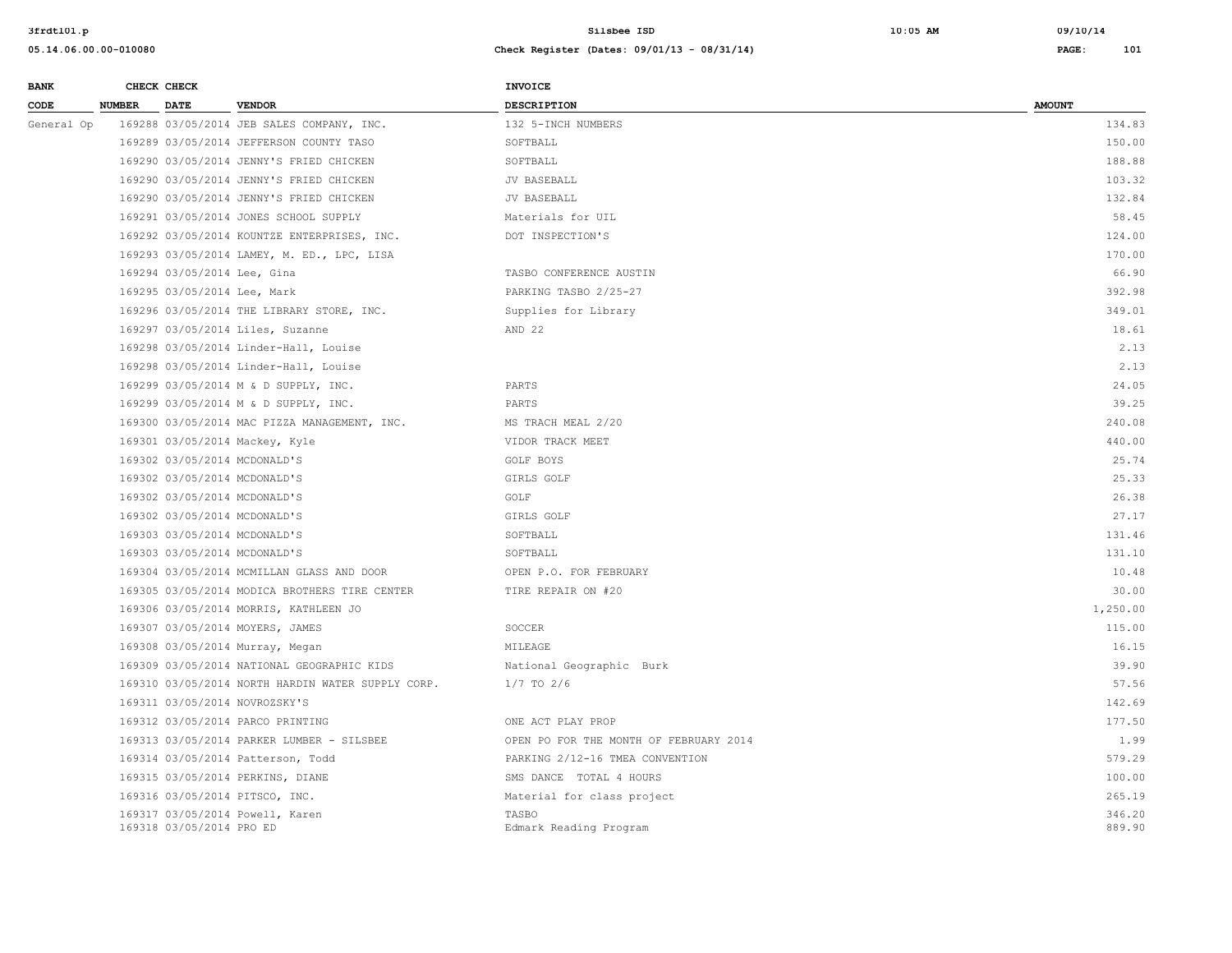| <b>BANK</b> | CHECK CHECK              |                                                                     | <b>INVOICE</b>                                            |                 |
|-------------|--------------------------|---------------------------------------------------------------------|-----------------------------------------------------------|-----------------|
| CODE        | <b>DATE</b><br>NUMBER    | <b>VENDOR</b>                                                       | <b>DESCRIPTION</b>                                        | <b>AMOUNT</b>   |
| General Op  |                          | 169319 03/05/2014 REGION V EDUCATION SERVICE CENTER                 | SCHMIDT DID NOT ATTEND<br>Workshop #8043 on Feb. 20, 2014 | 110.00          |
|             |                          | 169320 03/05/2014 RELIABLE TRANSMISSION SERVICE TEXAS               | TRANSMISSION FOR BUS #91                                  | 1,095.00        |
|             | 169321 03/05/2014 REXEL  |                                                                     | OPEN P.O. FOR FEBRUARY                                    | 40.63           |
|             | 169321 03/05/2014 REXEL  |                                                                     | OPEN P.O. FOR FEBRUARY                                    | 83.83           |
|             |                          | 169322 03/05/2014 RHODES, DONALD JR                                 | <b>BASEBALL</b>                                           | 92.94           |
|             |                          | 169323 03/05/2014 Riley, Frankye                                    | STATE THSWPA IN CORPUS CHRISTI                            | 92.00           |
|             |                          | 169324 03/05/2014 Ringo, Jamie                                      | AND $3/1$                                                 | 17.90           |
|             |                          | 169324 03/05/2014 Ringo, Jamie                                      |                                                           | 17.90           |
|             |                          | 169325 03/05/2014 Sanders, Jason                                    | PARKING                                                   | 432.99          |
|             |                          | 169326 03/05/2014 SEEDLINGS BRAILLE BOOKS FOR CHILDREN              | Library books                                             | 106.09          |
|             |                          | 169327 03/05/2014 Sigler, Joe                                       | GALENA PARK                                               | 105.57          |
|             |                          | 169328 03/05/2014 SILSBEE ISD FOOD SERVICES                         | FOR TEACHERS                                              | 332.80          |
|             |                          | 169328 03/05/2014 SILSBEE ISD FOOD SERVICES                         | MEAL                                                      | 125.00          |
|             |                          | 169328 03/05/2014 SILSBEE ISD FOOD SERVICES                         |                                                           | 400.00          |
|             |                          | 169328 03/05/2014 SILSBEE ISD FOOD SERVICES                         | FEBRUARY                                                  | 339.90          |
|             |                          | 169329 03/05/2014 Smith, Cynthia                                    | NELI LAW CONFERENCE - HOUSTON                             | 10.00           |
|             |                          | 169329 03/05/2014 Smith, Cynthia                                    |                                                           | 219.99          |
|             |                          | 169330 03/05/2014 SOUTHERN COMPUTER WAREHOUSE                       | Protective kit for ipad                                   | 6.44            |
|             |                          | 169330 03/05/2014 SOUTHERN COMPUTER WAREHOUSE                       | CHROME BOOKS                                              | 6,752.75        |
|             |                          | 169331 03/05/2014 SOUTHWEST BUILDING SYSTEMS                        | MICROPHONE                                                | 867.00          |
|             |                          | 169332 03/05/2014 Spears, Lynette                                   | MILEAGE                                                   | 59.87           |
|             |                          | 169333 03/05/2014 SSC SERVICE SOLUTIONS                             | MASTER'S MEN CONCERT 2/22                                 | 288.00          |
|             |                          | 169333 03/05/2014 SSC SERVICE SOLUTIONS                             | LITTLE DRIBBLERS 2/1, 15, 22                              | 162.00          |
|             |                          | 169334 03/05/2014 STAR LOCKTECHS                                    | OPEN P.O. FOR FEBRUARY                                    | 216.00          |
|             |                          | 169335 03/05/2014 SUBWAY STORE #5224                                | BASEBALL JV @ JASPER                                      | 194.25          |
|             |                          | 169335 03/05/2014 SUBWAY STORE #5224                                | CHEERLEADERS, TIGERETTES MASCOTS                          | 68.75           |
|             |                          | 169336 03/05/2014 SUN COAST RESOURCES, INC.                         | OPEN P.O. FOR FEBRUARY                                    | 1,913.76        |
|             |                          | 169336 03/05/2014 SUN COAST RESOURCES, INC.                         | OPEN PO FOR THE MONTH OF FEBRUARY 2014                    | 22,771.16       |
|             |                          | 169336 03/05/2014 SUN COAST RESOURCES, INC.                         | OPEN PO FOR THE MONTH OF FEBRUARY 2014                    | 298.30          |
|             |                          | 169337 03/05/2014 TEXAS LETTER JACKETS                              | ATHLETIC LETTER JACKETS                                   | 1,690.00        |
|             |                          | 169338 03/05/2014 T.H.S.P.A.                                        | STATE POWERLIFTING MEET                                   | 60.00           |
|             | 169339 03/05/2014 THSWPA |                                                                     | THSWPA CORPUS CHRISTI                                     | 35.00           |
|             |                          | 169340 03/05/2014 TIME WARNER CABLE                                 | 3/1 TO 3/29                                               | 653.51          |
|             |                          | 169341 03/05/2014 TRACY BELL, MA, LPC                               |                                                           | 320.00          |
|             |                          | 169341 03/05/2014 TRACY BELL, MA, LPC                               |                                                           | 1,195.00        |
|             |                          | 169342 03/05/2014 VIDOR HIGH SCHOOL                                 | TRACK MEET                                                | 250.00          |
|             |                          | 169343 03/05/2014 WASTE MANAGEMENT OF TEXAS, INC.                   | FEBRUARY SERVICE                                          | 128.36          |
|             |                          | 169344 03/05/2014 Waters, Sharon<br>169345 03/05/2014 WATSON, KATHY | <b>SOCCER</b><br>MUSIC THERAPY                            | 235.15<br>75.00 |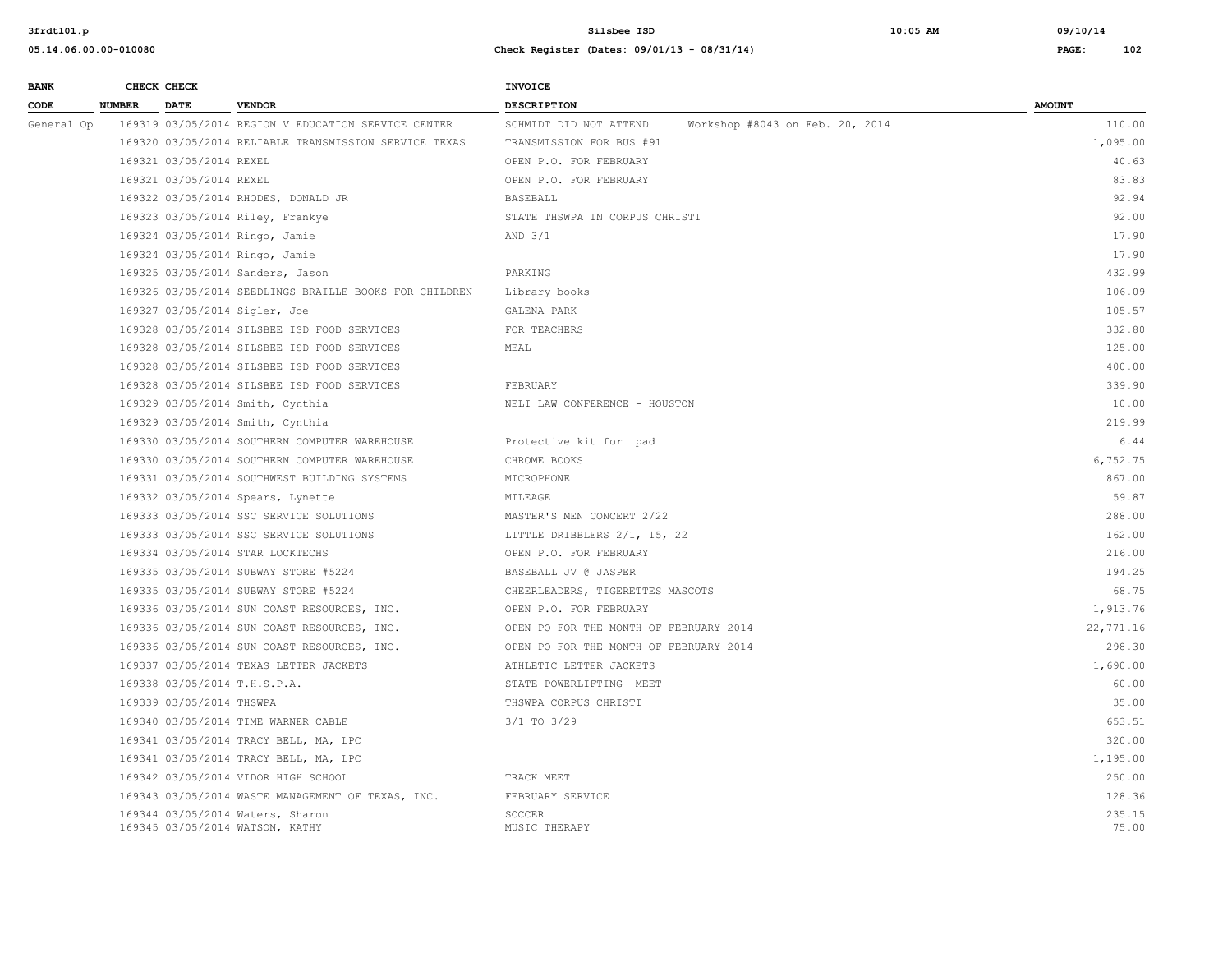| <b>BANK</b> |               | CHECK CHECK                  |                                                                              | <b>INVOICE</b>                                                                 |                  |
|-------------|---------------|------------------------------|------------------------------------------------------------------------------|--------------------------------------------------------------------------------|------------------|
| CODE        | <b>NUMBER</b> | <b>DATE</b>                  | <b>VENDOR</b>                                                                | <b>DESCRIPTION</b>                                                             | <b>AMOUNT</b>    |
| General Op  |               |                              | 169345 03/05/2014 WATSON, KATHY                                              |                                                                                | 4,637.50         |
|             |               |                              | 169346 03/05/2014 WEAVER, TALON                                              | MASTERS MEN CONCERT AUDIO/VIDEO TECH TOTAL 13.5 HOURS                          | 97.88            |
|             |               |                              | 169347 03/05/2014 Webb, Stacy                                                | ONE ACT PLAY DISTRICT REHEARSAL                                                | 280.00           |
|             |               |                              | 169348 03/05/2014 Webb, Stacy                                                | ONE ACT CLINIC SAN JAC                                                         | 560.00           |
|             |               |                              | 169349 03/05/2014 Webb, Stacy                                                | ONE ACT PLAY                                                                   | 21.99            |
|             |               |                              | 169350 03/05/2014 WHITEHEAD, TROY                                            | <b>BASEBALL</b>                                                                | 50.00            |
|             |               |                              | 169351 03/05/2014 WIGGINS, JAMES                                             | CICI'S LIVINGSTON SOCCER                                                       | 66.00            |
|             |               |                              | 169352 03/05/2014 WILLIAMS, JOHN                                             | TOTAL 8 HOURS                                                                  | 200.00           |
|             |               |                              | 169353 03/05/2014 Williamson, John                                           | HUNTSVILLE BASKETBALL PLAYOFF                                                  | 124.31           |
|             |               |                              | 169354 03/05/2014 WINFIELD SOLUTIONS, LLC.                                   | CALONED RAPID DRY FOR BASEBALL/SOFTBALL FIELDS                                 | 677.80           |
|             |               |                              | 169355 03/05/2014 WOODWORKERS PARADISE, INC.                                 | Supplies for Aq Const classes                                                  | 1,225.65         |
|             |               |                              | 169356 03/19/2014 ACADIAN HARDWOODS                                          | Materials to build new book shelves                                            | 239.84           |
|             |               |                              | 169357 03/19/2014 AHA! PROCESS INC.                                          | Aha Process, Inc. Reeves Teacher workshops *see attached S. Thornhill          | 291.60           |
|             |               |                              | 169358 03/19/2014 Alaniz, Cynthia                                            | TRACK MEET MIDDLE SCHOOL @ HARDIN JEFFERSON                                    | 332.00           |
|             |               |                              | 169359 03/19/2014 APPLE COMPUTER, INC.                                       | IPad for new student per ARD                                                   | 383.00           |
|             |               | 169360 03/19/2014 ASCD       |                                                                              | DO NOT DELIVER OR INVOICE BEFORE SEPTEMBER 1, 2013 ASCD Membership Affiliate & | 194.00           |
|             |               |                              |                                                                              | Slect for T. McDuff                                                            |                  |
|             |               | 169361 03/19/2014 AT &T      |                                                                              | FEB 27 TO MAR 26                                                               | 2.157.48         |
|             |               | 169361 03/19/2014 AT &T      |                                                                              | FEB 27 THRU MAR 26                                                             | 81.90            |
|             |               |                              | 169362 03/19/2014 AT&T LONG DISTANCE                                         |                                                                                | 505.51           |
|             |               | 169363 03/19/2014 ATSSB      |                                                                              | OUTSTANDING PERFORMANCE SERIES                                                 | 100.00           |
|             |               |                              | 169364 03/19/2014 BEAUMONT ISD                                               | MARCH 1 QUARTERLY BILLING                                                      | 3,168.75         |
|             |               |                              | 169365 03/19/2014 BOONE, JENNIFER                                            | STATE POWERLIFTING MEET                                                        | 45.50            |
|             |               |                              | 169365 03/19/2014 BOONE, JENNIFER                                            | STATE POWERLIFT MEET                                                           | 10.00            |
|             |               |                              | 169366 03/19/2014 Boudreaux, Brian                                           |                                                                                | 28.84            |
|             |               |                              | 169366 03/19/2014 Boudreaux, Brian                                           |                                                                                | 56.70            |
|             |               |                              | 169367 03/19/2014 BROOKSHIRE BROS                                            | Monthly PO for groc & supplies for Feb. 2014                                   | 237.67           |
|             |               | 169368 03/19/2014 BSN SPORTS |                                                                              | FIELD COVERS FOR BASEBALL & SOFTBALL                                           | 9,060.00         |
|             |               |                              | 169369 03/19/2014 BURGERWORKS, INC.                                          | BASKETBALL                                                                     | 238.94           |
|             |               |                              | 169370 03/19/2014 C & S iNDUSTRIES                                           | Materials & Labor to fabricate shelf brackets (see attached quote)             | 60.00            |
|             |               |                              | 169371 03/19/2014 CANON SOLUTIONS AMERICIA                                   | $2/1$ TO $3/1$                                                                 | 3,200.00         |
|             |               |                              | 169372 03/19/2014 CDW GOVERNMENT, INC.                                       | Canon Camcorder Power Adapter                                                  | 291.03           |
|             |               |                              | 169373 03/19/2014 CENTER FOR BEHAVIORAL STUDIES                              |                                                                                | 720.00           |
|             |               |                              | 169374 03/19/2014 CENTERPOINT ENERGY                                         | $1/31$ TO $2/28$                                                               | 434.03           |
|             |               |                              | 169374 03/19/2014 CENTERPOINT ENERGY                                         | $1/31$ TO $3/3$                                                                | 185.27           |
|             |               |                              | 169374 03/19/2014 CENTERPOINT ENERGY                                         | $1/31$ TO $3/3$                                                                | 176.81           |
|             |               |                              | 169374 03/19/2014 CENTERPOINT ENERGY                                         | $1/31$ TO $3/3$                                                                | 1,120.45         |
|             |               |                              | 169374 03/19/2014 CENTERPOINT ENERGY<br>169374 03/19/2014 CENTERPOINT ENERGY | $2/3$ TO $3/3$<br>$2/5$ TO $3/5$                                               | 409.42<br>955.64 |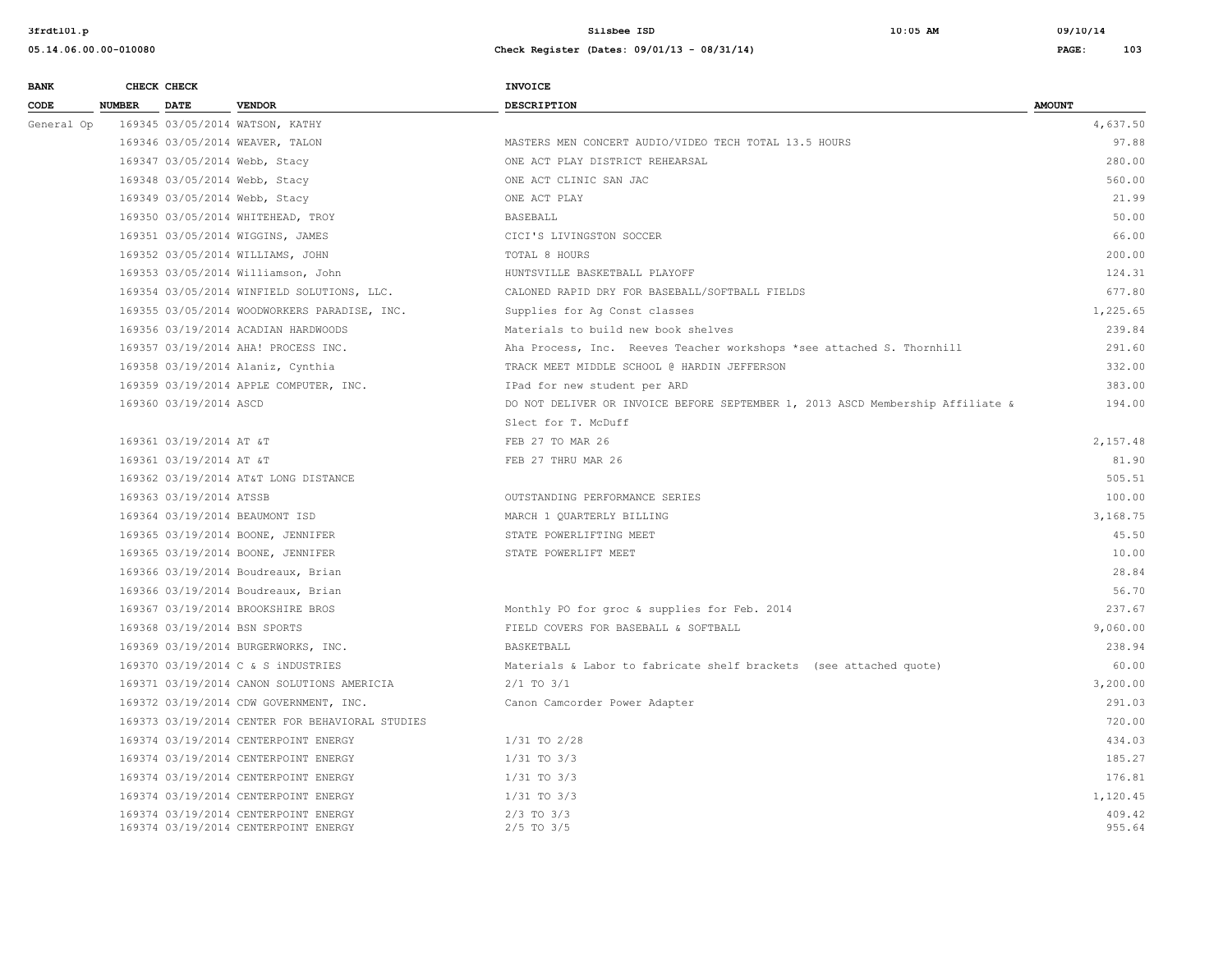| <b>BANK</b><br>CHECK CHECK |               |                             |                                                                            | <b>INVOICE</b>                                 |                  |  |
|----------------------------|---------------|-----------------------------|----------------------------------------------------------------------------|------------------------------------------------|------------------|--|
| CODE                       | <b>NUMBER</b> | <b>DATE</b>                 | <b>VENDOR</b>                                                              | <b>DESCRIPTION</b>                             | <b>AMOUNT</b>    |  |
| General Op                 |               |                             | 169374 03/19/2014 CENTERPOINT ENERGY                                       | $2/4$ TO $3/5$                                 | 1,109.15         |  |
|                            |               |                             | 169374 03/19/2014 CENTERPOINT ENERGY                                       | $2/7$ TO $3/10$                                | 241.36           |  |
|                            |               |                             | 169375 03/19/2014 CITY OF SILSBEE                                          | $1/29$ TO $2/24$                               | 118.69           |  |
|                            |               |                             | 169375 03/19/2014 CITY OF SILSBEE                                          | $1/29$ TO $2/24$                               | 103.09           |  |
|                            |               |                             | 169375 03/19/2014 CITY OF SILSBEE                                          | $1/29$ TO $2/24$                               | 889.36           |  |
|                            |               |                             | 169375 03/19/2014 CITY OF SILSBEE                                          | $1/29$ TO $2/24$                               | 207.21           |  |
|                            |               |                             | 169376 03/19/2014 COASTAL WELDING SUPPLY INC                               | OPEN P.O. FOR FEBRUARY                         | 42.08            |  |
|                            |               |                             | 169376 03/19/2014 COASTAL WELDING SUPPLY INC                               | MONTHLY RENTAL FEBRUARY                        | 77.00            |  |
|                            |               |                             | 169376 03/19/2014 COASTAL WELDING SUPPLY INC                               | HVAC Monthly PO for Feb. 2014                  | 7.00             |  |
|                            |               |                             | 169377 03/19/2014 COMMUNITY COFFEE                                         | MAINTENANCE                                    | 100.00           |  |
|                            |               |                             | 169377 03/19/2014 COMMUNITY COFFEE                                         | ADMINISTRATION                                 | 36.20            |  |
|                            |               |                             | 169377 03/19/2014 COMMUNITY COFFEE                                         | READ                                           | 147.00           |  |
|                            |               |                             | 169378 03/19/2014 CROFT & HICKS INVESTIGATIONS AND SECURIT 2/25 INSPECTION |                                                | 400.00           |  |
|                            |               | 169379 03/19/2014 CTAT      |                                                                            | CTAT Membership for Jennifer Feather           | 175.00           |  |
|                            |               | 169380 03/19/2014 Day, Keli |                                                                            |                                                | 66.33            |  |
|                            |               |                             | 169381 03/19/2014 DE LAGE LANDEN PUBLIC FINANCE                            | $3/28$ TO $4/27$                               | 491.00           |  |
|                            |               |                             | 169381 03/19/2014 DE LAGE LANDEN PUBLIC FINANCE                            | $2/28$ TO $3/27$                               | 2,022.00         |  |
|                            |               |                             | 169381 03/19/2014 DE LAGE LANDEN PUBLIC FINANCE                            | 2/28 TO 3/28                                   | 1,299.00         |  |
|                            |               |                             | 169382 03/19/2014 DELACERDA, SCOTT                                         | TOTAL 8 HOURS                                  | 200.00           |  |
|                            |               |                             | 169383 03/19/2014 DELAGE, LANDON                                           | BASEBALL SILSBEE VS ORANGEFIELD                | 91.50            |  |
|                            |               | 169384 03/19/2014 DEMCO     |                                                                            | Library supplies                               | 751.91           |  |
|                            |               |                             | 169385 03/19/2014 Drake, Michele                                           |                                                | 9.08             |  |
|                            |               |                             | 169386 03/19/2014 EARLY, EDWARD JR                                         | SOCCER LIVINSTRON @ SILSBEE                    | 65.00            |  |
|                            |               |                             | 169387 03/19/2014 EMERGENCY POWER SERVICE                                  | PHASE MONITOR RELAY \$141.65 SHIPPING INCLUDED | 141.65           |  |
|                            |               | 169388 03/19/2014 ETEX      |                                                                            | OFFICE SUPPLIES                                | 659.97           |  |
|                            |               | 169388 03/19/2014 ETEX      |                                                                            | Office & Teacher supplies                      | 207.67           |  |
|                            |               | 169388 03/19/2014 ETEX      |                                                                            | Teacher Chair for room 301                     | 179.00           |  |
|                            |               | 169388 03/19/2014 ETEX      |                                                                            | PENS                                           | 19.90            |  |
|                            |               | 169388 03/19/2014 ETEX      |                                                                            | SUPPLIES                                       | 187.84           |  |
|                            |               |                             | 169389 03/19/2014 EXXON MOBIL                                              |                                                | 275.56           |  |
|                            |               |                             | 169390 03/19/2014 F&F SPORTS, INC.                                         | adidas shoe, pro trainer and socks             | 149.97           |  |
|                            |               |                             | 169391 03/19/2014 FASTENAL COMPANY                                         | OPEN P.O. FOR MARCH                            | 14.20            |  |
|                            |               |                             | 169392 03/19/2014 FELDHAUSEN, SCOTT                                        | LAMAR YOUNG SOLOIST                            | 50.00            |  |
|                            |               |                             | 169393 03/19/2014 FIRETROL PROTECTIONS SYSTEMS                             | OPEN P.O. FOR FEBRUARY                         | 456.00           |  |
|                            |               |                             | 169393 03/19/2014 FIRETROL PROTECTIONS SYSTEMS                             | OPEN P.O. FOR FEBRUARY                         | 217.00           |  |
|                            |               |                             | 169394 03/19/2014 Fletcher, Charles                                        | TENNIS ORANGE COUNTY TOURNAMENT                | 69.19            |  |
|                            |               |                             | 169394 03/19/2014 Fletcher, Charles                                        |                                                | 57.14            |  |
|                            |               |                             | 169394 03/19/2014 Fletcher, Charles<br>169395 03/19/2014 FOSTER, ANNE      | SOFTBALL SILSBEE VS ORANGEFIELD                | 165.79<br>130.24 |  |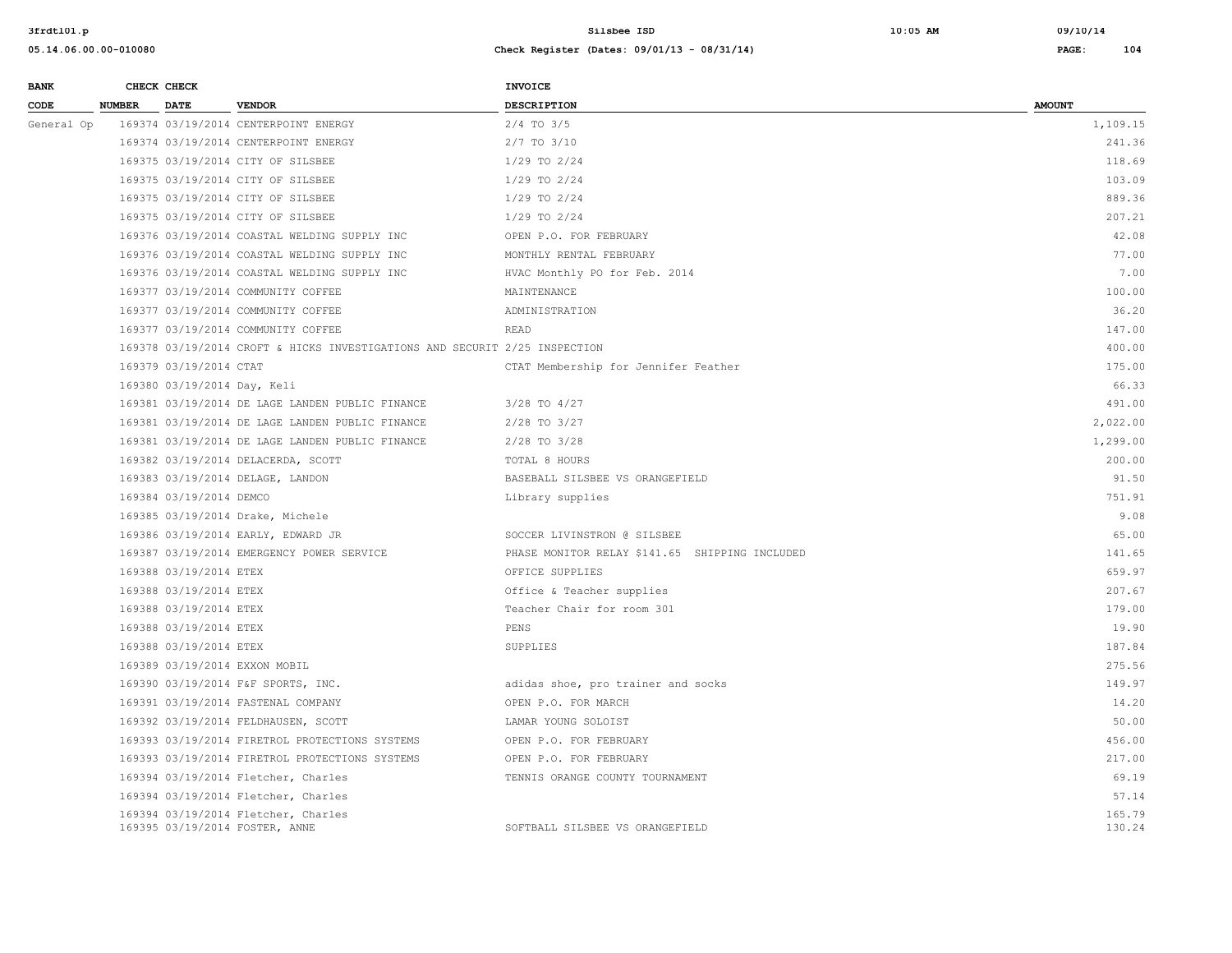| <b>BANK</b> |               | CHECK CHECK                 |                                                                              | <b>INVOICE</b>                                                  |                 |
|-------------|---------------|-----------------------------|------------------------------------------------------------------------------|-----------------------------------------------------------------|-----------------|
| CODE        | <b>NUMBER</b> | <b>DATE</b>                 | <b>VENDOR</b>                                                                | <b>DESCRIPTION</b>                                              | <b>AMOUNT</b>   |
| General Op  |               |                             | 169396 03/19/2014 FRANKS, KERRY                                              | SOCCER JASPER @ SILSBEE                                         | 115.00          |
|             |               |                             | 169397 03/19/2014 GILLEY, WILLIAM                                            | 3/5, 6, 7, 8, 11 BASEBALL, SOFTBALL AND SOCCER GAMES            | 462.50          |
|             |               | 169398 03/19/2014 GRAINGER  |                                                                              | OPEN P.O. FOR FEBRUARY                                          | 29.47           |
|             |               | 169398 03/19/2014 GRAINGER  |                                                                              | OPEN P.O. FOR MARCH                                             | 536.30          |
|             |               |                             | 169399 03/19/2014 GRIFFIN, JASON                                             | BASEBALL GAME TOTAL 5.5 HOURS                                   | 137.50          |
|             |               |                             | 169400 03/19/2014 GTM SPORTSWEAR                                             | Poms for Drill Team                                             | 300.00          |
|             |               |                             | 169401 03/19/2014 HAMBRICK, FREDDIE                                          | BASEBALL SILSBEE VS ORANGEFIELD                                 | 50.00           |
|             |               |                             | 169402 03/19/2014 HAMBURGER DEPOT                                            | SOFTBALL                                                        | 287.12          |
|             |               |                             | 169403 03/19/2014 HAMBURGER DEPOT                                            | SOFTBALL                                                        | 157.50          |
|             |               |                             | 169404 03/19/2014 HARDIN COUNTY APPRAISAL DISTRICT                           |                                                                 | 67,603.97       |
|             |               |                             | 169405 03/19/2014 HARDIN COUNTY TREASURER                                    |                                                                 | 13,343.92       |
|             |               |                             | 169406 03/19/2014 HARDIN COUNTY                                              | FEBRUARY 2014                                                   | 3,401.55        |
|             |               |                             | 169406 03/19/2014 HARDIN COUNTY                                              | FEBRUARY 2014                                                   | 5,364.29        |
|             |               |                             | 169407 03/19/2014 Harrell-Bodle, Mona                                        |                                                                 | 31.25           |
|             |               |                             | 169408 03/19/2014 HARRINGTON, CURTIS                                         | SOFTBALL SILSBEE VS ORANGEFIELD                                 | 131.92          |
|             |               |                             | 169409 03/19/2014 Harrison, Laura                                            | SILSBEE VS WOS                                                  | 40.00           |
|             |               |                             | 169409 03/19/2014 Harrison, Laura                                            | SOCCER SILSBEE VS SPLENDORA                                     | 25.00           |
|             |               |                             | 169409 03/19/2014 Harrison, Laura                                            | BASEBALL/SOFTBALL GATE SILSBEE VS ORANGEFIELD                   | 25.00           |
|             |               |                             | 169409 03/19/2014 Harrison, Laura                                            | SOCCER SILSBEE VS JASPER                                        | 35.00           |
|             |               |                             | 169410 03/19/2014 HAWTHORNE, BEN                                             | TOTAL 13.5 HOURS                                                | 337.50          |
|             |               |                             | 169411 03/19/2014 HINKIE, JAY                                                | SILSBEE VS LUMBERTON FOOTBALL                                   | 35.00           |
|             |               |                             | 169412 03/19/2014 Honeycutt, Judy                                            |                                                                 | 16.82           |
|             |               |                             | 169413 03/19/2014 HUDSON, PATRICIA                                           | WORKING CLOCK                                                   | 120.00          |
|             |               |                             | 169414 03/19/2014 HUDSON, PATRICK                                            | GAMES                                                           | 135.00          |
|             |               |                             | 169415 03/19/2014 J & R SERVICES                                             | MATERIALS AND LABOR TO PUMP GREASE TRAPS IN ALL CAFETERIAS      | 2,825.00        |
|             |               |                             | 169416 03/19/2014 J W PEPPER                                                 | Choir Music                                                     | 423.40          |
|             |               |                             | 169416 03/19/2014 J W PEPPER                                                 | MUSIC FOR CHOIR                                                 | 26.99           |
|             |               |                             | 169417 03/19/2014 JASON'S DELI                                               | TENNIS MEALS 2/14                                               | 184.36          |
|             |               |                             | 169418 03/19/2014 JENNY'S FRIED CHICKEN                                      |                                                                 | 143.64          |
|             |               |                             | 169419 03/19/2014 JORDAN FAMILY RESTURANT                                    | <b>BASEBALL</b>                                                 | 199.60          |
|             |               |                             | 169420 03/19/2014 KAGAN PUBLISHING                                           | Kagan Publishing summer workshop materials for Tammy mcDuff K-5 | 383.90          |
|             |               | 169421 03/19/2014 KERN, BEN |                                                                              | BASEBALL SILSBEE VS ORANGEFIELD                                 | 70.00           |
|             |               |                             | 169422 03/19/2014 KIMBALL MIDWEST                                            | Supplies for Ag Const classes                                   | 103.48          |
|             |               |                             | 169423 03/19/2014 LA QUINTA INN & SUITES                                     | STATE POWERLIFTING MEET IN ABILENE                              | 324.82          |
|             |               |                             | 169424 03/19/2014 LAMAR UNIVERSITY AUDIOLOGY                                 |                                                                 | 170.00          |
|             |               |                             | 169425 03/19/2014 LAURA REEVES ACTIVITY FUND                                 |                                                                 | 24.55           |
|             |               |                             | 169425 03/19/2014 LAURA REEVES ACTIVITY FUND                                 | SNACKS                                                          | 445.99          |
|             |               |                             | 169426 03/19/2014 LCM HIGH SCHOOL ATHLETICS<br>169427 03/19/2014 LEANO, MARY | 3/20/14<br>SOCCER SPLENDORA @ SILSBEE                           | 300.00<br>65.00 |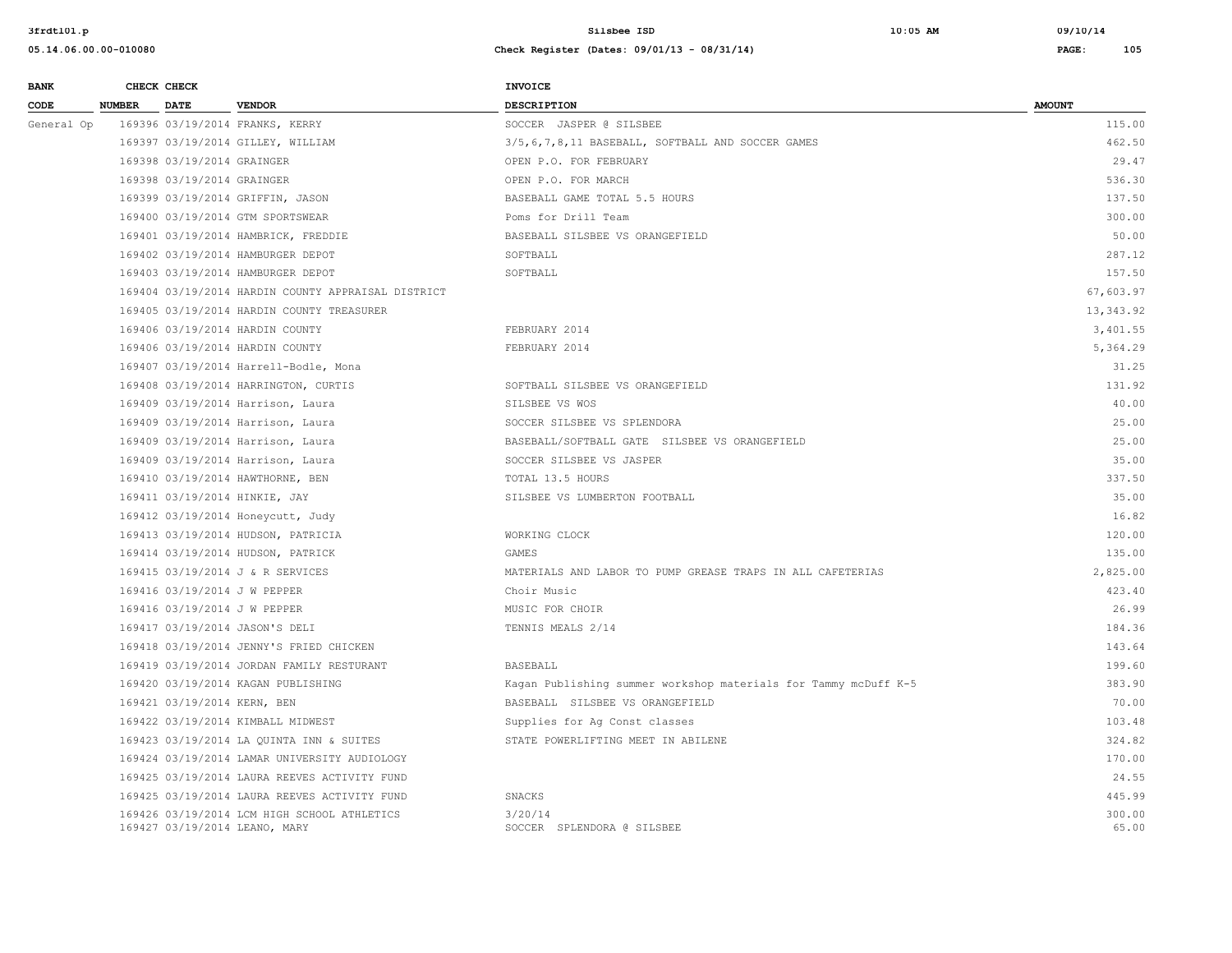| <b>BANK</b> |               | CHECK CHECK                 |                                                       | INVOICE                                                                        |               |
|-------------|---------------|-----------------------------|-------------------------------------------------------|--------------------------------------------------------------------------------|---------------|
| CODE        | <b>NUMBER</b> | <b>DATE</b>                 | <b>VENDOR</b>                                         | <b>DESCRIPTION</b>                                                             | <b>AMOUNT</b> |
| General Op  |               | 169428 03/19/2014 Lee, Mark |                                                       | REIMBURSEMENT                                                                  | 12.52         |
|             |               |                             | 169429 03/19/2014 Leleux, Judith                      |                                                                                | 27.23         |
|             |               |                             | 169429 03/19/2014 Leleux, Judith                      |                                                                                | 27.23         |
|             |               |                             | 169429 03/19/2014 Leleux, Judith                      |                                                                                | 27.23         |
|             |               | 169430 03/19/2014 LIBERT'S  |                                                       | Drill Team Clothes                                                             | 1,594.31      |
|             |               |                             | 169431 03/19/2014 THE LIBRARY STORE, INC.             | Supplies for Library                                                           | 169.49        |
|             |               |                             | 169432 03/19/2014 Liles, Suzanne                      |                                                                                | 11.93         |
|             |               |                             | 169433 03/19/2014 Linder-Hall, Louise                 |                                                                                | 2.13          |
|             |               |                             | 169434 03/19/2014 LOFTON SECURITY SERVICES, INC.      | HS SECURITY                                                                    | 492.80        |
|             |               |                             | 169434 03/19/2014 LOFTON SECURITY SERVICES, INC.      | HS SECURITY                                                                    | 492.80        |
|             |               |                             | 169435 03/19/2014 M & D SUPPLY, INC.                  | OPEN P.O. FOR FEBRUARY                                                         | 30.34         |
|             |               |                             | 169436 03/19/2014 MAC PIZZA MANAGEMENT, INC.          | SOCCER                                                                         | 183.51        |
|             |               |                             | 169437 03/19/2014 Mackey, Kyle                        | PER DIEM                                                                       | 300.00        |
|             |               |                             | 169438 03/19/2014 Mackey, Kyle                        | JV                                                                             | 360.00        |
|             |               |                             | 169439 03/19/2014 MCDONALD'S                          | TENNIS                                                                         | 126.82        |
|             |               |                             | 169439 03/19/2014 MCDONALD'S                          |                                                                                | 124.42        |
|             |               |                             | 169439 03/19/2014 MCDONALD'S                          |                                                                                | 24.04         |
|             |               |                             | 169440 03/19/2014 McGallion, Bradley                  | STATE POWERLIFTING MEET SHANE MCGALLION AND DUSTIN WESTBROOK                   | 184.00        |
|             |               |                             | 169441 03/19/2014 McGallion, Bradley                  | STATE POWERLIFTING MEET 3 STUDENTS                                             | 270.00        |
|             |               |                             | 169442 03/19/2014 MCMILLAN GLASS AND DOOR             | OPEN P.O. FOR FEBRUARY                                                         | 227.87        |
|             |               |                             | 169443 03/19/2014 MILLCREEK MANUFACTORING             | SPROCKET AND CHAIN APPROX. SHIPPING \$ 20.00                                   | 48.36         |
|             |               |                             | 169444 03/19/2014 MONTALVO, CARLOS                    | LITTLE DRIBBLERS TOTAL 10 HOURS                                                | 250.00        |
|             |               |                             | 169445 03/19/2014 MORRIS, KATHLEEN JO                 |                                                                                | 2,500.00      |
|             |               |                             | 169446 03/19/2014 MUNRO'S UNIFORM SERVICE             |                                                                                | 298.88        |
|             |               |                             | 169446 03/19/2014 MUNRO'S UNIFORM SERVICE             | JANUARY 2014                                                                   | 999.12        |
|             |               |                             | 169447 03/19/2014 NCS PEARSON, INC.                   | Pearson Assessments Naglien Nonverbal Ability Test Second Edition NNAT2 online | 8,248.55      |
|             |               |                             |                                                       | version & report per D. Helton                                                 |               |
|             |               |                             | 169448 03/19/2014 NEURODEVELOPMENTAL THERAPY SERVICES |                                                                                | 250.00        |
|             |               |                             | 169449 03/19/2014 NUNN, DAVID                         | 2/18, 2/19, AND 3/6 TOTAL 32 HOURS                                             | 800.00        |
|             |               |                             | 169450 03/19/2014 O'REILLY AUTOMOTIVE                 | OPEN PO FOR THE MONTH OF FEBRUARY 2014                                         | 208.04        |
|             |               |                             | 169451 03/19/2014 OLSON, JOHN                         | SOCCER LIVINGSTON @ SILSBEE                                                    | 65.00         |
|             |               |                             | 169452 03/19/2014 PARKER LUMBER - SILSBEE             | OPEN P.O. FOR FEBRUARY                                                         | 691.50        |
|             |               |                             | 169452 03/19/2014 PARKER LUMBER - SILSBEE             | Ag Shop Monthly PO for Feb. 2014                                               | 161.91        |
|             |               |                             | 169452 03/19/2014 PARKER LUMBER - SILSBEE             | HVAC Monthly PO for Feb. 2014                                                  | 146.51        |
|             |               |                             | 169452 03/19/2014 PARKER LUMBER - SILSBEE             | Supplies for One Act Play set pieces                                           | 384.77        |
|             |               |                             | 169452 03/19/2014 PARKER LUMBER - SILSBEE             | Ag Const Monthly PO for Feb. 2014                                              | 244.69        |
|             |               |                             | 169452 03/19/2014 PARKER LUMBER - SILSBEE             | Supplies for Ag Const Class                                                    | 579.84        |
|             |               | 169454 03/19/2014 PEAP      | 169453 03/19/2014 PARKER LUMBER - SILSBEE             | TECHNOLOGY SUPPLIES<br>awards                                                  | 1.10<br>86.50 |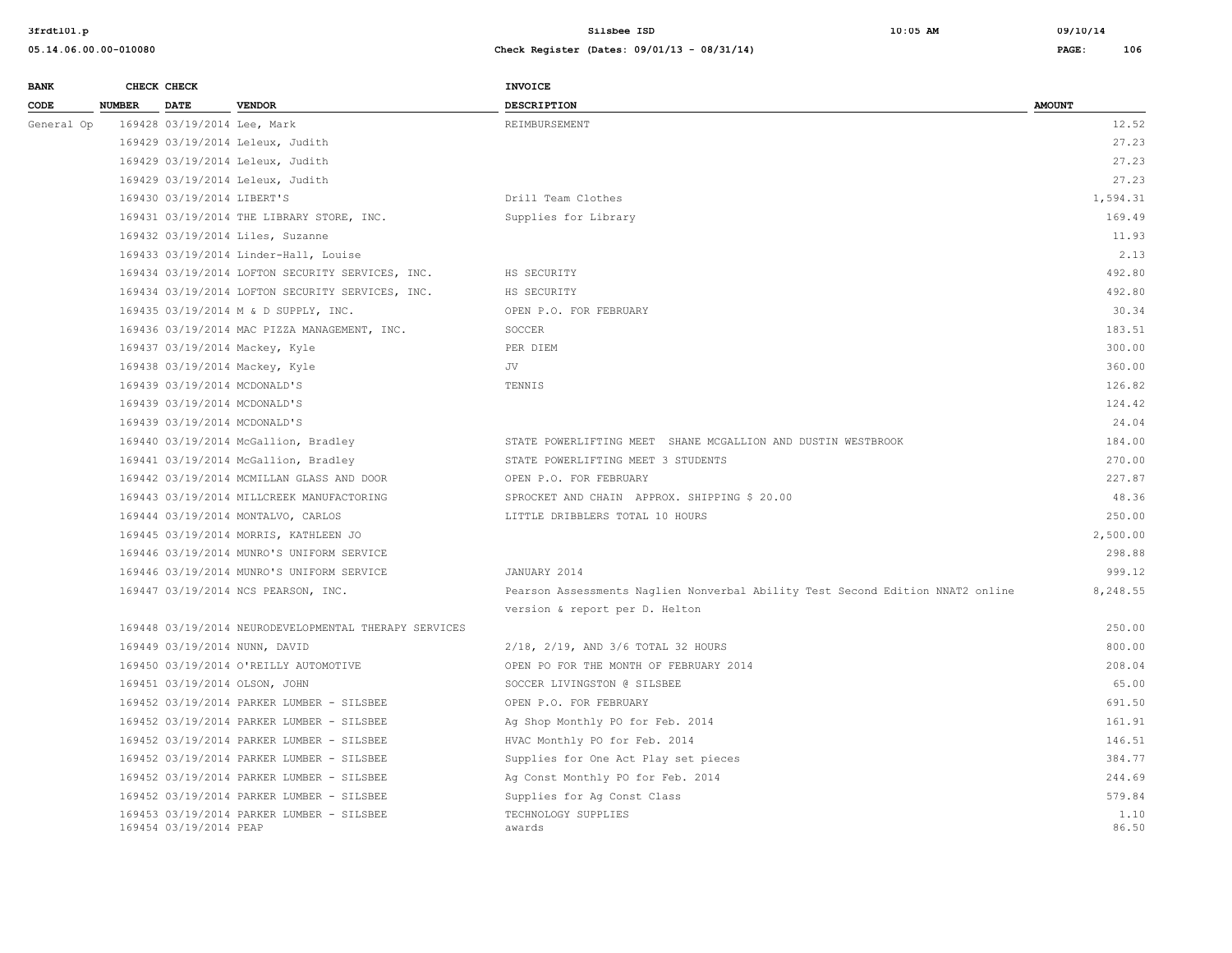**05.14.06.00.00-010080 Check Register (Dates: 09/01/13 - 08/31/14) PAGE: 107**

# **BANK** CHECK CHECK **CHECK CODE NUMBER DATE VENDOR DESCRIPTION AMOUNT**  General Op 169454 05/06/2014 PEAP -86.50 awards -86.50 awards -86.50 and the state of the state of the state of the state of the state of the state of the state of the state of the state of the state of the state of the st 169455 03/19/2014 PERKINS, DIANE LITTLE DRIBBLERS, SOCCER AND LIONS CLUB PANCAKE SUPPER 525.00 169455 03/19/2014 PERKINS, DIANE 544.75 169456 03/19/2014 RABO BUSINESS FORMS, INC. Report Card paper 525.00 169457 03/19/2014 RED ALERT OPEN P.O. FOR MARCH 260.00 169457 03/19/2014 RED ALERT QUARTERLY PEST CONTROL TREATMENT (DURING sPRING BREAK) 1,330.00 169458 03/19/2014 Reeves, Robbie WORKING AT CLEANING READ FOR VANDALISM 57.32 169459 03/19/2014 REGION V EDUCATION SERVICE CENTER Science & Technology Workshop #6984 for Kathy Calloway 110.00 169459 03/19/2014 REGION V EDUCATION SERVICE CENTER REGION V WORKSHOP #7494 390.00 169459 03/19/2014 REGION V EDUCATION SERVICE CENTER Workshop #7986 on Feb. 25, 2014 115.00 169460 03/19/2014 REXEL OPEN P.O. FOR FEBRUARY 11.76 169460 03/19/2014 REXEL OPEN P.O. FOR FEBRUARY 29.85 169461 03/19/2014 Ringo, Jamie 25.70 169462 03/19/2014 SANDELL, DON SOCCER JASPER @ SILSBEE 115.00 169463 03/19/2014 SCANTRON CORPORATION Scantron Forms for English & History 1,149.87 169464 03/19/2014 SCHOLASTIC, INC. BOOKS 966.94 169465 03/19/2014 SCOTT PAULINO PHYSICAL THERAPIST PHYSICAL THERAPY 5,062.50 169465 03/19/2014 SCOTT PAULINO PHYSICAL THERAPIST PHYSICAL THERAPY 1,890.00 169466 03/19/2014 SEDTAL, DENNIS J. BASEBALL SILSBEE VS ORANGEFIELD 72.60 169467 03/19/2014 SHAW, STEPHANIE 22.00 169468 03/19/2014 SHORKEY CENTER 1,730.00 169469 03/19/2014 Sigler, Joe BASKETBALL TOURNAMENT 361.58 169470 03/19/2014 SILSBEE FARM & RANCH OPEN P.O. FOR FEBRUARY 292.40 169471 03/19/2014 SMART'S TRUCK & TRAILER **COPEN PO FOR THE MONTH OF FEBRUARY 2014** 1,824.18 169472 03/19/2014 SONIC BASEBALL 167.80 169473 03/19/2014 SOUTHERN COMPUTER WAREHOUSE OTTERBOX 1,657.60 169473 03/19/2014 SOUTHERN COMPUTER WAREHOUSE Belkin Monitor Replacement Cable & Stereo Audio Cable 121.18 169473 03/19/2014 SOUTHERN COMPUTER WAREHOUSE PROJECTOR BULB 177.46 169473 03/19/2014 SOUTHERN COMPUTER WAREHOUSE Mitsubishi Projector Lamp 177.46 169474 03/19/2014 SOUTHWEST BUILDING SYSTEMS REPAIR OF SOUND SYSTEM 350.00 169474 03/19/2014 SOUTHWEST BUILDING SYSTEMS P A SYSTEM 4,899.00 169475 03/19/2014 SPARKLETTS AND SIERRA SPRINGS ADMINISTRATION, WAREHOUSE, TECHNOLOGY 168.94 169476 03/19/2014 Spears, Lynette REIMBURSEMENT 200.00 169477 03/19/2014 STANLEY, RANDY SOFTBALL SILSBEE VS WOS 123.52 169478 03/19/2014 STASINOS, MIKE SUN SOCCER SPLENDORA @ SILSBEE 65.00 169479 03/19/2014 SUBWAY STORE #5224 BASKETBALL MEALS \$45.90 AND 211.95 257.85 169479 03/19/2014 SUBWAY STORE #5224 231.05 169480 03/19/2014 SUN COAST RESOURCES, INC. OPEN P.O. FOR MARCH 2,503.54 169481 03/19/2014 SWICEGOOD MUSIC COMPANY BAND MALLETS 42.88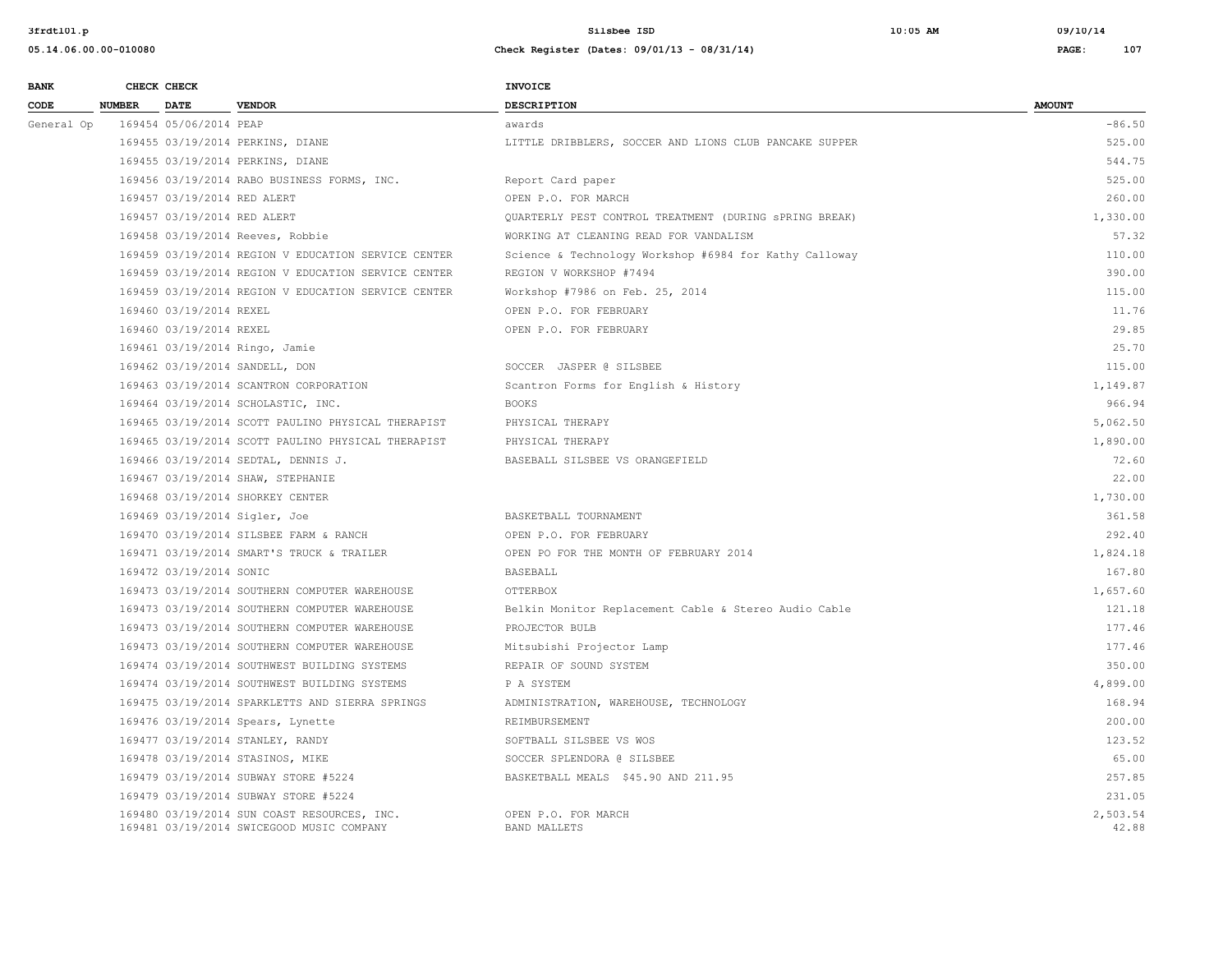| <b>BANK</b> |               | CHECK CHECK |                                                                                         | <b>INVOICE</b>                                                                                       |                    |
|-------------|---------------|-------------|-----------------------------------------------------------------------------------------|------------------------------------------------------------------------------------------------------|--------------------|
| CODE        | <b>NUMBER</b> | DATE        | <b>VENDOR</b>                                                                           | <b>DESCRIPTION</b>                                                                                   | <b>AMOUNT</b>      |
| General Op  |               |             | 169481 03/19/2014 SWICEGOOD MUSIC COMPANY                                               | SHEET MUSIC FOR BAND                                                                                 | 55.00              |
|             |               |             | 169481 03/19/2014 SWICEGOOD MUSIC COMPANY                                               | BAND REPAIR                                                                                          | 75.00              |
|             |               |             | 169482 03/19/2014 TEAM EXPRESS                                                          | BASKETBALL UNIFORMS                                                                                  | 1,876.00           |
|             |               |             | 169483 03/19/2014 TEAM GO FIGURE                                                        | 6" Neon Pink Plastic & Glitter Poms                                                                  | 252.00             |
|             |               |             | 169484 03/19/2014 TEXAS DEPARTMENT OF PUBLIC SAFETY                                     |                                                                                                      | 57.00              |
|             |               |             |                                                                                         | 169485 03/19/2014 TEXAS SCHOOL ADMINISTRATORS' LEGAL DIGES REGISTRATION EDUCATION LAW FOR PRINCIPALS | 190.00             |
|             |               |             | 169486 03/19/2014 THERIOT, III, CHARLES                                                 | SILSBEE VS WOS SOFTBALL                                                                              | 143.68             |
|             |               |             | 169487 03/19/2014 THOMAS, RYAN                                                          | AND 3/18 TOTAL 16 HOURS                                                                              | 400.00             |
|             |               |             | 169488 03/19/2014 THOMAS SUPPLY, INC.                                                   | OPEN P.O. FOR FEBRUARY                                                                               | 166.00             |
|             |               |             | 169489 03/19/2014 TIME WARNER CABLE                                                     | $3/15$ TO $4/14$                                                                                     | 3,375.00           |
|             |               |             | 169489 03/19/2014 TIME WARNER CABLE                                                     | $2/17$ TO $4/16$                                                                                     | 954.01             |
|             |               |             | 169489 03/19/2014 TIME WARNER CABLE                                                     | 3/18 TO 4/17                                                                                         | 954.01             |
|             |               |             | 169489 03/19/2014 TIME WARNER CABLE                                                     | $3/18$ TO $4/17$                                                                                     | 954.01             |
|             |               |             | 169489 03/19/2014 TIME WARNER CABLE                                                     | $3/18$ TO $4/17$                                                                                     | 954.01             |
|             |               |             | 169490 03/19/2014 Tramel, Dawn                                                          |                                                                                                      | 43.68              |
|             |               |             | 169491 03/19/2014 TRIANGLE WATER CO.                                                    | ACADEMY                                                                                              | 38.00              |
|             |               |             | 169491 03/19/2014 TRIANGLE WATER CO.                                                    | PACES                                                                                                | 70.50              |
|             |               |             | 169492 03/19/2014 TURTLE & HUGHES, INC.                                                 | OPEN P.O. FOR FEBRUARY                                                                               | 1,170.30           |
|             |               |             | 169493 03/19/2014 U S POSTAL SERVICE                                                    | POSTAGE FOR METER                                                                                    | 5,000.00           |
|             |               |             | 169494 03/19/2014 U.S. SCHOOL SUPPLY                                                    | PBSI "PAW"SITIVE BEHAVIOR                                                                            | 168.50             |
|             |               |             | 169494 03/19/2014 U.S. SCHOOL SUPPLY                                                    | PBSI SUPPLIES                                                                                        | 168.50             |
|             |               |             | 169495 03/19/2014 UNIVERSITY OF TEXAS AT AUSTIN                                         | SOLO & ENSEMBLE                                                                                      | 150.00             |
|             |               |             | 169496 03/19/2014 VIDOR TENNIS                                                          | PRE DISTRICT WARM UP                                                                                 | 100.00             |
|             |               |             | 169497 03/19/2014 WARD'S NATURAL SCIENCE                                                | Science Dept Supplies                                                                                | 3,005.45           |
|             |               |             | 169498 03/19/2014 WEAVER, TALON                                                         | TOTAL 9.5 HOURS 07.25                                                                                | 68.88              |
|             |               |             | 169499 03/19/2014 Webb, Stacy                                                           | ONE ACT PLAY DISTRICT                                                                                | 560.00             |
|             |               |             |                                                                                         | 169500 03/19/2014 WELLS, PEYTON, GREENBURG AND HUNT, L.L.P RE: MISC. LITIGATION/SPECIAL ASSIGNMENTS  | 60.00              |
|             |               |             | 169500 03/19/2014 WELLS, PEYTON, GREENBURG AND HUNT, L.L.P RE:BOND ISSUE                |                                                                                                      | 240.00             |
|             |               |             | 169500 03/19/2014 WELLS, PEYTON, GREENBURG AND HUNT, L.L.P                              |                                                                                                      | 1,024.86           |
|             |               |             | 169501 03/19/2014 WEST TEXAS BAR B Q                                                    |                                                                                                      | 130.05             |
|             |               |             | 169502 03/19/2014 WHATABURGER #377                                                      | BASKETBALL                                                                                           | 199.94             |
|             |               |             | 169502 05/12/2014 WHATABURGER #377                                                      | BASKETBALL                                                                                           | $-199.94$          |
|             |               |             | 169503 03/19/2014 WHATBURGER                                                            | 2/18 MEAL BASKETBALL                                                                                 | 199.94             |
|             |               |             | 169503 03/19/2014 WHATBURGER                                                            | 2/26 MEALBASKETBALL                                                                                  | 184.56             |
|             |               |             | 169504 03/19/2014 WINFIELD SOLUTIONS, LLC.                                              | infield conditioner                                                                                  | 598.80             |
|             |               |             | 169505 03/19/2014 WOOD, JESSE PHD                                                       |                                                                                                      | 2,350.00           |
|             |               |             | 169506 03/20/2014 ATHLETIC TRAINERS OF THE GOLDEN TRIANGLE 3/26 & 3/27 LAMAR UNIVERSITY |                                                                                                      | 60.00              |
|             |               |             | 169507 03/20/2014 BAYOU METALS SPECIALTIES<br>169508 03/20/2014 Burk, Dan Anne          | MATERIALS & LABOR - BASKETBALL GOALS                                                                 | 10,000.00<br>14.16 |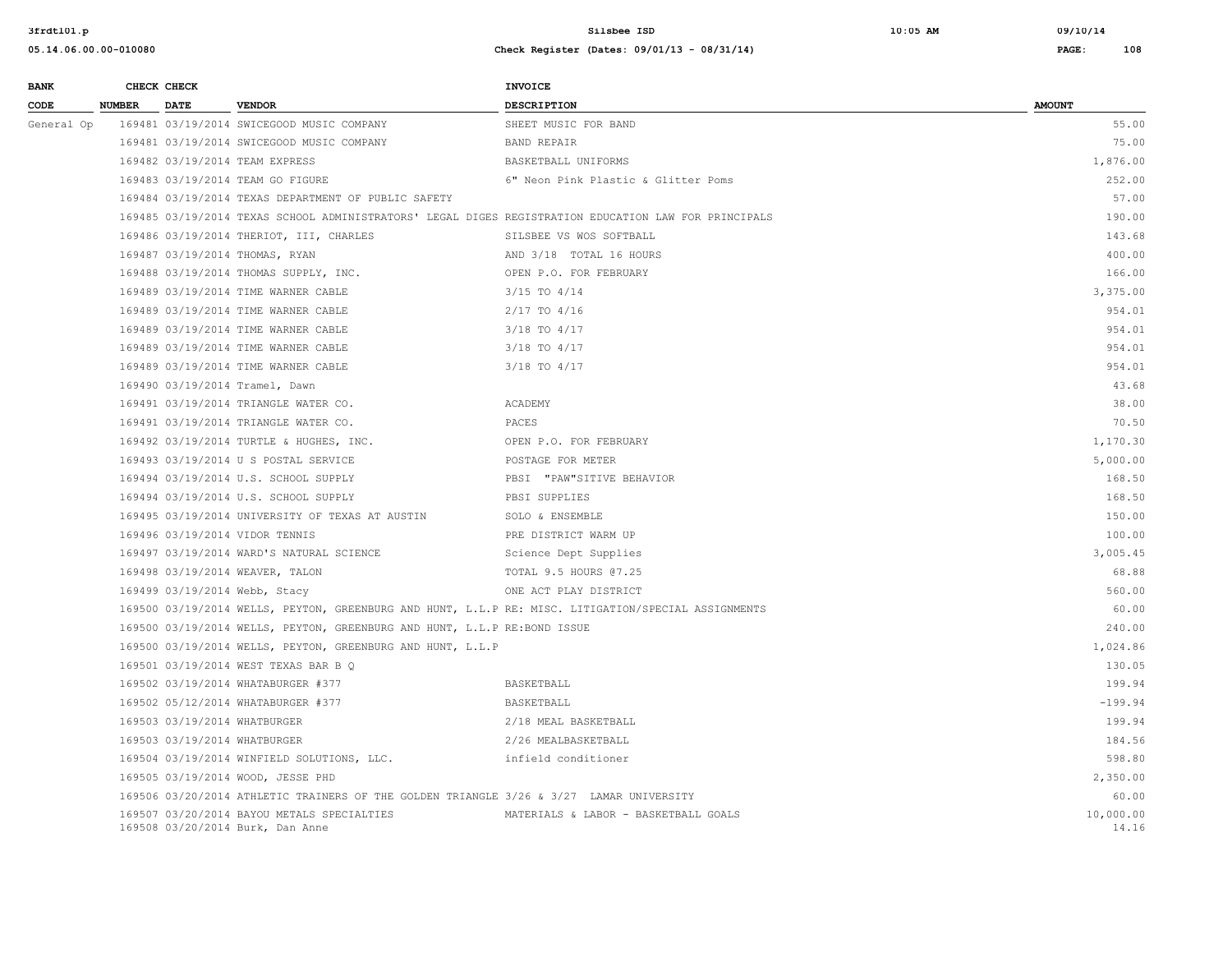| <b>BANK</b> |        | CHECK CHECK                 |                                                     | <b>INVOICE</b>                                                               |                  |
|-------------|--------|-----------------------------|-----------------------------------------------------|------------------------------------------------------------------------------|------------------|
| CODE        | NUMBER | <b>DATE</b>                 | <b>VENDOR</b>                                       | <b>DESCRIPTION</b>                                                           | <b>AMOUNT</b>    |
| General Op  |        |                             | 169509 03/20/2014 CHANCE, SANDRA                    | TOTAL 6.5 HOURS                                                              | 65.00            |
|             |        |                             | 169510 03/20/2014 COASTAL WELDING SUPPLY INC        | Welder Extension Cords for MIG Welders                                       | 214.88           |
|             |        |                             | 169510 03/20/2014 COASTAL WELDING SUPPLY INC        | Ag Shop Monthly PO for Feb. 2014                                             | 95.58            |
|             |        |                             | 169511 03/20/2014 COBURN SUPPLY COMPANY, INC.       | OPEN P.O. FOR MARCH                                                          | 170.19           |
|             |        |                             | 169511 03/20/2014 COBURN SUPPLY COMPANY, INC.       | OPEN P.O. FOR MARCH                                                          | 37.55            |
|             |        |                             | 169512 03/20/2014 COCA-COLA REFRESHMENTS            | FOOD SERVICE                                                                 | 441.36           |
|             |        |                             | 169513 03/20/2014 COMMUNITY COFFEE                  | MIDDLE SCHOOL                                                                | 119.40           |
|             |        |                             | 169513 03/20/2014 COMMUNITY COFFEE                  | HIGH SCHOOL                                                                  | 59.50            |
|             |        |                             | 169514 03/20/2014 CROWN ELECTRIC                    | MATERIALS AND LABOR TO COMPLETE ALL ELECTRICAL WIRING FOR AUTOMATION OF SIDE | 10,450.00        |
|             |        |                             |                                                     | BASKETBALL GOALS (4). (SEE ATTACHED QUOTE)                                   |                  |
|             |        |                             | 169515 03/20/2014 DR. NUMSEN ACADEMIC MEET          | Number Sense Drill Master & Trick Center Subscription                        | 80.00            |
|             |        | 169516 03/20/2014 ETEX      |                                                     | HP LASERJET                                                                  | 175.99           |
|             |        | 169516 03/20/2014 ETEX      |                                                     | Printer Cartridge for Room 153                                               | 79.99            |
|             |        | 169516 03/20/2014 ETEX      |                                                     | Instructional Materials                                                      | 682.18           |
|             |        |                             | 169517 03/20/2014 FITNESS FINDERS                   | PBSI RUNS FOR POSITIVE BEHAVIOR                                              | 440.15           |
|             |        |                             | 169518 03/20/2014 FOLLETT LIBRARY RESOURCES         | Library Books                                                                | 174.96           |
|             |        |                             | 169519 03/20/2014 GRIFFIN, BENNIE                   | TOTAL 6.5 HOURS                                                              | 65.00            |
|             |        |                             | 169520 03/20/2014 HARCOURT OUTLINES, INC.           | student agendas                                                              | 404.02           |
|             |        |                             | 169521 03/20/2014 ICM MECHANICAL                    | REPAIR LEAKING HW COIL AT HIGH SCHOOL                                        | 230.00           |
|             |        |                             | 169522 03/20/2014 KIMBALL MIDWEST                   | Supplies for Ag Const classes                                                | 529.88           |
|             |        |                             | 169523 03/20/2014 LAKESHORE ELEMENTARY              | ELA SUPPLIES                                                                 | 30.07            |
|             |        |                             | 169524 03/20/2014 LOFTON SECURITY SERVICES, INC.    | HS SECURITY                                                                  | 455.84           |
|             |        | 169525 03/20/2014 MATHESON  |                                                     | Monthly PO for Ag Classes - March 2014                                       | 46.05            |
|             |        |                             | 169526 03/20/2014 NATIONAL EDUCATORS' LAW INSTITUTE | Neli Legal Conference: A Day on Autism Spectrum Disorders                    | 1,240.00         |
|             |        |                             | 169527 03/20/2014 SCANTRON CORPORATION              | C-Scope                                                                      | 249.96           |
|             |        |                             | 169527 03/20/2014 SCANTRON CORPORATION              | SCANTRON FORMS                                                               | 245.00           |
|             |        |                             | 169528 03/20/2014 SCHOOL AIDS                       | teacher supplies - trailblazers                                              | 44.21            |
|             |        |                             | 169529 03/20/2014 SCHOOL SPECIALTY                  | Sensory books for teachers of students with Autism                           | 86.55            |
|             |        |                             | 169529 03/20/2014 SCHOOL SPECIALTY                  | Sensory books for teachers of students with Autism                           | 86.55            |
|             |        |                             | 169529 03/20/2014 SCHOOL SPECIALTY                  | TEACHER SUPPLIES - TRAILBLAZERS                                              | 130.26           |
|             |        |                             | 169529 03/20/2014 SCHOOL SPECIALTY                  | TEACHER SUPPLIES - TRAILBLAZERS                                              | 190.95           |
|             |        |                             | 169530 03/20/2014 TASB, INC.                        | POLICY ON LINE INTERNET                                                      | 450.00           |
|             |        |                             | 169531 03/21/2014 HILTON AUSTIN AIRPORT             | TSSSA CONFERENCE 3/26-27                                                     | 479.49           |
|             |        | 169532 03/21/2014 MI PUEBLO |                                                     |                                                                              | 750.00           |
|             |        | 169533 03/21/2014 TSSSA     |                                                     | REGISTRATION FEE MARCH 27-28                                                 | 200.00           |
|             |        |                             | 169534 03/26/2014 ACME ARCHITECTURAL HARDWARE       | OPEN P.O. FOR MARCH                                                          | 17.50            |
|             |        |                             | 169535 03/26/2014 ADVANCED SYSTEMS & ALARMS         | $4/1$ TO $4/30$                                                              | 70.00            |
|             |        | 169537 03/26/2014 AT &T     | 169536 03/26/2014 Alaniz, Cynthia                   | MS TRACK<br>MAR 7 THRU APRIL 6                                               | 310.00<br>910.67 |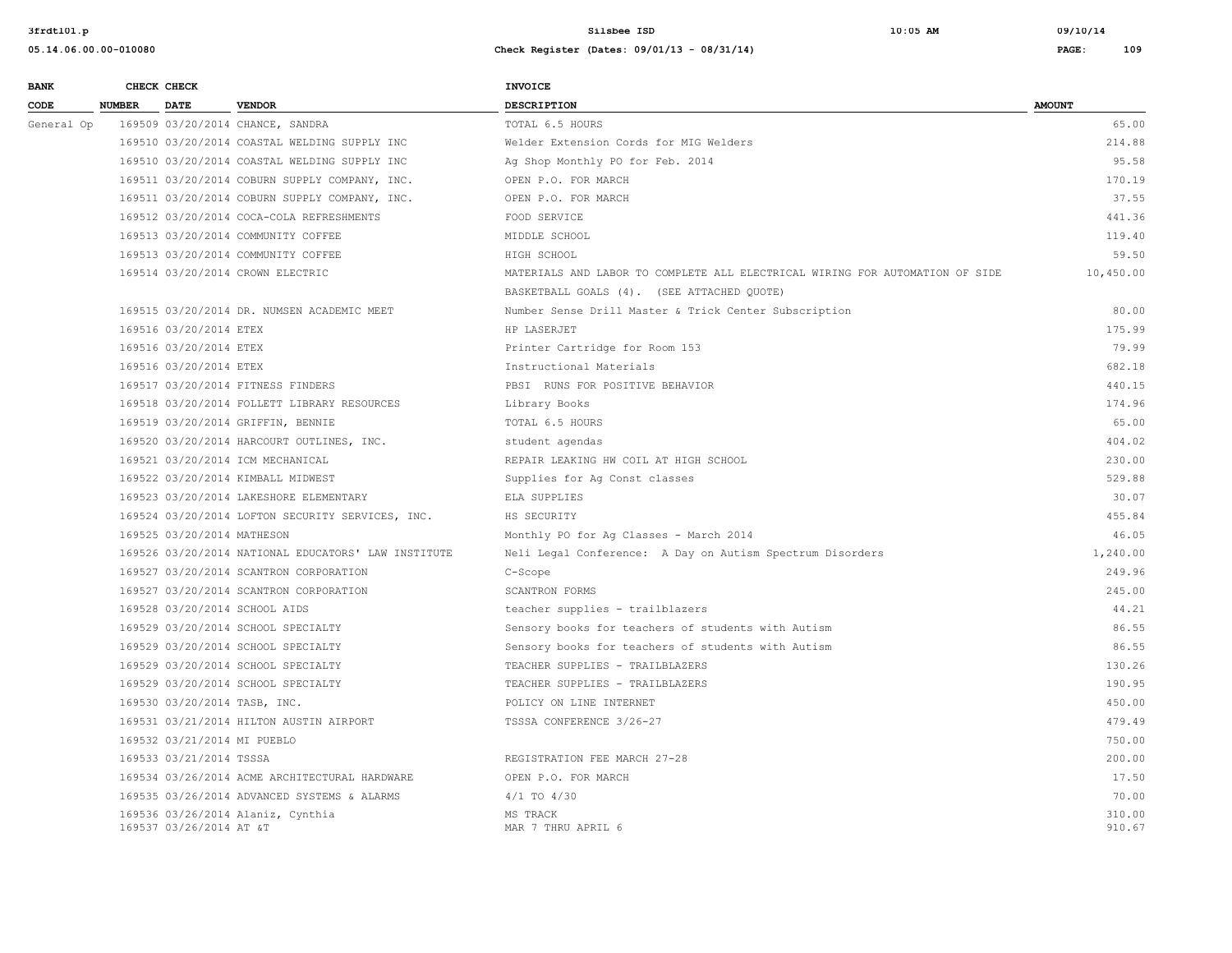| <b>BANK</b> |               | CHECK CHECK            |                                                     | <b>INVOICE</b>                                                                     |                    |
|-------------|---------------|------------------------|-----------------------------------------------------|------------------------------------------------------------------------------------|--------------------|
| CODE        | <b>NUMBER</b> | <b>DATE</b>            | <b>VENDOR</b>                                       | <b>DESCRIPTION</b>                                                                 | <b>AMOUNT</b>      |
| General Op  |               |                        | 169538 03/26/2014 AT&T LONG DISTANCE                |                                                                                    | 22.41              |
|             |               |                        | 169539 03/26/2014 BUECHLER & ASSOCIATES, P.C.       |                                                                                    | 29,235.09          |
|             |               |                        | 169540 03/26/2014 BURGER KING                       |                                                                                    | 51.52              |
|             |               |                        | 169541 03/26/2014 CANON FINANCIAL SERVICES, INC.    | $3/1$ to $3/31$                                                                    | 391.00             |
|             |               |                        | 169542 03/26/2014 CARD SERVICES                     | FEB 15 TO MARCH 18, 2014                                                           | 74.88              |
|             |               |                        | 169543 03/26/2014 CDW GOVERNMENT, INC.              | <b>CHROMEBOOKS</b>                                                                 | 1,865.05           |
|             |               |                        | 169543 03/26/2014 CDW GOVERNMENT, INC.              | ACAD MGT LICENSE                                                                   | 750.00             |
|             |               |                        | 169544 03/26/2014 CENTERPOINT ENERGY SERVICES, INC. | $2/1$ TO $2/28$                                                                    | 5,531.53           |
|             |               |                        | 169545 03/26/2014 CITRIX SYSTEMS INC.               | RENEWAL                                                                            | 14,285.81          |
|             |               |                        | 169546 03/26/2014 CITY OF SILSBEE                   | $2/5$ to $3/5$                                                                     | 1,113.38           |
|             |               |                        | 169546 03/26/2014 CITY OF SILSBEE                   | $2/5$ TO $3/5$                                                                     | 244.08             |
|             |               |                        | 169546 03/26/2014 CITY OF SILSBEE                   | $2/5$ TO $3/5$                                                                     | 1,440.57           |
|             |               |                        | 169547 03/26/2014 CLARK, RANDALL                    | SILSBEE VS BRIDGE CITY                                                             | 122.60             |
|             |               |                        | 169548 03/26/2014 COASTAL WELDING                   | Monthly PO for HVAC Classes - March 2014                                           | 73.14              |
|             |               |                        | 169549 03/26/2014 Coleman, Tia                      | REGION V                                                                           | 30.88              |
|             |               |                        | 169550 03/26/2014 COMMUNITY COFFEE                  | HIGH SCHOOL                                                                        | 77.50              |
|             |               |                        | 169551 03/26/2014 COWARD, JUDY                      |                                                                                    | 375.00             |
|             |               |                        | 169552 03/26/2014 DAIRY QUEEN                       | SOFTBALL                                                                           | 79.13              |
|             |               |                        | 169553 03/26/2014 Dauriac, Jennifer                 |                                                                                    | 200.00             |
|             |               |                        | 169554 03/26/2014 DE LAGE LANDEN PUBLIC FINANCE     | $3/1$ to $3/31$                                                                    | 541.72             |
|             |               |                        | 169554 03/26/2014 DE LAGE LANDEN PUBLIC FINANCE     | $4/1$ to $4/30$                                                                    | 440.00             |
|             |               |                        | 169554 03/26/2014 DE LAGE LANDEN PUBLIC FINANCE     |                                                                                    | 541.72             |
|             |               |                        | 169554 03/26/2014 DE LAGE LANDEN PUBLIC FINANCE     |                                                                                    | 541.72             |
|             |               |                        | 169554 03/26/2014 DE LAGE LANDEN PUBLIC FINANCE     | $3/1$ to $3/31$                                                                    | 544.31             |
|             |               |                        | 169554 03/26/2014 DE LAGE LANDEN PUBLIC FINANCE     | $3/1$ to $3/31$                                                                    | 541.72             |
|             |               |                        | 169554 03/26/2014 DE LAGE LANDEN PUBLIC FINANCE     |                                                                                    | 422.07             |
|             |               |                        | 169554 03/26/2014 DE LAGE LANDEN PUBLIC FINANCE     | $3/1$ to $3/31$                                                                    | 422.07             |
|             |               |                        | 169554 03/26/2014 DE LAGE LANDEN PUBLIC FINANCE     | $3/1$ to $3/31$                                                                    | 198.00             |
|             |               |                        | 169554 03/26/2014 DE LAGE LANDEN PUBLIC FINANCE     | $3/1$ to $3/31$                                                                    | 3,708.00           |
|             |               |                        | 169554 03/26/2014 DE LAGE LANDEN PUBLIC FINANCE     | 3/1 TO 3/31                                                                        | 89.00              |
|             |               |                        | 169554 03/26/2014 DE LAGE LANDEN PUBLIC FINANCE     | $3/1$ TO $3/31$                                                                    | 630.00             |
|             |               |                        | 169554 03/26/2014 DE LAGE LANDEN PUBLIC FINANCE     | 3/21 TO 4/20                                                                       | 1,112.00           |
|             |               |                        | 169555 03/26/2014 DELL MARKETING L.P.               | MONITOR                                                                            | 131.09             |
|             |               |                        | 169556 03/26/2014 Drake, Michele                    |                                                                                    | 8.08               |
|             |               | 169557 03/26/2014 ETEX |                                                     | Teacher & Office Supplies                                                          | 304.11             |
|             |               | 169557 03/26/2014 ETEX |                                                     | Toner Cartridge                                                                    | 167.99             |
|             |               | 169557 03/26/2014 ETEX |                                                     | Toner Cartridges for BIMM                                                          | 414.98             |
|             |               | 169557 03/26/2014 ETEX | 169558 03/26/2014 F&F SPORTS, INC.                  | LED Flashlights, batteries & chargers<br>tennis balls and tennis net center straps | 1,003.20<br>279.96 |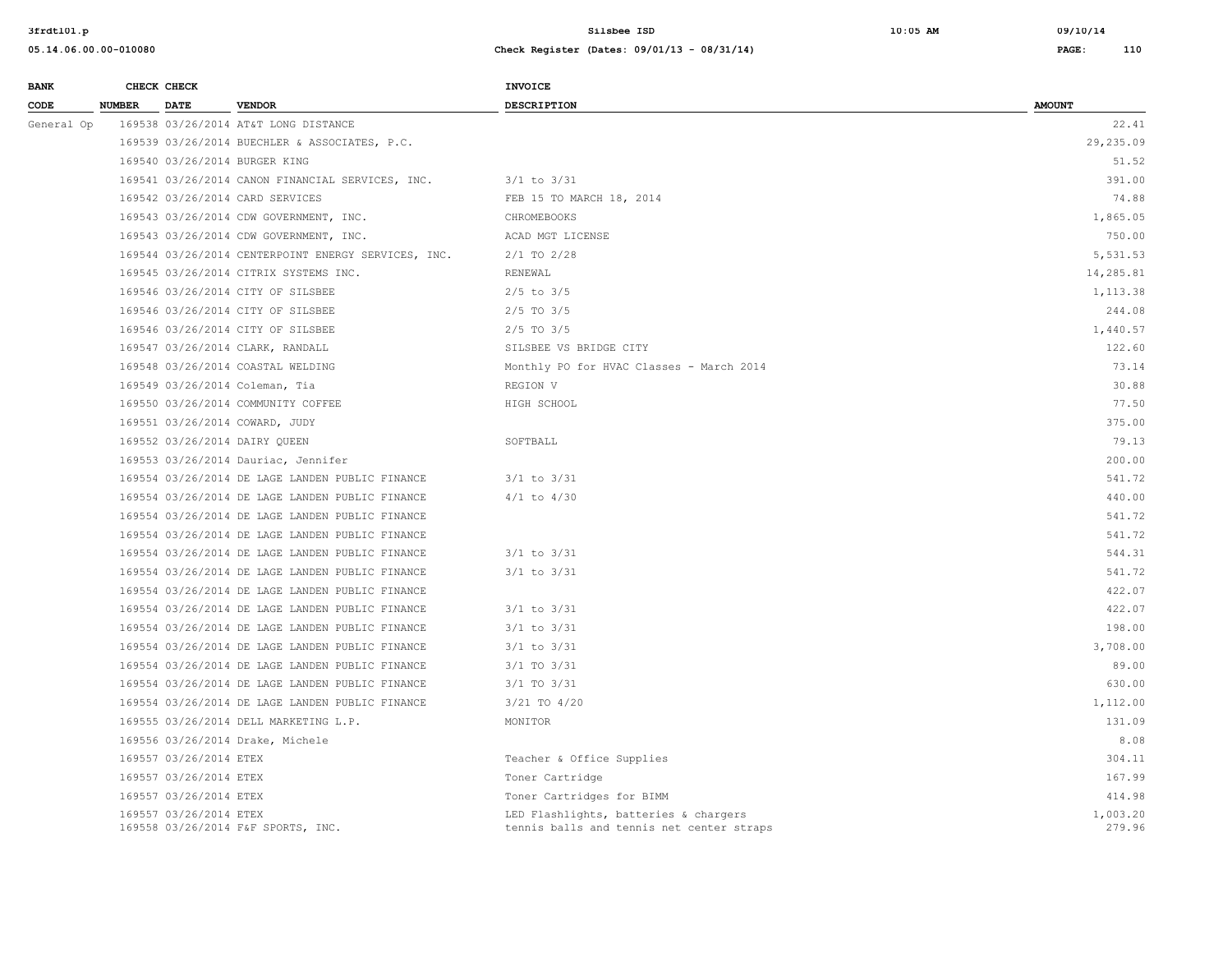| <b>BANK</b> | CHECK CHECK                                                                            | <b>INVOICE</b>                             |                  |
|-------------|----------------------------------------------------------------------------------------|--------------------------------------------|------------------|
| CODE        | NUMBER DATE<br><b>VENDOR</b>                                                           | <b>DESCRIPTION</b>                         | <b>AMOUNT</b>    |
| General Op  | 169558 03/26/2014 F&F SPORTS, INC.                                                     | GIRL TRACK SUPPLIES                        | 339.00           |
|             | 169558 03/26/2014 F&F SPORTS, INC.                                                     | BOYS TRACK                                 | 135.38           |
|             | 169559 03/26/2014 FEDEX                                                                | TECHNOLOGY                                 | 110.58           |
|             | 169560 03/26/2014 FITNESS FINDERS                                                      | MC START UP KIT                            | 80.95            |
|             | 169560 03/26/2014 FITNESS FINDERS                                                      | SUPPLIES                                   | 288.63           |
|             | 169561 03/26/2014 FLATT STATIONERS INC                                                 | Copy Paper to Restock the Warehouse        | 10,345.00        |
|             | 169562 03/26/2014 Fletcher, Charles                                                    | VIDOR                                      | 93.28            |
|             | 169563 03/26/2014 GILLEY, WILLIAM                                                      | BASEBALL GAME TOTAL 7 HOURS                | 175.00           |
|             | 169564 03/26/2014 GRAINGER                                                             | Welding Cable Reel for Ag                  | 912.99           |
|             | 169565 03/26/2014 GRIFFIN, JIMMIE R.                                                   | SILSEE VS BRIDGE CITY                      | 125.20           |
|             | 169566 03/26/2014 Harrison, Laura                                                      | SILSBEE VS BRIDGE CITY                     | 40.00            |
|             | 169567 03/26/2014 Harrison, Palma                                                      |                                            | 77.94            |
|             | 169568 03/26/2014 HAWTHORNE, BEN                                                       | TOTAL 8 HOURS                              | 200.00           |
|             | 169569 03/26/2014 Honeycutt, Judy                                                      |                                            | 13.29            |
|             | 169570 03/26/2014 J W PEPPER                                                           | Choir Music                                | 26.99            |
|             | 169570 03/26/2014 J W PEPPER                                                           | MUSIC FOR CHOIR                            | 64.99            |
|             | 169571 03/26/2014 JASPER H.S. SOFTBALL BOOSTERS                                        | SOFTBALL                                   | 340.00           |
|             | 169571 03/26/2014 JASPER H.S. SOFTBALL BOOSTERS                                        | SOFTBALL                                   | 340.00           |
|             | 169572 03/26/2014 JONES, BRYANT R.                                                     | SILSBEE VS BIRDGE CITY                     | 120.50           |
|             | 169573 03/26/2014 KLING, JAMIE                                                         |                                            | 100.00           |
|             | 169573 03/26/2014 KLING, JAMIE                                                         |                                            | 128.46           |
|             | 169574 03/26/2014 LAKESHORE LEARNING MATERIALS                                         | SUPPLIES                                   | 204.53           |
|             | 169574 03/26/2014 LAKESHORE LEARNING MATERIALS                                         | SUPPLIES                                   | 126.45           |
|             | 169575 03/26/2014 LAURA REEVES ACTIVITY FUND                                           |                                            | 46.56            |
|             | 169575 03/26/2014 LAURA REEVES ACTIVITY FUND                                           | TO PARK                                    | 242.50           |
|             | 169575 03/26/2014 LAURA REEVES ACTIVITY FUND                                           |                                            | 64.20            |
|             | 169575 03/26/2014 LAURA REEVES ACTIVITY FUND                                           |                                            | 51.95            |
|             | 169576 03/26/2014 LEE COLLEGE                                                          | ONE ACT PLAY AREA CONTEST                  | 350.00           |
|             | 169577 03/26/2014 Liles, Suzanne                                                       |                                            | 13.12            |
|             | 169577 03/26/2014 Liles, Suzanne                                                       |                                            | 17.43            |
|             | 169578 03/26/2014 Linder-Hall, Louise                                                  |                                            | 2.13             |
|             | 169579 03/26/2014 LIVINGSTON SAW SERVICE                                               | OPEN P.O. FOR MARCH                        | 4.45             |
|             | 169580 03/26/2014 LUMBERTON HS TRACK                                                   |                                            | 350.00           |
|             | 169581 03/26/2014 Mackey, Kyle                                                         | TRACK MEET LUMBERTON                       | 480.00           |
|             | 169582 03/26/2014 MCCOLLUM, LAUREN                                                     |                                            | 100.00           |
|             | 169583 03/26/2014 MCDONALD'S                                                           | GOLF                                       | 30.17            |
|             | 169583 03/26/2014 MCDONALD'S                                                           | GOLF                                       | 24.19            |
|             | 169584 03/26/2014 MCMILLAN GLASS AND DOOR<br>169584 03/26/2014 MCMILLAN GLASS AND DOOR | OPEN P.O. FOR MARCH<br>OPEN P.O. FOR MARCH | 459.33<br>279.25 |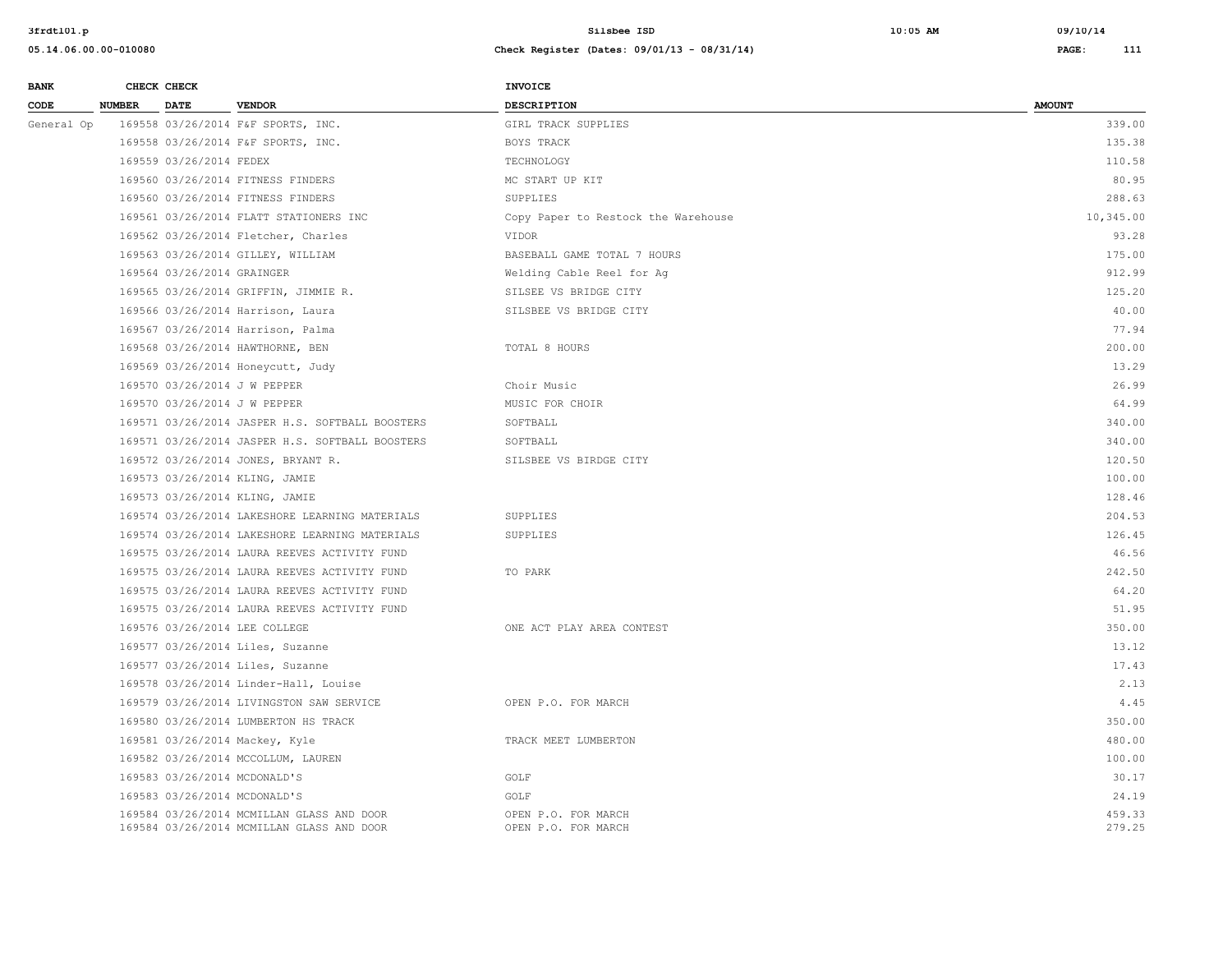| <b>BANK</b> |               | CHECK CHECK                |                                                            | <b>INVOICE</b>                                                                 |                  |
|-------------|---------------|----------------------------|------------------------------------------------------------|--------------------------------------------------------------------------------|------------------|
| CODE        | <b>NUMBER</b> | <b>DATE</b>                | <b>VENDOR</b>                                              | <b>DESCRIPTION</b>                                                             | <b>AMOUNT</b>    |
| General Op  |               |                            | 169585 03/26/2014 NORTH SHORE STEEL                        | Monthly PO for Ag Classes - March 2014                                         | 40.00            |
|             |               |                            | 169586 03/26/2014 O'REILLY AUTOMOTIVE                      | OPEN P.O. FOR FEBRUARY                                                         | 102.90           |
|             |               |                            | 169587 03/26/2014 PERKINS, DIANE                           | CLOSING CERAMONIES SECURITY TOTAL 2 HOURS                                      | 50.00            |
|             |               |                            | 169587 03/26/2014 PERKINS, DIANE                           | SOCCER PLAYOFF VIDOR VS HJ                                                     | 62.50            |
|             |               |                            | 169588 03/26/2014 PHILPOTT MOTORS, LTD.                    | 2000 FORD CROWN VICTORIA                                                       | 500.00           |
|             |               |                            | 169589 03/26/2014 POCKET NURSE                             | Supplies for HST classes                                                       | 376.33           |
|             |               |                            | 169590 03/26/2014 Powell, Karen                            | BOARD BOOK TRAINING 3/21-22                                                    | 468.51           |
|             |               |                            | 169591 03/26/2014 PRESTWICK HOUSE, INC.                    | Books for English Dept                                                         | 75.60            |
|             |               |                            | 169592 03/26/2014 REFLECTIONS CUSTOM FRAMING               | Plaques for Cheer Banquet                                                      | 478.00           |
|             |               |                            | 169593 03/26/2014 REGION V EDUCATION SERVICE CENTER        | WORKSHOP                                                                       | 40.00            |
|             |               |                            | 169594 03/26/2014 Ringo, Jamie                             | AND 21                                                                         | 17.90            |
|             |               |                            | 169595 03/26/2014 SAMUEL FRENCH INC.                       | Script for Theatre One Class                                                   | 12.19            |
|             |               |                            | 169596 03/26/2014 SCHOLASTIC, INC.                         | <b>BOOKS</b>                                                                   | 295.39           |
|             |               |                            | 169597 03/26/2014 SCHOOL AIDS                              | POSTERS                                                                        | 114.28           |
|             |               |                            | 169598 03/26/2014 SEW WHAT - BERNINA                       | Bernina Sewing Machines                                                        | 1,458.00         |
|             |               |                            | 169599 03/26/2014 SHOOK, BRIAN                             | BRASS STUDENTS                                                                 | 100.00           |
|             |               |                            | 169600 03/26/2014 SILSBEE MUFFLER & CUSTOM SHOP            | OPEN P.O. FOR MARCH                                                            | 12.00            |
|             |               |                            | 169600 03/26/2014 SILSBEE MUFFLER & CUSTOM SHOP            | OPEN P.O. FOR MARCH                                                            | 10.95            |
|             |               |                            | 169601 03/26/2014 SILVA, KELSEY                            |                                                                                | 100.00           |
|             |               |                            | 169602 03/26/2014 Smith, Cynthia                           | <b>NEEDS</b>                                                                   | 33.61            |
|             |               |                            | 169603 03/26/2014 SOUTHERN LAWN & LANDSCAPES LLC           | MOWING COMPLETED 3/14                                                          | 4,356.00         |
|             |               |                            | 169604 03/26/2014 SOUTHERN COMPUTER WAREHOUSE              | projector bulbs/SCW                                                            | 758.22           |
|             |               |                            | 169604 03/26/2014 SOUTHERN COMPUTER WAREHOUSE              | USB EXTENDERS                                                                  | 85.81            |
|             |               |                            | 169604 03/26/2014 SOUTHERN COMPUTER WAREHOUSE              | PRINTER                                                                        | 291.03           |
|             |               |                            | 169604 03/26/2014 SOUTHERN COMPUTER WAREHOUSE              | TECHNOLOGY SUPPLIES                                                            | 157.20           |
|             |               |                            | 169604 03/26/2014 SOUTHERN COMPUTER WAREHOUSE              | TECHNOLOGY SUPPLIES                                                            | 95.53            |
|             |               |                            | 169605 03/26/2014 SOUTHWEST BUILDING SYSTEMS               | SOUND MICS                                                                     | 646.00           |
|             |               |                            | 169605 03/26/2014 SOUTHWEST BUILDING SYSTEMS               | HAND PURCHASE ORDER 47865                                                      | 128.00           |
|             |               |                            | 169606 03/26/2014 SOUTHWEST FOODSERVICE EXCELLENCE, LLC    | FEBRUARY 2014 SERVICES                                                         | 130, 515.67      |
|             |               |                            | 169607 03/26/2014 SPARKLETTS AND SIERRA SPRINGS            | MIDDLE SCHOOL                                                                  | 80.00            |
|             |               |                            | 169608 03/26/2014 SSC SERVICE SOLUTIONS                    | 3/1 TO 3/31 SERVICE                                                            | 51,755.71        |
|             |               |                            | 169609 03/26/2014 STAR GRAPHICS INC                        | $3/1$ to $3/31$                                                                | 425.00           |
|             |               |                            | 169609 03/26/2014 STAR GRAPHICS INC                        | 3/1 TO 3/31                                                                    | 153.00           |
|             |               |                            | 169609 03/26/2014 STAR GRAPHICS INC                        | 3/1 TO 3/31                                                                    | 139.00           |
|             |               |                            | 169610 03/26/2014 Stone, Cheryl                            |                                                                                | 22.90            |
|             |               |                            | 169611 03/26/2014 TEXAS DEPARTMENT OF LICENSING REGULATION |                                                                                | 420.00           |
|             |               |                            | 169612 03/26/2014 THOMAS, EVEN                             | SOFTBALL SILSBEE VS BRIDGE CITY                                                | 125.00           |
|             |               | 169614 03/26/2014 WAL-MART | 169613 03/26/2014 Trabing, Lynn                            | OTTERBOX FOR STUDENT iPAD, TESTING SUPPLIES FOR TEACHER AND SANITARY WIPES FOR | 148.20<br>132.39 |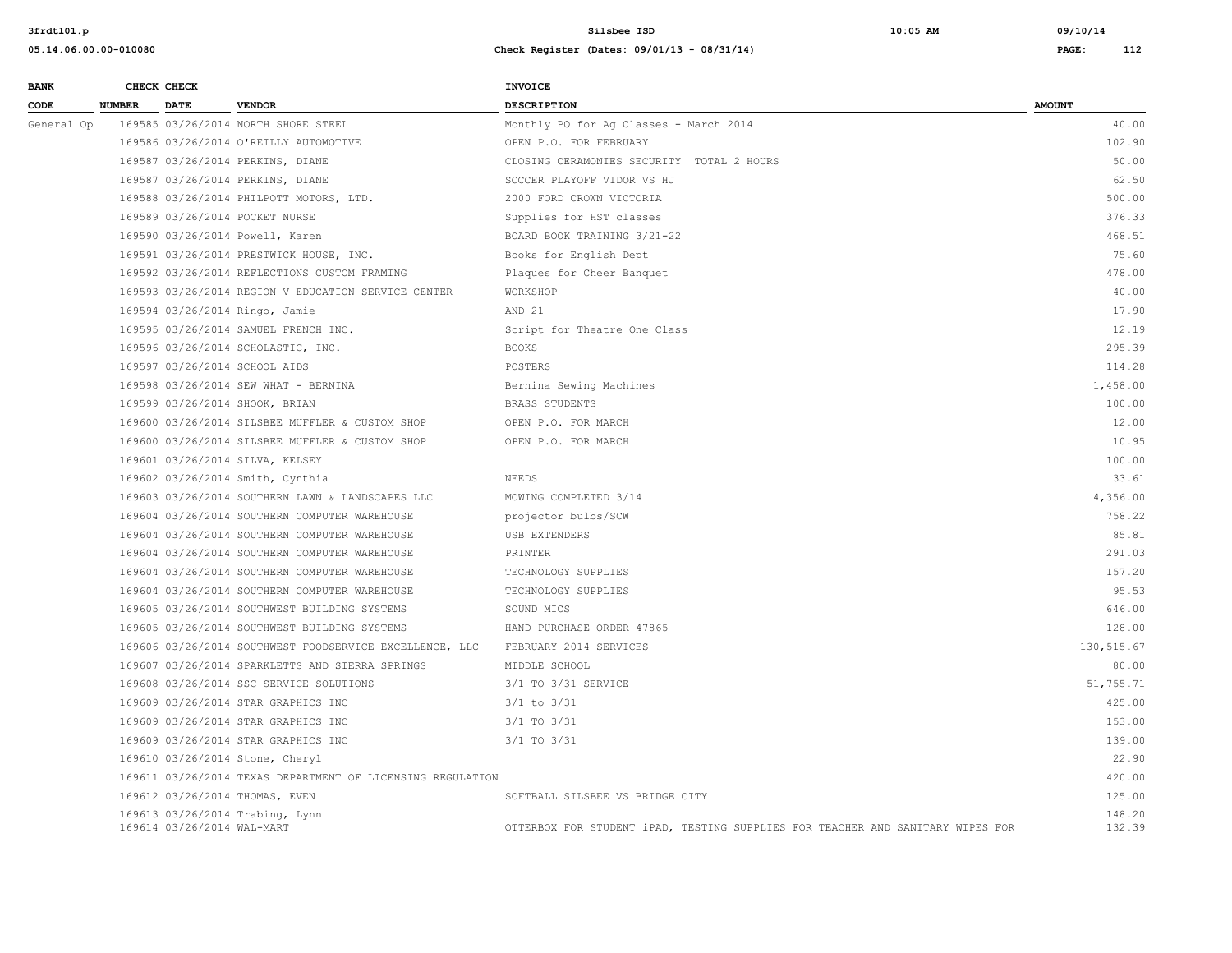| <b>BANK</b> |               | CHECK CHECK                |                                                                | <b>INVOICE</b>                                                                |                  |
|-------------|---------------|----------------------------|----------------------------------------------------------------|-------------------------------------------------------------------------------|------------------|
| CODE        | <b>NUMBER</b> | <b>DATE</b>                | <b>VENDOR</b>                                                  | <b>DESCRIPTION</b>                                                            | <b>AMOUNT</b>    |
|             |               |                            |                                                                | STUDENTS                                                                      |                  |
|             |               | 169614 03/26/2014 WAL-MART |                                                                | WATER                                                                         | 49.80            |
|             |               | 169614 03/26/2014 WAL-MART |                                                                | SANDWICH TRAY FOR SHAC                                                        | 14.00            |
|             |               | 169614 03/26/2014 WAL-MART |                                                                | BOARD MEETING & COMMITTEE MEETING 2/20                                        | 36.55            |
|             |               | 169614 03/26/2014 WAL-MART |                                                                | batteries baggies                                                             | 236.89           |
|             |               | 169614 03/26/2014 WAL-MART |                                                                | <b>GROCERIES</b>                                                              | 224.81           |
|             |               | 169614 03/26/2014 WAL-MART |                                                                | SUPPLIES FOR NURSES OFFICE HIGH SCHOOL                                        | 33.59            |
|             |               | 169614 03/26/2014 WAL-MART |                                                                | itune cards                                                                   | 825.00           |
|             |               |                            | 169615 03/26/2014 Wallace, Mark                                |                                                                               | 75.00            |
|             |               |                            | 169616 03/26/2014 WILLIAMS, JOHN                               | TOTAL 8 HOURS                                                                 | 200.00           |
|             |               |                            | 169617 03/26/2014 Willis, Pamela                               | DISTRICT MEET                                                                 | 420.00           |
|             |               |                            | 169618 03/26/2014 WOODWORKERS PARADISE, INC.                   | OPEN P.O. FOR MARCH                                                           | 27.13            |
|             |               |                            | 169619 03/26/2014 X-TREME POWDER COATING                       | POWDER COATING                                                                | 1,600.00         |
|             |               |                            | 169620 03/26/2014 BATMAN, AMY                                  | CHEER TRYOUT                                                                  | 300.00           |
|             |               |                            | 169621 03/26/2014 EMERGENCY POWER SERVICE                      | Materials and labor to complete P.M. inspectons on both generators (see       | 322.50           |
|             |               |                            |                                                                | attached quote)                                                               |                  |
|             |               |                            | 169621 03/26/2014 EMERGENCY POWER SERVICE                      | Materials and labor to complete P.M. inspectons on both generators (see       | 159.02           |
|             |               |                            |                                                                | attached quote)                                                               |                  |
|             |               |                            | 169622 03/26/2014 MUNRO'S UNIFORM SERVICE                      |                                                                               | 999.12           |
|             |               |                            | 169623 03/26/2014 SCHOLASTIC, INC.                             | <b>BOOKS</b>                                                                  | 497.50           |
|             |               |                            | 169624 03/26/2014 U OF H SPORTS PERFORMANCE CLINIC             | DURS FOR STRENGTH CLINIC                                                      | 30.00            |
|             |               |                            | 169625 03/26/2014 WASTE MANAGEMENT OF TEXAS, INC.              | MARCH SERVICES                                                                | 128.36           |
|             |               |                            | 169626 04/02/2014 AC'CENT SERVICES, INC.                       | YEARLY MONITORING AND ANALYSIS FEE FOR SISD                                   | 840.00           |
|             |               |                            | 169627 04/02/2014 ADVANCED GRAPHICS                            | White Banners                                                                 | 210.36           |
|             |               |                            | 169628 04/02/2014 APPLE COMPUTER, INC.                         | Purcahse of 3 iPads for staff                                                 | 1,149.00         |
|             |               |                            | 169628 04/02/2014 APPLE COMPUTER, INC.                         | I PADS                                                                        | 1,149.00         |
|             |               |                            | 169629 04/02/2014 AT&T LONG DISTANCE                           |                                                                               | 452.61           |
|             |               |                            | 169630 04/02/2014 ATHLETIC SUPPLY INC.                         | track supplies                                                                | 586.00           |
|             |               |                            | 169631 04/02/2014 AUTHENTIC COSTUMES LLC                       |                                                                               | 350.00           |
|             |               |                            | 169632 04/02/2014 BEST MPRESSIONS                              | presidential awards                                                           | 27.00            |
|             |               |                            | 169633 04/02/2014 CARD SERVICES                                | FEBRUARY 18 TO MARCH 20, 2014                                                 | 1,161.58         |
|             |               |                            | 169634 04/02/2014 CAUDILL, ANDREW                              | JANUARY 17 SILSBEE VS WOS                                                     | 100.00           |
|             |               |                            | 169635 04/02/2014 CENTERPOINT ENERGY                           | $2/13$ to $3/15$                                                              | 3,774.07         |
|             |               |                            | 169636 04/02/2014 CHALK'S TRUCK PARTS, INC.                    | OPEN PO FOR THE MONTH OF MARCH 2014                                           | 83.75            |
|             |               |                            | 169637 04/02/2014 CHATTERBOX SPEECH THERAPY                    | SUPERVISE SPEECH ASSISTANTS                                                   | 3,010.00         |
|             |               | 169638 04/02/2014 CHEMTEX  |                                                                | MATERIALS AND LABOR TO PERFORM ANNUAL TEST SAMPLING ON ALL GREASE TRAPS @5EA. | 725.00           |
|             |               |                            |                                                                | CAMPUSES (BOD, TSS, O&G) SAMPLING AND TRAVEL (SEE ATTACHED QUOTE)             |                  |
|             |               |                            | 169639 04/02/2014 CHICK-FIL-A<br>169639 04/02/2014 CHICK-FIL-A | BOYS DISTRICT GOLF<br>DISTRICT GOLF                                           | 149.50<br>149.50 |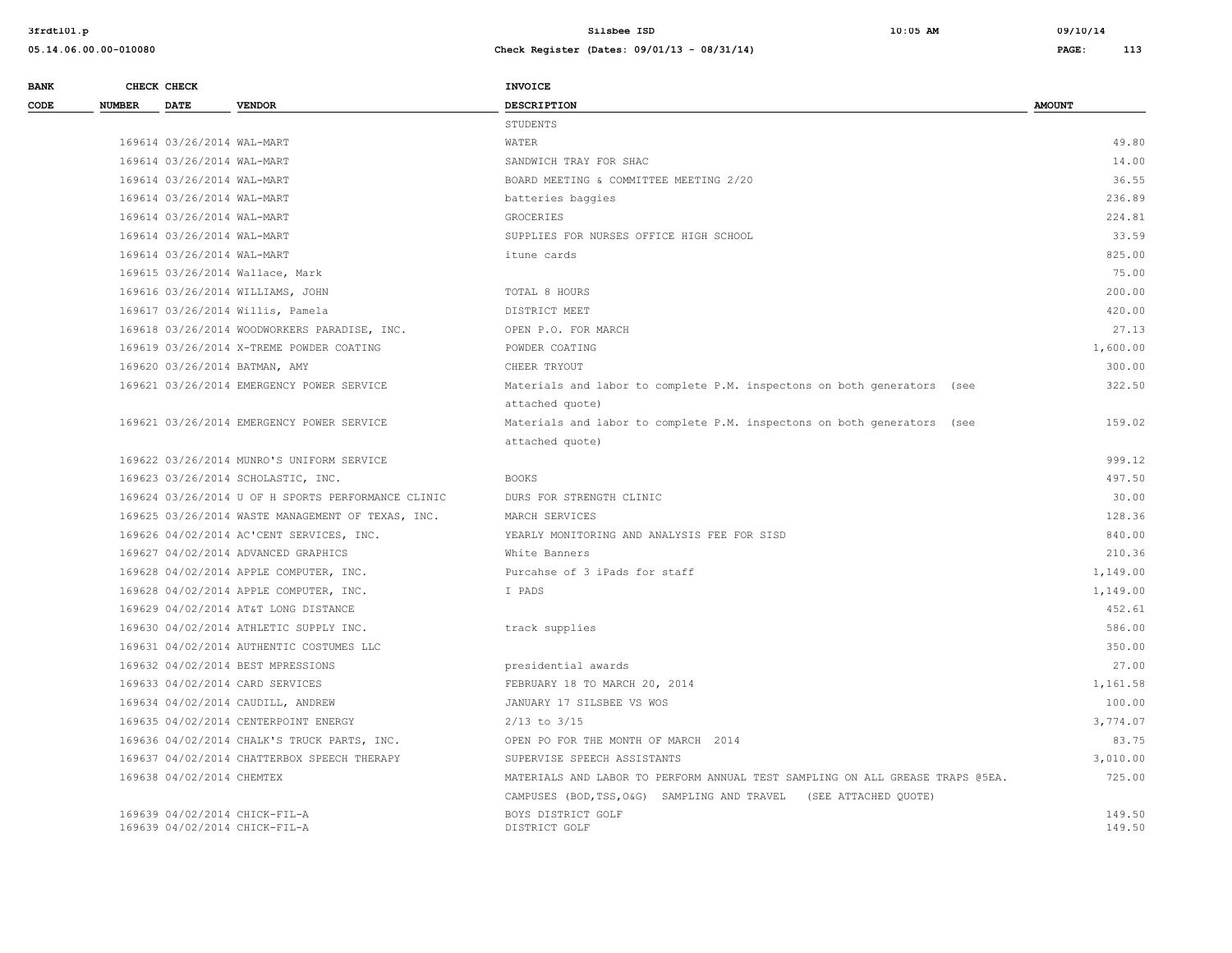| <b>BANK</b> |               | CHECK CHECK                 |                                                                                | <b>INVOICE</b>                                          |                 |
|-------------|---------------|-----------------------------|--------------------------------------------------------------------------------|---------------------------------------------------------|-----------------|
| CODE        | <b>NUMBER</b> | <b>DATE</b>                 | <b>VENDOR</b>                                                                  | <b>DESCRIPTION</b>                                      | <b>AMOUNT</b>   |
| General Op  |               |                             | 169639 04/02/2014 CHICK-FIL-A                                                  | SOFTBALL                                                | 189.29          |
|             |               |                             | 169640 04/02/2014 CITY OF SILSBEE                                              | $2/10$ to $3/10/14$                                     | 123.49          |
|             |               |                             | 169640 04/02/2014 CITY OF SILSBEE                                              | $2/10$ to $3/10/14$                                     | 115.96          |
|             |               |                             | 169641 04/02/2014 COASTAL WELDING SUPPLY INC                                   | Monthly PO for HVAC Classes - March 2014                | 125.97          |
|             |               |                             | 169641 04/02/2014 COASTAL WELDING SUPPLY INC                                   | OPEN PO FOR THE MONTH OF FEBRUARY 2014                  | 14.00           |
|             |               |                             | 169642 04/02/2014 Colvin, Gay                                                  | CSCOPE MATERIALS FOR CLASS                              | 9.99            |
|             |               |                             | 169643 04/02/2014 COMPLETE ATHLETE, INC.                                       | tennis uniforms                                         | 774.95          |
|             |               |                             | 169644 04/02/2014 COWARD, JUDY                                                 | CHOIR                                                   | 200.00          |
|             |               |                             | 169645 04/02/2014 Crozier, Pamela                                              |                                                         | 58.93           |
|             |               |                             | 169646 04/02/2014 CURTIS BARBAY MEMORIAL COACHING CLINIC                       | DUSTIN WESTBROOK                                        | 50.00           |
|             |               |                             | 169647 04/02/2014 DELACERDA, SCOTT                                             | TOTAL 8 HOURS                                           | 200.00          |
|             |               |                             | 169648 04/02/2014 DELL MARKETING L.P.                                          | Computer Monitor for room 119                           | 131.09          |
|             |               |                             | 169649 04/02/2014 DEWALL, PARRISH                                              | BASEBALL SILSBEE VS HJ                                  | 92.76           |
|             |               | 169650 04/02/2014 EDUPHORIA |                                                                                | RENEWAL                                                 | 2,995.00        |
|             |               | 169651 04/02/2014 ENTERGY   |                                                                                | MARCH 2014                                              | 54,162.05       |
|             |               | 169652 04/02/2014 ETEX      |                                                                                | teacher supply ink cartridges                           | 222.98          |
|             |               | 169652 04/02/2014 ETEX      |                                                                                | OFFICE SUPPLIES                                         | 64.63           |
|             |               | 169652 04/02/2014 ETEX      |                                                                                | Printer Cartridges for Art Class                        | 241.92          |
|             |               | 169652 04/02/2014 ETEX      |                                                                                | Instructional Materials                                 | 547.93          |
|             |               | 169652 04/02/2014 ETEX      |                                                                                | Supplies and Materials Admin                            | 63.92           |
|             |               | 169652 04/02/2014 ETEX      |                                                                                | Portfolios for students                                 | 190.86          |
|             |               | 169652 04/02/2014 ETEX      |                                                                                | INK                                                     | 274.99          |
|             |               | 169652 04/02/2014 ETEX      |                                                                                | construction paper                                      | 622.65          |
|             |               | 169652 04/02/2014 ETEX      |                                                                                | INK PAD                                                 | 27.45           |
|             |               | 169652 04/02/2014 ETEX      |                                                                                | OPEN P.O. FOR MARCH                                     | 8.98            |
|             |               | 169652 04/02/2014 ETEX      |                                                                                | HP Ink Cartridge                                        | 137.98          |
|             |               | 169652 04/02/2014 ETEX      |                                                                                | PACKING TAPE                                            | 5.78            |
|             |               | 169652 04/02/2014 ETEX      |                                                                                | Laserjet Black Ink Cartridges                           | 371.78          |
|             |               |                             | 169653 04/02/2014 F&F SPORTS, INC.                                             | TENT FOR TRACK PURCHASED BY EASTEX FEDERAL CREDIT UNION | 2,149.00        |
|             |               |                             | 169654 04/02/2014 FASTENAL COMPANY                                             | OPEN P.O. FOR MARCH                                     | 9.52            |
|             |               |                             | 169655 04/02/2014 FITZEGERALD, JON KEVIN                                       | BASEBALL SILSBEE VS HJ                                  | 96.12           |
|             |               |                             | 169656 04/02/2014 FOLLETT SOFTWARE                                             | libray supplies                                         | 177.32          |
|             |               |                             | 169657 04/02/2014 Foster, Tonya                                                |                                                         | 35.44           |
|             |               |                             | 169658 04/02/2014 GILLEY, WILLIAM                                              | BASEBALL GAMES TOTAL 9.5 HOURS                          | 237.50          |
|             |               |                             | 169659 04/02/2014 GOLDEN CORRAL #923                                           |                                                         | 1,023.85        |
|             |               |                             | 169660 04/02/2014 GORE, JERRY                                                  | SOFTBALL SILSBEE VS HJ                                  | 92.80           |
|             |               |                             | 169661 04/02/2014 Harrell-Bodle, Mona                                          |                                                         | 31.25           |
|             |               |                             | 169661 04/02/2014 Harrell-Bodle, Mona<br>169661 04/02/2014 Harrell-Bodle, Mona | TSSSA 3/26-28                                           | 46.88<br>303.36 |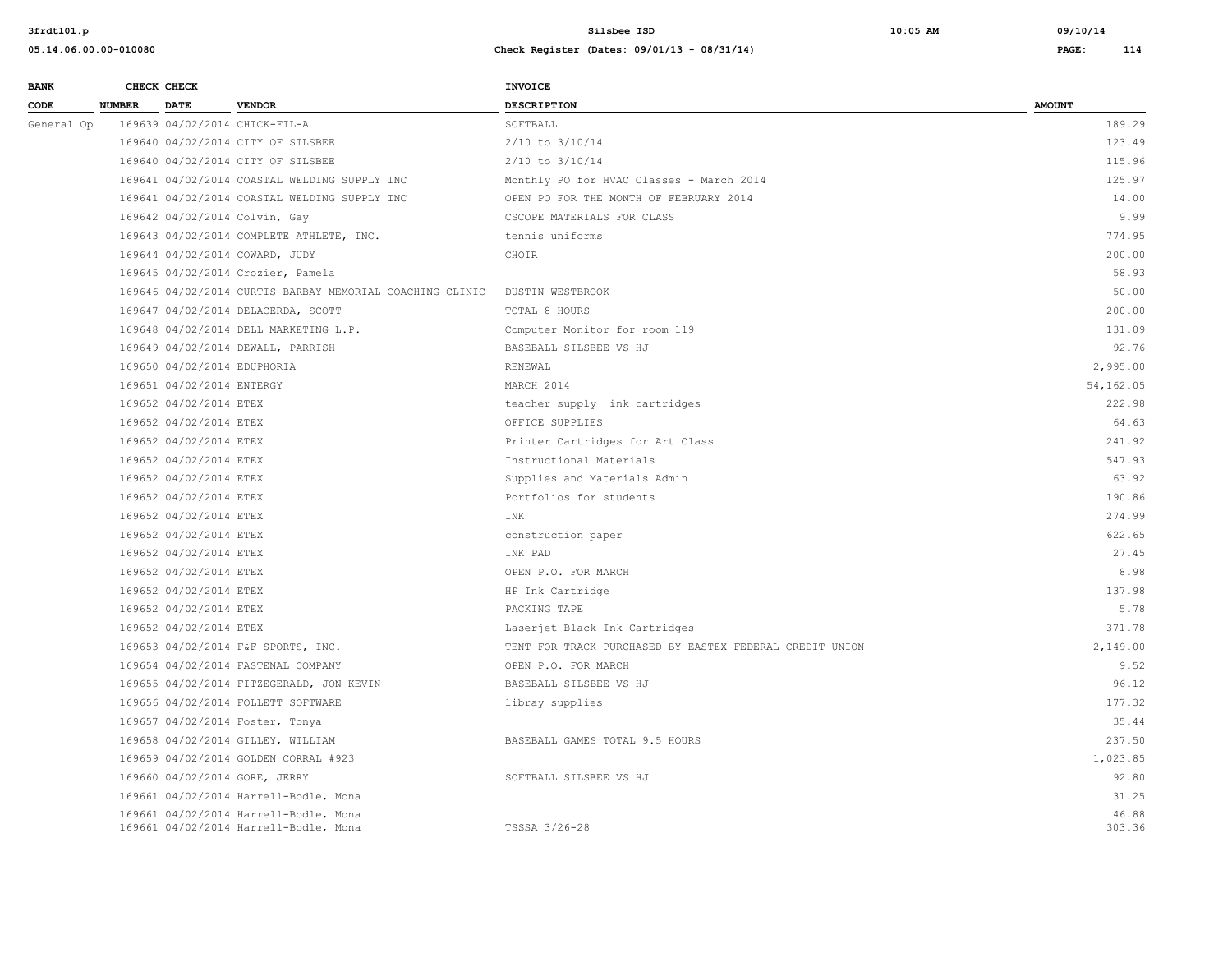| <b>BANK</b> |               | CHECK CHECK                  |                                                                                 | <b>INVOICE</b>                                                                  |                    |
|-------------|---------------|------------------------------|---------------------------------------------------------------------------------|---------------------------------------------------------------------------------|--------------------|
| CODE        | <b>NUMBER</b> | <b>DATE</b>                  | <b>VENDOR</b>                                                                   | <b>DESCRIPTION</b>                                                              | <b>AMOUNT</b>      |
| General Op  |               |                              | 169662 04/02/2014 Harrison, Laura                                               | SOCCER PLAYOFF HJ VS VIDOR                                                      | 50.00              |
|             |               |                              | 169663 04/02/2014 Harrison, Laura                                               | BASEBALL/SOFTBALL SILSBEE VS HJ                                                 | 25.00              |
|             |               |                              | 169664 04/02/2014 HAWTHORNE, BEN                                                | 3/28 TOTAL 16 HOURS                                                             | 400.00             |
|             |               |                              | 169665 04/02/2014 Honeycutt, Judy                                               |                                                                                 | 28.90              |
|             |               |                              | 169666 04/02/2014 HTE DANCE & SPIRIT GROUP, INC.                                |                                                                                 | 2,770.00           |
|             |               |                              | 169667 04/02/2014 HTE DANCE & SPIRIT GROUP, INC.                                | <b>JUNE 9-12</b>                                                                | 2,075.00           |
|             |               |                              | 169668 04/02/2014 INKSPOT PRINTS & GRAPHICS                                     | J.V. CHEERLEADER T-SHIRTS                                                       | 330.50             |
|             |               |                              | 169669 04/02/2014 INTERFACE SECURITY SYSTEMS                                    | $4/1$ TO $4/30/14$                                                              | 26.43              |
|             |               |                              | 169670 04/02/2014 INTERSTATE BILLING SERVICE, INC.                              | OPEN PO FOR THE MONTH OF FEBRUARY 2014                                          | 464.49             |
|             |               |                              | 169671 04/02/2014 Jacks, Evelle                                                 |                                                                                 | 77.28              |
|             |               |                              | 169672 04/02/2014 JAMES BURNES DBA PALEO PORCH MINI MUSEUM FOSSIL PRESENTATIONS |                                                                                 | 500.00             |
|             |               |                              | 169673 04/02/2014 JENNY'S FRIED CHICKEN                                         | BASEBALL MEALS                                                                  | 81.00              |
|             |               |                              | 169674 04/02/2014 JOHNSTONE SUPPLY                                              | OPEN P.O. FOR MARCH                                                             | 150.00             |
|             |               |                              | 169675 04/02/2014 Jordan, Peggy                                                 |                                                                                 | 3.81               |
|             |               |                              | 169675 04/02/2014 Jordan, Peggy                                                 |                                                                                 | 3.81               |
|             |               |                              | 169675 04/02/2014 Jordan, Peggy                                                 |                                                                                 | 3.81               |
|             |               |                              | 169676 04/02/2014 JORDAN, PERCY                                                 | SOCCER LUMBERTON @ SILSBEE                                                      | 115.00             |
|             |               |                              | 169677 04/02/2014 KIMBALL MIDWEST                                               | STOCK SUPPLIES FOR UPKEEP OF BUSES                                              | 1,167.07           |
|             |               |                              | 169678 04/02/2014 KIWANIS CLUB OF SILSBEE                                       | JAN-MAR 2014 QUARTERLY DUES                                                     | 100.00             |
|             |               |                              | 169679 04/02/2014 KNUTH, CALVIN                                                 | HJ VS VIDOR SOCCER PLAYOFF                                                      | 65.00              |
|             |               |                              | 169680 04/02/2014 LEANO, MARY                                                   | HJ VS VIDOR SOCCER                                                              | 75.00              |
|             |               |                              | 169681 04/02/2014 LEE COLLEGE                                                   | BOYS BI-DISTRICT PLAYOFF SILSBEE VS SPLENDORA FEB 17                            | 71.41              |
|             |               |                              | 169682 04/02/2014 Leleux, Judith                                                |                                                                                 | 18.74              |
|             |               |                              | 169682 04/02/2014 Leleux, Judith                                                |                                                                                 | 16.28              |
|             |               |                              | 169683 04/02/2014 Linder-Hall, Louise                                           |                                                                                 | 2.13               |
|             |               |                              | 169684 04/02/2014 LONG, ERICA                                                   | SOLO & ENSEMBLE                                                                 | 210.00             |
|             |               |                              | 169685 04/02/2014 LOUISIANA ASSN. FOR JAZZ EDUCATION                            |                                                                                 | 25.00              |
|             |               |                              | 169686 04/02/2014 MAC PIZZA MANAGEMENT, INC.                                    | MS TRACK                                                                        | 246.55             |
|             |               |                              | 169687 04/02/2014 Mackey, Kyle                                                  | PNG TRACK MEET                                                                  | 390.00             |
|             |               |                              | 169688 04/02/2014 Mackey, Kyle                                                  | DISTRICT TRACK MEET @ WOS                                                       | 500.00             |
|             |               |                              | 169689 04/02/2014 MARK'S PLUMBING                                               | OPEN P.O. FOR MARCH                                                             | 160.34             |
|             |               | 169690 04/02/2014 MCDONALD'S |                                                                                 |                                                                                 | 96.40              |
|             |               | 169690 04/02/2014 MCDONALD'S |                                                                                 |                                                                                 | 110.10             |
|             |               |                              | 169691 04/02/2014 MCNEESE FOUNDATION                                            | JAZZ ENSEMBLE                                                                   | 225.00             |
|             |               |                              | 169692 04/02/2014 MERCHANT DBA MERCHANT BROTHERS, DAVID                         | Materials and Labor to replace two parts of neon sign in High School Cafeteria. | 281.00             |
|             |               |                              | 169693 04/02/2014 MODICA BROTHERS TIRE CENTER                                   | TIRE REPAIR                                                                     | 30.00              |
|             |               |                              | 169693 04/02/2014 MODICA BROTHERS TIRE CENTER                                   | Disposal of Used Tires                                                          | 98.00              |
|             |               |                              | 169694 04/02/2014 MOORE, SARA<br>169695 04/02/2014 MORRIS, KATHLEEN JO          | SOLO & ENSEMBLE                                                                 | 300.00<br>3,000.00 |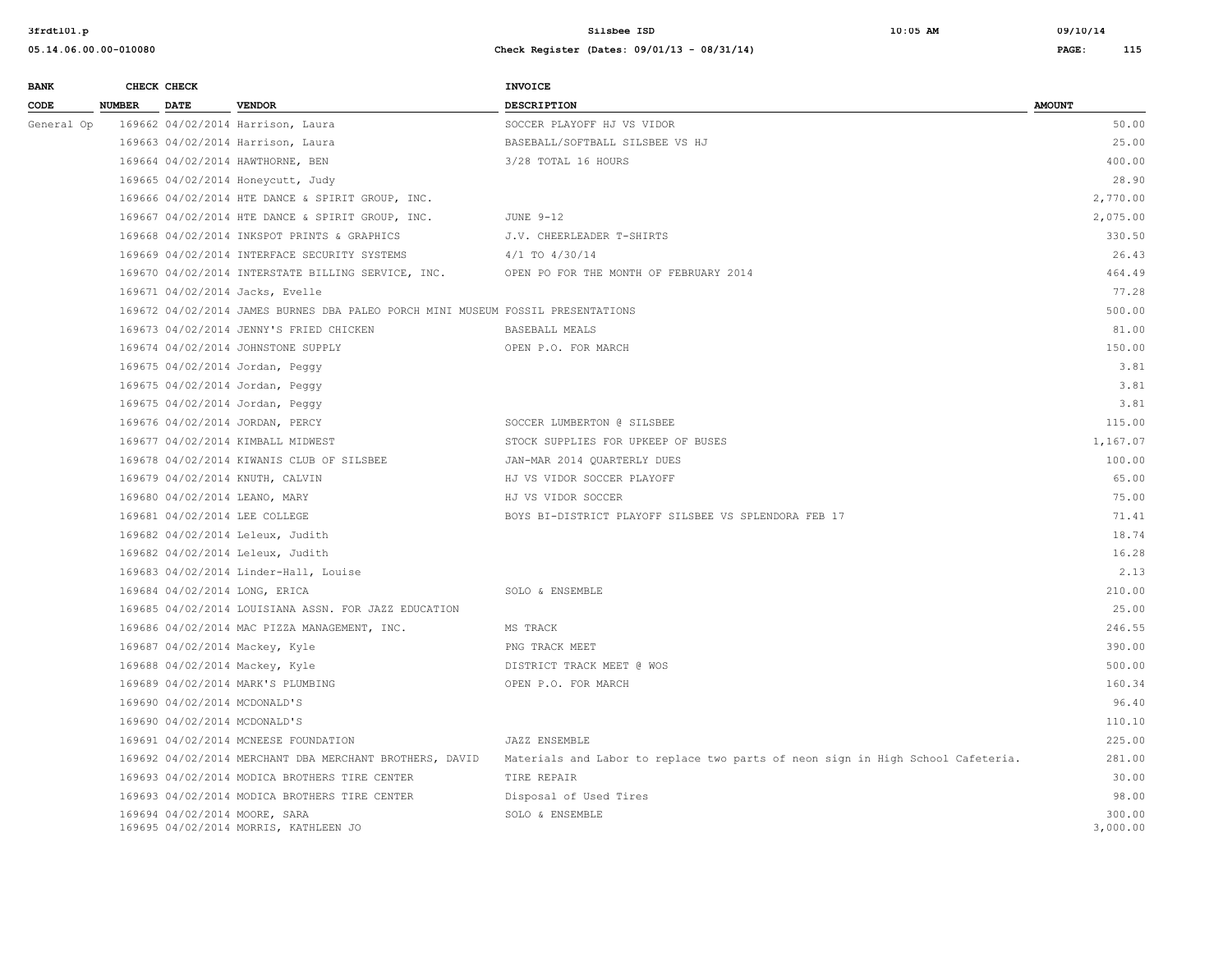| <b>BANK</b> |               | CHECK CHECK |                                                                                                | <b>INVOICE</b>                                        |                 |  |
|-------------|---------------|-------------|------------------------------------------------------------------------------------------------|-------------------------------------------------------|-----------------|--|
| CODE        | <b>NUMBER</b> | <b>DATE</b> | <b>VENDOR</b>                                                                                  | <b>DESCRIPTION</b>                                    | <b>AMOUNT</b>   |  |
| General Op  |               |             | 169696 04/02/2014 MUNRO'S UNIFORM SERVICE                                                      | TRANSPORTATION                                        | 298.88          |  |
|             |               |             | 169697 04/02/2014 Murray, Megan                                                                |                                                       | 17.59           |  |
|             |               |             | 169698 04/02/2014 NOVROZSKY'S                                                                  | MS TRACK MEET                                         | 314.83          |  |
|             |               |             | 169698 04/02/2014 NOVROZSKY'S                                                                  | MS TRACK MEET                                         | 257.64          |  |
|             |               |             | 169699 04/02/2014 NUNN, DAVID                                                                  | AND 3/31 TOTAL 16 HOURS                               | 400.00          |  |
|             |               |             | 169700 04/02/2014 OLSON, JOHN                                                                  | HJ VS VIDOR SOCCER PLAYOFF                            | 65.00           |  |
|             |               |             | 169701 04/02/2014 Parks, Diane                                                                 | FCCLA STATE COMPETITION CORPUS CHRISTI                | 158.00          |  |
|             |               |             | 169702 04/02/2014 PAYNE & SONS                                                                 | WRECKER SERVICE FOR BUS #34, TOW TO SHOP.             | 200.00          |  |
|             |               |             | 169703 04/02/2014 PETTY CASH - SILSBEE ISD ADM OFFICE                                          |                                                       | 44.90           |  |
|             |               |             | 169704 04/02/2014 PINNACLE MEDICAL MANAGEMENT CORP.                                            | FEBRUARY 2014                                         | 325.00          |  |
|             |               |             | 169705 04/02/2014 PITNEY BOWES INC                                                             | DECEMBER 30, 2013 TO MARCH 30, 2014                   | 1,266.00        |  |
|             |               |             | 169706 04/02/2014 PNG HIGH SCHOOL                                                              |                                                       | 250.00          |  |
|             |               |             | 169707 04/02/2014 Powell, Karen                                                                | WATER AND DONUTS JJAEP MEETING                        | 14.37           |  |
|             |               |             | 169708 04/02/2014 RAPTOR ACCOUNTS RECEIVABLE                                                   | RAPTOR SUPPLIES                                       | 200.00          |  |
|             |               |             | 169709 04/02/2014 REGION X-J.H. MUSIC S.E.                                                     | SOLO & ENSEMBLE                                       | 490.00          |  |
|             |               |             | 169710 04/02/2014 Ringo, Jamie                                                                 | AND 28                                                | 17.90           |  |
|             |               |             | 169710 04/02/2014 Ringo, Jamie                                                                 | AND 21                                                | 17.90           |  |
|             |               |             | 169711 04/02/2014 SAN ANTONIO MARRIOTT RIVERWALK                                               | TLA ANNUAL CONFERENCE 4/7-11                          | 557.08          |  |
|             |               |             | 169712 04/02/2014 SAN ANTONIO MARRIOTT RIVERWALK                                               | TLA CONFERENCE 4/7-4/11                               | 557.08          |  |
|             |               |             | 169713 04/02/2014 SAN ANTONIO MARRIOTT RIVERWALK                                               | TLA ANNUAL CONFERENCE 4-8/4-11                        | 446.88          |  |
|             |               |             | 169714 04/02/2014 SAN ANTONIO MARRIOTT RIVERWALK                                               | TLA CONFERENCE $4/7 - 4/11$                           | 557.08          |  |
|             |               |             | 169715 04/02/2014 SAN ANTONIO MARRIOTT RIVERWALK                                               | TLA ANNUAL CONFERENCE 4/8-11                          | 446.88          |  |
|             |               |             | 169716 04/02/2014 Shannon, Donna                                                               | FCCLA STATE COMPETITION CORPUS CHRISTI                | 158.00          |  |
|             |               |             | 169717 04/02/2014 SILSBEE BEE                                                                  |                                                       | 87.75           |  |
|             |               |             | 169717 04/02/2014 SILSBEE BEE                                                                  | LEGAL AD                                              | 42.51           |  |
|             |               |             | 169718 04/02/2014 SILSBEE ISD FOOD SERVICES                                                    | MARCH 18, MARCH 19 AND MARCH 20                       | 252.00          |  |
|             |               |             | 169718 04/02/2014 SILSBEE ISD FOOD SERVICES                                                    |                                                       | 46.00           |  |
|             |               |             | 169719 04/02/2014 SILSBEE PROPANE FUELS                                                        | PROPANE                                               | 1,810.00        |  |
|             |               |             | 169720 04/02/2014 SILSBEE MOTOR COMPANY                                                        | INSPECTION ON EXCURSION #26                           | 26.50           |  |
|             |               |             | 169720 04/02/2014 SILSBEE MOTOR COMPANY                                                        | INSPECTION STICKER                                    | 14.50           |  |
|             |               |             | 169721 04/02/2014 Smith, Cynthia                                                               |                                                       | 121.58          |  |
|             |               |             | 169722 04/02/2014 SOUTHERN COMPUTER WAREHOUSE                                                  | I PAD SUPPLIES                                        | 342.40          |  |
|             |               |             | 169722 04/02/2014 SOUTHERN COMPUTER WAREHOUSE                                                  | SECURITY CAMERA                                       | 442.44          |  |
|             |               |             | 169722 04/02/2014 SOUTHERN COMPUTER WAREHOUSE                                                  | Hitachi LCD Projector                                 | 666.63          |  |
|             |               |             | 169722 04/02/2014 SOUTHERN COMPUTER WAREHOUSE                                                  | I PAD SUPPLIES                                        | 471.51          |  |
|             |               |             | 169722 04/02/2014 SOUTHERN COMPUTER WAREHOUSE                                                  | Cisco Wireless Access Point                           | 425.54          |  |
|             |               |             | 169722 04/02/2014 SOUTHERN COMPUTER WAREHOUSE                                                  | Xerox printer for Middle School Cafeteria             | 87.33           |  |
|             |               |             | 169722 04/02/2014 SOUTHERN COMPUTER WAREHOUSE<br>169722 04/02/2014 SOUTHERN COMPUTER WAREHOUSE | Xerox printer for Middle School Cafeteria<br>SPLITTER | 230.90<br>38.76 |  |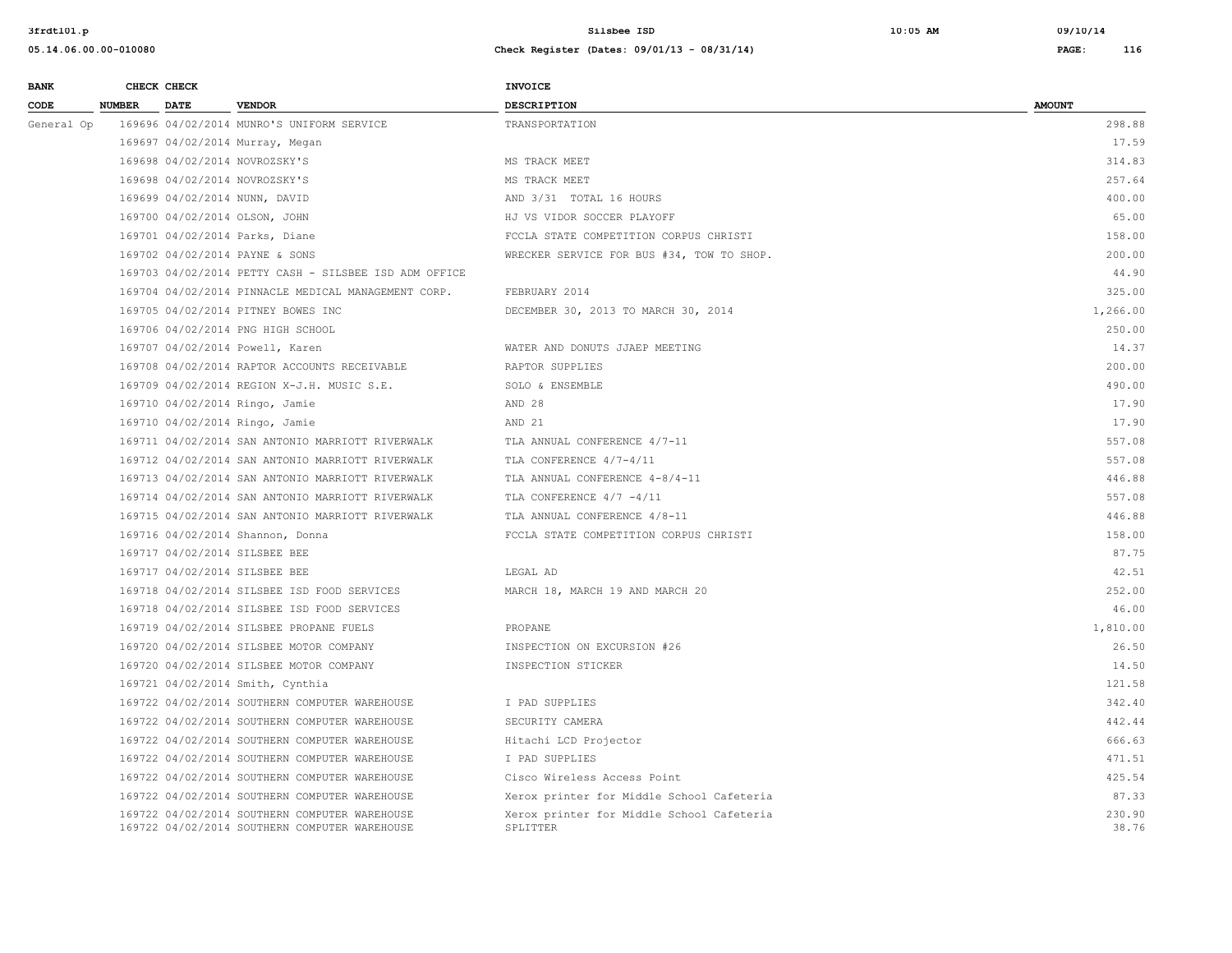| <b>BANK</b> |               | CHECK CHECK             |                                                                          | <b>INVOICE</b>                                                              |                |
|-------------|---------------|-------------------------|--------------------------------------------------------------------------|-----------------------------------------------------------------------------|----------------|
| <b>CODE</b> | <b>NUMBER</b> | <b>DATE</b>             | <b>VENDOR</b>                                                            | <b>DESCRIPTION</b>                                                          | <b>AMOUNT</b>  |
| General Op  |               |                         | 169722 04/02/2014 SOUTHERN COMPUTER WAREHOUSE                            | mounts for projector quote # 851891                                         | 95.04          |
|             |               |                         | 169722 04/02/2014 SOUTHERN COMPUTER WAREHOUSE                            | mounts for projector quote # 851891                                         | 88.49          |
|             |               |                         | 169723 04/02/2014 STANLEY, RANDY                                         | SOFTBALL SILSBEE VS HJ                                                      | 78.52          |
|             |               |                         | 169724 04/02/2014 TEXAS ALTERNATOR STARTER SERVICE                       | ALTERNATOR FOR BUS # 58                                                     | 142.25         |
|             |               |                         | 169725 04/02/2014 TEXAS FIRE AND COMMUNICATIONS, INC.                    | Fire Extinguishers & Mounts for Trailer                                     | 319.00         |
|             |               |                         | 169726 04/02/2014 TIME WARNER CABLE                                      | $3/30 - 4/29$                                                               | 653.51         |
|             |               |                         | 169727 04/02/2014 TIRE RANCH                                             | MOUNT AND DISMOUNT BUS TIRES                                                | 550.00         |
|             |               |                         | 169728 04/02/2014 Tomas, Jennifer                                        |                                                                             | 200.00         |
|             |               |                         | 169729 04/02/2014 Tramel, Dawn                                           |                                                                             | 32.00          |
|             |               |                         | 169730 04/02/2014 TROXELL COMMUNICATIONS, INC.                           | Projector Bulbs/Troxell to restock the warehouse                            | 1,196.00       |
|             |               |                         | 169731 04/02/2014 UIL STATE MUSIC OFFICE                                 | MAY 26, 2014                                                                | 15.00          |
|             |               |                         | 169732 04/02/2014 VERIZON WIRELESS                                       | $FEB$ 14 - MAR 13                                                           | 758.90         |
|             |               |                         | 169733 04/02/2014 WATSON, KATHY                                          | MUSIC THERAPY                                                               | 3,237.50       |
|             |               |                         | 169734 04/02/2014 WILLIAMS, JOHN                                         | AND 3/26 TOTAL 16 HOURS                                                     | 400.00         |
|             |               |                         | 169735 04/09/2014 AER CONFERENCE REGISTRATION                            | JULY 30-AUG 3 SAN ANTONIO                                                   | 550.00         |
|             |               |                         | 169736 04/09/2014 ALGY COSTUMES & UNIFORMS                               | Tigerette uniforms                                                          | 1,601.40       |
|             |               |                         | 169737 04/09/2014 ARD, MELISHA                                           | HS POWERLIFTING TO CLEVELAND                                                | 10.00          |
|             |               | 169738 04/09/2014 AT &T |                                                                          | MAR 25 THRU APRIL 24                                                        | 47.60          |
|             |               | 169738 04/09/2014 AT &T |                                                                          | MAR 25 THRU APR 24                                                          | 38.00          |
|             |               | 169738 04/09/2014 AT &T |                                                                          | MAR 25 TRHU APR 24                                                          | 46.04          |
|             |               | 169738 04/09/2014 AT &T |                                                                          | MAR 25 THRU APR 24                                                          | 47.60          |
|             |               | 169738 04/09/2014 AT &T |                                                                          | MAR 27 THRU APRIL 26                                                        | 2,319.20       |
|             |               | 169738 04/09/2014 AT &T |                                                                          | MAR 27 THRU APR 26                                                          | 92.44          |
|             |               |                         | 169739 04/09/2014 BAKER DISTRIBUTING                                     | OPEN P.O. FOR MARCH                                                         | 34.76          |
|             |               |                         | 169740 04/09/2014 BETTY'S BLOOMERS NURSERY                               | MOM SERVICE                                                                 | 32.50          |
|             |               |                         | 169741 04/09/2014 BRIDGE CITY ISD                                        | CARDINAL RELAYS                                                             | 100.00         |
|             |               |                         | 169742 04/09/2014 Callaway, Virginia                                     | HS TIGERETTES TO SAN MARCOS                                                 | 33.96          |
|             |               |                         | 169743 04/09/2014 CAMBIUM LEARNING GROUP                                 | Mentoring Minds for Tammy McDuff for Read-Turrentine Rewards Multi Syllabic | 861.96         |
|             |               |                         |                                                                          | Intermediate Teacher Ed. *see attached                                      |                |
|             |               |                         | 169744 04/09/2014 CARTER'S EDUCATIONAL TRAINING                          | MARCH SERVICES                                                              | 1,137.50       |
|             |               |                         | 169745 04/09/2014 CENTERPOINT ENERGY                                     | $2/26$ TO $3/26$                                                            | 135.67         |
|             |               |                         | 169746 04/09/2014 CHILDREN'S PLUS, INC.                                  | Library Book Order                                                          | 414.61         |
|             |               |                         | 169747 04/09/2014 CICI'S PIZZA #160                                      | 3/25 MEAL BASEBALL                                                          | 114.00         |
|             |               |                         | 169748 04/09/2014 CITY OF SILSBEE                                        | $2/18$ to $3/19$                                                            | 149.20         |
|             |               |                         | 169748 04/09/2014 CITY OF SILSBEE                                        | $2/19$ to $3/18$                                                            | 1,440.18       |
|             |               |                         | 169748 04/09/2014 CITY OF SILSBEE                                        | $2/18$ to $3/19$                                                            | 1,520.76       |
|             |               |                         | 169748 04/09/2014 CITY OF SILSBEE                                        | $2/18$ to $3/19$                                                            | 34.30          |
|             |               |                         | 169749 04/09/2014 COMMUNITY COFFEE<br>169749 04/09/2014 COMMUNITY COFFEE | HIGH SCHOOL<br><b>READ</b>                                                  | 89.00<br>51.00 |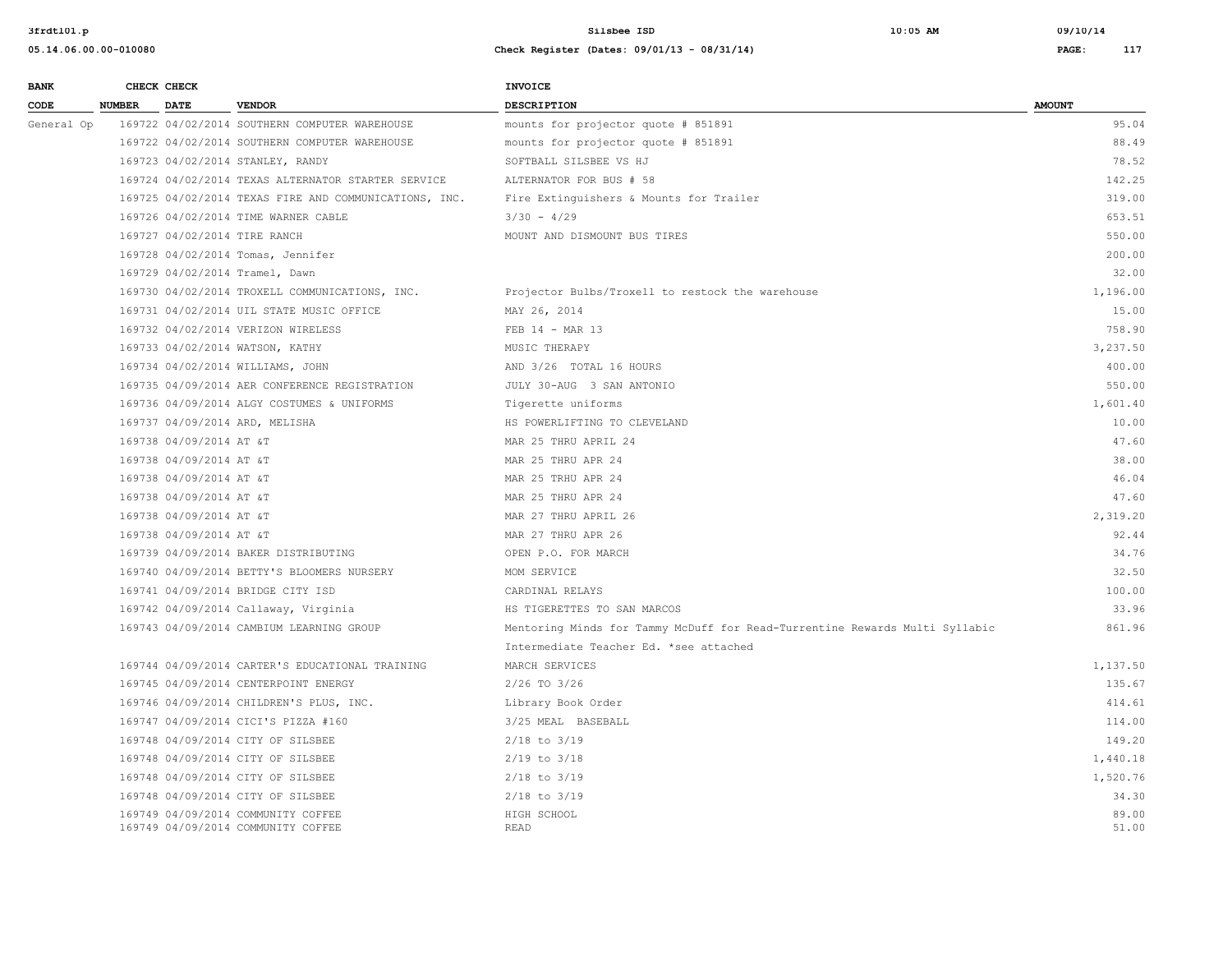| <b>BANK</b> |               | CHECK CHECK                 |                                                                | <b>INVOICE</b>                                         |                 |  |
|-------------|---------------|-----------------------------|----------------------------------------------------------------|--------------------------------------------------------|-----------------|--|
| CODE        | <b>NUMBER</b> | <b>DATE</b>                 | <b>VENDOR</b>                                                  | <b>DESCRIPTION</b>                                     | <b>AMOUNT</b>   |  |
| General Op  |               |                             | 169749 04/09/2014 COMMUNITY COFFEE                             | MIDDLE SCHOOL                                          | 57.80           |  |
|             |               | 169750 04/09/2014 Day, Keli |                                                                | AND APRIL 1,2                                          | 58.96           |  |
|             |               |                             | 169751 04/09/2014 DELL MARKETING L.P.                          | Chargers for laptops in English lab                    | 104.98          |  |
|             |               |                             | 169751 04/09/2014 DELL MARKETING L.P.                          | <b>SERVER</b>                                          | 6,865.70        |  |
|             |               |                             | 169752 04/09/2014 Drake, Michele                               |                                                        | 1.92            |  |
|             |               |                             | 169753 04/09/2014 ERWIN, RANDY                                 | TOTAL 3.75 HOURS                                       | 93.75           |  |
|             |               | 169754 04/09/2014 ETEX      |                                                                | OFFICE SUPPLIES                                        | 297.99          |  |
|             |               | 169754 04/09/2014 ETEX      |                                                                | teacher supplies - toner cartridges                    | 336.71          |  |
|             |               | 169754 04/09/2014 ETEX      |                                                                | TEACHER SUPPLIES POOLER                                | 81.94           |  |
|             |               | 169754 04/09/2014 ETEX      |                                                                | office supplies paper for referrals                    | 117.65          |  |
|             |               | 169754 04/09/2014 ETEX      |                                                                | OPEN P.O. FOR APRIL                                    | 57.20           |  |
|             |               | 169754 04/09/2014 ETEX      |                                                                | Supplies and Materials                                 | 189.00          |  |
|             |               | 169754 04/09/2014 ETEX      |                                                                | OFFICE SUPPLIES                                        | 111.48          |  |
|             |               |                             | 169755 04/09/2014 FIRETROL PROTECTIONS SYSTEMS                 | OPEN P.O. FOR MARCH                                    | 302.00          |  |
|             |               |                             | 169756 04/09/2014 GILLEY, WILLIAM                              | AND 4/8 TOTAL 19.5 HOURS                               | 487.50          |  |
|             |               |                             | 169757 04/09/2014 Golden, Hannah                               | 2/24, 2/26, 3/3, 3/4, 3/18, 3/19 AND 3/20 BEND D SMITH | 83.37           |  |
|             |               |                             | 169757 04/09/2014 Golden, Hannah                               | 3/18, 3/19 AND 3/25 FM 2937                            | 78.12           |  |
|             |               |                             | 169757 04/09/2014 Golden, Hannah                               | AND 3/27 FM 1122                                       | 68.66           |  |
|             |               | 169758 04/09/2014 GRAINGER  |                                                                | Cable Reel for welding trailer                         | 912.99          |  |
|             |               |                             | 169759 04/09/2014 Harrell-Bodle, Mona                          |                                                        | 31.25           |  |
|             |               |                             | 169760 04/09/2014 HAWTHORNE, BEN                               | TOTAL 16 HOURS                                         | 400.00          |  |
|             |               |                             | 169761 04/09/2014 HOLDIAY INN EXPRESS & SUITES                 | REGIONAL GOLF GIRLS AND BOYS APRIL 13-17               | 1,605.00        |  |
|             |               |                             | 169762 04/09/2014 HOME DEPOT                                   | DRILL DRIVER                                           | 149.70          |  |
|             |               |                             | 169763 04/09/2014 Honeycutt, Judy                              |                                                        | 16.82           |  |
|             |               |                             | 169764 04/09/2014 INKSPOT PRINTS & GRAPHICS                    | BASKETBALL BANNER MIDDLE SCHOOL                        | 65.00           |  |
|             |               |                             | 169765 04/09/2014 Jackson, Dawnita                             | CONFERENCE FEE SINGABRATION                            | 149.00          |  |
|             |               |                             | 169766 04/09/2014 JONES SCHOOL SUPPLY                          | AWARDS                                                 | 1,932.84        |  |
|             |               |                             | 169767 04/09/2014 LAKESHORE LEARNING MATERIALS                 | Classroom Activity stations                            | 58.98           |  |
|             |               |                             | 169768 04/09/2014 Leleux, Judith                               |                                                        | 18.74           |  |
|             |               |                             | 169768 04/09/2014 Leleux, Judith                               |                                                        | 27.23           |  |
|             |               |                             | 169768 04/09/2014 Leleux, Judith                               |                                                        | 8.91            |  |
|             |               |                             | 169768 04/09/2014 Leleux, Judith                               |                                                        | 27.23           |  |
|             |               |                             | 169769 04/09/2014 Liles, Suzanne                               |                                                        | 13.12           |  |
|             |               |                             | 169770 04/09/2014 Linder-Hall, Louise                          |                                                        | 2.13            |  |
|             |               |                             | 169771 04/09/2014 LIVINGSTON SAW SERVICE                       | OPEN P.O. FOR MARCH                                    | 28.92           |  |
|             |               |                             | 169772 04/09/2014 M & D SUPPLY, INC.                           | OPEN P.O. FOR MARCH                                    | 34.04           |  |
|             |               |                             | 169773 04/09/2014 Mackey, Kyle                                 | TRACK MEET                                             | 340.00          |  |
|             |               |                             | 169774 04/09/2014 Mackey, Kyle<br>169775 04/09/2014 MCDONALD'S | REGIONAL GOLF<br><b>BASEBALL</b>                       | 26.00<br>192.00 |  |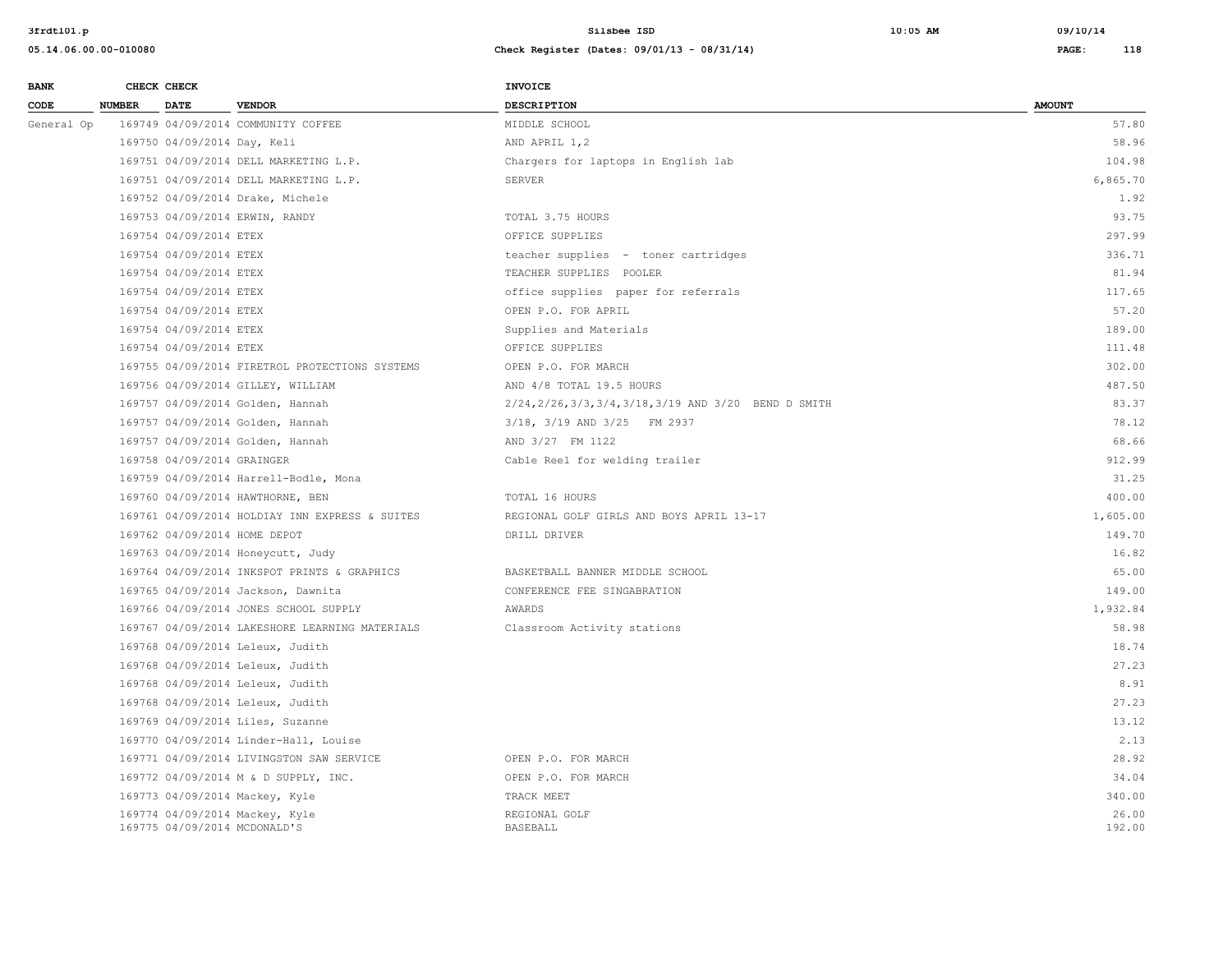| <b>BANK</b> |               | CHECK CHECK |                                                                                      | <b>INVOICE</b>                                                               |                    |
|-------------|---------------|-------------|--------------------------------------------------------------------------------------|------------------------------------------------------------------------------|--------------------|
| CODE        | <b>NUMBER</b> | <b>DATE</b> | <b>VENDOR</b>                                                                        | <b>DESCRIPTION</b>                                                           | <b>AMOUNT</b>      |
| General Op  |               |             | 169776 04/09/2014 MCGILBERRY, DONNA                                                  | UNIFORM                                                                      | 125.00             |
|             |               |             | 169777 04/09/2014 McKeehan, Kathryn                                                  | UIL C/SR                                                                     | 280.00             |
|             |               |             | 169778 04/09/2014 McLendon, Charles                                                  | HS BASKETBALL TO HUNTSVILLE                                                  | 10.50              |
|             |               |             | 169779 04/09/2014 MENTORING MINDS                                                    | Mentoring Minds Reeves & Middle School grades 5 & 8 SSI T. McDuff *see       | 1,423.50           |
|             |               |             |                                                                                      | attached                                                                     |                    |
|             |               |             | 169780 04/09/2014 NCA SUMMER CAMPS                                                   | DEPOSIT CHEER CAMP JUNE 9-12                                                 | 800.00             |
|             |               |             | 169781 04/09/2014 NCA SUMMER CAMPS                                                   | STUNT CLINIC                                                                 | 815.00             |
|             |               |             | 169782 04/09/2014 NORTH HARDIN WATER SUPPLY CORP.                                    | $2/6$ to $3/10/14$                                                           | 60.02              |
|             |               |             | 169783 04/09/2014 NORTH SHORE STEEL                                                  | Monthly PO for Ag Classes - March 2014                                       | 160.00             |
|             |               |             | 169784 04/09/2014 NORTH SHORE STEEL                                                  | Monthly PO for Ag Classes - March 2014                                       | 159.00             |
|             |               |             | 169785 04/09/2014 O K PAPER CENTER                                                   | NCR Paper                                                                    | 991.40             |
|             |               |             | 169786 04/09/2014 PARKER LUMBER - SILSBEE                                            | Monthly PO for Ag Classes - March 2014                                       | 259.45             |
|             |               |             | 169786 04/09/2014 PARKER LUMBER - SILSBEE                                            | Monthly PO for Ag Const Classes - March 2014                                 | 150.67             |
|             |               |             | 169787 04/09/2014 PARKER LUMBER - SILSBEE                                            | OPEN P.O. FOR MARCH                                                          | 803.30             |
|             |               |             | 169788 04/09/2014 PARKER LUMBER - SILSBEE                                            | OPEN PO FOR THE MONTH OF FEBRUARY 2014                                       | 99.27              |
|             |               |             | 169789 04/09/2014 PINNACLE RESTAURANT CORP.                                          | 3/31 MEAL BASEBALL MAZZIOS IN ORANGE, TEXAS                                  | 145.50             |
|             |               |             | 169790 04/09/2014 RAVEN'S NEST GOLF COURSE                                           | GOLF CARTS                                                                   | 152.00             |
|             |               |             | 169791 04/09/2014 REGION V EDUCATION SERVICE CENTER                                  | Workshop #8011 on March 25, 2014                                             | 75.00              |
|             |               |             | 169792 04/09/2014 RILEY, MATTHEW                                                     | 4/8 TOTAL 16 HOURS                                                           | 400.00             |
|             |               |             | 169793 04/09/2014 Ringo, Jamie                                                       | AND 28                                                                       | 17.90              |
|             |               |             | 169793 04/09/2014 Ringo, Jamie                                                       | 4/3, 4                                                                       | 20.18              |
|             |               |             | 169794 04/09/2014 SCHOOL NURSE SUPPLY INC.                                           | Three defibrillator pad/battery sets for the district's Medtronic Lifepak CR | 263.57             |
|             |               |             |                                                                                      | Plus AEDs.                                                                   |                    |
|             |               |             | 169795 04/09/2014 SCHOOL SPECIALTY                                                   | 8TH GRADE SCIENCE MATERIALS                                                  | 213.94             |
|             |               |             | 169795 04/09/2014 SCHOOL SPECIALTY                                                   | 8TH GRADE SCIENCE MATERIALS                                                  | 261.69             |
|             |               |             | 169796 04/09/2014 Scott, Ruby                                                        | MS TRACK TO LUMBERTON                                                        | 10.00              |
|             |               |             | 169796 04/09/2014 Scott, Ruby                                                        | ONE ACT PLAY TO BAYTOWN                                                      | 9.49               |
|             |               |             | 169796 04/09/2014 Scott, Ruby                                                        | ONE ACT PLAY TO PORT ARTHUR                                                  | 25.99              |
|             |               |             | 169796 04/09/2014 Scott, Ruby                                                        | HS ONE ACT PLAY TO JASPER                                                    | 15.99              |
|             |               |             | 169796 04/09/2014 Scott, Ruby                                                        | ONE ACT PLAY TO SABINE PASS                                                  | 10.00              |
|             |               |             | 169796 04/09/2014 Scott, Ruby                                                        | HS UIL TO SABINE PASS                                                        | 10.00              |
|             |               |             | 169797 04/09/2014 SEW WHAT - BERNINA                                                 | Bernina Bobbins for Sewing Machines                                          | 22.80              |
|             |               |             | 169798 04/09/2014 Shannon, Donna                                                     | TO TELEVISION INTERVIEW FCCLA                                                | 11.72              |
|             |               |             | 169799 04/09/2014 SILSBEE ISD FOOD SERVICES                                          | MARCH                                                                        | 227.70             |
|             |               |             | 169799 04/09/2014 SILSBEE ISD FOOD SERVICES                                          | MARCH                                                                        | 266.24             |
|             |               |             | 169800 04/09/2014 SILSBEE PROPANE FUELS                                              | propane for Forklift                                                         | 30.00              |
|             |               |             | 169801 04/09/2014 Smith, Cynthia                                                     | SUPPLIES                                                                     | 65.63              |
|             |               |             | 169802 04/09/2014 Smith, Cynthia<br>169803 04/09/2014 SOUTHERN LAWN & LANDSCAPES LLC | HOTEL TASB CONFERENCE 4/3 & 4<br>MOWING COMPLETED 3/28                       | 526.09<br>4,356.00 |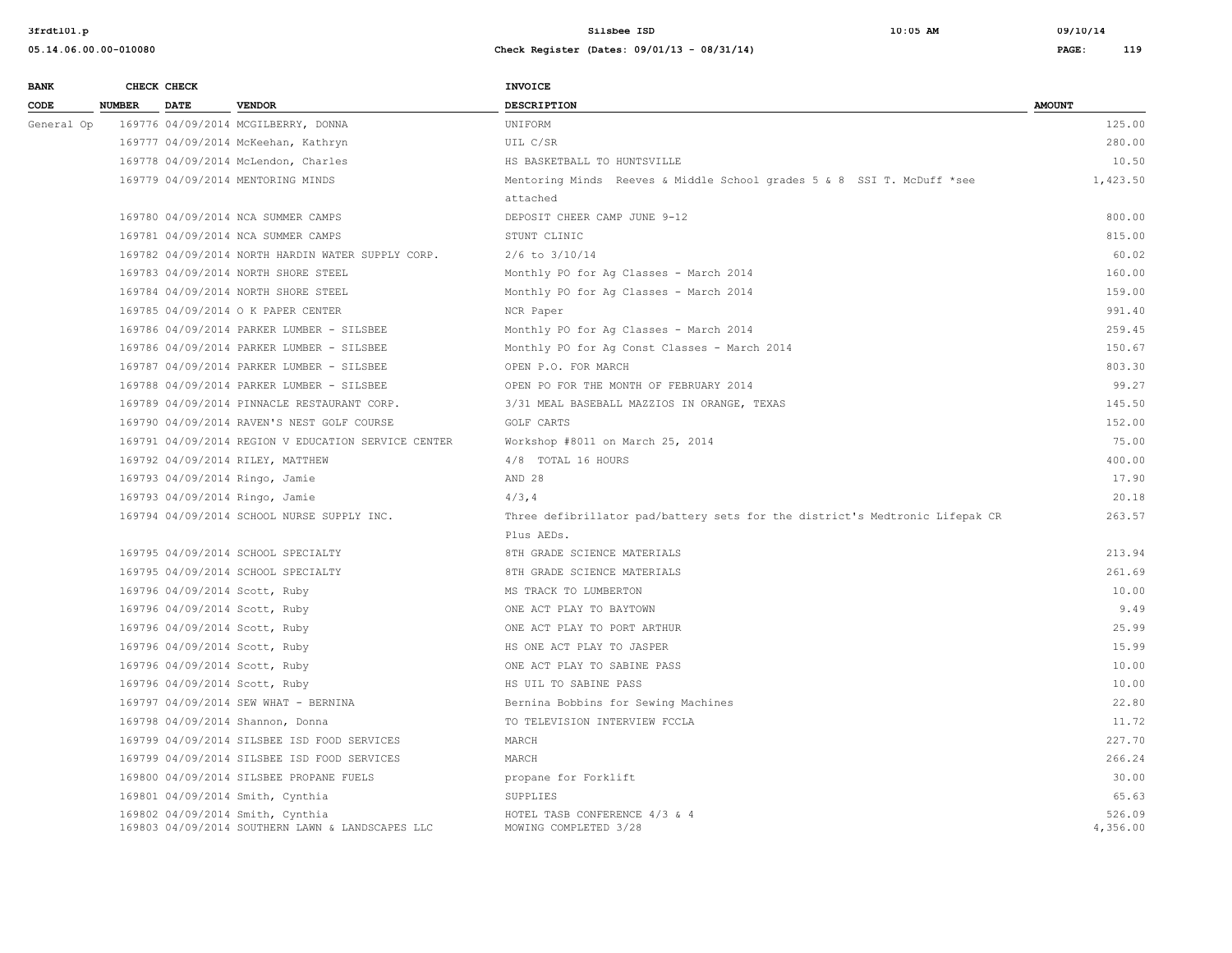| <b>BANK</b> |               | CHECK CHECK |                                                                           | <b>INVOICE</b>                           |                |
|-------------|---------------|-------------|---------------------------------------------------------------------------|------------------------------------------|----------------|
| CODE        | <b>NUMBER</b> | <b>DATE</b> | <b>VENDOR</b>                                                             | <b>DESCRIPTION</b>                       | <b>AMOUNT</b>  |
| General Op  |               |             | 169804 04/09/2014 SOUTHERN COMPUTER WAREHOUSE                             | Other Equipment                          | 1,420.80       |
|             |               |             | 169804 04/09/2014 SOUTHERN COMPUTER WAREHOUSE                             | mounts for projector quote # 851891      | 13.88          |
|             |               |             | 169804 04/09/2014 SOUTHERN COMPUTER WAREHOUSE                             | Disk Drive for Front Office              | 31.52          |
|             |               |             | 169804 04/09/2014 SOUTHERN COMPUTER WAREHOUSE                             | SECURITY CAMERAS                         | 17,003.84      |
|             |               |             | 169805 04/09/2014 SOUTHWEST FOODSERVICE EXCELLENCE, LLC                   | MARCH 2014 NUTRITIONAL SERVICES          | 110,785.08     |
|             |               |             | 169806 04/09/2014 Spears, Lynette                                         |                                          | 81.64          |
|             |               |             | 169807 04/09/2014 SSC SERVICE SOLUTIONS                                   | 4/1/2014 TO 4/30/2014                    | 51,755.71      |
|             |               |             | 169808 04/09/2014 SSC SERVICE SOLUTIONS                                   | VANDALISM CLEANUP MARCH 10-15            | 8,986.89       |
|             |               |             | 169809 04/09/2014 SSC SERVICE SOLUTIONS                                   | LITLE DRIBBLERS MARCH 8                  | 180.00         |
|             |               |             | 169810 04/09/2014 SSC SERVICE SOLUTIONS                                   | LIONS CLUB PANCAKE MARCH 15              | 63.00          |
|             |               |             | 169811 04/09/2014 STACHNER, LAUREN                                        | KATELYN BUTLER                           | 13.95          |
|             |               |             | 169812 04/09/2014 SUBWAY STORE #5224                                      | tennis 3/28 meals                        | 66.45          |
|             |               |             | 169813 04/09/2014 SUN COAST RESOURCES, INC.                               | OPEN P.O. FOR APRIL                      | 2,367.36       |
|             |               |             | 169814 04/09/2014 SWICEGOOD MUSIC COMPANY                                 | CLARINET MOUTHPIECE                      | 31.60          |
|             |               |             | 169814 04/09/2014 SWICEGOOD MUSIC COMPANY                                 | BAND REPAIR                              | 125.00         |
|             |               |             | 169814 04/09/2014 SWICEGOOD MUSIC COMPANY                                 | SHEET MUSIC                              | 115.00         |
|             |               |             | 169814 04/09/2014 SWICEGOOD MUSIC COMPANY                                 | BAND REPAIR                              | 45.60          |
|             |               |             | 169814 04/09/2014 SWICEGOOD MUSIC COMPANY                                 | REEDS AND SHEET MUSIC                    | 124.00         |
|             |               |             | 169815 04/09/2014 THOMAS A/C SUPPLY, INC.                                 | OPEN P.O. FOR MARCH                      | 930.51         |
|             |               |             | 169816 04/09/2014 TRACY BELL, MA, LPC                                     |                                          | 665.00         |
|             |               |             | 169816 04/09/2014 TRACY BELL, MA, LPC                                     |                                          | 1,454.17       |
|             |               |             | 169817 04/09/2014 TRIANGLE WATER CO.                                      | ACADEMY                                  | 48.50          |
|             |               |             | 169818 04/09/2014 TUPPER, AARON                                           | TOTAL 8 HOURS                            | 200.00         |
|             |               |             | 169819 04/09/2014 TURTLE & HUGHES, INC.                                   | OPEN P.O. FOR MARCH                      | 97.86          |
|             |               |             | 169820 04/09/2014 WALTERS, MATTHEW                                        | TOTAL 4/25 HOURS                         | 106.25         |
|             |               |             | 169821 04/09/2014 WEAVER, TALON                                           | 4/3 AND 4/5 TOTAL 7 HOURS                | 50.75          |
|             |               |             | 169822 04/09/2014 Webb, Stacy                                             | ONE ACT PLAY                             | 506.00         |
|             |               |             | 169823 04/09/2014 WELLS, PEYTON, GREENBURG AND HUNT, L.L.P RE: RETAINER   |                                          | 1,755.00       |
|             |               |             | 169823 04/09/2014 WELLS, PEYTON, GREENBURG AND HUNT, L.L.P RE: RETAINER   |                                          | $-1,755.00$    |
|             |               |             | 169824 04/09/2014 WELLS, PEYTON, GREENBURG AND HUNT, L.L.P RE: BOND ISSUE |                                          | 4,140.00       |
|             |               |             | 169825 04/09/2014 Williamson, John                                        | SOCCER PLAYOFF BMT BUTCH THOMAS STADIUM  | 30.02          |
|             |               |             | 169826 04/09/2014 Williamson, John                                        | LAMAR - ATGT SPORTS MEDICINE CLINIC      | 57.57          |
|             |               |             | 169827 04/09/2014 WOOD, JESSE PHD                                         |                                          | 975.00         |
|             |               |             | 169828 04/09/2014 Woodard, Robert                                         | REGIONAL GOLF 4/15-17 LEON HEINIEKE      | 80.00          |
|             |               |             | 169829 04/09/2014 Woodard, Robert                                         | GIRLS GOLF REGIONAL HUNTSVILLE           | 320.00         |
|             |               |             | 169830 04/09/2014 Woodard, Robert                                         | FOR COACH                                | 197.00         |
|             |               |             | 169831 04/09/2014 WOODWORKERS PARADISE, INC.                              | Repair router & replace roller on planer | 178.60         |
|             |               |             | 169832 04/10/2014 Boudreaux, Brian<br>169833 04/10/2014 CHICK-FIL-A       | JV TENNIS TOURNEY<br>TENNIS              | 34.31<br>61.66 |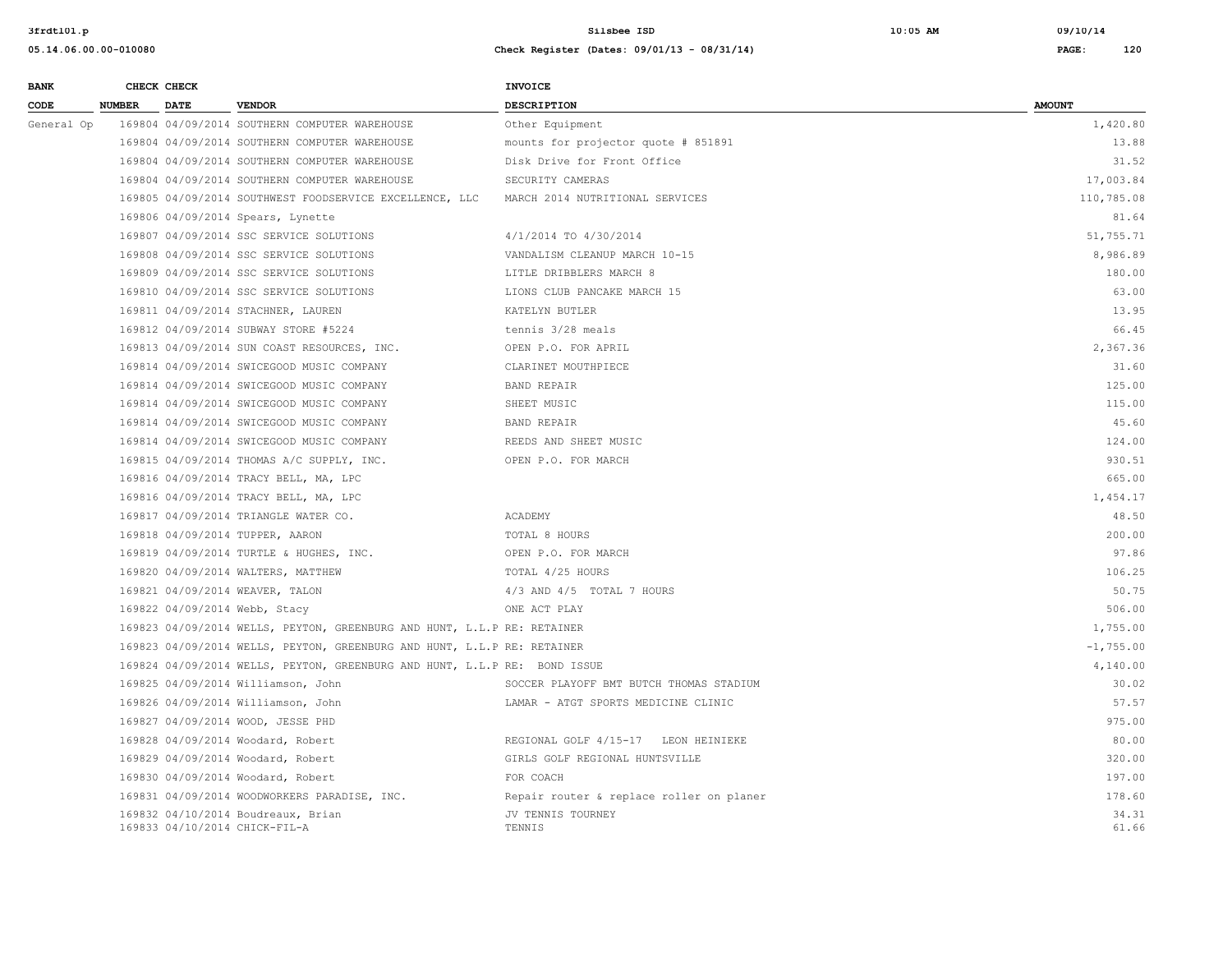| <b>BANK</b> |               | CHECK CHECK            |                                                                                    | <b>INVOICE</b>                                                              |                    |
|-------------|---------------|------------------------|------------------------------------------------------------------------------------|-----------------------------------------------------------------------------|--------------------|
| CODE        | <b>NUMBER</b> | <b>DATE</b>            | <b>VENDOR</b>                                                                      | <b>DESCRIPTION</b>                                                          | <b>AMOUNT</b>      |
| General Op  |               |                        | 169834 04/10/2014 Fletcher, Charles                                                | PIZZA AND DRINKS FOR SLSBEE TENNIS TOURNEY                                  | 75.67              |
|             |               |                        | 169834 04/10/2014 Fletcher, Charles                                                | DONUTS AND DRINKS                                                           | 54.91              |
|             |               |                        | 169834 04/10/2014 Fletcher, Charles                                                | SUBWAY MEAL AND POPEYES                                                     | 88.59              |
|             |               |                        | 169835 04/10/2014 Fletcher, Charles                                                | REGIONAL TENNIS TOURNEY                                                     | 490.00             |
|             |               |                        | 169836 04/10/2014 HAMPTON INN                                                      | REGIONAL TENNIS TOURNAMENT                                                  | 1,126.04           |
|             |               |                        | 169837 04/10/2014 MCDONALD'S                                                       | TENNIS                                                                      | 87.58              |
|             |               |                        | 169838 04/11/2014 STATE COMPTROLLER                                                | 2014 1ST QUARTER SALES TAX                                                  | 1,414.45           |
|             |               |                        | 169839 04/14/2014 Mackey, Kyle                                                     | REGIONAL TRACK MEET SPLENDORA                                               | 420.00             |
|             |               |                        | 169840 04/16/2014 APPLE COMPUTER, INC.                                             | replacemnt for one that died APPLE for D. Helton 1 - PD510LL/A personalized | 383.00             |
|             |               |                        |                                                                                    | ipad with retina 16 GB black engraving - Silsbee ISD                        |                    |
|             |               | 169841 04/16/2014 ASCD |                                                                                    | REGISTRATION JUNE 27-29                                                     | 429.00             |
|             |               |                        | 169842 04/16/2014 BOOTHMAN, LAUREN                                                 | DRUNM MAJOR/ COLOR GUARD TRYOUTS                                            | 100.00             |
|             |               |                        | 169843 04/16/2014 BROOKSHIRE BROS                                                  | Monthly PO for Groc & Supplies - March 2014                                 | 158.84             |
|             |               |                        | 169844 04/16/2014 BURGERS OF BEAUMONT                                              | MS TRACK MEAL 4/3                                                           | 145.08             |
|             |               |                        | 169845 04/16/2014 CALLOWAY, KODY DRAKE                                             | VIDEO TECH                                                                  | 250.00             |
|             |               |                        | 169846 04/16/2014 CANON SOLUTIONS AMERICIA                                         | $3/1$ TO $4/1/14$                                                           | 3,200.00           |
|             |               |                        | 169847 04/16/2014 CAREER CRUISING                                                  | ccSpringboard for Middle School and CTE Tracking                            | 799.00             |
|             |               |                        | 169848 04/16/2014 CENTER FOR BEHAVIORAL STUDIES                                    |                                                                             | 720.00             |
|             |               |                        | 169848 04/16/2014 CENTER FOR BEHAVIORAL STUDIES                                    |                                                                             | 840.00             |
|             |               |                        | 169849 04/16/2014 CENTERPOINT ENERGY                                               | $3/5$ to $4/3$                                                              | 315.33             |
|             |               |                        | 169849 04/16/2014 CENTERPOINT ENERGY                                               | $3/5$ TO $4/3$                                                              | 677.88             |
|             |               |                        | 169849 04/16/2014 CENTERPOINT ENERGY                                               | $3/3$ TO $4/1$                                                              | 412.32             |
|             |               |                        | 169849 04/16/2014 CENTERPOINT ENERGY                                               | $3/3$ TO $4/1$                                                              | 141.11             |
|             |               |                        | 169849 04/16/2014 CENTERPOINT ENERGY                                               | $3/3$ TO $4/1$                                                              | 634.56             |
|             |               |                        | 169849 04/16/2014 CENTERPOINT ENERGY                                               | $2/28$ TO $3/31$                                                            | 190.38             |
|             |               |                        | 169849 04/16/2014 CENTERPOINT ENERGY                                               | $3/3$ TO $4/1$                                                              | 62.95              |
|             |               |                        | 169850 04/16/2014 CITY OF SILSBEE                                                  | $2/24$ to $3/31$                                                            | 103.09             |
|             |               |                        | 169850 04/16/2014 CITY OF SILSBEE                                                  | $2/24$ to $3/31$                                                            | 231.81             |
|             |               |                        | 169850 04/16/2014 CITY OF SILSBEE                                                  | $2/24$ to $3/31$                                                            | 122.89             |
|             |               |                        | 169850 04/16/2014 CITY OF SILSBEE                                                  | $2/24$ to $3/31$                                                            | 906.16             |
|             |               |                        | 169851 04/16/2014 COBURN SUPPLY COMPANY, INC.                                      | OPEN P.O. FOR APRIL                                                         | 39.63              |
|             |               |                        | 169852 04/16/2014 COMMUNITY COFFEE                                                 | MAINTENANCE                                                                 | 37.00              |
|             |               |                        | 169852 04/16/2014 COMMUNITY COFFEE                                                 | ADMINISTRATION OFFICE                                                       | 39.00              |
|             |               |                        | 169853 04/16/2014 CROFT & HICKS INVESTIGATIONS AND SECURIT 3/25 K9 INSPECTION      |                                                                             | 400.00             |
|             |               |                        | 169854 04/16/2014 CURRICULUM ASSOCIATES, INC.                                      | STAAR PRACTICE MATERIALS                                                    | 35.98              |
|             |               |                        | 169855 04/16/2014 DELACERDA, SCOTT                                                 | TOTAL 8 HOURS                                                               | 200.00             |
|             |               |                        | 169856 04/16/2014 DELEGARD TOOL COMPANY                                            | Supplies for Auto Shop                                                      | 134.93             |
|             |               |                        | 169856 04/16/2014 DELEGARD TOOL COMPANY<br>169856 04/16/2014 DELEGARD TOOL COMPANY | Supplies for Auto Shop<br>Supplies for Auto Shop                            | 716.83<br>1,149.70 |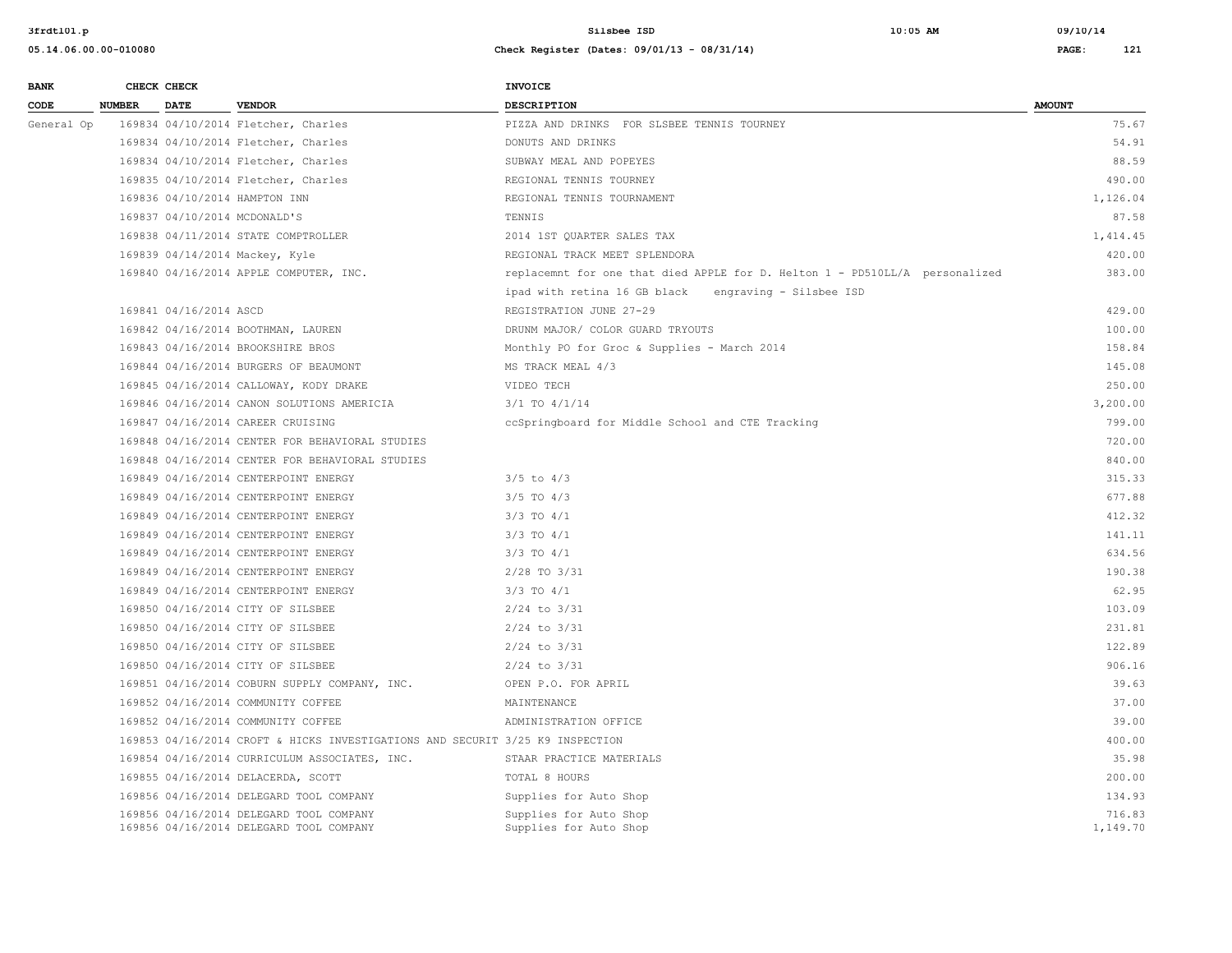| <b>BANK</b> |               | CHECK CHECK            |                                                                          | INVOICE                                                                              |                 |
|-------------|---------------|------------------------|--------------------------------------------------------------------------|--------------------------------------------------------------------------------------|-----------------|
| CODE        | <b>NUMBER</b> | DATE                   | <b>VENDOR</b>                                                            | <b>DESCRIPTION</b>                                                                   | <b>AMOUNT</b>   |
| General Op  |               |                        | 169857 04/16/2014 DELL MARKETING L.P.                                    | Dell 19" monitor for curriculum S. Thornhill                                         | 191.99          |
|             |               |                        | 169857 04/16/2014 DELL MARKETING L.P.                                    | Inventory Tech Equipment                                                             | 359.96          |
|             |               |                        | 169858 04/16/2014 Drake, Michele                                         |                                                                                      | 18.51           |
|             |               |                        | 169858 04/16/2014 Drake, Michele                                         |                                                                                      | 1.92            |
|             |               | 169859 04/16/2014 ETEX |                                                                          | SCREEN MONITOR                                                                       | 110.99          |
|             |               | 169859 04/16/2014 ETEX |                                                                          | teacher supplies                                                                     | 189.00          |
|             |               | 169859 04/16/2014 ETEX |                                                                          | teacher supplies toner                                                               | 167.35          |
|             |               | 169859 04/16/2014 ETEX |                                                                          | Library Supplies                                                                     | 39.64           |
|             |               | 169859 04/16/2014 ETEX |                                                                          | Library Supplies                                                                     | 328.58          |
|             |               | 169859 04/16/2014 ETEX |                                                                          | Instructional Materials                                                              | 105.05          |
|             |               | 169859 04/16/2014 ETEX |                                                                          | Instructional Materials                                                              | 58.35           |
|             |               | 169859 04/16/2014 ETEX |                                                                          | C-Scope                                                                              | 23.59           |
|             |               | 169859 04/16/2014 ETEX |                                                                          | Instructional Materials                                                              | 43.54           |
|             |               | 169859 04/16/2014 ETEX |                                                                          | C-Scope                                                                              | 116.89          |
|             |               | 169859 04/16/2014 ETEX |                                                                          | LASER TONER 3500                                                                     | 55.99           |
|             |               | 169859 04/16/2014 ETEX |                                                                          | Supplies for Kidwrites Plays                                                         | 17.49           |
|             |               | 169859 04/16/2014 ETEX |                                                                          | Toner Cartridge for printer in room 119                                              | 330.00          |
|             |               | 169859 04/16/2014 ETEX |                                                                          | DVD+R Max Data for Cheer                                                             | 18.63           |
|             |               | 169859 04/16/2014 ETEX |                                                                          | Supplies for English Dept                                                            | 289.10          |
|             |               |                        | 169860 04/16/2014 EXXON MOBIL                                            |                                                                                      | 232.45          |
|             |               |                        | 169861 04/16/2014 FASTENAL COMPANY                                       | OPEN P.O. FOR MARCH                                                                  | 15.25           |
|             |               |                        | 169862 04/16/2014 FOLLETT LIBRARY RESOURCES                              | Book Order for Library                                                               | 5,043.17        |
|             |               |                        | 169863 04/16/2014 Foster, Tonya                                          |                                                                                      | 28.56           |
|             |               |                        | 169864 04/16/2014 GILLEY, WILLIAM                                        | TRACK AND BASEBALL GAMES TOTAL 13 HOURS                                              | 325.00          |
|             |               |                        | 169865 04/16/2014 HARDIN COUNTY TREASURER                                |                                                                                      | 892.25          |
|             |               |                        | 169866 04/16/2014 HARDIN COUNTY                                          | MARCH 2014 DIANE PERKINS                                                             | 5,364.29        |
|             |               |                        | 169866 04/16/2014 HARDIN COUNTY                                          | MARCH 2014 WILLIAM GILLEY                                                            | 3,401.55        |
|             |               |                        | 169867 04/16/2014 HAWTHORNE, BEN                                         | TOTAL 8 HOURS                                                                        | 200.00          |
|             |               |                        | 169868 04/16/2014 HILL, DEBRA                                            | ADRAIN TAPSCOTT                                                                      | 421.66          |
|             |               |                        | 169869 04/16/2014 HOLMES SUPPLY COMPANY                                  | Irragation System Sprinkler Heads                                                    | 265.95          |
|             |               |                        | 169870 04/16/2014 Honeycutt, Judy                                        | CAREER TECH                                                                          | 43.98           |
|             |               |                        | 169870 04/16/2014 Honeycutt, Judy                                        |                                                                                      | 4.84            |
|             |               |                        | 169871 04/16/2014 INTEGRATED SYSTEMS CORP.                               | SERVICE BUREAU SUBSCRIPTION FEE                                                      | 11,800.00       |
|             |               |                        | 169872 04/16/2014 INTERSTATE BILLING SERVICE, INC.                       | OPEN PO FOR THE MONTH OF MARCH 2014                                                  | 412.30          |
|             |               |                        | 169873 04/16/2014 JACKSON, SHARON                                        | OCCUPATIONAL THERAPY                                                                 | 5,110.00        |
|             |               |                        | 169873 04/16/2014 JACKSON, SHARON                                        | OCCUPATIONAL THERAPY                                                                 | 1,135.00        |
|             |               |                        | 169874 04/16/2014 JOHNSON SUPPLY                                         | OPEN P.O. FOR MARCH                                                                  | 385.51          |
|             |               |                        | 169875 04/16/2014 JOHNSTONE SUPPLY<br>169875 04/16/2014 JOHNSTONE SUPPLY | Monthly PO for HVAC Classes - March 2014<br>Monthly PO for HVAC Classes - March 2014 | 132.77<br>64.88 |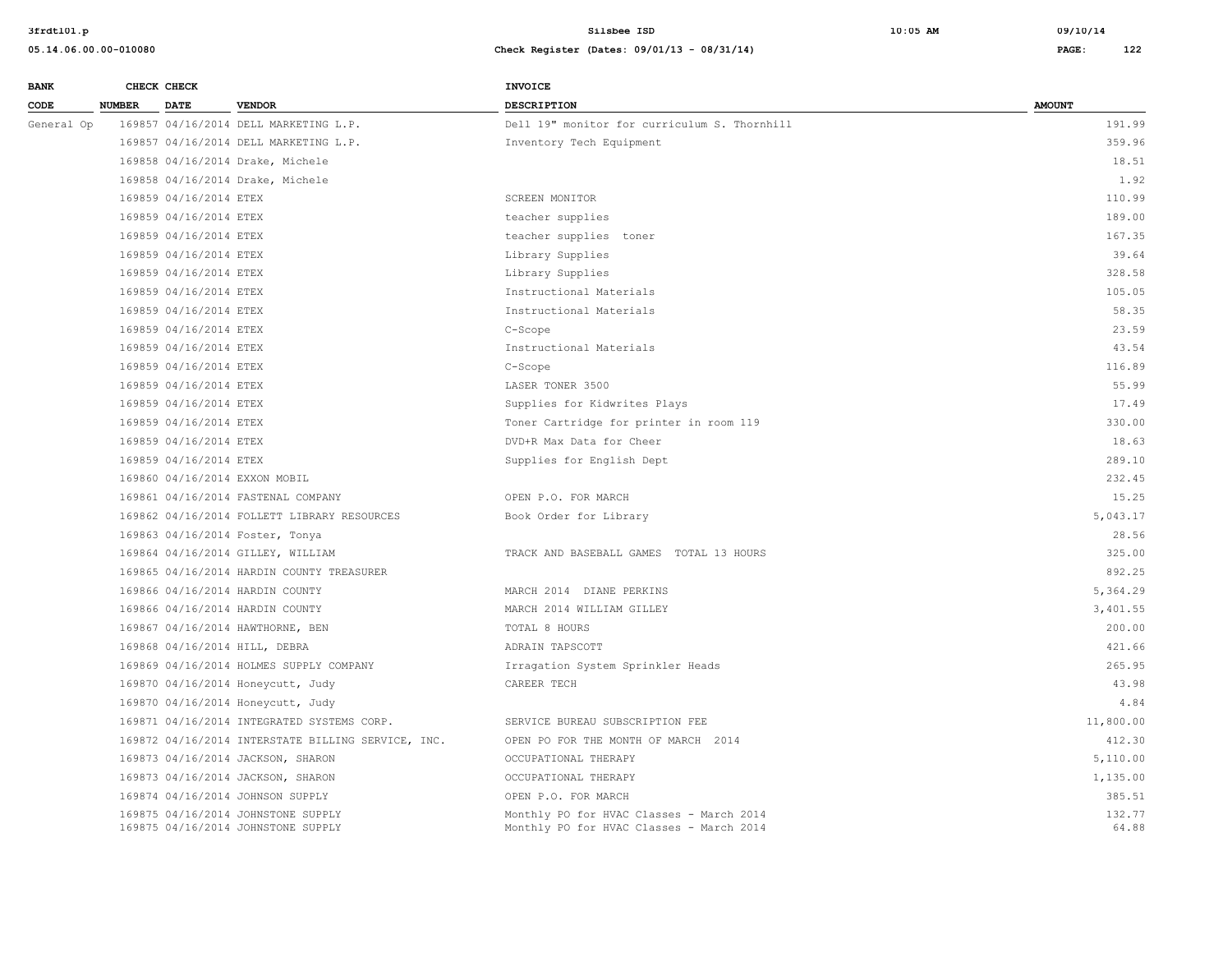| <b>BANK</b> |               | CHECK CHECK                 |                                                                                 | <b>INVOICE</b>                                                   |                  |
|-------------|---------------|-----------------------------|---------------------------------------------------------------------------------|------------------------------------------------------------------|------------------|
| CODE        | <b>NUMBER</b> | <b>DATE</b>                 | <b>VENDOR</b>                                                                   | <b>DESCRIPTION</b>                                               | <b>AMOUNT</b>    |
| General Op  |               |                             | 169876 04/16/2014 Jordan, Peggy                                                 |                                                                  | 3.87             |
|             |               |                             | 169877 04/16/2014 KIWANIS CLUB OF SILSBEE                                       | APR-JUN 2014 QUARTERLY DUES                                      | 100.00           |
|             |               |                             | 169878 04/16/2014 KNOWLEDGENET                                                  | TRAINING                                                         | 1,500.00         |
|             |               |                             | 169879 04/16/2014 LAKESHORE LEARNING MATERIALS                                  | teacher supplies thibodeaux                                      | 87.39            |
|             |               |                             | 169880 04/16/2014 LAMEY, M. ED., LPC, LISA                                      |                                                                  | 225.00           |
|             |               |                             | 169881 04/16/2014 Leleux, Judith                                                | APRIL 7 - 11 SAN ANTONIO                                         | 75.98            |
|             |               |                             | 169882 04/16/2014 Liles, Suzanne                                                |                                                                  | 13.12            |
|             |               |                             | 169883 04/16/2014 LOFTON SECURITY SERVICES, INC.                                | week of 3/24 thru 3/28                                           | 492.80           |
|             |               |                             | 169883 04/16/2014 LOFTON SECURITY SERVICES, INC.                                | week of $3/31$ thru $4/4$                                        | 492.80           |
|             |               |                             | 169883 04/16/2014 LOFTON SECURITY SERVICES, INC.                                |                                                                  | 492.80           |
|             |               |                             | 169884 04/16/2014 MACKIN EDUCATIONAL RESOURCES                                  | LIBRARY BOOKS                                                    | 488.90           |
|             |               |                             | 169885 04/16/2014 MCCARTY, DEAN                                                 | DRUM MAJOR/COLOR GUARD                                           | 100.00           |
|             |               |                             | 169885 08/26/2014 MCCARTY, DEAN                                                 | DRUM MAJOR/COLOR GUARD                                           | $-100.00$        |
|             |               |                             | 169886 04/16/2014 MENDEZ, MARIA                                                 | MIGUEL MS, MARIA KG, SAMIR MS                                    | 44.25            |
|             |               |                             | 169887 04/16/2014 MODICA BROTHERS TIRE CENTER                                   | FLAT TIRE EXCURSION 2/11                                         | 15.00            |
|             |               |                             | 169888 04/16/2014 Moore, Rhett                                                  | TRAILER REGISTRATION AND PARTS                                   | 37.44            |
|             |               |                             | 169889 04/16/2014 MUNRO'S UNIFORM SERVICE                                       | TRANSPORTATION                                                   | 373.60           |
|             |               |                             | 169889 04/16/2014 MUNRO'S UNIFORM SERVICE                                       |                                                                  | 1,317.75         |
|             |               |                             | 169890 04/16/2014 NEWTON'S TOOL & HARDWARE, INC.                                | OPEN P.O. FOR APRIL                                              | 57.50            |
|             |               |                             | 169891 04/16/2014 O'REILLY AUTOMOTIVE                                           | OPEN P.O. FOR MARCH                                              | 26.99            |
|             |               |                             | 169891 04/16/2014 O'REILLY AUTOMOTIVE                                           | OPEN PO FOR THE MONTH OF MARCH 2014                              | 464.38           |
|             |               |                             | 169892 04/16/2014 PARKER LUMBER - SILSBEE                                       | MATERIALS FOR CLASSROOM DAVID DRAKE                              | 23.26            |
|             |               | 169893 04/16/2014 RED ALERT |                                                                                 | Taurus G Pesticide for game fields                               | 1,500.00         |
|             |               | 169893 04/16/2014 RED ALERT |                                                                                 | Materials and labor to spot treat termites                       | 100.00           |
|             |               | 169893 04/16/2014 RED ALERT |                                                                                 | stick'em rodent glue boards catch master mice traps              | 170.00           |
|             |               |                             | 169894 04/16/2014 REGION V EDUCATION SERVICE CENTER                             | TEMP. CERTIFICATION CARD                                         | 5.00             |
|             |               |                             | 169894 04/16/2014 REGION V EDUCATION SERVICE CENTER                             | SETTEN FEB, MAR, AND APRIL 2014                                  | 3,677.25         |
|             |               |                             | 169895 04/16/2014 Ringo, Jamie                                                  |                                                                  | 17.90            |
|             |               |                             | 169896 04/16/2014 SCHOOL AIDS                                                   | teacher supplies Hurst                                           | 127.91           |
|             |               |                             | 169896 04/16/2014 SCHOOL AIDS                                                   | teacher supplies Gore                                            | 127.44           |
|             |               |                             | 169896 04/16/2014 SCHOOL AIDS                                                   | teacher supplies thibodeaux                                      | 75.89            |
|             |               |                             | 169896 04/16/2014 SCHOOL AIDS                                                   | TEACHER SUPPLIES GRISSOM                                         | 95.36            |
|             |               |                             | 169896 04/16/2014 SCHOOL AIDS                                                   | TEACHER SUPPLIES SCOGGINS                                        | 50.98            |
|             |               |                             | 169897 04/16/2014 SCHOOL SPECIALTY                                              | Art Supplies                                                     | 642.51           |
|             |               |                             | 169897 04/16/2014 SCHOOL SPECIALTY                                              | Art Supplies                                                     | 845.21           |
|             |               |                             | 169898 04/16/2014 SILSBEE FARM & RANCH                                          | OPEN P.O. FOR MARCH                                              | 105.00           |
|             |               |                             | 169899 04/16/2014 SMART'S TRUCK & TRAILER                                       | OPEN PO FOR THE MONTH OF MARCH 2014                              | 2,062.23         |
|             |               |                             | 169900 04/16/2014 Smith, Kelly<br>169901 04/16/2014 SOUTHERN COMPUTER WAREHOUSE | LIBRARY CONFERENCE SAN ANTONIO<br>Inventory Tech Equipment Admin | 144.89<br>230.90 |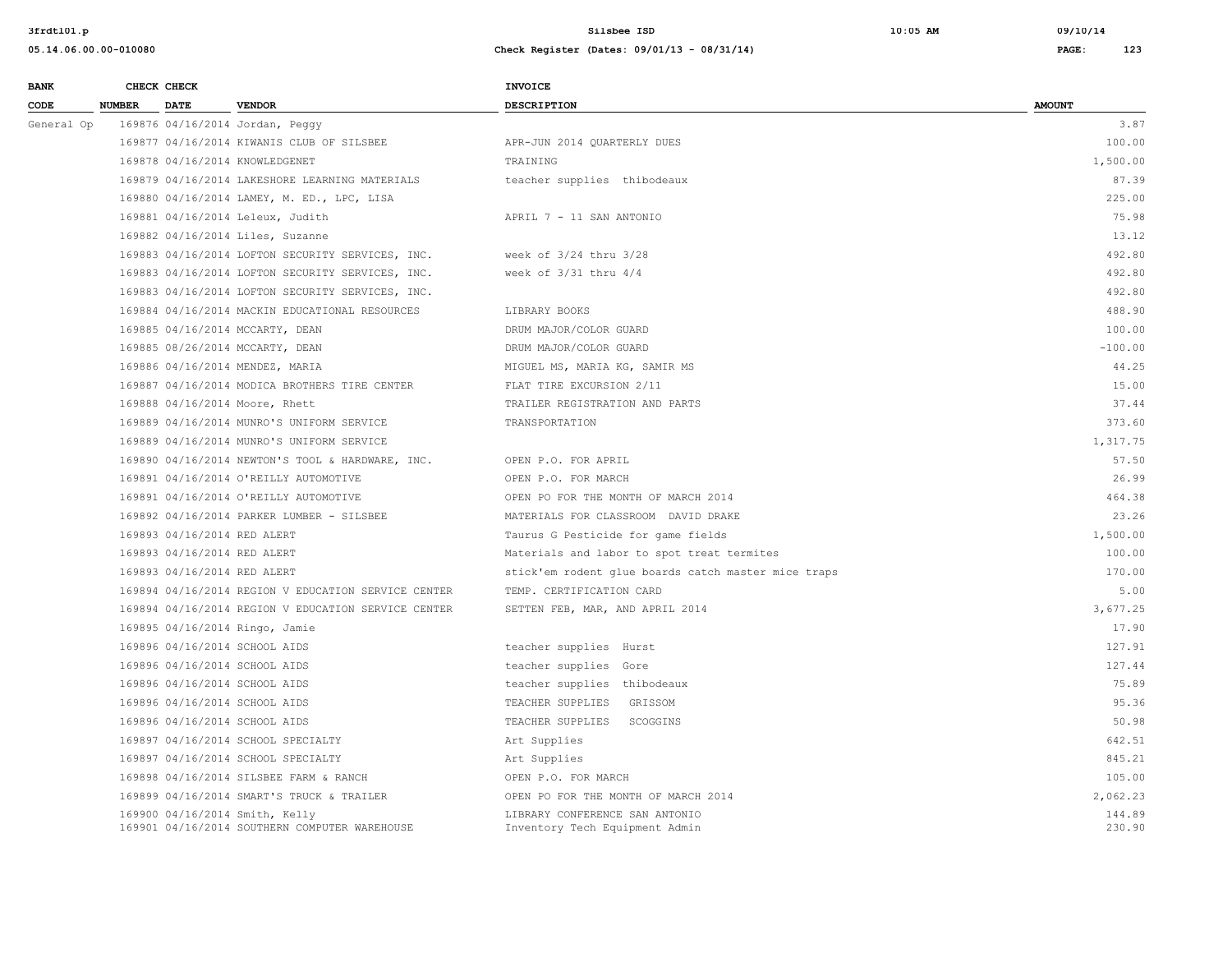| <b>BANK</b> |             | CHECK CHECK             |                                                                                                   | INVOICE                                                        |                   |
|-------------|-------------|-------------------------|---------------------------------------------------------------------------------------------------|----------------------------------------------------------------|-------------------|
| CODE        | NUMBER DATE |                         | <b>VENDOR</b>                                                                                     | <b>DESCRIPTION</b>                                             | <b>AMOUNT</b>     |
| General Op  |             |                         | 169901 04/16/2014 SOUTHERN COMPUTER WAREHOUSE                                                     | SCW 4 Chrome license & HP Chromebook II for S. Thornhill       | 1,109.20          |
|             |             |                         | 169901 04/16/2014 SOUTHERN COMPUTER WAREHOUSE                                                     | supplies and materials admin                                   | 91.48             |
|             |             |                         | 169901 04/16/2014 SOUTHERN COMPUTER WAREHOUSE                                                     | BATTERY BACKUP                                                 | 963.47            |
|             |             |                         | 169902 04/16/2014 SOUTHWEST BUILDING SYSTEMS                                                      | 2ND QUARTER MONITORING FEE FOR SHS                             | 75.00             |
|             |             |                         | 169902 04/16/2014 SOUTHWEST BUILDING SYSTEMS                                                      | 2ND QUARTER MONITORING FEE ADM                                 | 75.00             |
|             |             |                         | 169902 04/16/2014 SOUTHWEST BUILDING SYSTEMS                                                      | REPAIR OF SOUND SYSTEM                                         | 3,714.00          |
|             |             |                         | 169903 04/16/2014 SPARKLETTS AND SIERRA SPRINGS                                                   | ADMINISTRATION, WAREHOUSE AND TECHNOLOGY                       | 73.03             |
|             |             |                         | 169903 04/16/2014 SPARKLETTS AND SIERRA SPRINGS                                                   | MIDDLE SCHOOL                                                  | 93.99             |
|             |             |                         | 169904 04/16/2014 STAR GRAPHICS COPIERS, INC.                                                     | MAY 1, 2014 TO 4/30, 2015                                      | 412.50            |
|             |             |                         | 169904 04/16/2014 STAR GRAPHICS COPIERS, INC.                                                     | 5/1/14 TO 4/30/15                                              | 412.50            |
|             |             |                         | 169904 04/16/2014 STAR GRAPHICS COPIERS, INC.                                                     | 5/1/14 TO 4/30/2015                                            | 412.50            |
|             |             |                         | 169905 04/16/2014 SUN COAST RESOURCES, INC.                                                       | OPEN PO FOR THE MONTH OF MARCH 2014                            | 22, 135.89        |
|             |             |                         | 169905 04/16/2014 SUN COAST RESOURCES, INC.                                                       | OPEN PO FOR THE MONTH OF FEBRUARY 2014                         | 149.15            |
|             |             |                         | 169906 04/16/2014 SWICEGOOD MUSIC COMPANY                                                         | PURCHASE INSTRUMENTS FOR MS BAND                               | 3,445.00          |
|             |             | 169907 04/16/2014 TAGT  |                                                                                                   | TURK CONFIRMATION # 16262650 Travel/Workshops GT               | 310.00            |
|             |             | 169908 04/16/2014 TASBO |                                                                                                   | WEBINAR                                                        | 70.00             |
|             |             | 169908 04/16/2014 TASBO |                                                                                                   | WEBINAR                                                        | 70.00             |
|             |             | 169908 04/16/2014 TASBO |                                                                                                   | WEBINAR                                                        | 70.00             |
|             |             | 169909 04/16/2014 TCDA  |                                                                                                   | REGISTRATION 7/27-30                                           | 110.00            |
|             |             |                         | 169910 04/16/2014 THOMPSON, TIFFANY                                                               |                                                                | 125.00            |
|             |             |                         | 169911 04/16/2014 TRIANGLE WATER CO.                                                              | PACES                                                          | 97.00             |
|             |             |                         | 169912 04/16/2014 WESTBROOK, MIKE                                                                 | DRUM MAJOR/ COLOR GUARD TRYOUTS                                | 100.00            |
|             |             |                         | 169913 04/16/2014 WILLIAM V MACGILL & CO.                                                         | Health Services supplies for the various Silsbee ISD campuses. | 228.96            |
|             |             |                         | 169914 04/16/2014 WILLIAMS, JOHN                                                                  | AND 11 TOTAL 16 HOURS                                          | 400.00            |
|             |             |                         | 169915 04/16/2014 BLINN COLLEGE                                                                   | UIL ONE ACT PLAY REGION MAY                                    | 425.00            |
|             |             |                         | 169915 08/25/2014 BLINN COLLEGE                                                                   | UIL ONE ACT PLAY REGION MAY                                    | $-425.00$         |
|             |             |                         | 169916 04/16/2014 Harrell-Bodle, Mona                                                             | JOB FAIR LACO                                                  | 44.12             |
|             |             |                         | 169917 04/16/2014 Sandifer, Frances                                                               | AND PARKING TLA CONVENTION IN SAN ANTONIO                      | 624.19            |
|             |             |                         | 169918 04/16/2014 Steadham, Ali                                                                   | HUNTSVILLE                                                     | 69.74             |
|             |             |                         | 169919 04/16/2014 TEXAS DEPARTMENT OF LICENSING REGULATION INSPECTION HIGH SCHOOL                 |                                                                | 20.00             |
|             |             |                         | 169920 04/16/2014 Webb, Stacy                                                                     |                                                                | 23.91             |
|             |             |                         | 169921 04/23/2014 ACCO BRANDS DIRECT                                                              | DAY-TIMER SHERRIE THORNHILL                                    | 56.77             |
|             |             | 169922 04/23/2014 AT &T |                                                                                                   | APRIL 7 THRU MAY 6                                             | 910.86            |
|             |             |                         | 169923 04/23/2014 BAKER DISTRIBUTING                                                              | OPEN P.O. FOR MARCH                                            | 256.00            |
|             |             |                         | 169923 04/23/2014 BAKER DISTRIBUTING                                                              | OPEN P.O. FOR MARCH                                            | 133.00            |
|             |             |                         | 169924 04/23/2014 Boudreaux, Brian                                                                | REGIONAL TENNIS                                                | 35.49             |
|             |             |                         | 169925 04/23/2014 BROUSSARD, JR., WESLEY                                                          | SILSBEE VS BUNA BASEBALL                                       | 138.56            |
|             |             |                         | 169926 04/23/2014 BUECHLER & ASSOCIATES, P.C.<br>169927 04/23/2014 CANON FINANCIAL SERVICES, INC. | PROFESSIONAL SERVICES FEBRUARY 2014<br>$1/1/14$ TO $1/31/14$   | 5,275.60<br>76.00 |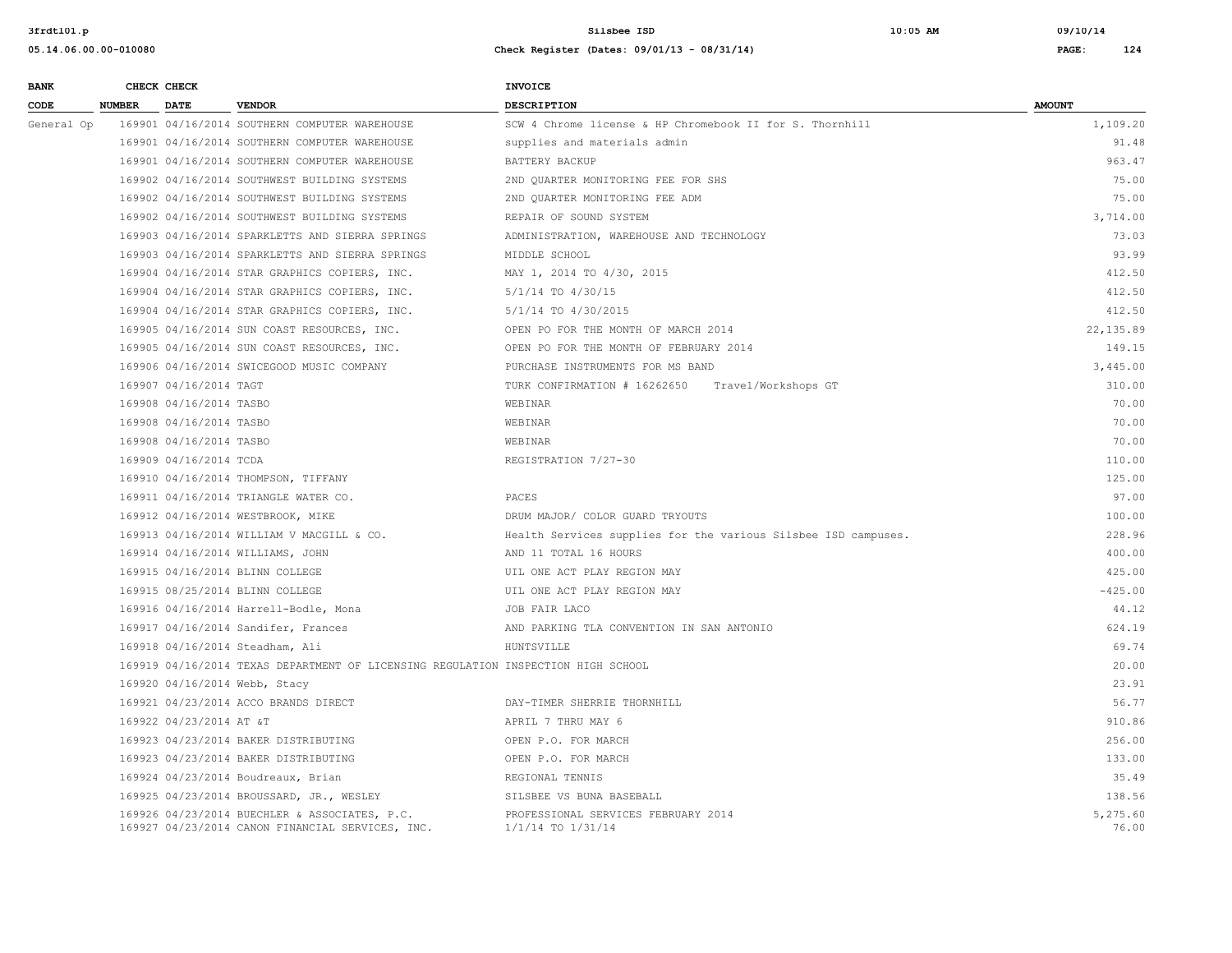| <b>BANK</b> |               | CHECK CHECK                                      |                                                    | <b>INVOICE</b>                                         |                  |
|-------------|---------------|--------------------------------------------------|----------------------------------------------------|--------------------------------------------------------|------------------|
| CODE        | <b>NUMBER</b> | <b>DATE</b>                                      | <b>VENDOR</b>                                      | <b>DESCRIPTION</b>                                     | <b>AMOUNT</b>    |
| General Op  |               |                                                  | 169927 04/23/2014 CANON FINANCIAL SERVICES, INC.   | 1/1/14 TO 1/31/14                                      | 315.00           |
|             |               |                                                  | 169927 04/23/2014 CANON FINANCIAL SERVICES, INC.   | 4/1/14 TO 4/30/14                                      | 76.00            |
|             |               |                                                  | 169927 04/23/2014 CANON FINANCIAL SERVICES, INC.   | $4/1/14$ TO $4/30/14$                                  | 315.00           |
|             |               |                                                  | 169928 04/23/2014 CANON SOLUTIONS AMERICIA         | COLOR COPIES ADMININISTRATION                          | 155.90           |
|             |               |                                                  | 169929 04/23/2014 CARD SERVICES                    | MARCH 19 TO APRIL 17, 2014                             | 1,207.85         |
|             |               |                                                  | 169930 04/23/2014 Carrell, Sheila                  | SENIOR HONOR STUDENTS FIELD TRIP TO AUSTIN             | 1,238.00         |
|             |               |                                                  | 169931 04/23/2014 CENTERPOINT ENERGY               | 3/10 TO 4/7/2014                                       | 61.95            |
|             |               |                                                  | 169932 04/23/2014 CICI'S PIZZA #160                | 4/4 meal softball                                      | 114.00           |
|             |               |                                                  | 169932 04/23/2014 CICI'S PIZZA #160                | SOFTBALL 4/11 MEAL                                     | 114.00           |
|             |               |                                                  | 169933 04/23/2014 CLASSIC FORMS AND PRODUCTS, INC. | AP WINDOW ENVELOPES                                    | 998.75           |
|             |               |                                                  | 169934 04/23/2014 CLAY EWELL EDUCATIONAL SERVICES  | REGISTRATION FLORICULTURE                              | 50.00            |
|             |               |                                                  | 169935 04/23/2014 COMMUNITY COFFEE                 | HIGH SCHOOL                                            | 102.00           |
|             |               |                                                  | 169936 04/23/2014 COURTYARD HOUSTON KINGWOOD       | REGIONAL TRACK MEET APRIL 25                           | 487.92           |
|             |               |                                                  | 169937 04/23/2014 DE LAGE LANDEN PUBLIC FINANCE    | 3/28 TO 4/27/14                                        | 2,022.00         |
|             |               |                                                  | 169937 04/23/2014 DE LAGE LANDEN PUBLIC FINANCE    | 3/29 TO 4/28/2014                                      | 1,299.00         |
|             |               |                                                  | 169937 04/23/2014 DE LAGE LANDEN PUBLIC FINANCE    | 4/28/2014 TO 5/27/2014                                 | 491.00           |
|             |               |                                                  | 169937 04/23/2014 DE LAGE LANDEN PUBLIC FINANCE    | 4/1 TO 4/30/2014                                       | 89.00            |
|             |               |                                                  | 169937 04/23/2014 DE LAGE LANDEN PUBLIC FINANCE    | $4/1$ to $4/30$                                        | 630.00           |
|             |               |                                                  | 169937 04/23/2014 DE LAGE LANDEN PUBLIC FINANCE    | 5/1 TO 5/31/2014                                       | 440.00           |
|             |               |                                                  | 169937 04/23/2014 DE LAGE LANDEN PUBLIC FINANCE    | $4/1$ TO $4/30$                                        | 3,708.00         |
|             |               |                                                  | 169937 04/23/2014 DE LAGE LANDEN PUBLIC FINANCE    | $4/1 - 4/30/14$                                        | 198.00           |
|             |               |                                                  | 169937 04/23/2014 DE LAGE LANDEN PUBLIC FINANCE    | $4/1$ TO $4/30$                                        | 541.72           |
|             |               |                                                  | 169937 04/23/2014 DE LAGE LANDEN PUBLIC FINANCE    | 4/1/14 TO 4/30/14                                      | 422.07           |
|             |               |                                                  | 169937 04/23/2014 DE LAGE LANDEN PUBLIC FINANCE    | 4/1/14 TO 4/30/14                                      | 422.07           |
|             |               |                                                  | 169937 04/23/2014 DE LAGE LANDEN PUBLIC FINANCE    | $4/1$ TO $4/30/14$                                     | 541.72           |
|             |               |                                                  | 169937 04/23/2014 DE LAGE LANDEN PUBLIC FINANCE    | 4/1 TO 4/30/14                                         | 541.72           |
|             |               |                                                  | 169937 04/23/2014 DE LAGE LANDEN PUBLIC FINANCE    | $4/1/14$ TO $4/30/14$                                  | 544.31           |
|             |               |                                                  | 169937 04/23/2014 DE LAGE LANDEN PUBLIC FINANCE    | $4/1$ TO $4/30/14$                                     | 541.72           |
|             |               |                                                  | 169938 04/23/2014 Deaver, Terry                    | 4/17 SAMS' AND MCM ELEGANTE                            | 75.60            |
|             |               |                                                  | 169939 04/23/2014 DELACERDA, SCOTT                 | TOTAL 8 HOURS                                          | 200.00           |
|             |               |                                                  | 169940 04/23/2014 ETA hand2mind                    | Other Reading Materials                                | 453.82           |
|             |               | 169941 04/23/2014 ETEX                           |                                                    | office supplies toner                                  | 119.99           |
|             |               | 169941 04/23/2014 ETEX                           |                                                    | teacher supplies toner & misc                          | 110.06           |
|             |               | 169941 04/23/2014 ETEX                           |                                                    | Teacher & Counselor Supplies                           | 215.26           |
|             |               | 169941 04/23/2014 ETEX                           |                                                    | Supplies                                               | 207.97           |
|             |               | 169941 04/23/2014 ETEX                           |                                                    | Instructional Materials                                | 16.49            |
|             |               | 169941 04/23/2014 ETEX                           |                                                    | HP LASER JET TONER CARTRIDGE                           | 92.99            |
|             |               | 169941 04/23/2014 ETEX<br>169941 04/23/2014 ETEX |                                                    | ELA SUPPLIES - PENRY, MOORE<br>RTI SUPPLIES FOR GLOVER | 599.50<br>354.49 |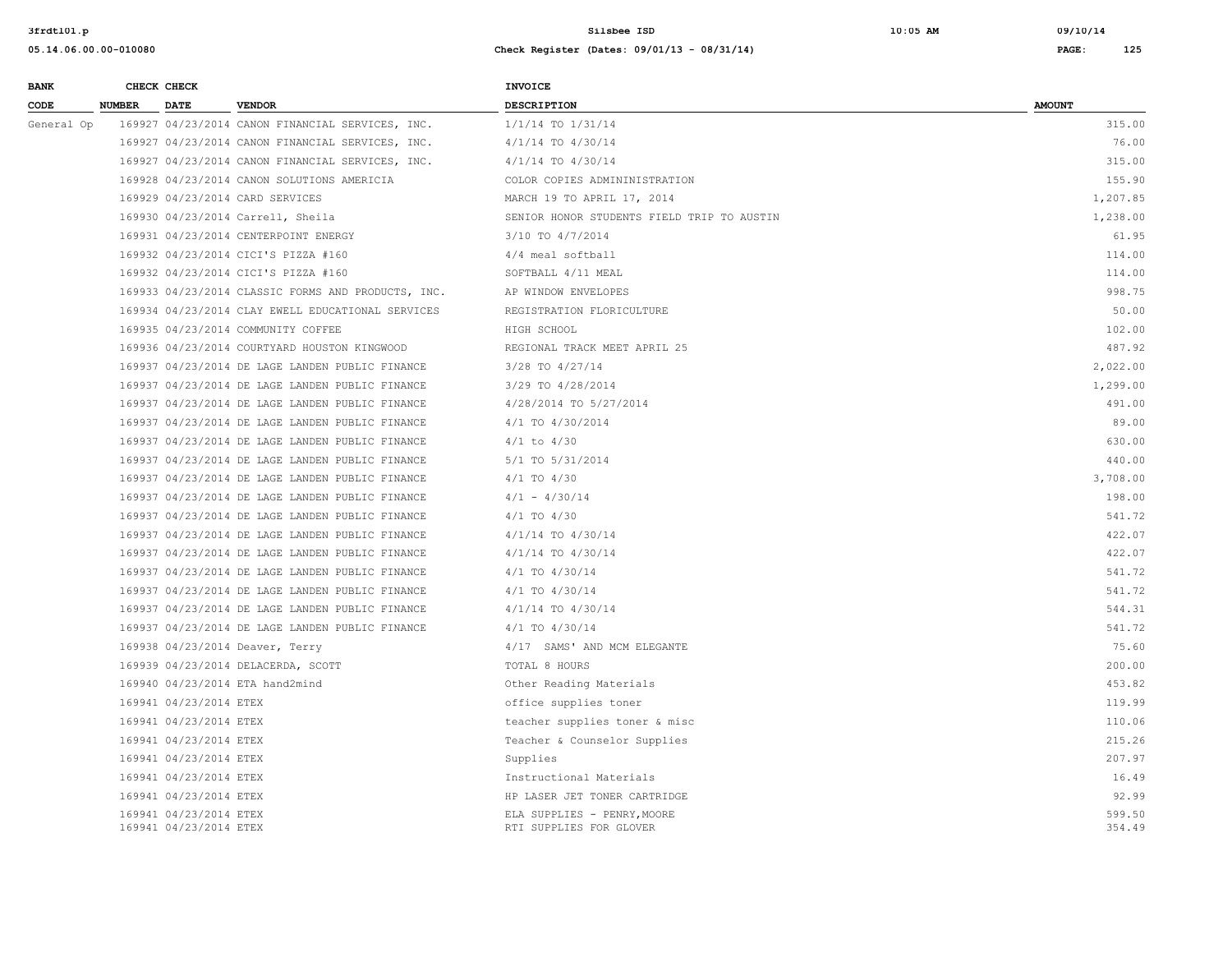| <b>BANK</b> |               | CHECK CHECK                |                                                                  | <b>INVOICE</b>                                                                                      |                 |
|-------------|---------------|----------------------------|------------------------------------------------------------------|-----------------------------------------------------------------------------------------------------|-----------------|
| CODE        | <b>NUMBER</b> | <b>DATE</b>                | <b>VENDOR</b>                                                    | <b>DESCRIPTION</b>                                                                                  | <b>AMOUNT</b>   |
| General Op  |               | 169941 04/23/2014 ETEX     |                                                                  | ELA SUPPLIES - PENRY                                                                                | 173.37          |
|             |               | 169941 04/23/2014 ETEX     |                                                                  | LABELS                                                                                              | 72.20           |
|             |               | 169941 04/23/2014 ETEX     |                                                                  | teacher supplies colored paper                                                                      | 302.77          |
|             |               | 169941 04/23/2014 ETEX     |                                                                  | Office needs                                                                                        | 68.61           |
|             |               | 169941 04/23/2014 ETEX     |                                                                  | INK CARTRIDGE                                                                                       | 39.99           |
|             |               | 169941 04/23/2014 ETEX     |                                                                  | SUPPLIES                                                                                            | 105.29          |
|             |               | 169941 04/23/2014 ETEX     |                                                                  | SUPPLIES FOR PACES                                                                                  | 119.64          |
|             |               | 169941 04/23/2014 ETEX     |                                                                  | SUPPLIES FOR PACES                                                                                  | 9.99            |
|             |               |                            | 169942 04/23/2014 FOSTER, ANNE                                   | SILSBEE VS BUNA SOFTBALL                                                                            | 85.24           |
|             |               |                            | 169943 04/23/2014 GILLEY, WILLIAM                                | AND 22 BASEBALL AND SOFTBALL GAMES TOTAL 13.5 HOURS                                                 | 337.50          |
|             |               | 169944 04/23/2014 GRAINGER |                                                                  | OPEN P.O. FOR APRIL                                                                                 | 120.21          |
|             |               |                            | 169945 04/23/2014 HARDIN JEFFERSON ISD                           | VS VIDOR                                                                                            | 103.75          |
|             |               |                            | 169946 04/23/2014 HARE, JOSHUA                                   | 4/17 MIDDLE SCHOOL                                                                                  | 200.00          |
|             |               |                            | 169947 04/23/2014 Harrell-Bodle, Mona                            |                                                                                                     | 31.25           |
|             |               |                            | 169948 04/23/2014 HARRINGTON, CURTIS                             | SILSBEE VS BUNA SOFTBALL                                                                            | 86.92           |
|             |               |                            | 169949 04/23/2014 Harrison, Laura                                | SOFTBALL SILSBEE VS BUNA                                                                            | 35.00           |
|             |               |                            | 169950 04/23/2014 Honeycutt, Judy                                |                                                                                                     | 16.82           |
|             |               |                            | 169951 04/23/2014 HYATT RESORT AT LOST PINES                     | GIRLS STATE GOLF TOURNAMENT                                                                         | 120.00          |
|             |               |                            |                                                                  | 169952 04/23/2014 HYATT REGENCY LOST PINES RESORT AND SPA GIRLS STATE GOLF TOURNAMENT APRIL 27 & 28 | 1,110.20        |
|             |               |                            | 169953 04/23/2014 ICM MECHANICAL                                 | MATERIALS AND LABOR TO INSTALL SLIDE KIT ON CHILLER #2 COMPRESSOR C (SEE                            | 966.25          |
|             |               |                            |                                                                  | ATTACHED QUOTE)                                                                                     |                 |
|             |               |                            | 169954 04/23/2014 IWS GAS AND SUPPLY                             | Supplies for Aq classes                                                                             | 275.01          |
|             |               |                            | 169955 04/23/2014 JONES SCHOOL SUPPLY CO., INC.                  | student awards                                                                                      | 189.57          |
|             |               |                            | 169956 04/23/2014 KIMBALL MIDWEST                                | Monthly PO for April 2014 for Ag & Ag Const Classes                                                 | 164.66          |
|             |               |                            | 169956 04/23/2014 KIMBALL MIDWEST                                | Safety Gear for Aq classes                                                                          | 547.41          |
|             |               |                            | 169956 04/23/2014 KIMBALL MIDWEST                                | Monthly PO for Ag & Ag Const Classes - March 2014                                                   | 412.25          |
|             |               |                            | 169956 04/23/2014 KIMBALL MIDWEST                                | Monthly PO for April 2014 for Ag & Ag Const Classes                                                 | 21.82           |
|             |               |                            | 169957 04/23/2014 LA QUINTA INN AUSTIN NORTH                     | SENIOR CROSS CURRICULAR FIELD TRIP                                                                  | 183.12          |
|             |               |                            | 169958 04/23/2014 LA QUINTA INN HUNTSVILLE                       | STATE FFA FLORICULTURE                                                                              | 162.72          |
|             |               |                            | 169959 04/23/2014 LAKESHORE LEARNING MATERIALS                   | TEACHER SUPPLIES SCOGGINS                                                                           | 45.99           |
|             |               |                            | 169959 04/23/2014 LAKESHORE LEARNING MATERIALS                   | TEACHER SUPPLIES GRISSOM                                                                            | 91.99           |
|             |               |                            | 169959 04/23/2014 LAKESHORE LEARNING MATERIALS                   | c-scope                                                                                             | 103.48          |
|             |               |                            | 169960 04/23/2014 Langley, Pamela                                | TEXAS LIBRARY CONFERENCE                                                                            | 45.52           |
|             |               |                            | 169961 04/23/2014 Liles, Suzanne                                 |                                                                                                     | 13.12           |
|             |               |                            | 169962 04/23/2014 Linder-Hall, Louise                            |                                                                                                     | 2.13            |
|             |               |                            | 169963 04/23/2014 LOFTON SECURITY SERVICES, INC.                 | WEEK 4/7 THRU 4/11                                                                                  | 492.80          |
|             |               |                            | 169964 04/23/2014 LUMBERTON TROPHY & AWARDS                      | PLAQUE                                                                                              | 32.00           |
|             |               |                            | 169965 04/23/2014 Mackey, Kyle<br>169966 04/23/2014 Mackey, Kyle | REGIONAL TRACK MEET GIRLS<br>BOYS REGIONAL TRACK MEET                                               | 458.00<br>50.00 |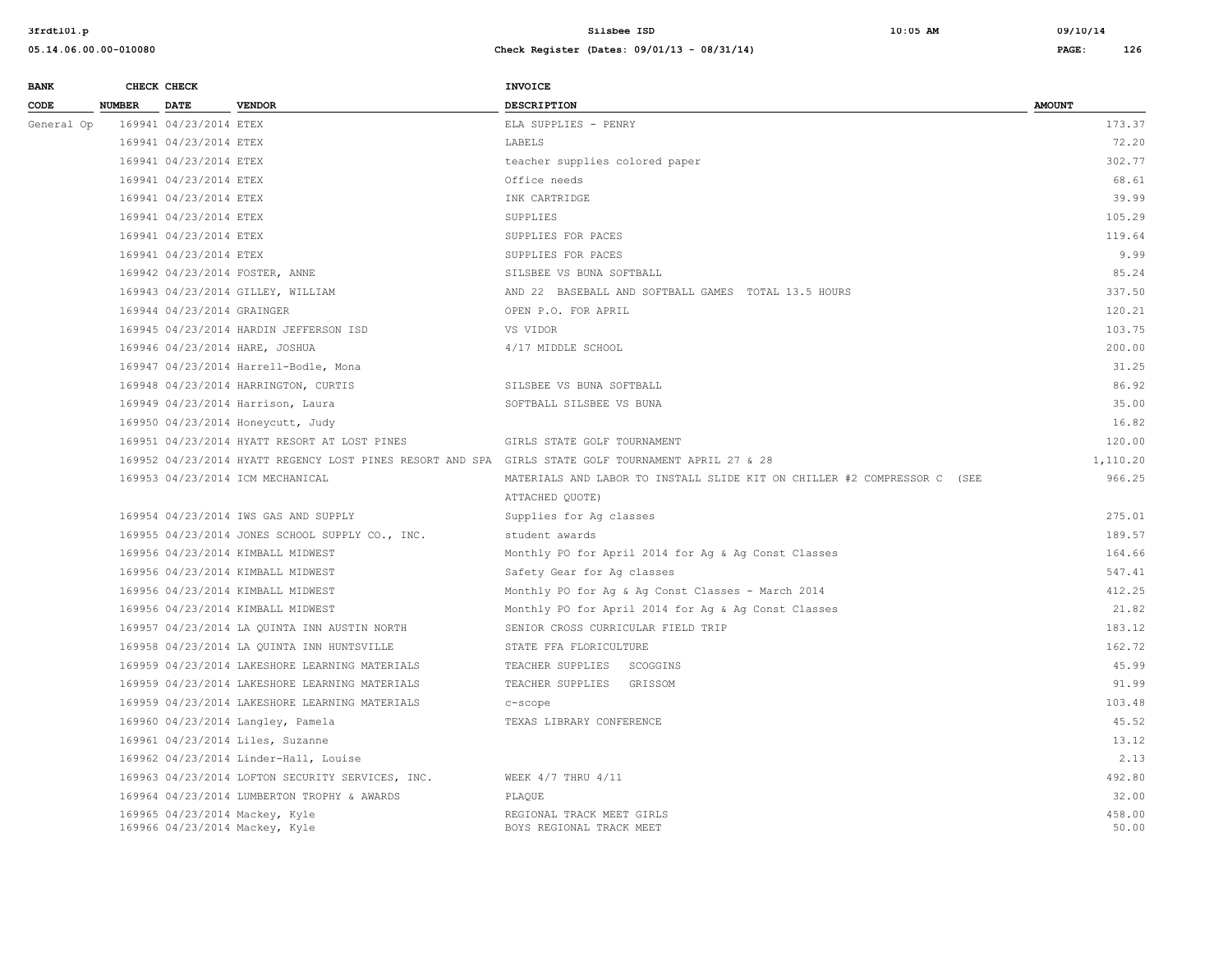**3frdtl01.p Silsbee ISD 10:05 AM 09/10/14**

# **BANK** CHECK CHECK **CHECK CODE NUMBER DATE VENDOR DESCRIPTION AMOUNT**  General Op 169967 04/23/2014 MAGAZINE SUBSCRIPTIONS - PTP AUSTIN library magazine subscriptions 252.57 169967 04/23/2014 MAGAZINE SUBSCRIPTIONS - PTP AUSTIN Magazine Renewals 298.77 169968 04/23/2014 McClusky, Estha TLA LIBRARY CONFERENCE 83.65 169969 04/23/2014 McGallion, Bobby AREA TRACK MEET @SPLENDORA 80.13 169970 04/23/2014 MORRIS, KATHLEEN JO TRAINING 3/24 TO 4/7 AND CONSULTATION 4/8 12,000.00 169971 04/23/2014 NASCO TEACHER SUPPLIES HURST 140.25 169972 04/23/2014 NORTH SHORE STEEL Monthly PO for April 2014 for Ag classes 90.00 169973 04/23/2014 OMNI AUSTIN HOTEL @SOUTHPARK TEDA CONFERENCE APRIL 30 - MAY 2 394.58 169974 04/23/2014 PERKINS, DIANE JV BASEBALL TOTAL 3 HOURS 75.00 169975 04/23/2014 PITNEY BOWES INC MAIL SUPPLIES 40.00 169976 04/23/2014 PPG ARCHITECTURAL FINISHES OPEN P.O. FOR APRIL 418.00 169977 04/23/2014 RED ALERT OPEN P.O. FOR APRIL 260.00 169978 04/23/2014 REGION V EDUCATION SERVICE CENTER Region 5esc ws# 8139 Parental Involvement on 03/26/2014 Thornhill 65.00 169978 04/23/2014 REGION V EDUCATION SERVICE CENTER Workshop 80820 Region 5 ESC Autism Conference 100.00 169978 04/23/2014 REGION V EDUCATION SERVICE CENTER Region 5 Autism Conference 50.00 169978 04/23/2014 REGION V EDUCATION SERVICE CENTER Workshop 8126) How to Get Kids Really Talking 135.00 169978 04/23/2014 REGION V EDUCATION SERVICE CENTER Workshop 8082) Region 5 Autism Conference 100.00 169979 04/23/2014 RILEY, MATTHEW TOTAL 8 HOURS 200.00 169980 04/23/2014 SCHOOL AIDS, INC. THE STRICHER SUPPLIES DAVID STRICHER SUPPLIES SAN SERVICE SUPPLIES STRICH 169980 04/23/2014 SCHOOL AIDS, INC. C-scope 48.94 169980 04/23/2014 SCHOOL AIDS, INC. TEACHER SUPPLIES POOLER 223.55 169980 04/23/2014 SCHOOL AIDS, INC. teacher supplies copley 144.87 169980 04/23/2014 SCHOOL AIDS, INC. teacher supplies Morrison 90.08 169981 04/23/2014 SCHOOL SPECIALTY SUPPLIES 456.13 169981 04/23/2014 SCHOOL SPECIALTY TEACHER SUPPLIES GRIFFIN 221.28 169981 04/23/2014 SCHOOL SPECIALTY TEACHER SUPPLIES FORERUNNERS 101.00 169981 04/23/2014 SCHOOL SPECIALTY Instructional Materials 39.53 169982 04/23/2014 SHORKEY CENTER 1,400.00 169983 04/23/2014 SHS ACTIVITY CONCESSION- FOR OUT OF DATE PRODUCT 165.12 169984 04/23/2014 Smith, Cynthia CONFERENCES WITH ATTORNEY AND TEACHERS 162.50 169984 04/25/2014 Smith, Cynthia **Conferences WITH ATTORNEY AND TEACHERS** -162.50 169985 04/23/2014 SOUTHERN LAWN & LANDSCAPES LLC MOWING COMPLETED 4/11 4,356.00 169986 04/23/2014 SOUTHERN COMPUTER WAREHOUSE LICENSE 84.78 169986 04/23/2014 SOUTHERN COMPUTER WAREHOUSE MAINTENANCE KIT 102.43

 169986 04/23/2014 SOUTHERN COMPUTER WAREHOUSE TECHNOLOGY SUPPLIES 171.62 169986 04/23/2014 SOUTHERN COMPUTER WAREHOUSE iPad Cover & Chromebook for Library 59.30 169986 04/23/2014 SOUTHERN COMPUTER WAREHOUSE iPad Cover & Chromebook for Library 277.30 169986 04/23/2014 SOUTHERN COMPUTER WAREHOUSE Inventory Equipment Library 666.63 169986 04/23/2014 SOUTHERN COMPUTER WAREHOUSE BATTERY BACKUP 4,093.14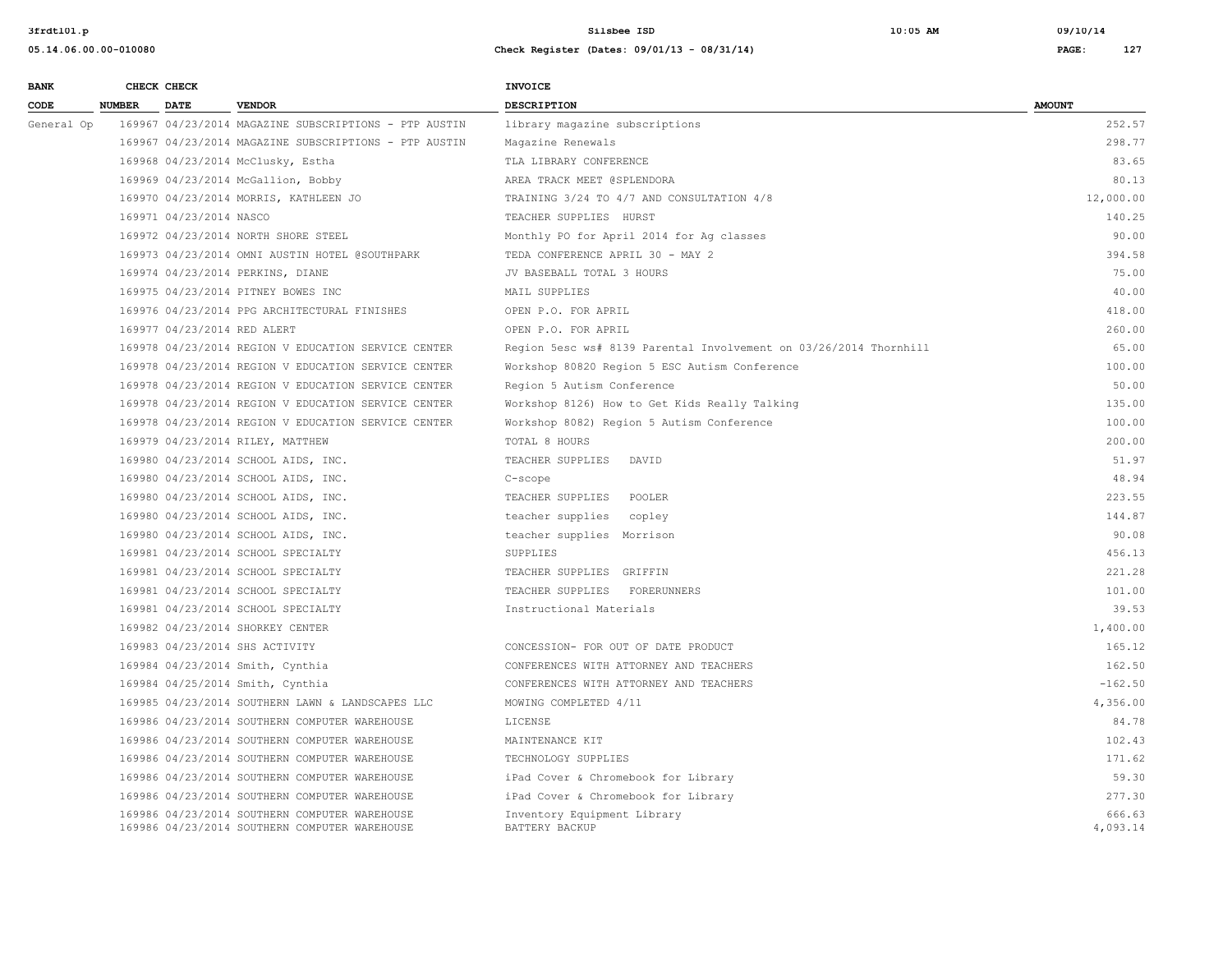| <b>BANK</b> |        | CHECK CHECK                 |                                                                                                                  | <b>INVOICE</b>                            |                                    |                 |
|-------------|--------|-----------------------------|------------------------------------------------------------------------------------------------------------------|-------------------------------------------|------------------------------------|-----------------|
| CODE        | NUMBER | <b>DATE</b>                 | <b>VENDOR</b>                                                                                                    | <b>DESCRIPTION</b>                        |                                    | <b>AMOUNT</b>   |
| General Op  |        |                             | 169986 04/23/2014 SOUTHERN COMPUTER WAREHOUSE                                                                    | CHROMEBOOKS                               |                                    | 558.62          |
|             |        |                             | 169986 04/23/2014 SOUTHERN COMPUTER WAREHOUSE                                                                    | AND IN-000168522                          | projector bulbs/so. comp warehouse | 1,010.96        |
|             |        |                             | 169987 04/23/2014 STAR GRAPHICS INC                                                                              | $4/1$ to $4/30/14$                        |                                    | 425.00          |
|             |        |                             | 169987 04/23/2014 STAR GRAPHICS INC                                                                              | $4/1$ to $4/30/14$                        |                                    | 153.00          |
|             |        |                             | 169987 04/23/2014 STAR GRAPHICS INC                                                                              | 4/1 TO 4/30/2014                          |                                    | 139.00          |
|             |        |                             | 169988 04/23/2014 Steadham, Ali                                                                                  | STATE FFA CONTEST                         |                                    | 166.00          |
|             |        |                             | 169989 04/23/2014 STUART, LANE                                                                                   | SILSBEE VS BUNA BASEBALL                  |                                    | 143.60          |
|             |        |                             | 169990 04/23/2014 SUN COAST RESOURCES, INC.                                                                      | OPEN P.O. FOR APRIL                       |                                    | 2,304.88        |
|             |        |                             | 169991 04/23/2014 TEAM GO FIGURE                                                                                 | Garment & tote bags for Drill Team        |                                    | 266.51          |
|             |        |                             | 169992 04/23/2014 TEXAS DEPARTMENT OF PUBLIC SAFETY                                                              | 3/3 TO 3/26/2014                          |                                    | 115.00          |
|             |        |                             | 169993 04/23/2014 TEXAS EDUCATONAL CONSULTATIVE SERVICES                                                         |                                           |                                    | 1,503.00        |
|             |        |                             | 169994 04/23/2014 TIME WARNER CABLE                                                                              | 4/17 TO 5/16/14                           |                                    | 954.01          |
|             |        |                             | 169994 04/23/2014 TIME WARNER CABLE                                                                              | $4/15$ TO $5/14/14$                       |                                    | 3,375.00        |
|             |        |                             | 169994 04/23/2014 TIME WARNER CABLE                                                                              | $4/18$ TO $5/17$                          |                                    | 954.01          |
|             |        |                             | 169994 04/23/2014 TIME WARNER CABLE                                                                              | $4/18$ TO $5/17$                          |                                    | 954.01          |
|             |        |                             | 169994 04/23/2014 TIME WARNER CABLE                                                                              | $4/18$ TO $5/17$                          |                                    | 954.01          |
|             |        |                             | 169995 04/23/2014 Trabing, Lynn                                                                                  | REGIONAL TENNIS TOURNAMENT                |                                    | 30.92           |
|             |        |                             | 169996 04/23/2014 TUPPER, AARON                                                                                  | TOTA 8 HOURS                              |                                    | 200.00          |
|             |        |                             | 169997 04/23/2014 VARSITY SPIRIT FASHIONS                                                                        | Drill Team uniforms                       |                                    | 939.05          |
|             |        | 169998 04/23/2014 VATAT     |                                                                                                                  | REGISTRATION 7/28 THRU 8/1                |                                    | 300.00          |
|             |        | 169998 04/23/2014 VATAT     |                                                                                                                  | CERTIFICATION                             |                                    | 30.00           |
|             |        | 169999 04/23/2014 VATAT     |                                                                                                                  | REGISTRATION 7/28 THRU 8/1                |                                    | 300.00          |
|             |        | 170000 04/23/2014 VIDOR ISD |                                                                                                                  | VS HARDIN JEFFERSON                       |                                    | 103.75          |
|             |        | 170001 04/23/2014 WAL-MART  |                                                                                                                  | <b>SUPPLIES</b>                           |                                    | 219.18          |
|             |        | 170001 04/23/2014 WAL-MART  |                                                                                                                  | board meeting 3/18,19 and 20              |                                    | 63.54           |
|             |        | 170001 04/23/2014 WAL-MART  |                                                                                                                  | bean bag chair, laminator classroom needs |                                    | 134.86          |
|             |        | 170001 04/23/2014 WAL-MART  |                                                                                                                  | BOARD MEETING AND JJAEP MEETING           |                                    | 25.24           |
|             |        | 170001 04/23/2014 WAL-MART  |                                                                                                                  | DVD PLAYERS BLU RAY                       |                                    | 156.00          |
|             |        | 170001 04/23/2014 WAL-MART  |                                                                                                                  | BOARD MEETING 4/8                         |                                    | 56.57           |
|             |        | 170001 04/23/2014 WAL-MART  |                                                                                                                  | supplies FOR NURSES OFFICES               |                                    | 75.73           |
|             |        | 170001 04/23/2014 WAL-MART  |                                                                                                                  | DIANE PARKS RETURNED ITEMS PERKINS        |                                    | $-71.76$        |
|             |        |                             | 170002 04/23/2014 WHATABURGER #830                                                                               | <b>BASEBALL</b>                           |                                    | 140.12          |
|             |        |                             | 170003 04/23/2014 Wilson, Robert                                                                                 | PACES                                     |                                    | 61.86           |
|             |        |                             | 170004 04/23/2014 WOOD, JESSE PHD                                                                                |                                           |                                    | 975.00          |
|             |        |                             | 170005 04/23/2014 Woodard, Robert                                                                                | STATE GOLF APRIL 27-28                    |                                    | 138.00          |
|             |        |                             | 170006 04/23/2014 Woodard, Robert                                                                                | ALLISON DAVIS STATE GOLF                  |                                    | 135.00          |
|             |        |                             | 170007 04/23/2014 WOODWIND & BRASSWIND                                                                           | <b>REEDS</b>                              |                                    | 130.94          |
|             |        |                             | 170008 04/25/2014 Smith, Cynthia<br>170009 04/30/2014 ACTION ELEVATOR SAFETY INSPECTIONS, INC. annual inspection | CONFERENCES WITH ATTORNEY AND TEACHERS    |                                    | 62.50<br>175.00 |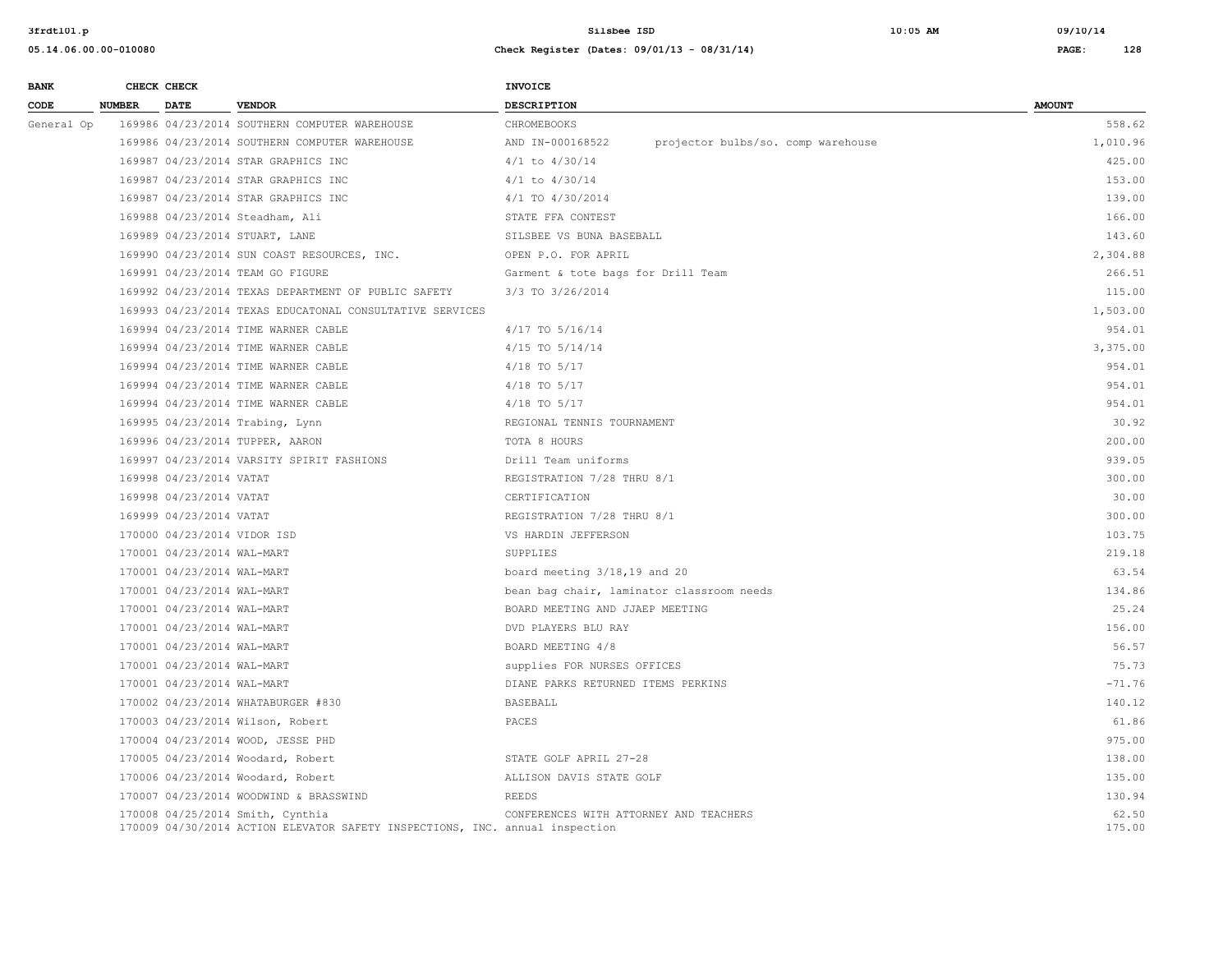| <b>BANK</b> |               | CHECK CHECK                |                                                                            | INVOICE                                                             |                |
|-------------|---------------|----------------------------|----------------------------------------------------------------------------|---------------------------------------------------------------------|----------------|
| CODE        | <b>NUMBER</b> | <b>DATE</b>                | <b>VENDOR</b>                                                              | <b>DESCRIPTION</b>                                                  | <b>AMOUNT</b>  |
| General Op  |               |                            | 170010 04/30/2014 ADVANCED SYSTEMS & ALARMS                                | 5/1/14 TO 5/31/14                                                   | 70.00          |
|             |               |                            | 170011 04/30/2014 ADVANCED GRAPHICS                                        | Decal Material                                                      | 109.22         |
|             |               |                            | 170012 04/30/2014 AT&T LONG DISTANCE                                       |                                                                     | 20.23          |
|             |               |                            | 170012 04/30/2014 AT&T LONG DISTANCE                                       |                                                                     | 439.27         |
|             |               |                            | 170013 04/30/2014 AUDILET TRACTOR SALES, INC.                              | Hub Caps for welding trailer                                        | 72.00          |
|             |               | 170014 04/30/2014 BALFOUR  |                                                                            | Diplomas & Covers                                                   | 1,506.50       |
|             |               |                            | 170015 04/30/2014 BALLARD & TIGHE PUBLISHERS                               | Ballard & Tighe Pre-IPT 4th edition Test Booklets for ESL T. McDuff | 101.05         |
|             |               |                            | 170016 04/30/2014 BEAL, RONNIE                                             | PHONE                                                               | 281.43         |
|             |               |                            | 170017 04/30/2014 BEST MPRESSIONS                                          | Best MPressions for D. Helton GT *see attached                      | 37.50          |
|             |               |                            | 170018 04/30/2014 BLACKWELL, JAMES                                         | SECURITY 4/26 TOTAL 8 HOURS                                         | 200.00         |
|             |               |                            | 170019 04/30/2014 Boudreaux, Brian                                         | MEALS 4/4                                                           | 54.00          |
|             |               |                            | 170020 04/30/2014 BRIDGES, CHRISTI                                         | TOTAL 5 HOURS                                                       | 50.00          |
|             |               |                            | 170021 04/30/2014 BURGERWORKS, INC.                                        | SOFTBALL                                                            | 64.06          |
|             |               | 170022 04/30/2014 CAIN, ED |                                                                            | LITTLE DRIBBLERS, BASEBALL TOTAL 16.5 HOURS                         | 412.50         |
|             |               |                            | 170023 04/30/2014 CARD SERVICES                                            | to FEBRUARY 18 TO MARCH 20, 2014                                    | 1,277.95       |
|             |               |                            | 170024 04/30/2014 CENTERPOINT ENERGY                                       | 3/15 TO 4/15/2014                                                   | 3,051.73       |
|             |               |                            | 170025 04/30/2014 CHEVRON AND TEXACO CARD SERVICES                         | 3/23 TO 4/22/14                                                     | 276.33         |
|             |               |                            | 170026 04/30/2014 CITY OF SILSBEE                                          | $3/5$ to $4/9$                                                      | 2,087.37       |
|             |               |                            | 170026 04/30/2014 CITY OF SILSBEE                                          | $3/5$ to $4/9$                                                      | 1,023.98       |
|             |               |                            | 170026 04/30/2014 CITY OF SILSBEE                                          | $3/5$ to $4/9$                                                      | 274.68         |
|             |               |                            | 170027 04/30/2014 CLARK, DARRIK                                            | SOFTBALL SILSBEE VS HAMPSHIRE FANNETT                               | 133.60         |
|             |               |                            | 170028 04/30/2014 COLLISION SOLUTIONS                                      | REPAIRS ON JASON SANDERS TRUCK                                      | 854.45         |
|             |               |                            | 170029 04/30/2014 CROFT & HICKS INVESTIGATIONS AND SECURIT 4/15 INSPECTION |                                                                     | 400.00         |
|             |               |                            | 170030 04/30/2014 DELACERDA, SCOTT                                         | TOTAL 8 HOURS                                                       | 200.00         |
|             |               |                            | 170031 04/30/2014 Drake, Michele                                           |                                                                     | 12.34          |
|             |               |                            | 170032 04/30/2014 ERWIN, RANDY                                             | SECURITY 4/25 TOTAL 5 HOURS                                         | 125.00         |
|             |               | 170033 04/30/2014 ETEX     |                                                                            | ELA SUPPLIES - HOLMES                                               | 615.26         |
|             |               | 170033 04/30/2014 ETEX     |                                                                            | Sharp Calculater QS2760H<br>Quoted Price (with discount)            | 159.99         |
|             |               | 170033 04/30/2014 ETEX     |                                                                            | Kidney shaped table                                                 | 349.00         |
|             |               | 170033 04/30/2014 ETEX     |                                                                            | TEACHER SUPPLIES TONER                                              | 319.97         |
|             |               | 170033 04/30/2014 ETEX     |                                                                            | office supplies toner                                               | 175.99         |
|             |               | 170033 04/30/2014 ETEX     |                                                                            | Calculators for Ali Steadham                                        | 29.22          |
|             |               | 170033 04/30/2014 ETEX     |                                                                            | Folders for "S" Awards                                              | 204.90         |
|             |               |                            | 170034 04/30/2014 F&F SPORTS, INC.                                         | POWERLIFTING SUPPLIES                                               | 553.78         |
|             |               |                            | 170034 04/30/2014 F&F SPORTS, INC.                                         | POWERLIFTING SUPPLIES                                               | 481.25         |
|             |               |                            | 170035 04/30/2014 FIRETROL PROTECTIONS SYSTEMS                             | OPEN P.O.F OR APRIL                                                 | 228.92         |
|             |               |                            | 170036 04/30/2014 Foster, Tonya                                            |                                                                     | 38.98          |
|             |               |                            | 170037 04/30/2014 Franco, Carrie<br>170037 04/30/2014 Franco, Carrie       | KOUNTZE AND DOLLAR TREE IN BEAUMONT<br>SAM'S                        | 32.41<br>25.72 |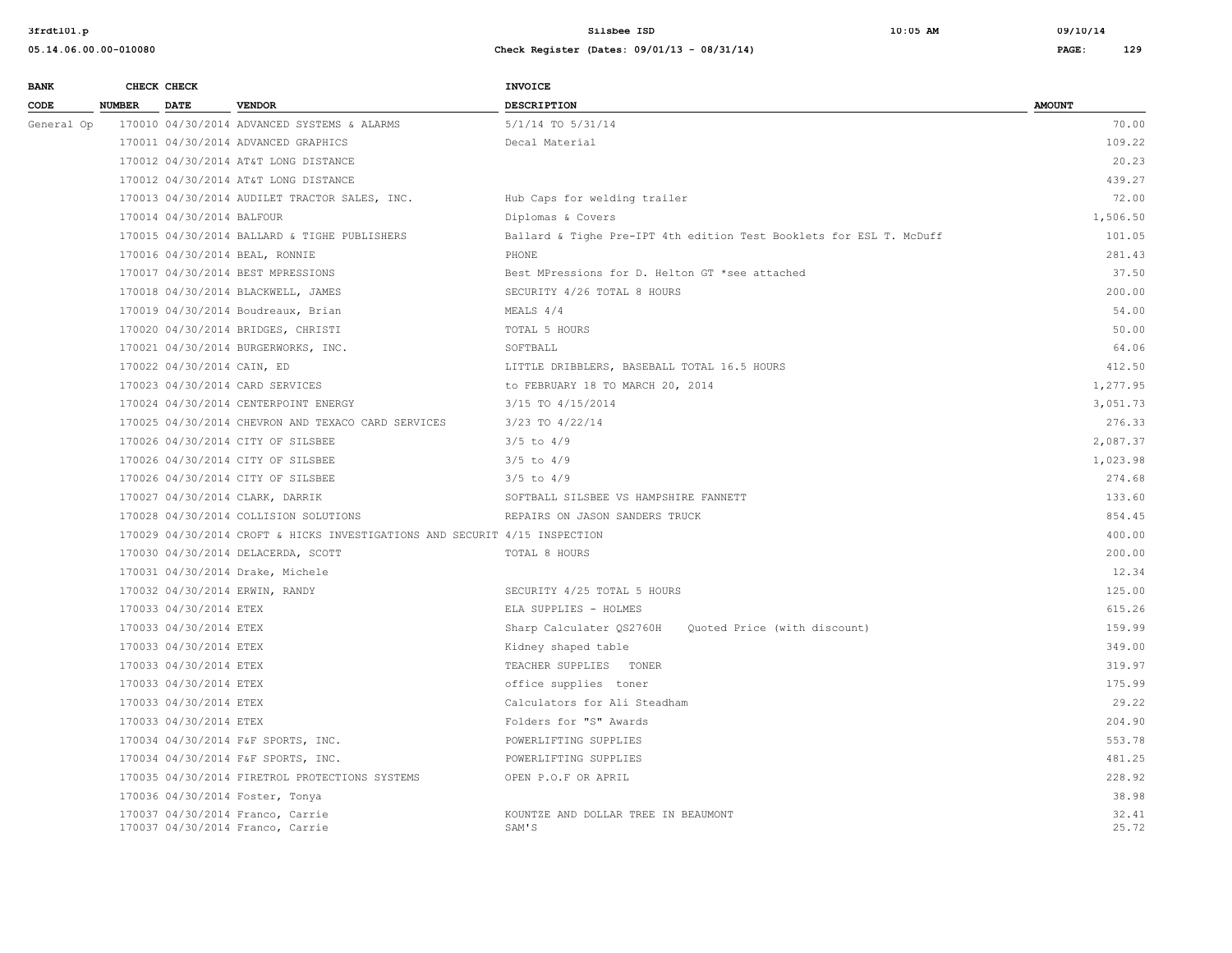| <b>BANK</b> |               | CHECK CHECK                |                                                                   | <b>INVOICE</b>                                           |                |
|-------------|---------------|----------------------------|-------------------------------------------------------------------|----------------------------------------------------------|----------------|
| CODE        | <b>NUMBER</b> | <b>DATE</b>                | <b>VENDOR</b>                                                     | <b>DESCRIPTION</b>                                       | <b>AMOUNT</b>  |
| General Op  |               |                            | 170038 04/30/2014 Franco, Eldon                                   | SOFTBALL GAME @ HUFFMAN HS                               | 83.41          |
|             |               |                            | 170039 04/30/2014 GILLEY, WILLIAM                                 | LITTLE DRIBBLERS TOTAL 15.5 HOURS SOFTBALL TOTAL 7 HOURS | 562.50         |
|             |               | 170040 04/30/2014 GRAINGER |                                                                   | OPEN P.O. FOR APRIL                                      | 163.58         |
|             |               | 170040 04/30/2014 GRAINGER |                                                                   | OPEN P.O. FOR APRIL                                      | 524.54         |
|             |               | 170040 04/30/2014 GRAINGER |                                                                   | OPEN P.O. FOR APRIL                                      | 293.53         |
|             |               |                            | 170041 04/30/2014 GRIFFIN, JASON                                  | SECURITY 4/24 TOTAL 4 HOURS                              | 100.00         |
|             |               |                            | 170041 04/30/2014 GRIFFIN, JASON                                  | SOFTBALL GAME TOTAL 3/5 HOURS                            | 87.50          |
|             |               |                            | 170042 04/30/2014 GULLEY, DONNIE                                  | 4/25 TOTAL 5/5 HOURS                                     | 137.50         |
|             |               |                            | 170043 04/30/2014 Harrell-Bodle, Mona                             | 16 AND 17                                                | 62.50          |
|             |               |                            | 170044 04/30/2014 HARRIS, JR., DAN                                | LUMBERTON VS LIVINGSTON SOFTBALL                         | 80.20          |
|             |               |                            | 170045 04/30/2014 HARRIS, JENNIFER                                |                                                          | 225.00         |
|             |               |                            | 170046 04/30/2014 Harrison, Laura                                 | SILSBEE VS HAMPSHIRE FANNETT                             | 40.00          |
|             |               |                            | 170046 04/30/2014 Harrison, Laura                                 | LUMBERTON VS LIVINGSTON SOFTBALL                         | 50.00          |
|             |               |                            | 170046 04/30/2014 Harrison, Laura                                 | SOFTBALL PLAYOFF SILSBEE VS HUFFMAN                      | 40.00          |
|             |               |                            | 170046 04/30/2014 Harrison, Laura                                 | BASEBALL SILSBEE VS WOS                                  | 35.00          |
|             |               |                            | 170047 04/30/2014 HART INTERCIVIC, INC.                           | <b>BALLOT SUPPLIES</b>                                   | 107.50         |
|             |               |                            | 170048 04/30/2014 Harvey, Ruby                                    |                                                          | 517.50         |
|             |               |                            | 170049 04/30/2014 HAWTHORNE, BEN                                  | TOTAL 8 HOURS                                            | 200.00         |
|             |               |                            | 170050 04/30/2014 HAWTHORNE EDUCATIONAL SERVICES INC              | Testing supplies                                         | 319.00         |
|             |               |                            | 170051 04/30/2014 HAYES SOFTWARE SYSTEMS                          | ANNUAL SOFTWARE MAINTENANCE RENEWAL                      | 300.00         |
|             |               |                            | 170052 04/30/2014 HEILMANN, JAMES                                 | BASEBALL SILSBEE VS HAMPSHIRE FANNETT                    | 123.00         |
|             |               |                            | 170053 04/30/2014 HOBSON, HERSCHEL                                | SILSBEE VS HAMPSHIRE FANNETT BASEBALL                    | 110.00         |
|             |               |                            | 170054 04/30/2014 HOLIDAY INN EXPRESS                             | UIL ONE ACT REGIONAL MAY 1-3                             | 1,835.18       |
|             |               |                            | 170055 04/30/2014 HOLLAND, CURTIS                                 | SILSBEE VS WOS BASEBALL                                  | 130.16         |
|             |               |                            | 170056 04/30/2014 J W PEPPER                                      | CHOIR MUSIC                                              | 110.23         |
|             |               | 170057 04/30/2014 JANPAK   |                                                                   | trash bags, paper towels to restock warehouse            | 278.40         |
|             |               |                            | 170058 04/30/2014 JOHNSEN'S WHOLESALE FLORIST                     | Supplies for Floral Design classes                       | 102.15         |
|             |               |                            | 170058 04/30/2014 JOHNSEN'S WHOLESALE FLORIST                     | Supplies for Floral Design classes                       | 140.05         |
|             |               |                            | 170059 04/30/2014 JOHNSON'S PETALS & STEMS                        | HINKIE SERVICE- SONJA KELLEY'S DAD                       | 55.00          |
|             |               |                            | 170060 04/30/2014 Jordan, Peggy                                   | HOOKS LANE                                               | 3.81           |
|             |               |                            | 170061 04/30/2014 JORDAN, PERCY                                   | SOCCER LUMBERTON @ SILSBEE                               | 115.00         |
|             |               |                            | 170061 06/04/2014 JORDAN, PERCY                                   | SOCCER LUMBERTON @ SILSBEE                               | $-115.00$      |
|             |               |                            | 170062 04/30/2014 LA QUINTA INN                                   | UIL REGIONA MEET 5/2-5/3                                 | 599.20         |
|             |               |                            | 170063 04/30/2014 LAURA REEVES ACTIVITY FUND                      | AR                                                       | 38.50          |
|             |               |                            | 170063 04/30/2014 LAURA REEVES ACTIVITY FUND                      | TRAILBLAZER TEAM                                         | 52.40          |
|             |               |                            | 170063 04/30/2014 LAURA REEVES ACTIVITY FUND                      |                                                          | 65.24          |
|             |               |                            | 170063 04/30/2014 LAURA REEVES ACTIVITY FUND                      |                                                          | 498.43         |
|             |               |                            | 170064 04/30/2014 LEANO, MARY<br>170065 04/30/2014 Leleux, Judith | SOCCER SPLENDORA @ SILSBEE<br>BEN D SMITH                | 65.00<br>15.41 |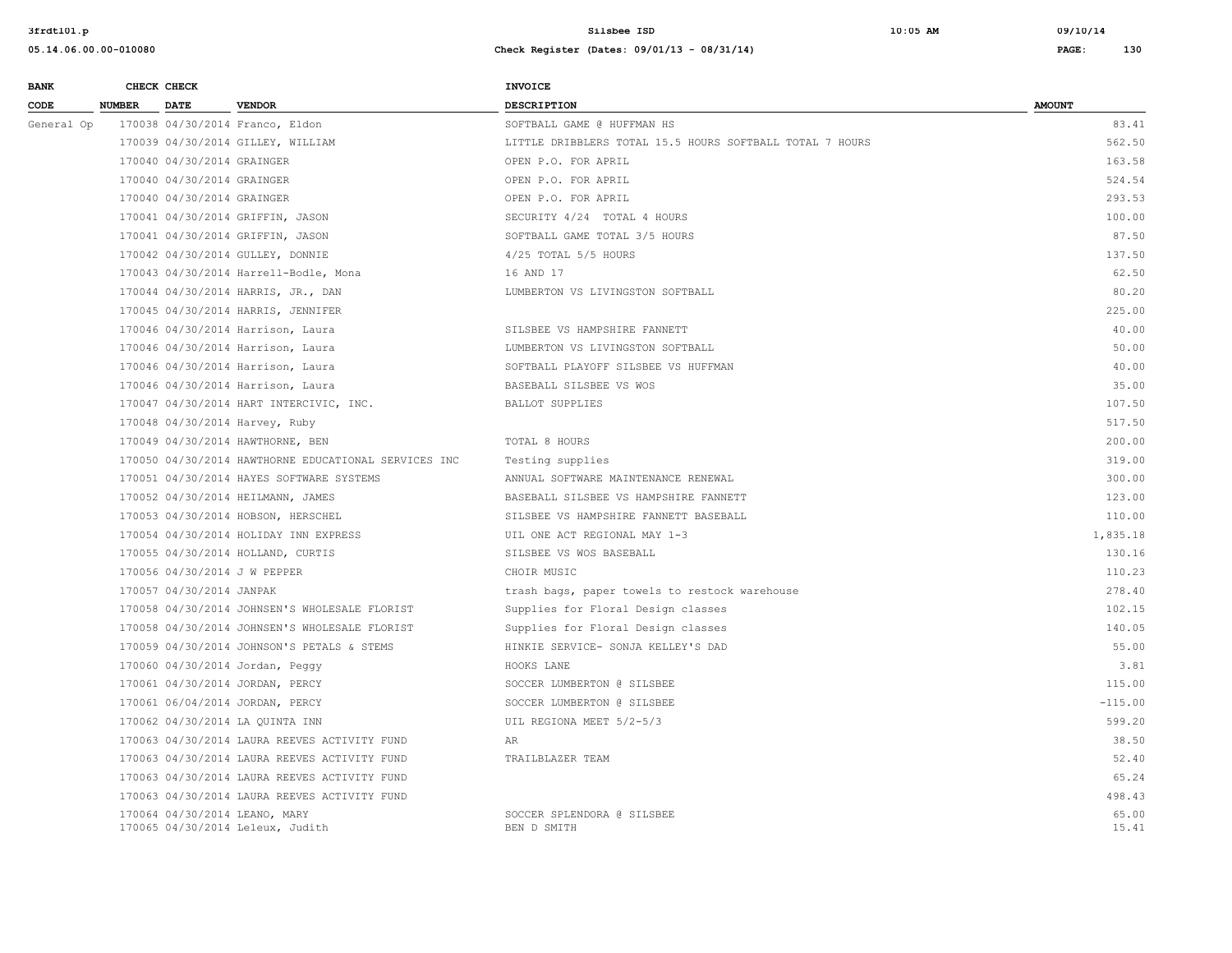| <b>BANK</b> |               | CHECK CHECK             |                                                      | INVOICE                                                            |                 |
|-------------|---------------|-------------------------|------------------------------------------------------|--------------------------------------------------------------------|-----------------|
| CODE        | <b>NUMBER</b> | <b>DATE</b>             | <b>VENDOR</b>                                        | <b>DESCRIPTION</b>                                                 | <b>AMOUNT</b>   |
| General Op  |               |                         | 170065 04/30/2014 Leleux, Judith                     | HITCHCOCK                                                          | 27.23           |
|             |               |                         | 170065 04/30/2014 Leleux, Judith                     | HITCHCOCK                                                          | 16.28           |
|             |               |                         | 170065 04/30/2014 Leleux, Judith                     | BEN D SMITH                                                        | 15.41           |
|             |               |                         | 170065 04/30/2014 Leleux, Judith                     | HITCHCOCK                                                          | 19.10           |
|             |               |                         | 170065 04/30/2014 Leleux, Judith                     | FRESENIUS                                                          | 31.99           |
|             |               |                         | 170066 04/30/2014 Liles, Suzanne                     |                                                                    | 13.12           |
|             |               |                         | 170066 04/30/2014 Liles, Suzanne                     |                                                                    | 13.12           |
|             |               |                         | 170067 04/30/2014 LOFTON SECURITY SERVICES, INC.     | $4/14$ THROUGH $4/18$                                              | 394.24          |
|             |               |                         | 170068 04/30/2014 LPSCS TEACHERS ASSOCIATION         | REGISTRATION JULY 13-16                                            | 275.00          |
|             |               |                         | 170069 04/30/2014 LYNCH, ROBERT                      | SOFTBALL SILSBEE VS HUFFMAN                                        | 234.00          |
|             |               |                         | 170070 04/30/2014 MACKIN EDUCATIONAL RESOURCES       | LIBRARY TITLES                                                     | 1,259.42        |
|             |               |                         | 170071 04/30/2014 MARK'S PLUMBING                    | OPEN P.O. FOR APRIL                                                | 315.47          |
|             |               |                         | 170072 04/30/2014 MCDONALD'S                         | SOCCER                                                             | 116.58          |
|             |               |                         | 170073 04/30/2014 McGallion, Bobby                   | SOFTBALL GAME IN HUFFMAN                                           | 81.88           |
|             |               |                         | 170074 04/30/2014 MCMILLAN GLASS AND DOOR            | OPEN P.O. FOR APRIL                                                | 224.57          |
|             |               |                         | 170075 04/30/2014 MICRO INTEGRATION                  | LICENSES                                                           | 8,664.00        |
|             |               |                         | 170076 04/30/2014 MUDD, RONNIE                       | SOCCER SPLENDORA @ SILSBEE                                         | 65.00           |
|             |               |                         | 170077 04/30/2014 NEVILL, HARDY                      | LIVINGSTON VS LUMBERTON SOFTBALL                                   | 93.64           |
|             |               |                         | 170078 04/30/2014 NORTH SHORE STEEL                  | Monthly PO for April 2014 for Ag classes                           | 130.12          |
|             |               |                         | 170079 04/30/2014 O K PAPER CENTER                   | Paper to run student physical forms for the trainer.               | 237.50          |
|             |               |                         | 170080 04/30/2014 PERKINS, DIANE                     | SECURITY 4/24,25, AND 26 TOTAL 17.5 HOURS                          | 437.50          |
|             |               |                         | 170081 04/30/2014 REALLY GOOD STUFF, INC.            | C-Scope                                                            | 22.24           |
|             |               |                         | 170082 04/30/2014 RENAISSANCE AUSTIN HOTEL           | ACET SPRING 2014 CONFERENCE MAY 5-7                                | 632.80          |
|             |               |                         | 170083 04/30/2014 RICHEY, ARTHUR                     | BASEBALL SILSBEE VS WOS                                            | 136.88          |
|             |               |                         | 170084 04/30/2014 RILEY, MATTHEW                     | TOTAL 8 HOURS                                                      | 200.00          |
|             |               |                         | 170085 04/30/2014 SCHOLASTIC, INC.                   | SCHOLASTIC MAGS FOR 5TH GRADE READING TEACHERS                     | 387.42          |
|             |               |                         | 170086 04/30/2014 SCHOOL AIDS, INC.                  | Instructional Materials Start Up 2014-2015                         | 19.99           |
|             |               |                         | 170087 04/30/2014 SCHOOL SPECIALTY                   | Instructional Materials                                            | 99.71           |
|             |               |                         | 170087 04/30/2014 SCHOOL SPECIALTY                   | ELA supplies                                                       | 460.08          |
|             |               |                         | 170088 04/30/2014 SILSBEE FORD-LINCOLN-MERCURY, INC. | Inside door latch handle for: 1996 F 250 Ford Truck                | 16.94           |
|             |               |                         | 170089 04/30/2014 SKINNER, RICHARD                   | SISLBEE VS JASPER BASEBALL                                         | 86.16           |
|             |               |                         | 170090 04/30/2014 SOUTHERN COMPUTER WAREHOUSE        | iPad Cover & Chromebook for Library                                | 28.26           |
|             |               |                         | 170091 04/30/2014 SSC SERVICE SOLUTIONS              | MAY 1/2014 TO 5/31/2014                                            | 51,755.71       |
|             |               |                         | 170092 04/30/2014 SSC SERVICE SOLUTIONS              | LITTLE DRIBBLERS APRIL 26 MIDDLE SCHOOL                            | 198.00          |
|             |               |                         | 170092 04/30/2014 SSC SERVICE SOLUTIONS              | LITTLE DRIBBLERS 2/26 HIGH SCHOOL                                  | 216.00          |
|             |               |                         | 170093 04/30/2014 Sturgeon, Rondi                    | TOTAL 5 HOURS                                                      | 50.00           |
|             |               |                         | 170094 04/30/2014 TAYLOR, LIONEL                     | SOFTBALL SILSBEE VS HAMPSHIRE FANNETT                              | 133.60          |
|             |               | 170095 04/30/2014 TCASE | 170096 04/30/2014 TEXAS COUNCIL OF ADM OF SPECIAL ED | Registration fee and notebook for conference<br>CINDY SMITH'S DUES | 435.00<br>95.00 |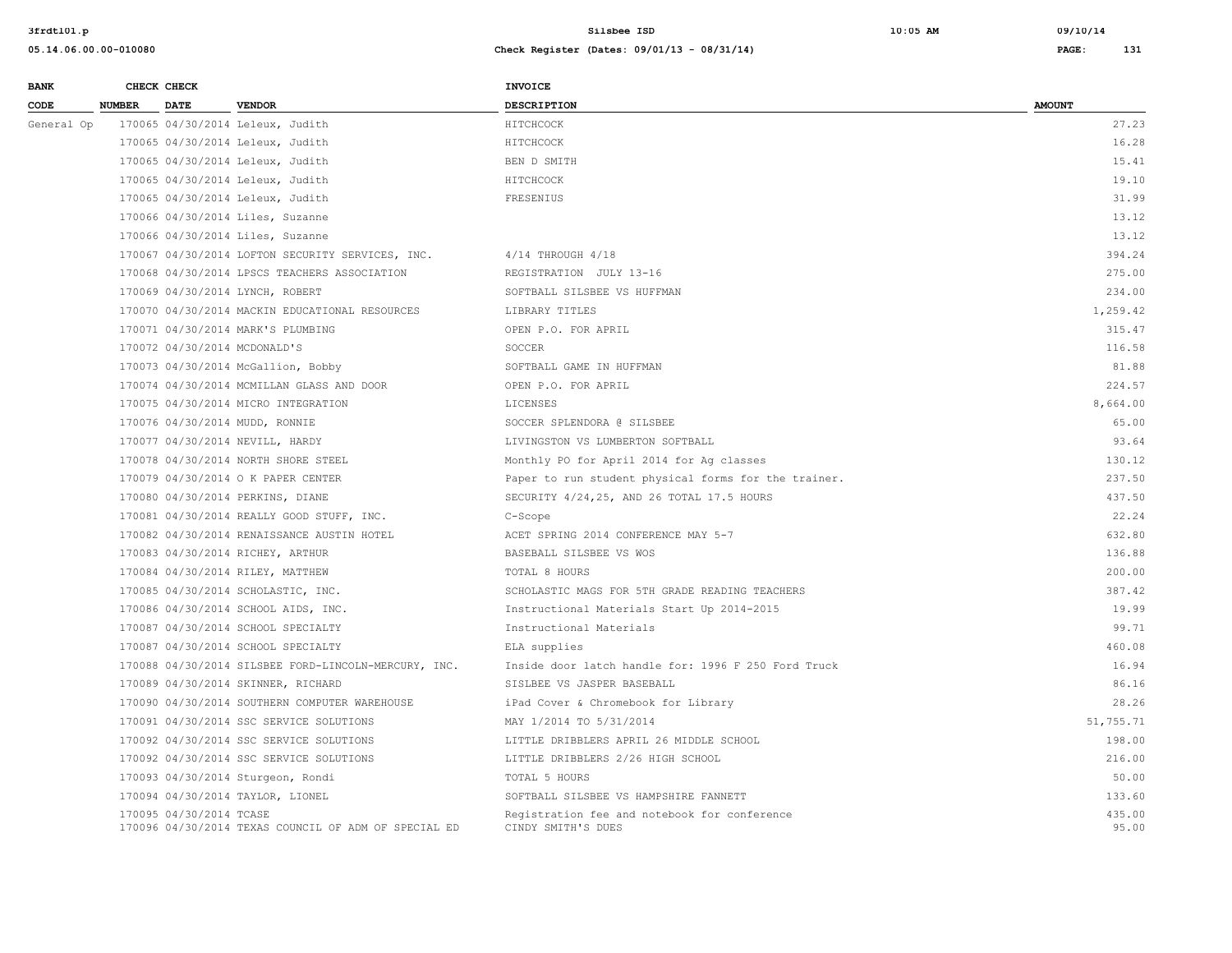| <b>BANK</b> | CHECK CHECK   |             |                                                                          | INVOICE                                                      |                |
|-------------|---------------|-------------|--------------------------------------------------------------------------|--------------------------------------------------------------|----------------|
| CODE        | <b>NUMBER</b> | <b>DATE</b> | <b>VENDOR</b>                                                            | <b>DESCRIPTION</b>                                           | <b>AMOUNT</b>  |
| General Op  |               |             | 170097 04/30/2014 THERIOT, III, CHARLES                                  | SOFTBALL LUMBERTON VS LIVINGSTON                             | 98.68          |
|             |               |             | 170098 04/30/2014 THORP, ROGER                                           | LIVINGSTON VS LUMBERTON SOFTBALL                             | 155.80         |
|             |               |             | 170099 04/30/2014 TINSLEY, DALE                                          | TOTAL 8 HOURS                                                | 200.00         |
|             |               |             | 170100 04/30/2014 TOMLINSON, ZACH                                        | SOFTBALL SILSBEE VS HUFFMAN                                  | 95.00          |
|             |               |             | 170101 04/30/2014 TROXELL COMMUNICATIONS, INC.                           | projector bulb/troxell                                       | 1,196.00       |
|             |               |             | 170102 04/30/2014 TUCK, JOHN                                             | SOFTBALL SILSBEE VS HUFFMAN                                  | 243.05         |
|             |               |             | 170103 04/30/2014 U.S. SCHOOL SUPPLY                                     | Instructional Materials Start Up 2014-2015                   | 59.55          |
|             |               |             | 170104 04/30/2014 US GAMES - SPORT SUPPLY GROUP                          | P.E. supplies                                                | 372.21         |
|             |               |             | 170105 04/30/2014 VERIZON WIRELESS                                       | MAR 14 - APRIL 13                                            | 701.57         |
|             |               |             | 170106 04/30/2014 Waters, Sharon                                         | 3/18/2014 LIBERTY                                            | 132.97         |
|             |               |             | 170107 04/30/2014 Webb, Stacy                                            | UIL REGION ONE ACT PLAY BRENHAM                              | 1,179.00       |
|             |               |             | 170108 04/30/2014 WEST TEXAS BAR B Q                                     | BASEBALL MEALS 4/22                                          | 170.00         |
|             |               |             | 170109 04/30/2014 WILLIAMS, BRUCE                                        | SILSBEE VS JASPER BASEBALL                                   | 50.00          |
|             |               |             | 170110 04/30/2014 Willis, Pamela                                         | UIL REGIONAL MEET                                            | 492.00         |
|             |               |             | 170111 04/30/2014 WOOD, JESSE PHD                                        |                                                              | 975.00         |
|             |               |             | 170112 04/30/2014 Bonnette, Shanna                                       |                                                              | 11.79          |
|             |               |             | 170113 04/30/2014 FRANK'S JEWELRY                                        | WATCHES                                                      | 1,100.00       |
|             |               |             | 170114 04/30/2014 McKeehan, Kathryn                                      | LU CAMPUS TOUR                                               | 102.00         |
|             |               |             | 170115 04/30/2014 WATSON, KALI                                           | CHOREOGRAPHY DRILL TEAM                                      | 400.00         |
|             |               |             | 170116 05/07/2014 ACME ARCHITECTURAL HARDWARE                            | OPEN P.O. FOR APRIL                                          | 21.95          |
|             |               |             | 170117 05/07/2014 Bain, Richard JR                                       | 4/30 REGION V SUPERINTENDENT CONFERENCE LEAGUE CITY          | 145.10         |
|             |               |             | 170118 05/07/2014 BAKER DISTRIBUTING                                     | M130333<br>Air Filters to restock the warehouse              | 683.24         |
|             |               |             | 170119 05/07/2014 Bossette, Offer                                        | HS AND KIRBY TO NEDERLAND                                    | 7.28           |
|             |               |             | 170119 05/07/2014 Bossette, Offer                                        | MS TO GROVES MS                                              | 4.66           |
|             |               |             | 170120 05/07/2014 BROCK, LAUREN                                          | FOR BAND                                                     | 50.00          |
|             |               |             | 170121 05/07/2014 CARPENTER, COLBY                                       | BASEBALL SILSBEE VS HARDIN JEFFERSON                         | 92.00          |
|             |               |             | 170122 05/07/2014 CENTER FOR BEHAVIORAL STUDIES                          |                                                              | 840.00         |
|             |               |             | 170123 05/07/2014 CENTERPOINT ENERGY                                     | $3/26$ to $4/29$                                             | 48.19          |
|             |               |             | 170124 05/07/2014 CENTERPOINT ENERGY SERVICES, INC.                      | 3/1 TO 3/31                                                  | 4,877.61       |
|             |               |             | 170125 05/07/2014 CHALK'S TRUCK PARTS, INC.                              | OPEN PO FOR THE MONTH OF APRIL 2014                          | 495.45         |
|             |               |             | 170126 05/07/2014 CHANNING BETE                                          | Channing Bete Kirby*see attached Parent Involvement S. Deets | 972.83         |
|             |               |             | 170127 05/07/2014 CHATTERBOX SPEECH THERAPY                              | SUPERVISE SPEECH THERAPISTS                                  | 4,830.00       |
|             |               |             | 170128 05/07/2014 CITY OF SILSBEE                                        | $3/10$ to $4/14$                                             | 115.36         |
|             |               |             | 170128 05/07/2014 CITY OF SILSBEE                                        | $3/10$ to $4/14$                                             | 131.29         |
|             |               |             | 170129 05/07/2014 COASTAL WELDING SUPPLY INC                             | MARCH MONTHLY FOR AG                                         | 70.25          |
|             |               |             | 170129 05/07/2014 COASTAL WELDING SUPPLY INC                             |                                                              | 23.75          |
|             |               |             | 170130 05/07/2014 COMMUNITY COFFEE                                       | ADMINISTRATION OFFICE                                        | 21.00          |
|             |               |             | 170130 05/07/2014 COMMUNITY COFFEE<br>170130 05/07/2014 COMMUNITY COFFEE | MAINTENANCE<br><b>READ</b>                                   | 48.00<br>45.00 |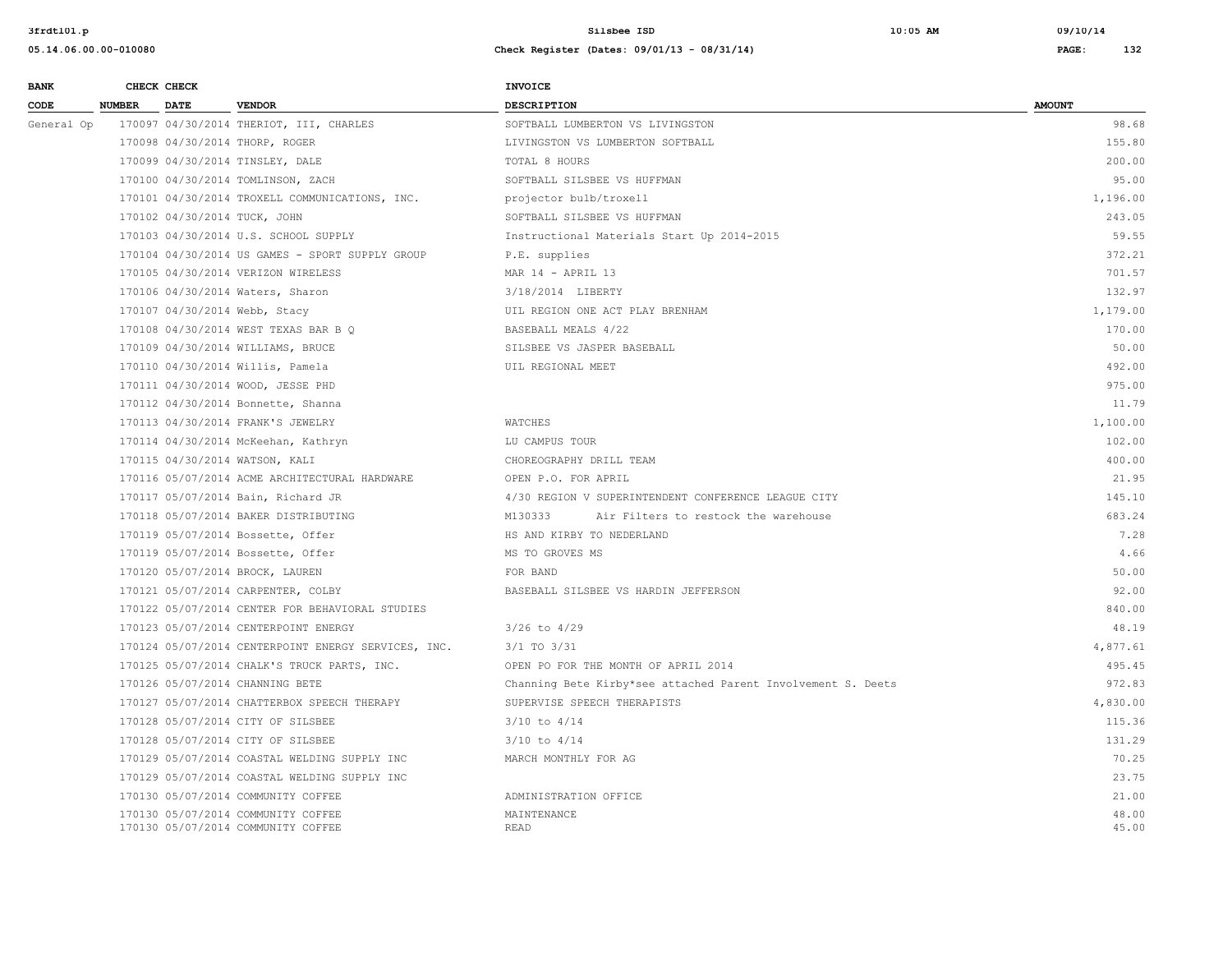**3frdtl01.p Silsbee ISD 10:05 AM 09/10/14**

| <b>BANK</b> |               | CHECK CHECK                 |                                                                                      | <b>INVOICE</b>                                             |                  |
|-------------|---------------|-----------------------------|--------------------------------------------------------------------------------------|------------------------------------------------------------|------------------|
| CODE        | <b>NUMBER</b> | <b>DATE</b>                 | <b>VENDOR</b>                                                                        | <b>DESCRIPTION</b>                                         | <b>AMOUNT</b>    |
| General Op  |               |                             | 170131 05/07/2014 COMPUTER DIMENSIONS, INC.                                          | Diagnostics for MAC Computer                               | 100.00           |
|             |               |                             | 170132 05/07/2014 COURTYARD HOUSTON KINGWOOD                                         | BASEBALL PLAYOFF KINGWOOD                                  | 667.68           |
|             |               |                             | 170133 05/07/2014 Crosby, Tamara                                                     | FCCLA TO CORPUS                                            | 73.32            |
|             |               |                             | 170134 05/07/2014 Crozier, Pamela                                                    |                                                            | 29.47            |
|             |               |                             | 170134 05/07/2014 Crozier, Pamela                                                    | 16 & 17 HITCHCOCK                                          | 58.93            |
|             |               |                             | 170134 05/07/2014 Crozier, Pamela                                                    |                                                            | 9.82             |
|             |               |                             | 170135 05/07/2014 DAN GREGORY POLK, PHD.                                             |                                                            | 1,200.00         |
|             |               |                             | 170136 05/07/2014 DANCE WEAR SOLUTIONS                                               | Drill team uniforms                                        | 207.21           |
|             |               |                             | 170136 05/07/2014 DANCE WEAR SOLUTIONS                                               | Drill team uniforms                                        | 18.95            |
|             |               |                             | 170137 05/07/2014 Dauriac, Jennifer                                                  | APRIL                                                      | 60.96            |
|             |               | 170138 05/07/2014 Day, Keli |                                                                                      |                                                            | 66.33            |
|             |               |                             | 170139 05/07/2014 DELACERDA, SCOTT                                                   | TOTAL 16 HOURS                                             | 400.00           |
|             |               |                             | 170140 05/07/2014 DOUBLE TREE BY HILTON                                              | STATE TRACK MEET MAY 9 & 10                                | 530.83           |
|             |               |                             | 170141 05/07/2014 Drake, Michele                                                     |                                                            | 12.34            |
|             |               |                             | 170142 05/07/2014 ELIZONDO, TONY                                                     | HS TO NEDERLAND                                            | 8.88             |
|             |               | 170143 05/07/2014 ENTERGY   |                                                                                      | APRIL 2014                                                 | 55, 361.24       |
|             |               |                             | 170144 05/07/2014 ERWIN, RANDY                                                       | TOTAL 8 HOURS                                              | 200.00           |
|             |               | 170145 05/07/2014 ETEX      |                                                                                      | TONER FOR COLOR PRINTER                                    | 514.96           |
|             |               | 170145 05/07/2014 ETEX      |                                                                                      | office supplies toner for nurse                            | 90.99            |
|             |               | 170145 05/07/2014 ETEX      |                                                                                      | toner - trailblazers                                       | 69.29            |
|             |               | 170145 05/07/2014 ETEX      |                                                                                      | Supplies for Video Tech classes                            | 116.01           |
|             |               | 170145 05/07/2014 ETEX      |                                                                                      | US & Texas Flags                                           | 102.32           |
|             |               | 170145 05/07/2014 ETEX      |                                                                                      | Toner, file folders                                        | 209.95           |
|             |               | 170145 05/07/2014 ETEX      |                                                                                      | PHASER 3600 TONER                                          | 274.99           |
|             |               | 170145 05/07/2014 ETEX      |                                                                                      | <b>BUSINESS ENVELOPES</b>                                  | 58.74            |
|             |               |                             | 170146 05/07/2014 F&F SPORTS, INC.                                                   | TROPHIES FOR BASEBALL, BASKETBALL AND FOOTBALL             | 700.00           |
|             |               |                             | 170147 05/07/2014 Fletcher, Charles                                                  | REGIONAL TENNIS TOURNAMENT                                 | 49.18            |
|             |               |                             | 170148 05/07/2014 FLOWER, ANTHONY                                                    | TOTAL 3.5 HOURS                                            | 87.50            |
|             |               |                             | 170149 05/07/2014 GILLEY, WILLIAM                                                    | BASEBALL GAME TOTAL 7.5 HOURS AND TIGERETTE SHOW 6.5 HOURS | 350.00           |
|             |               |                             | 170150 05/07/2014 HARDIN COUNTY TREASURER                                            |                                                            | 614.56           |
|             |               |                             | 170151 05/07/2014 Hargrave, Teresa                                                   | REGION V WORKSHOP                                          | 25.38            |
|             |               |                             | 170152 05/07/2014 Harrell-Bodle, Mona                                                |                                                            | 31.25            |
|             |               |                             | 170153 05/07/2014 HASTINGS, BCBA, AUDRA                                              | TO 3/27/13                                                 | 8,529.11         |
|             |               |                             | 170154 05/07/2014 HAYES, ANGIE                                                       | FOOD                                                       | 265.82           |
|             |               |                             | 170155 05/07/2014 Hickman, Hiawatha                                                  | STATE TRACK MEET                                           | 150.00           |
|             |               |                             | 170156 05/07/2014 Hickman, Hiawatha                                                  | 5/9 -10 STATE TRACK MEET                                   | 158.00           |
|             |               |                             | 170157 05/07/2014 Honeycutt, Judy                                                    |                                                            | 11.98            |
|             |               |                             | 170157 05/07/2014 Honeycutt, Judy<br>170158 05/07/2014 INFOCUS CAMERA & IMAGING LLC. | Yearbook Camera supplies                                   | 2.77<br>4,499.69 |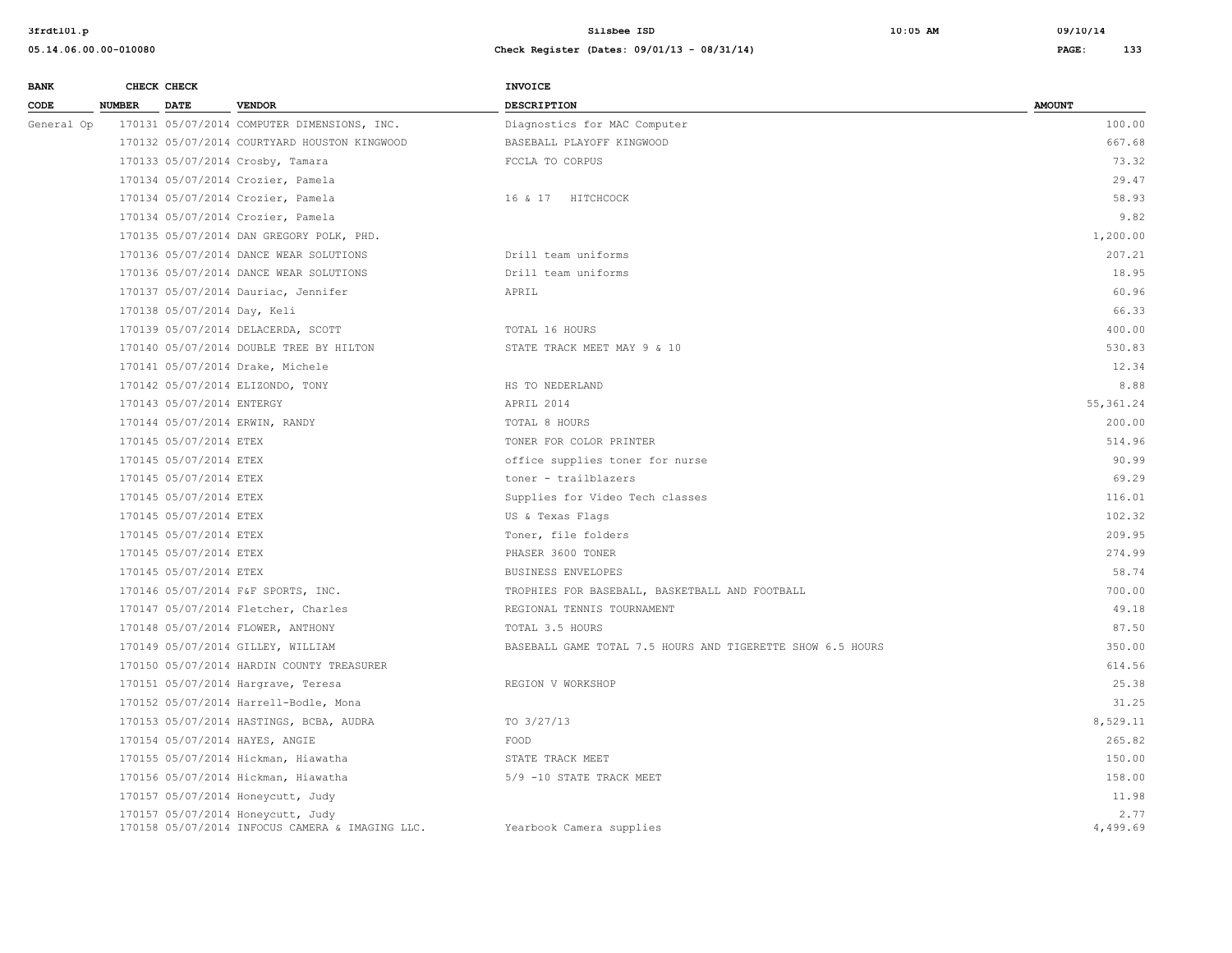| <b>BANK</b> |               | CHECK CHECK              |                                                   | <b>INVOICE</b>                                                            |               |
|-------------|---------------|--------------------------|---------------------------------------------------|---------------------------------------------------------------------------|---------------|
| CODE        | <b>NUMBER</b> | <b>DATE</b>              | <b>VENDOR</b>                                     | DESCRIPTION                                                               | <b>AMOUNT</b> |
| General Op  |               |                          | 170159 05/07/2014 INTERFACE SECURITY SYSTEMS      | $5/1$ TO $5/31$                                                           | 26.43         |
|             |               |                          | 170160 05/07/2014 IWS GAS AND SUPPLY              | Monthly PO for April 2014 for Ag classes                                  | 44.25         |
|             |               |                          | 170160 05/07/2014 IWS GAS AND SUPPLY              | Monthly PO for April 2014 for Aq classes                                  | 21.33         |
|             |               |                          | 170161 05/07/2014 Jacks, Evelle                   |                                                                           | 97.84         |
|             |               |                          | 170162 05/07/2014 JACKSON, SHARON                 | OCCUPATIONAL THERAPY                                                      | 4,535.00      |
|             |               |                          | 170162 05/07/2014 JACKSON, SHARON                 | OCCUPATIONAL THERAPY                                                      | 1,102.50      |
|             |               | 170163 05/07/2014 JANPAK |                                                   | Items to restock the warehouse                                            | 783.40        |
|             |               |                          | 170164 05/07/2014 JOHNSEN'S WHOLESALE FLORIST     | Open PO for April for Floral Design classes                               | 101.25        |
|             |               |                          | 170164 05/07/2014 JOHNSEN'S WHOLESALE FLORIST     | Open PO for April for Floral Design classes                               | 100.81        |
|             |               |                          | 170165 05/07/2014 Jordan, Peggy                   |                                                                           | 3.81          |
|             |               |                          | 170166 05/07/2014 JUNIOR LIBRARY GUILD            | Library Book Order                                                        | 4,452.00      |
|             |               |                          | 170167 05/07/2014 KIMBALL MIDWEST                 | Parts to outfit shop                                                      | 67.06         |
|             |               |                          | 170167 05/07/2014 KIMBALL MIDWEST                 | Monthly PO for Ag & Ag Const Classes for May 2014                         | 128.34        |
|             |               |                          | 170168 05/07/2014 LAKESHORE LEARNING MATERIALS    | C-Scope Start Up 2014-2015                                                | 40.24         |
|             |               |                          | 170169 05/07/2014 LAURA REEVES ACTIVITY FUND      | PRESIDENTIAL                                                              | 74.98         |
|             |               |                          | 170169 05/07/2014 LAURA REEVES ACTIVITY FUND      |                                                                           | 10.25         |
|             |               |                          | 170170 05/07/2014 Lee, Gina                       |                                                                           | 34.28         |
|             |               |                          | 170171 05/07/2014 Lewis, Sophia                   | REGIN V WORKSHOP                                                          | 10.00         |
|             |               |                          | 170172 05/07/2014 Liles, Suzanne                  |                                                                           | 13.12         |
|             |               |                          | 170172 05/07/2014 Liles, Suzanne                  |                                                                           | 13.12         |
|             |               |                          | 170173 05/07/2014 Linder-Hall, Louise             |                                                                           | 3.86          |
|             |               |                          | 170174 05/07/2014 LIVINGSTON SAW SERVICE          | OPEN P.O. FOR APRIL                                                       | 4.00          |
|             |               |                          | 170175 05/07/2014 LOFTON SECURITY SERVICES, INC.  | 4/21 TO 4/25 HIGH SCHOOL SECURITY                                         | 492.80        |
|             |               |                          | 170176 05/07/2014 M & D SUPPLY, INC.              | OPEN P.O. FOR APRIL                                                       | 14.61         |
|             |               |                          | 170177 05/07/2014 MCDONALD'S                      | MEALS BASEBALL 5/1                                                        | 156.83        |
|             |               |                          | 170178 05/07/2014 McGallion, Bobby                | JASPER PLAYOFF GAME BASEBALL                                              | 57.02         |
|             |               |                          | 170179 05/07/2014 McGallion, Bradley              | U OF H STRENGTH & CONDITIONING CLINIC                                     | 118.80        |
|             |               |                          | 170180 05/07/2014 MOTIVATORS                      | Motivators Promotional Products - Internet Safety Guide - Bookmark Leslie | 261.50        |
|             |               |                          |                                                   | Hillin @ SMS per S. Thornhill                                             |               |
|             |               |                          | 170181 05/07/2014 MUNRO'S UNIFORM SERVICE         | TRANSPORTATION                                                            | 214.16        |
|             |               |                          | 170182 05/07/2014 Murray, Megan                   |                                                                           | 30.50         |
|             |               |                          | 170183 05/07/2014 NORTH HARDIN WATER SUPPLY CORP. | $3/10$ TO $4/9$                                                           | 80.77         |
|             |               |                          | 170184 05/07/2014 NORTH SHORE STEEL               | Monthly PO for April 2014 for Ag classes                                  | 75.40         |
|             |               |                          | 170184 05/07/2014 NORTH SHORE STEEL               | Monthly PO for April 2014 for Ag classes                                  | 78.00         |
|             |               |                          | 170184 05/07/2014 NORTH SHORE STEEL               | Monthly PO for April 2014 for Ag classes                                  | 193.00        |
|             |               |                          | 170185 05/07/2014 O'REILLY AUTOMOTIVE             | Seam Sealer & Tube Gun                                                    | 84.25         |
|             |               |                          | 170185 05/07/2014 O'REILLY AUTOMOTIVE             | OPEN PO FOR THE MONTH OF APRIL 2014                                       | 465.91        |
|             |               |                          | 170186 05/07/2014 ORIENTAL TRADING COMPANY        | awards                                                                    | 71.84         |
|             |               |                          | 170186 05/07/2014 ORIENTAL TRADING COMPANY        | PBSI Supplies                                                             | 237.50        |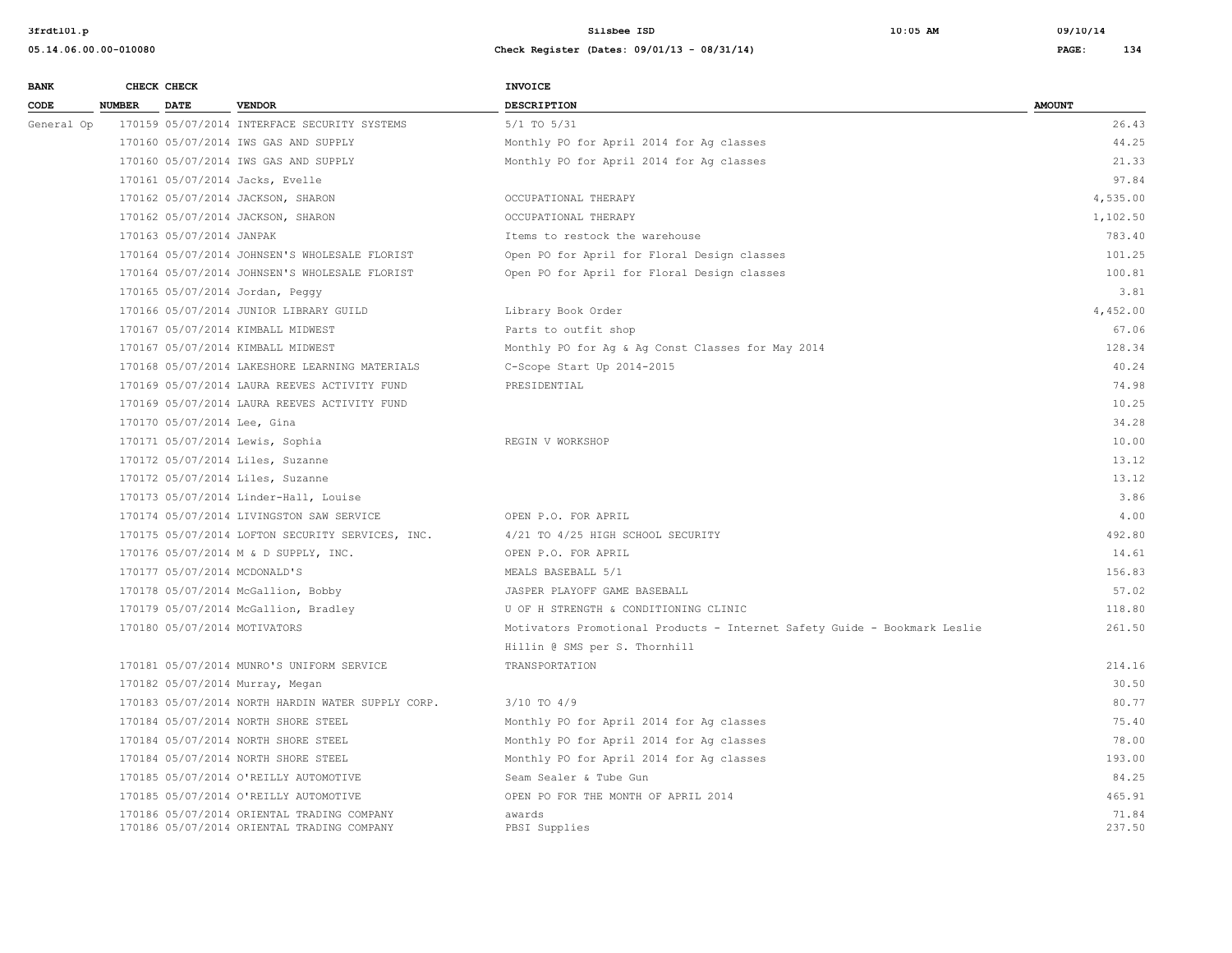| <b>BANK</b> | CHECK CHECK   |                        |                                                                                                          | <b>INVOICE</b>                                                                 |                  |
|-------------|---------------|------------------------|----------------------------------------------------------------------------------------------------------|--------------------------------------------------------------------------------|------------------|
| CODE        | <b>NUMBER</b> | <b>DATE</b>            | <b>VENDOR</b>                                                                                            | <b>DESCRIPTION</b>                                                             | <b>AMOUNT</b>    |
| General Op  |               |                        | 170187 05/07/2014 ORR, JESSE                                                                             | TOTAL 8 HOURS                                                                  | 200.00           |
|             |               |                        | 170188 05/07/2014 PARKER, KIMBERLY                                                                       | MASSAGES                                                                       | 350.00           |
|             |               |                        | 170189 05/07/2014 PARKER LUMBER - SILSBEE                                                                | Monthly PO for April 2014 for HVAC                                             | 193.39           |
|             |               |                        | 170189 05/07/2014 PARKER LUMBER - SILSBEE                                                                | Monthly PO for April 2014 for Ag classes                                       | 19.74            |
|             |               |                        | 170189 05/07/2014 PARKER LUMBER - SILSBEE                                                                | 85518<br>Monthly PO for April 2014 for Ag Const                                | 196.69           |
|             |               |                        | 170189 05/07/2014 PARKER LUMBER - SILSBEE                                                                | Class Project to enter contest                                                 | 269.68           |
|             |               |                        | 170189 05/07/2014 PARKER LUMBER - SILSBEE                                                                | Supplies for Aq Const Classes                                                  | 417.68           |
|             |               |                        | 170189 05/07/2014 PARKER LUMBER - SILSBEE                                                                | Supplies for Ag Const classes                                                  | 664.15           |
|             |               |                        | 170189 05/07/2014 PARKER LUMBER - SILSBEE                                                                | Pressure Washer for Aq Class                                                   | 367.44           |
|             |               |                        | 170190 05/07/2014 PARKER LUMBER - SILSBEE                                                                | OPEN P.O. FOR APRIL MAINTENANCE                                                | 1,214.77         |
|             |               | 170191 05/07/2014 PEAP |                                                                                                          | awards                                                                         | 86.50            |
|             |               |                        | 170192 05/07/2014 PERKINS, DIANE                                                                         | MIDDLE SCHOOL DANCE                                                            | 100.00           |
|             |               |                        | 170192 05/07/2014 PERKINS, DIANE                                                                         |                                                                                | 537.75           |
|             |               |                        | 170193 05/07/2014 PINNACLE MEDICAL MANAGEMENT CORP.                                                      | APRIL 2014                                                                     | 270.00           |
|             |               |                        | 170194 05/07/2014 Porter, Joshua                                                                         |                                                                                | 998.00           |
|             |               |                        | 170195 05/07/2014 Rasnick, Joseph                                                                        |                                                                                | 19.84            |
|             |               |                        | 170196 05/07/2014 Rawson, Tonya                                                                          | REGION V WORKSHOP                                                              | 33.54            |
|             |               |                        | 170197 05/07/2014 REALLY GOOD STUFF, INC.                                                                | Instructional Materials                                                        | 38.94            |
|             |               |                        | 170197 05/07/2014 REALLY GOOD STUFF, INC.                                                                | C-Scope Start Up 2014-2015                                                     | 64.95            |
|             |               |                        | 170197 05/07/2014 REALLY GOOD STUFF, INC.                                                                | C-Scope Start-Up 2014-2015                                                     | 41.93            |
|             |               |                        | 170197 05/07/2014 REALLY GOOD STUFF, INC.                                                                | Instructional Materials Start Up 2014-2015                                     | 85.43            |
|             |               |                        | 170197 05/07/2014 REALLY GOOD STUFF, INC.                                                                | Instructional Materials Start Up 2014-2015                                     | 38.94            |
|             |               |                        | 170197 05/07/2014 REALLY GOOD STUFF, INC.                                                                | C-Scope Start Up 2014-2015                                                     | 101.89           |
|             |               |                        | 170198 05/07/2014 REGION V EDUCATION SERVICE CENTER                                                      | Workshop 7556) Active Learning Webinar Series                                  | 60.00            |
|             |               |                        | 170198 05/07/2014 REGION V EDUCATION SERVICE CENTER                                                      | WORKSHOP                                                                       | 160.00           |
|             |               |                        | 170198 05/07/2014 REGION V EDUCATION SERVICE CENTER                                                      | Workshop #8286 for Attendance Accounting on April 30                           | 80.00            |
|             |               |                        | 170198 05/07/2014 REGION V EDUCATION SERVICE CENTER                                                      | WORKSHOP #8286                                                                 | 80.00            |
|             |               |                        | 170198 05/07/2014 REGION V EDUCATION SERVICE CENTER                                                      | Workshop 7269) Speech Webinar Incorrect Swallow?Reverse Swallow Intervention   | 50.00            |
|             |               |                        |                                                                                                          | for Children and Adolescents                                                   |                  |
|             |               |                        | 170198 05/07/2014 REGION V EDUCATION SERVICE CENTER                                                      | Admin Travel/Workshop                                                          | 80.00            |
|             |               |                        | 170198 05/07/2014 REGION V EDUCATION SERVICE CENTER                                                      | region v workshop Sandy Wager                                                  | 80.00            |
|             |               |                        | 170199 05/07/2014 RHODES, DONALD JR                                                                      | BASEBALL SILSBEE VS HARDIN JEFFERSON                                           | 92.00            |
|             |               |                        | 170200 05/07/2014 RIDDELL/ALL AMERICAN SPORTS                                                            | MIDDLE SCHOOL RECONDITIONING                                                   | 3,499.35         |
|             |               |                        | 170201 05/07/2014 Ringo, Jamie                                                                           |                                                                                | 16.76            |
|             |               |                        | 170202 05/07/2014 Ritter @ Home                                                                          | OPEN P.O. FOR APRIL                                                            | 5.58             |
|             |               |                        | 170203 05/07/2014 ROCHESTER 100 INC.                                                                     | Nicky's Folders Nicky's Communicator Folders - English maroon for Kirby per S. | 584.20           |
|             |               |                        |                                                                                                          | Deets                                                                          |                  |
|             |               |                        | 170204 05/07/2014 ROSS BUS & EQUIPMENT SALES, INC.<br>170204 05/07/2014 ROSS BUS & EQUIPMENT SALES, INC. | BLEND DOOR MOTORS FOR BUS #36<br>PART FOR BUS #42                              | 300.59<br>408.64 |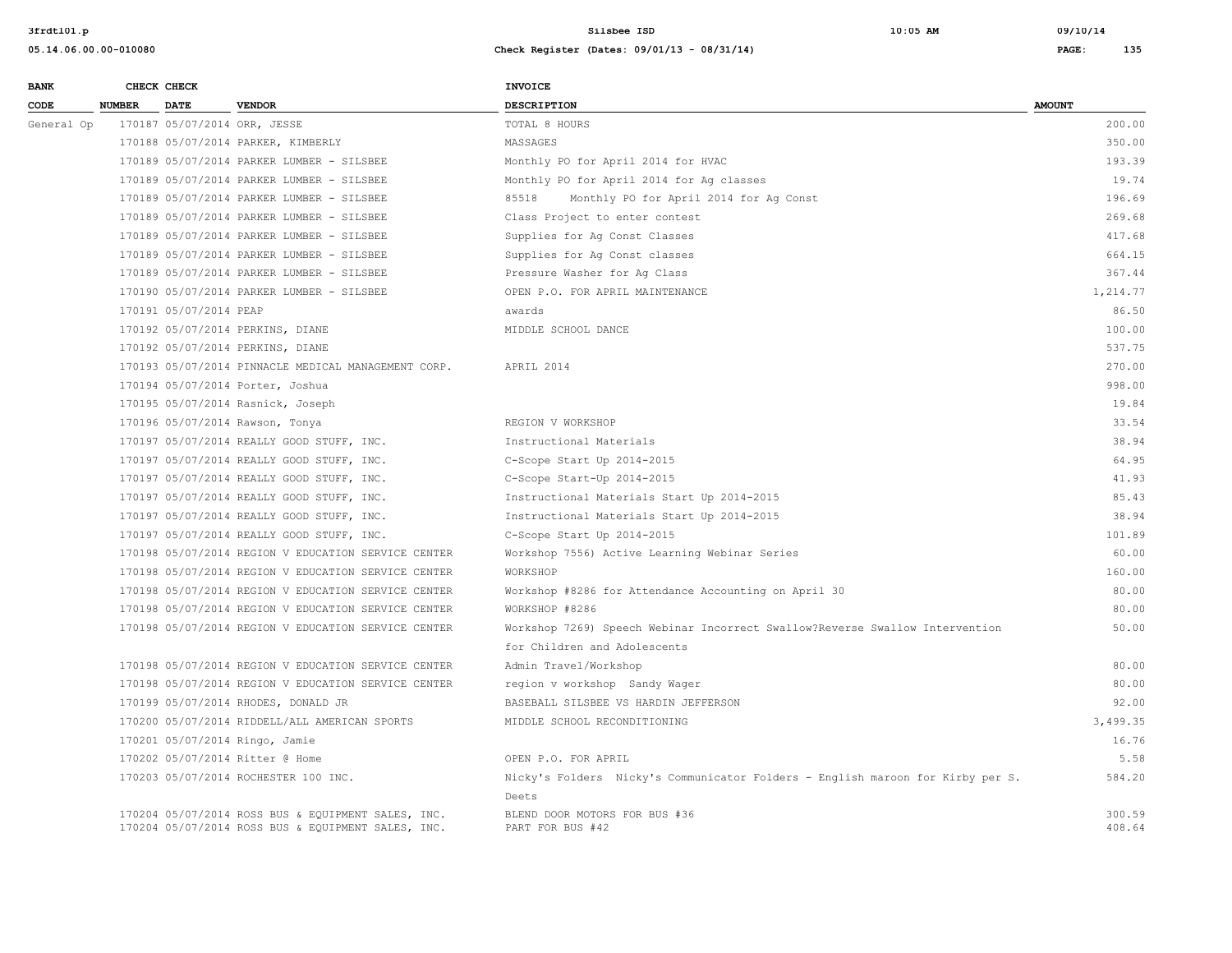| <b>BANK</b> |               | CHECK CHECK |                                                                                        | INVOICE                                                                       |                 |
|-------------|---------------|-------------|----------------------------------------------------------------------------------------|-------------------------------------------------------------------------------|-----------------|
| CODE        | <b>NUMBER</b> | <b>DATE</b> | <b>VENDOR</b>                                                                          | <b>DESCRIPTION</b>                                                            | <b>AMOUNT</b>   |
| General Op  |               |             | 170205 05/07/2014 SAUCEDA, SARAH                                                       | <b>BAND</b>                                                                   | 50.00           |
|             |               |             | 170206 05/07/2014 SCHOOL AIDS, INC.                                                    | C-Scope Start Up 2014-2015                                                    | 42.78           |
|             |               |             | 170206 05/07/2014 SCHOOL AIDS, INC.                                                    | C Scope Start Up 2014-2015                                                    | 114.58          |
|             |               |             | 170206 05/07/2014 SCHOOL AIDS, INC.                                                    | teacher supplies 4th grade writing                                            | 250.31          |
|             |               |             | 170207 05/07/2014 SCHOOL SPECIALTY                                                     | C-Scope Start Up 2014-2015                                                    | 70.15           |
|             |               |             | 170207 05/07/2014 SCHOOL SPECIALTY                                                     | C-Scope Start Up 2014-2015                                                    | 63.53           |
|             |               |             | 170207 05/07/2014 SCHOOL SPECIALTY                                                     | C-Scope Start Up 2014-2015                                                    | 25.19           |
|             |               |             | 170207 05/07/2014 SCHOOL SPECIALTY                                                     | C-Scope Start Up 2014-2015                                                    | 75.83           |
|             |               |             | 170207 05/07/2014 SCHOOL SPECIALTY                                                     | Instructional Materials Start Up 2014-2015                                    | 83.23           |
|             |               |             | 170207 05/07/2014 SCHOOL SPECIALTY                                                     | Instructional Materials Start Up 2014-2015                                    | 37.95           |
|             |               |             | 170207 05/07/2014 SCHOOL SPECIALTY                                                     | Instructional Materials Start Up 2014-2015                                    | 75.81           |
|             |               |             | 170207 05/07/2014 SCHOOL SPECIALTY                                                     | C-Scope Start Up 2014-2015                                                    | 15.13           |
|             |               |             | 170207 05/07/2014 SCHOOL SPECIALTY                                                     | C-Scope Start Up 2014-2015                                                    | 45.05           |
|             |               |             | 170207 05/07/2014 SCHOOL SPECIALTY                                                     | C-Scope Start Up 2014-2015                                                    | 53.49           |
|             |               |             | 170207 05/07/2014 SCHOOL SPECIALTY                                                     | ELA supplies                                                                  | 40.78           |
|             |               |             | 170207 05/07/2014 SCHOOL SPECIALTY                                                     | Sensory supplies                                                              | 206.10          |
|             |               |             | 170207 05/07/2014 SCHOOL SPECIALTY                                                     | Instructional Materials Start up 2014-2015                                    | 48.92           |
|             |               |             | 170208 05/07/2014 SCOTT PAULINO PHYSICAL THERAPIST                                     | PHYSICAL THERAPY                                                              | 5,692.50        |
|             |               |             | 170208 05/07/2014 SCOTT PAULINO PHYSICAL THERAPIST                                     | PHYSICAL THERAPY                                                              | 1,822.50        |
|             |               |             | 170209 05/07/2014 Scott, Ruby                                                          | HS ONE ACT PLAY TO BAYTOWN                                                    | 16.00           |
|             |               |             | 170209 05/07/2014 Scott, Ruby                                                          | HS TRACK                                                                      | 16.00           |
|             |               |             | 170210 05/07/2014 SILSBEE FARM & RANCH                                                 | OPEN P.O. FOR APRIL                                                           | 196.20          |
|             |               |             | 170211 05/07/2014 SILSBEE MUFFLER & CUSTOM SHOP                                        | OPEN P.O. FOR APRIL                                                           | 20.00           |
|             |               |             | 170212 05/07/2014 SMART'S TRUCK & TRAILER                                              | OPEN PO FOR THE MONTH OF APRIL 2014                                           | 1,085.55        |
|             |               |             | 170213 05/07/2014 Smith, Cynthia                                                       | HEARINGS                                                                      | 45.36           |
|             |               |             | 170214 05/07/2014 SOUTHERN COMPUTER WAREHOUSE                                          | CHROMEBOOKS                                                                   | 56.52           |
|             |               |             | 170214 05/07/2014 SOUTHERN COMPUTER WAREHOUSE                                          | Sanford-Interactive Stylus for Mimio Teach in room 301.                       | 85.42           |
|             |               |             | 170214 05/07/2014 SOUTHERN COMPUTER WAREHOUSE                                          | Chromebook II, license & wireless mouse                                       | 24.91           |
|             |               |             | 170214 05/07/2014 SOUTHERN COMPUTER WAREHOUSE                                          | Hitachi Projector                                                             | 666.63          |
|             |               |             | 170214 05/07/2014 SOUTHERN COMPUTER WAREHOUSE                                          | Wireless Remote for Library Presentation setup                                | 36.04           |
|             |               |             | 170215 05/07/2014 Spears, Lynette                                                      |                                                                               | 59.06           |
|             |               |             | 170216 05/07/2014 Stanley, Katherine                                                   | REGION V WORKSHOP                                                             | 34.45           |
|             |               |             | 170217 05/07/2014 STRATTON INC.                                                        | Parts and labor to replace transmission drive pulley, drive belt on Cub Cadet | 1,798.93        |
|             |               |             |                                                                                        | Side by Side.                                                                 |                 |
|             |               |             | 170218 05/07/2014 SUBWAY STORE #5224                                                   | SOFTBALL MEAL 4/25                                                            | 154.50          |
|             |               |             | 170219 05/07/2014 SULLIVAN, BRENDA                                                     |                                                                               | 450.00          |
|             |               |             | 170220 05/07/2014 SWICEGOOD MUSIC COMPANY                                              | <b>BAND REPAIR</b>                                                            | 150.00          |
|             |               |             | 170220 05/07/2014 SWICEGOOD MUSIC COMPANY<br>170220 05/07/2014 SWICEGOOD MUSIC COMPANY | BAND MUSIC<br><b>BAND MATERIALS</b>                                           | 12.90<br>116.60 |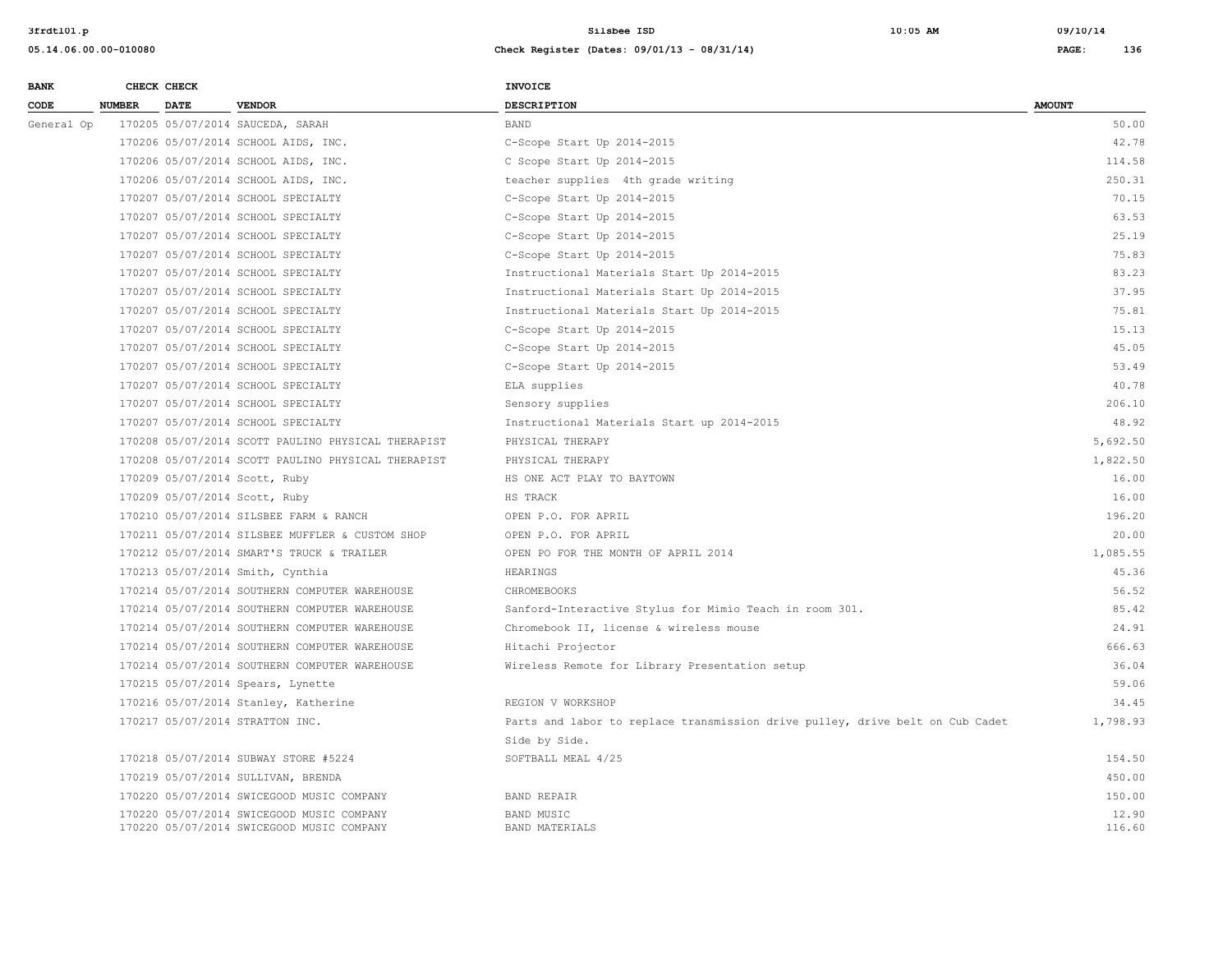| <b>BANK</b> |               | CHECK CHECK                                        |                                                    | <b>INVOICE</b>                                             |                |  |
|-------------|---------------|----------------------------------------------------|----------------------------------------------------|------------------------------------------------------------|----------------|--|
| CODE        | <b>NUMBER</b> | <b>DATE</b>                                        | <b>VENDOR</b>                                      | <b>DESCRIPTION</b>                                         | <b>AMOUNT</b>  |  |
| General Op  |               |                                                    | 170220 05/07/2014 SWICEGOOD MUSIC COMPANY          | BAND MATERIALS                                             | 141.84         |  |
|             |               |                                                    | 170220 05/07/2014 SWICEGOOD MUSIC COMPANY          | S362993, S363913, S367052, S367488, S367353, Band Supplies | 548.73         |  |
|             |               |                                                    | 170220 05/07/2014 SWICEGOOD MUSIC COMPANY          | Roland Portable Monitor Speaker                            | 420.00         |  |
|             |               |                                                    | 170221 05/07/2014 TEXAS ALTERNATOR STARTER SERVICE | ALTERNATOR FOR BUS #44                                     | 142.25         |  |
|             |               |                                                    | 170222 05/07/2014 TIME WARNER CABLE                | 4/30 TO 5/29                                               | 653.51         |  |
|             |               |                                                    | 170223 05/07/2014 Tomas, Jennifer                  | REGION V                                                   | 27.78          |  |
|             |               |                                                    | 170224 05/07/2014 TRACY BELL, MA, LPC              | COUNSELING                                                 | 746.00         |  |
|             |               |                                                    | 170224 05/07/2014 TRACY BELL, MA, LPC              | COUNSELING                                                 | 1,302.00       |  |
|             |               |                                                    | 170225 05/07/2014 Tramel, Dawn                     |                                                            | 53.74          |  |
|             |               |                                                    | 170226 05/07/2014 TRIANGLE WATER CO.               |                                                            | 191.00         |  |
|             |               |                                                    | 170227 05/07/2014 TURTLE & HUGHES, INC.            | OPEN P.O. FOR APRIL                                        | 1,444.03       |  |
|             |               |                                                    | 170228 05/07/2014 Wager, Sandra                    | REGION V WORKSHOP                                          | 24.68          |  |
|             |               |                                                    | 170229 05/07/2014 WALTERS, MATTHEW                 | TOTAL 8 HOURS                                              | 200.00         |  |
|             |               |                                                    | 170230 05/07/2014 WASTE MANAGEMENT OF TEXAS, INC.  | APRIL SERVICE                                              | 128.36         |  |
|             |               |                                                    | 170231 05/07/2014 WATSON, KATHY                    | MUSIC THERAPY                                              | 50.00          |  |
|             |               |                                                    | 170231 05/07/2014 WATSON, KATHY                    | MUSIC THERAPY                                              | 4,375.00       |  |
|             |               |                                                    | 170232 05/07/2014 WELDON, WILLIAMS & LICK, INC.    | RESERVE FOOTBALL TICKETS                                   | 817.12         |  |
|             |               |                                                    | 170233 05/07/2014 WILLIAMS, JOHN                   | TOTAL 8 HOURS                                              | 200.00         |  |
|             |               |                                                    | 170234 05/07/2014 Woodard, Robert                  | STATE GIRLS GOLF 4/27                                      | 47.00          |  |
|             |               |                                                    | 170235 05/07/2014 COMMUNITY COFFEE                 | HIGH SCHOOL                                                | 105.00         |  |
|             |               | 170236 05/07/2014 DEMCO                            |                                                    | library supplies                                           | 167.15         |  |
|             |               |                                                    | 170237 05/07/2014 ELERS, KARL                      | SCHOLARSHIP                                                | 1,000.00       |  |
|             |               |                                                    | 170238 05/07/2014 FIRETROL PROTECTIONS SYSTEMS     | OPEN P.O. FOR MARCH                                        | 532.41         |  |
|             |               |                                                    | 170239 05/07/2014 Golden, Hannah                   | APRIL                                                      | 136.44         |  |
|             |               |                                                    | 170240 05/07/2014 Honeycutt, Judy                  |                                                            | 23.96          |  |
|             |               |                                                    | 170241 05/07/2014 MUNRO'S UNIFORM SERVICE          |                                                            | 1,024.82       |  |
|             |               |                                                    | 170242 05/07/2014 O'REILLY AUTOMOTIVE              | MAINTENANCE<br>OPEN P.O. FOR APRIL                         | 63.17          |  |
|             |               |                                                    | 170243 05/07/2014 PARCO PRINTING                   | PRINTING OF PROGRAM TIGERETTE SPRING SHOW                  | 700.00         |  |
|             |               |                                                    | 170244 05/07/2014 PERKINS, DIANE                   |                                                            | 472.00         |  |
|             |               |                                                    | 170245 05/07/2014 RUSSELL, PATRICIA                | ALEXANDRIA DEMPSEY                                         | 213.50         |  |
|             |               |                                                    | 170246 05/07/2014 SILSBEE ISD FOOD SERVICES        | $4/8$ , $4/15$ , $4/16$ , $4/17$ AND $4/22$                | 210.00         |  |
|             |               |                                                    | 170246 05/07/2014 SILSBEE ISD FOOD SERVICES        | APRIL                                                      | 349.44         |  |
|             |               |                                                    | 170246 05/07/2014 SILSBEE ISD FOOD SERVICES        | APRIL                                                      | 293.70         |  |
|             |               |                                                    | 170247 05/07/2014 SOUTHERN LAWN & LANDSCAPES LLC   | MOWING COMPLETEDED 4/26/2014                               | 4,356.00       |  |
|             |               |                                                    | 170248 05/14/2014 APPLE COMPUTER, INC.             | Quote on iPad for Library                                  | 383.00         |  |
|             |               | 170249 05/14/2014 AT &T                            |                                                    | APPRIL 25 THRU MAY 24                                      | 47.62          |  |
|             |               | 170249 05/14/2014 AT &T                            |                                                    | APRIL 25 THRU MAY 24                                       | 38.02          |  |
|             |               | 170249 05/14/2014 AT &T<br>170249 05/14/2014 AT &T |                                                    | APRIL 25 THRU MAY 24<br>APRIL 25 THRU MAY 24               | 43.77<br>47.62 |  |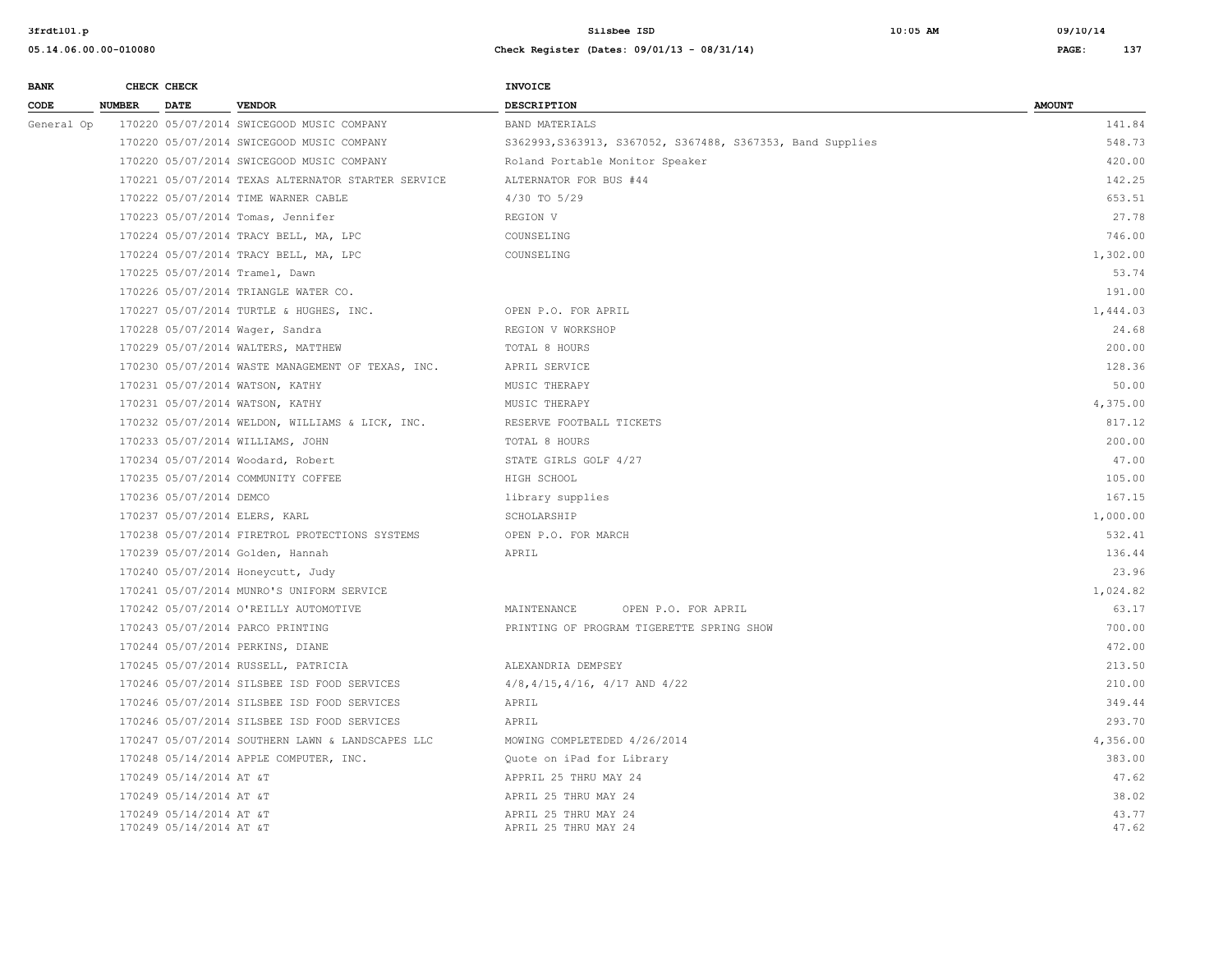### **05.14.06.00.00-010080 Check Register (Dates: 09/01/13 - 08/31/14) PAGE: 138**

**BANK CHECK CHECK CHECK** 

| CODE       | <b>NUMBER</b> | <b>DATE</b>             | <b>VENDOR</b>                                                       | <b>DESCRIPTION</b>                                  | <b>AMOUNT</b>  |
|------------|---------------|-------------------------|---------------------------------------------------------------------|-----------------------------------------------------|----------------|
| General Op |               | 170249 05/14/2014 AT &T |                                                                     | APRIL 27 THRU MAY 26                                | 2,321.29       |
|            |               | 170249 05/14/2014 AT &T |                                                                     | APRIL 27 THRU MAY 26                                | 87.54          |
|            |               |                         | 170250 05/14/2014 BERRY, ALICE                                      |                                                     | 135.00         |
|            |               |                         | 170251 08/26/2014 BOONE, JENNIFER                                   |                                                     | $-32.00$       |
|            |               |                         | 170251 05/14/2014 BOONE, JENNIFER                                   |                                                     | 32.00          |
|            |               |                         | 170252 05/14/2014 Bossette, Offer                                   | HS TO LAMAR                                         | 7.78           |
|            |               |                         | 170253 05/14/2014 CANON SOLUTIONS AMERICIA                          | $4/1$ to $5/1/2014$                                 | 3,200.00       |
|            |               |                         | 170254 05/14/2014 CARL JOHNSEN FLORISTS, INC.                       | CARNATIONS                                          | 149.50         |
|            |               |                         | 170255 05/14/2014 Carrell, Sheila                                   | <b>GRADUATION</b>                                   | 60.50          |
|            |               |                         | 170256 05/14/2014 CDW GOVERNMENT, INC.                              | Printer and Ink Cartridge                           | 2,027.90       |
|            |               |                         | 170257 05/14/2014 CENTERPOINT ENERGY                                | 3/31 TO 4/30                                        | 192.44         |
|            |               |                         | 170257 05/14/2014 CENTERPOINT ENERGY                                | $4/1$ TO $5/1$                                      | 112.78         |
|            |               |                         | 170257 05/14/2014 CENTERPOINT ENERGY                                | $4/1$ TO $5/1$                                      | 209.77         |
|            |               |                         | 170257 05/14/2014 CENTERPOINT ENERGY                                | $4/1$ TO $5/1$                                      | 35.54          |
|            |               |                         | 170257 05/14/2014 CENTERPOINT ENERGY                                | $4/1$ TO $5/1$                                      | 149.51         |
|            |               |                         | 170258 05/14/2014 CITY OF SILSBEE                                   | 3/18 TO 4/24                                        | 1,599.18       |
|            |               |                         | 170258 05/14/2014 CITY OF SILSBEE                                   | $3/19$ TO $4/23$                                    | 1,492.56       |
|            |               |                         | 170258 05/14/2014 CITY OF SILSBEE                                   | $3/19$ TO $4/23$                                    | 367.55         |
|            |               |                         | 170258 05/14/2014 CITY OF SILSBEE                                   | $3/19$ TO $4/23$                                    | 125.50         |
|            |               |                         | 170259 05/14/2014 COASTAL WELDING SUPPLY INC                        | OPEN PO FOR THE MONTH OF APRIL 2014                 | 15.00          |
|            |               |                         | 170260 05/14/2014 COBURN SUPPLY COMPANY, INC.                       | OPEN P.O. FOR MAY                                   | 169.93         |
|            |               |                         | 170261 05/14/2014 COMMUNITY COFFEE                                  | MIDDLE SCHOOL                                       | 29.00          |
|            |               |                         | 170262 05/14/2014 DE LAGE LANDEN PUBLIC FINANCE                     | 4/21 TO 5/20                                        | 1,112.00       |
|            |               |                         | 170263 05/14/2014 DEHART, PAULA                                     |                                                     | 135.00         |
|            |               |                         | 170264 05/14/2014 ELIZONDO, SANDRA                                  | MS BAND TO LAKE CHARLES                             | 16.32          |
|            |               |                         | 170265 05/14/2014 EMBASSY SUITES AUSTIN-CENTRAL                     | WOODCRAFT                                           | 303.02         |
|            |               |                         | 170266 05/14/2014 ERWIN, RANDY                                      | TOTAL 8 HOURS                                       | 200.00         |
|            |               | 170267 05/14/2014 ETEX  |                                                                     | Supplies for Video Tech                             | 191.32         |
|            |               | 170267 05/14/2014 ETEX  |                                                                     | Start-Up supplies for Teachers, Counselors & Office | 1,126.79       |
|            |               | 170267 05/14/2014 ETEX  |                                                                     | Classroom needs                                     | 105.89         |
|            |               |                         | 170268 05/14/2014 F&F SPORTS, INC.                                  | track supplies middle school                        | 249.75         |
|            |               |                         | 170269 05/14/2014 FAST SIGNS                                        | Letters for Marquee                                 | 250.00         |
|            |               |                         | 170270 05/14/2014 FASTENAL COMPANY                                  | Monthly Supplies for Auto Tech classes for Jan 2014 | 18.62          |
|            |               |                         | 170270 05/14/2014 FASTENAL COMPANY                                  | Monthly PO for April 2014 for Auto Shop             | 16.56          |
|            |               |                         | 170271 05/14/2014 FLATT STATIONERS INC                              | card stock to restock the warehouse                 | 187.00         |
|            |               |                         | 170272 05/14/2014 FLOWER, ANTHONY                                   | TOTAL 8 HOURS                                       | 200.00         |
|            |               |                         | 170273 05/14/2014 FOLLETT SCHOOL SOLUTIONS, INC.                    | <b>BOOKS</b>                                        | 280.94         |
|            |               |                         | 170274 05/14/2014 Foster, Tonya<br>170275 05/14/2014 Franco, Carrie | MAY 1,5,6,8<br>REGION V WORKSHOP                    | 33.57<br>27.32 |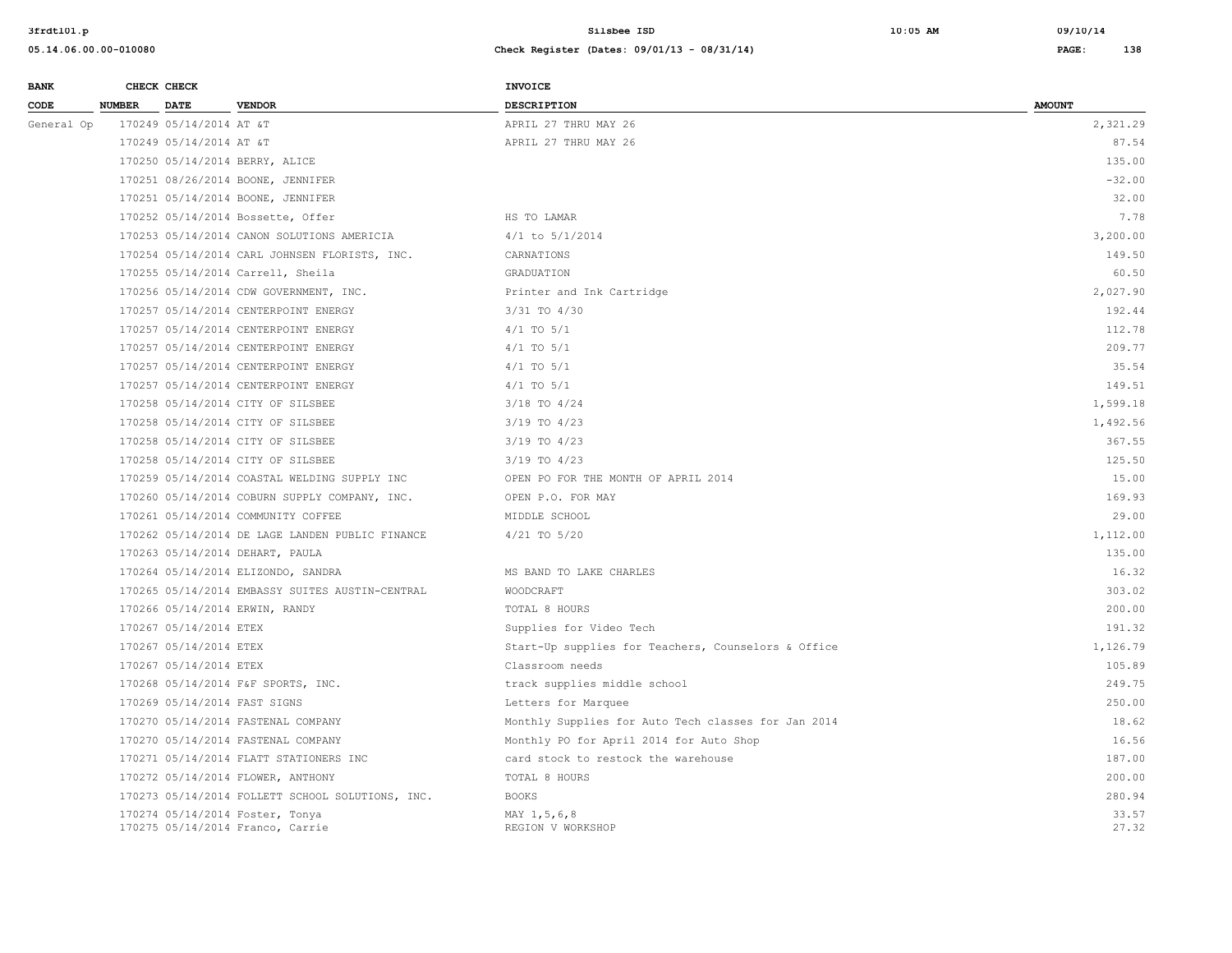| <b>BANK</b> |               | CHECK CHECK                  |                                                                                                      | <b>INVOICE</b>                                                              |                   |
|-------------|---------------|------------------------------|------------------------------------------------------------------------------------------------------|-----------------------------------------------------------------------------|-------------------|
| CODE        | <b>NUMBER</b> | <b>DATE</b>                  | <b>VENDOR</b>                                                                                        | DESCRIPTION                                                                 | <b>AMOUNT</b>     |
| General Op  |               |                              | 170276 05/14/2014 FT. BEND ISD ATHLETICS                                                             | SWIMMING/DIVING                                                             | 157.32            |
|             |               |                              | 170277 05/14/2014 GILLEY, WILLIAM                                                                    | AND 5/13 BASEBALL GAMES TOTAL 17 HOURS AND BAND CONCERT TOTAL 2 HOURS       | 475.00            |
|             |               | 170278 05/14/2014 GRAINGER   |                                                                                                      | OPEN P.O. FOR MAY                                                           | 346.64            |
|             |               |                              | 170279 05/14/2014 HARRIS, JENNIFER                                                                   | TX EDUCATIONAL DIAGNOSTICIAN CONFERENCE                                     | 32.16             |
|             |               |                              | 170280 05/14/2014 HASTINGS, BCBA, AUDRA                                                              |                                                                             | 1,217.93          |
|             |               |                              | 170281 05/14/2014 HAWTHORNE, BEN                                                                     | TOTAL 8 HOURS                                                               | 200.00            |
|             |               |                              | 170282 05/14/2014 HEDGEHOG LEARNING                                                                  | HedgeHog Learning Summer School Remediation SHS, SMS & Reeves per J. Parker | 2,337.66          |
|             |               |                              | 170283 05/14/2014 IMAGESTUFF.COM                                                                     | library supplies for ar                                                     | 46.48             |
|             |               |                              | 170284 05/14/2014 INSECT LORE                                                                        | teacher supplies David                                                      | 52.92             |
|             |               |                              | 170285 05/14/2014 INSTRUCTIONAL MATERIALS SERVICE                                                    | 2013-14 IMS online subscription                                             | 450.00            |
|             |               |                              | 170286 05/14/2014 ITA TRUCK SALES & SERVICE, LLC.                                                    | OPEN PO FOR THE MONTH OF APRIL 2014                                         | 1,149.85          |
|             |               |                              | 170287 05/14/2014 JOHNSEN'S WHOLESALE FLORIST                                                        | Open PO for Floral Design for May 2014                                      | 144.05            |
|             |               |                              | 170287 05/14/2014 JOHNSEN'S WHOLESALE FLORIST                                                        | Open PO for Floral Design for May 2014                                      | 8.65              |
|             |               |                              | 170288 05/14/2014 LAMEY, M. ED., LPC, LISA                                                           |                                                                             | 180.00            |
|             |               |                              | 170289 05/14/2014 Liles, Suzanne                                                                     |                                                                             | 11.55             |
|             |               |                              | 170289 05/14/2014 Liles, Suzanne                                                                     | 5/3                                                                         | 13.12             |
|             |               |                              | 170290 05/14/2014 Linder-Hall, Louise                                                                |                                                                             | 2.67              |
|             |               |                              | 170291 05/14/2014 LOFTON SECURITY SERVICES, INC.                                                     | HS SECURITY                                                                 | 492.80            |
|             |               |                              | 170292 05/14/2014 MCINNIS, DWAYNE                                                                    | KIRBY TO BEAUMONT                                                           | 10.00             |
|             |               |                              | 170293 05/14/2014 Moak, Michael                                                                      |                                                                             | 32.00             |
|             |               |                              | 170294 05/14/2014 Moore, Rhett                                                                       | AREA FFA CONVENTION                                                         | 100.00            |
|             |               |                              | 170295 05/14/2014 NCA SUMMER CAMPS                                                                   |                                                                             | 643.00            |
|             |               |                              | 170296 05/14/2014 NCA SUMMER CAMPS                                                                   |                                                                             | 1,079.00          |
|             |               |                              | 170297 05/14/2014 NCS PEARSON, INC.                                                                  | Pearson att: Inbound Sales Dyslexia Testing T. McDuff *see attached         | 345.56            |
|             |               |                              | 170298 05/14/2014 NEEL, NANCY                                                                        |                                                                             | 135.00            |
|             |               | 170299 05/14/2014 ORR, JESSE |                                                                                                      | TOTAL 8 HOURS                                                               | 200.00            |
|             |               |                              | 170300 05/14/2014 PADILLA POLL                                                                       | BOBBY MCGALLION SUBSCRIPTION                                                | 160.00            |
|             |               |                              | 170301 05/14/2014 PARCO PRINTING                                                                     | SIGNS                                                                       | 32.07             |
|             |               |                              | 170302 05/14/2014 THE PARENT INSTITUTE                                                               | The Parent Institute Parental Involvement Kirby, Read, Reeves *see attached | 1,894.00          |
|             |               |                              | 170303 05/14/2014 PAYNE & SONS                                                                       | TOW BUS #58                                                                 | 300.00            |
|             |               |                              | 170304 05/14/2014 PENDER'S MUSIC COMPANY                                                             | SINGABRATION/ MICHELLE MARTINEZ                                             | 149.00            |
|             |               |                              | 170305 05/14/2014 POSTERPRESENTATIONS                                                                | Poster Presentations 48x36 Trifold Presentation Special Print, mount & ship | 1,259.00          |
|             |               | 170306 05/14/2014 PRO ED     |                                                                                                      | Pr Ed Inc. Dyslexia Testing T. McDuff *see attached                         | 275.00            |
|             |               |                              | 170307 05/14/2014 REGION V EDUCATION SERVICE CENTER                                                  | WORKSHOP                                                                    | 30.00             |
|             |               |                              | 170307 05/14/2014 REGION V EDUCATION SERVICE CENTER                                                  | E-RATE CONSORTIUM FEE 2013-2014                                             | 2,400.00          |
|             |               |                              | 170307 05/14/2014 REGION V EDUCATION SERVICE CENTER                                                  | Region 5 $ws#$ 8286 TEA SAA Presentation by D. Loseke 04/30/2014 8 - 4 T.   | 80.00             |
|             |               |                              |                                                                                                      | Townsend                                                                    |                   |
|             |               |                              | 170307 05/14/2014 REGION V EDUCATION SERVICE CENTER<br>170308 05/14/2014 RIDDELL/ALL AMERICAN SPORTS | workshop<br>HELMETS                                                         | 80.00<br>6,399.72 |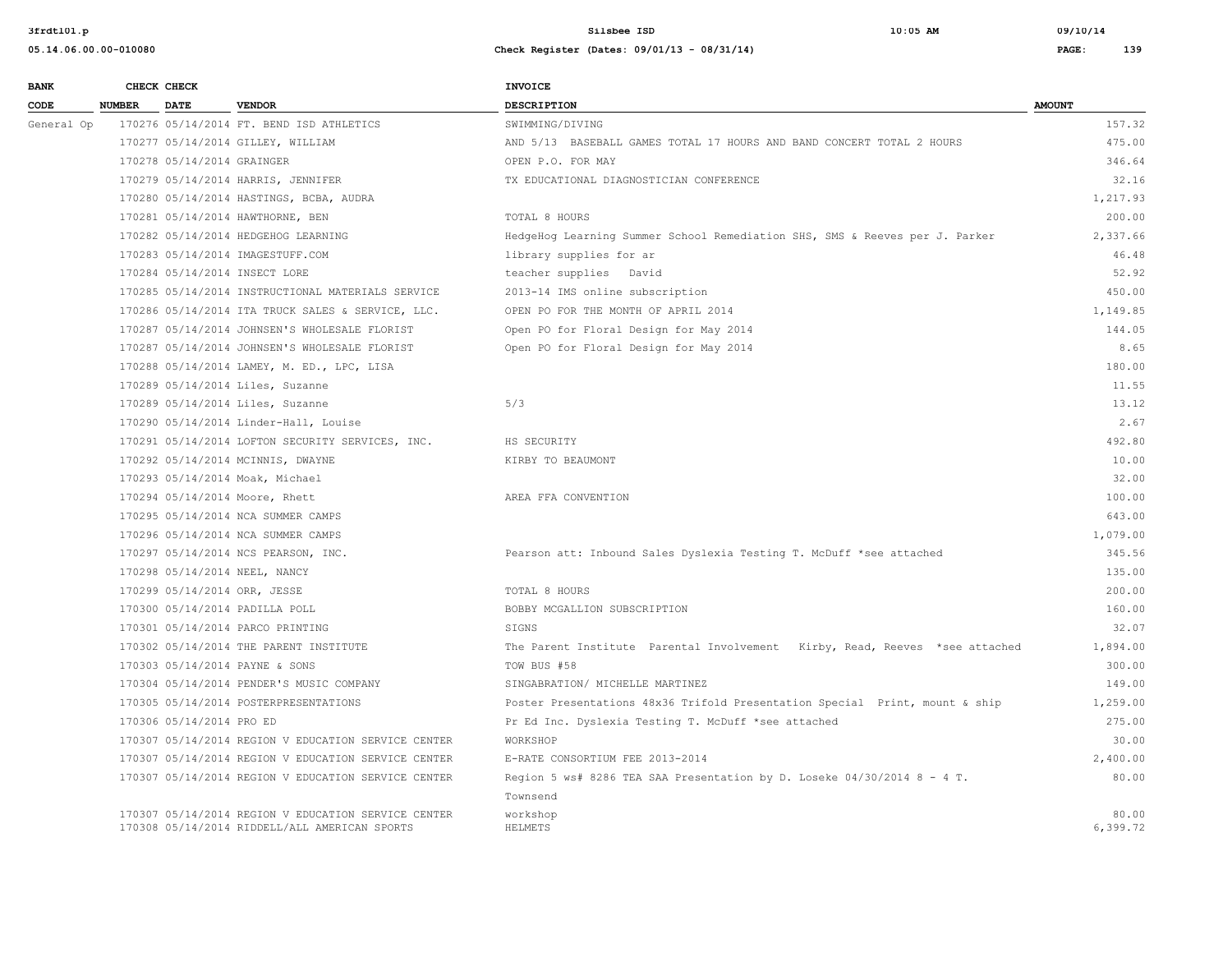| <b>BANK</b> |               | CHECK CHECK                 |                                                                           | <b>INVOICE</b>                                                                                      |                 |
|-------------|---------------|-----------------------------|---------------------------------------------------------------------------|-----------------------------------------------------------------------------------------------------|-----------------|
| CODE        | <b>NUMBER</b> | <b>DATE</b>                 | <b>VENDOR</b>                                                             | <b>DESCRIPTION</b>                                                                                  | <b>AMOUNT</b>   |
| General Op  |               |                             | 170309 05/14/2014 Ringo, Jamie                                            |                                                                                                     | 17.90           |
|             |               |                             | 170309 05/14/2014 Ringo, Jamie                                            |                                                                                                     | 16.80           |
|             |               |                             | 170310 05/14/2014 ROSS BUS & EQUIPMENT SALES, INC.                        | PART FOR DOOR ON BUS #35                                                                            | 1,160.62        |
|             |               |                             | 170311 05/14/2014 SCOTT PAULINO PHYSICAL THERAPIST                        | PHYSICAL THERAPY                                                                                    | 4,747.50        |
|             |               |                             | 170311 05/14/2014 SCOTT PAULINO PHYSICAL THERAPIST                        | PHYSICAL THERAPY                                                                                    | 1,777.50        |
|             |               |                             | 170312 05/14/2014 Scott, Ruby                                             | HS ONE ACT PLAY                                                                                     | 38.89           |
|             |               |                             | 170313 05/14/2014 SILSBEE BEE                                             | G/T SCREENING                                                                                       | 87.75           |
|             |               |                             | 170313 05/14/2014 SILSBEE BEE                                             | HVAC LAURA REEVES                                                                                   | 74.59           |
|             |               |                             | 170313 05/14/2014 SILSBEE BEE                                             | ADVERTISEMENT                                                                                       | 73.61           |
|             |               |                             | 170313 05/14/2014 SILSBEE BEE                                             | ELECTION NOTIFICATION                                                                               | 191.91          |
|             |               |                             | 170313 05/14/2014 SILSBEE BEE                                             | registration ad                                                                                     | 202.50          |
|             |               |                             | 170314 05/14/2014 SILSBEE MUFFLER & CUSTOM SHOP                           | MUFFLER & HANGER                                                                                    | 119.95          |
|             |               |                             | 170315 05/14/2014 SILSBEE PROPANE FUELS                                   | PROPANE                                                                                             | 1,640.00        |
|             |               |                             | 170316 05/14/2014 SOUTHEAST TEXAS EAR, NOSE & THROAT                      |                                                                                                     | 535.00          |
|             |               |                             | 170317 05/14/2014 SOUTHERN COMPUTER WAREHOUSE                             | Quote for wires and cable hookups                                                                   | 7.15            |
|             |               |                             | 170317 05/14/2014 SOUTHERN COMPUTER WAREHOUSE                             | Quote for wires and cable hookups                                                                   | 14.30           |
|             |               |                             | 170318 05/14/2014 SPARKLETTS AND SIERRA SPRINGS                           | ADMINISTRATION, WAREHOUSE, TECHNOLOGY                                                               | 150.03          |
|             |               |                             | 170318 05/14/2014 SPARKLETTS AND SIERRA SPRINGS                           | MIDDLE SCHOOL                                                                                       | 93.05           |
|             |               |                             | 170319 05/14/2014 SSC SERVICE SOLUTIONS                                   | JANITORIAL JULY2013-MAY 2014 INCREASE KIRBY, LAURA REEVES AND READ                                  | 29,458.20       |
|             |               |                             | 170320 05/14/2014 SUN COAST RESOURCES, INC.                               | OPEN PO FOR THE MONTH OF MAY 2014                                                                   | 21,981.54       |
|             |               |                             | 170320 05/14/2014 SUN COAST RESOURCES, INC.                               | OPEN PO FOR THE MONTH OF MAY 2014                                                                   | 149.15          |
|             |               | 170321 05/14/2014 TCDA      |                                                                           | REGISTRATION JULY 27-30                                                                             | 160.00          |
|             |               |                             | 170322 05/14/2014 TEXAS COMPTROLLER OF PUBLIC ACCTS                       | PURCHASING PROGRAM CO-OP ANNUAL MEMBERSHIP                                                          | 100.00          |
|             |               |                             | 170323 05/14/2014 TEXAS COUNCIL ON ECONOMIC EDUCATION                     | Stock Market Games for Student Teams                                                                | 160.00          |
|             |               |                             | 170324 05/14/2014 TIME WARNER CABLE                                       | $5/15$ to $6/14$                                                                                    | 3,375.00        |
|             |               |                             | 170325 05/14/2014 TRIANGLE WATER CO.                                      | <b>ACADEMY</b>                                                                                      | 49.50           |
|             |               |                             | 170326 05/14/2014 U.S. SCHOOL SUPPLY                                      | teacher supplies - pencils                                                                          | 172.95          |
|             |               | 170327 05/14/2014 VATAT     |                                                                           | RHETT MOORE REGISTRATION                                                                            | 90.00           |
|             |               |                             | 170328 05/14/2014 VWR SCIENTIFIC                                          | FROGS                                                                                               | 494.84          |
|             |               |                             | 170329 05/14/2014 Waldrep, Lola                                           |                                                                                                     | 216.36          |
|             |               |                             | 170330 05/14/2014 WALTERS, MATTHEW                                        | TOTAL 8 HOURS                                                                                       | 200.00          |
|             |               |                             | 170331 05/14/2014 WEAVER, TALON                                           | TIGERETTE SPRING SHOW                                                                               | 112.38          |
|             |               |                             | 170332 05/14/2014 Webb, Stacy                                             |                                                                                                     | 25.00           |
|             |               |                             | 170333 05/14/2014 WELLS, PEYTON, GREENBURG AND HUNT, L.L.P RE: RETAINER   |                                                                                                     | 1,092.86        |
|             |               |                             | 170333 05/14/2014 WELLS, PEYTON, GREENBURG AND HUNT, L.L.P RE: BOND ISSUE |                                                                                                     | 1,500.00        |
|             |               |                             | 170333 05/14/2014 WELLS, PEYTON, GREENBURG AND HUNT, L.L.P RE: RETAINER   |                                                                                                     | 1,000.00        |
|             |               |                             |                                                                           | 170333 05/14/2014 WELLS, PEYTON, GREENBURG AND HUNT, L.L.P RE: MISC. LITIGATION/SPECIAL ASSIGNMENTS | 1,380.00        |
|             |               | 170335 05/14/2014 WOODCRAFT | 170334 05/14/2014 WILLIS, DONNIE                                          | <b>OUOTE FOR SEMINAR</b>                                                                            | 85.00<br>145.00 |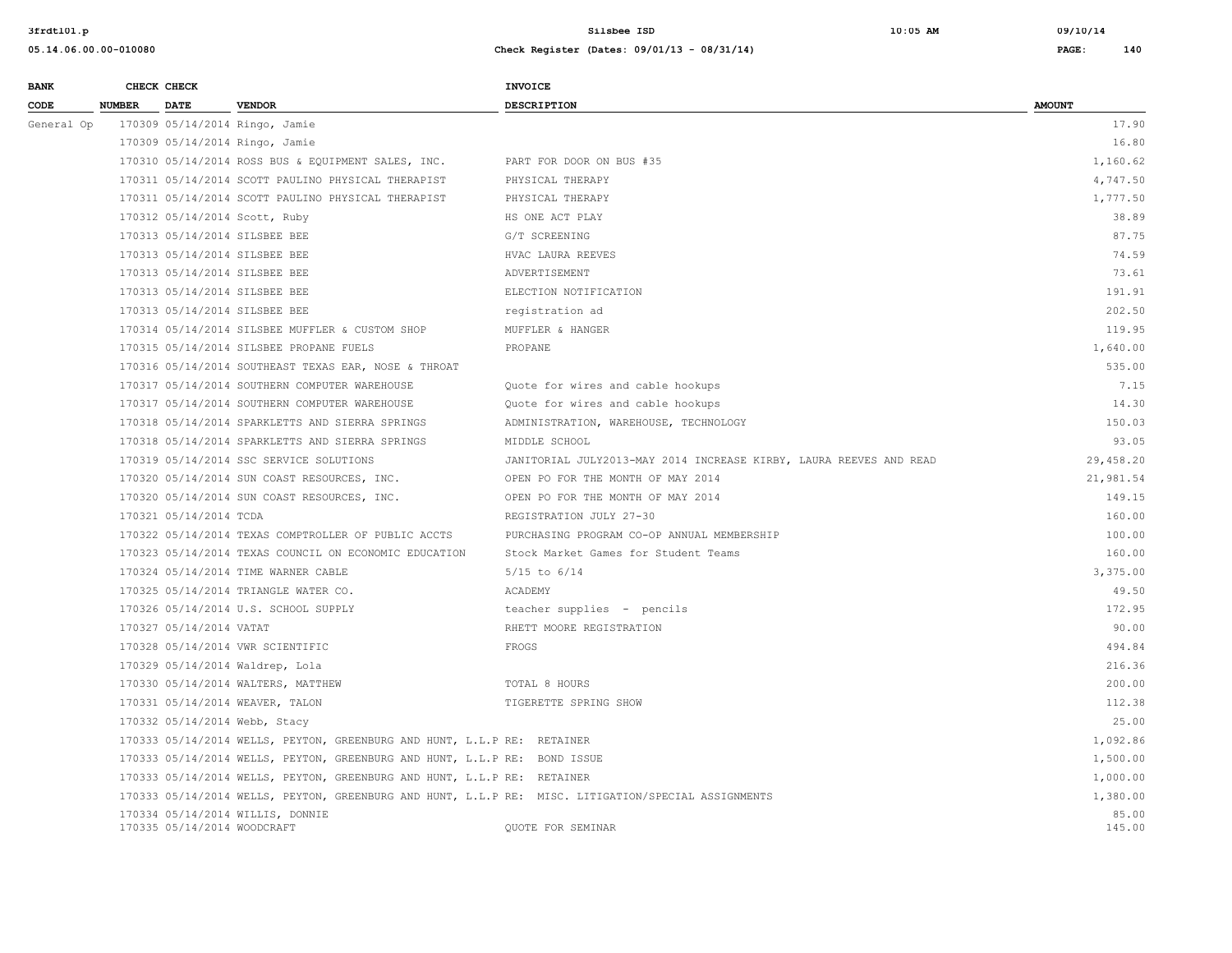| <b>BANK</b> |               | CHECK CHECK             |                                                                              | INVOICE                                                               |                 |
|-------------|---------------|-------------------------|------------------------------------------------------------------------------|-----------------------------------------------------------------------|-----------------|
| CODE        | <b>NUMBER</b> | <b>DATE</b>             | <b>VENDOR</b>                                                                | <b>DESCRIPTION</b>                                                    | <b>AMOUNT</b>   |
| General Op  |               |                         | 170336 05/14/2014 ACADEMIC INNOVATIONS                                       | REGION V WORKSHOP MAY 19 & 20                                         | 249.00          |
|             |               |                         | 170337 05/14/2014 CLAY EWELL EDUCATIONAL SERVICES                            | REGISTRATION FEE                                                      | 50.00           |
|             |               |                         | 170338 05/14/2014 COOPER, STEVE                                              |                                                                       | 150.00          |
|             |               |                         | 170339 05/14/2014 COURTYARD HOUSTON KINGWOOD                                 | MAY 16-17 BASEBALL PLAYOFF                                            | 667.68          |
|             |               |                         | 170339 05/22/2014 COURTYARD HOUSTON KINGWOOD                                 | MAY 16-17 BASEBALL PLAYOFF                                            | $-667.68$       |
|             |               |                         | 170340 05/14/2014 EL TROPICANO RIVERWALK                                     | TABC CLINIC                                                           | 711.34          |
|             |               |                         | 170341 05/14/2014 Franco, Eldon                                              | BASEBALL PLAYOFF @ KINGWOOD HS                                        | 98.67           |
|             |               |                         | 170342 05/14/2014 LA QUINTA INN AUSTIN NORTH                                 | UIL ACADEMIC STATE MEET 5/19-20                                       | 323.73          |
|             |               |                         | 170343 05/14/2014 MCDONALD, SHANNA                                           | MAY 17                                                                | 500.00          |
|             |               |                         | 170344 05/14/2014 Porter, Joshua                                             | BASEBALL PLAYOFF                                                      | 600.00          |
|             |               |                         | 170345 05/14/2014 Shannon, Donna                                             | CULINARY ARTS CLASS                                                   | 10.00           |
|             |               |                         | 170345 05/14/2014 Shannon, Donna                                             |                                                                       | 18.28           |
|             |               |                         | 170346 05/14/2014 SILSBEE HIGH SCHOOL - FCCLA                                | HOTEL AND CONFERENCE FEE                                              | 214.38          |
|             |               |                         | 170346 05/14/2014 SILSBEE HIGH SCHOOL - FCCLA                                |                                                                       | 16.00           |
|             |               |                         | 170346 05/14/2014 SILSBEE HIGH SCHOOL - FCCLA                                | DONNA SHANNON PARKING TEXAS STATE APRIL 9-12                          | 533.69          |
|             |               |                         | 170346 05/14/2014 SILSBEE HIGH SCHOOL - FCCLA                                | REGISTRATION FEE APRIL 9-12                                           | 38.00           |
|             |               |                         | 170347 05/14/2014 SOUTHWEST FOODSERVICE EXCELLENCE, LLC                      | April 2014 nutritional services                                       | 162,938.33      |
|             |               | 170348 05/14/2014 TABC  |                                                                              | JOE SIGLER, IRA BROOKS, AND JAMES COLLINS                             | 75.00           |
|             |               | 170349 05/14/2014 TABC  |                                                                              | MAY 15-17 MEMBERSHIP JOE SIGLER, IRA BROOKS, JAMES COLLINS,           | 180.00          |
|             |               |                         | 170350 05/14/2014 Willis, Pamela                                             | UIL STATE MEET                                                        | 544.00          |
|             |               |                         | 170351 05/21/2014 A 2 Z EDUCATIONAL SUPPLIES                                 | Laminating film to restock warehouse                                  | 2,499.00        |
|             |               |                         | 170352 05/21/2014 ALLEN, DENNIS                                              | PROM TOTAL 5 HOURS                                                    | 125.00          |
|             |               | 170353 05/21/2014 AT &T |                                                                              | MAY 7 THRU JUN 6                                                      | 910.83          |
|             |               |                         | 170354 05/21/2014 ATHLETIC SUPPLY INC.                                       | maroon tights and 1 under armour shirt                                | 321.78          |
|             |               |                         | 170355 05/21/2014 AWARDS UNLIMITED                                           | Honor Cords & Supplies for FCCLA                                      | 179.00          |
|             |               |                         | 170356 05/21/2014 B. K. MECHANICAL SERVICES, INC.                            | Materials and Labor to complete annual testing on RPZ valves 10 each. | 1,250.00        |
|             |               |                         | 170357 05/21/2014 BENCHMARK EDUCATION COMPANY                                | Other Reading Materials                                               | 569.80          |
|             |               |                         | 170357 05/21/2014 BENCHMARK EDUCATION COMPANY                                | Other Reading Materials                                               | 686.40          |
|             |               |                         | 170357 05/21/2014 BENCHMARK EDUCATION COMPANY                                | Other Reading Materials                                               | 313.50          |
|             |               |                         | 170358 05/21/2014 BROOKSHIRE BROS                                            | Groc & Supplies for April 2014                                        | 298.03          |
|             |               |                         | 170359 05/21/2014 BUECHLER & ASSOCIATES, P.C.                                | PROFESSIONAL SERVICES MARCH                                           | 5,091.45        |
|             |               |                         | 170360 05/21/2014 CAREER TRACK                                               | WORKSHOP                                                              | 79.00           |
|             |               |                         | 170360 05/21/2014 CAREER TRACK                                               | "Dealing with Difficult People" workshop on June 19, 2014.            | 79.00           |
|             |               |                         | 170360 05/21/2014 CAREER TRACK                                               | SEMINAR<br>15589805                                                   | 237.00          |
|             |               |                         | 170360 05/21/2014 CAREER TRACK                                               | 15589820, 15589814, 15589811<br>WORKSHOP                              | 395.00          |
|             |               |                         | 170361 05/21/2014 CARTER'S EDUCATIONAL TRAINING                              | APRIL IN HOME TRAINING                                                | 1,007.50        |
|             |               |                         | 170362 05/21/2014 CENTER FOR BEHAVIORAL STUDIES                              | NEUROPSYCHOLOGICAL EVALUATION                                         | 600.00          |
|             |               |                         | 170363 05/21/2014 CENTERPOINT ENERGY<br>170363 05/21/2014 CENTERPOINT ENERGY | $4/3$ TO $5/6$<br>$4/3$ TO $5/6$                                      | 278.52<br>49.67 |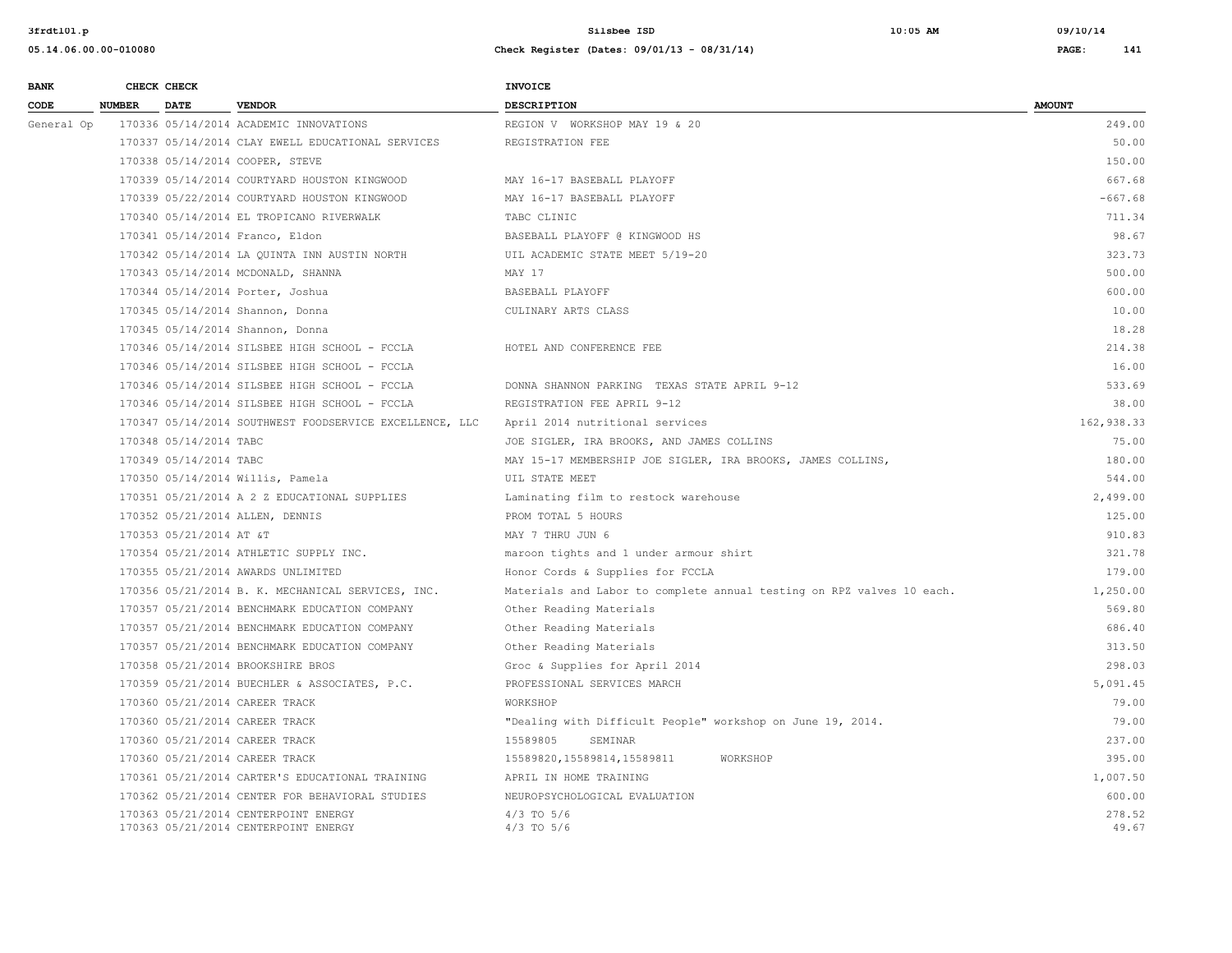| <b>BANK</b> |        | CHECK CHECK            |                                                                                                      | INVOICE                                                                         |                      |
|-------------|--------|------------------------|------------------------------------------------------------------------------------------------------|---------------------------------------------------------------------------------|----------------------|
| CODE        | NUMBER | <b>DATE</b>            | <b>VENDOR</b>                                                                                        | <b>DESCRIPTION</b>                                                              | <b>AMOUNT</b>        |
| General Op  |        |                        | 170363 05/21/2014 CENTERPOINT ENERGY                                                                 | $4/7$ TO $5/7$                                                                  | 39.50                |
|             |        |                        | 170364 05/21/2014 CITY OF SILSBEE                                                                    | $4/9$ to $5/7$                                                                  | 990.38               |
|             |        |                        | 170364 05/21/2014 CITY OF SILSBEE                                                                    | $4/9$ to $5/7/14$                                                               | 250.08               |
|             |        |                        | 170364 05/21/2014 CITY OF SILSBEE                                                                    | $4/9$ to $5/7/14$                                                               | 1,735.77             |
|             |        |                        | 170364 05/21/2014 CITY OF SILSBEE                                                                    | 3/31 TO 4/29                                                                    | 103.09               |
|             |        |                        | 170364 05/21/2014 CITY OF SILSBEE                                                                    | 3/31 TO 4/29                                                                    | 325.41               |
|             |        |                        | 170364 05/21/2014 CITY OF SILSBEE                                                                    | 3/31 TO 4/29                                                                    | 118.09               |
|             |        |                        | 170364 05/21/2014 CITY OF SILSBEE                                                                    | 3/31 TO 4/29                                                                    | 950.56               |
|             |        |                        | 170365 05/21/2014 COASTAL WELDING SUPPLY INC                                                         | OPEN P.O. FOR MAY                                                               | 11.35                |
|             |        |                        | 170366 05/21/2014 COBURN SUPPLY COMPANY, INC.                                                        | OPEN P.O. FOR MAY                                                               | 93.24                |
|             |        |                        | 170367 05/21/2014 COMPUTER DIMENSIONS, INC.                                                          | Logic Board Replacement for Video Tech computer                                 | 605.00               |
|             |        |                        | 170368 05/21/2014 CREATIVE EDUCATION, INC.                                                           | CEI contract renewal per S. Thornhill                                           | 4,500.00             |
|             |        |                        | 170369 05/21/2014 DE LAGE LANDEN PUBLIC FINANCE                                                      | 4/28 THRU 5/27                                                                  | 2,022.00             |
|             |        |                        | 170369 05/21/2014 DE LAGE LANDEN PUBLIC FINANCE                                                      | 4/29 TO 5/28                                                                    | 1,299.00             |
|             |        |                        | 170370 05/21/2014 DELACERDA, SCOTT                                                                   | 5/19 TOTAL 16 HOURS                                                             | 400.00               |
|             |        |                        | 170371 05/21/2014 DONALSON, ERIN                                                                     |                                                                                 | 248.00               |
|             |        |                        | 170372 05/21/2014 Drake, Michele                                                                     |                                                                                 | 18.51                |
|             |        |                        | 170373 05/21/2014 ERWIN, RANDY                                                                       | TOTAL 8 HOURS                                                                   | 200.00               |
|             |        | 170375 05/21/2014 ETEX |                                                                                                      | teacher supplies toners - misc                                                  | 394.22               |
|             |        | 170375 05/21/2014 ETEX |                                                                                                      | instructional materials                                                         | 765.52               |
|             |        | 170375 05/21/2014 ETEX |                                                                                                      | MATH SUPPLIES                                                                   | 390.78               |
|             |        | 170375 05/21/2014 ETEX |                                                                                                      | MATH SUPPLIES                                                                   | 372.95               |
|             |        | 170375 05/21/2014 ETEX |                                                                                                      | Start Up Supplies for Office & Counselors                                       | 145.46               |
|             |        | 170375 05/21/2014 ETEX |                                                                                                      | Boise FIREWORX Colored Paper, 201b, 8-1/2 x 11, Rat-a-Tat Tan, 500 Sheets/Ream, | 71.92                |
|             |        |                        |                                                                                                      | for printing the 2014-2015 Student Emergency Health Forms for all campuses in   |                      |
|             |        |                        |                                                                                                      | the district.                                                                   |                      |
|             |        | 170375 05/21/2014 ETEX |                                                                                                      | Two-Color Academic 14-Month Desk Pad Calendar, 22 x 17, 2014-2015, for four of  | 45.40                |
|             |        |                        |                                                                                                      | the nurses' offices.                                                            |                      |
|             |        | 170375 05/21/2014 ETEX |                                                                                                      | CERTIFICATE HOLDERS                                                             | 59.95                |
|             |        | 170375 05/21/2014 ETEX |                                                                                                      | OPEN P.O. FOR MAY                                                               | 139.72               |
|             |        | 170375 05/21/2014 ETEX |                                                                                                      | MIDDLE SCHOOL SUPPLIES                                                          | 421.78               |
|             |        | 170375 05/21/2014 ETEX |                                                                                                      | ELA SUPPLIES                                                                    | 293.28               |
|             |        | 170375 05/21/2014 ETEX |                                                                                                      | SCIENCE SUPPLIES                                                                | 117.47               |
|             |        | 170375 05/21/2014 ETEX |                                                                                                      | MIDDLE SCHOOL SUPPLIES                                                          | 261.57               |
|             |        |                        | 170376 05/21/2014 EXXON MOBIL                                                                        |                                                                                 | 478.91               |
|             |        |                        | 170377 05/21/2014 FASTENAL COMPANY                                                                   | Monthly PO for Auto Shop for May 2014                                           | 23.06                |
|             |        |                        | 170378 05/21/2014 Ferguson, Jennifer                                                                 | STUDENTS TO DOCTOR                                                              | 14.76                |
|             |        |                        | 170379 05/21/2014 FOLLETT SCHOOL SOLUTIONS, INC.<br>170379 05/21/2014 FOLLETT SCHOOL SOLUTIONS, INC. | Inventory Tech Equipment RT LIBR<br><b>BOOKS</b>                                | 1,272.74<br>1,414.58 |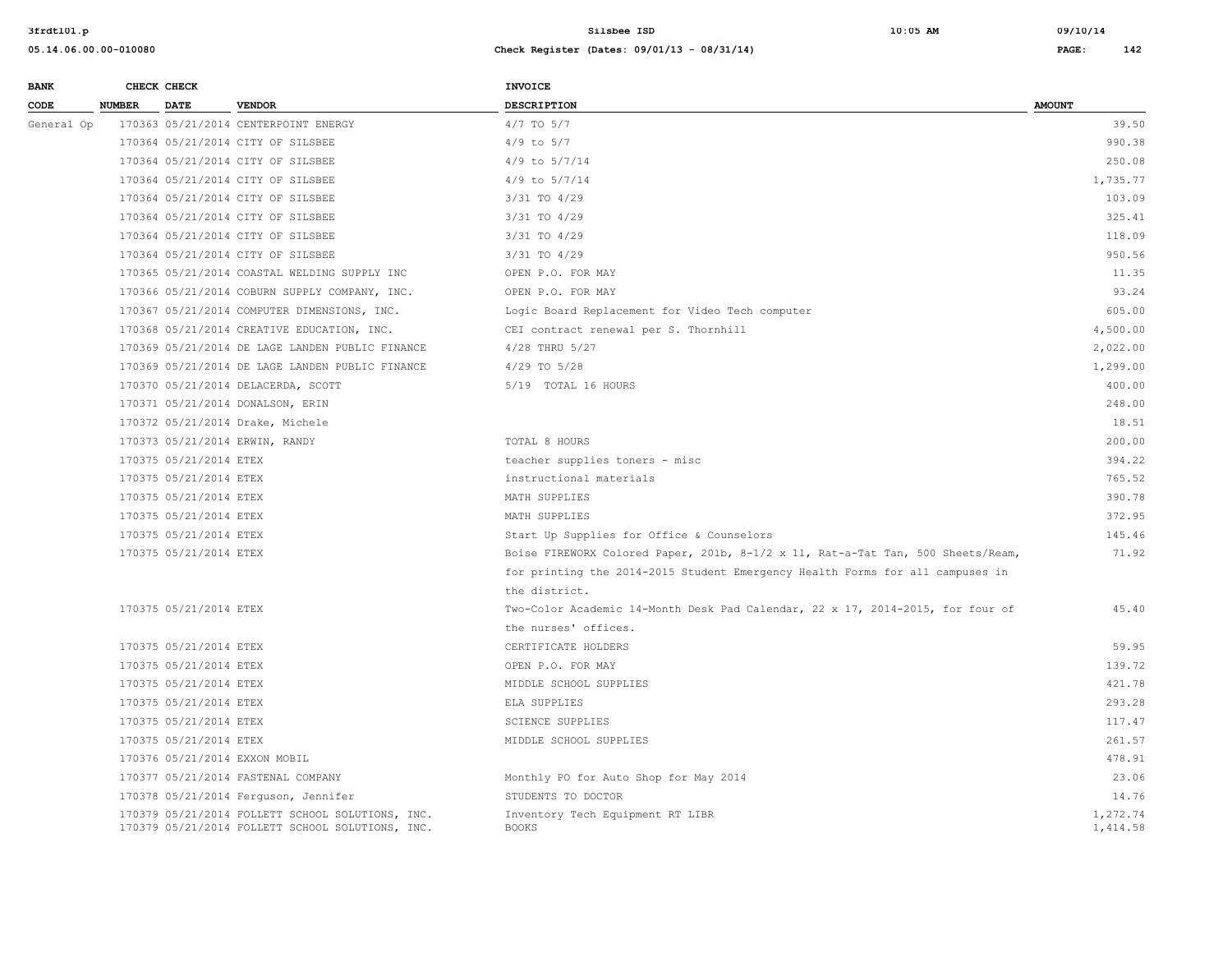| <b>BANK</b> |               | CHECK CHECK |                                                                           | <b>INVOICE</b>                                                    |                  |
|-------------|---------------|-------------|---------------------------------------------------------------------------|-------------------------------------------------------------------|------------------|
| CODE        | <b>NUMBER</b> | <b>DATE</b> | <b>VENDOR</b>                                                             | <b>DESCRIPTION</b>                                                | <b>AMOUNT</b>    |
| General Op  |               |             | 170380 05/21/2014 Foster, Tonya                                           | AND 16                                                            | 20.56            |
|             |               |             | 170381 05/21/2014 Franco, Eldon                                           | BASEBALL PLAYOFF GAME AT KINGWOOD HS                              | 98.67            |
|             |               |             | 170382 05/21/2014 GILLEY, WILLIAM                                         | AND 20TH TOTAL HOURS 21.5                                         | 537.50           |
|             |               |             | 170383 05/21/2014 Harrell-Bodle, Mona                                     |                                                                   | 31.25            |
|             |               |             | 170383 05/21/2014 Harrell-Bodle, Mona                                     |                                                                   | 31.25            |
|             |               |             | 170384 05/21/2014 HAWTHORNE, BEN                                          | TOTAL 8 HOURS                                                     | 200.00           |
|             |               |             | 170385 05/21/2014 Honeycutt, Judy                                         |                                                                   | 19.59            |
|             |               |             | 170386 05/21/2014 INKSPOT PRINTS & GRAPHICS                               | PBSI Supplies                                                     | 1,249.90         |
|             |               |             | 170387 05/21/2014 ISI COMMERCIAL REFRIGERATION, INC.                      | Circuit Board \$315.00 Ice Slides \$46.00 Shipping charge \$20.00 | 333.00           |
|             |               |             | 170387 05/21/2014 ISI COMMERCIAL REFRIGERATION, INC.                      | Circuit Board \$315.00 Ice Slides \$46.00 Shipping charge \$20.00 | 52.00            |
|             |               |             | 170387 05/21/2014 ISI COMMERCIAL REFRIGERATION, INC.                      | Temperature Sensor (see attached quote)                           | 64.44            |
|             |               |             | 170388 05/21/2014 IWS GAS AND SUPPLY                                      | Monthly PO for Ag Classes for May 2014                            | 73.85            |
|             |               |             | 170388 05/21/2014 IWS GAS AND SUPPLY                                      | Monthly PO for Ag Classes for May 2014                            | 70.39            |
|             |               |             | 170388 05/21/2014 IWS GAS AND SUPPLY                                      | Monthly PO for Ag Classes for May 2014                            | 32.85            |
|             |               |             | 170388 05/21/2014 IWS GAS AND SUPPLY                                      | Cutting Torch Repair                                              | 410.00           |
|             |               |             | 170388 05/21/2014 IWS GAS AND SUPPLY                                      | Plasma Cutter Repair                                              | 37.70            |
|             |               |             | 170388 05/21/2014 IWS GAS AND SUPPLY                                      | Plasma Cutter Repair                                              | 179.37           |
|             |               |             | 170388 05/21/2014 IWS GAS AND SUPPLY                                      | Plasma Cutter Repair                                              | 148.80           |
|             |               |             | 170388 05/21/2014 IWS GAS AND SUPPLY                                      | Plasma Cutter Repair                                              | 70.20            |
|             |               |             | 170389 05/21/2014 JENKINS, MONICA                                         | CHEYENNE JENKINS 7TH GRADE                                        | 21.15            |
|             |               |             | 170390 05/21/2014 JOHNSTONE SUPPLY                                        | OPEN P.O. FOR APRIL                                               | 71.59            |
|             |               |             | 170391 05/21/2014 JONES SCHOOL SUPPLY                                     | Academic Awards                                                   | 1,017.42         |
|             |               |             | 170391 05/21/2014 JONES SCHOOL SUPPLY                                     | awards                                                            | 132.71           |
|             |               |             | 170392 05/21/2014 Jordan, Peggy                                           |                                                                   | 3.81             |
|             |               |             | 170392 05/21/2014 Jordan, Peggy                                           |                                                                   | 3.81             |
|             |               |             | 170392 05/21/2014 Jordan, Peggy                                           |                                                                   | 3.81             |
|             |               |             | 170393 05/21/2014 KAPLAN EARLY LEARNING COMPANY                           | Instructional Materials Start Up 2014-2015                        | 114.71           |
|             |               |             | 170394 05/21/2014 KEM'S EMBROIDERY                                        |                                                                   | 30.00            |
|             |               |             | 170394 05/21/2014 KEM'S EMBROIDERY                                        |                                                                   | $-30.00$         |
|             |               |             | 170395 05/21/2014 LAKESHORE LEARNING MATERIALS                            | SUPPLIES                                                          | 778.73           |
|             |               |             | 170395 05/21/2014 LAKESHORE LEARNING MATERIALS                            | CARPET                                                            | 306.90           |
|             |               |             | 170396 05/21/2014 LAURA REEVES ACTIVITY FUND                              |                                                                   | 268.51           |
|             |               |             | 170397 05/21/2014 Lewis, Sophia                                           | REGION V WORKSHOP MAY 8                                           | 18.90            |
|             |               |             | 170397 05/21/2014 Lewis, Sophia                                           | REGION V WORKSHOP                                                 | 10.00            |
|             |               |             | 170398 05/21/2014 LOFTON SECURITY SERVICES, INC.                          | 5/5 TO 5/9 HIGH SCHOOL SECURITY                                   | 492.80           |
|             |               |             | 170399 05/21/2014 MALONE, WILLIAM G.                                      | PROM TOTAL 5 HOURS                                                | 125.00           |
|             |               |             | 170400 05/21/2014 McDuff, Tamra                                           |                                                                   | 12.97            |
|             |               |             | 170401 05/21/2014 McGallion, Bobby<br>170402 05/21/2014 McKeehan, Kathryn | BASEBALL PLAYOFFS KIINGWOOD<br>TEXAS STATE SOLO ENSEMBLE          | 181.46<br>466.00 |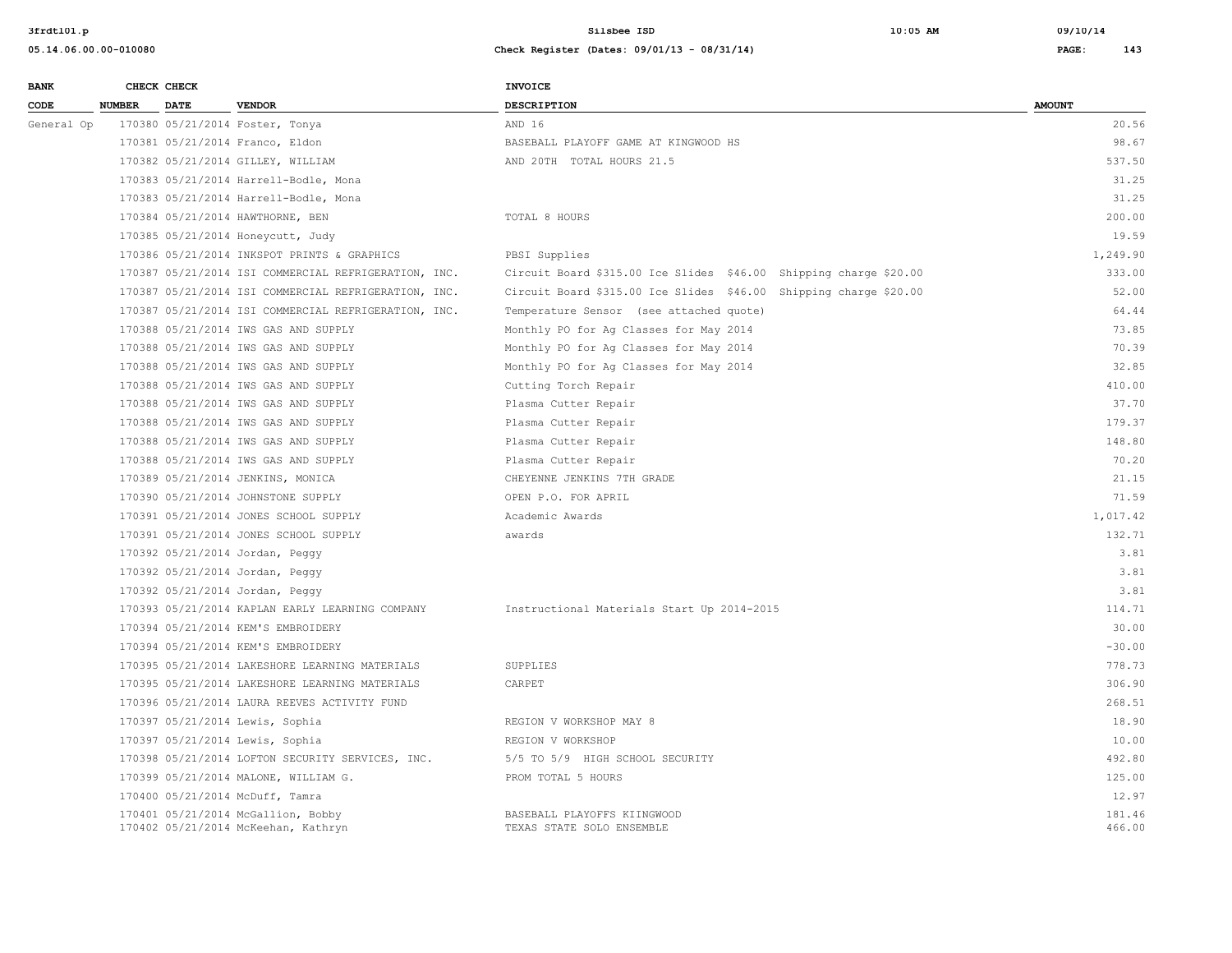| <b>BANK</b> | CHECK CHECK   |                             |                                                                                       | INVOICE                                                            |                 |
|-------------|---------------|-----------------------------|---------------------------------------------------------------------------------------|--------------------------------------------------------------------|-----------------|
| CODE        | <b>NUMBER</b> | <b>DATE</b>                 | <b>VENDOR</b>                                                                         | <b>DESCRIPTION</b>                                                 | <b>AMOUNT</b>   |
| General Op  |               |                             | 170403 05/21/2014 PERKINS, DIANE                                                      | 5/15 TOTAL 3 HOURS                                                 | 75.00           |
|             |               |                             | 170404 05/21/2014 PERMA BOUND BOOKS                                                   | Library Books                                                      | 3,102.31        |
|             |               |                             | 170405 05/21/2014 Porter, Joshua                                                      | BASEBALL PLAYOFF GAMES NEW CANEY                                   | 568.00          |
|             |               |                             | 170406 05/21/2014 POSITIVE PROMOTIONS                                                 | PBSI                                                               | 235.35          |
|             |               |                             | 170407 05/21/2014 Powell, Karen                                                       | ELECTIONS                                                          | 12.25           |
|             |               | 170408 05/21/2014 P.V.A.C.  |                                                                                       | DIRECTOR FEE 2013/14 year                                          | 3,000.00        |
|             |               |                             | 170409 05/21/2014 RAPTOR ACCOUNTS RECEIVABLE                                          | RaptorWare Thermal Badges                                          | 400.00          |
|             |               |                             | 170410 05/21/2014 READ NATURALLY                                                      | Read naturally Quick Phonics Screener 2nd ed. Dyslexia Text        | 227.70          |
|             |               |                             | 170411 05/21/2014 REALLY GOOD STUFF, INC.                                             | C-Scope Start Up 2014-2015                                         | 88.93           |
|             |               |                             | 170411 05/21/2014 REALLY GOOD STUFF, INC.                                             | C-Scope Start Up 2014-2015                                         | 88.93           |
|             |               |                             | 170411 05/21/2014 REALLY GOOD STUFF, INC.                                             | C-Scope Start Up 2014-2015                                         | 55.72           |
|             |               | 170412 05/21/2014 RED ALERT |                                                                                       | OPEN P.O. FOR MAY                                                  | 260.00          |
|             |               |                             | 170413 05/21/2014 REGION V EDUCATION SERVICE CENTER                                   | WORKSHOP                                                           | 80.00           |
|             |               |                             | 170414 05/21/2014 Ringo, Jamie                                                        | 16TH                                                               | 17.90           |
|             |               |                             | 170415 05/21/2014 SCHOOL AIDS                                                         | Instructional Materials Start Up 2014-2015                         | 100.49          |
|             |               |                             | 170416 05/21/2014 SHORKEY CENTER                                                      |                                                                    | 2,100.00        |
|             |               |                             | 170417 05/21/2014 SOUTHERN LAWN & LANDSCAPES LLC                                      | 12 TO 14 YARDS 60/40 DIRT TO BE APPLIED TO BASEBALL FIELD \$150.00 | 150.00          |
|             |               |                             | 170417 05/21/2014 SOUTHERN LAWN & LANDSCAPES LLC                                      |                                                                    | 4,356.00        |
|             |               |                             | 170417 05/21/2014 SOUTHERN LAWN & LANDSCAPES LLC                                      | MOWING COMPLETED 5/10                                              | 4,356.00        |
|             |               |                             | 170419 05/21/2014 SOUTHERN COMPUTER WAREHOUSE                                         | SCW for G. Boyett *see attachment replacement computer             | 277.12          |
|             |               |                             | 170419 05/21/2014 SOUTHERN COMPUTER WAREHOUSE                                         | SCW for G. Boyett *see attachment replacement computer             | 18.03           |
|             |               |                             | 170419 05/21/2014 SOUTHERN COMPUTER WAREHOUSE                                         | SCW for G. Boyett *see attachment replacement computer             | 297.20          |
|             |               |                             | 170419 05/21/2014 SOUTHERN COMPUTER WAREHOUSE                                         | Southern Computer Warehouse LED monitor                            | 138.56          |
|             |               |                             | 170419 05/21/2014 SOUTHERN COMPUTER WAREHOUSE                                         | SCW 4 Chrome license & HP Chromebook II for S. Thornhill           | 113.04          |
|             |               |                             | 170419 05/21/2014 SOUTHERN COMPUTER WAREHOUSE                                         | Chromebook II, license & wireless mouse                            | 28.26           |
|             |               |                             | 170419 05/21/2014 SOUTHERN COMPUTER WAREHOUSE                                         | Chromebook II, license & wireless mouse                            | 279.31          |
|             |               |                             | 170419 05/21/2014 SOUTHERN COMPUTER WAREHOUSE                                         | Quote for wires and cable hookups                                  | 2.61            |
|             |               |                             | 170419 05/21/2014 SOUTHERN COMPUTER WAREHOUSE                                         | TWO COMPUTERS FOR SHOP AREA                                        | 268.66          |
|             |               |                             | 170419 05/21/2014 SOUTHERN COMPUTER WAREHOUSE                                         | Brother Printer & ink cartridge                                    | 230.90          |
|             |               |                             | 170419 05/21/2014 SOUTHERN COMPUTER WAREHOUSE                                         | Brother Printer & ink cartridge                                    | 89.11           |
|             |               |                             | 170420 05/21/2014 SOUTHWEST EMBLEM COMPANY                                            | Choir Medals                                                       | 174.75          |
|             |               |                             | 170421 05/21/2014 SPRINGHILL SUITES AUSTIN NORTH                                      | TEXAS STATE SOLO & ENSEMBLE 5/25/14 TO 5/27/2014                   | 989.00          |
|             |               |                             | 170422 05/21/2014 Stanley, Katherine                                                  | REGION V WORKSHOP                                                  | 34.45           |
|             |               |                             | 170423 05/21/2014 STAR GRAPHICS, SHARP                                                | STAPLES FOR NEW COPY MACHINES                                      | 1,402.22        |
|             |               |                             | 170424 05/21/2014 STUDENT SUPPLY                                                      | ar rewards                                                         | 129.64          |
|             |               |                             | 170424 05/21/2014 STUDENT SUPPLY                                                      | COUNSELOR SUPPLIES                                                 | 194.82          |
|             |               |                             | 170425 05/21/2014 SUN COAST RESOURCES, INC.                                           | OPEN P.O. FOR MAY                                                  | 2,173.07        |
|             |               |                             | 170426 05/21/2014 TEXAS DEPARTMENT OF PUBLIC SAFETY<br>170427 05/21/2014 THOMAS, RYAN | TOTAL 8 HOURS                                                      | 50.00<br>200.00 |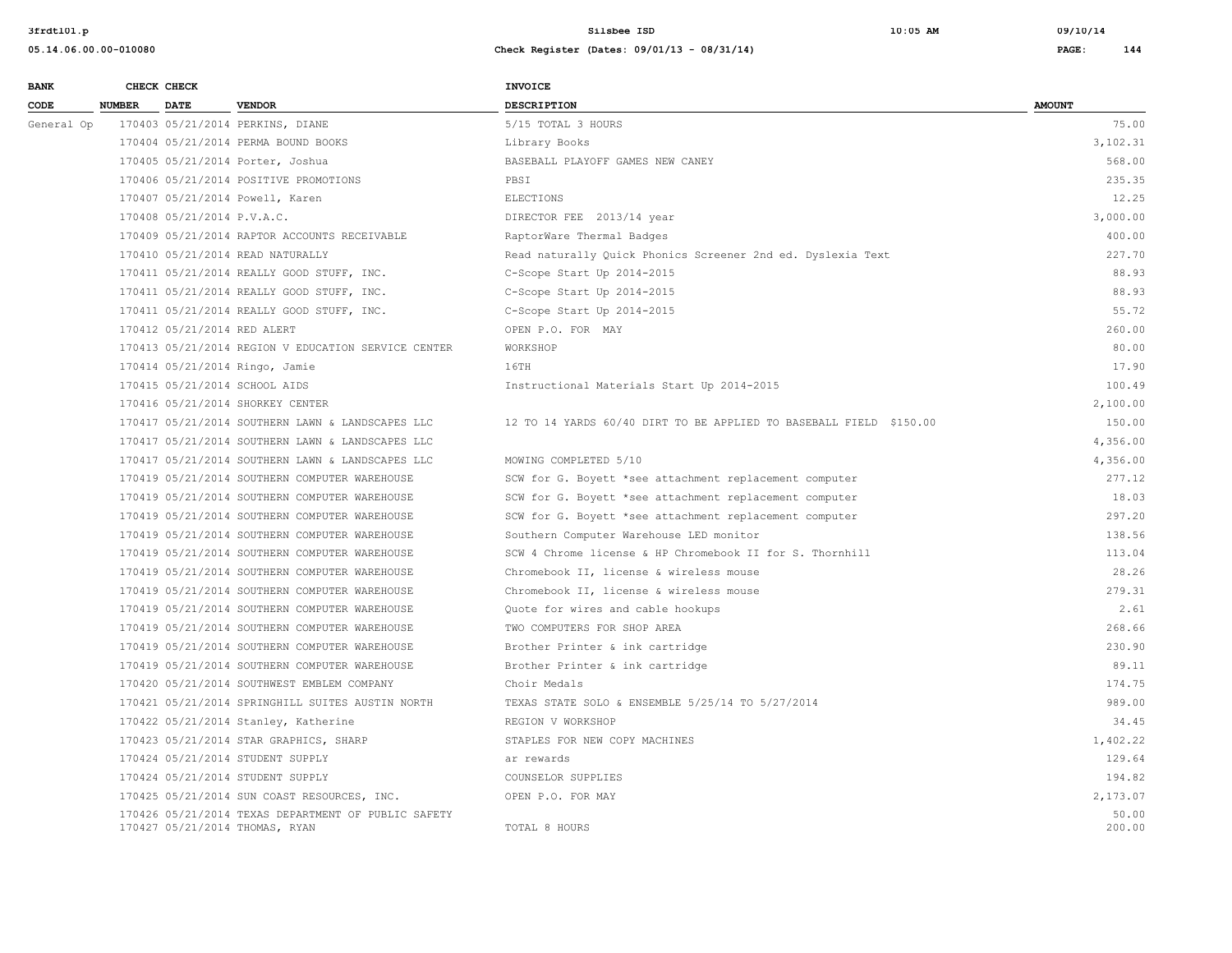| <b>BANK</b> |               | CHECK CHECK                |                                                                                                    | <b>INVOICE</b>                       |                  |
|-------------|---------------|----------------------------|----------------------------------------------------------------------------------------------------|--------------------------------------|------------------|
| CODE        | <b>NUMBER</b> | <b>DATE</b>                | <b>VENDOR</b>                                                                                      | <b>DESCRIPTION</b>                   | <b>AMOUNT</b>    |
| General Op  |               |                            | 170428 05/21/2014 Thornhill, Sherrie                                                               | 5/7 ACET SPRING CONFERENCE           | 365.62           |
|             |               | 170429 05/21/2014 THSCA    |                                                                                                    | TUITION 2014-15                      | 1,210.00         |
|             |               |                            | 170430 05/21/2014 TIME WARNER CABLE                                                                | 5/17 TO 6/16                         | 954.01           |
|             |               |                            | 170430 05/21/2014 TIME WARNER CABLE                                                                | $5/18$ to $6/17$                     | 954.01           |
|             |               |                            | 170430 05/21/2014 TIME WARNER CABLE                                                                | $5/18$ to $6/17$                     | 954.01           |
|             |               |                            | 170430 05/21/2014 TIME WARNER CABLE                                                                | $5/18$ to $6/17$                     | 954.01           |
|             |               |                            | 170431 05/21/2014 U.S. SCHOOL SUPPLY                                                               | TEACHER SUPPLIES PENCILS             | 457.51           |
|             |               |                            | 170432 05/21/2014 WOODWIND & BRASSWIND                                                             | PA System for Band                   | 152.00           |
|             |               |                            | 170433 05/21/2014 WOODWORKERS PARADISE, INC.                                                       | Ag Const Supplies                    | 884.00           |
|             |               |                            | 170434 05/21/2014 McKeehan, Kathryn                                                                | TEXS STATE SOLO & ENSEMBLE           | 200.00           |
|             |               |                            | 170435 05/21/2014 Patterson, Todd                                                                  | TEXAS STATE SOLO & ENSEMBLE CONTEST  | 152.00           |
|             |               |                            | 170436 05/21/2014 SPRINGHILL SUITES AUSTIN NORTH                                                   | STATE SOLO & ENSEMBLE                | 394.60           |
|             |               |                            | 170437 05/21/2014 COWARD, JUDY                                                                     | TEXAS STATE SOLO & ENSEMBLE CONTEST  | 240.00           |
|             |               |                            | 170438 05/22/2014 HOLIDAY INN EXPRESS                                                              | BASEBALL PLAYOFF MAY 23-24           | 699.78           |
|             |               | 170439 05/28/2014 API INC. |                                                                                                    | Supplies for FCCLA Graduates         | 192.65           |
|             |               |                            | 170440 05/28/2014 AT&T LONG DISTANCE                                                               |                                      | 31.28            |
|             |               |                            | 170441 05/28/2014 AUDILET TRACTOR SALES, INC.                                                      | Jacks for Dunking Booth              | 336.00           |
|             |               |                            | 170442 05/28/2014 AWARDS UNLIMITED                                                                 | HOSA Graduation Supplies             | 87.00            |
|             |               |                            | 170443 05/28/2014 Bain, Richard JR                                                                 | BASEBALL PLAYOFF NEW CANEY           | 85.68            |
|             |               |                            | 170443 05/28/2014 Bain, Richard JR                                                                 | PLAYOFF KINGWOOD BASEBALL            | 95.65            |
|             |               |                            | 170444 05/28/2014 Brooks, Ira                                                                      | TABC COACHING BASKETBALL SAN ANTONIO | 87.56            |
|             |               |                            | 170445 05/28/2014 BROUCHET, THERMAN                                                                | SILSBEE VS BUNA                      | 67.00            |
|             |               |                            | 170445 05/28/2014 BROUCHET, THERMAN                                                                | SILSBEE VS ORANGEFIELD BASKETBALL    | 147.00           |
|             |               |                            | 170446 05/28/2014 CARD SERVICES                                                                    | APRIL 19 TO MAY 20                   | 1,737.87         |
|             |               |                            | 170447 05/28/2014 CARD SERVICES                                                                    | APRIL 18 TO MAY 18, 2014             | 61.33            |
|             |               |                            | 170448 05/28/2014 CENTER FOR BEHAVIORAL STUDIES                                                    | 2 EVALUARTIONS                       | 1,680.00         |
|             |               |                            | 170449 05/28/2014 CENTERPOINT ENERGY                                                               | $4/15$ TO $5/14/14$                  | 2,404.30         |
|             |               |                            | 170450 05/28/2014 CENTERPOINT ENERGY SERVICES, INC.                                                | $4/1$ to $4/30$                      | 4,168.58         |
|             |               |                            | 170451 05/28/2014 CHEVRON AND TEXACO CARD SERVICES                                                 | REPORT CHARGE                        | 5.00             |
|             |               |                            | 170452 05/28/2014 CITY OF SILSBEE                                                                  | $4/14$ to $5/14$                     | 117.16           |
|             |               |                            | 170452 05/28/2014 CITY OF SILSBEE                                                                  | $4/14$ to $5/14$                     | 132.49           |
|             |               |                            | 170453 05/28/2014 Collins, James                                                                   | TABC CLINIC SAN ANTONIO              | 68.35            |
|             |               |                            | 170454 05/28/2014 COMMUNITY COFFEE                                                                 | HIGH SCHOOL                          | 29.50            |
|             |               |                            | 170455 05/28/2014 DE LAGE LANDEN PUBLIC FINANCE                                                    | 5/1 TO 5/31                          | 3,708.00         |
|             |               |                            | 170455 05/28/2014 DE LAGE LANDEN PUBLIC FINANCE                                                    | 5/1 TO 5/31                          | 198.00           |
|             |               |                            | 170455 05/28/2014 DE LAGE LANDEN PUBLIC FINANCE                                                    | 5/1 TO 5/31                          | 541.72           |
|             |               |                            | 170455 05/28/2014 DE LAGE LANDEN PUBLIC FINANCE                                                    | $5/1$ TO $5/31$                      | 544.31           |
|             |               |                            | 170455 05/28/2014 DE LAGE LANDEN PUBLIC FINANCE<br>170455 05/28/2014 DE LAGE LANDEN PUBLIC FINANCE | $5/1$ TO $5/31$<br>$5/1$ TO $5/31$   | 541.72<br>541.72 |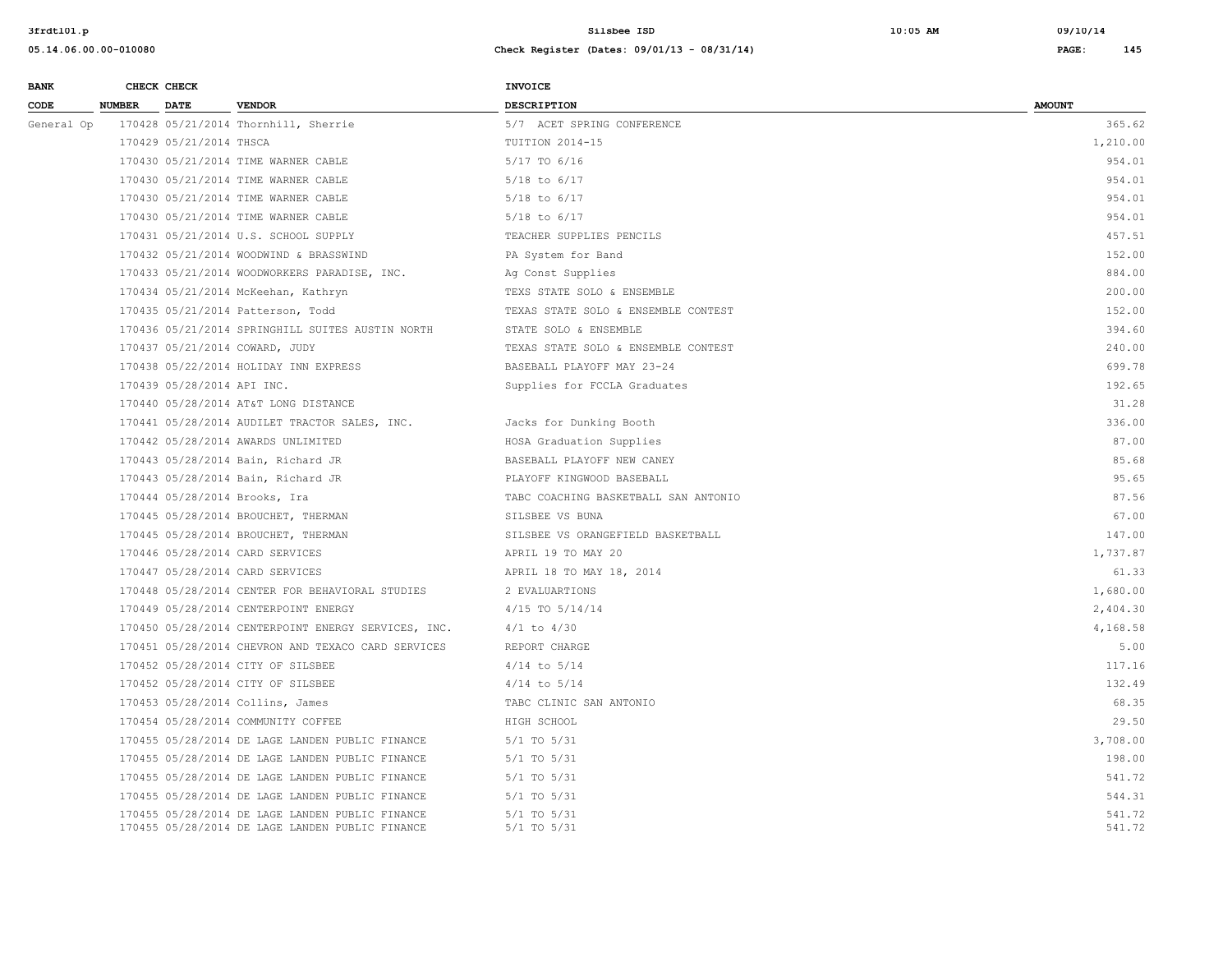| <b>BANK</b> |               | CHECK CHECK                |                                                                     | <b>INVOICE</b>                                 |                    |
|-------------|---------------|----------------------------|---------------------------------------------------------------------|------------------------------------------------|--------------------|
| CODE        | <b>NUMBER</b> | <b>DATE</b>                | <b>VENDOR</b>                                                       | DESCRIPTION                                    | <b>AMOUNT</b>      |
| General Op  |               |                            | 170455 05/28/2014 DE LAGE LANDEN PUBLIC FINANCE                     | 5/1 TO 5/31                                    | 422.07             |
|             |               |                            | 170455 05/28/2014 DE LAGE LANDEN PUBLIC FINANCE                     | 5/1 TO 5/31                                    | 422.07             |
|             |               |                            | 170455 05/28/2014 DE LAGE LANDEN PUBLIC FINANCE                     | $5/1 - 5/31$                                   | 541.72             |
|             |               |                            | 170456 05/28/2014 DELACERDA, SCOTT                                  | TOTAL 8 HOURS                                  | 200.00             |
|             |               |                            | 170457 05/28/2014 Drake, Michele                                    |                                                | 18.51              |
|             |               | 170458 05/28/2014 SHOPPA'S |                                                                     | Parts for SHS athletic equipement              | 41.97              |
|             |               |                            | 170459 05/28/2014 ERWIN, RANDY                                      | TOTAL 8 HOURS                                  | 200.00             |
|             |               | 170460 05/28/2014 ETEX     |                                                                     | MATH SUPPLIES                                  | 265.28             |
|             |               | 170460 05/28/2014 ETEX     |                                                                     | MATH SUPPLIES                                  | 66.11              |
|             |               | 170460 05/28/2014 ETEX     |                                                                     | MATH SUPPLIES                                  | 20.68              |
|             |               | 170460 05/28/2014 ETEX     |                                                                     | MATH SUPPLIES                                  | 213.90             |
|             |               | 170460 05/28/2014 ETEX     |                                                                     | MATH SUPPLIES                                  | 380.54             |
|             |               | 170460 05/28/2014 ETEX     |                                                                     | TONER CARTRIDGE                                | 79.99              |
|             |               | 170460 05/28/2014 ETEX     |                                                                     | MATH SUPPLIES                                  | 291.22             |
|             |               | 170460 05/28/2014 ETEX     |                                                                     | teacher supplies colored paper                 | 197.82             |
|             |               | 170460 05/28/2014 ETEX     |                                                                     | TONER - STOUT                                  | 134.99             |
|             |               | 170460 05/28/2014 ETEX     |                                                                     | STARTUP 14-15                                  | 53.82              |
|             |               | 170460 05/28/2014 ETEX     |                                                                     | Folders                                        | 127.96             |
|             |               | 170460 05/28/2014 ETEX     |                                                                     | Teacher Chair for Room 145                     | 129.00             |
|             |               | 170460 05/28/2014 ETEX     |                                                                     | Xerox Printer Cartridges                       | 330.00             |
|             |               | 170460 05/28/2014 ETEX     |                                                                     | Black Laserjet Ink Cartridge for testing room. | 274.99             |
|             |               | 170460 05/28/2014 ETEX     |                                                                     | Teacher, Counselor & Office Supplies           | 264.73             |
|             |               | 170460 05/28/2014 ETEX     |                                                                     | HP45 Black Ink Cartridge                       | 36.32              |
|             |               | 170460 05/28/2014 ETEX     |                                                                     | Supplies for Sp Ed Dept                        | 110.89             |
|             |               | 170460 05/28/2014 ETEX     |                                                                     | Supplies for Video Tech classes                | 302.27             |
|             |               |                            | 170461 05/28/2014 F&F SPORTS, INC.                                  | ASICS HYPER THROW SHOE                         | 49.95              |
|             |               |                            | 170461 05/28/2014 F&F SPORTS, INC.                                  | TENNIS NET STRAPS                              | 39.96              |
|             |               |                            | 170461 05/28/2014 F&F SPORTS, INC.                                  | uniforms soccer girls                          | 557.87             |
|             |               |                            | 170461 05/28/2014 F&F SPORTS, INC.                                  | uniforms soccer girls                          | 62.00              |
|             |               |                            | 170461 05/28/2014 F&F SPORTS, INC.                                  | uniforms soccer girls                          | 80.00              |
|             |               |                            | 170461 05/28/2014 F&F SPORTS, INC.                                  | uniforms soccer girls                          | 365.96             |
|             |               |                            | 170461 05/28/2014 F&F SPORTS, INC.                                  | SOCKS FOR SOCCER                               | 440.00             |
|             |               |                            | 170462 05/28/2014 Ferguson, Jennifer                                |                                                | 83.50              |
|             |               |                            | 170463 05/28/2014 FLOWER, ANTHONY                                   | TOTAL 8 HOURS                                  | 200.00             |
|             |               |                            | 170464 05/28/2014 Franco, Eldon                                     |                                                | 29.98              |
|             |               |                            | 170465 05/28/2014 GILLEY, WILLIAM                                   | AND 24TH TOTAL 27 HOURS BASEBALL PLAYOFFS      | 675.00             |
|             |               |                            | 170466 05/28/2014 HARDIN COUNTY                                     | APRIL 2014                                     | 5,364.29           |
|             |               |                            | 170466 05/28/2014 HARDIN COUNTY<br>170467 05/28/2014 HAWTHORNE, BEN | APRIL 2014<br>TOTAL 8 HOURS                    | 3,401.55<br>200.00 |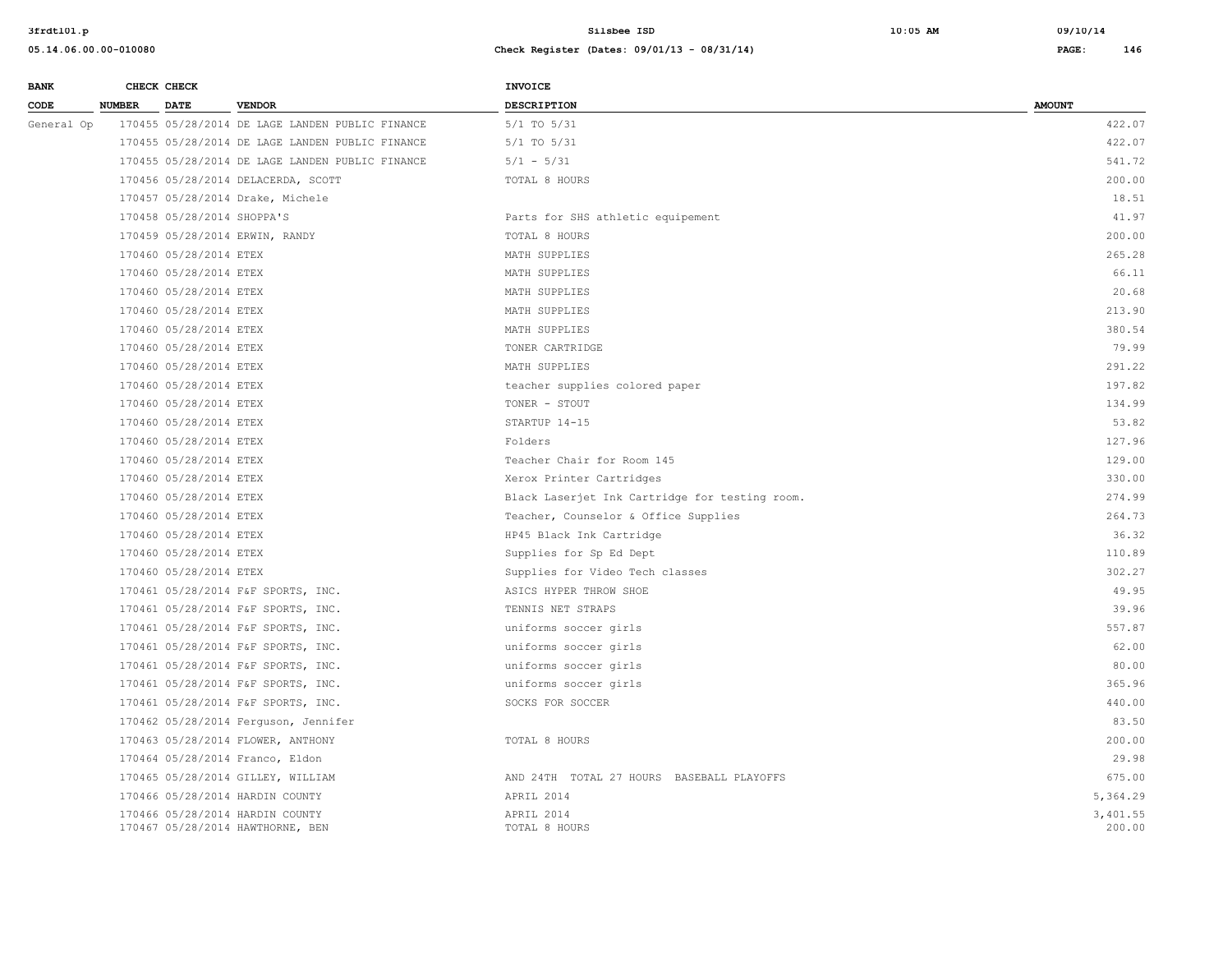| <b>BANK</b> |               | CHECK CHECK                 |                                                                                 | <b>INVOICE</b>                                               |                   |
|-------------|---------------|-----------------------------|---------------------------------------------------------------------------------|--------------------------------------------------------------|-------------------|
| CODE        | <b>NUMBER</b> | <b>DATE</b>                 | <b>VENDOR</b>                                                                   | <b>DESCRIPTION</b>                                           | <b>AMOUNT</b>     |
| General Op  |               |                             | 170468 05/28/2014 Helton, Dawn                                                  | <b>GRANT</b>                                                 | 41.80             |
|             |               |                             | 170469 05/28/2014 Honeycutt, Judy                                               |                                                              | 187.00            |
|             |               |                             | 170469 05/28/2014 Honeycutt, Judy                                               |                                                              | 9.00              |
|             |               |                             | 170469 05/28/2014 Honeycutt, Judy                                               |                                                              | 13.80             |
|             |               |                             | 170470 05/28/2014 HOUSTON GRADUATION CENTER                                     | VALEDICTORIAN AND SALUTATORIAN PLAQUES                       | 145.00            |
|             |               |                             | 170471 05/28/2014 JONES SCHOOL SUPPLY                                           | LIBRARY SUPPLIES                                             | 44.55             |
|             |               |                             | 170471 05/28/2014 JONES SCHOOL SUPPLY                                           | AWARDS                                                       | 18.25             |
|             |               |                             | 170472 05/28/2014 K & S OUTDOOR POWER INC.                                      | Parts for athletic mower                                     | 241.77            |
|             |               |                             | 170473 05/28/2014 Leleux, Judith                                                |                                                              | 27.24             |
|             |               |                             | 170473 05/28/2014 Leleux, Judith                                                |                                                              | 15.41             |
|             |               |                             | 170473 05/28/2014 Leleux, Judith                                                |                                                              | 15.41             |
|             |               |                             | 170473 05/28/2014 Leleux, Judith                                                |                                                              | 27.23             |
|             |               |                             | 170473 05/28/2014 Leleux, Judith                                                |                                                              | 15.41             |
|             |               |                             | 170473 05/28/2014 Leleux, Judith                                                |                                                              | 27.23             |
|             |               |                             | 170474 05/28/2014 Liles, Suzanne                                                |                                                              | 11.55             |
|             |               |                             | 170475 05/28/2014 Linder-Hall, Louise                                           |                                                              | 2.13              |
|             |               |                             | 170475 05/28/2014 Linder-Hall, Louise                                           |                                                              | 2.13              |
|             |               |                             | 170476 05/28/2014 LOFTON SECURITY SERVICES, INC.                                | 5/12 to 5/16 HIGH SCHOOL SECURITY                            | 492.80            |
|             |               | 170477 05/28/2014 MANNING'S |                                                                                 | START UP 14-15                                               | 488.01            |
|             |               | 170477 05/28/2014 MANNING'S |                                                                                 | START UP 14-15                                               | 130.03            |
|             |               | 170477 05/28/2014 MANNING'S |                                                                                 | START UP 14-15                                               | 242.35            |
|             |               |                             | 170478 05/28/2014 MCDONALD'S                                                    | BASKETBALL MEALS BOYS                                        | 240.76            |
|             |               |                             | 170479 05/28/2014 MERCHANT DBA MERCHANT BROTHERS, DAVID                         | Parts and Labor to repair NEON sign in high school cafeteria | 288.00            |
|             |               |                             | 170480 05/28/2014 PERKINS, DIANE                                                | KIDSWRITE STORIES TOTAL 3 HOURS                              | 75.00             |
|             |               |                             | 170481 05/28/2014 Porter, Joshua                                                | PLAYOFF GAME MAY 24TH                                        | 79.91             |
|             |               | 170482 05/28/2014 PRO ED    |                                                                                 | SUPPLIES                                                     | 412.50            |
|             |               |                             | 170483 05/28/2014 Rawson, Tonya                                                 | MAY 14, MAY 20 REGION V                                      | 70.49             |
|             |               |                             | 170484 05/28/2014 REALLY GOOD STUFF, INC.                                       | POSTERS                                                      | 161.59            |
|             |               |                             | 170484 05/28/2014 REALLY GOOD STUFF, INC.                                       | START UP                                                     | 150.18            |
|             |               | 170485 05/28/2014 RED ALERT |                                                                                 | Materials and Labor to perform yearly termite treatment      | 100.00            |
|             |               |                             | 170486 05/28/2014 REGION V EDUCATION SERVICE CENTER                             | reg v workshop wager                                         | 80.00             |
|             |               |                             | 170486 05/28/2014 REGION V EDUCATION SERVICE CENTER                             | Workshop 8191: Facilitating IEP Meetings                     | 60.00             |
|             |               |                             | 170486 05/28/2014 REGION V EDUCATION SERVICE CENTER                             | Travel/Teacher Workshops                                     | 75.00             |
|             |               |                             | 170486 05/28/2014 REGION V EDUCATION SERVICE CENTER                             | Travel/Teacher Workshops                                     | 75.00             |
|             |               |                             | 170486 05/28/2014 REGION V EDUCATION SERVICE CENTER                             | Workshop 7265) Childhood Apraxia of Speech Webinar Series    | 50.00             |
|             |               |                             | 170486 05/28/2014 REGION V EDUCATION SERVICE CENTER                             | Workshop # 7691 for Juli Golden                              | 80.00             |
|             |               |                             | 170486 05/28/2014 REGION V EDUCATION SERVICE CENTER                             | Region 5esc ESL Institute Coop April 29, 30 and May 1, 2014  | 225.00            |
|             |               |                             | 170487 05/28/2014 RIDDELL/ALL AMERICAN SPORTS<br>170488 05/28/2014 Ringo, Jamie | RECONDITIONED HELMETS<br>AND 17 PAID 4/28, 5/1, 5/2 TWICE    | 5,895.04<br>12.33 |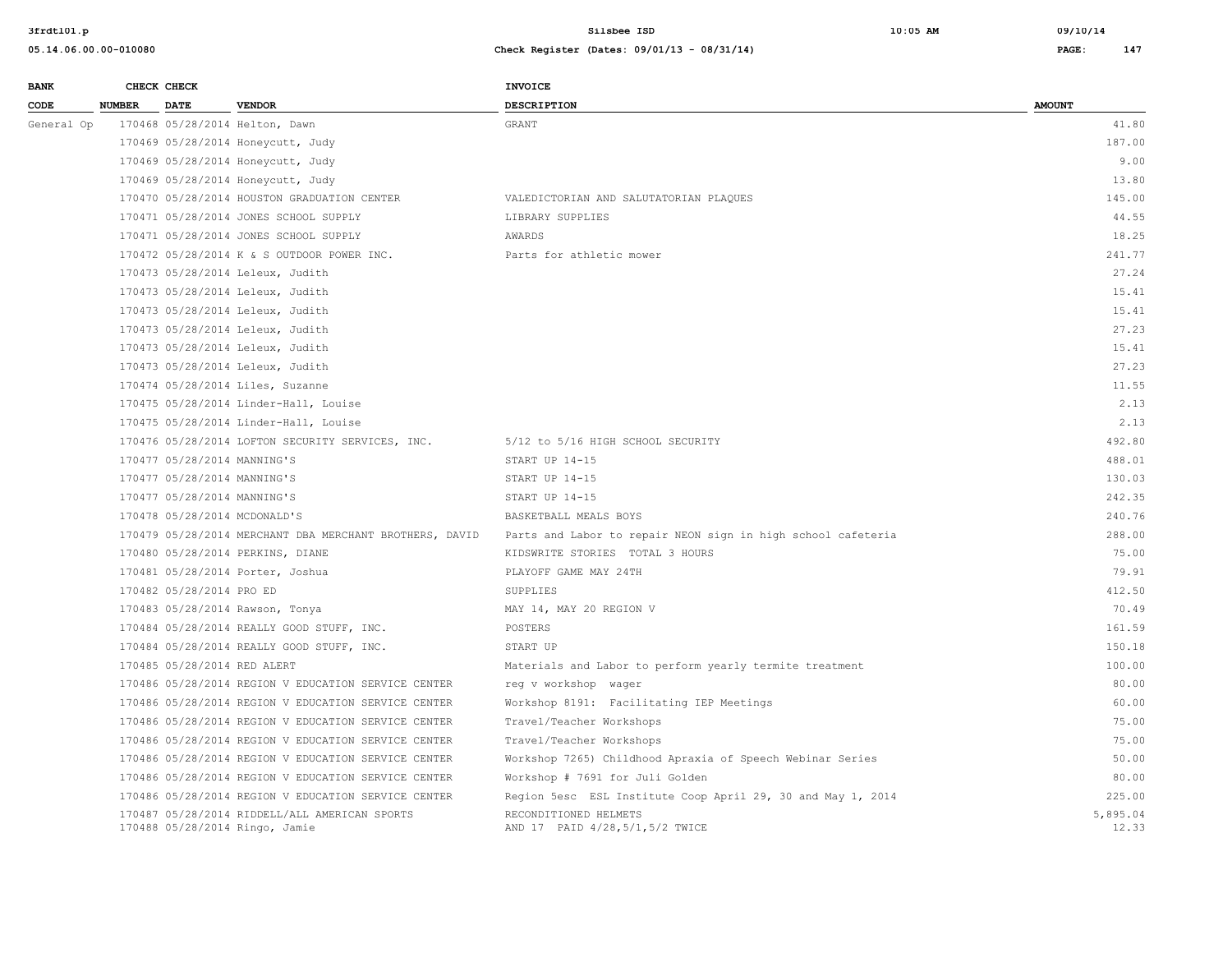| <b>BANK</b> |               | CHECK CHECK                |                                                                                | <b>INVOICE</b>                                   |                    |
|-------------|---------------|----------------------------|--------------------------------------------------------------------------------|--------------------------------------------------|--------------------|
| CODE        | <b>NUMBER</b> | <b>DATE</b>                | <b>VENDOR</b>                                                                  | <b>DESCRIPTION</b>                               | <b>AMOUNT</b>      |
| General Op  |               |                            | 170488 05/28/2014 Ringo, Jamie                                                 | AND 23                                           | 17.90              |
|             |               |                            | 170489 05/28/2014 ROSS BUS & EQUIPMENT SALES, INC.                             | ACTUATOR MOTOR                                   | 111.50             |
|             |               |                            | 170490 05/28/2014 SCHOOL SPECIALTY                                             | Timers                                           | 67.98              |
|             |               |                            | 170491 05/28/2014 Shelton, Alvin                                               |                                                  | 135.00             |
|             |               |                            | 170492 05/28/2014 STAR GRAPHICS, SHARP                                         | 4/25 TO 5/24/2014                                | 4,116.67           |
|             |               | 170493 05/28/2014 TCDA     |                                                                                | JULY 27-30 REGISTRATION                          | 110.00             |
|             |               |                            | 170494 05/28/2014 VERIZON WIRELESS                                             | April 14- May 13                                 | 701.86             |
|             |               | 170496 05/28/2014 WAL-MART |                                                                                | SUPPLIES FROM SAMS                               | 145.56             |
|             |               | 170496 05/28/2014 WAL-MART |                                                                                | COMMITTEE MEETINGS 15, 16, AND 17TH              | 22.63              |
|             |               | 170496 05/28/2014 WAL-MART |                                                                                | PE EQUIPMENT FOR STUDENTS                        | 209.36             |
|             |               | 170496 05/28/2014 WAL-MART |                                                                                | special meeting 4/22                             | 23.30              |
|             |               | 170496 05/28/2014 WAL-MART |                                                                                | kleenex                                          | 64.90              |
|             |               | 170496 05/28/2014 WAL-MART |                                                                                | PLAY BASED ASSESSMENT TOOLS                      | 55.77              |
|             |               | 170496 05/28/2014 WAL-MART |                                                                                | DVD'S MINI                                       | 59.76              |
|             |               | 170496 05/28/2014 WAL-MART |                                                                                | GROCERIES FOR CHILD DEVELOPMENT LAB              | 145.13             |
|             |               | 170496 05/28/2014 WAL-MART |                                                                                | CHROMECAST AND HDMI SWITCH                       | 59.00              |
|             |               | 170496 05/28/2014 WAL-MART |                                                                                | RETURN DVDS THAT WOULD NOT WORK                  | $-156.00$          |
|             |               | 170496 05/28/2014 WAL-MART |                                                                                | LUNCH FOR ATTORNEY AND WITNESSES                 | 61.90              |
|             |               | 170496 05/28/2014 WAL-MART |                                                                                | <b>BACKPACKS</b>                                 | 98.04              |
|             |               | 170496 05/28/2014 WAL-MART |                                                                                | LOCKS FOR ELECTION, OFFICE SUPPLIES              | 35.26              |
|             |               | 170496 05/28/2014 WAL-MART |                                                                                | supplies for TEXAS PERFORMANCE STANDARDS PROJECT | 60.57              |
|             |               | 170496 05/28/2014 WAL-MART |                                                                                | committee meeting and board meeting              | 39.00              |
|             |               | 170496 05/28/2014 WAL-MART |                                                                                | SUPPLIES FOR ACADEMY                             | 124.33             |
|             |               | 170496 05/28/2014 WAL-MART |                                                                                | board meeting                                    | 8.46               |
|             |               |                            | 170497 05/28/2014 Webb, Stacy                                                  | ONE ACT PLAY                                     | 68.35              |
|             |               |                            | 170498 05/28/2014 Willis, Pamela                                               |                                                  | 360.00             |
|             |               |                            | 170499 05/28/2014 WORTH HYDROCHEM OF THE GULF COAST                            | HIGH SCHOOL AND MIDDLE SCHOOL SYSTEMS SERVICED   | 321.00             |
|             |               |                            | 170500 05/28/2014 DE LAGE LANDEN PUBLIC FINANCE                                | $5/1$ TO $5/31$                                  | 89.00              |
|             |               |                            | 170501 05/28/2014 REGION V EDUCATION SERVICE CENTER                            | WORKSHOP                                         | 160.00             |
|             |               |                            | 170502 05/28/2014 SOUTHERN LAWN & LANDSCAPES LLC                               | MOWING COMPLETED 5/23                            | 4,356.00           |
|             |               |                            | 170503 05/28/2014 STAR GRAPHICS INC                                            | $5/1$ TO $5/31$                                  | 425.00             |
|             |               |                            | 170504 06/04/2014 A. M. DESIGNS                                                | Pieces for One Act Play set                      | 620.00             |
|             |               |                            | 170505 06/04/2014 ACCU-TECH CORPORATION                                        | TECHNOLOGY SUPPLIES                              | 343.00             |
|             |               |                            | 170506 06/04/2014 ADVANCED GRAPHICS                                            | ID CAPTURE STATIONS                              | 5,580.00           |
|             |               |                            | 170506 06/04/2014 ADVANCED GRAPHICS                                            | ID WORKS                                         | 470.00             |
|             |               |                            | 170507 06/04/2014 ADVANCED SYSTEMS & ALARMS                                    | $6/1$ TO $6/30$                                  | 70.00              |
|             |               |                            | 170508 06/04/2014 APPLE COMPUTER, INC.                                         | I PAD                                            | 383.00             |
|             |               |                            | 170509 06/04/2014 AT&T LONG DISTANCE<br>170510 06/04/2014 ATHLETIC SUPPLY INC. | HELMETS RECONDITIONED                            | 640.92<br>2,300.00 |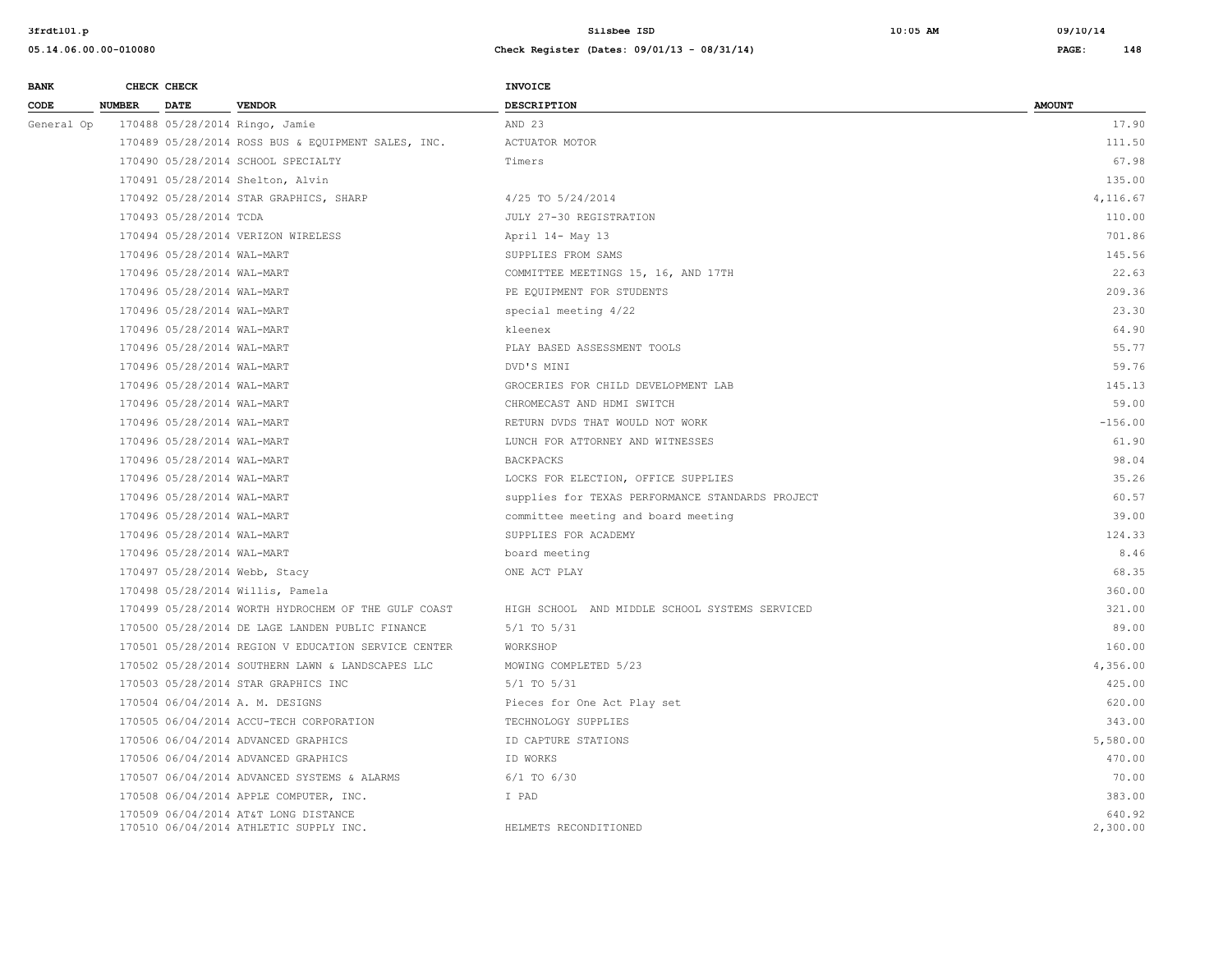| <b>BANK</b> |               | CHECK CHECK                 |                                                                                                | <b>INVOICE</b>                                                    |                          |
|-------------|---------------|-----------------------------|------------------------------------------------------------------------------------------------|-------------------------------------------------------------------|--------------------------|
| CODE        | <b>NUMBER</b> | <b>DATE</b>                 | <b>VENDOR</b>                                                                                  | <b>DESCRIPTION</b>                                                | <b>AMOUNT</b>            |
| General Op  |               | 170511 06/04/2014 BALFOUR   |                                                                                                | Diplomas & Covers                                                 | 827.09                   |
|             |               |                             | 170512 06/04/2014 BETTY'S BLOOMERS NURSERY                                                     | CAROL COLVIN'S MOM SERVICE AND DIANE PARKS' HUSBAND SERVICE       | 85.00                    |
|             |               |                             | 170513 06/04/2014 BOONE, KATHLEEN                                                              | SATSUMA RECEPTION AND 3 SPORTS SIGNING                            | 215.00                   |
|             |               |                             | 170514 06/04/2014 BUILDING SPECIALTIES                                                         | 2X4 SHASTA CEILING TILES                                          | 257.50                   |
|             |               |                             | 170514 06/04/2014 BUILDING SPECIALTIES                                                         | Radar 2410 Ceiling Tile credit 1199040412 \$36.48                 | 209.28                   |
|             |               |                             | 170515 06/04/2014 CALLOWAY, KODY DRAKE                                                         |                                                                   | 500.00                   |
|             |               |                             | 170516 06/04/2014 Carrell, Sheila                                                              |                                                                   | 11.98                    |
|             |               |                             | 170516 06/04/2014 Carrell, Sheila                                                              |                                                                   | 4.84                     |
|             |               |                             | 170517 06/04/2014 CENTER FOR BEHAVIORAL STUDIES                                                | NEUROPSYCHOLOGICAL EVALUATION                                     | 840.00                   |
|             |               |                             | 170518 06/04/2014 CHALK'S TRUCK PARTS, INC.                                                    | OPEN PO FOR THE MONTH OF MAY 2014                                 | 1,013.38                 |
|             |               |                             | 170519 06/04/2014 Chandler, Jenny                                                              |                                                                   | 598.00                   |
|             |               |                             | 170520 06/04/2014 CHATTERBOX SPEECH THERAPY                                                    | SURPERVISE SPEECH THERAPISTS                                      | 4,305.00                 |
|             |               |                             | 170521 06/04/2014 CLASSROOM SUPPLY MART                                                        | SUPPLIES                                                          | 189.90                   |
|             |               |                             | 170522 06/04/2014 COMMUNITY COFFEE                                                             | <b>READ</b>                                                       | 39.00                    |
|             |               |                             | 170522 06/04/2014 COMMUNITY COFFEE                                                             | ADMINISTRATION OFFICE                                             | 39.00                    |
|             |               |                             | 170522 06/04/2014 COMMUNITY COFFEE                                                             | MAINTENANCE                                                       | 46.00                    |
|             |               |                             | 170522 06/04/2014 COMMUNITY COFFEE                                                             | HIGH SCHOOL                                                       | 51.00                    |
|             |               |                             | 170523 06/04/2014 CRITICAL THINKING, CO.                                                       | C-Scope Startup 2014-2015                                         | 17.94                    |
|             |               |                             | 170524 06/04/2014 CROFT & HICKS INVESTIGATIONS AND SECURIT 5/22 INSPECTION                     |                                                                   | 400.00                   |
|             |               |                             | 170525 06/04/2014 Crozier, Pamela                                                              |                                                                   | 78.58                    |
|             |               | 170526 06/04/2014 Day, Keli |                                                                                                |                                                                   | 66.33                    |
|             |               |                             | 170527 06/04/2014 DELTA EDUCATION                                                              | <b>SCIENCE SUPPLIES</b>                                           | 139.96                   |
|             |               |                             | 170528 06/04/2014 Drake, David JR                                                              | WOODCRAFT WORKSHOP                                                | 59.66                    |
|             |               |                             | 170529 06/04/2014 Drake, Michele                                                               |                                                                   | 18.51                    |
|             |               |                             | 170530 06/04/2014 DUNN, CHRISTOPHER C.                                                         | BASEBALL PLAYOFF SILSBEE VS COLLEGE STATION                       | 158.76                   |
|             |               | 170531 06/04/2014 ENTERGY   |                                                                                                | MAY 2014                                                          | 66, 345.56               |
|             |               | 170532 06/04/2014 ETEX      |                                                                                                | PAPER                                                             | 54.39                    |
|             |               | 170532 06/04/2014 ETEX      |                                                                                                | Instructional Materials                                           | 331.33                   |
|             |               | 170532 06/04/2014 ETEX      |                                                                                                | LABELS                                                            | 72.00                    |
|             |               | 170532 06/04/2014 ETEX      |                                                                                                | PENCIL ERASERS FOR MATH                                           | 19.82                    |
|             |               | 170532 06/04/2014 ETEX      |                                                                                                | SUPPLIES FOR CRIMINAL JUSTICE                                     | 327.66                   |
|             |               | 170532 06/04/2014 ETEX      |                                                                                                | Administrative supplies                                           | 85.65                    |
|             |               | 170532 06/04/2014 ETEX      |                                                                                                | teacher supplies                                                  | 195.68                   |
|             |               | 170532 06/04/2014 ETEX      |                                                                                                | OPEN P.O. FOR MAY                                                 | 5.20                     |
|             |               |                             | 170533 06/04/2014 Foster, Tonya                                                                | 28 AND 30                                                         | 25.27                    |
|             |               |                             | 170534 06/04/2014 Franco, Carrie                                                               | BAPTIST HOSPITAL - CHILDHOOD OBESITY PREVENTION COALITION MEETING | 25.56                    |
|             |               |                             | 170535 06/04/2014 Franco, Eldon                                                                | BASEBALL PLAYOFF GAMES                                            | 181.44                   |
|             |               |                             | 170536 06/17/2014 HAMPTON INN & SUITES AUSTIN<br>170536 06/04/2014 HAMPTON INN & SUITES AUSTIN | TASSP CONFERENCE 6/9-6/13<br>TASSP CONFERENCE 6/9-6/13            | $-1, 105.26$<br>1,105.26 |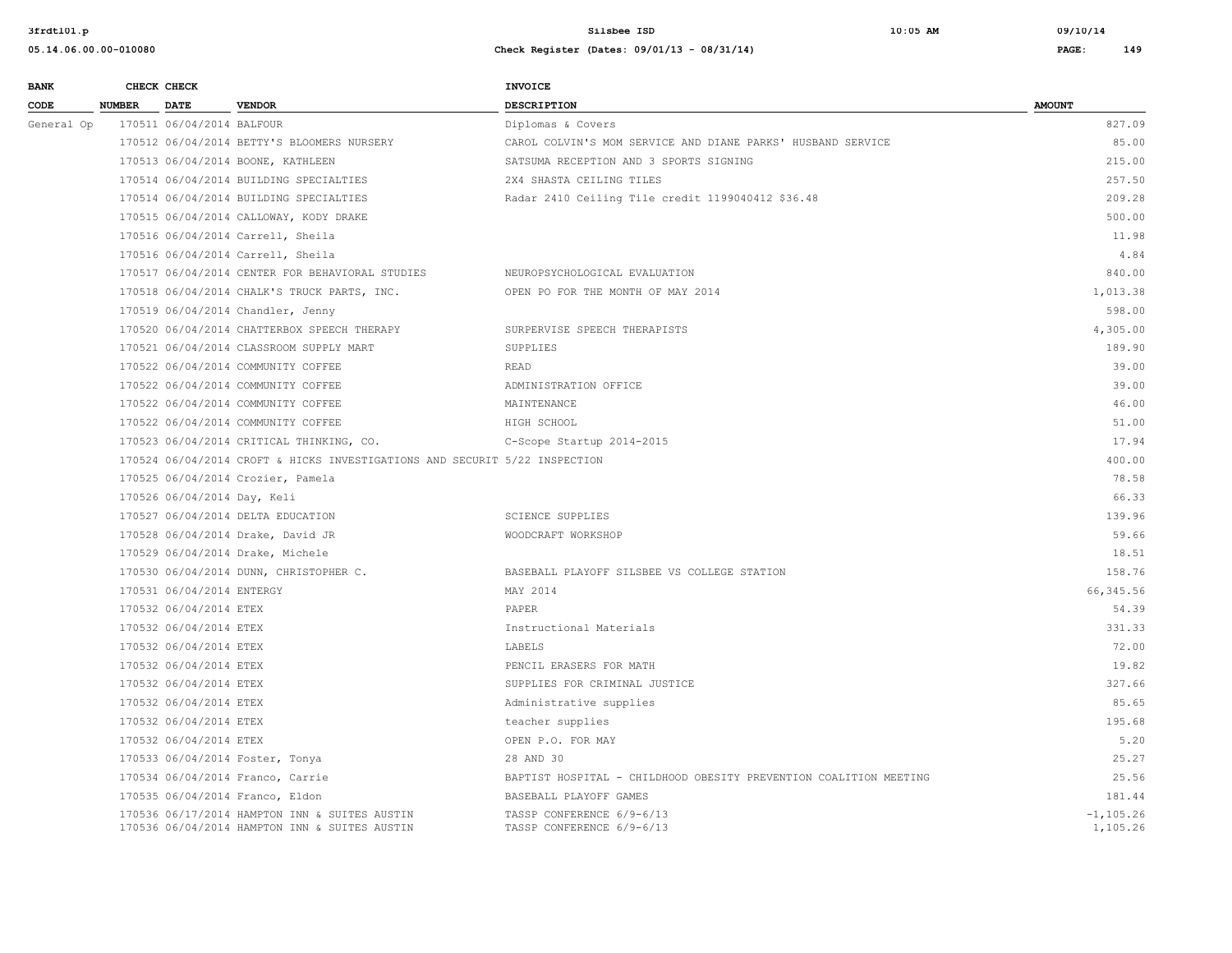| <b>BANK</b> |               | CHECK CHECK                                                |                                                  | INVOICE                                                                    |                  |
|-------------|---------------|------------------------------------------------------------|--------------------------------------------------|----------------------------------------------------------------------------|------------------|
| CODE        | <b>NUMBER</b> | <b>DATE</b>                                                | <b>VENDOR</b>                                    | <b>DESCRIPTION</b>                                                         | <b>AMOUNT</b>    |
| General Op  |               |                                                            | 170537 06/04/2014 HARDIN COUNTY                  |                                                                            | 2,160.00         |
|             |               |                                                            | 170538 06/04/2014 Harrell-Bodle, Mona            |                                                                            | 31.25            |
|             |               |                                                            | 170538 06/04/2014 Harrell-Bodle, Mona            |                                                                            | 31.25            |
|             |               |                                                            | 170539 06/04/2014 HART INTERCIVIC, INC.          | ELECTION SUPPLIES                                                          | 1,675.70         |
|             |               |                                                            | 170540 06/04/2014 HAWTHORNE, BEN                 | TOTAL 8 HOURS                                                              | 200.00           |
|             |               |                                                            | 170541 06/04/2014 HILTON GARDEN INN TEMPLE       | JUNE 9-JUNE 12 2014 PEDIATRIC CHALLENGES                                   | 337.05           |
|             |               |                                                            | 170542 06/04/2014 HOLIDAY INN EXPRESS            | JUNE 10-11 MEDIATION TRAINING                                              | 256.80           |
|             |               |                                                            | 170543 06/04/2014 Honeycutt, Judy                |                                                                            | 1.81             |
|             |               |                                                            | 170543 06/04/2014 Honeycutt, Judy                |                                                                            | 6.65             |
|             |               |                                                            | 170544 06/04/2014 HTE DANCE & SPIRIT GROUP, INC. | T-SHIRTS                                                                   | 120.00           |
|             |               |                                                            | 170545 06/04/2014 INKSPOT PRINTS & GRAPHICS      | T SHIRTS                                                                   | 750.00           |
|             |               |                                                            | 170546 06/04/2014 J & R SERVICES                 | Materials and labor to pump all cafeteria grease traps                     | 2,825.00         |
|             |               |                                                            | 170547 06/04/2014 JOHNSON'S PETALS & STEMS       | SONJA KELLY ARRANGEMENT                                                    | 45.00            |
|             |               |                                                            | 170548 06/04/2014 JOHNSTONE SUPPLY               | Monthly PO for HVAC for May 2014                                           | 193.93           |
|             |               |                                                            | 170548 06/04/2014 JOHNSTONE SUPPLY               | OPEN P.O. FOR MAY                                                          | 218.18           |
|             |               |                                                            | 170549 06/04/2014 JOINES, TABATHA                | SPIRIT TOWELS FOR CHEERLEADERS @ MIDDLE SCHOOL                             | 406.00           |
|             |               |                                                            | 170550 06/04/2014 JONES SCHOOL SUPPLY CO., INC.  | student awards - medals                                                    | 280.77           |
|             |               |                                                            | 170551 06/04/2014 LAKESHORE LEARNING MATERIALS   | START UP14-15                                                              | 140.49           |
|             |               |                                                            | 170551 06/04/2014 LAKESHORE LEARNING MATERIALS   | START UP 14-15                                                             | 1,069.40         |
|             |               |                                                            | 170551 06/04/2014 LAKESHORE LEARNING MATERIALS   | START UP 14-15                                                             | 65.52            |
|             |               |                                                            | 170551 06/04/2014 LAKESHORE LEARNING MATERIALS   | START UP 14-15                                                             | 219.37           |
|             |               |                                                            | 170552 06/04/2014 LAMEY, M. ED., LPC, LISA       | COUNSELING                                                                 | 45.00            |
|             |               |                                                            | 170553 06/04/2014 LAURA REEVES ACTIVITY FUND     | CROSSROADS BOWLING                                                         | 519.94           |
|             |               |                                                            | 170554 06/04/2014 Leleux, Judith                 |                                                                            | 15.41            |
|             |               |                                                            | 170554 06/04/2014 Leleux, Judith                 |                                                                            | 27.23            |
|             |               |                                                            | 170555 06/04/2014 Liles, Suzanne                 |                                                                            | 11.55            |
|             |               |                                                            | 170555 06/04/2014 Liles, Suzanne                 |                                                                            | 12.12            |
|             |               |                                                            | 170556 06/04/2014 Linder-Hall, Louise            |                                                                            | 2.13             |
|             |               |                                                            | 170557 06/04/2014 LIVINGSTON LAWN & GARDEN       | Parts for 60" Gravely ZTR Mower \$170.50 Shipping included Note: Will drop | 170.74           |
|             |               |                                                            |                                                  | ship directly to SISD                                                      |                  |
|             |               |                                                            | 170558 06/04/2014 LOFTON SECURITY SERVICES, INC. | HS SECURITY 5/19-23                                                        | 492.80           |
|             |               |                                                            | 170559 06/04/2014 LOPEZ, ESTEBAN M.              | BASEBALL PLAYOFF SILSBEE VS COLLEGE STATION                                | 100.00           |
|             |               |                                                            | 170560 06/04/2014 M & D SUPPLY, INC.             | OPEN P.O. FOR MAY                                                          | 28.17            |
|             |               |                                                            | 170561 06/04/2014 Mackey, Kyle                   | BASEBALL PLAYOFF ACTING AS THE ADMINISTRATOR                               | 90.72            |
|             |               |                                                            | 170562 06/04/2014 MALCOLITE CORPORATION          | Custom light diffusers (see attached quote)                                | 570.30           |
|             |               | 170563 06/04/2014 MANNING'S                                |                                                  | START UP 14-15                                                             | 99.71            |
|             |               | 170563 06/04/2014 MANNING'S                                |                                                  | START UP 14-15                                                             | 144.52           |
|             |               | 170563 06/04/2014 MANNING'S<br>170563 06/04/2014 MANNING'S |                                                  | START UP 14-15<br>START UP 14-15                                           | 149.83<br>100.49 |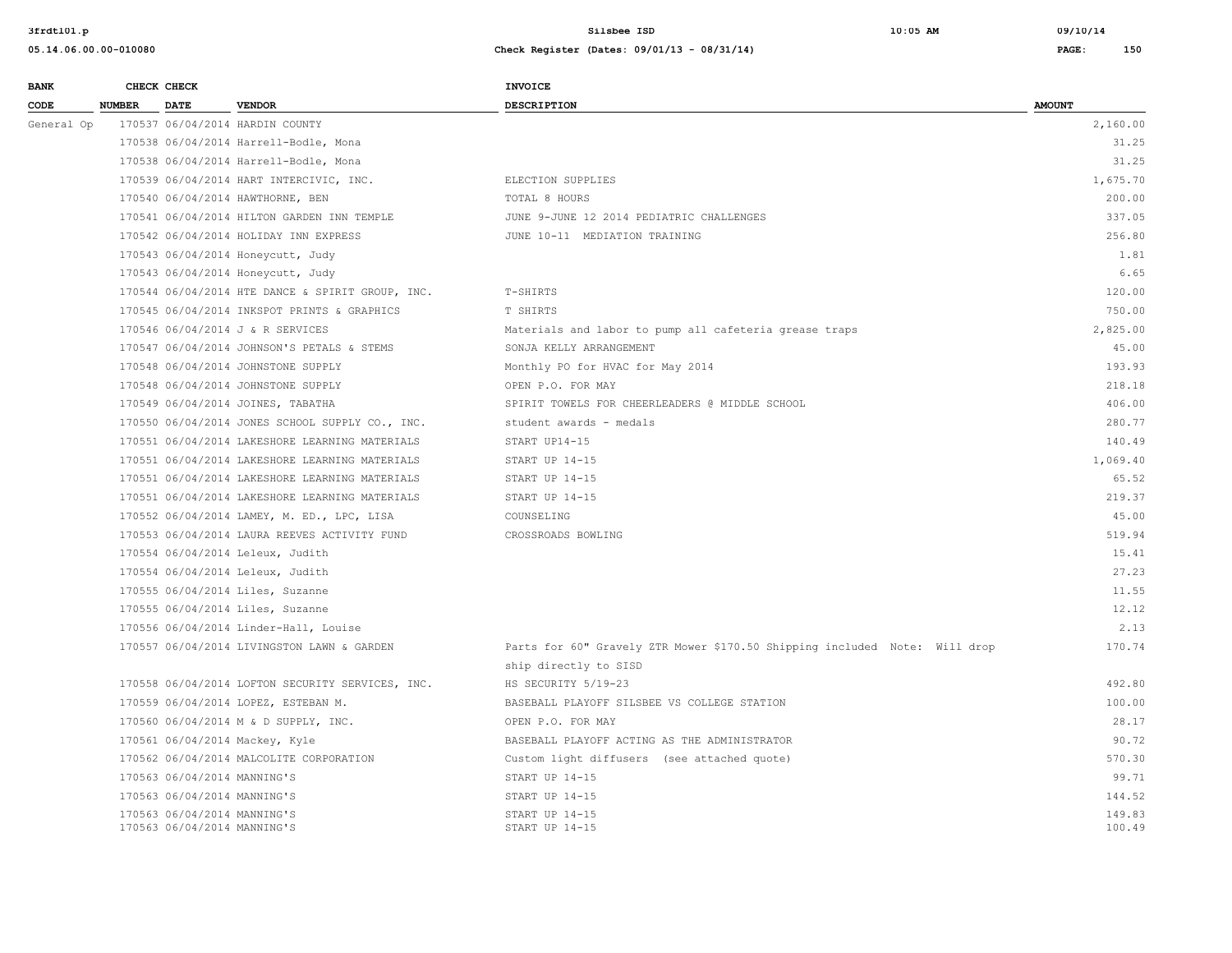| <b>BANK</b> |               | CHECK CHECK                 |                                                                  | <b>INVOICE</b>                                                              |                 |
|-------------|---------------|-----------------------------|------------------------------------------------------------------|-----------------------------------------------------------------------------|-----------------|
| CODE        | <b>NUMBER</b> | <b>DATE</b>                 | <b>VENDOR</b>                                                    | <b>DESCRIPTION</b>                                                          | <b>AMOUNT</b>   |
| General Op  |               | 170563 06/04/2014 MANNING'S |                                                                  | START UP 14-15                                                              | 93.23           |
|             |               | 170563 06/04/2014 MANNING'S |                                                                  | START UP 14-15                                                              | 463.26          |
|             |               | 170563 06/04/2014 MANNING'S |                                                                  | START UP 14-15                                                              | 103.04          |
|             |               | 170563 06/04/2014 MANNING'S |                                                                  | START UP 14-15                                                              | 3.84            |
|             |               | 170563 06/04/2014 MANNING'S |                                                                  | START UP 14-15                                                              | 84.09           |
|             |               |                             | 170564 06/04/2014 MASTER AUDIO VISUALS, INC.                     | Other Equipment INV                                                         | 809.00          |
|             |               |                             | 170565 06/04/2014 MASTER TEACHER                                 | CLOCK                                                                       | 203.80          |
|             |               |                             | 170566 06/04/2014 McGallion, Bobby                               | BASEBALL PLAYOFFS                                                           | 196.55          |
|             |               |                             | 170567 06/04/2014 Murray, Megan                                  |                                                                             | 24.16           |
|             |               |                             | 170568 06/04/2014 NORTH HARDIN WATER SUPPLY CORP.                | 4/9 TO 5/6/2014                                                             | 60.25           |
|             |               |                             | 170569 06/04/2014 ORIENTAL TRADING COMPANY, INC.                 | START UP 14-15                                                              | 69.34           |
|             |               |                             | 170569 06/04/2014 ORIENTAL TRADING COMPANY, INC.                 | START UP 14-15                                                              | 1,613.10        |
|             |               |                             | 170570 06/04/2014 OVERDRIVE, INC.                                | E-Books & Audio Books for online database                                   | 3,000.00        |
|             |               |                             | 170571 06/04/2014 PARCO PRINTING                                 | VAL/SAL PLAQUE PRINTING                                                     | 16.02           |
|             |               |                             | 170572 06/04/2014 PERKINS, DIANE                                 | @ HIGH SCHOOL 5/29 TOTAL 2.5 HOURS                                          | 62.50           |
|             |               |                             | 170572 06/04/2014 PERKINS, DIANE                                 |                                                                             | 200.25          |
|             |               |                             | 170573 06/04/2014 RABO BUSINESS FORMS, INC.                      | office supplies - checks                                                    | 205.00          |
|             |               |                             | 170574 06/04/2014 RADISSON HOTEL & SUITES                        | TASSP JUNE 9-12                                                             | 763.00          |
|             |               |                             | 170575 06/04/2014 RAPTOR ACCOUNTS RECEIVABLE                     | START UP 14-15                                                              | 495.00          |
|             |               |                             | 170576 06/04/2014 RAYBION, DAN                                   | BASEBALL PLAYOFF SILSBEE VS COLLEGE STATION                                 | 100.00          |
|             |               |                             | 170577 06/04/2014 REALLY GOOD STUFF, INC.                        | START UP                                                                    | 268.49          |
|             |               |                             | 170577 06/04/2014 REALLY GOOD STUFF, INC.                        | START UP 14-15                                                              | 169.94          |
|             |               | 170578 06/04/2014 RED ALERT |                                                                  | Celcius Herbicide                                                           | 140.00          |
|             |               |                             | 170580 06/04/2014 REGION V EDUCATION SERVICE CENTER              | Workshop 7268) Speech Webinar Incorrect Swallow and Articulation Assessment | 50.00           |
|             |               |                             | 170580 06/04/2014 REGION V EDUCATION SERVICE CENTER              | WORKSHOP TEA PEIMS STUDENT ATTN. MANUAL                                     | 80.00           |
|             |               |                             | 170580 06/04/2014 REGION V EDUCATION SERVICE CENTER              | PEIMS Student Attendance Workshop #8290 on May 20.                          | 160.00          |
|             |               |                             | 170580 06/04/2014 REGION V EDUCATION SERVICE CENTER              | WORKSHOP                                                                    | 80.00           |
|             |               |                             | 170580 06/04/2014 REGION V EDUCATION SERVICE CENTER              | reg V workshop Wager                                                        | 80.00           |
|             |               |                             | 170580 06/04/2014 REGION V EDUCATION SERVICE CENTER              | Region V Workshop Admin                                                     | 80.00           |
|             |               |                             | 170580 06/04/2014 REGION V EDUCATION SERVICE CENTER              | SETTEN MAY 2014                                                             | 1,225.75        |
|             |               |                             | 170580 06/04/2014 REGION V EDUCATION SERVICE CENTER              | Region 5esc ws# 8168 "Out with The Old, In with The New" math grades 3-5 on | 165.00          |
|             |               |                             |                                                                  | 05/22/2014 Jamie Parker                                                     |                 |
|             |               |                             | 170580 06/04/2014 REGION V EDUCATION SERVICE CENTER              | Travel/Teacher Workshops                                                    | 165.00          |
|             |               |                             | 170580 06/04/2014 REGION V EDUCATION SERVICE CENTER              | Region 5 Workshop - 3 attending. Jeff Spaulding, Ila Jay, Jeri Moore        | 30.00           |
|             |               |                             | 170580 06/04/2014 REGION V EDUCATION SERVICE CENTER              | Region 5 Workshop - 3 attending. Jeff Spaulding, Ila Jay, Jeri Moore        | 15.00           |
|             |               |                             | 170581 06/04/2014 RELIANCE COMMUNICATIONS, LLC.                  | <b>RENEWAL</b>                                                              | 2,707.00        |
|             |               |                             | 170582 06/04/2014 RENAISSANCE DALLAS RICHARDSON HOTEL            | JUNE 8-12 HTE DANCE OFFICER CAMP                                            | 1,399.56        |
|             |               |                             | 170583 06/04/2014 Ringo, Jamie<br>170584 06/04/2014 ROGERS, PAUL | AND 30<br>BASEBALL PLAYOFF SILSBEE VS COLLEGE STATION                       | 17.90<br>100.00 |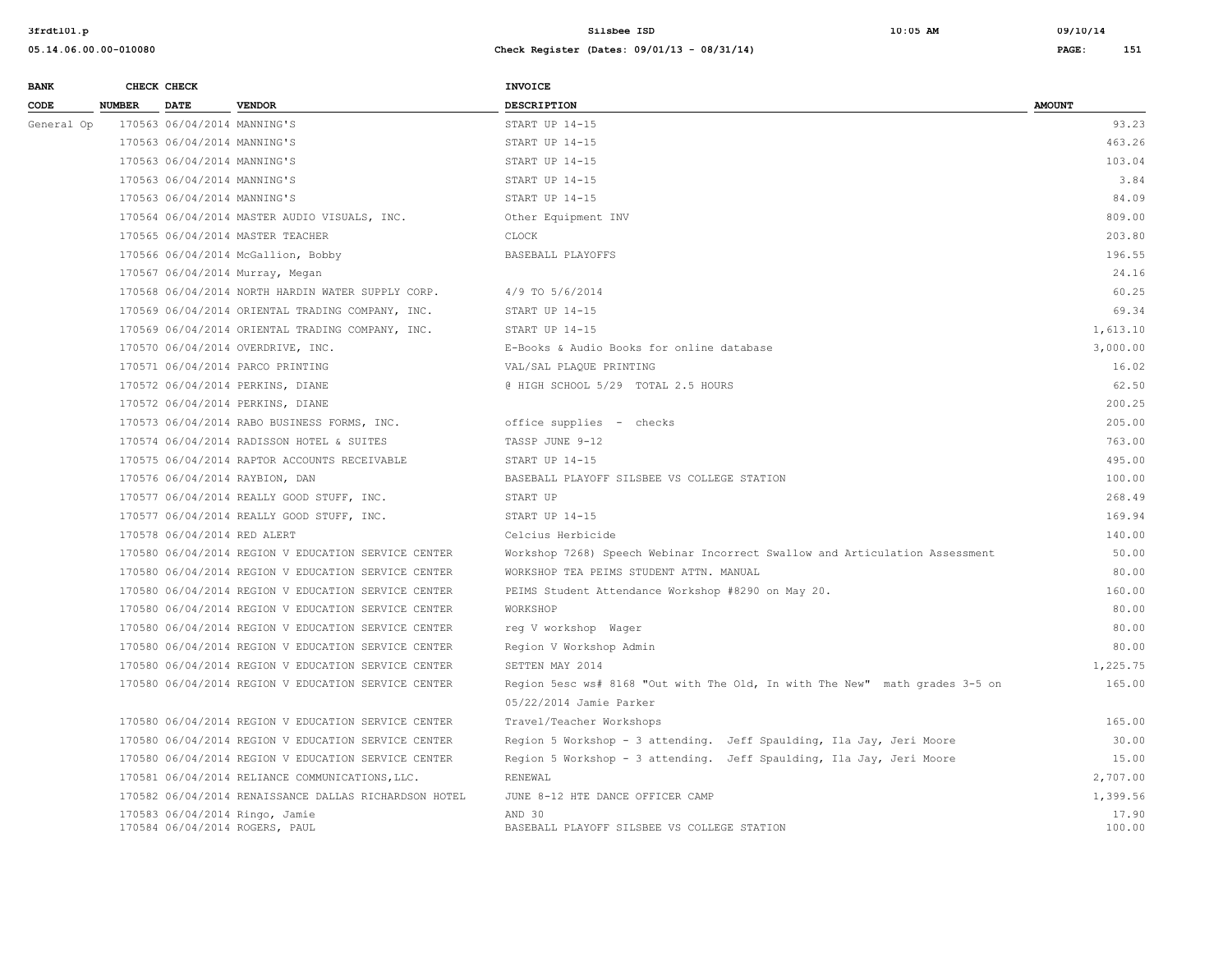| <b>BANK</b> |               | CHECK CHECK            |                                                                                      | <b>INVOICE</b>                                                             |                 |
|-------------|---------------|------------------------|--------------------------------------------------------------------------------------|----------------------------------------------------------------------------|-----------------|
| CODE        | <b>NUMBER</b> | <b>DATE</b>            | <b>VENDOR</b>                                                                        | <b>DESCRIPTION</b>                                                         | <b>AMOUNT</b>   |
| General Op  |               |                        | 170585 06/04/2014 SCHOOL SPECIALTY                                                   | <b>SCIENCE SUPPLIES</b>                                                    | 185.68          |
|             |               |                        | 170585 06/04/2014 SCHOOL SPECIALTY                                                   | <b>SCIENCE SUPPLIES</b>                                                    | 156.45          |
|             |               |                        | 170585 06/04/2014 SCHOOL SPECIALTY                                                   | SOCIAL STUDIES SUPPLIES                                                    | 139.94          |
|             |               |                        | 170585 06/04/2014 SCHOOL SPECIALTY                                                   | START UP 14-15                                                             | 135.73          |
|             |               |                        | 170585 06/04/2014 SCHOOL SPECIALTY                                                   | START UP 14-15                                                             | 112.64          |
|             |               |                        | 170585 06/04/2014 SCHOOL SPECIALTY                                                   | START UP14-15                                                              | 71.59           |
|             |               |                        | 170585 06/04/2014 SCHOOL SPECIALTY                                                   | START UP 14-15                                                             | 114.97          |
|             |               |                        | 170585 06/04/2014 SCHOOL SPECIALTY                                                   | START UP 14-15                                                             | 74.15           |
|             |               |                        | 170585 06/04/2014 SCHOOL SPECIALTY                                                   | START UP14-15                                                              | 58.12           |
|             |               |                        | 170585 06/04/2014 SCHOOL SPECIALTY                                                   | C-Scope Startup 2014-2015                                                  | 12.92           |
|             |               |                        | 170585 06/04/2014 SCHOOL SPECIALTY                                                   | Supplies requested at ARD                                                  | 61.15           |
|             |               |                        | 170586 06/04/2014 SFA SUMMER BAND CAMPS                                              | 2 STUDENTS                                                                 | 850.00          |
|             |               |                        | 170587 06/04/2014 SILSBEE BEE                                                        | Ad for Summer Seamless Feeding Program run 4 weeks May 19th May26th June 2 | 194.56          |
|             |               |                        |                                                                                      | June 9th                                                                   |                 |
|             |               |                        | 170587 06/04/2014 SILSBEE BEE                                                        | LEGAL AD PEST CONTROL                                                      | 39.78           |
|             |               |                        | 170588 06/04/2014 SILSBEE ISD FOOD SERVICES                                          |                                                                            | 96.00           |
|             |               |                        | 170588 06/04/2014 SILSBEE ISD FOOD SERVICES                                          |                                                                            | 234.30          |
|             |               |                        | 170588 06/04/2014 SILSBEE ISD FOOD SERVICES                                          |                                                                            | 349.44          |
|             |               |                        | 170589 06/04/2014 SOUTHERN COMPUTER WAREHOUSE                                        | TWO COMPUTERS FOR SHOP AREA                                                | 529.88          |
|             |               |                        | 170589 06/04/2014 SOUTHERN COMPUTER WAREHOUSE                                        | TWO COMPUTERS FOR SHOP AREA                                                | 36.06           |
|             |               |                        | 170589 06/04/2014 SOUTHERN COMPUTER WAREHOUSE                                        | TECHNOLOGY SUPPLIES                                                        | 97.43           |
|             |               |                        | 170589 06/04/2014 SOUTHERN COMPUTER WAREHOUSE                                        | Canon Printer & Battery                                                    | 81.78           |
|             |               |                        | 170589 06/04/2014 SOUTHERN COMPUTER WAREHOUSE                                        | Canon Printer & Battery                                                    | 212.45          |
|             |               |                        | 170589 06/04/2014 SOUTHERN COMPUTER WAREHOUSE                                        | LAPTOPS AND PRINTERS                                                       | 3,318.96        |
|             |               |                        | 170589 06/04/2014 SOUTHERN COMPUTER WAREHOUSE                                        | LAPTOPS AND PRINTERS                                                       | 166.56          |
|             |               |                        | 170589 06/04/2014 SOUTHERN COMPUTER WAREHOUSE                                        | LAPTOPS AND PRINTERS                                                       | 1,276.12        |
|             |               |                        | 170589 06/04/2014 SOUTHERN COMPUTER WAREHOUSE                                        | SECURITY CAMERA                                                            | 442.44          |
|             |               |                        | 170589 06/04/2014 SOUTHERN COMPUTER WAREHOUSE                                        | printer for library                                                        | 343.25          |
|             |               |                        | 170589 06/04/2014 SOUTHERN COMPUTER WAREHOUSE                                        | Quote for wires and cable hookups                                          | 83.34           |
|             |               |                        | 170590 06/04/2014 SUN COAST RESOURCES, INC.                                          | OPEN P.O. FOR MAY                                                          | 2,300.28        |
|             |               |                        | 170591 06/04/2014 Tarkington, Stephanie                                              | SHELBY TARKINGTON ACCOUNT                                                  | 32.00           |
|             |               | 170592 06/04/2014 TASC |                                                                                      |                                                                            | 80.00           |
|             |               |                        | 170593 06/04/2014 TEXAS FCCLA                                                        | EXECUTIVE COUNCIL MEETING AND OFFICER TRAINING JUNE 8-13                   | 528.00          |
|             |               |                        | 170594 06/04/2014 TEXAS FCCLA                                                        | HOTEL JUNE 8-13 EXECUTIVE COUNCIL MEETING AND OFFICER TRAINING             | 528.00          |
|             |               |                        | 170595 06/04/2014 TIME WARNER CABLE                                                  | 5/30 TO 6/29                                                               | 653.51          |
|             |               |                        | 170596 06/04/2014 Tomas, Jennifer                                                    | WORKSHOP @ REGION V                                                        | 25.42           |
|             |               |                        | 170597 06/04/2014 Townsend, Vicki                                                    | G/T COMMITTEE SELECTION                                                    | 100.00          |
|             |               |                        | 170598 06/04/2014 Wager, Sandra<br>170599 06/04/2014 WASTE MANAGEMENT OF TEXAS, INC. | REGION V WORKSHOP<br>MAY SERVICE                                           | 24.64<br>128.36 |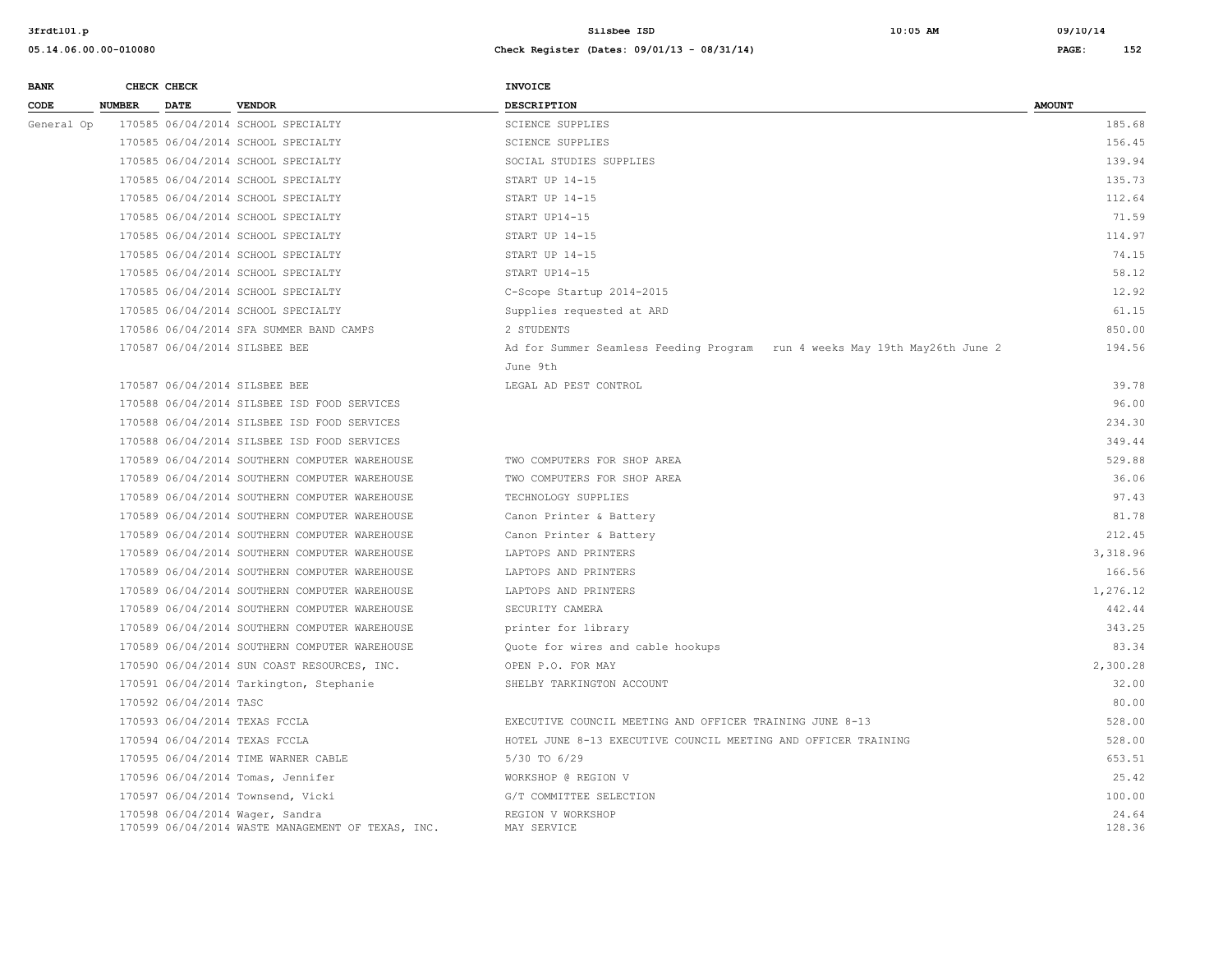| <b>BANK</b> |               | CHECK CHECK             |                                                                                            | <b>INVOICE</b>                                                              |                 |
|-------------|---------------|-------------------------|--------------------------------------------------------------------------------------------|-----------------------------------------------------------------------------|-----------------|
| CODE        | <b>NUMBER</b> | <b>DATE</b>             | <b>VENDOR</b>                                                                              | DESCRIPTION                                                                 | <b>AMOUNT</b>   |
| General Op  |               |                         | 170600 06/04/2014 Waters, Sharon                                                           | STOLES AND PATCHES                                                          | 600.00          |
|             |               |                         | 170601 06/04/2014 Watson, Darlene                                                          |                                                                             | 200.00          |
|             |               |                         | 170602 06/04/2014 WATSON, KALI                                                             | MILITARY AND POM                                                            | 400.00          |
|             |               |                         | 170603 06/04/2014 WELDON, WILLIAMS & LICK, INC.                                            | GENERAL ADMISSION ADULT / STUDENT TICKETS 27,500                            | 989.48          |
|             |               |                         | 170604 06/04/2014 WILLIAMS, JOHN                                                           | TOTAL 8 HOURS                                                               | 200.00          |
|             |               |                         | 170605 06/04/2014 Williamson, John                                                         | BASEBALL PALAYOFF @ JASPER                                                  | 54.51           |
|             |               |                         | 170605 06/04/2014 Williamson, John                                                         | NEW CANEY HS BASEBALL PLAYOFFS                                              | 270.55          |
|             |               |                         | 170605 06/04/2014 Williamson, John                                                         | BASEBALL PLAYOFFS @ U OF H                                                  | 134.87          |
|             |               |                         | 170606 06/04/2014 HAWTHORNE, BEN                                                           | TOTAL 8 HOURS                                                               | 200.00          |
|             |               |                         | 170607 06/04/2014 HAYES, WHITNEY                                                           | SCHOLARSHIP                                                                 | 200.00          |
|             |               | 170608 06/05/2014 DEMCO |                                                                                            | LIBRARY SUPPLIES                                                            | 524.77          |
|             |               |                         | 170609 06/05/2014 ERIC ARMIN INC.                                                          | MATH SUPPLIES                                                               | 196.36          |
|             |               | 170610 06/05/2014 ETEX  |                                                                                            | c-scope                                                                     | 196.35          |
|             |               | 170610 06/05/2014 ETEX  |                                                                                            | OFFICE SUPPLIES                                                             | 49.54           |
|             |               |                         | 170611 06/05/2014 KIMBALL MIDWEST                                                          | Monthly PO for April 2014 for Aq & Aq Const Classes                         | 253.55          |
|             |               |                         | 170612 06/05/2014 LUMBERTON TROPHY & AWARDS                                                | PLAQUES                                                                     | 66.00           |
|             |               |                         | 170613 06/05/2014 NATIONAL SCHOOL PRODUCTS                                                 | ELA SUPPLIES DEPT.                                                          | 107.45          |
|             |               |                         | 170614 06/05/2014 ODYSSEY WARE                                                             | Odysseyware for summer school 14 lic. for 2 months G. Boyett                | 2,450.00        |
|             |               |                         | 170615 06/05/2014 PARKER LUMBER - SILSBEE                                                  | Supplies for Aq Const classes                                               | 377.58          |
|             |               |                         | 170615 06/05/2014 PARKER LUMBER - SILSBEE                                                  | 86969,86971,86927,86728,86665, Monthly PO for Aq Const Classes for May 2014 | 195.69          |
|             |               |                         | 170615 06/05/2014 PARKER LUMBER - SILSBEE                                                  | 87617<br>Monthly PO for Ag Classes for May 2014                             | 118.17          |
|             |               |                         | 170616 06/05/2014 SCHOOL AIDS, INC.                                                        | MATH SUPPLIES                                                               | 115.34          |
|             |               |                         | 170617 08/25/2014 SCHOOL SPECIALTY                                                         | <b>SCIENCE SUPPLIES</b>                                                     | $-321.92$       |
|             |               |                         | 170617 08/25/2014 SCHOOL SPECIALTY                                                         | SOCIAL STUDIES                                                              | $-255.87$       |
|             |               |                         | 170617 08/25/2014 SCHOOL SPECIALTY                                                         | SOCIAL STUDIES SUPPLIES                                                     | $-266.58$       |
|             |               |                         | 170617 08/25/2014 SCHOOL SPECIALTY                                                         | SOCIAL STUDIES SUPPLIES                                                     | $-146.38$       |
|             |               |                         | 170617 08/25/2014 SCHOOL SPECIALTY                                                         | SOCIAL STUDIES SUPPLIES                                                     | $-582.96$       |
|             |               |                         | 170617 08/25/2014 SCHOOL SPECIALTY                                                         | SOCIAL STUDIES SUPPLIES                                                     | $-580.37$       |
|             |               |                         | 170617 08/25/2014 SCHOOL SPECIALTY                                                         | SOCIAL STUDIES SUPPLIES                                                     | $-582.82$       |
|             |               |                         | 170617 08/25/2014 SCHOOL SPECIALTY                                                         | SOCIAL STUDIES SUPPLIES                                                     | $-169.04$       |
|             |               |                         | 170617 06/05/2014 SCHOOL SPECIALTY                                                         | SOCIAL STUDIES SUPPLIES                                                     | 582.96          |
|             |               |                         | 170617 06/05/2014 SCHOOL SPECIALTY                                                         | SOCIAL STUDIES SUPPLIES                                                     | 582.82          |
|             |               |                         | 170617 06/05/2014 SCHOOL SPECIALTY                                                         | SOCIAL STUDIES SUPPLIES                                                     | 169.04          |
|             |               |                         | 170617 06/05/2014 SCHOOL SPECIALTY                                                         | SOCIAL STUDIES SUPPLIES                                                     | 580.37          |
|             |               |                         | 170617 06/05/2014 SCHOOL SPECIALTY                                                         | SOCIAL STUDIES SUPPLIES                                                     | 266.58          |
|             |               |                         | 170617 06/05/2014 SCHOOL SPECIALTY                                                         | SOCIAL STUDIES SUPPLIES                                                     | 146.38          |
|             |               |                         | 170617 06/05/2014 SCHOOL SPECIALTY                                                         | SOCIAL STUDIES                                                              | 255.87          |
|             |               |                         | 170617 06/05/2014 SCHOOL SPECIALTY<br>170618 06/05/2014 SCHOOL TECHNOLOGY ASSOCIATES, INC. | <b>SCIENCE SUPPLIES</b><br>TRANSCRIPT LABELS                                | 321.92<br>49.50 |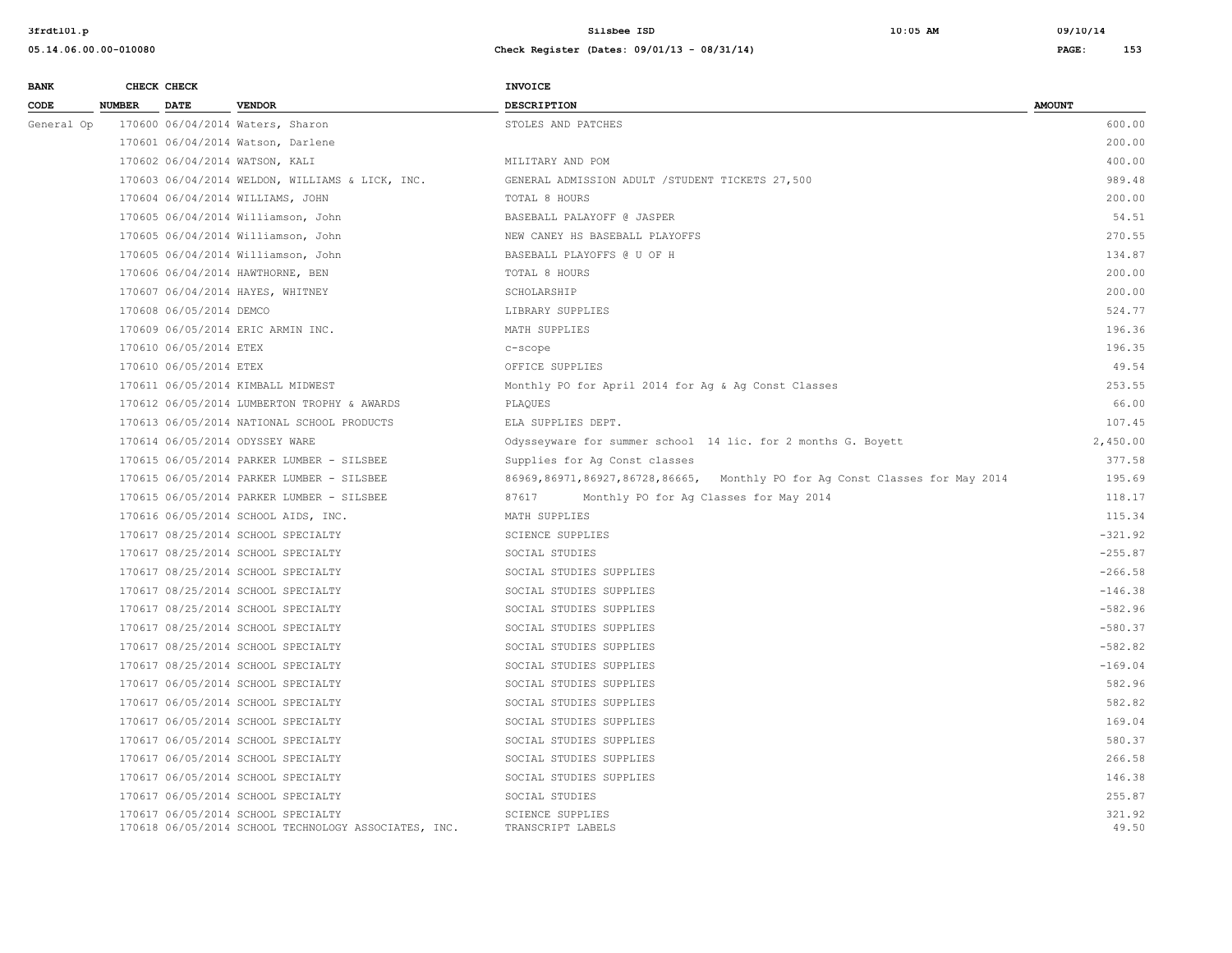| <b>DATE</b><br><b>DESCRIPTION</b><br><b>AMOUNT</b><br>CODE<br><b>NUMBER</b><br><b>VENDOR</b><br>170619 06/05/2014 SOUTHERN COMPUTER WAREHOUSE<br>General Op<br>SAN DISK<br>170620 06/05/2014 SOUTHWEST EMBLEM COMPANY<br>Medal & Neck Ribbon<br>170621 06/05/2014 TEACHER'S DISCOVERY<br>SOCIAL STUDIES SUPPLIES<br>170622 06/11/2014 ADAMS, SETH<br>170623 06/11/2014 AT &T<br>MAY 25 THRU JUN 24<br>170623 06/11/2014 AT &T<br>MAY 25 THRU JUN 24<br>170623 06/11/2014 AT &T<br>MAY 25 THRU JUN 24<br>170623 06/11/2014 AT &T<br>MAY 25 THRU JUN 24<br>170624 06/11/2014 Bain, Richard JR<br>REGIONAL FINAL U OF H BASEBALL<br>170625 06/11/2014 Bossette, Offer<br>HS TO ORANGE & BEAUMONT<br>170626 06/11/2014 BROOKSHIRE BROTHERS<br>Monthly PO for Groc & Supplies for May 2014<br>170627 06/11/2014 BUECHLER & ASSOCIATES, P.C.<br>RETAINER SERVICES APRIL, MAY AND JUNE 2014<br>170628 06/11/2014 CALVIN, MILTON<br>170629 06/11/2014 CARTER'S EDUCATIONAL TRAINING<br>MAY IN HOME TRAINING<br>170630 06/11/2014 CENTERPOINT ENERGY<br>$4/29$ TO $5/28$<br>170631 06/11/2014 Cheek, Betty<br>HS CHEERLEADERS TO HUNTSVILLE<br>170632 06/11/2014 CITY OF SILSBEE<br>4/23 TO 5/20<br>170632 06/11/2014 CITY OF SILSBEE<br>$4/24$ TO $5/21$<br>170632 06/11/2014 CITY OF SILSBEE<br>$4/23$ TO $5/20$<br>170632 06/11/2014 CITY OF SILSBEE<br>4/23 TO 5/20<br>170633 06/11/2014 COASTAL WELDING SUPPLY INC<br>RENTAL AG<br>170634 06/11/2014 COBURN SUPPLY COMPANY, INC.<br>OPEN P.O. FOR MAY<br>170635 06/11/2014 Crosby, Tamara<br>KIRBY TO BEAUMONT<br>170635 06/11/2014 Crosby, Tamara<br>8TH GRADE CROSSROADS<br>170635 06/11/2014 Crosby, Tamara<br>LR CROSSROADS |  |                  |
|-----------------------------------------------------------------------------------------------------------------------------------------------------------------------------------------------------------------------------------------------------------------------------------------------------------------------------------------------------------------------------------------------------------------------------------------------------------------------------------------------------------------------------------------------------------------------------------------------------------------------------------------------------------------------------------------------------------------------------------------------------------------------------------------------------------------------------------------------------------------------------------------------------------------------------------------------------------------------------------------------------------------------------------------------------------------------------------------------------------------------------------------------------------------------------------------------------------------------------------------------------------------------------------------------------------------------------------------------------------------------------------------------------------------------------------------------------------------------------------------------------------------------------------------------------------------------------------------------------------------------------------------------------------------------------|--|------------------|
|                                                                                                                                                                                                                                                                                                                                                                                                                                                                                                                                                                                                                                                                                                                                                                                                                                                                                                                                                                                                                                                                                                                                                                                                                                                                                                                                                                                                                                                                                                                                                                                                                                                                             |  |                  |
|                                                                                                                                                                                                                                                                                                                                                                                                                                                                                                                                                                                                                                                                                                                                                                                                                                                                                                                                                                                                                                                                                                                                                                                                                                                                                                                                                                                                                                                                                                                                                                                                                                                                             |  | 6,756.20         |
|                                                                                                                                                                                                                                                                                                                                                                                                                                                                                                                                                                                                                                                                                                                                                                                                                                                                                                                                                                                                                                                                                                                                                                                                                                                                                                                                                                                                                                                                                                                                                                                                                                                                             |  | 6.90             |
|                                                                                                                                                                                                                                                                                                                                                                                                                                                                                                                                                                                                                                                                                                                                                                                                                                                                                                                                                                                                                                                                                                                                                                                                                                                                                                                                                                                                                                                                                                                                                                                                                                                                             |  | 186.84           |
|                                                                                                                                                                                                                                                                                                                                                                                                                                                                                                                                                                                                                                                                                                                                                                                                                                                                                                                                                                                                                                                                                                                                                                                                                                                                                                                                                                                                                                                                                                                                                                                                                                                                             |  | 500.00           |
|                                                                                                                                                                                                                                                                                                                                                                                                                                                                                                                                                                                                                                                                                                                                                                                                                                                                                                                                                                                                                                                                                                                                                                                                                                                                                                                                                                                                                                                                                                                                                                                                                                                                             |  | 48.49            |
|                                                                                                                                                                                                                                                                                                                                                                                                                                                                                                                                                                                                                                                                                                                                                                                                                                                                                                                                                                                                                                                                                                                                                                                                                                                                                                                                                                                                                                                                                                                                                                                                                                                                             |  | 48.51            |
|                                                                                                                                                                                                                                                                                                                                                                                                                                                                                                                                                                                                                                                                                                                                                                                                                                                                                                                                                                                                                                                                                                                                                                                                                                                                                                                                                                                                                                                                                                                                                                                                                                                                             |  | 43.77            |
|                                                                                                                                                                                                                                                                                                                                                                                                                                                                                                                                                                                                                                                                                                                                                                                                                                                                                                                                                                                                                                                                                                                                                                                                                                                                                                                                                                                                                                                                                                                                                                                                                                                                             |  | 38.01            |
|                                                                                                                                                                                                                                                                                                                                                                                                                                                                                                                                                                                                                                                                                                                                                                                                                                                                                                                                                                                                                                                                                                                                                                                                                                                                                                                                                                                                                                                                                                                                                                                                                                                                             |  | 118.49           |
|                                                                                                                                                                                                                                                                                                                                                                                                                                                                                                                                                                                                                                                                                                                                                                                                                                                                                                                                                                                                                                                                                                                                                                                                                                                                                                                                                                                                                                                                                                                                                                                                                                                                             |  | 7.38             |
|                                                                                                                                                                                                                                                                                                                                                                                                                                                                                                                                                                                                                                                                                                                                                                                                                                                                                                                                                                                                                                                                                                                                                                                                                                                                                                                                                                                                                                                                                                                                                                                                                                                                             |  | 342.96           |
|                                                                                                                                                                                                                                                                                                                                                                                                                                                                                                                                                                                                                                                                                                                                                                                                                                                                                                                                                                                                                                                                                                                                                                                                                                                                                                                                                                                                                                                                                                                                                                                                                                                                             |  | 12,125.01        |
|                                                                                                                                                                                                                                                                                                                                                                                                                                                                                                                                                                                                                                                                                                                                                                                                                                                                                                                                                                                                                                                                                                                                                                                                                                                                                                                                                                                                                                                                                                                                                                                                                                                                             |  | 300.00           |
|                                                                                                                                                                                                                                                                                                                                                                                                                                                                                                                                                                                                                                                                                                                                                                                                                                                                                                                                                                                                                                                                                                                                                                                                                                                                                                                                                                                                                                                                                                                                                                                                                                                                             |  | 1,202.50         |
|                                                                                                                                                                                                                                                                                                                                                                                                                                                                                                                                                                                                                                                                                                                                                                                                                                                                                                                                                                                                                                                                                                                                                                                                                                                                                                                                                                                                                                                                                                                                                                                                                                                                             |  | 44.48            |
|                                                                                                                                                                                                                                                                                                                                                                                                                                                                                                                                                                                                                                                                                                                                                                                                                                                                                                                                                                                                                                                                                                                                                                                                                                                                                                                                                                                                                                                                                                                                                                                                                                                                             |  | 16.00            |
|                                                                                                                                                                                                                                                                                                                                                                                                                                                                                                                                                                                                                                                                                                                                                                                                                                                                                                                                                                                                                                                                                                                                                                                                                                                                                                                                                                                                                                                                                                                                                                                                                                                                             |  | 114.10           |
|                                                                                                                                                                                                                                                                                                                                                                                                                                                                                                                                                                                                                                                                                                                                                                                                                                                                                                                                                                                                                                                                                                                                                                                                                                                                                                                                                                                                                                                                                                                                                                                                                                                                             |  | 1,516.98         |
|                                                                                                                                                                                                                                                                                                                                                                                                                                                                                                                                                                                                                                                                                                                                                                                                                                                                                                                                                                                                                                                                                                                                                                                                                                                                                                                                                                                                                                                                                                                                                                                                                                                                             |  | 420.95           |
|                                                                                                                                                                                                                                                                                                                                                                                                                                                                                                                                                                                                                                                                                                                                                                                                                                                                                                                                                                                                                                                                                                                                                                                                                                                                                                                                                                                                                                                                                                                                                                                                                                                                             |  | 2,551.56         |
|                                                                                                                                                                                                                                                                                                                                                                                                                                                                                                                                                                                                                                                                                                                                                                                                                                                                                                                                                                                                                                                                                                                                                                                                                                                                                                                                                                                                                                                                                                                                                                                                                                                                             |  | 7.75             |
|                                                                                                                                                                                                                                                                                                                                                                                                                                                                                                                                                                                                                                                                                                                                                                                                                                                                                                                                                                                                                                                                                                                                                                                                                                                                                                                                                                                                                                                                                                                                                                                                                                                                             |  | 104.23           |
|                                                                                                                                                                                                                                                                                                                                                                                                                                                                                                                                                                                                                                                                                                                                                                                                                                                                                                                                                                                                                                                                                                                                                                                                                                                                                                                                                                                                                                                                                                                                                                                                                                                                             |  | 8.41             |
|                                                                                                                                                                                                                                                                                                                                                                                                                                                                                                                                                                                                                                                                                                                                                                                                                                                                                                                                                                                                                                                                                                                                                                                                                                                                                                                                                                                                                                                                                                                                                                                                                                                                             |  | 6.90             |
|                                                                                                                                                                                                                                                                                                                                                                                                                                                                                                                                                                                                                                                                                                                                                                                                                                                                                                                                                                                                                                                                                                                                                                                                                                                                                                                                                                                                                                                                                                                                                                                                                                                                             |  | 5.09             |
| 170636 06/11/2014 CROWNE PLAZA NORTHWEST BROOKHOLLOW<br>JUNE 22, 23, 24 TEXAS BEHAVIOR SUPPORT STATE CONFERENCE                                                                                                                                                                                                                                                                                                                                                                                                                                                                                                                                                                                                                                                                                                                                                                                                                                                                                                                                                                                                                                                                                                                                                                                                                                                                                                                                                                                                                                                                                                                                                             |  | 392.94           |
| 170637 06/11/2014 CROWNE PLAZA NORTHWEST BROOKHOLLOW<br>CYNTHIA SMITH TEXAS BEHAVIOR SUPPORT CONFERENCE                                                                                                                                                                                                                                                                                                                                                                                                                                                                                                                                                                                                                                                                                                                                                                                                                                                                                                                                                                                                                                                                                                                                                                                                                                                                                                                                                                                                                                                                                                                                                                     |  | 261.96           |
| 170638 06/11/2014 CROWNE PLAZA NORTHWEST BROOKHOLLOW<br>CYNTHIS SMITH JUNE 23 & 24                                                                                                                                                                                                                                                                                                                                                                                                                                                                                                                                                                                                                                                                                                                                                                                                                                                                                                                                                                                                                                                                                                                                                                                                                                                                                                                                                                                                                                                                                                                                                                                          |  | 261.96           |
| 170639 06/11/2014 Day, Keli                                                                                                                                                                                                                                                                                                                                                                                                                                                                                                                                                                                                                                                                                                                                                                                                                                                                                                                                                                                                                                                                                                                                                                                                                                                                                                                                                                                                                                                                                                                                                                                                                                                 |  | 22.11            |
| 170640 06/11/2014 DELACERDA, SCOTT<br>TPTAL 16 HOURS                                                                                                                                                                                                                                                                                                                                                                                                                                                                                                                                                                                                                                                                                                                                                                                                                                                                                                                                                                                                                                                                                                                                                                                                                                                                                                                                                                                                                                                                                                                                                                                                                        |  | 400.00           |
| 170641 06/11/2014 DEMCO<br>Library Supplies                                                                                                                                                                                                                                                                                                                                                                                                                                                                                                                                                                                                                                                                                                                                                                                                                                                                                                                                                                                                                                                                                                                                                                                                                                                                                                                                                                                                                                                                                                                                                                                                                                 |  | 665.54           |
| 170642 06/11/2014 Drake, Michele                                                                                                                                                                                                                                                                                                                                                                                                                                                                                                                                                                                                                                                                                                                                                                                                                                                                                                                                                                                                                                                                                                                                                                                                                                                                                                                                                                                                                                                                                                                                                                                                                                            |  | 21.07            |
| 170643 06/11/2014 ERWIN, RANDY<br>GRADUATION TOTAL 2/5 HOURS                                                                                                                                                                                                                                                                                                                                                                                                                                                                                                                                                                                                                                                                                                                                                                                                                                                                                                                                                                                                                                                                                                                                                                                                                                                                                                                                                                                                                                                                                                                                                                                                                |  | 62.50            |
| 170644 06/11/2014 ETEX<br>Ink cartridge, office needs, ESY needs                                                                                                                                                                                                                                                                                                                                                                                                                                                                                                                                                                                                                                                                                                                                                                                                                                                                                                                                                                                                                                                                                                                                                                                                                                                                                                                                                                                                                                                                                                                                                                                                            |  | 184.17           |
| 170644 06/11/2014 ETEX<br>teacher supplies Pooler                                                                                                                                                                                                                                                                                                                                                                                                                                                                                                                                                                                                                                                                                                                                                                                                                                                                                                                                                                                                                                                                                                                                                                                                                                                                                                                                                                                                                                                                                                                                                                                                                           |  | 82.65            |
| 170644 06/11/2014 ETEX<br>teachers supplies toner                                                                                                                                                                                                                                                                                                                                                                                                                                                                                                                                                                                                                                                                                                                                                                                                                                                                                                                                                                                                                                                                                                                                                                                                                                                                                                                                                                                                                                                                                                                                                                                                                           |  | 377.46           |
| 170644 06/11/2014 ETEX<br>STAAR MATERIALS                                                                                                                                                                                                                                                                                                                                                                                                                                                                                                                                                                                                                                                                                                                                                                                                                                                                                                                                                                                                                                                                                                                                                                                                                                                                                                                                                                                                                                                                                                                                                                                                                                   |  | 125.98           |
| 170644 06/11/2014 ETEX<br><b>TONER</b><br>170645 06/11/2014 FCSTAT<br>REGISTRATION JULY 28-AUGUST 1, 2014                                                                                                                                                                                                                                                                                                                                                                                                                                                                                                                                                                                                                                                                                                                                                                                                                                                                                                                                                                                                                                                                                                                                                                                                                                                                                                                                                                                                                                                                                                                                                                   |  | 254.98<br>300.00 |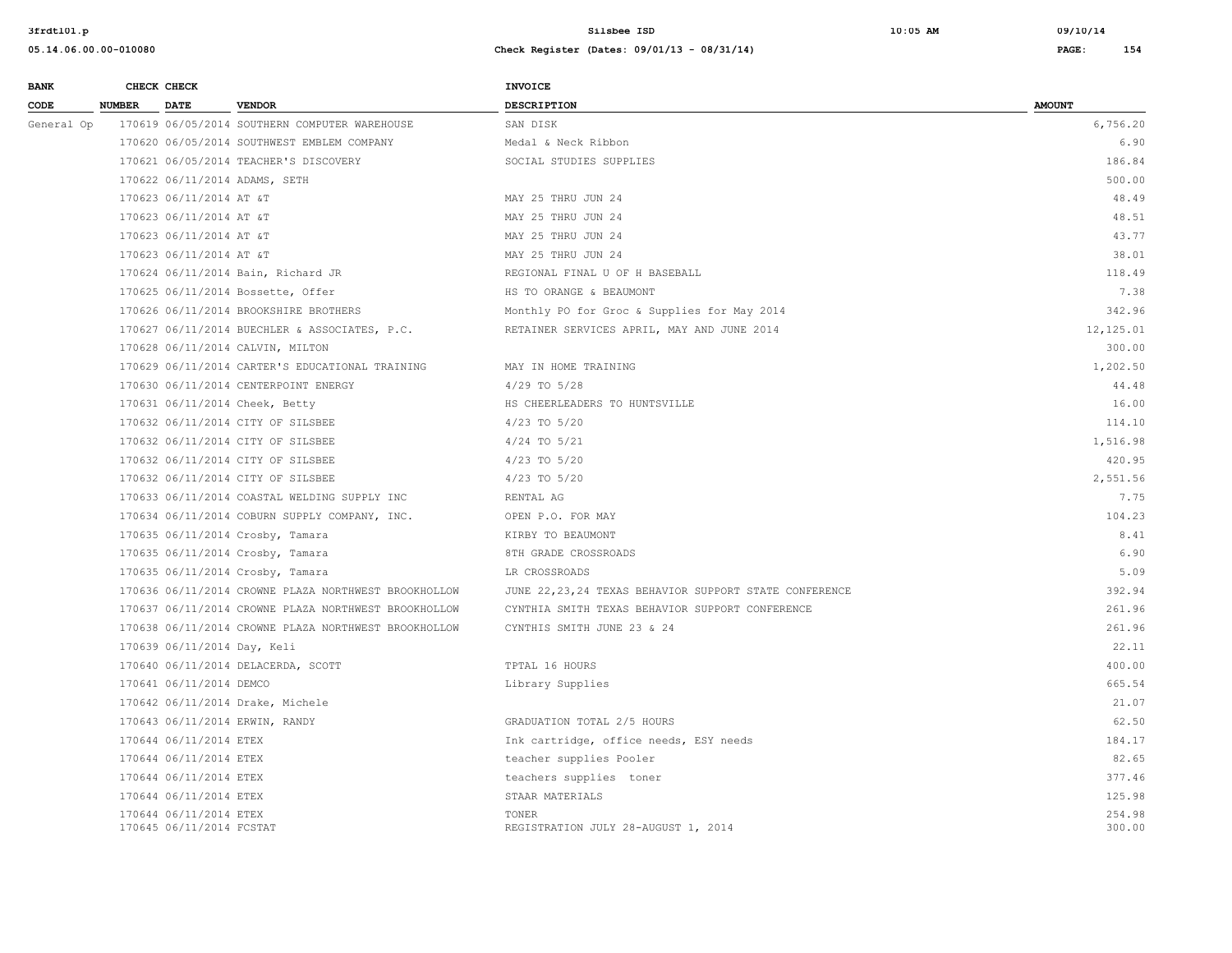**05.14.06.00.00-010080 Check Register (Dates: 09/01/13 - 08/31/14) PAGE: 155**

| <b>BANK</b> |               | CHECK CHECK                 |                                                      | <b>INVOICE</b>                                            |               |
|-------------|---------------|-----------------------------|------------------------------------------------------|-----------------------------------------------------------|---------------|
| CODE        | <b>NUMBER</b> | <b>DATE</b>                 | <b>VENDOR</b>                                        | DESCRIPTION                                               | <b>AMOUNT</b> |
| General Op  |               |                             | 170646 06/11/2014 FLOWER, ANTHONY                    | TOTAL 5/5 HOURS                                           | 137.50        |
|             |               |                             | 170647 06/11/2014 FRANK'S JEWELRY                    |                                                           | 6.60          |
|             |               |                             | 170648 06/11/2014 Golden, Hannah                     |                                                           | 46.93         |
|             |               |                             | 170648 06/11/2014 Golden, Hannah                     |                                                           | 50.15         |
|             |               |                             | 170648 06/11/2014 Golden, Hannah                     |                                                           | 59.51         |
|             |               |                             | 170648 06/11/2014 Golden, Hannah                     |                                                           | 30.09         |
|             |               |                             | 170648 06/11/2014 Golden, Hannah                     | AND 28                                                    | 86.91         |
|             |               |                             | 170649 06/11/2014 GRIFFIN, JASON                     | TOTAL 3 HOURS                                             | 75.00         |
|             |               |                             | 170650 06/11/2014 GULLEY, DONNIE                     | TOTAL 3 HOURS                                             | 75.00         |
|             |               |                             | 170651 06/11/2014 HARDIN COUNTY TREASURER            |                                                           | 738.32        |
|             |               |                             | 170652 06/11/2014 HARDIN COUNTY                      | MAY 2014                                                  | 5,094.07      |
|             |               |                             | 170652 06/11/2014 HARDIN COUNTY                      |                                                           | 7,628.14      |
|             |               |                             | 170653 06/11/2014 Harrell-Bodle, Mona                |                                                           | 31.25         |
|             |               |                             | 170654 06/11/2014 HEUFELDER, ABBIGAIL F.             | SCHOLARSHIP                                               | 500.00        |
|             |               |                             | 170655 06/11/2014 HILTON GALVESTON ISLAND RESORT     | TCEA TOTS AND TECHNOLOGY JUNE 15-17                       | 337.90        |
|             |               |                             | 170656 06/11/2014 HOLIDAY INN EXPRESS                | MEDIATION TRAINING JUNE 16, 17, 18                        | 385.20        |
|             |               |                             | 170657 06/11/2014 Honeycutt, Judy                    |                                                           | 35.95         |
|             |               |                             | 170658 06/11/2014 INKSPOT PRINTS & GRAPHICS          | 24"x24" Aluminum Signs \$240.00 (see attached quote)      | 240.00        |
|             |               |                             | 170659 06/11/2014 INNOVATIVE LEARNING CONCEPTS, INC. | Touchmath System                                          | 299.00        |
|             |               |                             | 170660 06/11/2014 INTERFACE SECURITY SYSTEMS         | 6/1 TO 6/30/14                                            | 26.43         |
|             |               |                             | 170661 06/11/2014 IWS GAS AND SUPPLY                 | Monthly PO for Ag Classes for May 2014                    | 83.73         |
|             |               |                             | 170662 06/11/2014 JACKSON, SHARON                    | OCCUPATIONAL THERAPY                                      | 5,015.00      |
|             |               |                             | 170662 06/11/2014 JACKSON, SHARON                    | OCCUPATIONAL THERAPY                                      | 1,170.00      |
|             |               |                             | 170663 06/11/2014 JOHNSTONE SUPPLY                   | HVAC Supplies                                             | 94.90         |
|             |               |                             | 170664 06/11/2014 KELLY, BRANDON CHASE               | TOTAL 3 HOURS                                             | 75.00         |
|             |               |                             | 170665 06/11/2014 LAWRENCE, JOSHUA                   | TOTAL 3 HOURS                                             | 75.00         |
|             |               |                             | 170666 06/11/2014 LAWSON PRODUCTS                    | Open & Shut penetrant                                     | 48.96         |
|             |               | 170667 06/11/2014 Lee, Gina |                                                      | BECKMAN AUDIOLOGY AND REIMBURSEMENT FOR SPEARS RETIREMENT | 59.93         |
|             |               |                             | 170668 06/11/2014 Leleux, Judith                     | 31                                                        | 27.41         |
|             |               |                             | 170668 06/11/2014 Leleux, Judith                     |                                                           | 16.28         |
|             |               |                             | 170668 06/11/2014 Leleux, Judith                     |                                                           | 15.41         |
|             |               |                             | 170668 06/11/2014 Leleux, Judith                     |                                                           | 28.26         |
|             |               |                             | 170669 06/11/2014 Liles, Suzanne                     |                                                           | 12.12         |
|             |               |                             | 170670 06/11/2014 Linder-Hall, Louise                |                                                           | 2.67          |
|             |               |                             | 170671 06/11/2014 Mather, MaryAnn                    | READ SCHOOL TO ORANGE                                     | 10.00         |
|             |               |                             | 170672 06/11/2014 Moak, Michael                      | KIRBY TO ORANGE                                           | 10.00         |
|             |               |                             | 170673 06/11/2014 MONCADA, MARIA                     |                                                           | 277.50        |

170674 06/11/2014 MONTALVO, CARLOS GRADUATION TOTAL 1 HOUR 25.00

170675 06/11/2014 MUNRO'S UNIFORM SERVICE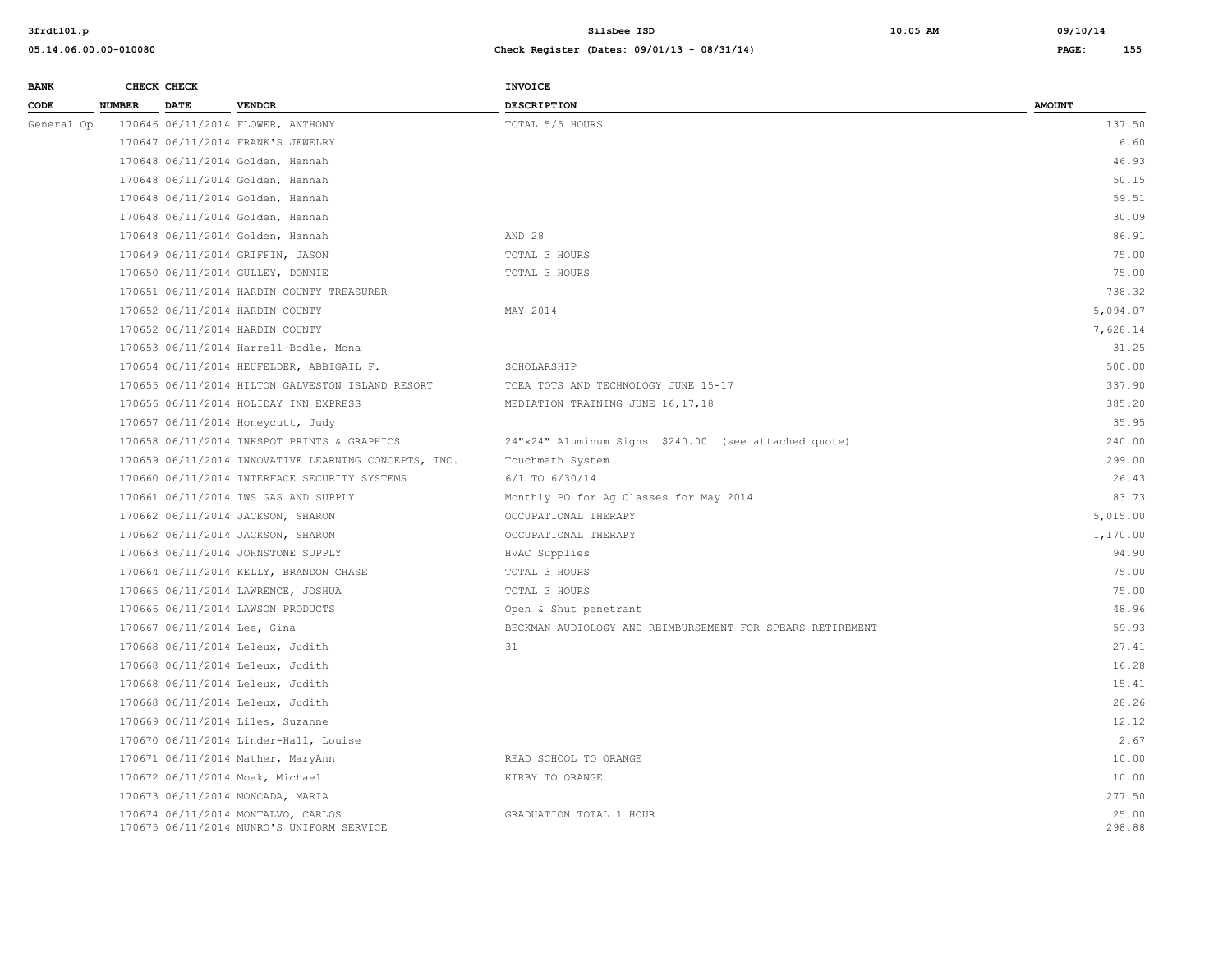| <b>BANK</b> |               | CHECK CHECK |                                                                         | <b>INVOICE</b>                                                             |                   |
|-------------|---------------|-------------|-------------------------------------------------------------------------|----------------------------------------------------------------------------|-------------------|
| CODE        | <b>NUMBER</b> | DATE        | <b>VENDOR</b>                                                           | <b>DESCRIPTION</b>                                                         | <b>AMOUNT</b>     |
| General Op  |               |             | 170675 06/11/2014 MUNRO'S UNIFORM SERVICE                               | MAY                                                                        | 1,077.21          |
|             |               |             | 170676 06/11/2014 MYERS, BETHANY                                        | SCHOLARSHIP                                                                | 200.00            |
|             |               |             | 170677 06/11/2014 NEW CANEY ISD ATHLETIC DEPT.                          | GAME REPORTS FOR USE OF FIELD SILSBEE VS CALDWELL 3 GAMES                  | 137.00            |
|             |               |             | 170678 06/11/2014 O'REILLY AUTOMOTIVE                                   | OPEN PO FOR THE MONTH OF MAY 2014                                          | 727.78            |
|             |               |             | 170678 06/11/2014 O'REILLY AUTOMOTIVE                                   | OPEN P.O. FOR MAY                                                          | 58.09             |
|             |               |             | 170679 06/11/2014 OPERATION GRADUATION CLASS OF 2014                    | SECURITY THAT WAS NOT USED                                                 | 225.00            |
|             |               |             | 170680 06/11/2014 PARKER LUMBER - SILSBEE                               |                                                                            | 57.34             |
|             |               |             | 170680 06/11/2014 PARKER LUMBER - SILSBEE                               | OPEN P.O. FOR MAY                                                          | 764.20            |
|             |               |             | 170681 06/11/2014 Parks, Diane                                          | LAMAR UNIVERSITY CDA                                                       | 10.00             |
|             |               |             | 170681 06/11/2014 Parks, Diane                                          | INTERIOR DESIGN FIELD TRIP                                                 | 6.19              |
|             |               |             | 170681 06/11/2014 Parks, Diane                                          | NEDERLAND ISD PERFORMING ARTS CENTER                                       | 6.19              |
|             |               |             | 170682 06/11/2014 PENDER'S MUSIC COMPANY                                | REGISTRATION                                                               | 149.00            |
|             |               |             | 170683 06/11/2014 PERKINS, DIANE                                        | GRADUATION TOTAL 2.5 HOURS                                                 | 62.50             |
|             |               |             | 170683 06/11/2014 PERKINS, DIANE                                        | TOTAL 3 HOURS                                                              | 75.00             |
|             |               |             | 170684 06/11/2014 Phillips, Kirsten                                     | SFE PERSONNEL                                                              | 25.71             |
|             |               |             | 170685 06/11/2014 PINNACLE MEDICAL MANAGEMENT CORP.                     |                                                                            | 150.00            |
|             |               |             | 170685 06/11/2014 PINNACLE MEDICAL MANAGEMENT CORP.                     |                                                                            | 40.00             |
|             |               |             | 170686 06/11/2014 RABO BUSINESS FORMS, INC.                             | building fund QSCB checks (BLUE) SILSBEE ISD BUILDING FUND QSCB START WITH | 267.50            |
|             |               |             |                                                                         | # 200000                                                                   |                   |
|             |               |             | 170687 06/11/2014 Ringo, Jamie                                          |                                                                            | 8.95              |
|             |               |             | 170688 06/11/2014 Scott, Shelley                                        |                                                                            | 68.54             |
|             |               |             | 170689 06/11/2014 SHELBURNE ADVERTISING, INC.                           | Parking Permits for 2014-2015                                              | 494.49            |
|             |               |             | 170690 06/11/2014 SILSBEE ISD FOOD SERVICES                             | <b>JUNE 2014</b>                                                           | 69.30             |
|             |               |             | 170690 06/11/2014 SILSBEE ISD FOOD SERVICES                             | <b>JUNE 2014</b>                                                           | 83.20             |
|             |               |             | 170691 06/11/2014 SILSBEE DISCOUNT CLEANERS                             | UNIFORMS                                                                   | 892.50            |
|             |               |             | 170692 06/11/2014 SMART'S TRUCK & TRAILER                               | OPEN PO FOR THE MONTH OF MAY 2014                                          | 1,315.22          |
|             |               |             | 170693 06/11/2014 SOLUTION TREE, LLC                                    | Solution Tree; Leaders of Learning & Learning by Doing July 2014 workshops | 1,451.76          |
|             |               |             | 170694 06/11/2014 SOUTHERN LAWN & LANDSCAPES LLC                        | MOWING COMPLETED ON 6/6                                                    | 4,356.00          |
|             |               |             | 170695 06/11/2014 SOUTHWEST BUILDING SYSTEMS                            | GRADUATION SOUND SYSTEMS                                                   | 1,705.00          |
|             |               |             | 170696 06/11/2014 SOUTHWEST FOODSERVICE EXCELLENCE, LLC                 | MAY 2014 SERVICES                                                          | 136,026.24        |
|             |               |             | 170697 06/11/2014 SPARKLETTS AND SIERRA SPRINGS                         | MIDDLE SCHOOL                                                              | 93.09             |
|             |               |             | 170697 06/11/2014 SPARKLETTS AND SIERRA SPRINGS                         | ADMINISTRATION, WAREHOUSE, TECHNOLOGY                                      | 70.14             |
|             |               |             | 170698 06/11/2014 STAR GRAPHICS, SHARP                                  | $5/25$ TO $6/24$                                                           | 4,116.67          |
|             |               |             | 170699 06/11/2014 SUN COAST RESOURCES, INC.                             | FUEL                                                                       | 74.58             |
|             |               |             | 170700 06/11/2014 TAYLOR, ELI                                           |                                                                            | 1,000.00          |
|             |               |             | 170701 06/11/2014 TEXAS GIRLS COACHES ASSOCIATION                       | MEMBERSHIP AND CLINIC                                                      | 100.00            |
|             |               |             | 170702 06/11/2014 TRACY BELL, MA, LPC                                   | COUNSELING                                                                 | 1,278.00          |
|             |               |             | 170702 06/11/2014 TRACY BELL, MA, LPC<br>170703 06/11/2014 Tramel, Dawn | COUNSELING                                                                 | 1,019.75<br>26.26 |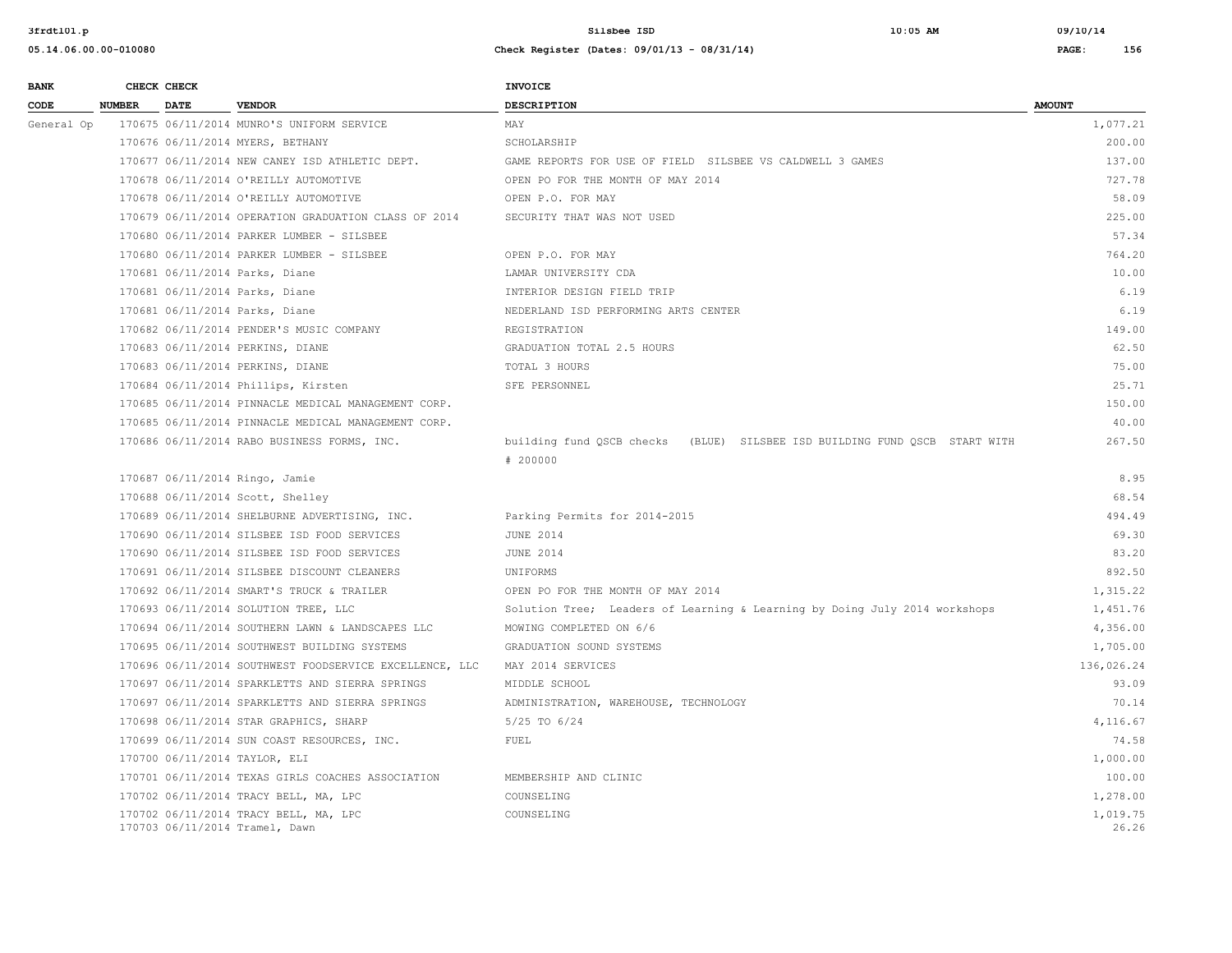| <b>BANK</b> |               | CHECK CHECK                |                                                                                                | <b>INVOICE</b>                                                                                 |               |
|-------------|---------------|----------------------------|------------------------------------------------------------------------------------------------|------------------------------------------------------------------------------------------------|---------------|
| CODE        | <b>NUMBER</b> | <b>DATE</b>                | <b>VENDOR</b>                                                                                  | <b>DESCRIPTION</b>                                                                             | <b>AMOUNT</b> |
| General Op  |               |                            | 170704 06/11/2014 TRIANGLE WATER CO.                                                           | PACES                                                                                          | 111.00        |
|             |               |                            | 170705 06/11/2014 UNIVERSITY OF TEXAS @ SAN ANTONIO EXT. E US History Training Conference Fees |                                                                                                | 525.00        |
|             |               |                            | 170706 06/11/2014 WATSON, KATHY                                                                | MUSIC THERAPY                                                                                  | 7,362.50      |
|             |               |                            | 170706 06/11/2014 WATSON, KATHY                                                                | MUSIC THERAPY                                                                                  | 75.00         |
|             |               |                            | 170707 06/11/2014 WELLS, PEYTON, GREENBURG AND HUNT, L.L.P RE: RETAINER                        |                                                                                                | 1,021.27      |
|             |               |                            | 170707 06/11/2014 WELLS, PEYTON, GREENBURG AND HUNT, L.L.P RE: BOND ISSUE                      |                                                                                                | 120.00        |
|             |               |                            | 170708 06/11/2014 WILLIAMS, JOHN                                                               | TOTAL 8 HOURS                                                                                  | 200.00        |
|             |               |                            | 170708 06/11/2014 WILLIAMS, JOHN                                                               | GRADUATION TOTAL 2/5 HOURS                                                                     | 62.50         |
|             |               |                            | 170709 06/11/2014 YA YA CREATIONS                                                              | TABLECLOTHS                                                                                    | 128.46        |
|             |               |                            | 170710 06/12/2014 ACCU-TECH CORPORATION                                                        | TECHNOLOGY SUPPLIES                                                                            | 281.00        |
|             |               |                            | 170710 06/12/2014 ACCU-TECH CORPORATION                                                        | TECHNOLOGY SUPPLIES                                                                            | 613.90        |
|             |               |                            | 170710 06/12/2014 ACCU-TECH CORPORATION                                                        | TECHNOLOGY SUPPLIES                                                                            | 369.75        |
|             |               |                            | 170711 06/12/2014 ADAMS, ASHLEY                                                                | FOOD SERVICE                                                                                   | 16.30         |
|             |               |                            | 170712 06/12/2014 BARNES & NOBLE INC.                                                          | <b>BOOK</b>                                                                                    | 25.20         |
|             |               |                            | 170713 06/12/2014 BOEVER, ABIGAIL                                                              | FOOD SERVICE                                                                                   | 29.05         |
|             |               |                            | 170714 06/12/2014 CALLOWAY, KODY DRAKE                                                         | FOOD SERVICE                                                                                   | 6.45          |
|             |               |                            | 170715 06/12/2014 CANNON, TERRELL                                                              | FOOD SERVICE                                                                                   | 0.50          |
|             |               |                            | 170716 06/12/2014 CARAWAY, THOMAS                                                              | FOOD SERVICE                                                                                   | 0.05          |
|             |               |                            | 170717 06/12/2014 COASTAL WELDING SUPPLY INC                                                   | OPEN PO FOR THE MONTH OF MAY 2014                                                              | 15.50         |
|             |               |                            | 170718 06/12/2014 Crozier, Pamela                                                              |                                                                                                | 19.64         |
|             |               |                            | 170719 06/12/2014 DONALSON, ERIN                                                               | FOOD SERVICE                                                                                   | 7.25          |
|             |               |                            | 170720 06/12/2014 EASON, JOSHUA                                                                | FOOD SERVICE                                                                                   | 6.90          |
|             |               |                            | 170721 06/12/2014 ELERS, KRISTOPHER                                                            | FOOD SERVICE                                                                                   | 0.05          |
|             |               | 170722 06/12/2014 ETEX     |                                                                                                | Admin supplies                                                                                 | 289.02        |
|             |               | 170722 06/12/2014 ETEX     |                                                                                                | <b>SUPPLIES</b>                                                                                | 312.95        |
|             |               |                            | 170723 06/12/2014 FOLLETT SCHOOL SOLUTIONS, INC.                                               | <b>BOOKS</b>                                                                                   | 31.39         |
|             |               |                            | 170724 06/12/2014 Golden, Hannah                                                               |                                                                                                | 19.84         |
|             |               | 170725 06/12/2014 GRAINGER |                                                                                                | OPEN P.O. FOR MAY                                                                              | 23.76         |
|             |               |                            | 170726 06/12/2014 GREER, KAMRI                                                                 | FOOD SERVICE                                                                                   | 0.63          |
|             |               |                            | 170727 06/12/2014 ICM MECHANICAL                                                               | MATERIALS AND LABOR TO REPLACE COLD WATER COIL IN HVAC AIR HANDLER #15 (SEE<br>ATTACHED QUOTE) | 11,325.00     |
|             |               |                            | 170728 06/12/2014 KAY, SCOTT                                                                   | FOOD SERVICE                                                                                   | 0.50          |
|             |               |                            | 170729 06/12/2014 KRALL, GAVIN                                                                 | FOOD SERVICE                                                                                   | 17.75         |
|             |               |                            | 170730 06/12/2014 LAKESHORE LEARNING MATERIALS                                                 | START UP 14-15                                                                                 | 39.08         |
|             |               |                            | 170731 06/12/2014 LATHAM, KIRSTEN                                                              | FOOD SERVICE                                                                                   | 0.06          |
|             |               |                            | 170732 06/12/2014 LAURA REEVES ELEMENTARY                                                      | SPORTS CONNECTION REIMBURSEMENT                                                                | 1,800.00      |
|             |               |                            | 170733 06/12/2014 LESTER, LARRY                                                                | FOOD SERVICE                                                                                   | 1.15          |
|             |               |                            | 170734 06/12/2014 LIGON, DAVID                                                                 | FOOD SERVICE                                                                                   | 0.35          |
|             |               |                            | 170735 06/12/2014 LOUVIERE, AUTAUM                                                             | FOOD SERVICE                                                                                   | 2.60          |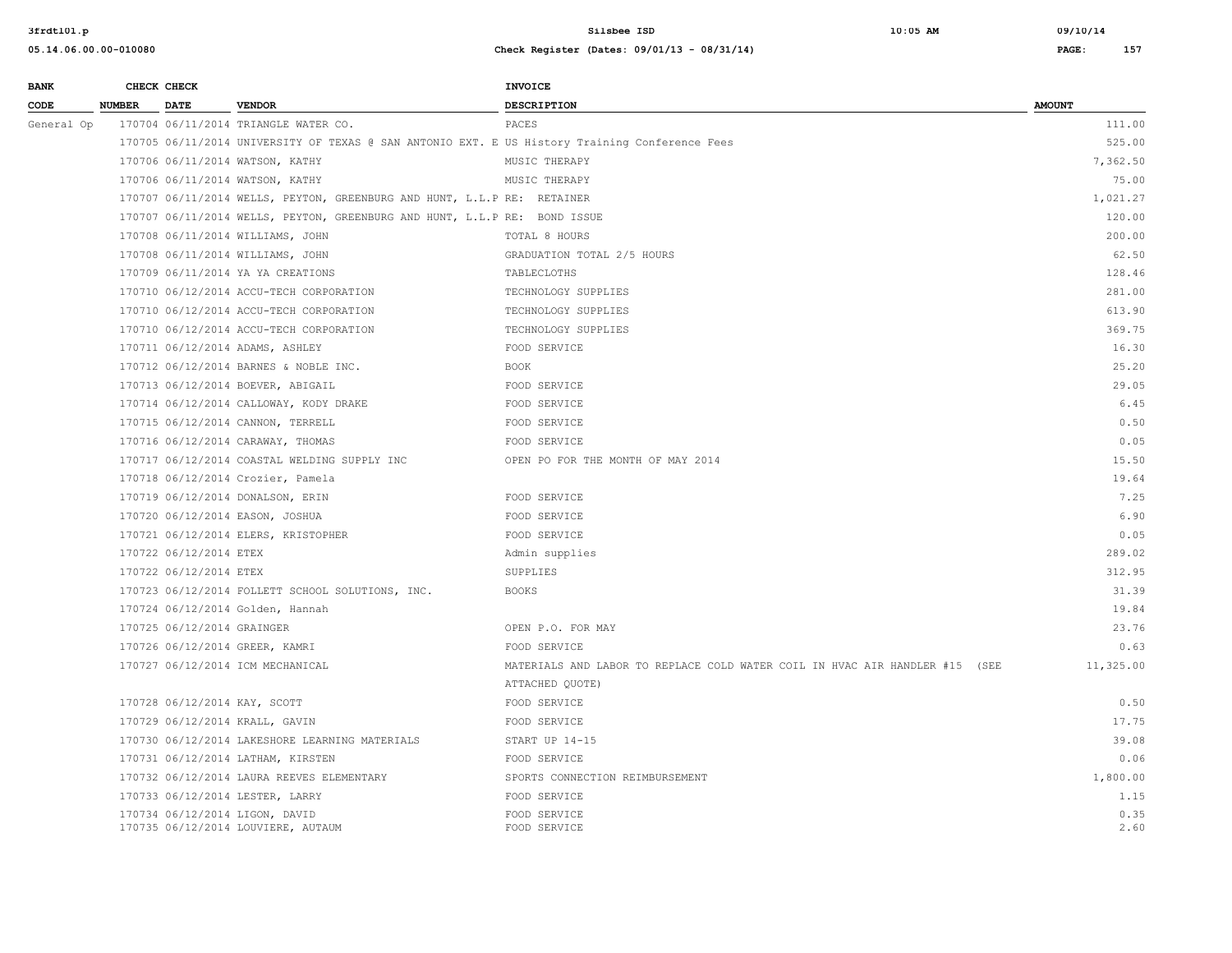| <b>BANK</b> |               | CHECK CHECK             |                                                                              | <b>INVOICE</b>                                     |                 |
|-------------|---------------|-------------------------|------------------------------------------------------------------------------|----------------------------------------------------|-----------------|
| CODE        | <b>NUMBER</b> | <b>DATE</b>             | <b>VENDOR</b>                                                                | <b>DESCRIPTION</b>                                 | <b>AMOUNT</b>   |
| General Op  |               |                         | 170736 06/12/2014 LOUVIER, BROOKE                                            | FOOD SERVICE                                       | 0.75            |
|             |               |                         | 170737 06/12/2014 MAC TO SCHOOL                                              | Mac Mini "Core 2 Duo"                              | 399.00          |
|             |               |                         | 170738 06/12/2014 MACKIN EDUCATIONAL RESOURCES                               | LIBRARY BOOKS                                      | 318.86          |
|             |               |                         | 170738 06/12/2014 MACKIN EDUCATIONAL RESOURCES                               | LIBRARY BOOKS                                      | 577.48          |
|             |               |                         | 170739 06/12/2014 MICRO INTEGRATION                                          | Computer Switch for lab                            | 2,684.80        |
|             |               |                         | 170740 06/12/2014 MORGAN, TYLER                                              | FOOD SERVICE                                       | 0.70            |
|             |               |                         | 170741 06/12/2014 NESBITT, CHRISTOPHER                                       | FOOD SERVICE                                       | 3.00            |
|             |               |                         | 170742 06/12/2014 NetSupport Inc.                                            | Class Management Software & Maint Plan for English | 749.63          |
|             |               |                         | 170743 06/12/2014 OWENS, LACIE                                               | FOOD SERVICE                                       | 0.20            |
|             |               |                         | 170744 06/12/2014 PARKER LUMBER - SILSBEE                                    | OPEN PO FOR THE MONTH OF MAY 2014                  | 67.46           |
|             |               |                         | 170745 06/12/2014 PAYNE & SONS                                               | TOW EXCURSION #26 ON 5/9/2014                      | 200.00          |
|             |               |                         | 170746 06/12/2014 PYBURN, BETHANY                                            | FOOD SERVICE                                       | 0.10            |
|             |               |                         | 170747 06/12/2014 OUAVE, LOGAN                                               | FOOD SERVICE                                       | 0.70            |
|             |               |                         | 170748 06/12/2014 REALLY GOOD STUFF, INC.                                    | START UP 14-15                                     | 264.54          |
|             |               |                         | 170749 06/12/2014 REGION V EDUCATION SERVICE CENTER                          | SETTEN FOR JUNE, JULY AND AUGUST 2014              | 3,677.25        |
|             |               |                         | 170750 06/12/2014 SCHOOL SPECIALTY                                           | STARTUP 14-15                                      | 97.68           |
|             |               |                         | 170751 06/12/2014 SMITH JR., ROBERT                                          | FOOD SERVICE                                       | 0.10            |
|             |               |                         | 170752 06/12/2014 TASO BEAUMONT CHAPTER                                      | 2/14/14 SILBEE VS VIDOR                            | 50.00           |
|             |               |                         | 170753 06/12/2014 TAYLOR, ELI                                                |                                                    | 1,000.00        |
|             |               |                         | 170754 06/12/2014 TEXAS DEPARTMENT OF PUBLIC SAFETY                          |                                                    | 21.00           |
|             |               |                         | 170755 06/12/2014 THOMAS, JR., EDGAR                                         | FOOD SERVICE                                       | 0.75            |
|             |               |                         | 170756 06/12/2014 TUCKER, ASHLYN                                             | FOOD SERVICE                                       | 0.50            |
|             |               |                         | 170757 06/12/2014 UNIVERSITY OF TEXAS AT AUSTIN                              | Credit by Exam UT Austin                           | 210.00          |
|             |               |                         | 170758 06/12/2014 WALKER, JR., JAMES                                         | FOOD SERVICE                                       | 0.40            |
|             |               |                         | 170758 06/12/2014 WALKER, JR., JAMES                                         | FOOD SERVICE                                       | $-0.40$         |
|             |               |                         | 170759 06/12/2014 WILLIAMS, HEATHER                                          | FOOD SERVICE                                       | 6.95            |
|             |               |                         | 170759 06/12/2014 WILLIAMS, HEATHER                                          | FOOD SERVICE                                       | $-6.95$         |
|             |               |                         | 170760 06/12/2014 WALKER, JR., JAMES                                         | FOOD SERVICE                                       | 0.40            |
|             |               |                         | 170761 06/12/2014 WILLIAMS, HEATHER                                          | FOOD SERVICE                                       | 6.95            |
|             |               |                         | 170762 06/17/2014 CAPTAIN RON'S SEAFOOD                                      | <b>DINNER</b>                                      | 56.97           |
|             |               |                         | 170763 06/17/2014 RABO BUSINESS FORMS, INC.                                  | CHECKS                                             | 210.00          |
|             |               |                         | 170764 06/18/2014 ADAMS, SETH                                                | SCHOLARSHIP                                        | 1,000.00        |
|             |               |                         | 170764 06/18/2014 ADAMS, SETH                                                | SCHOLARSHIP                                        | 1,500.00        |
|             |               | 170765 06/18/2014 AT &T |                                                                              | 27 THRU JUN 26                                     | 2,323.23        |
|             |               | 170765 06/18/2014 AT &T |                                                                              | MAY 27 THRU JUN 26                                 | 87.54           |
|             |               |                         | 170766 06/18/2014 ATLAS PEN & PENCIL                                         | PENCILS                                            | 236.54          |
|             |               |                         | 170767 06/18/2014 BEAUMONT ISD                                               | JUNE 1 OUARTERLY BILLING                           | 3,168.75        |
|             |               |                         | 170768 06/18/2014 CENTERPOINT ENERGY<br>170768 06/18/2014 CENTERPOINT ENERGY | $5/1$ TO $6/2$<br>$5/1$ TO $6/2$                   | 149.53<br>58.16 |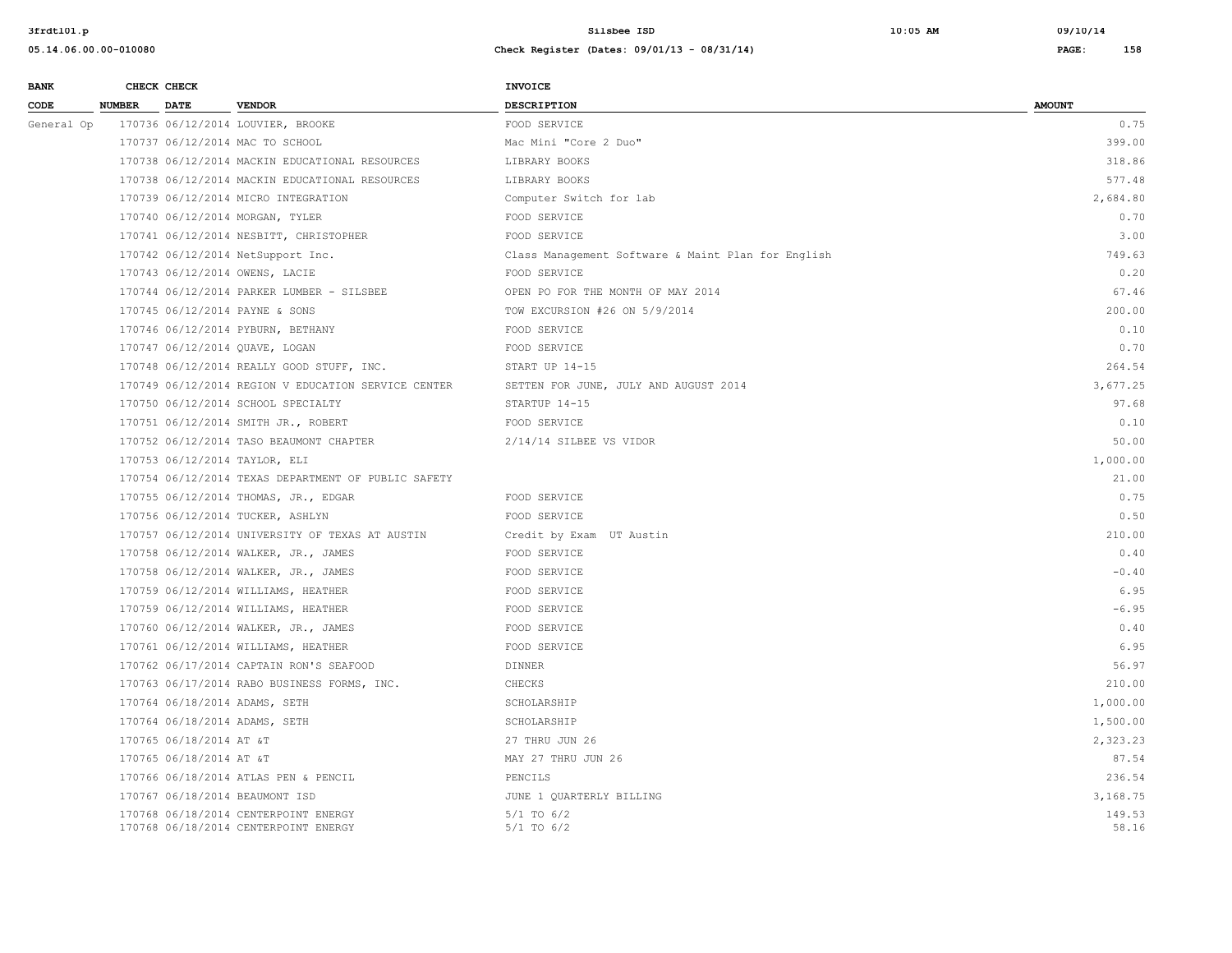| <b>BANK</b> |               | CHECK CHECK              |                                                                                           | <b>INVOICE</b>                                                            |                  |
|-------------|---------------|--------------------------|-------------------------------------------------------------------------------------------|---------------------------------------------------------------------------|------------------|
| CODE        | <b>NUMBER</b> | <b>DATE</b>              | <b>VENDOR</b>                                                                             | <b>DESCRIPTION</b>                                                        | <b>AMOUNT</b>    |
| General Op  |               |                          | 170768 06/18/2014 CENTERPOINT ENERGY                                                      | $5/1$ TO $6/2$                                                            | 161.77           |
|             |               |                          | 170768 06/18/2014 CENTERPOINT ENERGY                                                      | $5/1$ TO $6/2$                                                            | 35.54            |
|             |               |                          | 170768 06/18/2014 CENTERPOINT ENERGY                                                      | $5/6$ TO $6/4$                                                            | 100.55           |
|             |               |                          | 170768 06/18/2014 CENTERPOINT ENERGY                                                      | $5/6$ TO $6/4$                                                            | 47.79            |
|             |               |                          | 170769 06/18/2014 CITY OF SILSBEE                                                         | $4/29$ TO $5/27$                                                          | 150.21           |
|             |               |                          | 170769 06/18/2014 CITY OF SILSBEE                                                         | 4/29 TO 5/27                                                              | 897.76           |
|             |               |                          | 170769 06/18/2014 CITY OF SILSBEE                                                         | $4/29$ TO $5/27$                                                          | 111.49           |
|             |               |                          | 170769 06/18/2014 CITY OF SILSBEE                                                         | $4/29$ TO $5/27$                                                          | 103.09           |
|             |               |                          | 170770 06/18/2014 Colvin, Kelly                                                           | DEALING WITH DIFFICULT PEOPLE HOUSTON                                     | 17.28            |
|             |               |                          | 170771 06/18/2014 CROWNE PLAZA NORTHWEST BROOKHOLLOW                                      | TX BEHAVIOR SUPPORT STATE CONFERENCE 6/23-25                              | 261.96           |
|             |               |                          | 170772 06/18/2014 CROWNE PLAZA NORTHWEST BROOKHOLLOW                                      | TEXAS BEHAVIOR SUPPORT JUNE 23-25                                         | 261.96           |
|             |               |                          | 170773 06/18/2014 CROWNE PLAZA NORTHWEST BROOKHOLLOW                                      | TEXAS BEHAVIOR SUPPORT STATE CONFERENCE 6/23-24                           | 261.96           |
|             |               |                          | 170774 06/18/2014 CTRMA PROCESSING                                                        | TOLL FEE COACH HICKMAN                                                    | 2.34             |
|             |               |                          | 170775 06/18/2014 Daigle, Phyllis                                                         | 6/10 DEALING WITH DIFFICULT PEOPLE HOUSTON                                | 142.92           |
|             |               |                          | 170776 06/18/2014 Dauriac, Jennifer                                                       |                                                                           | 49.35            |
|             |               |                          | 170777 06/18/2014 Deaver, Terry                                                           | RAO'S AND SAM'S                                                           | 49.83            |
|             |               |                          | 170778 06/18/2014 DEPPE, DR. SCOTT                                                        | LEADERSHIP CLINIC                                                         | 600.00           |
|             |               |                          | 170779 06/18/2014 EDWARDS-JOHNSON MEMORIAL SILSBEE MIDDLE CURRICULUM CONFERENCE AUGUST 12 |                                                                           | 270.00           |
|             |               |                          | 170779 07/29/2014 EDWARDS-JOHNSON MEMORIAL SILSBEE MIDDLE                                 | CURRICULUM CONFERENCE AUGUST 12                                           | $-270.00$        |
|             |               | 170780 06/18/2014 ETEX   |                                                                                           | Ink Cartridge for AP.                                                     | 79.99            |
|             |               | 170780 06/18/2014 ETEX   |                                                                                           | Teacher & Office Supplies                                                 | 165.27           |
|             |               | 170780 06/18/2014 ETEX   |                                                                                           | teacher supplies                                                          | 465.83           |
|             |               | 170780 06/18/2014 ETEX   |                                                                                           | OFFICE SUPPLIES                                                           | 249.08           |
|             |               | 170780 06/18/2014 ETEX   |                                                                                           | TEACHER SUPPLIES C SCOPE                                                  | 420.96           |
|             |               | 170780 06/18/2014 ETEX   |                                                                                           | SUPPLIES                                                                  | 202.60           |
|             |               | 170780 06/18/2014 ETEX   |                                                                                           | library carts                                                             | 459.98           |
|             |               | 170780 06/18/2014 ETEX   |                                                                                           | Ink cartridges for ESY and IEP printer                                    | 264.97           |
|             |               |                          | 170781 06/18/2014 EXXON MOBIL                                                             | MAY STATEMENT                                                             | 495.27           |
|             |               |                          | 170782 06/18/2014 F&F SPORTS, INC.                                                        | uniforms soccer girls                                                     | 1,275.55         |
|             |               |                          | 170783 06/18/2014 Franco, Eldon                                                           | TASSP                                                                     | 422.54           |
|             |               |                          | 170783 06/18/2014 Franco, Eldon                                                           | THROUGHT 15 TASSP                                                         | 427.17           |
|             |               |                          | 170783 06/18/2014 Franco, Eldon                                                           | LEADERSHIP CONFERENCE 6/13-15                                             | 490.89           |
|             |               |                          | 170784 06/18/2014 FRONTLINE TECHNOLOGIES                                                  | YEARLY MAINTENANCE AESOP                                                  | 7,812.40         |
|             |               |                          | 170785 06/18/2014 HOLIDAY INN EXPRESS COLLEGE STATION                                     | ADVANCED SAE WORKSHOP JUNE 25-27                                          | 305.24           |
|             |               |                          | 170786 06/18/2014 IMAGESTUFF.COM                                                          | library supplies AR                                                       | 46.48            |
|             |               | 170787 06/18/2014 JANPAK |                                                                                           | AND S5796605.001<br>Disinfecting Wipes to restock the Warehouse           | 131.56           |
|             |               | 170787 06/18/2014 JANPAK |                                                                                           | Ice Bags for Maint                                                        | 83.00            |
|             |               |                          | 170788 06/18/2014 K & S OUTDOOR POWER INC.<br>170789 06/18/2014 KIRBY ELEMENTARY          | Spindal for 72" Gravely Mower \$109.00<br>CURRICULUM CONFERENCE AUGUST 12 | 109.99<br>320.00 |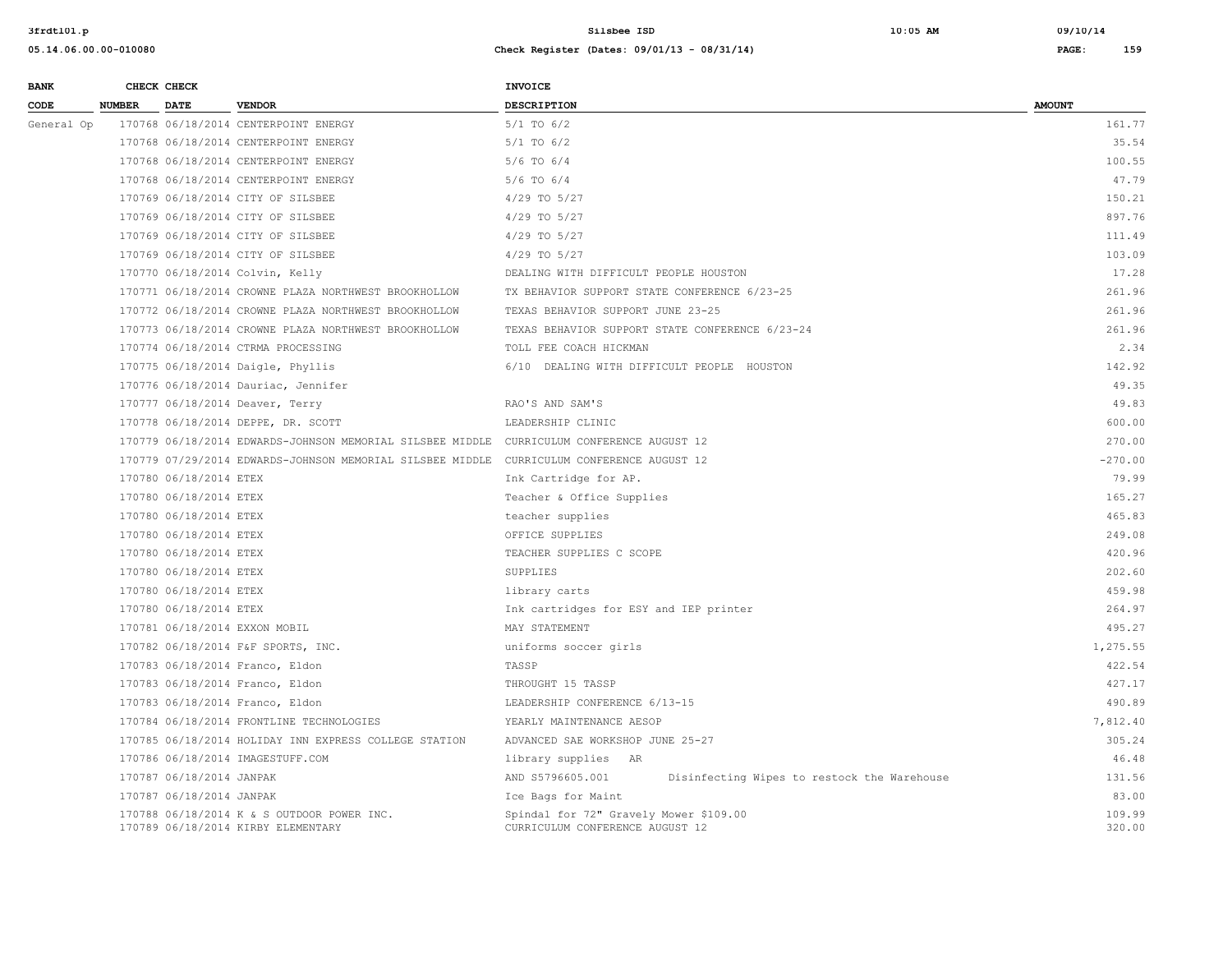| <b>BANK</b> | CHECK CHECK                  |                                                              | <b>INVOICE</b>                                 |                  |
|-------------|------------------------------|--------------------------------------------------------------|------------------------------------------------|------------------|
| CODE        | <b>NUMBER</b><br><b>DATE</b> | <b>VENDOR</b>                                                | <b>DESCRIPTION</b>                             | <b>AMOUNT</b>    |
| General Op  |                              | 170790 06/18/2014 LAURA REEVES ACTIVITY FUND                 |                                                | 121.22           |
|             |                              | 170790 06/18/2014 LAURA REEVES ACTIVITY FUND                 |                                                | 38.77            |
|             |                              | 170791 06/18/2014 LAURA REEVES ELEMENTARY                    | CURRICULUM CONFERENCE AUGUST 12                | 300.00           |
|             |                              | 170792 06/18/2014 LOFTON SECURITY SERVICES, INC.             |                                                | 468.16           |
|             |                              | 170793 06/18/2014 MANNING'S                                  | START UP 14-15                                 | 15.39            |
|             |                              | 170794 06/18/2014 MATHESON                                   | Monthly PO for Ag Classes - March 2014         | 24.90            |
|             |                              | 170794 06/18/2014 MATHESON                                   | Monthly PO for Ag Classes - March 2014         | 194.34           |
|             |                              | 170795 06/18/2014 MCDONALD PUBLISHING CO.                    | ELA SUPPLIES                                   | 92.87            |
|             |                              | 170796 06/18/2014 MCINTYRE, EMILY                            | SCHOLARSHIP                                    | 1,000.00         |
|             |                              | 170797 06/18/2014 McKinney, Raymond                          | HOMEBOUND                                      | 166.94           |
|             |                              | 170798 06/18/2014 PEAP                                       | PRESIDENTAL AWARDS                             | 37.50            |
|             |                              | 170799 06/18/2014 NEWTON'S TOOL & HARDWARE, INC.             | Open P.O. for June                             | 36.00            |
|             |                              | 170800 06/18/2014 PERKINS, DIANE                             | DANCE RECITAL TOTAL 3/5 HOURS                  | 87.50            |
|             |                              | 170801 06/18/2014 Rawson, Tonya                              | DEALING WITH DIFFICULT PEOPLE HOUSTON          | 20.00            |
|             |                              | 170802 06/18/2014 READ-TURRENTINE ELEMENTARY                 | CURRICULUM CONFERENCE AUGUST 12                | 270.00           |
|             |                              | 170803 06/18/2014 REALLY GOOD STUFF, INC.                    | ELA SUPPLIES                                   | 349.96           |
|             |                              | 170804 06/18/2014 RED ALERT                                  | Open P.O. for June                             | 260.00           |
|             |                              | 170805 06/18/2014 SCHOOL AIDS, INC.                          | START UP 14-15                                 | 191.80           |
|             |                              | 170806 06/18/2014 SCHOOL SPECIALTY/CLASSROOM DIRECT          | SOCIAL STUDIES SUPPLIES                        | 295.70           |
|             |                              | 170807 06/18/2014 SCHOOL TECHNOLOGY ASSOCIATES, INC.         | office supplies grade labels                   | 88.00            |
|             |                              | 170808 06/18/2014 SCOTT PAULINO PHYSICAL THERAPIST           | PHYSICAL THERAPY                               | 8,145.00         |
|             |                              | 170809 06/18/2014 SHORKEY CENTER                             | SPEECH THEARAPY                                | 2,430.00         |
|             |                              | 170810 06/18/2014 SILSBEE HIGH SCHOOL                        | CURRICULUM CONFERENCE AUGUST 12, 2014          | 510.00           |
|             |                              | 170810 07/29/2014 SILSBEE HIGH SCHOOL                        | CURRICULUM CONFERENCE AUGUST 12, 2014          | $-510.00$        |
|             |                              | 170811 06/18/2014 SILSBEE ISD FOOD SERVICES                  | TACO SALAD                                     | 60.00            |
|             |                              | 170812 06/18/2014 SOUTHWEST BUILDING SYSTEMS                 | MICRO PHONE                                    | 193.00           |
|             |                              | 170812 06/18/2014 SOUTHWEST BUILDING SYSTEMS                 | Microphones for Library Presentation setup     | 593.00           |
|             |                              | 170813 06/18/2014 Spears, Lynette                            |                                                | 60.47            |
|             |                              | 170814 06/18/2014 Stewart, Murrell                           | AND PARKING<br>JUNE 9-13 TASSP SUMMER WORKSHOP | 456.19           |
|             |                              | 170815 06/18/2014 TASB, INC.                                 | MAY MEDICAID BILLING                           | 1,073.88         |
|             |                              | 170816 06/18/2014 TEACHER DIRECT                             | <b>SCIENCE SUPPLIES</b>                        | 200.24           |
|             |                              | 170817 06/18/2014 TEACHER'S DISCOVERY                        | SOCIAL STUDIES SUPPLIES                        | 234.11           |
|             |                              | 170818 06/18/2014 TEAM GO FIGURE                             | Drill Team Supplies                            | 418.00           |
|             |                              | 170819 06/18/2014 TIME WARNER CABLE                          | $6/15$ TO $7/14$                               | 3,375.00         |
|             |                              | 170819 06/18/2014 TIME WARNER CABLE                          | $6/17$ TO $7/16$                               | 954.01           |
|             |                              | 170819 06/18/2014 TIME WARNER CABLE                          | 6/18 TO 7/17                                   | 954.01           |
|             |                              | 170820 06/18/2014 U S POSTAL SERVICE                         |                                                | 5,000.00         |
|             |                              | 170821 06/18/2014 WOOD, JESSE PHD<br>170822 06/25/2014 AT &T | EVALUATION<br>MONTHLY SERVICE FOR JUNE         | 975.00<br>910.83 |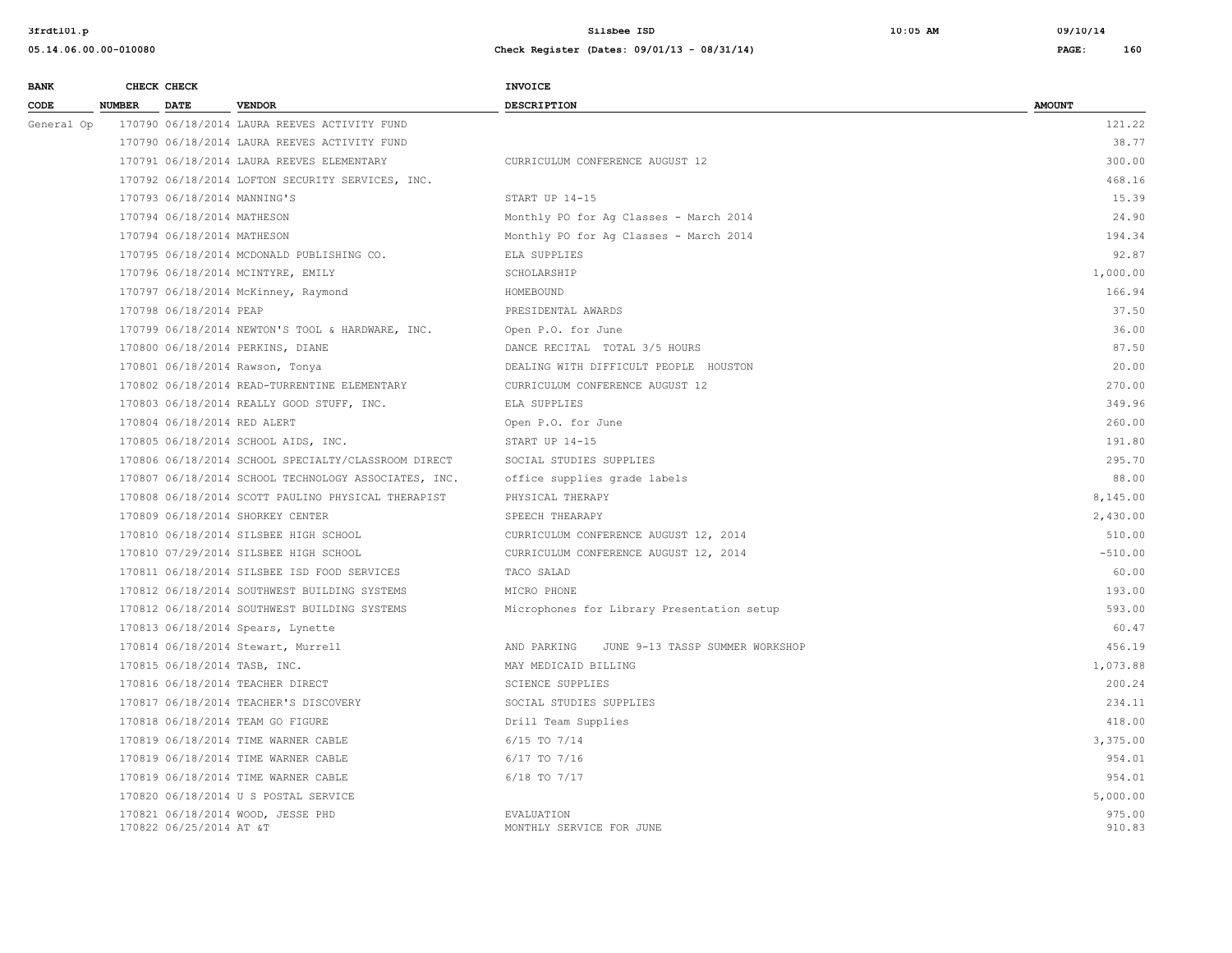| <b>BANK</b> |               | CHECK CHECK               |                                                                          | <b>INVOICE</b>                                           |                  |
|-------------|---------------|---------------------------|--------------------------------------------------------------------------|----------------------------------------------------------|------------------|
| CODE        | <b>NUMBER</b> | <b>DATE</b>               | <b>VENDOR</b>                                                            | <b>DESCRIPTION</b>                                       | <b>AMOUNT</b>    |
| General Op  |               | 170823 06/25/2014 BALFOUR |                                                                          | GRADUATION CORDS & STOLES                                | 470.00           |
|             |               |                           | 170824 06/25/2014 CENTERPOINT ENERGY                                     | 5/7 TO 6/6                                               | 38.47            |
|             |               |                           | 170825 06/25/2014 CITY OF SILSBEE                                        | $5/14$ TO $6/9$                                          | 111.16           |
|             |               |                           | 170825 06/25/2014 CITY OF SILSBEE                                        | $5/14$ TO $6/9$                                          | 123.49           |
|             |               |                           | 170825 06/25/2014 CITY OF SILSBEE                                        | $5/7$ TO $6/4$                                           | 249.48           |
|             |               |                           | 170825 06/25/2014 CITY OF SILSBEE                                        | $5/7$ TO $6/4$                                           | 1,514.97         |
|             |               |                           | 170825 06/25/2014 CITY OF SILSBEE                                        | $5/7$ TO $6/4$                                           | 869.18           |
|             |               |                           | 170826 06/25/2014 CONWAY, BILL JR                                        | SUMMER LEADERSHIP CONF.                                  | 322.60           |
|             |               | 170827 06/25/2014 CTAT    |                                                                          | TCEC SUMMER CONFERENCE - HOUSTON, TX                     | 420.00           |
|             |               |                           | 170828 06/25/2014 DE LAGE LANDEN PUBLIC FINANCE                          | $6/5$ TO $7/4$                                           | 12,551.81        |
|             |               |                           | 170828 06/25/2014 DE LAGE LANDEN PUBLIC FINANCE                          | $5/5$ TO $6/4$                                           | 12,551.81        |
|             |               |                           | 170829 06/25/2014 ETA hand2mind                                          | ETA hand2mind                                            | 1,189.58         |
|             |               | 170830 06/25/2014 ETEX    |                                                                          | SUPPLIES                                                 | 162.34           |
|             |               |                           | 170831 06/25/2014 GAYLORD TEXAN                                          | ASCD CONFERENCE TEACHING EXCELLENCE                      | 613.74           |
|             |               |                           | 170832 06/25/2014 GILLEY, WILLIAM                                        | SECURITY FOR SHOWCASE BASKETBALL                         | 412.50           |
|             |               |                           | 170833 06/25/2014 Helton, Dawn                                           | AND MEALS TOTS AND TECHNOLOGY GALVESTON                  | 193.13           |
|             |               |                           | 170834 06/25/2014 HOLT, JANIS                                            | SUMMER LEADERSHIP INSTITUTE                              | 354.54           |
|             |               |                           | 170835 06/25/2014 K & D BEST ENTERPRISES LLC                             | PAYMENT FOR CPR/FIRSTAID/AED CERTIFICATION FOR 6 PEOPLE  | 120.00           |
|             |               |                           | 170836 06/25/2014 PARCO PRINTING                                         | TEMPORARY I.D. STICKERS                                  | 92.32            |
|             |               |                           | 170837 06/25/2014 PITNEY BOWES INC                                       | MARCH 30 TO JUNE 30, 2014                                | 1,266.00         |
|             |               |                           | 170838 06/25/2014 POWELL, DONOVAN                                        |                                                          | 500.00           |
|             |               |                           | 170839 06/25/2014 REALLY GOOD STUFF, INC.                                | ELA SUPPLIES                                             | 118.60           |
|             |               |                           | 170840 06/25/2014 SAFETY-KLEEN                                           | Bi-Monthly Supplies for Auto Tech classes for Jan 2014   | 182.70           |
|             |               |                           | 170840 06/25/2014 SAFETY-KLEEN                                           | Bi-Monthly Open PO for Nov-Dec 2013 on Auto shop classes | 174.00           |
|             |               |                           | 170840 06/25/2014 SAFETY-KLEEN                                           | Bi-Monthly Service for the Auto Shop - Sept-Oct. 2013    | 174.00           |
|             |               |                           | 170841 06/25/2014 SSC SERVICE SOLUTIONS                                  | JANITORIAL FOR JUNE 2014                                 | 55,109.60        |
|             |               |                           | 170842 06/25/2014 Tate, Candace                                          | REIMBURSEMENT FOR 2014 PEDIATRIC CHALLENGES              | 280.38           |
|             |               |                           | 170843 06/25/2014 TIME WARNER CABLE                                      | $6/18$ TO $7/17$                                         | 954.01           |
|             |               |                           | 170843 06/25/2014 TIME WARNER CABLE                                      | $6/18$ TO $7/17$                                         | 954.01           |
|             |               |                           | 170844 06/25/2014 VARSITY SPIRIT FASHIONS                                | UNIFORMS FOR CHEERLEADING                                | 3,205.40         |
|             |               |                           | 170845 07/01/2014 ALLEN, ZACH                                            |                                                          | 146.50           |
|             |               |                           | 170846 07/01/2014 AVILA, IRMA ALEJANDRA                                  |                                                          | 477.00           |
|             |               |                           | 170847 07/01/2014 BARNETT, JESSICA                                       |                                                          | 636.00           |
|             |               |                           | 170848 07/01/2014 BARNES, KRISTI                                         |                                                          | 636.00           |
|             |               |                           | 170849 07/01/2014 CASCIO, RACHEL                                         |                                                          | 293.00           |
|             |               |                           | 170850 07/01/2014 DONALSON, ERIN                                         |                                                          | 146.50           |
|             |               |                           | 170851 07/01/2014 FEW, NICOLE                                            |                                                          | 293.00           |
|             |               |                           | 170852 07/01/2014 FISHER, JONATHAN<br>170853 07/01/2014 GRIFFIN, BRAYDEN |                                                          | 636.00<br>477.00 |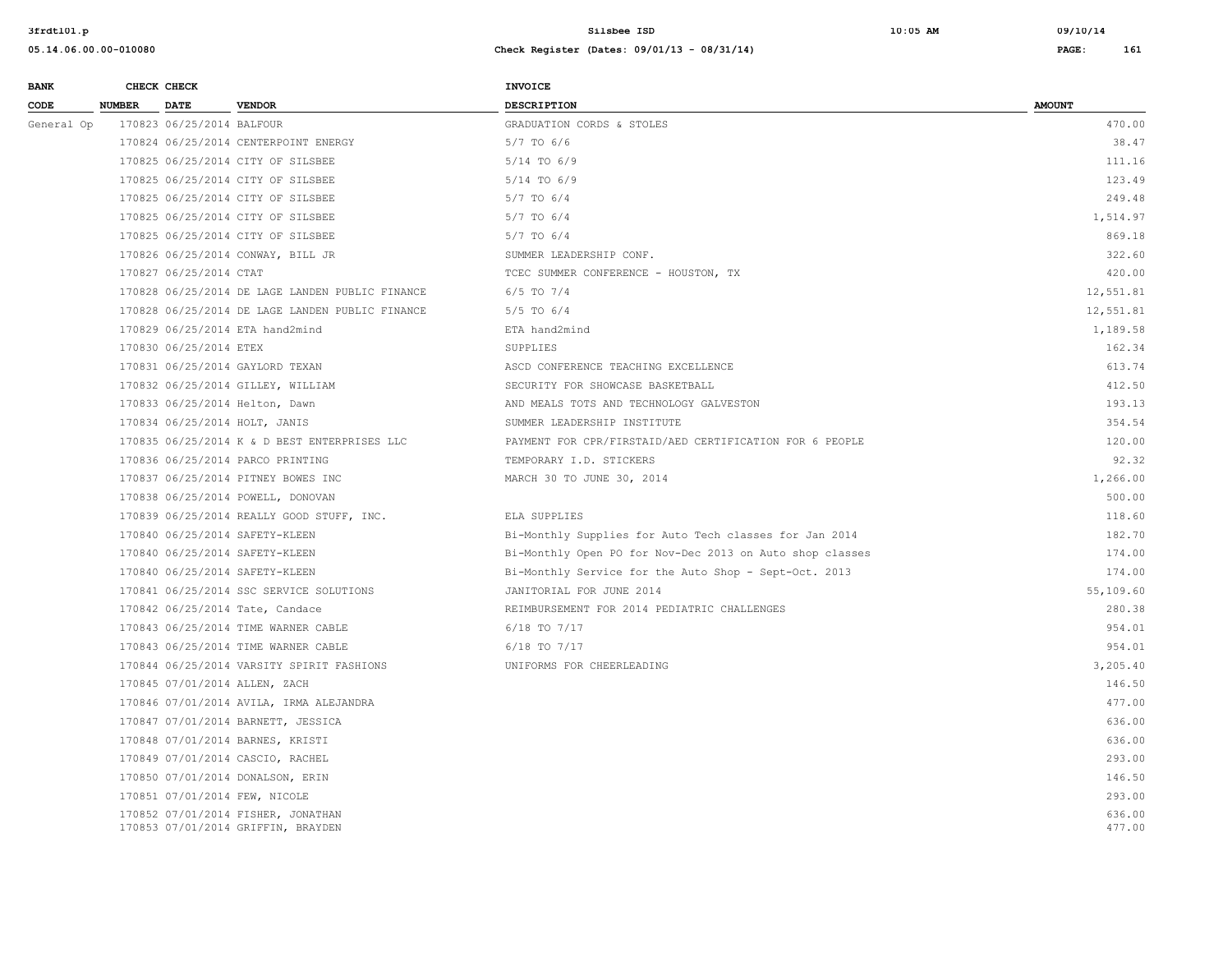| <b>BANK</b> |               | CHECK CHECK |                                                                      | <b>INVOICE</b>                                             |                  |
|-------------|---------------|-------------|----------------------------------------------------------------------|------------------------------------------------------------|------------------|
| CODE        | <b>NUMBER</b> | <b>DATE</b> | <b>VENDOR</b>                                                        | <b>DESCRIPTION</b>                                         | <b>AMOUNT</b>    |
| General Op  |               |             | 170854 07/01/2014 GRIFFIN, BRAYLI                                    |                                                            | 636.00           |
|             |               |             | 170855 07/01/2014 HANCOCK, MICHAELA                                  |                                                            | 636.00           |
|             |               |             | 170856 07/01/2014 HART, RYAN                                         |                                                            | 146.50           |
|             |               |             | 170857 07/01/2014 HAYES, WHITNEY                                     |                                                            | 318.00           |
|             |               |             | 170858 07/01/2014 HICKS, MATTHEW                                     |                                                            | 293.00           |
|             |               |             | 170859 07/01/2014 HUNTER, TONI                                       |                                                            | 318.00           |
|             |               |             | 170860 07/01/2014 KEY, KRISTEN                                       |                                                            | 636.00           |
|             |               |             | 170861 07/01/2014 KORPAL, RAJ                                        |                                                            | 636.00           |
|             |               |             | 170862 07/01/2014 LOUVIERE, AUTAUM                                   |                                                            | 146.50           |
|             |               |             | 170863 07/01/2014 MARTINEZ, RAY                                      |                                                            | 146.50           |
|             |               |             | 170864 07/01/2014 MCINTYRE, EMILY                                    |                                                            | 293.00           |
|             |               |             | 170865 07/01/2014 MORGAN, TRENT                                      |                                                            | 293.00           |
|             |               |             | 170866 07/01/2014 MORGAN, TYLER                                      |                                                            | 293.00           |
|             |               |             | 170867 07/01/2014 MYERS, BETHANY                                     |                                                            | 636.00           |
|             |               |             | 170868 07/01/2014 OSTER, JUSTIN                                      |                                                            | 146.50           |
|             |               |             | 170869 07/01/2014 RUGGLES, KEITH                                     |                                                            | 318.00           |
|             |               |             | 170870 07/01/2014 SMITH, ARDEN                                       |                                                            | 477.00           |
|             |               |             | 170871 07/01/2014 SUY, PHOEBE                                        |                                                            | 636.00           |
|             |               |             | 170872 07/01/2014 TAYLOR, ELI                                        |                                                            | 477.00           |
|             |               |             | 170873 07/01/2014 THERIOT, TAYLOR                                    |                                                            | 146.50           |
|             |               |             | 170874 07/01/2014 THORNTON, CLINTON                                  |                                                            | 477.00           |
|             |               |             | 170875 07/01/2014 VONNER, ASHLEY                                     |                                                            | 146.50           |
|             |               |             | 170876 07/01/2014 WATTERS, JENNIFER                                  |                                                            | 293.00           |
|             |               |             | 170877 07/01/2014 Wharton, Dinah                                     |                                                            | 477.00           |
|             |               |             | 170878 07/01/2014 WHITE, CHELSEA                                     |                                                            | 159.00           |
|             |               |             | 170879 07/02/2014 ACME ARCHITECTURAL HARDWARE                        | Open P.O. June                                             | 70.93            |
|             |               |             | 170880 07/02/2014 ATLAS PEN & PENCIL                                 | PENCILS                                                    | 470.92           |
|             |               |             | 170881 07/02/2014 Blacksher, Pamela                                  | TEXAS BEHAVIOR STATE CONFERENCE                            | 60.22            |
|             |               |             | 170882 07/02/2014 BRECHTEL, SADIE                                    | STUDENT COUNCIL SUMMER CAMP                                | 379.00           |
|             |               |             | 170883 07/02/2014 BUCK TERRELL ATHLETICS                             | REFURBISH HIGH JUMP OIT AND NEW WEATHER COVER FOR P.V. PIT | 4,645.00         |
|             |               |             | 170884 07/02/2014 BURGERWORKS, INC.                                  | SOFTBALL                                                   | 103.33           |
|             |               |             | 170885 07/02/2014 CARD SERVICES                                      | MAY 21 TO JUNE 19, 2014                                    | 35.00            |
|             |               |             | 170886 07/02/2014 CARD SERVICES                                      | MAY 19 TO JUNE 17, 2014                                    | 346.98           |
|             |               |             | 170887 07/02/2014 CENTERPOINT ENERGY                                 | 5/14 TO 6/17                                               | 1,885.67         |
|             |               |             | 170887 07/02/2014 CENTERPOINT ENERGY                                 | 5/28 TO 6/13                                               | 34.65            |
|             |               |             | 170888 07/02/2014 CENTERPOINT ENERGY SERVICES, INC.                  | 5/1 TO 5/31/2014 HIGH SCHOOL                               | 3,508.34         |
|             |               |             | 170889 07/02/2014 CEREBELLUM CORP.                                   | Library Video order                                        | 2,179.92         |
|             |               |             | 170890 07/02/2014 COMMUNITY COFFEE<br>170891 07/02/2014 COWARD, JUDY | MAINTENANCE                                                | 109.00<br>240.00 |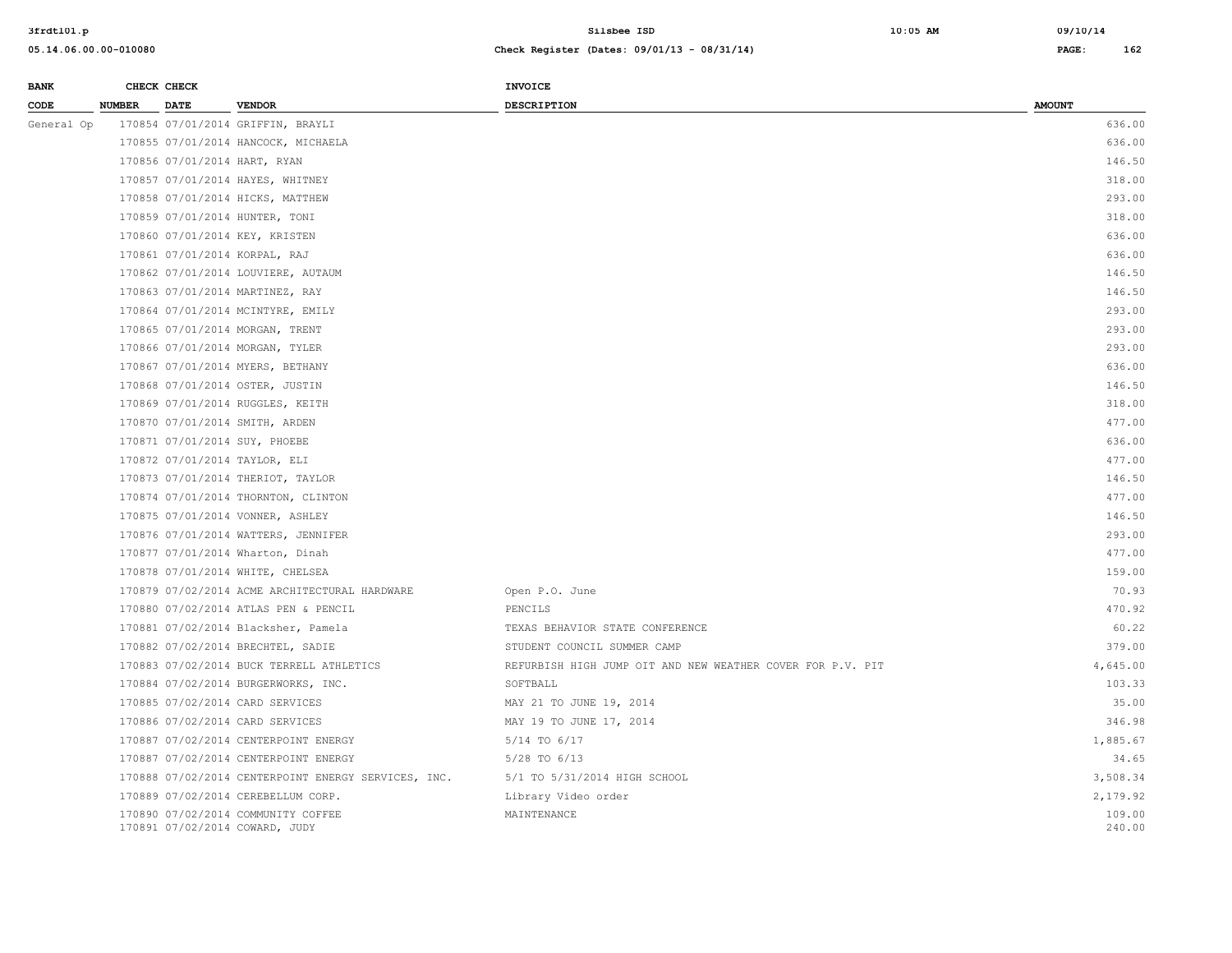| <b>BANK</b> |               | CHECK CHECK                 |                                                                        | <b>INVOICE</b>                                                                 |                |
|-------------|---------------|-----------------------------|------------------------------------------------------------------------|--------------------------------------------------------------------------------|----------------|
| CODE        | <b>NUMBER</b> | <b>DATE</b>                 | <b>VENDOR</b>                                                          | <b>DESCRIPTION</b>                                                             | <b>AMOUNT</b>  |
| General Op  |               |                             | 170891 07/03/2014 COWARD, JUDY                                         |                                                                                | $-240.00$      |
|             |               |                             | 170892 07/02/2014 Dorrell, Sharon                                      | TEXAS BEHAVIOR STATE CONFERENCE                                                | 48.82          |
|             |               | 170893 07/02/2014 ENTERGY   |                                                                        | <b>JUNE 2014</b>                                                               | 71,828.84      |
|             |               |                             | 170894 07/02/2014 Foster, Tonya                                        |                                                                                | 37.60          |
|             |               |                             | 170895 07/02/2014 Franco, Carrie                                       | CHILD FATALITY REVIEW                                                          | 13.24          |
|             |               | 170896 07/02/2014 GRAINGER  |                                                                        | Open P.O. for June                                                             | 229.24         |
|             |               |                             | 170897 07/02/2014 HAMPTON INN & SUITES DALLAS-ARLINGTON                | TEXAS GIRLS COACHES ASSOCIATION JULY 8-11                                      | 558.33         |
|             |               |                             | 170898 07/02/2014 HARDIN COUNTY APPRAISAL DISTRICT                     |                                                                                | 67,603.97      |
|             |               |                             | 170899 07/02/2014 HARE, JOSHUA                                         |                                                                                | 150.00         |
|             |               |                             | 170900 07/02/2014 HILTON GARDEN INN                                    | 1/2 HOTEL PENDERS SINGABRATION JULY 9-12                                       | 199.02         |
|             |               |                             | 170900 07/02/2014 HILTON GARDEN INN                                    | 1/2 HOTEL SINGABRATION JULY 9 - 12                                             | 199.02         |
|             |               |                             | 170901 07/02/2014 Honeycutt, Judy                                      | CAREER TECH                                                                    | 36.33          |
|             |               |                             | 170901 07/02/2014 Honeycutt, Judy                                      | CAREER TECH                                                                    | 33.98          |
|             |               |                             | 170902 07/02/2014 HOUGHTON MIFFLIN COMPANY                             | Houghton Mifflin Harcourt Enviromental Sci & Modern Chemistry Deliver before:  | 13,164.44      |
|             |               |                             |                                                                        | July 3, 2014 or Deliver after July 28, 2014 *** SEE ATTACHMENT FOR INFORMATION |                |
|             |               |                             | 170903 07/02/2014 HTE DANCE & SPIRIT GROUP, INC.                       | LINE CAMP JULY 15-19                                                           | 1,305.00       |
|             |               |                             | 170904 07/02/2014 HUMBLE I.S.D. ATHLETIC DEPT.                         | KINGWOOD HIGH SILSBEE VS SPLENDORA                                             | 57.07          |
|             |               |                             | 170904 07/02/2014 HUMBLE I.S.D. ATHLETIC DEPT.                         | KINGWOOD HIGH SILSBEE VS W. COLUMBIA                                           | 316.64         |
|             |               |                             | 170904 07/02/2014 HUMBLE I.S.D. ATHLETIC DEPT.                         | BASEBALL KINGWOOD HIGH SCHOOL SILSBEE VS W. COLUMBIA                           | 401.14         |
|             |               |                             | 170904 07/02/2014 HUMBLE I.S.D. ATHLETIC DEPT.                         | KINGWOOD HIGH SCHOOL SILSBEE VS SPLENDORA                                      | 11.58          |
|             |               |                             | 170905 07/02/2014 JOHNSTONE SUPPLY                                     | Open P.O. for June                                                             | 231.97         |
|             |               | 170906 07/02/2014 KROSSOVER |                                                                        | BREAKDOWN PACKAGES GIRLS AND BOYS BASKETBALL                                   | 2,518.20       |
|             |               |                             | 170907 07/02/2014 M & D SUPPLY, INC.                                   | Open P.O. for June                                                             | 19.02          |
|             |               |                             | 170908 07/02/2014 MATTEI MUSIC SERVICES                                | Band Music                                                                     | 109.00         |
|             |               |                             | 170909 07/02/2014 Parks, Diane                                         | FCCLA OFFICER TRAINING CAMP                                                    | 8.49           |
|             |               |                             | 170910 07/02/2014 Parks, Diane                                         | 3 STUDENTS AND ADVISOR NATIONAL FCCLA                                          | 766.00         |
|             |               |                             | 170911 07/02/2014 PENDER'S MUSIC COMPANY                               | TMEA All State Choir Directors Packet                                          | 855.44         |
|             |               |                             | 170912 07/02/2014 REGION V EDUCATION SERVICE CENTER                    | G/T Training Courses 1-5 for Kathy Calloway                                    | 75.00          |
|             |               |                             | 170912 07/02/2014 REGION V EDUCATION SERVICE CENTER                    | G/T Training Courses 1-5 for Kathy Calloway                                    | 75.00          |
|             |               |                             | 170912 07/02/2014 REGION V EDUCATION SERVICE CENTER                    | G/T Training Courses 1-5 for Kathy Calloway                                    | 75.00          |
|             |               |                             | 170912 07/02/2014 REGION V EDUCATION SERVICE CENTER                    | G/T Training Courses 1-5 for Kathy Calloway                                    | 75.00          |
|             |               |                             | 170912 07/02/2014 REGION V EDUCATION SERVICE CENTER                    | G/T Training Courses 1-5 for Kathy Calloway                                    | 75.00          |
|             |               |                             | 170913 07/02/2014 Ritter @ Home                                        | FLOORING FOR MARK, DONNA OFFICE AND BATHROOMS                                  | 852.95         |
|             |               |                             | 170914 07/02/2014 Sanders, Jason                                       | TEXAS COACHES ASSOCIATION                                                      | 117.50         |
|             |               |                             | 170914 07/02/2014 Sanders, Jason                                       |                                                                                | 30.00          |
|             |               |                             | 170915 07/02/2014 SANITARY SUPPLY COMPANY, INC.                        | Laundry detergent for coach McGallion                                          | 113.44         |
|             |               |                             | 170915 07/02/2014 SANITARY SUPPLY COMPANY, INC.                        | 80 grit screen 150 Grit Screen                                                 | 171.96         |
|             |               |                             | 170916 07/02/2014 SCHOOL SPECIALTY<br>170917 07/02/2014 Shannon, Donna | Art Supplies<br>FCCLA OFFICER TRAINING                                         | 556.86<br>6.99 |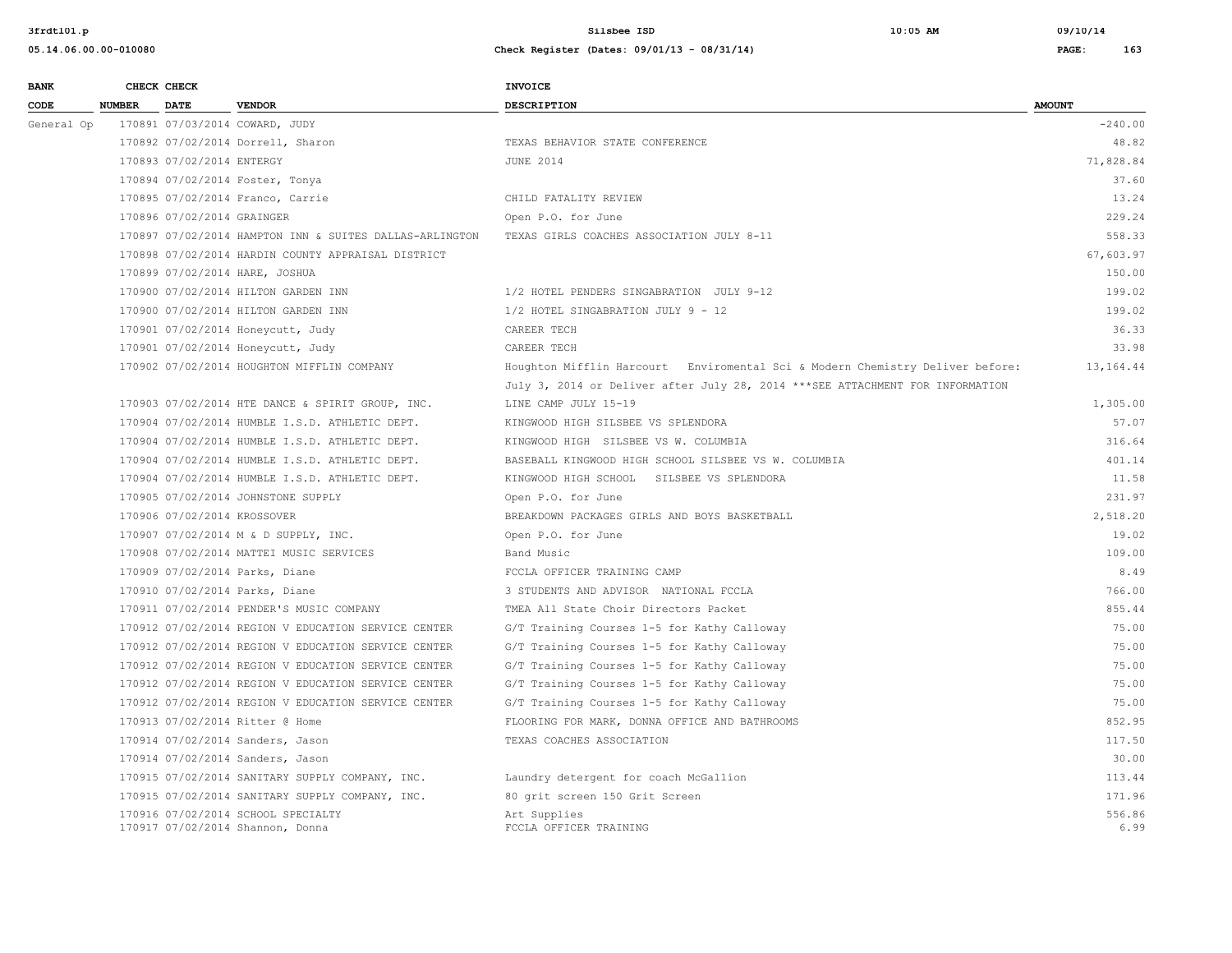| 05.14.06.00.00-010080 |             | Check Register (Dates: 09/01/13 - 08/31/14) | PAGE | 164 |
|-----------------------|-------------|---------------------------------------------|------|-----|
|                       |             |                                             |      |     |
| <b>BANK</b>           | CHECK CHECK | <b>INVOICE</b>                              |      |     |

| CODE       | <b>NUMBER</b> | DATE                       | <b>VENDOR</b>                                                            | <b>DESCRIPTION</b>                                                        | <b>AMOUNT</b>  |
|------------|---------------|----------------------------|--------------------------------------------------------------------------|---------------------------------------------------------------------------|----------------|
| General Op |               |                            | 170918 07/02/2014 Shannon, Donna                                         | NATIONAL FCCLA SAN ANTONIO                                                | 426.00         |
|            |               |                            | 170919 07/02/2014 SILSBEE BEE                                            | NEWSPAPER AD SUMMER FOOD PROGRAM CANCELLED                                | 191.52         |
|            |               |                            | 170920 07/02/2014 SILSBEE DISCOUNT CLEANERS                              |                                                                           | 638.69         |
|            |               |                            | 170921 07/02/2014 SOUTHERN LAWN & LANDSCAPES LLC                         | MOWING COMPLETED 6/20                                                     | 4,356.00       |
|            |               |                            | 170922 07/02/2014 SOUTHERN COMPUTER WAREHOUSE                            | projector bulbs                                                           | 1,516.44       |
|            |               |                            | 170923 07/02/2014 SOUTHWEST EMBLEM COMPANY                               | Band Patches                                                              | 433.00         |
|            |               |                            | 170924 07/02/2014 SSC SERVICE SOLUTIONS                                  | DANCE ACADEMY                                                             | 108.00         |
|            |               |                            | 170924 07/02/2014 SSC SERVICE SOLUTIONS                                  | LITTLE DRIBBLERS JUNE 21                                                  | 144.00         |
|            |               |                            | 170925 07/02/2014 SUN COAST RESOURCES, INC.                              | OPEN PO FOR THE MONTH OF MAY 2014                                         | 9,848.81       |
|            |               | 170926 07/02/2014 TASBO    |                                                                          | WEBINAR                                                                   | 70.00          |
|            |               | 170927 07/02/2014 WAL-MART |                                                                          | WATER AND COFFEE                                                          | 55.76          |
|            |               | 170927 07/02/2014 WAL-MART |                                                                          | TIMERS AND BATTERIES                                                      | 378.44         |
|            |               | 170927 07/02/2014 WAL-MART |                                                                          | SUPPLIES AND INK CARTRIDGES                                               | 200.31         |
|            |               | 170927 07/02/2014 WAL-MART |                                                                          | SUPPLIES                                                                  | 110.09         |
|            |               | 170927 07/02/2014 WAL-MART |                                                                          | BOARD MEETING 6/5 AND 6/6                                                 | 43.16          |
|            |               | 170927 07/02/2014 WAL-MART |                                                                          | supplies for social skills class                                          | 33.15          |
|            |               | 170927 07/02/2014 WAL-MART |                                                                          | board meeting 6/10                                                        | 17.88          |
|            |               | 170927 07/02/2014 WAL-MART |                                                                          | CREDIT RECOVERY SUPPLIES                                                  | 103.67         |
|            |               | 170927 07/02/2014 WAL-MART |                                                                          | SNACKS FOR ESY AND OFFICE SUPPLIES                                        | 330.16         |
|            |               |                            | 170928 07/02/2014 WASTE MANAGEMENT OF TEXAS, INC.                        | JUNE SERVICE                                                              | 128.36         |
|            |               |                            | 170929 07/02/2014 Watson, Darlene                                        | TEXAS BEHAVIOR SUPPORT CONFERENCE                                         | 80.25          |
|            |               |                            | 170929 07/02/2014 Watson, Darlene                                        | TEXAS BEHAVIOR SUPPORT CONFERENCE                                         | 71.87          |
|            |               |                            | 170930 07/02/2014 WEAVER, TALON                                          | CHOIR CONCERT AND REHEARSAL TOTAL 7.5 HOURS                               | 54.38          |
|            |               |                            | 170930 07/02/2014 WEAVER, TALON                                          | DANCE ACADEMY TOTAL 26.5 HOURS                                            | 192.13         |
|            |               |                            | 170931 07/02/2014 WHATBURGER                                             | BASEBALL MEALS 5/29/2014                                                  | 169.18         |
|            |               |                            | 170932 07/02/2014 WINFIELD SOLUTIONS, LLC.                               | Acelepryn w/o fertilizer \$1578.00 Acelepryn w/fertilizer \$1187.25       | 2,774.22       |
|            |               |                            | 170933 07/02/2014 GILLEY, WILLIAM                                        | BASKETBALL GAMES                                                          | 462.50         |
|            |               |                            | 170934 07/09/2014 ADVANCED SYSTEMS & ALARMS                              | $7/1$ TO $7/31$                                                           | 70.00          |
|            |               |                            | 170935 07/09/2014 APPLE COMPUTER, INC.                                   | Apple - lightning to VGA cable                                            | 45.00          |
|            |               |                            | 170935 07/09/2014 APPLE COMPUTER, INC.                                   | TV MODULE                                                                 | 99.00          |
|            |               | 170936 07/09/2014 AT &T    |                                                                          | JUNE 25 THRU JULY 24                                                      | 43.77          |
|            |               | 170936 07/09/2014 AT &T    |                                                                          | JUNE 25 THRU JULY 24                                                      | 38.01          |
|            |               |                            | 170937 07/09/2014 AT&T LONG DISTANCE                                     |                                                                           | 19.04          |
|            |               |                            | 170938 07/09/2014 AT&T LONG DISTANCE                                     |                                                                           | 469.11         |
|            |               |                            | 170939 07/09/2014 Banks, Janis                                           | MS TO SPORTS CONNECTION                                                   | 7.34           |
|            |               |                            | 170940 07/09/2014 Barton, Gini                                           | TX BEHAVIOR SUPPORT                                                       | 37.69          |
|            |               |                            | 170941 07/09/2014 Barton, Robert JR                                      | TX BEHAVIOR SUPPORT                                                       | 36.44          |
|            |               |                            | 170942 07/09/2014 BEAUMONT TROPHIES<br>170943 07/09/2014 Bossette, Offer | Letters on Choir Plaque & set up fee<br>LAURA REEVES TO SPORTS CONNECTION | 15.90<br>10.00 |
|            |               |                            |                                                                          |                                                                           |                |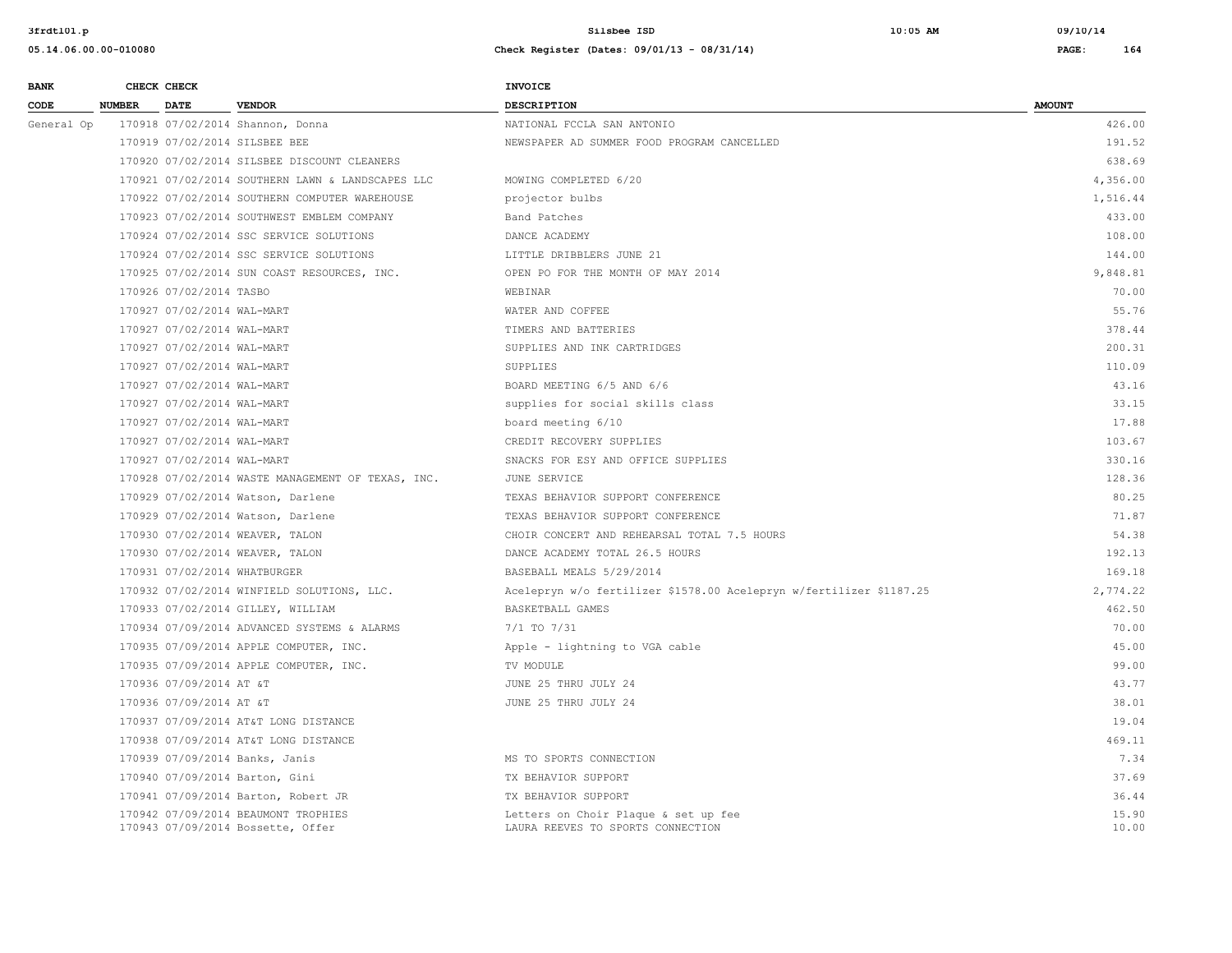| <b>BANK</b> |               | CHECK CHECK                 |                                                   | <b>INVOICE</b>                                                          |                 |
|-------------|---------------|-----------------------------|---------------------------------------------------|-------------------------------------------------------------------------|-----------------|
| CODE        | <b>NUMBER</b> | <b>DATE</b>                 | <b>VENDOR</b>                                     | <b>DESCRIPTION</b>                                                      | <b>AMOUNT</b>   |
| General Op  |               |                             | 170943 07/09/2014 Bossette, Offer                 | MS TO SPORTS CONNECTION                                                 | 6.99            |
|             |               |                             | 170944 07/09/2014 BUECHLER & ASSOCIATES, P.C.     |                                                                         | 4,041.67        |
|             |               | 170945 07/09/2014 CARLEX    |                                                   | Books for Spanish classes                                               | 228.69          |
|             |               | 170945 07/09/2014 CARLEX    |                                                   | DVD's & Books for Spanish classes                                       | 130.08          |
|             |               |                             | 170946 07/09/2014 CHALK'S TRUCK PARTS, INC.       | OPEN PO FOR THE MONTH OF JUNE 2014                                      | 706.55          |
|             |               |                             | 170947 07/09/2014 CITY OF SILSBEE                 | 5/21 TO 6/18                                                            | 1,319.58        |
|             |               |                             | 170947 07/09/2014 CITY OF SILSBEE                 | 5/20 TO 6/18                                                            | 1,890.36        |
|             |               |                             | 170947 07/09/2014 CITY OF SILSBEE                 | 5/20 TO 6/18                                                            | 179.50          |
|             |               |                             | 170947 07/09/2014 CITY OF SILSBEE                 | 5/20 TO 6/19                                                            | 378.35          |
|             |               |                             | 170948 07/09/2014 COASTAL WELDING SUPPLY INC      | OPEN PO FOR THE MONTH OF JUNE 2014                                      | 15.00           |
|             |               |                             | 170949 07/09/2014 COMMUNITY COFFEE                | ADMINISTRATION OFFICE                                                   | 47.00           |
|             |               |                             | 170950 07/09/2014 Crowell, Janis                  | TEXAS BEHAVIOR SUPPORT CONFERENCE                                       | 61.68           |
|             |               |                             | 170951 07/09/2014 CTRMA PROCESSING                |                                                                         | 3.12            |
|             |               | 170952 07/09/2014 ETEX      |                                                   | Etex Helton GT                                                          | 77.47           |
|             |               | 170952 07/09/2014 ETEX      |                                                   | PORTFOLIOS AND PENCIL SHARPENERS                                        | 146.40          |
|             |               | 170952 07/09/2014 ETEX      |                                                   | <b>ENVELOPES</b>                                                        | 49.95           |
|             |               |                             | 170953 07/09/2014 F&F SPORTS, INC.                | <b>BASEBALLS</b>                                                        | 274.95          |
|             |               |                             | 170954 07/09/2014 HILTON AUSTIN                   | $7/13 - 7/17$                                                           | 758.64          |
|             |               |                             | 170955 07/09/2014 INTERFACE SECURITY SYSTEMS      | JULY 1,14 TO JULY 31, 2014                                              | 26.43           |
|             |               |                             | 170956 07/09/2014 INTERSTATE BATTERY CENTER       | Open P.O. for June                                                      | 60.00           |
|             |               |                             | 170957 07/09/2014 ITA TRUCK SALES & SERVICE, LLC. | OPEN PO FOR THE MONTH OF JUNE 2014                                      | 1,912.40        |
|             |               |                             | 170958 07/09/2014 JOHNSTONE SUPPLY                | Open P.O. for June                                                      | 22.26           |
|             |               |                             | 170959 07/09/2014 K & S OUTDOOR POWER INC.        | BLADES FOR 60" GRAVELY MOWER                                            | 41.46           |
|             |               |                             | 170960 07/09/2014 KIRKENDALL, ANTHONY             |                                                                         | 500.00          |
|             |               |                             | 170961 07/09/2014 LIVINGSTON SAW SERVICE          | OPEN P.O. FOR JULY                                                      | 13.99           |
|             |               |                             | 170962 07/09/2014 LOFTON SECURITY SERVICES, INC.  |                                                                         | 394.24          |
|             |               |                             | 170963 07/09/2014 Mather, MaryAnn                 | LAURA REEVES TO SPORTS CONNECTION                                       | 5.00            |
|             |               |                             | 170964 07/09/2014 Moak, Michael                   | MS TO SPORTS CONNECTION                                                 | 4.85            |
|             |               |                             | 170965 07/09/2014 Moore, Rhett                    | STATE FFA CONVENTION                                                    | 1,208.00        |
|             |               |                             | 170966 07/09/2014 MUNRO'S UNIFORM SERVICE         | <b>JUNE 2014</b>                                                        | 390.23          |
|             |               |                             | 170967 07/09/2014 Murray, Megan                   |                                                                         | 4.73            |
|             |               |                             | 170968 07/09/2014 NORTH HARDIN WATER SUPPLY CORP. | 5/6 to 6/10/2014                                                        | 129.46          |
|             |               |                             | 170969 07/09/2014 O'REILLY AUTOMOTIVE             | OPEN PO FOR THE MONTH OF JUNE 2014                                      | 171.50          |
|             |               |                             | 170970 07/09/2014 PARKER LUMBER - SILSBEE         | Ag Const Supplies                                                       | 185.54          |
|             |               |                             | 170971 07/09/2014 PARKER LUMBER - SILSBEE         | Open P.O. for June                                                      | 647.61          |
|             |               |                             | 170972 07/09/2014 PARKER LUMBER - SILSBEE         | OPEN PO FOR THE MONTH OF JUNE 2014                                      | 134.94          |
|             |               |                             | 170972 07/09/2014 PARKER LUMBER - SILSBEE         | Supplies for Bus Barn                                                   | 146.46          |
|             |               | 170973 07/09/2014 RED ALERT | 170974 07/09/2014 Scott, Ruby                     | Tarus G Celcius for baseball and softball fields<br>HS BAND TO BEAUMONT | 440.00<br>16.00 |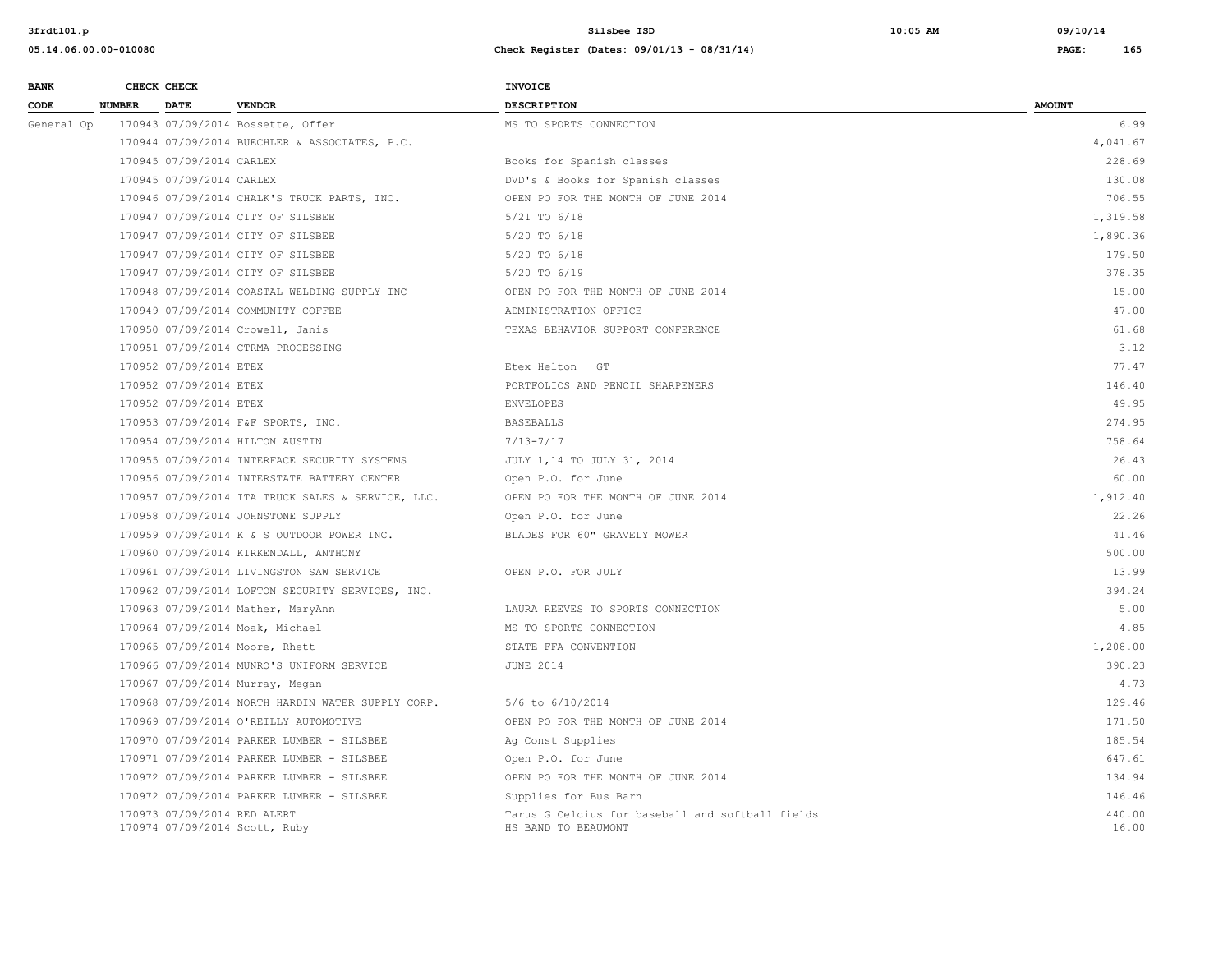| <b>BANK</b> |               | CHECK CHECK                  |                                                                                  | INVOICE                                                                                   |                    |
|-------------|---------------|------------------------------|----------------------------------------------------------------------------------|-------------------------------------------------------------------------------------------|--------------------|
| CODE        | <b>NUMBER</b> | <b>DATE</b>                  | <b>VENDOR</b>                                                                    | <b>DESCRIPTION</b>                                                                        | <b>AMOUNT</b>      |
| General Op  |               |                              | 170974 07/09/2014 Scott, Ruby                                                    | READ TO BEAUMONT                                                                          | 10.00              |
|             |               |                              | 170974 07/09/2014 Scott, Ruby                                                    | LAURA REEVES TO BEAUMONT                                                                  | 10.00              |
|             |               |                              | 170974 07/09/2014 Scott, Ruby                                                    | MS TO BEAUMONT                                                                            | 8.99               |
|             |               |                              | 170975 07/09/2014 Scott, Shelley                                                 | PBIS JULY 23-25                                                                           | 43.37              |
|             |               |                              | 170976 07/09/2014 SILSBEE RADIATOR SERVICE                                       | RADIATOR REPAIR ON BUS #89                                                                | 80.00              |
|             |               |                              | 170977 07/09/2014 SMART'S TRUCK & TRAILER                                        | OPEN PO FOR THE MONTH OF JUNE 2014                                                        | 757.39             |
|             |               |                              | 170978 07/09/2014 Smith, Cynthia                                                 | TEXAS BEHAVIOR SUPPORT 6/23-25 GAS - MEDIATION TRAINING 2 TRIPS TO AUSTIN                 | 432.58             |
|             |               |                              | 170979 07/09/2014 SOUTHERN LAWN & LANDSCAPES LLC                                 | EXTRA MOWING                                                                              | 1,394.00           |
|             |               |                              | 170980 07/09/2014 SOUTHERN COMPUTER WAREHOUSE                                    | Library Inventory Equipment                                                               | 555.62             |
|             |               |                              | 170980 07/09/2014 SOUTHERN COMPUTER WAREHOUSE                                    | AMPLIFIERS                                                                                | 87.92              |
|             |               |                              | 170980 07/09/2014 SOUTHERN COMPUTER WAREHOUSE                                    | AMPLIFIERS                                                                                | 60.28              |
|             |               |                              | 170980 07/09/2014 SOUTHERN COMPUTER WAREHOUSE                                    | AMPLIFIERS                                                                                | 64.82              |
|             |               |                              | 170980 07/09/2014 SOUTHERN COMPUTER WAREHOUSE                                    | AMPLIFIERS                                                                                | 161.22             |
|             |               |                              | 170980 07/09/2014 SOUTHERN COMPUTER WAREHOUSE                                    | AMPLIFIERS                                                                                | 63.68              |
|             |               |                              | 170980 07/09/2014 SOUTHERN COMPUTER WAREHOUSE                                    | AMPLIFIERS                                                                                | 40.44              |
|             |               |                              | 170980 07/09/2014 SOUTHERN COMPUTER WAREHOUSE                                    | LAPTOPS AND PRINTERS                                                                      | 244.12             |
|             |               |                              | 170980 07/09/2014 SOUTHERN COMPUTER WAREHOUSE                                    | Library Inventory Equipment                                                               | 56.52              |
|             |               |                              | 170980 07/09/2014 SOUTHERN COMPUTER WAREHOUSE                                    | Lenovo ThinkPad & Crucial M500 Solid state drive                                          | 166.56             |
|             |               |                              | 170980 07/09/2014 SOUTHERN COMPUTER WAREHOUSE                                    | Lenovo ThinkPad & Crucial M500 Solid state drive                                          | 1,236.34           |
|             |               |                              | 170981 07/09/2014 SPARKLETTS AND SIERRA SPRINGS                                  | ADMINISTRATION OFFICE, WAREHOUSE, TECHNOLOGY                                              | 179.99             |
|             |               |                              | 170981 07/09/2014 SPARKLETTS AND SIERRA SPRINGS                                  | MIDDLE SCHOOL                                                                             | 43.09              |
|             |               |                              | 170982 07/09/2014 Stewart, Murrell                                               | MILEAGE AND MEALS ASCD CONFERENCE                                                         | 422.64             |
|             |               |                              | 170983 07/09/2014 SUN COAST RESOURCES, INC.                                      | OPEN PO FOR THE MONTH OF JUNE 2014                                                        | 1,379.00           |
|             |               |                              | 170984 07/09/2014 SWICEGOOD MUSIC COMPANY                                        | R154590, R159221, R155149, R155731, R155375, R155340, R161398, R161417, R161504, R162425, | 1,075.00           |
|             |               |                              |                                                                                  | R162598, S372929, R162689<br>Repair Instruments during summer                             |                    |
|             |               |                              | 170984 07/09/2014 SWICEGOOD MUSIC COMPANY                                        | BAND REPAIR                                                                               | 1,395.00           |
|             |               |                              | 170985 07/09/2014 TANK OWNER MEMBERS INS. CO.                                    | policy renewal                                                                            | 1,812.00           |
|             |               | 170986 07/09/2014 TASB, INC. |                                                                                  |                                                                                           | 156.69             |
|             |               | 170987 07/09/2014 TEXAS FFA  |                                                                                  | STATE FFA CONVENTION JULY 14-18                                                           | 300.00             |
|             |               |                              | 170988 07/09/2014 THE TREMONT HOUSE, WYNDHAM                                     | TX LAW PUBLIC SAFETY CORRECTION CONFERENCE JULY 13-16                                     | 867.64             |
|             |               |                              | 170989 07/09/2014 THE WESTIN GALLERIA HOUSTON                                    | TCEC CONFERENCE 7/14 TO 7/17                                                              | 392.94             |
|             |               |                              | 170990 07/09/2014 THE WORTHINGTON RENNAISSANCE FT. WORTH                         | STATE FFA CONVENTION JULY 14-18                                                           | 3,095.60           |
|             |               |                              | 170991 07/09/2014 THOMAS A/C SUPPLY, INC.                                        | open P.O. for June                                                                        | 378.00             |
|             |               |                              | 170992 07/09/2014 TIME WARNER CABLE                                              | 6/30 TO 7/29                                                                              | 653.51             |
|             |               |                              | 170993 07/09/2014 Tramel, Dawn                                                   |                                                                                           | 4.73               |
|             |               |                              | 170994 07/09/2014 TUCKER, ASHLYN                                                 |                                                                                           | 500.00             |
|             |               |                              | 170995 07/09/2014 VERIZON WIRELESS                                               | MAY 14 - JUN 13                                                                           | 708.32             |
|             |               |                              | 170996 07/09/2014 VONNER, ASHLEY<br>170997 07/09/2014 WOODWORKERS PARADISE, INC. | SCHOLARSHIP<br>HAND PURCHASE ORDER 47866 SUPPLIES FOR CONSTRUCTION GRAPHICS               | 200.00<br>1,098.40 |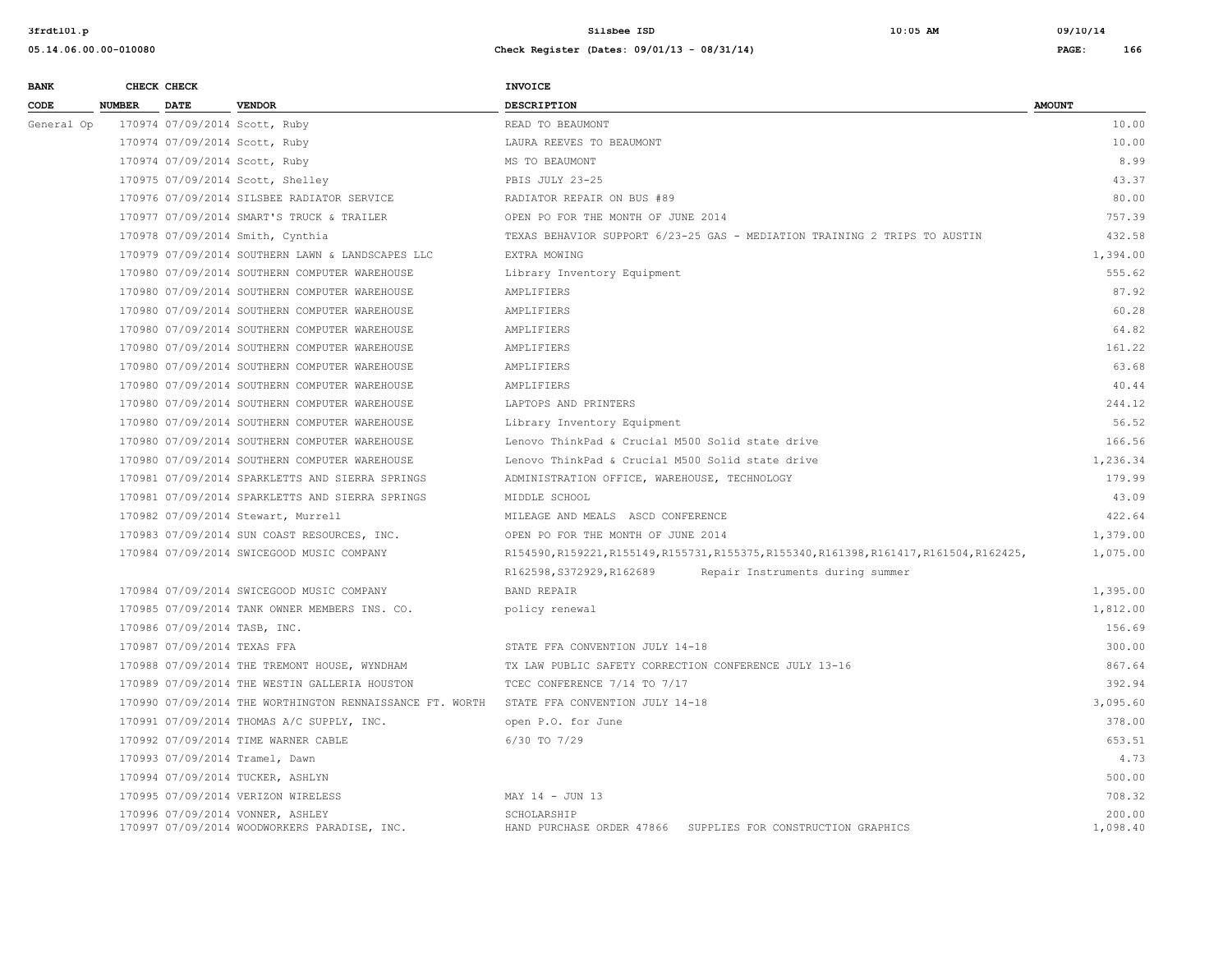| <b>BANK</b> |               | CHECK CHECK                 |                                                                                  | <b>INVOICE</b>                                                                 |                    |
|-------------|---------------|-----------------------------|----------------------------------------------------------------------------------|--------------------------------------------------------------------------------|--------------------|
| CODE        | <b>NUMBER</b> | <b>DATE</b>                 | <b>VENDOR</b>                                                                    | <b>DESCRIPTION</b>                                                             | <b>AMOUNT</b>      |
| General Op  |               |                             | 170998 07/09/2014 BAKER DISTRIBUTING                                             | R-22 refrigerant (30# cylinders)                                               | 3,145.50           |
|             |               |                             | 170999 07/09/2014 LIVINGSTON SAW SERVICE                                         | OPEN P.O. FOR JULY                                                             | 39.44              |
|             |               |                             | 171000 07/09/2014 MARK'S PLUMBING PARTS                                          | Open P.O. for June                                                             | 195.40             |
|             |               |                             | 171001 07/09/2014 MARSH WATERPROOFING INC                                        | Materials and Labor to seal elevator pit to stop water intrusion (See attached | 4,200.00           |
|             |               |                             |                                                                                  | quote)                                                                         |                    |
|             |               |                             | 171002 07/09/2014 O'REILLY AUTOMOTIVE                                            | OPEN P.O. FOR MAY                                                              | 13.98              |
|             |               |                             | 171002 07/09/2014 O'REILLY AUTOMOTIVE                                            | Open P.O. for June                                                             | 68.15              |
|             |               |                             | 171003 07/09/2014 SILSBEE FARM & RANCH                                           | Open P.O. for June                                                             | 319.00             |
|             |               |                             | 171004 07/09/2014 SOUTHWEST FOODSERVICE EXCELLENCE, LLC                          | JUNE 2014 NUTRITIONAL SERVICES                                                 | 58,286.63          |
|             |               |                             | 171005 07/09/2014 TURTLE & HUGHES, INC.                                          | Open P.O. for June                                                             | 937.47             |
|             |               |                             | 171006 07/09/2014 WOODWORKERS PARADISE, INC.                                     | Open P.O. for June                                                             | 288.62             |
|             |               |                             | 171007 07/16/2014 ALERT SERVICES                                                 | CALF SUPPORT                                                                   | 30.56              |
|             |               | 171008 07/16/2014 AT &T     |                                                                                  | JUN 27 THRU JUL 26                                                             | 87.54              |
|             |               | 171008 07/16/2014 AT &T     |                                                                                  | JUN 27 THRU JUL 26                                                             | 2,319.35           |
|             |               | 171008 07/16/2014 AT &T     |                                                                                  | JUN 25 THRU JUL 24                                                             | 48.11              |
|             |               | 171008 07/16/2014 AT &T     |                                                                                  | JUN 25 THRU JUL 24                                                             | 48.11              |
|             |               |                             | 171009 07/16/2014 BAKER DISTRIBUTING                                             | OPEN P.O. FOR JULY                                                             | 50.00              |
|             |               |                             | 171010 07/16/2014 CAMBIUM LEARNING GROUP                                         | Cambium Learning - Voyager Sopris Rewards Read & Reeves                        | 4,727.64           |
|             |               | 171011 07/16/2014 CED, INC. |                                                                                  | OPEN P.O. FOR JULY                                                             | 394.86             |
|             |               |                             | 171012 07/16/2014 CENTERPOINT ENERGY                                             | $6/6/$ to $7/1$                                                                | 36.44              |
|             |               |                             | 171012 07/16/2014 CENTERPOINT ENERGY                                             | $6/2$ to $7/1$                                                                 | 55.32              |
|             |               |                             | 171012 07/16/2014 CENTERPOINT ENERGY                                             | $6/2$ to $7/1$                                                                 | 36.50              |
|             |               |                             | 171012 07/16/2014 CENTERPOINT ENERGY                                             | $6/4$ to $7/1$                                                                 | 39.32              |
|             |               |                             | 171012 07/16/2014 CENTERPOINT ENERGY                                             | $6/4$ TO $7/1$                                                                 | 43.08              |
|             |               |                             | 171012 07/16/2014 CENTERPOINT ENERGY                                             | $6/2$ TO $7/1$                                                                 | 40.26              |
|             |               |                             | 171012 07/16/2014 CENTERPOINT ENERGY                                             | $6/2$ TO $7/1$                                                                 | 53.45              |
|             |               |                             | 171012 07/16/2014 CENTERPOINT ENERGY                                             | $5/30$ TO $7/1$                                                                | 101.46             |
|             |               |                             | 171013 07/16/2014 CHEERS, ETC., INC.                                             | Drill Team Field Uniform                                                       | 1,507.00           |
|             |               |                             | 171014 07/16/2014 CRISIS PREVENTION INSTITUTE                                    |                                                                                | 999.00             |
|             |               |                             | 171015 07/16/2014 DELL MARKETING L.P.                                            | COMPUTERS                                                                      | 10,704.48          |
|             |               | 171016 07/16/2014 ETEX      |                                                                                  | OFFICE SUPPLIES                                                                | 65.77              |
|             |               |                             | 171017 07/16/2014 GOPHER SPORT                                                   | p.e. supplies                                                                  | 744.88             |
|             |               |                             | 171017 07/16/2014 GOPHER SPORT                                                   | p.e. supplies                                                                  | 221.13             |
|             |               |                             | 171018 07/16/2014 JUST PAINTING AND THEN SOME                                    | Painting in building EJSMMS Cafe' and classrooms                               | 1,740.00           |
|             |               |                             | 171019 07/16/2014 LAURENT, KAMBRIE                                               |                                                                                | 477.00             |
|             |               |                             | 171020 07/16/2014 LEARNING.COM                                                   | 3 year renewal tech apps adoption Learning.com *SEE ATTACHED                   | 29,520.00          |
|             |               |                             | 171021 07/16/2014 MITCHELL SAW & SUPPLY                                          | Weed Eater (Stiyl)                                                             | 263.96             |
|             |               |                             | 171022 07/16/2014 MUNRO'S UNIFORM SERVICE<br>171023 07/16/2014 NCS PEARSON, INC. | Pearson 3-8 confidential Images of grade 4 & 7 essays per S. Thornhill         | 1,236.80<br>100.00 |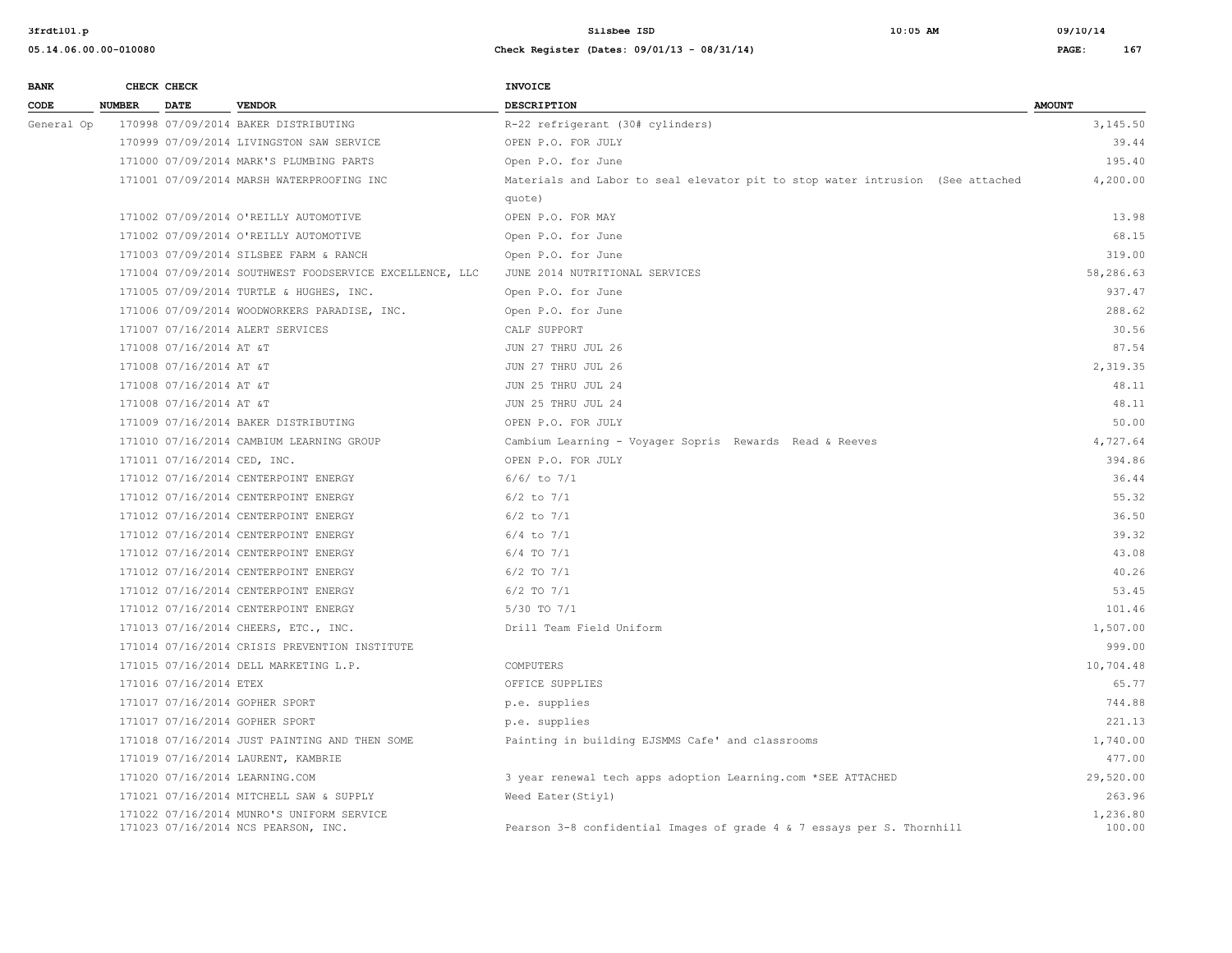| 05.14.06.00.00-010080 | Check Register (Dates: 09/01/13 - 08/31/14) | PAGE: | 168 |
|-----------------------|---------------------------------------------|-------|-----|
|                       |                                             |       |     |

| <b>BANK</b> | CHECK CHECK   |                             |                                                     | <b>INVOICE</b>                                                                 |               |
|-------------|---------------|-----------------------------|-----------------------------------------------------|--------------------------------------------------------------------------------|---------------|
| CODE        | <b>NUMBER</b> | <b>DATE</b>                 | <b>VENDOR</b>                                       | <b>DESCRIPTION</b>                                                             | <b>AMOUNT</b> |
| General Op  |               |                             | 171023 07/16/2014 NCS PEARSON, INC.                 | Pearson - confidential Image of Eng I & II EOC essays                          | 113.00        |
|             |               |                             | 171024 07/16/2014 PARKER LUMBER - SILSBEE           | TECHNOLOGY SUPPLIES                                                            | 17.98         |
|             |               |                             | 171025 07/16/2014 POSITIVE PROMOTIONS               | Academic Awards                                                                | 203.45        |
|             |               | 171026 07/16/2014 RED ALERT |                                                     | materials and labor to spot treat termites in westside rear of maintenance     | 100.00        |
|             |               |                             |                                                     | building See attached quote                                                    |               |
|             |               |                             | 171027 07/16/2014 REGION IV ESC                     | Texas Behavior Support State Conference: PBIS                                  | 450.00        |
|             |               |                             | 171027 07/16/2014 REGION IV ESC                     | Texas Behavior Support State Conference Administrator Pre-Conference           | 50.00         |
|             |               |                             | 171027 07/16/2014 REGION IV ESC                     | Travel/Teacher Workshops                                                       | 105.00        |
|             |               |                             | 171027 07/16/2014 REGION IV ESC                     | Travel/Teacher Workshops                                                       | 105.00        |
|             |               |                             | 171027 07/16/2014 REGION IV ESC                     | PBSI Travel/Workshops                                                          | 105.00        |
|             |               |                             | 171027 07/16/2014 REGION IV ESC                     | PBSI Travel                                                                    | 105.00        |
|             |               |                             | 171027 07/16/2014 REGION IV ESC                     | Travel Workshops                                                               | 105.00        |
|             |               |                             | 171028 07/16/2014 REGION V EDUCATION SERVICE CENTER | Region 5esc S. Thornhill 6/25/2014 ws# 8313                                    | 50.00         |
|             |               |                             | 171029 07/16/2014 SAPLING LEARNING                  | IMA adoption for physics *SEE ATTACHED                                         | 3,870.00      |
|             |               |                             | 171030 07/16/2014 SCHOOL AIDS, INC.                 | Instructional Materials                                                        | 107.73        |
|             |               |                             | 171030 07/16/2014 SCHOOL AIDS, INC.                 | Instructional Materials                                                        | 109.27        |
|             |               |                             | 171031 07/16/2014 SCHOOL SPECIALTY                  | CUMULATIVE FOLDERS, GRADE BOOKS AND LESSON PLANS PLEASE GIVE THE PURCHASE      | 558.34        |
|             |               |                             |                                                     | ORDER TO BARBARA                                                               |               |
|             |               |                             | 171031 08/27/2014 SCHOOL SPECIALTY                  | CUMULATIVE FOLDERS, GRADE BOOKS AND LESSON PLANS PLEASE GIVE THE PURCHASE      | $-558.34$     |
|             |               |                             |                                                     | ORDER TO BARBARA                                                               |               |
|             |               |                             | 171032 07/16/2014 SCOTT & WHITE                     | Registration and syllabus fee for Candace Tate, LVN, to attend Scott & White's | 285.00        |
|             |               |                             |                                                     | "2014 Pediatric Challenges: Summer School - Nursing Considerations for the     |               |
|             |               |                             |                                                     | School Age Child and Adolescent"                                               |               |
|             |               |                             | 171033 07/16/2014 Shelton, Alvin                    | REGISTRATION FEE                                                               | 25.00         |
|             |               |                             | 171034 07/16/2014 SOUTHERN LAWN & LANDSCAPES LLC    | MOWING COMPLETED 7/3                                                           | 4,356.00      |
|             |               |                             | 171035 07/16/2014 SOUTHWEST BUILDING SYSTEMS        | 3RD QUARTER MONITORING FEE SHS                                                 | 75.00         |
|             |               |                             | 171035 07/16/2014 SOUTHWEST BUILDING SYSTEMS        | 3RD QUARTER MONITORING FEE ADMINISTRATION BLDG.                                | 75.00         |
|             |               |                             | 171036 07/16/2014 STAR GRAPHICS, SHARP              | 6/25 TO 7/24                                                                   | 4,116.67      |
|             |               |                             | 171037 07/16/2014 STAR GRAPHICS INC                 | $6/1$ TO $6/30$                                                                | 425.00        |
|             |               |                             | 171037 07/16/2014 STAR GRAPHICS INC                 | $5/1$ TO $5/31$                                                                | 153.00        |
|             |               |                             | 171037 07/16/2014 STAR GRAPHICS INC                 | $6/1$ TO $6/30$                                                                | 153.00        |
|             |               |                             | 171037 07/16/2014 STAR GRAPHICS INC                 | $5/1$ TO $5/31$                                                                | 139.00        |
|             |               |                             | 171037 07/16/2014 STAR GRAPHICS INC                 | $6/1$ TO $6/30$                                                                | 139.00        |
|             |               |                             | 171038 07/16/2014 Stewart, Murrell                  | ASCD CONFERENCE                                                                | 51.00         |
|             |               |                             | 171039 07/16/2014 SUN COAST RESOURCES, INC.         | OPEN P.O. FOR JULY                                                             | 2,641.65      |
|             |               |                             | 171039 07/16/2014 SUN COAST RESOURCES, INC.         | open P.O. for June                                                             | 2,658.20      |
|             |               |                             | 171040 07/16/2014 TEXAS DEPARTMENT OF PUBLIC SAFETY |                                                                                | 7.00          |
|             |               |                             | 171041 07/16/2014 THOMAS A/C SUPPLY, INC.           | open P.O. for June                                                             | 213.27        |
|             |               |                             | 171042 07/16/2014 TOMAS, ANDREW                     | SCHOLARSHIP                                                                    | 1,500.00      |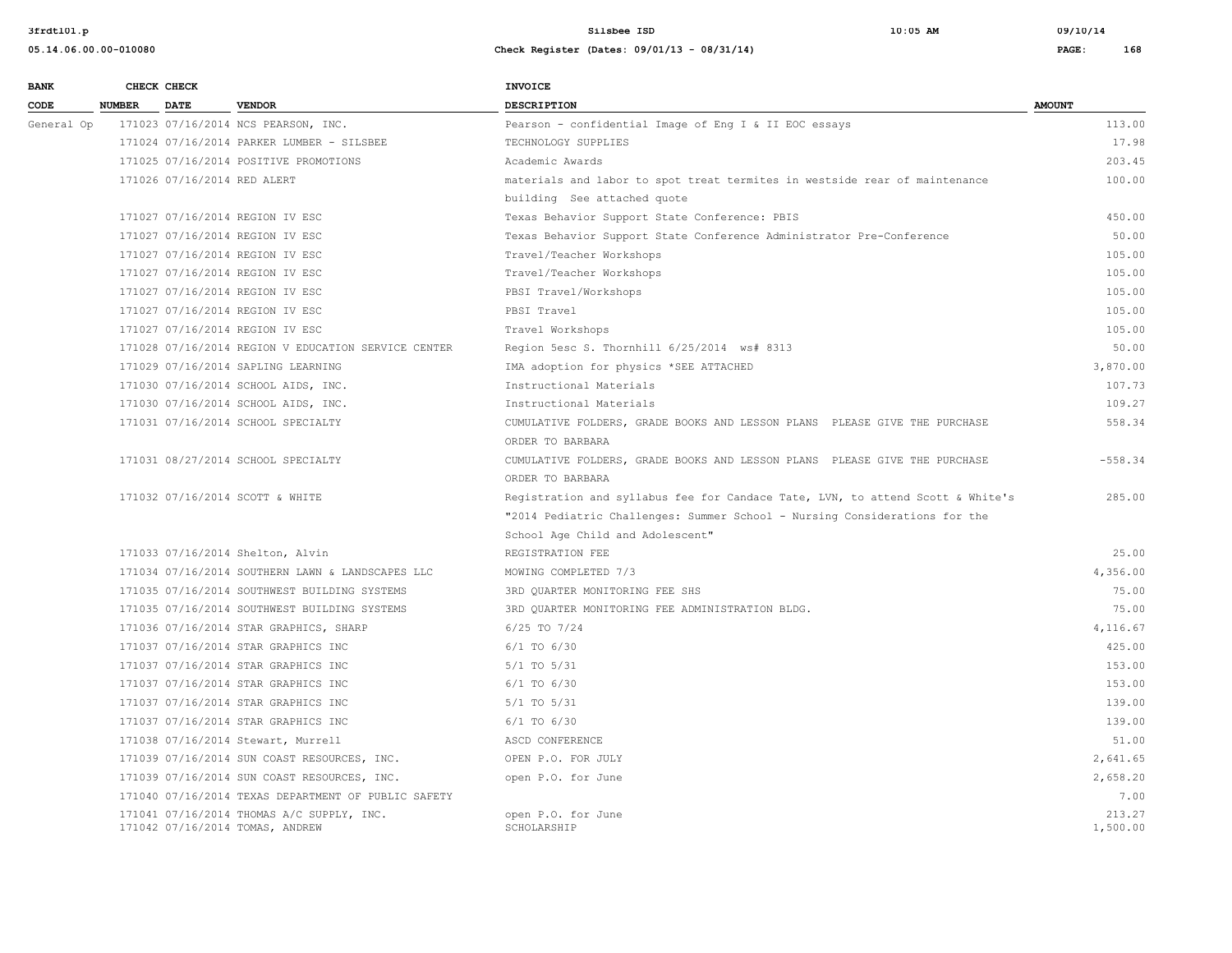| <b>BANK</b> |               | CHECK CHECK             |                                                                        | <b>INVOICE</b>                                                            |                  |
|-------------|---------------|-------------------------|------------------------------------------------------------------------|---------------------------------------------------------------------------|------------------|
| CODE        | <b>NUMBER</b> | <b>DATE</b>             | <b>VENDOR</b>                                                          | <b>DESCRIPTION</b>                                                        | <b>AMOUNT</b>    |
| General Op  |               |                         | 171043 07/16/2014 WELLS, PEYTON, GREENBURG AND HUNT, L.L.P RE:RETAINER |                                                                           | 1,000.00         |
|             |               |                         | 171044 07/16/2014 WHITE, AUTUMN                                        |                                                                           | 318.00           |
|             |               |                         | 171045 07/16/2014 WILLIAM V MACGILL & CO.                              | Supplies for nurses' offices at all campuses in the district to begin the | 1,103.00         |
|             |               |                         |                                                                        | 2014-2015 school year.                                                    |                  |
|             |               |                         | 171046 07/16/2014 McKeehan, Kathryn                                    | SINGABRATION                                                              | 389.76           |
|             |               |                         | 171047 07/17/2014 STATE COMPTROLLER                                    | 2014 2ND QUARTER SALES TAX                                                | 2,056.46         |
|             |               | 171048 07/17/2014 AT &T |                                                                        | JULY 7 THRU AUG 6                                                         | 912.94           |
|             |               |                         | 171049 07/17/2014 CITY OF SILSBEE                                      | $5/27$ to $7/3$                                                           | 485.56           |
|             |               |                         | 171049 07/17/2014 CITY OF SILSBEE                                      | $5/27$ to $7/3$                                                           | 153.49           |
|             |               |                         | 171049 07/17/2014 CITY OF SILSBEE                                      | $5/27$ to $7/3$                                                           | 143.01           |
|             |               |                         | 171049 07/17/2014 CITY OF SILSBEE                                      | $5/27$ to $7/3$                                                           | 103.09           |
|             |               |                         | 171050 07/17/2014 HAMPTON INN & SUITES HOUSTON/PASADENA                | AUTO INSTRUCTOR W/S JULY 27-8/1                                           | 654.90           |
|             |               |                         | 171051 07/17/2014 HAMPTON INN & SUITES ABILENE I-20                    | VATAT AG TECH CONFERENCE JULY 27-AUG 1                                    | 1,362.50         |
|             |               |                         | 171052 07/17/2014 MARRIOTT RIVERWALK                                   | TCDA JULY 27- JULY 30                                                     | 250.85           |
|             |               |                         | 171052 07/17/2014 MARRIOTT RIVERWALK                                   | TCDA 7/27 TO 7/30                                                         | 250.85           |
|             |               |                         | 171053 07/17/2014 MENGER HOTEL                                         | TCDA 7/27-7/30                                                            | 392.06           |
|             |               |                         | 171054 07/17/2014 MOODY GARDENS                                        | UCA CAMP FOR SMS CHEERLEADERS                                             | 860.66           |
|             |               |                         | 171055 07/17/2014 REGION V EDUCATION SERVICE CENTER                    | REGION V WORKSHOP                                                         | 100.00           |
|             |               |                         | 171056 07/17/2014 SHERATON DALLAS HOTEL                                | FCSTAT PROF DEV CONFERENCE JULY 28-AUG. 1                                 | 537.56           |
|             |               |                         | 171057 07/17/2014 TEXAS SCOREBOARD SERVICES LLC                        | YEARLY INSPECTION OF SCOREBOARDS                                          | 722.50           |
|             |               |                         | 171058 07/17/2014 TIME WARNER CABLE                                    | 7/18 TO 8/17                                                              | 954.03           |
|             |               |                         | 171058 07/17/2014 TIME WARNER CABLE                                    | 7/18 TO 8/17                                                              | 954.03           |
|             |               |                         | 171058 07/17/2014 TIME WARNER CABLE                                    | 7/18 TO 8/17                                                              | 954.03           |
|             |               |                         | 171058 07/17/2014 TIME WARNER CABLE                                    | 7/15 TO 8/14                                                              | 3,375.00         |
|             |               |                         | 171058 07/17/2014 TIME WARNER CABLE                                    | 7/17 TO 8/16                                                              | 954.03           |
|             |               |                         | 171059 07/17/2014 WINK, JOHN                                           |                                                                           | 1,000.00         |
|             |               |                         | 171060 07/17/2014 HARDIN COUNTY                                        | <b>JUNE 2014</b>                                                          | 3,401.57         |
|             |               |                         | 171060 07/17/2014 HARDIN COUNTY                                        | <b>JUNE 2014</b>                                                          | 5,364.28         |
|             |               |                         | 171061 07/23/2014 CDW GOVERNMENT, INC.                                 | HEADPHONES                                                                | 243.74           |
|             |               |                         | 171062 07/23/2014 CORATTI, JOYCE                                       | TRAVEL                                                                    | 106.52           |
|             |               |                         | 171062 07/23/2014 CORATTI, JOYCE                                       | REIMBURSEMENT FOR CERTIFICATION CLASS                                     | 550.00           |
|             |               |                         | 171062 07/23/2014 CORATTI, JOYCE                                       | TRAVEL                                                                    | 173.70           |
|             |               |                         | 171063 07/23/2014 CORKILL, BLAKE                                       | PAYMENT FOR DRUMLINE CLINIC                                               | 600.00           |
|             |               |                         | 171064 07/23/2014 JOHNSTONE SUPPLY                                     | OPEN P.O. FOR JULY                                                        | 288.46           |
|             |               |                         | 171065 07/23/2014 JONES SCHOOL SUPPLY                                  | counselor supplies                                                        | 79.25            |
|             |               |                         | 171066 07/23/2014 JUST PAINTING AND THEN SOME                          | Painting in building EJSMMS Cafe' and classrooms                          | 995.00           |
|             |               |                         | 171066 07/23/2014 JUST PAINTING AND THEN SOME                          | Painting in Cafeterias (See attached Quote)                               | 1,345.00         |
|             |               | 171068 07/23/2014 PCAT  | 171067 07/23/2014 NORTH TEXAS TOLLWAY AUTHORITY                        | TOLL CHARGE<br>MANUEL SERRATO AUTO PROPERTY DAMAGE                        | 4.56<br>1,000.00 |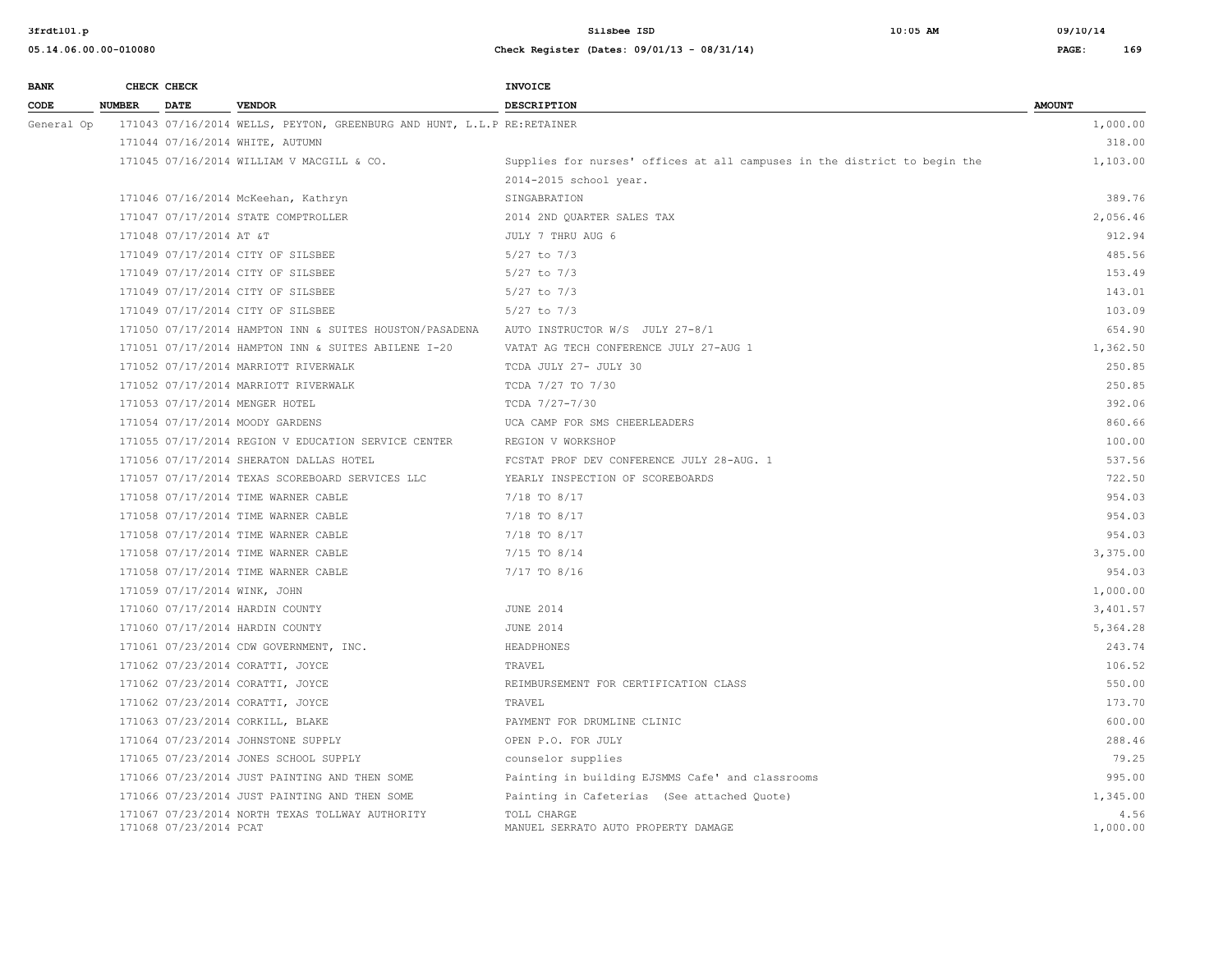| <b>BANK</b> |               | CHECK CHECK               |                                                                        | <b>INVOICE</b>                                                               |                  |
|-------------|---------------|---------------------------|------------------------------------------------------------------------|------------------------------------------------------------------------------|------------------|
| CODE        | <b>NUMBER</b> | <b>DATE</b>               | <b>VENDOR</b>                                                          | <b>DESCRIPTION</b>                                                           | <b>AMOUNT</b>    |
| General Op  |               | 171068 07/23/2014 PCAT    |                                                                        | NICHOLE HARPER AUTO BODILY INJURY                                            | 1,000.00         |
|             |               |                           | 171069 07/23/2014 RUIZ, ZAYRA                                          | DOMINGUEZ SCHOLARSHIP RECIPIENT                                              | 1,500.00         |
|             |               |                           | 171070 07/23/2014 SCHOOLMART                                           | TI Nspire Cx CAS Teacher Kit Pack                                            | 1,494.32         |
|             |               |                           | 171071 07/23/2014 Sheppard, Lee                                        | COURSE REIMBURSEMENT                                                         | 15.00            |
|             |               |                           | 171072 07/23/2014 SSC SERVICE SOLUTIONS                                | JANITORIAL SERVICES                                                          | 55,652.55        |
|             |               |                           | 171073 07/23/2014 STAR GRAPHICS INC                                    | RISO/EZ221                                                                   | 139.00           |
|             |               |                           | 171073 07/23/2014 STAR GRAPHICS INC                                    | RISO/RZ1090                                                                  | 425.00           |
|             |               |                           | 171073 07/23/2014 STAR GRAPHICS INC                                    | RISO/EZ221                                                                   | 153.00           |
|             |               | 171074 07/23/2014 TASA    |                                                                        | MEMBERSHIP                                                                   | 254.40           |
|             |               |                           | 171075 07/23/2014 THERIOT, TAYLOR                                      | SILVER LINING SCHOLARSHIP RECIPIENT                                          | 200.00           |
|             |               | 171076 07/23/2014 TIPMAPS |                                                                        | TIPMAPS MEMBERSHIP APPLICATION - MARK LEE                                    | 25.00            |
|             |               |                           | 171077 07/23/2014 TRIANGLE WATER CO.                                   | PACES AND ACADEMY WATER                                                      | 127.25           |
|             |               |                           | 171078 07/23/2014 UT Austin K-16 Education Center                      | K-16 Education Center Austin TX UT Credit By Exam for August 2, 2014         | 140.00           |
|             |               |                           | 171079 07/23/2014 WATHEN, DESHONG & JUNCKER, L.L.P.                    | INTERIM AUDIT SERVICES                                                       | 7,500.00         |
|             |               |                           | 171080 07/23/2014 WOODWORKERS PARADISE, INC.                           | OPEN P.O. FOR JULY                                                           | 285.19           |
|             |               |                           | 171081 07/30/2014 ACCU-TECH CORPORATION                                | QUOTE 25822 COMPUTER DROPS CABLE                                             | 343.00           |
|             |               |                           | 171082 07/30/2014 AT&T LONG DISTANCE                                   |                                                                              | 23.36            |
|             |               |                           | 171082 07/30/2014 AT&T LONG DISTANCE                                   |                                                                              | 161.86           |
|             |               |                           | 171083 07/30/2014 BAKER DISTRIBUTING                                   | OPEN P.O. FOR JULY                                                           | 248.54           |
|             |               |                           | 171084 07/30/2014 BARNETT'S PRESSURE WASHING                           | Pressure wash warehouse building using strong mildicide chemicals to prepare | 1,675.00         |
|             |               |                           |                                                                        | the surface for painting.                                                    |                  |
|             |               |                           | 171085 07/30/2014 BEST MPRESSIONS                                      | PRINTING OF ENVELOPES                                                        | 62.50            |
|             |               |                           | 171085 07/30/2014 BEST MPRESSIONS                                      | CALENDARS                                                                    | 300.00           |
|             |               |                           | 171086 07/30/2014 BUECHLER & ASSOCIATES, P.C.                          |                                                                              | 2,110.72         |
|             |               |                           | 171087 07/30/2014 CARD SERVICES                                        | JUNE 18 TO JULY 18, 2014                                                     | 1,051.03         |
|             |               |                           | 171088 07/30/2014 CARD SERVICES                                        | OLD ACCT 0460 JUNE 20- JULY 20                                               | 3,103.35         |
|             |               |                           | 171089 07/30/2014 CDW GOVERNMENT, INC.                                 | RIBBON                                                                       | 1,839.20         |
|             |               |                           | 171090 07/30/2014 CENTERPOINT ENERGY                                   | $6/17$ TO $7/17$                                                             | 296.53           |
|             |               |                           | 171091 07/30/2014 CENTERPOINT ENERGY                                   | $6/13$ TO $7/17$                                                             | 49.06            |
|             |               |                           | 171092 07/30/2014 CENTERPOINT ENERGY SERVICES, INC.                    | $6/1$ TO $6/30$                                                              | 2,860.00         |
|             |               |                           | 171093 07/30/2014 CHALK'S TRUCK PARTS, INC.                            | OPEN PO FOR THE MONTH OF JULY 2014                                           | 58.90            |
|             |               |                           | 171094 07/30/2014 CHATTERBOX SPEECH THERAPY                            | ESY SUPERVISE SPEECH ASSISTANTS                                              | 560.00           |
|             |               |                           | 171095 07/30/2014 CHEVRON AND TEXACO CARD SERVICES                     | $6/23$ TO $7/22$                                                             | 88.05            |
|             |               |                           | 171096 07/30/2014 CHUCK'S BAR B OUE                                    | ADMINISTRATIVE STAFF MEETING                                                 | 143.10           |
|             |               |                           | 171097 07/30/2014 CITY OF SILSBEE                                      | $6/4$ TO $7/10$                                                              | 242.88           |
|             |               |                           | 171097 07/30/2014 CITY OF SILSBEE                                      | $6/4$ TO $7/10$                                                              | 568.17           |
|             |               |                           | 171097 07/30/2014 CITY OF SILSBEE                                      | $6/4$ TO $7/10$                                                              | 585.38           |
|             |               |                           | 171097 07/30/2014 CITY OF SILSBEE<br>171097 07/30/2014 CITY OF SILSBEE | $6/9$ TO $7/14$<br>6/09/2014 TO 7/14/2014                                    | 111.16<br>122.89 |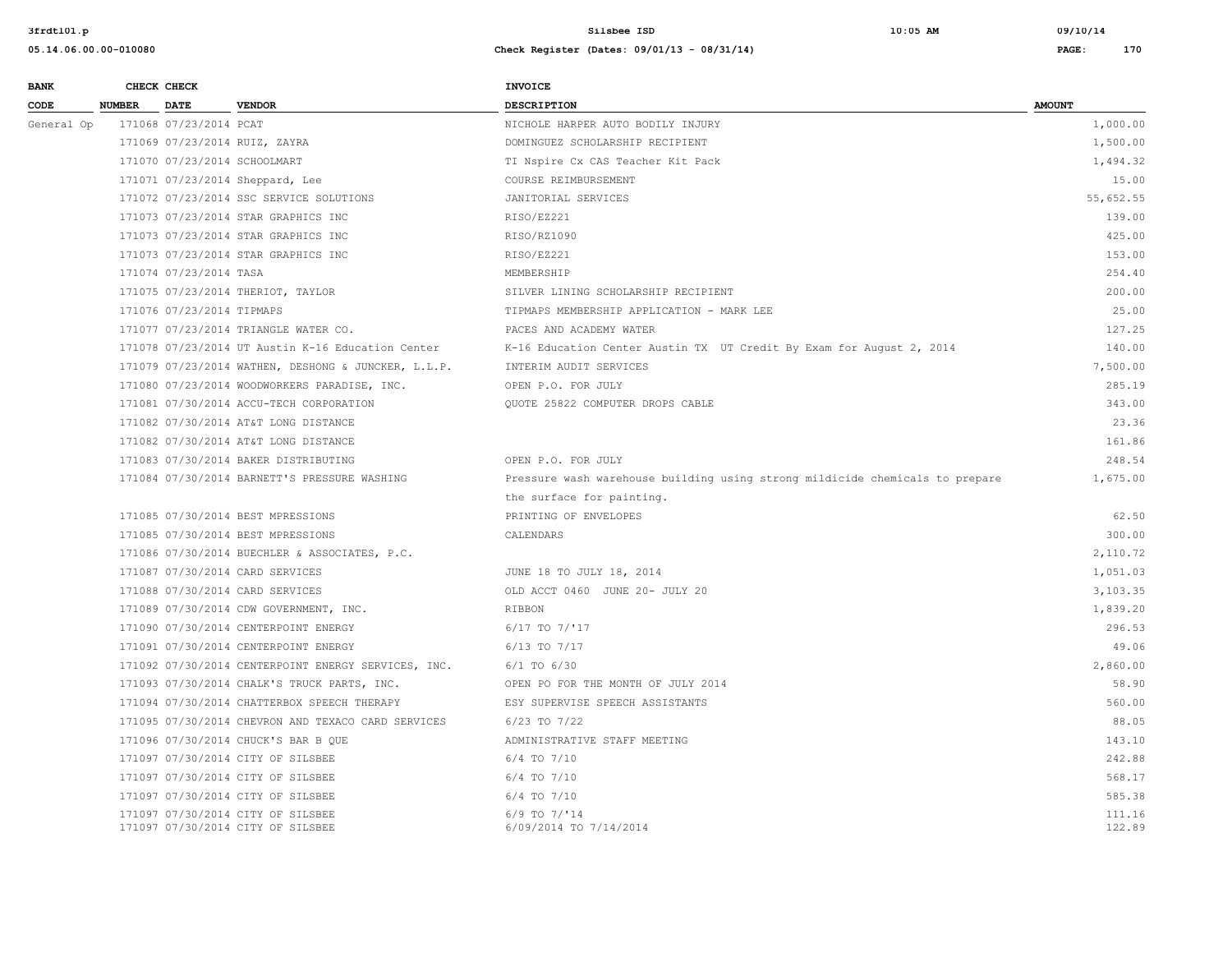| <b>BANK</b> |               | CHECK CHECK                |                                                                                                             | INVOICE                                                                       |                    |
|-------------|---------------|----------------------------|-------------------------------------------------------------------------------------------------------------|-------------------------------------------------------------------------------|--------------------|
| CODE        | <b>NUMBER</b> | <b>DATE</b>                | <b>VENDOR</b>                                                                                               | <b>DESCRIPTION</b>                                                            | <b>AMOUNT</b>      |
| General Op  |               |                            | 171098 07/30/2014 COMMUNITY COFFEE                                                                          | ADMINISTRATION OFFICE                                                         | 29.00              |
|             |               |                            | 171099 07/30/2014 Drake, David JR                                                                           | COACHING SCHOOL                                                               | 32.99              |
|             |               |                            | 171100 07/30/2014 EDWARDS-JOHNSON MEMORIAL SILSBEE MIDDLE CURRICULUM CONFERENCE AUGUST 12                   |                                                                               | 270.00             |
|             |               |                            | 171101 07/30/2014 EXXON MOBIL                                                                               |                                                                               | 69.41              |
|             |               |                            | 171102 07/30/2014 FASTENAL COMPANY                                                                          |                                                                               | 45.30              |
|             |               |                            | 171103 07/30/2014 Ferguson, Jennifer                                                                        | TO DOCTOR                                                                     | 17.76              |
|             |               |                            | 171104 07/30/2014 Foster, Tonya                                                                             | HOMEBOUND                                                                     | 35.10              |
|             |               | 171105 07/30/2014 GRAINGER |                                                                                                             | OPEN P.O. FOR JULY                                                            | 166.58             |
|             |               | 171106 07/30/2014 GRAINGER |                                                                                                             | OPEN P.O. FOR JULY                                                            | 240.66             |
|             |               |                            | 171107 07/30/2014 HARDIN COUNTY TREASURER                                                                   |                                                                               | 362.41             |
|             |               |                            | 171108 07/30/2014 Hickman, Hiawatha                                                                         | 7/20-22 COACHING SCHOOL                                                       | 129.80             |
|             |               | 171109 07/30/2014 HUNT'S   |                                                                                                             | CAMCORDER BATTERY QUOTE 182439                                                | 129.00             |
|             |               |                            | 171110 07/30/2014 THE INSTRUMENTALIST COMPANY                                                               | Band Supplies                                                                 | 109.00             |
|             |               |                            | 171111 07/30/2014 INTERFACE SECURITY SYSTEMS                                                                | 8/1 TO 8/31                                                                   | 26.43              |
|             |               |                            | 171112 07/30/2014 INTERSTATE BILLING SERVICE, INC.                                                          | PARTS FOR BUS #99 AND #100                                                    | 878.92             |
|             |               |                            | 171113 07/30/2014 ITA TRUCK SALES & SERVICE, LLC.                                                           | OPEN PO FOR THE MONTH OF JULY 2014                                            | 1,912.40           |
|             |               |                            | 171114 07/30/2014 IWS GAS AND SUPPLY                                                                        | JUNE PURCHASE MONTHLY AG                                                      | 33.75              |
|             |               |                            | 171115 07/30/2014 J. W. PEPPER & SON, INC.                                                                  | Choir Music                                                                   | 289.98             |
|             |               |                            | 171116 07/30/2014 Jacks, Evelle                                                                             | HOMEBOUND                                                                     | 135.83             |
|             |               |                            | 171117 07/30/2014 JACKSON, SHARON                                                                           | OCCUPATIONAL THERAPY @ESY                                                     | 1,575.00           |
|             |               |                            | 171118 07/30/2014 JOHNSTONE SUPPLY                                                                          | OPEN P.O. FOR JULY                                                            | 114.69             |
|             |               |                            | 171119 07/30/2014 Jones, Trenton                                                                            | COACHING SCHOOL                                                               | 37.38              |
|             |               |                            | 171120 07/30/2014 JUST PAINTING AND THEN SOME                                                               | Summer Painting per list (see attached quotes) EJSMMS \$1255.00 SHS \$2645.00 | 2,800.00           |
|             |               |                            | 171121 07/30/2014 JUST PAINTING AND THEN SOME                                                               | Paint exterior walls of warehouse building & doors. (excluding bay doors).    | 8,795.00           |
|             |               |                            | 171122 07/30/2014 KIMBALL MIDWEST                                                                           |                                                                               | 100.00             |
|             |               |                            | 171123 07/30/2014 KIMBALL MIDWEST                                                                           | SUPPLIES FOR UP KEEP OF BUSES                                                 | 490.83             |
|             |               |                            | 171124 07/30/2014 LAURA REEVES ACTIVITY FUND                                                                |                                                                               | 11.21              |
|             |               |                            | 171125 07/30/2014 LIVINGSTON SAW SERVICE                                                                    | PARTS FOR LAWN MOWER                                                          | 53.89              |
|             |               |                            | 171126 07/30/2014 MACKIN EDUCATIONAL RESOURCES                                                              | LIBRARY TITLES                                                                | 1,014.73           |
|             |               |                            | 171127 07/30/2014 MODICA BROTHERS TIRE CENTER                                                               | New tires for 3/4 ton Ford truck mounted, ballanced, drive out (see attached  | 543.98             |
|             |               |                            |                                                                                                             | quote)                                                                        |                    |
|             |               |                            | 171128 07/30/2014 MUSIC IN MOTION                                                                           | SEE ATTACHED REQUISITION                                                      | 128.70             |
|             |               |                            | 171128 07/30/2014 MUSIC IN MOTION                                                                           | AWARDS SEE ATTACHED REQUISITION                                               | 153.89             |
|             |               |                            | 171129 07/30/2014 NATIONAL SCHOOL PRODUCTS                                                                  | STAAR MATERIALS                                                               | 241.83             |
|             |               |                            | 171130 07/30/2014 Nelson, Michael                                                                           | THSCA COACHING CLINIC                                                         | 45.87              |
|             |               |                            | 171131 07/30/2014 NEWTON'S TOOL & HARDWARE, INC.                                                            | OPEN P.O. FOR JULY                                                            | 15.45              |
|             |               |                            | 171132 07/30/2014 NORTH HARDIN WATER SUPPLY CORP.                                                           | 6/10/2014 TO 7/8/2014                                                         | 79.34              |
|             |               |                            | 171133 07/30/2014 OPERATION GRADUATION CLASS OF 2015<br>171134 07/30/2014 PINNACLE MEDICAL MANAGEMENT CORP. | DIRECT DEPOSIT<br><b>JULY 2014</b>                                            | 500.00<br>1,326.00 |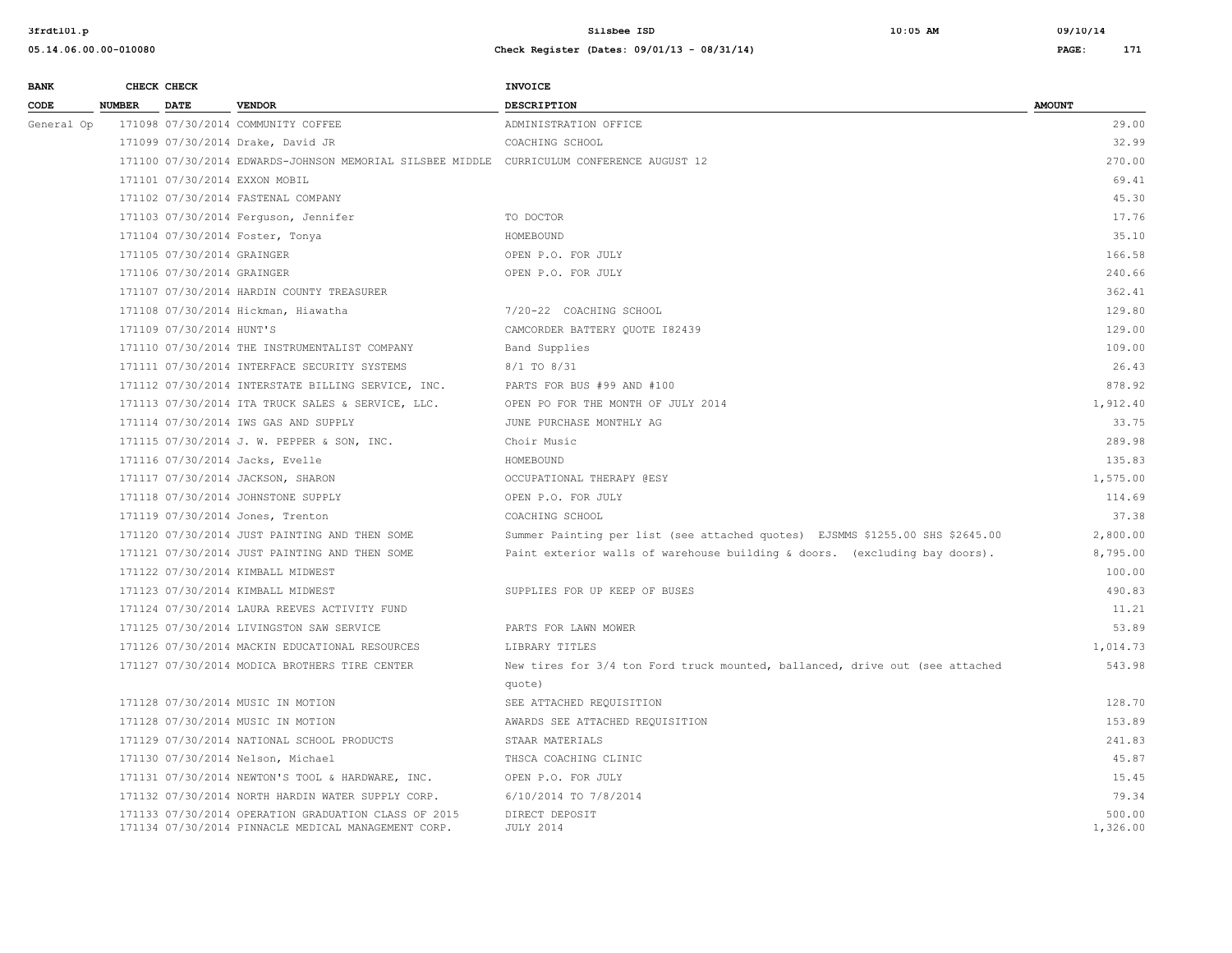| <b>BANK</b> |               | CHECK CHECK                 |                                                                                              | <b>INVOICE</b>                                      |               |
|-------------|---------------|-----------------------------|----------------------------------------------------------------------------------------------|-----------------------------------------------------|---------------|
| CODE        | <b>NUMBER</b> | <b>DATE</b>                 | <b>VENDOR</b>                                                                                | <b>DESCRIPTION</b>                                  | <b>AMOUNT</b> |
| General Op  |               |                             | 171135 07/30/2014 Porter, Joshua                                                             | COACHING SCHOOL                                     | 78.00         |
|             |               |                             | 171136 07/30/2014 REALLY GOOD STUFF, INC.                                                    | START UP                                            | 2,105.63      |
|             |               |                             | 171137 07/30/2014 REGION V EDUCATION SERVICE CENTER                                          | RECERTIFICATION FOR DRIVERS                         | 60.00         |
|             |               |                             | 171138 07/30/2014 SANFORD, ALAN                                                              | TASB SAN ANTONIO                                    | 335.31        |
|             |               |                             | 171139 07/30/2014 SILSBEE HIGH SCHOOL                                                        | CURRICULUM CONFERENCE AUGUST 12, 2014               | 510.00        |
|             |               |                             | 171140 07/30/2014 Smith, Cynthia                                                             | PARKING TCASE SUMMER CONVENTION AUSTIN              | 489.64        |
|             |               |                             | 171140 07/30/2014 Smith, Cynthia                                                             | PARKING TCASE SUMMER CONVENTION AUSTIN              | $-489.64$     |
|             |               |                             | 171141 07/30/2014 SOUTHERN LAWN & LANDSCAPES LLC                                             | mowing completed 7/18                               | 4,356.00      |
|             |               |                             | 171142 07/30/2014 SOUTHERN COMPUTER WAREHOUSE                                                | TONER                                               | 48.77         |
|             |               |                             | 171142 07/30/2014 SOUTHERN COMPUTER WAREHOUSE                                                | QUOTE 913202 COMPUTER FOR COACHES OFFICE            | 814.05        |
|             |               |                             | 171142 07/30/2014 SOUTHERN COMPUTER WAREHOUSE                                                | QUOTE 913202 COMPUTER FOR COACHES OFFICE            | 83.28         |
|             |               |                             | 171143 07/30/2014 SOUTHERN TIRE MART                                                         | <b>BUS TIRES</b>                                    | 5,299.00      |
|             |               |                             | 171144 07/30/2014 STAYBRIDGE SUITES                                                          | APSI; AP TRAINING 8/4 TO 8/8                        | 438.56        |
|             |               |                             | 171145 07/30/2014 SUN COAST RESOURCES, INC.                                                  | OPEN P.O. FOR JULY                                  | 2,014.48      |
|             |               |                             | 171146 07/30/2014 Thornhill, Sherrie                                                         |                                                     | 185.02        |
|             |               |                             | 171147 07/30/2014 TIME WARNER CABLE                                                          | 7/30 TO 8/29                                        | 653.53        |
|             |               |                             | 171148 07/30/2014 Tramel, Dawn                                                               |                                                     | 4.73          |
|             |               |                             | 171149 07/30/2014 VERIZON WIRELESS                                                           | JUN 14 TO JULY 13                                   | 699.45        |
|             |               | 171150 07/30/2014 WAL-MART  |                                                                                              | shop vac                                            | 89.97         |
|             |               | 171150 07/30/2014 WAL-MART  |                                                                                              | LOGITECH POWERED COMPUTER SPEAKERS                  | 11.88         |
|             |               | 171150 07/30/2014 WAL-MART  |                                                                                              | board meeting 7/8                                   | 20.62         |
|             |               | 171150 07/30/2014 WAL-MART  |                                                                                              | 009575<br>teacher supplies high school              | 1,598.74      |
|             |               | 171150 07/30/2014 WAL-MART  |                                                                                              | fan and water                                       | 74.74         |
|             |               |                             | 171151 07/30/2014 WASTE MANAGEMENT OF TEXAS, INC.                                            | <b>JULY SERVICES</b>                                | 128.36        |
|             |               |                             | 171152 07/30/2014 WHITE, CHELSEA                                                             | SCHOLARSHIP                                         | 500.00        |
|             |               |                             | 171153 07/30/2014 Woodard, Robert                                                            | COACHING SCHOOL                                     | 52.44         |
|             |               |                             | 171154 07/30/2014 Sanders, Jason                                                             | MILEAGE AND PARKING TEXAS GIRLS COACHES ASSOCIATION | 422.59        |
|             |               |                             | 171155 07/31/2014 ADVANCED SYSTEMS & ALARMS                                                  | 8/1 TO 8/31/2014                                    | 70.00         |
|             |               | 171156 07/31/2014 Day, Keli |                                                                                              |                                                     | 66.33         |
|             |               |                             | 171157 07/31/2014 REGION XIII EDUCATION SERVICE CNTR                                         | Mediation Training                                  | 200.00        |
|             |               |                             | 171158 08/06/2014 ACADEMIC INNOVATIONS                                                       | Academic Innovations SMS *SEE ATTACHED              | 4,508.77      |
|             |               |                             | 171159 08/06/2014 ALLIED FENCE                                                               | FENCING                                             | 6,167.00      |
|             |               |                             | 171160 08/06/2014 BETTY'S BLOOMERS NURSERY                                                   | LEONARD BARNETT'S SERVICE                           | 42.50         |
|             |               |                             | 171161 08/06/2014 BUILDING BLOX                                                              | WORKSHOP                                            | 600.00        |
|             |               |                             | 171161 08/06/2014 BUILDING BLOX                                                              | WORKSHOP                                            | 2,400.00      |
|             |               |                             | 171162 08/06/2014 CENTER FOR BEHAVIORAL STUDIES                                              |                                                     | 840.00        |
|             |               |                             | 171163 08/06/2014 COASTAL WELDING SUPPLY INC                                                 | Student Starter Welding Kits                        | 1,657.20      |
|             |               |                             | 171163 08/06/2014 COASTAL WELDING SUPPLY INC<br>171163 08/06/2014 COASTAL WELDING SUPPLY INC | OPEN P.O. FOR JULY<br>RENTAL HIGH SCHOOL            | 22.60<br>7.50 |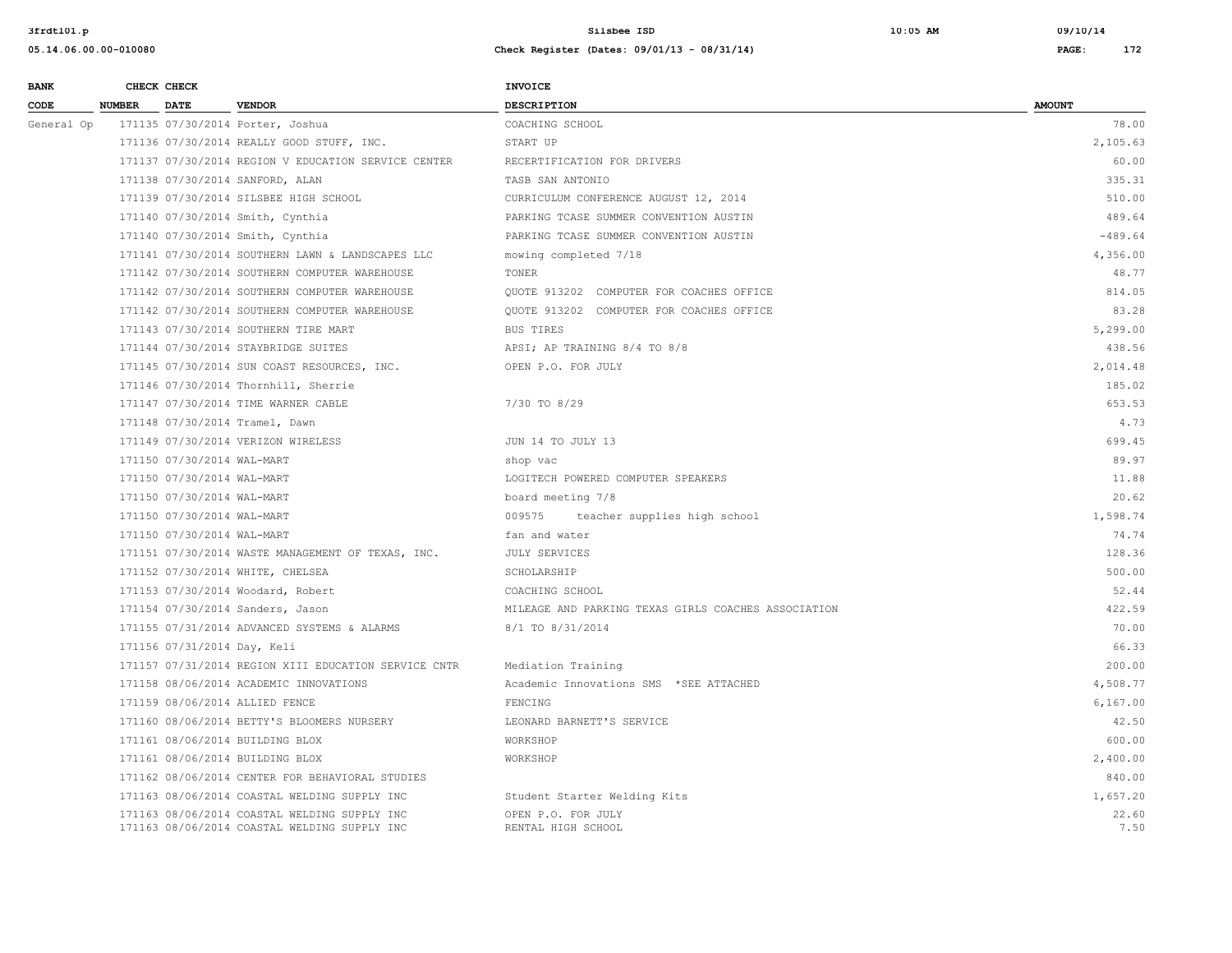| 05.14.06.00.00-010080 | Check Register (Dates: 09/01/13 - 08/31/14) | PAGE: | 173 |
|-----------------------|---------------------------------------------|-------|-----|
|                       |                                             |       |     |

| <b>BANK</b> |               | CHECK CHECK                |                                                                                         | <b>INVOICE</b>                                                             |                |
|-------------|---------------|----------------------------|-----------------------------------------------------------------------------------------|----------------------------------------------------------------------------|----------------|
| CODE        | <b>NUMBER</b> | <b>DATE</b>                | <b>VENDOR</b>                                                                           | <b>DESCRIPTION</b>                                                         | <b>AMOUNT</b>  |
| General Op  |               |                            | 171164 08/06/2014 CROWN ELECTRIC                                                        | Labor/scaffolding & misc. materials to re lamp entire SHS Auditorium       | 5,703.00       |
|             |               |                            | 171165 08/06/2014 EDUCATIONAL ENTERPRISES RECORDING CO.                                 | TMEA All State CD Set                                                      | 150.00         |
|             |               |                            | 171166 08/06/2014 EDWARDS-JOHNSON MEMORIAL SILSBEE MIDDLE                               | REGION V CURRICULUM CONFERENCE                                             | 80.00          |
|             |               | 171167 08/06/2014 ENTERGY  |                                                                                         | <b>JULY 2014</b>                                                           | 60,420.86      |
|             |               | 171168 08/06/2014 ETEX     |                                                                                         | OFFICE SUPPLIES, INK CARTRIDGES, CALENDARS AND CHAIR                       | 940.65         |
|             |               | 171168 08/06/2014 ETEX     |                                                                                         | teacher supplies                                                           | 190.87         |
|             |               | 171168 08/06/2014 ETEX     |                                                                                         | SUPPLIES                                                                   | 102.46         |
|             |               | 171168 08/06/2014 ETEX     |                                                                                         | TECHNOLOGY SUPPLIES                                                        | 98.97          |
|             |               | 171168 08/06/2014 ETEX     |                                                                                         | CHAIR                                                                      | 189.00         |
|             |               |                            | 171169 08/06/2014 FASTENAL COMPANY                                                      | OPEN P.O. FOR JULY                                                         | 5.13           |
|             |               |                            | 171170 08/06/2014 FIRETROL PROTECTIONS SYSTEMS                                          | INSPECT & TEST VENT-HOODS                                                  | 555.00         |
|             |               |                            | 171170 08/06/2014 FIRETROL PROTECTIONS SYSTEMS                                          | Materials and labor to inspect fire alarm systems as follows: SHS, LR, RT, | 1,290.00       |
|             |               |                            |                                                                                         | Kirby, admin, warehouse/technology                                         |                |
|             |               | 171171 08/06/2014 GRAINGER |                                                                                         | OPEN P.O. FOR JULY                                                         | 36.12          |
|             |               |                            | 171172 08/06/2014 HALL APPRAISAL                                                        | APPRAISAL                                                                  | 350.00         |
|             |               |                            | 171173 08/06/2014 HANCOCK, MICHAELA                                                     |                                                                            | 200.00         |
|             |               |                            | 171174 08/06/2014 Honeycutt, Judy                                                       | TCEC CONFERENCE HOUSTON 7/14                                               | 180.69         |
|             |               |                            | 171176 08/06/2014 HOUGHTON MIFFLIN COMPANY                                              | Houghton, Mifflin, Harcourt Sci & Math K-2 Instruction Materials *** SEE   | 21, 474.59     |
|             |               |                            |                                                                                         | ATTACHED DELIVER BEFORE: JULY 3, 2014 OR DELIVER AFTER: JULY 27, 2014 TECH |                |
|             |               |                            |                                                                                         | CONTACTS: sam.moore@silsbeeisd.org                                         |                |
|             |               |                            |                                                                                         | dawn.helton@silsbeeisd.org                                                 |                |
|             |               |                            | 171176 08/06/2014 HOUGHTON MIFFLIN COMPANY                                              | Houghton, Mifflin, Harcourt Sci & Math K-2 Instruction Materials *** SEE   | 38,663.54      |
|             |               |                            |                                                                                         | ATTACHED DELIVER BEFORE: JULY 3, 2014 OR DELIVER AFTER: JULY 27, 2014 TECH |                |
|             |               |                            |                                                                                         | CONTACTS: sam.moore@silsbeeisd.org                                         |                |
|             |               |                            |                                                                                         | dawn.helton@silsbeeisd.org                                                 |                |
|             |               |                            | 171177 08/06/2014 IWS GAS AND SUPPLY                                                    | Welding Machine & Supplies                                                 | 10,417.55      |
|             |               |                            | 171177 08/06/2014 IWS GAS AND SUPPLY                                                    | Welding Machine & Supplies                                                 | 4,071.44       |
|             |               |                            | 171177 08/06/2014 IWS GAS AND SUPPLY                                                    | Welding Machine & Supplies                                                 | 340.66         |
|             |               |                            | 171177 08/06/2014 IWS GAS AND SUPPLY                                                    | Welding Machine & Supplies                                                 | 455.50         |
|             |               |                            | 171178 08/06/2014 JOHNSTONE SUPPLY                                                      | OPEN P.O. FOR JULY                                                         | 11.63          |
|             |               |                            | 171178 08/06/2014 JOHNSTONE SUPPLY                                                      | OPEN P.O. FOR JULY                                                         | 187.46         |
|             |               |                            | 171179 08/06/2014 K & D BEST ENTERPRISES LLC                                            | AED CERTIFICATION 11 PEOPLE                                                | 220.00         |
|             |               |                            | 171180 08/06/2014 LAURENT, KAMBRIE                                                      | SCHOLARSHIP                                                                | 1,000.00       |
|             |               |                            | 171181 08/06/2014 LEAD 4WARD                                                            | K-8th math teacher field guides *see attached                              | 347.00         |
|             |               |                            | 171182 08/06/2014 McKeehan, Kathryn                                                     | PARKING TCDA 7/27-30                                                       | 523.40         |
|             |               |                            | 171183 08/06/2014 MCMILLAN GLASS AND DOOR                                               | OPEN P.O. FOR AUG.                                                         | 32.54          |
|             |               |                            | 171184 08/06/2014 MUNRO'S UNIFORM SERVICE                                               | <b>JULY 2014</b>                                                           | 224.16         |
|             |               |                            | 171185 08/06/2014 O'REILLY AUTOMOTIVE<br>171186 08/06/2014 ORANGE CO BLDG MATERIALS INC | TRANSPORTATION<br>OPEN PO FOR THE MONTH OF JULY 2014<br>OPEN P.O. FOR JULY | 631.05<br>6.99 |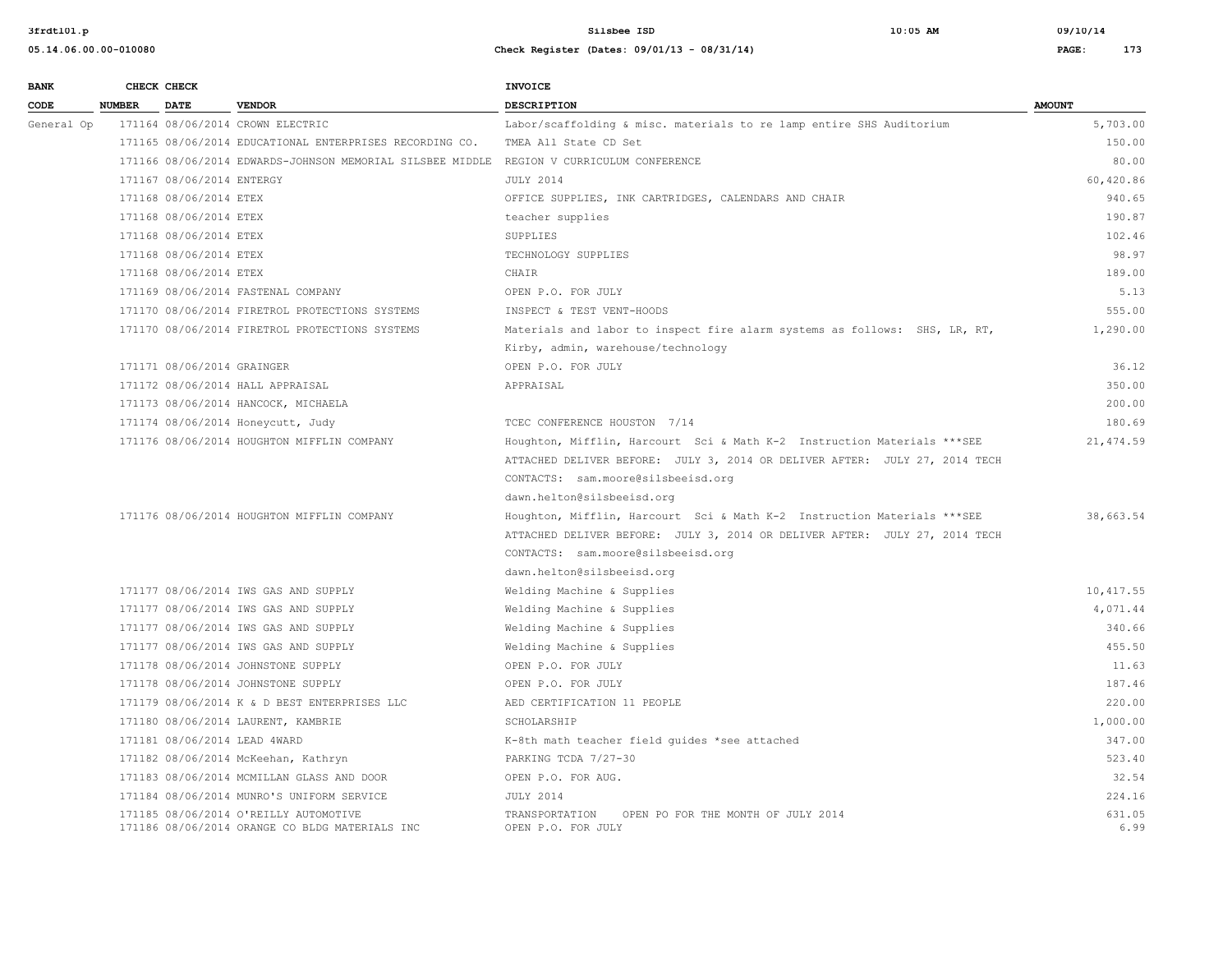| <b>BANK</b> |               | CHECK CHECK             |                                                      | <b>INVOICE</b>                                                              |               |
|-------------|---------------|-------------------------|------------------------------------------------------|-----------------------------------------------------------------------------|---------------|
| CODE        | <b>NUMBER</b> | <b>DATE</b>             | <b>VENDOR</b>                                        | <b>DESCRIPTION</b>                                                          | <b>AMOUNT</b> |
| General Op  |               |                         | 171187 08/06/2014 PARKER LUMBER - SILSBEE            | OPEN PO FOR THE MONTH OF JULY 2014                                          | 17.79         |
|             |               |                         | 171188 08/06/2014 PAYNE & SONS                       | 1 ton dump truck broke down needs to be hauled                              | 150.00        |
|             |               |                         | 171189 08/06/2014 PPG ARCHITECTURAL FINISHES         | OPEN P.O. FOR JULY                                                          | 377.19        |
|             |               |                         | 171190 08/06/2014 REGION V EDUCATION SERVICE CENTER  | WORKSHOP                                                                    | 115.00        |
|             |               |                         | 171190 08/06/2014 REGION V EDUCATION SERVICE CENTER  | WORKSHOP                                                                    | 235.00        |
|             |               |                         | 171191 08/06/2014 SCHOLASTIC MAGAZINES               | Instructional Materials                                                     | 118.03        |
|             |               |                         | 171192 08/06/2014 SCHOOL SPECIALTY                   | cumulative folders                                                          | 5.01          |
|             |               |                         | 171193 08/06/2014 SCOTT PAULINO PHYSICAL THERAPIST   | PHYSICAL THERAPY                                                            | 720.00        |
|             |               |                         | 171194 08/06/2014 SILSBEE BEE                        | LEGAL AD                                                                    | 34.32         |
|             |               |                         | 171194 08/06/2014 SILSBEE BEE                        | LEGAL AD                                                                    | 35.10         |
|             |               |                         | 171194 08/06/2014 SILSBEE BEE                        | NEWSPAPER AD                                                                | 723.24        |
|             |               |                         | 171195 08/06/2014 SILSBEE FORD-LINCOLN-MERCURY, INC. | Truck Bed Cover for Aq.                                                     | 1,595.00      |
|             |               |                         | 171196 08/06/2014 SMART'S TRUCK & TRAILER            | OPEN PO FOR THE MONTH OF JULY 2014                                          | 172.15        |
|             |               |                         | 171197 08/06/2014 Smith, Cynthia                     | PARKING 7/13-7/14 TCASE SUMMER CONVENTION AUSTIN                            | 489.64        |
|             |               |                         | 171198 08/06/2014 SPARKLETTS AND SIERRA SPRINGS      | ADMINISTRATION, WAREHOUSE, AND TECHNOLOGY                                   | 40.09         |
|             |               |                         | 171199 08/06/2014 Steadham, Ali                      | SAE ADVANCED WORKSHOP                                                       | 49.46         |
|             |               |                         | 171200 08/06/2014 SWICEGOOD MUSIC COMPANY            | R164579, R164550, R164502, R164997, RR164510<br>SUMMER BAND REPAIR          | 1,119.90      |
|             |               |                         | 171200 08/06/2014 SWICEGOOD MUSIC COMPANY            | Band Supplies                                                               | 2,027.37      |
|             |               |                         | 171200 08/06/2014 SWICEGOOD MUSIC COMPANY            | R164996, R164995, R164501, R164512, R164508<br>Repair Instruments during    | 2,660.00      |
|             |               |                         |                                                      | summer                                                                      |               |
|             |               |                         | 171200 08/06/2014 SWICEGOOD MUSIC COMPANY            | MIDDLE SCHOOL REPAIR                                                        | 300.00        |
|             |               | 171201 08/06/2014 TCEA  |                                                      | TCEA Tots & Technology for D. Helton June 15-17, 2014 registration          | 174.00        |
|             |               |                         | 171202 08/06/2014 THOMAS A/C SUPPLY, INC.            | 2 1/2 ton r410 A/C Condensing Unit 2 1/2 ton Electric Air handler 10kw Heat | 1,236.00      |
|             |               |                         |                                                      | strip kit Flush kit for R-410                                               |               |
|             |               |                         | 171202 08/06/2014 THOMAS A/C SUPPLY, INC.            | OPEN P.O. FOR JULY                                                          | 756.00        |
|             |               |                         | 171203 08/06/2014 TRIANGLE WATER CO.                 | <b>ACADEMY</b>                                                              | 24.00         |
|             |               |                         | 171204 08/06/2014 US GAMES - SPORT SUPPLY GROUP      | PE SUPPLIES                                                                 | 190.68        |
|             |               |                         | 171205 08/06/2014 WINFIELD SOLUTIONS, LLC.           | Grass seed for football game field.                                         | 2,590.00      |
|             |               |                         | 171205 08/06/2014 WINFIELD SOLUTIONS, LLC.           | Sprayer pump for boom sprayer                                               | 155.78        |
|             |               |                         | 171206 08/07/2014 CERTIFIED LABORATORIES             | 20 GALLONS OF SOLVENT                                                       | 728.20        |
|             |               |                         | 171207 08/07/2014 Cheek, Betty                       | TIGERETTES TO SAN ANTONIO                                                   | 76.92         |
|             |               |                         | 171208 08/07/2014 COASTAL WELDING SUPPLY INC         |                                                                             | 7.75          |
|             |               | 171209 08/07/2014 DEMCO |                                                      | Library Supplies                                                            | 661.45        |
|             |               |                         | 171210 08/07/2014 FOLLETT SCHOOL SOLUTIONS, INC.     | Library Book Order                                                          | 2,387.11      |
|             |               |                         | 171210 08/07/2014 FOLLETT SCHOOL SOLUTIONS, INC.     | Library Books                                                               | 1,318.30      |
|             |               |                         | 171211 08/07/2014 GILLEY, WILLIAM                    | LIONS CLUB CONCERT TOTAL 2.5 HOURS                                          | 62.50         |
|             |               |                         | 171212 08/07/2014 INTERSTATE BILLING SERVICE, INC.   | OPEN PO FOR THE MONTH OF JULY 2014                                          | 137.50        |
|             |               |                         | 171213 08/07/2014 IWS GAS AND SUPPLY                 |                                                                             | 34.65         |
|             |               |                         | 171214 08/07/2014 KOUNTZE ENTERPRISES, INC.          | DOT INSPECTION STICKERS                                                     | 806.00        |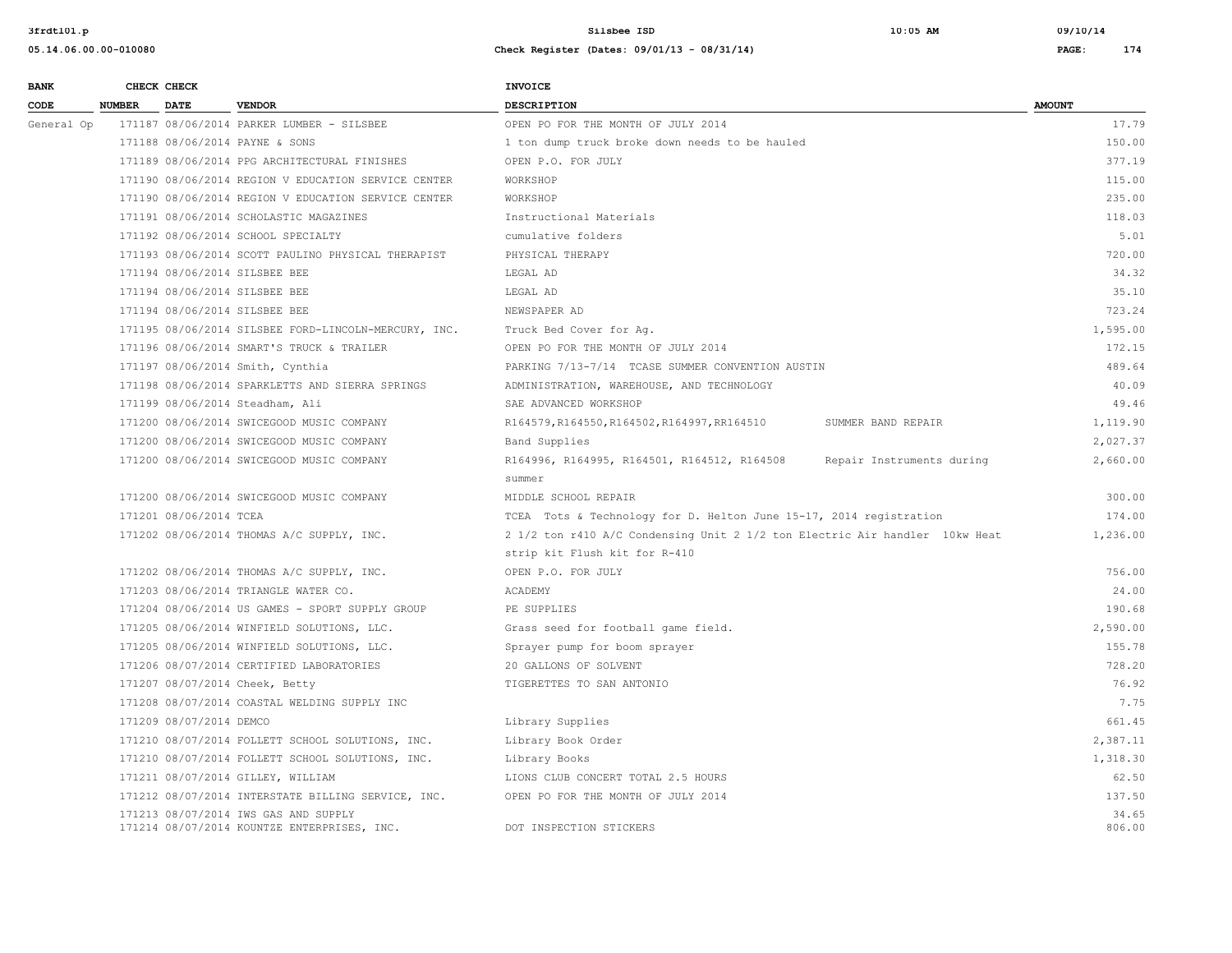| <b>BANK</b> |               | CHECK CHECK                 |                                                     | <b>INVOICE</b>                                                                                          |                  |
|-------------|---------------|-----------------------------|-----------------------------------------------------|---------------------------------------------------------------------------------------------------------|------------------|
| CODE        | <b>NUMBER</b> | DATE                        | <b>VENDOR</b>                                       | <b>DESCRIPTION</b>                                                                                      | <b>AMOUNT</b>    |
| General Op  |               |                             | 171215 08/07/2014 McKeehan, Kathryn                 | DISTRICT GAS CARD DID NOT WORK                                                                          | 63.21            |
|             |               |                             | 171216 08/07/2014 Moore, Rhett                      |                                                                                                         | 70.51            |
|             |               |                             | 171217 08/07/2014 O'REILLY AUTOMOTIVE               | AUTO SHOP                                                                                               | 688.58           |
|             |               |                             | 171218 08/07/2014 PACIFIC NORTHWEST PUBLISHING      | <b>BOOKS</b>                                                                                            | 214.00           |
|             |               |                             | 171219 08/07/2014 Responsive Learning               | PDAS TRAINING                                                                                           | 350.00           |
|             |               |                             | 171220 08/07/2014 SILSBEE PROPANE FUELS             | PROPANE                                                                                                 | 1,552.50         |
|             |               |                             | 171221 08/07/2014 SILSBEE MOTOR COMPANY             | INSPECTION STICKERS                                                                                     | 362.50           |
|             |               |                             | 171222 08/07/2014 SUN COAST RESOURCES, INC.         | FUEL                                                                                                    | 223.73           |
|             |               |                             | 171222 08/07/2014 SUN COAST RESOURCES, INC.         | FUEL                                                                                                    | 21,557.17        |
|             |               |                             | 171223 08/07/2014 SUY, PHOEBE                       |                                                                                                         | 200.00           |
|             |               |                             | 171224 08/07/2014 THOMAS, EDGAR                     | SCHOLARSHIP                                                                                             | 900.00           |
|             |               |                             | 171225 08/07/2014 TRIANGLE WATER CO.                |                                                                                                         | 106.25           |
|             |               |                             | 171226 08/08/2014 CALLOWAY HOUSE, INC.              | SEE ATTACHED REQUISITION                                                                                | 189.91           |
|             |               | 171227 08/08/2014 CED, INC. |                                                     | 0468-611288<br>OPEN P.O. FOR JULY                                                                       | 3.95             |
|             |               |                             | 171228 08/08/2014 CONTRACT PAPER GROUP              | Copy Paper for the District                                                                             | 19,280.00        |
|             |               | 171229 08/08/2014 JANPAK    |                                                     | Soap for Athletics                                                                                      | 596.37           |
|             |               |                             | 171230 08/08/2014 LIVINGSTON LAWN & GARDEN          | Bolt for rear decking on Gravely Mower                                                                  | 49.90            |
|             |               |                             | 171231 08/08/2014 M & D SUPPLY, INC.                | OPEN P.O. FOR JULY                                                                                      | 141.97           |
|             |               |                             | 171232 08/08/2014 MUNRO'S UNIFORM SERVICE           | MAINTENANCE                                                                                             | 1,019.12         |
|             |               |                             | 171233 08/08/2014 O'REILLY AUTOMOTIVE               | OPEN P.O. FOR JULY                                                                                      | 109.78           |
|             |               |                             | 171234 08/08/2014 PARKER LUMBER - SILSBEE           | OPEN P.O. FOR JULY                                                                                      | 867.57           |
|             |               |                             | 171235 08/08/2014 PENDER'S MUSIC COMPANY            | SEE ATTACHED REQUISITION                                                                                | 619.27           |
|             |               | 171236 08/08/2014 RED ALERT |                                                     | Materials and labor to perform Quarterly Pest Management Note: \$50.00<br>includes transportation Dept. | 1,300.00         |
|             |               | 171236 08/08/2014 RED ALERT |                                                     | Materials and labor to treat playgrounds and middle school practice field for<br>fire ants.             | 545.00           |
|             |               |                             | 171237 08/08/2014 REGION V EDUCATION SERVICE CENTER | Region 5esc Section 504 Legal Update ws#7072 for T. McDuff 09/24/2013 8:30<br>to $3:30$                 | 40.00            |
|             |               |                             | 171238 08/08/2014 Responsive Learning               | TRAINING                                                                                                | 175.00           |
|             |               |                             | 171239 08/08/2014 SOUTHERN COMPUTER WAREHOUSE       | library supplies                                                                                        | 247.54           |
|             |               |                             | 171239 08/08/2014 SOUTHERN COMPUTER WAREHOUSE       | library supplies                                                                                        | 2,500.29         |
|             |               |                             | 171239 08/08/2014 SOUTHERN COMPUTER WAREHOUSE       | library supplies                                                                                        | 254.34           |
|             |               |                             | 171239 08/08/2014 SOUTHERN COMPUTER WAREHOUSE       | library supplies                                                                                        | 873.40           |
|             |               |                             | 171239 08/08/2014 SOUTHERN COMPUTER WAREHOUSE       | CARTS                                                                                                   | 1,800.85         |
|             |               |                             | 171239 08/08/2014 SOUTHERN COMPUTER WAREHOUSE       | AMPLIFIERS                                                                                              | 250.92           |
|             |               |                             | 171239 08/08/2014 SOUTHERN COMPUTER WAREHOUSE       | AMPLIFIERS                                                                                              | 202.70           |
|             |               |                             | 171239 08/08/2014 SOUTHERN COMPUTER WAREHOUSE       | AMPLIFIERS                                                                                              | 608.10           |
|             |               | 171241 08/08/2014 TEP, INC. | 171240 08/08/2014 SWICEGOOD MUSIC COMPANY           | see attached requisition<br>Books for ELA remediation                                                   | 135.00<br>870.37 |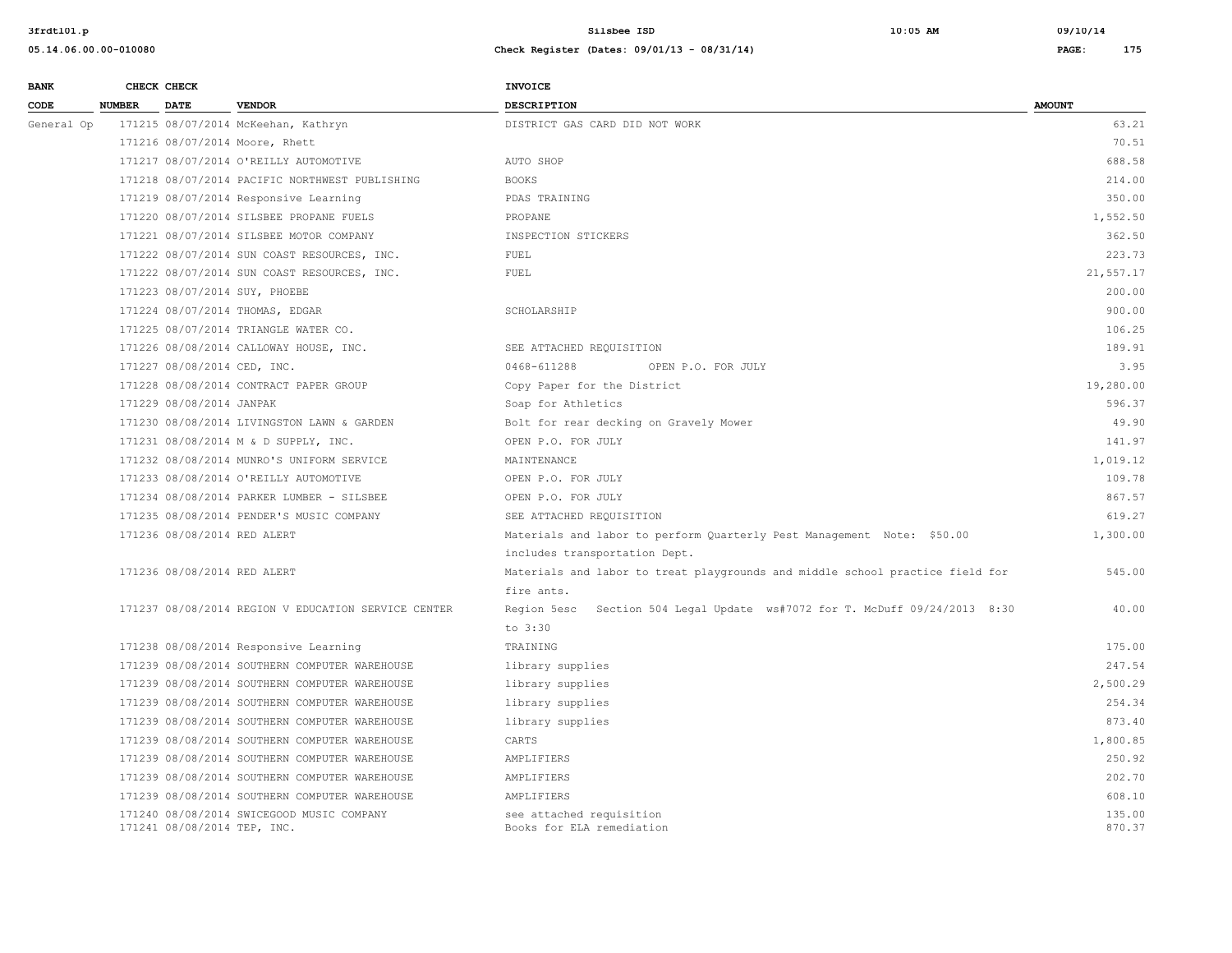| <b>BANK</b> |               | CHECK CHECK              |                                                                                               | <b>INVOICE</b>                                                                       |                  |
|-------------|---------------|--------------------------|-----------------------------------------------------------------------------------------------|--------------------------------------------------------------------------------------|------------------|
| CODE        | <b>NUMBER</b> | <b>DATE</b>              | <b>VENDOR</b>                                                                                 | <b>DESCRIPTION</b>                                                                   | <b>AMOUNT</b>    |
| General Op  |               |                          | 171242 08/12/2014 CAPTAIN RON'S SEAFOOD                                                       |                                                                                      | 56.97            |
|             |               | 171243 08/13/2014 AT &T  |                                                                                               | JUL 25 THRU AUG 24                                                                   | 43.77            |
|             |               | 171243 08/13/2014 AT &T  |                                                                                               | JUL 25 THRU AUG 24                                                                   | 38.57            |
|             |               | 171243 08/13/2014 AT &T  |                                                                                               | JUL 27 THRU AUG 26                                                                   | 87.54            |
|             |               | 171243 08/13/2014 AT &T  |                                                                                               | JUL 27 THRU AUG 26                                                                   | 2,326.96         |
|             |               | 171243 08/13/2014 AT &T  |                                                                                               | 85-3217 920 0                                                                        | 48.67            |
|             |               | 171243 08/13/2014 AT &T  |                                                                                               | JUL 25 THRU AUG 24                                                                   | 48.67            |
|             |               |                          | 171244 08/13/2014 BETTY'S BLOOMERS NURSERY                                                    |                                                                                      | 48.00            |
|             |               |                          | 171245 08/13/2014 BLACKBOARD ENGAGE                                                           | MOBILE BAY SETUP                                                                     | 1,194.00         |
|             |               |                          | 171246 08/13/2014 CITY OF SILSBEE                                                             | 6/18 TO 7/23                                                                         | 1,249.98         |
|             |               |                          | 171246 08/13/2014 CITY OF SILSBEE                                                             | 6/18 TO 7/23                                                                         | 2,129.16         |
|             |               |                          | 171246 08/13/2014 CITY OF SILSBEE                                                             | $6/18$ TO $7/23$                                                                     | 240.35           |
|             |               |                          | 171246 08/13/2014 CITY OF SILSBEE                                                             | 6/18 TO 7/23                                                                         | 36.10            |
|             |               |                          | 171247 08/13/2014 COASTAL WELDING SUPPLY INC                                                  | OPEN PO FOR THE MONTH OF JULY 2014                                                   | 15.50            |
|             |               |                          | 171248 08/13/2014 COMMUNITY COFFEE                                                            | <b>READ</b>                                                                          | 100.00           |
|             |               | 171249 08/13/2014 ETEX   |                                                                                               | Instructional Materials                                                              | 423.95           |
|             |               | 171249 08/13/2014 ETEX   |                                                                                               | Administrative Supplies                                                              | 18.93            |
|             |               | 171249 08/13/2014 ETEX   |                                                                                               | SUPPLIES                                                                             | 339.60           |
|             |               | 171249 08/13/2014 ETEX   |                                                                                               | SUPPLIES                                                                             | 1,028.13         |
|             |               | 171249 08/13/2014 ETEX   |                                                                                               | <b>SUPPLIES</b>                                                                      | 521.80           |
|             |               | 171249 08/13/2014 ETEX   |                                                                                               | SUPPLIES                                                                             | 291.89           |
|             |               | 171249 08/13/2014 ETEX   |                                                                                               | supplies                                                                             | 133.73           |
|             |               |                          | 171250 08/13/2014 FASTENAL COMPANY                                                            | OPEN P.O. FOR JULY                                                                   | 7.49             |
|             |               | 171251 08/13/2014 GEMINI |                                                                                               | SHIRTS FOR FISHING TEAM                                                              | 2,107.00         |
|             |               |                          | 171252 08/13/2014 GRIFFIN, BRAYDEN                                                            | SCHOLARSHIP                                                                          | 1,500.00         |
|             |               |                          | 171253 08/13/2014 HARBOR FREIGHT TOOLS                                                        | 8 hp engine for repair of DR Yard Vacuum<br>CUSTOMER NUMBER 888007251790             | 229.99           |
|             |               |                          | 171254 08/13/2014 HARDIN COUNTY TREASURER                                                     |                                                                                      | 635.74           |
|             |               |                          | 171255 08/13/2014 HARDIN COUNTY                                                               | <b>JULY 2014</b>                                                                     | 3,401.57         |
|             |               |                          | 171255 08/13/2014 HARDIN COUNTY                                                               | <b>JULY 2014</b>                                                                     | 5,364.28         |
|             |               |                          | 171256 08/13/2014 J. R. PARSLEY CO. INC.                                                      | Materials and Labor to refinish floors in Gym #1 \$1597.00 Materials and labor       | 3,249.00         |
|             |               |                          |                                                                                               | to refinish floors in Gym #2 \$1652.00                                               |                  |
|             |               |                          | 171257 08/13/2014 JOHNSTONE SUPPLY                                                            | 1 1/2 hp condenser fan motors for trane chillers                                     | 811.14           |
|             |               |                          | 171258 08/13/2014 JUST PAINTING AND THEN SOME                                                 | Painting in Cafeterias (See attached Quote)                                          | 195.00           |
|             |               |                          | 171258 08/13/2014 JUST PAINTING AND THEN SOME                                                 | Paint and scrape whole room #314 on EJSMMS campus                                    | 580.00           |
|             |               |                          | 171258 08/13/2014 JUST PAINTING AND THEN SOME                                                 | Painting floors in all areas that are grey color now. Paint boys bathroom            | 625.00           |
|             |               |                          |                                                                                               | walls (see attached quote)                                                           |                  |
|             |               |                          | 171258 08/13/2014 JUST PAINTING AND THEN SOME                                                 | Summer Painting per list (see attached quotes) EJSMMS \$1255.00 SHS \$2645.00        | 192.79           |
|             |               |                          | 171258 08/13/2014 JUST PAINTING AND THEN SOME<br>171259 08/13/2014 LAURA REEVES ACTIVITY FUND | Materials & labor to paint (1) extra overhead door (see attached quote)<br>AR AWARDS | 150.00<br>286.35 |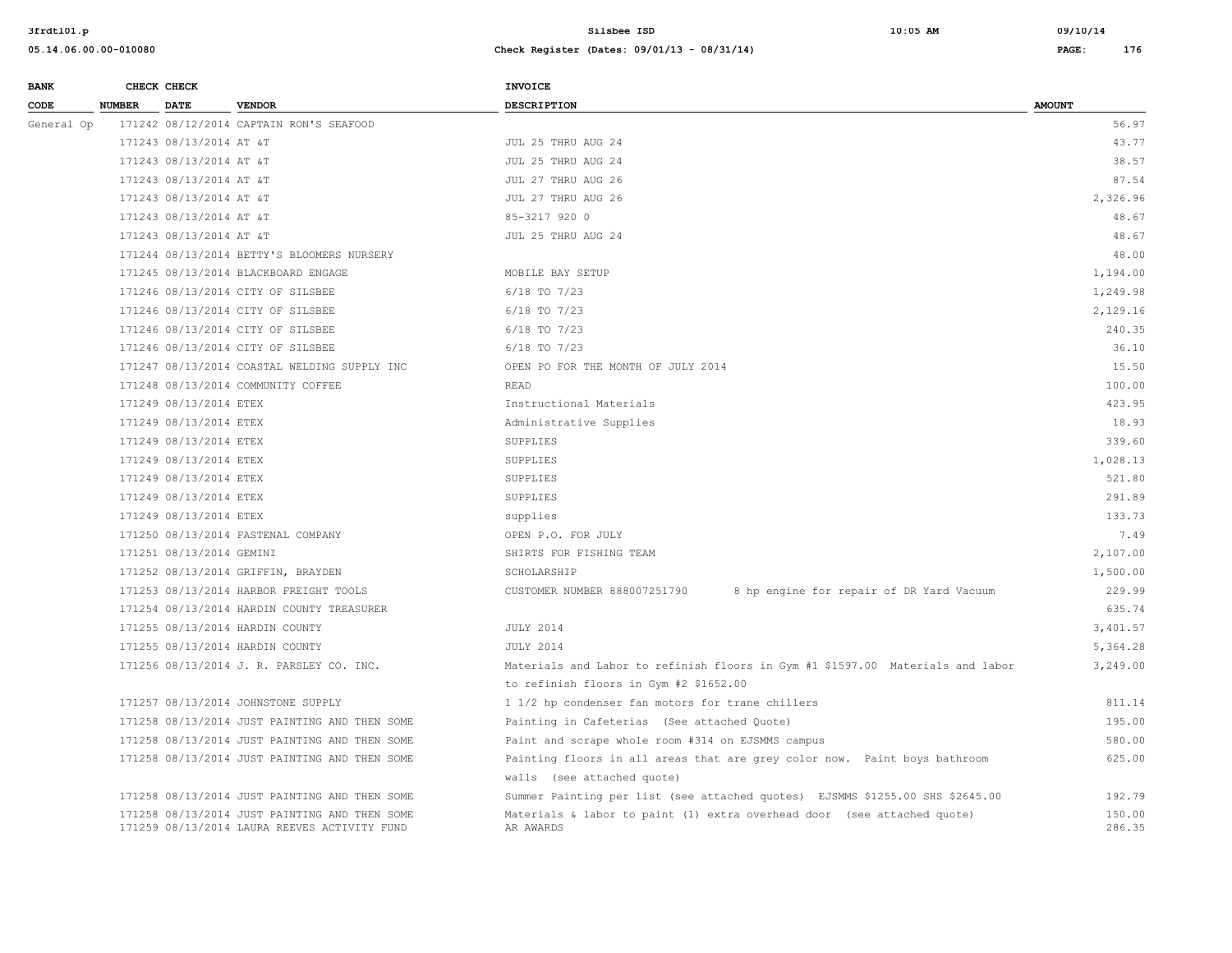| <b>BANK</b> |               | CHECK CHECK                  |                                                                         | <b>INVOICE</b>                                                                                                                            |               |
|-------------|---------------|------------------------------|-------------------------------------------------------------------------|-------------------------------------------------------------------------------------------------------------------------------------------|---------------|
| CODE        | <b>NUMBER</b> | <b>DATE</b>                  | <b>VENDOR</b>                                                           | <b>DESCRIPTION</b>                                                                                                                        | <b>AMOUNT</b> |
| General Op  |               |                              | 171260 08/13/2014 LCM VOLLEYBALL                                        | SEPT 4, 5,6                                                                                                                               | 300.00        |
|             |               | 171261 08/13/2014 RCI        |                                                                         | INVENTORY                                                                                                                                 | 6,500.00      |
|             |               | 171262 08/13/2014 RED ALERT  |                                                                         | OPEN P.O. FOR JULY                                                                                                                        | 235.00        |
|             |               |                              | 171264 08/13/2014 REGION V EDUCATION SERVICE CENTER                     | Workshop 8263) Region V Annual Behavior Institute                                                                                         | 60.00         |
|             |               |                              | 171264 08/13/2014 REGION V EDUCATION SERVICE CENTER                     | Workshop 8263) Behavior Institute                                                                                                         | 60.00         |
|             |               |                              | 171264 08/13/2014 REGION V EDUCATION SERVICE CENTER                     | Workshop 8263) Behavior Institute                                                                                                         | 120.00        |
|             |               |                              | 171264 08/13/2014 REGION V EDUCATION SERVICE CENTER                     | Workshop 8263: Behavior Institute                                                                                                         | 60.00         |
|             |               |                              | 171264 08/13/2014 REGION V EDUCATION SERVICE CENTER                     | Workshop 8263: Behavior Institute                                                                                                         | 480.00        |
|             |               |                              | 171264 08/13/2014 REGION V EDUCATION SERVICE CENTER                     | Travel/Teacher Workshops                                                                                                                  | 60.00         |
|             |               |                              | 171264 08/13/2014 REGION V EDUCATION SERVICE CENTER                     | Teacher Travel/Workshops                                                                                                                  | 60.00         |
|             |               |                              | 171264 08/13/2014 REGION V EDUCATION SERVICE CENTER                     | PBSI Travel                                                                                                                               | 60.00         |
|             |               |                              | 171264 08/13/2014 REGION V EDUCATION SERVICE CENTER                     | PBSI Travel                                                                                                                               | 60.00         |
|             |               |                              | 171264 08/13/2014 REGION V EDUCATION SERVICE CENTER                     | PBSI Travel                                                                                                                               | 60.00         |
|             |               |                              | 171264 08/13/2014 REGION V EDUCATION SERVICE CENTER                     | PBSI Travel                                                                                                                               | 60.00         |
|             |               |                              | 171264 08/13/2014 REGION V EDUCATION SERVICE CENTER                     | PBSI Travel                                                                                                                               | 60.00         |
|             |               |                              | 171264 08/13/2014 REGION V EDUCATION SERVICE CENTER                     | PBSI Travel/Workshops                                                                                                                     | 60.00         |
|             |               |                              | 171264 08/13/2014 REGION V EDUCATION SERVICE CENTER                     | PBSI Travel/Workshops                                                                                                                     | 60.00         |
|             |               |                              | 171264 08/13/2014 REGION V EDUCATION SERVICE CENTER                     | PBSI Travel                                                                                                                               | 60.00         |
|             |               |                              | 171264 08/13/2014 REGION V EDUCATION SERVICE CENTER                     | PBSI Travel                                                                                                                               | 60.00         |
|             |               |                              | 171264 08/13/2014 REGION V EDUCATION SERVICE CENTER                     | PBSI Travel/Workshops                                                                                                                     | 60.00         |
|             |               |                              | 171264 08/13/2014 REGION V EDUCATION SERVICE CENTER                     | PBSI Travel/Workshop                                                                                                                      | 60.00         |
|             |               |                              | 171264 08/13/2014 REGION V EDUCATION SERVICE CENTER                     | PBSI Travel/Workshops                                                                                                                     | 60.00         |
|             |               |                              | 171264 08/13/2014 REGION V EDUCATION SERVICE CENTER                     | PBSI Travel/Workshops                                                                                                                     | 60.00         |
|             |               |                              | 171265 08/13/2014 RENAISSANCE LEARNING, INC.                            | SUBSCRIPTION                                                                                                                              | 2,552.97      |
|             |               |                              | 171265 08/22/2014 RENAISSANCE LEARNING, INC.                            | SUBSCRIPTION                                                                                                                              | $-2, 552.97$  |
|             |               |                              | 171266 08/13/2014 Ritter @ Home                                         | OPEN P.O. FOR JULY                                                                                                                        | 195.72        |
|             |               |                              | 171267 08/13/2014 Sheppard, Judy                                        |                                                                                                                                           | 116.81        |
|             |               |                              | 171268 08/13/2014 SOUTHWEST FOODSERVICE EXCELLENCE, LLC                 | <b>JULY 2014</b>                                                                                                                          | 41, 451.19    |
|             |               |                              | 171269 08/13/2014 SUPER DUPER PUBLICATIONS                              | Speech and social skills needs                                                                                                            | 615.70        |
|             |               | 171270 08/13/2014 TASB, INC. |                                                                         | REGISTRATIONS                                                                                                                             | 1,925.00      |
|             |               | 171271 08/13/2014 TEDA       |                                                                         | MOONEY 2014-2015 YEAR                                                                                                                     | 240.00        |
|             |               | 171272 08/13/2014 TEP, INC.  |                                                                         | Books for LIT Crit & UIL Classes                                                                                                          | 480.38        |
|             |               |                              | 171273 08/13/2014 WATSON, KATHY                                         | ESY MUSIC THERAPY                                                                                                                         | 1,975.00      |
|             |               |                              | 171274 08/13/2014 MOVIE LICENSING USA                                   | 9/1/14 TO 8/31/15 PERFORMANCE SITE LICENSE                                                                                                | 1,420.00      |
|             |               |                              | 171275 08/13/2014 SISD FOOD SERV./ILA JAY                               | FOR REGISTERS                                                                                                                             | 493.00        |
|             |               |                              | 171276 08/13/2014 WELLS, PEYTON, GREENBURG AND HUNT, L.L.P RE: RETAINER |                                                                                                                                           | 1,000.00      |
|             |               | 171277 08/15/2014 A-1 GLASS  |                                                                         | GLASS REPAIRS ON BUSES                                                                                                                    | 562.45        |
|             |               |                              | 171278 08/15/2014 AERIAL ACCESS EQUIPMENT                               | Weekly rental on 45 ft. Articulating Man lift to paint Tiger Stadium goal post<br>and repair outdoor pole lighting @parking & road areas. | 630.20        |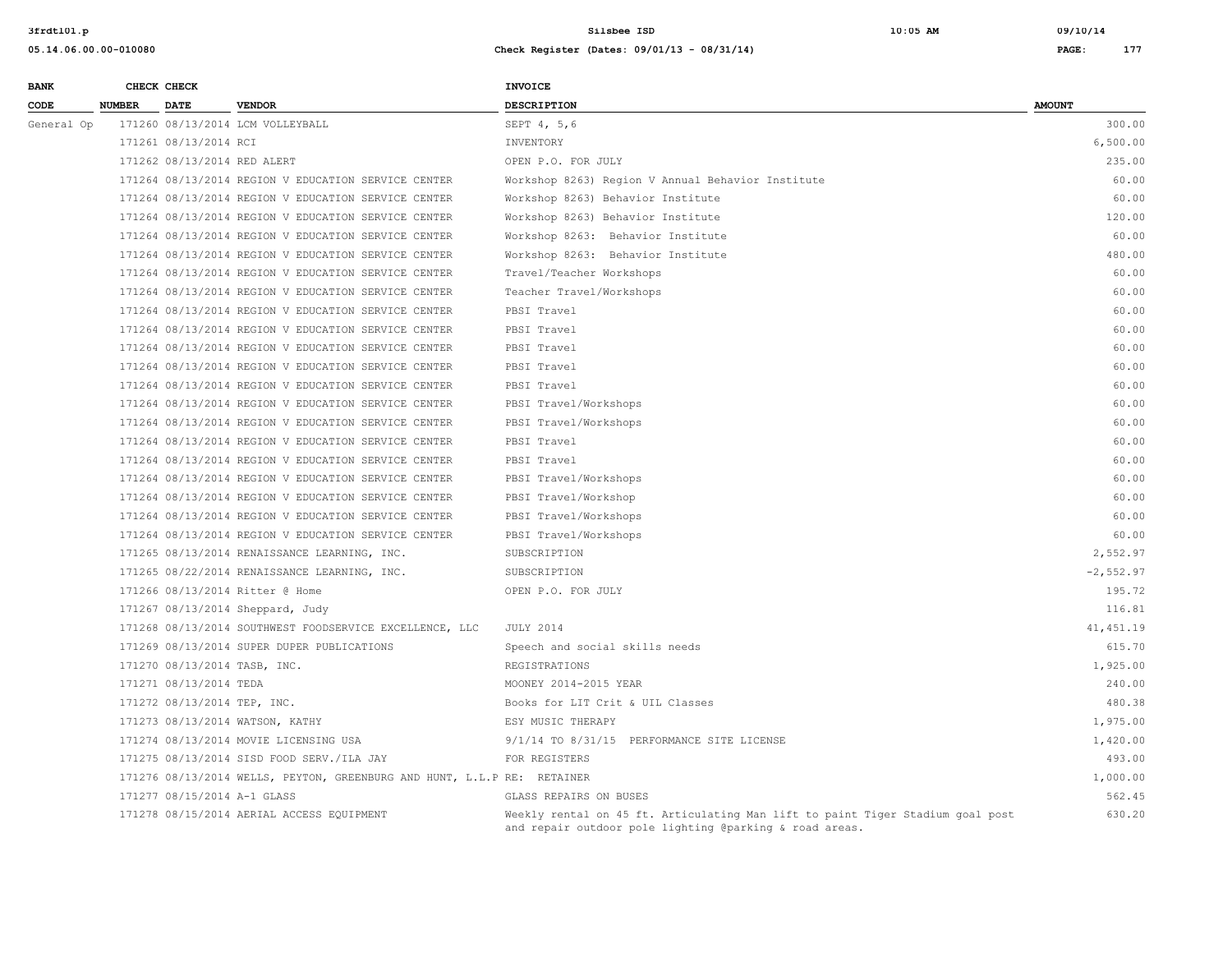| <b>BANK</b> | CHECK CHECK                   |                                                                      | <b>INVOICE</b>                                                                             |                  |
|-------------|-------------------------------|----------------------------------------------------------------------|--------------------------------------------------------------------------------------------|------------------|
| CODE        | <b>NUMBER</b><br><b>DATE</b>  | <b>VENDOR</b>                                                        | DESCRIPTION                                                                                | <b>AMOUNT</b>    |
| General Op  |                               | 171279 08/15/2014 AVILA, IRMA ALEJANDRA                              |                                                                                            | 1,000.00         |
|             |                               | 171280 08/15/2014 AVILA, IRMA ALEJANDRA                              |                                                                                            | 1,000.00         |
|             | 171281 08/15/2014 BEBEE, BRAD |                                                                      |                                                                                            | 1,000.00         |
|             |                               | 171282 08/15/2014 BECKMAN AUDIOLOGY CENTER                           | Repair audio trainers                                                                      | 840.00           |
|             |                               | 171283 08/15/2014 BOONE, JENNIFER                                    | UTSA AP TRAINING                                                                           | 347.44           |
|             |                               | 171284 08/15/2014 BROOKSHIRE BROS. PHARMACY                          | NURSES SUPPLIES                                                                            | 332.08           |
|             | 171285 08/15/2014 CED, INC.   |                                                                      | OPEN P.O. FOR AUG.                                                                         | 102.00           |
|             |                               | 171286 08/15/2014 COMMUNITY COFFEE                                   | HIGH SCHOOL                                                                                | 109.00           |
|             | 171287 08/15/2014 ETEX        |                                                                      | Supplies for Office & Teachers                                                             | 784.16           |
|             | 171287 08/15/2014 ETEX        |                                                                      | Etex storage boxes                                                                         | 29.99            |
|             | 171287 08/15/2014 ETEX        |                                                                      | Etex dividers, card stock and printer cartridge                                            | 357.35           |
|             | 171287 08/15/2014 ETEX        |                                                                      | Etex UNV 20835 5 tab white dividers                                                        | 43.85            |
|             | 171288 08/15/2014 EVADALE ISD |                                                                      | MEALS 8/14/2014                                                                            | 126.00           |
|             |                               | 171289 08/15/2014 ITA TRUCK SALES & SERVICE, LLC.                    | OPEN PO FOR THE MONTH OF AUGUST 2014                                                       | 37.97            |
|             |                               | 171290 08/15/2014 LIVINGSTON SAW SERVICE                             | TIRE FOR LIFT                                                                              | 53.75            |
|             | 171291 08/15/2014 MANNING'S   |                                                                      | .SUPPLIES                                                                                  | 34.82            |
|             | 171291 08/15/2014 MANNING'S   |                                                                      | SUPPLIES                                                                                   | 424.32           |
|             | 171292 08/15/2014 MPS         |                                                                      | TEXTBOOKS                                                                                  | 2,580.60         |
|             |                               | 171293 08/15/2014 OSTER, JUSTIN                                      |                                                                                            | 500.00           |
|             | 171294 08/15/2014 PROGROOM    |                                                                      | DOG GROOMING TUB                                                                           | 1,970.95         |
|             |                               | 171295 08/15/2014 RAE CROWTHER FOOTBALL COMPANY                      | BLOCKING SLED                                                                              | 2,314.00         |
|             |                               | 171296 08/15/2014 REGION V EDUCATION SERVICE CENTER                  | WORKSHOP                                                                                   | 60.00            |
|             |                               | 171296 08/15/2014 REGION V EDUCATION SERVICE CENTER                  | WORKSHOP                                                                                   | 60.00            |
|             |                               | 171296 08/15/2014 REGION V EDUCATION SERVICE CENTER                  | WORKSHOP                                                                                   | 60.00            |
|             |                               | 171296 08/15/2014 REGION V EDUCATION SERVICE CENTER                  | Summer Conference At Region 5 - \$15 per class per person                                  | 15.00            |
|             |                               | 171296 08/15/2014 REGION V EDUCATION SERVICE CENTER                  | CERT. COURSE IN APRIL 2014                                                                 | 100.00           |
|             |                               | 171296 08/15/2014 REGION V EDUCATION SERVICE CENTER                  | RECERTIFICATION FOR DRIVERS                                                                | 120.00           |
|             | 171297 08/15/2014 SCHOOL AIDS |                                                                      | START UP 14-15                                                                             | 132.87           |
|             |                               | 171298 08/15/2014 SILSBEE PROPANE FUELS                              | propane for forklift in warehouse                                                          | 30.00            |
|             |                               | 171299 08/15/2014 STAR GRAPHICS, SHARP                               | 7/25 TO 8/24                                                                               | 4,116.67         |
|             |                               | 171300 08/15/2014 SUBWAY STORE #5224                                 | VOLLEYBALL SCRIMMAGE @ LUMBERSON                                                           | 240.00           |
|             |                               | 171301 08/15/2014 SUN COAST RESOURCES, INC.                          | OPEN PO FOR THE MONTH OF AUGUST 2014                                                       | 1,993.50         |
|             |                               | 171302 08/15/2014 TEXAS DEPARTMENT OF PUBLIC SAFETY                  |                                                                                            | 1.00             |
|             |                               | 171303 08/15/2014 TEXAS LETTER JACKETS                               | LETTER JACKETS FOR FOOTBALL                                                                | 1,430.00         |
|             |                               | 171304 08/15/2014 THE UNIVERSITY OF TEXAS AT AUSTIN                  | ENTRY FEE FOR MARCH 26-29                                                                  | 100.00           |
|             |                               | 171305 08/15/2014 WORTHINGTON DIRECT                                 | Chairs for Library                                                                         | 2,027.75         |
|             |                               | 171306 08/20/2014 A+ COMPUTER SCIENCE                                | A+ Contest Combo Pack 2013                                                                 | 190.00           |
|             |                               | 171307 08/20/2014 ALERT SERVICES<br>171307 08/20/2014 ALERT SERVICES | kit #3 Refuel & Restore Package Gatorade<br>KIT #1 G SERIES PERFORMANCE PACKAGE (GATORADE) | 120.00<br>390.00 |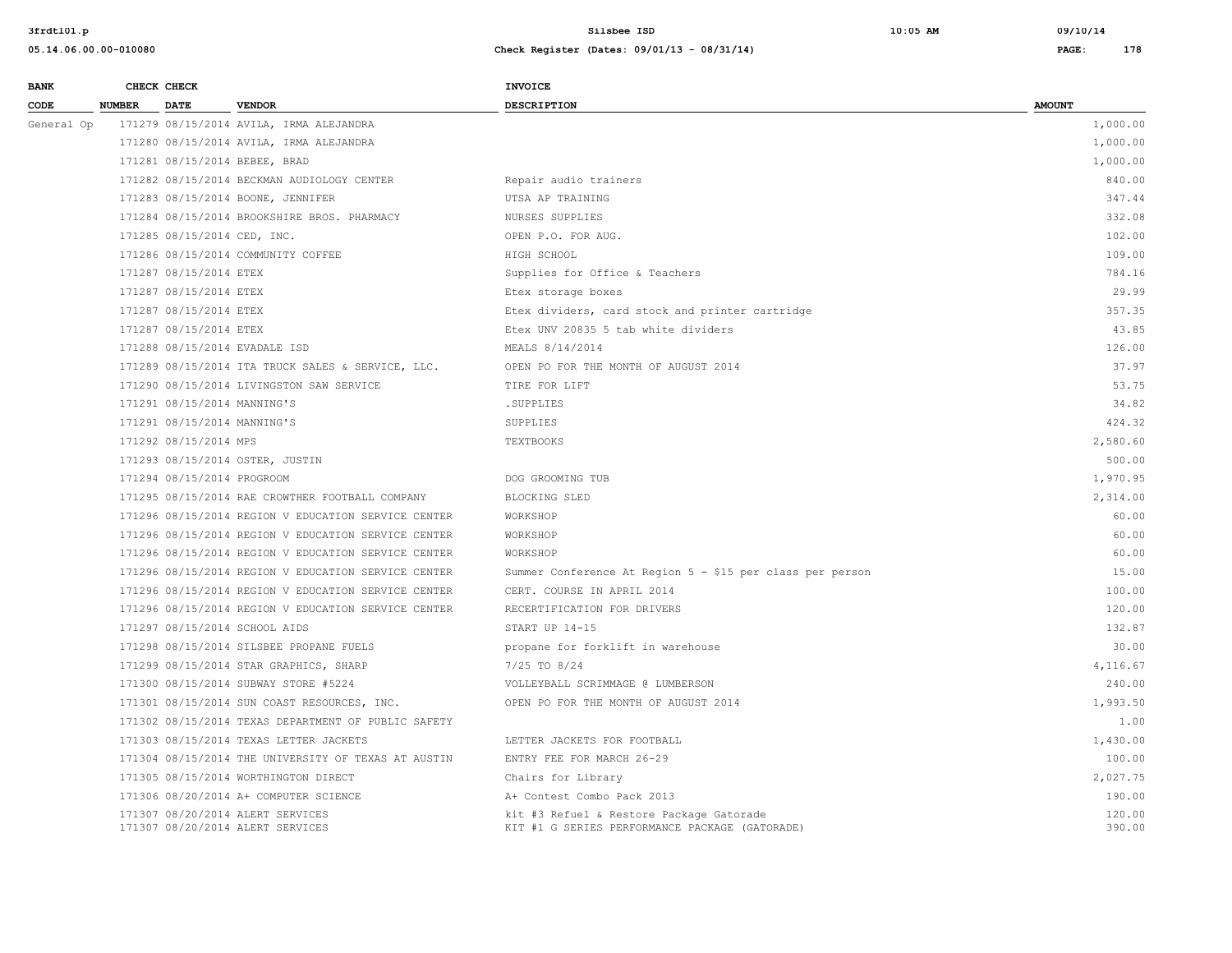| <b>BANK</b><br>CODE | <b>NUMBER</b> | CHECK CHECK<br><b>DATE</b> | <b>VENDOR</b>                                                                    | <b>INVOICE</b>                                                                                                        |                  |  |
|---------------------|---------------|----------------------------|----------------------------------------------------------------------------------|-----------------------------------------------------------------------------------------------------------------------|------------------|--|
|                     |               |                            |                                                                                  | <b>DESCRIPTION</b>                                                                                                    | <b>AMOUNT</b>    |  |
| General Op          |               | 171308 08/20/2014 AT &T    |                                                                                  | AUG 7 THRU SEPT 6                                                                                                     | 919.64           |  |
|                     |               |                            | 171309 08/20/2014 AT&T LONG DISTANCE                                             |                                                                                                                       | 21.87            |  |
|                     |               |                            | 171310 08/20/2014 ATHLETIC SUPPLY INC.                                           | MS FOOTBALL SUPPLIES                                                                                                  | 3,947.70         |  |
|                     |               |                            | 171310 08/20/2014 ATHLETIC SUPPLY INC.                                           | VOLLEYBALL SUPPLIES                                                                                                   | 3,631.15         |  |
|                     |               |                            | 171311 08/20/2014 BIO-MEDICAL WASTE SOLUTIONS                                    | PICK UP FROGS NEXT WEEK AT MIDDLE SCHOOL                                                                              | 175.00           |  |
|                     |               |                            | 171312 08/20/2014 BMI SUPPLY                                                     | Bulbs & Lighting Supplies for Auditorium                                                                              | 467.76           |  |
|                     |               |                            | 171313 08/20/2014 CENTERPOINT ENERGY                                             | $7/1$ TO 8.4                                                                                                          | 37.55            |  |
|                     |               |                            | 171313 08/20/2014 CENTERPOINT ENERGY                                             | $7/1$ TO $8/4$                                                                                                        | 35.67            |  |
|                     |               |                            | 171313 08/20/2014 CENTERPOINT ENERGY                                             | $7/1$ TO $8/4$                                                                                                        | 52.89            |  |
|                     |               |                            | 171313 08/20/2014 CENTERPOINT ENERGY                                             | $7/1$ TO 8/4                                                                                                          | 39.62            |  |
|                     |               |                            | 171313 08/20/2014 CENTERPOINT ENERGY                                             | $7/1$ TO 8/4                                                                                                          | 42.26            |  |
|                     |               |                            | 171313 08/20/2014 CENTERPOINT ENERGY                                             | $7/1$ TO 8/4                                                                                                          | 37.55            |  |
|                     |               |                            | 171313 08/20/2014 CENTERPOINT ENERGY                                             | $7/1$ TO $8/4$                                                                                                        | 34.73            |  |
|                     |               |                            | 171313 08/20/2014 CENTERPOINT ENERGY                                             | $7/1$ TO $8/4$                                                                                                        | 42.26            |  |
|                     |               |                            | 171314 08/20/2014 CENTERPOINT ENERGY SERVICES, INC.                              | $7/1$ TO $7/31$                                                                                                       | 3,184.14         |  |
|                     |               |                            | 171315 08/20/2014 CITY OF SILSBEE                                                | $7/3$ to $7/30$                                                                                                       | 103.09           |  |
|                     |               |                            | 171315 08/20/2014 CITY OF SILSBEE                                                | $7/3$ to $7/30$                                                                                                       | 103.09           |  |
|                     |               |                            | 171315 08/20/2014 CITY OF SILSBEE                                                | $7/3$ to $7/30$                                                                                                       | 762.16           |  |
|                     |               |                            | 171315 08/20/2014 CITY OF SILSBEE                                                | $7/3$ to $7/30$                                                                                                       | 129.21           |  |
|                     |               |                            | 171316 08/20/2014 COACH COMM, LLC                                                | HAND PURCHASE ORDER 47871                                                                                             | 615.89           |  |
|                     |               |                            | 171317 08/20/2014 COBURN SUPPLY COMPANY, INC.                                    | OPEN P.O.F OR AUG.                                                                                                    | 67.44            |  |
|                     |               |                            | 171317 08/20/2014 COBURN SUPPLY COMPANY, INC.                                    | OPEN P.O.F OR AUG.                                                                                                    | 142.30           |  |
|                     |               |                            | 171318 08/20/2014 DE LAGE LANDEN PUBLIC FINANCE                                  | 8/5 TO 9/4                                                                                                            | 12,551.81        |  |
|                     |               |                            | 171318 08/20/2014 DE LAGE LANDEN PUBLIC FINANCE                                  | $7/5$ TO $8/4$                                                                                                        | 3,978.48         |  |
|                     |               |                            | 171319 08/20/2014 Deaver, Terry                                                  | SAM'S                                                                                                                 | 50.62            |  |
|                     |               |                            | 171320 08/20/2014 DRAKE, KALYNN                                                  | LIBERO                                                                                                                | 45.00            |  |
|                     |               | 171321 08/20/2014 ETEX     |                                                                                  | PRINTER CARTRIDGE                                                                                                     | 156.99           |  |
|                     |               | 171321 08/20/2014 ETEX     |                                                                                  | Assorted campus needs                                                                                                 | 160.62           |  |
|                     |               | 171321 08/20/2014 ETEX     |                                                                                  | OPEN P.O. FOR AUG.                                                                                                    | 202.45           |  |
|                     |               |                            | 171322 08/20/2014 EXXON MOBIL                                                    |                                                                                                                       | 642.15           |  |
|                     |               |                            | 171323 08/20/2014 Ferguson, Jennifer                                             | PICK UP AUDIOLOGICAL EQUIPMENT                                                                                        | 41.22            |  |
|                     |               |                            | 171324 08/20/2014 Fletcher, Charles                                              | PARKING 7/27 TO 7/30                                                                                                  | 469.23           |  |
|                     |               |                            | 171325 08/20/2014 FOLLETT SCHOOL SOLUTIONS, INC.                                 | <b>SCANNER</b>                                                                                                        | 1,290.88         |  |
|                     |               |                            |                                                                                  | 171326 08/20/2014 GEARLD W. BAGWELL DBA GERALD'S TURF CONS Purchase "drive" to spray on baseball field at High School | 700.00           |  |
|                     |               |                            | 171327 08/20/2014 GILLEY, WILLIAM                                                | MASTER'S MEN CONCERT TOTAL 6 HOURS                                                                                    | 150.00           |  |
|                     |               |                            | 171328 08/20/2014 GORE, JERRY                                                    | VOLLEYBALL                                                                                                            | 125.00           |  |
|                     |               |                            | 171329 08/20/2014 GRANGER, BAMBI                                                 | VOLLEYBALL                                                                                                            | 125.00           |  |
|                     |               |                            | 171330 08/20/2014 HAMSHIRE FANNETT HIGH SCHOOL<br>171331 08/20/2014 HARE, JOSHUA | $8/21 - 23$<br><b>AUGUST</b>                                                                                          | 250.00<br>150.00 |  |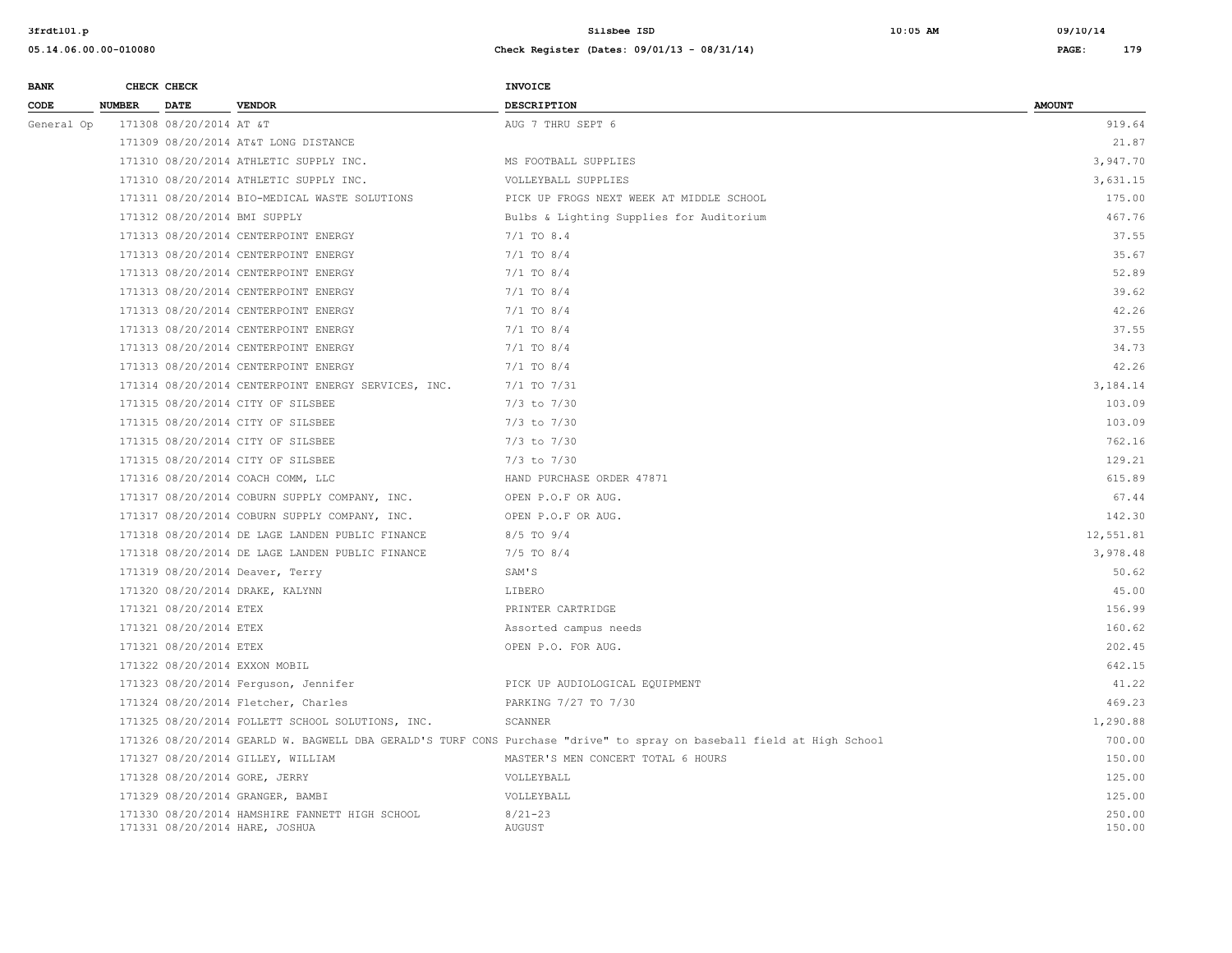| <b>BANK</b> |               | CHECK CHECK           |                                                                     | <b>INVOICE</b>                                                             |                    |
|-------------|---------------|-----------------------|---------------------------------------------------------------------|----------------------------------------------------------------------------|--------------------|
| CODE        | <b>NUMBER</b> | <b>DATE</b>           | <b>VENDOR</b>                                                       | <b>DESCRIPTION</b>                                                         | <b>AMOUNT</b>      |
| General Op  |               |                       | 171332 08/20/2014 HILTON GARDEN INN AUSTIN NORTH                    | AUGUST 26-28                                                               | 374.35             |
|             |               |                       | 171333 08/20/2014 Hollyfield, Mary                                  |                                                                            | 32.00              |
|             |               |                       | 171334 08/20/2014 HOLMES SUPPLY COMPANY                             | 2"x2" out control valve                                                    | 108.00             |
|             |               |                       | 171335 08/20/2014 Jacks, Evelle                                     | AER CONFERENCE JULY 2014                                                   | 55.00              |
|             |               |                       | 171336 08/20/2014 KIWANIS CLUB OF SILSBEE                           | RICHARD BAIN                                                               | 100.00             |
|             |               |                       | 171337 08/20/2014 LAURA REEVES ACTIVITY FUND                        | WALMART                                                                    | 99.79              |
|             |               |                       | 171338 08/20/2014 Martinez, Michelle                                | SINGABRATION                                                               | 69.23              |
|             |               |                       | 171338 08/20/2014 Martinez, Michelle                                | TCDA                                                                       | 72.81              |
|             |               |                       | 171339 08/20/2014 McGallion, Sherry                                 |                                                                            | 32.00              |
|             |               |                       | 171340 08/20/2014 METAL DEPOT                                       | OPEN P.O. FOR AUG.                                                         | 43.80              |
|             |               | 171341 08/20/2014 MPS |                                                                     | TEXTBOOKS                                                                  | 402.02             |
|             |               | 171341 08/20/2014 MPS |                                                                     | TEXTBOOKS                                                                  | 2.02               |
|             |               |                       | 171342 08/20/2014 PINNACLE MEDICAL MANAGEMENT CORP.                 | <b>JASON SANDERS</b>                                                       | 34.00              |
|             |               |                       | 171343 08/20/2014 Powell, Karen                                     |                                                                            | 85.88              |
|             |               |                       | 171344 08/20/2014 REGION V EDUCATION SERVICE CENTER                 | RECERTIFICATION FOR DRIVERS                                                | 70.00              |
|             |               |                       | 171344 08/20/2014 REGION V EDUCATION SERVICE CENTER                 | RECERTIFICATION FOR DRIVERS                                                | 70.00              |
|             |               |                       | 171344 08/20/2014 REGION V EDUCATION SERVICE CENTER                 | RECERTIFICATION FOR DRIVERS                                                | 240.00             |
|             |               |                       | 171344 08/20/2014 REGION V EDUCATION SERVICE CENTER                 | RECERTIFICATION FOR DRIVERS                                                | 60.00              |
|             |               |                       | 171344 08/20/2014 REGION V EDUCATION SERVICE CENTER                 | Workshop 8240) ABC's of Early Childhood Conference                         | 50.00              |
|             |               |                       | 171345 08/20/2014 SCHOOL SPECIALTY                                  | cumulative folders for the campuses                                        | 237.92             |
|             |               |                       | 171346 08/20/2014 Shannon, Donna                                    | PARKING 7/28 - AUG 1 FAMILY & CONSUMER SCIENCES TEACHERS ASSOCIATION       | 540.64             |
|             |               |                       | 171346 08/20/2014 Shannon, Donna                                    | FCCLA NATIONAL LEADERSHIP                                                  | 120.00             |
|             |               |                       | 171347 08/20/2014 SILSBEE HIGH SCHOOL - FCCLA                       | NATIONAL CONFERENCE REIMBURSEMENT HOTEAL, REGISTRATION FEE                 | 835.00             |
|             |               |                       | 171347 08/20/2014 SILSBEE HIGH SCHOOL - FCCLA                       | HOTEL, REGISTRATION NATIONAL CONFERENCE                                    | 835.00             |
|             |               |                       | 171348 08/20/2014 SOUTHERN LAWN & LANDSCAPES LLC                    | MOWING COMPLETED 7/31                                                      | 4,356.00           |
|             |               |                       | 171349 08/20/2014 SOUTHWEST BUILDING SYSTEMS                        | Materials and Labor to reprogram bell Schedule @hrs.@\$78.00 (see attached | 78.00              |
|             |               |                       |                                                                     | quote)                                                                     |                    |
|             |               |                       | 171350 08/20/2014 STAR GRAPHICS INC                                 | 8/1 TO 8/31                                                                | 153.00             |
|             |               |                       | 171351 08/20/2014 Steadham, Ali                                     | VATAT CONFERENCE 7/27-8/1                                                  | 85.98              |
|             |               |                       | 171352 08/20/2014 SUN COAST RESOURCES, INC.                         | OPEN P.O. FOR AUG.                                                         | 2,156.48           |
|             |               |                       | 171353 08/20/2014 SWICEGOOD MUSIC COMPANY                           | \$373642, \$375480, \$375490<br>Band Equipment                             | 8,782.00           |
|             |               |                       | 171354 08/20/2014 THOMAS A/C SUPPLY, INC.                           | Ritchie Vaccum Pump (see attached quote)                                   | 345.00             |
|             |               |                       | 171354 08/20/2014 THOMAS A/C SUPPLY, INC.                           | OPEN P.O. FOR AUG.                                                         | 120.20             |
|             |               |                       | 171355 08/20/2014 TIME WARNER CABLE                                 | 8/18 TO 9/17                                                               | 954.03             |
|             |               |                       | 171355 08/20/2014 TIME WARNER CABLE                                 | 8/18 TO 9/17                                                               | 954.03             |
|             |               |                       | 171355 08/20/2014 TIME WARNER CABLE                                 | 8/18 TO 9/17                                                               | 954.03             |
|             |               |                       | 171355 08/20/2014 TIME WARNER CABLE                                 | 8/17 TO 9/16                                                               | 954.03             |
|             |               |                       | 171355 08/20/2014 TIME WARNER CABLE<br>171356 08/20/2014 TIRE RANCH | 8/15 TO 9/14<br>TIRE REPAIRS                                               | 3,375.00<br>652.50 |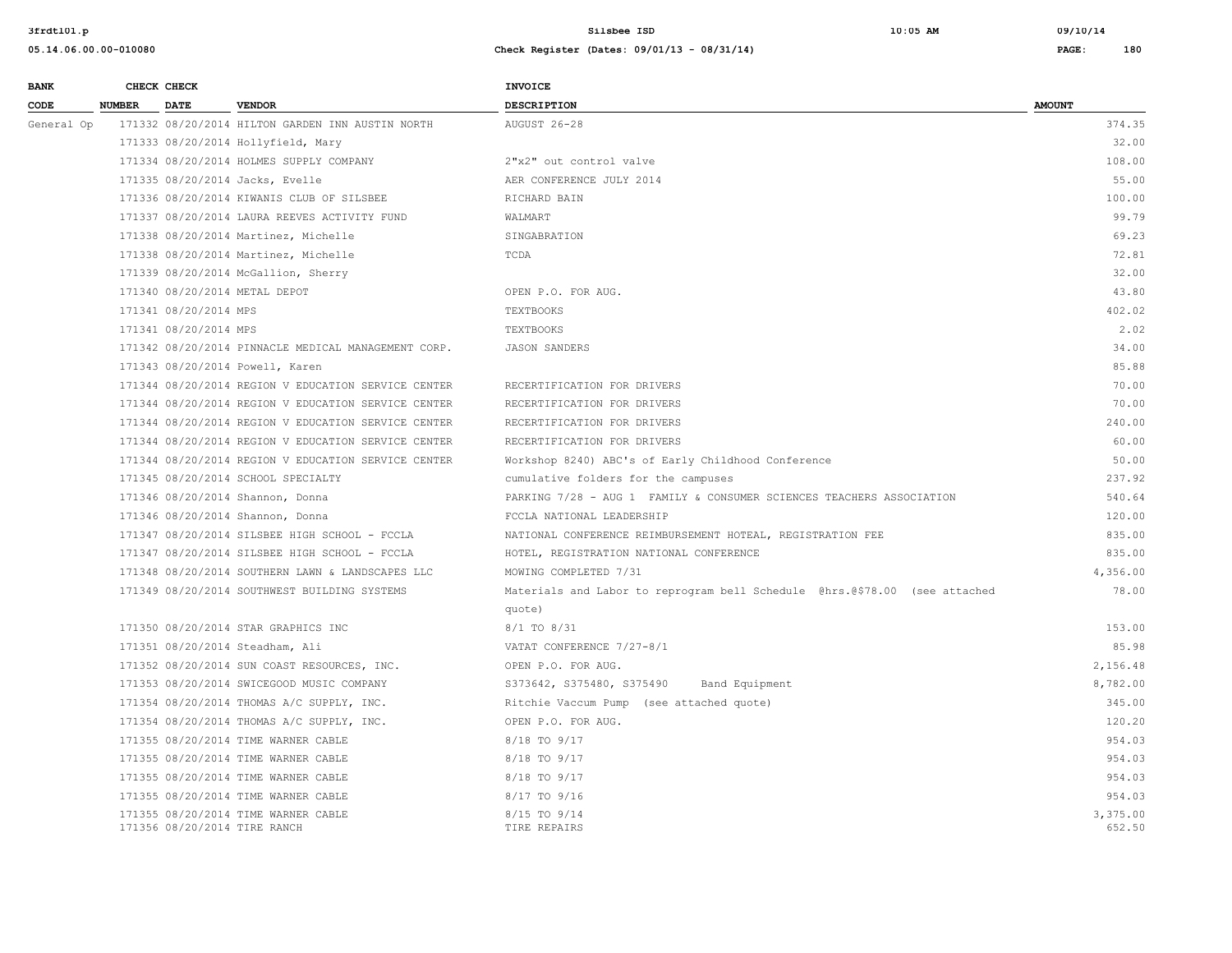# **05.14.06.00.00-010080 Check Register (Dates: 09/01/13 - 08/31/14) PAGE: 181**

| <b>DATE</b>   | <b>VENDOR</b> | <b>DESCRIPTION</b>                                                                                                                                                                                                                                                                                                                                                                                                                                                                                                                                                                                                                                                                                                                                                                                                                                                                                                                                                                                                                                                                                                                                                                                                                                                                                                                                                                        | <b>AMOUNT</b>   |
|---------------|---------------|-------------------------------------------------------------------------------------------------------------------------------------------------------------------------------------------------------------------------------------------------------------------------------------------------------------------------------------------------------------------------------------------------------------------------------------------------------------------------------------------------------------------------------------------------------------------------------------------------------------------------------------------------------------------------------------------------------------------------------------------------------------------------------------------------------------------------------------------------------------------------------------------------------------------------------------------------------------------------------------------------------------------------------------------------------------------------------------------------------------------------------------------------------------------------------------------------------------------------------------------------------------------------------------------------------------------------------------------------------------------------------------------|-----------------|
|               |               | JAZZ BAND, NHS BANQUET, BAND CONCERT AND CHOIR CONCERTD                                                                                                                                                                                                                                                                                                                                                                                                                                                                                                                                                                                                                                                                                                                                                                                                                                                                                                                                                                                                                                                                                                                                                                                                                                                                                                                                   | 81.56           |
|               |               | OPEN P.O. FOR AUG.                                                                                                                                                                                                                                                                                                                                                                                                                                                                                                                                                                                                                                                                                                                                                                                                                                                                                                                                                                                                                                                                                                                                                                                                                                                                                                                                                                        | 20.25           |
|               |               | ID SUPPLIES                                                                                                                                                                                                                                                                                                                                                                                                                                                                                                                                                                                                                                                                                                                                                                                                                                                                                                                                                                                                                                                                                                                                                                                                                                                                                                                                                                               | 3,212.50        |
|               |               | OUTRIGGER ASSEMBLY                                                                                                                                                                                                                                                                                                                                                                                                                                                                                                                                                                                                                                                                                                                                                                                                                                                                                                                                                                                                                                                                                                                                                                                                                                                                                                                                                                        | 856.85          |
|               |               | COCACOLA CLASSIC AND BLUE POWERADE MOUNTAIN BLAST                                                                                                                                                                                                                                                                                                                                                                                                                                                                                                                                                                                                                                                                                                                                                                                                                                                                                                                                                                                                                                                                                                                                                                                                                                                                                                                                         | 382.80          |
|               |               | TECHNOLOGY SUPPLIES                                                                                                                                                                                                                                                                                                                                                                                                                                                                                                                                                                                                                                                                                                                                                                                                                                                                                                                                                                                                                                                                                                                                                                                                                                                                                                                                                                       | 65.98           |
|               |               | MUSIC SUPPLIES                                                                                                                                                                                                                                                                                                                                                                                                                                                                                                                                                                                                                                                                                                                                                                                                                                                                                                                                                                                                                                                                                                                                                                                                                                                                                                                                                                            | 244.15          |
|               |               | SUPPLIES FOR TEACHERS                                                                                                                                                                                                                                                                                                                                                                                                                                                                                                                                                                                                                                                                                                                                                                                                                                                                                                                                                                                                                                                                                                                                                                                                                                                                                                                                                                     | 264.73          |
|               |               | TEACHER SUPPLIES                                                                                                                                                                                                                                                                                                                                                                                                                                                                                                                                                                                                                                                                                                                                                                                                                                                                                                                                                                                                                                                                                                                                                                                                                                                                                                                                                                          | 91.37           |
|               |               | TOWELS                                                                                                                                                                                                                                                                                                                                                                                                                                                                                                                                                                                                                                                                                                                                                                                                                                                                                                                                                                                                                                                                                                                                                                                                                                                                                                                                                                                    | 499.75          |
|               |               | FOOTBALL SUPPLIES                                                                                                                                                                                                                                                                                                                                                                                                                                                                                                                                                                                                                                                                                                                                                                                                                                                                                                                                                                                                                                                                                                                                                                                                                                                                                                                                                                         | 18,533.52       |
|               |               | MATERIALS AND LABOR TO INSPECT FIRE EXTINGUISHERS FOR ENTIRE DISTRICT 1X PER                                                                                                                                                                                                                                                                                                                                                                                                                                                                                                                                                                                                                                                                                                                                                                                                                                                                                                                                                                                                                                                                                                                                                                                                                                                                                                              | 2,299.20        |
|               |               | YEAR: NOTE: YEARLY PRICE VARIES DEPENDING ON HOW MANY ARE DUE FOR DISCHARGE,                                                                                                                                                                                                                                                                                                                                                                                                                                                                                                                                                                                                                                                                                                                                                                                                                                                                                                                                                                                                                                                                                                                                                                                                                                                                                                              |                 |
|               |               | HYDRO TEST, AND RECHARGE?                                                                                                                                                                                                                                                                                                                                                                                                                                                                                                                                                                                                                                                                                                                                                                                                                                                                                                                                                                                                                                                                                                                                                                                                                                                                                                                                                                 |                 |
|               |               | Materials and labor to inspect Sprinkler Syatems @ SHS Auditorium<br>(2x per                                                                                                                                                                                                                                                                                                                                                                                                                                                                                                                                                                                                                                                                                                                                                                                                                                                                                                                                                                                                                                                                                                                                                                                                                                                                                                              | 330.00          |
|               |               | year)                                                                                                                                                                                                                                                                                                                                                                                                                                                                                                                                                                                                                                                                                                                                                                                                                                                                                                                                                                                                                                                                                                                                                                                                                                                                                                                                                                                     |                 |
|               |               | OPEN P.O. FOR AUG.                                                                                                                                                                                                                                                                                                                                                                                                                                                                                                                                                                                                                                                                                                                                                                                                                                                                                                                                                                                                                                                                                                                                                                                                                                                                                                                                                                        | 239.45          |
|               |               | SCOUTING TRIP                                                                                                                                                                                                                                                                                                                                                                                                                                                                                                                                                                                                                                                                                                                                                                                                                                                                                                                                                                                                                                                                                                                                                                                                                                                                                                                                                                             | 74.51           |
|               |               | VOLLEYBALL UNIFORMS                                                                                                                                                                                                                                                                                                                                                                                                                                                                                                                                                                                                                                                                                                                                                                                                                                                                                                                                                                                                                                                                                                                                                                                                                                                                                                                                                                       | 2,059.75        |
|               |               | VOLLEYBALL SUPPLIES                                                                                                                                                                                                                                                                                                                                                                                                                                                                                                                                                                                                                                                                                                                                                                                                                                                                                                                                                                                                                                                                                                                                                                                                                                                                                                                                                                       | 480.25          |
|               |               | COACHING SCHOOL                                                                                                                                                                                                                                                                                                                                                                                                                                                                                                                                                                                                                                                                                                                                                                                                                                                                                                                                                                                                                                                                                                                                                                                                                                                                                                                                                                           | 90.68           |
|               |               | WORKSHOP                                                                                                                                                                                                                                                                                                                                                                                                                                                                                                                                                                                                                                                                                                                                                                                                                                                                                                                                                                                                                                                                                                                                                                                                                                                                                                                                                                                  | 50.00           |
|               |               | helmet decals                                                                                                                                                                                                                                                                                                                                                                                                                                                                                                                                                                                                                                                                                                                                                                                                                                                                                                                                                                                                                                                                                                                                                                                                                                                                                                                                                                             | 387.50          |
|               |               | MAINTENANCE PARTS                                                                                                                                                                                                                                                                                                                                                                                                                                                                                                                                                                                                                                                                                                                                                                                                                                                                                                                                                                                                                                                                                                                                                                                                                                                                                                                                                                         | 351.59          |
|               |               | All terrain recap tires for 8 cubic yard dump truck (see attached quote)                                                                                                                                                                                                                                                                                                                                                                                                                                                                                                                                                                                                                                                                                                                                                                                                                                                                                                                                                                                                                                                                                                                                                                                                                                                                                                                  | 716.00          |
|               |               | 8/1/2014 TO 8/31/2014                                                                                                                                                                                                                                                                                                                                                                                                                                                                                                                                                                                                                                                                                                                                                                                                                                                                                                                                                                                                                                                                                                                                                                                                                                                                                                                                                                     | 55,652.55       |
|               |               | cheerleader meals 3/28/2014                                                                                                                                                                                                                                                                                                                                                                                                                                                                                                                                                                                                                                                                                                                                                                                                                                                                                                                                                                                                                                                                                                                                                                                                                                                                                                                                                               | 35.00           |
|               |               | supplies                                                                                                                                                                                                                                                                                                                                                                                                                                                                                                                                                                                                                                                                                                                                                                                                                                                                                                                                                                                                                                                                                                                                                                                                                                                                                                                                                                                  | 180.91          |
|               |               | <b>BURLAP</b>                                                                                                                                                                                                                                                                                                                                                                                                                                                                                                                                                                                                                                                                                                                                                                                                                                                                                                                                                                                                                                                                                                                                                                                                                                                                                                                                                                             | 71.28           |
|               |               | ROLLS OF VELCRO                                                                                                                                                                                                                                                                                                                                                                                                                                                                                                                                                                                                                                                                                                                                                                                                                                                                                                                                                                                                                                                                                                                                                                                                                                                                                                                                                                           | 37.62           |
|               |               | supplies administrative luncheon                                                                                                                                                                                                                                                                                                                                                                                                                                                                                                                                                                                                                                                                                                                                                                                                                                                                                                                                                                                                                                                                                                                                                                                                                                                                                                                                                          | 79.88           |
|               |               | TECHNOLOGY SUPPLIES- POWER STRIPS, VELCRO, AND USB HUBS                                                                                                                                                                                                                                                                                                                                                                                                                                                                                                                                                                                                                                                                                                                                                                                                                                                                                                                                                                                                                                                                                                                                                                                                                                                                                                                                   | 163.45          |
|               |               | new teacher orientation supplies                                                                                                                                                                                                                                                                                                                                                                                                                                                                                                                                                                                                                                                                                                                                                                                                                                                                                                                                                                                                                                                                                                                                                                                                                                                                                                                                                          | 45.97           |
|               |               | supplies for the Academy                                                                                                                                                                                                                                                                                                                                                                                                                                                                                                                                                                                                                                                                                                                                                                                                                                                                                                                                                                                                                                                                                                                                                                                                                                                                                                                                                                  | 157.53          |
|               |               | BOARD MEETING 8/7                                                                                                                                                                                                                                                                                                                                                                                                                                                                                                                                                                                                                                                                                                                                                                                                                                                                                                                                                                                                                                                                                                                                                                                                                                                                                                                                                                         | 101.46          |
|               |               | SUPPLIES - NURSES                                                                                                                                                                                                                                                                                                                                                                                                                                                                                                                                                                                                                                                                                                                                                                                                                                                                                                                                                                                                                                                                                                                                                                                                                                                                                                                                                                         | 147.21          |
|               |               | TV AND MOUNT                                                                                                                                                                                                                                                                                                                                                                                                                                                                                                                                                                                                                                                                                                                                                                                                                                                                                                                                                                                                                                                                                                                                                                                                                                                                                                                                                                              | 627.96          |
|               |               | board meeting 8/12<br>OUARTERLY SERVICE MIDDLE SCHOOL AND HIGH SCHOOL CHILLERS                                                                                                                                                                                                                                                                                                                                                                                                                                                                                                                                                                                                                                                                                                                                                                                                                                                                                                                                                                                                                                                                                                                                                                                                                                                                                                            | 20.86<br>321.00 |
| <b>NUMBER</b> | CHECK CHECK   | 171357 08/20/2014 WEAVER, TALON<br>171358 08/22/2014 ACME ARCHITECTURAL HARDWARE<br>171359 08/22/2014 ADVANCED GRAPHICS<br>171360 08/22/2014 AERIAL ACCESS EQUIPMENT<br>171361 08/22/2014 COCA-COLA REFRESHMENTS<br>171362 08/22/2014 ETEX<br>171362 08/22/2014 ETEX<br>171362 08/22/2014 ETEX<br>171362 08/22/2014 ETEX<br>171363 08/22/2014 F&F SPORTS, INC.<br>171363 08/22/2014 F&F SPORTS, INC.<br>171364 08/22/2014 FIRETROL PROTECTIONS SYSTEMS<br>171364 08/22/2014 FIRETROL PROTECTIONS SYSTEMS<br>171364 08/22/2014 FIRETROL PROTECTIONS SYSTEMS<br>171365 08/22/2014 Hickman, Hiawatha<br>171366 08/22/2014 INKSPOT PRINTS & GRAPHICS<br>171366 08/22/2014 INKSPOT PRINTS & GRAPHICS<br>171367 08/22/2014 Mackey, Kyle<br>171368 08/22/2014 REGION V EDUCATION SERVICE CENTER<br>171369 08/22/2014 SCHOOL PRIDE LTD.<br>171370 08/22/2014 SHOPPA'S<br>171371 08/22/2014 SOUTHERN TIRE MART<br>171372 08/22/2014 SSC SERVICE SOLUTIONS<br>171373 08/22/2014 SUBWAY STORE #5224<br>171374 08/22/2014 WAL-MART<br>171374 08/22/2014 WAL-MART<br>171374 08/22/2014 WAL-MART<br>171374 08/22/2014 WAL-MART<br>171374 08/22/2014 WAL-MART<br>171374 08/22/2014 WAL-MART<br>171374 08/22/2014 WAL-MART<br>171374 08/22/2014 WAL-MART<br>171374 08/22/2014 WAL-MART<br>171374 08/22/2014 WAL-MART<br>171374 08/22/2014 WAL-MART<br>171375 08/22/2014 WORTH HYDROCHEM OF THE GULF COAST | <b>INVOICE</b>  |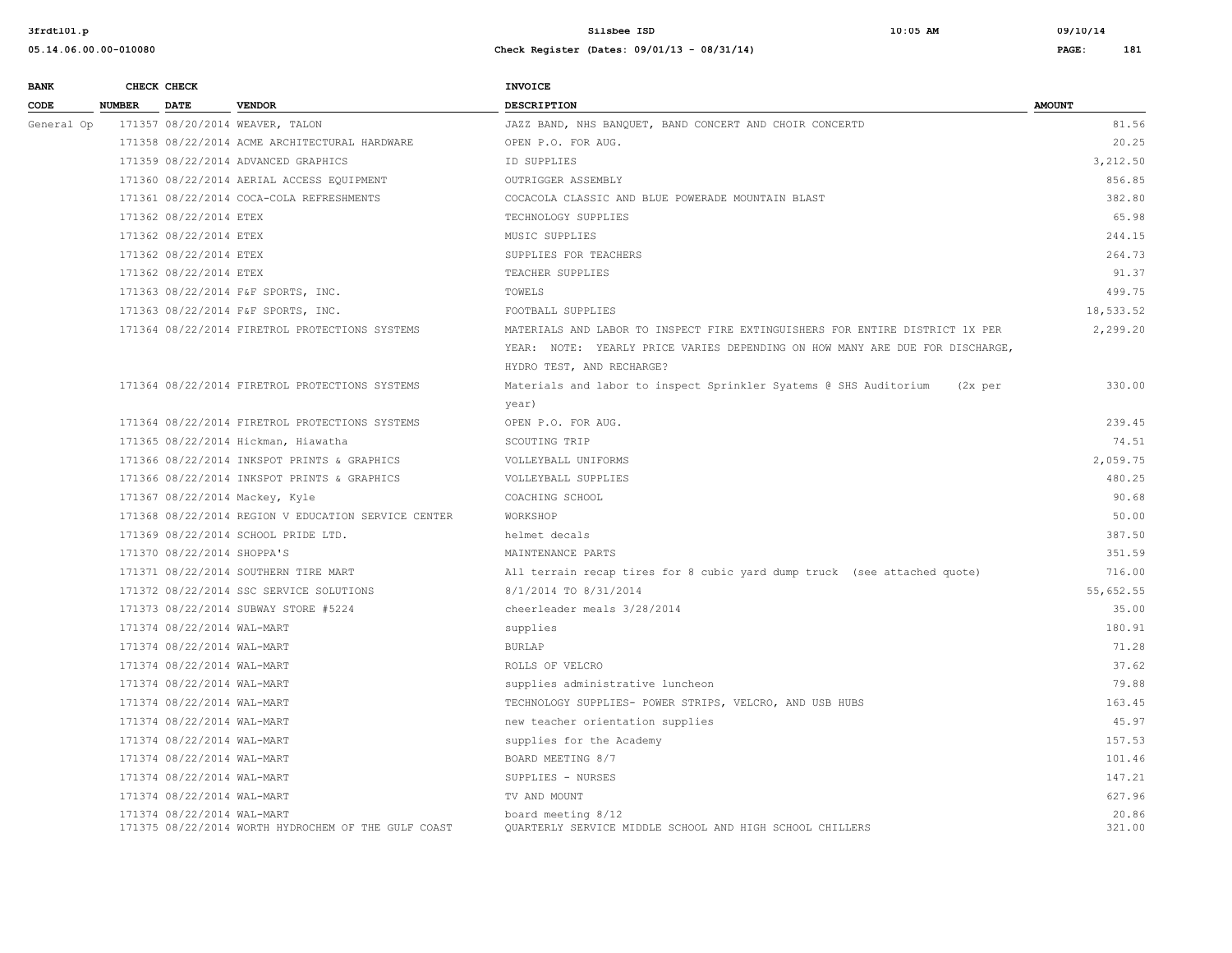| <b>BANK</b> |               | CHECK CHECK |                                                                                   | <b>INVOICE</b>                                                                |                   |
|-------------|---------------|-------------|-----------------------------------------------------------------------------------|-------------------------------------------------------------------------------|-------------------|
| CODE        | <b>NUMBER</b> | <b>DATE</b> | <b>VENDOR</b>                                                                     | <b>DESCRIPTION</b>                                                            | <b>AMOUNT</b>     |
| General Op  |               |             | 171376 08/22/2014 MURRAY, JORDAN                                                  |                                                                               | 1,000.00          |
|             |               |             | 171377 08/27/2014 A WISH COME TRUE COLOR GUARD & PERCUSSIO UNIFORMS FOR BAND      |                                                                               | 819.70            |
|             |               |             | 171378 08/27/2014 A-1 GET-ER DONE TREE SERVICE                                    | Take down all tree and brush in the X shaped area then pile it up and burn in | 3,800.00          |
|             |               |             |                                                                                   | controlled conditions.                                                        |                   |
|             |               |             | 171379 08/27/2014 ALERT SERVICES                                                  | TRAINING SUPPLIES                                                             | 571.77            |
|             |               |             | 171380 08/27/2014 APPLE COMPUTER, INC.                                            | apple tv, APPLE HDMI TO HDMI CABLE AND APPLE DOCK CONNECTOR TO VGA ADAPTOR    | 143.50            |
|             |               |             |                                                                                   | PROPOSAL NUMBER 2101401984                                                    |                   |
|             |               |             | 171381 08/27/2014 Bain, Richard JR                                                | WACO BID OPENINGS @ GALLAGHER'S OFFICE                                        | 308.01            |
|             |               |             | 171382 08/27/2014 BAKER DISTRIBUTING                                              | OPEN P.O. FOR AUG.                                                            | 84.83             |
|             |               |             | 171382 08/27/2014 BAKER DISTRIBUTING                                              | A C                                                                           | 638.63            |
|             |               |             | 171383 08/27/2014 BLINN COLLEGE                                                   | UIL ONE ACT PLAY REGION MAY                                                   | 425.00            |
|             |               |             | 171384 08/27/2014 BOONE, JENNIFER                                                 |                                                                               | 32.00             |
|             |               |             | 171385 08/27/2014 BRIDGE CITY CROSS COUNTRY                                       | CARDINAL CROSS COUNTRY CLASSIC                                                | 120.00            |
|             |               |             | 171386 08/27/2014 BSN SPORTS                                                      | SPORTS COOL POWERED TEAM DRINKER AND SHUR FLO PUMP QUOTATION # 20636233       | 1,095.00          |
|             |               |             |                                                                                   | CUSTOMER NUMBER 1482779                                                       |                   |
|             |               |             | 171387 08/27/2014 BUILDING SPECIALTIES                                            | 2'x4' ceiling tile                                                            | 122.88            |
|             |               |             | 171387 08/27/2014 BUILDING SPECIALTIES                                            | CEILING TILES                                                                 | 409.60            |
|             |               |             | 171388 08/27/2014 BURGERS OF BEAUMONT                                             | VARSITY FOOTBALL                                                              | 473.60            |
|             |               |             | 171388 08/27/2014 BURGERS OF BEAUMONT                                             | FOOTBALL MEALS                                                                | 384.80            |
|             |               |             | 171389 08/27/2014 C & S iNDUSTRIES                                                | Measure, fab, and install new "88x32" 16 gauge type 304 stainless steel prep  | 1,162.00          |
|             |               |             |                                                                                   | table with 18 gauge galvinized bottom shelf. (see attached quote)             |                   |
|             |               |             | 171390 08/27/2014 CAFE' VENTURE COMPANY-DBA FUDDRUCKERS                           | VOLLEYBALL                                                                    | 84.00             |
|             |               |             | 171391 08/27/2014 CARD SERVICES                                                   | JULY 19 TO AUGUST 18                                                          | 822.03            |
|             |               |             | 171392 08/27/2014 CARTER'S EDUCATIONAL TRAINING                                   | IN HOME TRAINING ESY JUNE                                                     | 617.50            |
|             |               |             | 171393 08/27/2014 CENTERPOINT ENERGY                                              | 7/17 TO 8/15                                                                  | 47.28             |
|             |               |             | 171393 08/27/2014 CENTERPOINT ENERGY                                              | 7/17 TO 8/15                                                                  | 262.51            |
|             |               |             | 171394 08/27/2014 CHALK'S TRUCK PARTS, INC.                                       | DOOR SWITCH FOR BUS 47                                                        | 64.10             |
|             |               |             | 171395 08/27/2014 CHICK-FIL-A AT MID-COUNTY                                       | VOLLEYBALL                                                                    | 304.00            |
|             |               |             | 171396 08/27/2014 CICI'S PIZZA #160                                               | 8/15 MEALS VOLLEYBALL                                                         | 148.99            |
|             |               |             | 171397 08/27/2014 CITY OF SILSBEE                                                 | $7/10$ TO 8/5                                                                 | 485.97            |
|             |               |             | 171397 08/27/2014 CITY OF SILSBEE                                                 | $7/10$ TO 8/5                                                                 | 561.38            |
|             |               |             | 171397 08/27/2014 CITY OF SILSBEE                                                 | $7/10$ TO 8/5                                                                 | 232.08            |
|             |               |             | 171397 08/27/2014 CITY OF SILSBEE                                                 | 7/14 TO 8/11                                                                  | 124.69            |
|             |               |             | 171397 08/27/2014 CITY OF SILSBEE                                                 | 7/14 TO 8/11                                                                  | 111.16            |
|             |               |             | 171397 08/27/2014 CITY OF SILSBEE                                                 | $7/23$ TO $8/19$                                                              | 2,240.16          |
|             |               |             | 171397 08/27/2014 CITY OF SILSBEE                                                 | 7/23 TO 8/19                                                                  | 488.75            |
|             |               |             | 171397 08/27/2014 CITY OF SILSBEE                                                 | 7/23 TO 8/19                                                                  | 53.50             |
|             |               |             | 171397 08/27/2014 CITY OF SILSBEE<br>171398 08/27/2014 COASTAL WELDING SUPPLY INC | 7/23 TO 8/20<br>OPEN P.O. FOR AUG.                                            | 1,236.78<br>85.00 |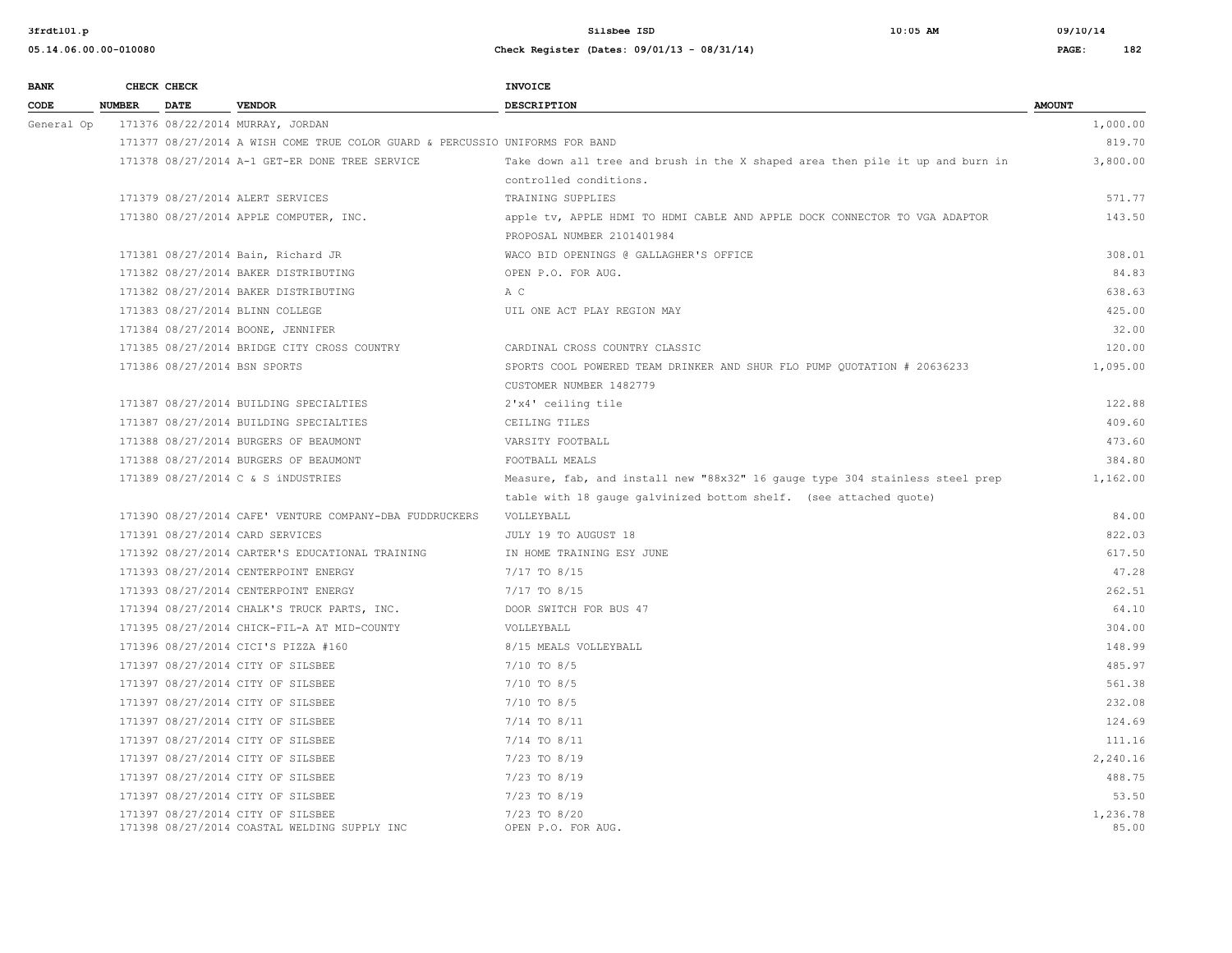## **05.14.06.00.00-010080 Check Register (Dates: 09/01/13 - 08/31/14) PAGE: 183**

| <b>BANK</b> | CHECK CHECK   |                            |                                                                                                  | <b>INVOICE</b>                                                                |                 |
|-------------|---------------|----------------------------|--------------------------------------------------------------------------------------------------|-------------------------------------------------------------------------------|-----------------|
| CODE        | <b>NUMBER</b> | <b>DATE</b>                | <b>VENDOR</b>                                                                                    | <b>DESCRIPTION</b>                                                            | <b>AMOUNT</b>   |
| General Op  |               |                            | 171399 08/27/2014 COMMUNITY COFFEE                                                               | ADMINISTRATION OFFICE                                                         | 59.00           |
|             |               |                            | 171400 08/27/2014 DEGARAVILLA, JAMES                                                             |                                                                               | 334.64          |
|             |               |                            | 171401 08/27/2014 DELL MARKETING L.P.                                                            | COMPUTERS                                                                     | 9,812.44        |
|             |               |                            | 171402 08/27/2014 DONALSON, ERIN                                                                 |                                                                               | 1,000.00        |
|             |               |                            | 171403 08/27/2014 Drake, Kelly                                                                   | EVADALE TOURNEY                                                               | 106.62          |
|             |               | 171404 08/27/2014 ETEX     |                                                                                                  | <b>BOARD SUPPLIES</b>                                                         | 22.65           |
|             |               |                            | 171405 08/27/2014 GARZA, KATHRYN T.                                                              | EVALUATION                                                                    | 596.24          |
|             |               | 171406 08/27/2014 GRAINGER |                                                                                                  | OPEN P.O. FOR AUG.                                                            | 72.70           |
|             |               | 171406 08/27/2014 GRAINGER |                                                                                                  | Caster wheels for hand trucks to deliver goods                                | 84.52           |
|             |               |                            | 171407 08/27/2014 HARRELL, SAM                                                                   | TASB SAN ANTONIO                                                              | 347.58          |
|             |               |                            | 171408 08/27/2014 HAYES, ETHAN                                                                   |                                                                               | 39.88           |
|             |               |                            | 171409 08/27/2014 INKSPOT PRINTS & GRAPHICS                                                      | CROSS COUNTRY ORDER                                                           | 770.00          |
|             |               |                            | 171410 08/27/2014 ISI COMMERCIAL REFRIGERATION, INC.                                             | ICE MACHINE REPAIR                                                            | 69.03           |
|             |               |                            | 171410 08/27/2014 ISI COMMERCIAL REFRIGERATION, INC.                                             | Controller for the reach in Traulsen cooler \$225.00 approx. shipping \$15.00 | 215.99          |
|             |               |                            | 171411 08/27/2014 ITA TRUCK SALES & SERVICE, LLC.                                                | PARTS TO REBUILD FRONT ON BUS #32                                             | 1,776.36        |
|             |               |                            | 171411 08/27/2014 ITA TRUCK SALES & SERVICE, LLC.                                                | PARTS TO REBUILD FRONT END ON BUS #48                                         | 1,999.44        |
|             |               |                            | 171411 08/27/2014 ITA TRUCK SALES & SERVICE, LLC.                                                | OPEN PO FOR THE MONTH OF JULY 2014                                            | 818.23          |
|             |               |                            | 171411 08/27/2014 ITA TRUCK SALES & SERVICE, LLC.                                                | OPEN PO FOR THE MONTH OF JULY 2014                                            | $-818.23$       |
|             |               |                            | 171411 08/27/2014 ITA TRUCK SALES & SERVICE, LLC.                                                | PARTS TO REBUILD FRONT END ON BUS #48                                         | $-1,999.44$     |
|             |               |                            | 171411 08/27/2014 ITA TRUCK SALES & SERVICE, LLC.                                                | PARTS TO REBUILD FRONT ON BUS #32                                             | $-1,776.36$     |
|             |               |                            | 171412 08/27/2014 LAKESHORE LEARNING MATERIALS                                                   | SUPPLIES                                                                      | 189.95          |
|             |               |                            | 171412 08/27/2014 LAKESHORE LEARNING MATERIALS                                                   | SUPPLIES                                                                      | 331.51          |
|             |               |                            | 171412 08/27/2014 LAKESHORE LEARNING MATERIALS                                                   | SUPPLIES                                                                      | 796.43          |
|             |               |                            | 171412 08/27/2014 LAKESHORE LEARNING MATERIALS                                                   | SUPPLIES                                                                      | 90.22           |
|             |               |                            | 171412 08/27/2014 LAKESHORE LEARNING MATERIALS                                                   | SAFETY NAME TAGS                                                              | 2,041.71        |
|             |               |                            | 171412 08/27/2014 LAKESHORE LEARNING MATERIALS                                                   | SUPPLIES                                                                      | 128.68          |
|             |               |                            | 171412 08/27/2014 LAKESHORE LEARNING MATERIALS                                                   | supplies                                                                      | 660.83          |
|             |               |                            | 171413 08/27/2014 LOUVIERE, AUTAUM                                                               |                                                                               | 1,000.00        |
|             |               |                            | 171413 08/27/2014 LOUVIERE, AUTAUM                                                               |                                                                               | 1,000.00        |
|             |               |                            | 171414 08/27/2014 MARSH WATERPROOFING INC                                                        | $13 - 14$<br>ROOF REPAIR<br>$\sim$ 100 $\sim$                                 | 200.00          |
|             |               |                            | 171414 08/27/2014 MARSH WATERPROOFING INC                                                        | ROOF REPAIR                                                                   | 9,400.00        |
|             |               |                            | 171415 08/27/2014 MCDONALD'S                                                                     | VOLLEYBALL                                                                    | 96.60           |
|             |               |                            | 171416 08/27/2014 MORRIS, KATHLEEN JO                                                            | AUTISM & BEHAVIOR SEMINARS                                                    | 2,000.00        |
|             |               |                            | 171417 08/27/2014 MOTION PICTURE LICENSING CORPORATION                                           | video license                                                                 | 833.55          |
|             |               |                            | 171418 08/27/2014 MUNRO'S UNIFORM SERVICE                                                        | AUGUST INVOICES                                                               | 373.60          |
|             |               |                            | 171419 08/27/2014 MURRAY, JORDAN                                                                 | SCHOLARSHIP                                                                   | 750.00          |
|             |               |                            | 171420 08/27/2014 NOVROZSKY'S                                                                    | BOYS BASKETBALL                                                               | 190.20          |
|             |               |                            | 171421 08/27/2014 PETTY CASH - SILSBEE ISD ADM OFFICE<br>171422 08/27/2014 Phelan Hearing Center | Annual calibration of the audiometers used to conduct student hearing         | 23.70<br>325.00 |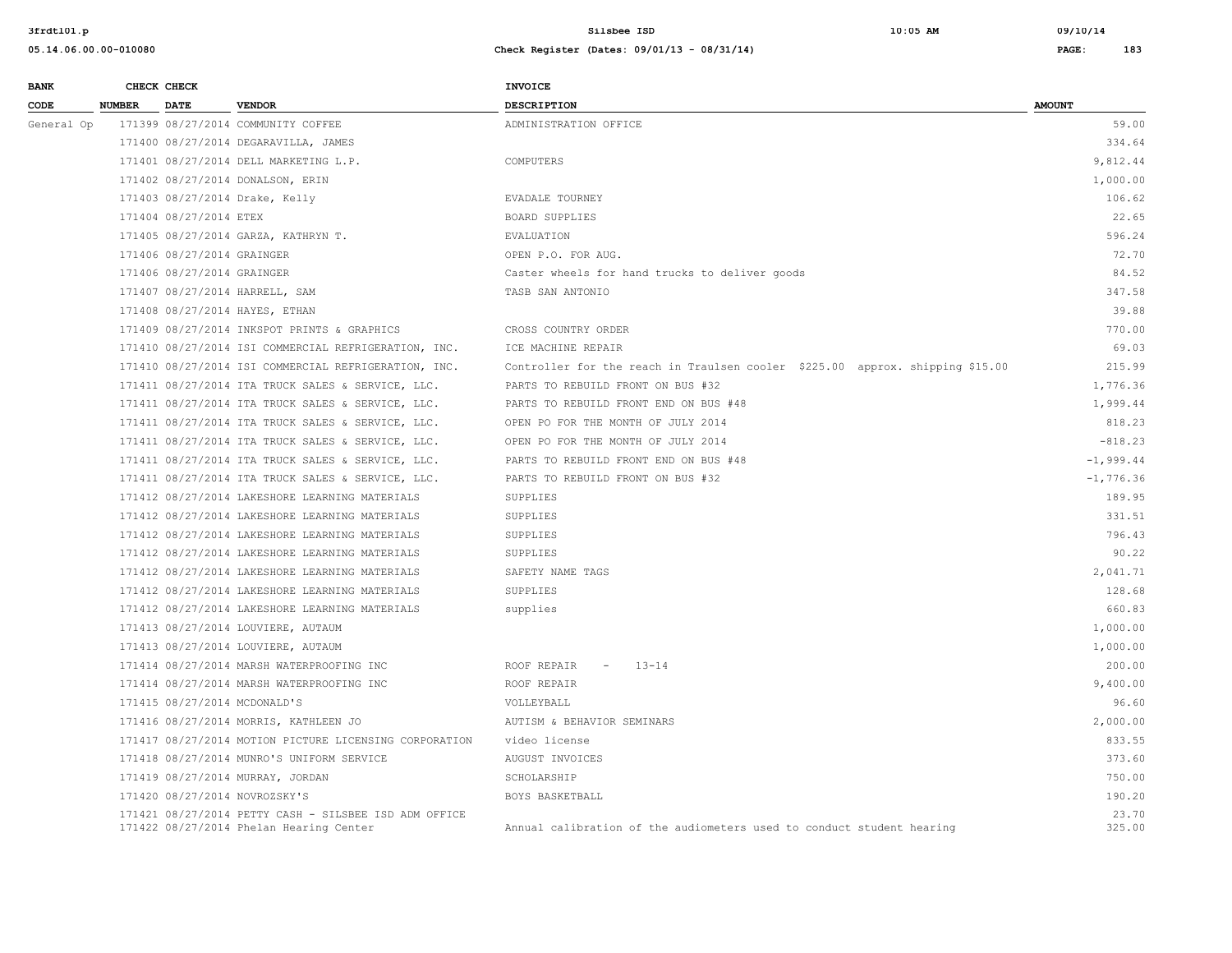| <b>BANK</b> |               | CHECK CHECK                  |                                                     | <b>INVOICE</b>                                                               |               |
|-------------|---------------|------------------------------|-----------------------------------------------------|------------------------------------------------------------------------------|---------------|
| CODE        | <b>NUMBER</b> | <b>DATE</b>                  | <b>VENDOR</b>                                       | <b>DESCRIPTION</b>                                                           | <b>AMOUNT</b> |
|             |               |                              |                                                     | screenings at every campus in the district.                                  |               |
|             |               |                              | 171423 08/27/2014 Phillips, Kirsten                 | ORIENTATION 8/7                                                              | 18.50         |
|             |               |                              | 171424 08/27/2014 REALLY GOOD STUFF, INC.           | SUPPLIES                                                                     | 1,101.31      |
|             |               |                              | 171424 08/27/2014 REALLY GOOD STUFF, INC.           | SUPPLIES                                                                     | 812.24        |
|             |               | 171425 08/27/2014 RED ALERT  |                                                     | OPEN P.O. FOR AUG.                                                           | 235.00        |
|             |               |                              | 171426 08/27/2014 REGION V EDUCATION SERVICE CENTER | Summer Conference At Region 5 - \$15 per class per person                    | 30.00         |
|             |               |                              | 171426 08/27/2014 REGION V EDUCATION SERVICE CENTER | 042128,042131,042236,042237,042129,042238<br>Region 5esc ws# 8289 Curriculum | 5,460.00      |
|             |               |                              |                                                     | Conference August 12, 2014 @ Vidor HS *SEE ATTACHED                          |               |
|             |               |                              | 171426 08/27/2014 REGION V EDUCATION SERVICE CENTER | Workshop 8399: ACC Training                                                  | 60.00         |
|             |               |                              | 171426 08/27/2014 REGION V EDUCATION SERVICE CENTER | Workshop 8399: ACC Training                                                  | 60.00         |
|             |               | 171427 08/27/2014 REXEL      |                                                     | OPEN P.O. FOR AUG.                                                           | 145.00        |
|             |               |                              | 171428 08/27/2014 RUCKETT, MALCOMB                  | CLUB SCHOLARSHIP                                                             | 750.00        |
|             |               |                              | 171429 08/27/2014 SANFORD, ALAN                     |                                                                              | 913.83        |
|             |               |                              | 171430 08/27/2014 SCHOOL SPECIALTY                  | Physical Ed Supplies                                                         | 227.49        |
|             |               |                              | 171430 08/27/2014 SCHOOL SPECIALTY                  | <b>SCIENCE SUPPLIES</b>                                                      | 321.92        |
|             |               |                              | 171430 08/27/2014 SCHOOL SPECIALTY                  | SOCIAL STUDIES                                                               | 255.87        |
|             |               |                              | 171430 08/27/2014 SCHOOL SPECIALTY                  | SOCIAL STUDIES SUPPLIES                                                      | 266.58        |
|             |               |                              | 171430 08/27/2014 SCHOOL SPECIALTY                  | SOCIAL STUDIES SUPPLIES                                                      | 146.38        |
|             |               |                              | 171430 08/27/2014 SCHOOL SPECIALTY                  | SOCIAL STUDIES SUPPLIES                                                      | 582.96        |
|             |               |                              | 171430 08/27/2014 SCHOOL SPECIALTY                  | SOCIAL STUDIES SUPPLIES                                                      | 580.37        |
|             |               |                              | 171430 08/27/2014 SCHOOL SPECIALTY                  | SOCIAL STUDIES SUPPLIES                                                      | 582.82        |
|             |               |                              | 171430 08/27/2014 SCHOOL SPECIALTY                  | SOCIAL STUDIES SUPPLIES                                                      | 169.04        |
|             |               |                              | 171430 08/27/2014 SCHOOL SPECIALTY                  | SUPPLIES                                                                     | 67.10         |
|             |               |                              | 171431 08/27/2014 Shelton, Alvin                    | AUTO INSTRUCTORS WORKSHOP IN PASADENA                                        | 86.09         |
|             |               |                              | 171432 08/27/2014 SILSBEE ISD FOOD SERVICES         | 8/13                                                                         | 1,995.00      |
|             |               |                              | 171433 08/27/2014 SILSBEE MOTOR COMPANY             | State inspections for school vehicles. 3/4 ton Ford/ 1 ton Ford/ Dump truck  | 43.50         |
|             |               |                              | 171434 08/27/2014 SMART'S TRUCK & TRAILER           | OPEN PO FOR THE MONTH OF AUGUST 2014                                         | 1,649.21      |
|             |               |                              | 171435 08/27/2014 Smith, Cynthia                    |                                                                              | 39.33         |
|             |               |                              | 171436 08/27/2014 SOUTHERN LAWN & LANDSCAPES LLC    | MOWING COMPLETED 8/15                                                        | 4,356.00      |
|             |               |                              | 171437 08/27/2014 SOUTHERN COMPUTER WAREHOUSE       | Printer for Girls coaches office                                             | 168.57        |
|             |               |                              | 171437 08/27/2014 SOUTHERN COMPUTER WAREHOUSE       | Administrative Inventory Tech Equipment                                      | 1,230.74      |
|             |               |                              | 171437 08/27/2014 SOUTHERN COMPUTER WAREHOUSE       | PRINTER FOR FIELDHOUSE                                                       | 168.57        |
|             |               |                              | 171438 08/27/2014 SSC SERVICE SOLUTIONS             | HAND PURCHASE ORDER 47873 DISPENSERS HS                                      | 162.00        |
|             |               |                              | 171438 08/27/2014 SSC SERVICE SOLUTIONS             | MASTER'S MEN CONCERT AUGUST 16, 2014                                         | 252.00        |
|             |               |                              | 171439 08/27/2014 STAR GRAPHICS INC                 | 8/1 TO 8/31                                                                  | 425.00        |
|             |               |                              | 171439 08/27/2014 STAR GRAPHICS INC                 | 8/1 TO 8/31                                                                  | 139.00        |
|             |               |                              | 171440 08/27/2014 STAR LOCKTECHS                    | OPEN P.O. FOR AUG.                                                           | 40.00         |
|             |               | 171441 08/27/2014 SUBWAY     |                                                     | SOCCER                                                                       | 67.00         |
|             |               | 171442 08/27/2014 TASB, INC. |                                                     |                                                                              | 309.20        |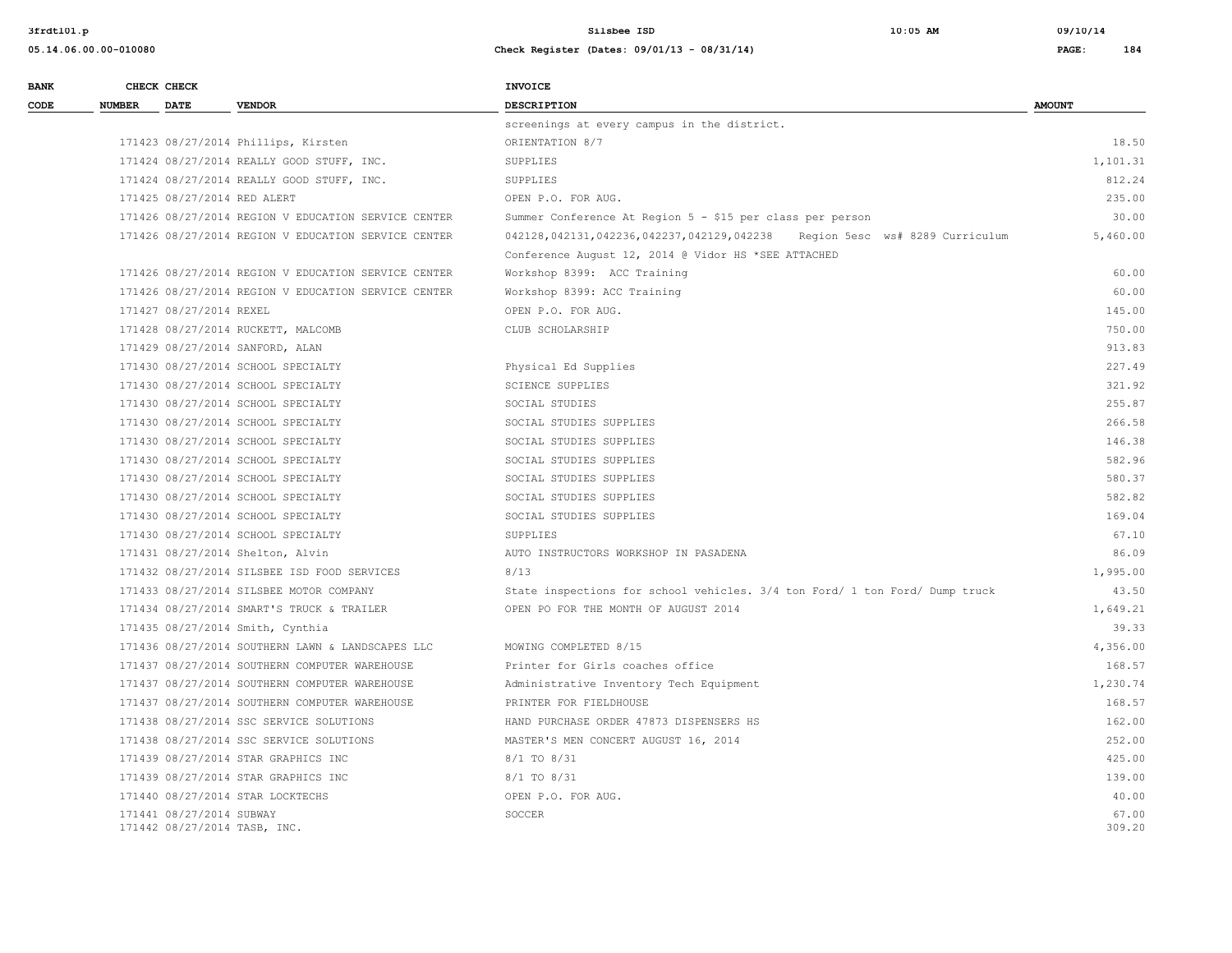## **05.14.06.00.00-010080 Check Register (Dates: 09/01/13 - 08/31/14) PAGE: 185**

| <b>BANK</b> |               | CHECK CHECK                |                                                   | <b>INVOICE</b>                                                                 |               |
|-------------|---------------|----------------------------|---------------------------------------------------|--------------------------------------------------------------------------------|---------------|
| CODE        | <b>NUMBER</b> | <b>DATE</b>                | <b>VENDOR</b>                                     | <b>DESCRIPTION</b>                                                             | <b>AMOUNT</b> |
| General Op  |               |                            | 171442 08/27/2014 TASB, INC.                      |                                                                                | 332.72        |
|             |               |                            | 171443 08/27/2014 THOMAS, RYAN                    | TOTAL 8 HOURS                                                                  | 200.00        |
|             |               |                            | 171444 08/27/2014 Thomas Bus Gulf Coast GP, INC   | 72 PASSENGER BUS                                                               | 92,999.00     |
|             |               |                            | 171445 08/27/2014 TURTLE & HUGHES INC.            | OPEN P.O. FOR AUG.                                                             | 576.30        |
|             |               |                            | 171446 08/27/2014 VERIZON WIRELESS                | JUL 14 - AUG 13                                                                | 698.81        |
|             |               | 171447 08/27/2014 WAL-MART |                                                   | PACES PURCHASED SUPPLIES FOR STUDENT ACTIVITIES                                | 115.99        |
|             |               | 171447 08/27/2014 WAL-MART |                                                   | supplies                                                                       | 211.15        |
|             |               | 171447 08/27/2014 WAL-MART |                                                   | supplies for PEIMS meeting                                                     | 36.16         |
|             |               | 171447 08/27/2014 WAL-MART |                                                   | <b>SCIENCE SUPPLIES</b>                                                        | 342.09        |
|             |               | 171447 08/27/2014 WAL-MART |                                                   | BOARD MEETING 8/26                                                             | 23.02         |
|             |               | 171447 08/27/2014 WAL-MART |                                                   | SUPPLIES FOR NURSE AT LAURA REEVES                                             | 128.32        |
|             |               |                            | 171448 08/27/2014 WASTE MANAGEMENT OF TEXAS, INC. | <b>AUGUST SERVICE</b>                                                          | 128.36        |
|             |               |                            | 171449 08/27/2014 ALERT SERVICES                  | TRAINING SUPPLIES                                                              | 870.00        |
|             |               |                            | 171450 08/27/2014 BOONE, JENNIFER                 | APSI TRAINING                                                                  | 53.83         |
|             |               |                            | 171451 08/27/2014 COMMUNITY COFFEE                | HIGH SCHOOL                                                                    | 60.50         |
|             |               |                            | 171452 08/27/2014 ITA TRUCK SALES & SERVICE, LLC. | OPEN PO FOR THE MONTH OF JULY 2014                                             | 818.23        |
|             |               |                            | 171452 08/27/2014 ITA TRUCK SALES & SERVICE, LLC. | PARTS TO REBUILD FRONT END ON BUS #48 APPLY CREDIT W6162 FOR \$1,912.40        | 87.04         |
|             |               |                            | 171452 08/27/2014 ITA TRUCK SALES & SERVICE, LLC. | PARTS TO REBUILD FRONT ON BUS #32                                              | 1,776.36      |
|             |               |                            | 171453 08/27/2014 NORTH HARDIN WATER SUPPLY CORP. | 7/8 TO 8/7                                                                     | 54.99         |
|             |               |                            | 171454 08/27/2014 SILSBEE HIGH SCHOOL - FCCLA     |                                                                                | 1,250.00      |
|             |               |                            | 171455 08/27/2014 SILSBEE ISD FOOD SERVICES       |                                                                                | 72.00         |
|             |               |                            | 171456 08/27/2014 SOUTHWEST BUILDING SYSTEMS      | Add tone to bell schedules                                                     | 126.00        |
|             |               |                            | 171457 08/27/2014 SPARKLETTS AND SIERRA SPRINGS   | ADMINISTRATION OFFICE, WAREHOUSE AND TECHNOLOGY                                | 130.01        |
|             |               |                            | 171458 08/27/2014 VARSITY SPIRIT FASHIONS         | PARTIAL PAYMENT                                                                | 612.00        |
|             |               |                            | 171458 08/27/2014 VARSITY SPIRIT FASHIONS         |                                                                                | 412.50        |
|             |               |                            | 171459 08/29/2014 ADVANCED GRAPHICS               | SLOT PUNCH                                                                     | 99.10         |
|             |               |                            | 171460 08/29/2014 APPLE COMPUTER, INC.            | I Pad for Diagnostician                                                        | 375.00        |
|             |               |                            | 171461 08/29/2014 ATHLETIC SUPPLY INC.            | LR6 MIZZUNO BLK KNEEPAD                                                        | 315.00        |
|             |               |                            | 171462 08/29/2014 BARNETT'S PRESSURE WASHING      | Pressure wash concrete in front of High School building encircling the mascot. | 525.00        |
|             |               |                            |                                                   | Also pressure wash the sidewalks to remove qum. (see attached quote)           |               |
|             |               |                            | 171462 08/29/2014 BARNETT'S PRESSURE WASHING      | Pressure wash per attached list                                                | 3,933.00      |
|             |               |                            | 171463 08/29/2014 BSN SPORTS                      | SPORTS COOL POWERED TEAM DRINKER AND SHUR FLO PUMP QUOTATION # 20636233        | 2,580.00      |
|             |               |                            |                                                   | CUSTOMER NUMBER 1482779                                                        |               |
|             |               |                            | 171464 08/29/2014 BSN SPORTS                      | TRAINER UNIFORMS                                                               | 933.92        |
|             |               |                            | 171465 08/29/2014 CANON SOLUTIONS AMERICIA        | $3/1$ to $6/1$                                                                 | 53.46         |
|             |               |                            | 171465 08/29/2014 CANON SOLUTIONS AMERICIA        | $12/1$ to $3/1$                                                                | 62.40         |
|             |               |                            | 171465 08/29/2014 CANON SOLUTIONS AMERICIA        | $12/1$ to $3/1$                                                                | 653.07        |
|             |               |                            | 171465 08/29/2014 CANON SOLUTIONS AMERICIA        | $3/1$ to $6/1$                                                                 | 20.88         |
|             |               |                            | 171465 08/29/2014 CANON SOLUTIONS AMERICIA        | $3/1$ to $6/1$                                                                 | 284.82        |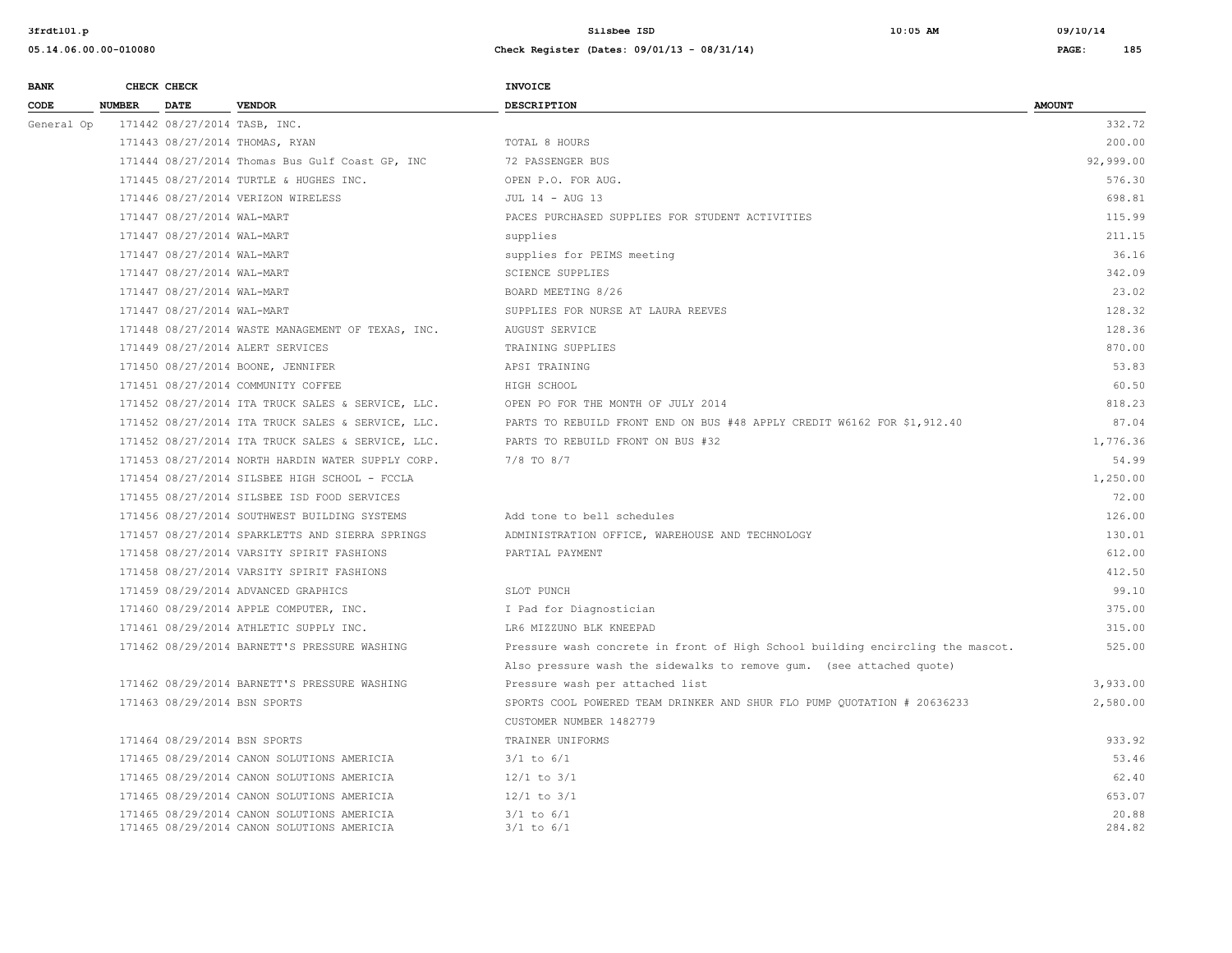| <b>BANK</b> |               | CHECK CHECK               |                                                                    | <b>INVOICE</b>                                                            |                 |  |
|-------------|---------------|---------------------------|--------------------------------------------------------------------|---------------------------------------------------------------------------|-----------------|--|
| CODE        | <b>NUMBER</b> | DATE                      | <b>VENDOR</b>                                                      | <b>DESCRIPTION</b>                                                        | <b>AMOUNT</b>   |  |
| General Op  |               |                           | 171466 08/29/2014 CARD SERVICES                                    | JULY 21 TO AUGUST 20                                                      | 150.87          |  |
|             |               |                           | 171467 08/29/2014 CHEVRON AND TEXACO CARD SERVICES                 | 7/23 TO 8/22                                                              | 77.39           |  |
|             |               |                           | 171468 08/29/2014 COASTAL WELDING SUPPLY INC                       | OPEN P.O. FOR AUG.                                                        | 4.35            |  |
|             |               |                           | 171469 08/29/2014 DELACERDA, SCOTT                                 | TOTAL 8 HOURS                                                             | 200.00          |  |
|             |               |                           | 171470 08/29/2014 DELL MARKETING L.P.                              | computer monitor                                                          | 155.79          |  |
|             |               |                           | 171470 08/29/2014 DELL MARKETING L.P.                              | SERVER                                                                    | 18,709.91       |  |
|             |               |                           | 171470 08/29/2014 DELL MARKETING L.P.                              | COMPUTERS                                                                 | 1,538.24        |  |
|             |               | 171471 08/29/2014 ENTERGY |                                                                    | AUGUST 2014                                                               | 63,809.96       |  |
|             |               |                           | 171472 08/29/2014 GOLDEN TRIANGLE TASO                             | VOLLEYBALL TOURNEY                                                        | 200.00          |  |
|             |               |                           | 171473 08/29/2014 HAWTHORNE, BEN                                   | TOTAL 16 HOURS                                                            | 400.00          |  |
|             |               |                           | 171474 08/29/2014 INTERSTATE BILLING SERVICE, INC.                 | LPI SERVICE TOOL KIT AND 8.1 ADAPTOR HOSE KIT                             | 1,047.75        |  |
|             |               |                           | 171475 08/29/2014 M & D SUPPLY, INC.                               | OPEN P.O. FOR AUG.                                                        | 170.98          |  |
|             |               |                           | 171476 08/29/2014 MANNINGS SCHOOL SUPPLY                           | SUPPLIES                                                                  | 377.52          |  |
|             |               |                           | 171477 08/29/2014 MECA SPORTSWEAR                                  | JKT-5103041<br>Choir Letter Jackets & inserts                             | 510.00          |  |
|             |               |                           | 171477 08/29/2014 MECA SPORTSWEAR                                  | Band Letter Jackets and insert packages                                   | 570.00          |  |
|             |               |                           | 171478 08/29/2014 MUNRO'S UNIFORM SERVICE                          | AUGUST                                                                    | 1,032.12        |  |
|             |               |                           | 171479 08/29/2014 NEWTON, BRUCE                                    | SILSBEE V OZEN SCRIMMAGE                                                  | 20.00           |  |
|             |               |                           | 171480 08/29/2014 O'REILLY AUTOMOTIVE                              | OPEN P.O. FOR AUG.                                                        | 138.30          |  |
|             |               |                           | 171480 08/29/2014 O'REILLY AUTOMOTIVE                              | OPEN PO FOR THE MONTH OF AUGUST 2014                                      | 1,042.21        |  |
|             |               |                           | 171481 08/29/2014 PINNACLE MEDICAL MANAGEMENT CORP.                | 7/16 physical                                                             | 34.00           |  |
|             |               |                           | 171482 08/29/2014 PITNEY BOWES INC                                 | INK                                                                       | 113.00          |  |
|             |               |                           | 171483 08/29/2014 REALLY GOOD STUFF, INC.                          | SUPPLIES                                                                  | 85.94           |  |
|             |               |                           | 171484 08/29/2014 SCHOOL SPECIALTY                                 | CUMULATIVE FOLDERS, GRADE BOOKS AND LESSON PLANS PLEASE GIVE THE PURCHASE | 558.34          |  |
|             |               |                           |                                                                    | ORDER TO BARBARA                                                          |                 |  |
|             |               |                           | 171484 08/29/2014 SCHOOL SPECIALTY                                 | SUPPLIES                                                                  | 121.94          |  |
|             |               |                           | 171485 08/29/2014 SIMS, CAROL                                      | VOLLEYBALL                                                                | 125.00          |  |
|             |               |                           | 171486 08/29/2014 SPARKLETTS AND SIERRA SPRINGS                    | MIDDLE SCHOOL                                                             | 23.09           |  |
|             |               |                           | 171487 08/29/2014 STAR GRAPHICS, SHARP                             | 7/25-10/24 OVERAGE 4/25-7/24                                              | 1,204.48        |  |
|             |               |                           | 171488 08/29/2014 TEACHING SYSTEMS INC.                            | plasma cutter for ag/cont. graphics                                       | 25, 377.75      |  |
|             |               |                           | 171489 08/29/2014 WALTERS, MATTHEW                                 | TOTAL 8 HOURS                                                             | 200.00          |  |
|             |               |                           | 171490 08/29/2014 WELLS, K'DRIAN                                   | OZEN SCRIMMAGE                                                            | 20.00           |  |
|             |               |                           | 171491 08/29/2014 WILLIAMS, MICHAEL                                | OZEN FOOTBALL SCRIMMAGE                                                   | 20.00           |  |
|             |               |                           | 171492 08/29/2014 WOOD, NANCY                                      | VOLLEYBALL                                                                | 141.92          |  |
|             |               |                           | 171493 08/29/2014 ATHLETIC SUPPLY INC.                             | CROSS COUNTRY SUPPLIES                                                    | 1,180.00        |  |
|             |               |                           | 171494 08/29/2014 J W PEPPER                                       | MUSIC PIECES                                                              | 319.99          |  |
|             |               |                           | 171495 08/29/2014 LAKESHORE LEARNING MATERIALS                     | SUPPLIES                                                                  | 748.96          |  |
|             |               |                           | 171497 09/03/2014 BLACKWELL, JAMES                                 | TOTAL 8 HOURS FOOTBALL GAME                                               | 112.50          |  |
|             |               |                           | 171498 09/03/2014 CHICKEN EXPRESS<br>171499 09/03/2014 DAVIS, MARK | CROSS COUNTRY<br>TOTAL 8 HOURS FOOTBALL GAME                              | 60.88<br>112.50 |  |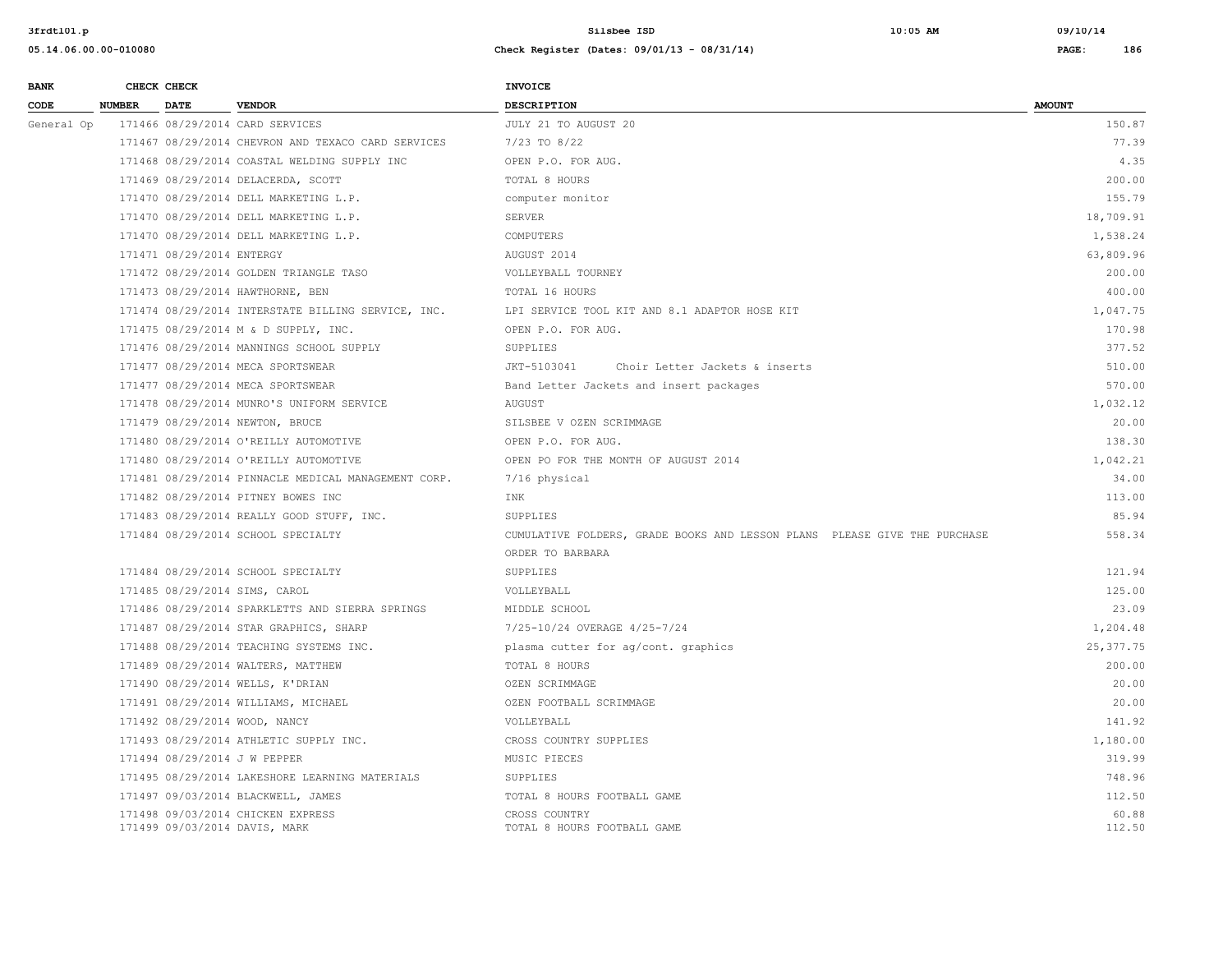| <b>BANK</b> |               | CHECK CHECK             |                                                                       | <b>INVOICE</b>                                     |                |
|-------------|---------------|-------------------------|-----------------------------------------------------------------------|----------------------------------------------------|----------------|
| CODE        | <b>NUMBER</b> | <b>DATE</b>             | <b>VENDOR</b>                                                         | <b>DESCRIPTION</b>                                 | <b>AMOUNT</b>  |
| General Op  |               |                         | 171500 09/03/2014 HOLT, JUSTIN                                        | FOOTBALL GAME TOTAL 4.5 HOURS                      | 112.50         |
|             |               |                         | 171501 09/03/2014 LAWRENCE, JOSHUA                                    | FOOTBALL GAME TOTAL 4/5 HOURS                      | 112.50         |
|             |               |                         | 171502 09/03/2014 MAC PIZZA MANAGEMENT, INC.                          | FOOTBALL MEALS 8/28                                | 380.47         |
|             |               |                         | 171503 09/03/2014 MECA SPORTSWEAR, INC.                               | Tigerette Letter Jackets                           | 300.00         |
|             |               |                         | 171504 09/03/2014 NORTON, DAVID                                       | FOOTBALL GAME TOTAL 4.5 HOURS                      | 112.50         |
|             |               |                         | 171505 09/03/2014 Parker, Jamie                                       | 8/27-28 NEW DISTRICT TESTING COORDINATOR TRAINING  | 340.98         |
|             |               |                         | 171506 09/03/2014 REGION V EDUCATION SERVICE CENTER                   | AMY MCGALLION                                      | 35.00          |
|             |               |                         | 171507 09/03/2014 SILSBEE ISD FOOD SERVICES                           |                                                    | 83.20          |
|             |               |                         | 171508 09/03/2014 SILSBEE ISD FOOD SERVICES                           | MEALS                                              | 52.50          |
|             |               |                         | 171509 09/03/2014 SOUTHERN LAWN & LANDSCAPES LLC                      | MOWING COMPLETED 8/29                              | 4,356.00       |
|             |               |                         | 171541 09/03/2014 Cooper, Myreta                                      |                                                    | 38.94          |
|             |               |                         | 171542 09/03/2014 GARCIA, JOSEPH                                      | AUGUST 2014                                        | 37.50          |
|             |               |                         | 171543 09/05/2014 BLACKBOARD                                          | SCHOOLFUSION HOSTING JULY 1, 2014 TO JUNE 30, 2015 | 9,922.50       |
|             |               |                         | 171544 09/05/2014 CITY OF SILSBEE                                     | 7/30/2014 TO 8/27/2014                             | 120.21         |
|             |               |                         | 171544 09/05/2014 CITY OF SILSBEE                                     | 7/30 TO 8/27                                       | 175.69         |
|             |               |                         | 171544 09/05/2014 CITY OF SILSBEE                                     | 7/30 TO 8/27                                       | 582.76         |
|             |               |                         | 171544 09/05/2014 CITY OF SILSBEE                                     | 7/30 TO 8/27                                       | 103.09         |
|             |               |                         | 171545 09/05/2014 Honeycutt, Judy                                     | HOMEBOUND                                          | 12.88          |
|             |               |                         | 171546 09/05/2014 PARKER LUMBER - SILSBEE                             | OPEN PO FOR THE MONTH OF AUGUST 2014               | 3.98           |
|             |               |                         | 171546 09/05/2014 PARKER LUMBER - SILSBEE                             | OPEN P.O. FOR AUG.                                 | 1,471.25       |
|             |               |                         | 171547 09/05/2014 SCHOLASTIC, INC.                                    | SCHOLASTIC NEWS FOR 2ND AND 3RD GRADE              | 1,971.25       |
|             |               |                         | 171548 09/05/2014 SILSBEE BEE                                         | LEGAL AD                                           | 44.85          |
|             |               |                         | 171548 09/05/2014 SILSBEE BEE                                         | AD                                                 | 460.27         |
|             |               |                         | 171548 09/05/2014 SILSBEE BEE                                         | Non Discrimination Ad for CTE                      | 162.00         |
|             |               |                         | 171548 09/05/2014 SILSBEE BEE                                         |                                                    | 101.25         |
|             |               |                         | 171549 09/05/2014 TRIANGLE WATER CO.                                  | <b>ACADEMY</b>                                     | 38.00          |
|             |               |                         | 171550 09/10/2014 CITY OF SILSBEE                                     | $8/5$ TO $9/3$                                     | 669.98         |
|             |               |                         | 171551 09/10/2014 COASTAL WELDING SUPPLY INC                          | RENTAL AUGUST                                      | 7.75           |
|             |               |                         | 171552 09/10/2014 COASTAL WELDING                                     | OPEN PO FOR THE MONTH OF AUGUST 2014               | 15.50          |
|             |               |                         | 171553 09/10/2014 DICKARD, REID                                       | FOOTBALL GAME                                      | 35.00          |
|             |               | 171554 09/10/2014 esped |                                                                       |                                                    | 1,800.00       |
|             |               |                         | 171555 09/10/2014 Foster, Tonya                                       |                                                    | 19.47          |
|             |               |                         | 171556 09/10/2014 HARDIN COUNTY TREASURER                             |                                                    | 375.93         |
|             |               |                         | 171557 09/10/2014 HARDIN COUNTY                                       | AUGUST 2014                                        | 5,364.28       |
|             |               |                         | 171557 09/10/2014 HARDIN COUNTY                                       | AUGUST 2014                                        | 3,401.57       |
|             |               |                         | 171558 09/10/2014 HARRIS, JENNIFER                                    |                                                    | 7.96           |
|             |               |                         | 171559 09/10/2014 HAWTHORNE, JERRY                                    | FOOTBALL GAME                                      | 35.00          |
|             |               |                         | 171560 09/10/2014 HINKIE, JAY<br>171561 09/10/2014 IWS GAS AND SUPPLY | FOOTBALL GAME<br>AUGUST RENTAL                     | 35.00<br>34.65 |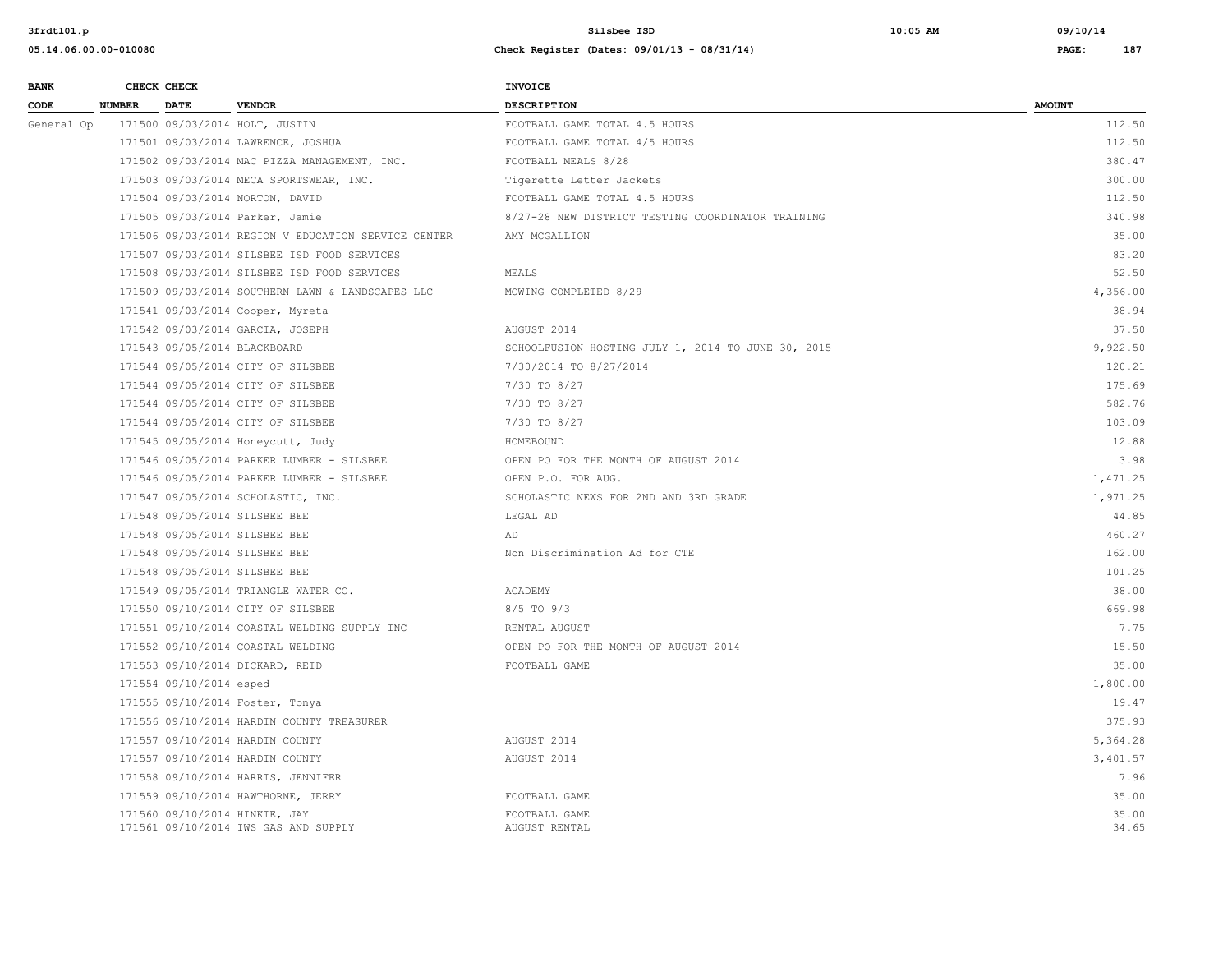| 3frdt101.p            | Silsbee ISD                                 | $10:05$ AM | 09/10/14 |     |
|-----------------------|---------------------------------------------|------------|----------|-----|
| 05.14.06.00.00-010080 | Check Register (Dates: 09/01/13 - 08/31/14) |            | PAGE:    | 188 |

|               |                            | <b>INVOICE</b>                                                                                                                                       |                                                                           |
|---------------|----------------------------|------------------------------------------------------------------------------------------------------------------------------------------------------|---------------------------------------------------------------------------|
| <b>NUMBER</b> | <b>VENDOR</b>              | <b>DESCRIPTION</b>                                                                                                                                   | <b>AMOUNT</b>                                                             |
|               |                            |                                                                                                                                                      | 3.96                                                                      |
|               |                            | 8/25 TO 8/29                                                                                                                                         | 492.80                                                                    |
|               |                            | CONTRACT SERVICES SUPERVISE SPEECH ASSISTANTS AUGUST 2014                                                                                            | 988.25                                                                    |
|               |                            |                                                                                                                                                      | 1,200.00                                                                  |
|               |                            | FOOTBALL GAME                                                                                                                                        | 35.00                                                                     |
|               | CHECK CHECK<br><b>DATE</b> | 171562 09/10/2014 Liles, Suzanne<br>171563 09/10/2014 LOFTON SECURITY SERVICES, INC.<br>171564 09/10/2014 PPR, LLC<br>171566 09/10/2014 WRIGHT, BILL | 171565 09/10/2014 WELLS, PEYTON, GREENBURG AND HUNT, L.L.P RE: GOVERNANCE |

|  |               | Totals for checks | 10,112,120.21                                       |
|--|---------------|-------------------|-----------------------------------------------------|
|  |               |                   | Payroll Checks (including Payroll AP) 17,237,463.50 |
|  | Bond Payments |                   | 2,185,584.64                                        |
|  |               | Total             | 29, 535, 168.35                                     |